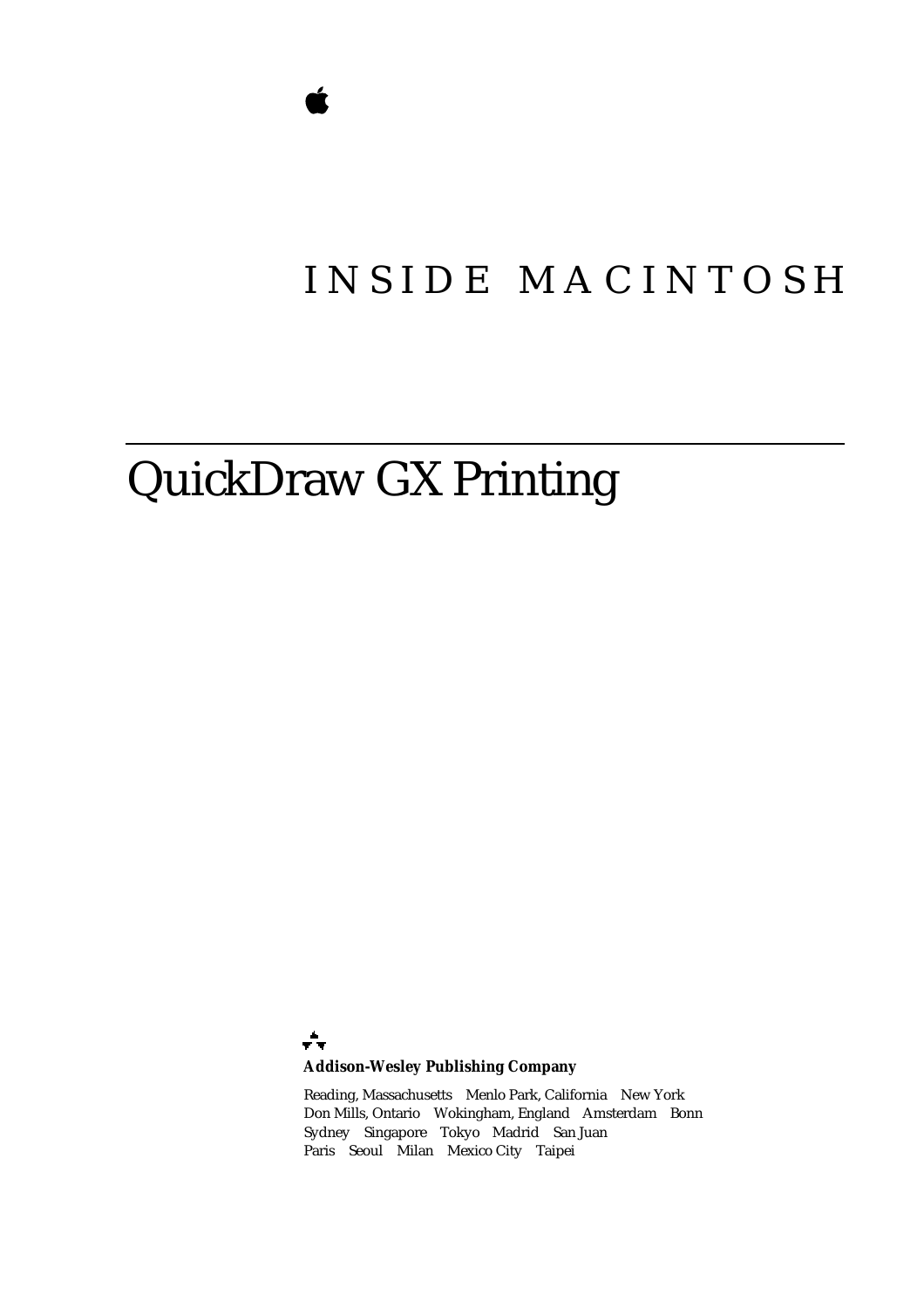**4** Apple Computer, Inc.

© 1994 Apple Computer, Inc. All rights reserved.

No part of this publication may be reproduced, stored in a retrieval system, or transmitted, in any form or by any means, mechanical, electronic, photocopying, recording, or otherwise, without prior written permission of Apple Computer, Inc. Printed in the United States of America. No licenses, express or implied, are granted with respect to any of the technology described in this book. Apple retains all intellectual property rights associated with the technology described in this book. This book is intended to assist application developers to develop applications only for Apple Macintosh computers.

Every effort has been made to ensure that the information in this manual is accurate. Apple is not responsible for printing or clerical errors.

Apple Computer, Inc. 20525 Mariani Avenue Cupertino, CA 95014 408-996-1010

APDA, Apple, the Apple logo, LaserWriter, Macintosh, and StyleWriter are trademarks of Apple Computer, Inc., registered in the United States and other countries.

ColorSync, Finder, and QuickDraw are trademarks of Apple Computer, Inc. Adobe Illustrator, Adobe Photoshop, and PostScript are trademarks of Adobe Systems Incorporated, which may be registered in certain jurisdictions.

America Online is a service mark of Quantum Computer Services, Inc. CompuServe is a registered service

mark of CompuServe, Inc. FrameMaker is a registered trademark of Frame Technology Corporation. Helvetica and Palatino are registered trademarks of Linotype Company.

ITC Zapf Dingbats is a registered trademark of International Typeface Corporation.

Optrotech is a trademark of Orbotech Corporation.

Simultaneously published in the United States and Canada.

**LIMITED WARRANTY ON MEDIA AND REPLACEMENT**

**ALL IMPLIED WARRANTIES ON THIS MANUAL, INCLUDING IMPLIED WARRANTIES OF MERCHANTABILITY AND FITNESS FOR A PARTICULAR PURPOSE, ARE LIMITED IN DURATION TO NINETY (90) DAYS FROM THE DATE OF THE ORIGINAL RETAIL PURCHASE OF THIS PRODUCT.**

**Even though Apple has reviewed this manual, APPLE MAKES NO WARRANTY OR REPRESENTATION, EITHER EXPRESS OR IMPLIED, WITH RESPECT TO THIS MANUAL, ITS QUALITY, ACCURACY, MERCHANTABILITY, OR FITNESS FOR A PARTICULAR PURPOSE. AS A RESULT, THIS MANUAL IS SOLD "AS IS," AND YOU, THE PURCHASER, ARE ASSUMING THE ENTIRE RISK AS TO ITS QUALITY AND ACCURACY.**

**IN NO EVENT WILL APPLE BE LIABLE FOR DIRECT, INDIRECT, SPECIAL, INCIDENTAL, OR CONSEQUENTIAL DAMAGES RESULTING FROM ANY DEFECT OR INACCURACY IN THIS MANUAL, even if advised of the possibility of such damages.**

**THE WARRANTY AND REMEDIES SET FORTH ABOVE ARE EXCLUSIVE AND IN LIEU OF ALL OTHERS, ORAL OR WRITTEN, EXPRESS OR IMPLIED. No Apple dealer, agent, or employee is authorized to make any modification, extension, or addition to this warranty.**

**Some states do not allow the exclusion or limitation of implied warranties or liability for incidental or consequential damages, so the above limitation or exclusion may not apply to you. This warranty gives you specific legal rights, and you may also have other rights which vary from state to state.**

ISBN 0-201-40677-2 1 2 3 4 5 6 7 8 9-CRW-9897969594 First Printing, June 1994

#### **Library of Congress Cataloging-in-Publication Data**

Inside Macintosh. QuickDraw GX printing / [by Apple Computer, Inc.]. p. cm. Includes index. ISBN 0-201-40677-2 1. Macintosh (Computer)—Programming. 2. Computer graphics. 3. QuickDraw GX. I. Apple Computer, Inc. II. Title: QuickDraw GX printing. QA76.8.M3I562282 1994 005.7'1265—dc20 94-17336 CIP

The paper used in this book meets the EPA standards for recycled fiber.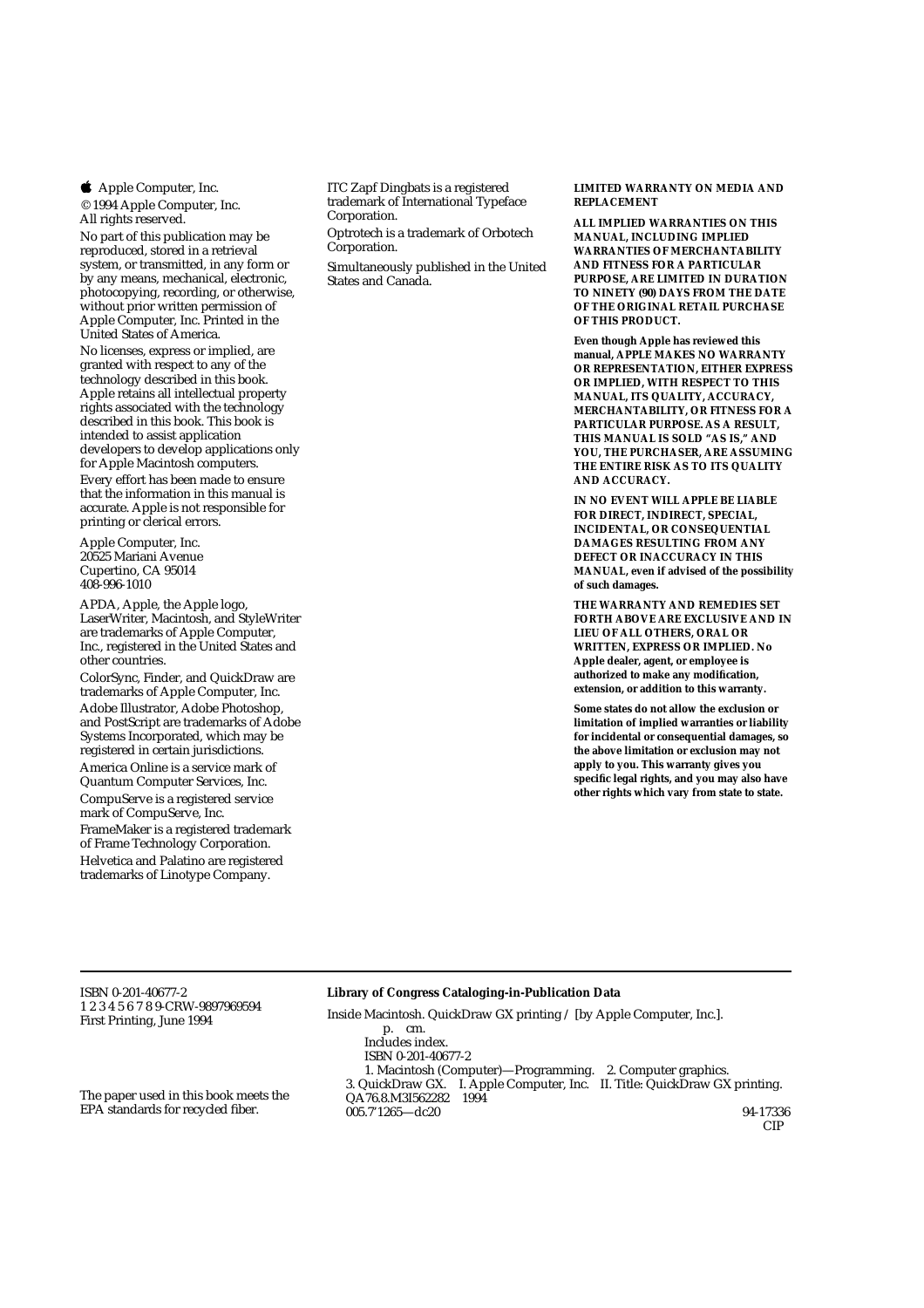# **Contents**

Figures, Tables, and Listings xi Preface About This Book xv What to Read xvi Chapter Organization xvii Conventions Used in This Book xviii Special Fonts xviii Types of Notes xviii Numerical Formats xviii Type Definitions for Enumerations xix Illustrations xix Development Environment xix For More Information xx Chapter 1 **Introduction to Printing With QuickDraw GX** 1-1 About QuickDraw GX Printing 1-3 Core Printing-Related Objects 1-6 Desktop Printers 1-7 Print Files 1-8 Printer Drivers 1-8 Printing Extensions 1-9 Dialog Boxes 1-10 Message Passing 1-13 About QuickDraw GX Printing-Related Objects 1-16 Job Objects 1-16 Format Objects 1-17 Paper-Type Objects 1-18 Collection Objects 1-18 Printer Objects 1-20 Print File Objects 1-20 Summary of QuickDraw GX Printing-Related Objects 1-20 Using Printing-Related Objects With Other QuickDraw GX Objects 1-23 Shape Objects 1-23 Tag Objects 1-24 View Port Objects 1-24 View Device Objects 1-25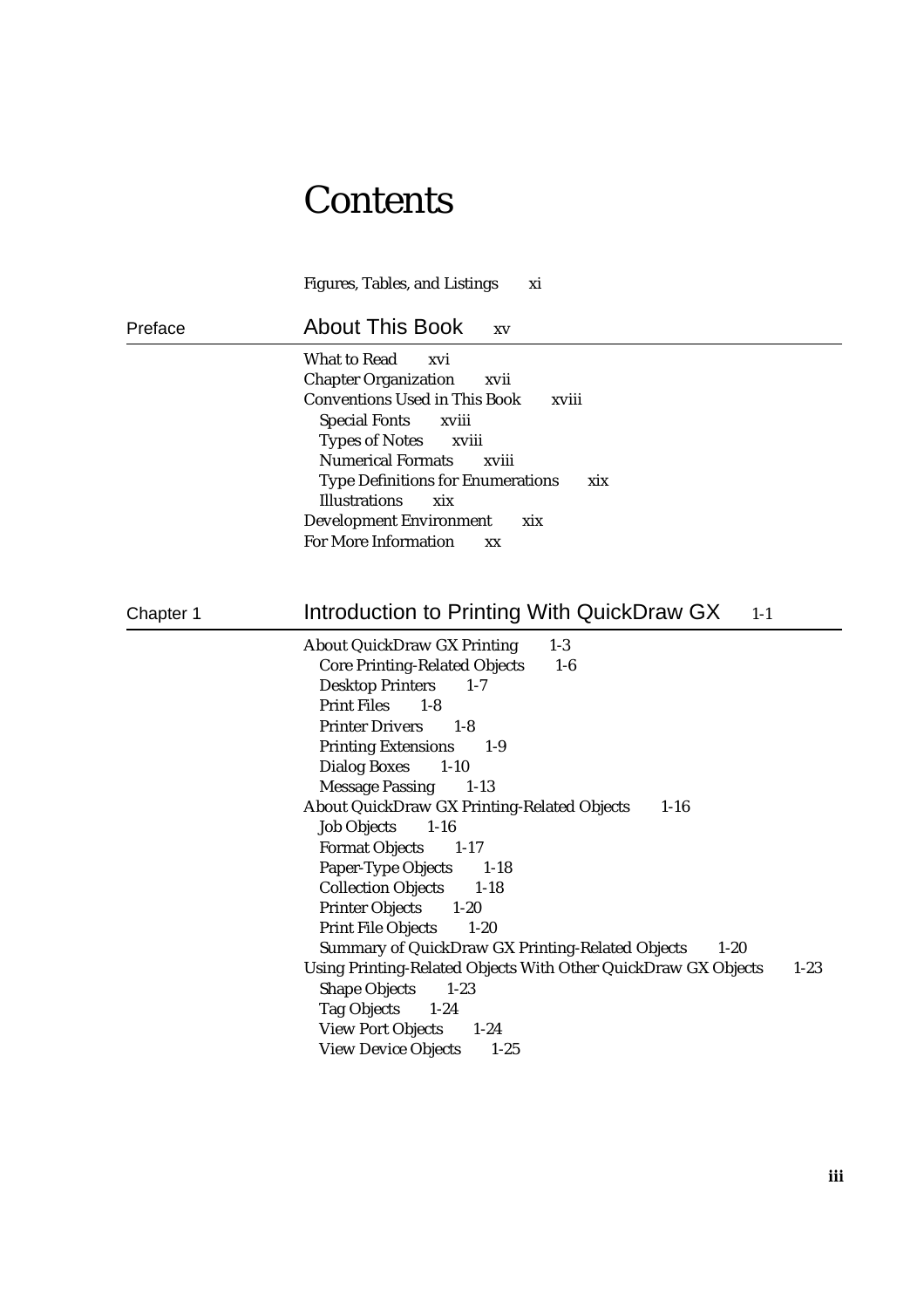| <b>Implementing QuickDraw GX Printing Features</b><br>$1 - 2.5$ |          |
|-----------------------------------------------------------------|----------|
| <b>Core Printing Features</b><br>$1 - 26$                       |          |
| <b>Customizing QuickDraw GX Printing Features</b>               | $1 - 28$ |
| <b>Advanced Printing Features</b><br>$1 - 30$                   |          |
| <b>Compatibility With the Macintosh Printing Manager</b>        | $1 - 30$ |

## Chapter 2 Core Printing Features 2-1

| <b>About Core Printing Features</b><br>$2 - 3$                     |
|--------------------------------------------------------------------|
| <b>Core Print Objects</b><br>$2 - 5$                               |
| <b>Job Object Properties</b><br>$2 - 5$                            |
| <b>Format Object Properties</b><br>$2 - 7$                         |
| <b>Paper-Type Object Properties</b><br>$2 - 8$                     |
| <b>Edit Menu Structure</b><br>$2 - 9$                              |
| <b>Using Core Printing Features</b><br>$2 - 10$                    |
| <b>Initializing QuickDraw GX Printing</b><br>$2 - 11$              |
| <b>Creating a Job Object for a Printable Document</b><br>$2 - 12$  |
| <b>Error Handling</b><br>$2 - 14$                                  |
| <b>Supporting QuickDraw GX Print Dialog Boxes</b><br>$2 - 17$      |
| <b>Printing Documents Using QuickDraw GX</b><br>$2 - 20$           |
| <b>Printing Pages as Single Picture Shapes</b><br>$2 - 21$         |
| <b>Printing Pages by Capturing Shapes</b><br>$2 - 22$              |
| Saving a Job Object With a Document File<br>$2 - 24$               |
| Saving a Job Object in a Single Handle<br>$2 - 25$                 |
| Saving a Job Object Using a Flattening Function<br>$2 - 27$        |
| Disposing of a Job Object When Closing a Document<br>$2 - 28$      |
| Retrieving a Job Object When Opening a Document<br>$2 - 29$        |
| Retrieving a Job Object From a Handle<br>$2 - 30$                  |
| Retrieving a Job Object Using an Unflattening Function<br>$2 - 32$ |
| <b>Obtaining Object References</b><br>$2 - 33$                     |
| <b>Obtaining Information From a Format Object</b><br>$2 - 33$      |
| Displaying QuickDraw GX Print Dialog Boxes<br>$2 - 35$             |
| Displaying the Page Setup Dialog Box<br>$2 - 35$                   |
| Displaying the Print Dialog Box<br>$2 - 37$                        |
| <b>Supporting Printing From the Finder</b><br>$2 - 39$             |
| <b>Updating Job Object Information</b><br>$2 - 42$                 |
| <b>Printing Macintosh Printing Manager Documents</b><br>$2 - 44$   |
| <b>Core Printing Features Reference</b><br>$2 - 46$                |
| <b>Constants and Data Types</b><br>$2 - 46$                        |
| <b>Gestalt Selectors for Printing</b><br>$2 - 47$                  |
| <b>QuickDraw GX Printing-Related Objects</b><br>$2 - 47$           |
| <b>Edit Menu Location</b><br>$2 - 48$                              |
| <b>Dialog Box Results</b><br>$2 - 48$                              |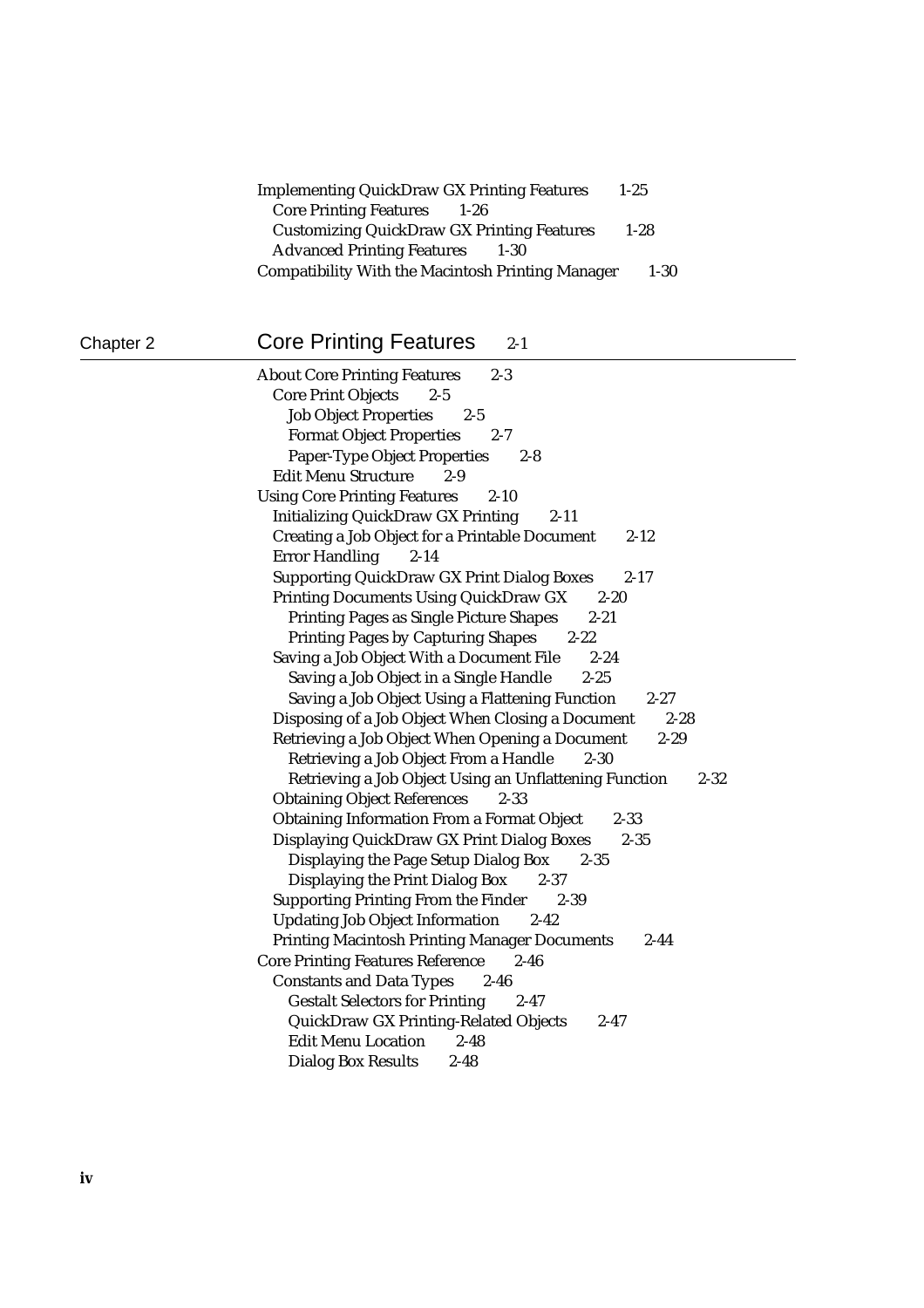| <b>Functions</b><br>$2 - 49$                                       |          |          |
|--------------------------------------------------------------------|----------|----------|
| <b>Initializing and Terminating QuickDraw GX Printing Features</b> |          | $2 - 50$ |
| <b>Handling Errors</b><br>$2 - 52$                                 |          |          |
| <b>Creating and Managing Job Objects</b><br>$2 - 54$               |          |          |
| Printing With QuickDraw GX<br>2-61                                 |          |          |
| <b>Obtaining Information on Printing-Related Objects</b>           | $2 - 68$ |          |
| Displaying the Page Setup and Print Dialog Boxes                   | $2 - 71$ |          |
| <b>Converting a Print Record</b><br>$2 - 75$                       |          |          |
| <b>Application-Defined Functions</b><br>$2 - 76$                   |          |          |
| <b>Message Override Functions</b><br>$2 - 76$                      |          |          |
| <b>Flattening and Unflattening Functions for Job Objects</b>       | $2 - 77$ |          |
| <b>Summary of Core Printing Features</b><br>2-79                   |          |          |

### Chapter 3 Page Formatting and Dialog Box Customization 3-1

About Page Formatting and Dialog Box Customization 3-6 About Collection Objects 3-7 Collection Tag IDs and Item IDs 3-7 Item Structures 3-8 Categories of Collection Items 3-9 The Job Collection 3-10 The Format Collection 3-12 The Paper-Type Collection 3-14 About Page Formatting 3-15 Manipulating Format Objects 3-16 Mapping for Format Objects 3-18 Forms and Format Objects 3-20 Halftones and Format Collections 3-21 Dialog Box Customization 3-22 The Dialog Box Panel Resource 3-24 Responding to Panel Events 3-25 Automating Panel Events 3-25 Using Printing-Related Collection Objects 3-27 Accessing Data From a Collection Object 3-28 Using a Collection to Implement the Print One Copy Menu Item 3-29 Replacing Items in Collections 3-31 Specifying Page Ranges in the Job Collection 3-33 Using Format Objects and Collection Items to Format Pages 3-39 Creating a Format Object for a Page in a Document 3-40 Sharing Formats for Document Pages 3-44 Disposing of a Format Object for a Page in a Document 3-47 Using Forms With Format Objects 3-50 Storing Halftone Information in a Format Collection 3-52 Copying a Format Object for Use in Other Documents 3-54 Obtaining the Mapping From a Format Object 3-57 Obtaining a Paper-Type Object Associated With a Format 3-57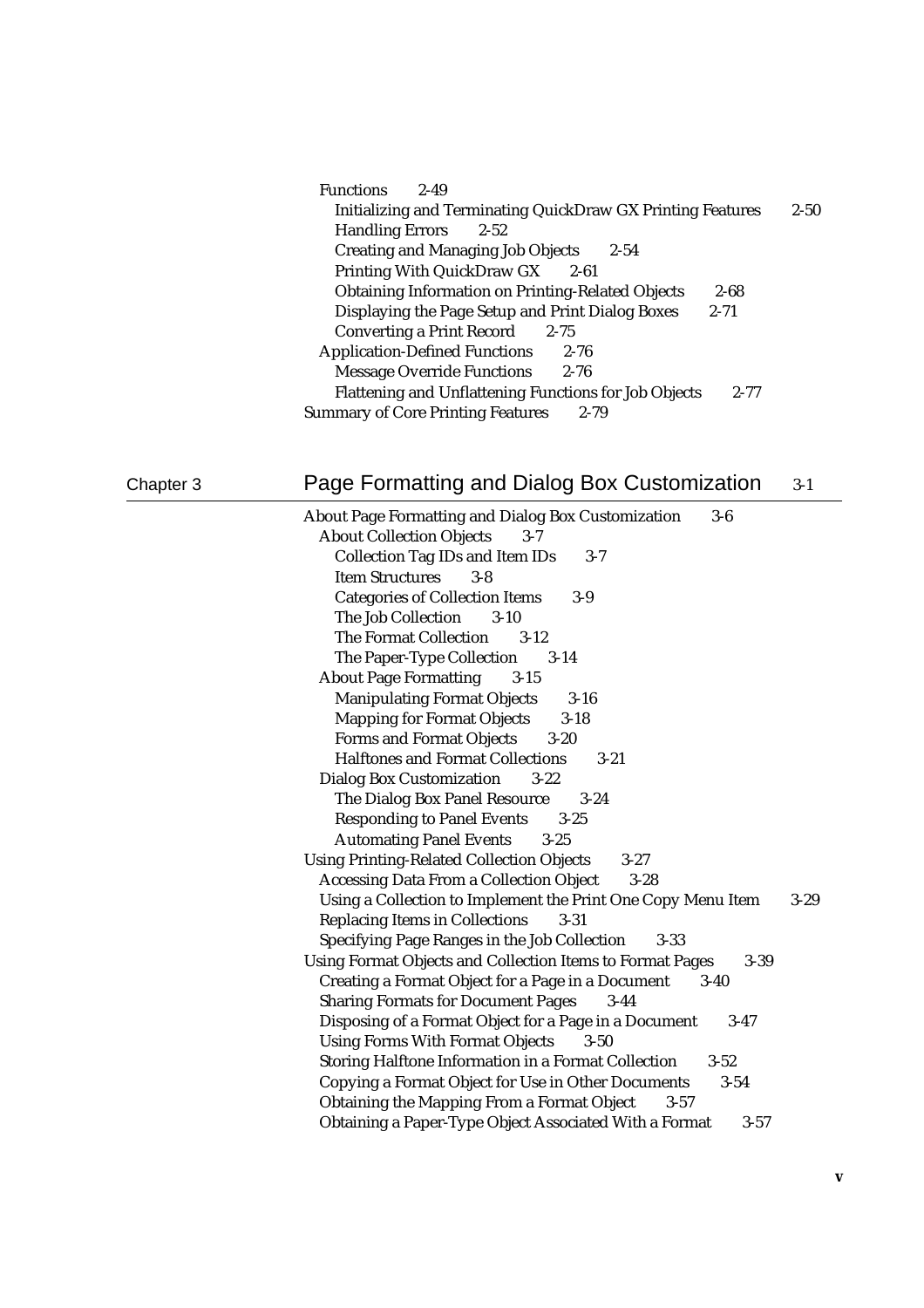Scanning Through a Job's Format Objects 3-59 Associating Format Objects With Document Pages 3-61 Customizing QuickDraw GX Dialog Boxes 3-66 Adding Panels to Dialog Boxes 3-67 Setting Up Dialog Box Resources 3-70 Parsing Page Ranges 3-73 Page Formatting and Dialog Box Customization Reference 3-75 Constants for Loop Status Information 3-76 Constants for Collection Item Categories and Tag IDs 3-76 Collection Item Categories 3-76 Collection Tag ID 3-77 Constants and Data Types for Job Collection Items 3-78 Print-Job Information 3-78 Collation Information 3-80 Copies Information 3-81 Page-Range Information 3-81 Quality Information 3-83 File-Destination Information 3-83 File-Location Information 3-84 File-Format Information 3-84 File-Fonts Information 3-85 Paper-Feed Information 3-85 Manual-Feed Information 3-86 Standard Mapping Information 3-86 Special Mapping Information 3-87 Tray-Mapping Information 3-88 Print-Panel Information 3-88 Format-Panel Information 3-88 Paper-Mapping Information 3-89 Translated-Document Information 3-89 Constants and Data Types for Format Collection Items 3-89 Orientation Information 3-89 Scaling Information 3-91 Direct-Mode Information 3-91 Format-Halftone Information 3-92 Page-Inversion Information 3-92 Horizontal Page-Flip Information 3-93 Vertical Page-Flip Information 3-93 Precise-Bitmap Information 3-93 Paper-Type Lock Information 3-94 Constants and Data Types for Paper-Type Collection Items 3-94 Base Information 3-94 Creator Information 3-95 Units Information 3-96 Flags Information 3-97 Comment Information 3-97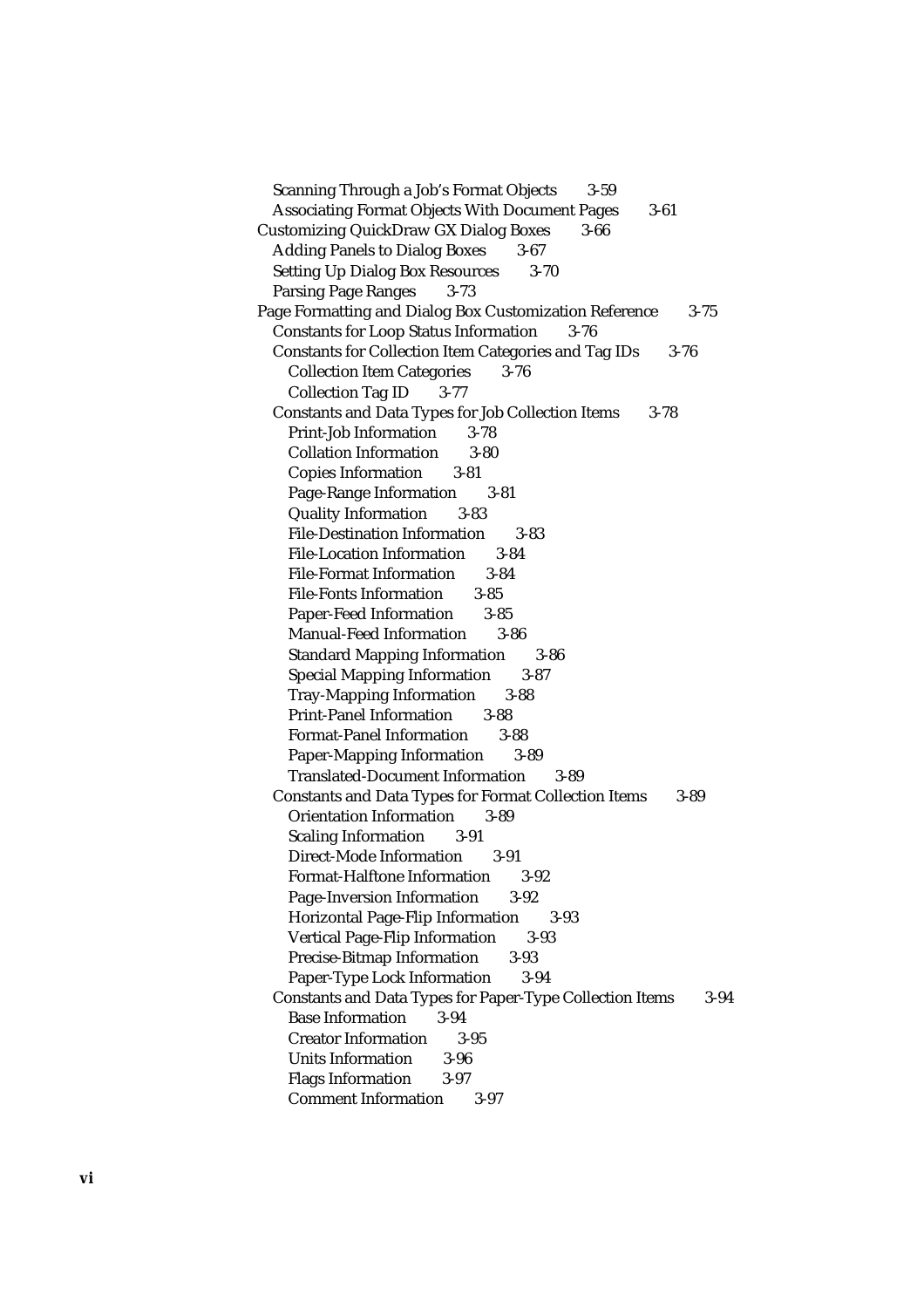| <b>Panel-Related Constants and Data Types</b><br>$3 - 98$        |
|------------------------------------------------------------------|
| The Panel Information Structure<br>$3-98$                        |
| <b>Panel Events</b><br>3-99                                      |
| Panel Responses 3-100                                            |
| <b>Panel Event Actions</b> 3-101                                 |
| The Panel Setup Structure 3-101                                  |
| <b>Printing Panel Kinds</b> 3-102                                |
| Parse Range Results 3-102                                        |
| <b>Functions</b><br>$3 - 103$                                    |
| <b>Creating and Manipulating Format Objects</b><br>$3 - 103$     |
| <b>Manipulating Format Object Properties</b> 3-109               |
| Displaying the Custom Page Setup Dialog Box<br>3-113             |
| <b>Working With Panels</b> 3-114                                 |
| <b>Accessing Printing-Related Collection Objects</b><br>$3-117$  |
| <b>Application-Defined Functions</b><br>$3 - 119$                |
| Message Override Functions for Customizing QuickDraw GX Dialog   |
| $3 - 119$<br><b>Boxes</b>                                        |
| <b>Looping Through Format Objects</b><br>$3 - 126$               |
| Dialog Box-Related Resources 3-127                               |
| The Panel Resource 3-127                                         |
| The Extended Item List Resource 3-128                            |
| Summary of Page Formatting and Dialog Box Customization<br>3-133 |

Chapter 4 Advanced Printing Features 4-1

| <b>About Advanced Printing Features</b><br>$4 - 5$        |  |
|-----------------------------------------------------------|--|
| Printer Objects 4-6                                       |  |
| <b>Printer Driver Types</b><br>$4 - 7$                    |  |
| <b>Printer View Devices</b> 4-8                           |  |
| <b>Color Matching for Printers</b><br>$4-9$               |  |
| Print File Objects 4-9                                    |  |
| Synonyms 4-11                                             |  |
| General-Purpose PostScript Operator Synonym<br>$4 - 12$   |  |
| <b>PostScript Control Information Synonym</b><br>$4 - 13$ |  |
| Dash Synonym<br>$4-14$                                    |  |
| Line Cap Synonym 4-14                                     |  |
| Halftone Synonym 4-15                                     |  |
| Pattern Synonym 4-17                                      |  |
| Cubic Synonym 4-17                                        |  |
|                                                           |  |
| <b>QuickDraw Picture Synonym</b><br>$4-18$                |  |
| Printing Modes 4-19                                       |  |
| <b>Pen Tables for Vector Devices</b><br>$4 - 20$          |  |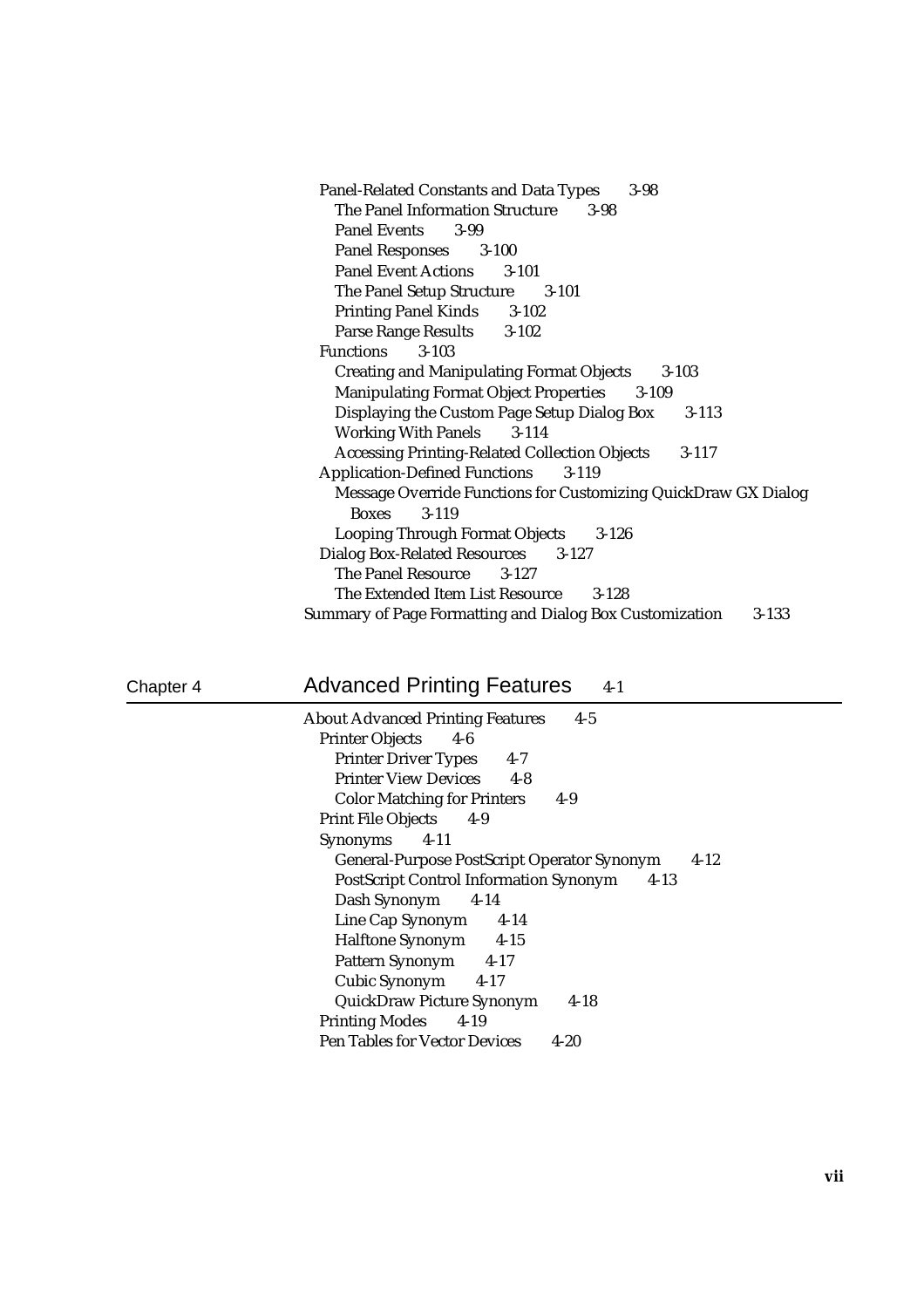Using Advanced Printing Features 4-21 Using Advanced Job Object Functions 4-21 Obtaining Printer and Printer Driver Information for a Job 4-22 Getting and Setting the Reference Constant for a Job Object 4-23 Copying Job Object Information 4-25 Working With Printer Objects 4-25 Determining a Printer's Resolution 4-26 Retrieving the Color Profile and Color Space for a Printer 4-27 Manipulating Print File Objects 4-29 Opening and Closing a Print File 4-29 Saving a Print File 4-30 Obtaining the Job Object for a Print File 4-30 Reading Print File Data 4-30 Counting the Pages in a Print File 4-31 Adding or Deleting Print File Pages 4-31 Defining Different Paper Sizes 4-31 Creating a Paper-Type Object 4-32 Obtaining the Name of a Paper Type 4-32 Obtaining the Dimensions of a Paper Type 4-33 Scanning the Paper Types Available to a Job 4-34 Implementing Direct-Mode Printing 4-35 Formatting for Text Job Format Mode Printing 4-36 Using Synonyms 4-38 Advanced Printing Features Reference 4-38 Constants and Data Types for Advanced Printing Features 4-39 Job Format Modes 4-39 Text Job Format (Direct) Mode 4-40 The Status Structure 4-42 Pen Tables for Vector Devices 4-43 Constants and Data Types for Synonyms 4-45 General-Purpose PostScript Operator Synonym 4-45 PostScript Control Information Synonym 4-45 Dash Synonym 4-46 Halftone Synonym 4-46 Line Cap Synonym 4-47 Pattern Synonym 4-47 Cubic Synonym 4-48 QuickDraw Picture Synonym 4-49 Functions 4-49 Advanced Job Object Functions 4-50 Manipulating Printer Objects 4-54 Working With QuickDraw GX Print Files 4-61 Working With Paper Types 4-71 Formatting for Specific Devices 4-79 Color Profile Functions 4-84 Idle Job Function 4-90 Application-Defined Functions 4-90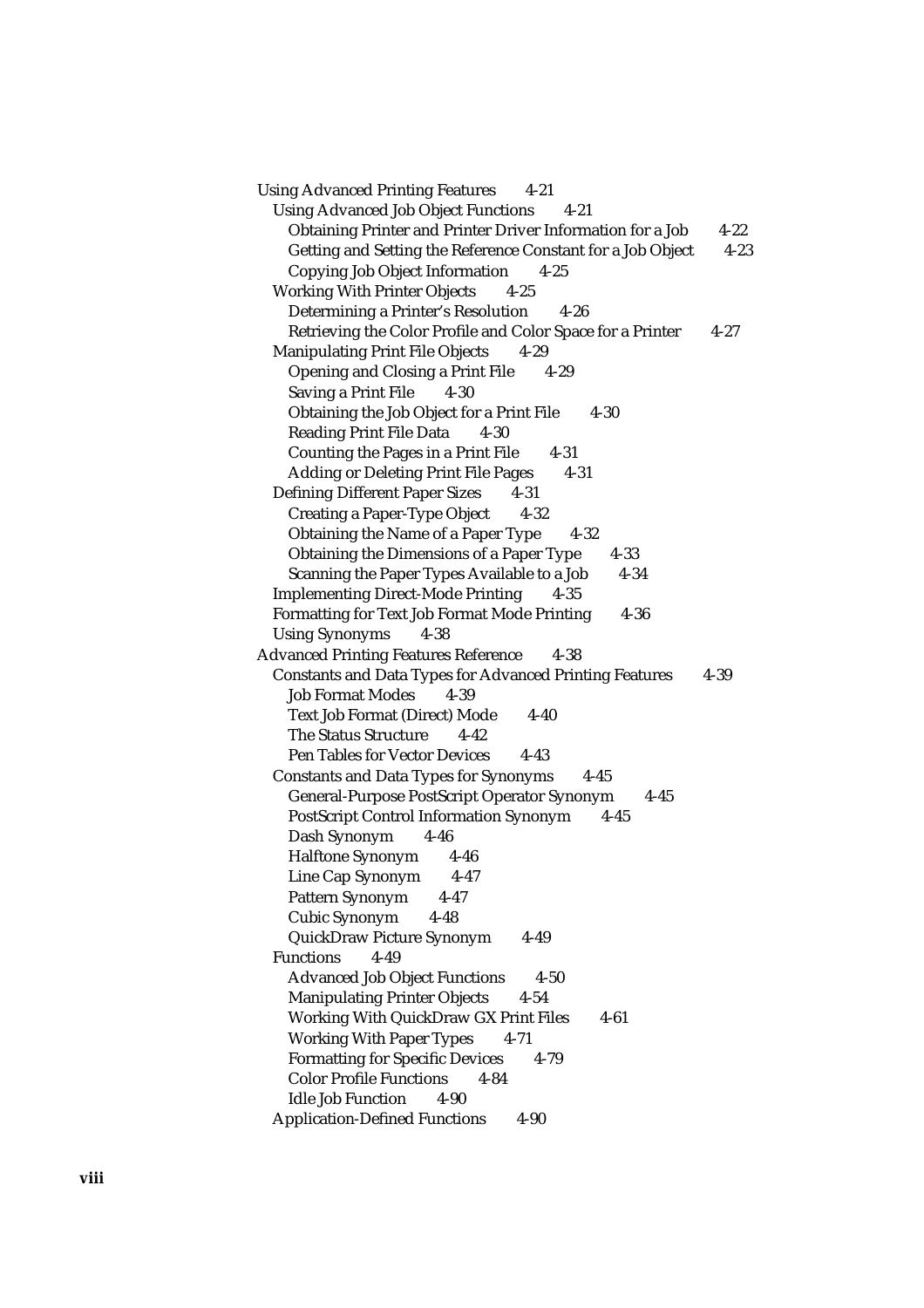Message Override Function for the Printing Status Dialog Box 4-90 Looping Through a Printer's View Devices 4-92 Looping Through a Job's Paper Types 4-92 The Status Resource 4-93 Summary of Advanced Printing Features 4-95

Glossary GL-1

Index IN-1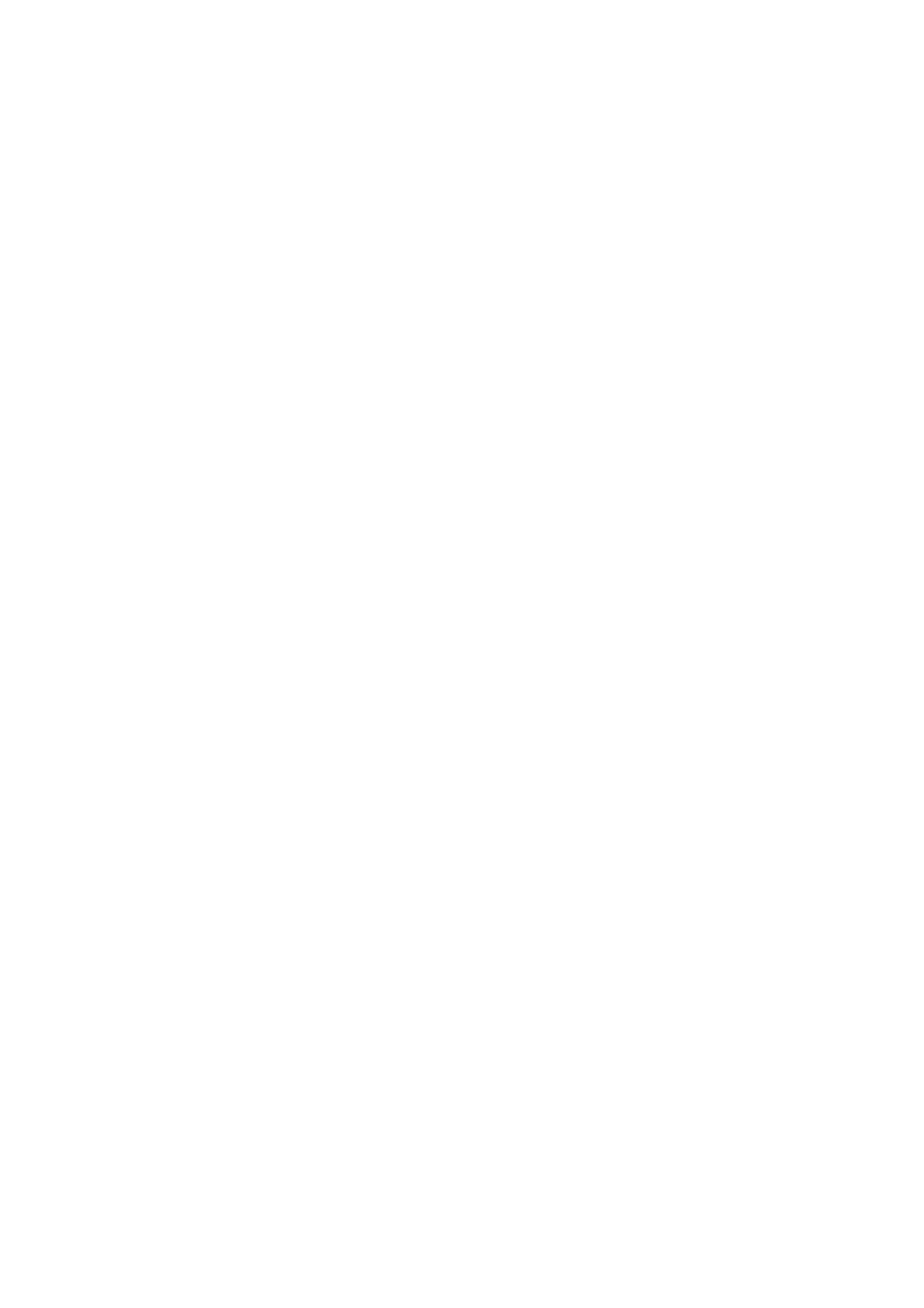# Figures, Tables, and Listings

| Preface   | <b>About This Book</b><br>XV  |                                                                                                   |
|-----------|-------------------------------|---------------------------------------------------------------------------------------------------|
|           | <b>Figure P-1</b>             | Roadmap to the QuickDraw GX suite of books<br>xvi                                                 |
| Chapter 1 |                               | Introduction to Printing With QuickDraw GX<br>$1 - 1$                                             |
|           | Figure 1-1                    | QuickDraw GX printing phases<br>1-4                                                               |
|           | Figure 1-2                    | QuickDraw GX printing-related objects<br>$1 - 7$                                                  |
|           | Figure 1-3                    | Dragging a document to a desktop printer icon<br>1-8                                              |
|           | Figure 1-4                    | Default QuickDraw GX desktop printer icons<br>$1 - 9$                                             |
|           | Figure 1-5                    | The Print dialog box<br>$1 - 11$                                                                  |
|           | Figure 1-6                    | The expanded Print dialog box<br>$1 - 11$                                                         |
|           | Figure 1-7                    | The Print Time panel<br>1-12                                                                      |
|           | Figure 1-8                    | The Paper Match panel<br>$1 - 12$                                                                 |
|           | Figure 1-9                    | Message handlers in a message chain<br>$1 - 14$                                                   |
|           | Figure 1-10                   | Overriding the gxPrintingEvent message<br>$1 - 15$                                                |
|           | Figure 1-11                   | Effect of specifying a shape in the form property of a format<br>object<br>1-17                   |
|           | Figure 1-12                   | A paper type for printing on letterhead paper<br>$1 - 18$                                         |
|           | Figure 1-13                   | QuickDraw GX printing-related objects<br>$1 - 21$                                                 |
|           | Figure 1-14                   | Printing-related items in the File menu<br>$1 - 25$                                               |
|           | Figure 1-15                   | Manipulating the job object in response to user actions<br>1-27                                   |
|           | Figure 1-16                   | Printing a document containing multiple formats<br>1-29                                           |
|           | Table 1-1                     | QuickDraw GX printing-related objects<br>$1 - 22$                                                 |
| Chapter 2 | <b>Core Printing Features</b> | $2 - 1$                                                                                           |
|           | Figure 2-1                    | Objects needed to implement core printing features<br>2-4                                         |
|           | Figure 2-2                    | The job object<br>2-6                                                                             |
|           | Figure 2-3                    | The format object<br>2-7                                                                          |
|           | Figure 2-4                    | The paper-type object<br>$2 - 8$                                                                  |
|           | Figure 2-5                    | The Page Setup dialog box<br>2-35                                                                 |
|           | Figure 2-6                    | The expanded Page Setup dialog box<br>$2 - 36$                                                    |
|           | Figure 2-7                    | The Print dialog box<br>2-38                                                                      |
|           | Figure 2-8                    | The expanded Print dialog box<br>$2 - 38$                                                         |
|           | <b>Listing 2-1</b>            | Creating a job object for a printable document<br>$2 - 12$                                        |
|           | <b>Listing 2-2</b>            | $2 - 15$<br>Polling for errors after individual functions                                         |
|           | <b>Listing 2-3</b>            | Polling for errors after groups of functions<br>$2 - 16$                                          |
|           | <b>Listing 2-4</b>            | Override function for the gxPrintingEvent message<br>$2 - 19$                                     |
|           | Listing 2-5                   | Using the GXPrintPage function to print a document<br>$2 - 21$                                    |
|           | <b>Listing 2-6</b>            | Using the GXStartPage, GXDrawShape, and GXFinishPage<br>functions to print a document<br>$2 - 23$ |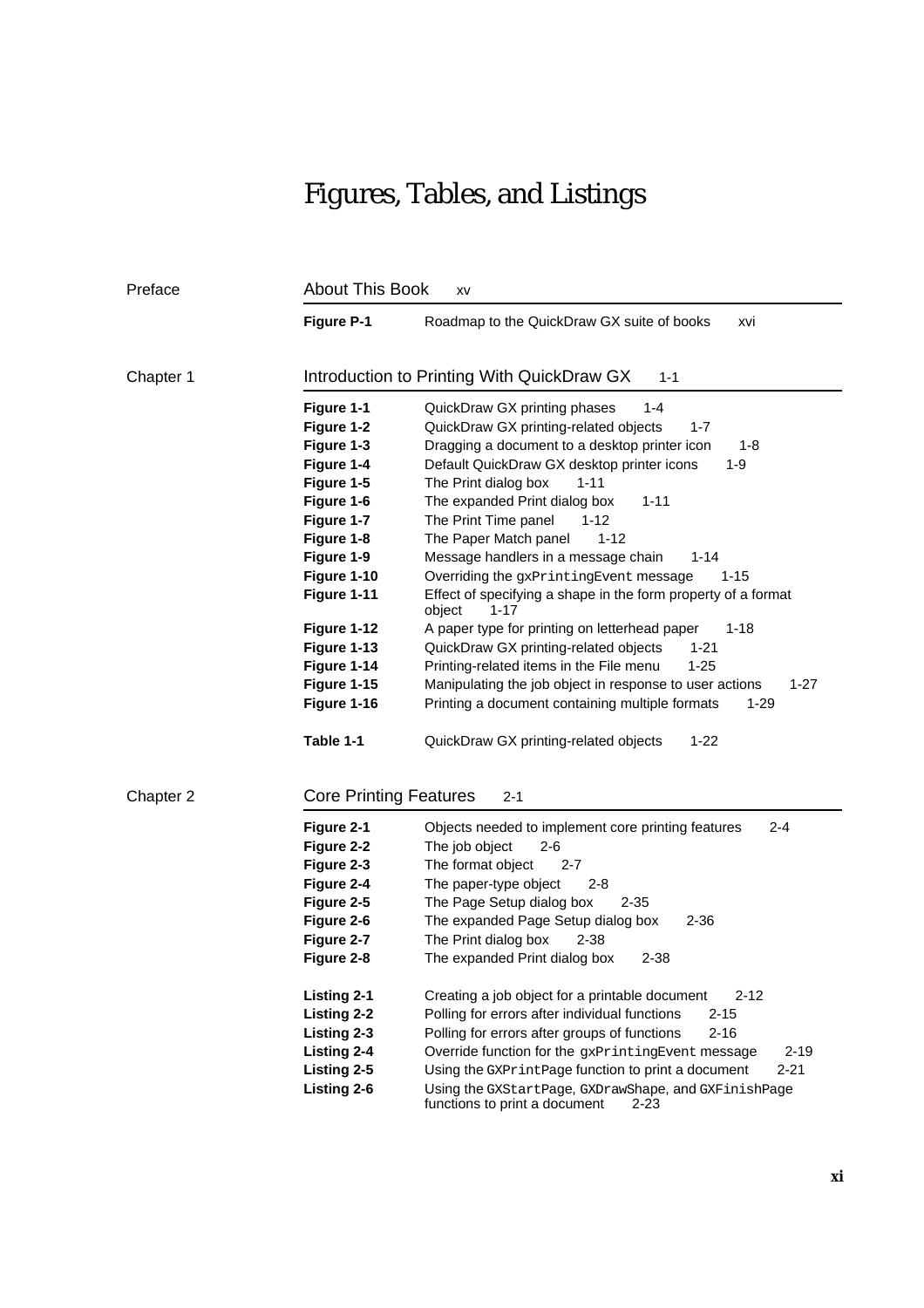| <b>Listing 2-7</b> | Using the GXF1attenJobToHd1 function to save a job<br>object<br>$2 - 25$                      |
|--------------------|-----------------------------------------------------------------------------------------------|
| Listing 2-8        | Using the GXFlattenJob function to save a job object<br>$2 - 28$                              |
| Listing 2-9        | Disposing of a job object when you close a document<br>$2 - 29$                               |
| Listing 2-10       | Using the GXUnflattenJobFromHdl function to retrieve a job<br>object<br>$2 - 30$              |
| Listing 2-11       | Using the GXUnflattenJob function to retrieve a job<br>object<br>2-32                         |
| Listing 2-12       | $2 - 33$<br>Using the GXGetFormatJob function to obtain a job object                          |
| Listing 2-13       | Using the GXGetFormatDimensions function<br>$2 - 34$                                          |
| Listing 2-14       | Displaying the Page Setup dialog box<br>2-36                                                  |
| Listing 2-15       | Displaying the Print dialog box<br>2-39                                                       |
| Listing 2-16       | Responding to the Print Documents Apple event and specifying an<br>output printer<br>$2 - 40$ |
| Listing 2-17       | Updating a job when receiving resume events<br>$2 - 43$                                       |
| Listing 2-18       | Converting a print record into a job object<br>2-45                                           |

### Chapter 3 Page Formatting and Dialog Box Customization 3-1

| Figure 3-1  | The job collection<br>$3 - 10$                                                                                |
|-------------|---------------------------------------------------------------------------------------------------------------|
|             | The format collection<br>$3 - 12$                                                                             |
| Figure 3-2  |                                                                                                               |
| Figure 3-3  | The paper-type collection<br>$3 - 14$                                                                         |
| Figure 3-4  | A three page document and its corresponding job and format<br>objects<br>$3 - 15$                             |
| Figure 3-5  | Manipulating the format object in response to user actions<br>$3 - 17$                                        |
| Figure 3-6  | Scaling a format object<br>$3 - 19$                                                                           |
| Figure 3-7  | Using a form to format a page<br>$3-20$                                                                       |
| Figure 3-8  | The expanded Custom Page Setup dialog box with two<br>panels<br>$3-22$                                        |
| Figure 3-9  | Print dialog box with default page range<br>$3 - 35$                                                          |
| Figure 3-10 | Print dialog box with replacement page range<br>$3 - 37$                                                      |
| Figure 3-11 | Print dialog box with customized page range<br>$3 - 39$                                                       |
| Figure 3-12 | The Custom Page Setup dialog box<br>$3-40$                                                                    |
| Figure 3-13 | The expanded Custom Page Setup dialog box<br>$3 - 40$                                                         |
| Figure 3-14 | A four-page document in which page two uses a unique format<br>object<br>$3 - 41$                             |
| Figure 3-15 | A four-page document in which pages 2 and 3 use the same<br>format object<br>$3 - 45$                         |
| Figure 3-16 | A four-page document in which pages 2 and 3 use unique formats<br>objects<br>$3 - 48$                         |
| Figure 3-17 | Moving a format object from one document to another<br>$3 - 55$                                               |
| Figure 3-18 | A three-page document and its corresponding job object, format<br>objects, and paper-type objects<br>$3 - 58$ |
| Figure 3-19 | A panel added to the Custom Page Setup dialog box<br>$3 - 70$                                                 |
| Figure 3-20 | Panel resource<br>$3-127$                                                                                     |
| Figure 3-21 | Extended item list resource<br>$3 - 128$                                                                      |
| Figure 3-22 | Radio button items<br>$3 - 129$                                                                               |
| Figure 3-23 | Checkbox and pop-up menu items<br>$3 - 130$                                                                   |
| Figure 3-24 | Integer and real edit text items<br>$3 - 131$                                                                 |
| Figure 3-25 | String editable text items<br>$3 - 132$                                                                       |
| Table 3-1   | Functions that enable dialog box panels<br>$3 - 23$                                                           |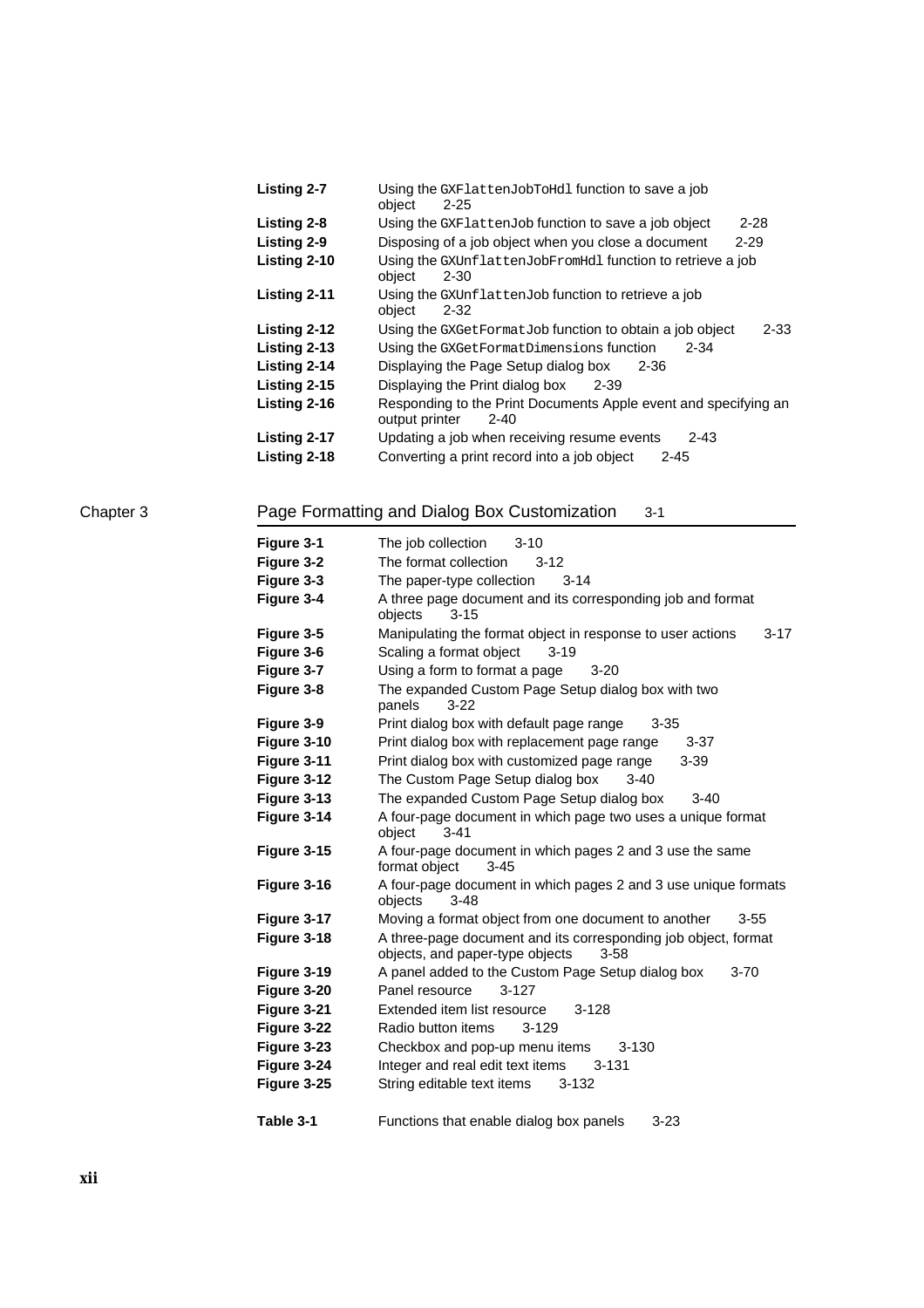| Table 3-2          | Functions that forward a dialog box message<br>$3 - 24$                                                     |
|--------------------|-------------------------------------------------------------------------------------------------------------|
| <b>Listing 3-1</b> | A panel resource definition template<br>$3 - 24$                                                            |
| <b>Listing 3-2</b> | The extended item list resource definition template<br>$3 - 26$                                             |
| Listing 3-3        | Accessing copies information stored in a job collection<br>$3 - 28$                                         |
| <b>Listing 3-4</b> | Modifying the job collection to implement the Print One Copy menu<br>item<br>$3-29$                         |
| Listing 3-5        | Replacing collection items<br>$3 - 31$                                                                      |
| Listing 3-6        | Setting up a default page range<br>3-33                                                                     |
| Listing 3-7        | Setting up a replacement page range<br>$3 - 35$                                                             |
| Listing 3-8        | Setting up a customized page range<br>3-37                                                                  |
| <b>Listing 3-9</b> | Creating a format object for a page in a document<br>$3-42$                                                 |
| Listing 3-10       | Cloning a format object for two pages in a document<br>$3 - 46$                                             |
| Listing 3-11       | Disposing of a format object for a page in a document and creating<br>a new one<br>3-49                     |
| Listing 3-12       | Adding a form to a format object<br>3-51                                                                    |
| Listing 3-13       | Storing halftone information in a format collection<br>3-53                                                 |
| Listing 3-14       | Moving a format object from one document to another<br>$3 - 56$                                             |
| Listing 3-15       | Obtaining a format object's mapping<br>$3-57$                                                               |
| Listing 3-16       | Obtaining the paper-type object associated with a format<br>object<br>$3 - 59$                              |
| Listing 3-17       | Using the GXForEachJobFormatDo function<br>$3 - 60$                                                         |
| Listing 3-18       | Obtaining scaling information on each format object<br>$3 - 61$                                             |
| Listing 3-19       | Saving the correspondence between format objects and document<br>pages in a format collection<br>$3-62$     |
| Listing 3-20       | Filling the handle<br>$3-63$                                                                                |
| Listing 3-21       | Retrieving the correspondence between document pages and<br>format objects from a format collection<br>3-65 |
| Listing 3-22       | Setting up a new panel<br>$3 - 68$                                                                          |
| Listing 3-23       | Sample panel resource<br>$3 - 70$                                                                           |
| Listing 3-24       | Sample item list resource<br>$3 - 71$                                                                       |
| Listing 3-25       | Sample 'CNTL' resource<br>3-72                                                                              |
| Listing 3-26       | Sample extended item list resource<br>$3 - 72$                                                              |
| Listing 3-27       | $3 - 73$<br>Sample 'MENU' resource                                                                          |
| Listing 3-28       | Installing an override function for the gxParsePageRange<br>message<br>$3 - 74$                             |
| Listing 3-29       | Override function for the gxParsePageRange message<br>3-75                                                  |

### Chapter 4 **Advanced Printing Features** 4-1

| Figure 4-1<br><b>Figure 4-2</b><br>Figure 4-3    | The printer object<br>4-6<br>The print file object<br>$4 - 10$<br>$4 - 93$<br>The status resource                                                         |
|--------------------------------------------------|-----------------------------------------------------------------------------------------------------------------------------------------------------------|
| Table 4-1<br>Table 4-2<br>Table 4-3<br>Table 4-4 | Printer driver types<br>4-7<br>QuickDraw GX printing synonyms<br>$4 - 12$<br>Print job format modes<br>4-20<br>Text job format mode query options<br>4-36 |
| Table 4-5<br>Table 4-6<br>Table 4-7              | Status type IDs<br>4-43<br>The actions of the GXSetPrinterProfile function<br>4-87<br>The actions of the GXSetFormatProfile function<br>4-89              |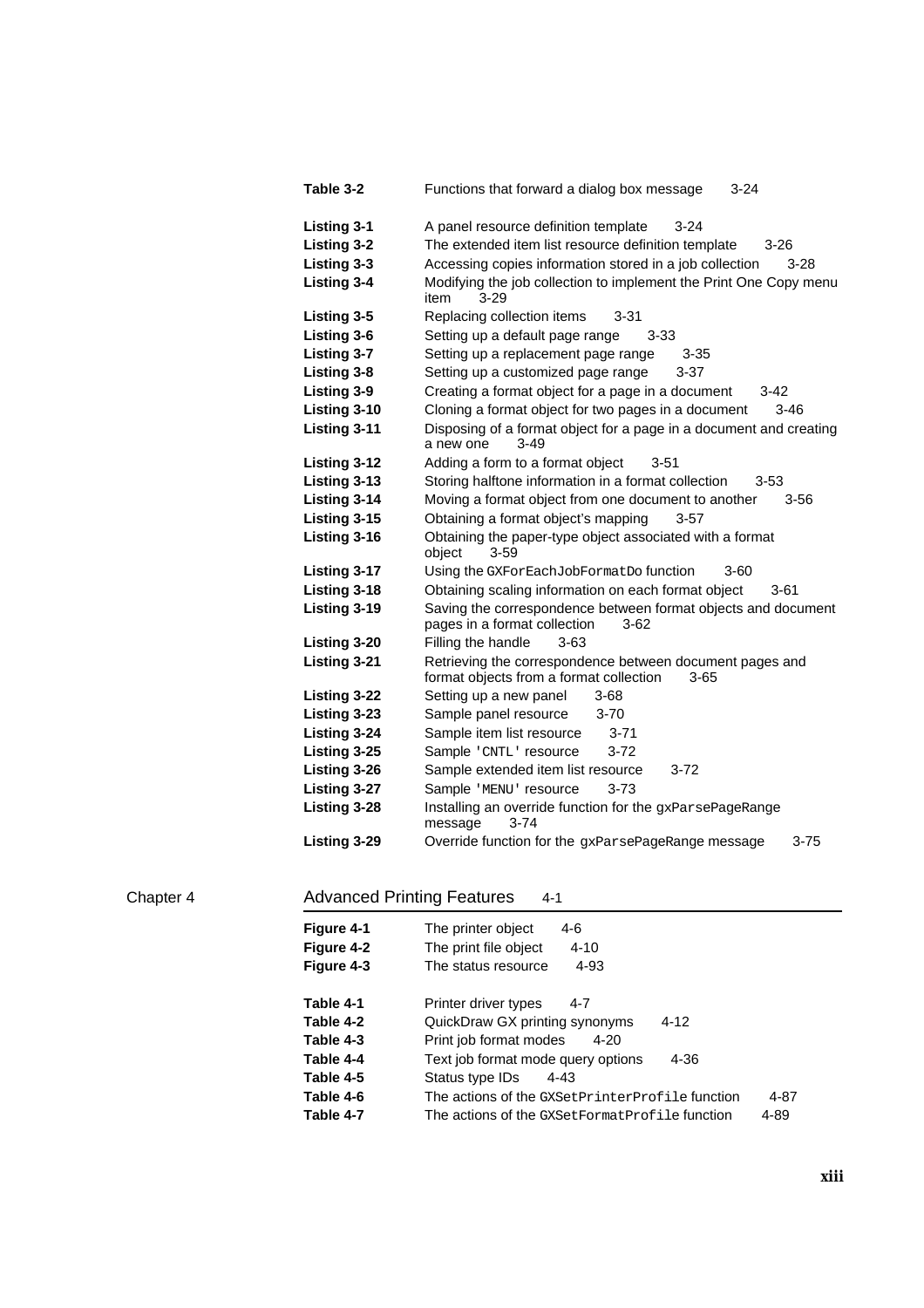| Table 4-8          | 4-94<br>Status types                                                       |
|--------------------|----------------------------------------------------------------------------|
| Listing 4-1        | Obtaining the names and types of a printer and printer<br>driver<br>4-22   |
| <b>Listing 4-2</b> | Setting the job object's reference constant property<br>4-23               |
| Listing 4-3        | Getting the job object's reference constant property<br>$4 - 24$           |
| <b>Listing 4-4</b> | Copying job object information<br>4-25                                     |
| Listing 4-5        | Determining a printer's resolution<br>4-26                                 |
| <b>Listing 4-6</b> | Retrieving the printer's color profile and color space<br>4-27             |
| <b>Listing 4-7</b> | Using the printer's color profile to convert colors<br>4-28                |
| Listing 4-8        | Opening and closing a print file<br>4-29                                   |
| Listing 4-9        | $4 - 31$<br>Reading a page from a print file                               |
| Listing 4-10       | Creating a new paper-type object<br>$4 - 32$                               |
| Listing 4-11       | Obtaining a paper-type object's name<br>4-32                               |
| Listing 4-12       | Obtaining page and paper rectangles for a paper-type<br>object<br>$4 - 33$ |
| Listing 4-13       | Executing a function for each paper-type object<br>4-34                    |
| Listing 4-14       | Executing a procedure for each paper-type object<br>4-35                   |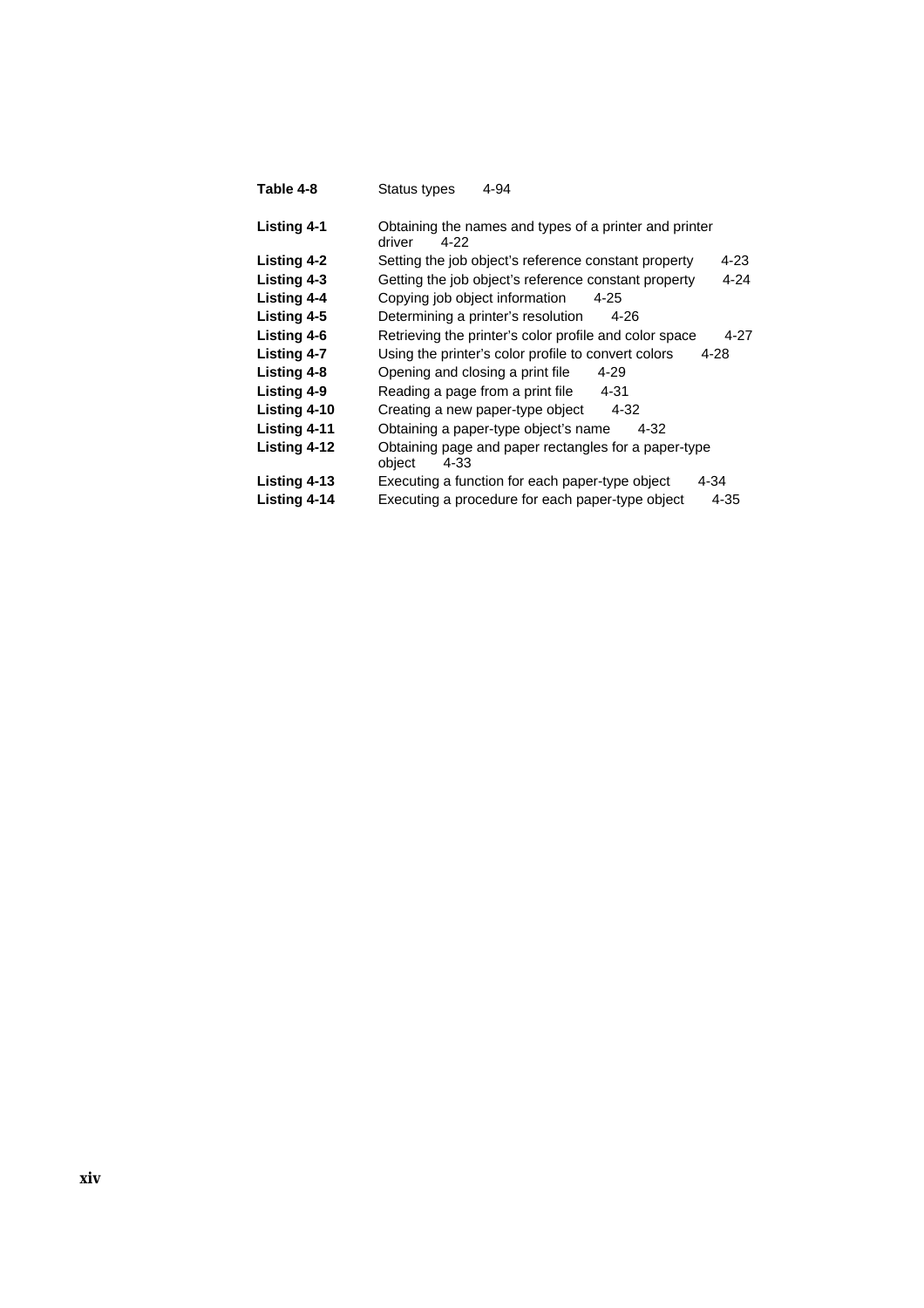# About This Book

QuickDraw GX is an integrated, object-based approach to graphics programming on Macintosh computers. This book, *Inside Macintosh: QuickDraw GX Printing,* describes how to design your application to use the printing features of QuickDraw GX. It begins with an introduction to printing with QuickDraw GX and discusses architectural aspects of QuickDraw GX printing features—printing-related objects and the user interfaces. Then the book separates QuickDraw GX printing features into core features, page formatting and dialog box customization, and advanced features. You only need to read as many chapters as apply to your application's printing needs.

Before you begin this book, you should already be familiar with the QuickDraw GX environment and QuickDraw GX objects. An overview of the environment and objects is provided in the introductory chapter of *Inside Macintosh: QuickDraw GX Objects.* Complete information can be found in *Inside Macintosh: QuickDraw GX Environment and Utilities* and the other chapters of *Inside Macintosh: QuickDraw GX Objects.*

For more information about programming with QuickDraw GX, you need to refer to other books in the QuickDraw GX suite, including *Inside Macintosh: QuickDraw GX Objects*, *Inside Macintosh: QuickDraw GX Graphics*, and *Inside Macintosh: QuickDraw GX Typography*. If you need information on how to use QuickDraw GX to write printer drivers or printing extensions, see *Inside Macintosh: QuickDraw GX Printing Extensions and Drivers.*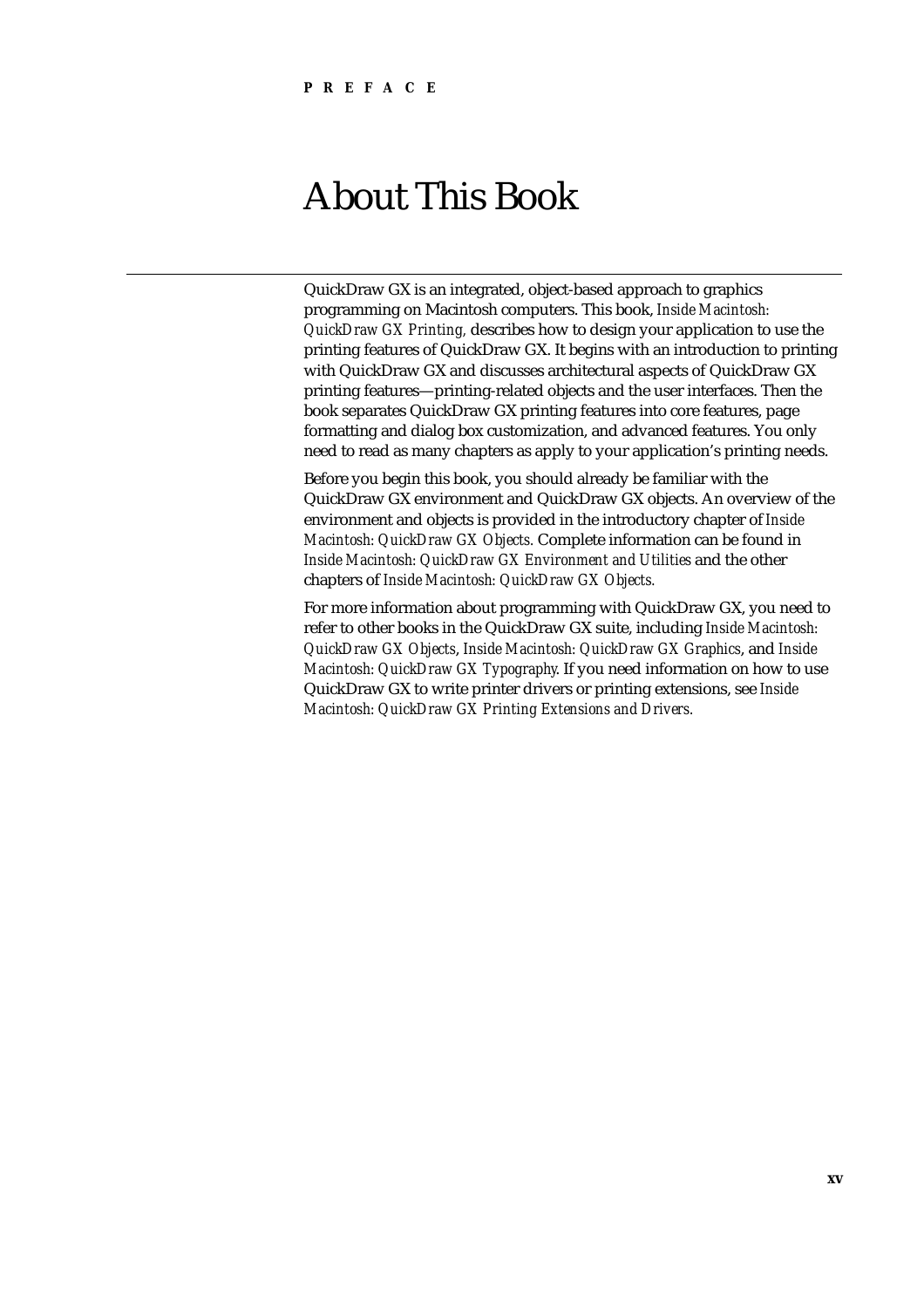#### **PREFACE**

Figure P-1 shows the suggested reading order for the QuickDraw GX suite of books. A pictorial overview of *Inside Macintosh*, including the QuickDraw GX suite of books, appears inside the back cover.





### What to Read

This book is intended for developers who are interested in providing a QuickDraw GX printing capability in their applications. You can design your application to use the QuickDraw GX application-programming interface (API) for printing, even if the application doesn't use the graphics and typographic capabilities of QuickDraw GX.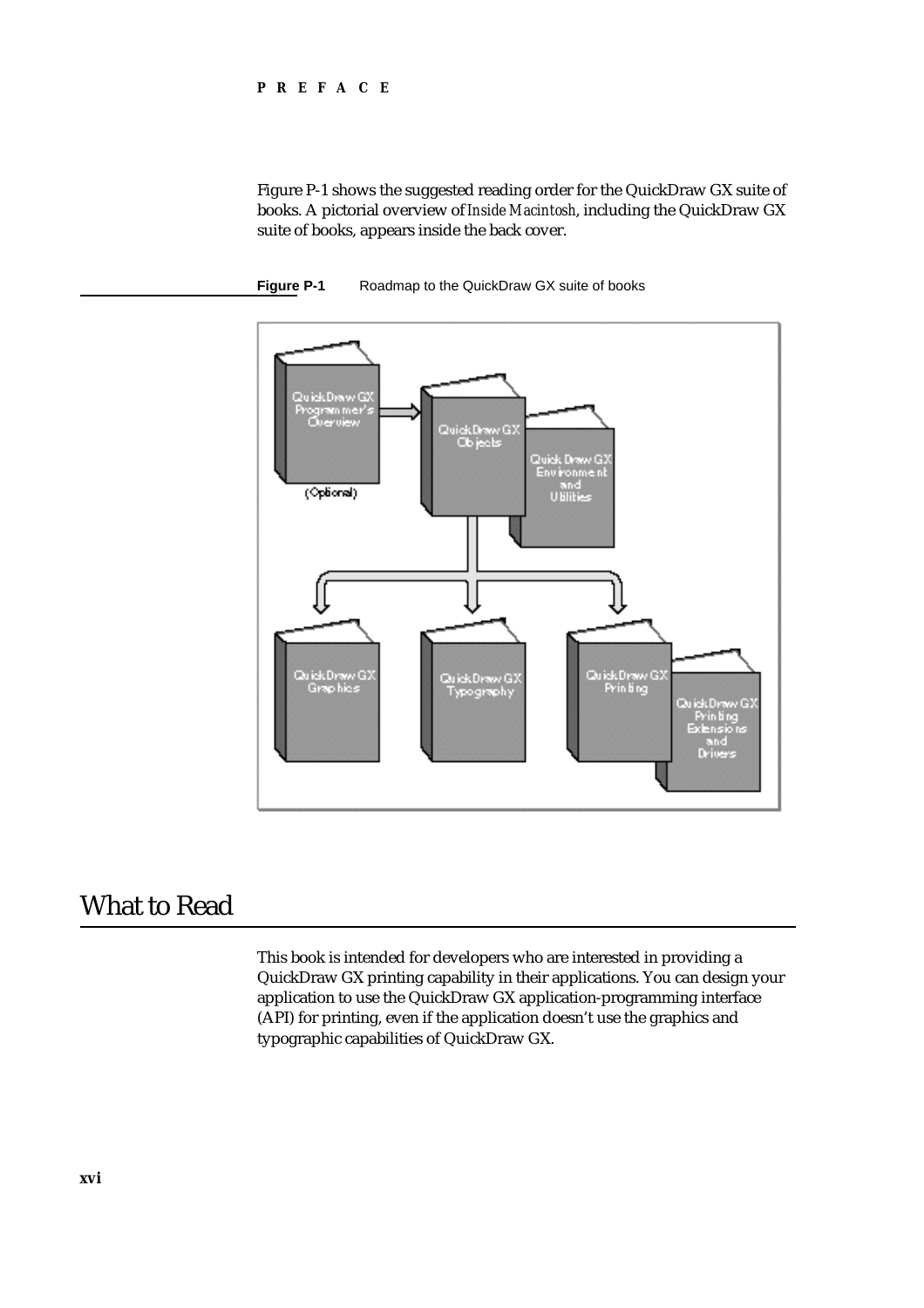#### **PREFACE**

In this book, each succeeding chapter builds on the previous chapter's information. So it's important to begin by learning the QuickDraw GX printing concepts and terms that are in Chapter 1, "Introduction to Printing With QuickDraw GX." This chapter presents an overview of printing with QuickDraw GX and briefly describes the dialog boxes that QuickDraw GX provides for user interaction with the printing process.

Most applications only need to support the set of printing features that are described in Chapter 2, "Core Printing Features." You use the core printing features when printing documents using QuickDraw GX. You also use them to display the standard printing-related dialog boxes and to print documents that were originally created to print with previous versions of the Macintosh printing architecture.

However, if you want to add panels to QuickDraw GX print dialog boxes to provide special features that require additional user specification, or if you want to manipulate the objects that QuickDraw GX uses to format the pages of a document, you also need to read Chapter 3, "Page Formatting and Dialog Box Customization." For example, through QuickDraw GX, your application can allow users to specify unique formats for the individual pages of a printable document.

Features that go beyond the core set and beyond those that allow you to handle page-by-page formatting and dialog box customization are described in Chapter 4, "Advanced Printing Features." You can use these features to optimize output for the capabilities of a particular device, create a file that is application-independent, define custom paper sizes, and more.

The first two pages of this book are color plates. Plate 1 shows and example of the QuickDraw GX color separation capability. Plate 2 shows common color-transfer modes used in printing.

### Chapter Organization

Most chapters in this book follow a standard general structure. For example, the chapter "Core Printing Features" contains these sections:

- "About Core Printing Features." This section provides an overview of the  $\overline{p}$ core printing features provided by QuickDraw GX.
- n "Using Core Printing Features." This section describes the tasks you can accomplish using the core printing features of QuickDraw GX. It describes how to use the most common functions, gives related user interface information, provides code samples, and supplies additional information.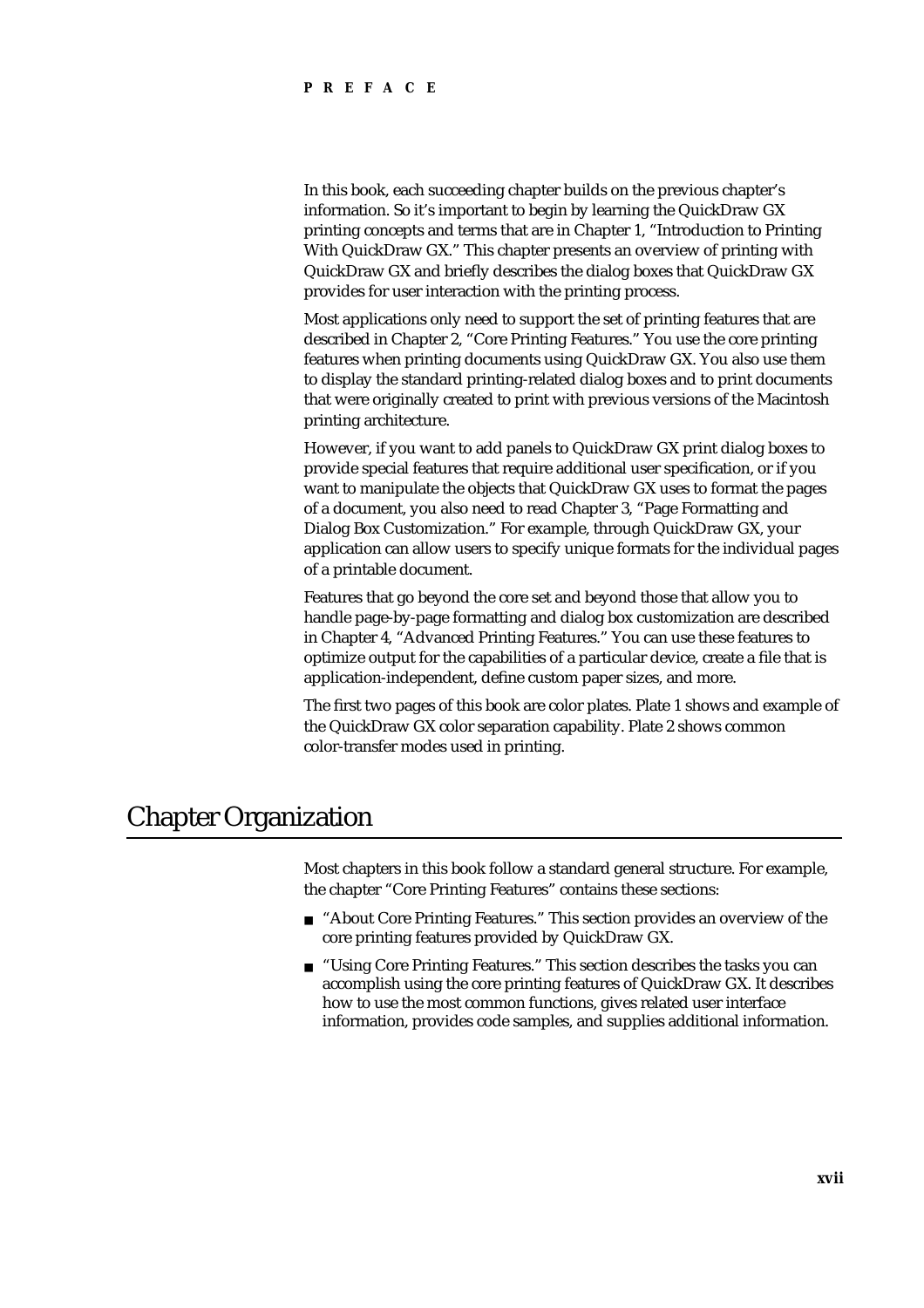- "Core Printing Features Reference." This section provides a complete n. reference for the core printing calls by describing the data structures and functions you can use. Each function description follows a standard format, which gives the function declaration; a description of every parameter; the function result, if any; and a list of result codes. Most function descriptions give additional information about using the function and include cross-references to related information elsewhere.
- "Summary of Core Printing Features." This section shows the C interface  $n$ for the constants, data types, and functions associated with the core printing features.

### Conventions Used in This Book

This book uses various conventions to present certain types of information.

### Special Fonts

All code listings, reserved words, and the names of data structures, constants, fields, parameters, and functions are shown in Courier (this is Courier).

When new terms are introduced, they are in **boldface.** These terms are also defined in the glossary.

#### Types of Notes

There are several types of notes used in this book.

#### **Note**

A note like this contains information that is interesting but possibly not essential to an understanding of the main text. (An example appears on page 1-10.)

#### **IMPORTANT**

A note like this contains information that is especially important. (An example appears on page 2-49.) s

### Numerical Formats

Hexadecimal numbers are shown in this format: 0x0008.

The numerical values of constants are shown in decimal, unless the constants are flag or mask elements that can be summed, in which case they are shown in hexadecimal.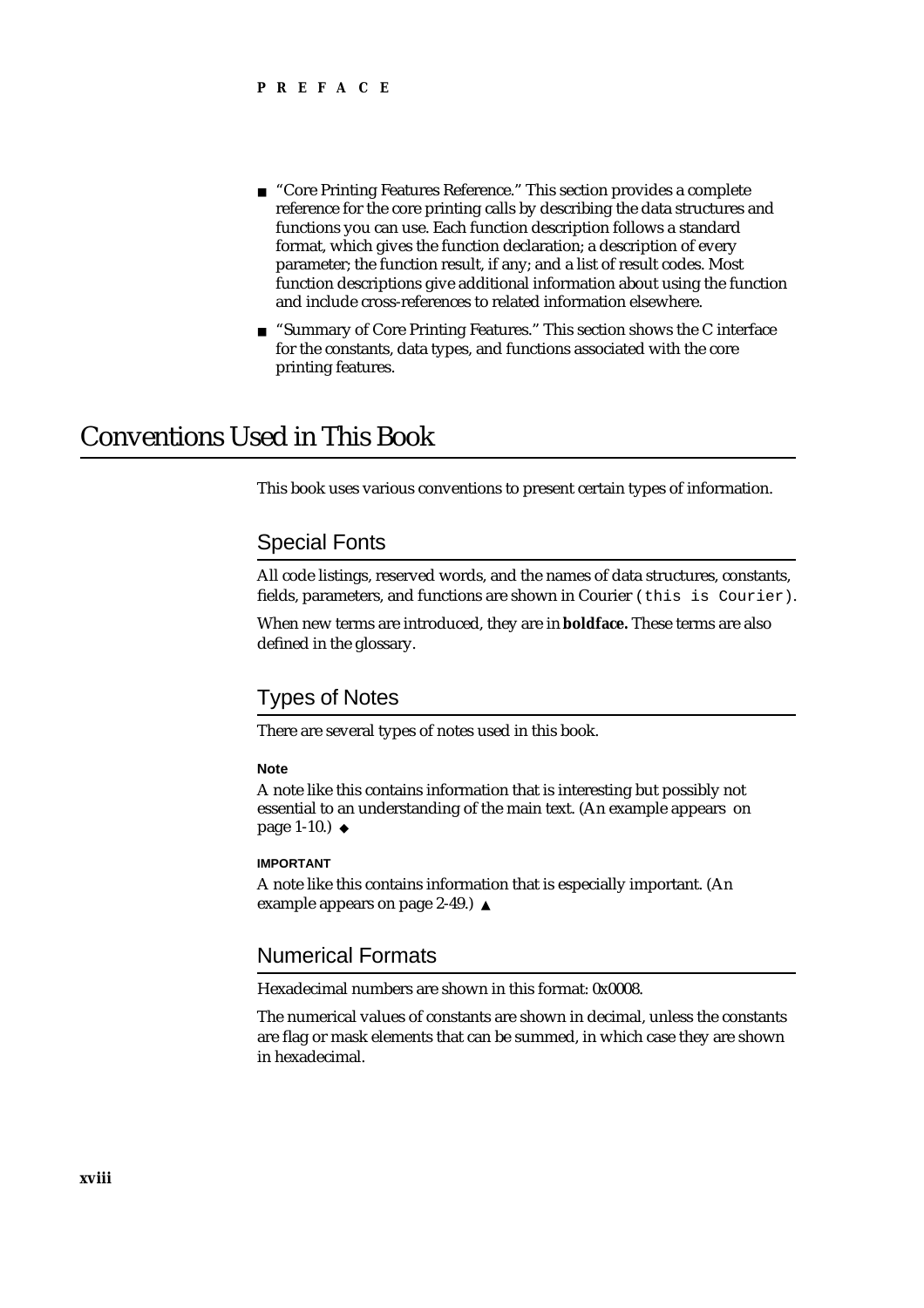### Type Definitions for Enumerations

Enumeration declarations in this book are commonly followed by a type definition that is not strictly part of the enumeration. You can use the type to specify one of the enumerated values for a parameter or field. The type name is usually the singular of the enumeration name, as in the following example:

```
enum gxDashAttributes {
  gxBendDash = 0x0001,
  qxBreakDash = 0x0002,gxClipDash = 0x0004,
  qxLevelDash = 0x0008,
  gxAutoAdvanceDash = 0x0010
};
typedef long gxDashAttribute;
```
### **Illustrations**

This book uses several conventions in its illustrations.

In illustrations that show object properties, properties that are object references are in italics. For example, see Figure 1-13 on page 1-21.

Objects in diagrams, whether shown with their properties or without, are represented by distinctive icons, such as these:



See, for example, Figure 1-2 on page 1-7.

### Development Environment

The QuickDraw GX functions described in this book are available using C interfaces. How you access these functions depends on the development environment you are using.

Code listings in this book are shown in ANSI C. They suggest methods of using various functions and illustrate techniques for accomplishing particular tasks. Although most code listings have been compiled and tested, Apple Computer, Inc., does not intend for you to use these code samples in your applications.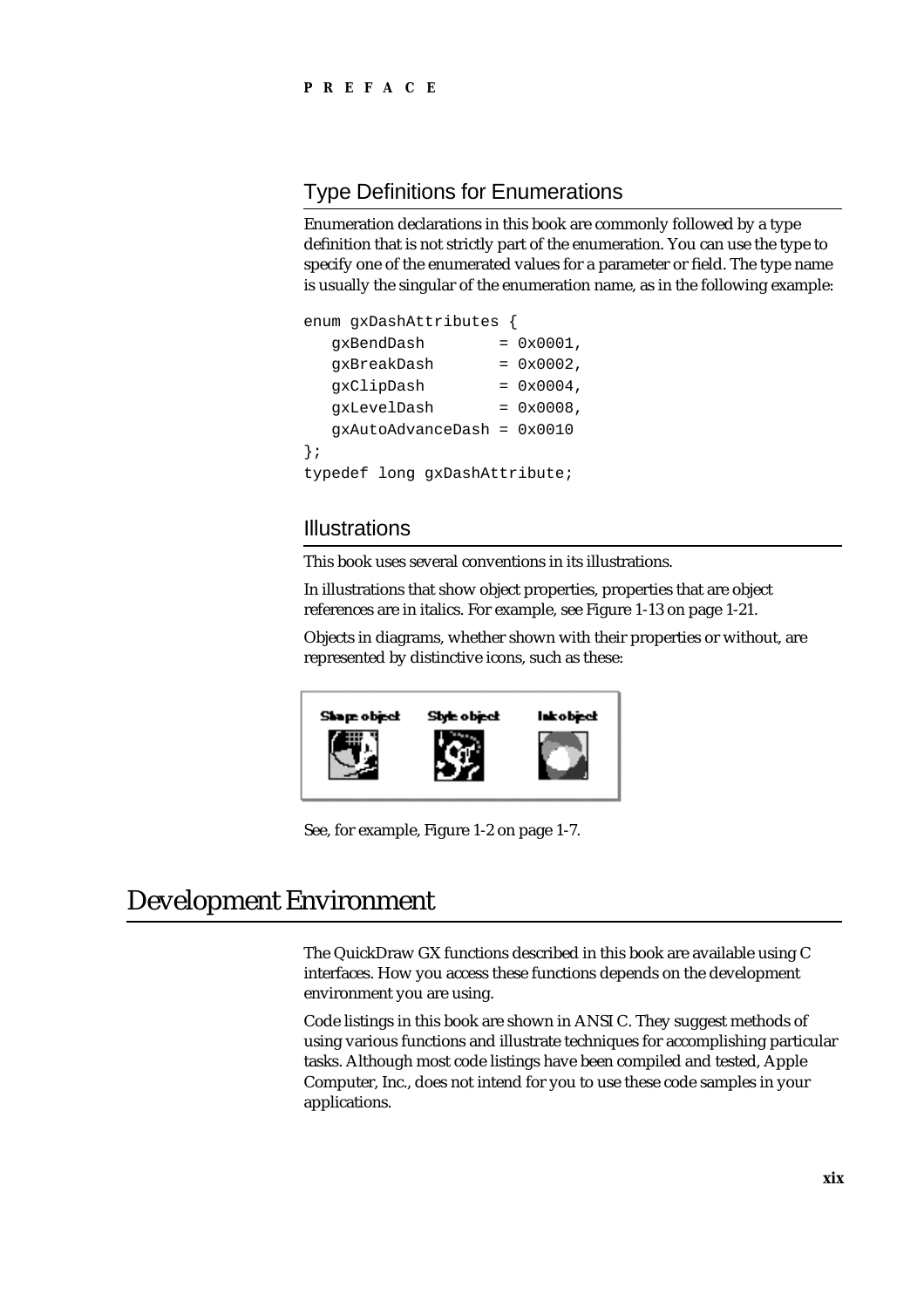### For More Information

APDA is Apple's worldwide source for hundreds of development tools, technical resources, training products, and information for anyone interested in developing applications on Apple platforms. Customers receive the *APDA Tools Catalog* featuring all current versions of Apple development tools and the most popular third-party development tools. APDA offers convenient payment and shipping options, including site licensing.

To order products or to request a complimentary copy of the *APDA Tools Catalog*, contact

APDA Apple Computer, Inc. P.O. Box 319 Buffalo, NY 14207-0319

| Telephone      | 1-800-282-2732 (United States)<br>1-800-637-0029 (Canada)<br>716-871-6555 (International) |
|----------------|-------------------------------------------------------------------------------------------|
| Fax            | 716-871-6511                                                                              |
| AppleLink      | <b>APDA</b>                                                                               |
| America Online | APDAorder                                                                                 |
| CompuServe     | 76666.2405                                                                                |
| Internet       | APDA@applelink.apple.com                                                                  |

If you provide commercial products and services, call 408-974-4897 for information on the developer support programs available from Apple.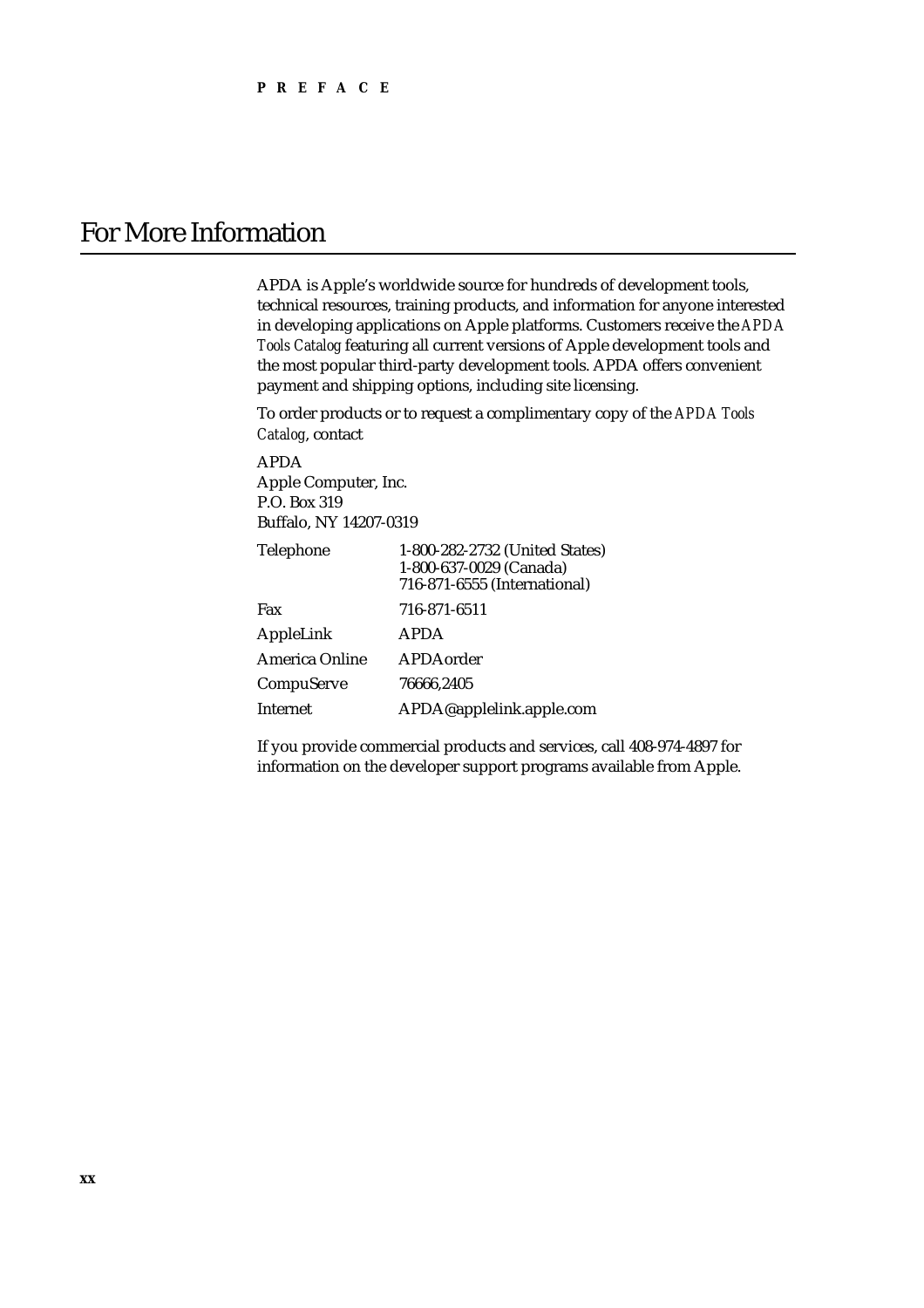### **Contents**

About QuickDraw GX Printing 1-3 Core Printing-Related Objects 1-6 Desktop Printers 1-7 Print Files 1-8 Printer Drivers 1-8 Printing Extensions 1-9 Dialog Boxes 1-10 Message Passing 1-13 About QuickDraw GX Printing-Related Objects 1-16 Job Objects 1-16 Format Objects 1-17 Paper-Type Objects 1-18 Collection Objects 1-18 Printer Objects 1-20 Print File Objects 1-20 Summary of QuickDraw GX Printing-Related Objects 1-20 Using Printing-Related Objects With Other QuickDraw GX Objects 1-23 Shape Objects 1-23 Tag Objects 1-24 View Port Objects 1-24 View Device Objects 1-25 Implementing QuickDraw GX Printing Features 1-25 Core Printing Features 1-26 Customizing QuickDraw GX Printing Features 1-28 Advanced Printing Features 1-30 Compatibility With the Macintosh Printing Manager 1-30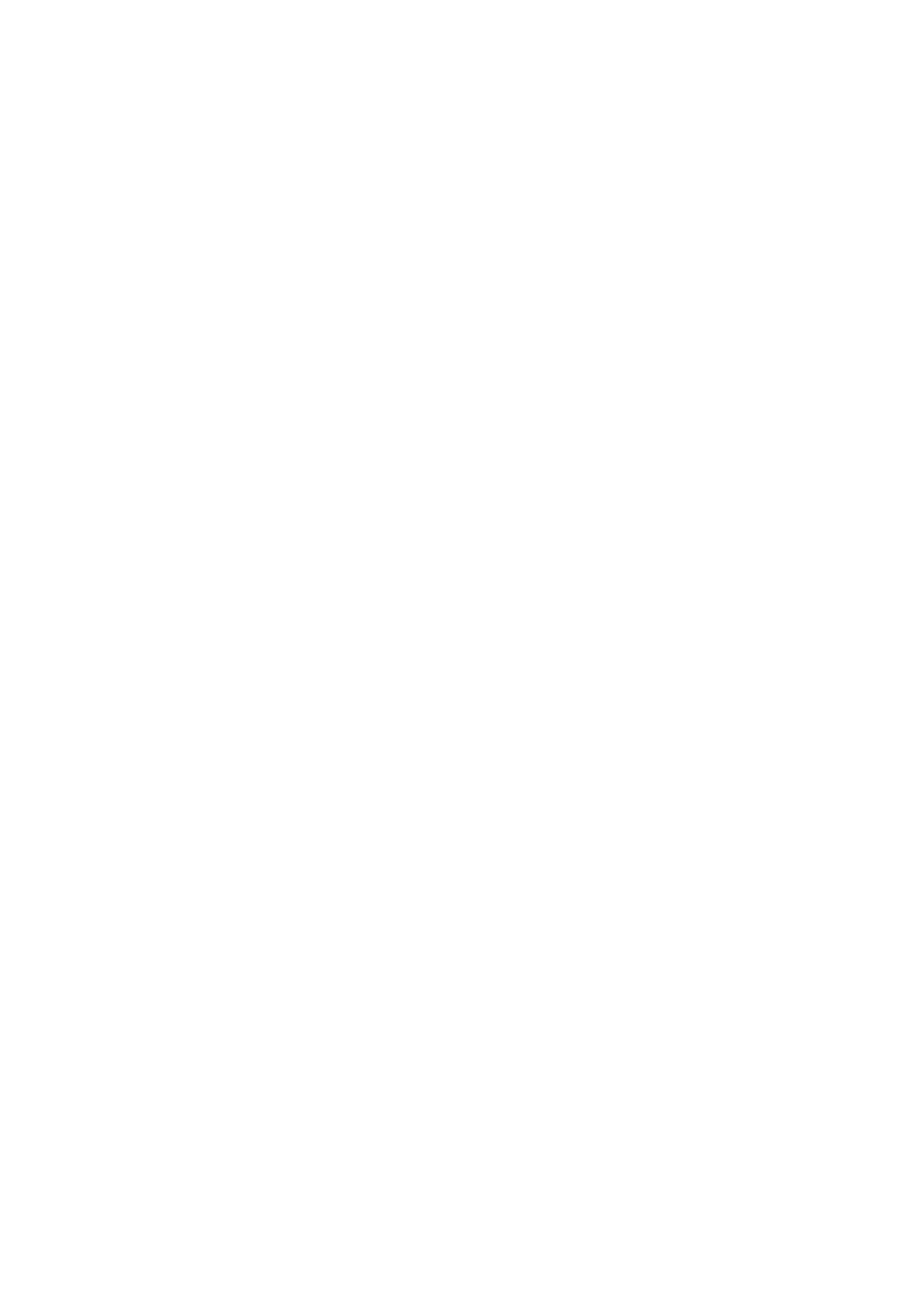Introduction to Printing With QuickDraw GX

This chapter introduces the primary features of printing with QuickDraw GX and gives you the overview you need to begin designing your application with printing in mind.

Before reading this chapter, you should be familiar with the general QuickDraw GX capabilities, and especially, you should be familiar with the use of objects. For an overview of QuickDraw GX and objects, see the introductory chapter of *Inside Macintosh: QuickDraw GX Objects.*

This chapter begins by showing how QuickDraw GX printing works and which phases of printing are of interest to the application developer. It also provides background information to set the stage for the remaining sections. This chapter then

- n introduces QuickDraw GX objects that directly support printing
- describes how these printing-related objects are used with other QuickDraw GX objects
- n describes a strategy for implementing QuickDraw GX printing features
- $n$  discusses compatibility between QuickDraw GX printing and the Macintosh Printing Manager

## About QuickDraw GX Printing

Printing with QuickDraw GX involves the interaction of your application program with components that QuickDraw GX provides, or components that may be provided by a printer manufacturer or other vendor. These components are

- $n$  printer drivers that translate QuickDraw GX shapes into instructions for rendering the shapes on a device
- n printing extensions that provide additional capabilities for the printing system

QuickDraw GX actually performs most of the translation work itself so that the developer of a printer driver or printing extension can concentrate on the unique features or characteristics of a printing device. As an application developer, your work primarily consists of responding to printing-related menu selections and dialog boxes within the application.

To understand the division of labor, consider the model of QuickDraw GX printing phases in Figure 1-1.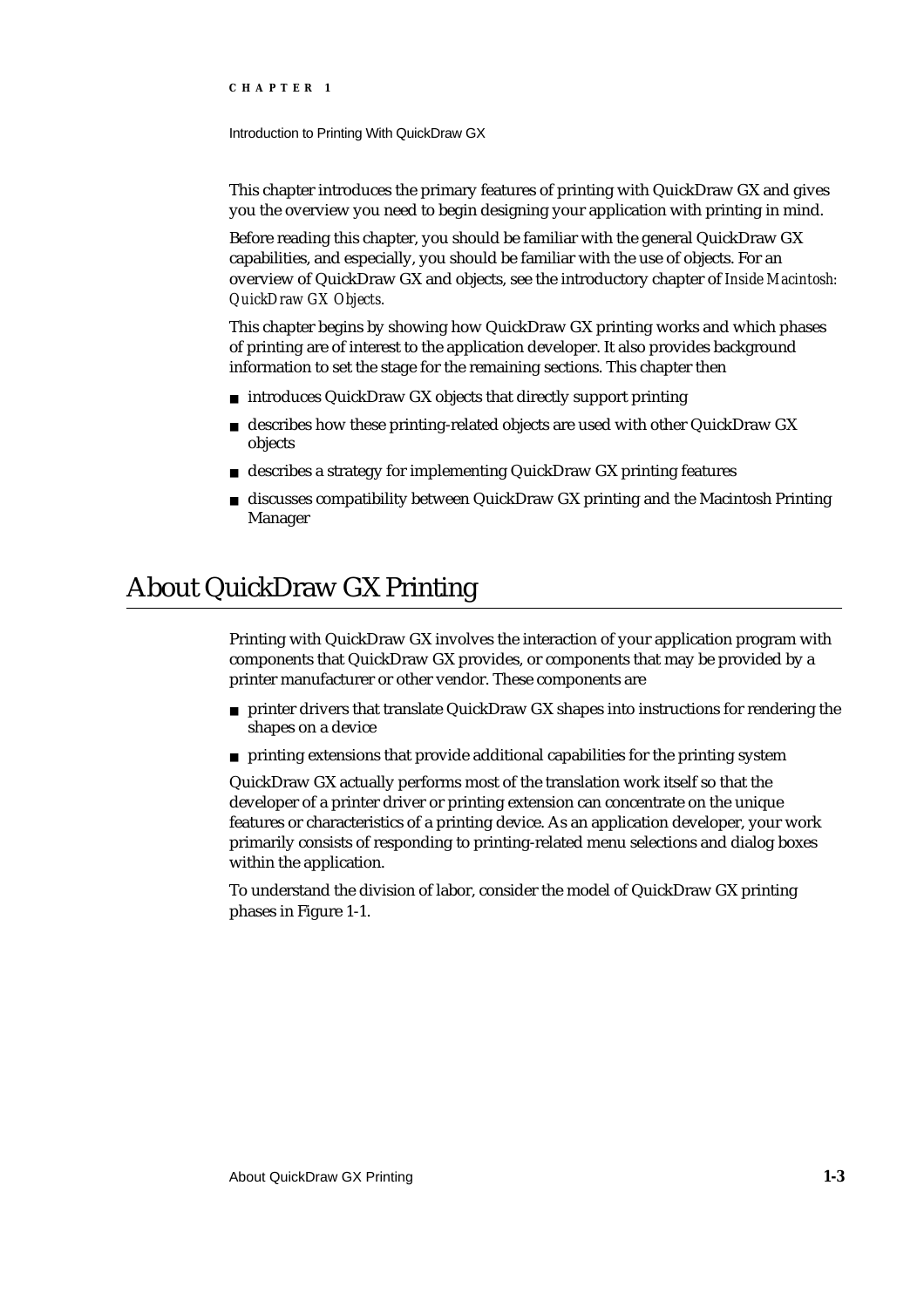```
CHAPTER 1
```
**Figure 1-1** QuickDraw GX printing phases



There are four phases of printing:

The **application phase,** in which the application calls QuickDraw GX functions in response to the user choosing a menu item or changing an item in a dialog box. For example, when the user selects Print from the menu, the application calls functions to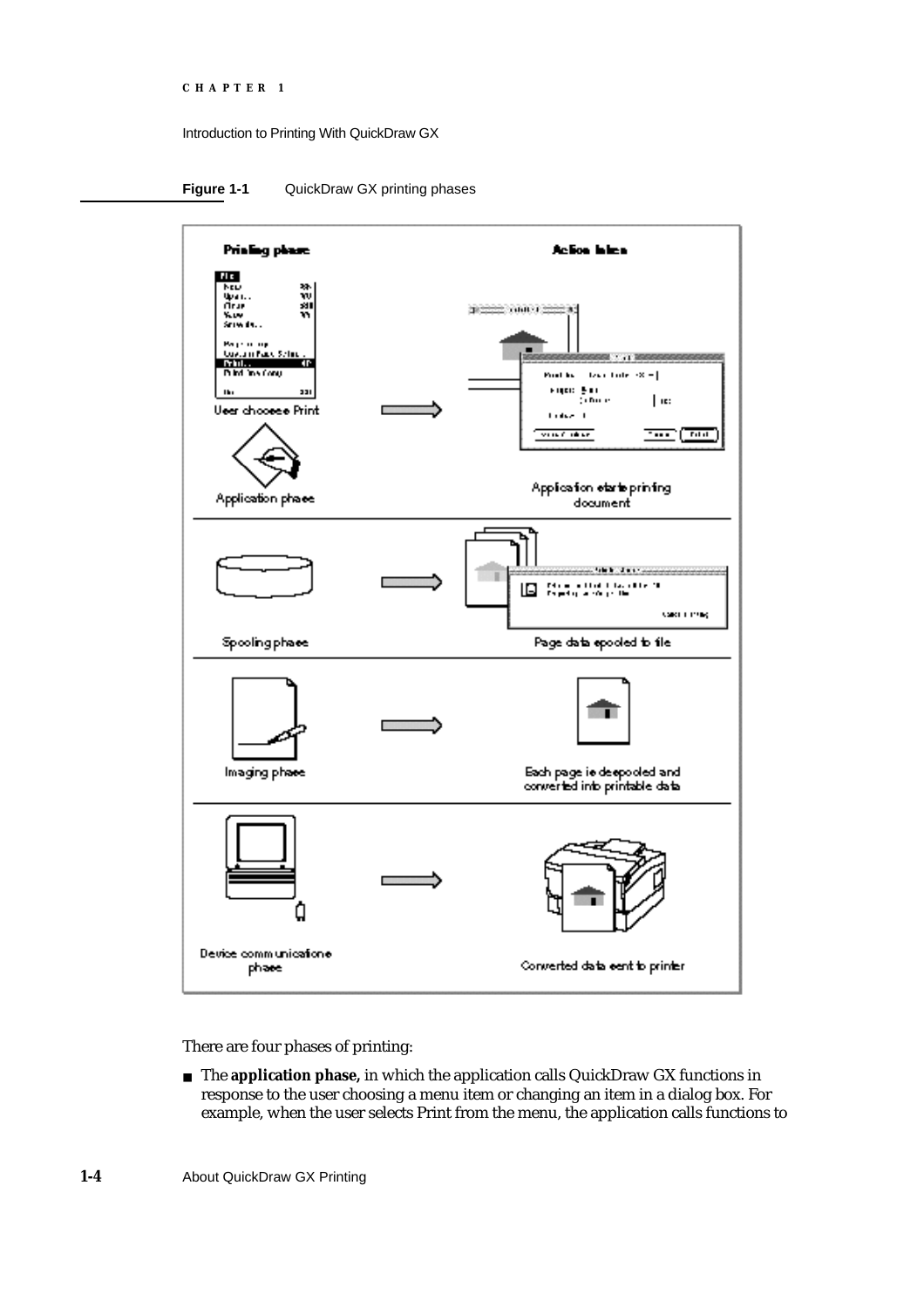#### Introduction to Printing With QuickDraw GX

display the Print dialog box and respond to the user's choices. One of the application's responses is to print the requested pages of a document, which leads to the spooling phase of printing.

- The **spooling phase,** in which the requested pages are placed in a spool file. The application calls QuickDraw GX functions to perform this task, which is carried out collaboratively by QuickDraw GX, the printer driver, and any printing extensions that are active. From the application developer's point of view, it is seldom necessary to know how the work is divided between QuickDraw GX, a printer driver, or a printing extension. Thus, in this book, all collaborative efforts by these components are considered as being performed by the printer driver.
- n The **imaging phase**, in which the requested pages are despooled by the printer driver and the contents are translated into instructions for the printer.
- The **device communications phase,** in which the instructions are actually sent to the printer hardware.

As an application developer, you are primarily concerned with the application phase of printing. You may be interested indirectly in events in other phases because some of those events can be controlled by the application. For example, your application can provide alternative instructions for rendering output, rather than use the instructions generated by the printer driver. These alternative instructions are called **synonyms.** As another example, the application can retrieve and modify the contents of a file after it has been spooled.

This book provides all the information you need to implement QuickDraw GX printing in an application. For information about implementing printer drivers or printing extensions, see *Inside Macintosh: QuickDraw GX Printing Extensions and Drivers*. The following sections introduce topics that provide conceptual background for implementing QuickDraw GX printing features. The topics are

- n Core printing-related objects, which are objects that are used in every application and work together to support QuickDraw GX printing.
- n Desktop printers, which represent printers to the user as icons on the desktop.
- $n$  Print files, which are the output of the spooling phase. A special kind of print file that can be opened and displayed without needing the fonts or application with which it was created is called a **portable digital document,** or PDD.
- $n$  Printer drivers, which are responsible for defining the characteristics of the printing environment in addition to providing translation between the QuickDraw GX graphics representation of a page and the instructions that render it on a printer.
- Printing extensions, which are add-on software that provide an additional level of customization to QuickDraw GX printing.
- Dialog boxes, which are extensible in QuickDraw GX and, if extended, use additional resource types. Dialog boxes also require additional support because they are movable, requiring the screen behind them to be redrawn when they are moved.
- $n$  Message passing, which is the basic technique used by the QuickDraw GX printing system to communicate between the application, printer driver, and printing extensions. It is also the technique used to notify the application when dialog boxes are moved.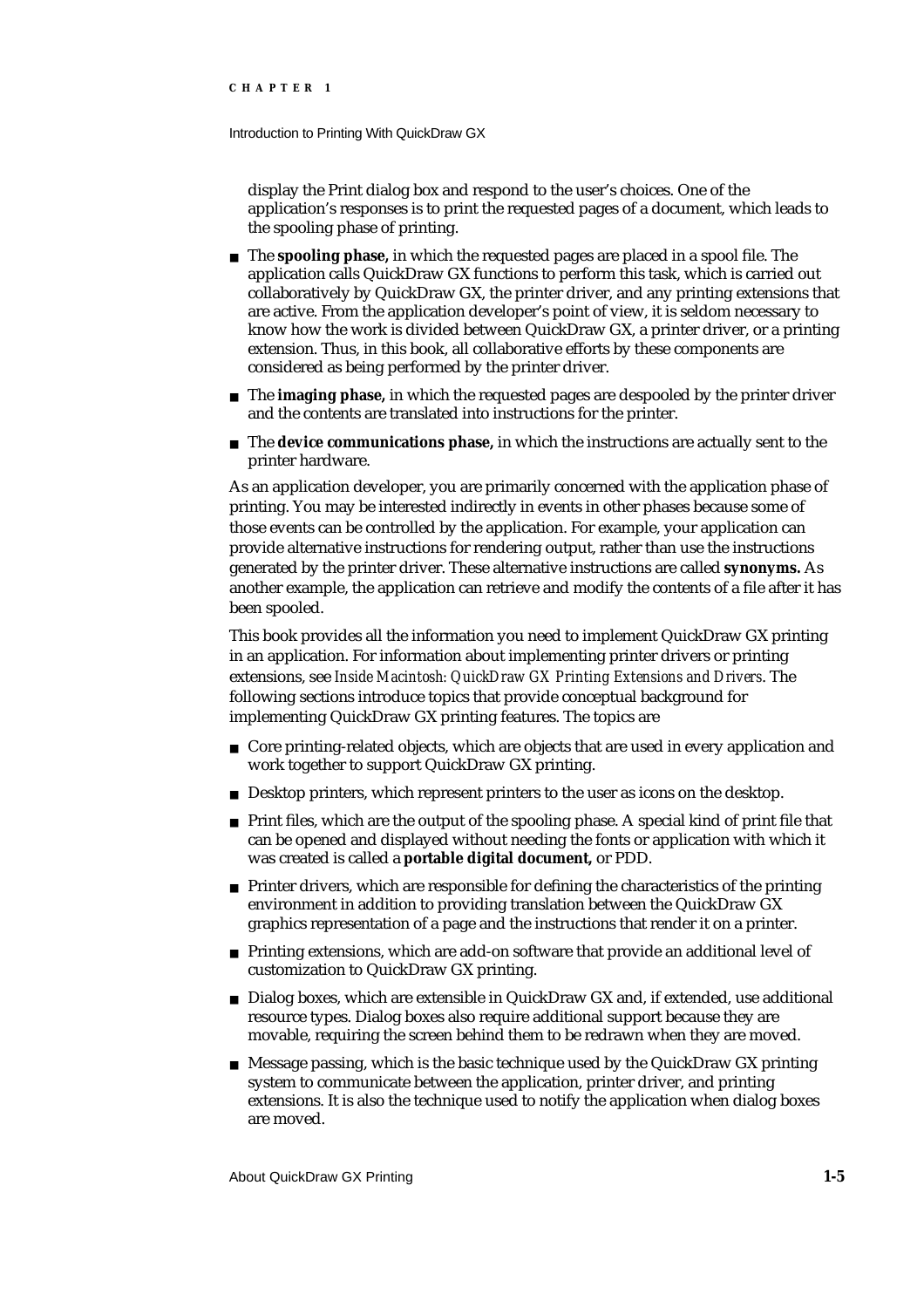### Core Printing-Related Objects

QuickDraw GX uses objects to represent printing-related data in the same way it uses objects in its other major components, graphics and typography. The core QuickDraw GX printing-related objects are job objects, format objects, and paper-type objects. There are other printing-related objects that provide additional information in support of the core objects or represent printers and files.

Because printing-related objects are interrelated, this section briefly describes how these objects work together to provide a complete specification for printing a document. For a more detailed description of each object, including those that support the core printing-related objects, see "About QuickDraw GX Printing-Related Objects" on page 1-16. The other chapters in this book provide a complete description of the printing-related objects and show how to use them.

In QuickDraw GX printing, a job object specifies everything QuickDraw GX needs to render a document. The most important specifications include the following ones; however, there are many others:

- which pages to print
- which printer is to receive the output
- $h$  how to format the document; for example, for a particular page size and orientation, such as 8.5-by-11 inches and landscape

The pages to print and the printer on which to print them are typically straightforward specifications. The formatting specification can be more involved, however, because QuickDraw GX provides these formatting features:

- $n$  You can print to a printer other than the one the document is formatted for; in other words, you can print without automatically reformatting the document.
- n You can specify a different format for each page of a document.

To support the first feature, the job object retains the formatting information for the formatting printer separately from the formatting information for the output printer. This allows a print job to be associated with two printers at the same time. The formatting printer specifies the document's format. The output printer is the printer to which the document is sent to be printed. The document retains the format specified by the formatting printer even though the output printer may affect the appearance of the printed document. This feature is useful, for example, if you have formatted a long document for a typesetter but want to make a final check of a page or two on a StyleWriter printer.

To support the second feature, QuickDraw GX provides a format object. A format object can be specified for each page as it is printed. All pages can use the same format object, or selected pages can use different format objects. If desired, each page could use a different format object. You might also print the same page several times, each time specifying a different format object.

Associated with a format is a paper-type object. A paper-type object specifies the characteristics of the paper on which a page is printed. A paper-type object is separate from a format object because several format objects can share the same paper-type object.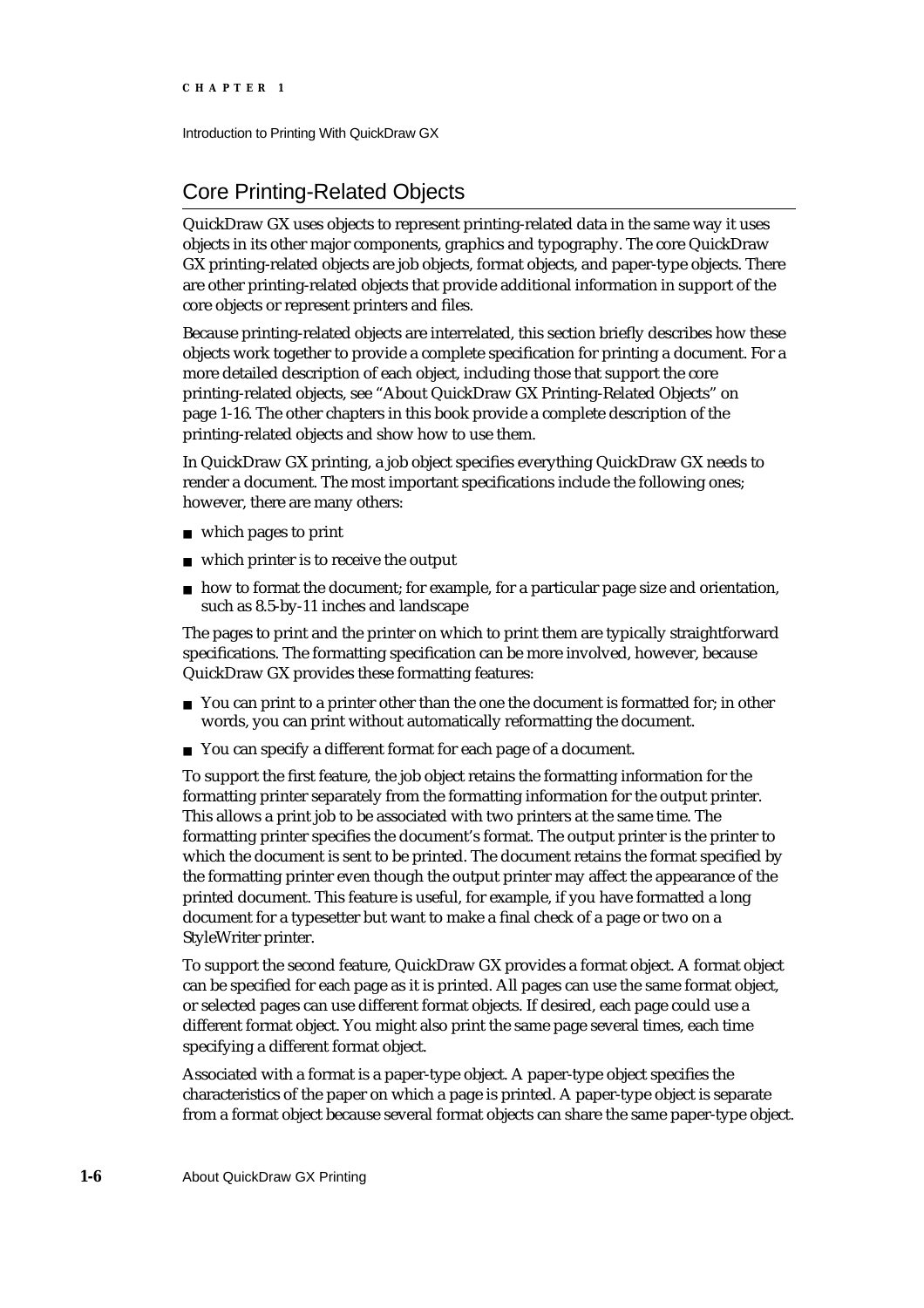Introduction to Printing With QuickDraw GX

Collection objects contain additional but less frequently used information about the job, formats, and paper types. The printer object represents a printer, and the print file object represents the spooled document or a portable digital document. Figure 1-2 shows the relationship between the core printing-related objects, the collection objects that support them, and the printer and print file objects.

**Figure 1-2** QuickDraw GX printing-related objects



For more information about each object, see "About QuickDraw GX Printing-Related Objects" on page 1-16.

### Desktop Printers

In QuickDraw GX, a printer is represented by an icon on the desktop, which is similar to the way a hard disk or a shared volume is represented on the desktop. Thus, in QuickDraw GX, printers are often called **desktop printers.** A desktop printer is more than just an icon, however, because a desktop printer is associated with a queue to which print jobs are sent. A desktop printer also provides the ability to control the queue and to control the hardware itself with software.

A user can print from the Finder by dragging the document to the desktop printer icon. Figure 1-3 shows the user dragging the document "My file" to the desktop printer icon named "Gutenberg." When the user releases the mouse, QuickDraw GX puts the print file representation of the document into the printer's queue.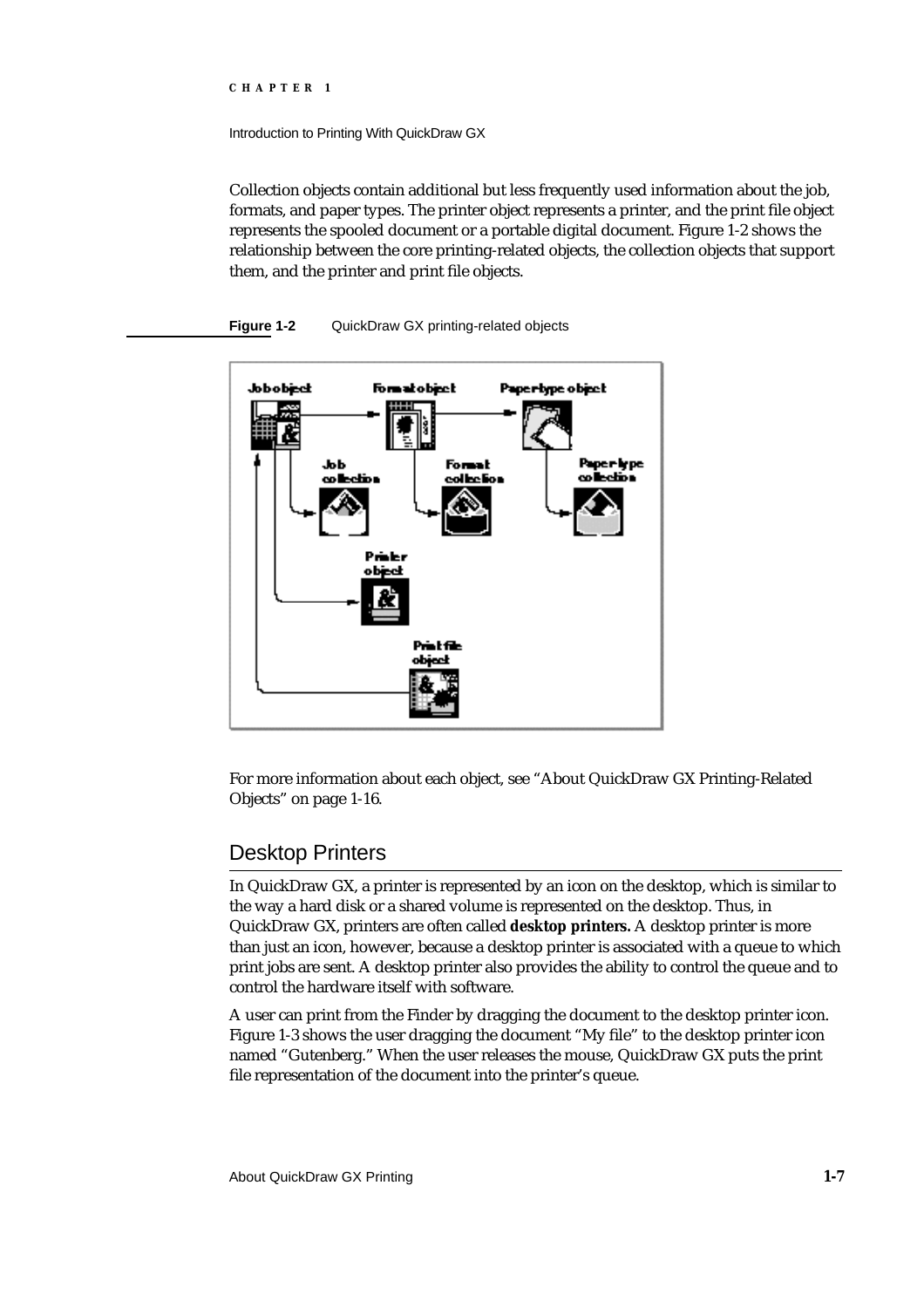```
CHAPTER 1
```


**Figure 1-3** Dragging a document to a desktop printer icon

Your application must implement the Print Document Apple event that allows Finder printing. For more information about Finder printing, see the chapter "Core Printing Features" in this book.

### Print Files

A **print file** is a document that has been spooled to a file through the printing process. The only way to create a print file is to print from the application, which causes the document's contents to be spooled in a print file. If you wish, your application can retrieve a print file and insert, delete, or replace pages.

One kind of file an application might retrieve is a portable digital document, which is the kind of file that is created by selecting the PDD Maker GX desktop printer icon and then printing the document or by dragging the document to the icon. For an example of this icon, see Figure 1-4 on page 1-9.

### Printer Drivers

A QuickDraw GX **printer driver** defines the characteristics of a printer and the services the printer provides. The printer driver also translates QuickDraw GX shapes into instructions or operators that the printer understands, such as PostScript™. In reality,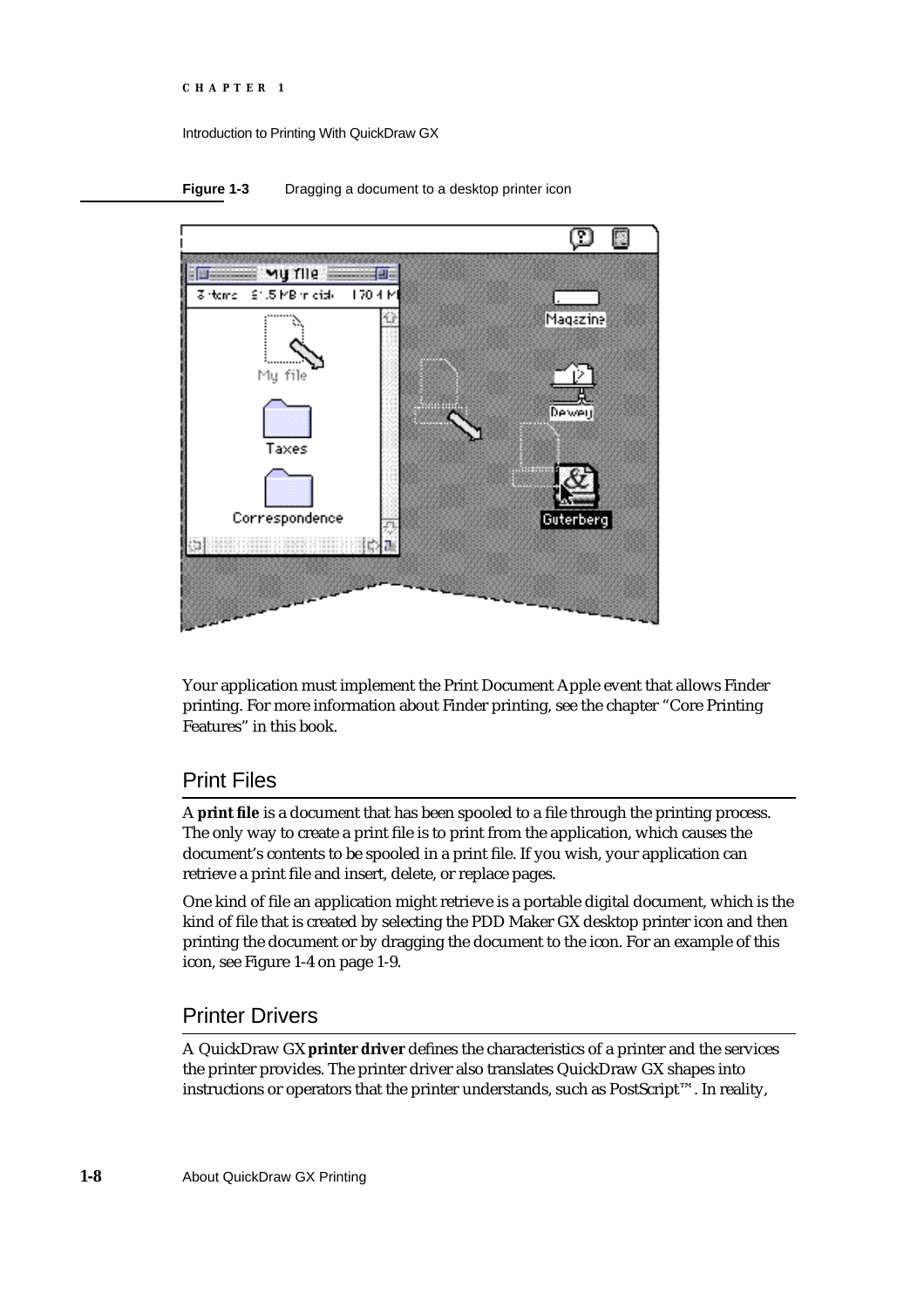Introduction to Printing With QuickDraw GX

much of a printer driver's standard functionality, such as PostScript conversion, is performed by QuickDraw GX for the printer driver.

From the application developer's point of view, it is useful to group printer driver-supplied features, printing extension-supplied features, and QuickDraw GX rendering features together because they are represented by the printer object. You can query the printer object for the characteristics of a printer, whether set by the printer driver, printing extension, or QuickDraw GX.

For example, your application can query the printer object to determine how best to print to the device that the printer object represents. Many of the default settings, such as page size and landscape or portrait orientation, are specified by the printer driver.

The printer driver is responsible for providing the printer icon to display on the desktop. Figure 1-4 shows examples of desktop printer icons for various devices.

Image Writer GX Inage Write: LQ GX Laes Write: IISC GX Laeer Writer 300 GX PDD Maker GX StyleWriter GX

**Figure 1-4** Default QuickDraw GX desktop printer icons

These devices need not represent actual physical devices on the system. In particular, the portable digital document printer driver, represented by the PDD Maker GX icon, is used only to create a document that is packaged ready-to-view on another computer.

### Printing Extensions

A QuickDraw GX **printing extension** defines add-on functionality that may be useful for several applications and whose usefulness is not restricted to a particular printer driver. For example, you may want a light-gray "Confidential" banner to appear as the backdrop on each printed page. Because several applications may need this kind of feature and these applications may print to a variety of printers, this kind of feature typically is implemented in a printing extension rather than as part of the application or printer driver.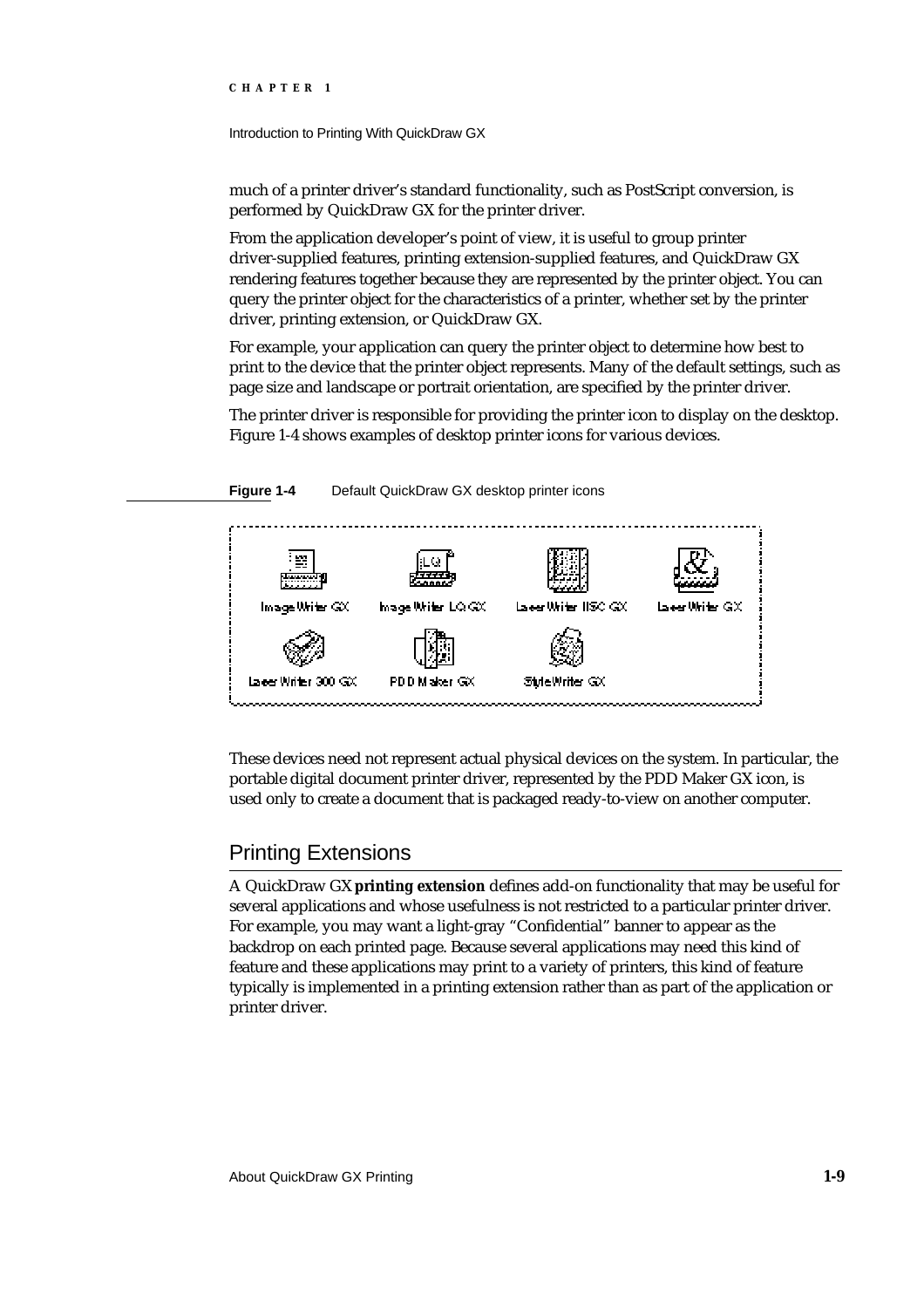#### **Note**

If you wish to provide functionality similar to a printing extension, such as a backdrop banner specific to your application, you can create a form shape and attach it to your format object. For an example of a form shape, see Figure 1-11 on page 1-17. For information about the form property of the format object, see the chapter "Page Formatting and Dialog Box Customization" in this book. u

### Dialog Boxes

QuickDraw GX print dialog boxes provide several key features:

- $n$  They are extensible, which allows you to collect or display information that is not in the default dialog boxes.
- $n$  They are movable in addition to being modal. The ability to drag a dialog box around the screen overcomes some of the inconvenience of modality in that the user can move the dialog box if needed information in an underlying window is obscured. The user is allowed to switch to a different application while the dialog box is active, as well.
- n They can be set up to provide cut, copy, and paste editing operations.
- n The application's response to user choices in a dialog box can be automated by specifying actions in resources associated with the dialog box; less procedural code is required in the application.

QuickDraw GX provides three kinds of print dialog boxes that you can access in your application:

- n The Print dialog box appears in response to a request to print a document.
- n The Page Setup dialog box appears in response to a request to change the default formatting for the document.
- n The Custom Page Setup dialog box appears in response to a request to change the formatting of individual pages within a document.

In addition to these dialog boxes, the Printing Status dialog box appears when the application is spooling a document to a print file.

Most dialog boxes display in both a normal view and an expanded view. You use the normal view to display and accept the minimum amount of information that allows the user to conveniently proceed with the task. Figure 1-5 shows the default Print dialog box in its normal view.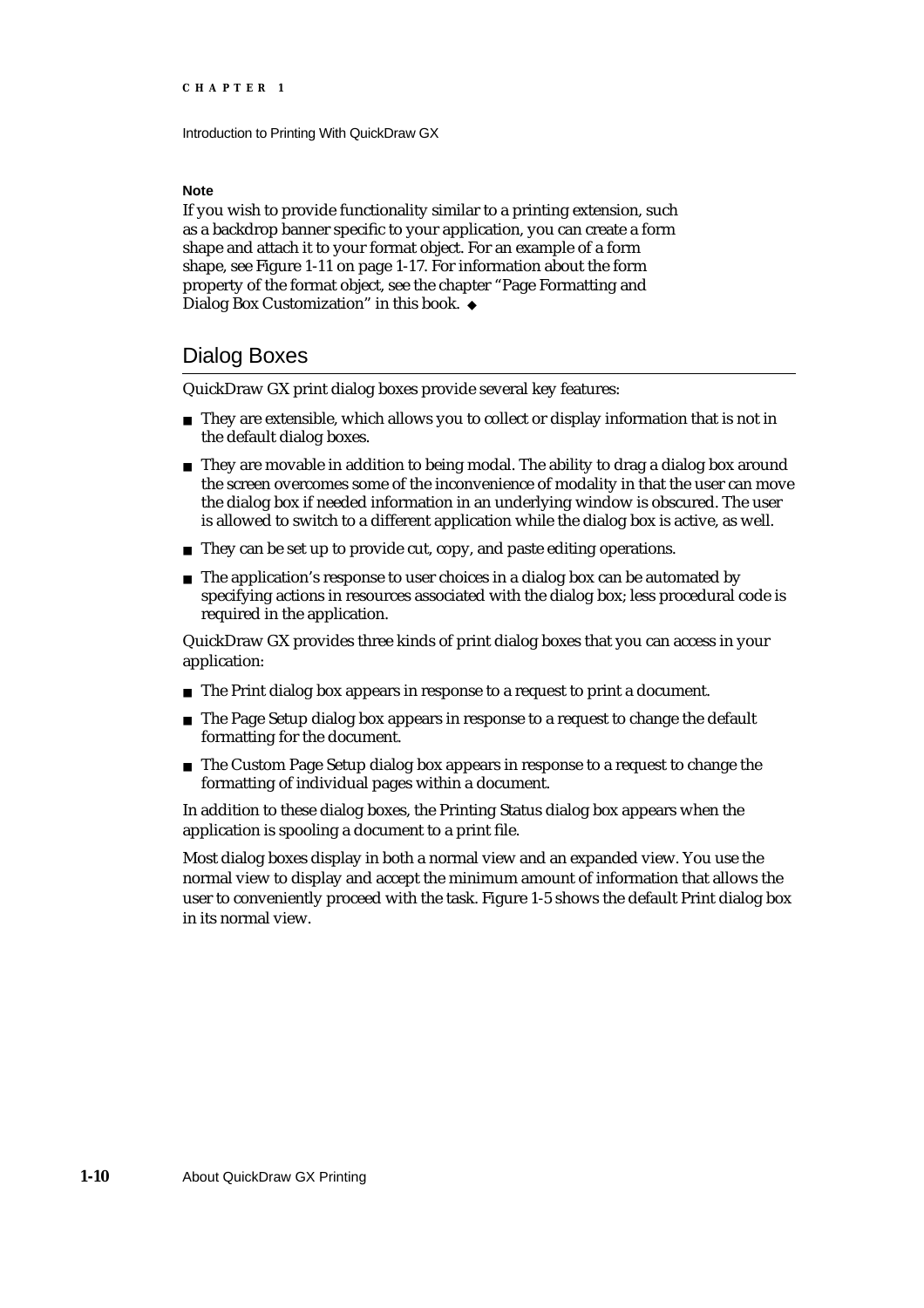|  | <b>CHAPTER</b> |  |  |  |  |  |  |
|--|----------------|--|--|--|--|--|--|
|--|----------------|--|--|--|--|--|--|

**Figure 1-5** The Print dialog box

| Print                                           |                 |  |  |  |
|-------------------------------------------------|-----------------|--|--|--|
| Print to:   LoserWriter 68 $\blacktriangledown$ |                 |  |  |  |
| Pages: © All<br>$\bigcirc$ From:                | To:             |  |  |  |
| Copies:                                         |                 |  |  |  |
| More Choices                                    | Cancel<br>Print |  |  |  |

The expanded view displays the complete range of options. Figure 1-6 shows the expanded view of the Print dialog box.





Expanded views are divided into **panels,** which are subsets of the dialog box used to display and collect related pieces of information. You can add panels to a dialog box in the same way that a printer driver or printing extension may add panels. In Figure 1-6, the expanded view is currently displaying information in the General panel. Each panel is associated with an icon that displays in a scrolling list to the left of the panel. The name of the panel appears underneath its icon.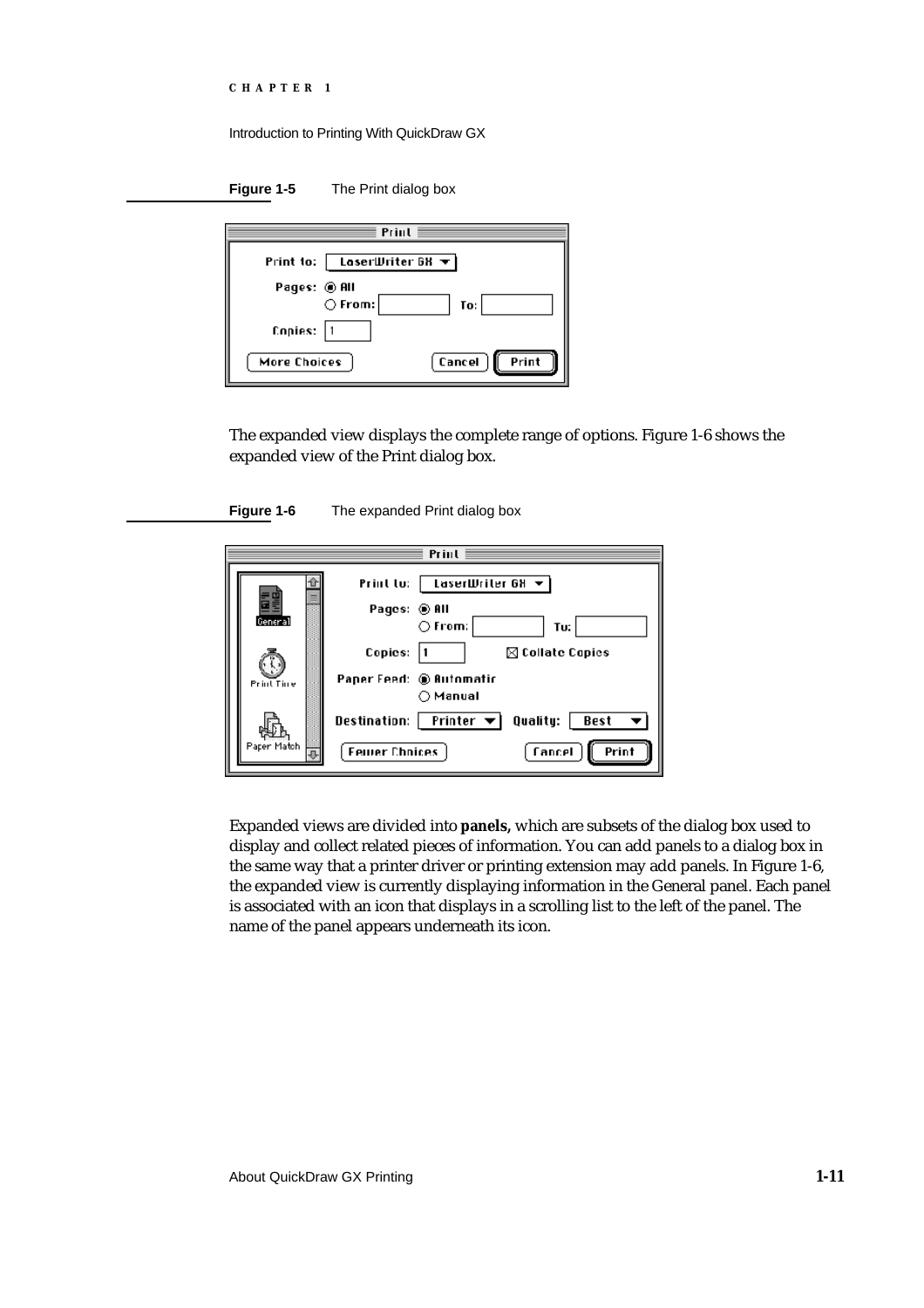```
CHAPTER 1
```
Figure 1-7 shows the Print Time panel. This panel allows a user to specify information related to a particular print job, such as the print job's priority and designated time to print.

**Figure 1-7** The Print Time panel



Figure 1-8 shows the Paper Match panel. This panel allows a user to specify information related to a print job's paper type, such as standard or special paper mapping.

**Figure 1-8** The Paper Match panel

| Print             |                                                                                                                  |  |  |  |  |  |  |
|-------------------|------------------------------------------------------------------------------------------------------------------|--|--|--|--|--|--|
| General           | ◉ Print with input tray paper matching<br>$\bigcirc$ ignore paper matching and redirect<br>document to paper in: |  |  |  |  |  |  |
| <b>Print Time</b> | <b>Internal Tray</b><br>If necessary:                                                                            |  |  |  |  |  |  |
| Paper Match       | $\bigcirc$ Scale to fit<br>$\circledcirc$ Crop<br>O Tile - सिप्त<br>٦<br><b>Fewer Choices</b><br>Print<br>Cancel |  |  |  |  |  |  |
|                   |                                                                                                                  |  |  |  |  |  |  |

**1-12** About QuickDraw GX Printing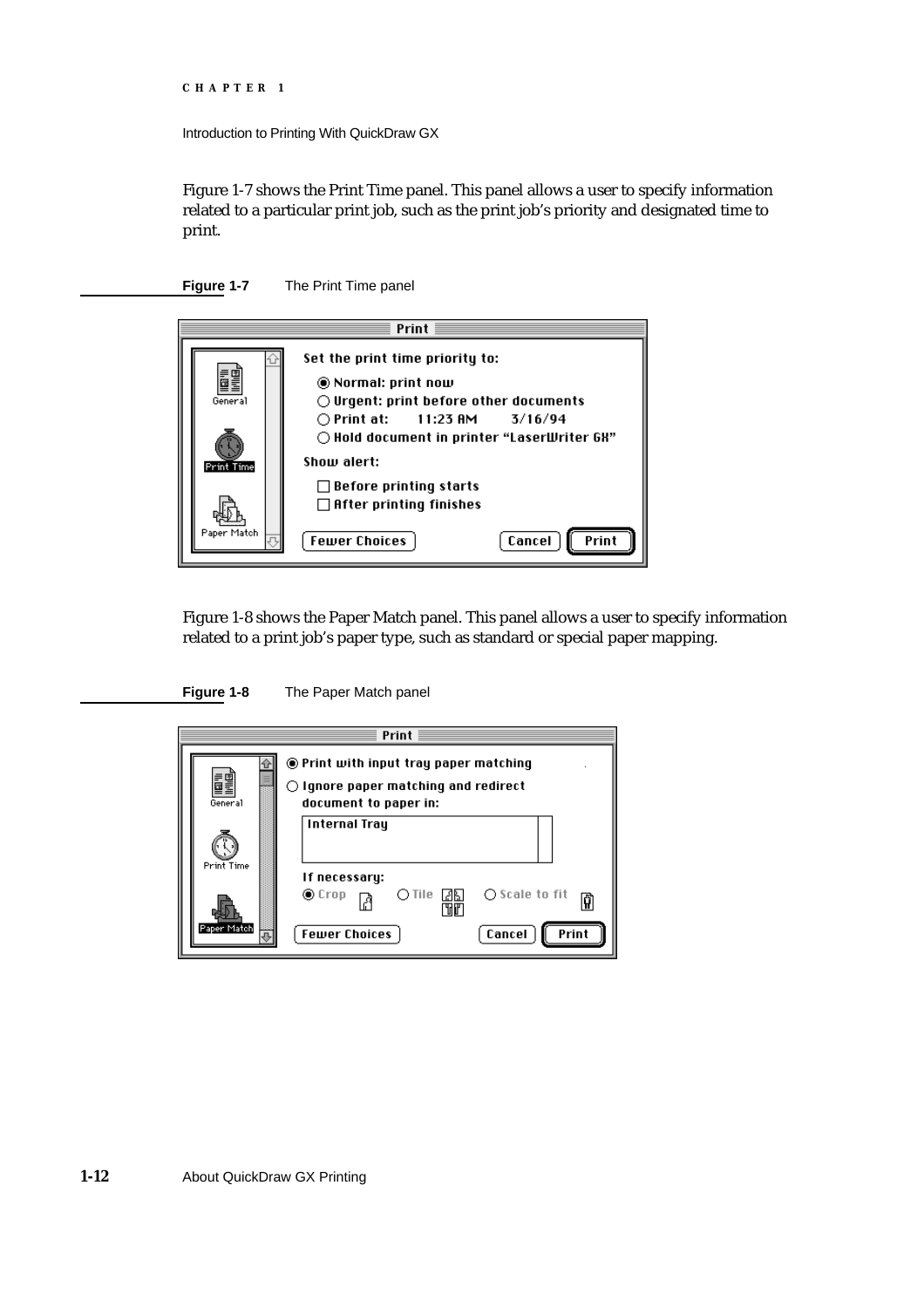Introduction to Printing With QuickDraw GX

You can use the following resources to add panels to dialog boxes:

| <b>Resource</b>                       | Type   | <b>Description</b>                                                                                                                                                                                                          |
|---------------------------------------|--------|-----------------------------------------------------------------------------------------------------------------------------------------------------------------------------------------------------------------------------|
| Item list resource                    | 'DITL' | Specifies a list of items in a dialog box, as<br>described in the Dialog Manager chapter of Inside<br>Macintosh: Macintosh Toolbox Essentials.                                                                              |
| Panel resource                        | 'ppnl' | Names a panel and associates it with an item list<br>resource and an icon resource. For more<br>information, see the chapter "Page Formatting and<br>Dialog Box Customization" in this book.                                |
| <b>Extended item list</b><br>resource | 'xdtl' | Specifies the actions to take when an item is<br>manipulated; for example, when the user clicks a<br>radio button. For more information, see the<br>chapter "Page Formatting and Dialog Box<br>Customization" in this book. |

Additional resources may be needed. For example, many items in a dialog box are themselves defined as control or menu resources.

As mentioned previously, QuickDraw GX print dialog boxes are movable as well as being modal. When a user moves a dialog box, you are responsible for redrawing the screen that was behind it. QuickDraw GX notifies you that an update event occurred when this happens. The notification is provided by QuickDraw GX passing a message to the application, as described in the next section.

### Message Passing

QuickDraw GX printing features are based on a message-passing architecture. The messaging technology used with QuickDraw GX is described in the Message Manager chapter of *Inside Macintosh: QuickDraw GX Environment and Utilities*. This section provides you with a brief overview so that you can respond to messages passed to your application.

QuickDraw GX sends **printing messages** when certain printing-related tasks need to be accomplished or when certain printing-related conditions arise, such as when a print dialog box is displayed or the user moves the dialog box. A printing message is a value that QuickDraw GX passes down a chain of message handlers. A **message handler** is the recipient of a message and can include the application, the printer driver, and any printing extensions. The **message chain** consists of eligible message handlers.

The application can install itself as a message handler for particular messages. Typically, these messages relate to dialog boxes. The message handler specifies the code to execute when the message is received. This code is called an **override function** because it overrides the actions of the other message handlers by changing the behavior associated with the message.

The override function can forward the message so that other message handlers can act on it. This situation is described as a **partial override**. If the function does not forward the message, the situation is described as a **total override** because other message handlers do not have a chance to act on the message.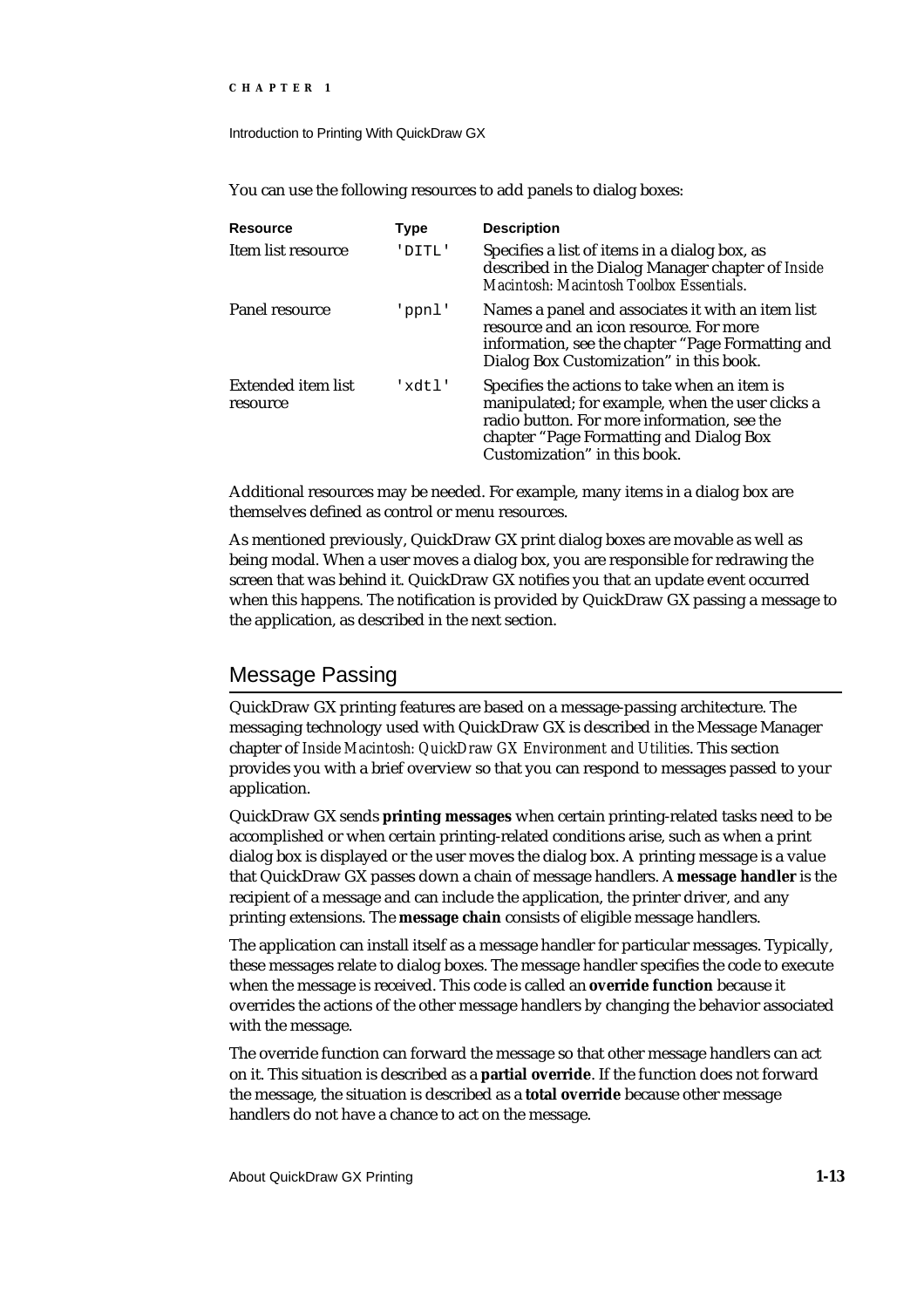#### Introduction to Printing With QuickDraw GX

If you are in doubt about whether to create a total override or not, try a partial override first because a total override may prevent an overlooked piece of code from being executed. For example, someone could provide a printing extension after your application has been distributed. The printing extension may rely on intercepting a message that was not previously required to be forwarded by your application and, thus, create an incompatibility between your application and the printing extension.

Two examples follow that show the typical cases in which an application needs to override QuickDraw GX messages. The first example shows how messages are involved in displaying a dialog box. The second example shows how a message is involved in handling movable dialog boxes.

When the user chooses the Print menu item, your application may wish to add a panel to the Print dialog box before it is displayed. Because you want the printer driver to provide the default dialog box, you install a message handler so you can override the Print dialog box message, gxJobPrintDialog. Figure 1-9 shows how this override happens with several message handlers in a message chain: the application, a printing extension, a printer driver, and QuickDraw GX.





The application calls the  $GXJobPrintDialoq$  function to display the dialog box. This function also causes QuickDraw GX to pass the gxJobPrintDialog message down the message chain, starting with the application. Because the application installed a function to respond to this message, the application's override function is called. (The override function is not shown in Figure 1-9.)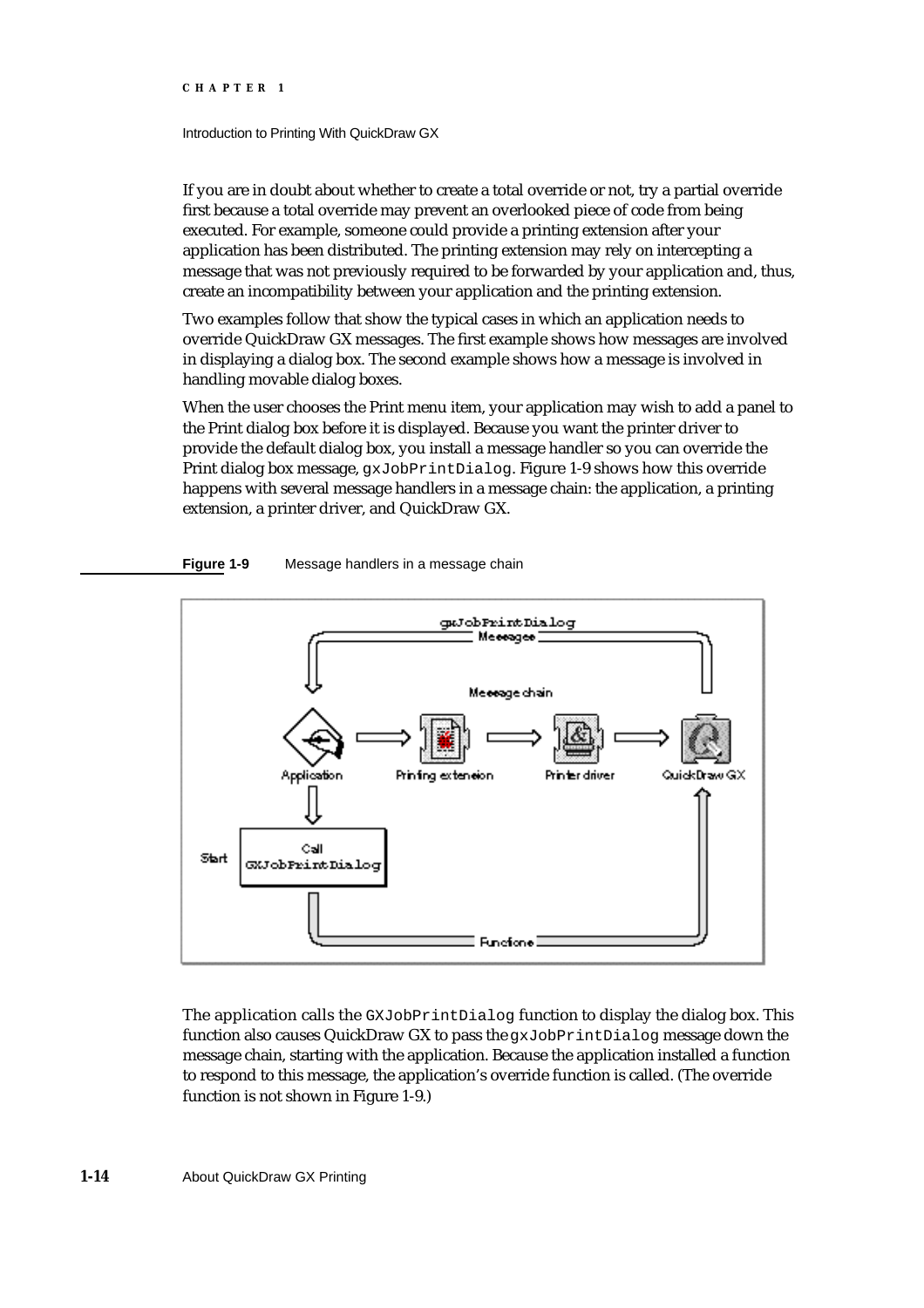#### Introduction to Printing With QuickDraw GX

The override function is an application-defined function that is executed when QuickDraw GX sends the application the gxJobPrintDialog message. The override function adds a panel to the dialog box and forwards the message. By forwarding a message, each handler in the message chain—the application, printer driver, and printing extensions—participates in building the dialog box. The chapter "Page Formatting and Dialog Box Customization" in this book discusses the messages your application must override to add panels to QuickDraw GX movable modal dialog boxes.

Figure 1-10 shows an application that installs a function to be called when QuickDraw GX sends the gxPrintingEvent message. QuickDraw GX sends this message in response to an event, which allows the application to redraw a portion of the screen if the event is an update event caused by the user moving the dialog box.



**Figure 1-10** Overriding the gxPrintingEvent message

The override function that responds to the message has the responsibility to determine the kind of event that occurred and to redraw the invalid part of its windows if the event is an update event. This override function does not need to forward the message in this case because once the task is done, no other handler needs to take action. Thus, the function provides a total override of the gxPrintingEvent message in this case. For an example of an override function for this message, see the chapter "Core Printing Features" in this book.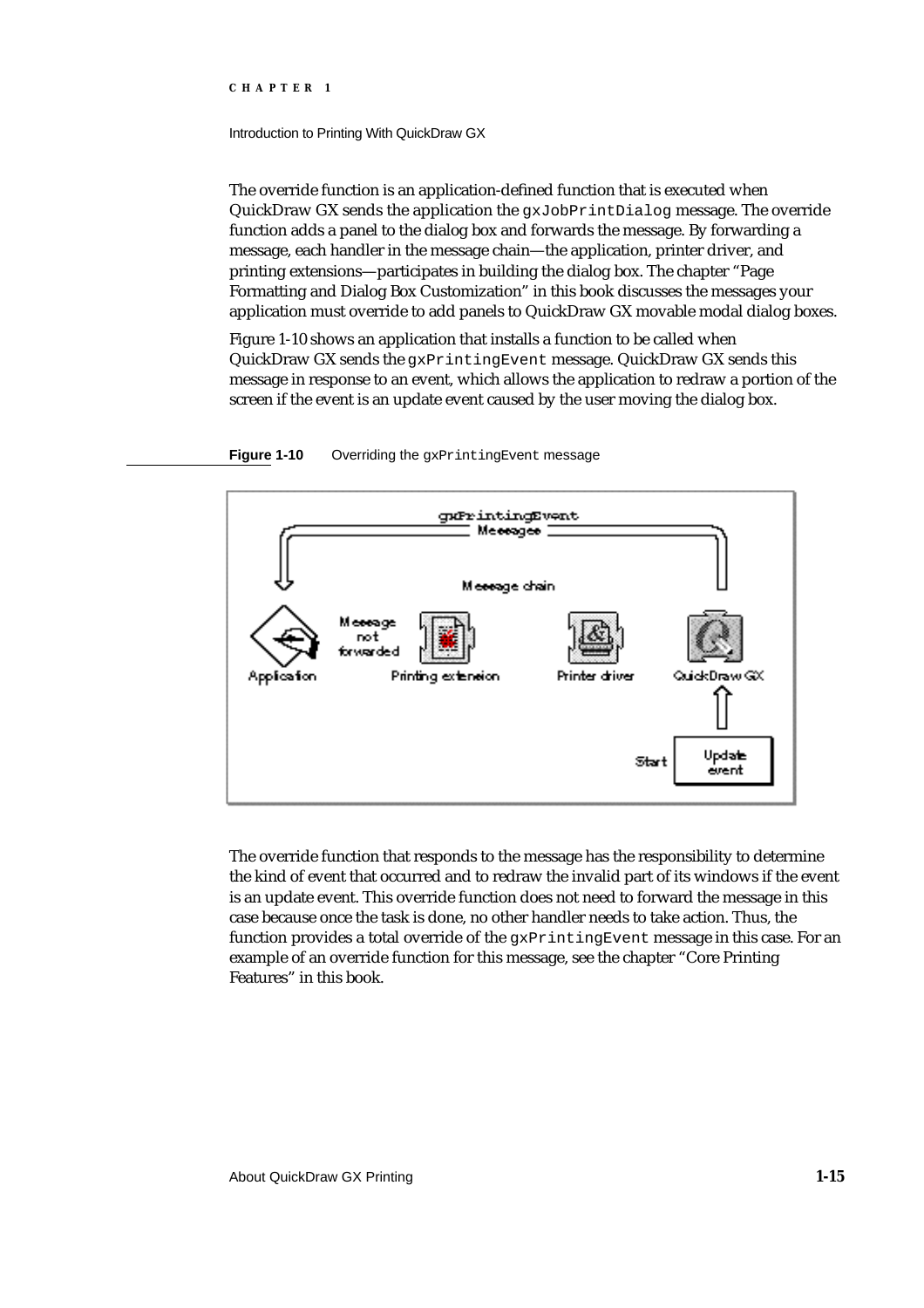### About QuickDraw GX Printing-Related Objects

The section "Core Printing-Related Objects" on page 1-6 describes how the job, format, and paper-type objects interrelate to define the printing environment for a document. The following sections describe each of the QuickDraw GX printing-related objects in more detail. At the end of these sections is a summary.

### Job Objects

The **job object** represents a print job that controls the way a document is printed. It contains properties to reference a formatting printer and an output printer. The **formatting printer** controls how the document is formatted. The **output printer** is the printer on which pages are printed. These specifications allow a document to be printed on the output printer yet retain the format specified by the formatting printer.

The job object also specifies additional properties, which include the following:

- **Reference constant.** This property can be used for any application-specific purpose. For example, it can point to the contents of a document. It is discussed in the chapter "Advanced Printing Features" in this book.
- **Error.** This property contains the last error associated with the print job. For information about accessing the error code, see the chapter "Core Printing Features" in this book.
- **Format list.** This property specifies all of the formats that may be used with this print job. The first format in the list is the default format. For information about accessing the format list, see the chapter "Core Printing Features" in this book.
- **Paper-type list.** This property specifies all of the paper types that may be used with this print job. The printer driver specifies the paper types in this list, although you can create new ones and add them to the list.
- **Format mode.** This property specifies the preferred mode of printing the document associated with the print job; for example, using QuickDraw GX shape rendering, using raw PostScript, or using built-in fonts in the printer. For more information about the job format mode, see the chapter "Advanced Printing Features" in this book.
- **Page range.** This property specifies the pages to print. For information about determining the page range, see the chapter "Core Printing Features" in this book.
- **Panel dimensions.** This property specifies the size of panels in print dialog boxes, such as the Print and Page Setup dialog boxes. It is useful if you do not use the extended dialog item list resource to process events in dialog boxes and need to know where an event, such as a mouse-down event, occurred.

A job object also refers to a collection of items that can be specified for a print job. For more information about the job collection, see "Collection Objects" on page 1-18.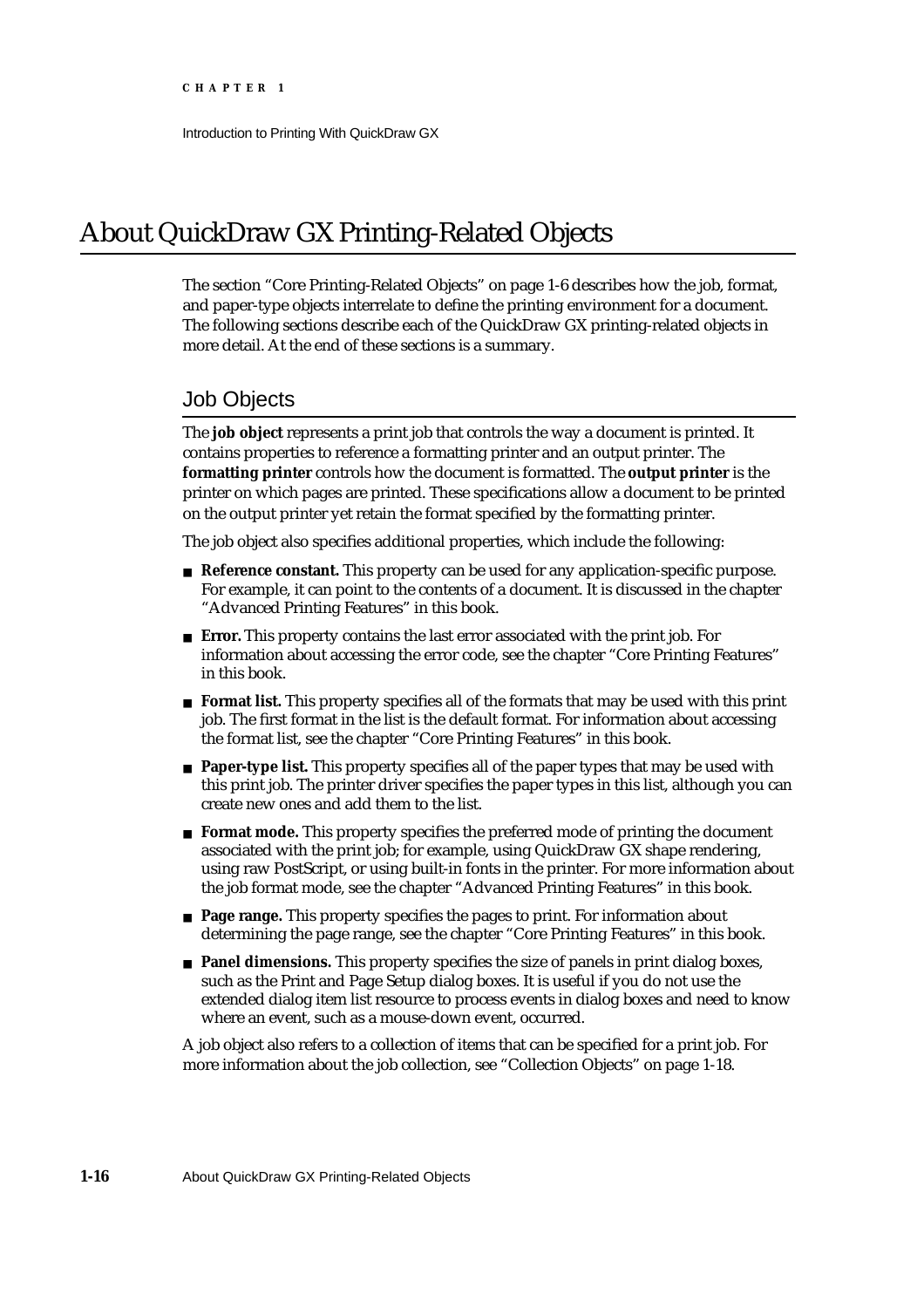Introduction to Printing With QuickDraw GX

Most other objects refer to the job object. The reference allows the other objects to obtain information about the print job with which they are associated, and it especially allows them access to the reference constant property that points to application-specific information.

# Format Objects

A **format object** specifies how a document or page of a document is to be formatted. The format object includes the following properties:

- **Dimensions.** This property specifies size of the printable area. For more information about the dimensions property, see the chapter "Core Printing Features" in this book.
- **Mapping.** This property determines the scale and orientation of the page. The mapping also determines the translation, skewing, and perspective as well; however, these are seldom changed. For more information about the mapping property, see the chapter "Page Formatting and Dialog Box Customization" in this book.
- **Form.** This property specifies a shape object to print as a backdrop on each page of output and a mask shape that defines erasable areas within the form. For example, a form shape may provide a template so that each page of the document appears as if it is positioned within the template, or the form shape may appear as a logo or banner behind the contents of a page. For more information about form shapes, see the chapter "Page Formatting and Dialog Box Customization" in this book.
- **Paper-type.** This property contains a reference to the paper-type object associated with this format. Because the paper-type object can restrict the printable area, you can use a paper-type object to change the printable area. For more information about the paper-type property, see the chapter "Advanced Printing Features" in this book.

A format object also refers to a collection of items that can be specified for a format. For more information about the format collection, see "Collection Objects" on page 1-18.

In the format object itself, you may change only the form property and the paper types. Figure 1-11 shows a form shape and how it can be used to format a document.

Forwalled p Form shape

**Figure 1-11** Effect of specifying a shape in the form property of a format object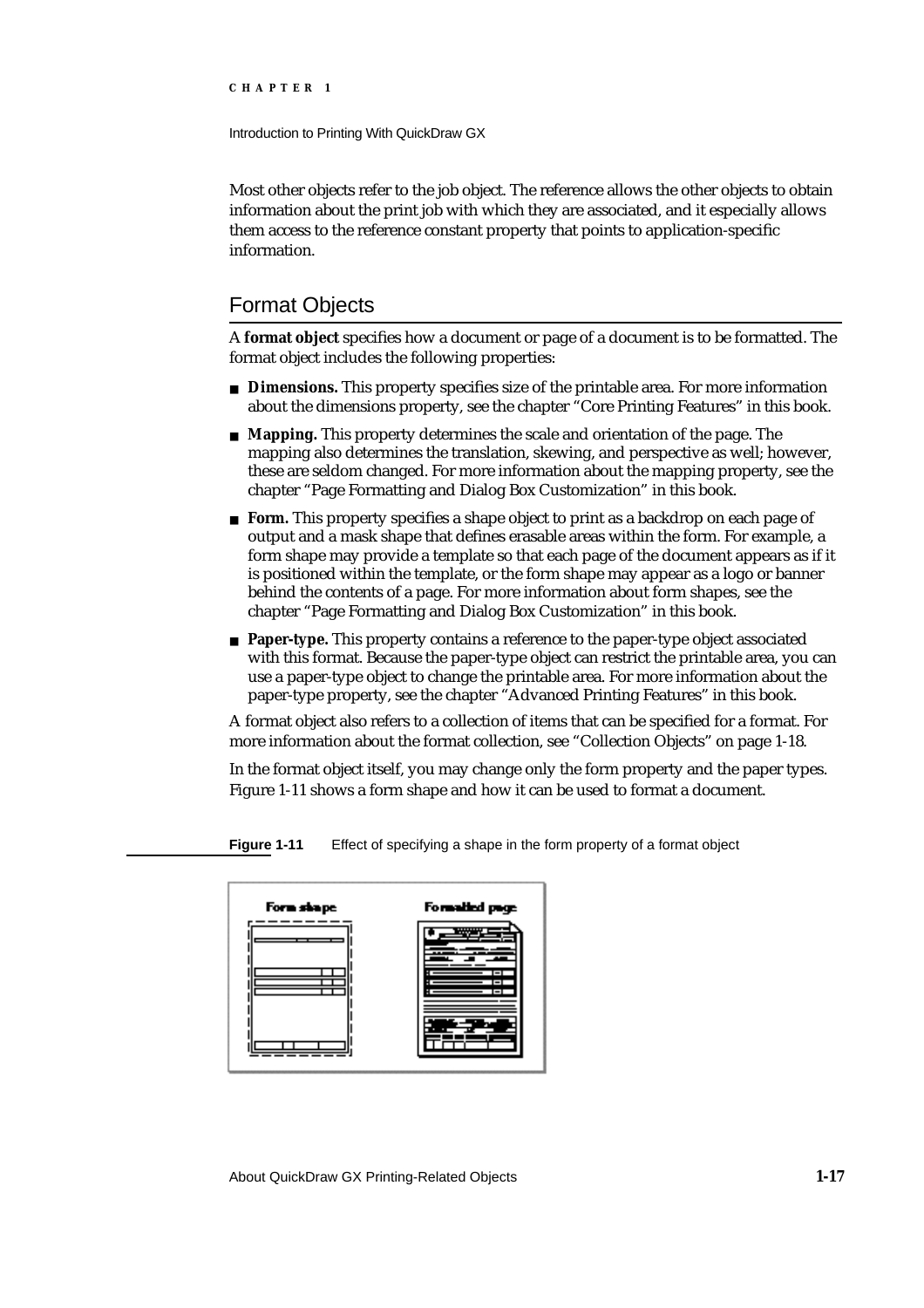```
CHAPTER 1
```
# Paper-Type Objects

A **paper-type object** defines a paper type for a format. The paper-type object includes the following properties:

- **Name.** This property specifies the name of the paper type. This name can be used to allow the user to select a paper type in a dialog box and is also used for paper matching.
- **Dimensions.** This property specifies the size of the paper and the size of the printable area within the paper. This property allows you to specify a printable area that is different from the area specified by the dimensions property of the format object.

A paper-type object also refers to a collection of items that can be specified for a paper type. For more information about the paper-type collection, see the next section, "Collection Objects."

Figure 1-12 shows an example of a paper type that restricts the printable area for printing on letterhead paper.

**Figure 1-12** A paper type for printing on letterhead paper



Paper-type objects are introduced in the chapter "Core Printing Features" in this book. Their use in defining different paper sizes is described in the chapter "Advanced Printing Features" in this book.

# Collection Objects

Collection objects are repositories for additional information associated with the core printing-related objects. Each piece of information is called an item. The print collection objects are

The **job collection,** which contains items of information that are relevant to a print job. These items include information about how to print the document; for example, how many copies, how to collate them, paper feed options, whether the document is to be printed to disk, and file information.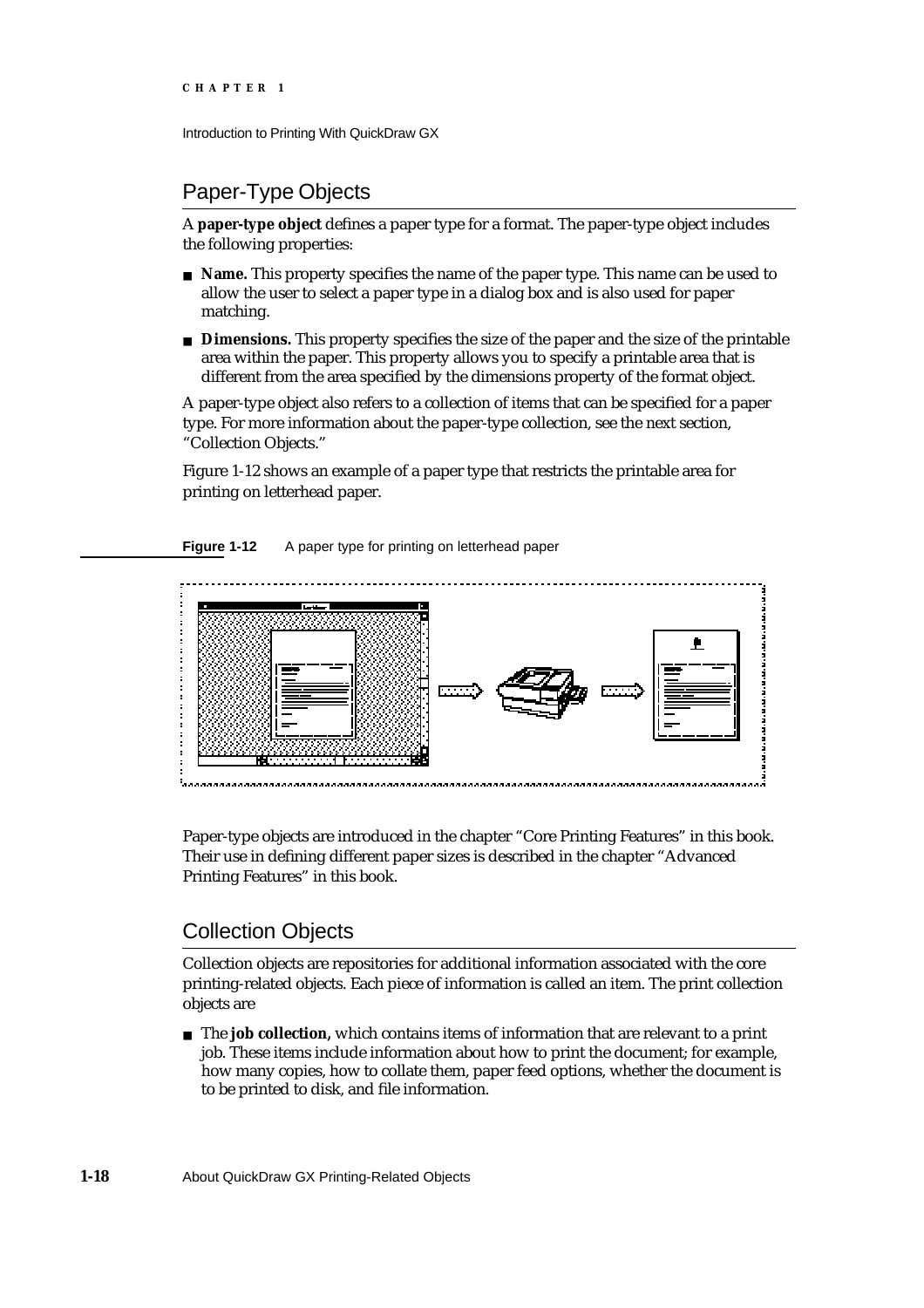Introduction to Printing With QuickDraw GX

- n The **format collection**, which contains items of information related to printing a page from the document. It specifies the orientation of a page, whether a halftone should be applied, the scale, and other items related to formatting a page.
- The **paper-type collection,** which contains items of information related to the kind of paper to which the format applies. For example, it specifies the base paper type, such as US letter or legal, and the units in which the paper is measured, such as inches or millimeters.

Figure 1-13 on page 1-21 shows the items that QuickDraw GX defines for these collection objects. They are discussed completely in the chapter "Page Formatting and Dialog Box Customization" in this book.

Typically, an item in a collection object is set by the printer driver. The user can change the item by setting values or controls in a dialog box. For example, the value in the copies information item of the job collection is set by the printer driver. The default Print dialog box allows the user to change the value. The value in the item is then used by the printer driver to determine how many times to print the pages associated with the job object.

You only need to be concerned about the information in collection objects in the following situations:

- when you are printing without dialog boxes and need to set an item in a collection object
- $n$  when you want to allow the user access to an item that is not provided by a printer driver in a dialog box

For an example of the first situation, to implement the Print One Copy menu item, you need to set the copies item in the job collection to 1 before printing and reset it to its previous value afterwards.

Consider the following example that applies to the second situation. The job object specifies the pages to print, which the printer driver uses, by default, in its Print dialog box. The job collection object provides a page-range information item that allows a complex range of pages to be specified. To support the complex page range, you must customize the Print dialog box to display the range from the collection item and store the new values back in the collection object when the user changes them. Of course, the printer driver must be set up to use the collection item too.

A printer driver can define additional items and store them in the appropriate collection. Your application can do likewise. You should consider whether these collections are appropriate for the kind of information you wish to manage. You can also create your own special-purpose collections. For more information about collections, see the Collection Manager chapter of *Inside Macintosh: QuickDraw GX Environment and Utilities*.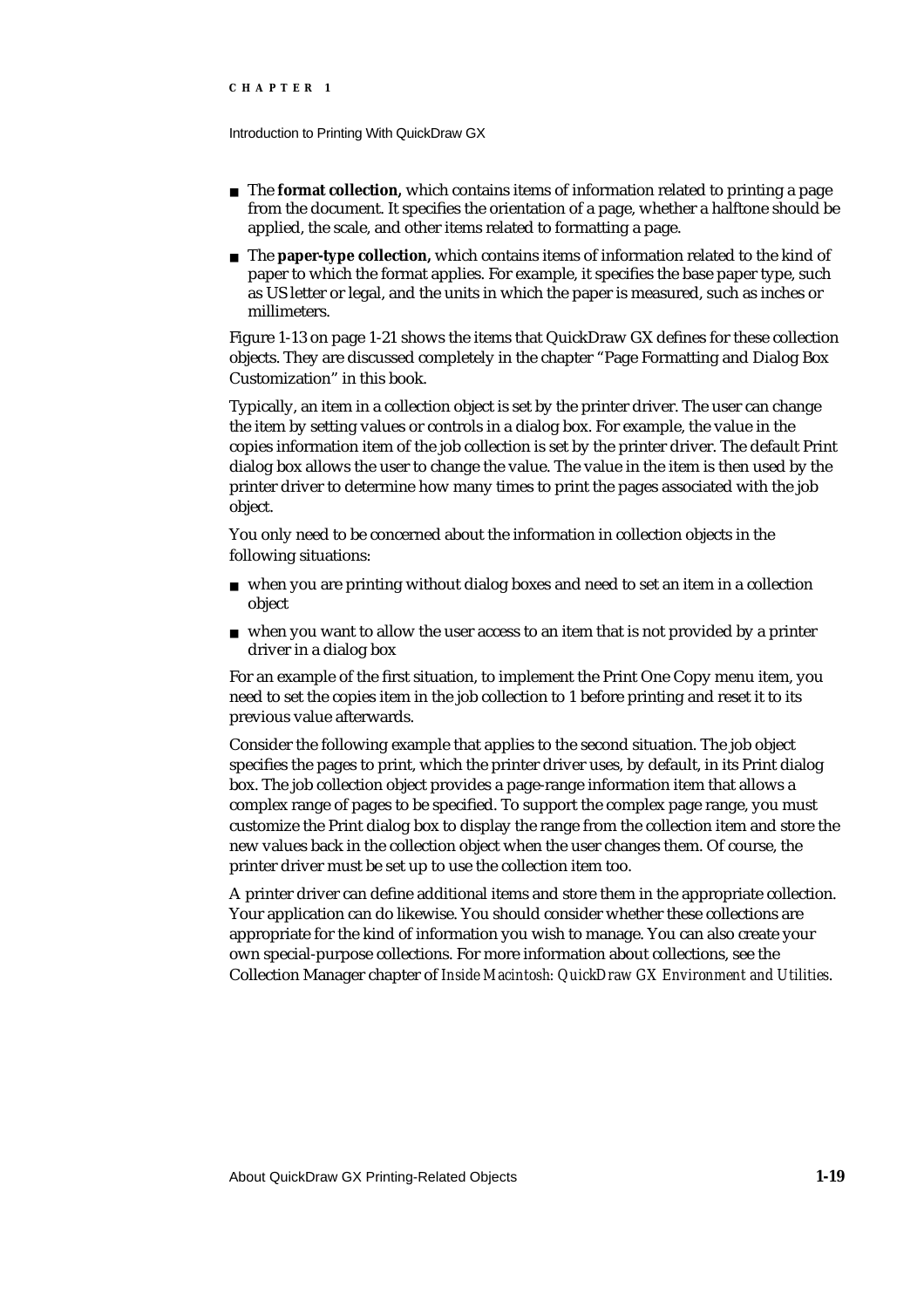# Printer Objects

A **printer object** represents the characteristics of a printer. They are set by the printer driver. You can determine these characteristics by referring to the output or formatting printer in a job object. You cannot change these characteristics.

The printer object includes the following properties:

- **Printer name.** This property contains the printer's name; for example "All Mine."
- **Printer type.** This property contains the kind of printer; for example, 'lwsc' for the LaserWriter II SC.
- **Printer driver name.** This property contains the printer driver's name; for example, "LaserWriter II SC."
- **Printer driver type.** This property contains the kind of printer driver; for example, 'post' for a Postscript printer.
- **View device list.** This property refers to view devices that define a printer's resolution (dots-per-inch) and color space.

For information about each of these properties, see the chapter "Advanced Printing Features" in this book.

# Print File Objects

A **print file object** represents a file that is created by QuickDraw GX as the data is spooled to disk for printing. A special kind of print file is the portable digital document, which is created by the PDD Maker GX printer driver.

A print file is self-contained. When you open it, you specify a job object that QuickDraw GX sets up to match the characteristics of the job that printed the file. Thus, a print file retains information about the output and formatting printers, its format, paper types, and so on.

The print file object contains the following properties:

- **Page count.** This property specifies the number of pages in the file.
- **Format list.** This property specifies the format object for each page.  $n$
- **Shape list.** This property specifies the picture shape object associated with each page.

For information about each of these properties, see the chapter "Advanced Printing Features" in this book.

# Summary of QuickDraw GX Printing-Related Objects

Figure 1-13 shows all the QuickDraw GX printing-related objects and collection objects. In this figure, references are represented by arrows. References to job objects, however, are not shown. Note that these are objects, not structures. The order of the contents is arbitrary. You access the contents procedurally by calling functions, not by accessing fields in a data structure.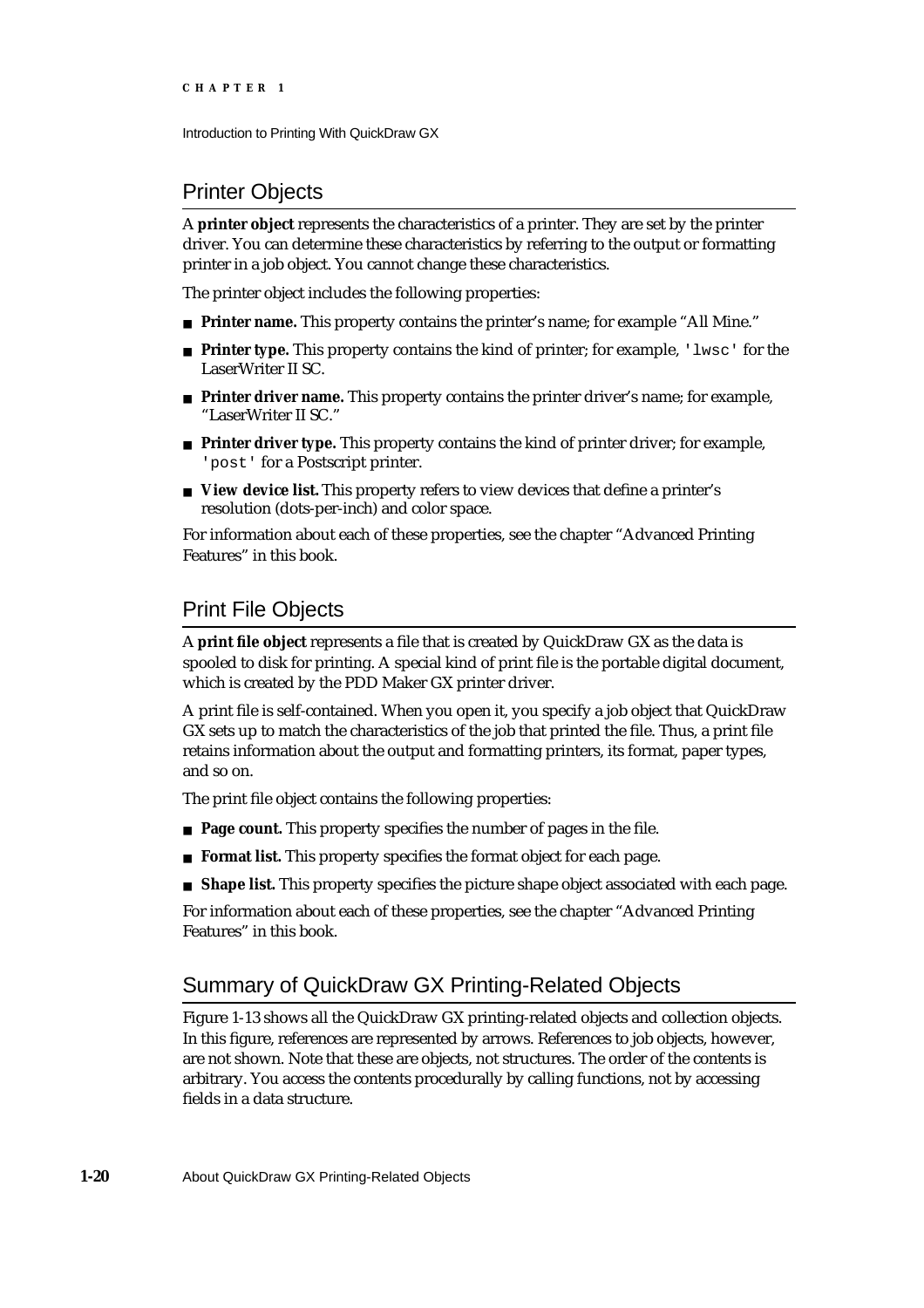## Introduction to Printing With QuickDraw GX



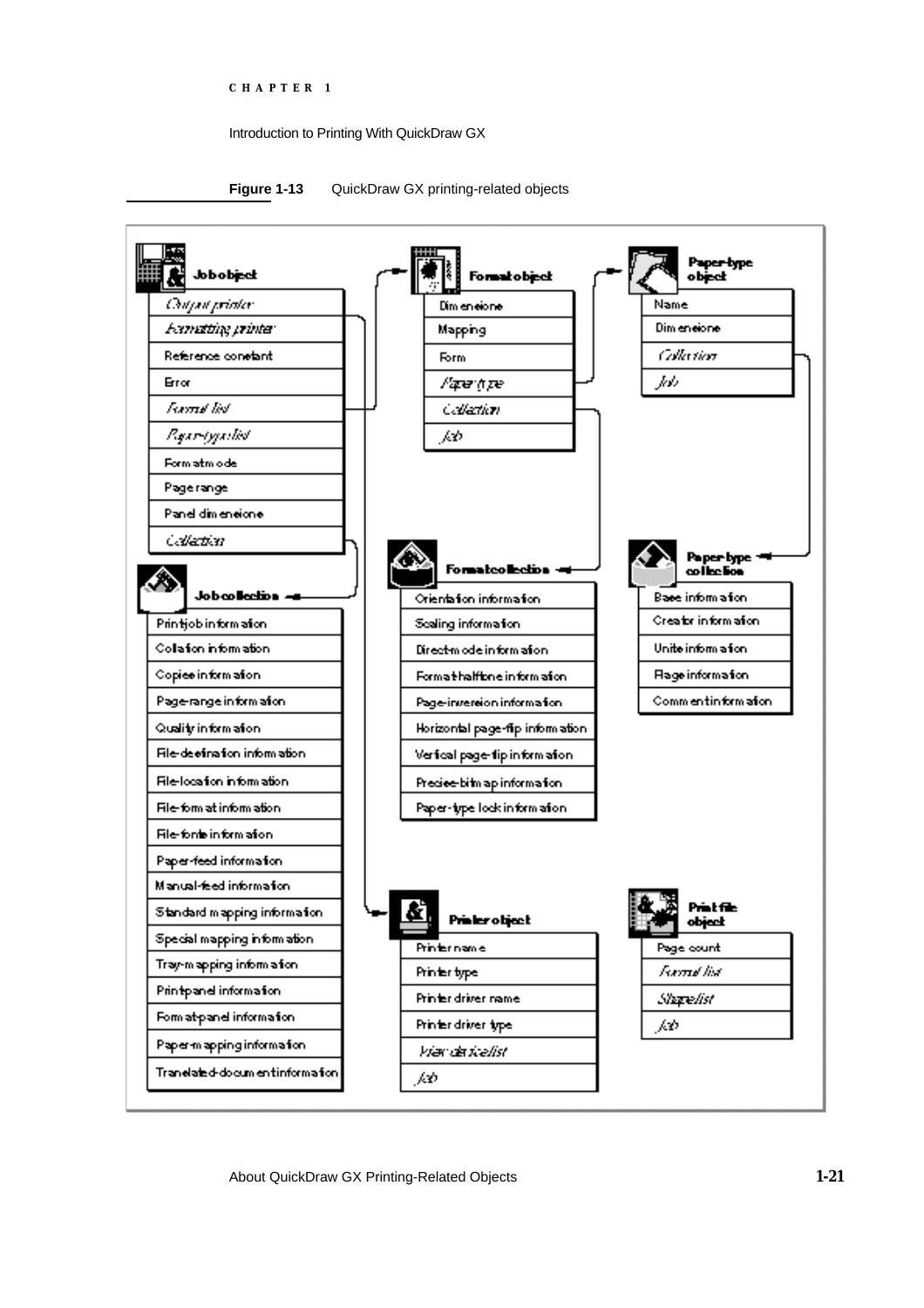```
CHAPTER 1
```
Table 1-1 describes the printing-related objects.

**Table 1-1** QuickDraw GX printing-related objects

| <b>Printing-related object</b> | <b>Description</b>                                                                                                                                                                                                                                                                   |
|--------------------------------|--------------------------------------------------------------------------------------------------------------------------------------------------------------------------------------------------------------------------------------------------------------------------------------|
| Job                            | Holds the primary printing information for a document.<br>Every printable document has a job object associated with it.<br>The job object specifies the number of copies and a page<br>range and includes references to one or more format objects<br>and two printer objects.       |
| Format                         | Specifies page-formatting characteristics such as scaling and<br>page dimensions and includes a reference to a paper-type<br>object.                                                                                                                                                 |
| Paper type                     | Specifies a paper-type name (such as "US Letter"), the<br>physical dimensions of the paper, and the printable area<br>within it.                                                                                                                                                     |
| Printer                        | Represents the capabilities of a physical printer and includes<br>a name and type, a printer driver name and type, and a<br>reference to one or more view device objects from which you<br>can retrieve information about the printer's characteristics.                             |
| Print file                     | Represents the file that results from printing, such as a spool<br>file or a portable digital document.                                                                                                                                                                              |
| <b>Job collection</b>          | Contains items of information that are relevant to a print job.<br>These items include information about how to print the<br>document; for example, how many copies, how to collate<br>them, paper feed options, whether the file is to be printed to<br>disk, and file information. |
| <b>Format collection</b>       | Contains items of information related to printing a page from<br>the document. It specifies the dimensions for the page, the<br>orientation, whether a halftone should be applied, the scale,<br>and other items related to formatting a page.                                       |
| Paper-type collection          | Contains items of information related to the kind of paper to<br>which the format applies. For example, it specifies the base<br>paper type, such as US letter or legal, and the units in which<br>the paper is measured, such as inches or millimeters.                             |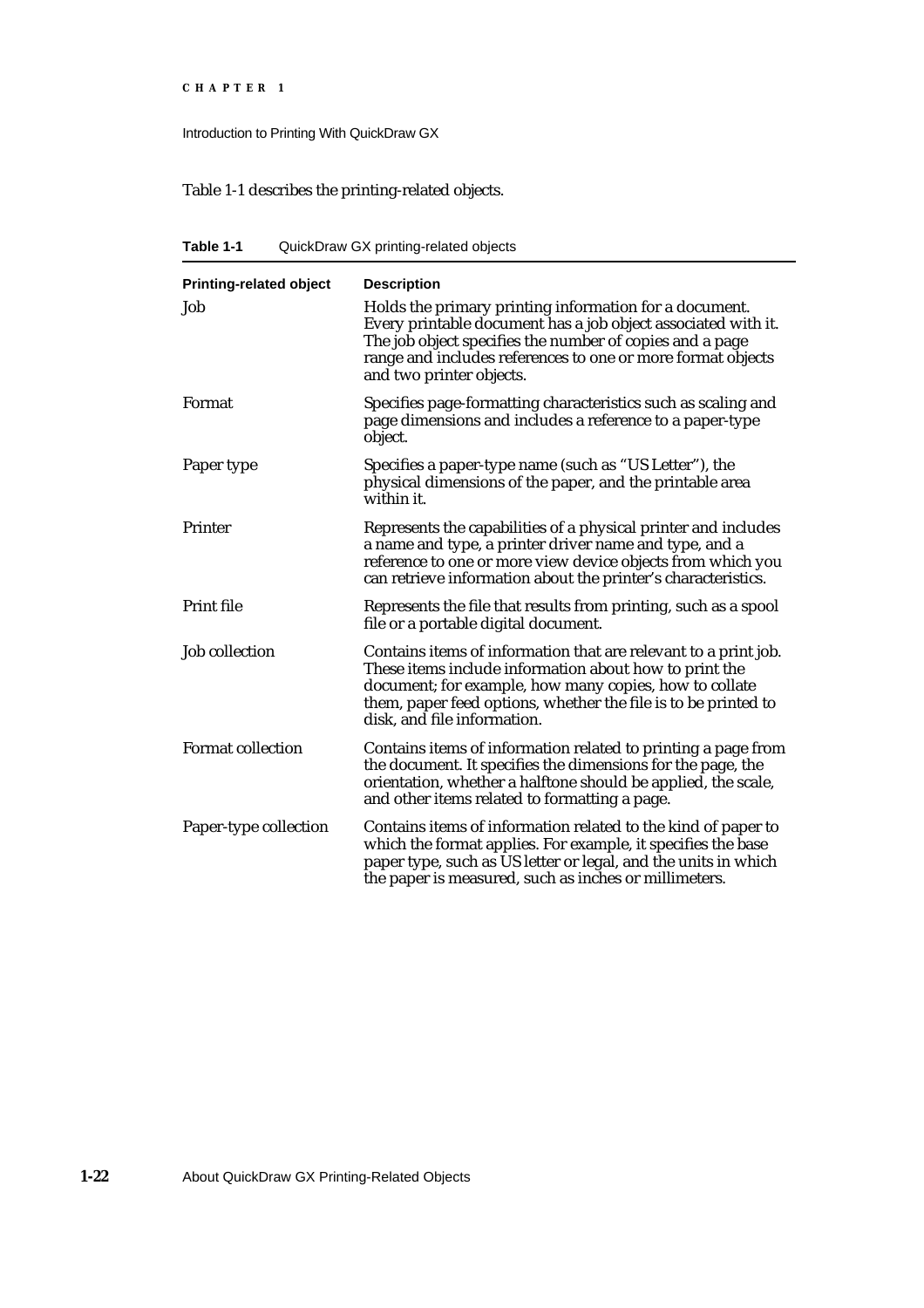# Using Printing-Related Objects With Other QuickDraw GX **Objects**

QuickDraw GX printing-related objects serve only one purpose—to support printing. The parts of your application unrelated to printing do not require the use of or access to printing-related objects. The parts of your application that do support printing, however, require the use of other QuickDraw GX objects. These objects include

- shapes
- tags  $\overline{a}$
- n **view ports**
- n view devices

The use of these objects to support QuickDraw GX printing is well structured. The following sections discuss how these objects are used in QuickDraw GX printing.

# Shape Objects

Shape objects specify the content of what you want to render on a page of output. The format object, for example, allows you to specify a shape to be printed as a backdrop to the document's contents.

The document's contents are also represented as shapes. For example, text is typically represented as glyph or layout shapes. Graphics are specified by graphics shapes, such as lines, rectangles, polygons, paths, and so on. QuickDraw GX represents each page of output as a picture shape that contains these other shapes.

Either you can create a picture shape that represents the contents of the entire page, or you can allow QuickDraw GX to collect into a page the shapes you specify. For example, if you choose to create a picture shape and print it as a page, you pass the picture shape to the GXPrintPage function, which spools the page to the printer.

If you choose to specify individual shapes to be included in the page, you call the GXStartPage function to start building a picture shape and call the GXDrawShape function for each shape you want to render. When you call the GXFinishPage function, QuickDraw GX spools the picture shape for the page.

For an example of each way of printing using shape objects, see the chapter "Core Printing Features" in this book.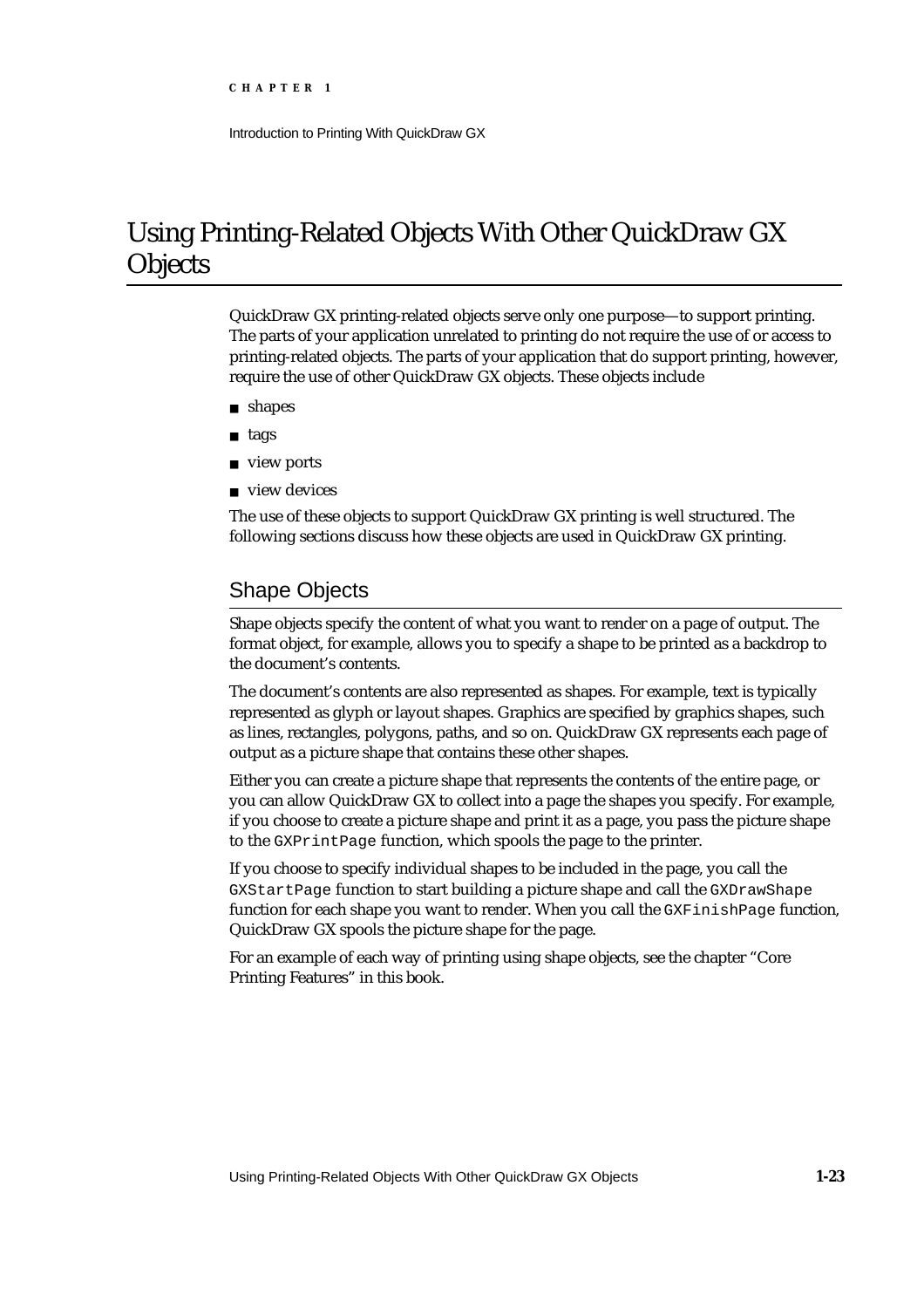```
CHAPTER 1
```
# Tag Objects

QuickDraw GX allows you to directly control the way that printing is performed through the use of synonyms stored in tag objects. You specify the action to take in a tag object and attach it to another object, such as a shape, ink, or transform. Here are two of the uses of tag objects:

- $n$  Halftone specifications can be placed in a tag that is referred to by a shape's ink object. When the shape is drawn, QuickDraw GX draws it with the specified ink using the halftone in the ink's tag object.
- $n$  PostScript operators can be placed in a tag that is referred to by the shape itself or by its style, ink, or transform objects. When the shape is drawn, the PostScript operators are used directly, in place of QuickDraw GX data.

For information about how to set up and attach tag objects to shapes, see the tag objects chapter of *Inside Macintosh: QuickDraw GX Objects*.

# View Port Objects

View ports are used to restrict the parts of shapes that are spooled during printing. They also specify how to associate a shape with a view port when reading the shapes from a print file. For example, when you call the GXStartPage function to build your picture shape of the page, you specify a view port list. This view port list controls which shapes are printed. When you call the GXDrawShape function for a shape in order to add the shape to the picture shape, only the part of the shape that shows through a view port in this list is added to the picture shape. When a print file is read, the picture shape is associated with the view ports in the list you specify.

# **Note**

The GXDrawShape function may also cause the shape to be drawn onscreen. If you draw a shape with view ports that are in the onscreen view group but not specified in the view port list when calling the GXStartPage function, the shape is displayed on the screen. u

For more information about using view ports with the GXStartPage function, see the chapter "Core Printing Features" in this book. For more information about using view ports when reading print files, see the chapter "Advanced Printing Features" in this book.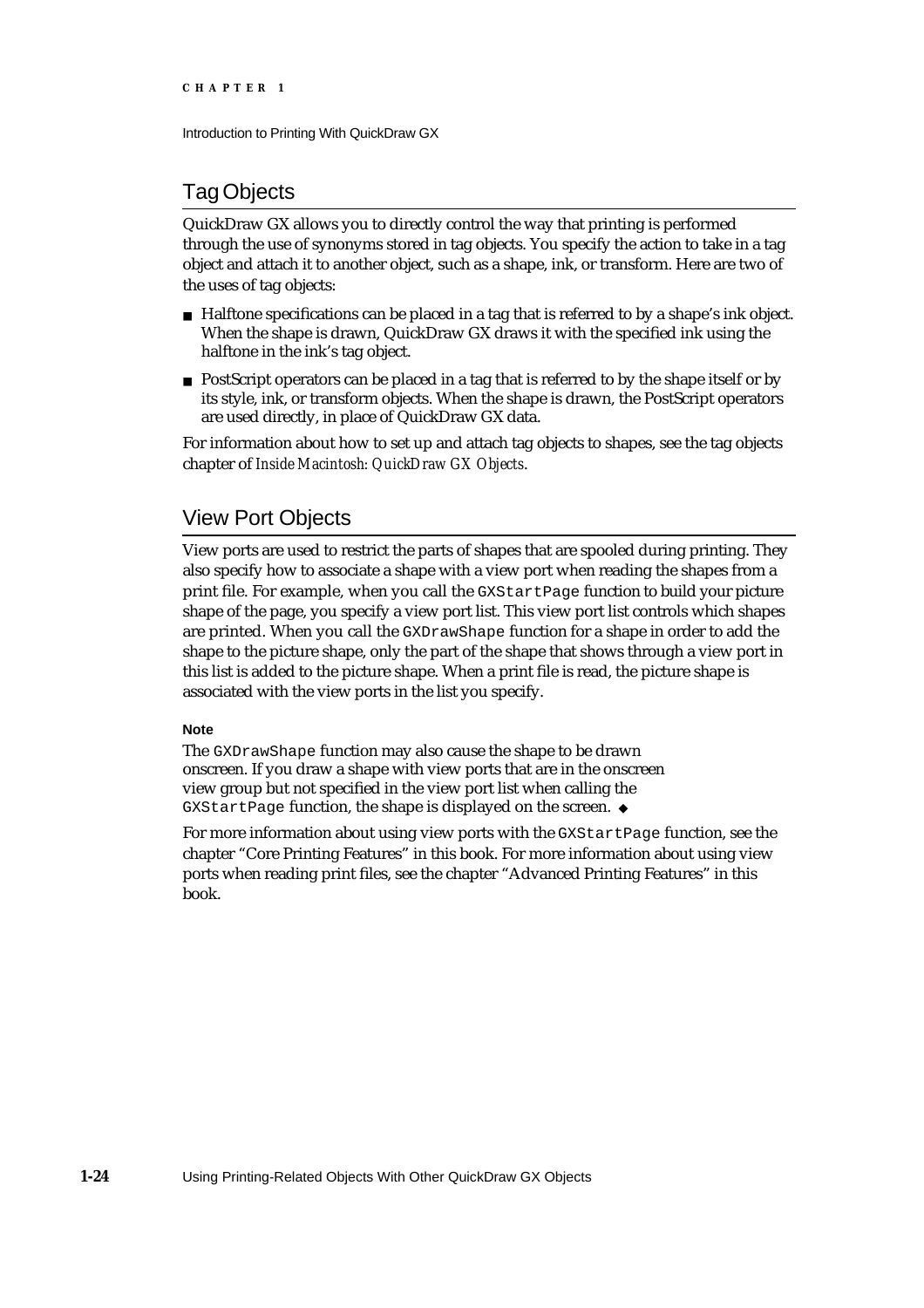Introduction to Printing With QuickDraw GX

# View Device Objects

Printer objects refer to view devices that are created by the printer driver. You can examine a printer's view devices to determine its characteristics, such as resolution, color set, and color profile. You cannot change these characteristics. For more information about accessing a printer object's view devices, see the chapter "Advanced Printing Features" in this book.

# Implementing QuickDraw GX Printing Features

As you prepare to implement QuickDraw GX printing, you need to consider which printing-related services your application will provide and what features QuickDraw GX provides to implement your services. Typically, the user expects to control printing through menus and dialog boxes in the application or by printing from the Finder. These are the core printing features that every application needs to implement. Figure 1-14 shows the File menu of a typical application that contains the printing-related menu items.

| File              |    |  |  |  |
|-------------------|----|--|--|--|
| Ւеш               | ЖN |  |  |  |
| Open              | жO |  |  |  |
| Close             | жW |  |  |  |
| Save              | жs |  |  |  |
| Saue As           |    |  |  |  |
| Page Setup        |    |  |  |  |
| Custom Page Setup |    |  |  |  |
| Print             | жP |  |  |  |
| Print One Copy    |    |  |  |  |
| Ouit              | жR |  |  |  |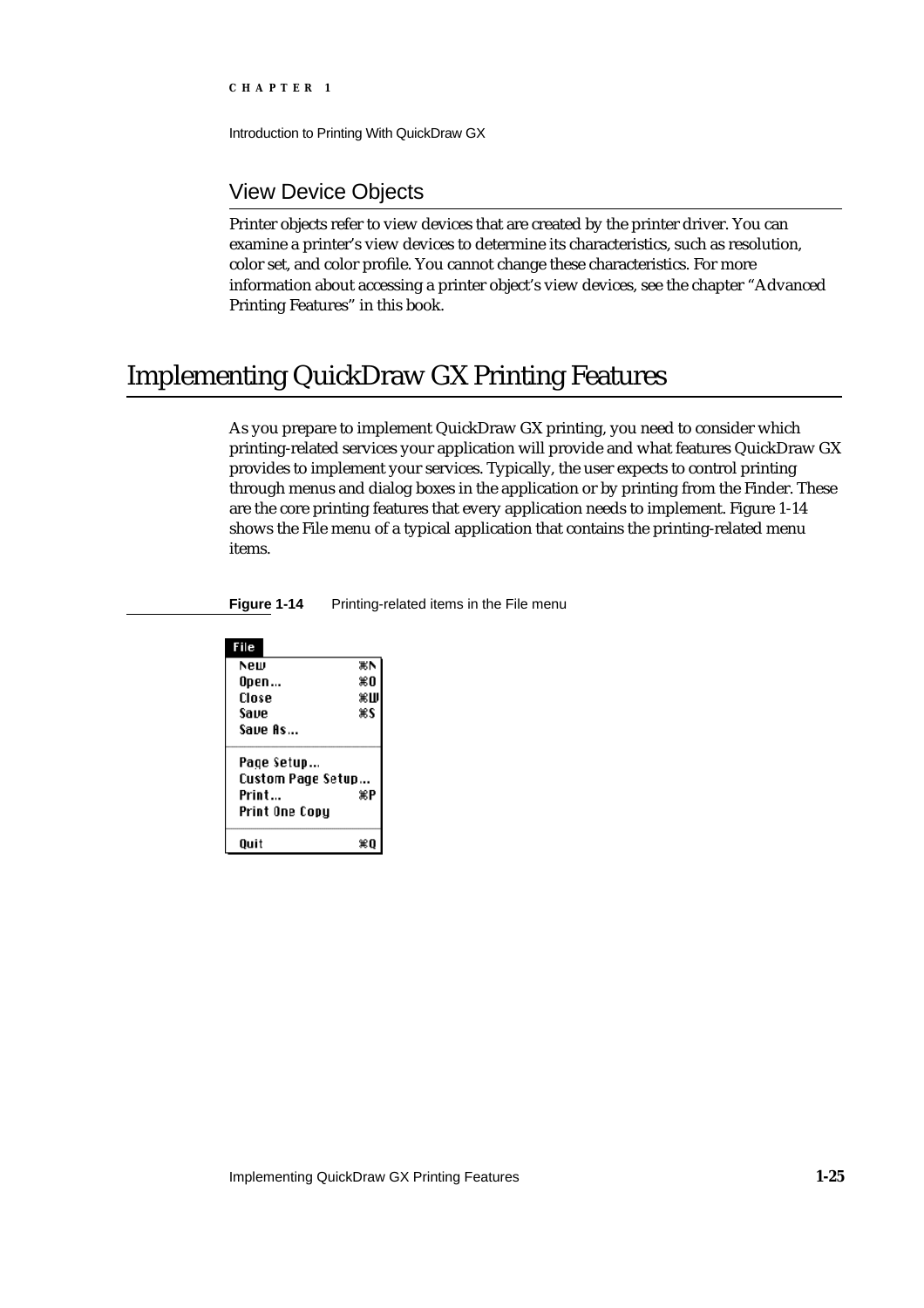Introduction to Printing With QuickDraw GX

As a core feature, of course, you allow the user to print the document. You also allow the user to format all the pages in a document the same way. The user chooses the Page Setup menu item to specify document formatting.

You may allow the user to customize the format of individual pages using the Custom Page Setup menu item. You may also wish to change the content of the dialog boxes from the defaults provided by the printer driver, printing extensions, and QuickDraw GX. You are implementing customization features when you provide page-by-page formatting and dialog box customization.

Other features that you may provide, but are probably not necessary to implement in most applications, are considered advanced printing features. Advanced printing features are not necessarily harder to implement than other features; it just is less likely that your application needs to provide them.

The following sections describe three classes of printing features:

- n core printing features
- customization features
- advanced printing features

# Core Printing Features

Generally, you work with printing-related objects when a user creates, saves, closes, or opens a printable document. A job object represents the primary association between a document, which is application-defined, and QuickDraw GX printing features. The job object represents a **print job** in the sense that it specifies the parameters for printing a document. Thus, core printing features require you to manipulate the job object. Figure 1-15 shows how you manipulate the job object in response to user actions.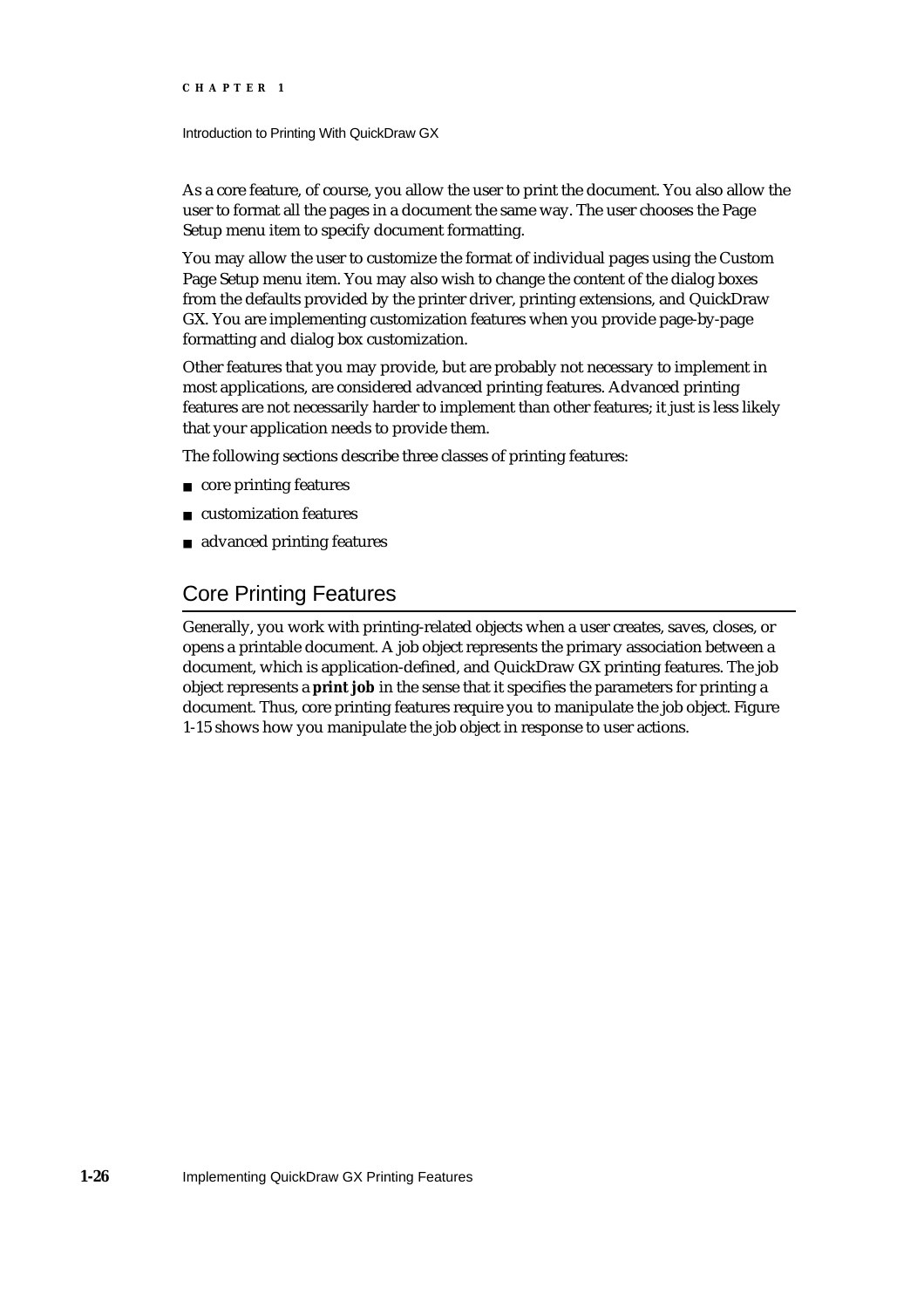



Implementing QuickDraw GX Printing Features **1-27**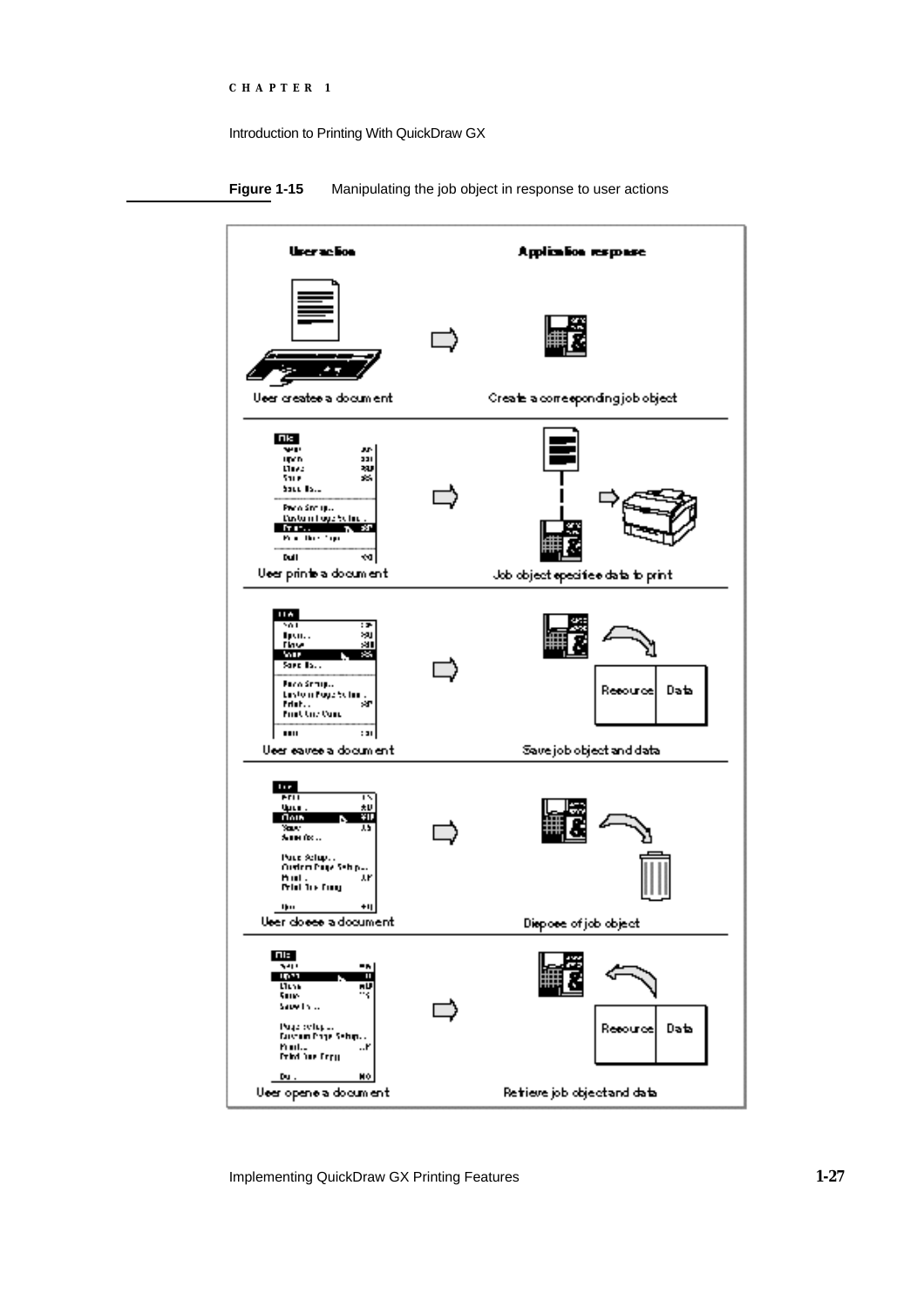Introduction to Printing With QuickDraw GX

When you create a job object, QuickDraw GX automatically provides you with default format and paper-type objects. The initial values of these objects are determined by the output printer that is currently selected when the job is created. These values can change if the user later changes the output printer.

You associate your document's data with the job object. QuickDraw GX maintains the relationship between the job, format, paper-type objects, and their collections. This is useful when you save or open a document because these objects must be flattened or unflattened, respectively.

Flattening and unflattening QuickDraw GX printing-related objects is very similar to flattening and unflattening a shape object. When you flatten a shape object, the style, ink, and transform objects are flattened with it. For printing-related objects, QuickDraw GX flattens all related objects with the job object, including multiple format, paper-type, and collection objects. They may be flattened in the form of a handle, which is convenient for writing the objects to the resource fork, or you can use your own procedure to store the job object and related objects wherever you wish.

You are responsible for displaying the Print and Page Setup dialog boxes. Because these dialog boxes are movable, your application must install a handler for the gxPrintingEvent message to update the screen if a dialog box moves.

Actual printing, which from the application's perspective means spooling the document to the printer driver, involves looping through the pages to be printed, and perhaps looping through the shapes to be included on each page. The work of applying formatting instructions and such is the responsibility of the printer driver.

There are several other things you must do to implement core printing features:

- Identify the location of the Edit menu and its items to allow QuickDraw GX to support the Cut, Copy, and Paste menu items when a print dialog box is active.
- $n$  Support printing from the Finder, which requires that your application support the Print Documents ('pdoc') Apple event and support this Apple event's optional attribute to allow the user to drag a copy of the document to a desktop printer for printing.
- Allow users to print documents originally created to print with the Macintosh Printing Manager.

None of these tasks are conceptually difficult. The chapter "Core Printing Features" in this book shows you how to perform each of these tasks.

# Customizing QuickDraw GX Printing Features

QuickDraw GX allows you to customize some of its features to address the needs of your particular application. If you want to manipulate the objects that QuickDraw GX uses to format the pages of a document or if you want to add panels to QuickDraw GX print dialog boxes, you need to read the chapter "Page Formatting and Dialog Box Customization" in this book.

Through QuickDraw GX, your application can allow users to specify unique formats for the individual pages of a printable document. For example, using QuickDraw GX, your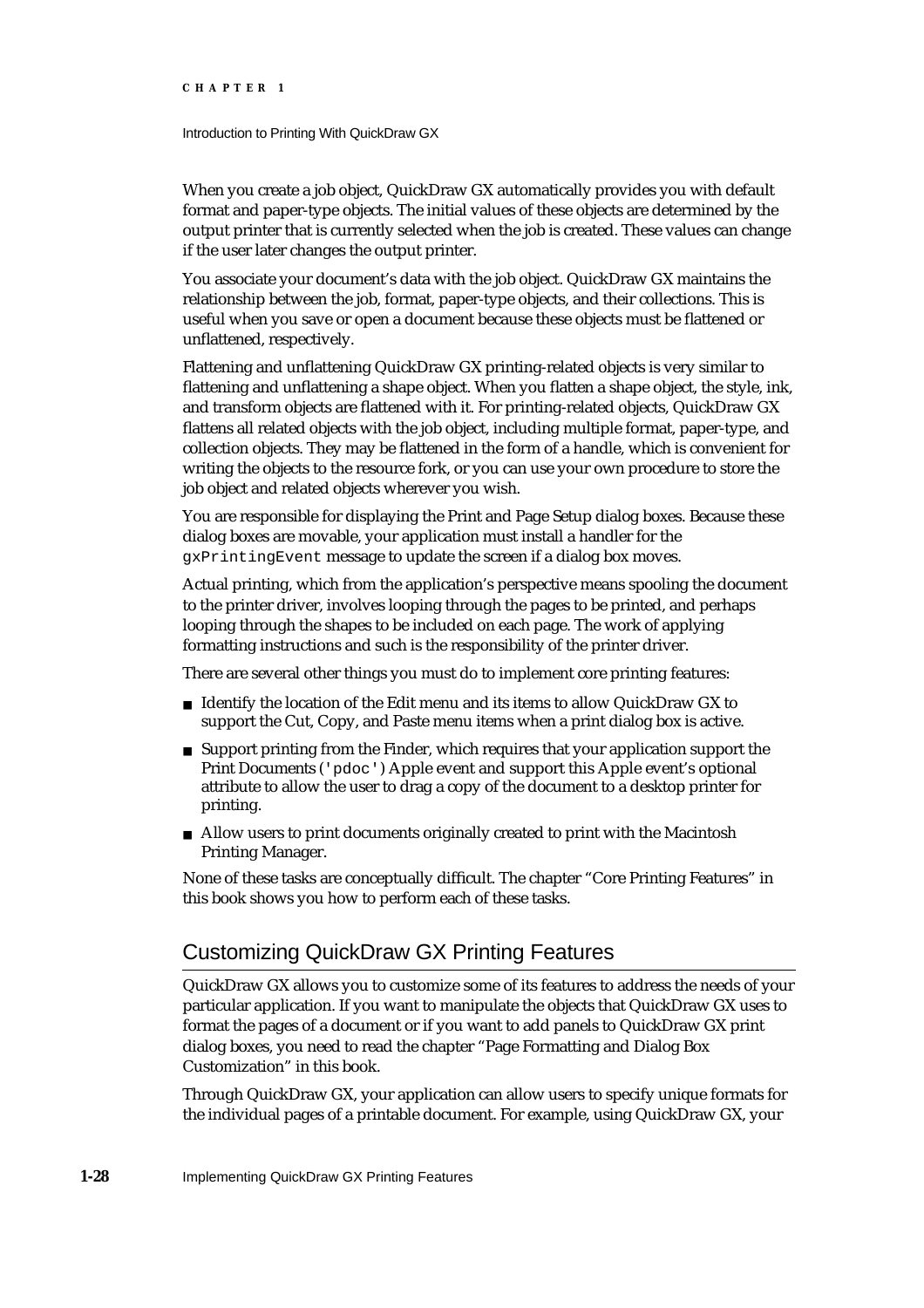```
CHAPTER 1
```
application can allow a user to create and print a single document that consists of an address page on an envelope, a business letter on a sheet of paper in portrait orientation, and a spreadsheet on a sheet of paper in landscape orientation. Figure 1-16 shows an example.





In addition, QuickDraw GX allows you to add panels to its dialog boxes to provide special features that require additional user specification. A **panel** is a portion of a dialog box in which an application can provide additional options for users. These specifications are stored as items in collection objects. For example, your application may add a panel that provides special color features, such as color separation and color choices or halftone information, which need to be stored with a job or format. QuickDraw GX dialog boxes are introduced in "Dialog Boxes," which begins on page 1-10. For information about collections, see "Collection Objects" on page 1-18.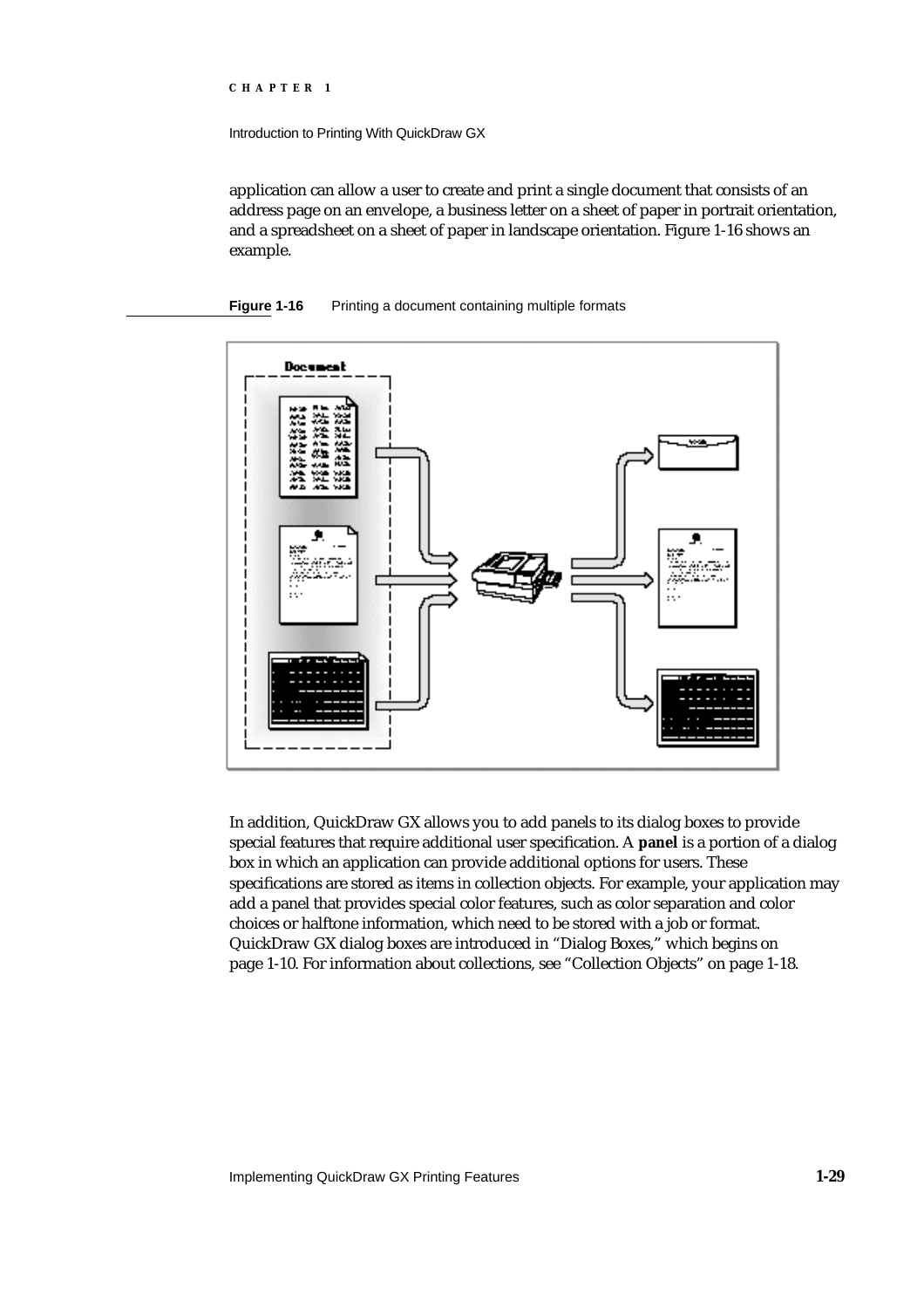# Advanced Printing Features

QuickDraw GX provides several features that allow your application to provide additional control for users and allows the application to take advantage of features in particular printers. These features allow you to

- provide access to and perhaps modify the contents of a portable digital document or other print file
- $n$  use different paper-type objects, including those created with the PaperType Editor
- take advantage of a printer's built in features, such as fast text-streaming using builtin fonts by way of a **direct job-formatting mode**
- n directly specify methods of rendering data with alternative representations of QuickDraw GX graphics objects, such as with raw PostScript (These alternative representations are called **synonyms**, which are stored in tag objects. For a brief introduction of how you implement synonyms, see "Tag Objects" on page 1-24.)
- $n$  set up halftones on a shape-by-shape basis by specifying halftones for the inks they use
- provide users with feedback about vector device capabilities
- examine the characteristics of a printer, such as its resolution and color-rendering capabilities
- $n$  change the job properties if the user switched printers
- change or prevent the display of the Status dialog box

The chapter "Advanced Printing Features" in this book describes each of these features.

# Compatibility With the Macintosh Printing Manager

Non-QuickDraw GX versions of Macintosh system software use the Printing Manager, which QuickDraw GX replaces. The Printing Manager encompasses several concepts for which QuickDraw GX printing introduces parallel vocabulary. Old and new printing architecture terms include the following:

| <b>Printing Manager term</b> | <b>QuickDraw GX term</b>               |
|------------------------------|----------------------------------------|
| Printer driver               | Printer driver and printing extensions |
| System printer               | Default desktop printer                |
| Print record                 | Job object                             |
| Spool file                   | Print file                             |

To enable the printing of QuickDraw documents on QuickDraw GX printers, you must convert the document with the QuickDraw GX Translator, which is described in the environment chapter of *Inside Macintosh: QuickDraw GX Environment and Utilities*, and convert the print record by calling the GXConvertPrintRecord function, which is described in the chapter "Core Printing Features" in this book.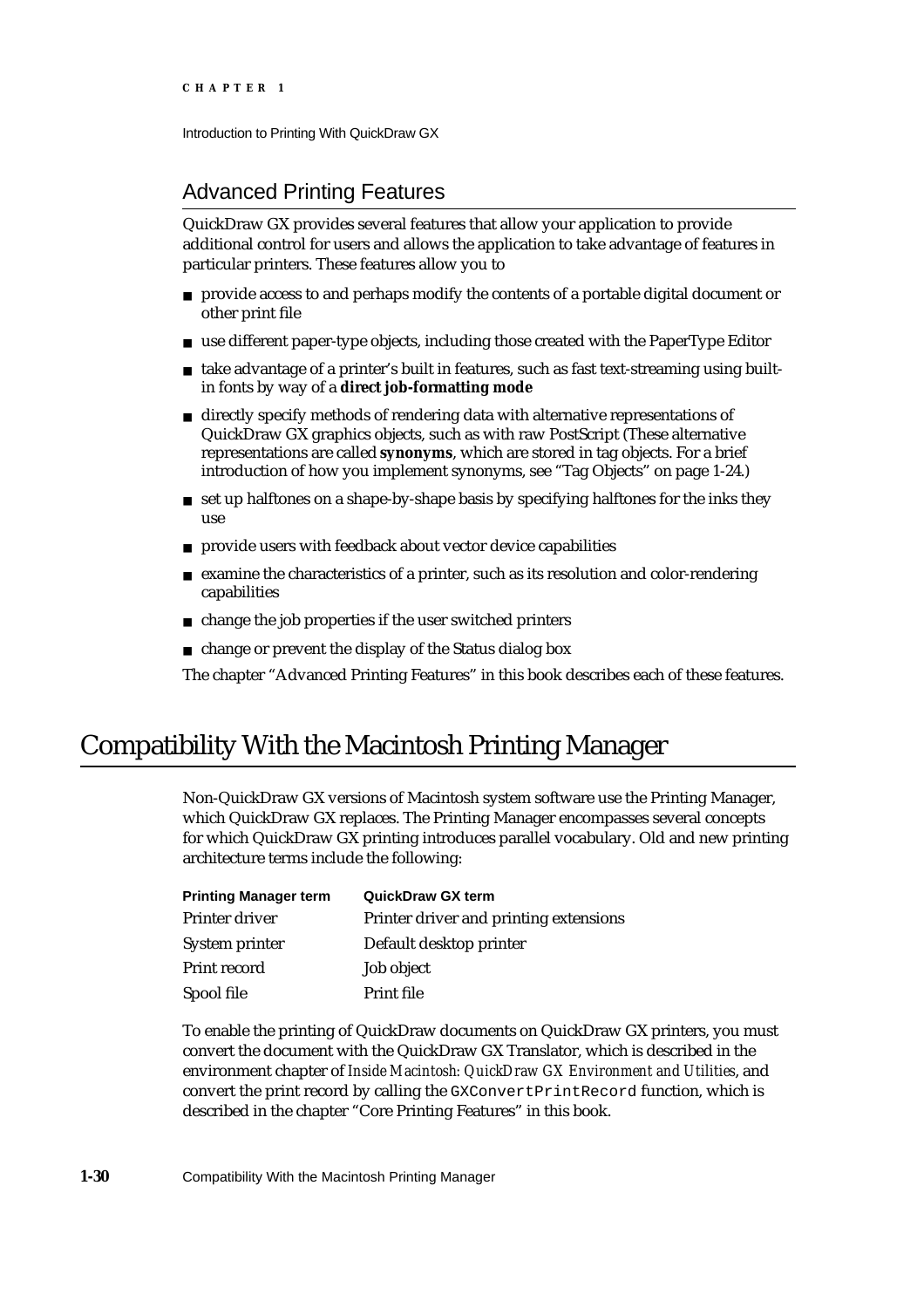Introduction to Printing With QuickDraw GX

# **Note**

Printer drivers created with different versions of the Macintosh printing architecture can be present in a computer along with QuickDraw GX printer drivers. If QuickDraw GX is installed, the QuickDraw GX printer drivers are active; otherwise, the QuickDraw GX printer drivers are not active. u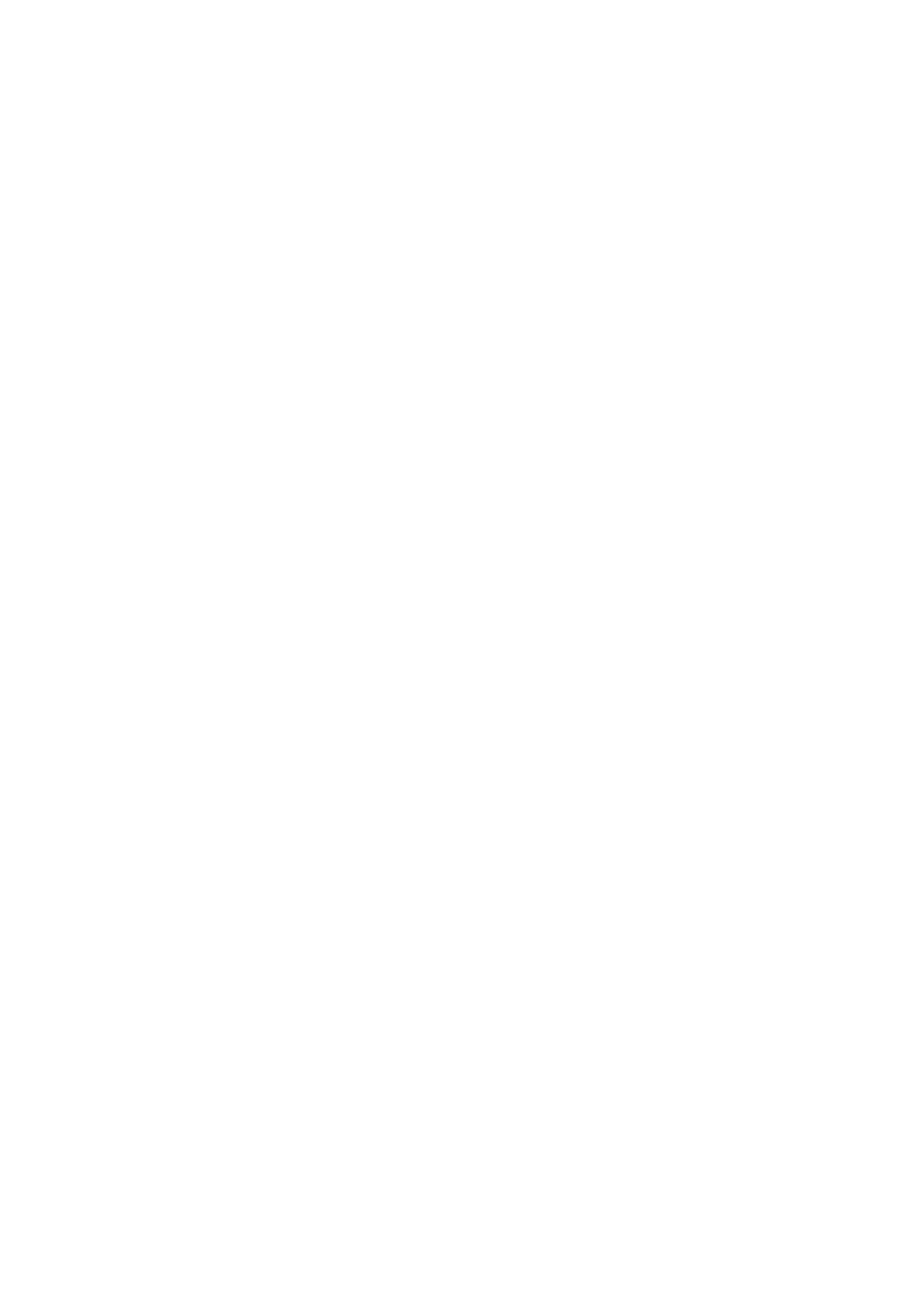# **Contents**

| <b>About Core Printing Features</b><br>$2 - 3$                     |
|--------------------------------------------------------------------|
| <b>Core Print Objects</b><br>$2 - 5$                               |
| <b>Job Object Properties</b><br>$2 - 5$                            |
| <b>Format Object Properties</b><br>$2 - 7$                         |
| <b>Paper-Type Object Properties</b><br>$2 - 8$                     |
| <b>Edit Menu Structure</b><br>$2 - 9$                              |
| <b>Using Core Printing Features</b><br>$2 - 10$                    |
| <b>Initializing QuickDraw GX Printing</b><br>$2-11$                |
| <b>Creating a Job Object for a Printable Document</b><br>$2 - 12$  |
| <b>Error Handling</b><br>$2 - 14$                                  |
| <b>Supporting QuickDraw GX Print Dialog Boxes</b><br>$2 - 17$      |
| <b>Printing Documents Using QuickDraw GX</b><br>$2 - 20$           |
| <b>Printing Pages as Single Picture Shapes</b><br>$2 - 21$         |
| <b>Printing Pages by Capturing Shapes</b><br>$2 - 22$              |
| Saving a Job Object With a Document File<br>$2 - 24$               |
| Saving a Job Object in a Single Handle<br>$2 - 25$                 |
| Saving a Job Object Using a Flattening Function<br>$2 - 27$        |
| Disposing of a Job Object When Closing a Document<br>$2 - 28$      |
| Retrieving a Job Object When Opening a Document<br>$2 - 29$        |
| Retrieving a Job Object From a Handle<br>$2 - 30$                  |
| Retrieving a Job Object Using an Unflattening Function<br>$2 - 32$ |
| <b>Obtaining Object References</b><br>$2 - 33$                     |
| <b>Obtaining Information From a Format Object</b><br>$2 - 33$      |
| Displaying QuickDraw GX Print Dialog Boxes<br>$2 - 35$             |
| Displaying the Page Setup Dialog Box<br>$2 - 35$                   |
| <b>Displaying the Print Dialog Box</b><br>$2 - 37$                 |
| <b>Supporting Printing From the Finder</b><br>$2 - 39$             |
| <b>Updating Job Object Information</b><br>$2 - 42$                 |
| <b>Printing Macintosh Printing Manager Documents</b><br>$2 - 44$   |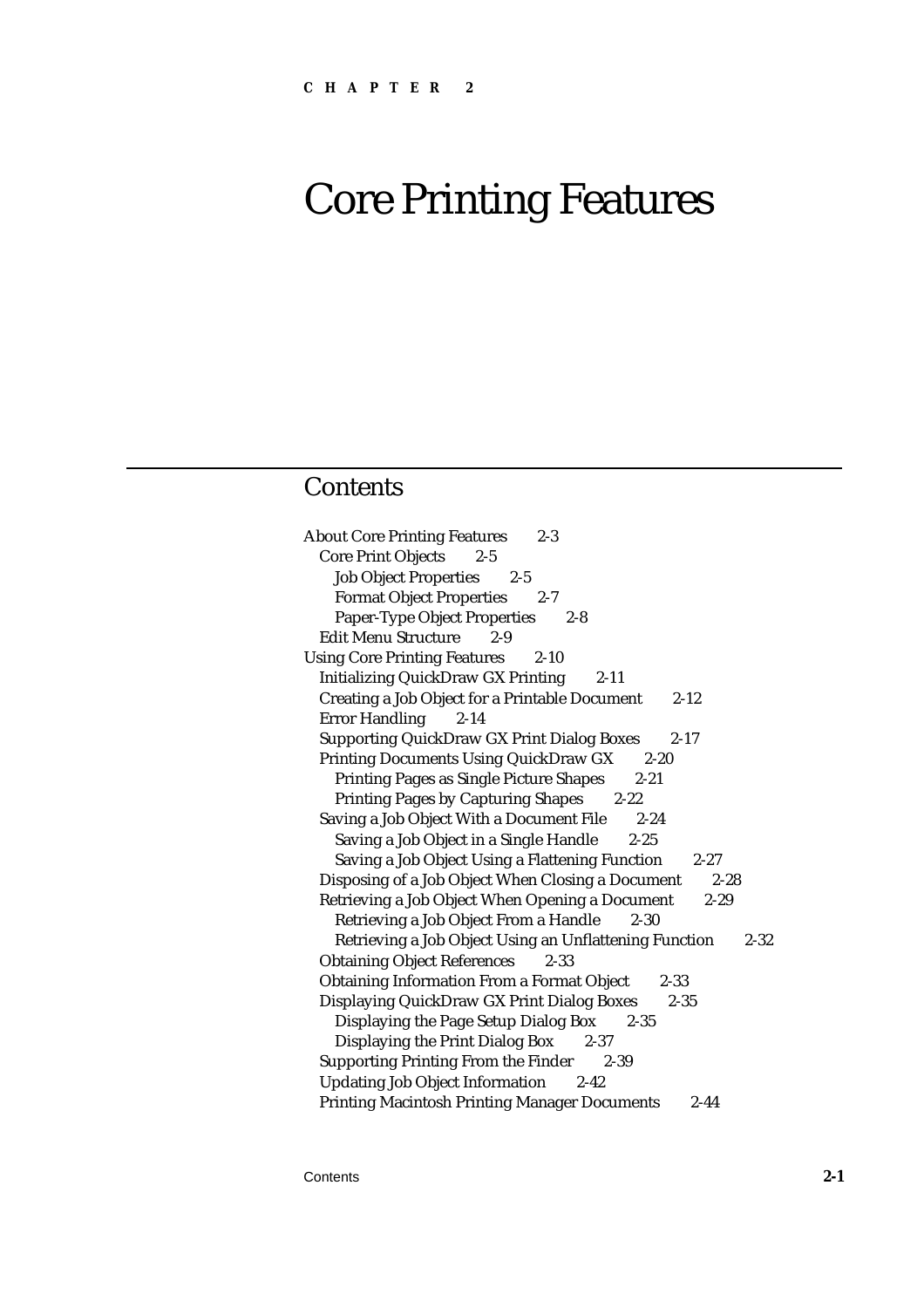Core Printing Features Reference 2-46 Constants and Data Types 2-46 Gestalt Selectors for Printing 2-47 QuickDraw GX Printing-Related Objects 2-47 Edit Menu Location 2-48 Dialog Box Results 2-48 Functions 2-49 Initializing and Terminating QuickDraw GX Printing Features 2-50 GXInitPrinting 2-50 GXExitPrinting 2-51 Handling Errors 2-52 GXGetJobError 2-52 GXSetJobError 2-53 Creating and Managing Job Objects 2-54 GXNewJob 2-54 GXDisposeJob 2-55 GXFlattenJobToHdl 2-56 GXFlattenJob 2-57 GXUnflattenJobFromHdl 2-58 GXUnflattenJob 2-59 GXUpdateJob 2-60 Printing With QuickDraw GX 2-61 GXSelectJobOutputPrinter 2-61 GXGetJobPageRange 2-62 GXStartJob 2-63 GXPrintPage 2-64 GXFinishJob 2-65 GXStartPage 2-66 GXFinishPage 2-67 Obtaining Information on Printing-Related Objects 2-68 GXGetJobFormat 2-69 GXGetFormatJob 2-69 GXGetFormatDimensions 2-70 Displaying the Page Setup and Print Dialog Boxes 2-71 GXInstallApplicationOverride 2-71 GXJobDefaultFormatDialog 2-72 GXJobPrintDialog 2-73 Converting a Print Record 2-75 GXConvertPrintRecord 2-75 Application-Defined Functions 2-76 Message Override Functions 2-76 GXPrintingEvent 2-76 Flattening and Unflattening Functions for Job Objects 2-77 MyFlattenFunction 2-77 MyUnflattenFunction 2-78 Summary of Core Printing Features 2-79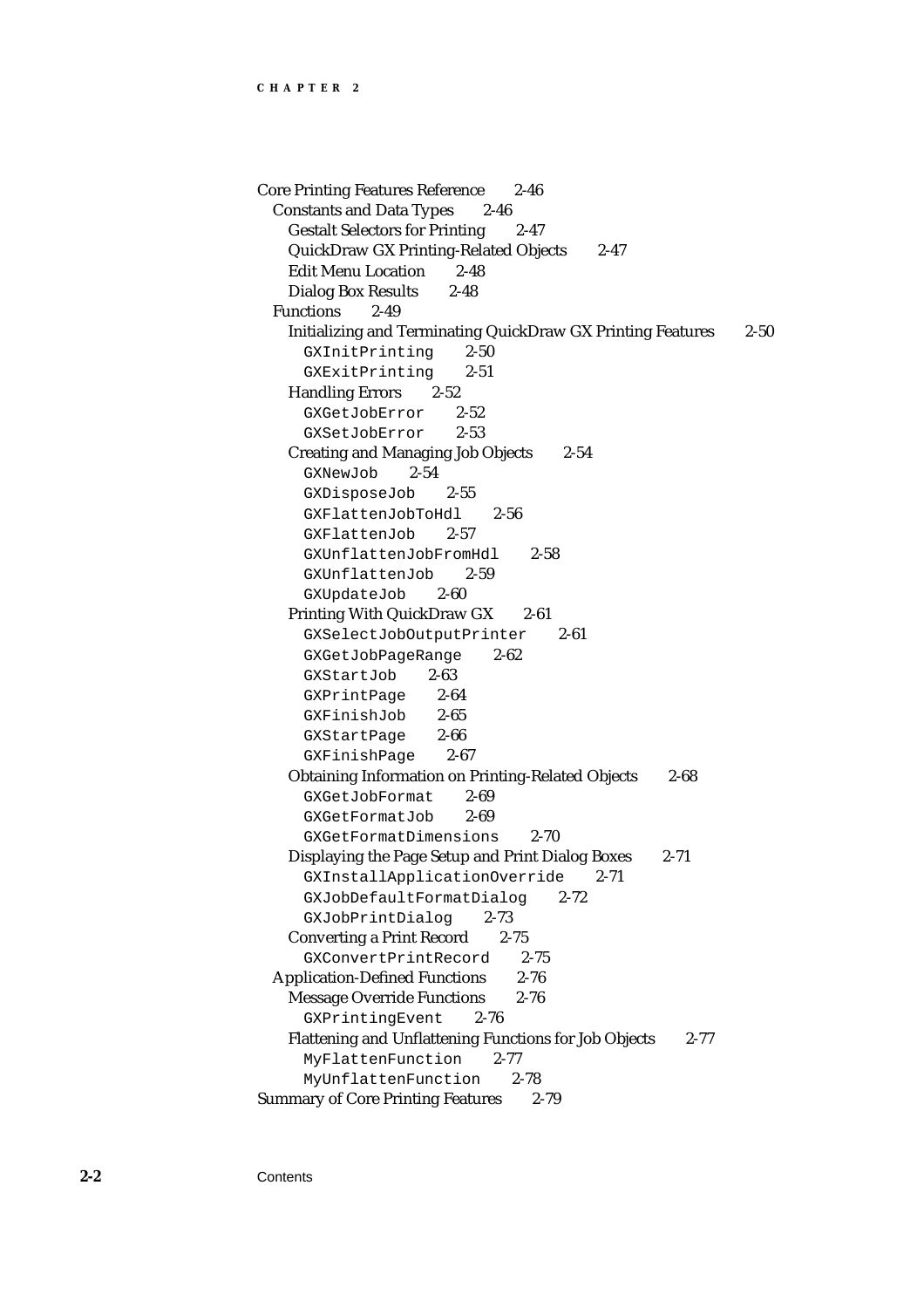## Core Printing Features

This chapter describes how your application can use the core set of QuickDraw GX printing features to print documents created with QuickDraw GX. Read the information in this chapter if you want to print your application's documents to an output device. For example, you might use QuickDraw GX to print to a LaserWriter a document that contains some text and a few illustrations.

Before reading this chapter, you should be familiar with the basic concepts and user interface for printing with QuickDraw GX, as described in the chapter "Introduction to Printing With QuickDraw GX" in this book.

This chapter describes the basic QuickDraw GX print objects: a job, a format, and a paper type. This chapter also shows you how to

- n set up the QuickDraw GX printing environment
- create a job object that contains the information needed to print a document
- detect error conditions  $\overline{D}$
- print your application's documents  $\overline{p}$
- save job object information when a user saves a document  $\overline{D}$
- dispose of a job object when a user closes a document  $\overline{p}$
- retrieve job object information when a user opens a document  $\overline{p}$
- obtain information on a format object  $\overline{p}$
- display QuickDraw GX print dialog boxes  $\overline{p}$
- support printing from the Finder  $\overline{p}$
- convert a print record into a job object to print existing documents designed for  $\overline{a}$ printing with the Macintosh Printing Manager

# About Core Printing Features

Core printing features are features that must be implemented to allow printing documents that contain QuickDraw GX graphics or typographical shapes. These features include the ability to print to desktop printers, format a document for a particular printer (a formatting printer), yet allow printing to another printer (the output printer) without reformatting the document. Core features also include the ability to print from the Finder and to print existing documents designed for printing with the Macintosh Printing Manager.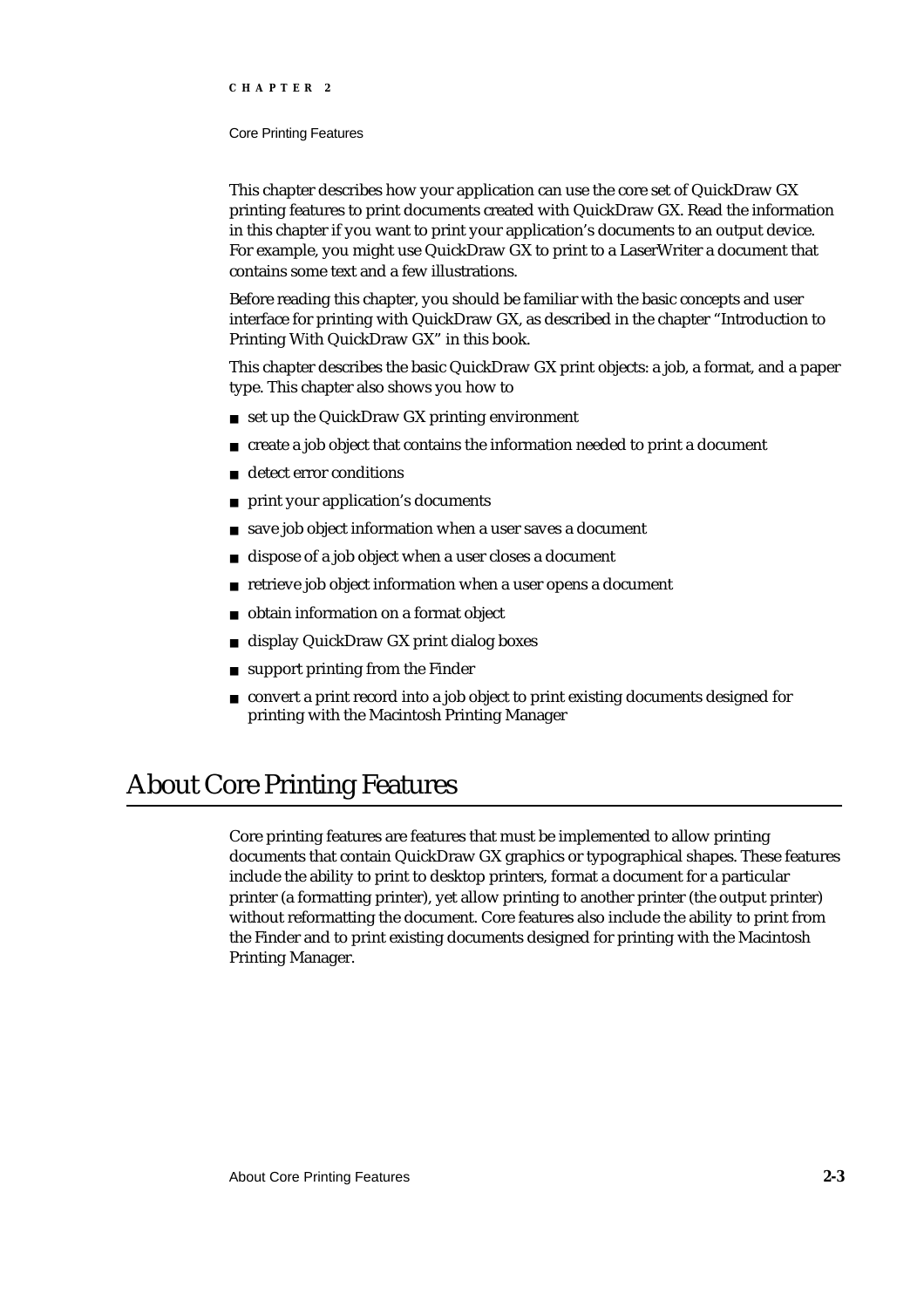#### Core Printing Features

To enable these core features, your application must manipulate three kinds of objects:

- the **job object**, which contains information about the print job used to print a document
- the **format object**, which contains information about how to format one or more pages of a document for printing
- the **paper-type object**, which contains information about the paper on which a document is to be printed

Figure 2-1 shows the relationship between these objects.

**Figure 2-1** Objects needed to implement core printing features



All aspects of printing with QuickDraw GX relate to a particular job object. The job object defines the parameters with which to print the document, which a user typically specifies in the Print dialog box.

Your application sets up the correspondence between a document and a job object. The job object is tied to the format and paper-type objects through references. A job object refers to at least one format object. The format object specifies how to format the pages in a document. To implement core printing features, in which each page of a document is formatted the same way, you are only concerned about the first reference to a format object because this format object represents the default format.

Each format object refers to a paper-type object. Thus, it is actually this pair of objects that specifies how the pages of a document are formatted. The user typically specifies the format options, which translate into format object properties and specifies paper-type options, which translate into paper-type object properties, in the Page Setup Dialog box.

These three objects—the job, format, and paper-type—can refer to other objects, some of which are collections of additional specifications. These other objects and specifications are not required, however, to implement the core printing features.

The references themselves are properties of the job, format, or paper-type objects. The references are mentioned in the following section, which describes each object's properties. The other objects themselves, however, are described as they are used in the chapters "Page Formatting and Dialog Box Customization" and "Advanced Printing Features" in this book.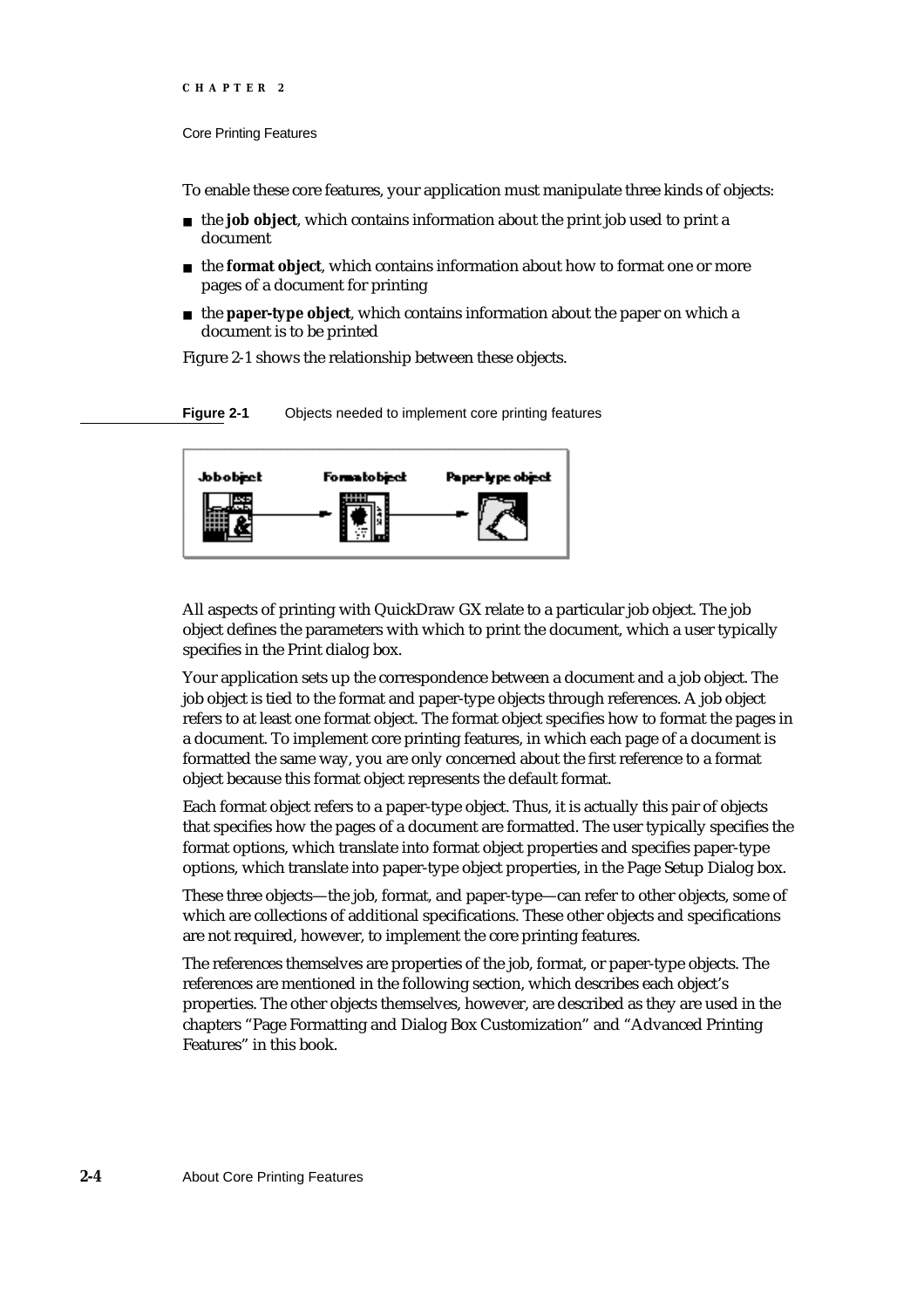## Core Printing Features

In addition to manipulating job, format, and paper-type objects, your application must also initialize the printing environment, handle printing-related errors, and handle two situations that can arise when the user invokes a print dialog box:

- n Your application must let QuickDraw GX know which Edit menu items are to be enabled when a QuickDraw GX dialog box is active. Although QuickDraw GX implements the Cut, Copy, Paste, and Clear menu items for you, you must specify which of these items are enabled. If other menu items are enabled, such as Undo, you must also handle the item as well as enable it.
- $n$  Your application must respond to printing event messages, which allows updating the screen when the user moves a dialog box. Printing event messages and movable dialog boxes are described in the chapter "Introduction to Printing With QuickDraw GX" in this book.

Your application should also handle printing from the Finder, which occurs when the user chooses Print from the Finder's File menu or drags a document onto a desktop printer icon. Finally, your application can also handle printing of existing documents designed for printing with the Macintosh Printing Manager.

The following section, "Core Print Objects," describes the QuickDraw GX objects needed to implement core printing features. The section "Using Core Printing Features" beginning on page 2-10 provides examples of code that implements these core features.

# Core Print Objects

QuickDraw GX printing information is contained in a set of print objects that you associate with a printable document. When you create a job object, QuickDraw GX sets up references to a format object and paper-type object. The initial values for the properties in each of these objects is defined by the printer driver for the default output printer.

The following sections describe specific properties of the job object, the format object, and the paper-type object.

# Job Object Properties

A job object has ten accessible properties, as shown in Figure 2-2. Note that, because the data structure of a job object is private, the order of the properties as shown in Figure 2-2 is completely arbitrary. Properties in italics indicate references to other objects.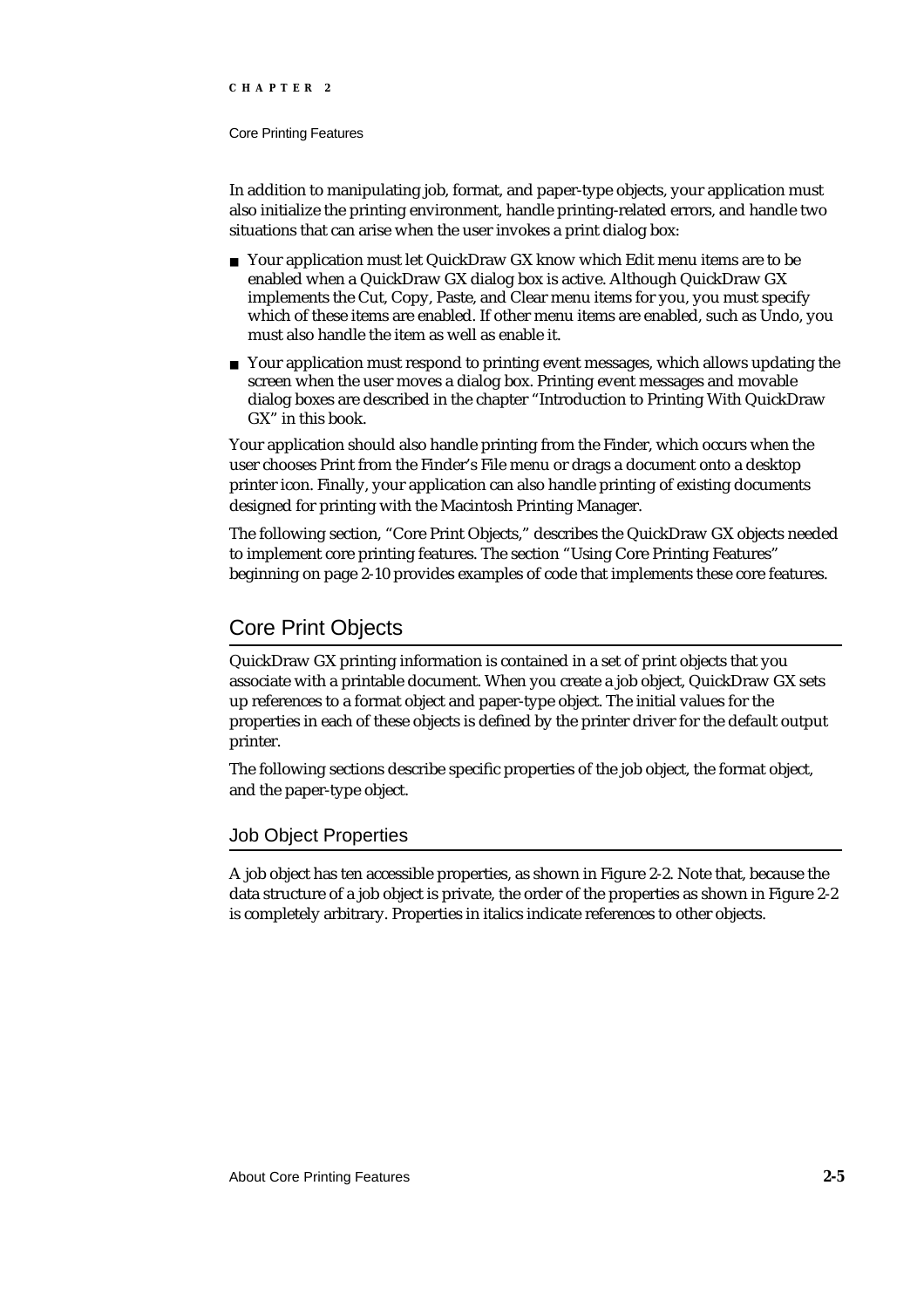```
CHAPTER 2
```




The properties of a job object are as follows:

- **Output printer.** A reference to the output printer to which documents are sent for printing. A user specifies an output printer in the Print dialog box. The initial value contained in this property is the default output printer, which is the printer to which documents are sent if the user does not select a different printer.
- **Formatting printer.** A reference to the printer for which documents are formatted. A user specifies a formatting printer in the Page Setup dialog box. The initial value contained in this property is the default formatting printer, which is used to format documents if the user does not specify a different printer.
- **Reference constant.** This property contains a reference constant for your application's use. In the reference constant you can associate your own data with a particular job object. For example, you may wish to store a pointer to the document data. Specifying a reference constant for a job object is discussed in the chapter "Advanced Printing Features" in this book.
- **Error.** This property specifies the most recent error encountered for a particular job object. QuickDraw GX associates printing-related errors with individual job objects. It is necessary for you to check for errors after calling certain functions. Job object errors are discussed in "Error Handling" beginning on page 2-14.
- **Format mode.** This property specifies the mode associated with a particular job object. QuickDraw GX supports text, PostScript, and graphics direct modes. By default, your application uses the graphics direct mode to print text and graphics. Direct modes allow your application to take advantage of a printer's built-in features, such as fonts and text-streaming capabilities, to provide faster output for users. Using direct mode, however, does not take full advantage of QuickDraw GX features; therefore, the appearance of the document may change when printed in direct mode. The user can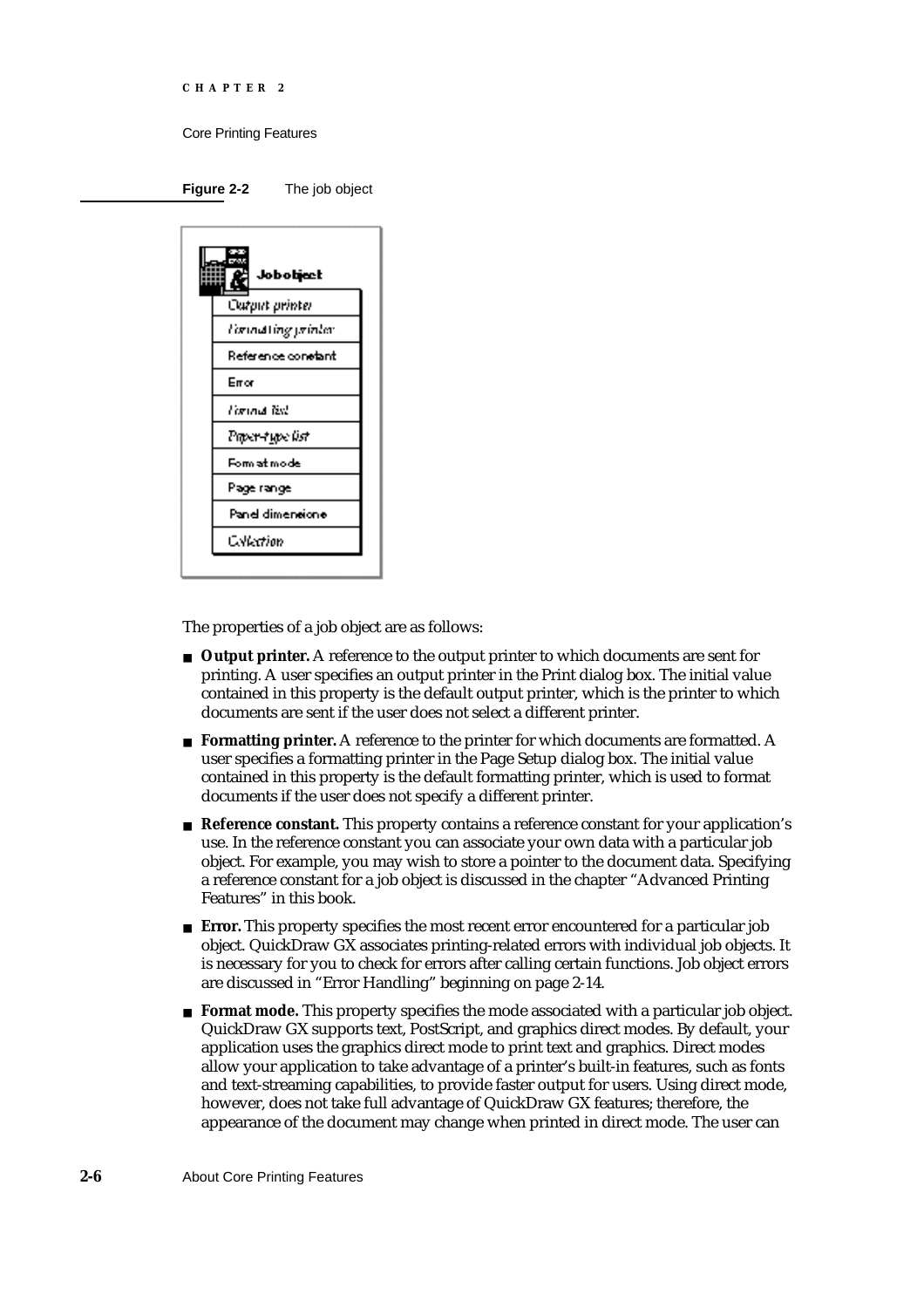## Core Printing Features

specify a direct mode in the Print dialog box. Direct modes are discussed in the chapter "Advanced Printing Features" in this book.

- **Format list.** A list of references to format objects. The first reference is to format object that represents the default format. The default format is defined by the printer driver of the default output printer. The user can change the value of the default format in the Page Setup dialog box. Using multiple format objects in a document is discussed in the chapter "Page Formatting and Dialog Box Customization" in this book. Format object properties are discussed in the next section.
- **Paper-type list.** A list of references to the paper-type objects that are associated with the job's format objects. The user can change the default paper type in the Page Setup dialog box. Using different paper-type objects in a document is discussed in the chapter "Advanced Printing Features" in this book.
- **Page range.** This property contains the user-specified page range. A user specifies a page range in the Print dialog box. How you determine the page range is discussed in "Printing Documents Using QuickDraw GX" beginning on page 2-20.
- **Panel dimensions**. This property defines the dimensions of QuickDraw GX dialog box panels. You use this information when you want to locate the position of the cursor within a panel. Panel dimensions are discussed in the chapter "Page Formatting and Dialog Box Customization" in this book.
- **Collection.** A reference to a job collection object, which stores additional information about the print job. The job collection object is discussed in the chapter "Page Formatting and Dialog Box Customization" in this book.

# Format Object Properties

A format object contains six accessible properties, as shown in Figure 2-3. Note that, because the data structure of a format object is private, the order of the properties as shown in Figure 2-3 is completely arbitrary. Properties in italics indicate references to other objects.

**Figure 2-3** The format object

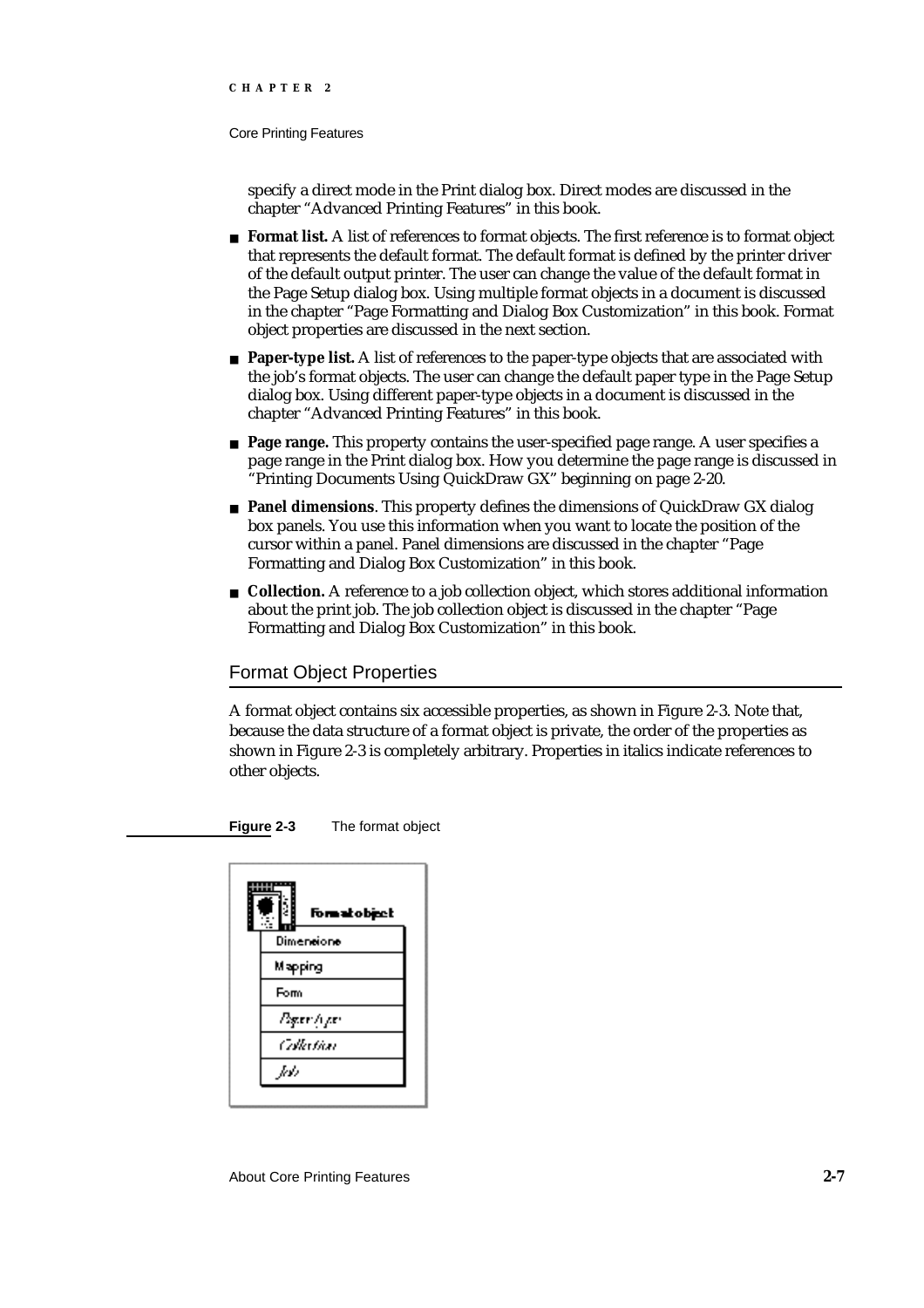### Core Printing Features

The properties of a format object are as follows:

- **Dimensions.** This property defines the physical dimensions of the paper (the paper size) and the printable area within these dimensions (the page size) after scaling and orientation have been applied. Scaling is the percentage that objects are shrunk or grown when printed. The orientation is either portrait or landscape.
- **Mapping.** This property defines the mathematical representation of the format object's settings, such as scaling. The mapping property of a format object is discussed in the chapter "Page Formatting and Dialog Box Customization" in this book.
- **Form.** This property defines a backdrop that can be applied to a set of pages. A **form** is made up of two shape objects—a shape that defines the form and another shape that defines a mask, which represents the erasable area within the form. Forms are discussed in the chapter "Page Formatting and Dialog Box Customization" in this book.
- **Paper type.** A reference to a paper-type object associated with this format object. Paper-type object properties are discussed in the next section.
- **Collection.** A reference to a format collection. Through this reference, you can access additional information related to the format collection. This information includes data such as the user-specified orientation (either portrait, landscape, or rotated landscape) from the Page Setup dialog box. The format collection is discussed in the chapter "Page Formatting and Dialog Box Customization" in this book.
- **Job.** A reference to a job object. Through this reference, you can access the job object associated with a particular format object.

# Paper-Type Object Properties

A paper-type object contains four accessible properties, as show in Figure 2-4. Note that, because the data structure of a paper-type object is private, the order of the properties as shown in Figure 2-4 is completely arbitrary. Properties in italics indicate references to other objects.

**Figure 2-4** The paper-type object

| Paperbype object |  |  |
|------------------|--|--|
| Name.            |  |  |
| Dimensione       |  |  |
| Ottation         |  |  |
| W                |  |  |
|                  |  |  |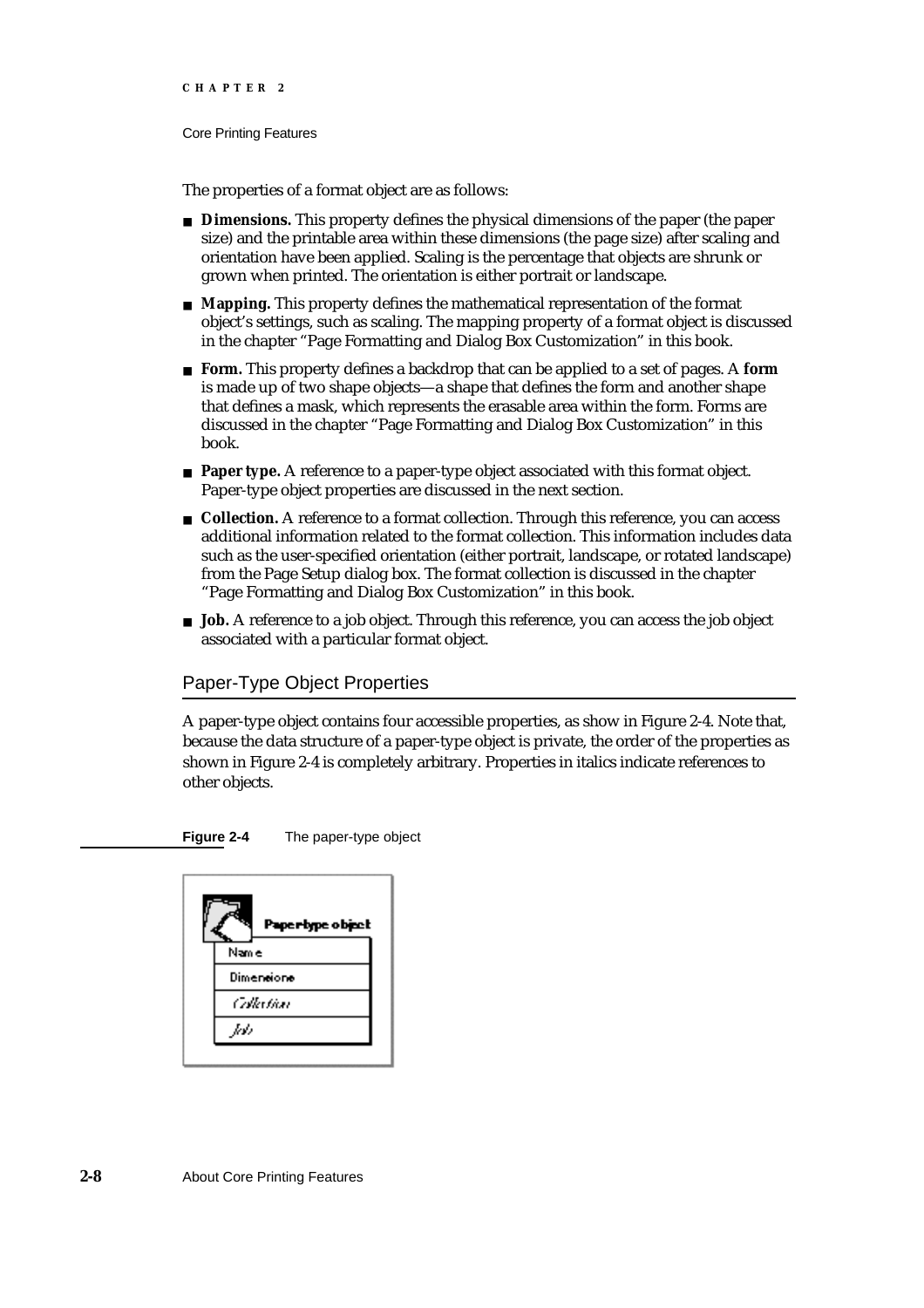## Core Printing Features

The properties of a paper-type object are as follows:

- **Name.** This property contains the name of a paper type, such as US Letter. A user specifies a paper-type name in the Page Setup or Custom Page Setup dialog box. Paper-type object names are discussed in the chapter "Advanced Printing Features" in this book.
- **Dimensions.** This property defines the physical dimensions of the paper (the paper size) and the printable area within these dimensions (the page size) before scaling and orientation have been applied. Paper-type object dimensions are discussed in the chapter "Advanced Printing Features" in this book.
- **Collection.** A reference to a paper-type collection. Through this reference, you can access additional information related to the paper-type object. This information includes such data as paper-type units. The paper-type collection is discussed in the chapter "Page Formatting and Dialog Box Customization" in this book.
- **Job.** A reference to a job object. Through this reference, you can access the job object associated with a particular paper-type object.

# Edit Menu Structure

QuickDraw GX supports basic editing commands when a print dialog box is active. The user can Cut, Copy, Paste, and Clear edit text. To handle this task, QuickDraw GX must know the ID of the Edit menu, and the location within the edit menu of the items that correspond to Cut, Copy, Paste, and Clear.

Your application specifies this information in an Edit menu structure, named gxEditMenuRecord:

```
struct gxEditMenuRecord{
  short editMenuID;
  short cutItem;
  short copyItem;
  short pasteItem;
  short clearItem;
  short undoItem;
} ;
```
The editMenuID field specifies the ID of the Edit menu. The other fields identify the location of items in the Edit menu. For an example of how to set up an Edit menu structure, see "Displaying QuickDraw GX Print Dialog Boxes" beginning on page 2-35.

## **Note**

QuickDraw GX does not support the Undo item.

Because QuickDraw GX handles all menu items while a print dialog box is displayed, your application should disable all of its menus, except the Edit menu. It should also disable the About box under the Apple menu. Adjusting menus for movable modal dialog boxes such as print dialog boxes is described in *Inside Macintosh: Macintosh Toolbox Essentials.*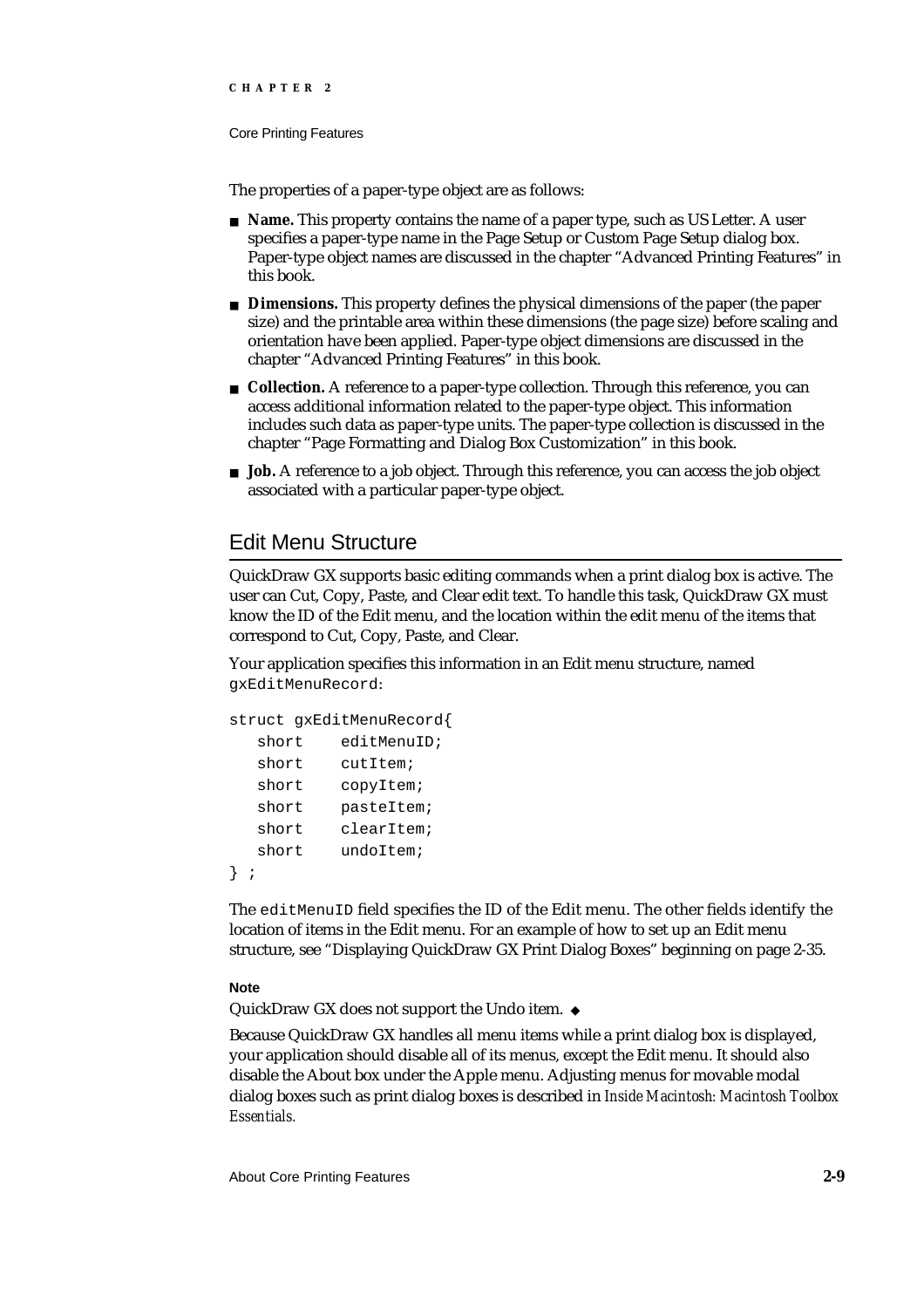# Using Core Printing Features

This section shows how to implement the core printing features in your application First, you must determine if QuickDraw GX is installed and, if so, set up its environment. Next, when the user creates a document, your application needs to create a job object for the document and maintain other information about the document. The sample code throughout this book uses a structure, MyDocumentRec, to keep the needed information in one place:

|          | typedef struct MyDocumentRec { |  |                                                             |
|----------|--------------------------------|--|-------------------------------------------------------------|
| doUxp    | documentJob;                   |  | /* the job object bound to the                              |
|          |                                |  | document $*/$                                               |
| long     | numPages                       |  | /* the number of pages in the                               |
|          |                                |  | document $*/$                                               |
| long     | curve                          |  | /* the current page $*/$                                    |
| FSSpec   | documentFSSpec;                |  | /* the file system specification                            |
|          |                                |  | for the document */                                         |
| Str31    | documentTitle                  |  | /* the title of the document                                |
|          |                                |  | (such as "Untitled") */                                     |
|          |                                |  | WindowPtr documentWindow; /* the window for the document */ |
|          |                                |  | gxViewPort documentViewPort; /* the view port used for      |
|          |                                |  | drawing within the document                                 |
|          |                                |  | window $*/$                                                 |
| qxShape  | documentPage[kMaxPage];        |  |                                                             |
|          |                                |  | /* the shape data for each                                  |
|          |                                |  | page $*/$                                                   |
| qxFormat | pageFormat[kMaxPages];         |  |                                                             |
|          |                                |  | /* the format object for each                               |
|          |                                |  | page, if nil use the default                                |
|          |                                |  | format $*/$                                                 |
|          | MyDocumentRec, *MyDocumentPtr; |  |                                                             |

This structure is set up to handle one shape per page. Each page may have its own format, although in this chapter only one format is used. The individual fields in the structure are described as they are used in the following sections.

Your application could define a similar structure, or you could maintain the needed information in variables of your choosing. The variable used in this book is myDocument, which is defined as follows:

MyDocumentRec myDocument;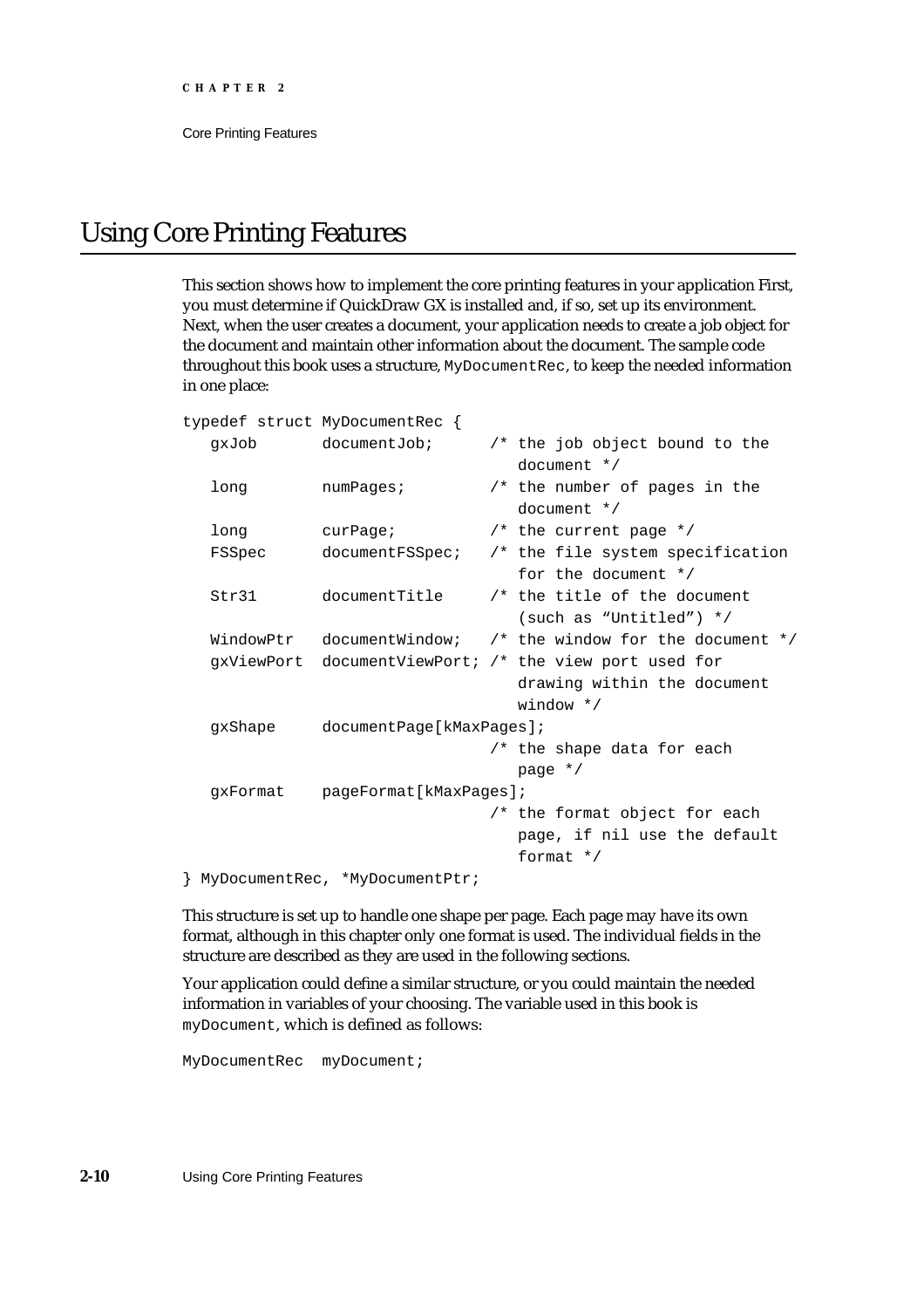## Core Printing Features

The following sections show how to

- initialize QuickDraw GX printing
- create a job object and initialize the myDocument variable  $\mathsf{n}$
- handle errors  $\overline{a}$
- print a document  $\overline{p}$
- save a job object by flattening it  $\overline{p}$
- retrieve a job object by unflattening it  $\overline{p}$
- dispose of a job object and the objects it references  $\overline{p}$
- obtain format information  $\overline{p}$
- support print dialog boxes  $\overline{a}$
- perform printing from the Finder  $\mathbf{r}$
- update job object information after resume events  $\overline{a}$
- print existing documents designed for printing with the Macintosh Printing Manager  $\overline{a}$

# Initializing QuickDraw GX Printing

For your application to use QuickDraw GX, the user must be running system software version 7.1 or later. To test for the existence of QuickDraw GX printing features, use the Gestalt function. The Gestalt selector is gestalt PrintingMgrVersion ('pmgr'). The Gestalt function is discussed in *Inside Macintosh: QuickDraw GX Environment and Utilities*.

## **Note**

The Gestalt selector for the entire QuickDraw GX feature set is gestaltGXVersion. This selector is discussed in *Inside Macintosh: QuickDraw GX Environment and Utilities.*

After you call the GXEnterGraphics function to initialize QuickDraw GX, you call the GXInitPrinting function to initialize QuickDraw GX printing features. The GXEnterGraphics function is discussed in *Inside Macintosh: QuickDraw GX Environment and Utilities*.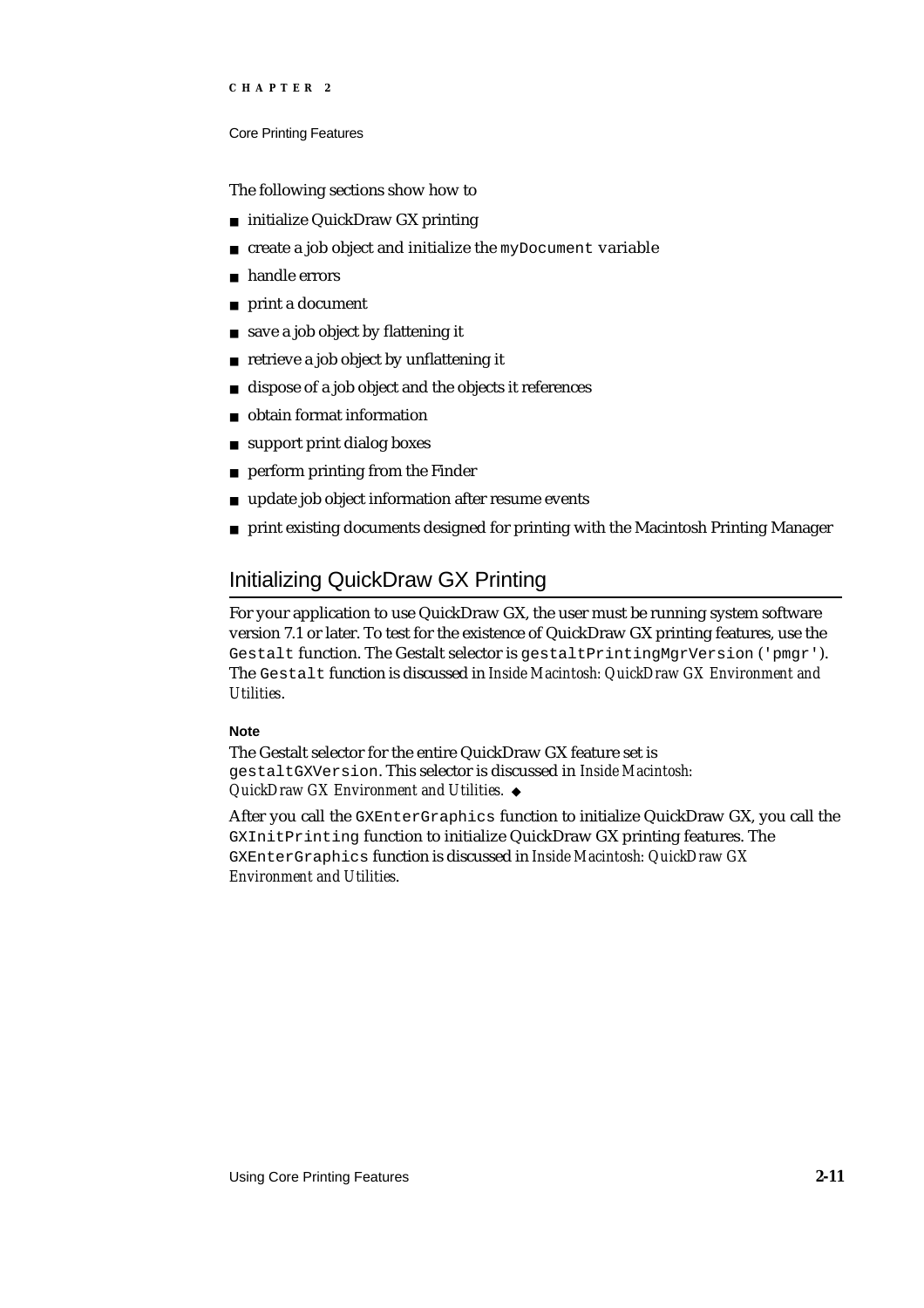```
CHAPTER 2
```
To terminate printing with QuickDraw GX, you must call the GXExitPrinting function. You can only use this function after you have successfully called the GXInitPrinting function and before you call the GXExitGraphics function to shut down QuickDraw GX:

```
OSErr err;
...
GXEnterGraphics();
err = GXInitPrinting(); /* Set up print facility */if (!err)
   {
   /* The event loop and more initialization goes here */
   ... 
   }
GXExitPrinting(); /* Close QuickDraw GX printing. */
GXExitGraphics();
```
# Creating a Job Object for a Printable Document

For each printable document that a user creates, your application needs to create a corresponding job object. Generally, you should manage job objects on a one-to-one basis with documents. An introduction to manipulating the job object in response to user actions is discussed in the chapter "Introduction to Printing With QuickDraw GX" in this book. Properties of the job object are described in "Job Object Properties" on page 2-5.

Listing 2-1 shows the MyNewDocument1 function that creates a job object for a printable document and initializes a MyDocumentRec structure. The docName parameter of the MyNewDocument1 function is a Pascal string containing the name of the document, and the myDocument parameter is a pointer to a MyDocumentRec structure. In this example, the document is simplified to handle a maximum of 20 pages.

**Listing 2-1** Creating a job object for a printable document

```
#define kMaxPages 20
OSErr MyNewDocument1(Str31 docName, MyDocumentPtr myDocument)
{
   OSErr err;
   Rect bounds;
  myDocument->numPages = 0; \frac{\pi}{100} /* there are no pages yet */
  myDocument->curPage = 0;
```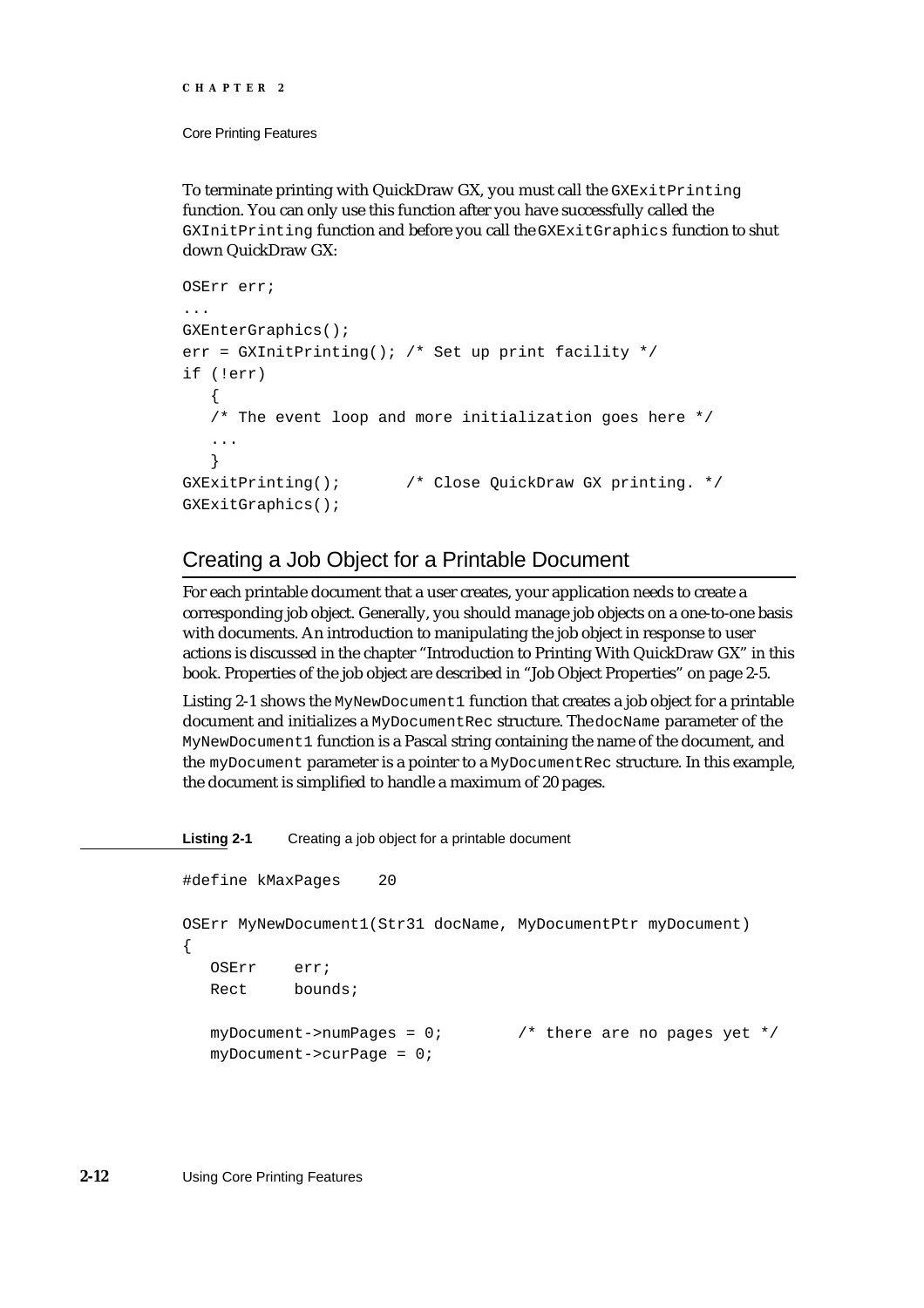### Core Printing Features

```
/* Create a new job */
err = GXNewJob(&myDocument->documentJob);
if (err == noErr)
{
   /* 
      Install your application override for the
     gxPrintingEvent message to display QuickDraw GX movable
      modal dialog boxes.
   */
  GXInstallApplicationOverride(myDocument->documentJob, 
                                 gxPrintingEvent,
                                  MyPrintingEventOverride);
   /*
     Store the document's name. Limit is 31 characters (plus
      a length byte).
   */
   if (docName[0] > 31)docName[0] = 31;BlockMove(&docName[0], &myDocument->documentTitle[0], 
            (long) docName[0] +1);
   /*
     Additional application-specific document initialization
      can go here, such as the following:
      Create a window and a view port for the document. Store
      the pointer to the MyDocumentRec structure in the
      window's refCon field.
   */
  SetRect(&bounds, 30, 60, 300, 400);
  myDocument->documentWindow = NewCWindow(nil, &bounds, 
               docName, false, noGrowDocProc, (WindowPtr) -1,
               true, (long) myDocument);
  err = MemError();
  if (err == noErr)
   {
      SetPort(myDocument->documentWindow);
      myDocument->documentViewPort = 
      GXNewWindowViewPort(myDocument->documentWindow);
```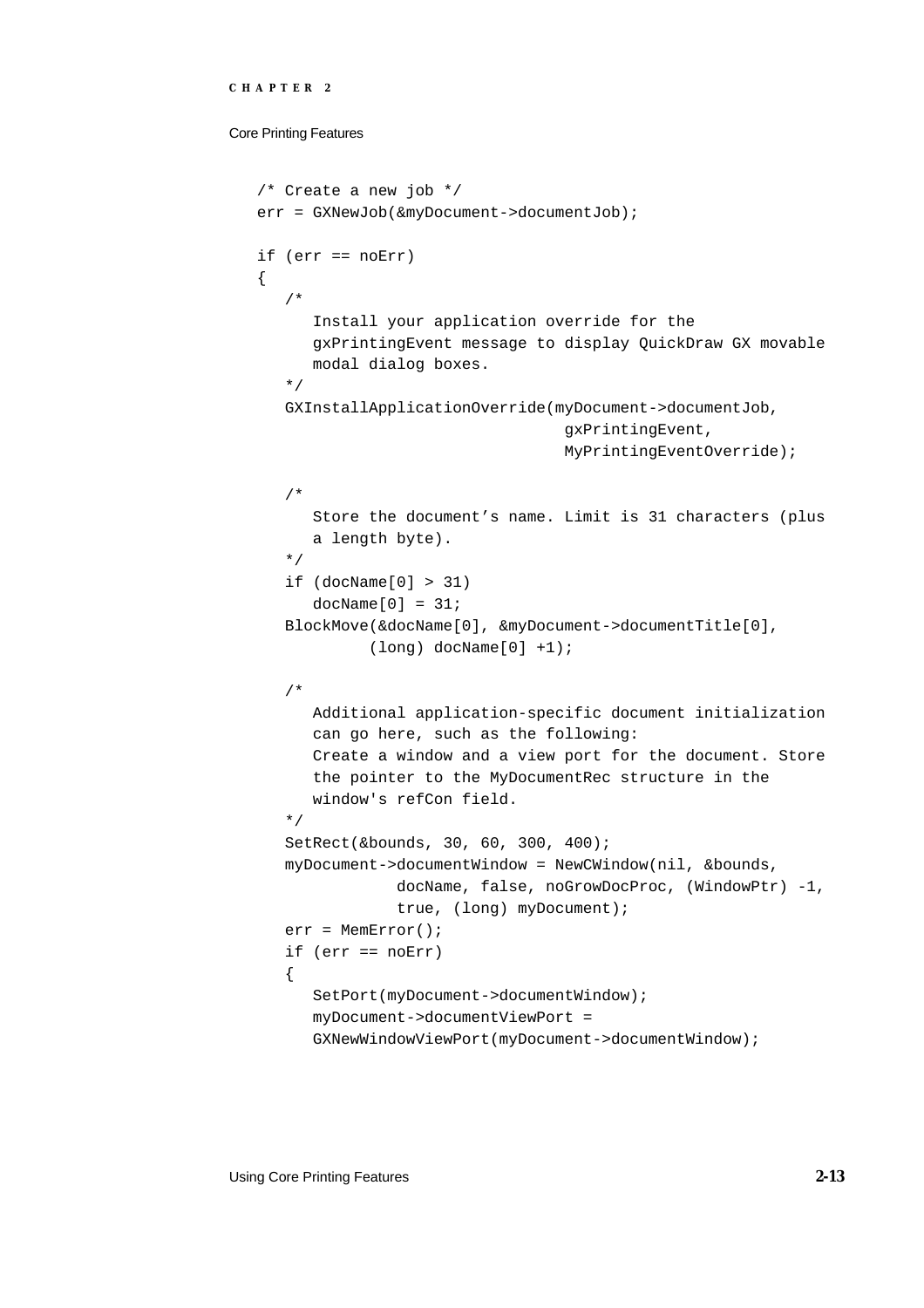## Core Printing Features

```
err = GXGetGraphicsError(nil);
         if (err != noErr)
         DisposeWindow(myDocument->documentWindow);
      }
      if (err != noErr) GXDisposeJob(myDocument->documentJob);
   }
  return err;
}
```
The MyNewDocument1 function sets the number of pages in the document and the current page number. Note that pages begin at 1 (not from 0 as in an array). The initial value of 0 indicates that there are none.

The GXNewJob function creates a job object for the document. If an error does not occur, the MyNewDocument1 function performs the following tasks:

- Calls the GXInstallApplicationOverride function to install a function that overrides the gxPrintingEvent message. This override is needed to handle movable print dialog boxes. The GXInstallApplicationOverride function and the gxPrintingEvent message are discussed in "Supporting QuickDraw GX Print Dialog Boxes" beginning on page 2-17.
- $n$  Stores the document's name by calling the BlockMove function. The name is passed into the MyNewDocument1 function.
- $n$  Creates the document's window by calling the NewWindow function and makes it the focus by calling the SetPort function.
- $n$  Creates a view port for the window by calling the GXNewWindowViewPort function. This view port is used to draw individual shapes on a page and is discussed in the section "Printing Pages by Capturing Shapes" beginning on page 2-22. For information about the GXNewWindowViewPort function, see the environment chapter of *Inside Macintosh: QuickDraw GX Environment and Utilities*.

In the event of an error, the job and window are disposed of, if necessary.

# Error Handling

QuickDraw GX provides you with an error-handling method to poll for printing-related errors. In previous versions of the Macintosh printing architecture, errors were handled using the PrError function. This function returned the error status. Printing errors were global to an application. In QuickDraw GX, an error is local to a job object.

You can poll for errors in two different ways: immediately after you call a function or after you call groups of functions. QuickDraw GX provides the GXGetJobError function to allow you to poll for errors in both ways.

When an error occurs, the error is stored in the error property of the job object. The error is not cleared until you call the GXGetJobError function. Thus, GXGetJobError returns the first error since the last call to the GXGetJobError function.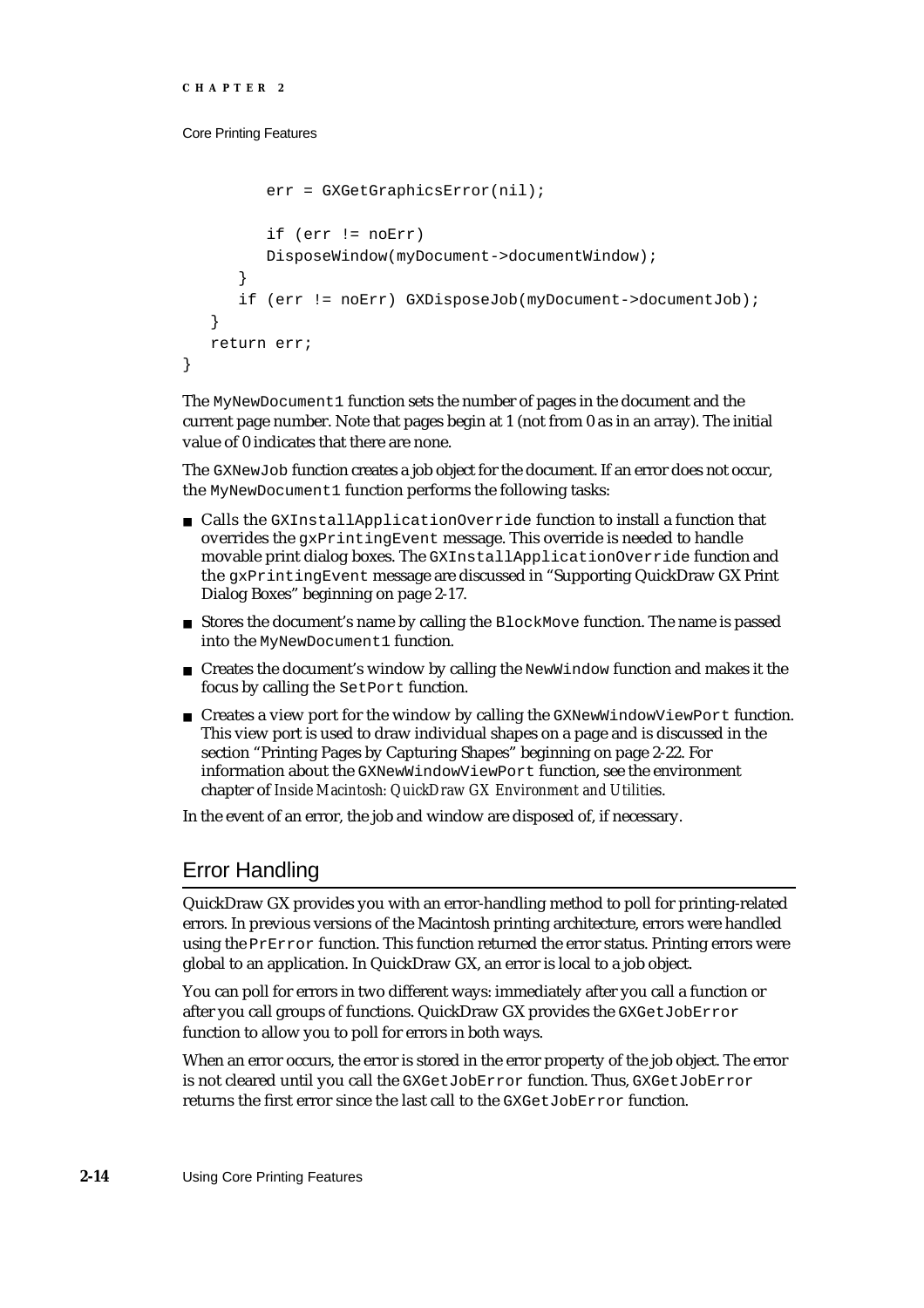## **IMPORTANT**

If an error condition exists for a job object, QuickDraw GX will not execute other functions associated with the job object until the error condition is cleared.

You should note that it is necessary for you to check for errors after certain functions. For example, you should always check for errors after calling functions that begin with the word Start or functions related to collection objects. Functions related to collection objects are discussed in the chapter "Page Formatting and Dialog Box Customization" in this book.

Polling for errors is a standard Macintosh method used by the Resource Manager and the Macintosh Printing Manager. For information on the Resource Manager, see *Inside Macintosh: More Macintosh Toolbox*. For information on QuickDraw, see *Inside Macintosh: Imaging*.

Listing 2-2 shows an example of polling for errors by calling GXGetJobError after individual functions. The error conditions being checked for in the example can arise while executing the print loop. For a discussion of the print loop, see "Printing Documents Using QuickDraw GX" beginning on page 2-20.

**Listing 2-2** Polling for errors after individual functions

```
GXGetJobPageRange(myDocument->documentJob, &firstPage, &lastPage);
err = GXGetJobError(myDocument->documentJob);
if (err == noErr)
{
   if (lastPage > myDocument->numPages)
      lastPage = myDocument->numPages;
   numPages = lastPage - firstPage + 1;
   GXStartJob(myDocument->documentJob, 
            myDocument->documentTitle, numPages);
   err = GXGetJobError(myDocument->documentJob);
   if (err == noErr)
   {
      for (pg = firstPage; (err == noErr) && (pg <=
                                              lastPage); pg++)
      {
         GXPrintPage(myDocument->documentJob, pg,
                  GXGetJobFormat(myDocument->documentJob, 1),
                  myDocument->documentPage[pg -1]);
         err = GXGetJobError(myDocument->documentJob);
      }
```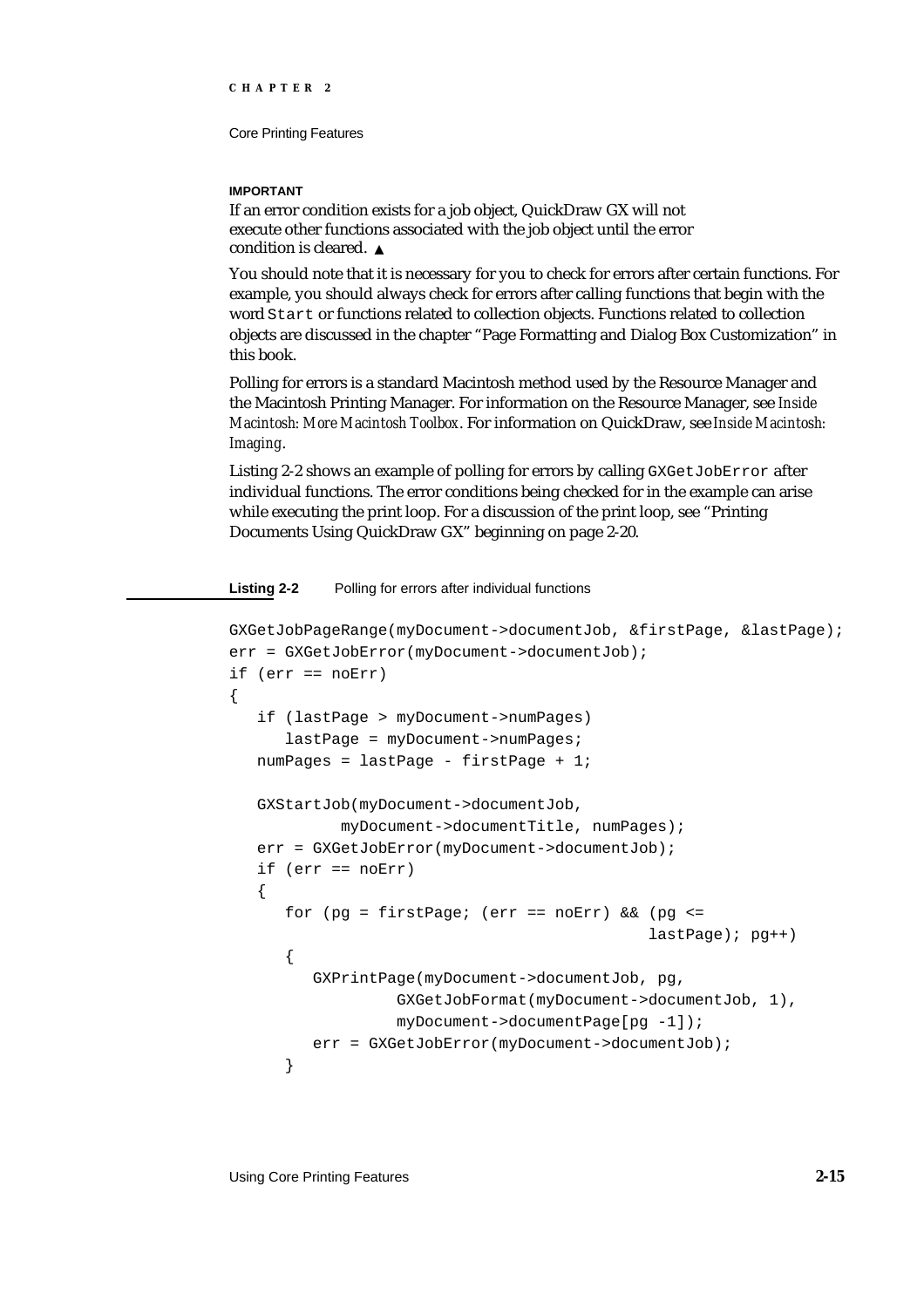```
CHAPTER 2
```

```
GXFinishJob(myDocument->documentJob);
      err = GXGetJobError(myDocument->documentJob);
  }
}
```
Listing 2-3 shows an example of polling for errors after groups of functions. This example shows how to obtain the dimensions of the paper and page associated with a format object, which is explained on page 2-33. If the GXGetJobFormat function returns an error, the GXGetFormatDimensions function returns immediately without executing.

**Listing 2-3** Polling for errors after groups of functions

```
OSErr MyGetFormatDimensions(MyDocumentPtr myDocument,
                             gxRectangle *pageBounds, 
                             gxRectangle *paperBounds)
{
  long curPaqe;
  gxFormat pgFormat;
/*
  Get the format object for the current page. If it is nil, use 
  the default format.
*/
  curPage = myDocument->curPage;
  pgFormat = myDocument->pageFormat[curPage -1];
  if (pgFormat == nil)
     pgFormat = GXGetJobFormat(myDocument->documentJob, 1);
/* Get the bounds of the format object.*/
  GXGetFormatDimensions(pgFormat, pageBounds, paperBounds);
  return GXGetJobError(myDocument->documentJob);
}
```
Unless otherwise indicated, errors are generally checked after groups of functions throughout the code samples in this book.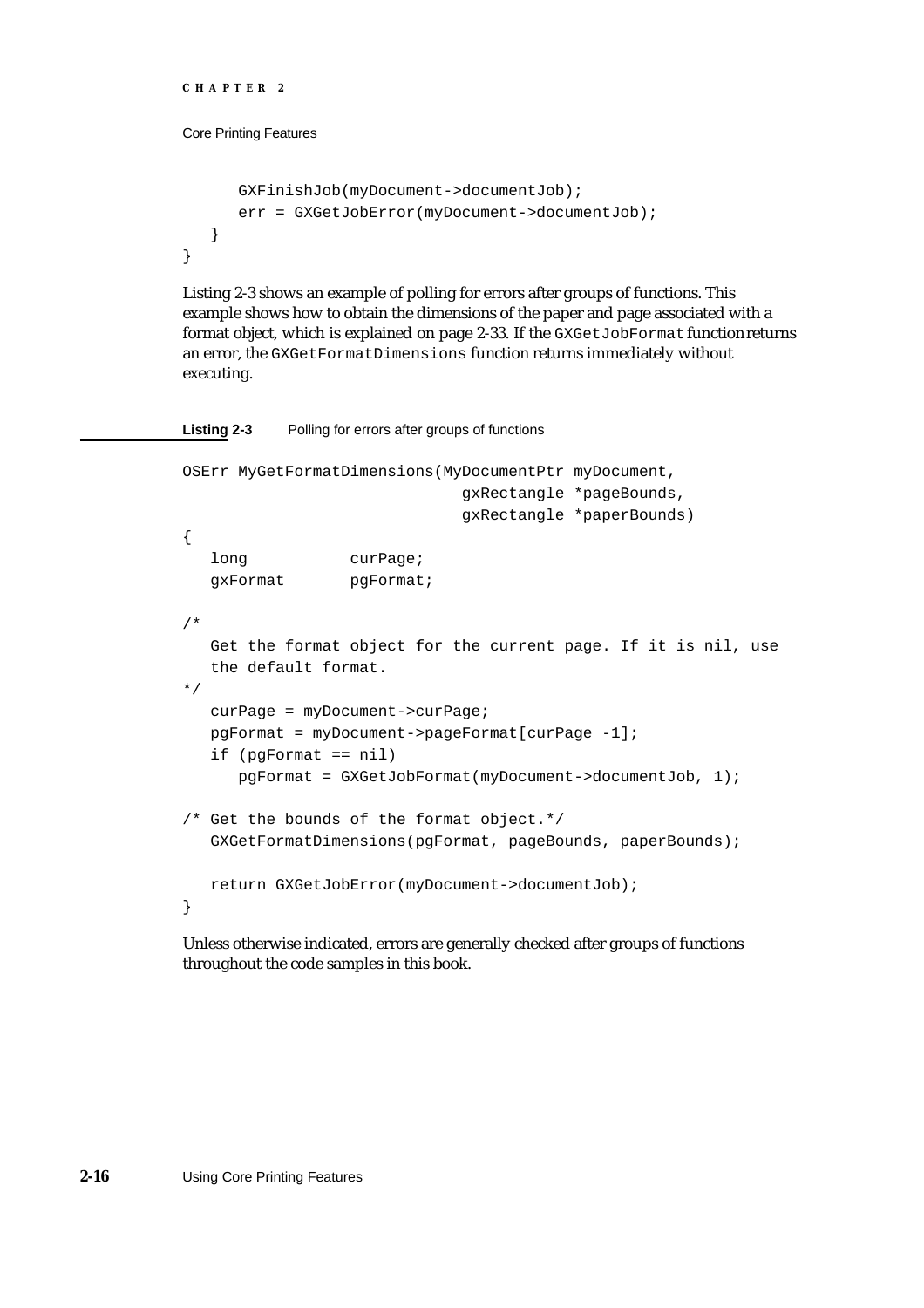#### Core Printing Features

In addition, QuickDraw GX allows you to store an error with a particular job object using the GXSetJobError function. This function is useful when you want to abort or cancel spooling, which is how data is sent to the printer driver. Spooling is discussed in the chapter "Introduction to Printing With QuickDraw GX" in this book.

The following statement sets the error condition associated with the job object to the contents of err:

```
GXSetJobError(myDocument->documentJob, err);
```
When the error status is tested using GXGetJobError, it will return the status set by the GXSetJobError function, assuming that another error did not occur between the time the value was set and then retrieved.

# Supporting QuickDraw GX Print Dialog Boxes

Dialog boxes for QuickDraw GX printing features are movable modal. A movable modal dialog box is a modal dialog box that contains a title bar by which users can drag the dialog box. This type of dialog box allows users to view windows that would otherwise be obscured by the dialog box. Movable modal dialog boxes are described in *Inside Macintosh: Macintosh Toolbox Essentials.*

To support QuickDraw GX print dialog boxes, your application needs to identify the Edit menu and its menu items, adjust the menu bar to enable or disable appropriate menu items, and respond to the gxPrintingEvent message that QuickDraw GX sends to your application.

You make menu adjustments just before you display the dialog box. Examples of setting up the menu bar are shown in the sections "Displaying the Page Setup Dialog Box" beginning on page 2-35 and "Displaying the Print Dialog Box" beginning on page 2-37.

This section shows how to set up the override for the gxPrintingEvent message. QuickDraw GX sends this message to your application each time it receives an event, such as a mouse click or a keystroke. Because you want the application to respond to update events so that the window can be redrawn, you must install the application as a handler for the gxPrintingEvent message.

You create a function that has the same prototype (the same format of parameters and return value) as the GXPrintingEvent function and install it in the message chain. To override the gxPrintingEvent message, you specify a pointer to an override function in the GXInstallApplicationOverride function. Because dialog boxes are associated with individual job objects, you must call

GXInstallApplicationOverride after you create each job object.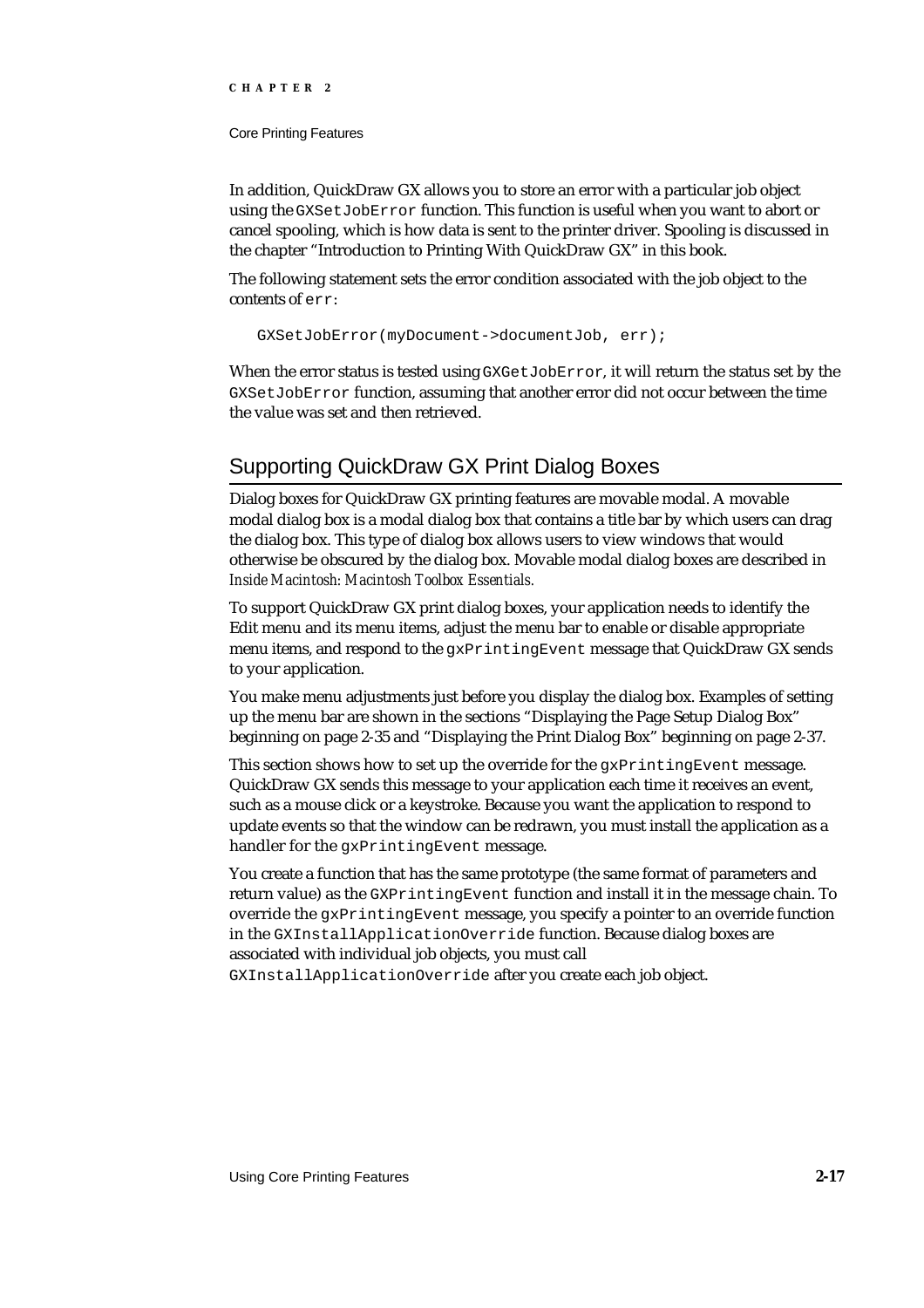```
CHAPTER 2
```
The override persists until you dispose of the job object or install another override for the gxPrintingEvent message. Listing 2-1 on page 2-12 shows the following call in the context of creating a new job object:

```
GXInstallApplicationOverride(myDocument->documentJob,
                              gxPrintingEvent,
                              MyPrintingEventOverride);
```
The GXInstallApplicationOverride function has three parameters:

- $A$  a reference to the job object. In Listing 2-1 on page 2-12, it is the job object that was stored when the document was created.
- n The ID of the message to override. In this case, it is  $qxPrintingEvent$ .
- n The function that responds to the message. In this case, it is MyPrintingEventOverride.

The parameters to the override function named MyPrintingEventOverride must match those of the GXPrintingEvent message override function, which has the following declaration:

```
OSErr GXPrintingEvent (EventRecord *anEventRecord,
                        Boolean filterEvent);
```
The anEventRecord parameter is a pointer to the event record, which contains information about what type of event occurred while the print dialog box was being displayed; for example, a mouse click or key-down. The event record also contains additional information associated with the event, such as which key was pressed for a key-down event.

The filterEvent parameter specifies whether the event can be filtered. QuickDraw GX sends two  $qxPrintingEvent$  messages for each event. The first event can be filtered, for example, by calling the DialogSelect function to filter non-update events.

## **Note**

The Window Manager generates update events to control the appearance of windows on the screen. The EventRecord data type, the Window Manager, the DialogSelect function, and update events are discussed in *Inside Macintosh: Macintosh Toolbox Essentials.*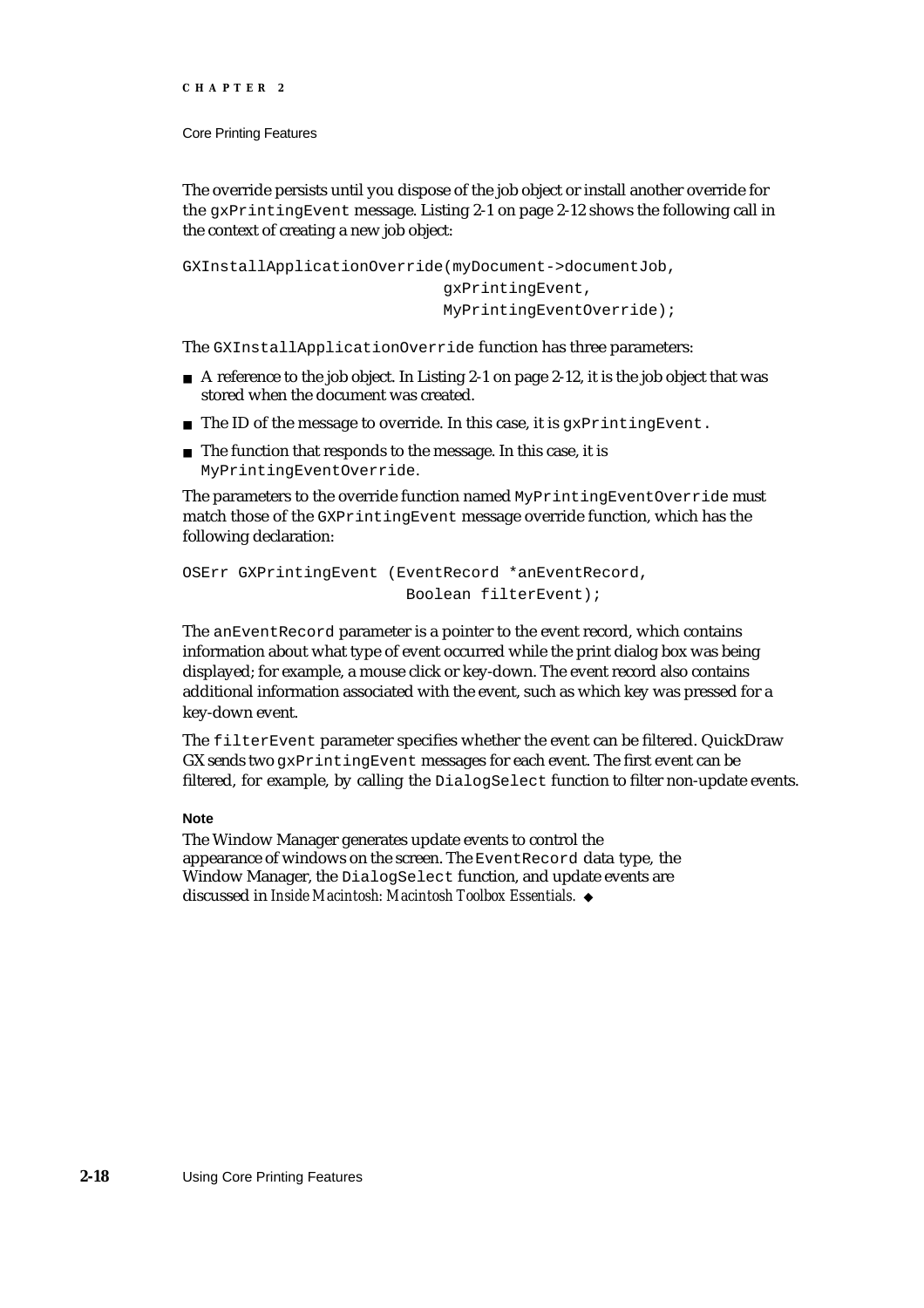```
CHAPTER 2
```
Listing 2-4 shows an override function for the  $gxPrintingEvent$  message.

Listing 2-4 Override function for the gxPrintingEvent message OSErr MyPrintingEventOverride(EventRecord \*anEvent, Boolean filterEvent) { OSErr err = noErr; /\* Handle events in whatever way is appropriate. MyDoEvent is a generic event handler. Don't pass it events that it shouldn't handle while print dialogs are displayed. \*/ if (!filterEvent) switch (anEvent->what) { case mouseDown: case keyDown: case autoKey: break; default: err = MyDoEvent(anEvent); } return err; }

## **Note**

You do not need to forward the gxPrintingEvent message. u

In Listing 2-4, if the event is not a filter event, MyDoEvent is called because the event is probably an update event. The MyDoEvent function is the general-purpose, application-specific function that handles all events and is typically called after each WaitNextEvent. The MyDoEvent function is called from this override to dispatch redrawing of the document's window in response to an update event.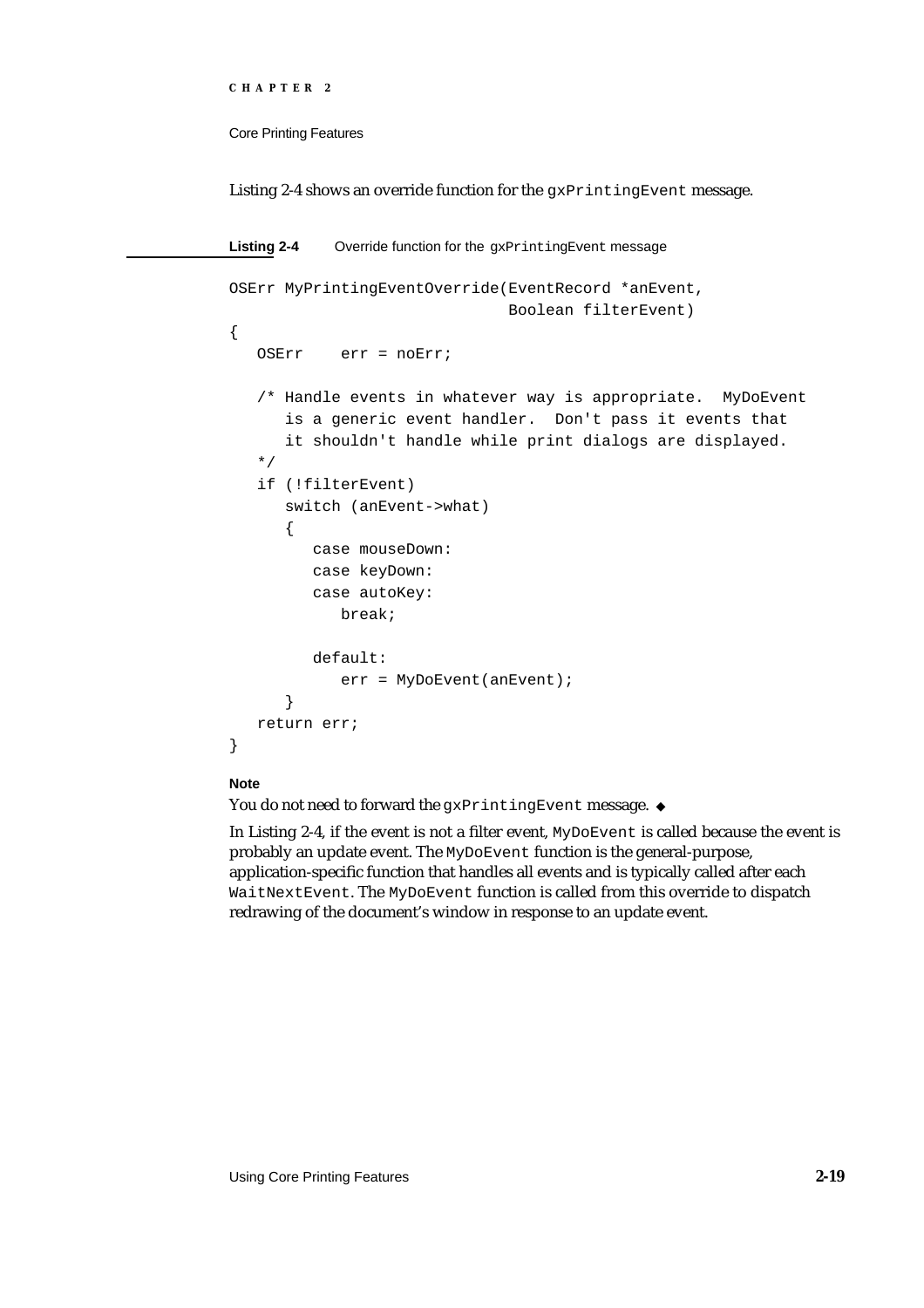# Printing Documents Using QuickDraw GX

There are two approaches you can take to printing a document depending on how you store data. You can either print each page as a single picture shape or print each page by allowing QuickDraw GX to capture multiple shapes. In the later case, you specify when to start and stop capturing shapes that appear on the page.

If your application stores each page as a single picture shape, you should use the GXPrintPage function to print each page in a document. In the GXPrintPage function, you need to provide QuickDraw GX with the picture shape for each page. A picture shape is a container for other shapes—including other picture shapes, allowing you to create hierarchies of shapes. Picture shapes are discussed in *Inside Macintosh: QuickDraw GX Graphics.*

You may also choose to use the GXStartPage, GXDrawShape, and GXFinishPage functions to draw and print data. You should use these functions if your application does not store each page as a single picture shape. QuickDraw GX allows you to print in a way similar to how you draw to the screen except that QuickDraw GX captures shapes to send to a print file, such as a spool file or a portable digital document, instead of to a monitor. The GXDrawShape function is described in *Inside Macintosh: QuickDraw GX Objects.*

## **IMPORTANT**

Some QuickDraw GX functions begin with the word Start or Finish. You must call the corresponding "finish" call only if the "start" call succeeds. For example, after you call the GXStartPage function, you should immediately check for errors. You should call the GXFinishPage function only if GXStartPage did not return an error.

Regardless of whether you print pages as single picture shapes or print pages by capturing shapes, the basic flow of control is as follows:

- $n$  After the user requests printing, you call the GXGetJobPageRange function to obtain the user-specified page range.
- n You use the GXStartJob function to begin printing a document with parameters that specify the job object and the name of the user's document. You may also specify the total number of pages the user chose to print or pass 0 if the page count is unknown. In response to the GXStartJob call, QuickDraw GX displays the Status dialog box, which contains the current page number and the total page count, if it is not 0.
- $n$  After you finish printing, by either method, you call the  $GXF$  inishJob function to tell QuickDraw GX that the document is ready to be queued for printing in the background. Note that you should only call the GXFinishJob function if the GXStartJob function doesn't return an error.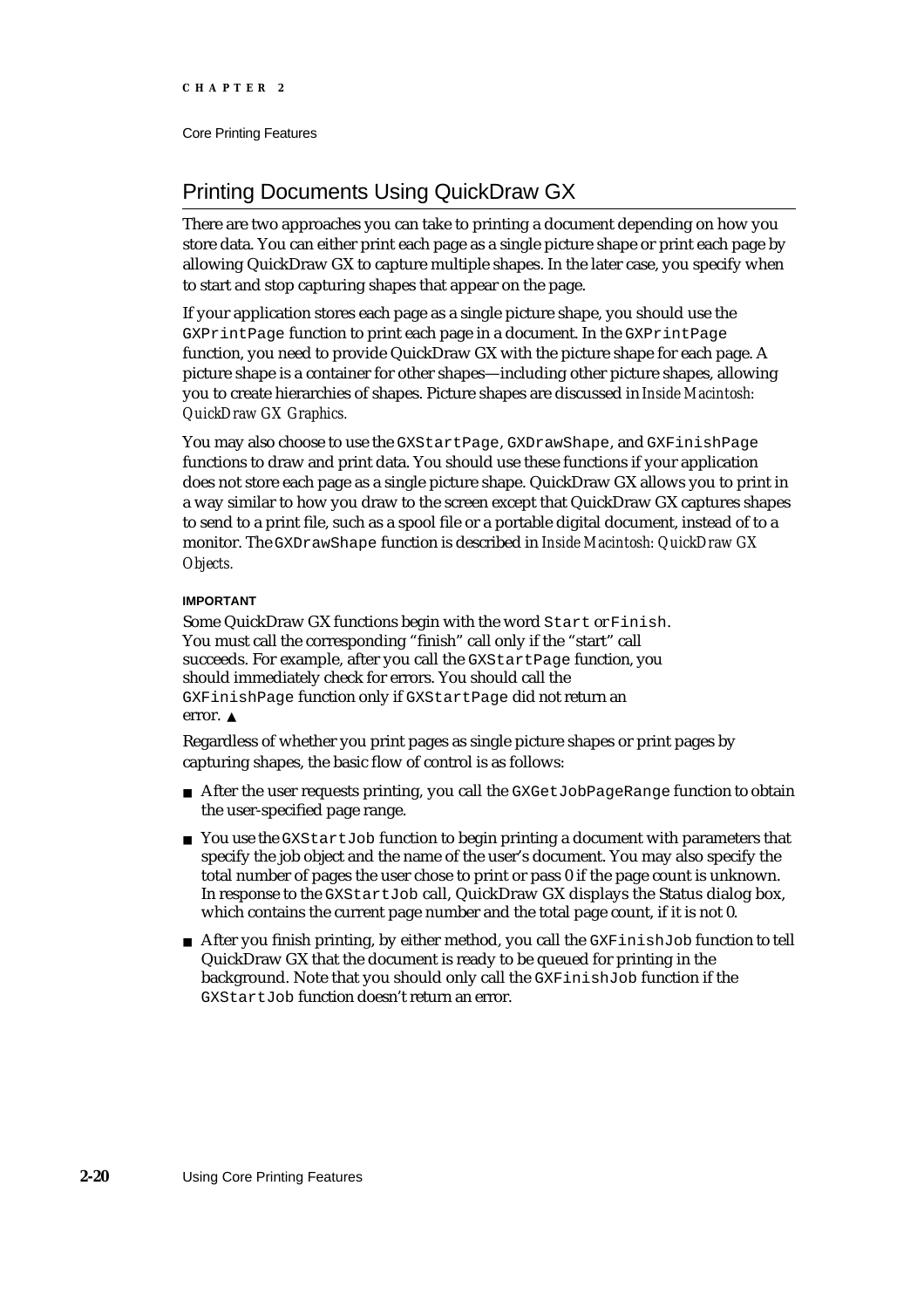### Printing Pages as Single Picture Shapes

This section describes how to use the GXPrintPage function to print a user's document. To use this function, you specify the page to print in the pageNumber parameter. QuickDraw GX compares the specified page number with the page range chosen by the user and spools the page if it is within the page range. If it is not within range, the page is ignored.

You should loop through each page of a document, calling the GXPrintPage function for each page's picture shape. You should check for errors after you print each page and exit the loop if an error arises.

Listing 2-5 gives an example of how to use the GXPrintPage function to print a document. In the example, only the default format is used to format each page. To obtain this format, you call the GXGetJobFormat function with an index of 1.

**Listing 2-5** Using the GXPrintPage function to print a document

OSErr MyPrintDocument2(MyDocumentPtr myDocument)

```
{
  OSErr err;
  long firstPage, lastPage, numPages, pg;
  /* Determine which pages the user selected to print. */ 
  GXGetJobPageRange(myDocument->documentJob,
                                          &firstPage,&lastPage);
  if (lastPage > myDocument->numPages)
      lastPage = myDocument->numPages;
  /*
     Calculate the total number of pages to print. If there are
     no errors, begin printing.
  */
  numPages = lastPage - firstPage + 1;
  err = GXGetJobError(myDocument->documentJob);
  if (err == noErr)
   {
     GXStartJob(myDocument->documentJob,
                           myDocument->documentTitle, numPages);
     err = GXGetJobError(myDocument->documentJob);
```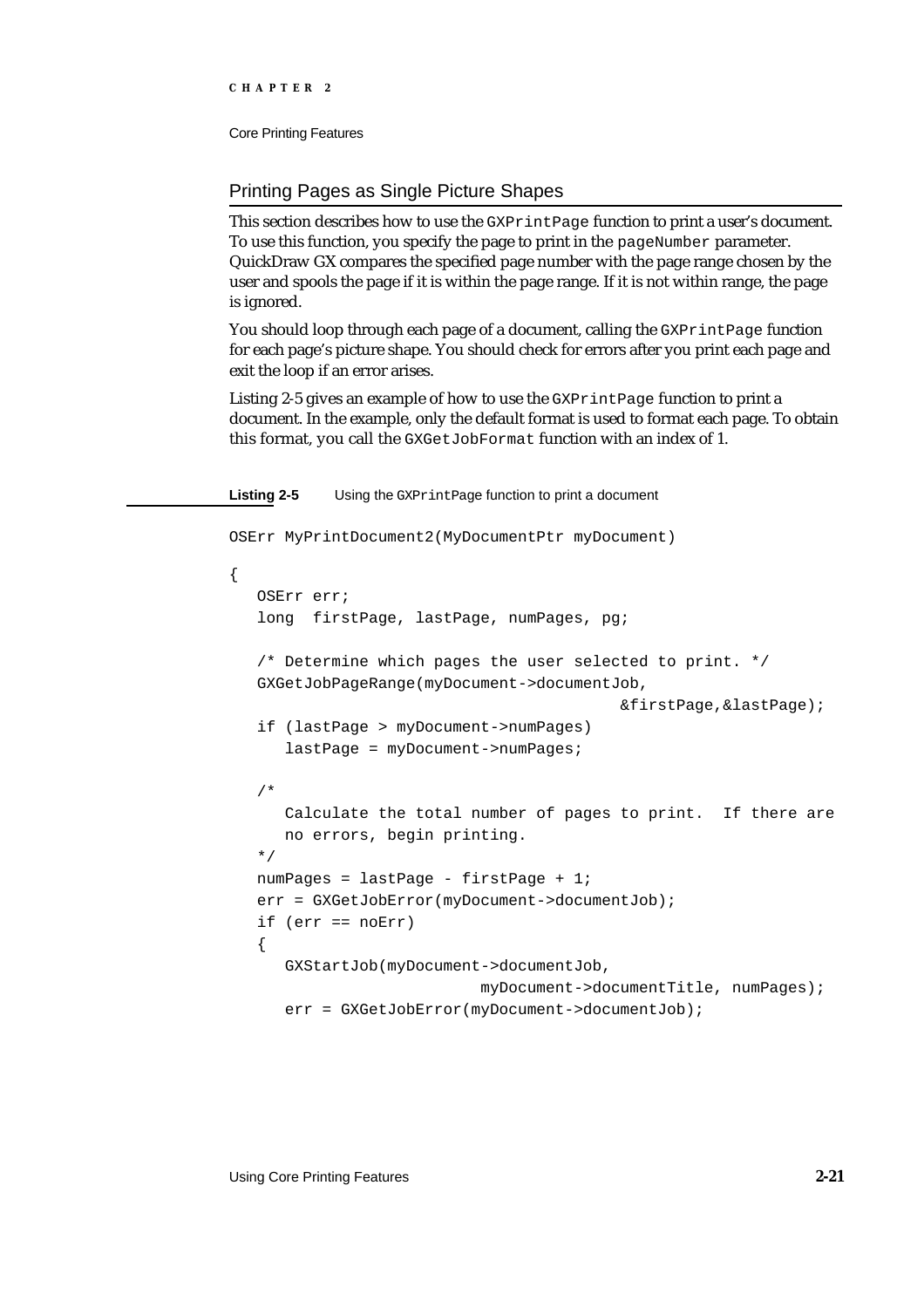```
CHAPTER 2
```

```
/*
      Loop through each page. Call the GXPrintPage function for
      each page's picture shape. In this example, we use the
      job's default format to print each page.
   */
   if (err == noErr)
   {
      for (pg = firstPage; (err == noErr) && (pg <= lastPage);
                                                          pq++){
         GXPrintPage(myDocument->documentJob, pg,
                  GXGetJobFormat(myDocument->documentJob, 1),
                  myDocument->documentPage[pg -1]);
         err = GXGetJobError(myDocument->documentJob);
      }
      /* Finish printing. */
      if (err == noErr)
      {
         GXFinishJob(myDocument->documentJob);
         err = GXGetJobError(myDocument->documentJob);
      }
   }
}
return err;
```
# Printing Pages by Capturing Shapes

This section describes how to use the GXStartPage, GXDrawShape, and GXFinishPage functions to print pages in your application's documents. You use the GXStartPage function to tell QuickDraw GX to capture shapes that you draw using the GXDrawShape function. You call GXFinishPage when you are finished creating the page of output.

In the GXStartPage function, you set the page to print in the pageNumber parameter. QuickDraw GX compares the specified page number with the page range chosen by the user and spools the page if it is within the page range. If it is not within range, the page is ignored.

}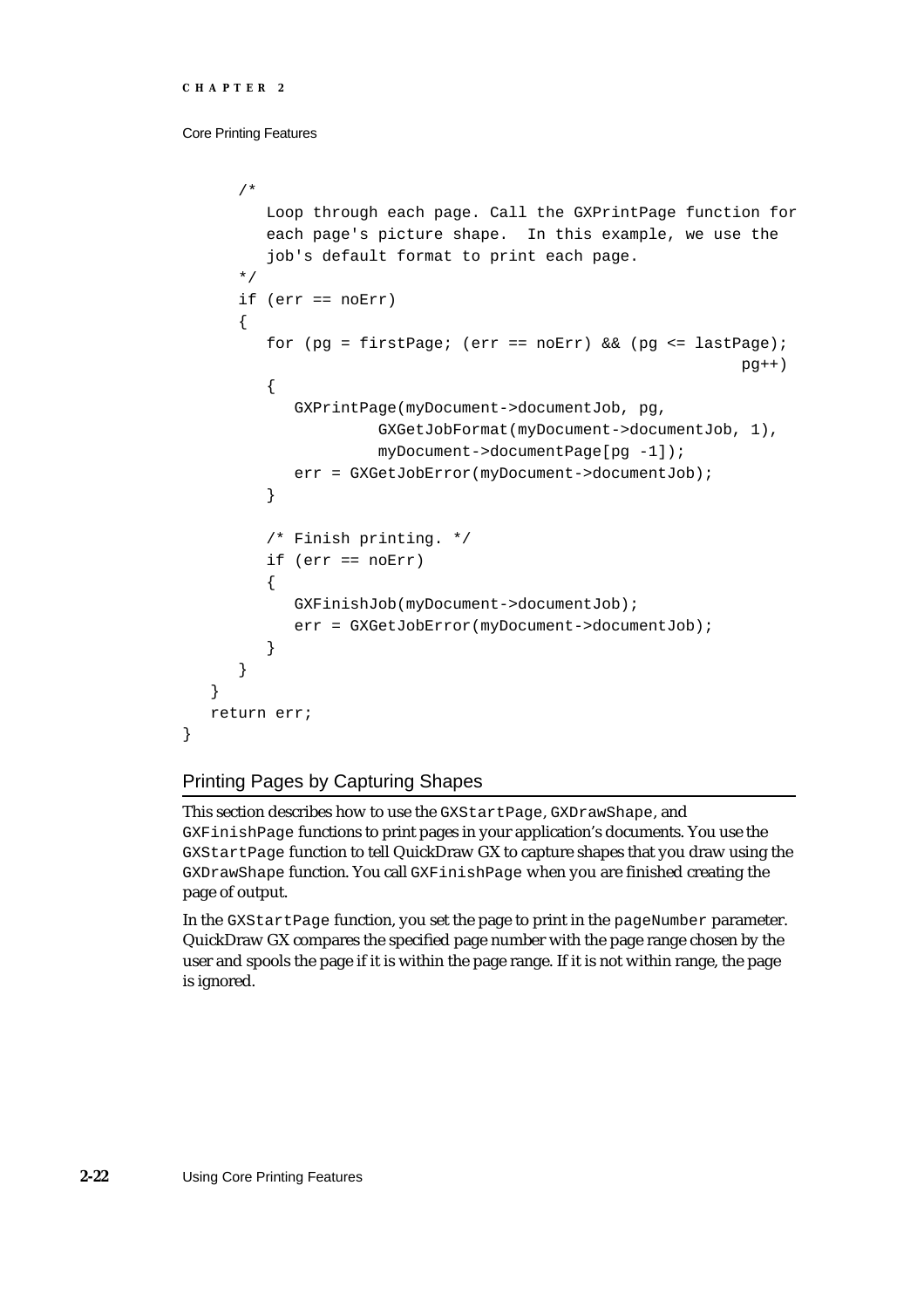#### Core Printing Features

In the GXStartPage function, you also specify a viewPortList parameter, which is the list of view ports to use to capture shapes. The part of the shape that can be drawn through the view port is spooled. In the numViewPorts parameter, you specify the number of view ports to use (as specified in the viewPortList parameter). QuickDraw GX drawing functions and view port objects are described in *Inside Macintosh: QuickDraw GX Objects.*

### **Note**

QuickDraw GX does not use the information in a view port, such as its mapping or clipping properties. It uses a view port only to capture the shape information, such as the geometry and color, as shapes are drawn. For example, you can print as you draw by specifying view ports in the onscreen view group in the call to GXStartPage, or you can draw to offscreen view ports to capture shapes without displaying them. In either case, only the information about the shape is spooled.

Listing 2-6 gives an example of how to print a document using the GXStartPage, GXDrawShape, and GXFinishPage functions.

```
Listing 2-6 Using the GXStartPage, GXDrawShape, and GXFinishPage functions to print a 
           document
OSErr MyPrintDocument2(MyDocumentPtr myDocument)
{
   OSErr err;
   long firstPage, lastPage, numPages, pg;
   /* Determine which pages the user selected to print. */
   GXGetJobPageRange(myDocument->documentJob, &firstPage, 
                     &lastPage);
   if (lastPage > myDocument->numPages)
      lastPage = myDocument->numPages;
   /* Calculate the total number of pages to print.*/
   numPages = lastPage - firstPage + 1;
   err = GXGetJobError(myDocument->documentJob);
   /* Begin printing if there are no errors. */
   if (err == noErr)
   {
      GXStartJob(myDocument->documentJob, 
                  myDocument->documentTitle, numPages);
```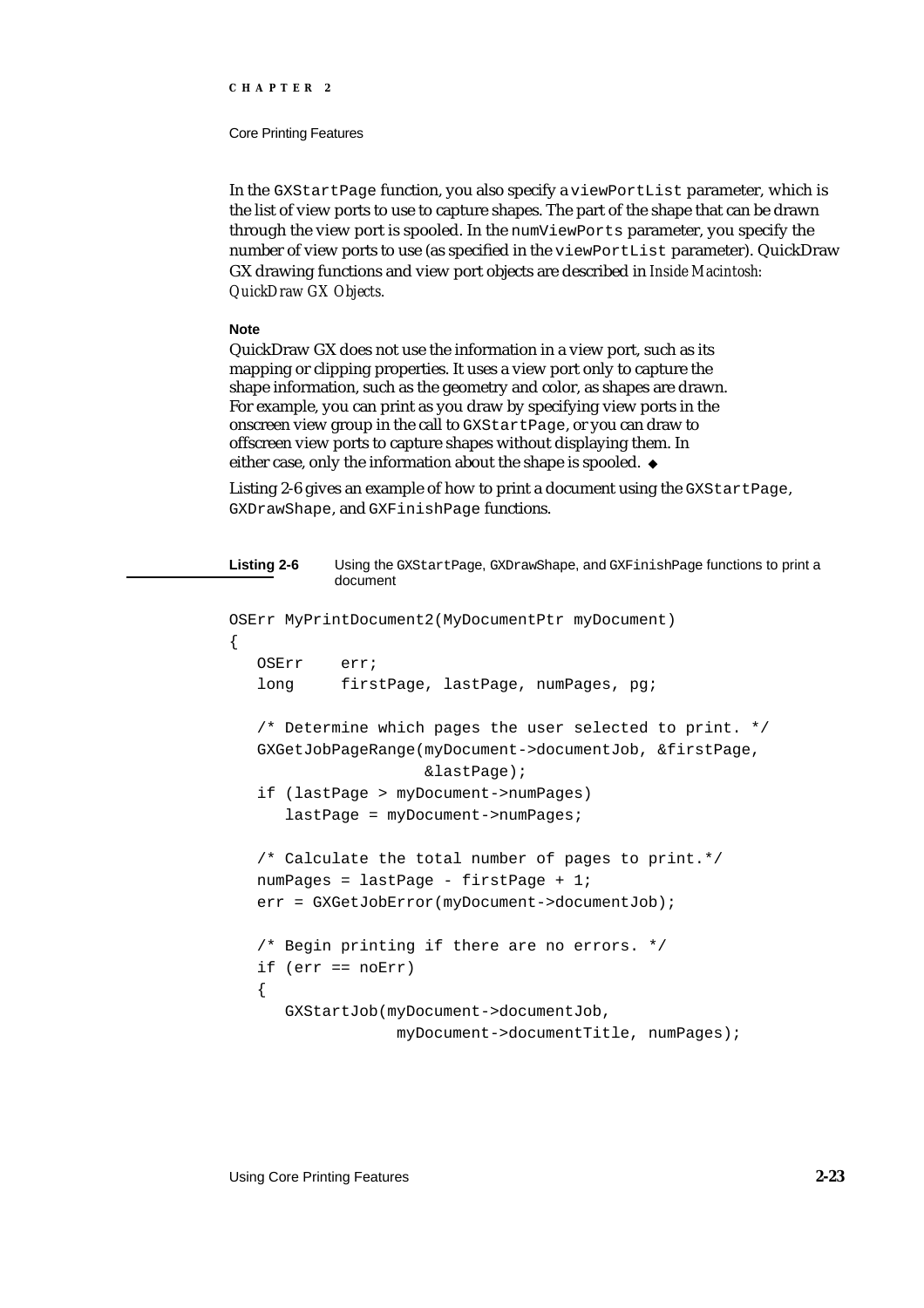```
/*
      For each page, call the GXStartPage function, draw the
      page, and then call the GXFinishPage function. In this
      example, the default format and the document's view
      port are used, drawing only a single shape on each page.
   */
   for (pg = firstPage; (err == noErr) && (pg <= lastPage); 
         pg++){
      /* Start the page. */
      GXStartPage(myDocument->documentJob, pg, 
                  GXGetJobFormat(myDocument->documentJob, 1),
                  1, &myDocument->documentViewPort);
      err = GXGetJobError(myDocument->documentJob);
      /* If there are no errors, draw the data for the page. */
      if (err == noErr)
      {
         GXDrawShape(myDocument->documentPage[pg -1]);
         err = (OSErr) GXGetGraphicsError(nil);
      }
      if (err == noErr)
         GXFinishPage(myDocument->documentJob);
   }
   /* Finish printing. */
   GXFinishJob(myDocument->documentJob);
   err = GXGetJobError(myDocument->documentJob);
}
return err;
```
# Saving a Job Object With a Document File

There are two approaches you can take to saving a job object with its corresponding document. Either you can create a handle in which to store the job object and then flatten the job object into this handle, or you can specify a pointer to a flattening function to flatten the job object and save its data to disk.

When the user chooses the Save or Save As menu command from the File menu, you should save the document and its corresponding job object to disk. To save a job object, you flatten it. To retrieve a job object, you unflatten it. For an introduction to flattening and unflattening QuickDraw GX print objects, see the chapter "Introduction to Printing With QuickDraw GX" in this book.

}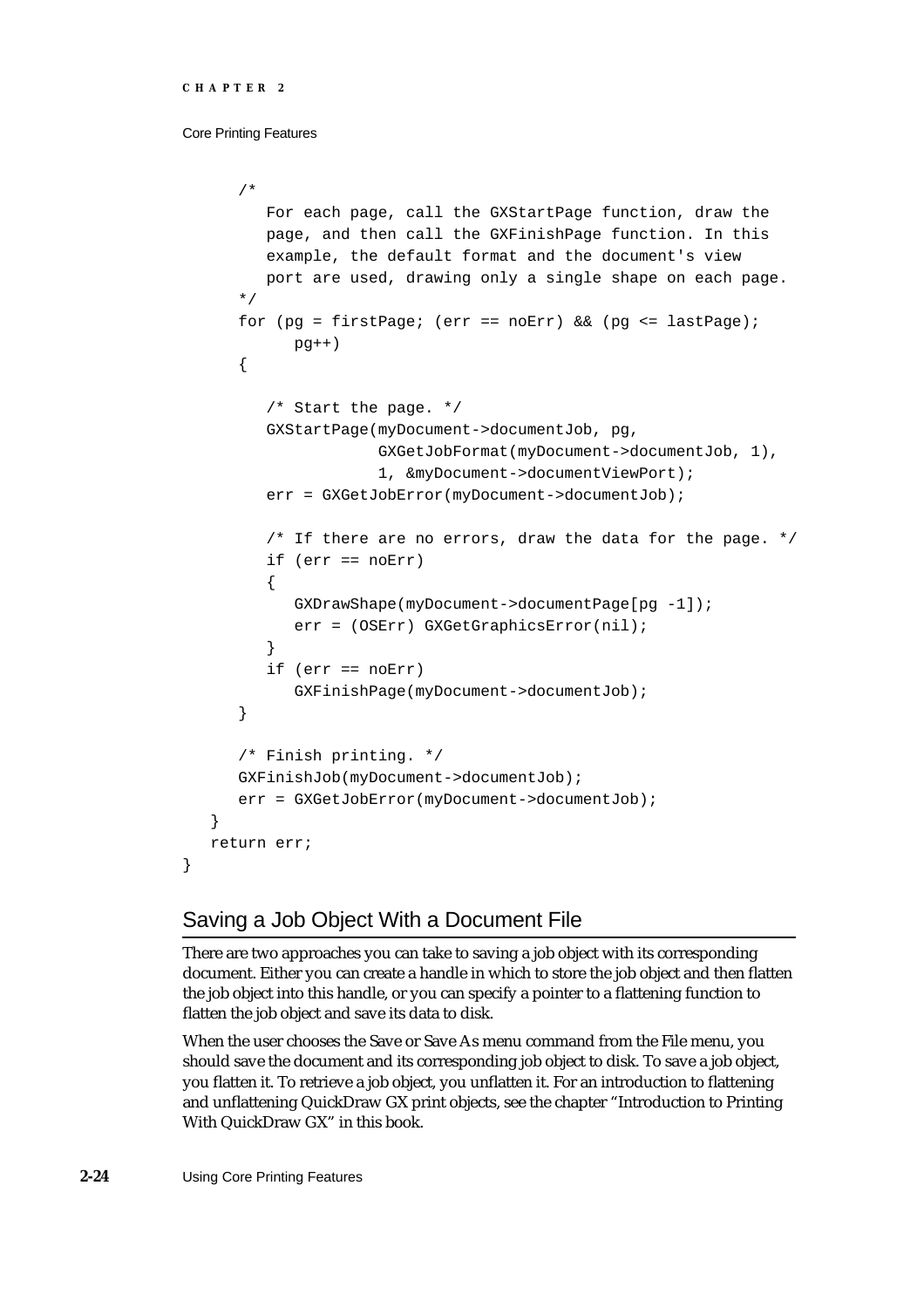Core Printing Features

When a user saves a document, you may prefer to save a job object in a single handle using the GXFlattenJobToHdl function. You may also choose to use the GXFlattenJob function to save a job object. You specify a pointer to a flattening function in this function because it requires less memory to save portions of job object data to disk than it does to save the data in a single handle.

## Saving a Job Object in a Single Handle

This section describes how to use the GXFlattenJobToHdl function to save a job object and its related data.

You should create a handle in which to store the job object and then flatten the job object into this handle. You specify a handle in the aHandle parameter to the GXFlattenJobToHdl function. QuickDraw GX grows or shrinks the size of the handle you provide to accommodate the size of the job object. You then save the contents of the handle, typically in the document's resource fork.

Listing 2-7 shows how to save a job object in a document using the GXFlattenJobToHdl function.

**Listing 2-7** Using the GXFlattenJobToHdl function to save a job object

```
OSErr MySaveDocument(MyDocumentPtr myDocument)
{
  OSErr err;
  Handle theJobData, oldJobData;
  short dataRefNum = -1;
  short oldResFile, resRefNum = -1;
  FSSpec *docFSSpec;
   /* 
     Create a handle in which to store the job object and then 
     flatten the job object into this handle.
   */
  oldResFile = CurResFile();
  theJobData = NewHandle(0);err = MemError();
  if (err == noErr)
   {
     GXFlattenJobToHdl(myDocument->documentJob, theJobData);
     err = GXGetJobError(myDocument->documentJob);
     if (err == noErr)
     {
```
Using Core Printing Features **2-25**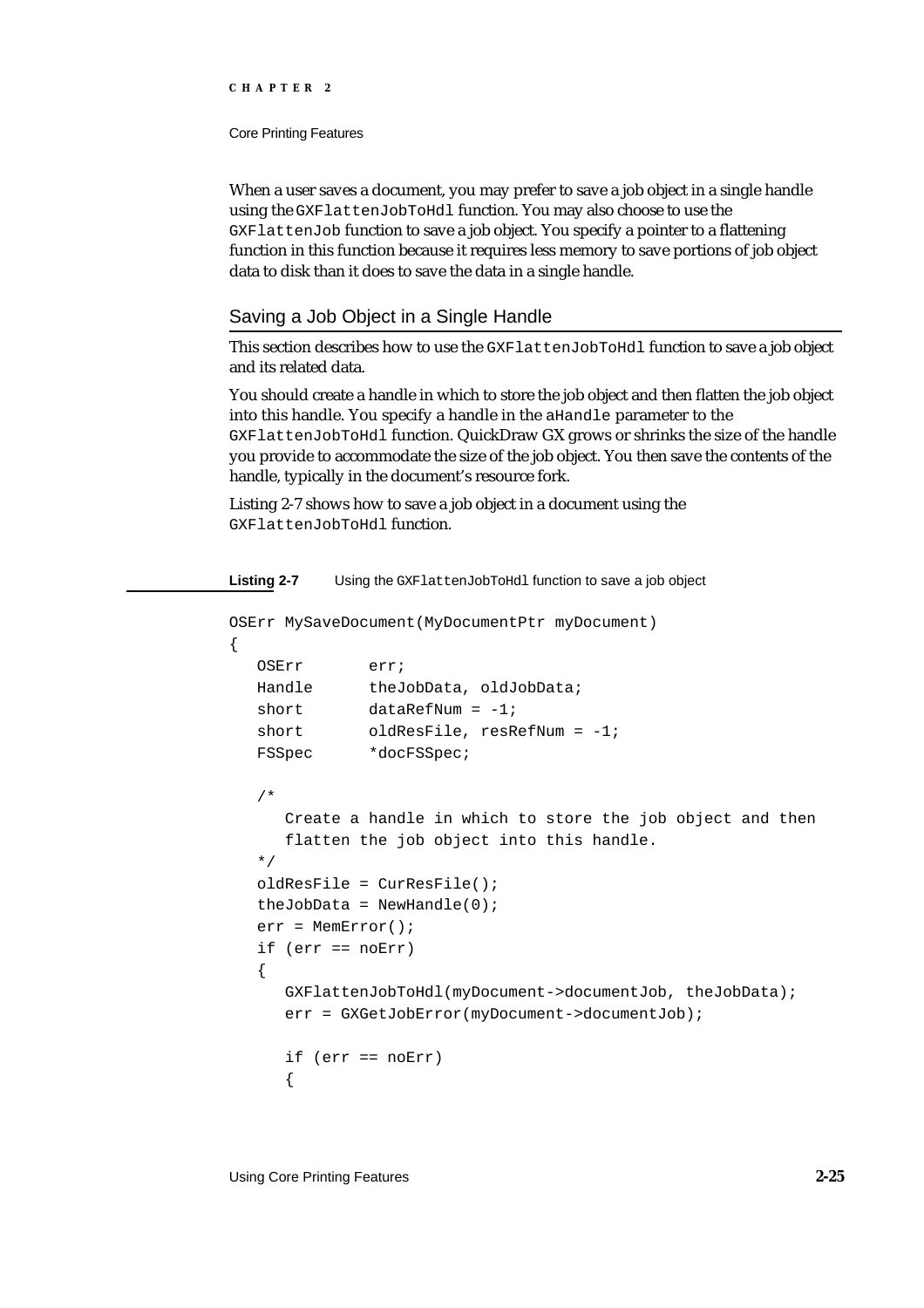```
CHAPTER 2
```

```
/* Open the file's data fork and resource fork. */
docFSSpec = &myDocument->documentFSSpec;
err = FSpOpenDF(docFSSpec, fsRdWrPerm, &dataRefNum);
if (err == noErr)
{
   resRefNum = HOpenResFile(docFSSpec->vRefNum, 
                           docFSSpec->parID,
                           docFSSpec->name, fsRdWrPerm);
   err = ResError();
}
/* Delete any existing job object resources. */
if (err == noErr)
{
   UseResFile(resRefNum);
   oldJobData = Get1Resource(kMyJobType, kMyJobID);
   if (oldJobData != nil)
   {
      RmveResource(oldJobData);
      UpdateResFile(resRefNum);
      DisposHandle(oldJobData);
   }
   /* Add the new job object resource. */
   AddResource(theJobData, kMyJobType, kMyJobID, "\p");
   err = ResError();
   if (err == noErr)
   {
      WriteResource(theJobData);
      UpdateResFile(resRefNum);
      ReleaseResource(theJobData);
   }
/* 
   Write the data for a document's pages to the data
   fork. Place your application-specific code here to
   save page data associated with the document.
*/
...
}
```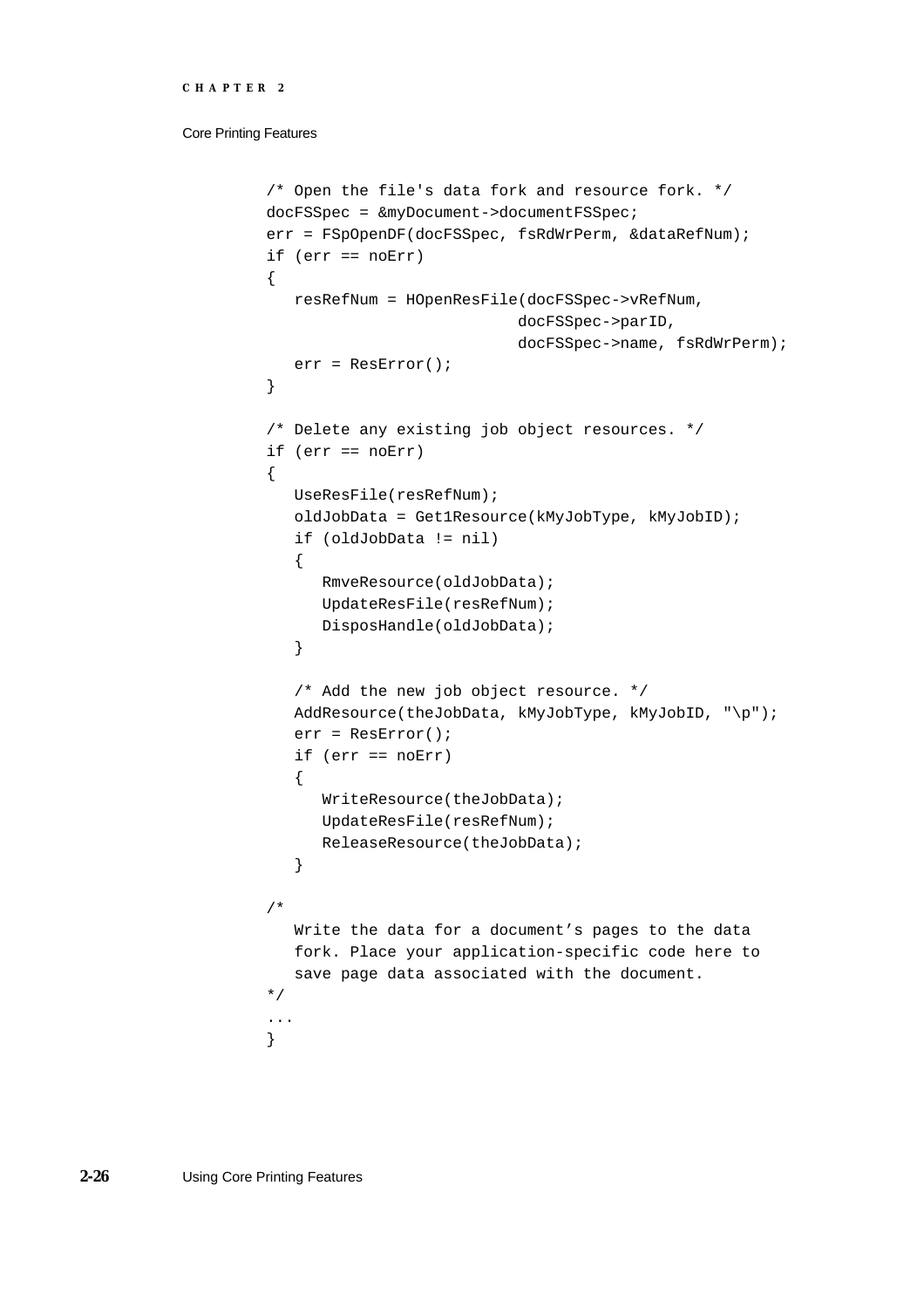}

Core Printing Features

```
/* Close the data and resource forks of this document. */
      if (dataRefNum != -1) FSClose(dataRefNum);
      if (resRefNum != -1) CloseResFile(resRefNum);
   }
  else
     DisposHandle(theJobData);
}
UseResFile(oldResFile);
return err;
```
## Saving a Job Object Using a Flattening Function

This section describes how to use the GXFlattenJob function to save a job object. You specify a pointer to a flattening function in the aPrintingFlattenProc parameter of this function.

An example of a flattening function named MyFlattenFunction that you could write is as follows:

```
OSErr MyFlattenJobFunc(long dataSize, void *data, 
                        void *dataRefNum)
{
  long count = dataSize;
   return FSWrite((short) dataRefNum, &count, data);
}
```
QuickDraw GX calls your flattening function multiple times as it saves job object data to disk. The dataSize parameter specifies the number of bytes for this segment of the job object data. The data parameter specifies a pointer to the segments of job object data to write out. The dataRefNum parameter specifies the file reference number of the open file to which you want to write.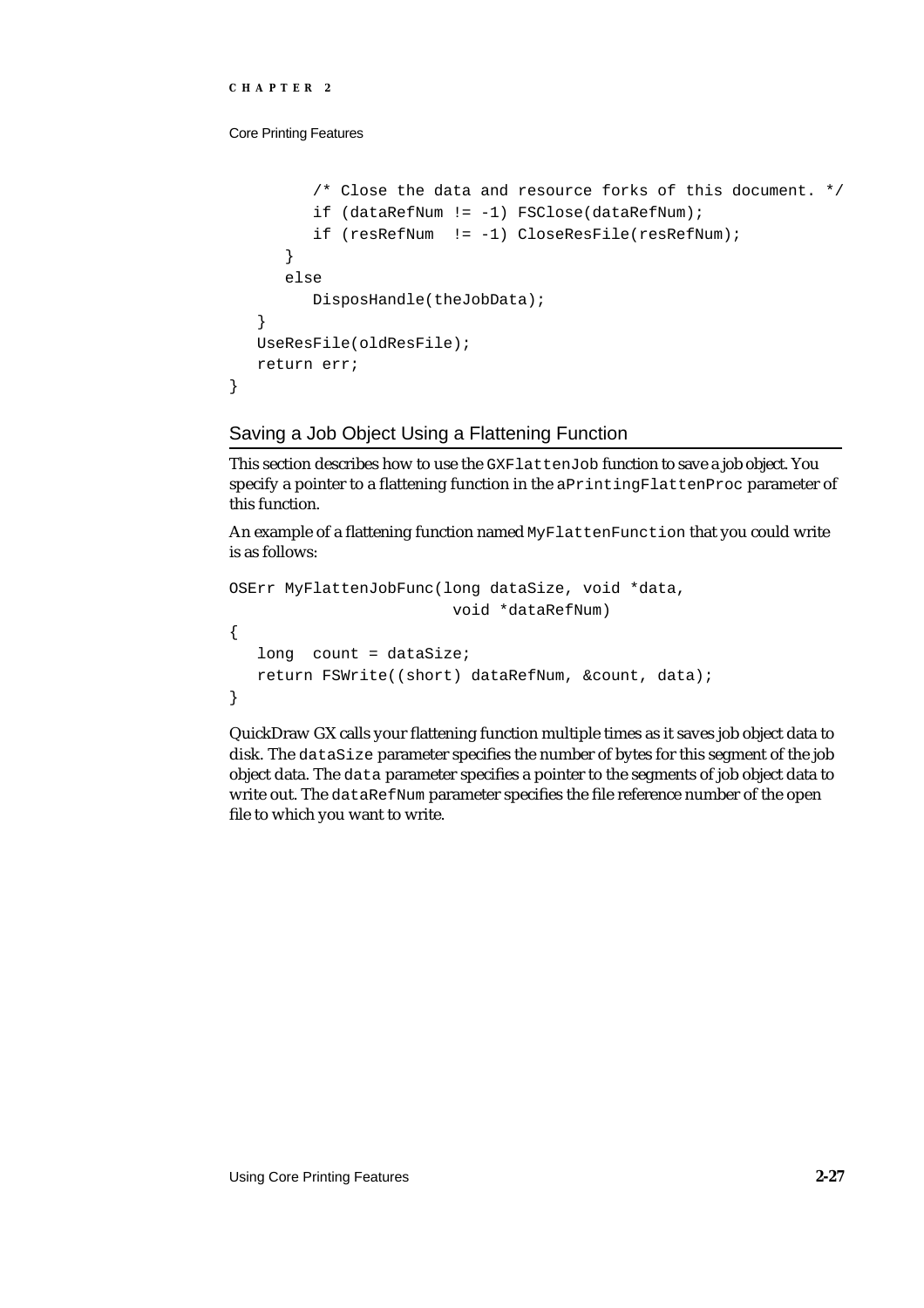```
CHAPTER 2
```
Listing 2-8 shows how to save a job object using the GXFlattenJob function.

```
Listing 2-8 Using the GXFlattenJob function to save a job object
OSErr MySaveJobInDataFork(MyDocumentPtr myDocument,
                            short dataRefNum)
{
   OSErr err;
   /*
      Reset the file's position to the beginning of the data fork 
      and write the flattened job object there.
   */
   err = SetFPos(dataRefNum, fsFromStart, 0);
   if (err == noErr)
   {
      GXFlattenJob(myDocument->documentJob,
                      (gxPrintingFlattenProc) MyFlattenJobFunc,
                      dataRefNum);
      err = GXGetJobError(myDocument->documentJob);
   }
   return err;
}
```
# Disposing of a Job Object When Closing a Document

When the user chooses the Close menu command from the File menu to close a document, you need to dispose of its job object. You should not dispose of a job object while its document is open.

For each page in a document, you should dispose of the page's shape. You can then call the GXDisposeJob function to dispose of a document's job object and associated format objects. Listing 2-9 shows how to dispose of a job object when a user closes a document.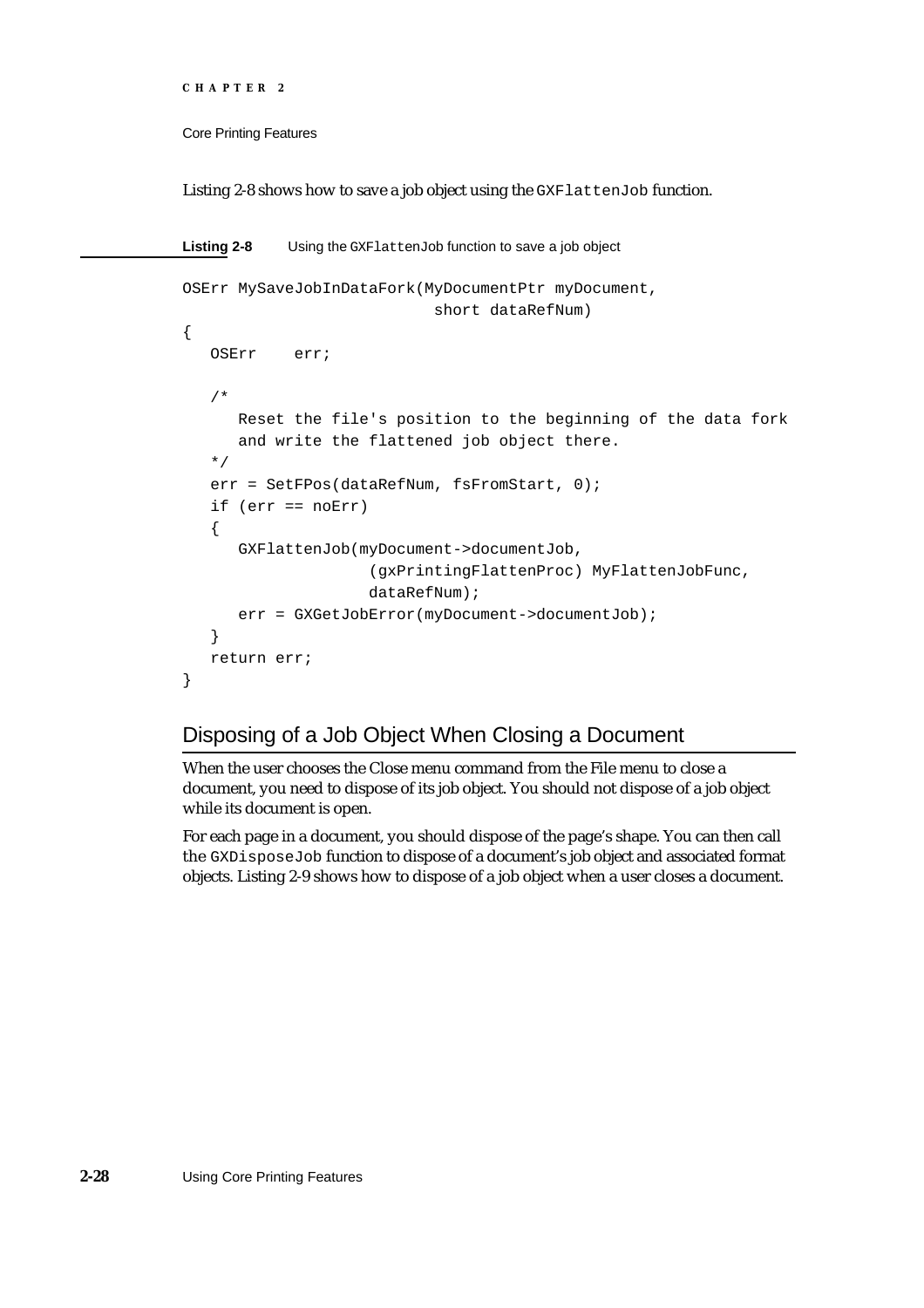```
CHAPTER 2
```

```
Listing 2-9 Disposing of a job object when you close a document
OSErr MyCloseDocument(MyDocumentPtr myDocument)
{
   OSErr err = noErr, jobErr;
   long pg;
   /* Dispose of each page's shape */
   for (pg = 1; pg \le myDocument->numpages; pg++)GXDisposeShape(myDocument->documentPage[pg-1]);
   /* Dispose of the document's corresponding job object. */
   err = GXDisposeJob(myDocument->documentJob);
   /*
      Place any application-specific code here to close a 
      document.
   */
   ...
   DisposeWindow(myDocument->documentWindow);
   return err;
}
```
### **Note**

The GXDisposeJob function returns an error because errors are job-oriented. You cannot query a job object for errors once you have disposed of it. u

# Retrieving a Job Object When Opening a Document

When the user chooses the Open menu command from the File menu to open a document, you need to retrieve its job object. To retrieve a job object, you unflatten it using one of the QuickDraw GX unflattening functions. For an introduction to flattening and unflattening QuickDraw GX print objects, see the chapter "Introduction to Printing With QuickDraw GX" in this book.

There are two methods to retrieving a job object depending on how you have previously saved it. If you saved the job object using the GXFlattenJobToHdl function, you should retrieve it using the GXUnflattenJobFromHdl function. If you saved the job object using the GXFlattenJob function, you should retrieve it using the GXUnflattenJob function. For details on the GXFlattenJobToHdl and GXFlattenJob functions, see "Saving a Job Object With a Document File," which begins on page 2-24.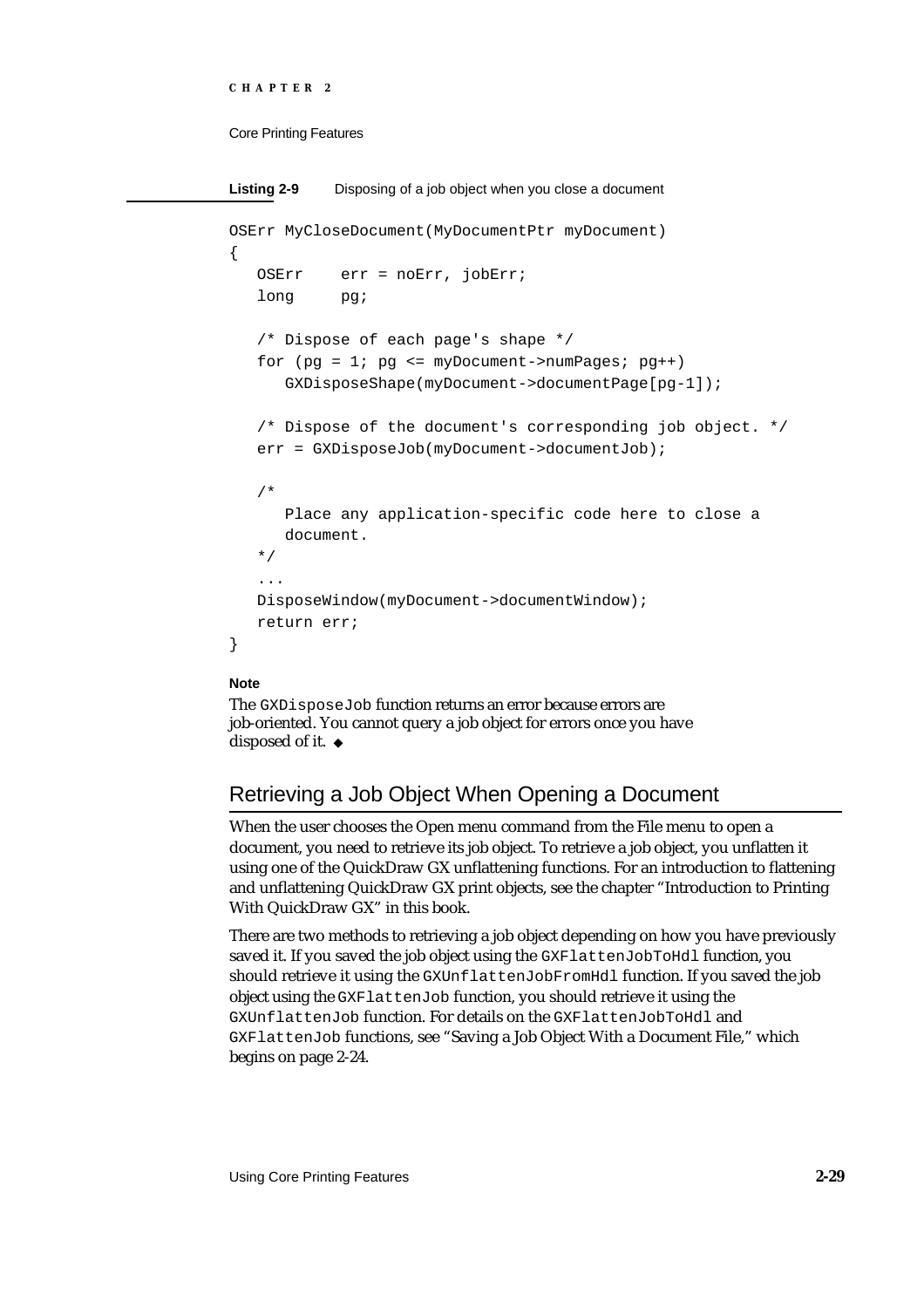## Retrieving a Job Object From a Handle

This section describes how to use the GXUnflattenJobFromHdl function to retrieve a job object and its related data.

When a user chooses the Open menu command from the File menu, you should open the document and retrieve its previously saved job object. To do so, you open the document's data fork and resource fork. The MyOpenDocument function in Listing 2-10 accomplishes this.

If there are no errors, you should specify the document's file system specification information, its title, and its window's title. If there is a job object resource saved in the resource file, you should load it and unflatten it using the GXUnflattenJobFromHdl function.

After the job object is unflattened, you can load the data for the document's pages. Finally, you should close the document's data fork and resource fork. Listing 2-10 shows how to open a document and retrieve its job object using the GXUnflattenJobFromHdl function.

Listing 2-10 Using the GXUnflattenJobFromHdl function to retrieve a job object

```
OSErr MyOpenDocument(MyDocumentPtr myDocument)
{
  OSErr err;
  Handle theJobData;
  short oldResFile;
  short dataRefNum = -1, resRefNum = -1;
  StandardFileReply sfReply;
  SFTypeList myTypeList;
  /* Let the user select a document to open. */
  oldResFile = CurResFile();
  myTypeList[0] = kMyDocType;
  StandardGetFile(nil, 1, &myTypeList, &sfReply);
  if (!sfReply.sfGood)
     return noErr;
  /* Open the selected file's data fork and resource fork. */
  err = FSpOpenDF(&sfReply.sfFile, fsRdWrPerm, &dataRefNum);
  if (err == noErr)
  {
     resRefNum = HOpenResFile(sfReply.sfFile.vRefNum, 
                              sfReply.sfFile.parID,
                              sfReply.sfFile.name, fsRdPerm);
```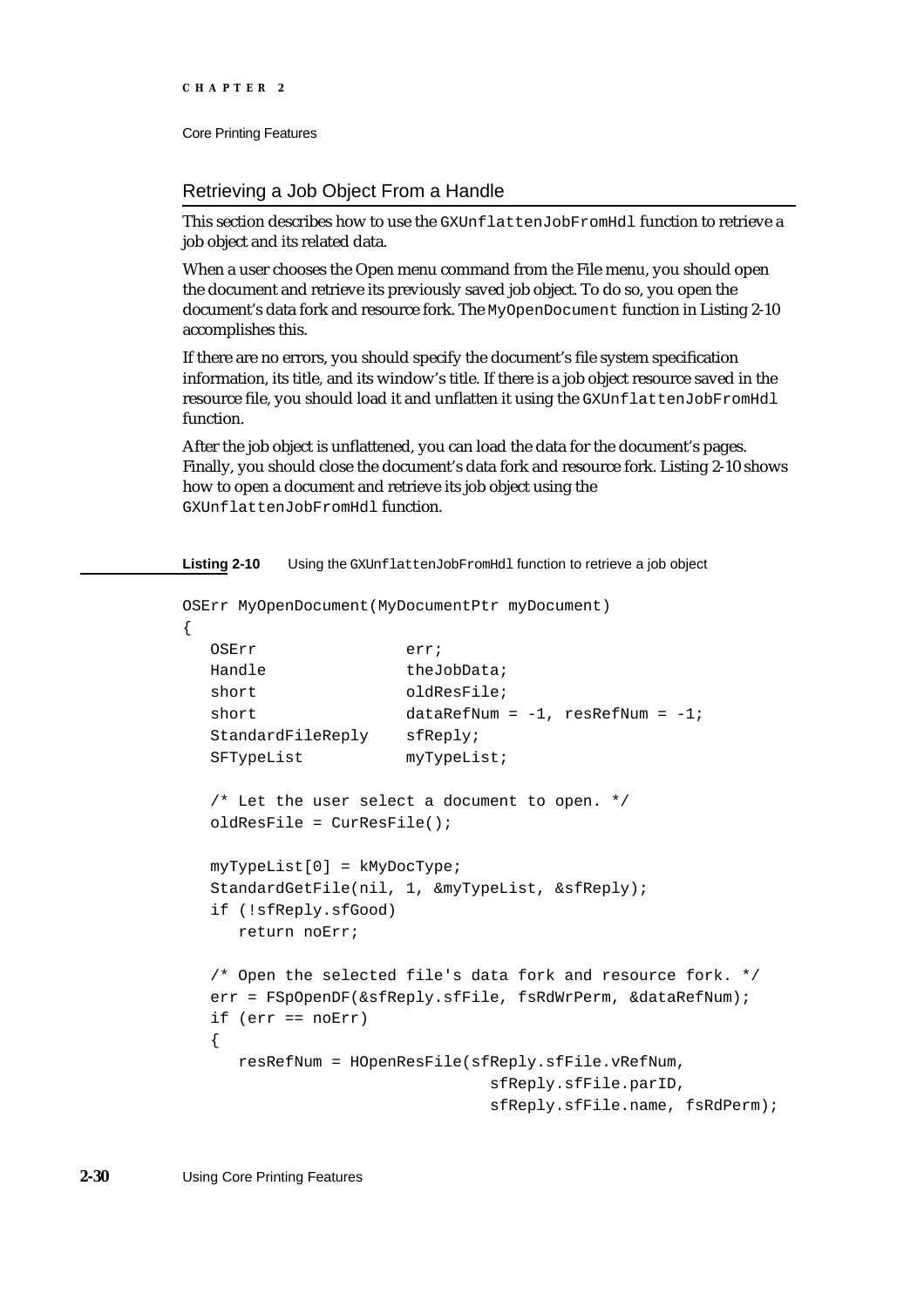Core Printing Features

```
err = ResError();
}
if (err) return err;
/* 
   If no error, set the document's file system specification
   information, its title, and its window's title.
*/
BlockMove(&sfReply.sfFile, &myDocument->documentFSSpec, 
            sizeof(FSSpec));
BlockMove(&sfReply.sfFile.name, myDocument->documentTitle,
         (long) sfReply.sfFile.name[0] +1);
SetWTitle(myDocument->documentWindow, 
            myDocument->documentTitle);
/* 
   If there's a job object resource saved, 
   load and unflatten it.
*/
UseResFile(resRefNum);
theJobData = Get1Resource(kMyJobType, kMyJobID);
if (theJobData != nil)
{
   GXUnflattenJobFromHdl(myDocument->documentJob, theJobData);
   err = GXGetJobError(myDocument->documentJob);
  ReleaseResource(theJobData);
}
/* 
   Place your application-specific code here to load 
   other data associated with the document's pages.
*/
...
/* Close the data fork and resource fork of this document. */
if (dataRefNum != -1) FSClose(dataRefNum);
if (resRefNum != -1) CloseResFile(resRefNum);
UseResFile(oldResFile);
return err;
```
}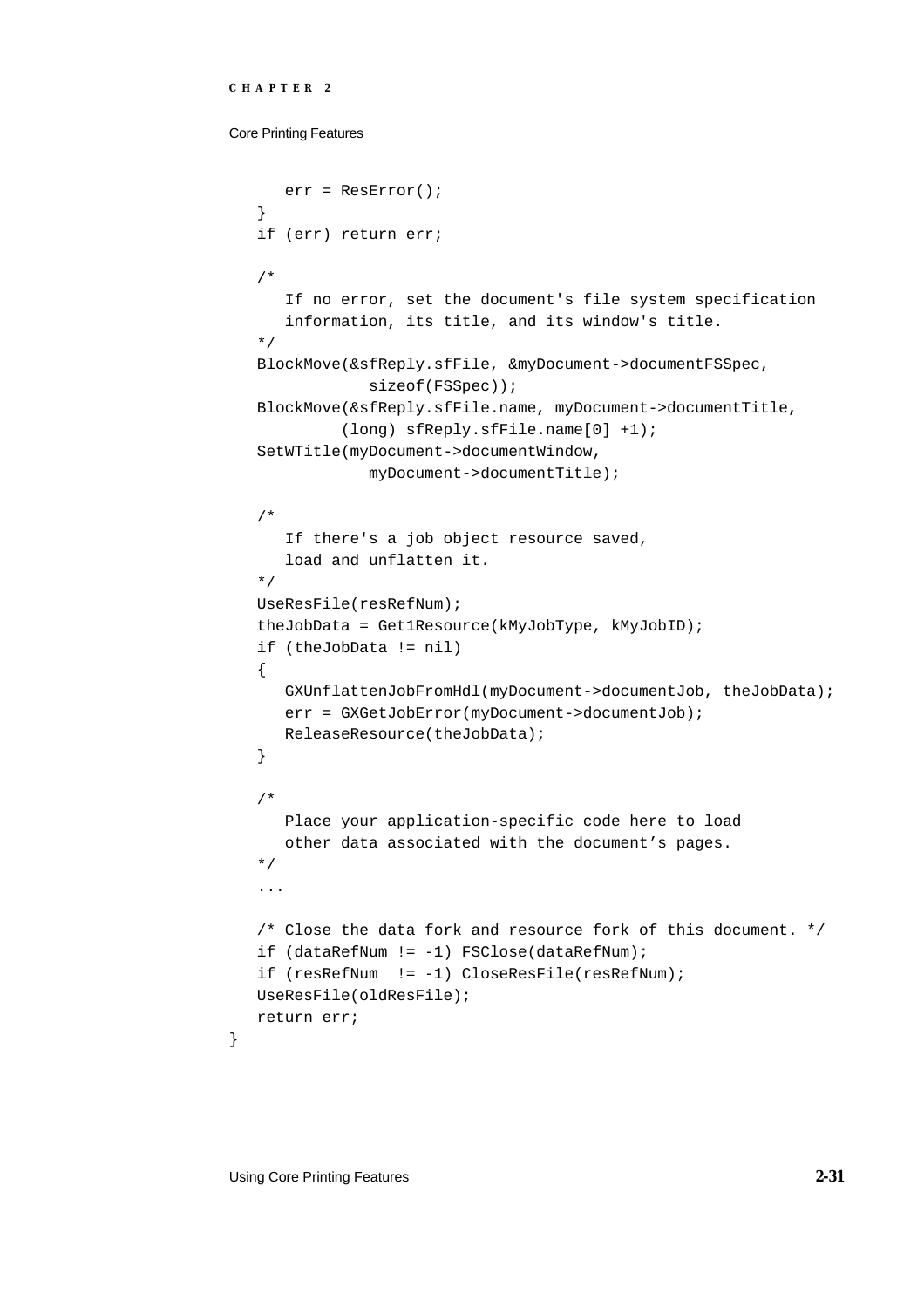```
CHAPTER 2
```
Retrieving a Job Object Using an Unflattening Function

This section describes how to use the GXUnflattenJob function to retrieve a job object. You specify a pointer to an unflattening function in the aPrintingFlattenProc parameter of the GXUnflattenJob function.

An example of an unflattening function named MyUnflattenFunction that you could write is as follows:

```
OSErr MyUnflattenJobFunc(long dataSize, void *data,
                           void *dataRefNum)
{
   long count = dataSize;
  return FSRead((short) dataRefNum, &count, data);
}
```
QuickDraw GX calls your unflattening function multiple times as it retrieves job object-related data from disk. The dataSize parameter specifies the number of bytes for this segment of the job object data. The data parameter specifies a pointer to the segments of job object data to read. The dataRefNum parameter specifies the file reference number of the open file from which you want to read.

Listing 2-11 shows how to retrieve a job object using the GXUnflattenJob function.

```
Listing 2-11 Using the GXUnflattenJob function to retrieve a job object
OSErr MyLoadJobFromDataFork(MyDocumentPtr myDocument,
                                short dataRefNum)
{
   OSErr err;
/* 
   Reset the file's position to the beginning of the data fork, 
   read and then unflatten the job object from there.
*/
   err = SetFPos(dataRefNum, fsFromStart, 0);
   if (err == noErr)
   {
      GXUnflattenJob(myDocument->documentJob,
                       (gxPrintingFlattenProc) MyUnflattenJobFunc,
                       (void *) dataRefNum);
      err = GXGetJobError(myDocument->documentJob);
   }
   return err;
}
```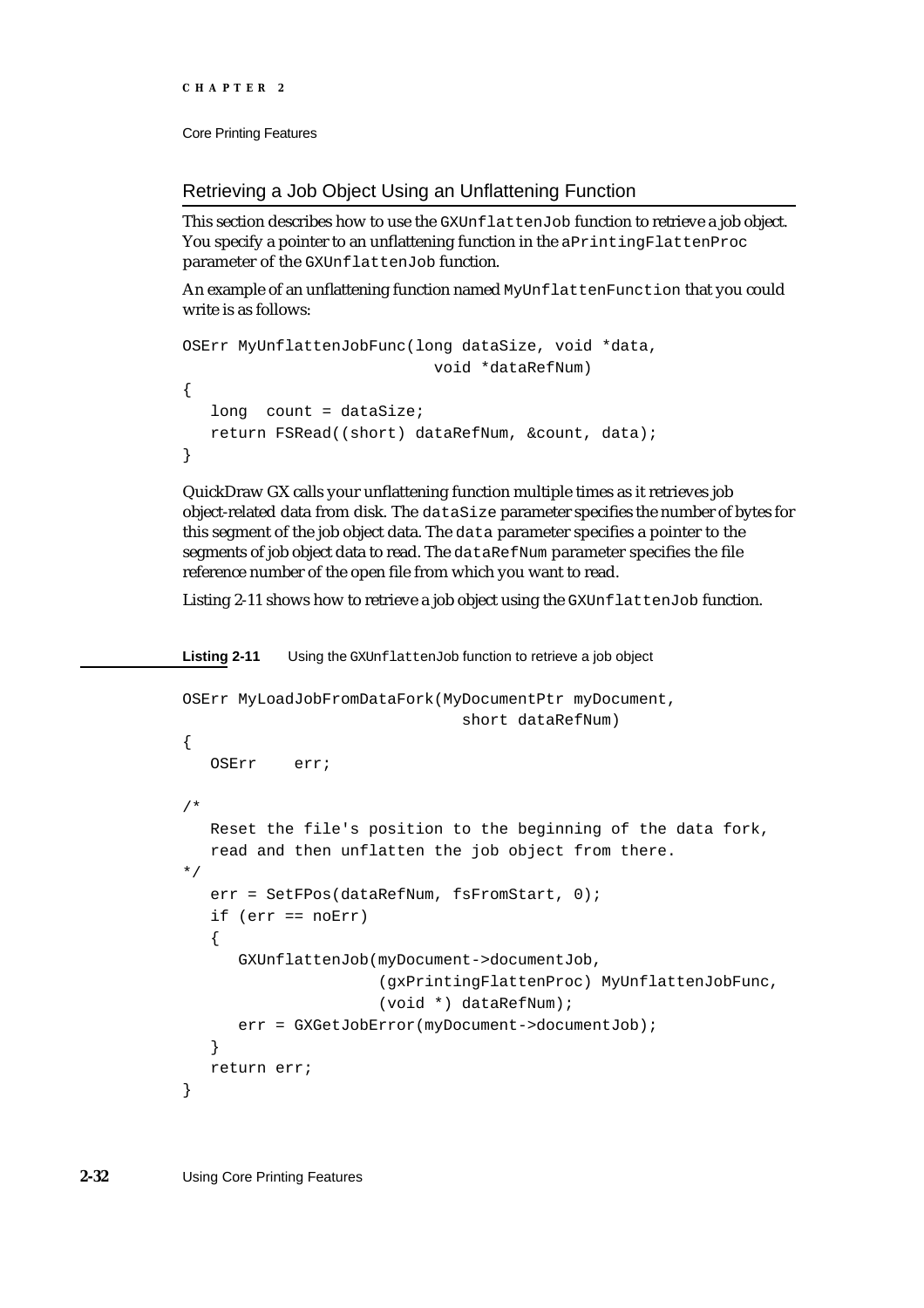# Obtaining Object References

A job object can reference several format objects. Once you know which format object you want, you can access its properties. QuickDraw GX provides the GXGetFormatJob function to determine which job object is associated with a particular format object. Even if you know the format's job, you may still want to examine all references to the job's format objects. You can obtain these references with the GXGetJobFormat function.

Listing 2-12 shows an example that uses the GXGetFormatJob function to obtain the job object that references a format object and then loops through all the job's format objects using the GXGetJobFormat function. The example's function, MyGetFormatIndex, returns the format's position, or index value, of the specified format object in the job's list of format objects.

**Listing 2-12** Using the GXGetFormatJob function to obtain a job object

```
long MyGetFormatIndex(gxFormat myFormat)
{
   gxJob formatsJob;
   long idx, numFormats;
/* 
   Obtain the job object and count of the number of format objects 
   it references.
*/
   formatsJob = GXGetFormatJob(myFormat);
   numFormats = GXCountJobFormats(formatsJob);
/* 
   Compare each of the references to locate the specified format 
   object and return the current format object index.
*/
   for idx = 1; idx \leq numFormats; ++idx)if (myFormat == GXGetJobFormat(formatsJob, idx))
         return idx;
}
```
# Obtaining Information From a Format Object

This section provides an example of how to obtain information from a format object. QuickDraw GX provides functions that allow you to get, and in some cases set, the values of printing-related object properties.

This example uses the GXGetFormatDimensions function, which returns the dimensions property of a format object. The dimensions property includes the physical dimensions of the paper (the paper size) and the printable area within these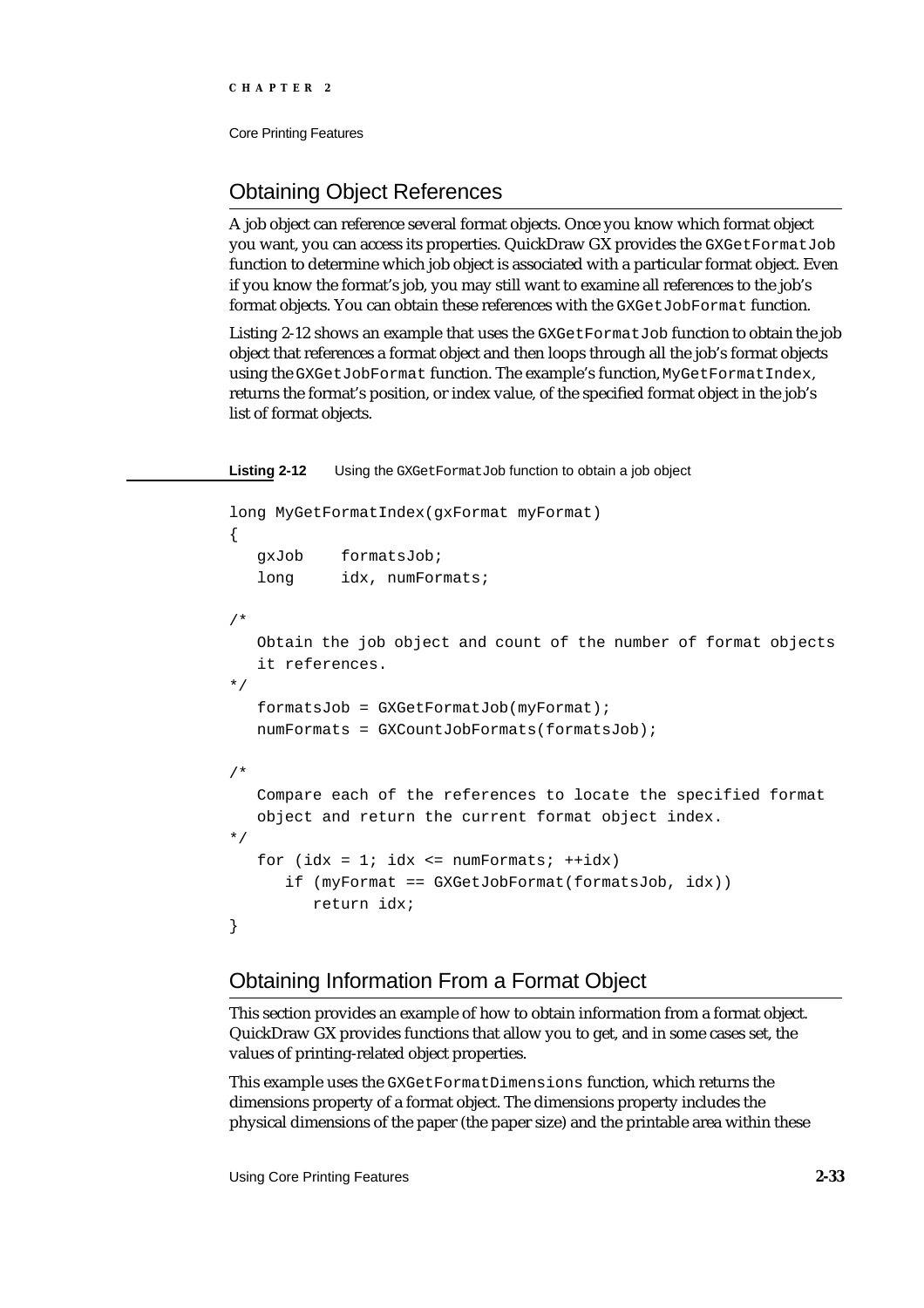#### Core Printing Features

dimensions (the page size) after scaling and orientation have been applied. For a discussion of how the dimensions can be scaled or otherwise changed, see the chapter "Page Formatting and Dialog Box Customization" in this book.

Listing 2-13 shows how to use the GXGetFormatDimensions function to obtain a format object's dimensions property.

### **Listing 2-13** Using the GXGetFormatDimensions function

```
OSErr MyGetFormatDimensions(MyDocumentPtr myDocument,
                             gxRectangle *pageBounds, 
                             gxRectangle *paperBounds)
{
  long curPage;
  gxFormat pgFormat;
/*
  Get the format object for the current page. If it is nil, use 
  the default format.
*/
  curPage = myDocument->curPage;
  pgFormat = myDocument->pageFormat[curPage -1];
  if (pgFormat == nil)
     pgFormat = GXGetJobFormat(myDocument->documentJob, 1);
/* Get the bounds of the format object.*/
  GXGetFormatDimensions(pgFormat, pageBounds, paperBounds);
  return GXGetJobError(myDocument->documentJob);
}
```
### **Note**

The GXGetFormatDimensions function returns both the page size and the paper size of a particular document. Most applications are generally interested in only the page size, so QuickDraw GX allows you to pass nil for the pointer to the paper size.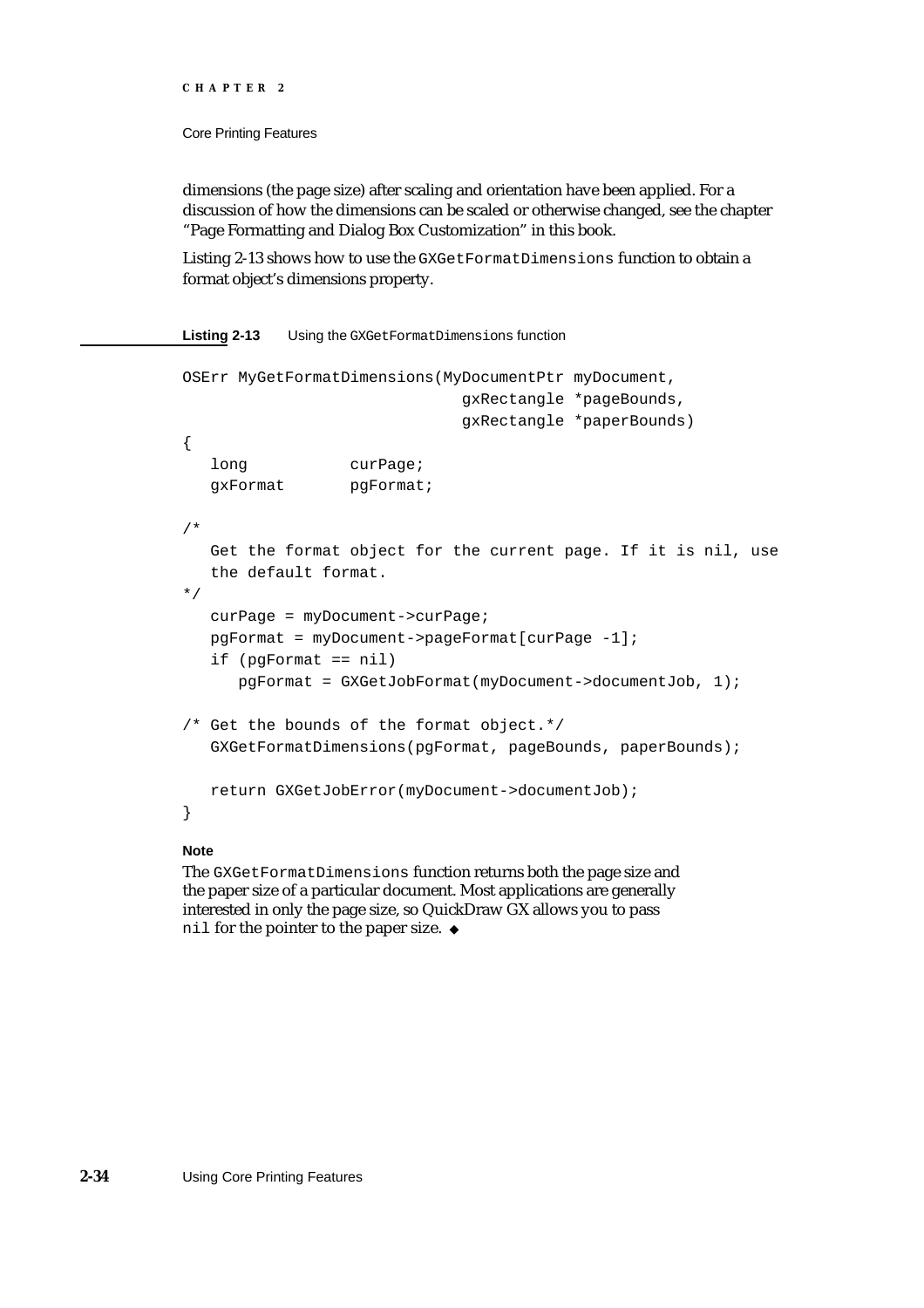# Displaying QuickDraw GX Print Dialog Boxes

You call functions to display most QuickDraw GX print dialog boxes.You use the GXJobDefaultFormatDialog function to display the Page Setup dialog box, and you use the GXJobPrintDialog function to display the Print dialog box. You use the GXFormatDialog function to display the Custom Page Setup dialog box, which is discussed in the chapter "Page Formatting and Dialog Box Customization" in this book.

## Displaying the Page Setup Dialog Box

When the user chooses the Page Setup menu command from the File menu, you call the GXJobDefaultFormatDialog function to display the Page Setup dialog box. In this dialog box, the user can specify formatting information for the default format. For example, the user can specify the paper type, orientation, and scaling.

QuickDraw GX stores a user's responses to some dialog items in the Page Setup dialog box in a format collection. QuickDraw GX stores default items, such as these, for you automatically. The format collection is discussed in the chapter "Page Formatting and Dialog Box Customization" in this book.

Figure 2-5 shows the Page Setup dialog box the user sees when you call the GXJobDefaultFormatDialog function.

Page Setup ≣ Paper Type: **US Letter** ┳∣ Orientation: **Scale: 100**  $\frac{\gamma}{R}$ More Choices Cancel Format

If the user chooses More Choices in the Page Setup dialog box, QuickDraw GX expands the dialog box. Figure 2-6 shows the expanded Page Setup dialog box. The expanded dialog box in this figure only contains one panel, the General panel. A printer driver, printing extension, or application can customize the dialog box to add additional panels. For more information about adding panels, see the chapter "Page Formatting and Dialog Box Customization" in this book.

**Figure 2-5** The Page Setup dialog box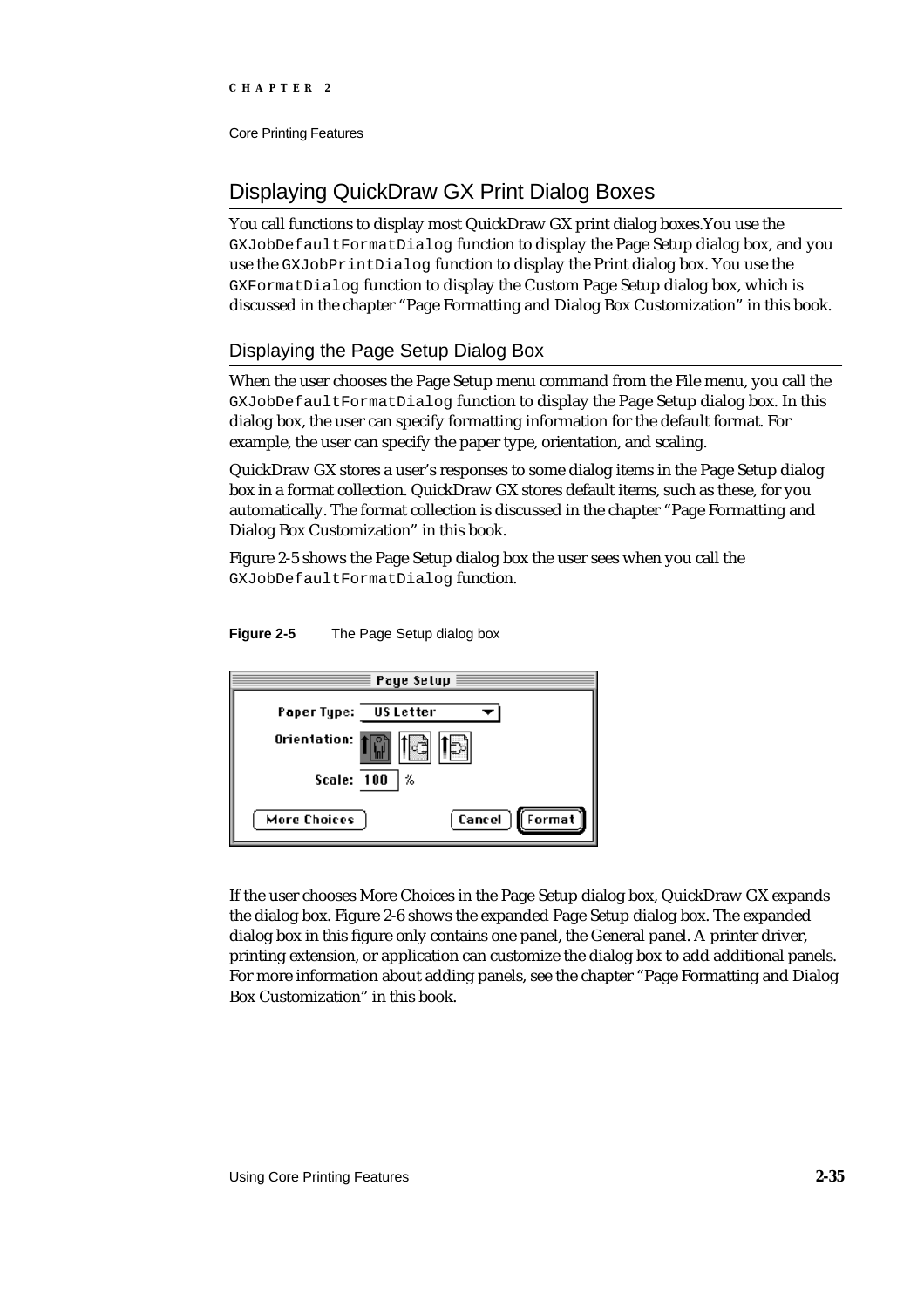```
CHAPTER 2
```




Listing 2-14 shows the MyFormatDialog function, which calls the GXJobDefaultFormatDialog function to display the Page Setup dialog box. The Edit menu structure, gxEditMenuRecord, is set up before the dialog box is displayed. For information about the Edit menu structure, see "Edit Menu Structure" beginning on page 2-9. If the user chooses the Format button and there are no errors, document formatting can proceed.

### **Listing 2-14** Displaying the Page Setup dialog box

```
#define mEdit 128
#define kUndo 1
#define kCut 3
#define kCopy 4
#define kPaste 5
#define kClear 6
...
OSErr MyFormatDialog(MyDocumentPtr myDocument)
{
  OSErr err;
  gxDialogResult result;
  gxEditMenuRecord editMenuRec;
/* Fill in the location of your application's Edit menu items. */
  editMember.edu:editMenuID = mEdit;
  editMenuRec.cutItem = kCut;editMenuRec.copyItem = kCopy;editMenuRec.pasteItem = kPaste;
```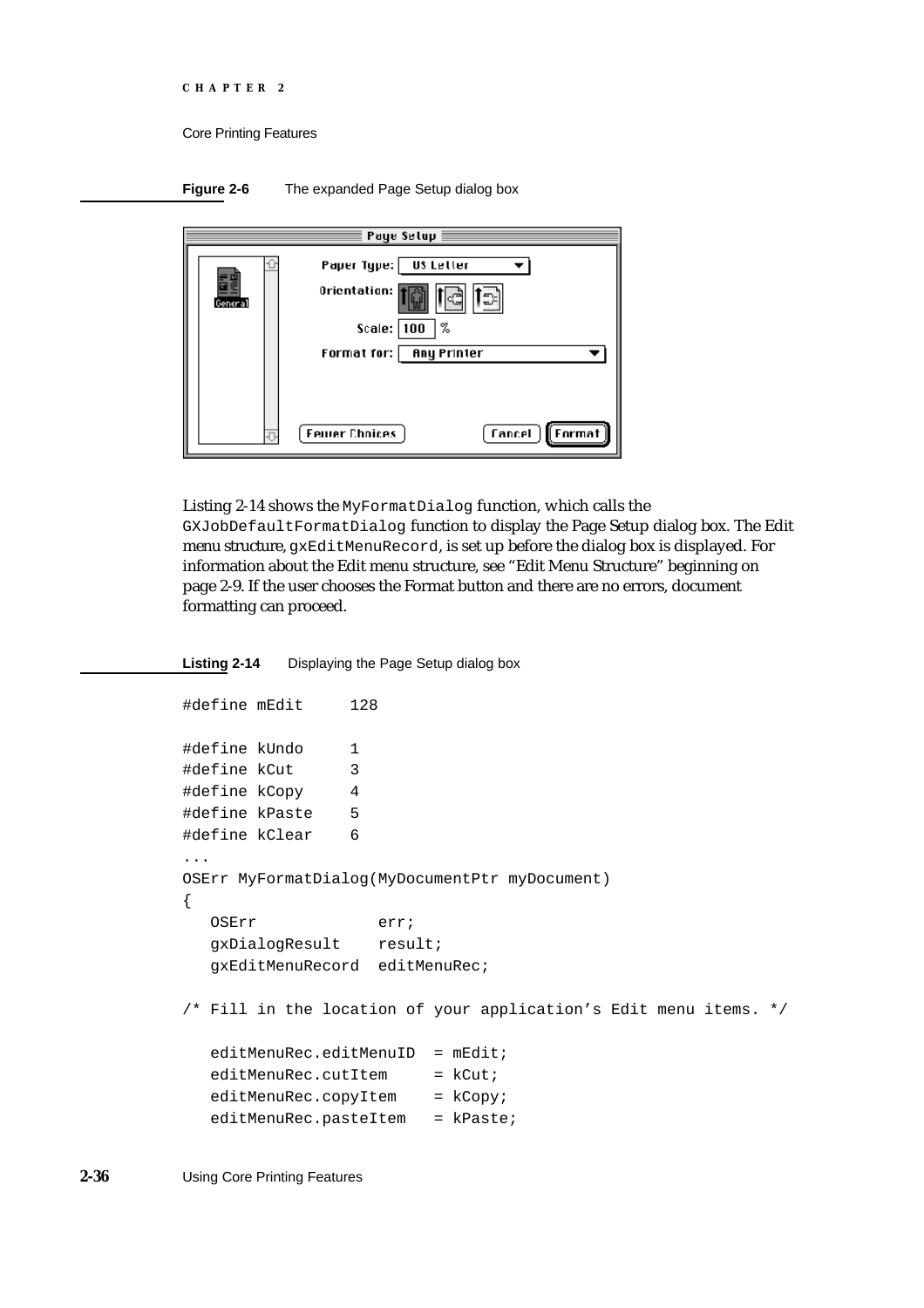```
CHAPTER 2
```

```
editMenuRec.clearItem = kClear;
   editMenuRec.undoItem = kUndo;
/* Display the Page Setup dialog box. */
   result = GXJobDefaultFormatDialog(myDocument->documentJob, 
                                     &editMenuRec);
   err = GXGetJobError(myDocument->documentJob);
/* 
   If the user chooses the Format button and there are no 
   errors, perform document formatting.
*/
   if ((err == noErr) && (result == gxOKSelected))
   {
      /* 
         Place your application-specific code here if you need
         to repaginate the document.
      */
      ...
   }
   return err;
}
```
# Displaying the Print Dialog Box

When the user chooses the Print menu command from the File menu, you call the GXJobPrintDialog function to display the Print dialog box. In this dialog box, the user can specify information related to actual printing of the document. For example, in the panels of the Print dialog box the user can specify the printer, print quality, number of copies to print, page range, automatic or manual paper feed, and whether a document should be sent to a printer or a file.

QuickDraw GX stores a user's responses to some dialog items in the Print dialog box in a job collection. The job collection is discussed in the chapter "Page Formatting and Dialog Box Customization" in this book.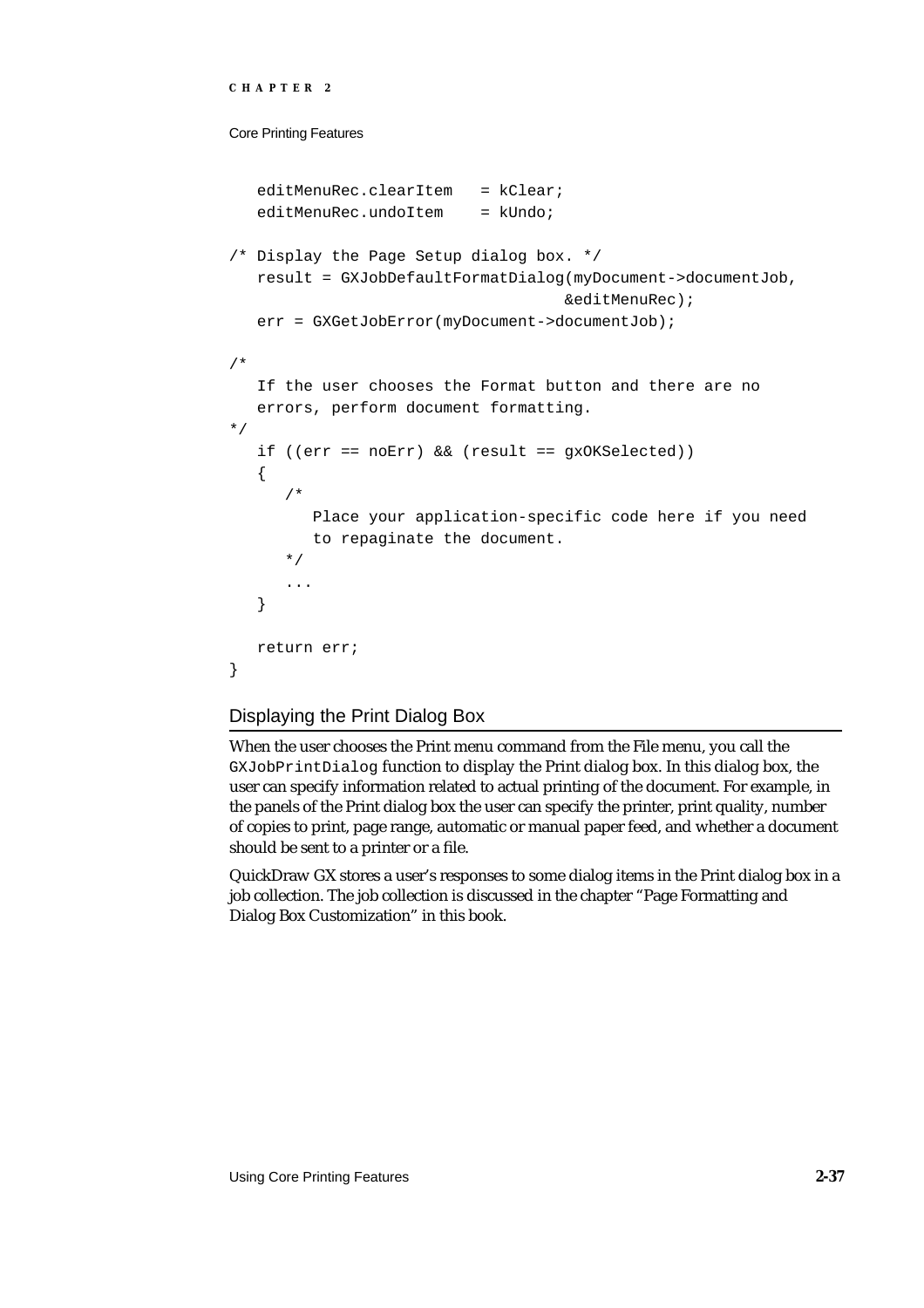```
CHAPTER 2
```
Figure 2-7 shows the Print dialog box the user sees when you call the GXJobPrintDialog function.

**Figure 2-7** The Print dialog box

| Print                                           |                 |
|-------------------------------------------------|-----------------|
| Print to:   LoserWriter 68 $\blacktriangledown$ |                 |
| Pages: © All<br>$\bigcirc$ From:                | To:             |
| Copies:                                         |                 |
| More Choices                                    | Print<br>Cancel |

If the user chooses More Choices in the Print dialog box, QuickDraw GX expands the dialog box. Figure 2-8 shows the expanded Print dialog box. The expanded dialog box includes the standard panels (General, Print Time, and Paper Match), and any panels added by the application, printing extensions, or a printer driver.

**Figure 2-8** The expanded Print dialog box

| Print       |                                                                   |  |
|-------------|-------------------------------------------------------------------|--|
|             | Print to: $\parallel$ taserWriter GH $\blacktriangledown$         |  |
| General     | Pages: ◉ All<br>$\bigcirc$ From:<br>Tv:                           |  |
|             | Copies:<br>$\boxtimes$ Collate Copies                             |  |
| Print Tine  | Paper Feed: ® Automatic<br>∩ Manual                               |  |
|             | Destination:   Printer $\blacktriangledown$  <br>Quality:<br>Best |  |
| Paper Match | Print<br>fancel<br><b>Fewer Chnices</b>                           |  |

Listing 2-15 shows the MyPrintDialog function, which calls the GXJobPrintDialog function to display the Print dialog box. The Edit menu structure, gxEditMenuRecord, is set up before the dialog box is displayed. For information about the Edit menu structure, see "Edit Menu Structure" beginning on page 2-9. If the user chooses the Print button and there are no errors, printing can proceed.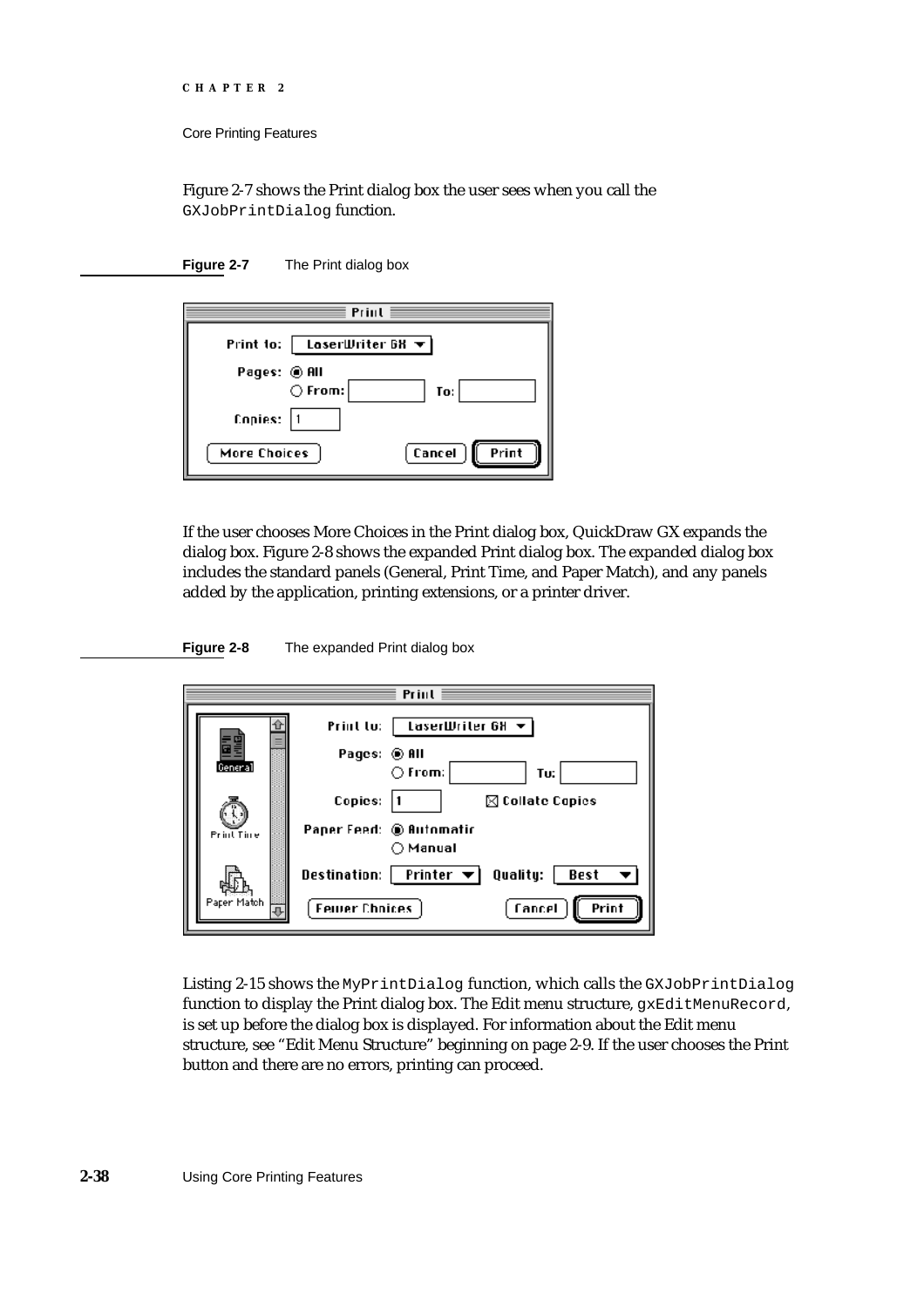```
CHAPTER 2
Core Printing Features
Listing 2-15 Displaying the Print dialog box 
OSErr MyPrintDialog(MyDocumentPtr myDocument)
{
   OSErr err;
   gxDialogResult result;
   gxEditMenuRecord editMenuRec;
/* Fill in the location of your application's Edit menu items. */
   editMember.edu:editMenuID = mEdit;editMenuRec.cutItem = kCut;editMenuRec.copyItem = kCopy;
   editMenuRec.pasteItem = kPaste;
   editMenuRec.clearItem = kClear
   editMenuRec.undoItem = kUndo;
/* Display the Print dialog box. */
   result = GXJobPrintDialog(myDocument->documentJob,
                             &editMenuRec);
   err = GXGetJobError(myDocument->documentJob);
/* 
   If the user chooses the Print button and there are no errors, 
   call your printing function to print the pages.
*/
   if ((err == noErr) && (result == gxOKSelected))
      err = MyPrintDocument(myDocument);
   return err;
}
```
# Supporting Printing From the Finder

A user can print from the Finder in two ways. A user can select a document and then choose the Print menu command from the File menu, or the user can drag a document to a desktop printer icon. To support printing from the Finder, your application must respond to the Print Documents ('pdoc') Apple event. Apple events provide your application with a standard mechanism for communicating with other applications.

To handle the Print Documents event, your application should print the documents specified in the Apple event. You can determine whether a document was dragged to a desktop printer icon by checking the keyOptionalKeywordAttr attribute of the Print Documents Apple event. Your application extracts this information and then prints the specified documents. Your application should not open any windows for the documents.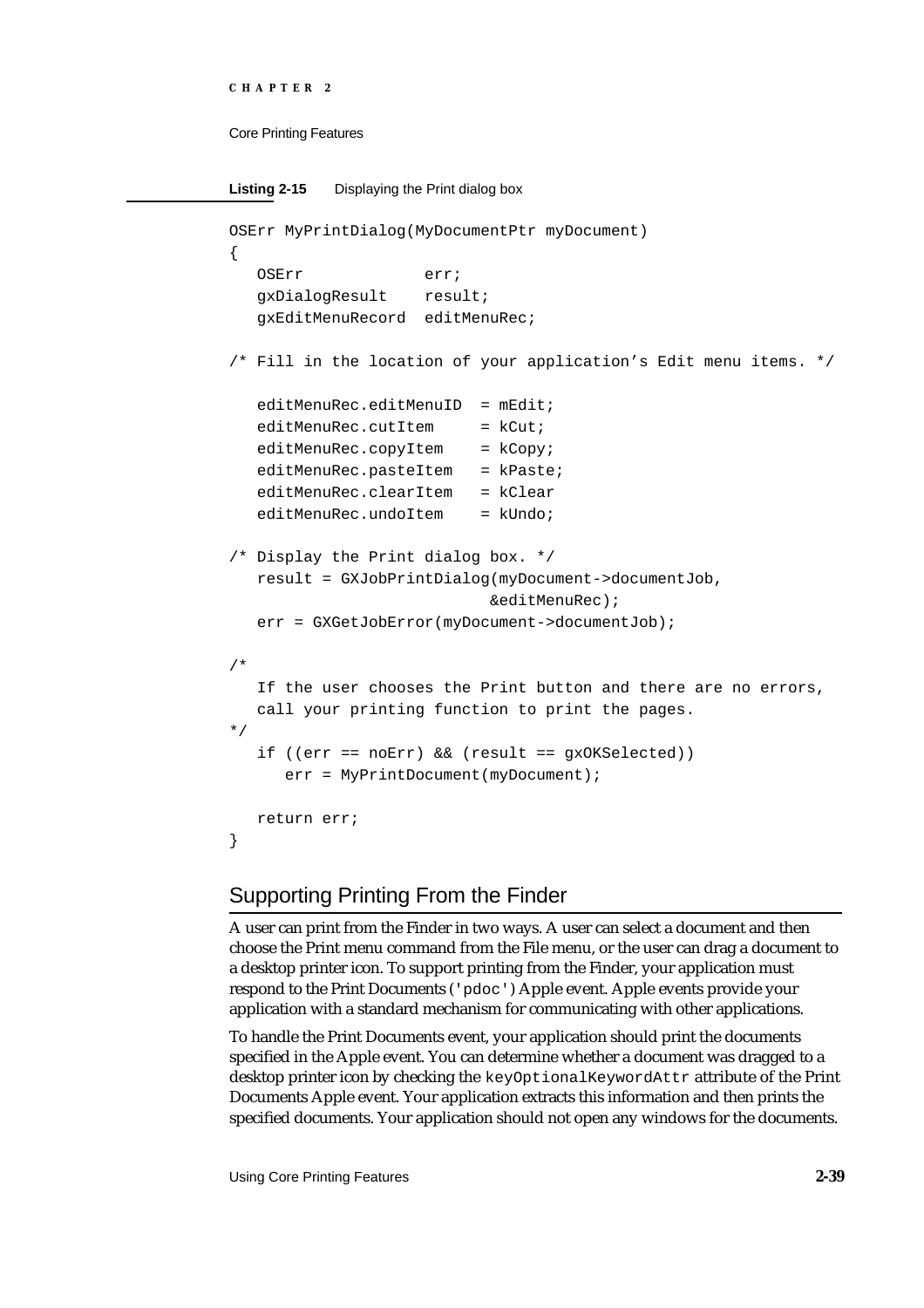Core Printing Features

The Print Documents Apple event is discussed in the Apple events chapter of *Inside Macintosh: Interapplication Communication.*

Your application is responsible for determining the output printer on which to print the document. When a user drags a document to a desktop printer icon, your application must call the GXSelectJobOutputPrinter function to specify the output printer on which to print the selected document. This call is necessary because the document may have been printed previously and that job information may have been saved with the document. The GXSelectJobOutputPrinter function allows you to reselect the printer.

Listing 2-16 shows how to respond to the Print Documents Apple event and specify an output printer.

Listing 2-16 Responding to the Print Documents Apple event and specifying an output printer

```
pascal OSErr MyHandlePDOC(AppleEvent *theAppleEvent, 
                         AppleEvent *reply, long myRefCon)
{
  OSErr err;
  AEDescList docList, dtpList;
  FSSpec myFSS, dtpFSS;
  long itemsInList, i;
  AEKeyword theKeyword;
  DescType typeCode;
  Boolean draggedToDTP = false;
  Size actualSize;
  MyDocumentRec myDocument;
/* Get the document list. */
  err = AEGetParamDesc(theAppleEvent, keyDirectObject, 
                      typeAEList, &docList);
  if (err) return err;
/* 
  Check to see if the user dragged the document to a desktop 
  printer.
*/
  err = AEGetParamDesc(theAppleEvent, keyOptionalKeywordAttr, 
                      typeAEList, &dtpList);
  if (err == noErr) draggedToDTP = true;
```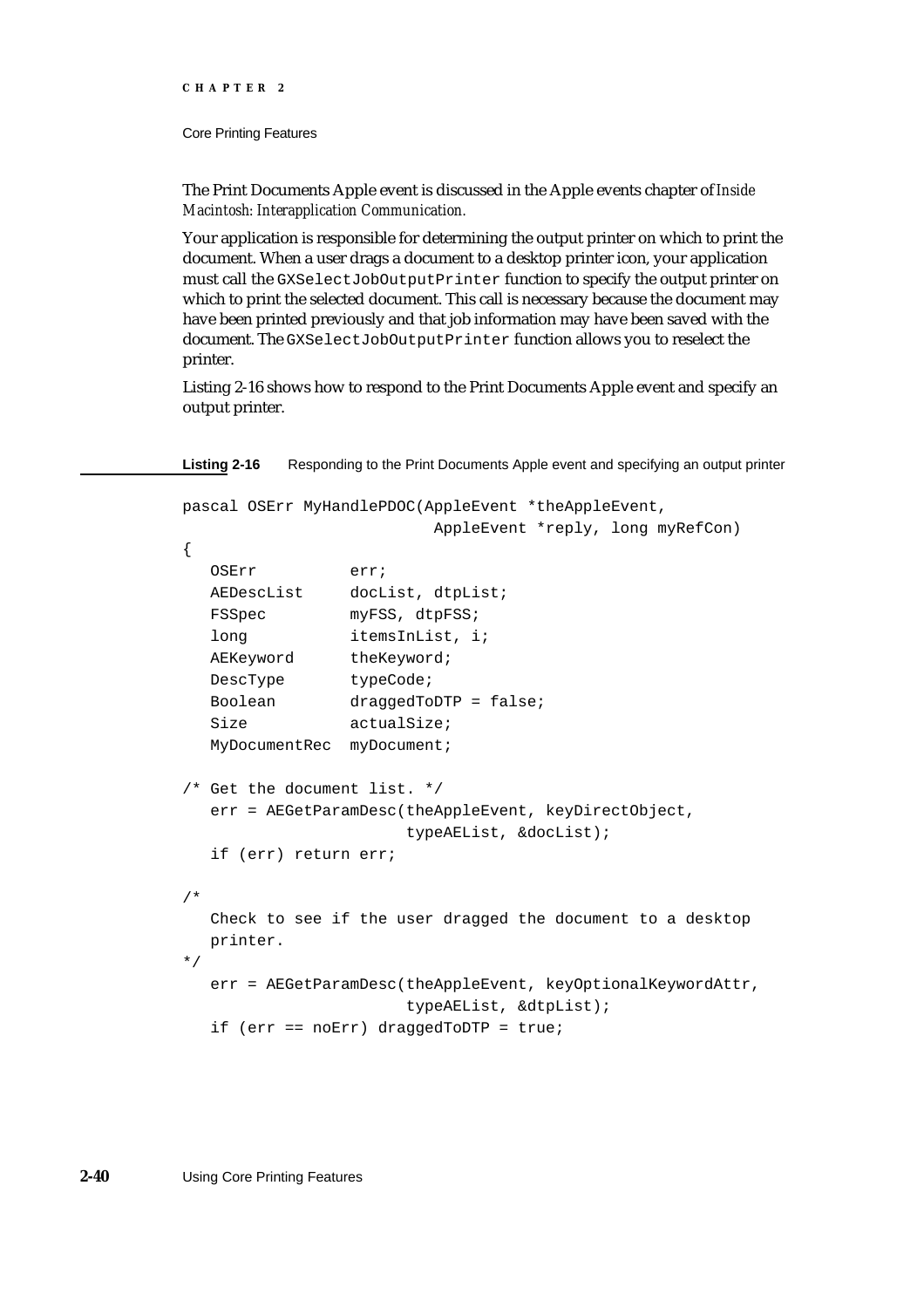```
CHAPTER 2
```

```
/* 
  Make sure you've accounted for all of the parameters passed 
   and count the number of documents specified.
*/
  err = MyCheckAEParams(theAppleEvent);
  if (err) return err;
   err = AECountItems(&docList, &itemsInList);
   if (err) return err;
/* 
   If the user dragged the document to a desktop printer, get the 
  name of the desktop printer and throw away its description 
  list.
*/
  if (draggedToDTP)
   {
      err = AEGetNthPtr(&dtpList, 1, typeFSS, &theKeyword, 
                        &typeCode, (Ptr) &dtpFSS, 
                        sizeof(FSSpec), &actualSize);
      AEDisposeDesc(&dtpList);
   }
   /* 
      For each entry in the document list, load it, print it, and 
     close it.
  */
  for (i = 1; i<= itemsInList, err == noErr; i++){
      err = AEGetNthPtr(&docList, i, typeFSS, &theKeyword, 
                        &typeCode, (Ptr) &myFSS, sizeof(FSSpec), 
                        &actualSize);
      if (err == noErr)
      {
         /* Load the document. */
         err = MyNewDocument("\p", &myDocument);
         if (err == noErr)
         {
            err = MyFSOpenDocument(&myDocument, &myFSS);
            if (err == noErr)
```
Using Core Printing Features **2-41**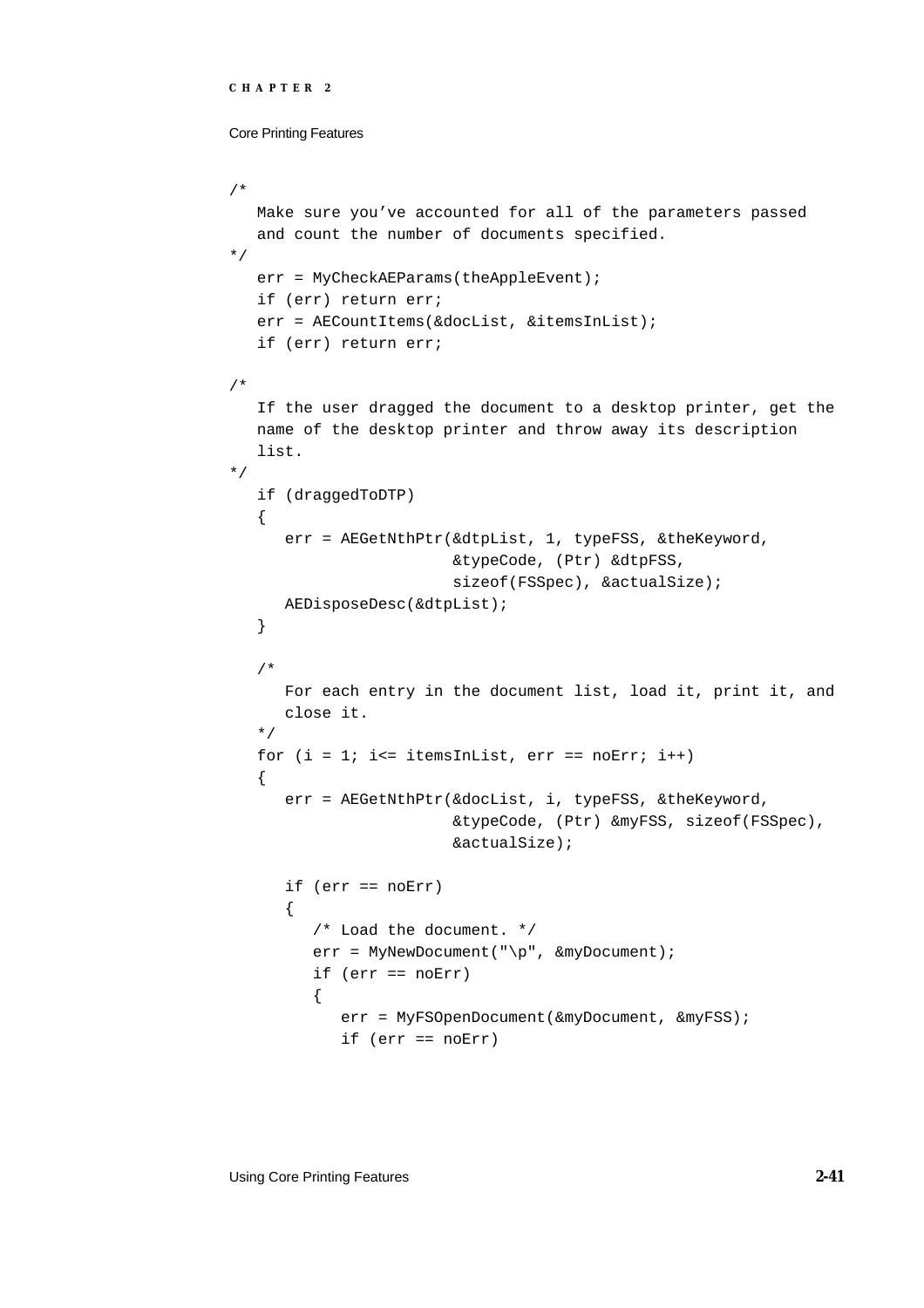```
/*
               If the user dragged the document to a desktop
               printer, select this printer as the output printer
               for each job object.
            */
            {
               if (draggedToDTP)
                  GXSelectJobOutputPrinter(myDocument.documentJob, 
                                              dtpFSS.name);
               err = MyPrintDocument(&myDocument);
            }
            /* Close the document once it's printed. */
            MyCloseDocument(&myDocument);
         }
      }
   }
/* When you're done, throw away the document list. */
  AEDisposeDesc(&docList);
  return err;
```
# Updating Job Object Information

When you receive a resume event, you should use the GXUpdateJob function to update the job object because the printing environment may have changed while the user was switched out of your application. For example, the user may have changed the desktop printer's settings, such as paper-tray information, while using another application.

Listing 2-17 shows an example of how to update the job object for a document. The GXUpdateJob function is called from the MyDoEvent function in response to a resume event.

}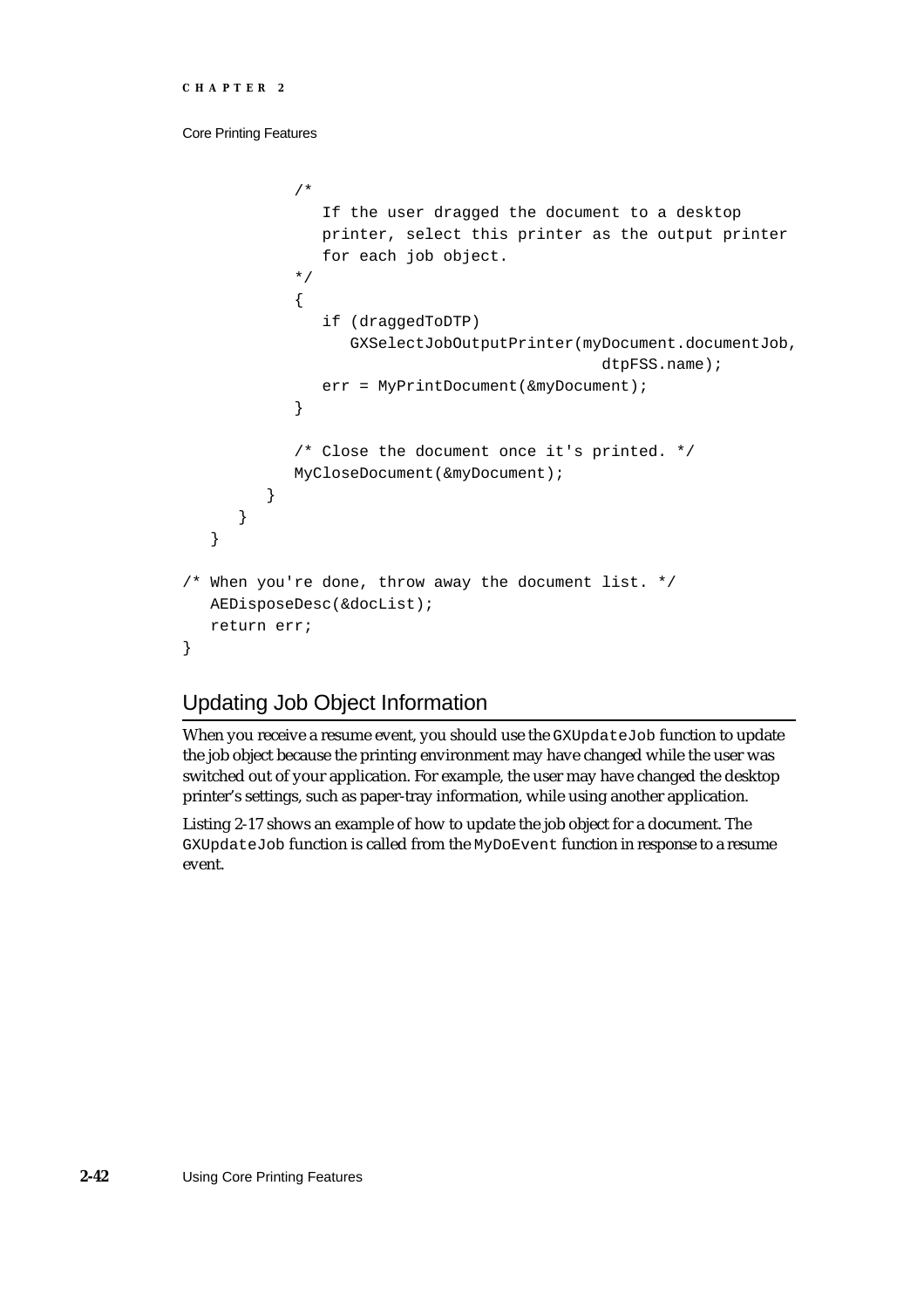```
CHAPTER 2
```

```
Listing 2-17 Updating a job when receiving resume events
OSErr MyDoEvent(EventRecord *event)
{
   OSErr err = noErr;
   WindowPtr curWindow;
   MyDocumentPtr windowDoc;
   switch (event->what)
   {
      /*
         Application-specific code to handle mouse-down events,
         update events, and so on.
      */
      case osEvt:
         switch ((event->message >> 24) & 0x0FF)
         {
            case suspendResumeMessage:
               SetCursor(&qd.arrow);
/* On a suspend event, coerce the scrap. */if ((event->message & resumeFlag) == 0)
               {
                  ZeroScrap();
                  TEToScrap();
               }
               else
               {
/* 
   On a resume event, call GXUpdateJob on all of the documents'
```
job objects. The user may have just changed something which affects the job objects, such as the size of the paper in the printer.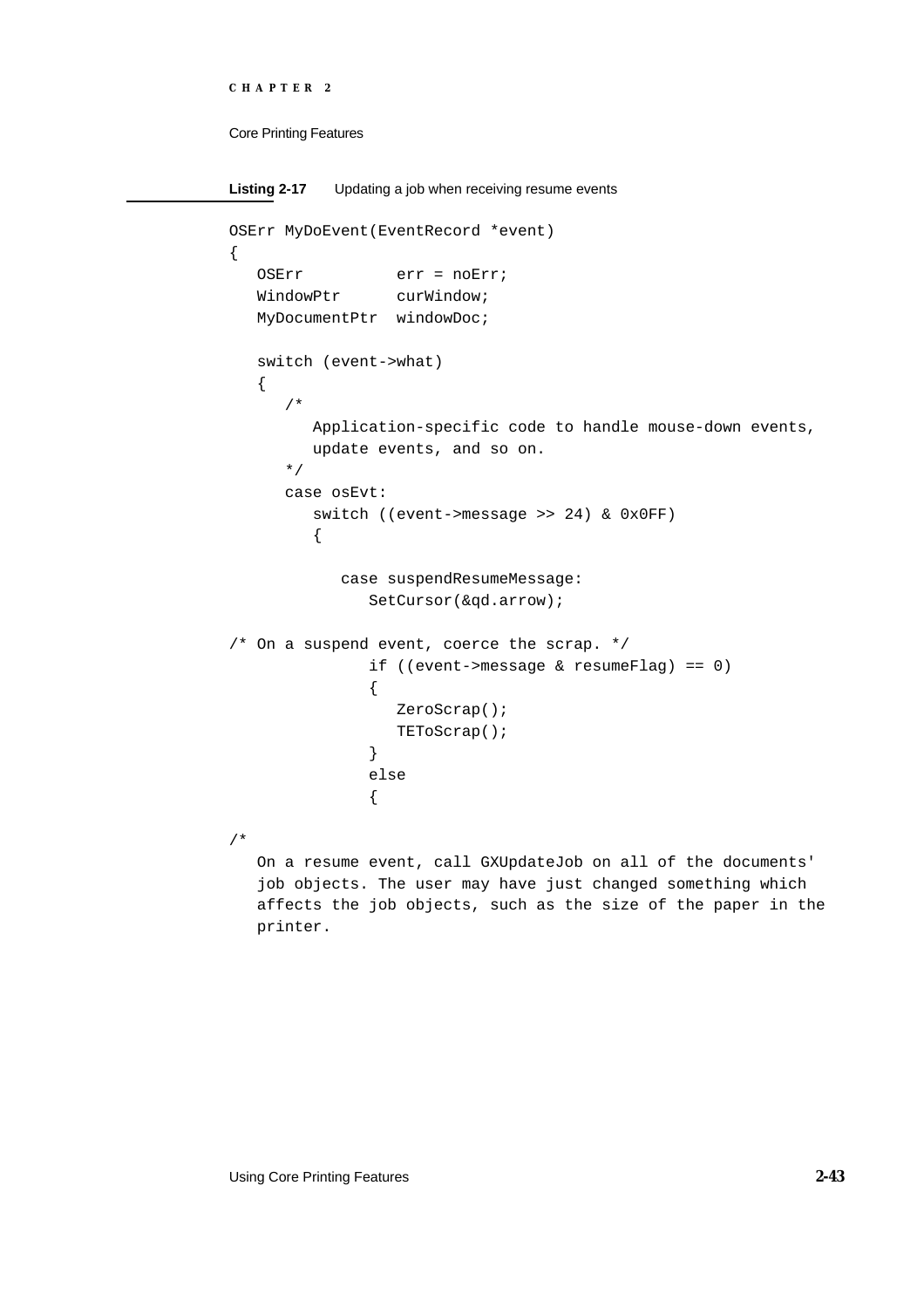### Core Printing Features

```
Since your application stores the document pointers in the 
   reference constant fields of the documents' windows, loop 
   through each window, extract the document pointers, and update 
   the associated job objects.
*/
                  if (event->message & convertClipboardFlag)
                     TEFromScrap();
                  curWindow = FrontWindow();
                  while (curWindow != nil)
                   {
                      if (((WindowPeek) curWindow)->windowKind == 
                                                           userKind)
                      {
                        windowDoc = (MyDocumentPtr) 
                                            GetWRefCon(curWindow);
                        GXUpdateJob(windowDoc->documentJob);
                      }
                     curWindow = (WindowPtr) ((WindowPeek) 
                                           curWindow)->nextWindow;
                  }
               }
               break;
         }
         break;
      /*
         Application-specific code to handle high-level events.
      */
   }
   return err;
}
```
# Printing Macintosh Printing Manager Documents

Documents printed with applications that use the Macintosh Printing Manager can be printed on a system with QuickDraw GX installed without the application being aware that QuickDraw GX is installed. Printing in this way, however, does not allow the application to take advantage of QuickDraw GX printing features, such as additional options provided in QuickDraw GX print dialog boxes, formatting, customization, and so on.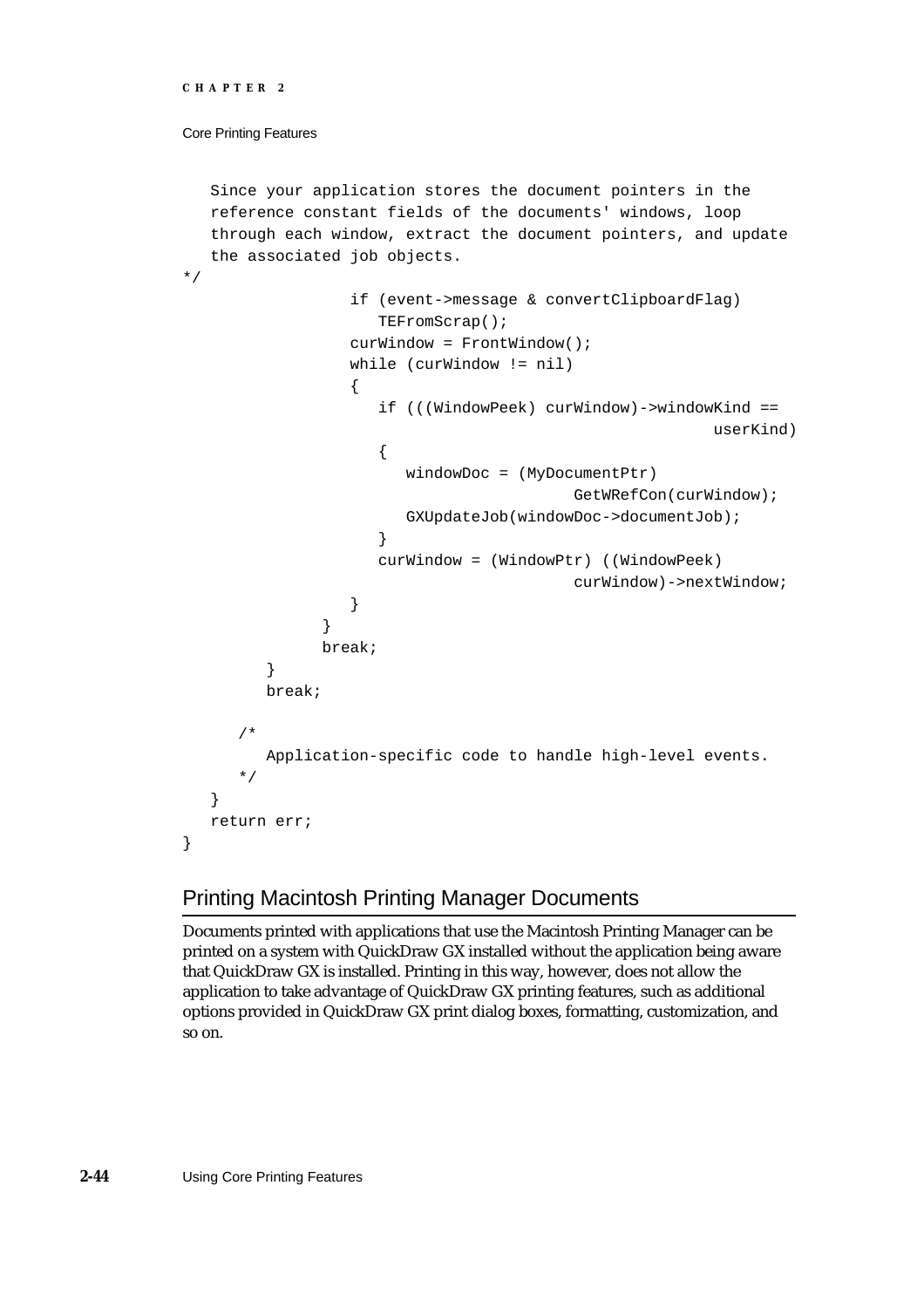#### Core Printing Features

You can modify an existing application to allow it to print a document designed for printing with the Macintosh Printing Manager by determining whether QuickDraw GX is installed and, if it is, performing these steps:

- 1. Convert the print record associated with a Macintosh Printing Manager document into a job object.
- 2. Install the QuickDraw GX Translator to convert the results of QuickDraw functions into special QuickDraw GX shape objects that are used to spool QuickDraw output.
- 3. Execute your print loop. See the section "Printing Documents Using QuickDraw GX" beginning on page 2-20 for an example.
- 4. Remove the QuickDraw GX Translator.

To convert the print record associated with a Macintosh Printing Manager document into a job object, use the GXConvertPrintRecord function. Listing 2-18 shows how to use the GXConvertPrintRecord function.

### **Listing 2-18** Converting a print record into a job object

```
OSErr MyPrintRecordToJob(MyDocumentPtr myDocument, THPrint hPrint)
{
/* 
   Convert the print record and store its settings in
   the specified job object. Dispose of its handle.
*/
   GXConvertPrintRecord(myDocument->documentJob, hPrint);
   DisposHandle((Handle) hPrint);
   return GXGetJobError(myDocument->documentJob);
}
```
In addition to converting the print record, you must also translate QuickDraw data using the QuickDraw GX Translator. You call the GXInstallQDTranslator function to install the translator, and you call the GXRemoveQDTranslator function when you are finished with the translation. The QuickDraw GX Translator and these functions are described in the QuickDraw GX environment chapter of *Inside Macintosh: QuickDraw GX Environment and Utilities.*

After you call GXInstallQDTranslator, you proceed to print using the normal print loop; for example, by calling GXStartPage to start a new page and GXFinishPage to finish it. The results of any QuickDraw function is translated and the output is spooled. When you are finished printing, call GXRemoveQDTranslator to end translation.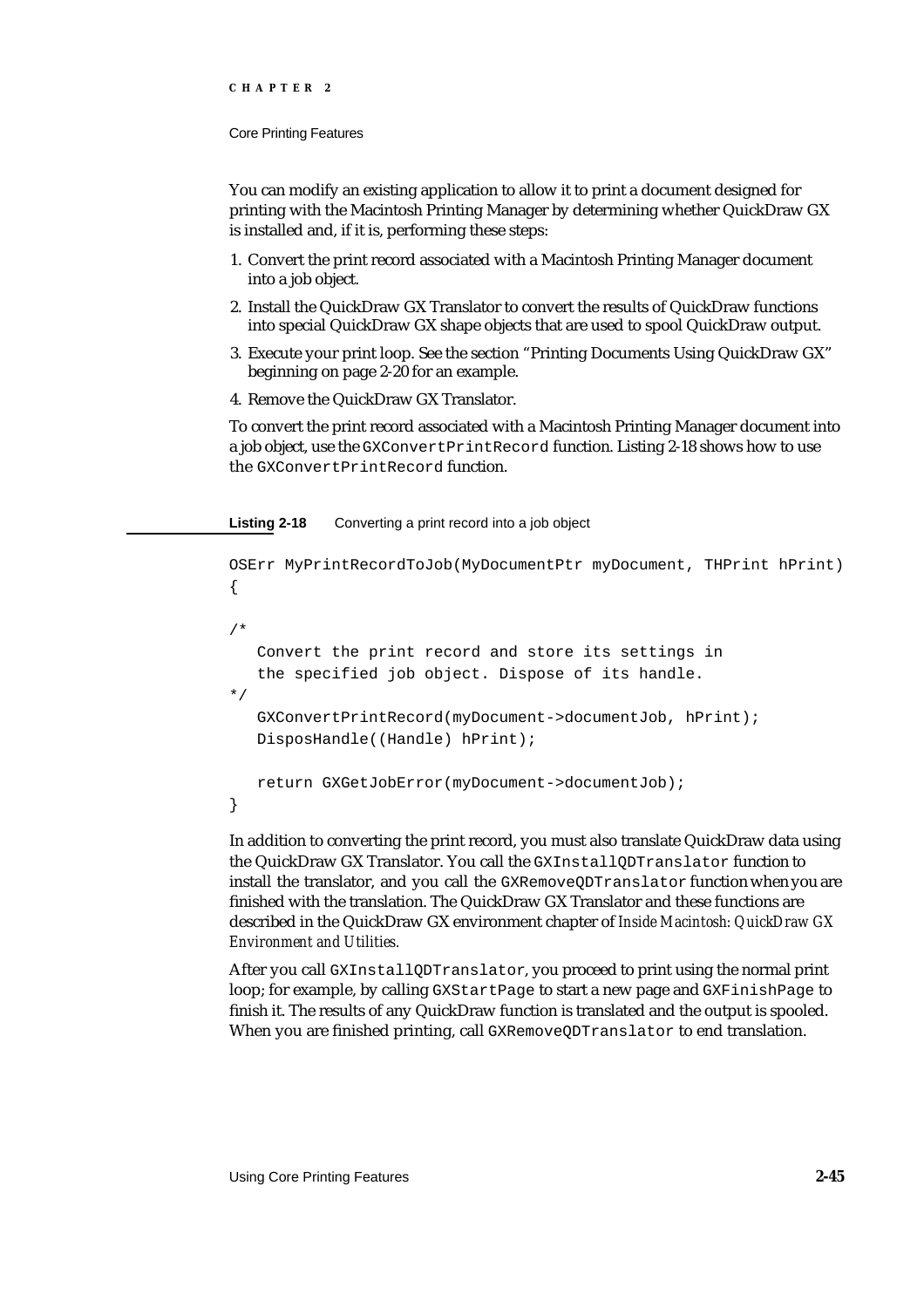# Core Printing Features Reference

This section describes the data types, constants, and functions that are specific to QuickDraw GX core printing features.

The "Constants and Data Types" section shows the Gestalt selector enumeration for QuickDraw GX printing features, the data types for QuickDraw GX printing-related objects, the Edit menu structure, and the dialog box result enumeration.

The "Functions" section describes functions for initializing and terminating printing features, handling errors, creating and managing job objects, printing using QuickDraw GX, obtaining information on printing-related objects, displaying the Page Setup and Print dialog boxes, and converting a print record into a job object.

The "Application-Defined Functions" section shows sample functions for flattening and unflattening job objects.

# Constants and Data Types

This section describes the data types and constants that you use to initialize QuickDraw GX printing features, reference QuickDraw GX printing-related objects, and support QuickDraw GX print dialog boxes.

You can use the Gestalt selector enumeration to test for the existence of QuickDraw GX printing features.

The QuickDraw GX printing-related object structures are private. You can access print objects through references.

You can use the Edit menu structure to specify the location of the Edit menu and its menu items when displaying print dialog boxes.

You can use the dialog box result enumeration to store the user's response to QuickDraw GX print dialog boxes.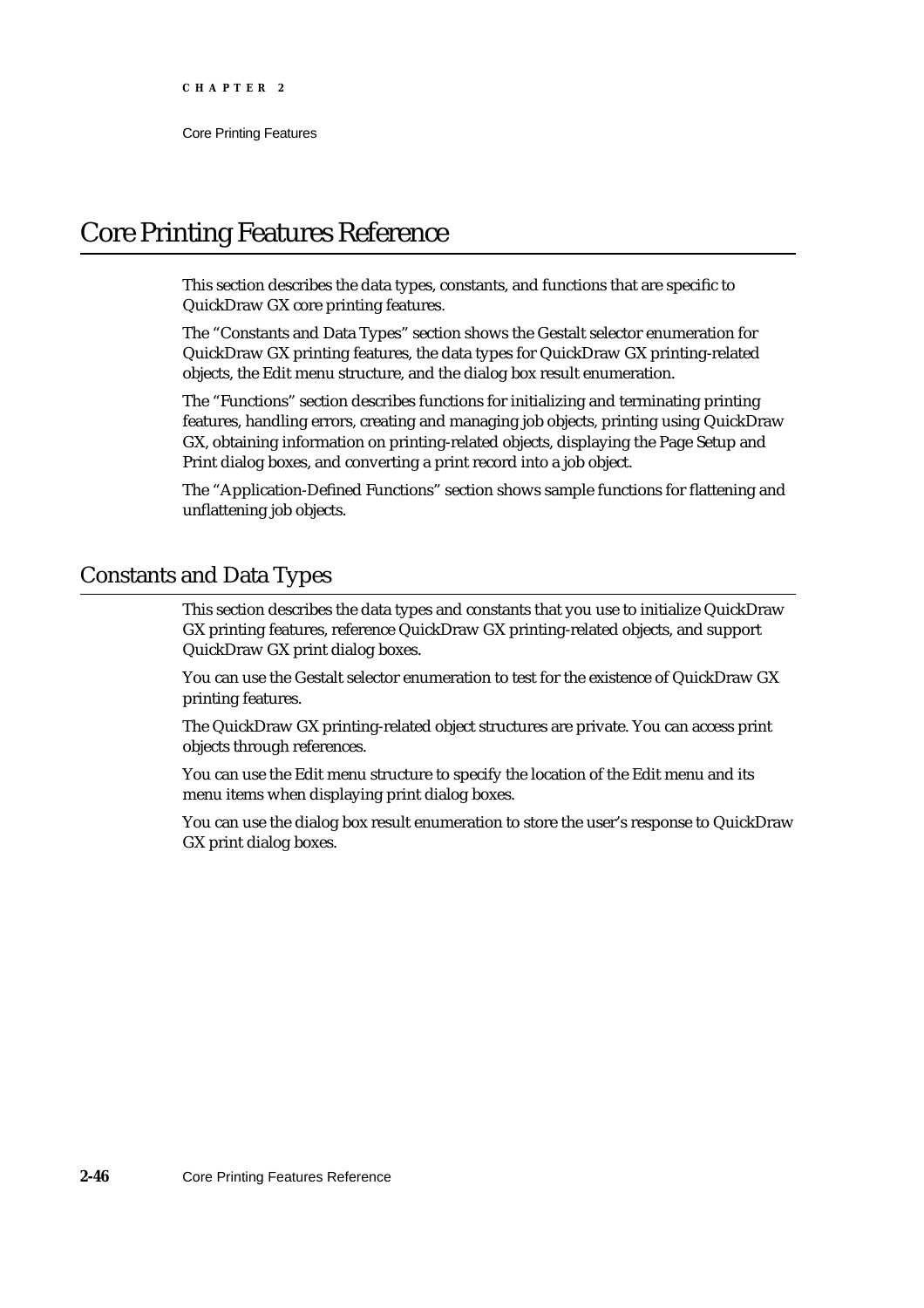Core Printing Features

## Gestalt Selectors for Printing

To test for the existence of QuickDraw GX printing features, use the Gestalt function. The Gestalt selectors for the QuickDraw GX printing manager version and QuickDraw GX are defined as follows:

#define gestaltGXPrintingMgrVersion 'pmgr' #define gestaltGXVersion 'qdgx'

The Gestalt function is discussed in *Inside Macintosh: Operating System Utilities*.

## QuickDraw GX Printing-Related Objects

QuickDraw GX provides you with access to printing-related objects through references. The contents of the structures are private.

You access a job object through a job object reference:

typedef struct gxPrivateJobRecord \*gxJob;

You access printer objects through a printer object reference:

typedef struct gxPrivatePrinterRecord \*gxPrinter;

You access a format object through a format object reference:

typedef struct gxPrivateFormatRecord \*gxFormat;

You access a paper-type object through a paper-type object reference:

typedef struct gxPrivatePaperTypeRecord \*gxPaperType;

You access a print file object through a print file object reference:

typedef struct gxPrivatePrintFileRecord \*gxPrintFile;

QuickDraw GX also provides the job, format, and paper-type collection objects. You access collection objects through a collection object reference:

typedef struct PrivateCollectionRecord \*Collection;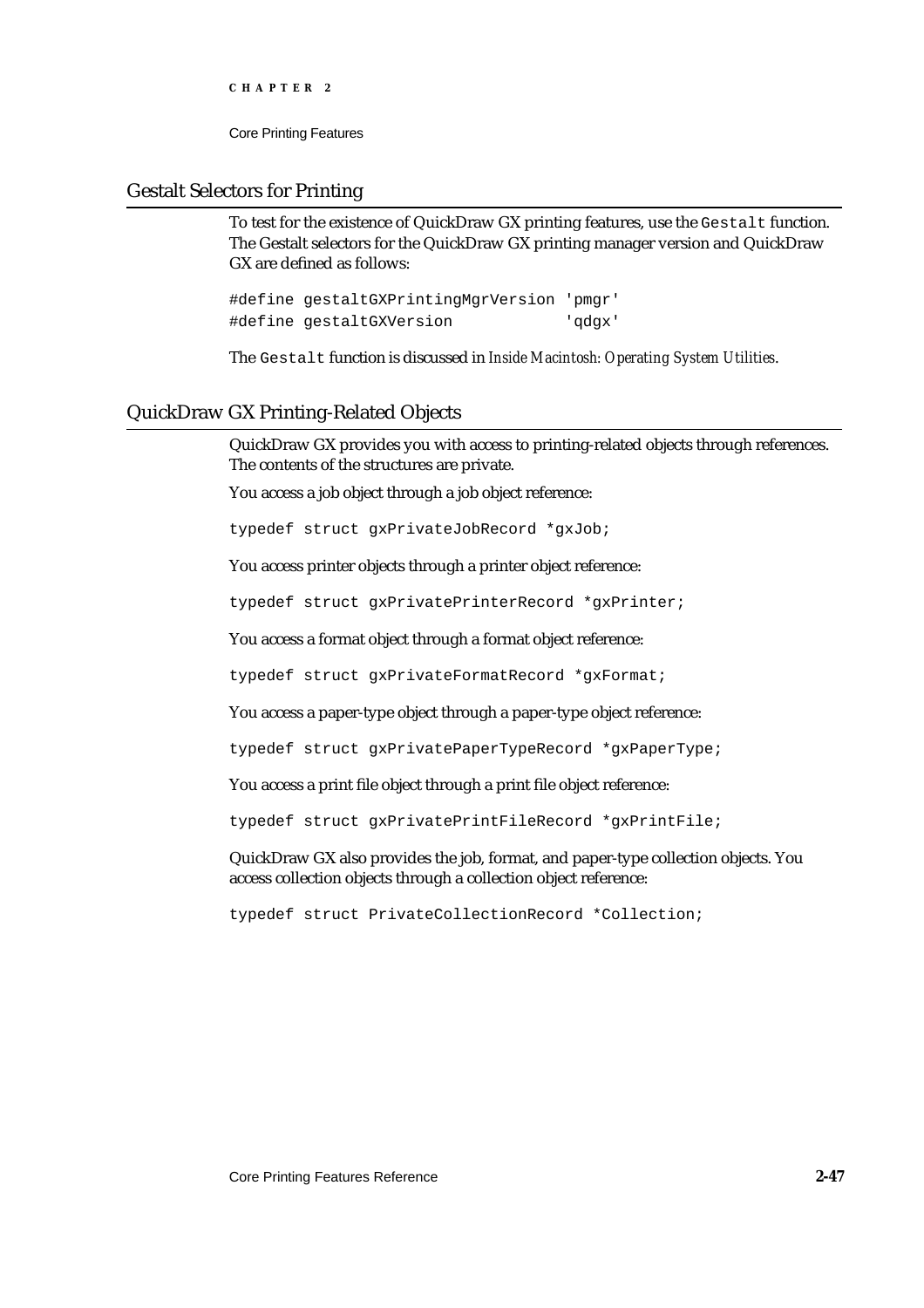```
CHAPTER 2
```
# Edit Menu Location

When displaying QuickDraw GX print dialog boxes, your application needs to specify the location of the Edit menu and its menu items. Your application specifies the location of the Edit menu and its menu items in the Edit menu structure. The Edit menu structure is defined as follows:

```
struct gxEditMenuRecord {
  short editMenuID;
  short cutItem;
  short copyItem;
  short pasteItem;
  short clearItem;
  short undoItem;
} gxEditMenuRecord;
```
### **Field descriptions**

| editMenuID | Your application's resource ID for the Edit menu.        |
|------------|----------------------------------------------------------|
| cutItem    | The position of the cut menu item under the Edit menu.   |
| copyItem   | The position of the copy menu item under the Edit menu.  |
| pasteItem  | The position of the paste menu item under the Edit menu. |
| clearItem  | The position of the clear menu item under the Edit menu. |
| undoItem   | The position of the undo menu item under the Edit menu.  |

# Dialog Box Results

QuickDraw GX print dialog boxes support dialog box results. Results are defined in the dialog box result enumeration.

```
enum {
  gxCancelSelected = (gxDialogResult) 0,
  gxOKSelected = (gxDialogResult) 1,
  gxRevertSelected = (gxDialogResult) 2
};
```

```
typedef long gxDialogResult;
```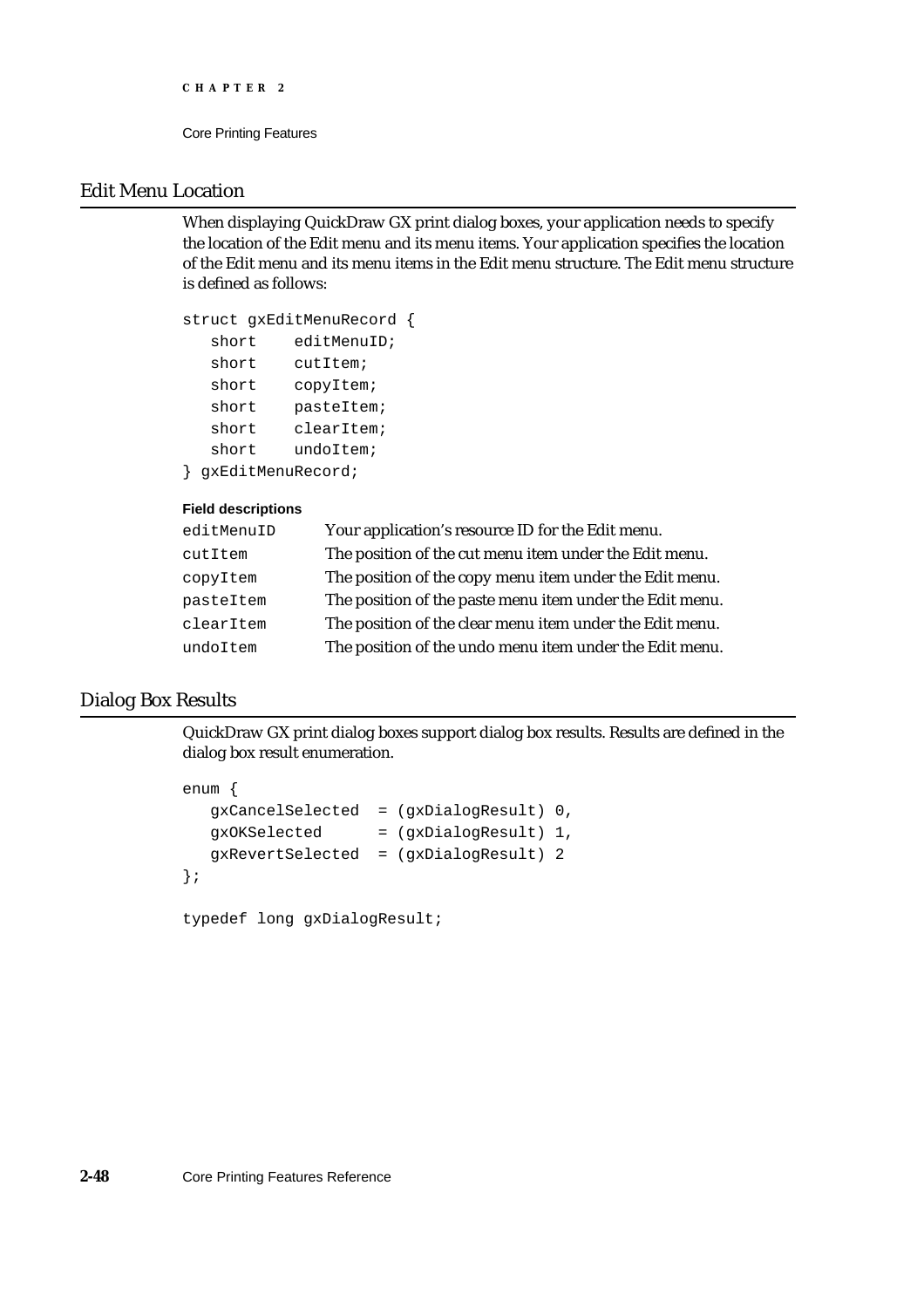Core Printing Features

#### **Constant descriptions**

| qxCancelSelected |                                                                                                                                                                 |  |  |
|------------------|-----------------------------------------------------------------------------------------------------------------------------------------------------------------|--|--|
|                  | Represents a cancelation of the dialog box without action being<br>taken, such as when the user chooses Cancel or presses Escape<br>while in a dialog box.      |  |  |
| qxOKSelected     | Represents a confirmation, such as when the user chooses Format in<br>the Page Setup dialog box.                                                                |  |  |
| qxRevertSelected |                                                                                                                                                                 |  |  |
|                  | Represents a request to undo one or more actions, such as when the<br>user chooses Remove to remove a page format while in the Custom<br>Page Setup dialog box. |  |  |

# Functions

This section describes the functions for initializing and terminating printing features, handling errors, creating and managing job objects, printing using QuickDraw GX, obtaining information on print objects, displaying print dialog boxes, and converting a print record into a job object.

Included with each function description is a list of specific result codes returned by QuickDraw GX. In addition to these result codes, you may also receive file-system, memory, and resource errors. For a complete listing of specific file-system, memory, and resource errors, see *Inside Macintosh: C Summary* or *Inside Macintosh: Pascal Summary*.

You should note that not all possible result codes for a particular function are included in function descriptions within this section. For example, the Message Manager, described in *Inside Macintosh: QuickDraw GX Environment and Utilities,* allows QuickDraw GX functions to send specific messages to your application. These messages can also generate errors.

### **IMPORTANT**

All printing functions in QuickDraw GX, with the exception of the GXGetJobError function, may move Macintosh memory. The GXGetJobError function, however, relies on data that may also move. Therefore, your application should never call a QuickDraw GX printing-related function at interrupt time.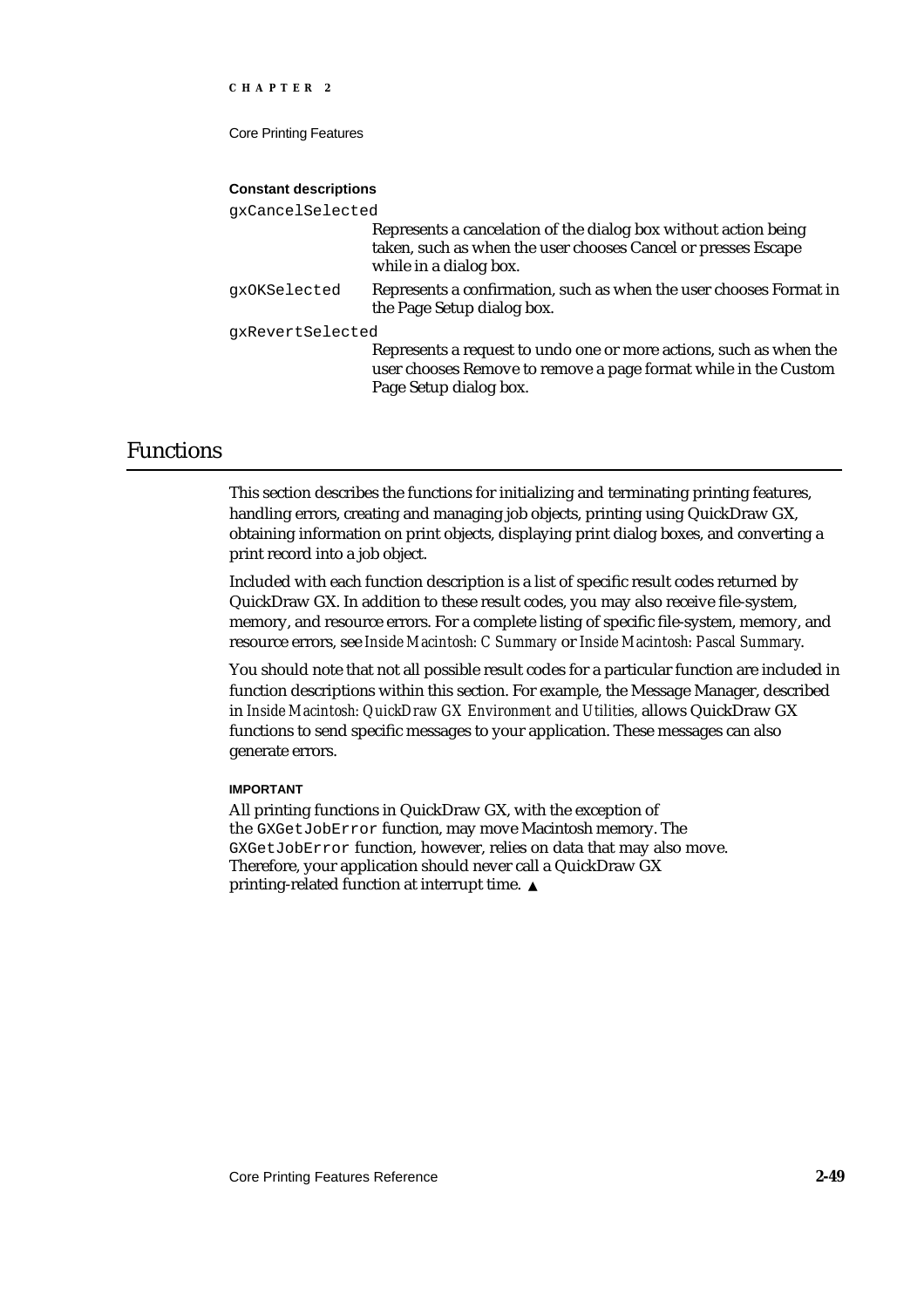Core Printing Features

# Initializing and Terminating QuickDraw GX Printing Features

After you call the GXEnterGraphics function to initialize QuickDraw GX, you can call the GXInitPrinting function to initialize printing features within QuickDraw GX.

When you have successfully called the GXInitPrinting function and you need to terminate printing features within QuickDraw GX, you must call the  $GX$ ExitPrinting function.

## **GXInitPrinting**

You can use the GXInitPrinting function to initialize printing features within QuickDraw GX.

OSErr GXInitPrinting (void);

*function result* An error code of type OSErr.

### **DESCRIPTION**

Before you call the GXInitPrinting function, you must call the GXEnterGraphics function to initialize QuickDraw GX. You should also use the Gestalt function to determine whether QuickDraw GX printing features are available on the user's system. The Gestalt selector is 'pmgr'.

### **SPECIAL CONSIDERATIONS**

If the GXInitPrinting function returns an error, you should not attempt to call other QuickDraw GX printing-related functions.

#### **RESULT CODES**

gxSegmentLoadFailedErr A required code segment could not be found, or there was not enough memory to load it.

### **SEE ALSO**

The GXEnterGraphics function that initializes QuickDraw GX is described in *Inside Macintosh: QuickDraw GX Environment and Utilities.*

To terminate printing features in QuickDraw GX, use the GXExitPrinting function, which is described in the next section.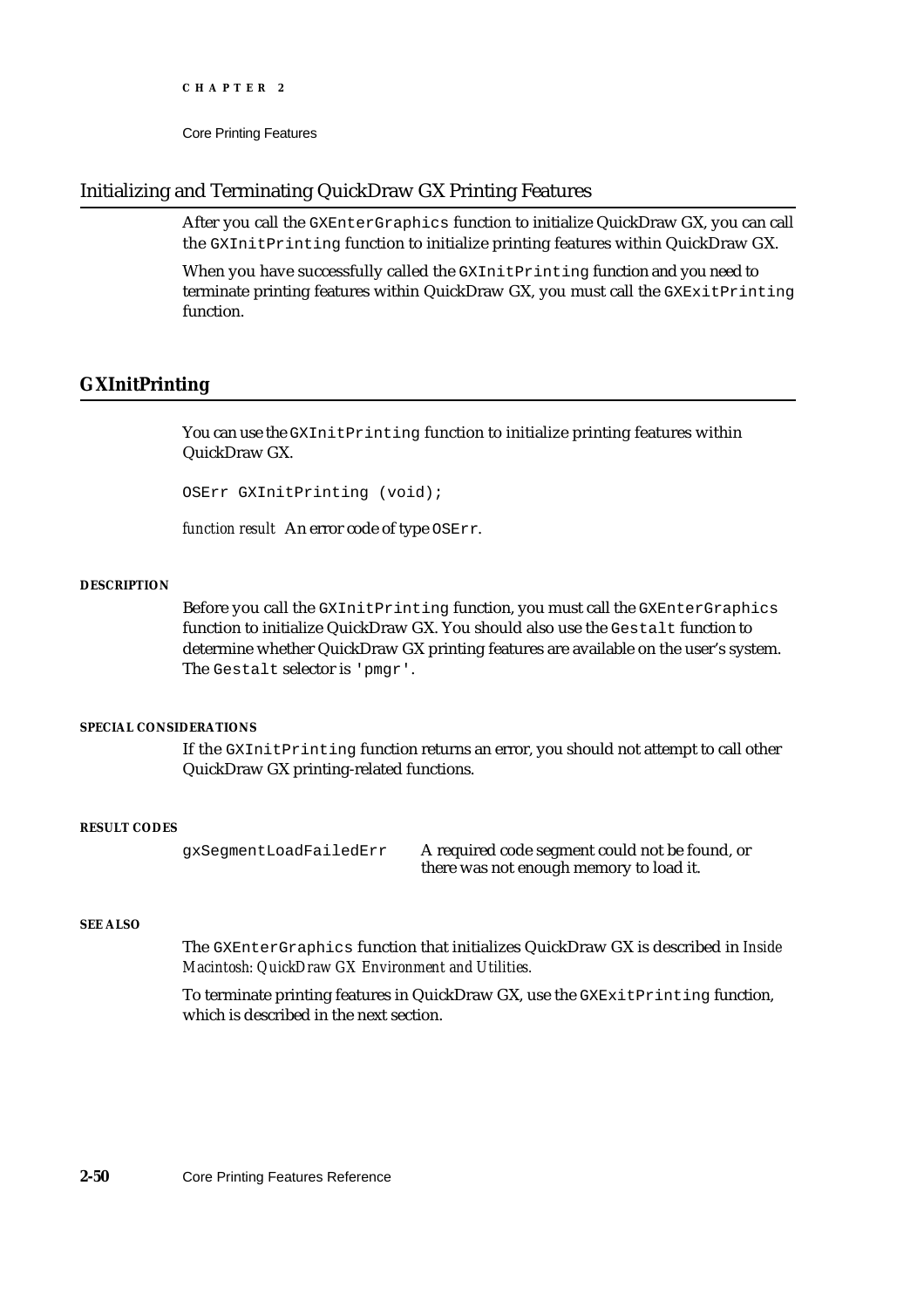Core Printing Features

## **GXExitPrinting**

You can use the GXExitPrinting function to terminate printing features within QuickDraw GX.

OSErr GXExitPrinting (void);

*function result* An error code of type OSErr.

#### **DESCRIPTION**

The GXExitPrinting function terminates printing features within QuickDraw GX only after you have successfully called the GXInitPrinting function. You cannot call QuickDraw GX printing functions after you call the GXExitPrinting function.

You must call the GXExitPrinting function before you call the GXExitGraphics function to shut down QuickDraw GX.

Before you call the GXExitPrinting function, you should dispose of all QuickDraw GX printing-related objects. If you want to use these objects again, you should save them.

#### **RESULT CODES**

gxSegmentLoadFailedErr A required code segment could not be found, or there was not enough memory to load it.

#### **SEE ALSO**

For information about saving printing-related objects, see "Saving a Job Object With a Document File" beginning on page 2-24.

The GXExitGraphics function is described in the environment chapter of *Inside Macintosh: QuickDraw GX Environment and Utilities.*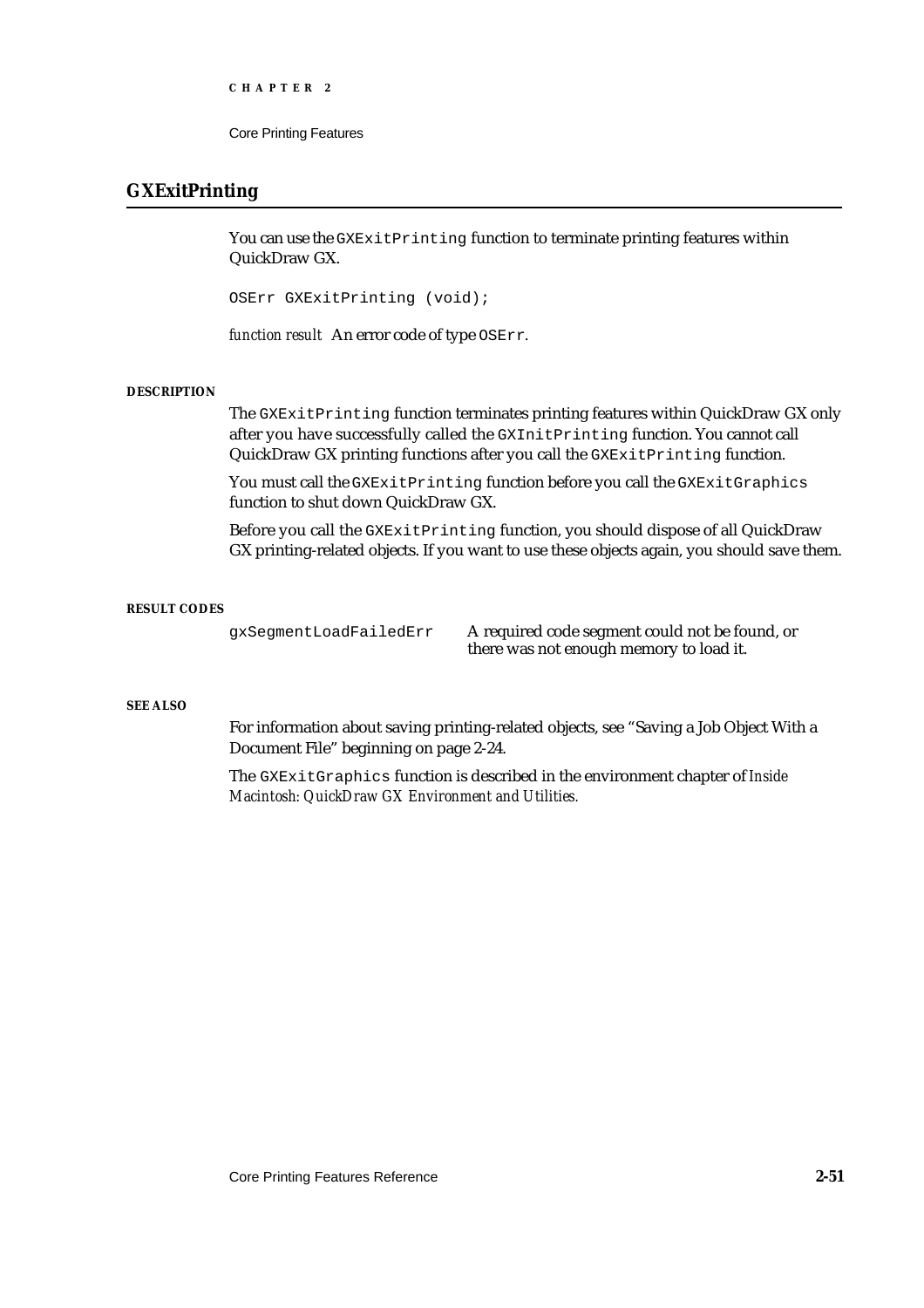## Handling Errors

QuickDraw GX printing features allow you to poll for errors in two ways: immediately after you call a function or after you call groups of functions. QuickDraw GX provides the GXGetJobError function to allow you to poll for errors in both ways.

To allow your application to manage separate documents, errors are local to a job object. To store an error with a particular job object, you use the GXSetJobError function.

## **GXGetJobError**

You can use the GXGetJobError function to obtain the first error encountered for a particular job object since the last call to GXGetJobError.

OSErr GXGetJobError (gxJob aJob);

aJob A reference to the job object whose most recent error you want to obtain.

*function result* An error code of type OSErr.

#### **DESCRIPTION**

The GXGetJobError function returns printing-related errors associated with a job object. Initially, you can call this function to obtain the current error code. If you immediately call this function a second time, it returns noErr.

You can use the GXSetJobError function to store an error in a specific job object.

### **SPECIAL CONSIDERATIONS**

After an error occurs, calls to QuickDraw GX printing-related functions associated with the specified job object return immediately without executing, until the GXGetJobError function is called.

The GXGetJobError function does *not* move Macintosh memory; however, your application should not call this function at interrupt time, because it relies on data structures that may move.

### **SEE ALSO**

Error-handling methods using the GXGetJobError function are described in "Error Handling," which begins on page 2-14.

The GXSetJobError function is described in the next section.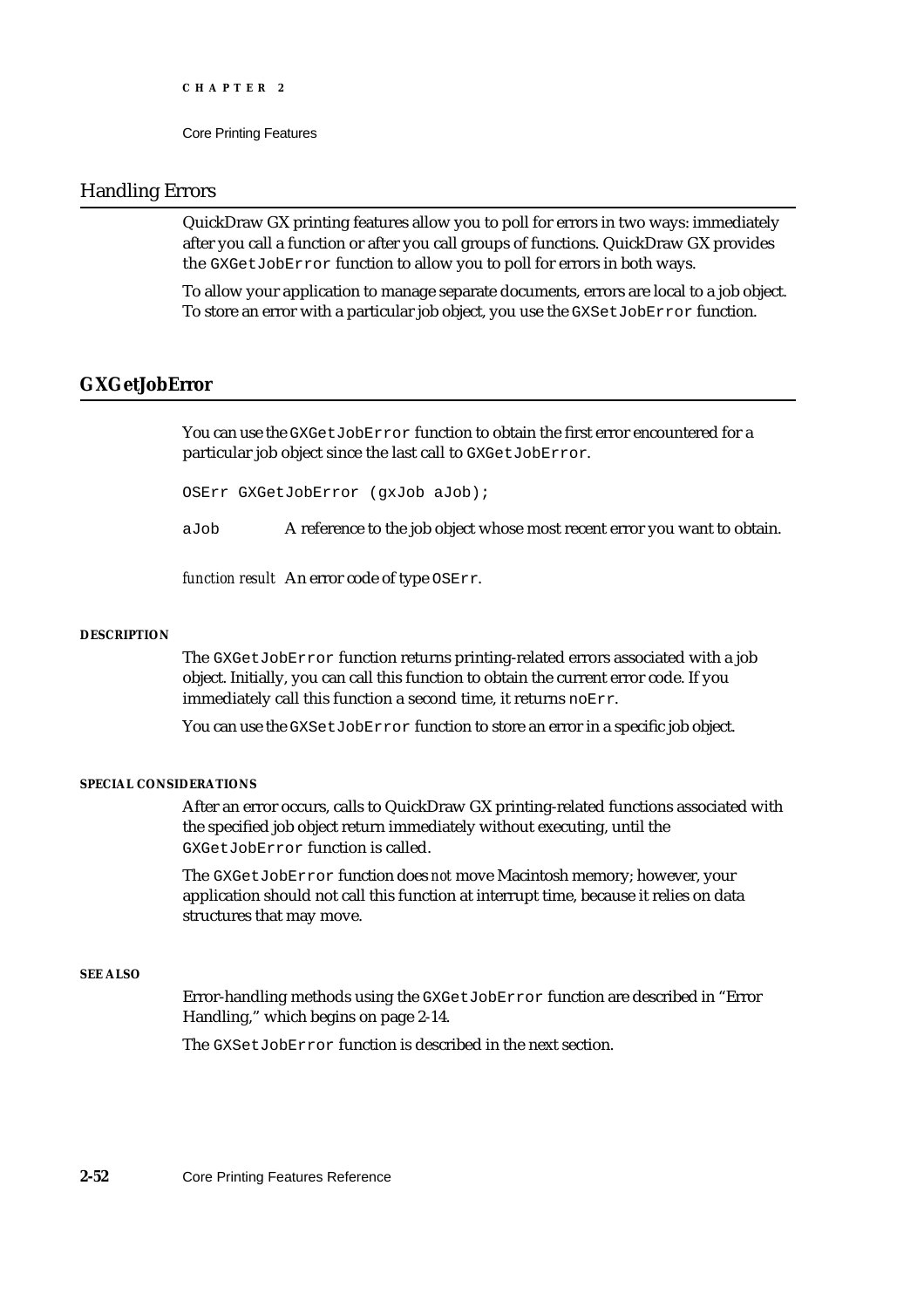Core Printing Features

# **GXSetJobError**

You can use the GXSetJobError function to store an error in the provided job object.

void GXSetJobError (gxJob aJob, OSErr anError);

aJob A reference to the job object in which to store the error. anError The error to store.

### **DESCRIPTION**

The GXSetJobError function stores an error with a particular job object. This function is useful when you want to abort or cancel spooling.

Most applications do not need to use this function because QuickDraw GX sets the error for you. You might want to use it, however, to artificially raise an error condition.

### **SPECIAL CONSIDERATIONS**

An existing error is replaced when you call the GXSetJobError function. If you wish to save a previous error, you must call the GXGetJobError function to obtain an error prior to calling the GXSetJobError function.

### **RESULT CODES**

gxSegmentLoadFailedErr A required code segment could not be found, or there was not enough memory to load it.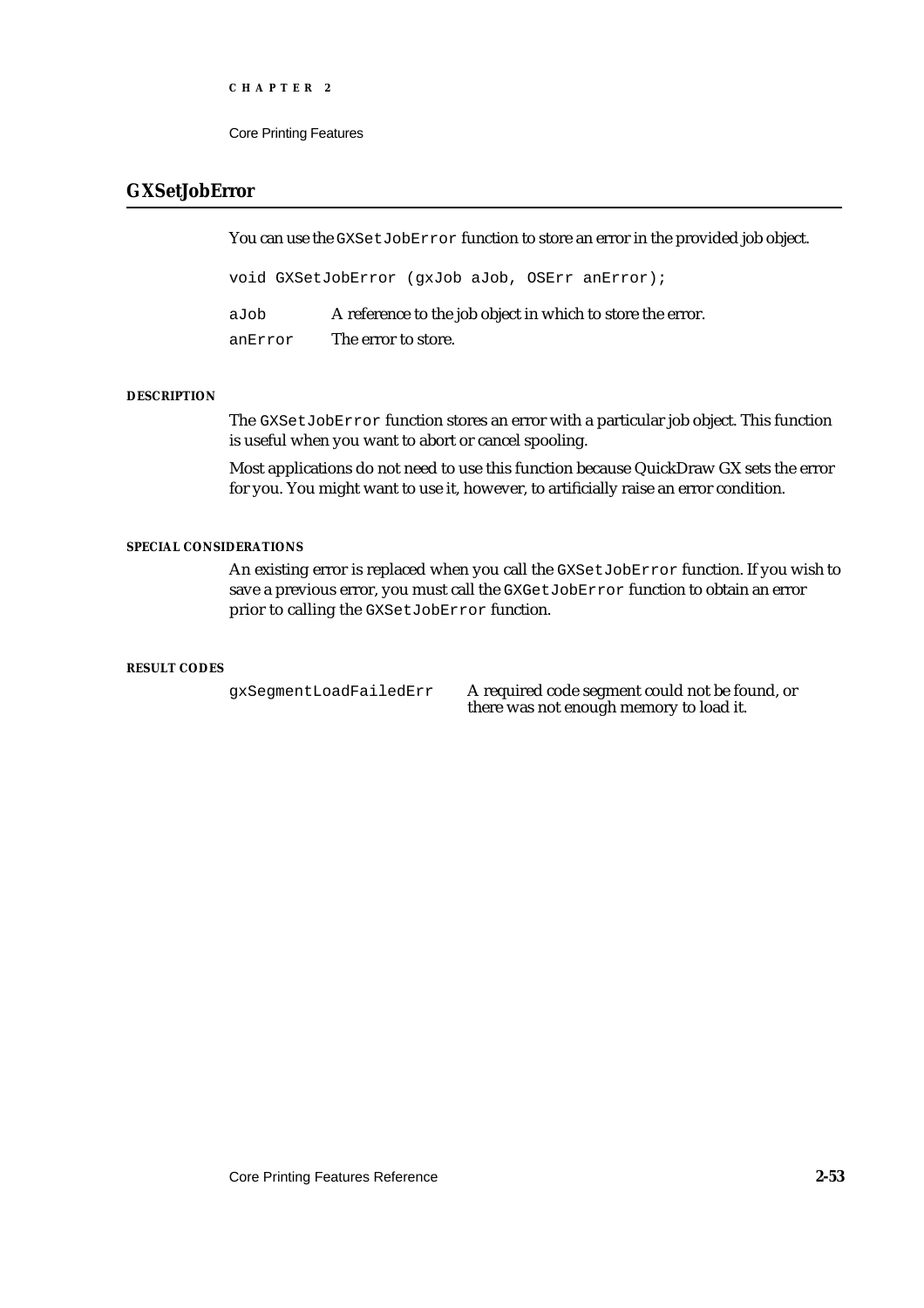## Creating and Managing Job Objects

When a user creates a new document, you need to create a corresponding job object using the GXNewJob function. When a user closes a printable document, you need to dispose of its corresponding job object using the GXDisposeJob function.

When a user saves a printable document, you need to flatten its job object using either the GXFlattenJobToHdl function or the GXFlattenJob function. When a user opens a printable document, you need to retrieve its job object using either the GXUnflattenJobFromHdl function or the GXUnflattenJob function.

When you receive a resume event, you should use the GXUpdateJob function to update the job object because the printing environment may have changed.

## **GXNewJob**

You can use the GXNewJob function to create a job object to associate with a printable document.

OSErr GXNewJob (gxJob \*aJob);

aJob On return, a reference to the newly created job object.

*function result* An error code of type OSErr.

### **DESCRIPTION**

The GXNewJob function allocates space for a job object and returns a reference to the job object. You need to call this function each time a user creates a new printable document.

When QuickDraw GX creates a new job object, it contains default values. Specifically, it contains a default format and a default paper type. The default format and default paper type are defined by the default output printer's printer driver. If there is no default output printer's printer driver, the job object uses the format and paper type associated with "Any Printer."

You should call the GXInstallApplicationOverride function after you call the GXNewJob function to support QuickDraw GX print dialog boxes.

When a user closes a document, you need to dispose of a job object using the GXDisposeJob function.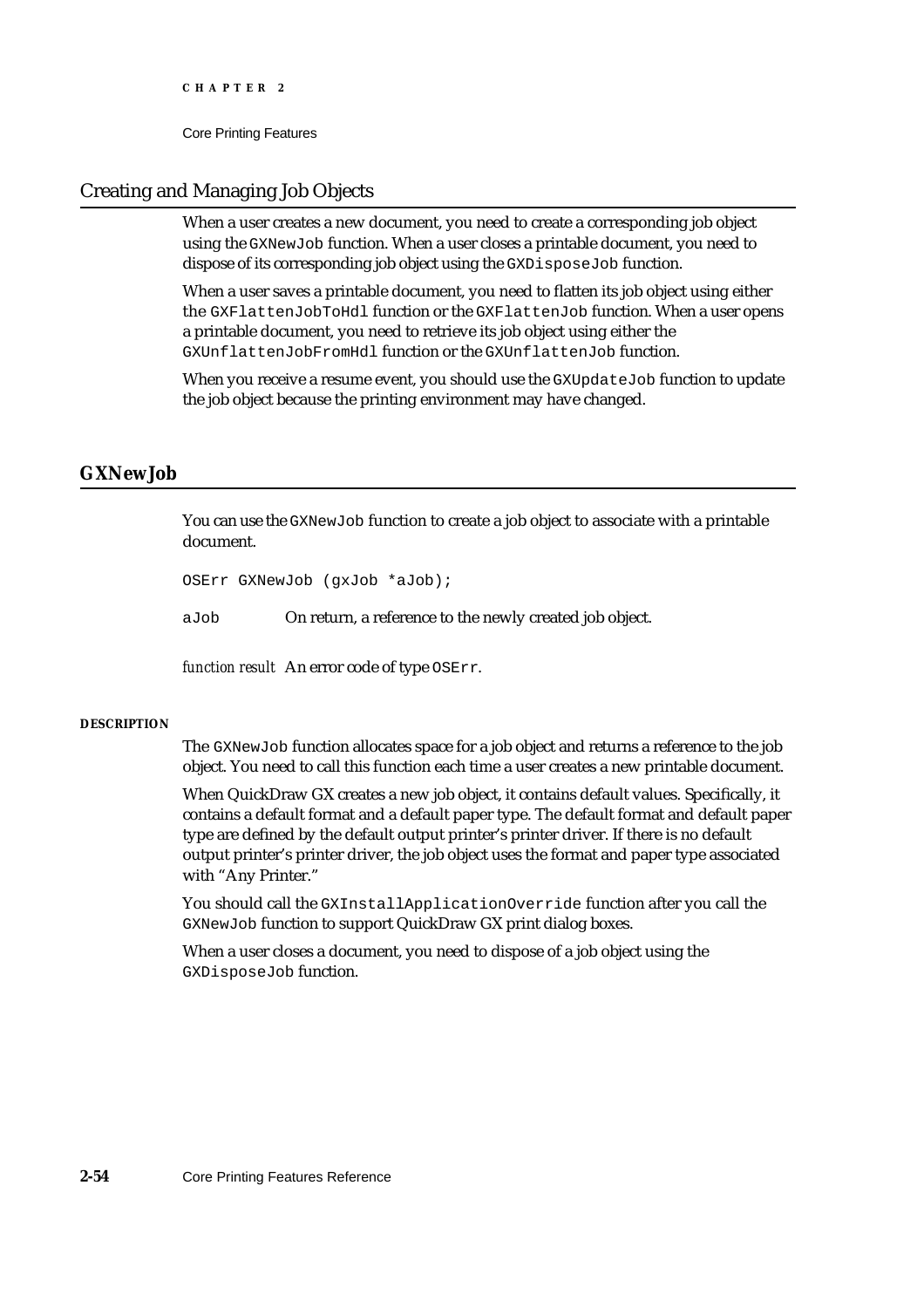Core Printing Features

#### **RESULT CODES**

| qxSeqmentLoadFailedErr | A required code segment could not be found, or   |
|------------------------|--------------------------------------------------|
|                        | there was not enough memory to load it.          |
| qxPaperTypeNotFound    | The default paper-type object cannot be located. |

### **SEE ALSO**

Listing 2-1 on page 2-12 shows how to use the GXNewJob function to create a job object for a printable document.

The GXInstallApplicationOverride function for supporting QuickDraw GX print dialog boxes is described on page 2-71.

To dispose of a job object, see the description of the GXDisposeJob function in the next section.

### **GXDisposeJob**

You can use the GXDisposeJob function to dispose of a job object associated with a printable document.

OSErr GXDisposeJob (gxJob aJob);

aJob A reference to the job object to be disposed of.

*function result* An error code of type OSErr.

#### **DESCRIPTION**

You should call the GXDisposeJob function when a user closes a printable document and deallocates space for an existing job object. This function returns an error if the specified job object is  $nil.$ 

Before you dispose of a job object, you should call the GXFlattenJobToHdl function or the GXFlattenJob function to save a job object when a user saves a document.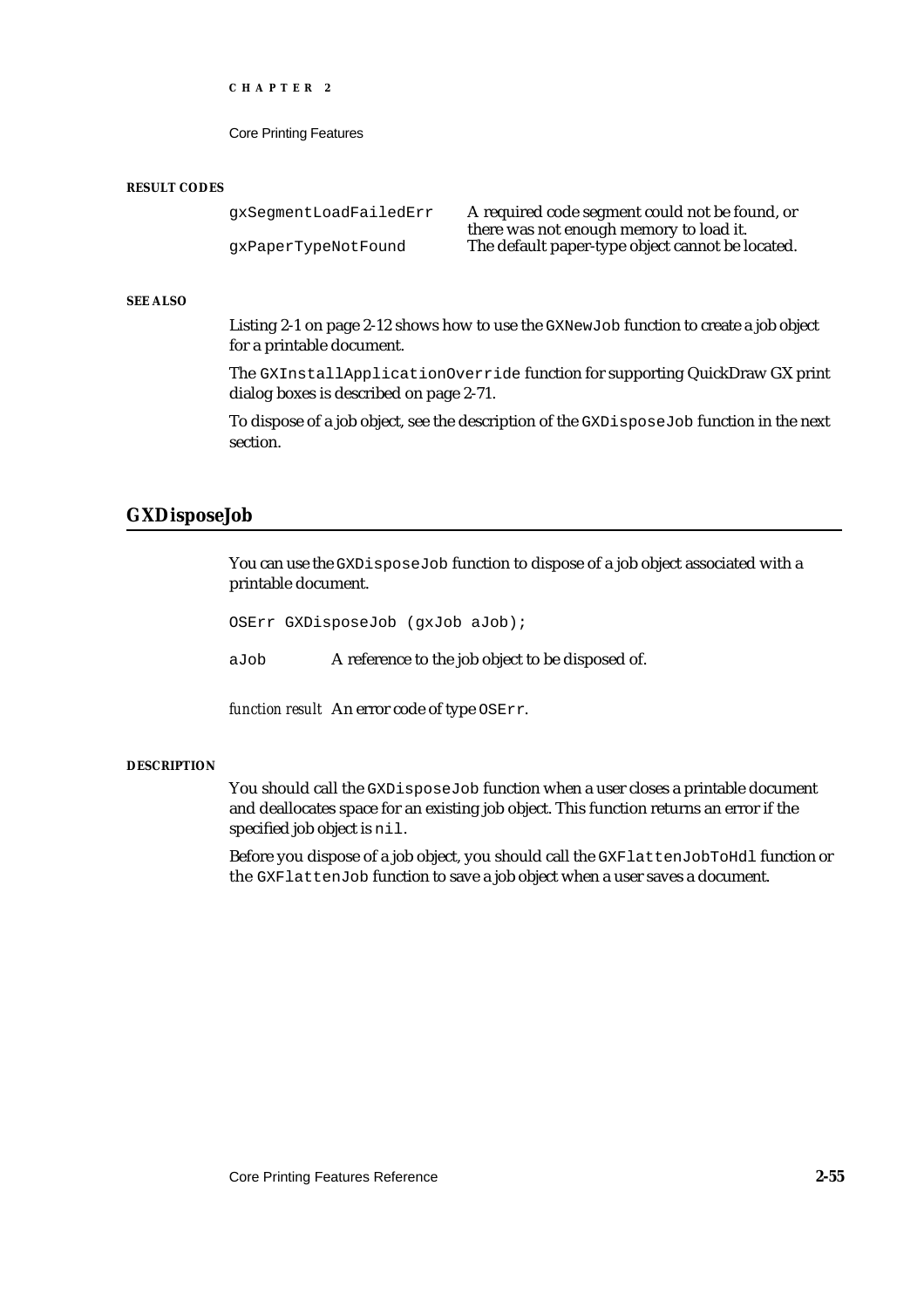Core Printing Features

#### **RESULT CODES**

gxSegmentLoadFailedErr A required code segment could not be found, or there was not enough memory to load it.

### **SEE ALSO**

Listing 2-9 on page 2-29 shows how to use the GXDisposeJob function to dispose of a job object when a user closes a document.

The GXFlattenJobToHdl function for saving job objects in a handle is described in the next section. The GXFlattenJob function for saving job objects by calling a function is described on page 2-57.

# **GXFlattenJobToHdl**

You can use the GXFlattenJobToHdl function to flatten a job object into a handle.

Handle GXFlattenJobToHdl (gxJob aJob, Handle aHandle);

| aJob | A reference to the job object to be flattened. |
|------|------------------------------------------------|
|      |                                                |

aHandle The handle into which the flattened data is placed.

*function result* The handle into which the flattened data is placed.

### **DESCRIPTION**

The GXFlattenJobToHdl function provides your application with a mechanism for saving all information associated with a job object in a handle. You should call this function when a user saves a printable document.

You specify a handle in the aHandle parameter. QuickDraw GX grows or shrinks the size of the handle you provide to accommodate the size of the job object. You can specify nil in this parameter to allow QuickDraw GX to create and return a handle for you.

When you save a printable document, you can write the handle to the file's resource or data fork. You cannot directly modify the contents of this handle.

When a user opens a printable document, you need to unflatten all information associated with a job object using the UnflattenJobToHdl function.

If you do not wish to save data in a handle, you can also use the GXFlattenJob and GXUnflattenJob functions to specify a function to save and restore a job object.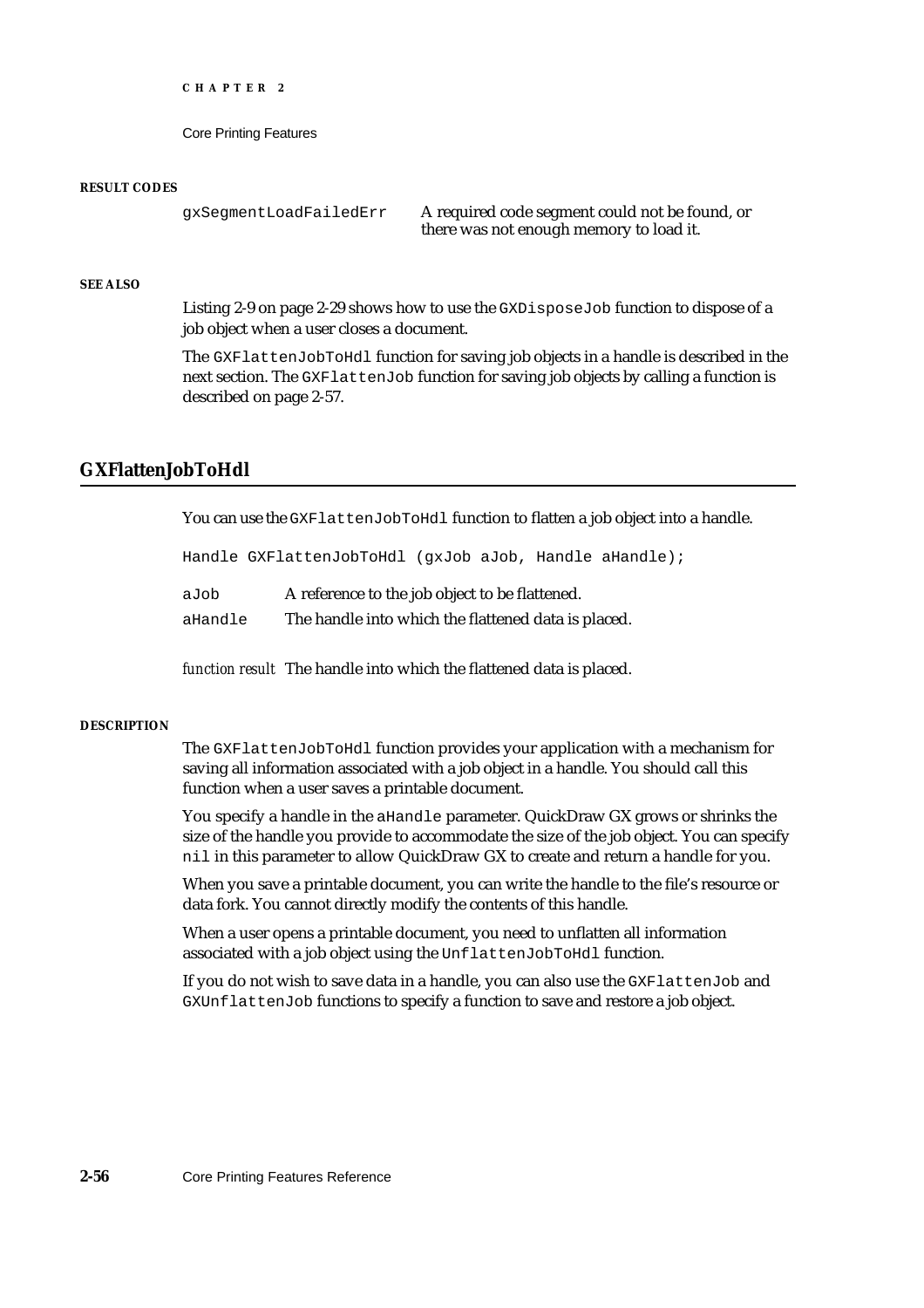Core Printing Features

#### **RESULT CODES**

gxSegmentLoadFailedErr A required code segment could not be found, or there was not enough memory to load it.

#### **SEE ALSO**

Listing 2-7 on page 2-25 shows how to use the GXFlattenJobToHdl function to save a job object.

To unflatten all information associated with a job object, see the GXUnflattenJobFromHdl function, which is described on page 2-58.

You can also specify a function to save information associated with a job object by using the GXFlattenJob function, which is described in the next section.

# **GXFlattenJob**

You can use the GXFlattenJob function when you want to call a function to flatten a job object.

```
void GXFlattenJob (gxJob aJob, 
                      gxPrintingFlattenProc aPrintingFlattenProc, 
                     void *aVoid);
```
aJob A reference to the job object to be flattened.

aPrintingFlattenProc

A pointer to a flattening function.

aVoid A reference variable passed to the flattening function.

#### **DESCRIPTION**

The GXFlattenJob function provides your application with a mechanism for saving all information associated with a job object by specifying a pointer to a flattening function. QuickDraw GX calls your flattening function multiple times as it saves job object-related data to disk.

You specify a pointer to a flattening function in the aPrintingFlattenProc parameter of the GXFlattenJob function.You may prefer to use the GXFlattenJob function (instead of the GXFlattenJobToHdl function) because it requires less memory to save portions of job object data to disk than it does to save all the data in a single handle.

When a user opens a printable document, you need to unflatten all information associated with a job object using the GXUnflattenJob function.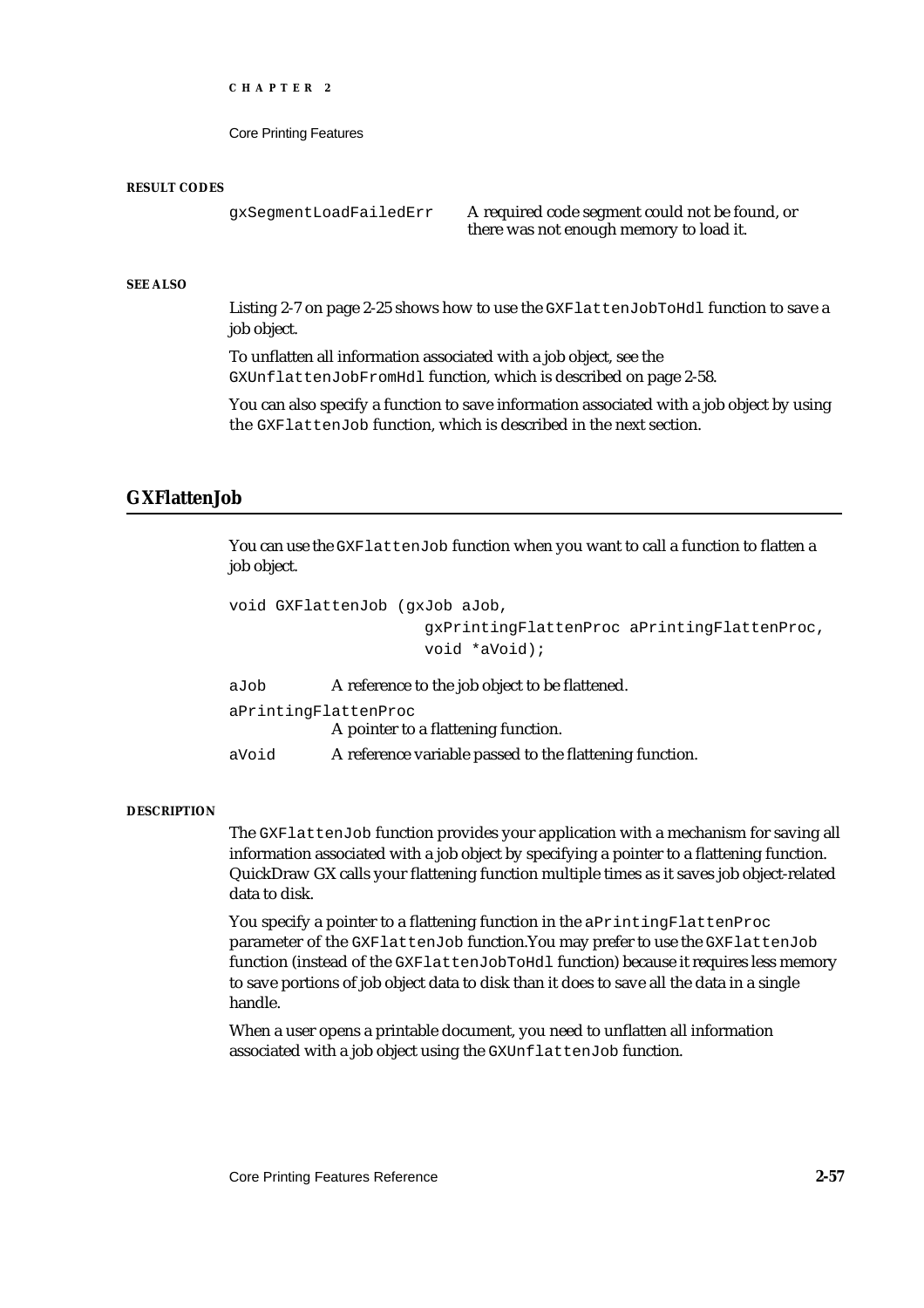```
CHAPTER 2
```
#### **RESULT CODES**

gxSegmentLoadFailedErr A required code segment could not be found, or there was not enough memory to load it.

#### **SEE ALSO**

Listing 2-8 on page 2-28 shows how to use the GXFlattenJob function to save a job object.

An example of a flattening function is described on page 2-76.

To unflatten all information flattened using GXFlattenJob, see the GXUnflattenJob function, which is described on page 2-59.

To flatten a job to a handle, see the GXFlattenJobToHdl function, which is described on page 2-56.

# **GXUnflattenJobFromHdl**

You can use the GXUnflattenJobFromHdl function to unflatten a job object that you previously flattened using the GXFlattenJobToHdl function.

gxJob GXUnflattenJobFromHdl (gxJob aJob, Handle aHandle);

aJob A reference to the job object into which unflattened data is placed.

aHandle A handle from which the job object is to be read.

*function result* The unflattened job object.

#### **DESCRIPTION**

The GXUnflattenJobFromHdl function provides your application with a mechanism for retrieving all information associated with a job object from a handle. You should call this function when a user opens a printable document containing a job object that was previously flattened using the GXFlattenJobToHdl function.

In the aJob parameter, you specify a job object in which to place the unflattened job object data. You can specify nil in this parameter to allow QuickDraw GX to create and return a job object for you.

The aHandle parameter specifies the handle from which the job object information is read. You previously specified this handle using the GXFlattenJobToHdl function.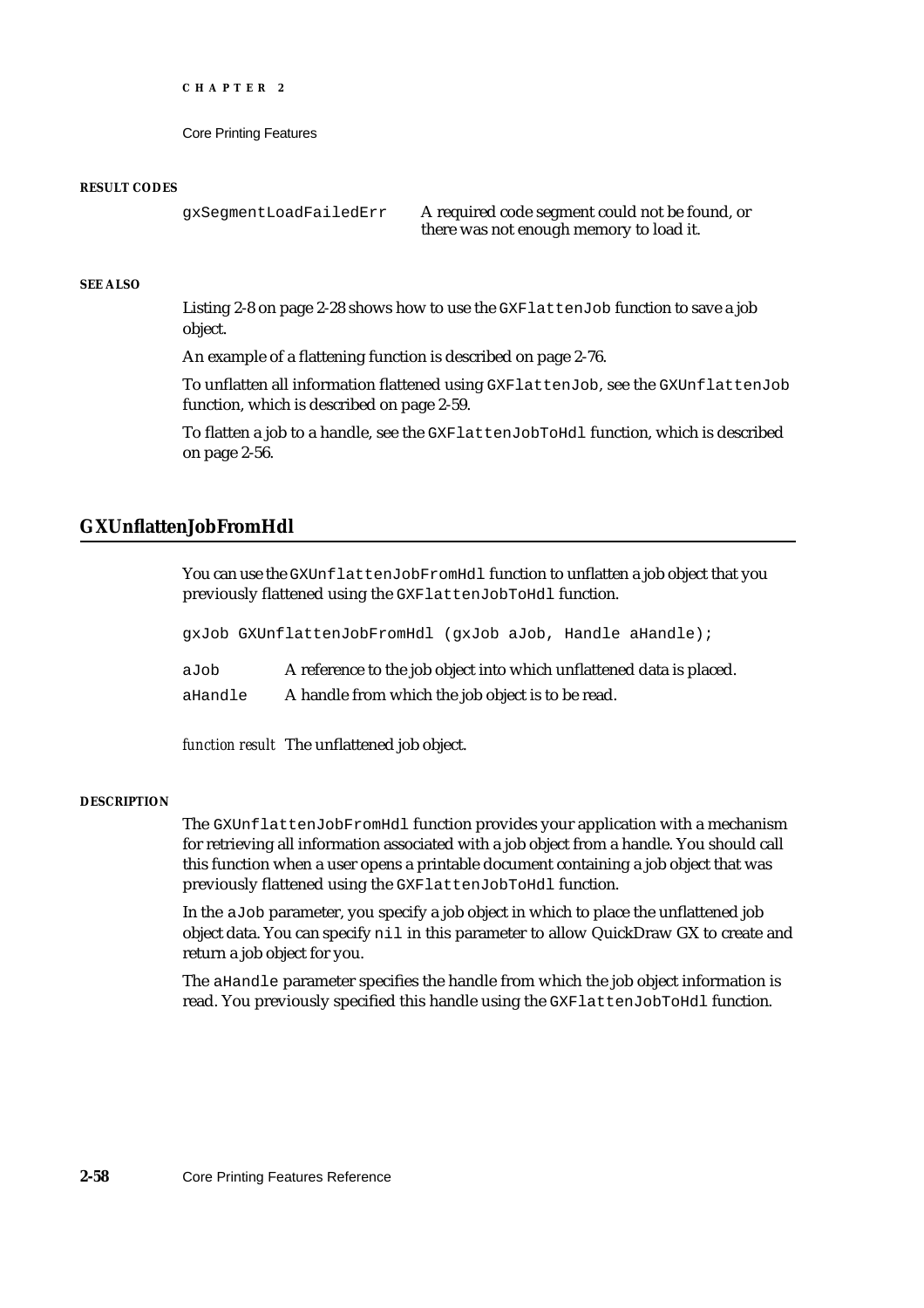Core Printing Features

#### **RESULT CODES**

| qxSeqmentLoadFailedErr | A required code segment could not be found, or          |
|------------------------|---------------------------------------------------------|
|                        | there was not enough memory to load it.                 |
| qxFlattenVersionTooNew | An attempt to unflatten a job object that was           |
|                        | flattened using a later version of QuickDraw GX.        |
| qxPaperTypeNotFound    | The paper-type object cannot be located.                |
| collectionVersionErr   | Version of the collection object is not compatible with |
|                        | the current version of the Collection Manager.          |

#### **SEE ALSO**

Listing 2-10 on page 2-30 shows how to use the GXUnflattenJobFromHdl function to retrieve a job object from a handle.

You specify a handle in which to save a job object using the GXFlattenJobToHdl function, which is described on page 2-56.

# **GXUnflattenJob**

You can use the GXUnflattenJob function to unflatten a job object that you previously flattened using the GXFlattenJob function.

```
gxJob GXUnflattenJob (gxJob aJob,
                      gxPrintingFlattenProc aPrintingFlattenProc,
                      void *aVoid);
 Job A reference to the job object to be unflattened
```

| auob                 | A reference to the job object to be unflattened.        |  |  |
|----------------------|---------------------------------------------------------|--|--|
| aPrintingFlattenProc |                                                         |  |  |
|                      | A pointer to a flattening function.                     |  |  |
| aVoid                | A reference variable passed to the flattening function. |  |  |

*function result* The unflattened job object.

#### **DESCRIPTION**

The GXUnflattenJob function provides your application with a mechanism for retrieving all information associated with a job object by executing an application-supplied function. In the aPrintingFlattenProc parameter, you specify a pointer to an unflattening function. QuickDraw GX calls your unflattening function multiple times as it retrieves job object-related data from disk.

In the aJob parameter, you specify a job object in which to place the unflattened job object data. You can specify nil in this parameter to allow QuickDraw GX to create and return a job object for you.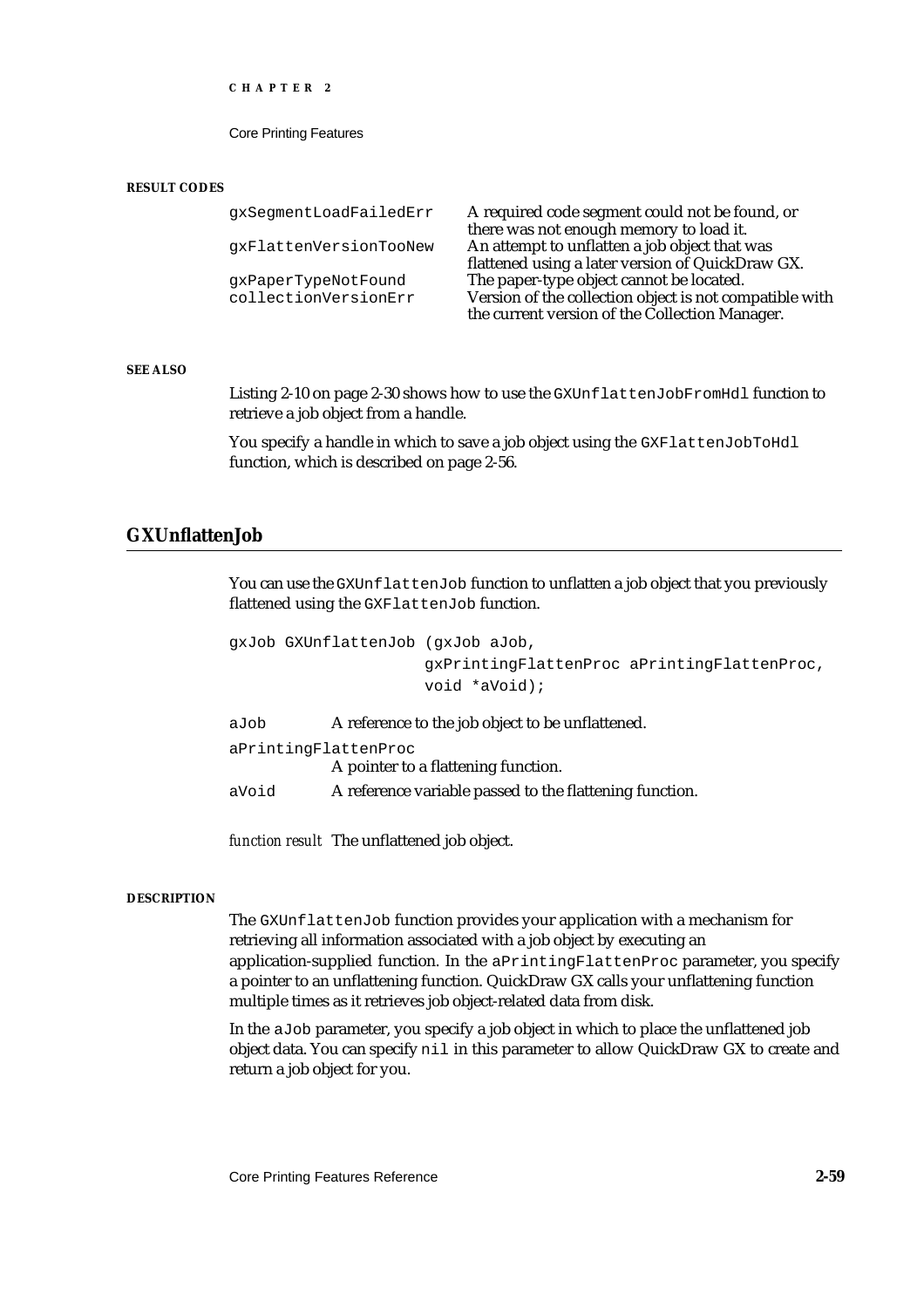Core Printing Features

#### **RESULT CODES**

| gxSegmentLoadFailedErr | A required code segment could not be found, or          |
|------------------------|---------------------------------------------------------|
|                        | there was not enough memory to load it.                 |
| qxFlattenVersionTooNew | An attempt to unflatten a job object that was           |
|                        | flattened using a later version of QuickDraw GX.        |
| qxPaperTypeNotFound    | The paper-type object cannot be located.                |
| collectionVersionErr   | Version of the collection object is not compatible with |
|                        | the current version of the Collection Manager.          |

## **SEE ALSO**

Listing 2-10 on page 2-30 shows an example of how to use the GXUnflattenJob function.

You specify a function to save a job object by using the GXFlattenJob function, which is described on page 2-57.

# **GXUpdateJob**

You can use the GXUpdateJob function to update the contents of a job object.

Boolean GXUpdateJob (gxJob aJob);

aJob A reference to the job object whose contents may need to change.

*function result* A Boolean, which returns true if anything actually changed.

#### **DESCRIPTION**

The GXUpdateJob function updates the job object to reflect the current QuickDraw GX environment. You must call this function when your application receives a resume event, indicating that it had been switched out because the user may have changed the characteristics of a printer. For example, the user may have added an extension while the application was switched out.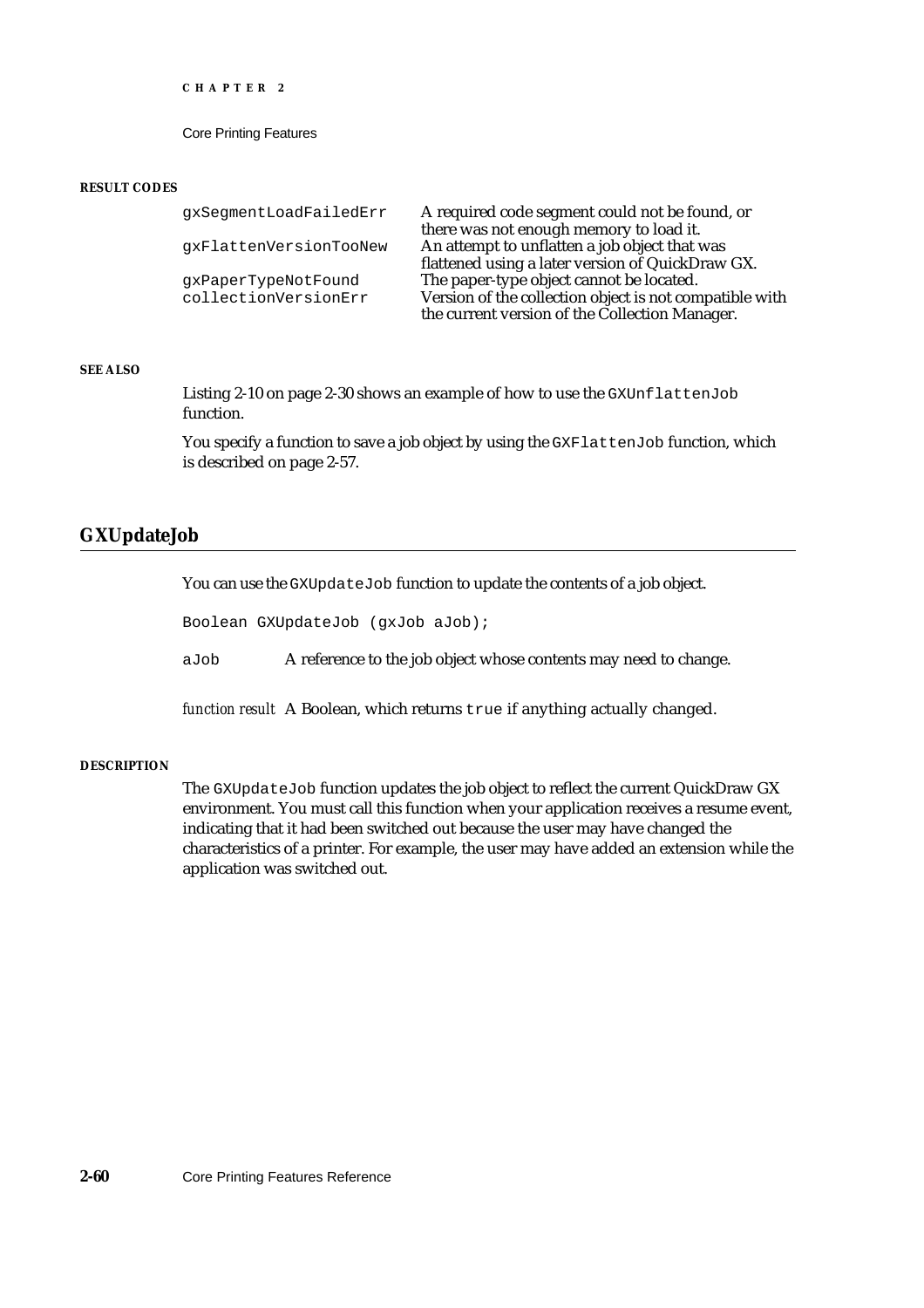Core Printing Features

#### **RESULT CODES**

gxSegmentLoadFailedErr A required code segment could not be found, or there was not enough memory to load it.

#### **SEE ALSO**

For an example that uses the GXUpdateJob function, see "Updating Job Object Information" on page 2-42.

# Printing With QuickDraw GX

To support printing from the Finder, your application needs to call the GXSelectJobOutputPrinter function to specify an output printer.

When the user requests printing, you should call the GXGetJobPageRange function to obtain the user-specified page range.

You call the GXStartJob function to begin printing a document. If your application stores each page as a single picture shape, you should use the GXPrintPage function to print each page in a document.

You may also choose to use the GXStartPage, GXDrawShape, and GXFinishPage functions to draw and print data. You should use these functions if your application does not store each page as a single picture shape.

After you have finished calling the GXPrintPage or the GXFinishPage function (depending on the approach you choose), you call the GXFinishJob function to tell QuickDraw GX that the document is ready to be spooled for printing in the background.

The GXDrawShape function is described in the shape objects chapter of *Inside Macintosh: QuickDraw GX Objects.*

# **GXSelectJobOutputPrinter**

You can use the GXSelectJobOutputPrinter function to specify an output printer for a printable document.

void GXSelectJobOutputPrinter (gxJob aJob, Str31 printerName);

aJob A reference to the job object for which you are specifying an output printer.

#### printerName

The name of the desktop printer.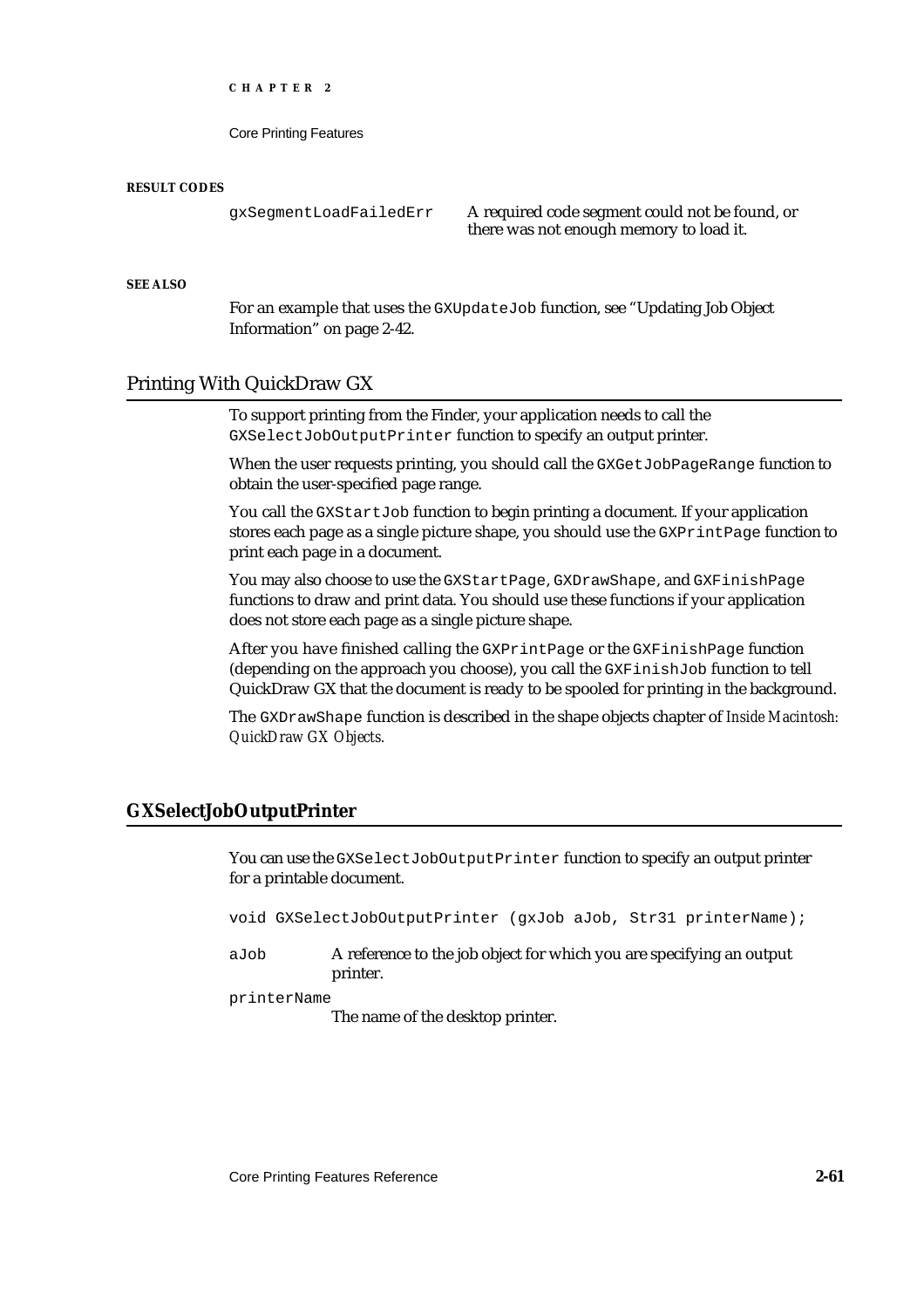```
CHAPTER 2
```
#### **DESCRIPTION**

Your application is responsible for determining the output printer on which to print the document.

For example, when the user selects and prints a document from the Finder, your application needs to respond to the Print Documents ('pdoc') Apple event and then call the GXSelectJobOutputPrinter function to specify an output printer on which to print the selected document. The printer name can be obtained by using the Apple event's optional attribute, keyOptionalKeywordAttr.

#### **RESULT CODES**

| Printer driver cannot be located.              |
|------------------------------------------------|
| A required code segment could not be found, or |
| there was not enough memory to load it.        |
| The paper-type object cannot be located.       |
|                                                |

#### **SEE ALSO**

Listing 2-16 on page 2-40 shows how to respond to the Print Documents Apple event and use the GXSelectJobOutputPrinter function to specify an output printer.

# **GXGetJobPageRange**

You can use the GXGetJobPageRange function to obtain a user-specified page range.

```
void GXGetJobPageRange (gxJob aJob, long *firstPage, 
                        long *lastPage);
```
aJob A reference to the job object for which to retrieve the page range. firstPage On return, the first page the user wants to print.

lastPage On return, the last page the user wants to print.

## **DESCRIPTION**

When the user requests printing, you should call the GXGetJobPageRange function to obtain the user-specified page range. The user specifies a page range in the Print dialog box.

You can set the first Page parameter or the last Page parameter to nil to ignore the result.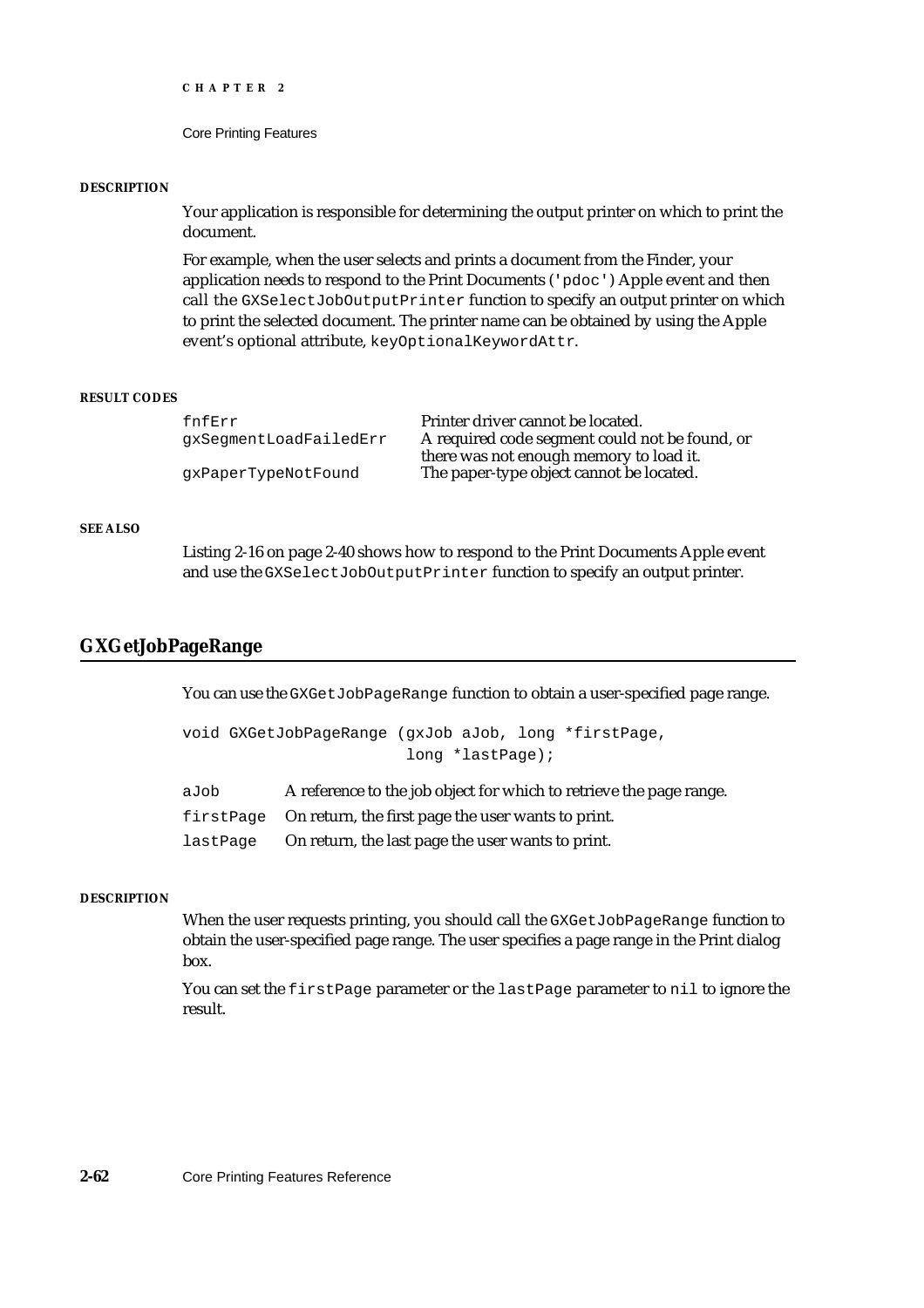Core Printing Features

#### **RESULT CODES**

gxSegmentLoadFailedErr A required code segment could not be found, or there was not enough memory to load it. collectionItemNotFoundErr The collection object item cannot be located.

## **SEE ALSO**

Listing 2-5 on page 2-21 and Listing 2-6 on page 2-23 show how to use the GXGetJobPageRange function to obtain the user-specified page range.

# **GXStartJob**

You can use the GXStartJob function to initiate printing when a user wants to print a document.

void GXStartJob (gxJob aJob, StringPtr docName, long pageCount);

aJob A reference to the job object of the print job to print. docName The name of the document to print. pageCount The number of pages to print.

#### **DESCRIPTION**

You use the GXStartJob function to begin printing a document. In the aJob parameter, you specify the job object associated with the document to print. In the docName parameter, you specify the name of the user's document. You can set this parameter to nil to use the default document name.

In the pageCount parameter, you specify the total number of pages the user chose to print or pass 0 if the page count is unknown. You can call the GXGetJobPageRange function to obtain the page range. In response to the GXStartJob call, QuickDraw GX displays the current page and the print job's page count, if it is known, in the Status dialog box.

#### **SPECIAL CONSIDERATIONS**

Immediately after you call the GXStartJob function, you should check for errors by calling the GXGetJobError function. Only if no errors are returned should you call the GXFinishJob function.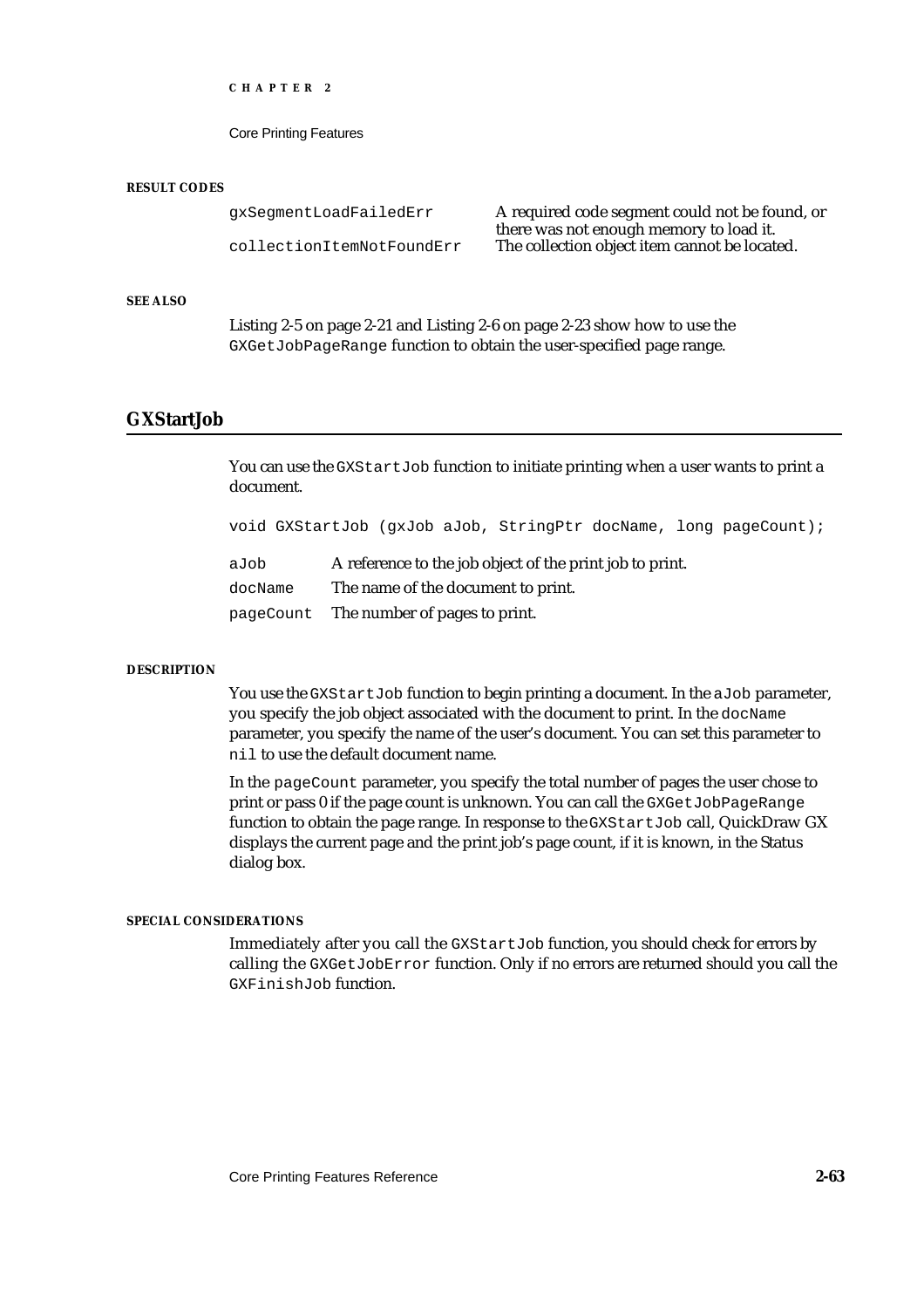```
CHAPTER 2
```
#### **RESULT CODES**

gxPrUserAbortErr The user has canceled printing. gxSegmentLoadFailedErr A required code segment could not be found, or there was not enough memory to load it.

#### **SEE ALSO**

Listing 2-5 on page 2-21 and Listing 2-6 on page 2-23 show how to use the GXStartJob function to begin printing a document.

For information about the GXGetJobPageRange function, see the previous section.

The GXGetJobError function is described on page 2-52. The GXFinishJob function is described on page 2-65.

#### **GXPrintPage**

You can use the GXPrintPage function to print a page in a document if your application stores each page as a single picture shape.

|                                                                     | void GXPrintPage (gxJob aJob, long pageNumber, gxFormat aFormat,         |  |  |
|---------------------------------------------------------------------|--------------------------------------------------------------------------|--|--|
|                                                                     | $qxShape$ aPage);                                                        |  |  |
| A reference to the job object whose page you want to print.<br>aJob |                                                                          |  |  |
| paqeNumber                                                          |                                                                          |  |  |
|                                                                     | The page number for the page.                                            |  |  |
| aFormat                                                             | A reference to the format object for the page.                           |  |  |
| aPage                                                               | A reference to the picture shape that specifies the output for the page. |  |  |

#### **DESCRIPTION**

The GXPrintPage function prints a page of a document. In the aPage parameter, you specify the picture shape for each page. In the pageNumber parameter, you set the page to print. QuickDraw GX compares the specified page number with the page range chosen by the user and spools the page if it is within the page range. If it is not within the range, QuickDraw GX ignores the data.

In the aFormat parameter, you specify the format object for the page. You need to provide your own mechanism for associating individual document pages with format objects.

You should loop through each page of a document, calling the GXPrintPage function for each page's picture shape. You should check for errors after you print each page and exit the loop if necessary.

If your application does not store each page as a single picture shape, you should use the GXStartPage, GXDrawShape, and GXFinishPage functions to print the page.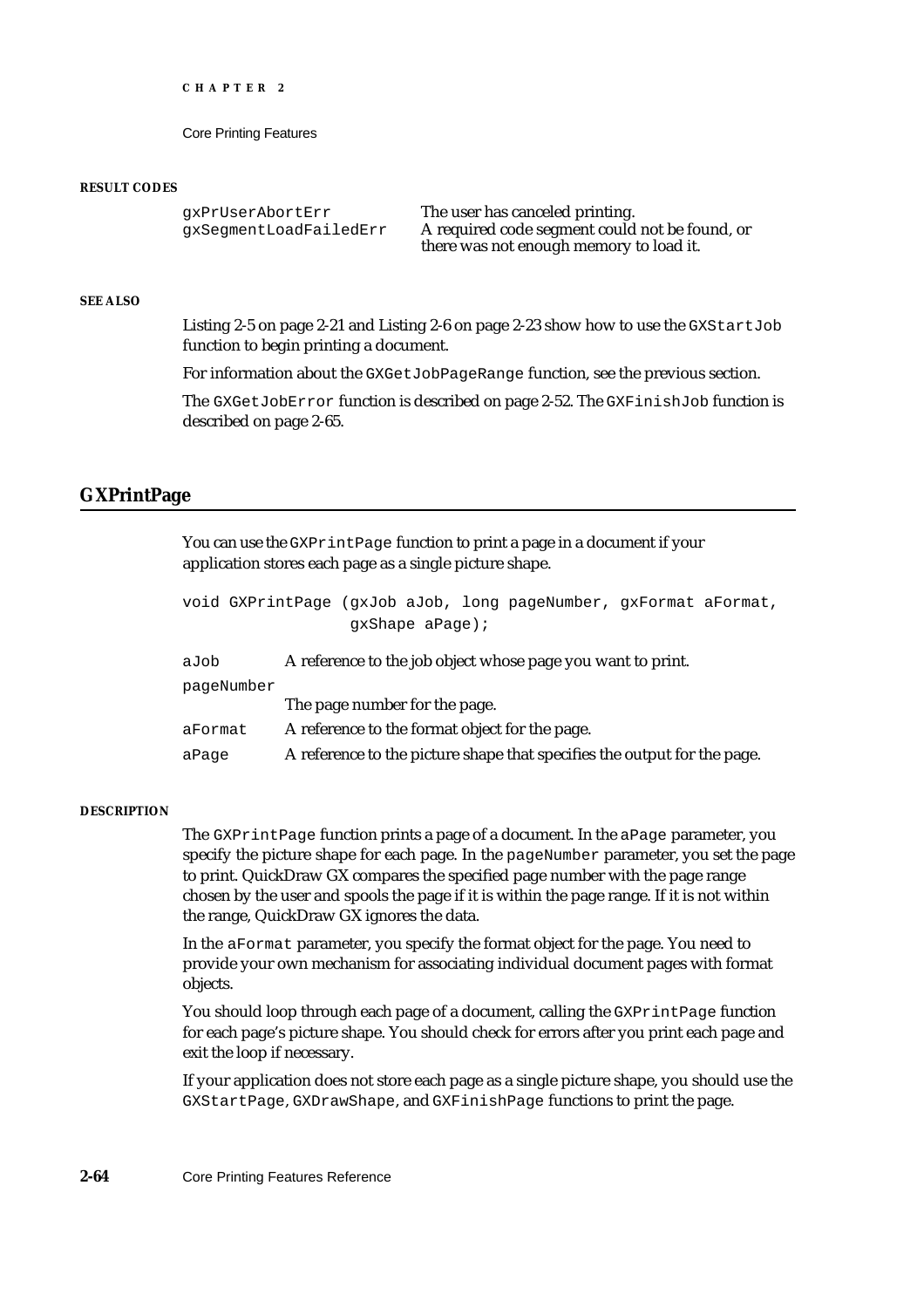Core Printing Features

#### **RESULT CODES**

gxPrUserAbortErr The user has canceled printing.

gxSegmentLoadFailedErr A required code segment could not be found, or there was not enough memory to load it.

#### **SEE ALSO**

Listing 2-5 on page 2-21 shows how to use the GXPrintPage function to print each page of a document.

Picture shapes are discussed in *Inside Macintosh: QuickDraw GX Graphics.*

The GXStartPage function is described on page 2-66. The GXFinishPage function is described on page 2-67. The GXDrawShape function is described in the shape objects chapter of *Inside Macintosh: QuickDraw GX Objects.*

In addition to the result codes listed above, you may also receive errors that can occur while flattening graphics objects during spooling. For more information about the spooling phase of printing, see the chapter "Introduction to Printing With QuickDraw GX" in this book. Flattening graphics objects is described in the shape objects chapter of *Inside Macintosh: QuickDraw GX Objects.*

# **GXFinishJob**

You can use the GXFinishJob function to notify QuickDraw GX that printing is complete.

void GXFinishJob (gxJob aJob);

aJob A reference to the job object being printed.

#### **DESCRIPTION**

The GXFinishJob function completes the application phase of printing. You should call this function after you have called the GXPrintPage function to print each page in a document.

#### **SPECIAL CONSIDERATIONS**

You should only call the GXFinishJob function if the GXStartJob function doesn't return errors.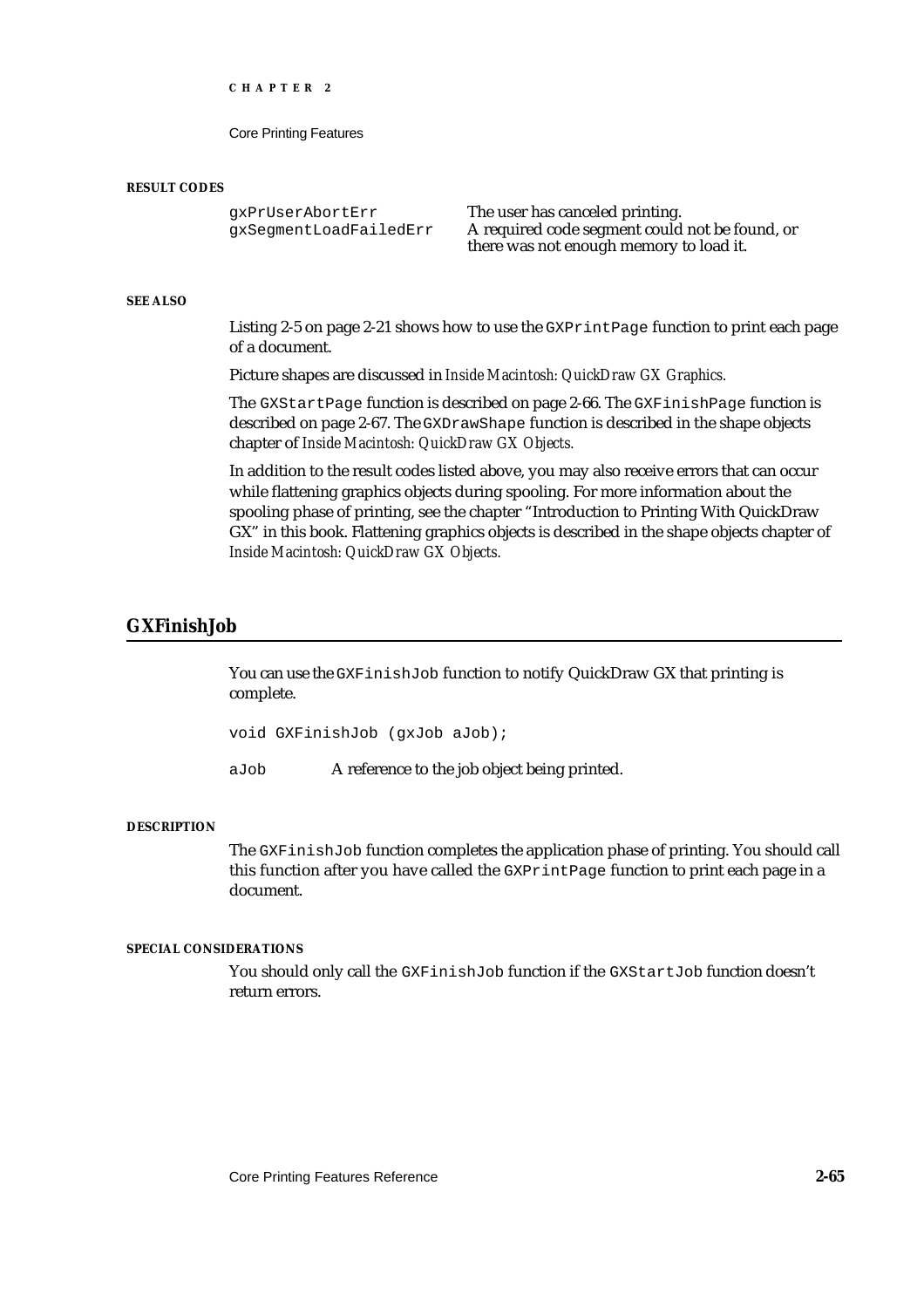Core Printing Features

#### **RESULT CODES**

gxPrUserAbortErr The user has canceled printing. gxSegmentLoadFailedErr A required code segment could not be found, or there was not enough memory to load it.

In addition to the result codes listed above, you may also receive errors that can occur while flattening graphics objects during spooling. Flattening graphics objects is described in the shape objects chapter of *Inside Macintosh: QuickDraw GX Objects.*

# **SEE ALSO**

Listing 2-5 on page 2-21 and Listing 2-6 on page 2-23 show how to use the GXFinishJob function to tell QuickDraw GX that the document is ready to be queued for printing in the background.

The GXStartJob function is described on page 2-63.

Phases of printing are described in the chapter "Introduction to Printing With QuickDraw GX" in this book.

# **GXStartPage**

You can use the GXStartPage function to print each page in a document if your application does not store each page as a single picture shape.

|              | Boolean GXStartPage (gxJob aJob, long pageNumber,                           |  |  |
|--------------|-----------------------------------------------------------------------------|--|--|
|              | qxFormat aFormat, long numViewPorts,                                        |  |  |
|              | qxViewPort *viewPortList);                                                  |  |  |
| aJob         | A reference to the job object being printed.                                |  |  |
| pageNumber   |                                                                             |  |  |
|              | The page number of the page being printed.                                  |  |  |
| aFormat      | A reference to the format object for the page.                              |  |  |
| numViewPorts |                                                                             |  |  |
|              | The number of view ports contained in the viewPortList parameter.           |  |  |
| viewPortList |                                                                             |  |  |
|              | A pointer to the list of references to view ports to use to capture shapes. |  |  |

*function result* Returns true if the page you specify in the pageNumber parameter is within the user-specified page range, false if the page you specify is not.

#### **DESCRIPTION**

You use the GXStartPage function to start printing the shapes drawn with GXDrawShape. You call the GXStartPage function after you call the GXStartJob function.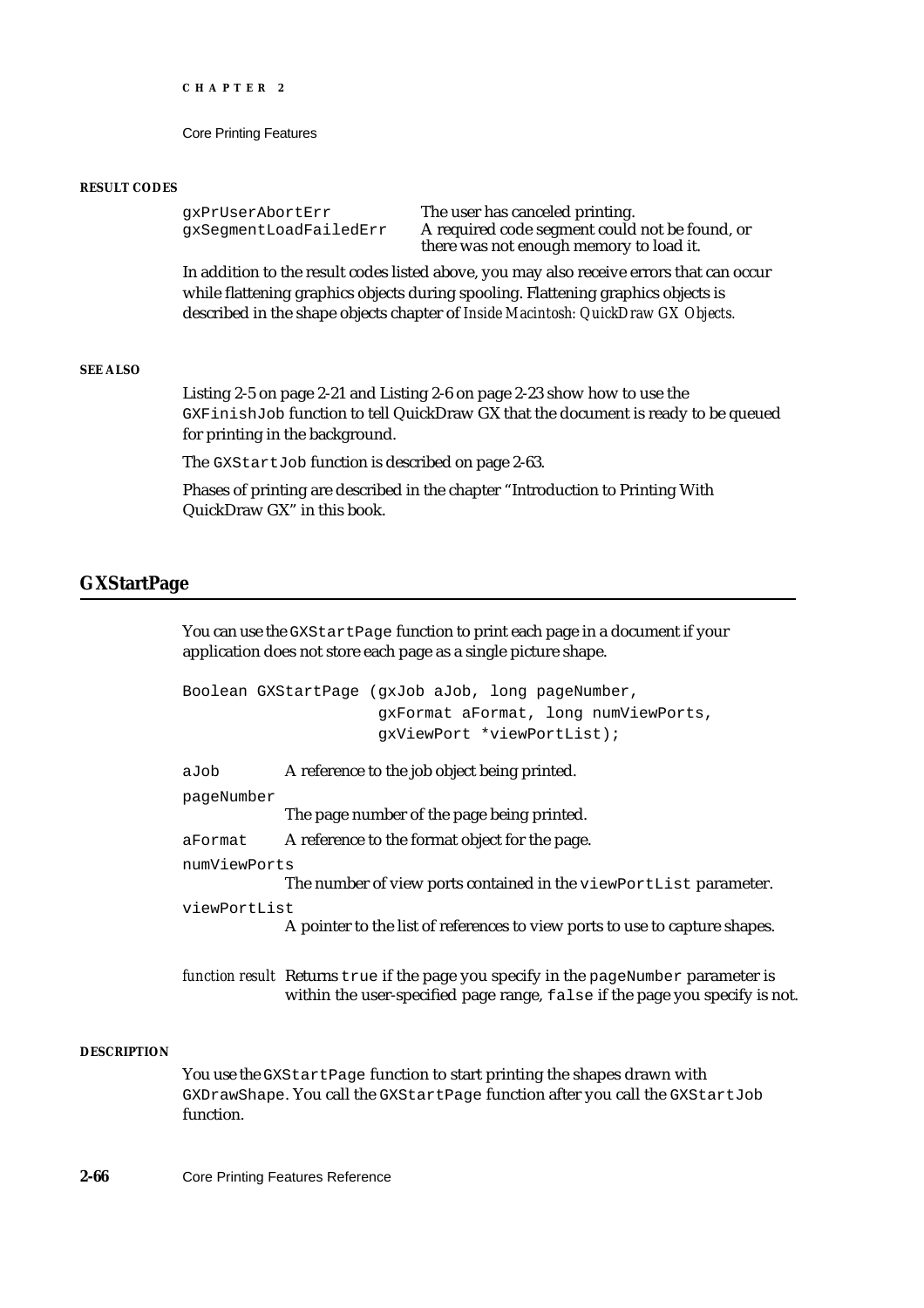#### Core Printing Features

In the GXStartPage function, you specify in the pageNumber parameter the page number of the page to print. QuickDraw GX compares the specified page number with the page range. The GXStartPage function returns true if the page you specify is within the user-specified page range, and returns false if it is not. You can call the GXGetJobPageRange function to determine the range of pages.

In the viewPortList parameter, you specify the view ports to use to capture shapes. The part of the shape that is drawn through a view port is printed. In the numViewPorts parameter, you specify the number of view ports in the viewPortList parameter.

#### **SPECIAL CONSIDERATIONS**

After you finish calling the GXStartPage function, you should immediately check for errors using the GXGetJobError function. Only if no errors are returned should you draw the page's shapes and call the GXFinishPage function.

#### **RESULT CODES**

gxPrUserAbortErr The user has canceled printing. gxSegmentLoadFailedErr A required code segment could not be found, or there was not enough memory to load it.

#### **SEE ALSO**

Listing 2-6 on page 2-23 shows how to use the GXStartPage function to print each page of a document.

The GXDrawShape function is discussed in the shape objects chapter of *Inside Macintosh: QuickDraw GX Objects.*

View port objects are discussed in the view-related objects chapter of *Inside Macintosh: QuickDraw GX Objects.*

The GXFinishPage function is described in the next section. The GXGetJobError function is described on page 2-52. The GXGetJobPageRange function is described on page 2-62.

# **GXFinishPage**

You can use the GXFinishPage function to notify QuickDraw GX that you have finished capturing shapes for the page.

void GXFinishPage (gxJob aJob);

aJob A reference to the job object being printed.

Core Printing Features Reference **2-67**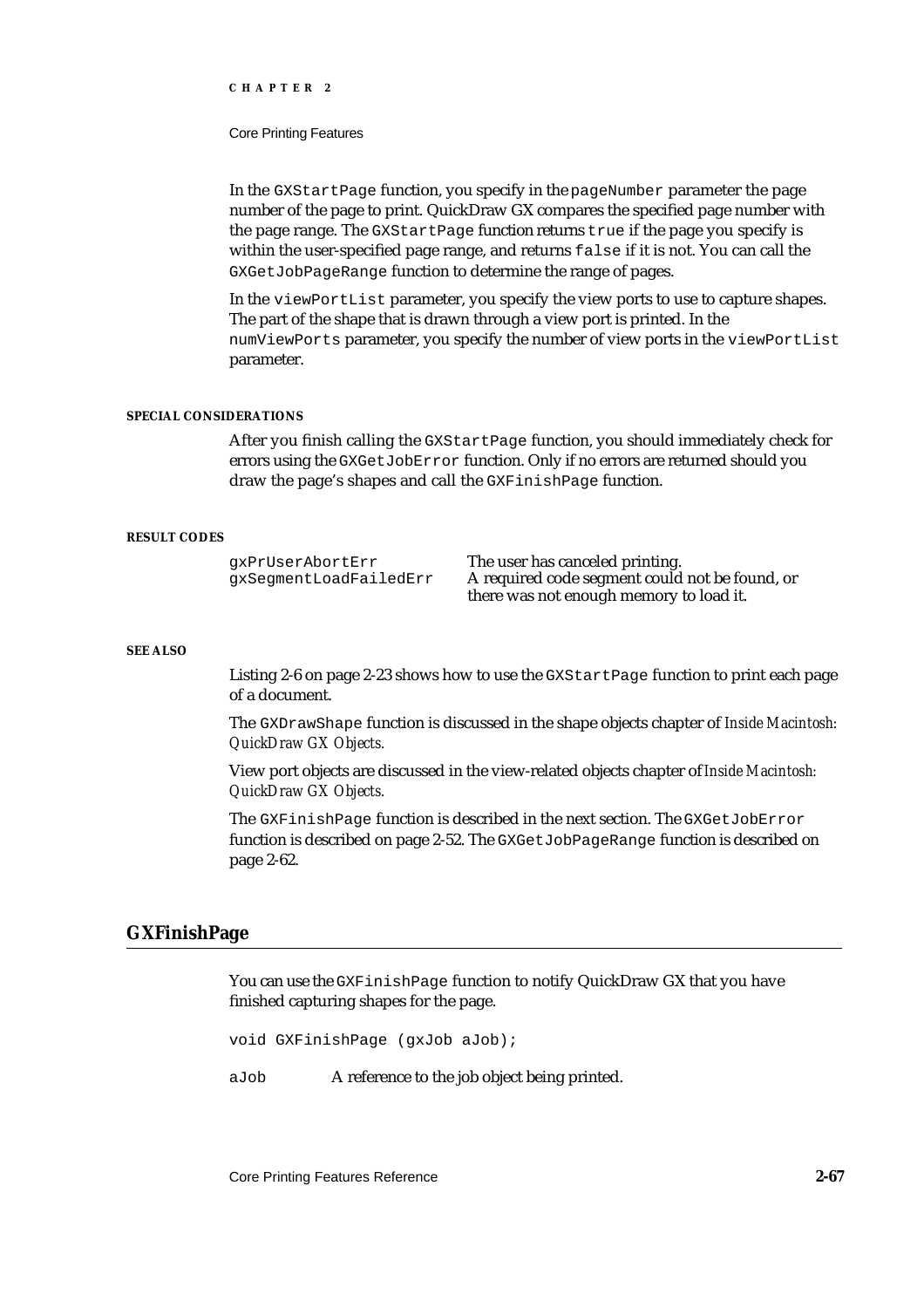```
CHAPTER 2
```
#### **DESCRIPTION**

You should call the GXFinishPage function after you have finished drawing the data for a page using the GXDrawShape function. In the aJob parameter, you specify the job object being printed.

After you call the GXFinishPage function for the final page to be printed, call the GXFinishJob function to notify QuickDraw GX that printing is complete.

#### **SPECIAL CONSIDERATIONS**

You should only call the GXFinishPage function if the GXStartPage function doesn't return errors.

#### **RESULT CODES**

gxPrUserAbortErr The user has canceled printing. gxSegmentLoadFailedErr A required code segment could not be found, or there was not enough memory to load it.

In addition to the following result codes, you may also receive errors that can occur while flattening graphics objects during spooling. Flattening graphics objects is described in the shape objects chapter of *Inside Macintosh: QuickDraw GX Objects.*

#### **SEE ALSO**

Listing 2-6 on page 2-23 shows how to use the GXFinishPage function to tell QuickDraw GX that you have finished capturing shapes.

The GXStartPage function is described in the previous section.

The GXDrawShape function is discussed in the shape objects chapter of *Inside Macintosh: QuickDraw GX Objects.*

# Obtaining Information on Printing-Related Objects

QuickDraw GX functions allow you to obtain basic information about the job object and format objects associated with a printable document. Although a document can contain multiple format objects, all documents contain at least one format object, called the default format.

When a user wants to print a document, you should call the GXGetJobFormat function to access the format objects associated with a particular job object.

You can specify a format object in the GXGetFormatJob function to obtain the job object that references this format object.

You use the GXGetFormatDimensions function to obtain the dimensions information from a format object. The information includes the physical dimensions of the paper (the paper size) and the printable area within these dimensions (the page size) after scaling and orientation have been applied.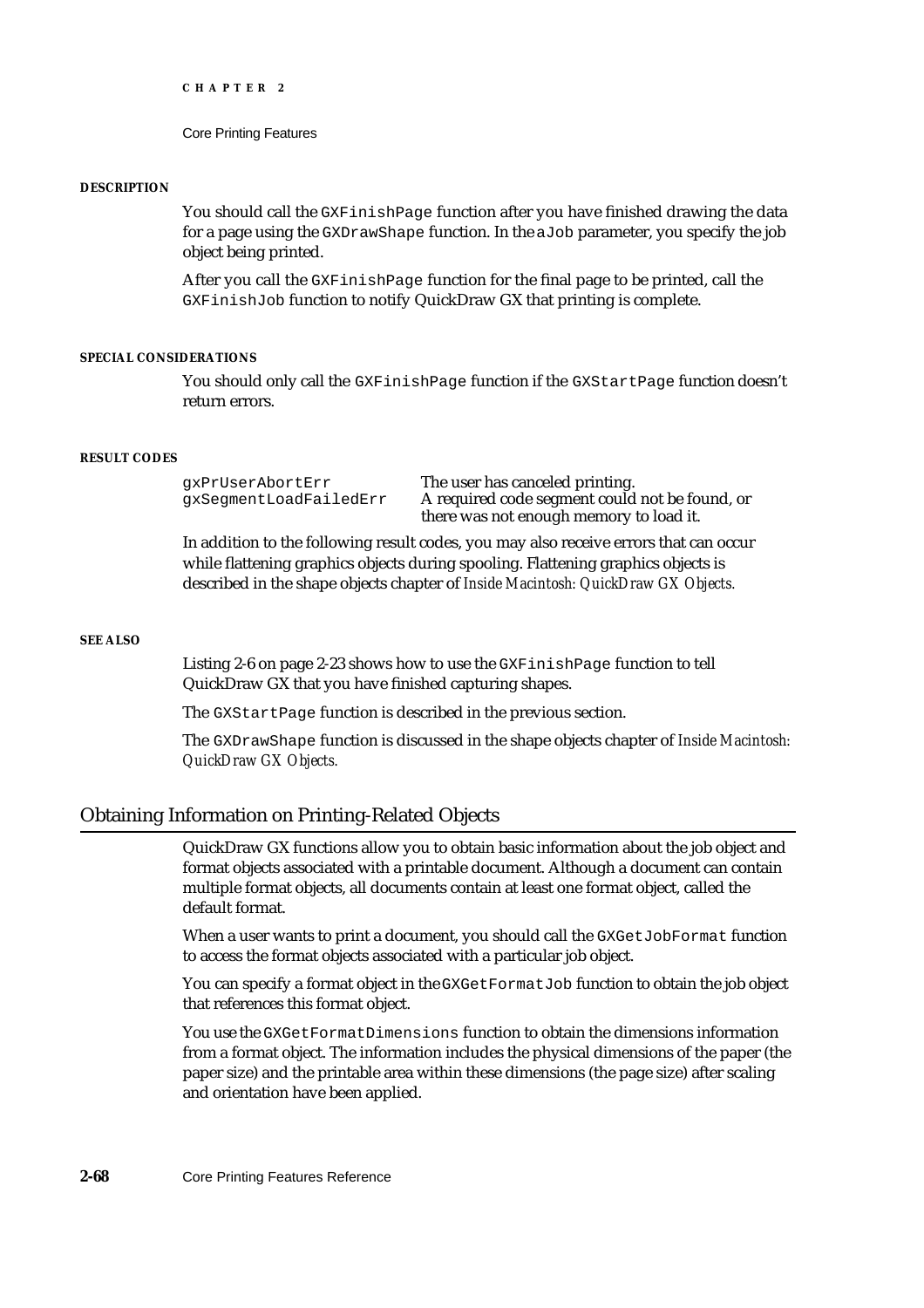Core Printing Features

# **GXGetJobFormat**

You can use the GXGetJobFormat function to obtain the format objects associated with a job object.

gxFormat GXGetJobFormat (gxJob aJob, long whichFormat);

aJob A reference to the job object whose format object you wish to obtain. whichFormat

The index of the format object to retrieve.

*function result* A reference to a format object.

#### **DESCRIPTION**

The GXGetJobFormat function allows you to obtain a format object from the job object specified in the aJob parameter. The whichFormat parameter specifies the format object to return. You can set this parameter to 1 to obtain the default format. The default format is defined by the formatting printer.

#### **RESULT CODES**

gxSegmentLoadFailedErr A required code segment could not be found, or there was not enough memory to load it.

# **SEE ALSO**

Listing 2-5 on page 2-21 and Listing 2-6 on page 2-23 show how to use the GXGetJobFormat function to obtain the default format when a user wants to print a document.

Manipulating format objects is described in the chapter "Page Formatting and Dialog Box Customization" in this book.

# **GXGetFormatJob**

You can use the GXGetFormatJob function to obtain the job object associated with a format object.

gxJob GXGetFormatJob (gxFormat aFormat);

aFormat A reference to the format object whose job object you wish to obtain.

*function result* A reference to a job object.

Core Printing Features Reference **2-69**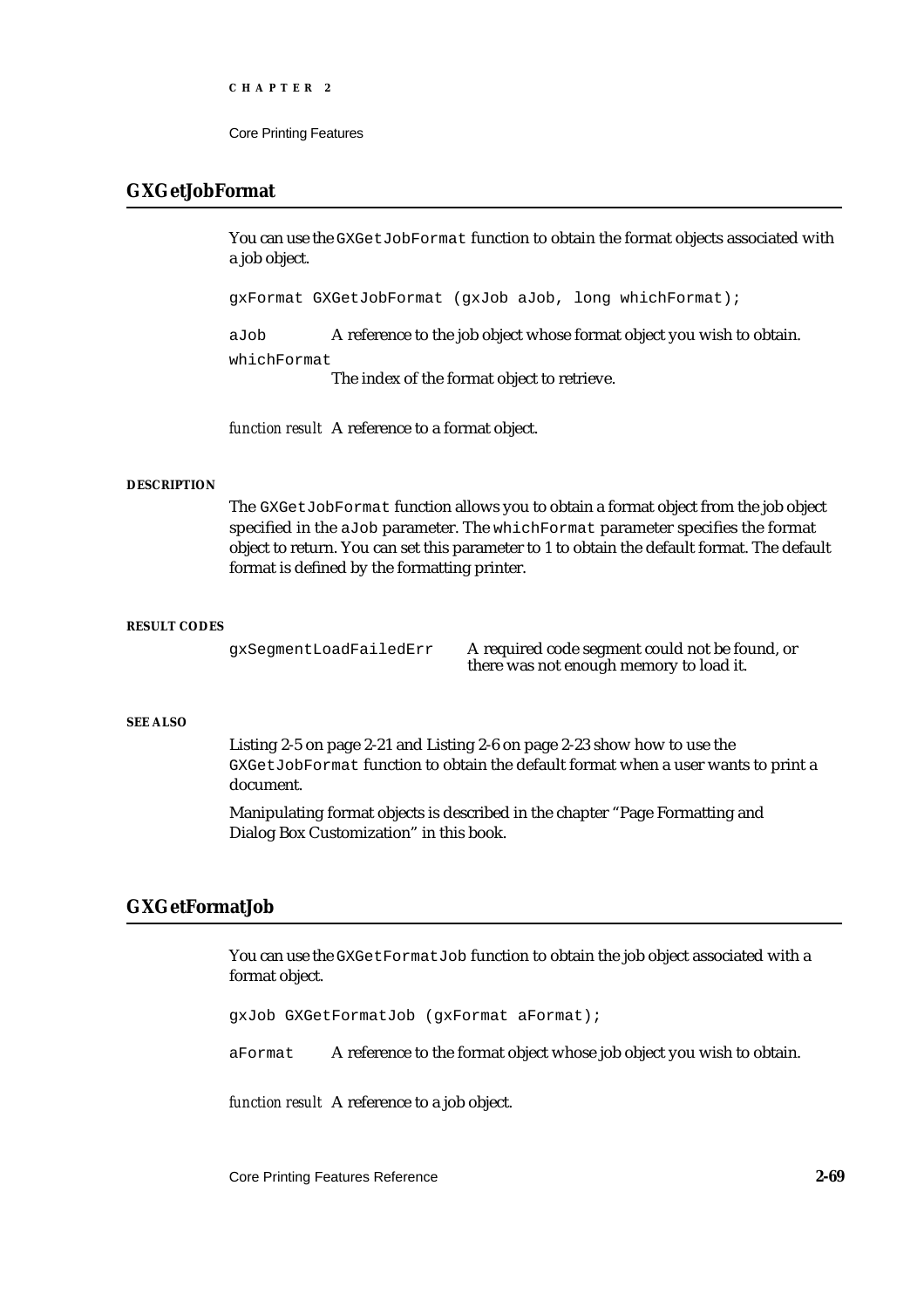Core Printing Features

#### **DESCRIPTION**

In the GXGetFormatJob function, you specify a format object whose job object you want to obtain. You specify the format object in the aFormat parameter. You should call this function when you have a format object reference and you want to obtain the reference of the job object associated with it.

#### **RESULT CODES**

gxSegmentLoadFailedErr A required code segment could not be found, or there was not enough memory to load it.

# **GXGetFormatDimensions**

You can use the GXGetFormatDimensions function to obtain the page size and paper size associated with a format object.

```
void GXGetFormatDimensions (gxFormat aFormat, 
                               gxRectangle *pageSize,
                               gxRectangle *paperSize);
```
- aFormat A reference to the format object whose dimensions you wish to obtain.
- pageSize On return, the imageable area—the area inside the margins where shapes may be drawn.

paperSize On return, the physical dimensions of the paper.

#### **DESCRIPTION**

The GXGetFormatDimensions function returns a page size and paper size associated with a format object, after scaling and orientation have been applied. This function provides your application with boundary information that is useful for setting up margins for the drawing areas in your application. It is also useful for setting up rulers in your application to display to users.

You can specify nil in either the pageSize or paperSize parameters if you are interested in only one of the values.

The page size is anchored at location (0.0, 0.0), regardless of orientation or scaling. The paper size is outset from the page size, and the coordinates for the top-left corner of the paper are negative. Because the page coordinates are zero-based, you can start drawing at (0.0, 0.0) without regard for the paper size.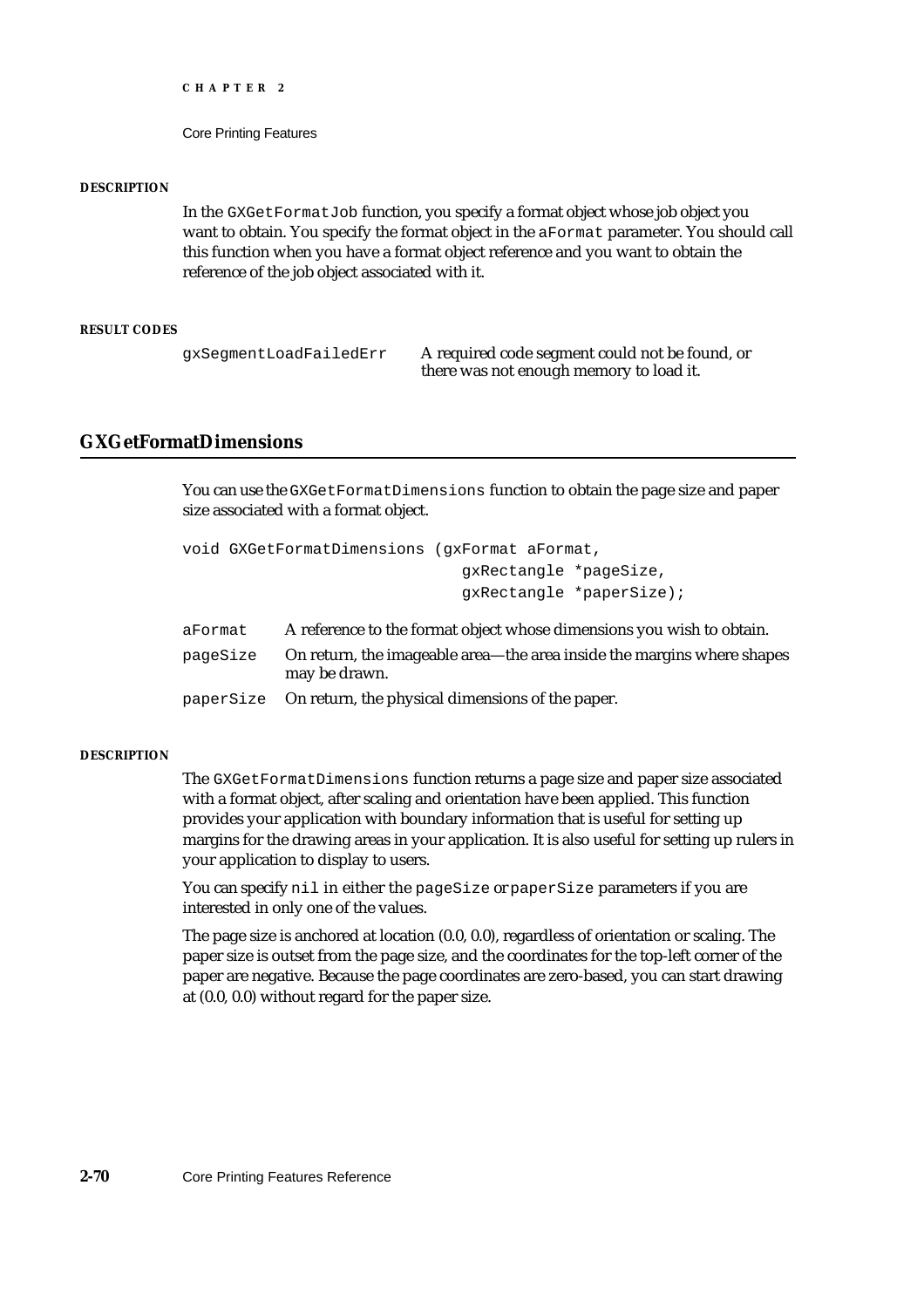Core Printing Features

#### **RESULT CODES**

gxSegmentLoadFailedErr A required code segment could not be found, or there was not enough memory to load it.

#### **SEE ALSO**

For a description of format object mapping and how it affects the dimensions property, see the chapter "Page Formatting and Dialog Box Customization" in this book.

# Displaying the Page Setup and Print Dialog Boxes

To support QuickDraw GX print dialog boxes, your application must override the gxPrintingEvent message by installing an override function with the GXInstallApplicationOverride function.

When the user chooses the Page Setup menu command from the File menu, you call the GXJobDefaultFormatDialog function to display the Page Setup dialog box.

When the user chooses the Print menu command from the File menu, you call the GXJobPrintDialog function to display the Print dialog box.

# **GXInstallApplicationOverride**

You can use the GXInstallApplicationOverride function to override messages QuickDraw GX sends to your application.

```
void GXInstallApplicationOverride (gxJob aJob, short messageID,
                                    void *override);
```
aJob A reference to the job object into which to install the override.

messageID The ID of the message to override.

override A pointer to a function with which to override a message.

#### **DESCRIPTION**

You can use the GXInstallApplicationOverride function to specify a function that is called in response to the message specified in the messageID parameter. For example, you can override the gxPrintingEvent message that QuickDraw GX sends to your application each time it receives an event by specifying a function to call in the override parameter.

You specify a pointer to an override function in the override parameter. Set this parameter to nil to remove your application's override of a message.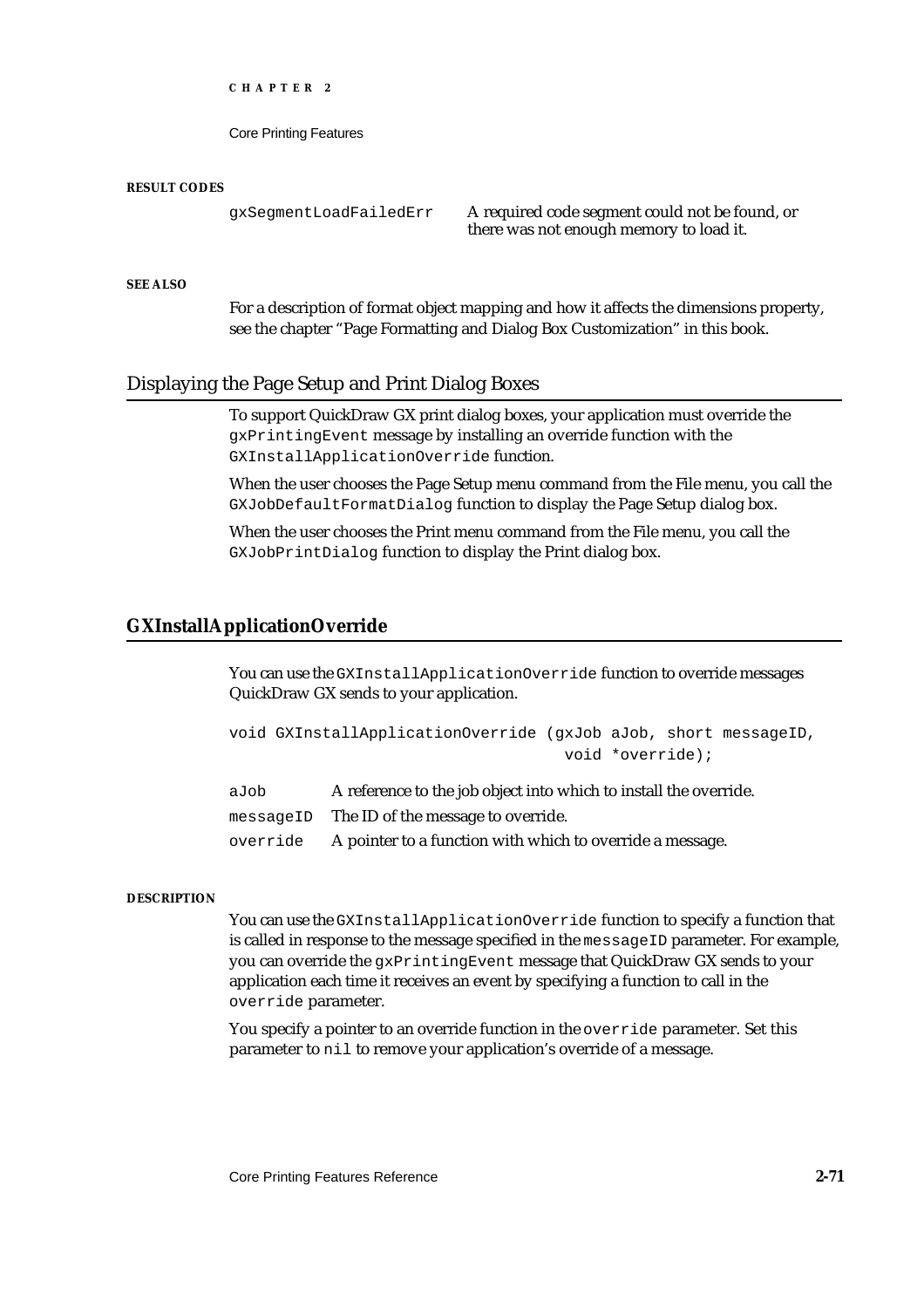Core Printing Features

#### **RESULT CODES**

gxSegmentLoadFailedErr A required code segment could not be found, or there was not enough memory to load it.

#### **SEE ALSO**

Listing 2-1 on page 2-12 shows how to override the  $gx$ PrintingEvent message using the GXInstallApplicationOverride function.

Supporting QuickDraw GX dialog boxes is discussed in "Supporting QuickDraw GX Print Dialog Boxes," which begins on page 2-17.

# **GXJobDefaultFormatDialog**

You can use the GXJobDefaultFormatDialog function to display the Page Setup dialog box.

```
gxDialogResult GXJobDefaultFormatDialog (gxJob aJob,
                              gxEditMenuRecord *anEditMenuRecord);
```
aJob A reference to the job object whose default format you are allowing the user to modify.

anEditMenuRecord

A pointer to the Edit menu structure.

*function result* The user's response to the dialog box.

#### **DESCRIPTION**

After you use the GXJobDefaultFormatDialog function to display the Page Setup dialog box, the user can specify formatting information for the default format. For example, the user can specify the paper size, orientation, and the default formatting printer.

In the anEditMenuRecord parameter you specify an Edit menu structure to support the standard editing operations of cut, copy, paste, and clear in dialog boxes.

The function returns gxOKSelected if Format is chosen or gxCancelSelected if Cancel is chosen.

If an error occurs, the function returns gxCancelSelected. Call the GXGetJobError function to determine which error occurred.

This function causes QuickDraw GX to send the gxJobDefaultFormatDialog message, which you can override to customize the Page Setup dialog box.

Note that QuickDraw GX stores a user's responses to some dialog items in the Page Setup dialog box in a format collection.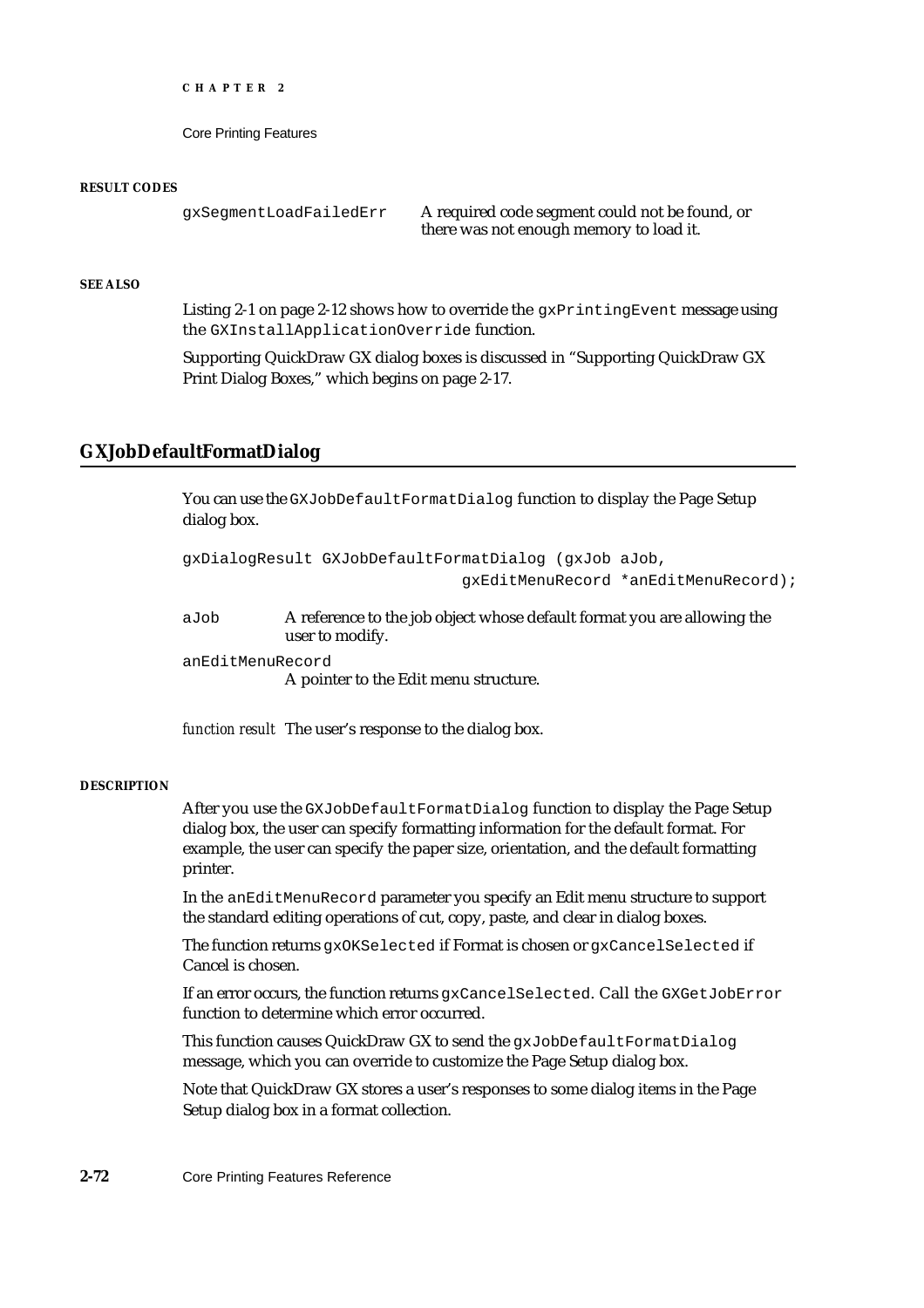Core Printing Features

#### **RESULT CODES**

gxSegmentLoadFailedErr A required code segment could not be found, or there was not enough memory to load it.

#### **SEE ALSO**

Listing 2-14 on page 2-36 shows how to use the GXJobDefaultFormatDialog function to display the Page Setup dialog box.

The Edit menu structure is described on page 2-48.

The dialog box result enumeration is described on page 2-48.

The format collection is discussed in the chapter "Page Formatting and Dialog Box Customization" in this book.

# **GXJobPrintDialog**

You can use the GXJobPrintDialog function to display the Print dialog box when the user chooses the Print menu command from the File menu.

gxDialogResult GXJobPrintDialog (gxJob aJob, gxEditMenuRecord \*anEditMenuRecord); aJob A reference to the job object whose print settings you are allowing the user to modify. anEditMenuRecord A pointer to the Edit menu structure.

*function result* The user's response to the dialog box.

#### **DESCRIPTION**

After you use the GXJobPrintDialog function to display the Print dialog box, the user can specify information related to actual printing of the document. For example, the user can specify the printer, print quality, number of copies to print, page range, automatic or manual paper feed, and whether a document should be output to a printer or a file.

A user must select an output printer in the Print dialog box regardless of the formatting printer specified in the Page Setup dialog box. The output printer does not need to be in the same device class as the printer for which the document is formatted.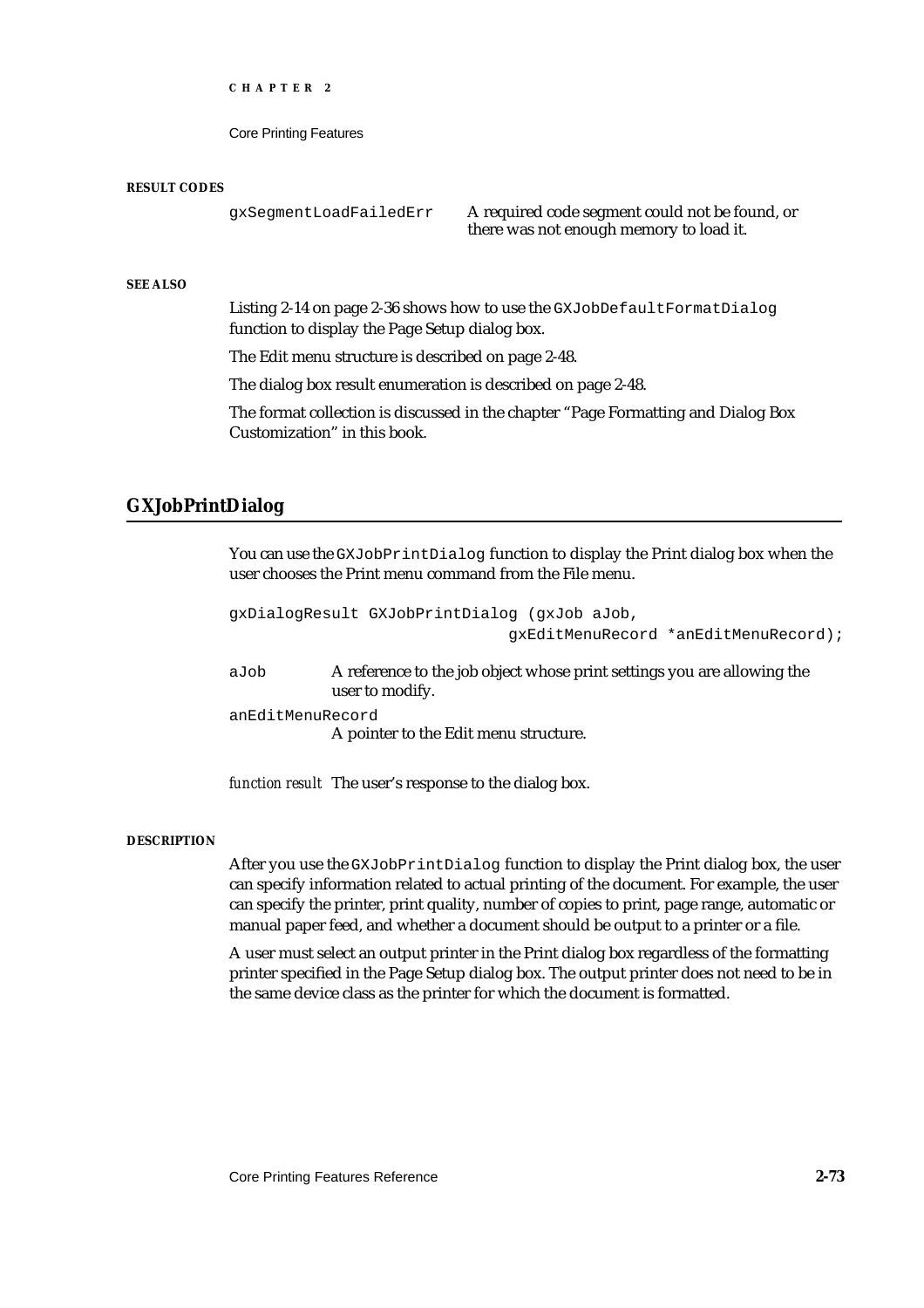#### Core Printing Features

In the anEditMenuRecord parameter you specify an Edit menu structure. Your application specifies the location of the Edit menu and its menu items in the Edit menu structure.

The function returns gxOKSelected if Print is chosen or gxCancelSelected if Cancel is chosen.

If an error occurs, the function returns gxCancelSelected. Call the GXGetJobError function to determine which error occurred.

This function causes QuickDraw GX to send the gxJobPrintDialog message, which you can override to customize the Print dialog box.

QuickDraw GX stores a user's responses to some items in the Print dialog box in the job collection.

#### **RESULT CODES**

gxSegmentLoadFailedErr A required code segment could not be found, or there was not enough memory to load it.

#### **SEE ALSO**

Listing 2-15 on page 2-39 shows how to use the GXJobPrintDialog function to display the Print dialog box.

The Edit menu structure is described on page 2-48.

The dialog box result enumeration is described on page 2-48.

The job collection is discussed in the chapter "Page Formatting and Dialog Box Customization" in this book.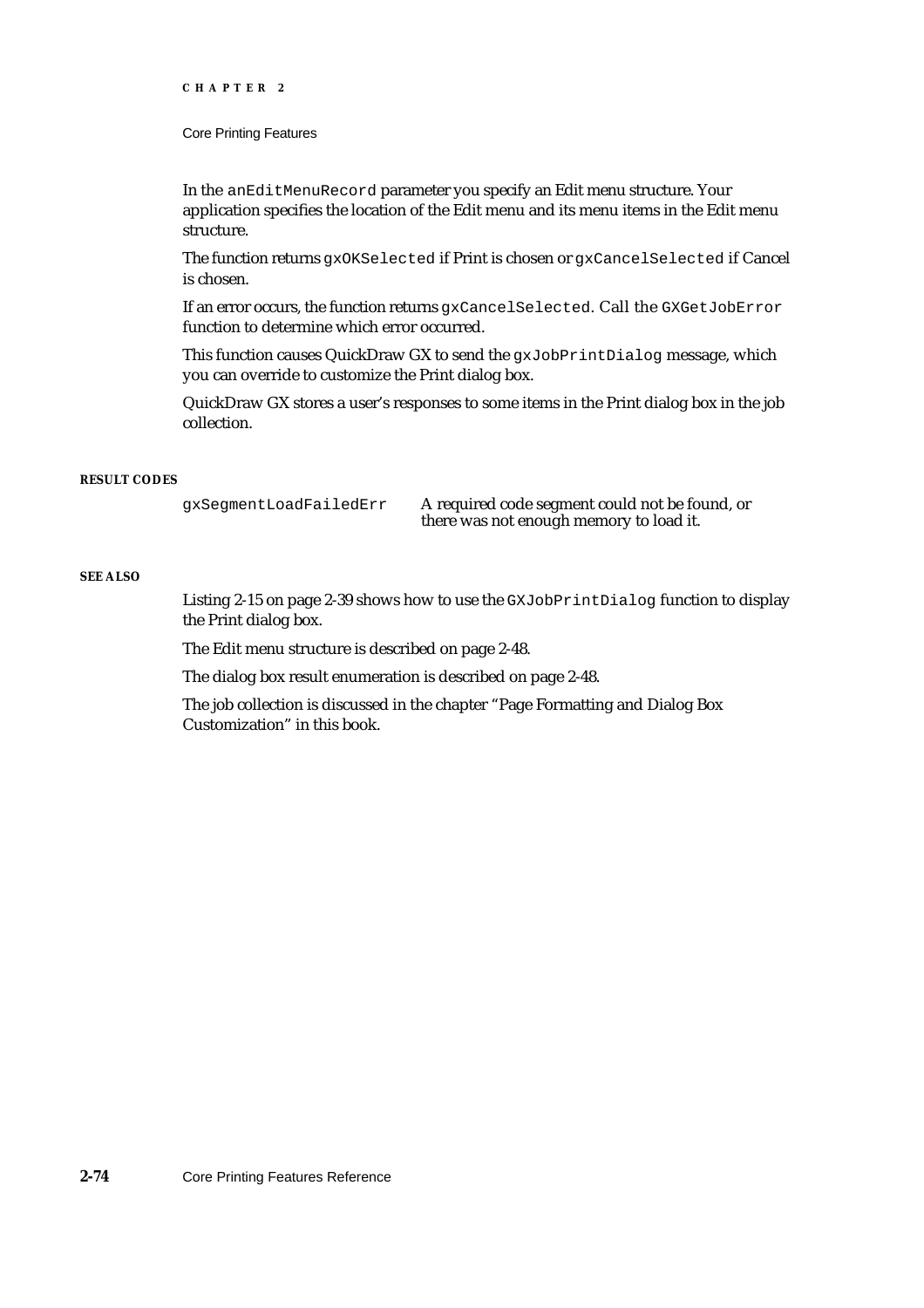Core Printing Features

# Converting a Print Record

QuickDraw GX allows documents originally created to print with the Macintosh Printing Manager to be printed by applications that support QuickDraw GX. Before a user can print these documents, you must convert the document's print record information into a job object using the GXConvertPrintRecord function.

# **GXConvertPrintRecord**

You can use the GXConvertPrintRecord function to translate a print record into a job object.

void GXConvertPrintRecord (gxJob aJob, THPrint aPrint);

| aJob   | A reference to the job object to receive the converted data. |
|--------|--------------------------------------------------------------|
| aPrint | The print record to be converted.                            |

#### **DESCRIPTION**

QuickDraw GX copies contents of the specified print record into the specified job object. Before you call the GXConvertPrintRecord function, you must first allocate space for the job object using the GXNewJob function. QuickDraw GX attempts to preserve as much print record information as possible.

In addition to converting the print record, you must also translate QuickDraw data by calling the QuickDraw GX Translator functions, GXInstallQDTranslator and GXRemoveQDTranslator, or by calling the GXConvertPICTToShape function.

#### **RESULT CODES**

gxSegmentLoadFailedErr A required code segment could not be found, or there was not enough memory to load it.

#### **SEE ALSO**

Listing 2-18 on page 2-45 shows how to use the GXConvertPrintRecord function to convert a print record into a job object.

The GXNewJob function is described on page 2-54.

The QuickDraw GX Translator functions, GXInstallQDTranslator and GXRemoveQDTranslator, are discussed in the environment chapter of *Inside Macintosh: QuickDraw GX Environment and Utilities.*

For information about the GXConvertPICTToShape function, see the environment chapter of *Inside Macintosh: QuickDraw GX Environment and Utilities.*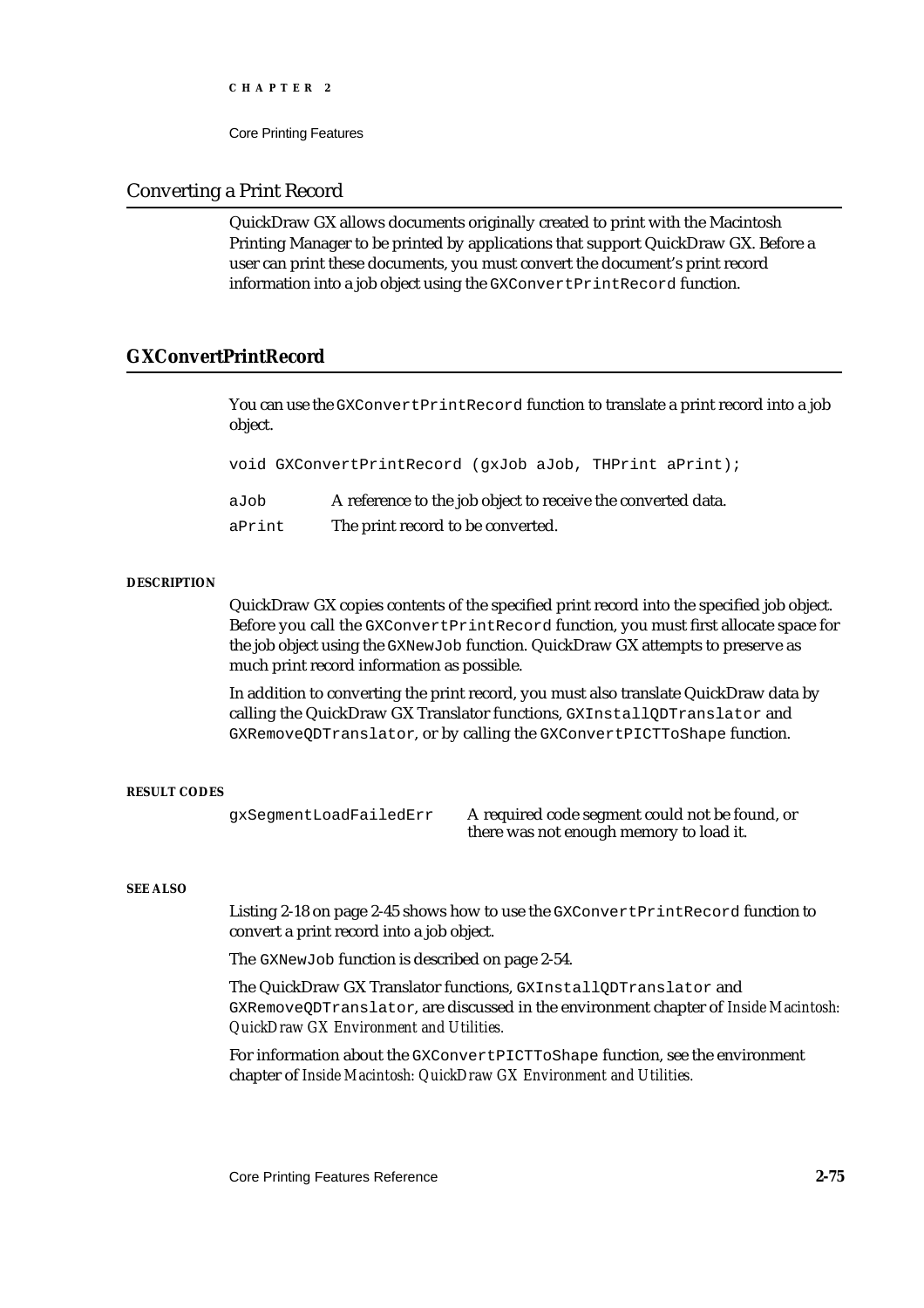Core Printing Features

# Application-Defined Functions

The following sections describe application-defined functions that implement message overrides and application-defined functions that flatten or unflatten job objects.

# Message Override Functions

The GXPrintingEvent function specifies the declaration for a function that you must provide in order to respond to gxPrintingEvent messages.

# **GXPrintingEvent**

You must install an override function that QuickDraw GX invokes in response to the gxPrintingEvent message. Your override must match the following formal declaration:

```
OSErr MyPrintingEvent (EventRecord *anEventRecord,
                     Boolean filterEvent);
```
anEventRecord

A pointer to an event that occurred in a print dialog box.

filterEvent

A Boolean value that is true if the event needs to be filtered, and false if not.

*function result* An error code. The value noErr indicates that the operation was successful.

#### **DESCRIPTION**

QuickDraw GX sends the gxPrintingEvent message whenever a specific event occurs in one of the print dialog boxes that is displayed for printing. You can override the gxPrintingEvent message to handle events, such as window update events, that occur during display of print dialog boxes. You cannot name your function GXPrintingEvent.

The default implementation of this message does nothing. You must override this message to correctly support print dialog boxes.

The anEventRecord parameter is a pointer to the event record. The event record contains information about what type of event occurred (a mouse-down, update, or key-down event, for example) and contains additional information associated with the event (for example, for a key-down event, the Event Manager also reports which key was pressed).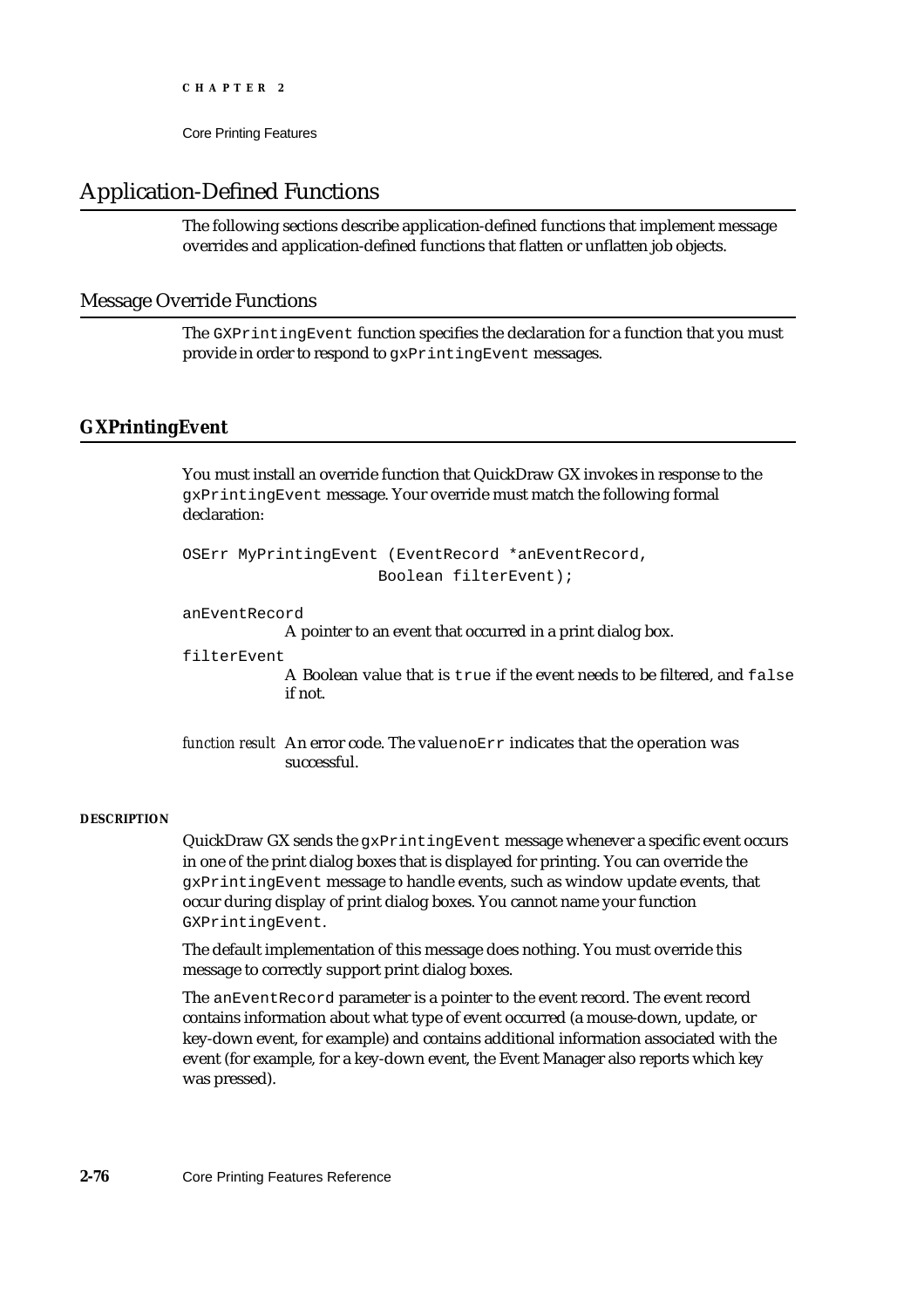Core Printing Features

#### **SPECIAL CONSIDERATIONS**

You never send the gxPrintingEvent message yourself.

You typically create a total override of the gxPrintingEvent message.

#### **RESULT CODES**

| qxSeqmentLoadFailedErr | A required code segment could not be found, or |
|------------------------|------------------------------------------------|
|                        | there was not enough memory to load it.        |
| qxPrUserAbortErr       | The user has canceled printing.                |

#### **SEE ALSO**

Overriding the gxPrintingEvent message is described in "Supporting QuickDraw GX Print Dialog Boxes," which begins on page 2-17.

The GXInstallApplicationOverride function is described on page 2-71.

The Event Manager, the EventRecord data type, and the DialogSelect function are discussed in the chapter "Event Manager" in *Inside Macintosh: Macintosh Toolbox Essentials.*

# Flattening and Unflattening Functions for Job Objects

When a user saves or opens a printable document, you need to save or retrieve its corresponding job object. To save a job object, you can flatten it using the GXFlattenJob function. To retrieve a job object, you can unflatten it using the GXUnflattenJob function. In each of these functions you must provide a pointer to an application-supplied flattening or unflattening function, as appropriate. The following sections describe these flattening and unflattening functions.

#### **MyFlattenFunction**

To save a job object when a user saves a printable document, provide a pointer to an application-supplied flattening function in the GXFlattenJob function. The application-supplied function must match the following declaration. For example, this is how you should declare the function if you were to name it MyFlattenFunction:

OSErr MyFlattenFunction (long size, void \*data, void \*refCon);

- size The size of the segment (in bytes) to write.
- data A pointer to job object data to flatten.
- refCon A pointer to a reference constant for application-specific information.

*function result* An error code of type OSErr.

Core Printing Features Reference **2-77**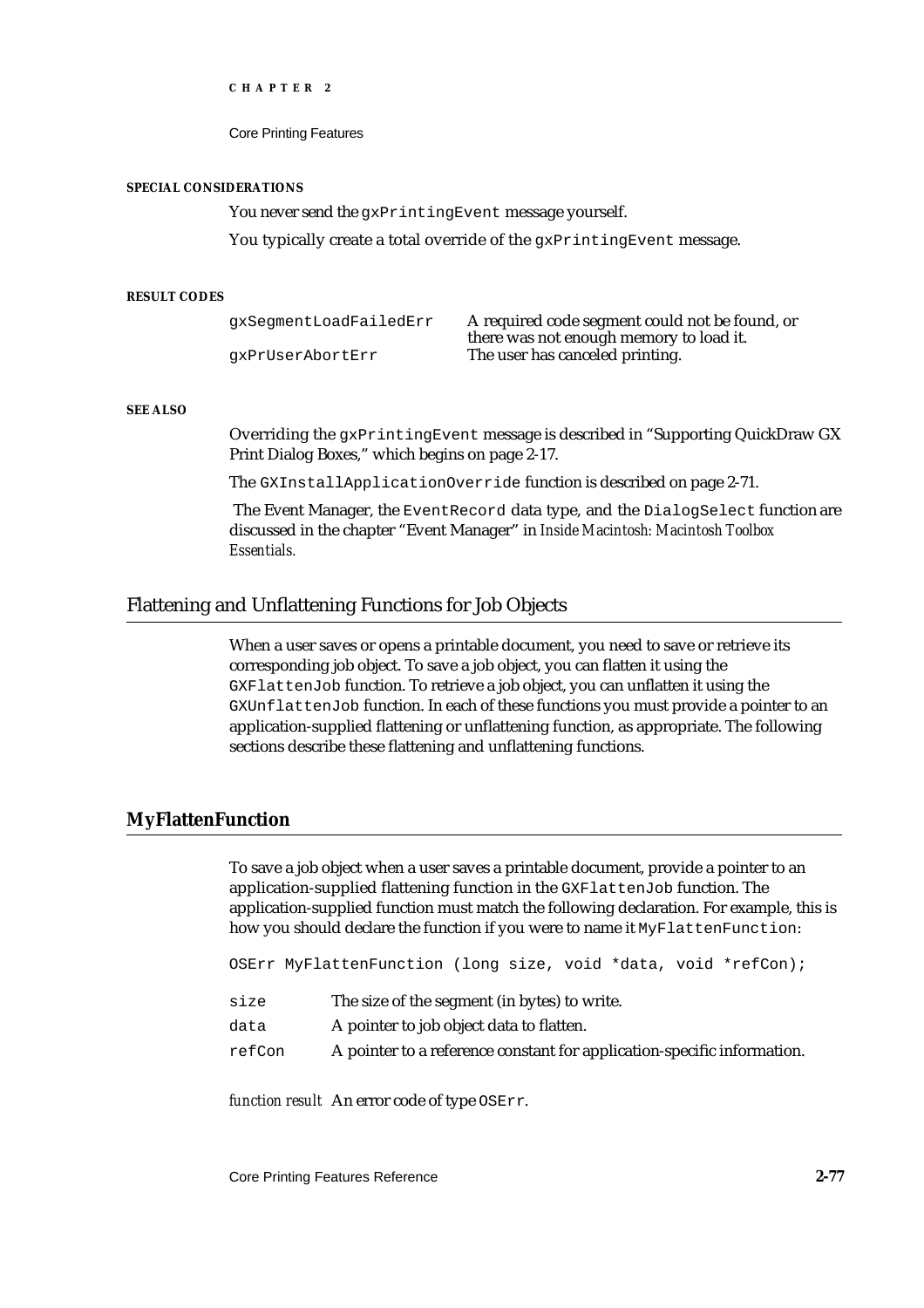Core Printing Features

#### **DESCRIPTION**

When you use the GXFlattenJob function, QuickDraw GX calls your flattening function multiple times as it flattens job object data to disk. Each time it calls your function, the function should write the next segment of the job object until the entire job object is saved. You can use the refCon parameter to hold the file reference number of the file containing the data to flatten. You can return any OSErr value.

## **SEE ALSO**

Listing 2-8 on page 2-28 shows how to use a flattening function.

The GXFlattenJob function is described on page 2-57.

To retrieve a job object that has been flattened, see the next section.

# **MyUnflattenFunction**

To retrieve a job object when a document is opened, you can call the GXUnflattenJob function and provide a pointer to the application-supplied unflattening function you want to use. The application-supplied function must match the following declaration. For example, this is how you should declare the function if you were to name it MyUnflattenFunction:

OSErr MyUnflattenFunction (long size, void \*data, void \*refCon);

- size The size of the segment (in bytes) to read.
- data A pointer to job object data to unflatten.
- refCon A pointer to a reference constant for application-specific information.

*function result* An error code of type OSErr.

#### **DESCRIPTION**

When you use the GXUnflattenJob function, QuickDraw GX calls your unflattening function multiple times as the unflattening function retrieves the job object data from disk. It continues to call your function until the entire job object is retrieved. You can use the refCon parameter to hold the file reference number of the file containing the data to unflatten. You can return any OSErr value.

#### **SEE ALSO**

Listing 2-11 on page 2-32 shows how to use an unflattening function. The GXUnflattenJob function is described on page 2-59.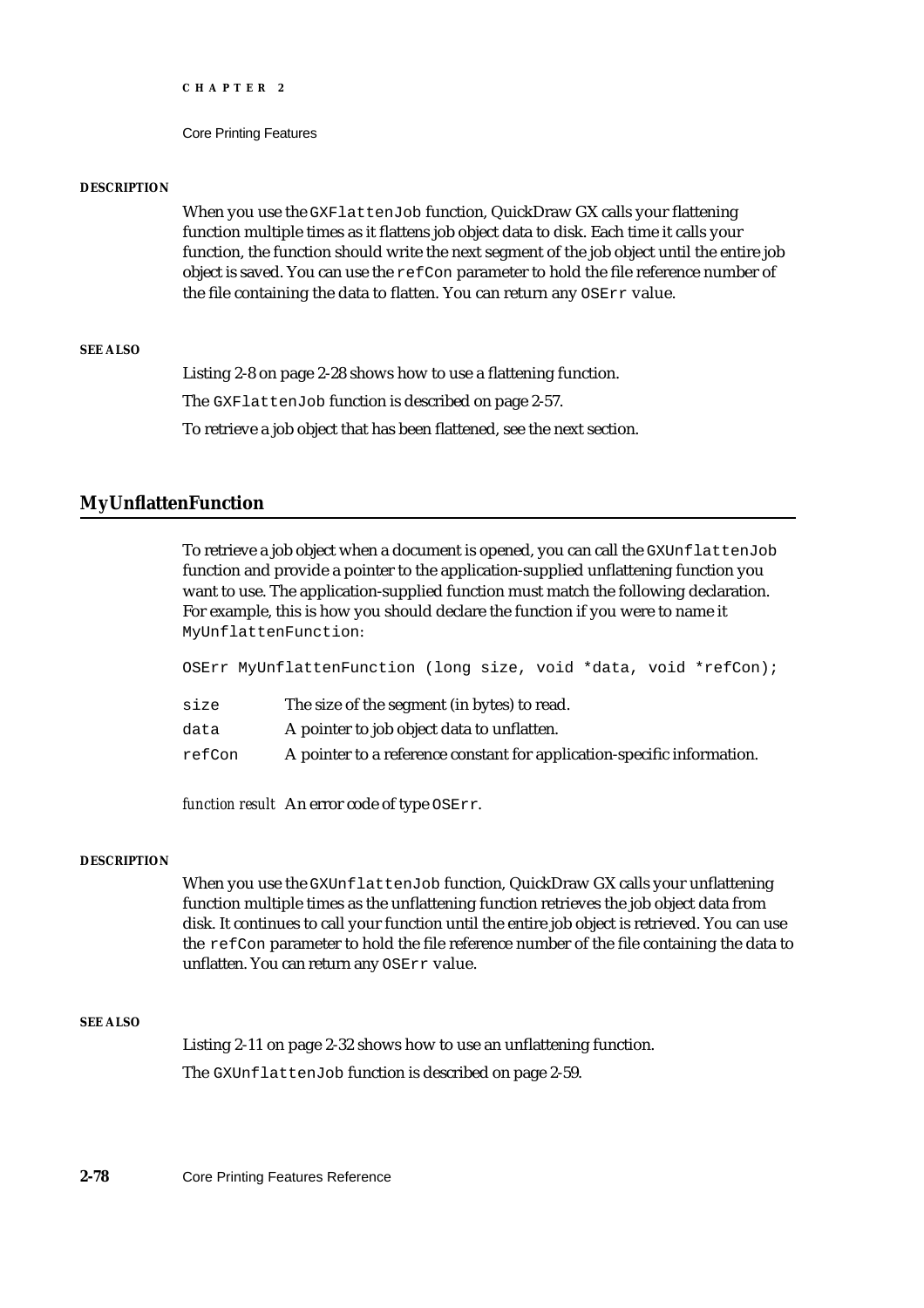# Summary of Core Printing Features

# Constants and Data Types

# **Gestalt Selectors for Printing**

```
#define gestaltGXPrintingMgrVersion 'pmgr'
#define gestaltGXVersion 'qdgx'
```
# **QuickDraw GX Printing-Related Objects**

```
/* printing-related object structures */
typedef struct gxPrivateJobRecord *gxJob; /* job object structure */
typedef struct gxPrivatePrinterRecord *gxPrinter; /* printer object */
                                                  /* structure */
typedef struct gxPrivateFormatRecord *gxFormat; /* format object */
                                                  /* structure */
typedef struct gxPrivatePaperTypeRecord *gxPaperType;/* paper-type object */
                                                  /* structure */
typedef struct gxPrivatePrintFileRecord *gxPrintFile;/* print file object */
                                                  /* structure */
typedef struct PrivateCollectionRecord *Collection;/* collection object */
                                                  /* structure */
```
# **Edit Menu Record Structure**

```
typedef struct { /* location of Edit menu and its menu items */
   short editMenuID; /* resource ID of the Edit menu */
   short cutItem; \frac{1}{10} /* location of the cut menu item */
   short copyItem; \frac{1}{2} /* location of the copy menu item */
  short pasteItem; /* location of the paste menu item */
   short clearItem; /* location of the clear menu item */
   short undoItem; \frac{1}{2} /* location of the undo menu item */
} gxEditMenuRecord;
```
# **Dialog Box Results**

```
typedef long gxDialogResult; /* dialog result data type */
/* dialog box result enumeration */
```
Summary of Core Printing Features **2-79**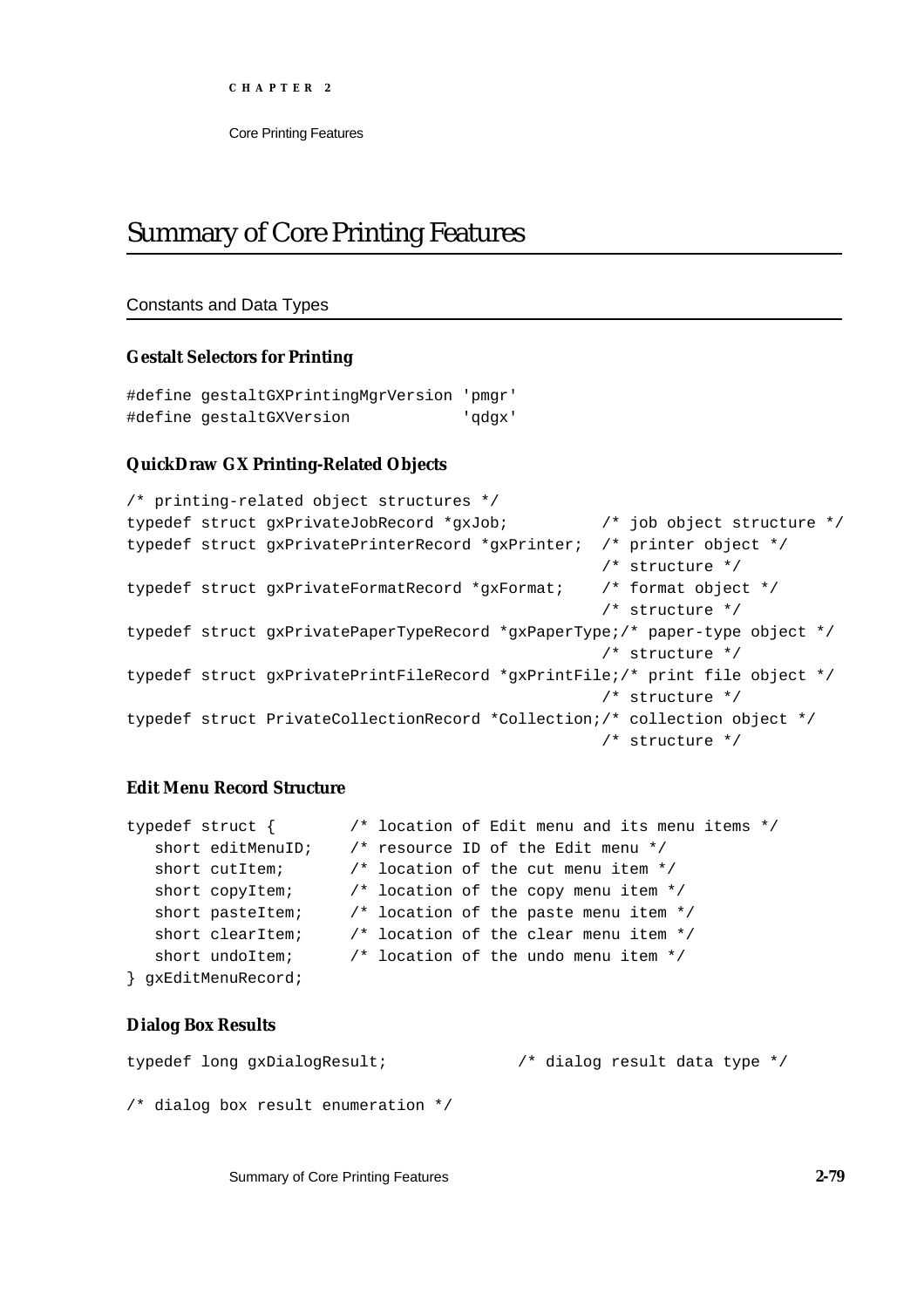```
CHAPTER 2
```

```
enum {
  gxCancelSelected = (gxDialogResult) 0,/* user canceled dialog box */ 
  gxOKSelected = (gxDialogResult) 1,/* user confirmed dialog box */
  gxRevertSelected = (gxDialogResult) 2 /* user chose Remove from 
                                          the Custom Page Setup
                                          dialog box */
};
```
# **Functions**

# **Initializing and Terminating QuickDraw GX Printing Features**

| OSErr GXInitPrinting | $(void)$ ; |
|----------------------|------------|
| OSErr GXExitPrinting | (void);    |

# **Handling Errors**

| OSErr GXGetJobError | (qxJob aJob);                |
|---------------------|------------------------------|
| void GXSetJobError  | (qxJob aJob, OSErr anError); |

# **Creating and Managing Job Objects**

| OSErr GXNewJob           | $(qxJob *aJob);$                                                             |
|--------------------------|------------------------------------------------------------------------------|
| OSErr GXDisposeJob       | $(gxJob$ aJob);                                                              |
| Handle GXFlattenJobToHdl | $(\text{qxJob } \text{aJob}, \text{Handle } \text{aHandle})$                 |
| void GXFlattenJob        | (qxJob aJob,<br>qxPrintingFlattenProc aPrintingFlattenProc,<br>void *aVoid); |
|                          | qxJob GXUnflattenJobFromHdl (qxJob aJob, Handle aHandle);                    |
| qxJob GXUnflattenJob     | (qxJob aJob,<br>qxPrintingFlattenProc aPrintingFlattenProc,<br>void *aVoid); |
| Boolean GXUpdateJob      | (qxJob aJob);                                                                |

# **Printing With QuickDraw GX**

| void GXSelectJobOutputPrinter |                   |                                                  |
|-------------------------------|-------------------|--------------------------------------------------|
|                               |                   | (qxJob aJob, Str31 printerName);                 |
| void GXGetJobPaqeRanqe        |                   | (gxJob aJob, long *firstPage, long *lastPage);   |
| void GXStartJob               |                   | (gxJob aJob, StringPtr docName, long pageCount); |
| void GXPrintPage              |                   | (gxJob aJob, long pageNumber, gxFormat aFormat,  |
|                               | $qxShape$ aPage); |                                                  |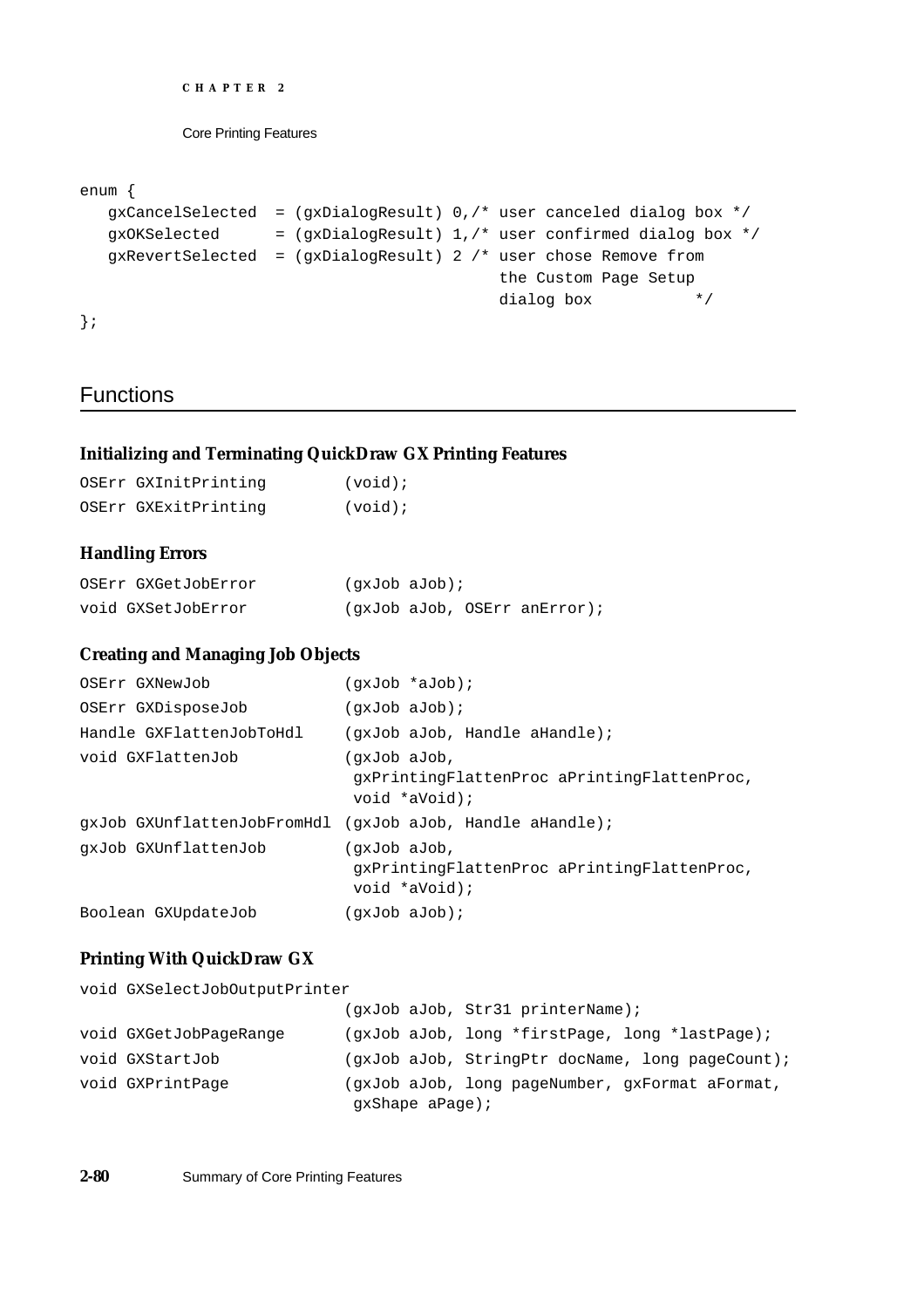```
CHAPTER 2
```

| void GXFinishJob    | (qxJob aJob);                                                                                    |
|---------------------|--------------------------------------------------------------------------------------------------|
| Boolean GXStartPage | (gxJob aJob, long pageNumber, gxFormat aFormat,<br>long numViewPorts, gxViewPort *viewPortList); |
| void GXFinishPage   | (qxJob aJob);                                                                                    |

# **Obtaining Information on Printing-Related Objects**

| qxFormat GXGetJobFormat    | $(qxJob$ aJob, long which Format);        |
|----------------------------|-------------------------------------------|
| qxJob GXGetFormatJob       |                                           |
| void GXGetFormatDimensions | (gxFormat aFormat, gxRectangle *pageSize, |
|                            | qxRectangle *paperSize);                  |

# **Displaying the Page Setup and Print Dialog Boxes**

```
void GXInstallApplicationOverride 
                             (gxJob, aJob, short messageID, 
                              void *override);
gxDialogResult GXJobDefaultFormatDialog 
                             (gxJob aJob, 
                              gxEditMenuRecord *anEditMenuRecord);
gxDialogResult GXJobPrintDialog
                             (gxJob aJob, 
                              gxEditMenuRecord *anEditMenuRecord);
```
# **Converting a Print Record**

|  | void GXConvertPrintRecord |  |  |  | (gxJob aJob, THPrint aPrint); |
|--|---------------------------|--|--|--|-------------------------------|
|--|---------------------------|--|--|--|-------------------------------|

# Application-Defined Functions

# **Message Override Functions**

| OSErr GXPrintingEvent | (EventRecord *anEventRecord, |
|-----------------------|------------------------------|
|                       | Boolean filterEvent);        |

# **Flattening and Unflattening Functions for Job Objects**

| OSErr MyFlattenFunction   |  |  | (long size, void *data, void *refCon); |
|---------------------------|--|--|----------------------------------------|
| OSErr MyUnflattenFunction |  |  | (long size, void *data, void *refCon); |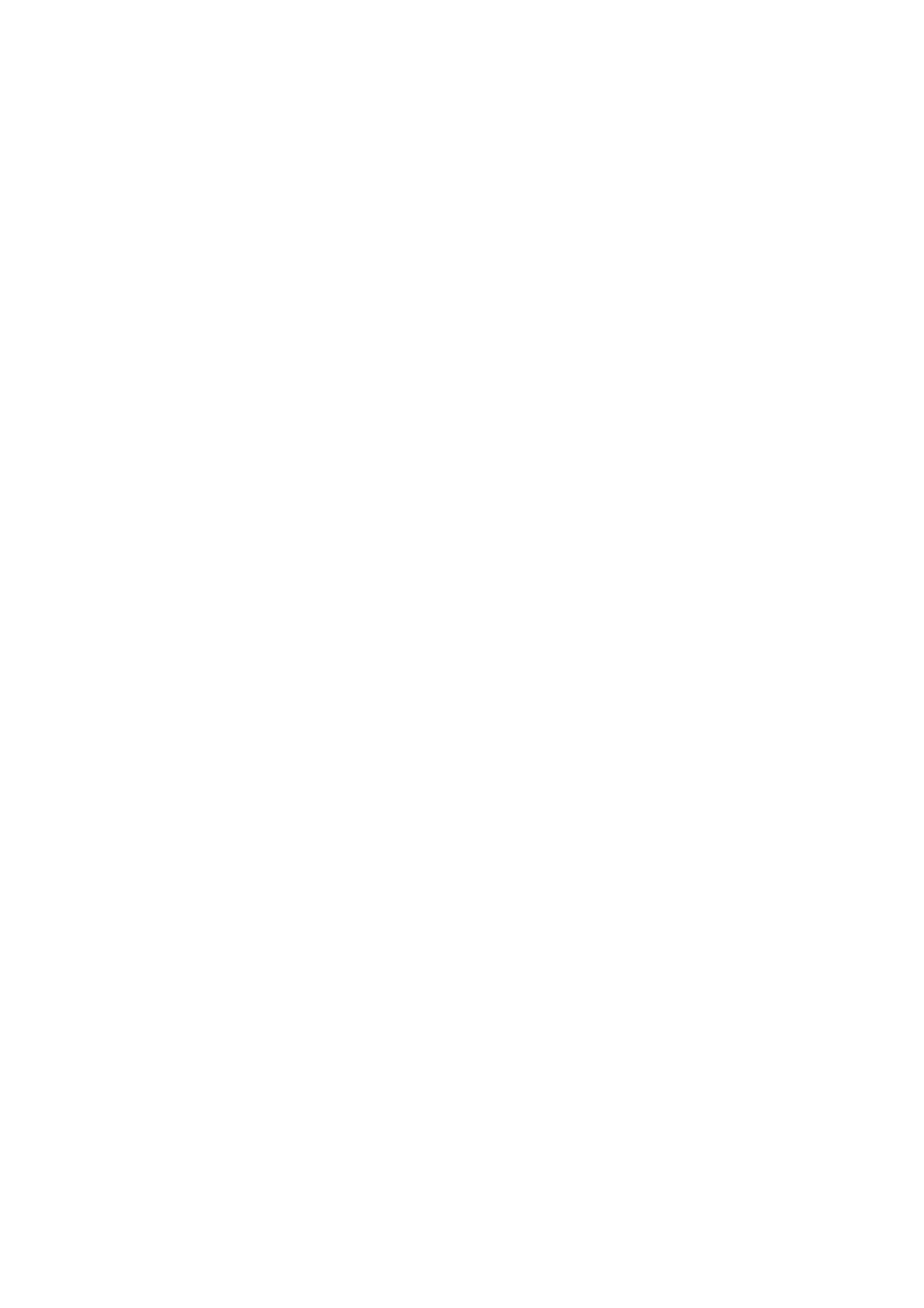# Page Formatting and Dialog Box Customization

# **Contents**

| <b>About Page Formatting and Dialog Box Customization</b><br>3-6             |          |
|------------------------------------------------------------------------------|----------|
| <b>About Collection Objects</b><br>$3 - 7$                                   |          |
| <b>Collection Tag IDs and Item IDs</b><br>$3 - 7$                            |          |
| <b>Item Structures</b><br>$3 - 8$                                            |          |
| <b>Categories of Collection Items</b><br>$3-9$                               |          |
| The Job Collection<br>$3 - 10$                                               |          |
| The Format Collection 3-12                                                   |          |
| The Paper-Type Collection 3-14                                               |          |
| <b>About Page Formatting</b><br>$3 - 15$                                     |          |
| <b>Manipulating Format Objects</b><br>$3 - 16$                               |          |
| <b>Mapping for Format Objects</b><br>$3 - 18$                                |          |
| Forms and Format Objects 3-20                                                |          |
| <b>Halftones and Format Collections</b><br>$3 - 21$                          |          |
| <b>Dialog Box Customization</b><br>$3 - 22$                                  |          |
| The Dialog Box Panel Resource<br>$3 - 24$                                    |          |
| <b>Responding to Panel Events</b><br>$3 - 25$                                |          |
| <b>Automating Panel Events</b><br>$3 - 25$                                   |          |
| <b>Using Printing-Related Collection Objects</b><br>$3 - 27$                 |          |
| <b>Accessing Data From a Collection Object</b><br>$3 - 28$                   |          |
| Using a Collection to Implement the Print One Copy Menu Item                 | $3 - 29$ |
| <b>Replacing Items in Collections</b><br>$3 - 31$                            |          |
| Specifying Page Ranges in the Job Collection 3-33                            |          |
| <b>Using Format Objects and Collection Items to Format Pages</b><br>$3 - 39$ |          |
| Creating a Format Object for a Page in a Document<br>$3-40$                  |          |
| <b>Sharing Formats for Document Pages</b><br>$3-44$                          |          |
| Disposing of a Format Object for a Page in a Document<br>$3-47$              |          |
| <b>Using Forms With Format Objects</b><br>$3 - 50$                           |          |

Contents **3-1**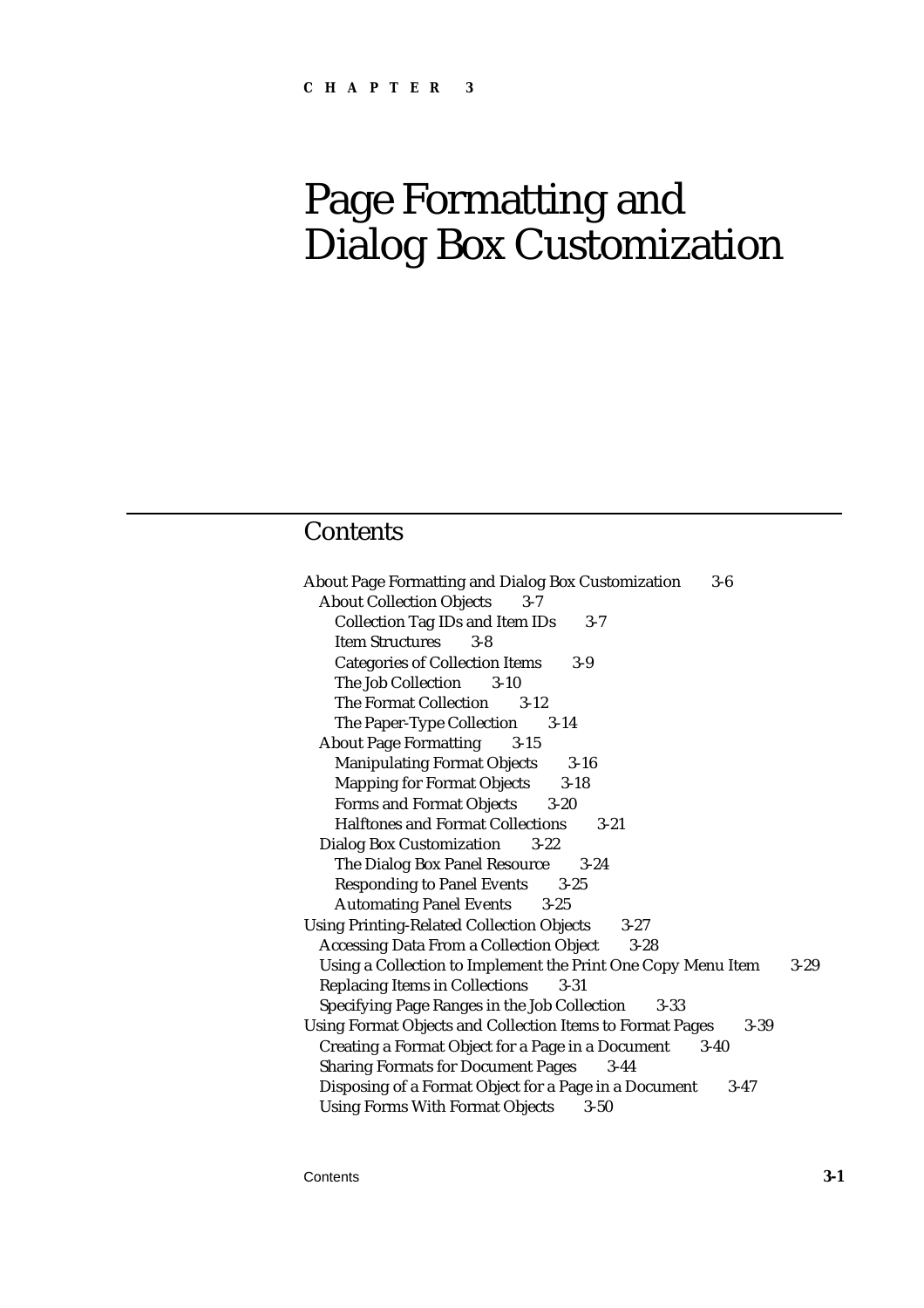Storing Halftone Information in a Format Collection 3-52 Copying a Format Object for Use in Other Documents 3-54 Obtaining the Mapping From a Format Object 3-57 Obtaining a Paper-Type Object Associated With a Format 3-57 Scanning Through a Job's Format Objects 3-59 Associating Format Objects With Document Pages 3-61 Customizing QuickDraw GX Dialog Boxes 3-66 Adding Panels to Dialog Boxes 3-67 Setting Up Dialog Box Resources 3-70 Parsing Page Ranges 3-73 Page Formatting and Dialog Box Customization Reference 3-75 Constants for Loop Status Information 3-76 Constants for Collection Item Categories and Tag IDs 3-76 Collection Item Categories 3-76 Collection Tag ID 3-77 Constants and Data Types for Job Collection Items 3-78 Print-Job Information 3-78 Collation Information 3-80 Copies Information 3-81 Page-Range Information 3-81 Quality Information 3-83 File-Destination Information 3-83 File-Location Information 3-84 File-Format Information 3-84 File-Fonts Information 3-85 Paper-Feed Information 3-85 Manual-Feed Information 3-86 Standard Mapping Information 3-86 Special Mapping Information 3-87 Tray-Mapping Information 3-88 Print-Panel Information 3-88 Format-Panel Information 3-88 Paper-Mapping Information 3-89 Translated-Document Information 3-89 Constants and Data Types for Format Collection Items 3-89 Orientation Information 3-89 Scaling Information 3-91 Direct-Mode Information 3-91 Format-Halftone Information 3-92 Page-Inversion Information 3-92 Horizontal Page-Flip Information 3-93 Vertical Page-Flip Information 3-93 Precise-Bitmap Information 3-93 Paper-Type Lock Information 3-94 Constants and Data Types for Paper-Type Collection Items 3-94 Base Information 3-94 Creator Information 3-95

**3-2** Contents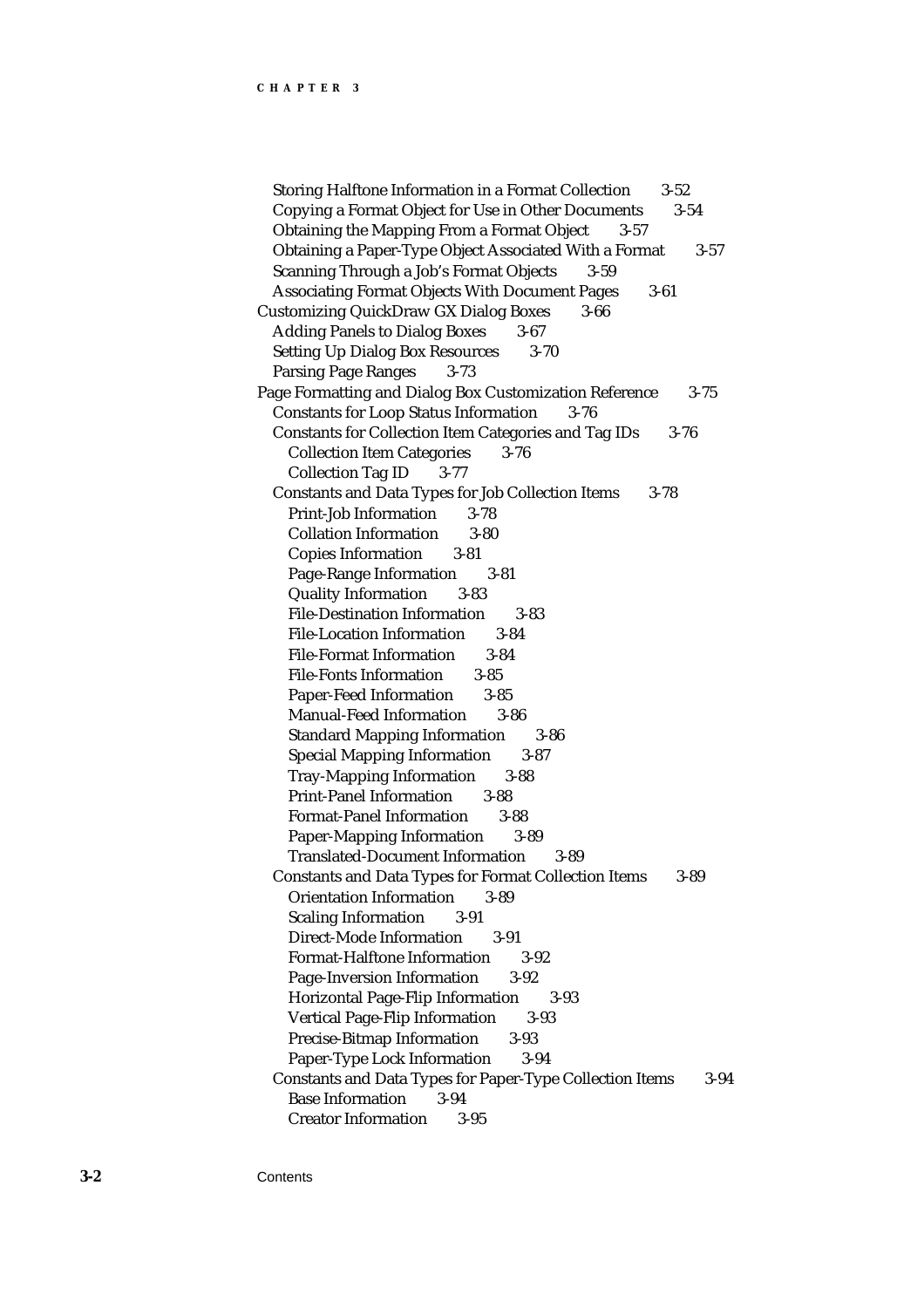Units Information 3-96 Flags Information 3-97 Comment Information 3-97 Panel-Related Constants and Data Types 3-98 The Panel Information Structure 3-98 Panel Events 3-99 Panel Responses 3-100 Panel Event Actions 3-101 The Panel Setup Structure 3-101 Printing Panel Kinds 3-102 Parse Range Results 3-102 Functions 3-103 Creating and Manipulating Format Objects 3-103 GXNewFormat 3-104 GXDisposeFormat 3-104 GXCopyFormat 3-105 GXCloneFormat 3-106 GXCountJobFormats 3-107 GXCountFormatOwners 3-107 GXForEachJobFormatDo 3-108 Manipulating Format Object Properties 3-109 GXGetFormatMapping 3-109 GXGetFormatPaperType 3-110 GXGetFormatForm 3-111 GXSetFormatForm 3-111 GXChangedFormat 3-112 Displaying the Custom Page Setup Dialog Box 3-113 GXFormatDialog 3-113 Working With Panels 3-114 GXSetupDialogPanel 3-114 GXGetJobPanelDimensions 3-115 GXEnableJobScalingPanel 3-116 GXGetMessageHandlerResFile 3-116 Accessing Printing-Related Collection Objects 3-117 GXGetJobCollection 3-117 GXGetFormatCollection 3-118 GXGetPaperTypeCollection 3-118 Application-Defined Functions 3-119 Message Override Functions for Customizing QuickDraw GX Dialog Boxes 3-119 GXJobPrintDialog 3-120 GXJobDefaultFormatDialog 3-121 GXFormatDialog 3-122 GXHandlePanelEvent 3-123 GXFilterPanelEvent 3-124 GXParsePageRange 3-125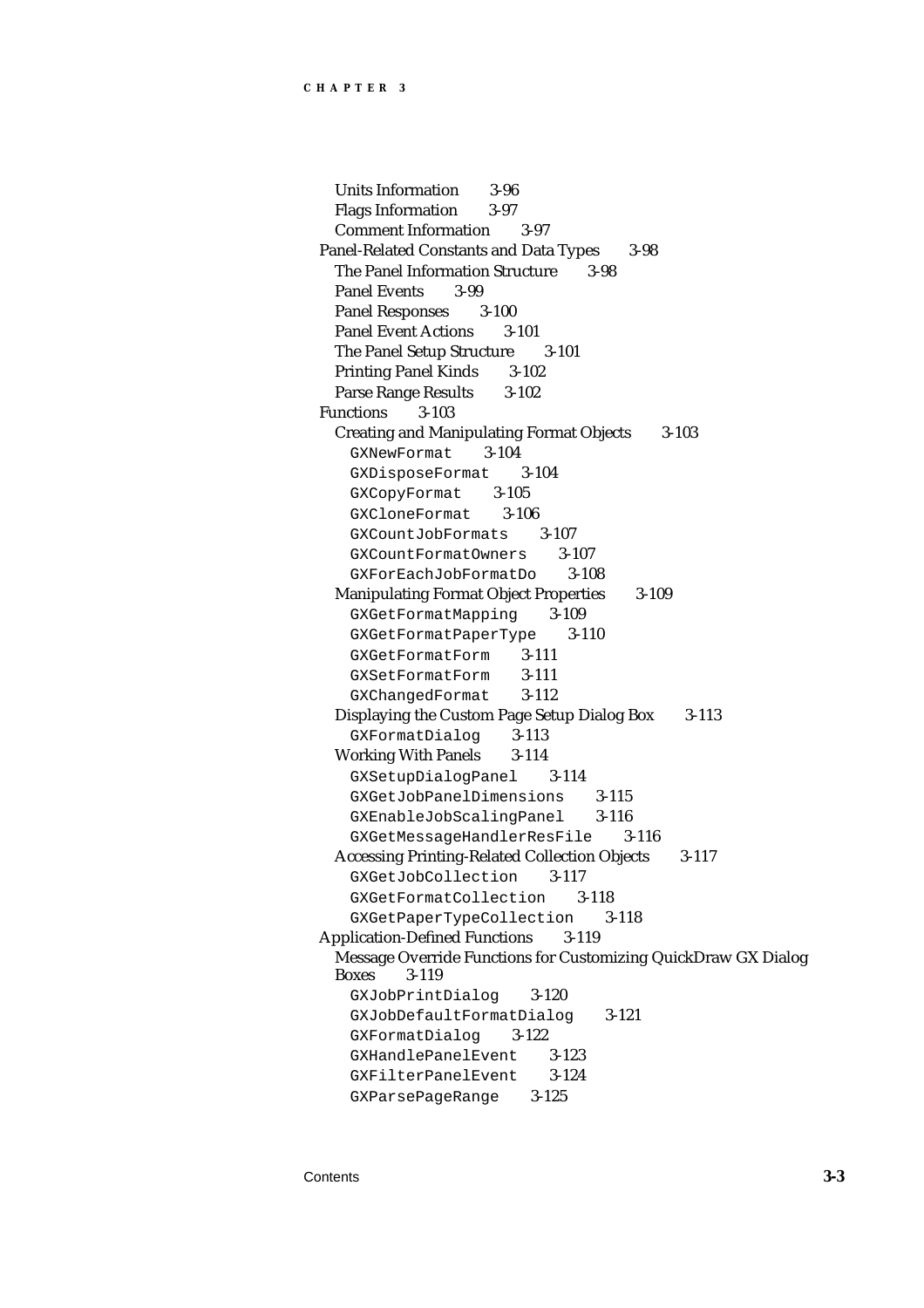Looping Through Format Objects 3-126 Dialog Box-Related Resources 3-127 The Panel Resource 3-127 The Extended Item List Resource 3-128 Summary of Page Formatting and Dialog Box Customization 3-133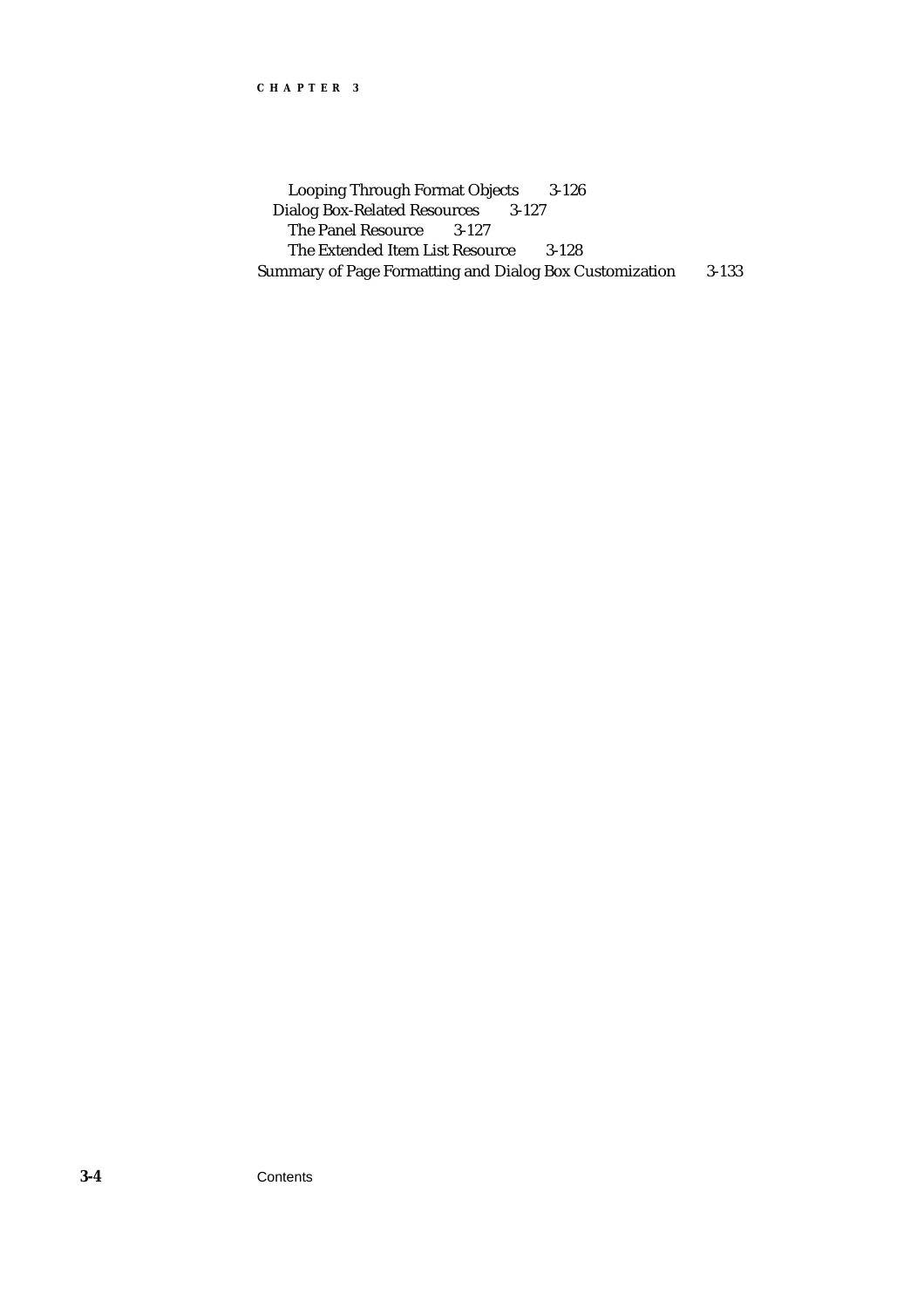#### Page Formatting and Dialog Box Customization

This chapter describes how your application can manipulate the objects that QuickDraw GX uses to format the pages of a document or add panels to QuickDraw GX dialog boxes.

Read the information in this chapter if you want your application to allow users to specify unique formats for the individual pages of a printable document. For example, using QuickDraw GX, your application can allow a user to create and print a single document that consists of an address page on an envelope, a business letter on a sheet of paper in portrait orientation, and a spreadsheet on a sheet of paper in landscape orientation.

You should also read this chapter if you want to add panels to QuickDraw GX print dialog boxes. For example, your application may add a panel that allows the user to specify additional information, such as color-separation for color printing.

Before you begin using QuickDraw GX page formatting and dialog box customization features, you should be familiar with the basic concepts for printing with QuickDraw GX, as described in the chapter, "Introduction to Printing With QuickDraw GX." You should also be familiar with creating and manipulating a job object, as described in the chapter "Core Printing Features" in this book.

This chapter begins by summarizing what you need to know to support the page formatting and dialog box customization features of QuickDraw GX. Because page formatting and dialog box customization can use collection objects, this topic is introduced first. Page formatting is discussed next because you can use collection items as parameters to specify formatting criteria. Dialog box customization is discussed after the other two topics because you may need to use nondefault dialog boxes to allow the user to set the values of items in a collection object. Keep in mind that any QuickDraw GX print dialog box can be customized, not just the Custom Page Setup dialog box associated with page formatting.

After introducing the basic concepts associated with printing-related collection objects, page formatting, and dialog box customization, this chapter shows you how to

- access an item in a collection object for use with a dialog box  $\overline{p}$
- keep track of format objects that are shared by multiple pages of a document n.
- create a format object for a page in a document  $\overline{p}$
- clone a format object for multiple pages in a document  $\mathsf{n}$
- dispose of a format object for a page in a document  $\overline{p}$
- access information associated with a format object  $\overline{p}$
- display the Custom Page Setup dialog box  $\overline{p}$
- support special formatting features  $\overline{p}$
- associate format objects with document pages  $\overline{p}$
- add panels to QuickDraw GX dialog boxes  $\overline{p}$
- automate panel information $\overline{p}$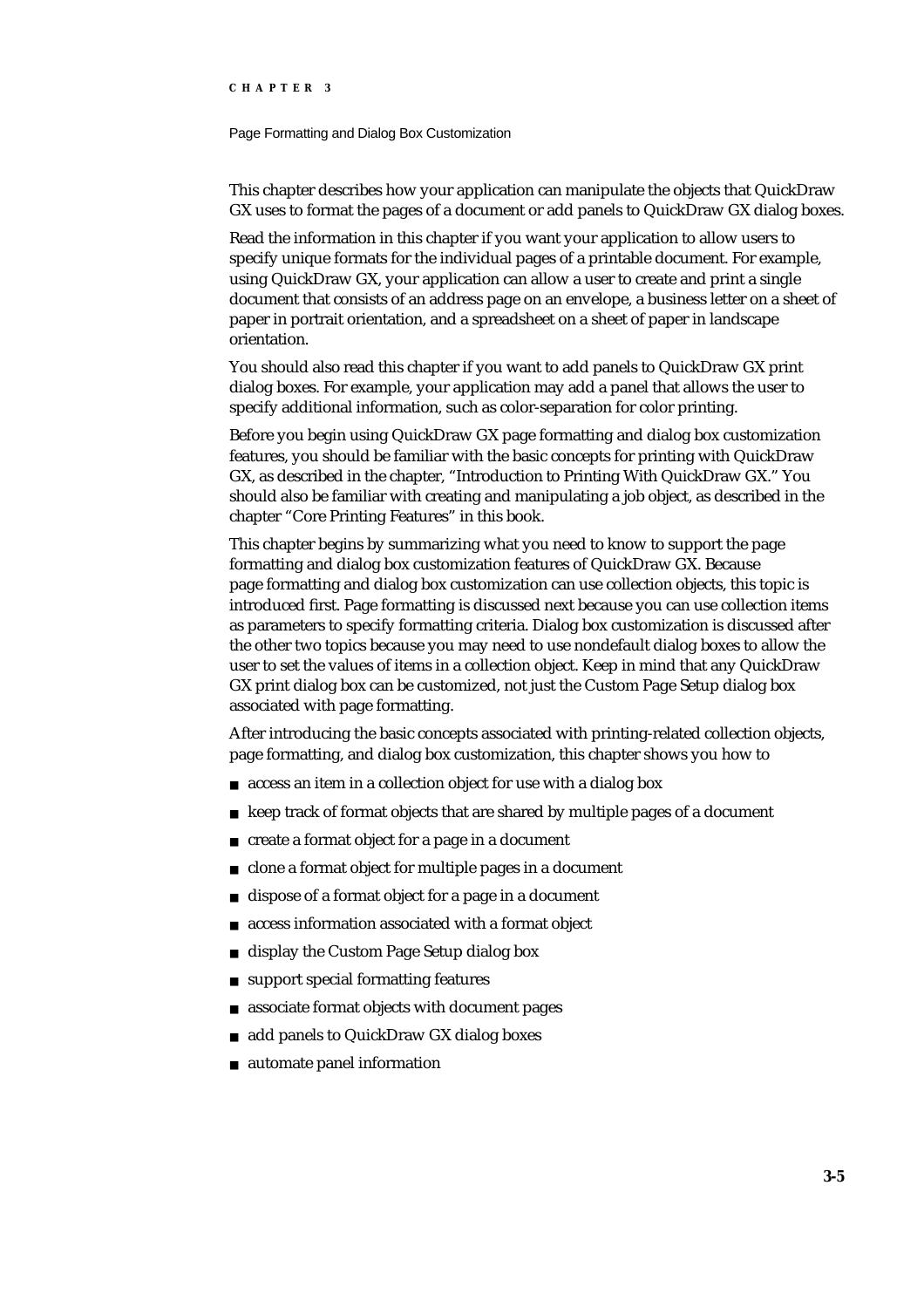Page Formatting and Dialog Box Customization

# About Page Formatting and Dialog Box Customization

Page formatting is the ability to format individual pages of a document differently from the default format for the document. The available formats are specified by the printer driver. You specify a format object when you print each page of a document. If you specify the first format in the job object's format list, the default format for the document is used. If you specify another format, it is used to format the page. For more information about printing pages and specifying formats, see the chapter "Core Printing Features" in this book.

Typically, you associate the default format object with each page in the document and let the user choose the pages to format differently from the default. The user can choose the format with the Custom Page Setup menu item of the File menu, which displays the Custom Page Setup dialog box on the user's screen. You are responsible for associating the chosen format with the page. Thus, you need to determine which format objects are in use and save them with the job object when the document is saved. You also need to retrieve them along with the job object when the document is opened. For more information about saving and retrieving these job objects, see "Associating Format Objects With Document Pages" on page 3-61.

The Custom Page Setup dialog box provided by QuickDraw GX allows the user to format a page, remove the format and revert to the default format, change the paper type for the page, and change the page's scale and orientation. You can allow more choices by customizing this dialog box. For example, you can allow the user to specify a halftone to be applied to the page. Because the Custom Page Setup dialog box provided by QuickDraw GX does not provide an option for specifying a page halftone, the printer driver or a printing extension must customize the dialog box, or you must customize the dialog box in the application.

If you customize a dialog box, you typically gather additional information from the user, although you can also customize a dialog box to restrict the user's choices. The additional information is stored in a collection object. In the halftone example, the printer driver stores the possible halftone options in the format collection. You can customize the Page Setup dialog box to allow a halftone to be chosen for the default format, or you can customize the Custom Page Setup dialog box to allow a halftone to be chosen for a particular page.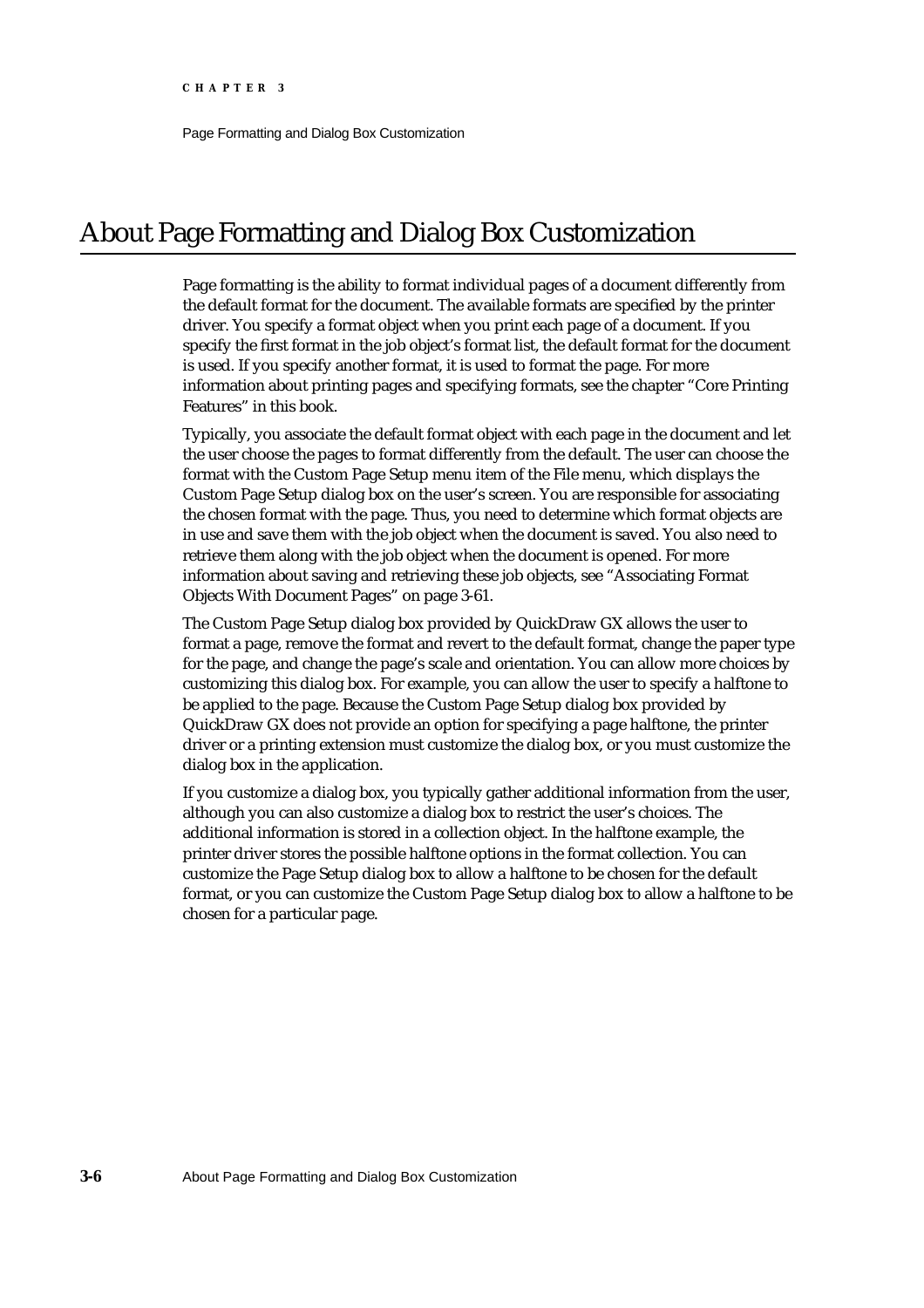#### Page Formatting and Dialog Box Customization

QuickDraw GX allows you to customize any of the print dialog boxes:

- n The Print dialog box, in which the user specifies parameters for printing the job.
- $n$  The Page Setup dialog box, in which the user specifies default formatting by selecting the formatting printer. This dialog box is also used to specify the default paper type.
- n The Custom Page Setup dialog box, in which the user specifies formatting for a particular page, including the paper type.
- $n$  The Printing Status dialog box, in which the status of the spooling operation is displayed. This dialog box is not usually customized. You may choose, however, to suppress the display of the dialog box under certain conditions.

# About Collection Objects

QuickDraw GX supports collection objects to store and to allow your application to store printing-related, formatting, and paper-type information associated with a printable document. Essentially, these collections specify additional information that are not absolutely required to print a job, format a document, or specify the kind of paper. In QuickDraw GX printing, collection objects typically store information you can use to customize dialog boxes. You can access information required by your application from these collection objects, however, whether or not you allow the user a choice in a dialog box. You can also use collection objects to store information that is of use only to your application.

You can use collection objects without customizing dialog boxes. For example, a user may print by dragging the document's icon onto a desktop printer or by choosing the Print One Copy menu item from the File menu. In these cases, your application may need to change the settings in a collection object directly, without user intervention.

You can also store information that is not already provided by QuickDraw GX. For example, as part of using QuickDraw GX page formatting features, your application is responsible for managing the correspondence between format objects and individual pages in a document. Your application can use a format collection item to store this correspondence. Storing correspondence information in a format collection is discussed in "Associating Format Objects With Document Pages," which begins on page 3-61.

# Collection Tag IDs and Item IDs

When you add data (referred to as a collection item) to a collection object, the Collection Manager associates the data with a collection tag ID and a collection item tag. Together, the 4-byte collection tag ID and the 4-byte collection item tag ID uniquely identify a collection item within a particular collection object.

#### **Note**

To avoid the confusion between tag objects (which are not related to collection objects at all), collection tags, and collection item tags, this book refers to collection tags as tag IDs and to collection item tags as item IDs. Tags, when used in this book, refer to tag objects.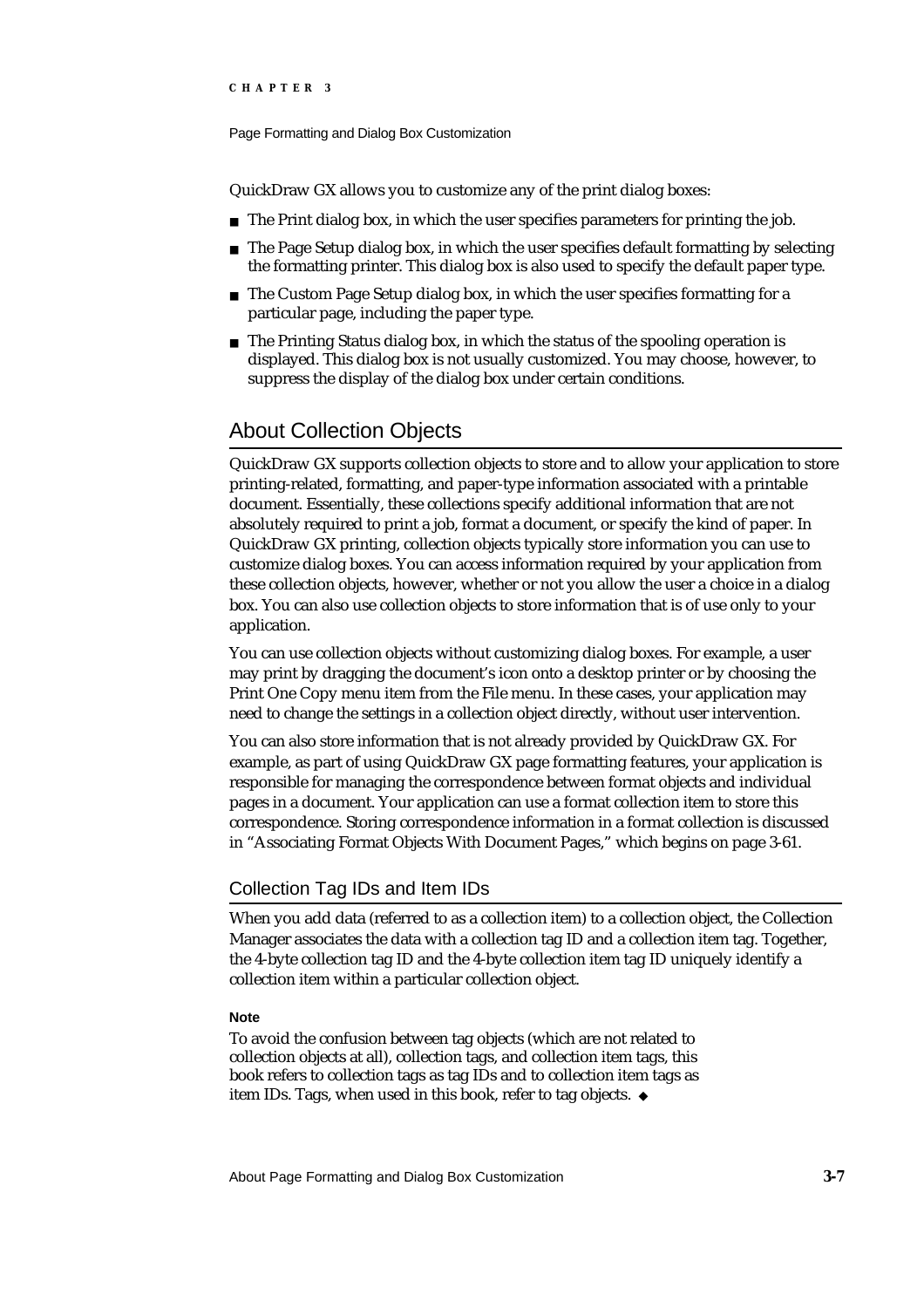Page Formatting and Dialog Box Customization

QuickDraw GX assigns the  $g_{XPT}$ intingTagID tag ID to each of its predefined collection items:

enum  $\{$  gxPrintingTagID = -28672 };

For each of its collection items, QuickDraw GX defines an item ID, such as gxCopiesTag for the collection item that defines the number of copies to print:

```
enum {gxCopiesTag = 'copy'};
```
QuickDraw GX reserves all tag IDs that are negative or less than 127. It also reserves all collection items defined by lowercase characters. For example, you can use your application's registered creator type for the tag ID.

In addition to the collection tag and collection item ID, the Collection Manager allows items to be accessed by index. You can use an index to provide faster access to specific items in a collection or to perform operations on all collection items in a collection object. This index does not uniquely identify an item, however, because adding or removing items can change an item's index number. For information about collection indexes and collection objects in general, see the Collection Manager chapter of *Inside Macintosh: QuickDraw GX Environment and Utilities*.

#### Item Structures

A structure defines the form of most collection items. A type definition is associated with each of these structures:

```
struct gxCopiesInfo{
   long copies;
};
```
typedef struct gxCopiesInfo gxCopiesInfo;

For example, you can use gxCopiesInfo as both a structure name and a data type definition:

```
gxCopiesInfo myCopies;
struct gxCopiesInfo myCopies;
```
In this book, only the structure definition is presented. Type definitions are only presented when they are not associated with a structure, as in gxCollectionCategory, defined in the next section.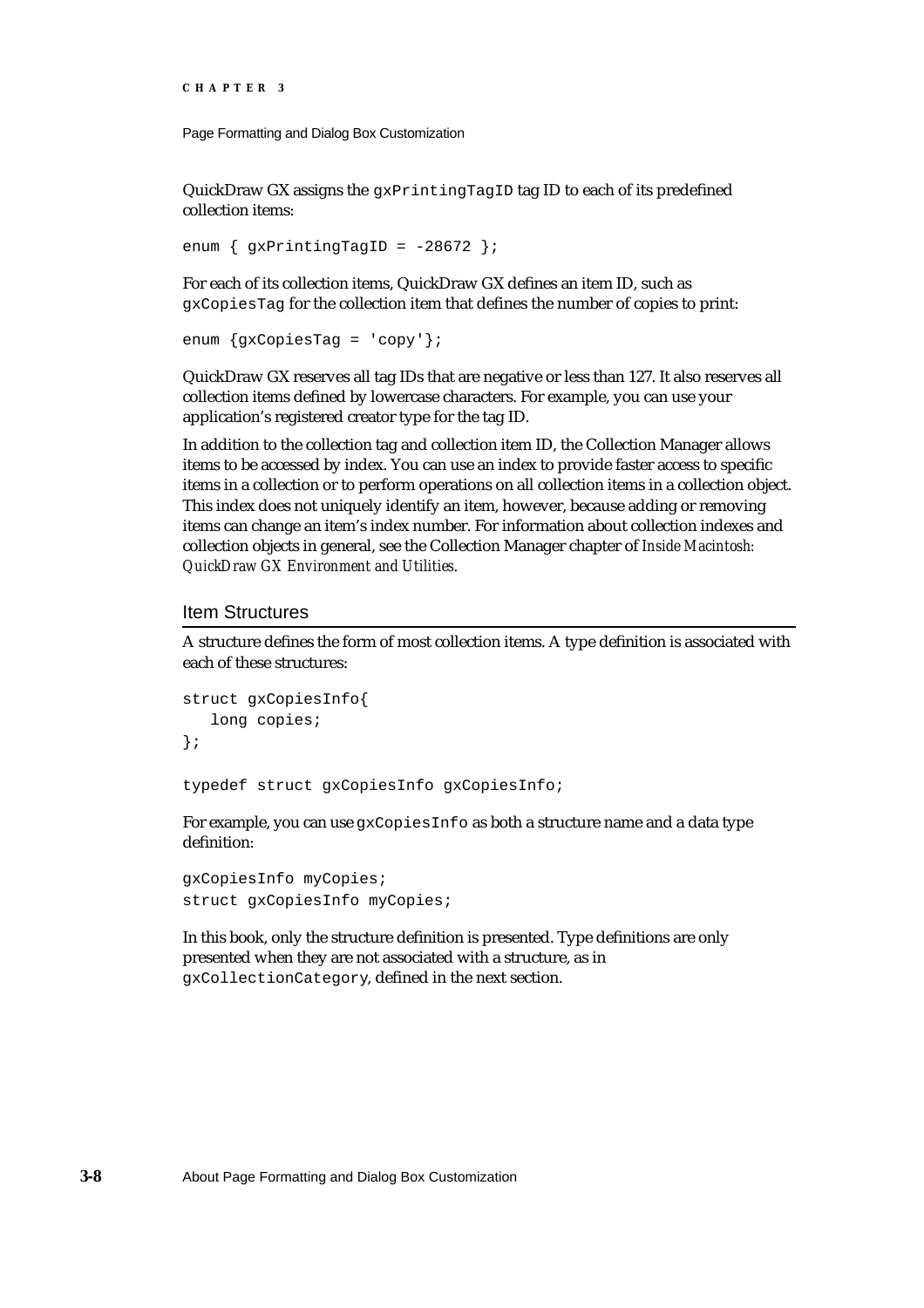Page Formatting and Dialog Box Customization

# Categories of Collection Items

If you add an item to a collection, you need to decide whether the contents will be valid if the output printer or formatting printer changes. You also must decide if the item should persist when the collection is flattened.

QuickDraw GX purges the items that are not valid after the printer driver changes, based on the contents of the collection item's user attribute bits. It also decides which items to flatten based on these bits. For general information about user attribute bits, see the Collection Manager chapter of *Inside Macintosh: QuickDraw GX Environment and Utilities*.

A printer-driver switch occurs whenever a user changes the device class (type of printer) of the output printer or formatting printer associated with a particular document. For example, if the user switches output printers, QuickDraw GX discards the tray-feed information, which specifies the current paper tray, because it may have changed.

 QuickDraw GX assigns collection object items into categories based on the contents of the gxCollectionCategory user attribute bits, as shown in the following enumeration:

```
typedef short gxCollectionCategory;
```
#### enum {

| qxNoCollectionCategory                                |  | = (gxCollectionCategory) 0x0000, |  |  |  |  |  |  |  |
|-------------------------------------------------------|--|----------------------------------|--|--|--|--|--|--|--|
| gxOutputDriverCategory                                |  | = (gxCollectionCategory) 0x0001, |  |  |  |  |  |  |  |
| gxFormattingDriverCategory                            |  | = (gxCollectionCategory) 0x0002, |  |  |  |  |  |  |  |
| gxDriverVolatileCategory                              |  | = (gxCollectionCategory) 0x0004, |  |  |  |  |  |  |  |
|                                                       |  |                                  |  |  |  |  |  |  |  |
| gxVolatileOutputDriverCategory =                      |  |                                  |  |  |  |  |  |  |  |
| gxOutputDriverCategory + gxDriverVolatileCategory,    |  |                                  |  |  |  |  |  |  |  |
| gxVolatileFormattingDriverCategory =                  |  |                                  |  |  |  |  |  |  |  |
| qxFormattingDriverCategory + qxDriverVolatileCategory |  |                                  |  |  |  |  |  |  |  |
|                                                       |  |                                  |  |  |  |  |  |  |  |

Items in the gxNoCollectionCategory category are not purged. Data that is specific to an output printer driver should be grouped in the

gxVolatileOutputDriverCategory collection item category. Data that is specific to a formatting printer driver should be grouped in the

gxVolatileFormattingDriverCategory collection item category.

Data that need not be saved when a job is flattened should be grouped in the gxDriverVolatileCategory collection item category. You must also clear the collectionPersistenceBit attribute bit if you would like to keep the information but do not require it to be saved with the collection.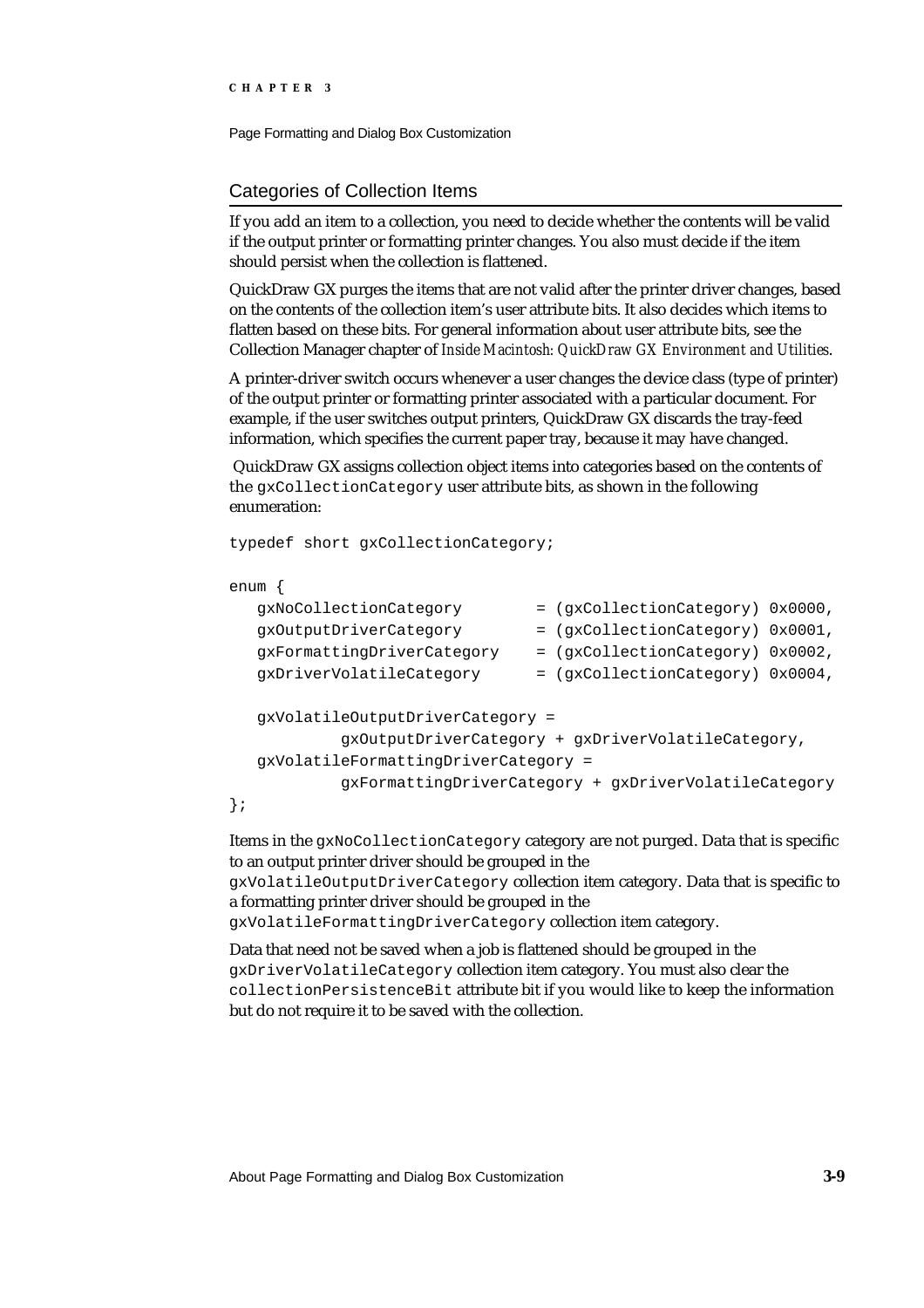Page Formatting and Dialog Box Customization

# The Job Collection

QuickDraw GX primarily stores in a job collection the information contained in the Print dialog box and its General panel, Paper Match panel, and Print Time panel. Panels for the Print dialog box are discussed in the chapter "Introduction to Printing With QuickDraw GX" in this book. QuickDraw GX stores 18 items in a job collection, as shown in Figure 3-1.

**Figure 3-1** The job collection



A brief description of each collection item follows. To see how the pieces of data are structured in the collection item, see "Constants and Data Types for Job Collection Items" beginning on page 3-78. Job collection items include the following:

**Print-job information.** This collection item describes the job information for the print job. It contains information such as the total number of pages to print, the print job's priority, designated time to print, and the amount of time in which to keep a print job

**3-10** About Page Formatting and Dialog Box Customization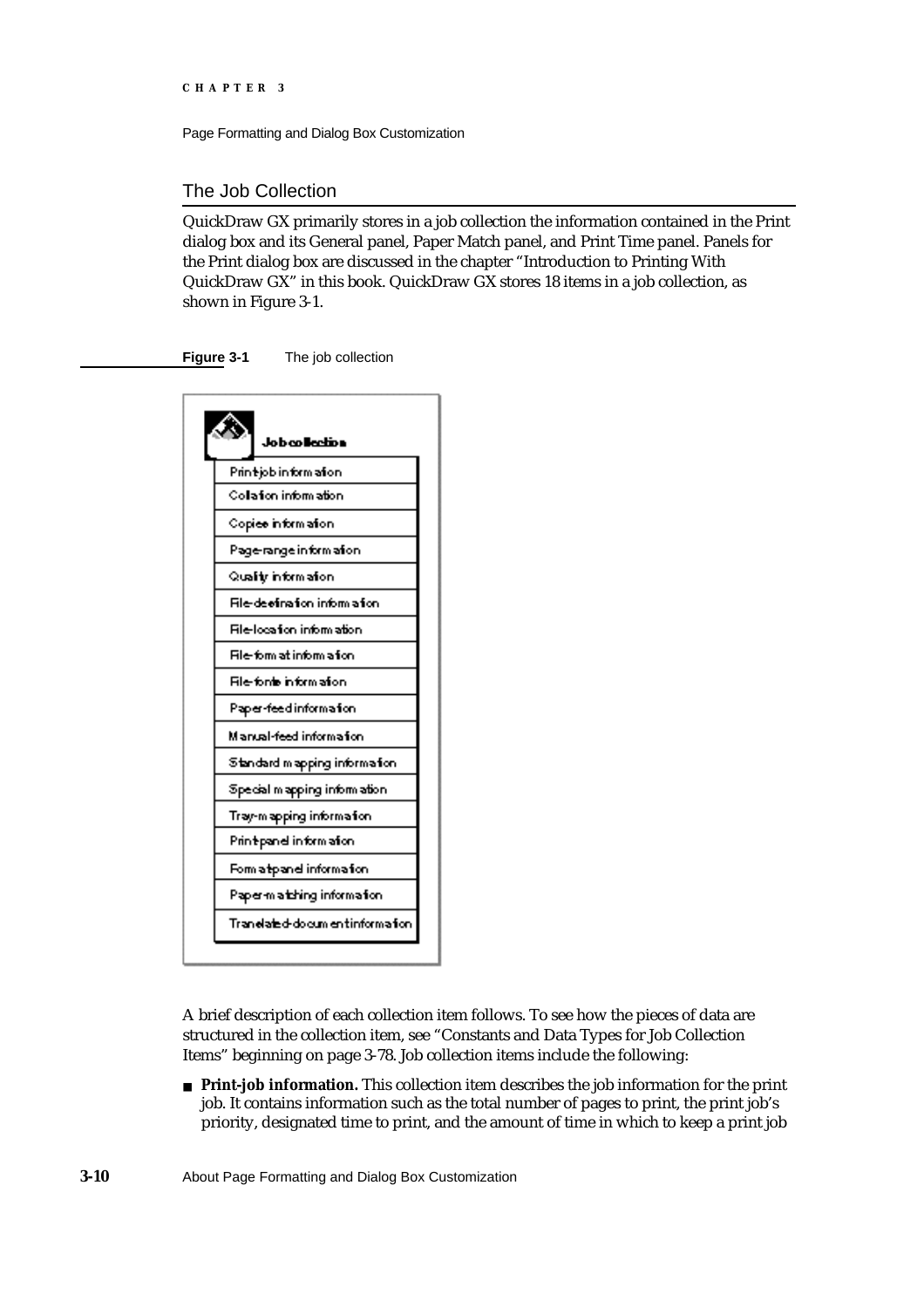#### Page Formatting and Dialog Box Customization

in an alert state before cancelling the job. It also contains the first page from which to begin printing and indicates whether the user chose to be alerted before printing begins or after printing is finished. In addition, this property contains the name of the application used to create the printable document, the name of the user's document, and the name of the user associated with the printable document.

- **Collation information.** This collection item specifies whether document pages should be collated when printed. The user typically specifies whether collation is desired in the Collate Copies checkbox in the Print dialog box.
- **Copies information.** This collection item contains the number of copies of the document to print. The user specifies the number of copies to print in the Copies field in the Print dialog box.
- **Page-range information.** This collection item contains the page-range information in the job object as well as data that allows customized or replacement page ranges. It contains the user-specified custom, default, or replacement page-range information from the Print dialog box.
- **Quality information.** This collection item contains information about the quality mode, such as the default quality mode and the current mode. It also includes the number of quality menu items and an array of quality names (such as "Best") to display in the Quality pop-up menu in the Print dialog box.
- **File-destination information.** This collection item contains the file-destination information for the job object. It specifies whether the user chose File in the Destination pop-up menu in the Print dialog box.
- **File-location information.** This collection item contains the file-location information as a FSSpec structure. It typically contains the result of a call to StandardGetFile, which is used to determine the filename when the user prints to a file.
- **File-format information.** This collection item contains the name of the file format if the destination of the print job is a file.
- **File-fonts information.** This collection item specifies whether fonts should be stored as part of the file. If fonts are stored, it specifies whether all fonts are stored or only nonstandard fonts.
- **Paper-feed information.** This collection item contains the paper-feed information for the job object. It specifies whether the user chose the Automatic or Manual radio button for Paper Feed in the Print dialog box.
- **Manual-feed information.** This property contains the manual-feed information for the job object. It specifies the number of paper types to manually feed and an array of paper-type names to display.
- **Standard mapping information.** This collection item specifies whether to use standard mapping information for the print job. The item contains a Boolean value that is true if input tray paper matching is to be used.
- **Special mapping information.** This collection item contains the special mapping information for the job object. It specifies mapping options, such as whether to redirect the pages in a document to a particular paper tray or whether to scale pages or tile pages in a document.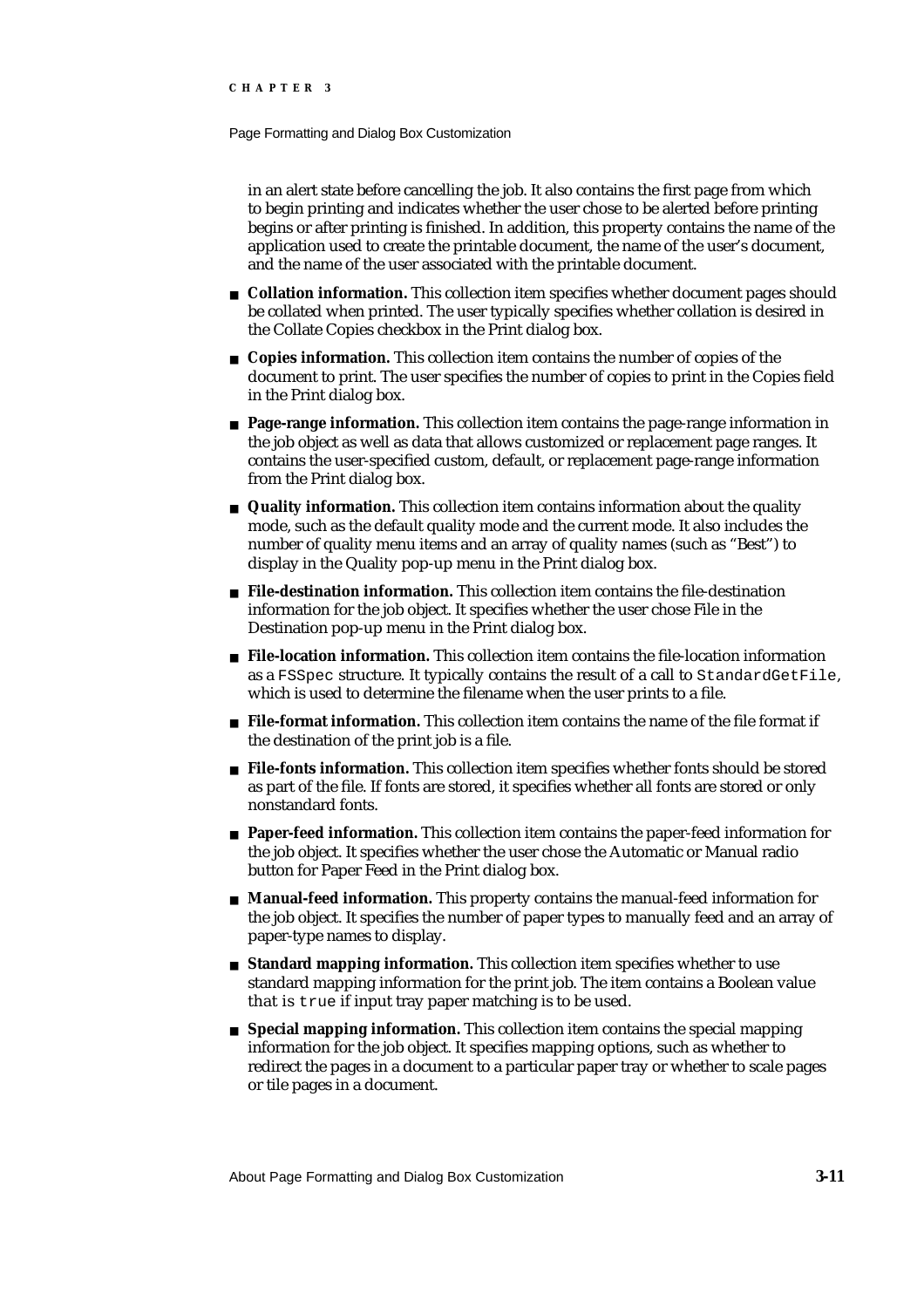- **Tray-mapping information.** This collection specifies the tray-mapping information for the job object. It contains the index for a paper tray, which the user typically specifies by selecting a tray from the Paper Match panel of the Print dialog box.
- **Print-panel information.** This collection item contains the print-panel information for the job object. It specifies the name of the first panel to appear when your application displays the Print dialog box.
- **Format-panel information.** This collection item contains the format-panel information for the job object. It specifies the name of the first panel to appear when your application displays the Page Setup dialog box.
- **Paper-mapping information.** This collection item contains the paper-mapping information for the job object. If it is used, it contains a flattened paper-type resource.
- **Translated-document information.** This collection item contains the translated-document information for the job object. QuickDraw GX provides this information only for documents designed for printing with the Macintosh Printing Manager.

### The Format Collection

QuickDraw GX primarily stores information from the Page Setup and Custom Page Setup dialog boxes in a format collection. You need to call the GXChangedFormat function each time you change the format collection.

QuickDraw GX stores nine items in a format collection, as shown in Figure 3-2.

#### **Figure 3-2** The format collection

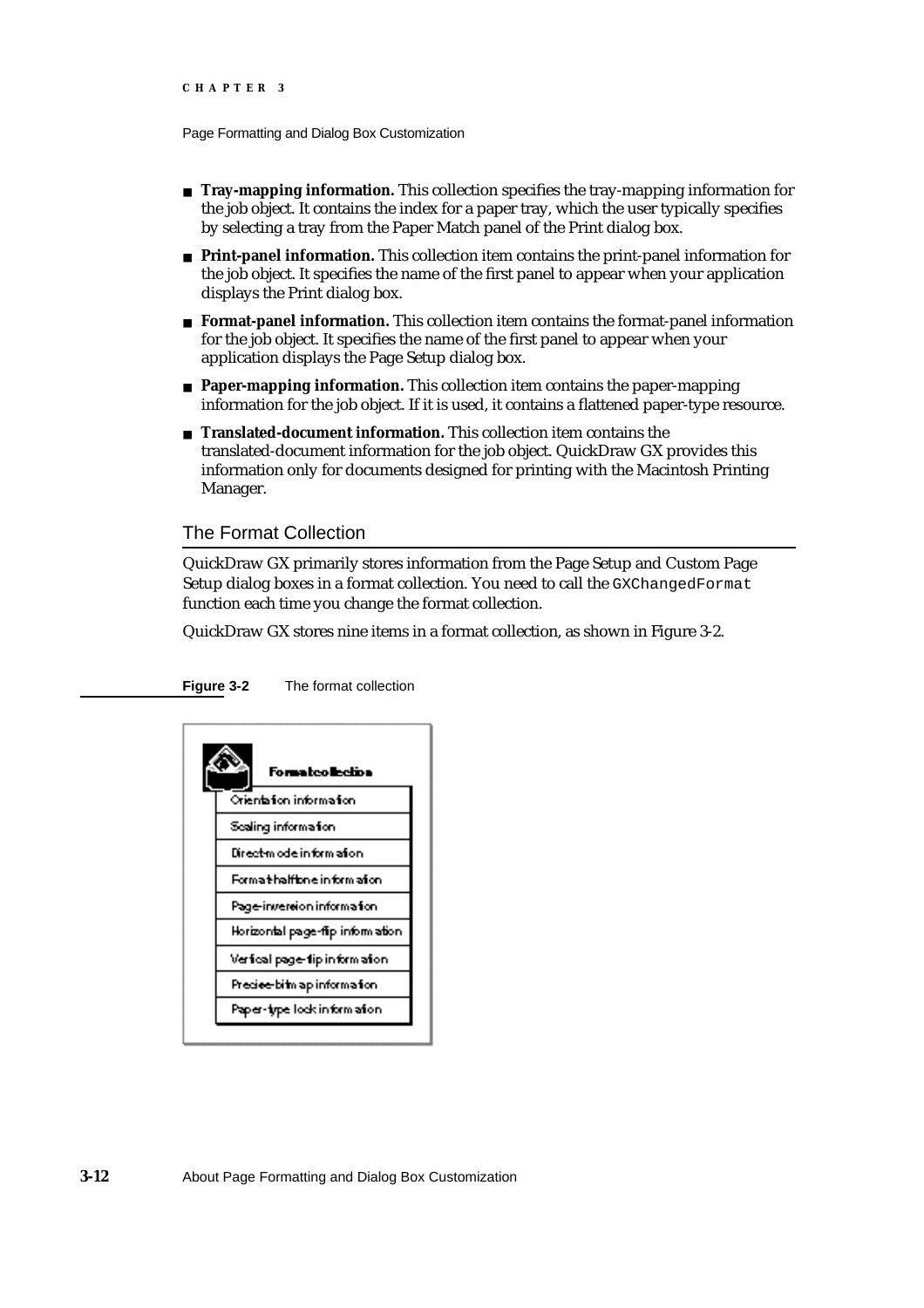#### Page Formatting and Dialog Box Customization

A brief description of each collection item follows. To see how the pieces of data are structured in the collection item, see "Constants and Data Types for Format Collection Items" beginning on page 3-89. Format collection items include the following:

- **Orientation information.** This collection item contains the orientation information for the format object. It specifies whether to print a document (or a specific page) in portrait, landscape, or rotated landscape orientation. A user typically specifies orientation for an entire document in the Page Setup dialog box and specifies orientation for an individual page in the Custom Page Setup dialog box.
- **Scaling information.** This collection item contains the scaling information for the format object. It specifies a document's horizontal and vertical scaling factors. It also stores the minimum and maximum scaling factors allowed. A user typically specifies scaling for an entire document in the Page Setup dialog box and specifies scaling for an individual page in the Custom Page Setup dialog box.
- **Direct-mode information.** This collection item contains the direct-mode information for the format object. It specifies whether the user chose the Direct checkbox in the Page Setup dialog box. (This checkbox appears only if the printer driver supports text job format mode printing.) The text job format mode is discussed in the chapter "Advanced Printing Features" in this book.
- **Format-halftone information.** This collection item contains the format-halftone information for the format object. It specifies the total number of halftone structures that can be used for a specific page and an array of halftone structures. You can use halftones to render continuous tone images on noncontinuous tone printers if the printer driver or a printing extension supports halftones. For an introduction to halftones, see the view-related objects chapter of *Inside Macintosh: QuickDraw GX Objects.* For more information about this collection item, see "Halftones and Format Collections" beginning on page 3-21.
- **Page-inversion information.** This collection item contains the page-inversion information for the format object. It specifies whether to invert a page before printing.
- **Horizontal page-flip information.** This collection item contains the horizontal page-flip information for the format object. It specifies whether to horizontally flip the page left to right before printing.
- **Vertical page-flip information.** This collection item contains the vertical page-flip information for the format object. It specifies whether to vertically flip the page top to bottom before printing.
- **Precise-bitmap information.** This collection item contains the precise-bitmap information for the format object. It specifies whether to scale a page by 96% on 300-dpi printers.
- **Paper-type lock information.** This collection item contains the paper-type object lock information for the format object. It indicates whether the format's paper-type object is locked.

#### **Note**

The page-inversion information, page-flip information (horizontal and vertical), and precise-bitmap information are used, by default, only by PostScript printer drivers. u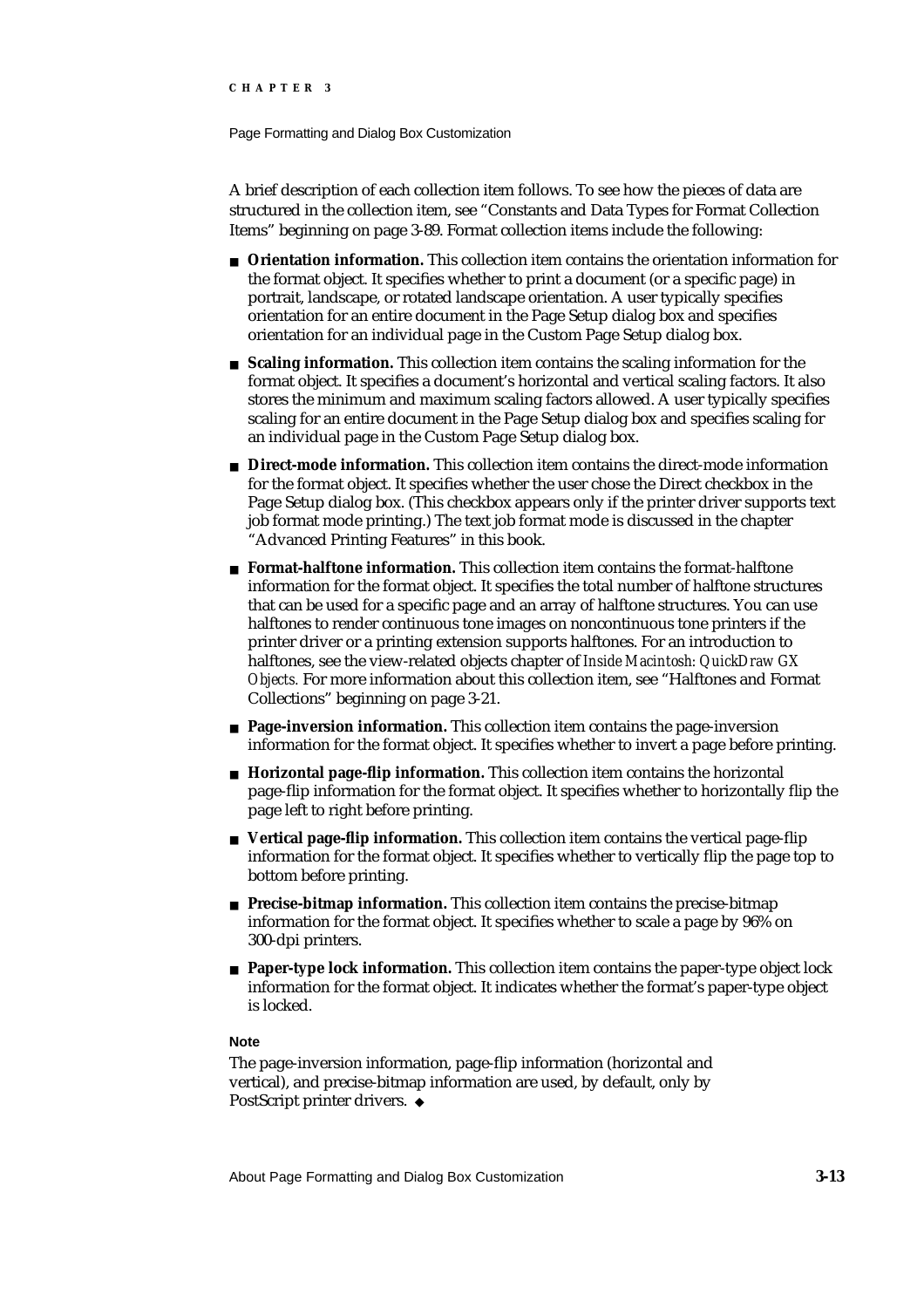## The Paper-Type Collection

The paper-type collection contains additional information about the paper-type object. QuickDraw GX stores in a paper-type collection five collection items, as shown in Figure 3-3.

### **Figure 3-3** The paper-type collection



A brief description of each collection item follows. To see how the pieces of data are structured in the collection item, see "Constants and Data Types for Paper-Type Collection Items" beginning on page 3-94. Paper-type collection items include the following:

- **Base information.** This collection item contains the base paper type information for the paper-type object, which indicates the source from which the paper type was created. Base types include: unknown, US Letter, US Legal, A4, B5, and tabloid.
- **Creator information.** This collection item contains the creator information structure for the paper-type object. It specifies the creator type of a paper-type object; for example, 'sypt' for a system paper-type object creator and 'uspt' for a user paper-type object creator.
- **Units information.** This collection item contains the units information for the paper-type object. Units can be specified in picas, millimeters, and inches.
- **Flags information.** This collection item contains the flags information for the paper-type object. The flags are bits used to set or clear specific attributes of a paper-type object, such as whether the paper type is the default paper type for this format. For information about paper-type object flags, see "Flags Information" beginning on page 3-97.
- **Comment information.** This collection item contains the comment information for the paper-type object. It allows a comment to be associated with a paper-type object. You can specify application-specific information in this comment. For example, you may want to store a textual description of the paper-type and its purpose.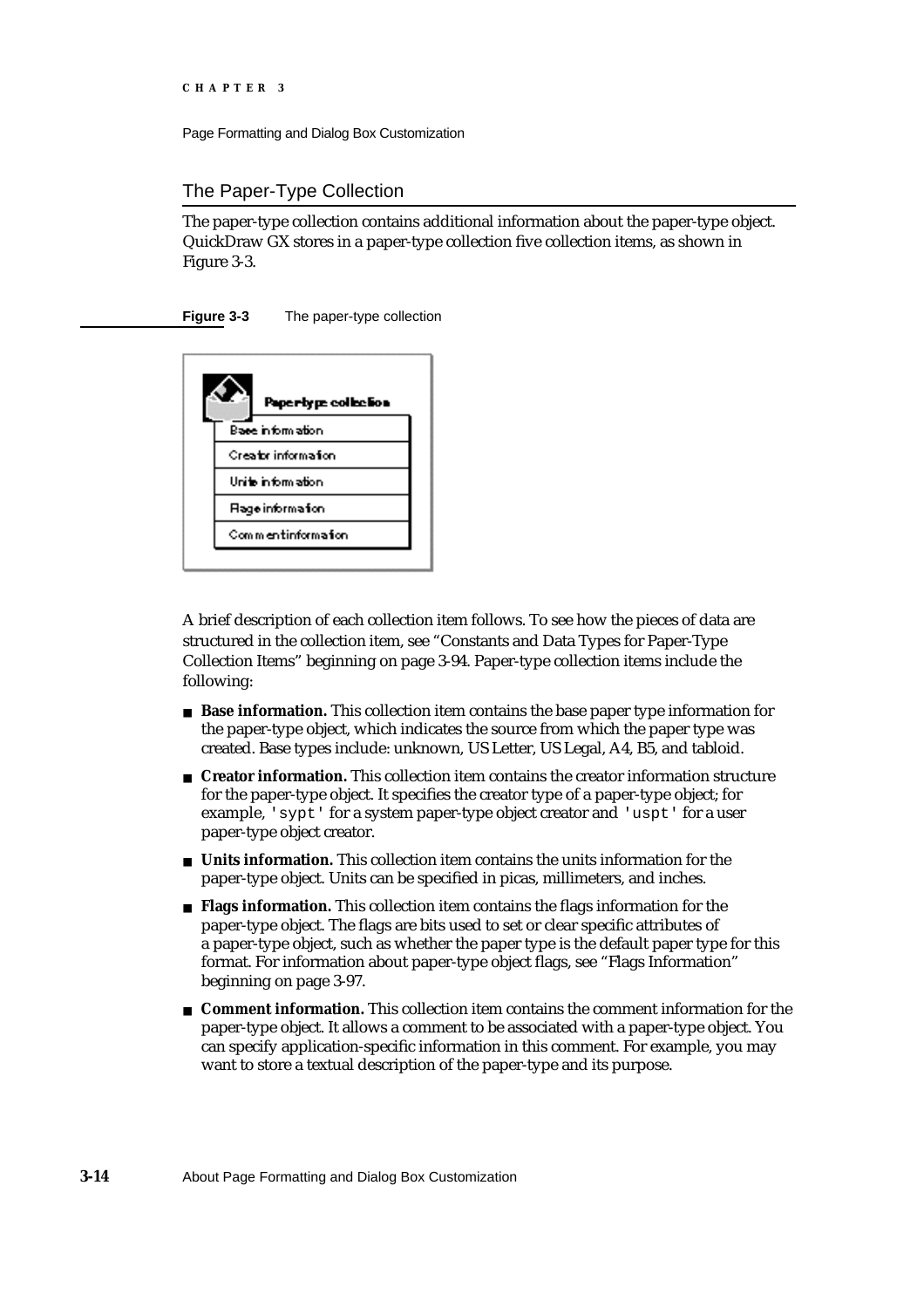## About Page Formatting

Page formatting allows the user to format specific pages of a document differently from the default formatting for the rest of the document. Using QuickDraw GX page formatting features, your application can

- allow users to specify unique formats for the individual pages of a document
- retrieve a format object's mapping
- attach a form to a format object as a backdrop to each page  $\overline{a}$
- create documents that contain page-specific halftone information  $\overline{a}$
- copy a format object for use in other documents

For example, using page-formatting features, a mail-merge application may automatically generate a document in which the first page consists of a template in which a user can enter addresses and the rest of the document consists of blank sheets in which a user can add text.

Figure 3-4 shows a document that is composed of a two-page letter and many address labels. The job object references two format objects, one for either page of the letter and the other for the address label.



#### **Figure 3-4** A three page document and its corresponding job and format objects

About Page Formatting and Dialog Box Customization **3-15**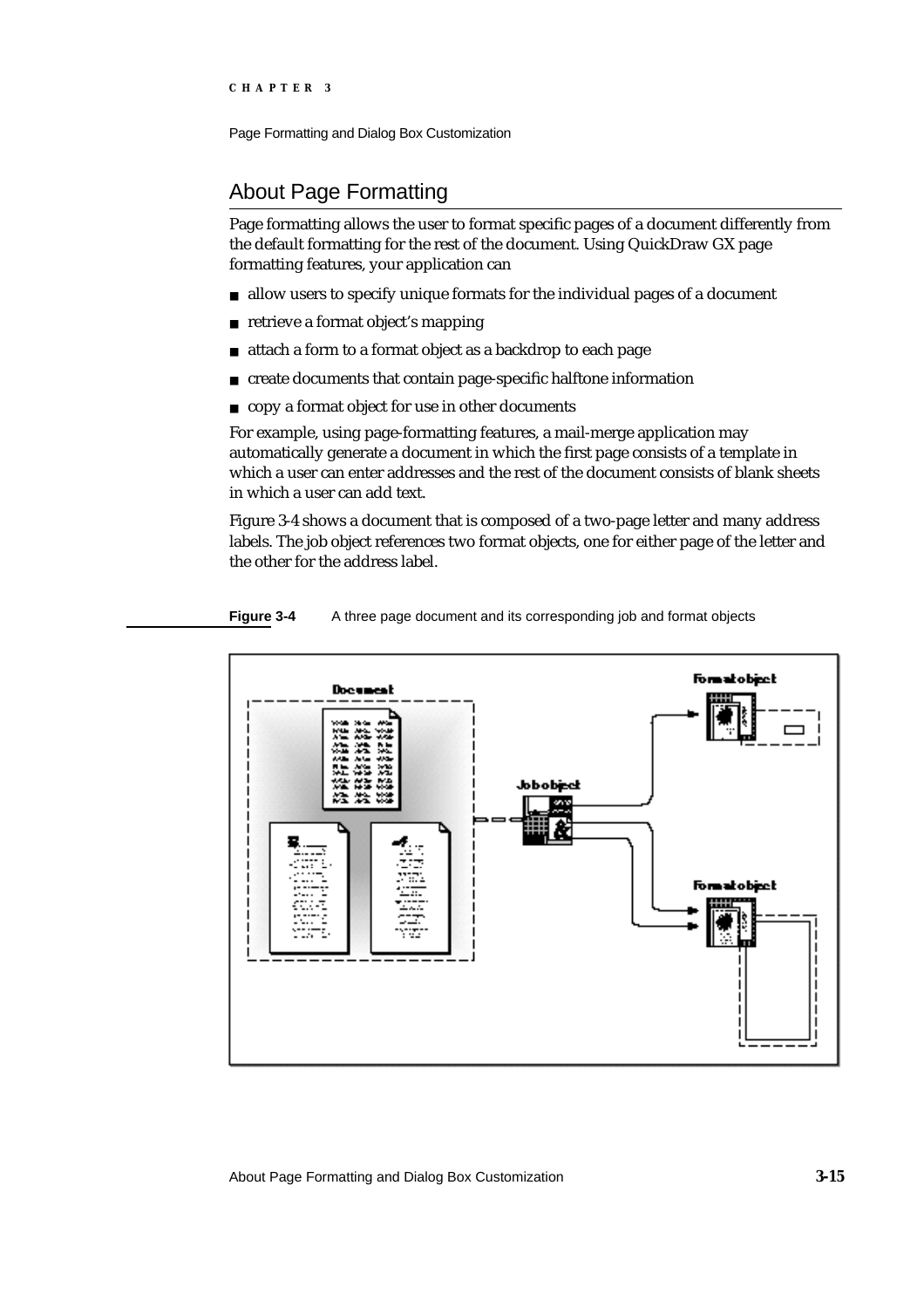Page Formatting and Dialog Box Customization

Manipulating format objects is described in the next section. Information on accessing a format object's mapping is discussed in "Mapping for Format Objects" beginning on page 3-18. Information on attaching a form to a format object is discussed in "Forms and Format Objects" beginning on page 3-20. Information on halftones is discussed in "Halftones and Format Collections" beginning on page 3-21.

## Manipulating Format Objects

A format object contains the basic information that your application needs to display a single page or a set of pages. Generally, you work with format objects when a user

- creates a new format using the Custom Page Setup dialog box
- wants to use a format in several pages of a document
- n modifies a format that is shared by other pages in the same document
- saves or opens a document

Figure 3-5 shows how you manipulate format objects in response to the first three actions.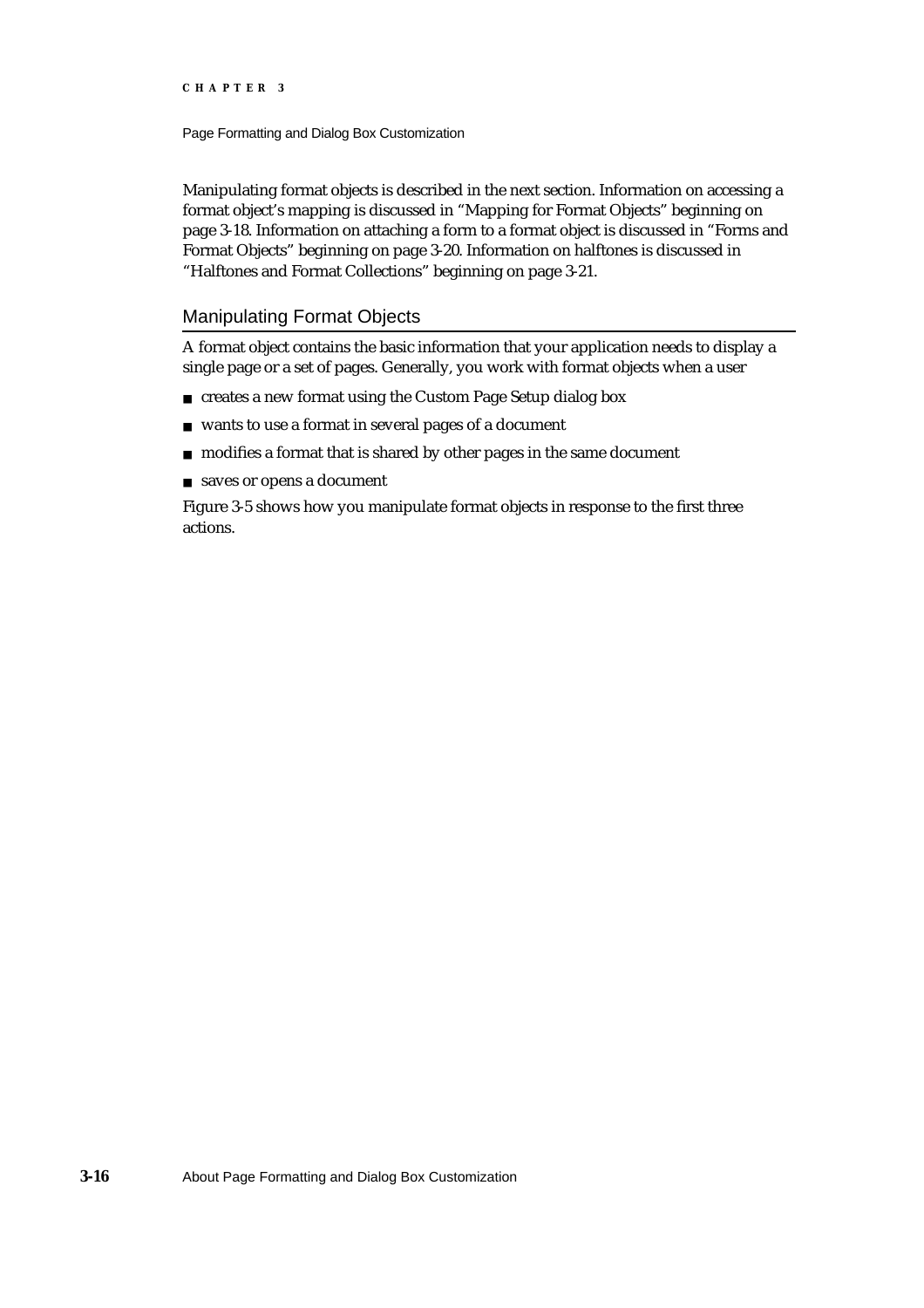### **Figure 3-5** Manipulating the format object in response to user actions



About Page Formatting and Dialog Box Customization **3-17**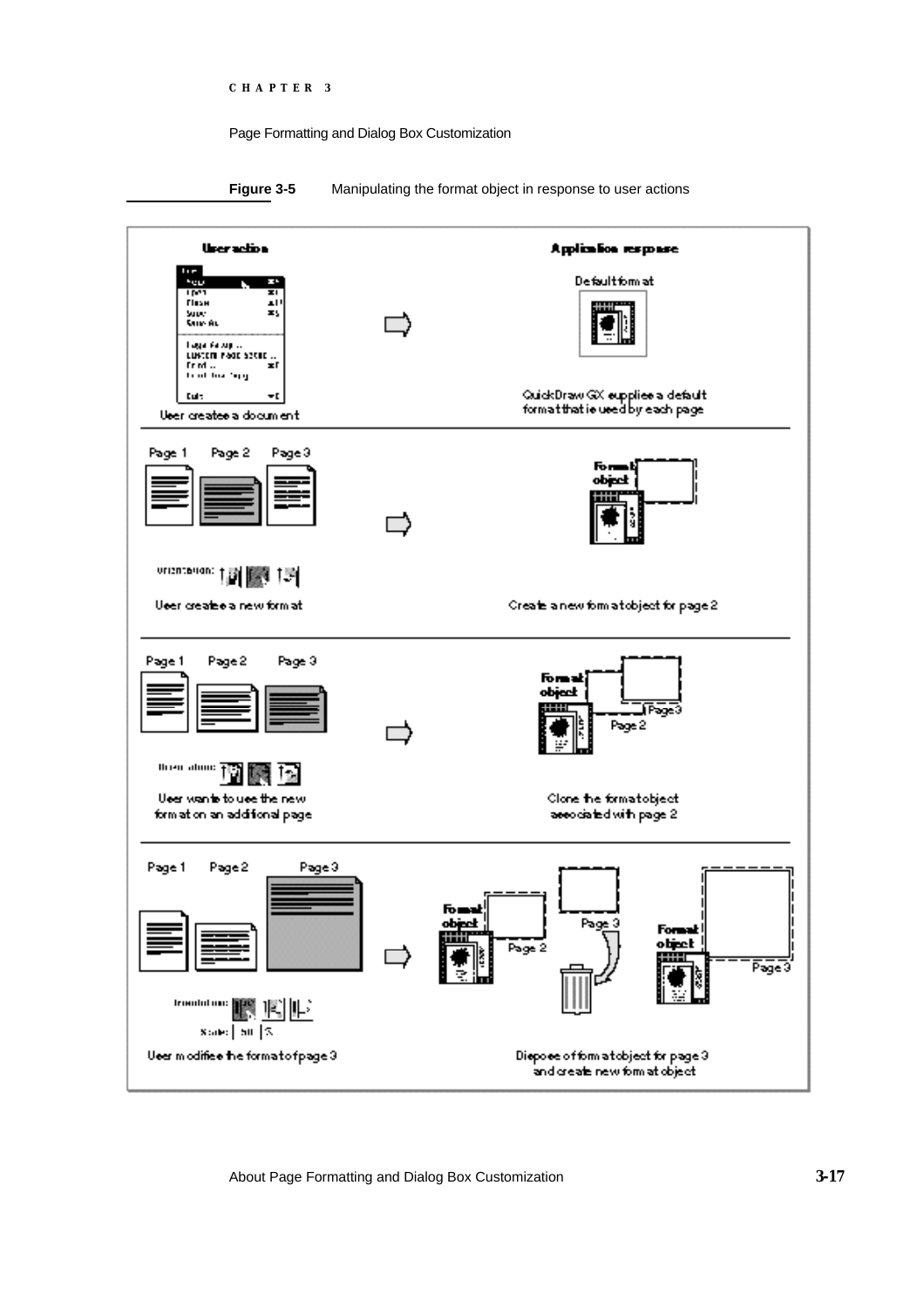Page Formatting and Dialog Box Customization

When a user creates a new format through the Custom Page Setup dialog box, you need to create a new format object. Creating a new format object is discussed in "Creating a Format Object for a Page in a Document," which begins on page 3-40.

Each format object you create has an associated owner count. The owner count indicates the number of times that a format object is shared. When a user creates a new format through the Custom Page Setup dialog box, you need to create a new format object with the GXNewFormat function. This function sets the owner count of a format object to 1.

When a user wants to use the new format to format another page the same way, you need to increment the format object's owner count. You use the GXCloneFormat function to increment the owner count of a format object by 1. Cloning a format object is discussed in "Sharing Formats for Document Pages," which begins on page 3-44.

When a user modifies a format object that is also shared by other pages, you need to dispose of its corresponding format object and create a new one. The GXDisposeFormat function decrements the owner count of a format object by 1. Disposing of a format object is discussed in "Disposing of a Format Object for a Page in a Document," which begins on page 3-47.

To obtain the current owner count of a format object, you use the GXCountFormatOwners function. For more information about this function, see the description of GXCountFormatOwners on page 3-107.

You also must create a correspondence between the format and the page. Typically, you keep the correspondence in the format collection. You must save the correspondences when the job is flattened and retrieve them when the job is unflattened. For an example, see "Associating Format Objects With Document Pages" beginning on page 3-61.

### Mapping for Format Objects

A format object's mapping is a mathematical representation of the format object's settings. These settings include the paper size, page size, orientation, and scaling. The paper size and page size are set when you create the format object.

QuickDraw GX uses this mapping to scale page information into device pixels. A device pixel is the smallest physical area that a printer is capable of rendering. Typically, the mapping consists of the high-resolution scaling information needed to print a page at the highest quality.

QuickDraw GX and the printer driver set up the mapping. Your application can retrieve the mapping but cannot set it directly. You might want to retrieve it, for example, to set the mapping property of a view port to represent the printer on screen. For more information about view port objects, see the view-related objects chapter of *Inside Macintosh: QuickDraw GX Objects*.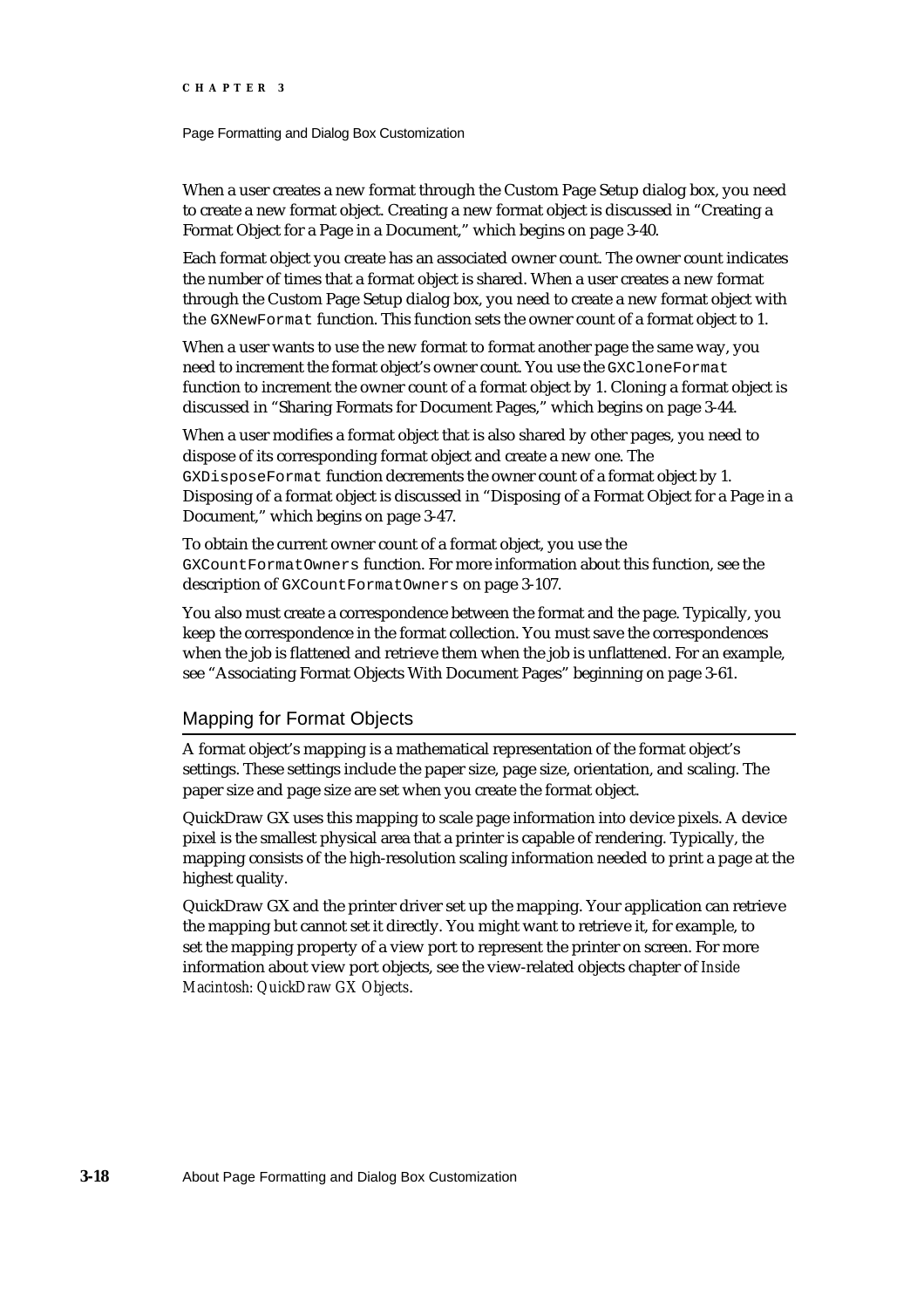```
CHAPTER 3
```
Figure 3-6 shows how the scaling item affects the mapping.



Figure 3-6 Scaling a format object

When 50% scaling is applied, the scaling variables in the mapping are actually doubled, which causes the shape to appear the same size on a page of paper that is twice its original size. When the printer driver maps the page to dots-per-inch, it reduces the format dimension and everything within them, including the shape object. The result is that the shape is scaled to 50% when it is printed.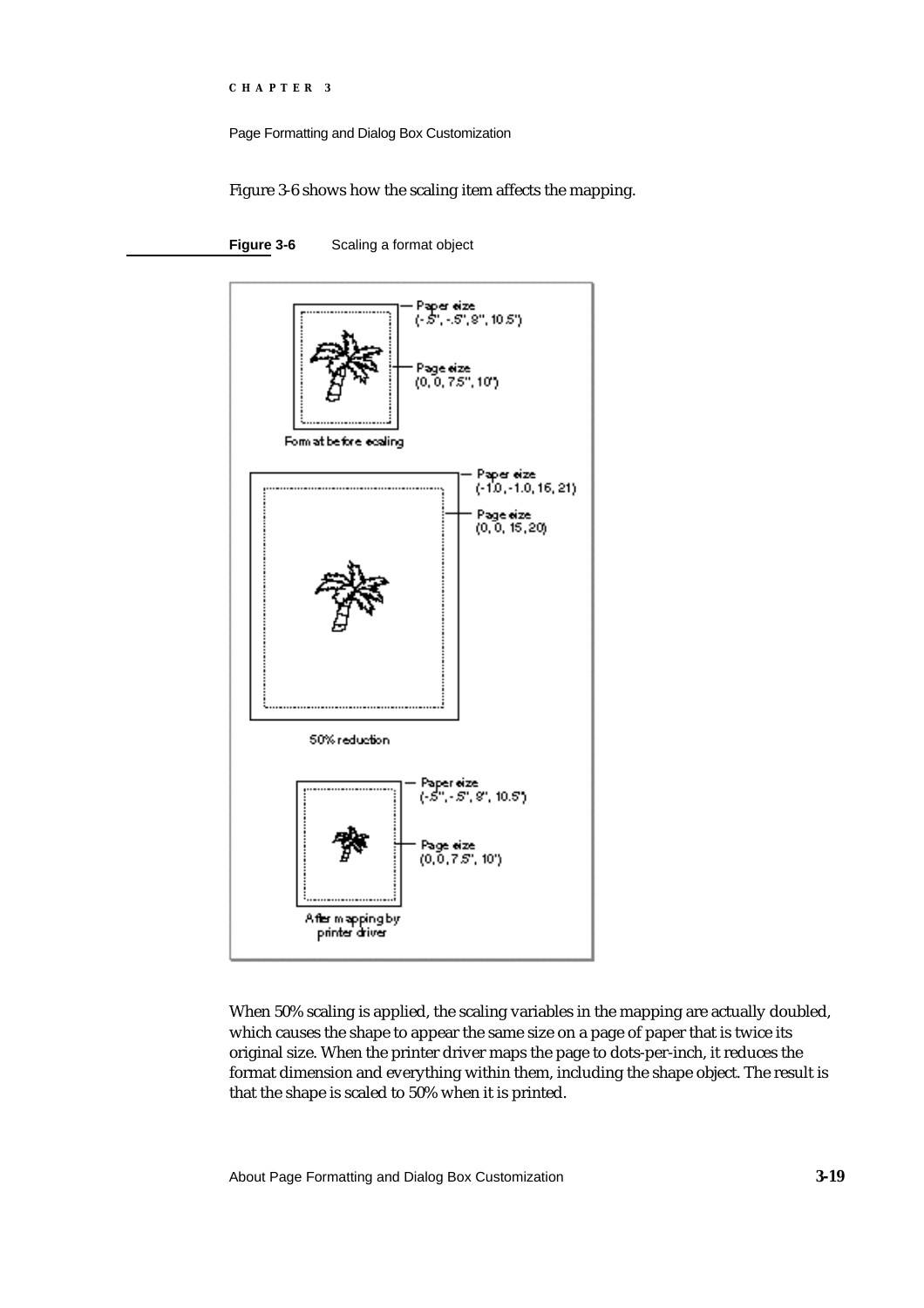Page Formatting and Dialog Box Customization

## Forms and Format Objects

QuickDraw GX provides the form property, which allows your application to format pages of a document with a template. A form is made up of two shape objects—one shape defines the form itself, and the other shape, the mask shape, defines erasable areas within the form. The mask shape is optional; your application can erase the contents within a form, but this technique is not recommended.

Your application can specify a form for any format object associated with the formatting printer. Your application uses this form as a backdrop that is applied to a set of pages. For example, you can use a form to define erasable areas within pages created using a database application.

To associate a form shape and a mask shape with a format object associated with a page, you use the GXSetFormatForm function. To retrieve the form and mask shapes for a particular format object, you use the GXGetFormatForm function. The shape type that you associate with a format object must be a picture shape.

Figure 3-7 shows a page from a document created by a database application. The figure also shows the job object corresponding to the document, the job's format object, and a form.



**Figure 3-7** Using a form to format a page

Forms save time during spooling, rendering, and I/O. During spooling, QuickDraw GX spools a form shape only once. QuickDraw GX renders a form shape once for each distinct format object it is attached to. During I/O, if the printer can cache the representation of the form, QuickDraw GX saves data transmission time by sending the form to the printer only when it has to.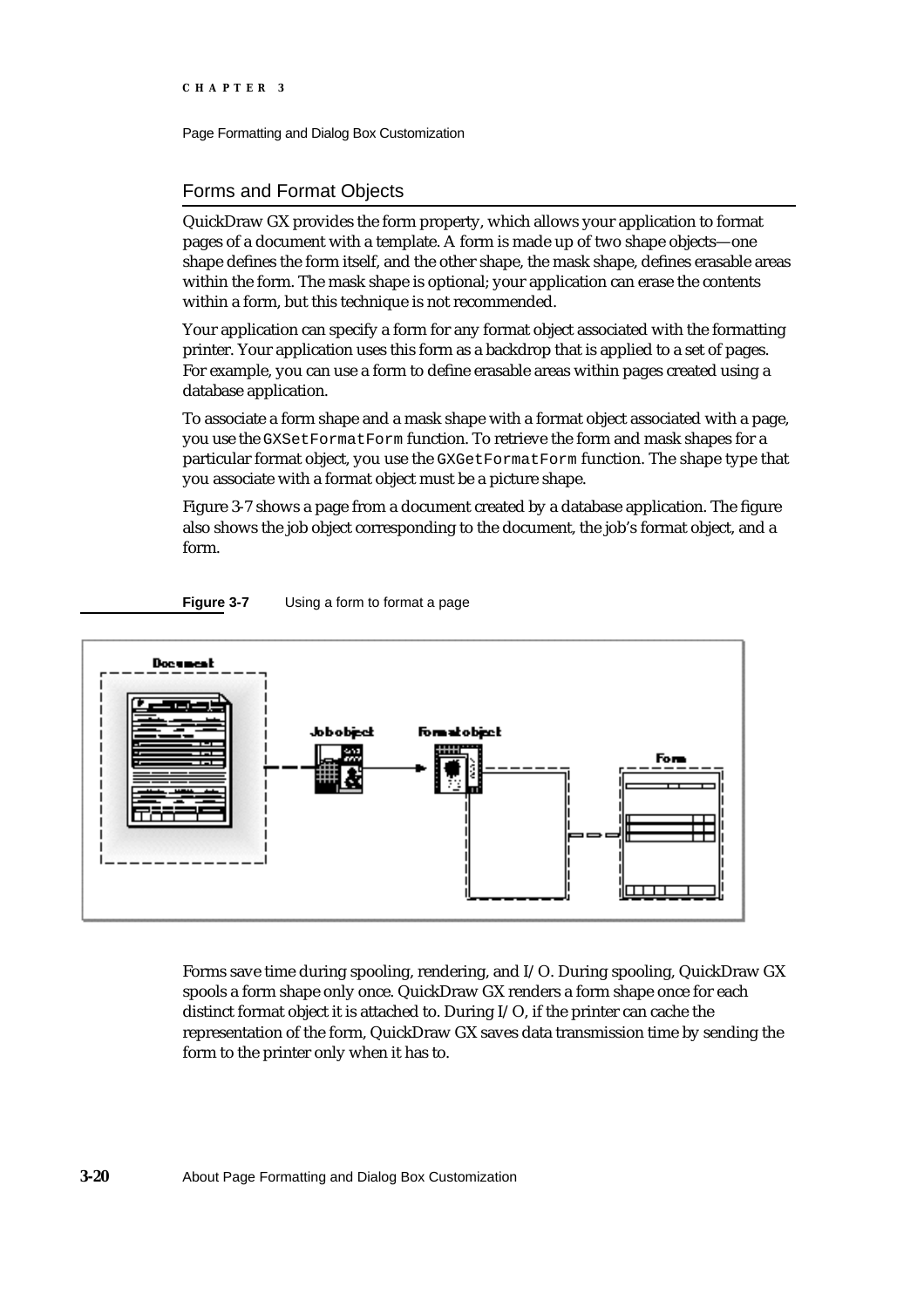Page Formatting and Dialog Box Customization

### Halftones and Format Collections

You can use a halftone to represent more colors than can be represented on a printer by alternating available colors of a fixed cell size so that a noncontinuous tone device appears to produce continuous-tone grayscale or full-color images.

You can use the format collection to specify halftone information on a page-by-page basis. Initially, the printer driver specifies the halftone information for the default format by storing the information in this format's format collection object. You can add halftones to this collection, in which case you are changing the halftone for the entire document. You can also change the halftone information in a format collection associated with the format object for specific pages, in which case only the pages associated with the format object receive the halftone. Storing halftone information in a format collection is discussed in "Storing Halftone Information in a Format Collection," which begins on page 3-52.

#### **Note**

To specify halftone information on a shape-by-shape basis, you use a synonym attached to the shape's ink object. For more information about the halftone synonym, see the chapter "Advanced Printing Features" in this book. u

The format-halftone item in the format collection specifies the halftones to use. The collection item specifies a gxFormatHalftoneInfo structure that defines the number of allowable halftones and their characteristics. For the definition of the gxFormatHalftoneInfo structure, see "Format-Halftone Information" on page 3-92.

The definition of each halftone is specified in a gxHalftone structure, which is described completely in the view-related objects chapter of *Inside Macintosh: QuickDraw GX Objects*:

```
struct gxHalftone{
  fixed angle; /* direction of halftone */
  fixed frequency; /* cells per inch */gxDotType method; /* kind of pattern */
  gxTintType tinting; /* tint calculation method */
  gxColor dotColor; /* color of foreground */
  gxColor backgroundColor; /* color of background */
  gxColorSpace tintSpace; /* color space for tint */
};
```
You can specify any number of these gxHalftone structures in the format-halftone information item. QuickDraw GX selects appropriate halftones from the list of available halftones in the item. Its selection is based upon the tinting field in the halftone structure:

When you print to a black-and-white PostScript device, QuickDraw GX looks for a halftone structure that specifies gxLuminanceTint in the tinting field. If no halftone specifies this value, it looks for a halftone that specifies  $gxCompponent4Tint$ as its tinting method. Component 4 is the black component in the CMYK (cyan,

About Page Formatting and Dialog Box Customization **3-21**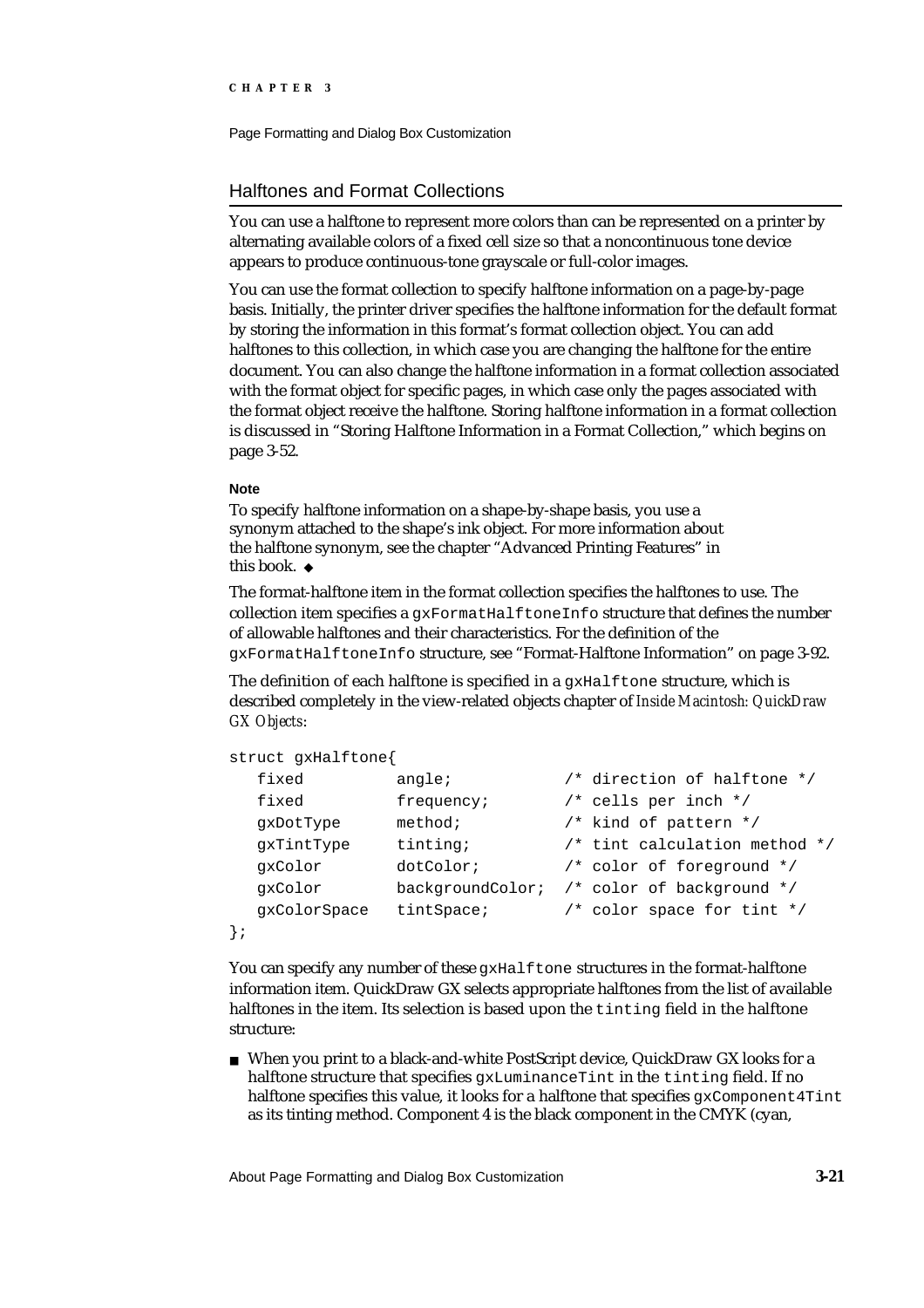Page Formatting and Dialog Box Customization

magenta, yellow, and black) space. If no halftone specifies this tinting method either, the first halftone in the list is used.

When you print to a color PostScript device, a maximum of four halftones are used. QuickDraw GX attempts to locate halftones for the following tint calculation methods: gxComponent1Tint for the cyan halftone, gxComponent2Tint for the magenta halftone, gxComponent3Tint field for the yellow halftone, and gxComponent4Tint for the black halftone. If a tinting method is in the list more than once, the first one in the list is used.

If a halftone for the gxComponent4Tint method is not in the list, QuickDraw GX uses the gxLuminanceTint tinting method for the black halftone. If the gxLuminanceTint tinting method cannot be found either, QuickDraw GX uses the first halftone in the list for the black halftone.

If QuickDraw GX cannot find a halftone for the gxComponent1Tint, gxComponent2Tint, or gxComponent3Tint tinting methods, it uses the black halftone for the missing tinting method.

It is only possible to use halftones to the extent that a particular PostScript device supports them. The dot color and background color of a halftone are ignored because QuickDraw GX assumes that the dot color for a black-and-white device is black and the dot color for a color device with the gxComponent2Tint tinting method is magenta.

## Dialog Box Customization

QuickDraw GX allows your application to customize print dialog boxes, typically, by adding panels. A panel is a portion of an expanded dialog box that presents additional printing options for users. For example, you may allow the user to specify custom margins in a panel you add to the Page Setup dialog box or the Custom Page Setup dialog box. Figure 3-8 shows the expanded Custom Page Setup dialog box with two panels, the General panel and the "My override" panel. The contents of the General panel are shown in Figure 3-8.

**Figure 3-8** The expanded Custom Page Setup dialog box with two panels

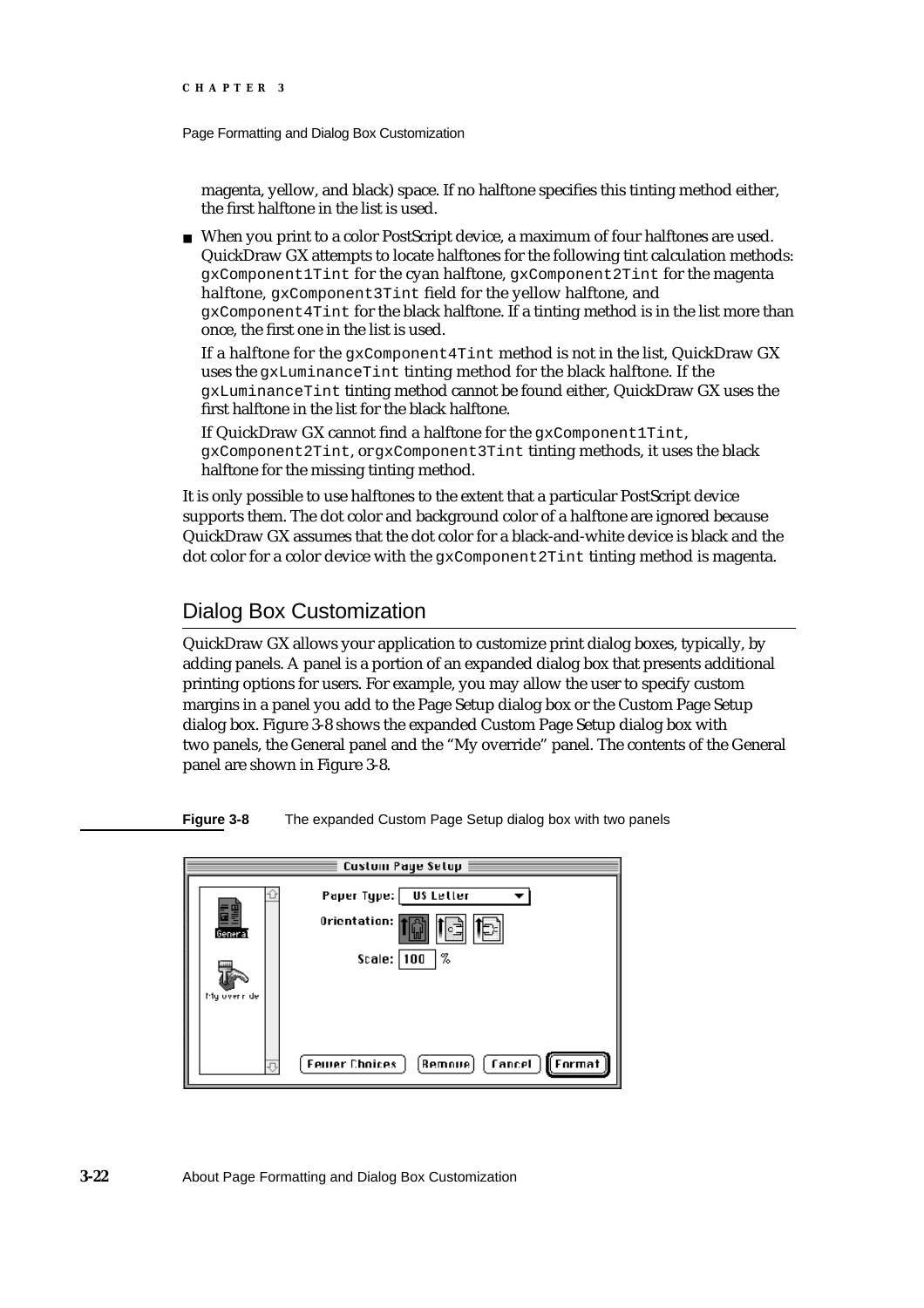Page Formatting and Dialog Box Customization

QuickDraw GX stores a user's responses to most default dialog items in collection objects. Your application can use collection objects to store information from panels you have added to dialog boxes. For information about storing items in collection objects and retrieving them, see "Using Printing-Related Collection Objects" beginning on page 3-27.

#### **Note**

If several applications want to provide the same option in the same panel, it may be better to implement the panel in a printing extension. For more information about printing extensions, see the printing extensions chapter of *Inside Macintosh: QuickDraw GX Printing Extensions and Drivers*.

To create a panel, you must define a panel resource (gxPrintPanelType), as described in the next section. You may also define an extended item list resource (gxExtendedDITLType) that defines how to respond to user actions, such as clicking a button, while the panel is on the screen. This resource is described in the section "Automating Panel Events" beginning on page 3-25.

Messages are used to notify the application when a print dialog box is about to be displayed. This allows you to load the panel from the resource before the dialog box is displayed. The functions that invoke these messages are shown in Table 3-1.

| <b>Function</b>          | <b>Description</b>                        |
|--------------------------|-------------------------------------------|
| GXJobPrintDialog         | Displays the Print dialog box             |
| GXJobDefaultFormatDialog | Displays the Page Setup dialog box        |
| GXFormatDialog           | Displays the Custom Page Setup dialog box |

**Table 3-1** Functions that enable dialog box panels

Your application typically takes these steps to enable a panel when the user chooses a menu item that brings up a dialog box:

- 1. Call the appropriate function, such as GXJobPrintDialog if the user chose the Print menu item from the File menu.
- 2. Respond to the message, such as gxJobPrintDialog, by invoking your override function; for example, MyJobPrintDialog. This response was set up by the call to GXInstallApplicationOverride to set up the application as a message handler.
- 3. Set up the panel and call GXSetupDialogPanel to display it. These actions are performed by the override function.
- 4. Forward the message. This action is also performed by the override function.

For an overview of how messages allow you to display a panel in a print dialog box, see the chapter "Introduction to Printing With QuickDraw GX" in this book.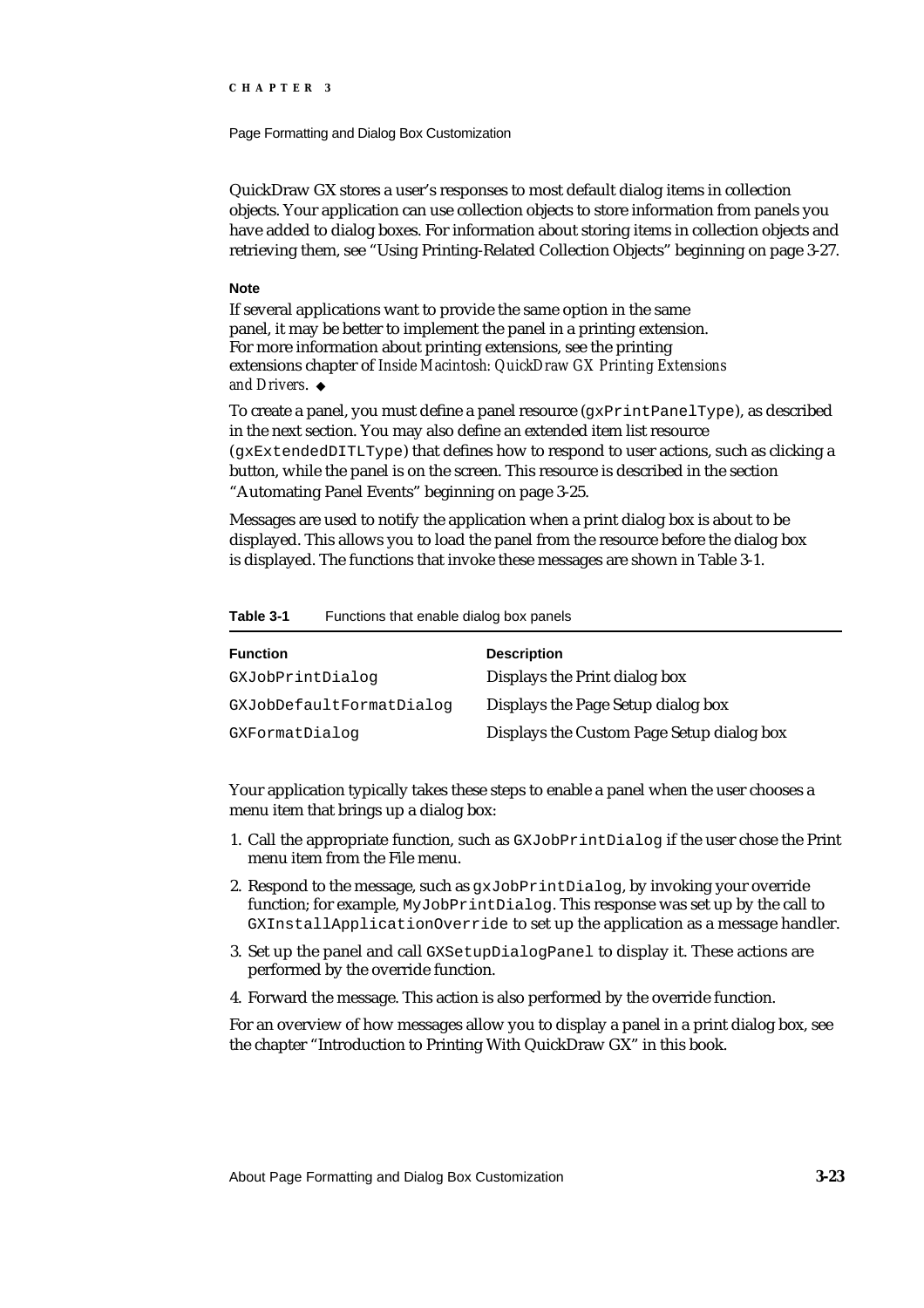```
CHAPTER 3
```
To forward a message, you call one of the functions in Table 3-2.

**Table 3-2** Functions that forward a dialog box message

| <b>Function</b><br>Forward GXJobPrintDialog | <b>Description</b><br>Forwards the gxJobPrintDialog<br>message |
|---------------------------------------------|----------------------------------------------------------------|
| Forward GXJobDefaultFormatDialog            | <b>Forwards the</b><br>qxJobDefaultFormatDialoq<br>message     |
| Forward_GXFormatDialog                      | Forwards the qxFormatDialoq<br>message                         |

You pass exactly the same arguments to the forwarding function as those with which your override function was called. For an example of setting up a custom dialog box with an added panel and forwarding a message, see the section "Adding Panels to Dialog Boxes" beginning on page 3-67. For information about how to forward other messages, see the Message Manager chapter of *Inside Macintosh: QuickDraw GX Environment and Utilities*.

### The Dialog Box Panel Resource

A panel resource defines a panel. It specifies the following information:

- n The panel's name, such as My override. The name appears in the list of panels for an extended dialog box, under the panel's icon.
- n The script used to display the panel, such as smRoman.
- The resource of the 'DITL' resource that defines the items in the panel.
- n The resource ID of the icon to display in the extended dialog box.

Listing 3-1 shows the structure of a panel resource.

Listing 3-1 A panel resource definition template

```
type gxPrintPanelType {
  pstring[31]; /* name */
  integer Script;/* international script */
  fill word; /* long word reserved for future use */
  fill word; /* long word reserved for future use */
  integer; /* the icon id */
  integer; /* the ditl id */};
```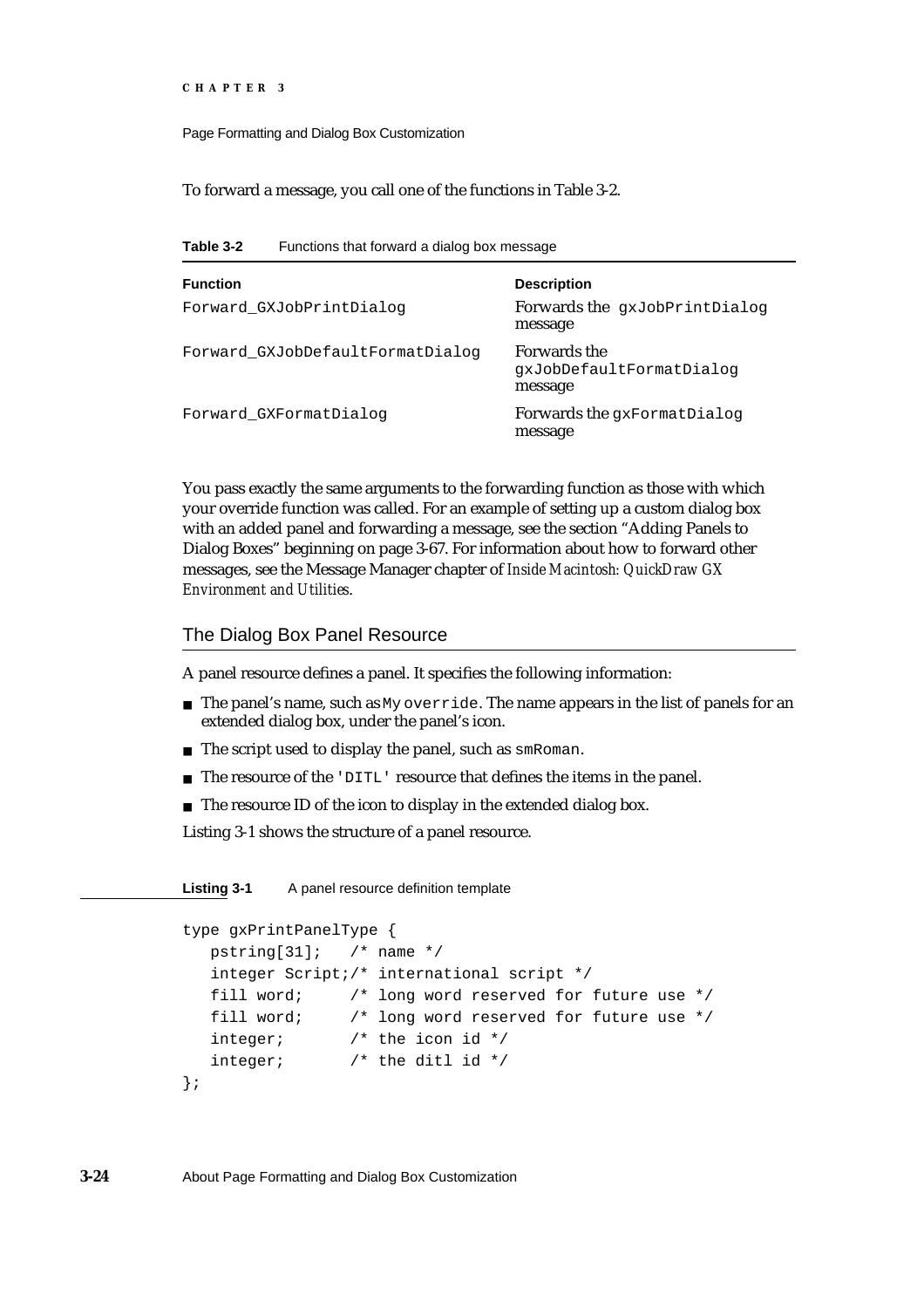Page Formatting and Dialog Box Customization

### Responding to Panel Events

QuickDraw GX handles events for its default panels automatically. If you change a default panel or you add another one, you may need to override the messages that QuickDraw GX sends in order to process the items that you added.

If an event occurs while a panel is displayed, QuickDraw GX sends a gxFilterPanelEvent message. If you want to filter the event, you can override this message by installing a handler for it and by specifying a function that matches the prototype defined for GXFilterPanelEvent on page 3-124.

If you do not need to filter the event, you may choose to handle the event in your code, you may automate the handling of the event, or you may do both. Events that you need to handle in some way include mouse clicks on radio buttons or checkboxes, choosing an item from a pop-up menu, and keystrokes in editable text fields.

To handle the event in your application code, you install an override for the gxHandlePanelEvent message. You can override this message by installing a handler for it and specifying a function that matches the prototype defined for GXHandlePanelEvent on page 3-123.

For information about messages and how to override them, see the chapter "Introduction to Printing With QuickDraw GX" in this book. For an example of installing an override function, see the chapter "Core Printing Features" in this book. For information about automatically handling panel events, see the next section.

### Automating Panel Events

You can allow QuickDraw GX to automatically respond to selections in dialog box panels without you writing additional application code. QuickDraw GX provides an extended item list ( $qxExtendedDITLType$ ) resource that loads values or settings of items and responds to changes to items in an item list ('DITL') resource. The item types for which QuickDraw GX can load values or settings and respond to changes in them include

- n radio buttons
- checkboxes
- pop-up menus  $\overline{\phantom{a}}$
- $n$  editable text in strings; the strings may represent characters, integers, and real numbers

QuickDraw GX obtains the values or settings from items in the job and format collections and responds to changes, by updating the information in these items, when the changes are confirmed. If the panel is part of the Print dialog box, the collection item must be in the job collection. If the panel is part of the Page Setup or Custom Page Setup dialog box, the collection item must be in the format collection.

For example, as a panel is displayed, an extended item resource specifies the collection item to use to set a group of radio buttons. If a user clicks on an unselected radio button, QuickDraw GX deselects the previously highlighted button and highlights the chosen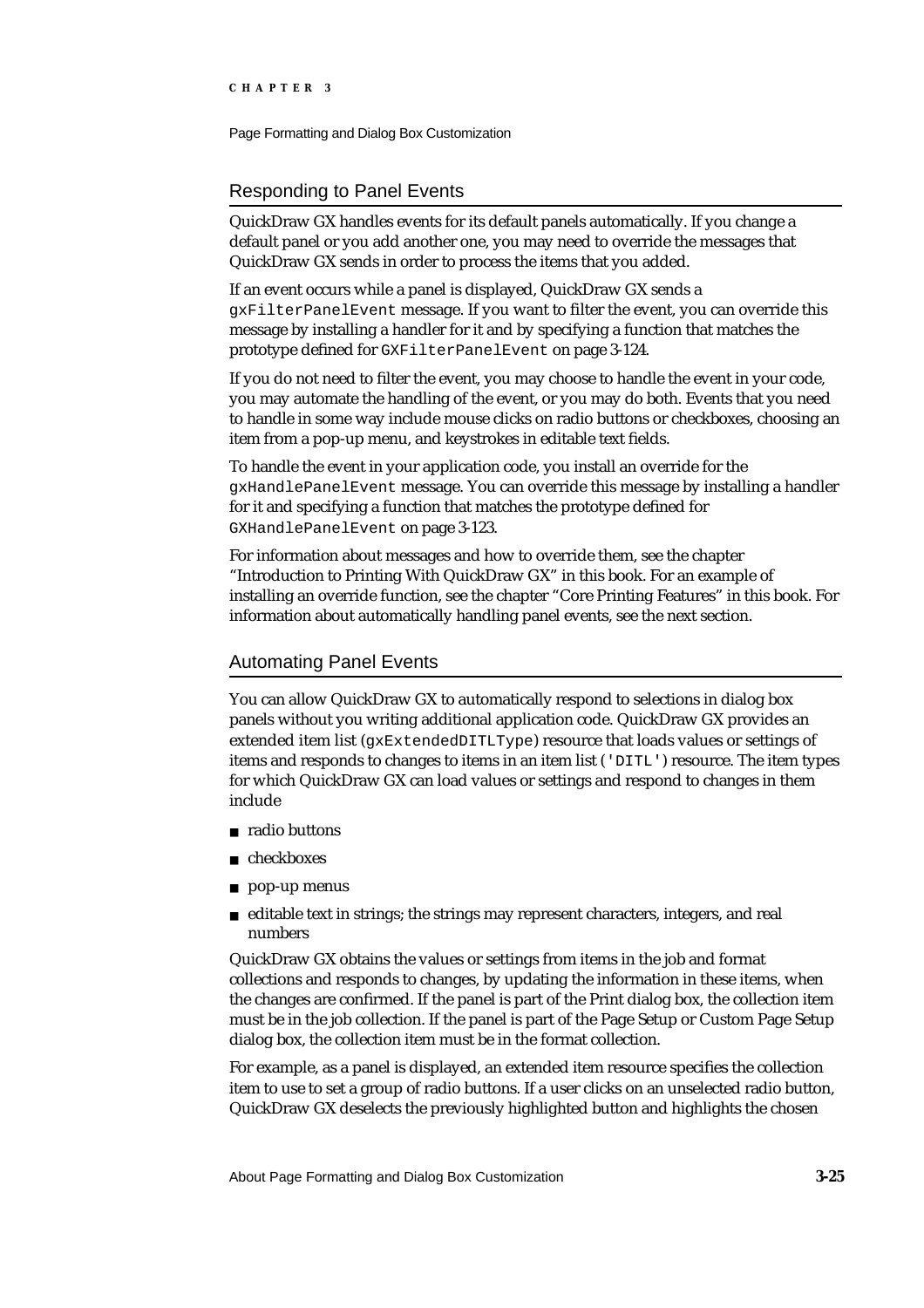Page Formatting and Dialog Box Customization

one. When the user closes the panel and confirms the settings (for example, by clicking the OK button), the items specified by the extended item resource are placed back in their collections. If the user cancels the panel, the collection items are not changed.

The processing for checkboxes is similar. If the checkbox is not checked, QuickDraw GX checks it; if it is checked, QuickDraw GX unchecks it. Editable text is checked when the panel is closed and confirmed.

QuickDraw GX uses the resource IDs of the extended item list resource and 'DITL' resources to determine which extended item list to associate with the item list. If both kinds of resources have the same ID, they are used together. Specifically, when an open-panel ( $\alpha$ PanelOpenEvt) message is sent in response to the user choosing a panel in a dialog box, QuickDraw GX uses the extended item list resource that corresponds to the panel's 'DITL' resource to load and set the items. (Recall from the previous section that the panel resource specifies a 'DITL' resource.)

Listing 3-2 shows the extended item resource definition for editable text that represents a real number.

**Listing 3-2** The extended item list resource definition template

```
#define xdtlRadioButtons 0
#define xdtlCheckBox 1
#define xdtlEditTextInteger 2
#define xdtlEditTextReal 3
#define xdtlEditTextString 4
#define xdtlPopUp 5
type gxExtendedDITLType {
...
        case EditTextReal:
           key integer = xdtlEditTextReal;
           literal longint; /* 4 byte id for storage in job 
                                 object or format object */
                   longint; /* numerical id for storage in 
                                 job object or format object */
                   integer; /* offset in bytes into the item
                   byte; /* corresponding ditl item */
                   byte; /* 0 = dont select, 1 = select
                   pstring[15];/* low bound - nil means 'I 
                                 don't care' */
                   pstring[15];/* high bound - nil means 'I 
                                 don't care' */
...
     };
  };
```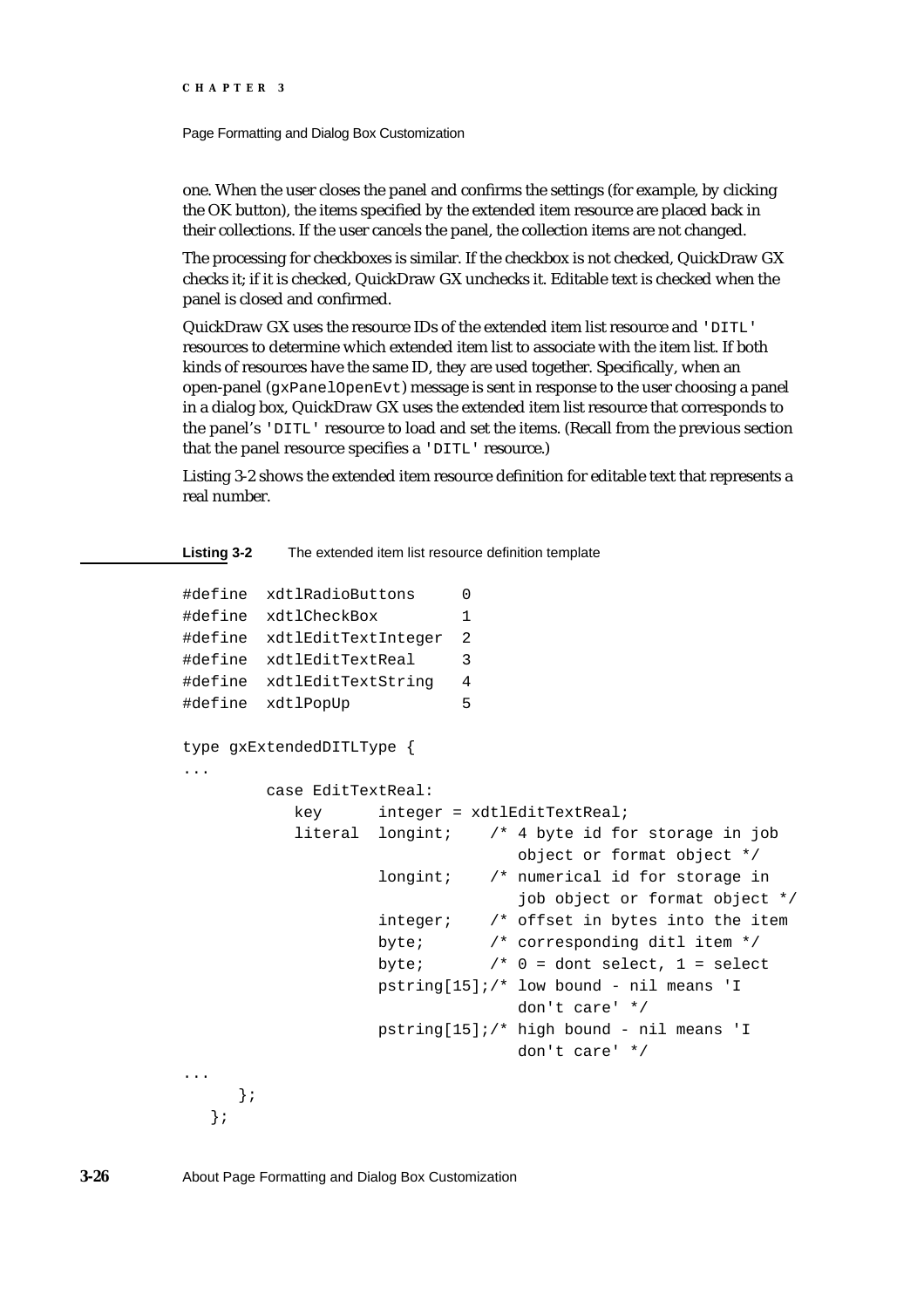Page Formatting and Dialog Box Customization

There are common fields for each item type supported by an extended item list resource:

- n The tag ID, such as gxPrintingTagID for QuickDraw GX defined tags.
- n The ID of the collection item, such as gxFormatHalftoneTag.
- $n$  The offset into the collection item. The offset allows you to specify several values, such as the settings for checkboxes, in the same item.
- n The corresponding item in the 'DITL' resource, starting with 1.

The remaining fields depend on the kind of data. For real number editable text, the fields specify the following:

- n Whether or not to highlight the field's contents when the panel is displayed; 0 specifies do not highlight, 1 specifies to highlight.
- $n$  The lowest possible value for range checking. A nil string specifies no lower bound.
- $n$  The highest possible value for range checking. A  $n \in \mathbb{N}$  is tring specifies no upper bound.

If a user enters data that does not conform to the specified format or specifies a number that is out of range, the text item inverts, and a system beep alerts the user to the problem when the user attempts to leave the field.

For the definitions of other kinds of fields, see "The Extended Item List Resource" on page 3-128. For an example of specifying an extended item list resource, see "Setting Up Dialog Box Resources" on page 3-70.

## Using Printing-Related Collection Objects

Your application can use collection objects to store information associated with a particular document. To access collection objects used by QuickDraw GX printing features, you use functions provided by QuickDraw GX. You manipulate the pieces of information in collection objects using Collection Manager functions. The Collection Manager is described in *Inside Macintosh: QuickDraw GX Environment and Utilities.*

QuickDraw GX allows you to access a collection object associated with a job object, format object, or paper-type object. If you want to store or access printing-related information associated with a document in the job collection, you use the GXGetJobCollection function to access this collection object. If you want to store or access formatting information in the format collection, you use the GXGetFormatCollection function. If you want to store or access paper-type information in the paper-type collection, you use the GXGetPaperTypeCollection function.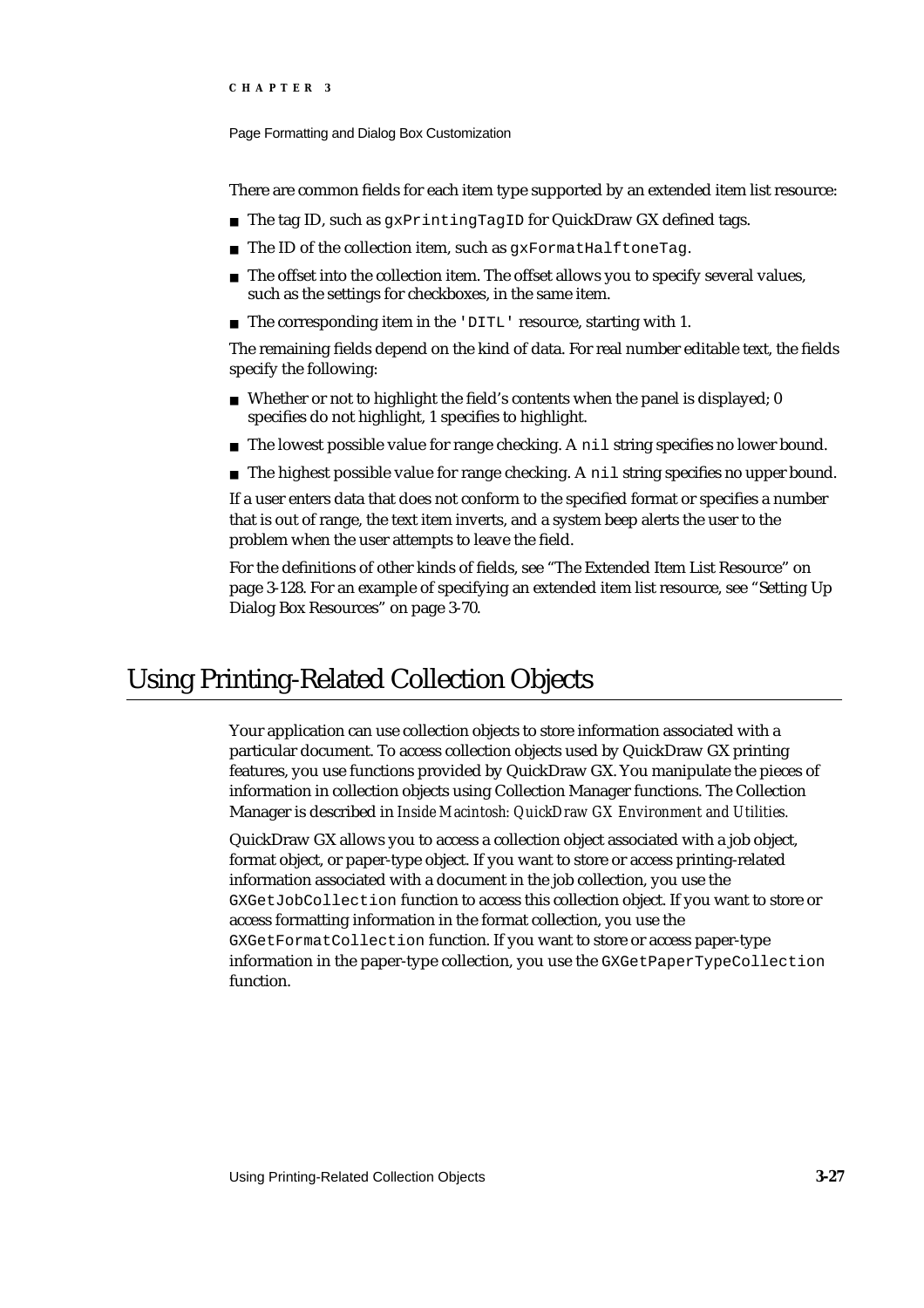Page Formatting and Dialog Box Customization

You then specify the collection item in a call to GetCollectionItem to retrieve the specific data from a collection. The collection item corresponds to the data you wish to retrieve. For example, the gxCopiesTag collection item specifies access to data in the gxCopiesInfo data structure:

```
enum {gxCopiesTag = 'copy'};
struct gxCopiesInfo{
   long copies;
};
```
#### **Note**

The collection tags, collection item tags, and structures for collection objects are defined in the section "Constants and Data Types" beginning on page 3-133. For complete information about using collections, see the Collection Manager chapter of *Inside Macintosh: QuickDraw GX Environment and Utilities*.

## Accessing Data From a Collection Object

The following example shows you how to access an item from a collection object. For an example of adding an item to a collection object, see "Associating Format Objects With Document Pages" on page 3-61. For an example of replacing a collection item, see "Using a Collection to Implement the Print One Copy Menu Item" on page 3-29.

Listing 3-3 shows how to use the GXGetJobCollection function to access the number of copies, which is stored in a job collection.

**Listing 3-3** Accessing copies information stored in a job collection

```
OSErr MyGetJobCopies(MyDocumentPtr myDocument, long *numCopies)
{
  OSErr err;
  Collection jobCollection;
  gxCopiesInfo theCopiesInfo;
  long dataSize = sizeof(theCopiesInfo);
   /* 
     Get the job collection and look for a gxCopiesTag collection 
     object item.
  */
   jobCollection = GXGetJobCollection(myDocument->documentJob);
  err = GetCollectionItem(jobCollection,
                          gxCopiesTag,
```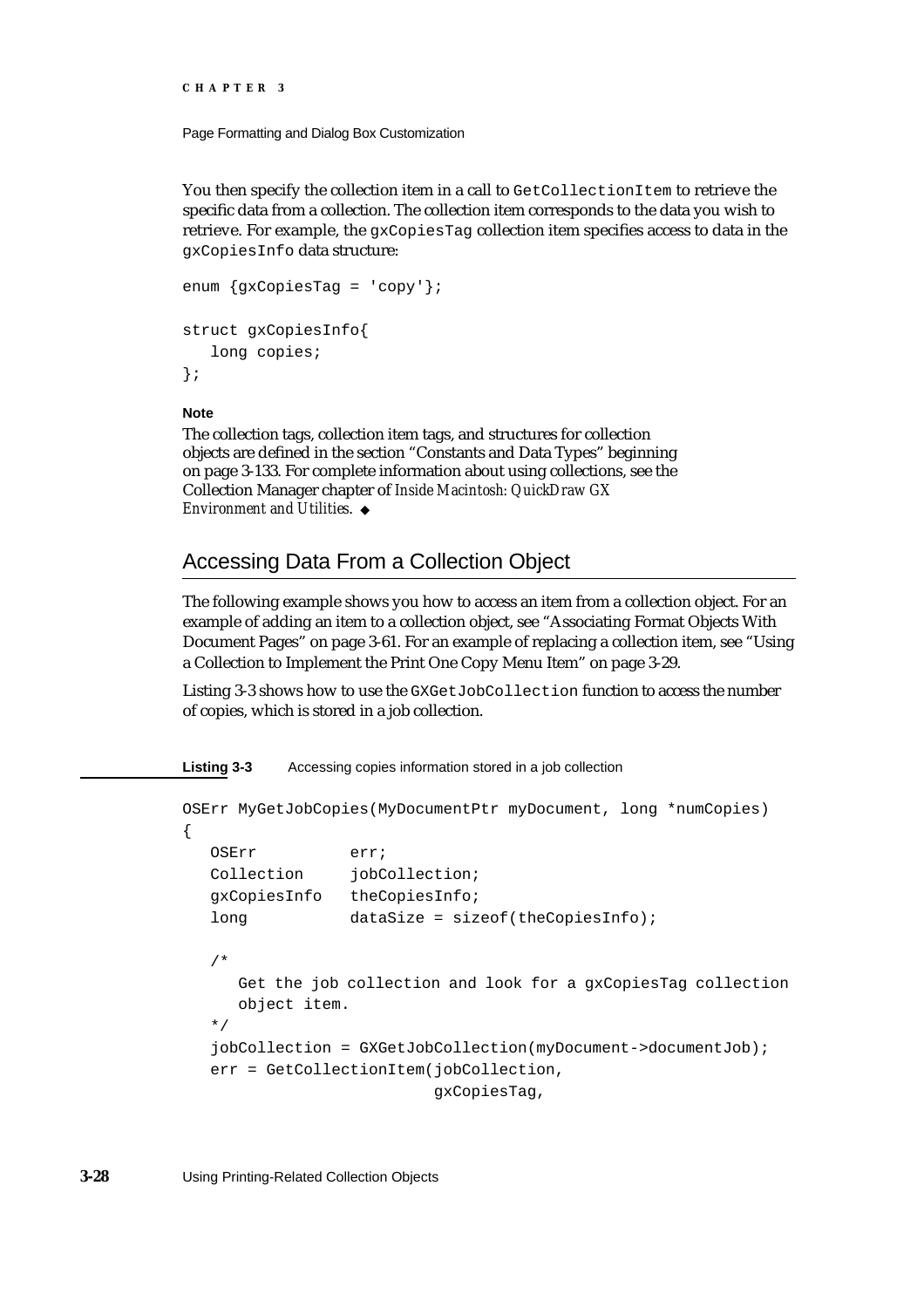}

{

Page Formatting and Dialog Box Customization

```
gxPrintingTagID,
                        dataSize,
                        &theCopiesInfo);
/* Extract the number of copies and return it. */
if (err == noErr)
   *numCopies = theCopiesInfo.copies;
return err;
```
## Using a Collection to Implement the Print One Copy Menu Item

To implement the Print One Copy menu item, you must change items in the job collection. You must ensure that only one copy will be printed, that all pages will be printed, and that the output will actually go to a printer and not to a print file. After the copy has been printed, you must set the contents of the collection items back to their original values so that the user's settings are preserved.

Listing 3-4 shows how to set the values of the gxCopiesTag, gxPageRangeInfo, and gxFileDestinationTag items so that only one copy of all pages is printed and it is sent to the printer. It also shows how to restore the original values for these collection items after the print operation has been completed.

**Listing 3-4** Modifying the job collection to implement the Print One Copy menu item

```
OSErr MyPrintOneCopy(MyDocumentPtr whichDocument)
```

```
OSErr err;
Collection jobCollection;
gxCopiesInfo copiesInfo;
gxFileDestinationInfo destInfo;
gxPageRangeInfo pageRangeInfo;
Ptr oldCopiesInfo = nil;Ptr oldPageRangeInfo = nil;Ptr oldDestInfo = nil;
long cldCopiesSize;
long demonstrated oldPageRangeInfoSize;
long destinfoSize;
```
/\* Get the job collection and set it up to print one copy \*/ jobCollection = GXGetJobCollection(whichDocument->documentJob);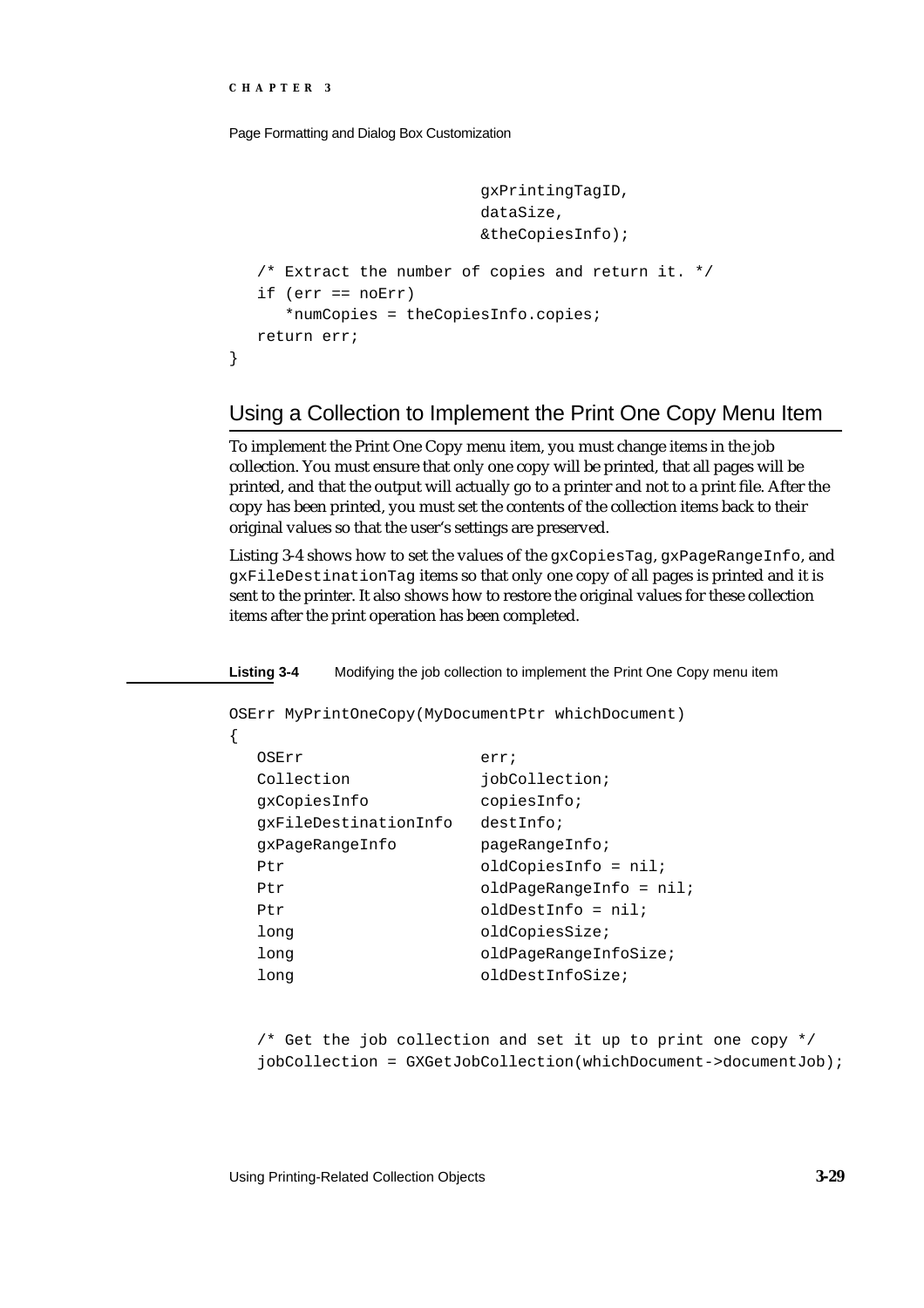Page Formatting and Dialog Box Customization

```
/* Set number of copies to 1 */
   copiesInfo.copies = 1;
   err = MyReplaceCollectionItem(&copiesInfo,
                           sizeof(gxCopiesInfo),
                           gxCopiesTag, gxPrintingTagID,
                           jobCollection, &oldCopiesInfo,
                           &oldCopiesSize);
   nrequire(err, ReplaceCopies_error);
   /* Set page range to "all". */
   pageRangeInfo.simpleRange.optionChosen = gxDefaultPageRange;
   pageRangeInfo.minFromPage = 1;
   pageRangeInfo.simpleRange.fromPage = 1;
   pageRangeInfo.maxToPage = whichDocument->numPages;
   pageRangeInfo.simpleRange.toPage = whichDocument->numPages;
   pageRangeInfo.simpleRange.printAll = true;
   err = MyReplaceCollectionItem(&pageRangeInfo,
                           sizeof(gxPageRangeInfo),
                           gxPageRangeTag, gxPrintingTagID,
                           jobCollection, &oldPageRangeInfo,
                           &oldPageRangeInfoSize);
   nrequire(err, ReplacePageRange_error);
   /* Set destination to "printer". */
   destInfo.toFile = false;
   err = MyReplaceCollectionItem(&destInfo,
                           sizeof(gxFileDestinationInfo),
                           gxFileDestinationTag, gxPrintingTagID,
                           jobCollection, &oldDestInfo,
                           &oldDestInfoSize);
   nrequire(err, ReplaceDestination_error);
   /* Print one copy of the document. (not shown here) */
   err = MyPrintDocument(whichDocument);
   /*
      Restore original number of copies, page range, and output
      destination in case it needs to be reused. 
   */
ReplaceCopies_error:
   MyReplaceCollectionItem(oldCopiesInfo, oldCopiesSize,
                      gxCopiesTag, gxPrintingTagID,
                     jobCollection, nil, nil);
```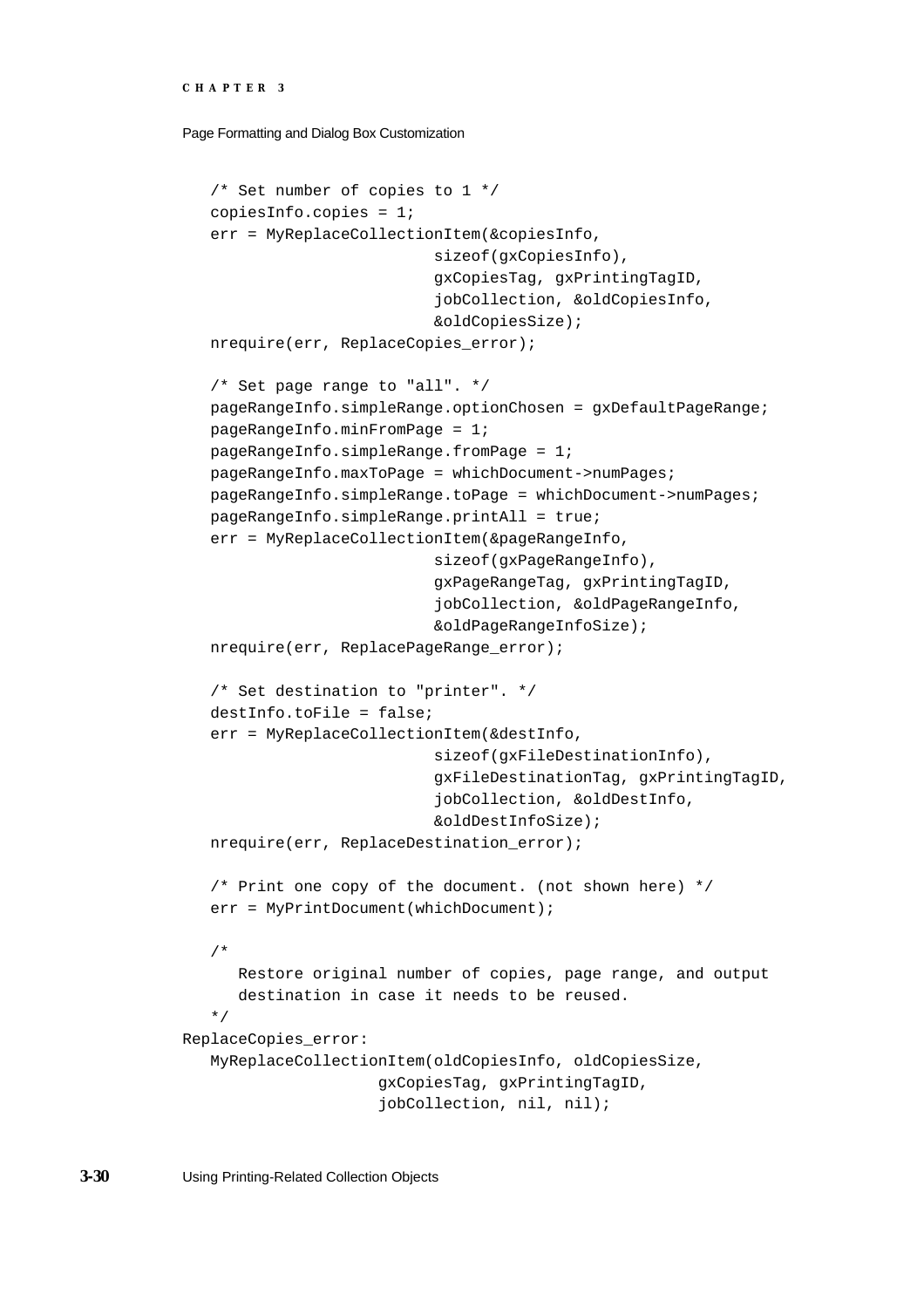```
CHAPTER 3
```

```
ReplacePageRange_error:
   MyReplaceCollectionItem(oldPageRangeInfo, oldPageRangeInfoSize,
                     gxPageRangeTag, gxPrintingTagID,
                     jobCollection, nil, nil);
ReplaceDestination_error:
  MyReplaceCollectionItem(oldDestInfo, oldDestInfoSize,
                     gxFileDestinationTag, gxPrintingTagID,
                     jobCollection, nil, nil);
   /* Dispose of pointers created by MyReplaceCollectionItem */
   if (oldCopiesInfo)
      DisposePtr(oldCopiesInfo);
   if (oldPageRangeInfo)
      DisposePtr(oldPageRangeInfo);
   if (oldDestInfo)
      DisposePtr(oldDestInfo);
  return err;
}
```
## Replacing Items in Collections

The MyReplaceCollectionItem function is a generic routine that you could write to replace collection items. In the implementation in Listing 3-5, the data being replaced is returned in a variable pointed to by oldData, unless the pointer is nil. If the item does not exist, the new data is returned via the pointer instead.

#### Listing 3-5 Replacing collection items

```
OSErr MyReplaceCollectionItem(void *newData, long collectSize,
                        OSType collectType, long collectID,
                        Collection whichCollection,
                        Ptr *oldData, long *oldDataSize)
{
   OSErr err;
   long index;
   /*
     If returning the old data, get it.
     If there is no old data, return a copy of the new data.
   */
   if (oldData)
```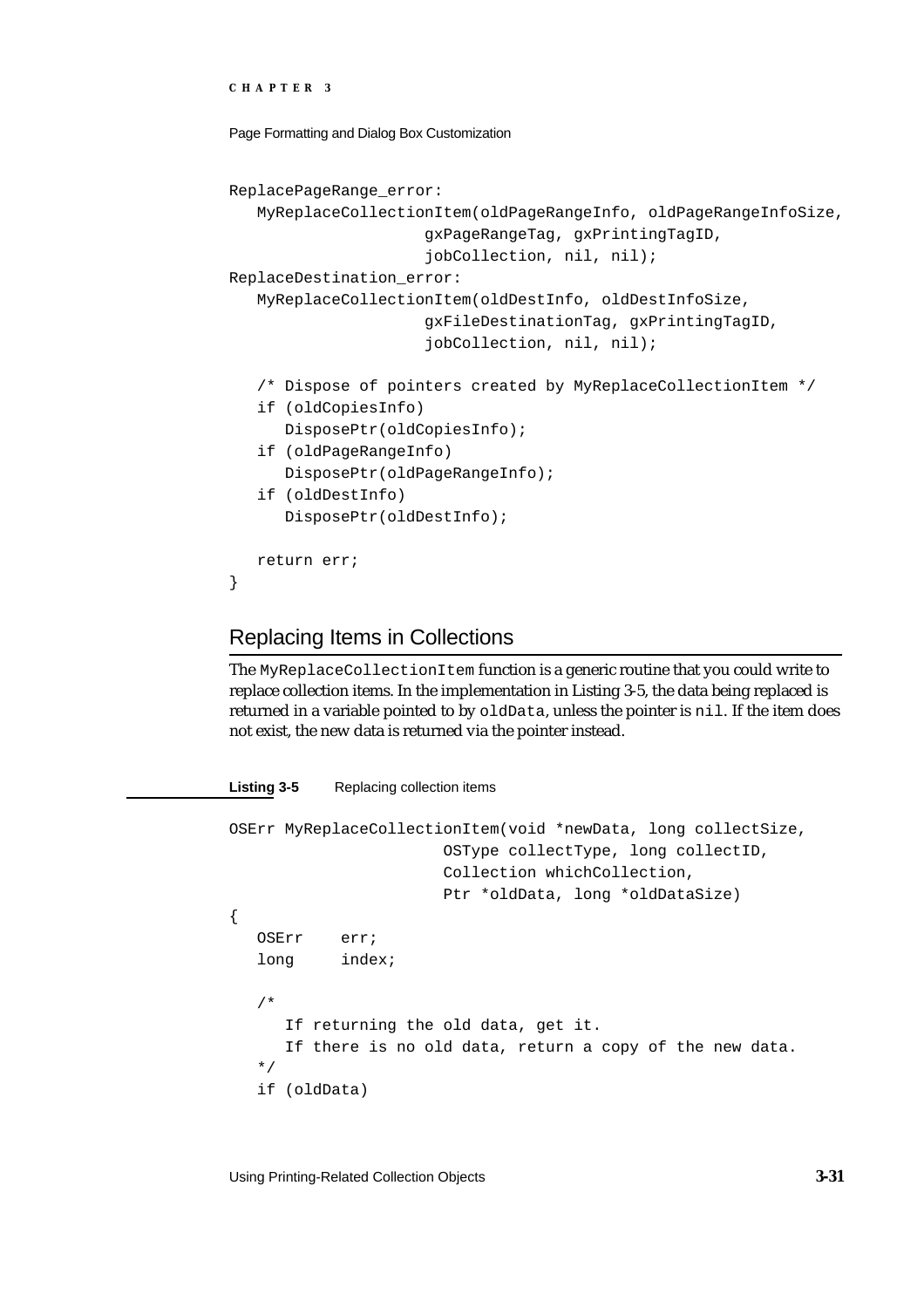```
CHAPTER 3
```

```
{
   err = GetCollectionItemInfo(whichCollection,
                        collectType,
                        collectID,
                        dontWantIndex,
                        oldDataSize,
                        dontWantAttributes);
   if (err)
   {
      *oldDataSize = collectSize;
      *oldData = NewPtrSys(*oldDataSize);
      if (!(err = MemError()))
         BlockMove(newData, *oldData, collectSize);
   }
   else
   {
      *oldData = NewPtrSys(*oldDataSize);
      if (!(err = MemError())err = GetCollectionItem(whichCollection,
                           collectType,
                            collectID,
                            dontWantSize,
                            *oldData);
   }
  nrequire(err, CouldNotSetOldData);
}
/* 
   Add a new collection item; otherwise, get the existing
   item's index and replace the old collection item.
*/
err = AddCollectionItem(whichCollection,
                  collectType,
                  collectID,
                  collectSize,
                  newData);
```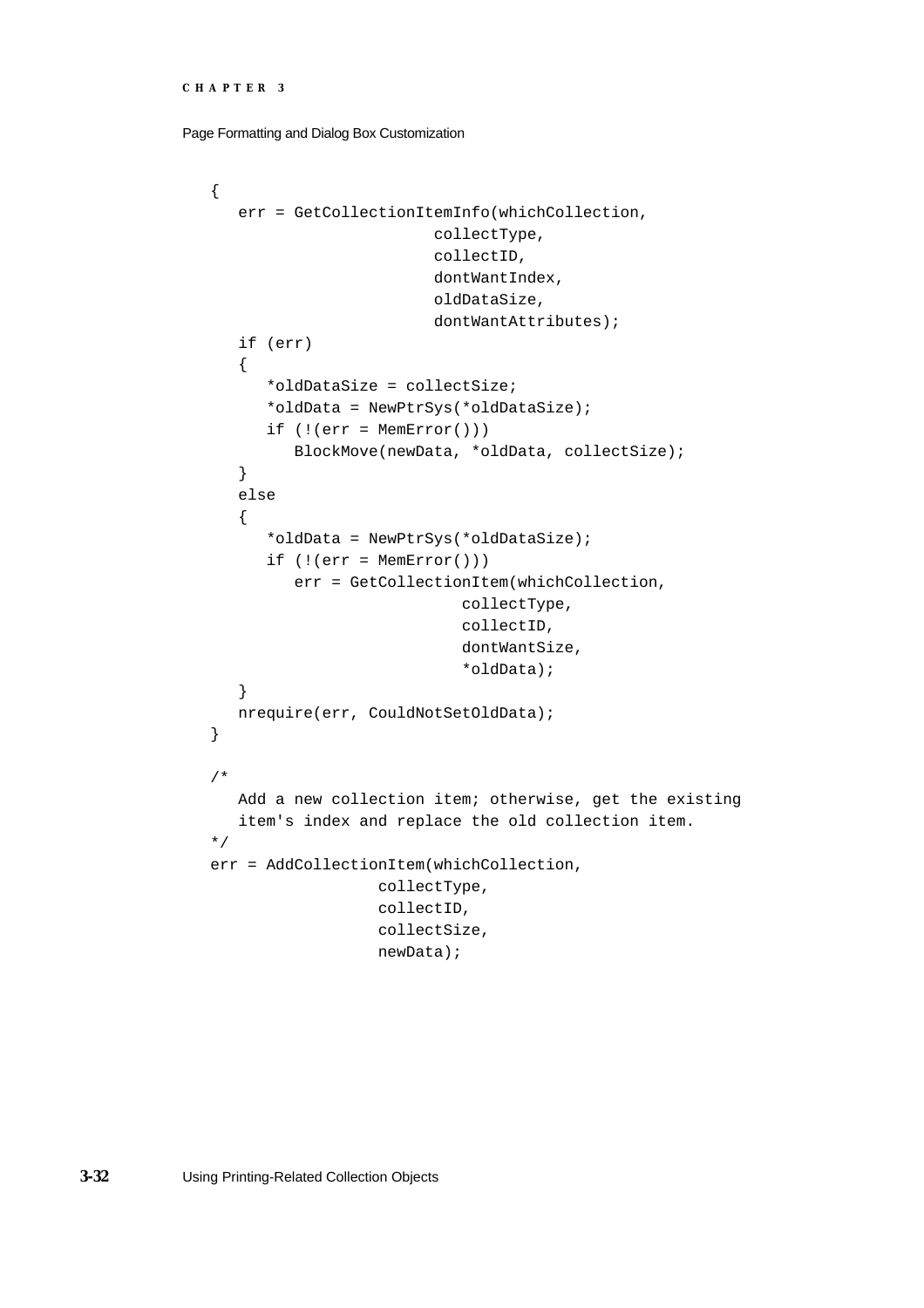}

Page Formatting and Dialog Box Customization

```
if (err == collectionItemLockedErr)
   {
      err = GetCollectionItemInfo(whichCollection,
                            collectType,
                            collectID,
                            &index,
                            dontWantSize,
                            dontWantAttributes);
      if (!err)
         err = ReplaceIndexedCollectionItem(whichCollection,
                                       index,
                                       collectSize,
                                       newData);
   }
CouldNotSetOldData:
   return err;
```
## Specifying Page Ranges in the Job Collection

You can specify the page range and page range constraints in the page-range information job collection item. QuickDraw GX provides three kinds of representations for page ranges: simple numeric From and To values called the default page range, a single editable text field that specifies a replacement page range, and alphanumeric From and To values called a customized page range.

Listing 3-4 on page 3-29 shows how to set up a default page range for all pages to support the Print One Copy menu item of the File menu. The examples that follow show how to set up default, replacement, and customized page information for specific pages.

Listing 3-6 on page 3-33 shows how to set up the default page range for pages 1 through 4. The user may change these values to any within 1 and 9999.

**Listing 3-6** Setting up a default page range

```
OSErr MyConfigurePageRange1(MyDocumentPtr myDocument)
{
  OSErr err;
  gxPageRangeInfo **pageRangeHdl;
   /*
     Create a handle to store the page range collection item in,
     and then retrieve the collection item.
   */
```
Using Printing-Related Collection Objects **3-33**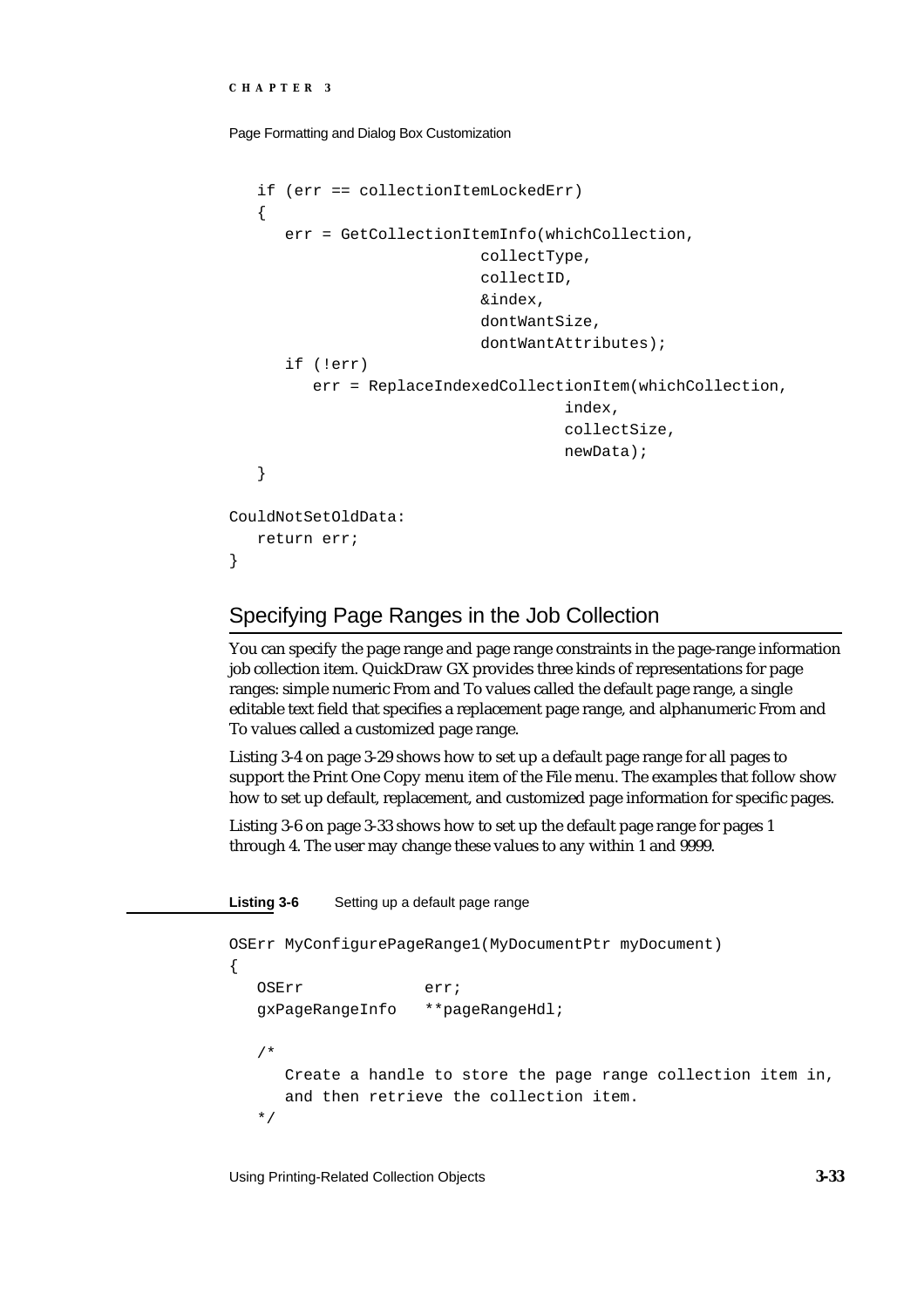Page Formatting and Dialog Box Customization

```
pageRangeHdl
     = (gxPageRangeInfo **)NewHandleClear(sizeof(gxPageRangeInfo));
   nrequire action(err, NewHandleClear Failed, err = MemError(););
   err = GetCollectionItemHdl
                     (GXGetJobCollection(myDocument->documentJob),
                     gxPageRangeTag,
                     gxPrintingTagID,
                     (Handle) pageRangeHdl);
   nrequire(err, GetCollectionItemHdl_Failed);
   /*
      Use the standard "From-To" editable text field containing 
      default numeric values.
      Specify that the "all pages" radio button is not to be
      selected and that the "From" field contains 1 and the
      "To" field contains 4.
   */
   (*pageRangeHdl)->simpleRange.optionChosen = gxDefaultPageRange;
   (*pageRangeHdl)->simpleRange.printAll = false;
   (*pageRangeHdl)->simpleRange.fromPage = 1;
   (*pageRangeHdl)->simpleRange.toPage = 4;
   (*pageRangeHdl)->minFromPage = 1;
   (*pageRangeHdl)->maxToPage = 9999;
   /* Add (or replace) the collection item, and dispose of its
      handle. */
   err = AddCollectionItemHdl(
                     GXGetJobCollection(myDocument->documentJob),
                     gxPageRangeTag,
                     gxPrintingTagID,
                     (Handle) pageRangeHdl);
GetCollectionItemHdl_Failed:
   DisposHandle((Handle) pageRangeHdl);
NewHandleClear_Failed:
   return err;
```
}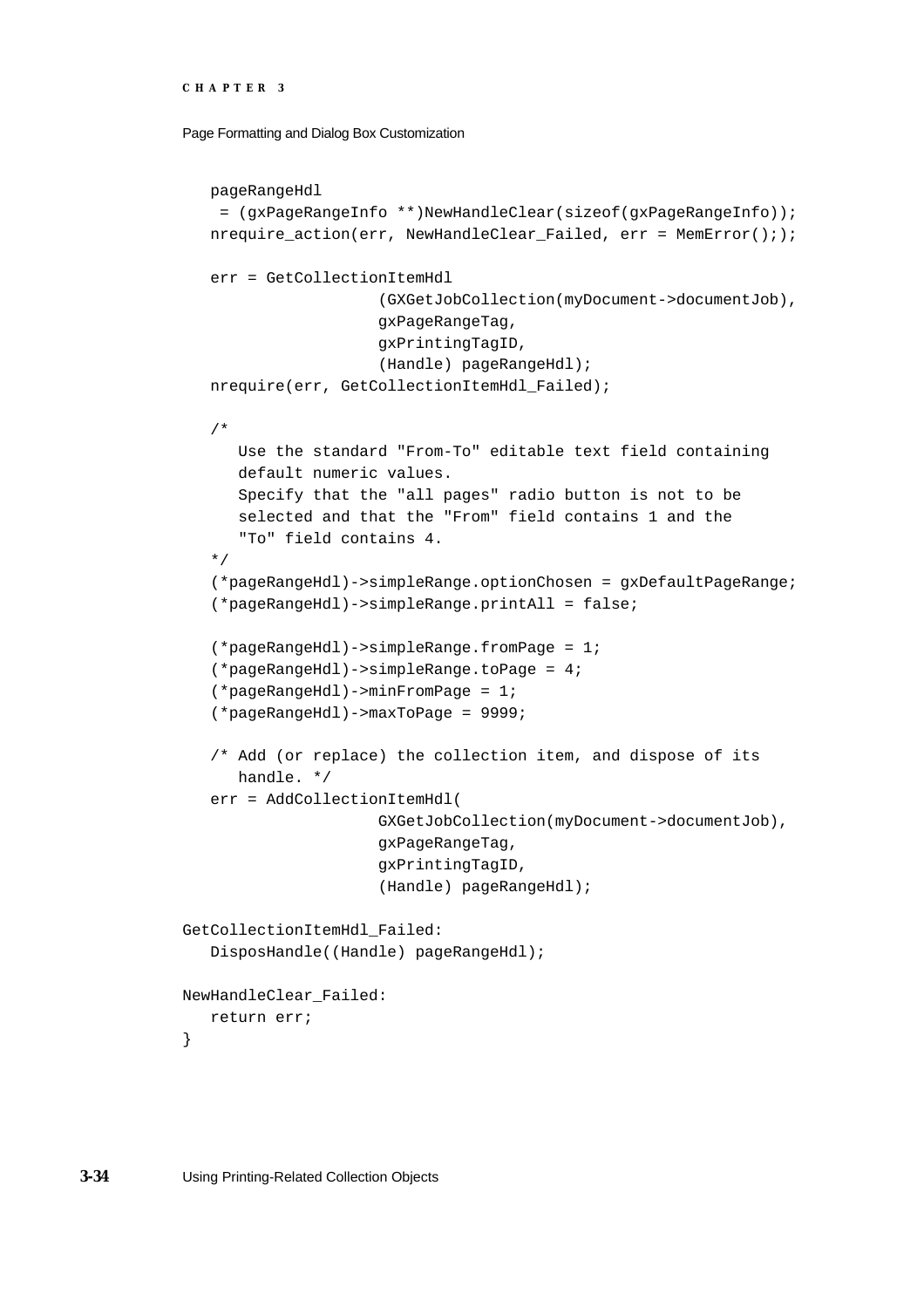Page Formatting and Dialog Box Customization

Figure 3-9 shows the Print dialog box after executing the code to set the page range. QuickDraw GX obtains the page range to display from the collection item.



**Figure 3-9** Print dialog box with default page range

Listing 3-7 shows how to set up a replacement page range, in which the From and To fields are replaced by a single editable text field. Note that the default editable text field is only one character, therefore, you almost always increase the size of the handle to accommodate the page range. The page range is a Pascal-style string.

#### **Listing 3-7** Setting up a replacement page range

```
OSErr MyConfigurePageRange2(MyDocumentPtr myDocument)
{
  OSErr err;
  gxPageRangeInfo **pageRangeHdl;
   /*
     Create a handle to store the page range collection item in,
     and then retrieve the collection item.
  */
  pageRangeHdl
    = (gxPageRangeInfo **)NewHandleClear(sizeof(gxPageRangeInfo));
  nrequire_action(err, NewHandleClear_Failed, err = MemError(););
```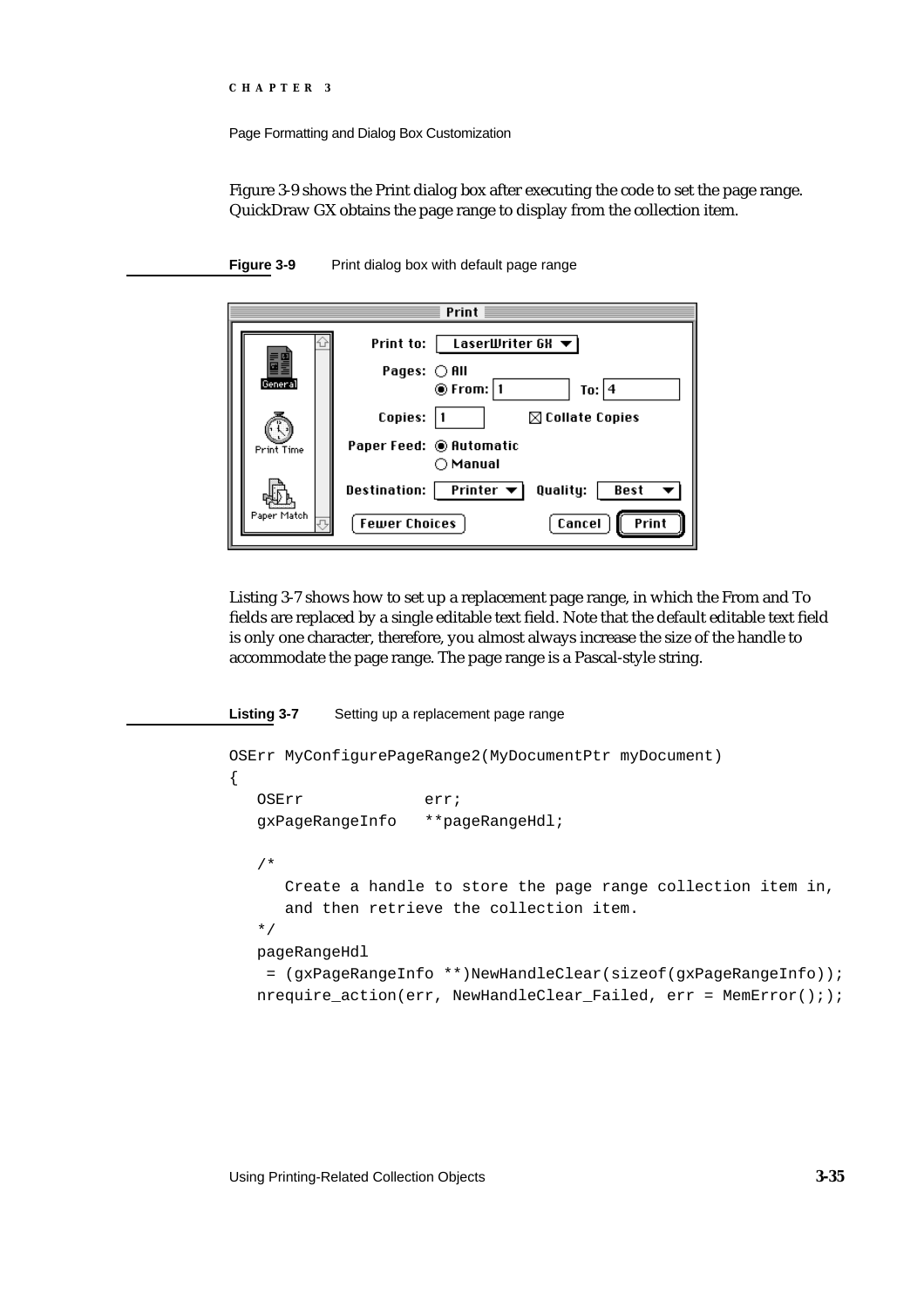```
CHAPTER 3
```

```
err = GetCollectionItemHdl
                     (GXGetJobCollection(myDocument->documentJob),
                     gxPageRangeTag,
                     gxPrintingTagID,
                     (Handle) pageRangeHdl);
   nrequire(err, GetCollectionItemHdl_Failed);
   /*
      Replace the standard "From-To" editable text fields, with a
      single editable text field that contains "Chapter 5."
      Specify that the "all pages" radio button is not to be
      selected.
   */
   (*pageRangeHdl)->simpleRange.optionChosen = gxReplacePageRange;
   (*pageRangeHdl)->simpleRange.printAll = false;
   SetHandleSize((Handle) pageRangeHdl, 
                  sizeof(gxPageRangeInfo) +titleSize-1);
   nrequire action(err, SetHandleSize Failed, err = MemError(););
   BlockMove(FromToTitle, (*pageRangeHdl)->replaceString,
            titleSize);
   /* Add (or replace) the collection item, and dispose of its
      handle. */
   err = AddCollectionItemHdl(
                     GXGetJobCollection(myDocument->documentJob),
                     gxPageRangeTag,
                     gxPrintingTagID,
                     (Handle) pageRangeHdl);
SetHandleSize_Failed:
GetCollectionItemHdl_Failed:
   DisposHandle((Handle) pageRangeHdl);
NewHandleClear_Failed:
   return err;
```
}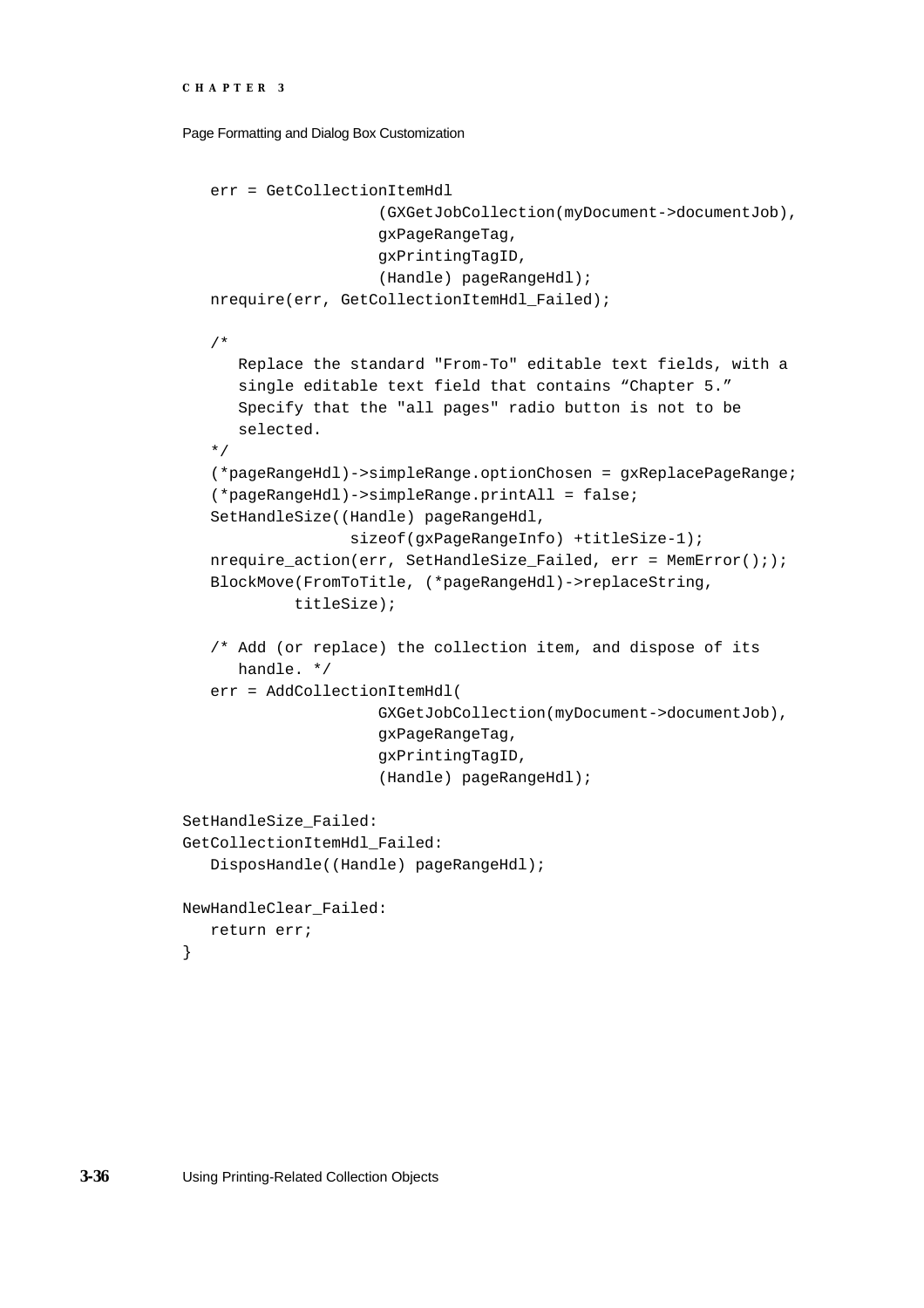```
CHAPTER 3
```
Figure 3-10 shows the Print dialog box after executing the replacement page range code. The contents of the title, "Chapter 5," are displayed in a single editable text field. You must check for the validity of this field if the user changes it. For more information about parsing a page range to test its validity, see "Parsing Page Ranges" on page 3-73.



| Print             |                                                                                                             |
|-------------------|-------------------------------------------------------------------------------------------------------------|
| General           | $\vert$ LaserWriter GX $\blacktriangledown$ $\vert$<br>Print to:<br>Pages: ○All<br><b>Chapter 5</b><br>⊙    |
| <b>Print Time</b> | Copies:<br>$\boxtimes$ Collate Copies<br>Paper Feed: © Automatic<br>$\cap$ Manual                           |
| Paper Match       | Printer $\blacktriangledown$<br>Destination:<br>Quality:<br>Best<br>Print<br><b>Fewer Choices</b><br>Cancel |

Listing 3-8 shows how to set up a customized page range, in which the From and To fields allow editable text.

## **Listing 3-8** Setting up a customized page range OSErr MyConfigurePageRange3(MyDocumentPtr myDocument) { OSErr err; gxPageRangeInfo \*\*pageRangeHdl; /\* Create a handle to store the page range collection item in, and then retrieve the collection item. \*/ pageRangeHdl = (gxPageRangeInfo \*\*)NewHandleClear(sizeof(gxPageRangeInfo)); nrequire action(err, NewHandleClear Failed, err = MemError(););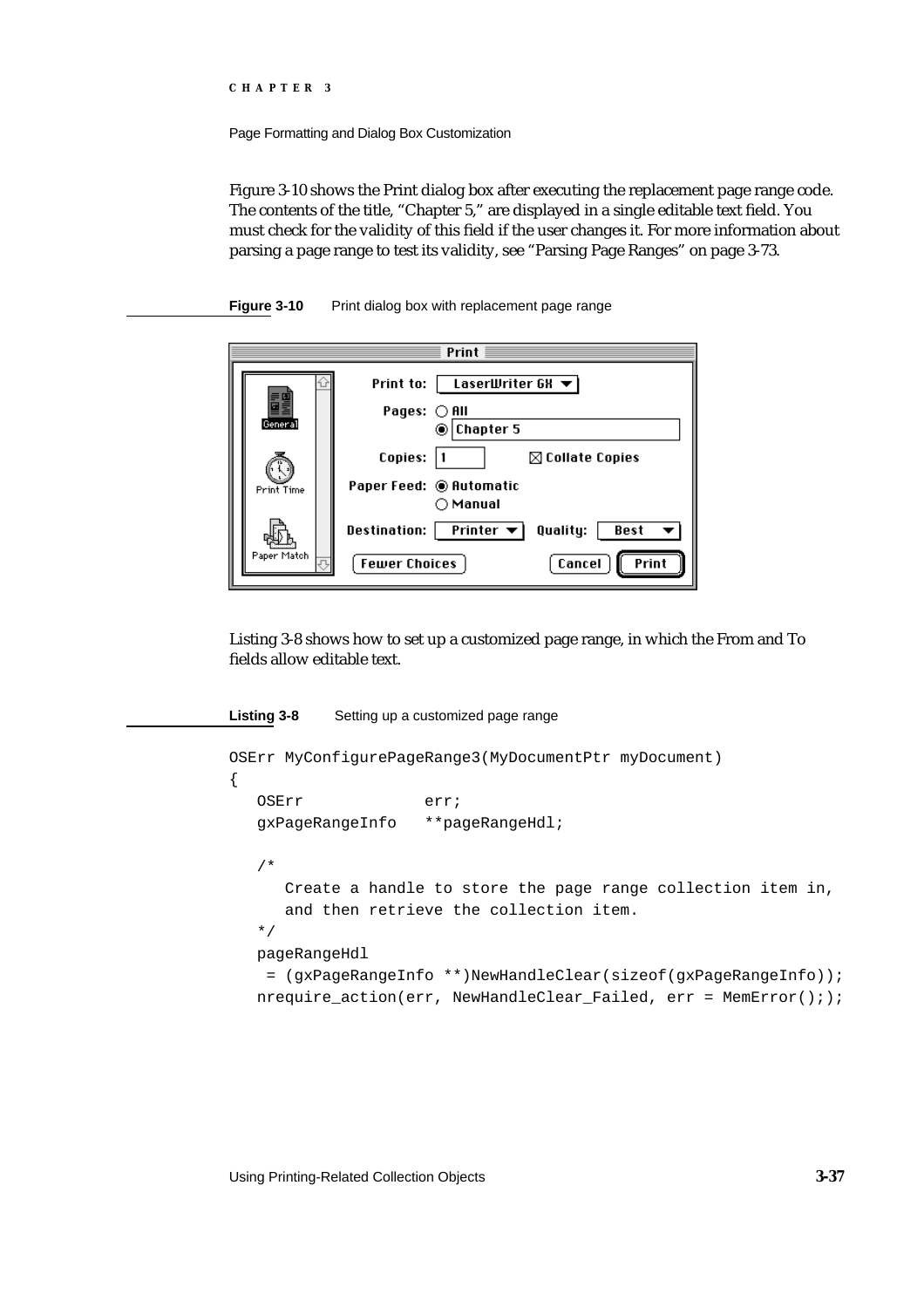```
CHAPTER 3
```

```
err = GetCollectionItemHdl
                     (GXGetJobCollection(myDocument->documentJob),
                     gxPageRangeTag,
                     gxPrintingTagID,
                     (Handle) pageRangeHdl);
   nrequire(err, GetCollectionItemHdl_Failed);
   /*
      Use the standard "From-To" editable text fields, but they 
      now contain a custom format for the page range values.
      Specify that the "all pages" radio button is not to be
      selected and that the "From" field contains "iii" and the
      "To" field contains "VI".
   */
   (*pageRangeHdl)->simpleRange.optionChosen =
                                              gxCustomizePageRange;
   (*pageRangeHdl)->simpleRange.printAll = false;
   BlockMove("iii", &(*pageRangeHdl)->fromString[1], 3);
   (*pageRangeHdl)->fromString[0] = 3;
   BlockMove("VI", &(*pageRangeHdl)->toString[1], 2);
   (*pageRangeHdl)->toString[0] = 2;
   /* Add (or replace) the collection item, and dispose of its
      handle. */
   err = AddCollectionItemHdl(
                     GXGetJobCollection(myDocument->documentJob),
                     gxPageRangeTag,
                     gxPrintingTagID,
                     (Handle) pageRangeHdl);
GetCollectionItemHdl_Failed:
   DisposHandle((Handle) pageRangeHdl);
NewHandleClear_Failed:
   return err;
```
}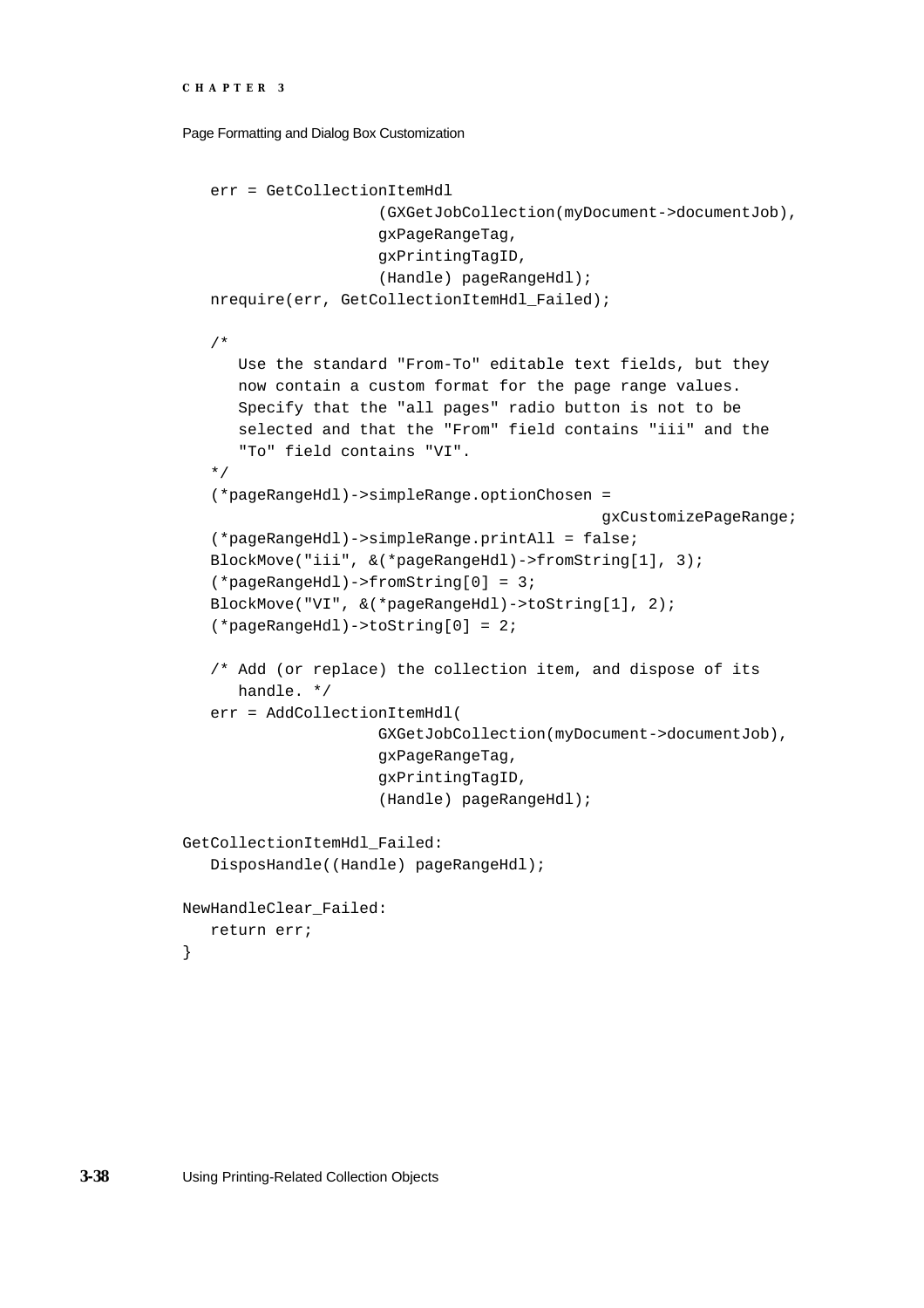Figure 3-11 shows the Print dialog box after executing the customized page range code. The contents of the From and To fields are now editable text. You must check for the validity of these fields if the user changes them. For more information about parsing a page range to test its validity, see "Parsing Page Ranges" on page 3-73.



| Print             |                                                                                                                    |
|-------------------|--------------------------------------------------------------------------------------------------------------------|
| General           | LaserWriter GX $\blacktriangledown$<br>Print to:<br>Pages: ○ All<br>To: UI<br>◉ From:   iii                        |
| <b>Print Time</b> | Copies:<br>$\boxtimes$ Collate Copies<br>Paper Feed: © Automatic<br>$\bigcirc$ Manual                              |
| Paper Match       | Printer $\blacktriangledown$<br>Quality:<br><b>Destination:</b><br>Best<br>Print<br><b>Fewer Choices</b><br>Cancel |

# Using Format Objects and Collection Items to Format Pages

To support page-formatting features, your application needs to manipulate format objects and keep track of the number of times a format object is shared. Generally, you work with format objects when a user creates a new format, wants to share a format with additional pages in a single document, disposes of a page, or modifies a format that is shared by other pages in the same document. Because your application is responsible for associating format objects with the individual pages of a document, you need to save this association when a user saves a document.

Your application can also manipulate format objects to support special formatting features. These features include associating form shapes with format objects, supporting page-specific halftone information in your application's documents, and copying format objects for use in multiple documents. QuickDraw GX also allows you to access information associated with a specific format object, such as its mapping and associated paper-type objects.

The following sections describe how to use page-formatting features.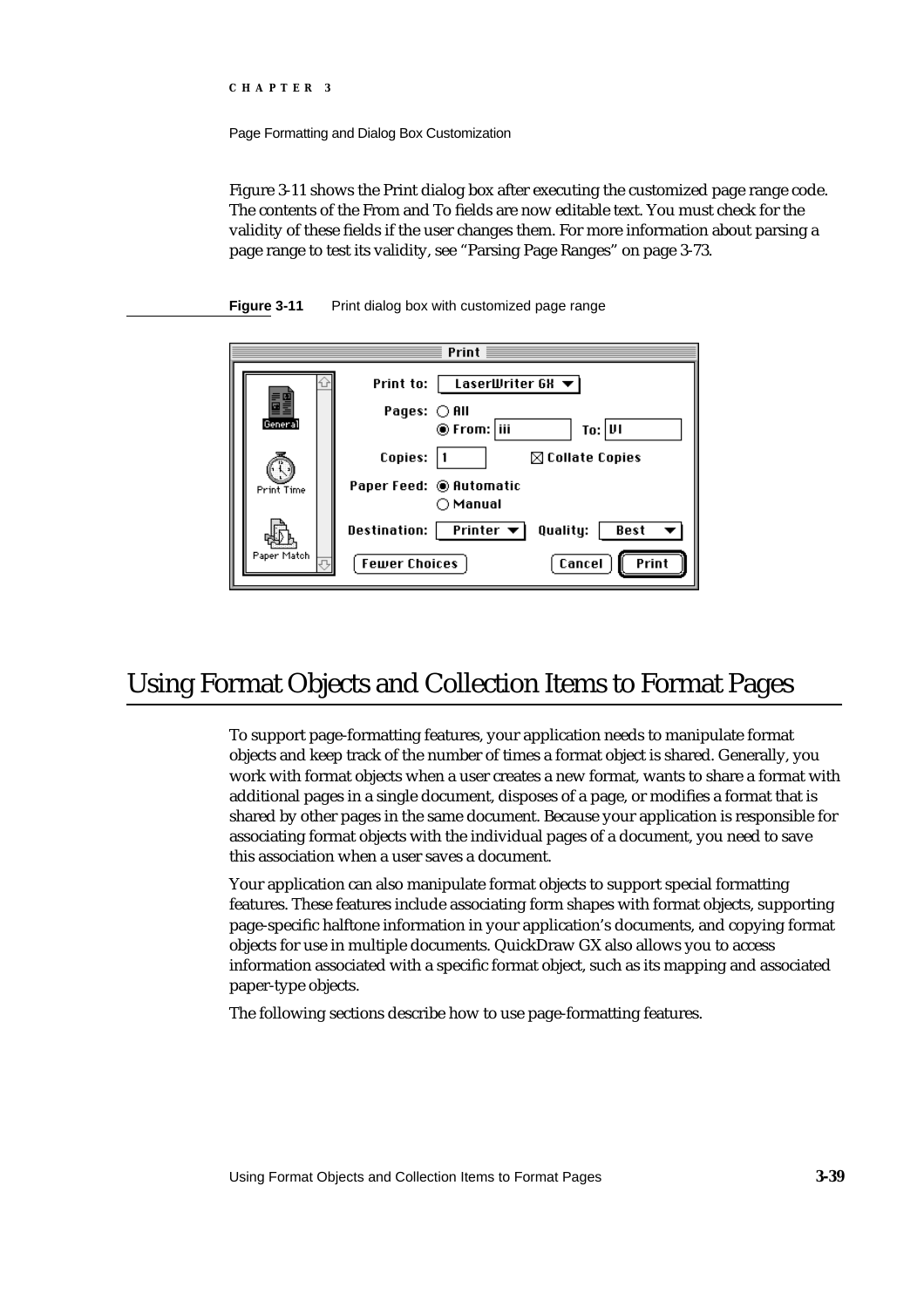# Creating a Format Object for a Page in a Document

When a user wants to create a unique format or change its settings, the user chooses the Custom Page Setup menu item from the File menu. In response, you need to call the GXFormatDialog function to display the Custom Page Setup dialog box on the user's screen. Figure 3-12 shows the Custom Page Setup dialog box.

**Figure 3-12** The Custom Page Setup dialog box

| Custom Page Setup                                  |  |
|----------------------------------------------------|--|
| Paper Type: US Letter                              |  |
| Orientation:                                       |  |
| Scale: 100<br>℅                                    |  |
| [Format]<br>  Cancel  <br>[Remove]<br>More Choices |  |

If the user clicks the More Choices button in the Custom Page Setup dialog box, QuickDraw GX expands the dialog box. Figure 3-13 shows the expanded Custom Page Setup dialog box.

**Figure 3-13** The expanded Custom Page Setup dialog box

| Custom Page Setup |                                                                          |
|-------------------|--------------------------------------------------------------------------|
| General           | Paper Type:  <br>US Letter<br>Orientation:<br>'과<br> %<br>Scale: $ 100 $ |
|                   | <b>fancel</b><br>[Format]<br><b>Fewer Chnices</b><br><b>Remaue</b>       |

You need to create a new format object when a user chooses the Format button in the Custom Page Setup dialog box. For example, a user may create a four-page document, move to page 2, and then choose landscape orientation in the Custom Page Setup dialog box. The change to the page occurs when the user chooses the Format button.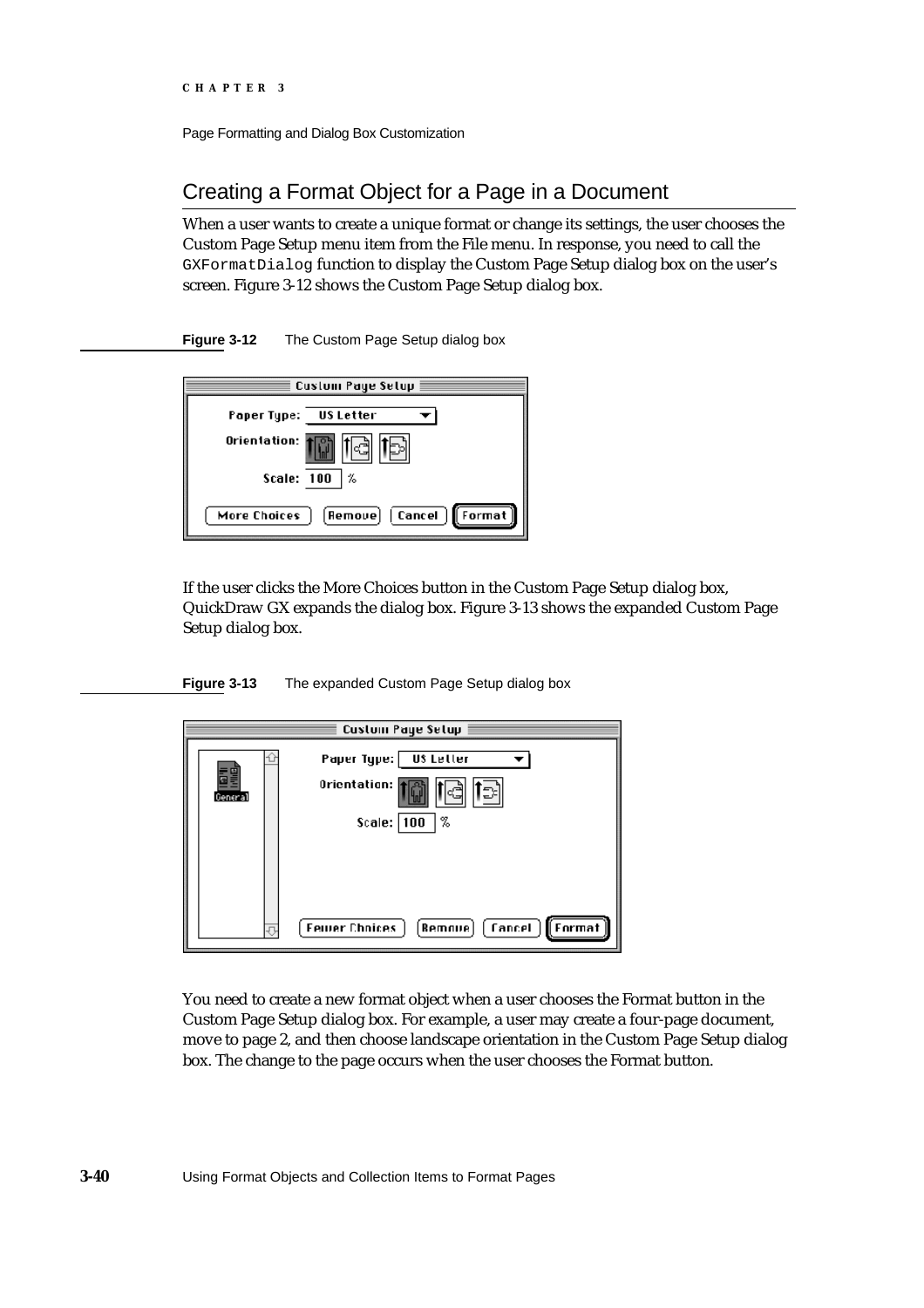Page Formatting and Dialog Box Customization

Figure 3-14 shows a four-page document in which the second page uses a new format. Pages 1, 3, and 4 use the default format.

**Figure 3-14** A four-page document in which page two uses a unique format object



Using Format Objects and Collection Items to Format Pages **3-41**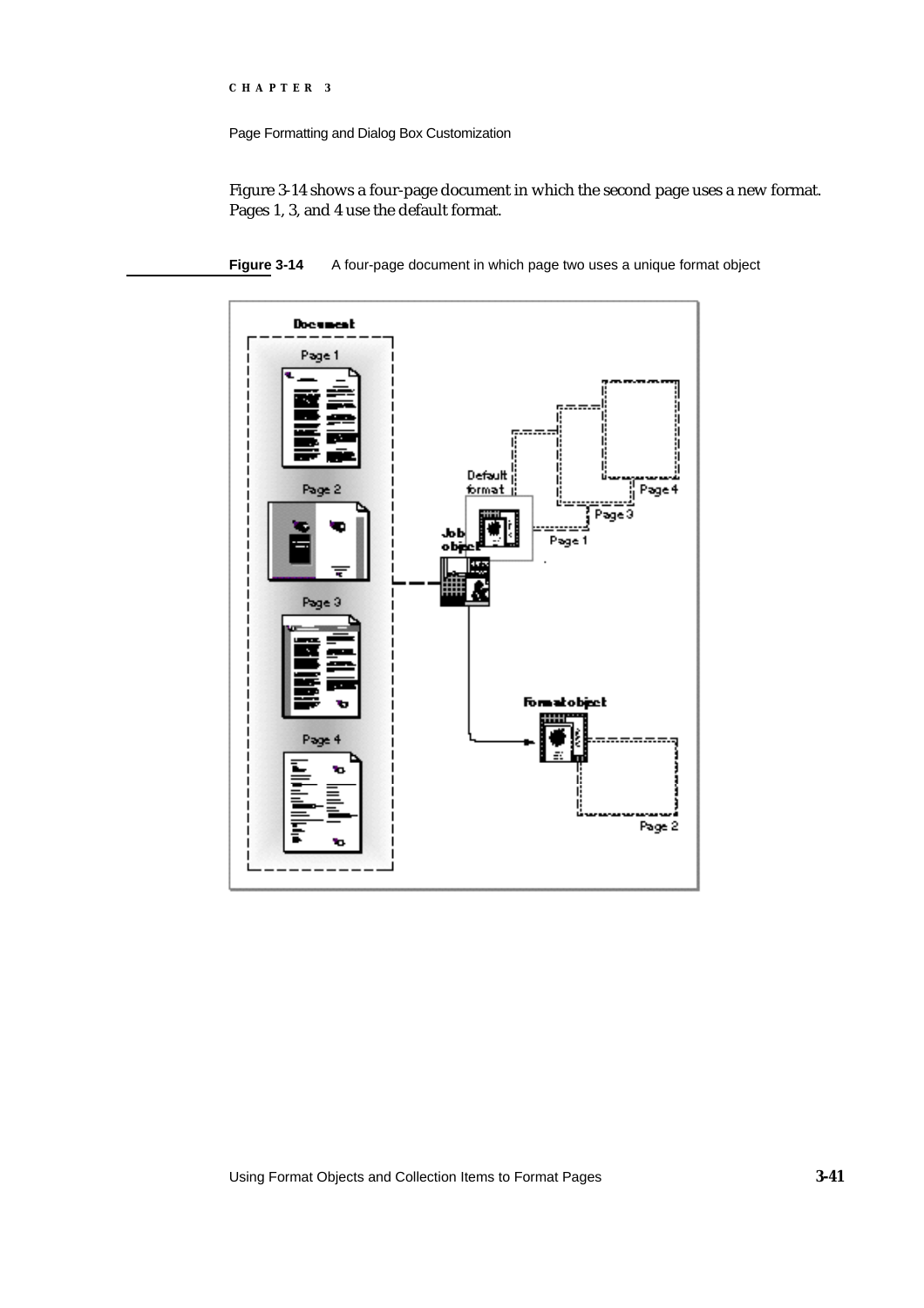```
CHAPTER 3
```
Listing 3-9 shows how to create a new format object for a single page in a document. You should note that the GXNewFormat function sets the owner count for the new format object to 1.

```
Listing 3-9 Creating a format object for a page in a document
OSErr MyPageFormatDialog(MyDocumentPtr myDocument)
{
  OSErr err = noErr;
  gxDialogResult result;
  gxEditMenuRecord editMenuRec;
  gxFormat pageFormat;
  Boolean newPgFormat = false;
/* Fill in the location of your application's Edit menu items. */
   editMenuRec.edu: editMenuID = mEdit;editMenuRec.cutItem = kCut;editMenuRec.copyItem = kCopyieditMenuRec.pasteItem = kPaste;
   editMenuRec.clearItem = kClear;
   editMenuRec.undoltem = klIndo;/* Modify existing format object, else create a new one. */
   if (myDocument->pageFormat[myDocument->curPage -1] != nil)
     pageFormat = myDocument->pageFormat[myDocument->curPage -1];
   else
   {
     pageFormat = GXNewFormat(myDocument->documentJob);
     newPgFormat = true;
     err = GXGetJobError(myDocument->documentJob);
   }
   /* If no errors, display the Page Setup dialog box. */
   if (err == noErr)
   {
      result = GXFormatDialog(pageFormat, &editMenuRec, nil);
```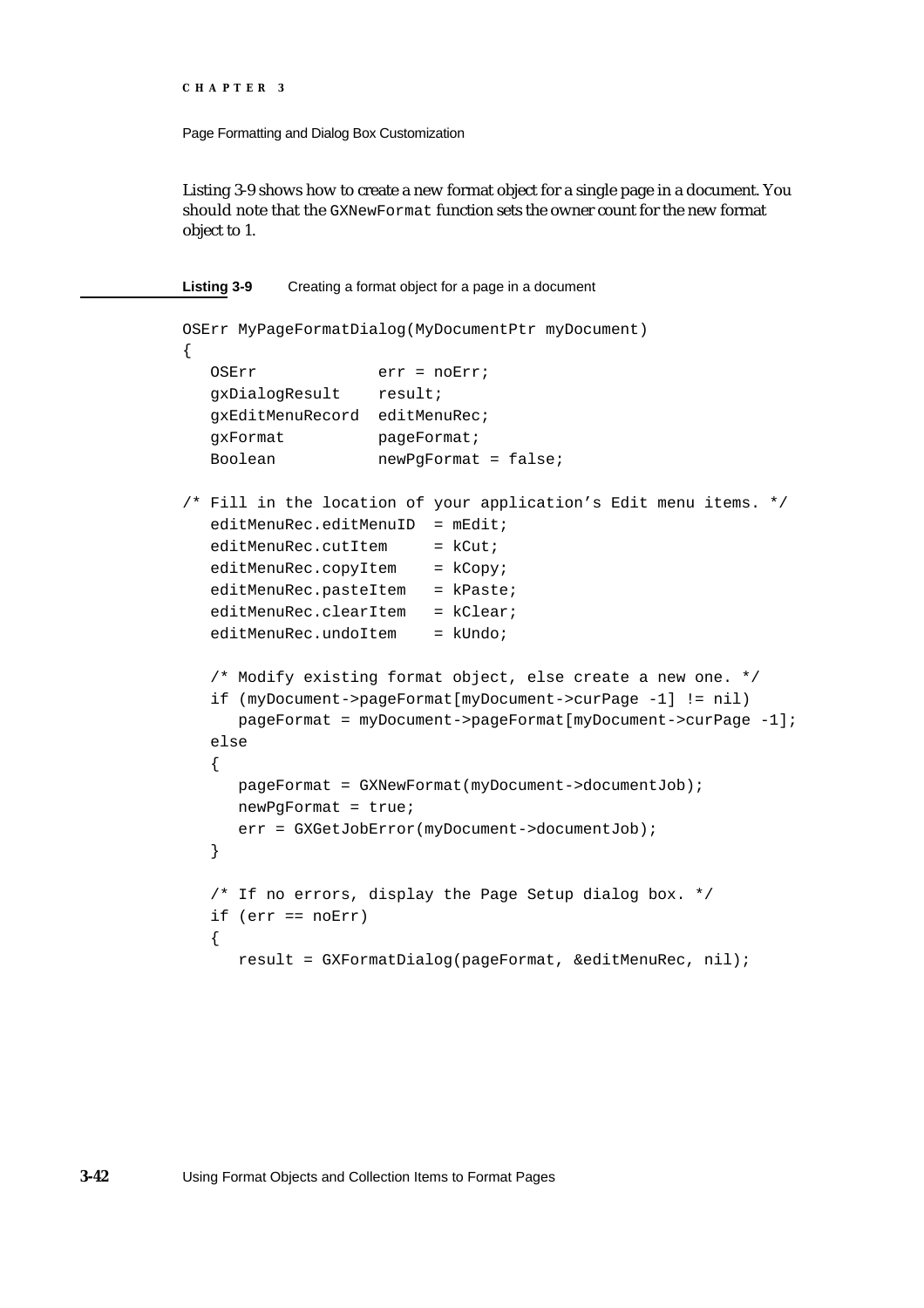Page Formatting and Dialog Box Customization

```
/* 
         If the user chooses Remove, use the default format for
         this page. If the user chooses Format, store the new
         format with this page. If the user chooses Cancel,
         dispose of the cloned copy of the default format.
      */
      switch (result)
      {
         case gxRevertSelected:
            GXDisposeFormat(pageFormat);
            pageFormat = nil;
         case gxOKSelected:
            myDocument->pageFormat[myDocument->curPage -1] = 
                                                       pageFormat;
            /* 
               Place code here if your application needs to 
               adjust the document based on the new format object.
            */
            ...
            break;
         case gxCancelSelected:
            /* 
               If the user selects Cancel, dispose of the cloned
               copy of the default format object.
            */
            if (newPgFormat) GXDisposeFormat(pageFormat);
            break;
      }
   }
  return err;
}
```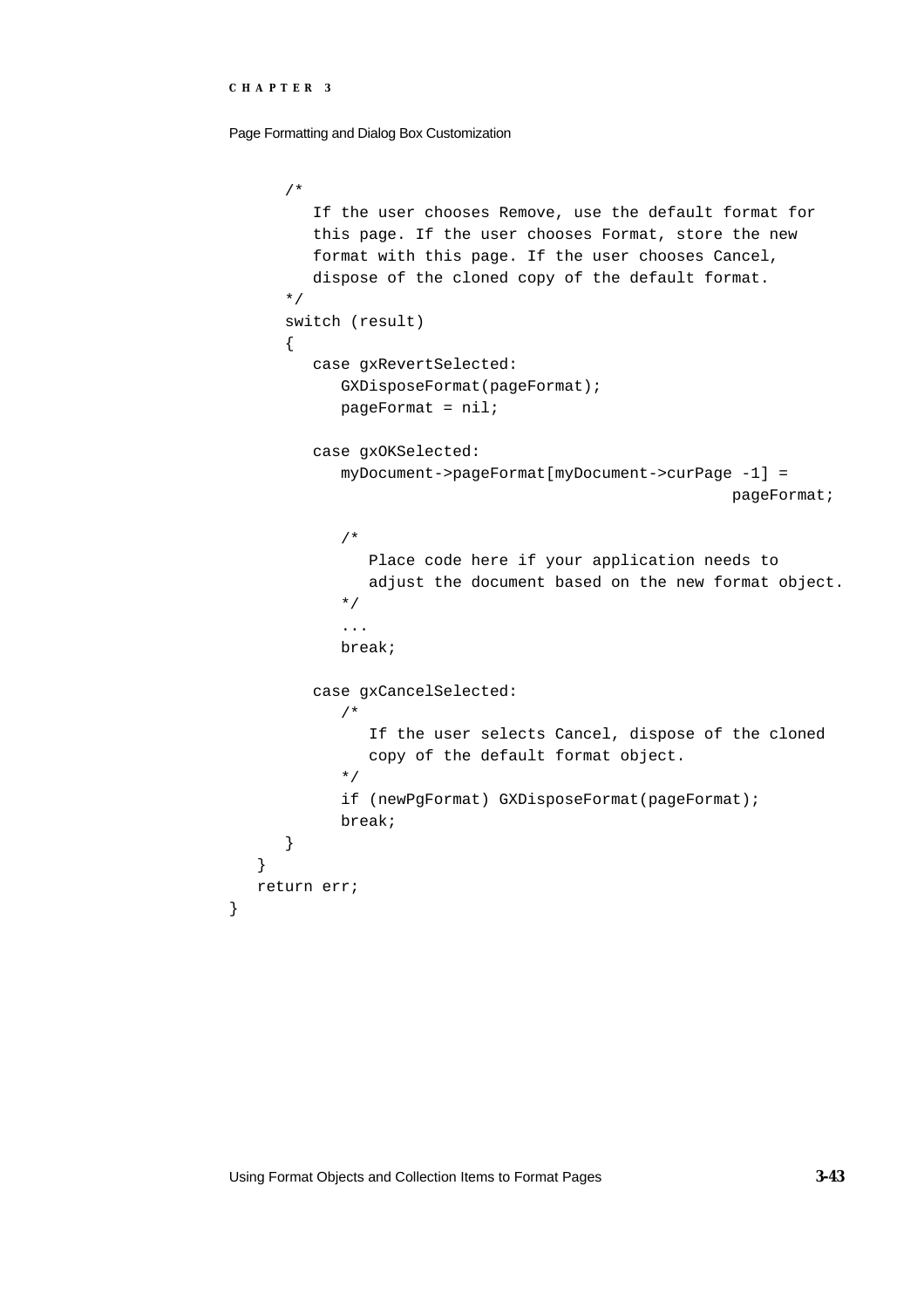Page Formatting and Dialog Box Customization

Within the Custom Page Setup dialog box used to create unique formats, the user has the option to return to the default format by choosing the Remove button or to not save the format by choosing the Cancel button. These options are handled by the gxRevertSelected and gxCancelSelected cases, respectively, of the switch statement in Listing 3-9.

For example, if the user decides that the second page in a document should not have a unique format, the user may choose the Remove button in the Custom Page Setup dialog box. When the user chooses this button, your application needs to dispose of the format object for this page and reassociate it with the default format.

Although a user may choose to create a new format for a page using the Custom Page Setup dialog box, the user may also decide not to save this format.

For example, a user may click on page 4 of a document, choose the Custom Page Setup dialog box, and modify the scaling of this page. The user may then decide not to save the new scaling information and choose the Cancel button in the dialog box. When the user chooses the Cancel button, your application needs to dispose of the newly created format object and reassociate this page with its previously saved format object.

Saving a job object and the format objects it references is discussed in the chapter "Core Printing Features" in this book.

## Sharing Formats for Document Pages

You need to clone a format object when a user wants to share a format, created using the Custom Page Setup dialog box, with an additional page in the same document. For example, a user may have a four-page document that consists of one page in landscape orientation and three pages that use the default format. A user may decide that page 3 of this document should also use landscape orientation.

When the user clicks on page 3 and chooses the Format button in the Custom Page Setup dialog box, you need to clone the format object currently used for page 2 in this document.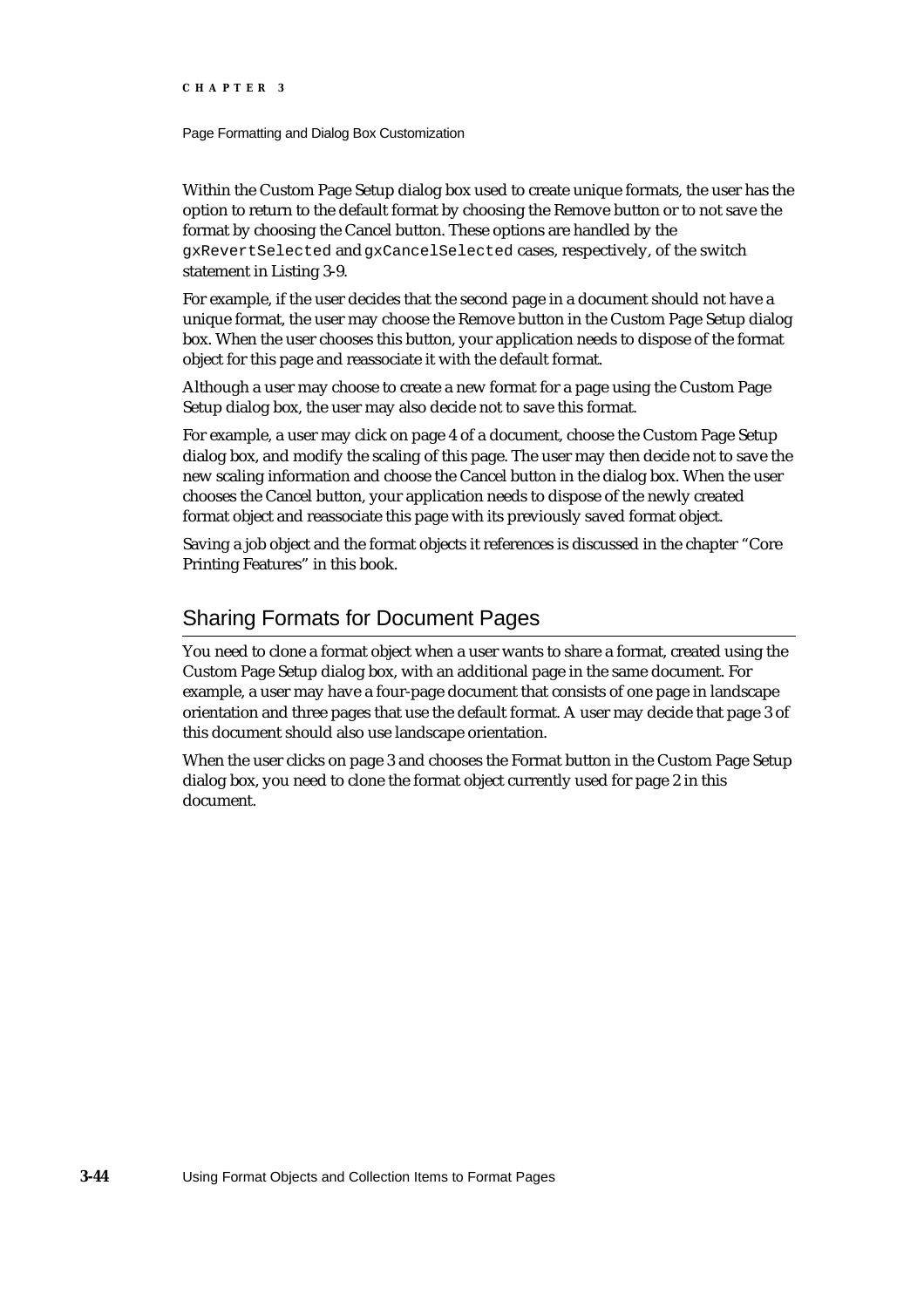Page Formatting and Dialog Box Customization

Figure 3-15 shows a four-page document in which the second and third pages use the same format. Pages 1 and 4 use the default format.



**Figure 3-15** A four-page document in which pages 2 and 3 use the same format object

Using Format Objects and Collection Items to Format Pages **3-45**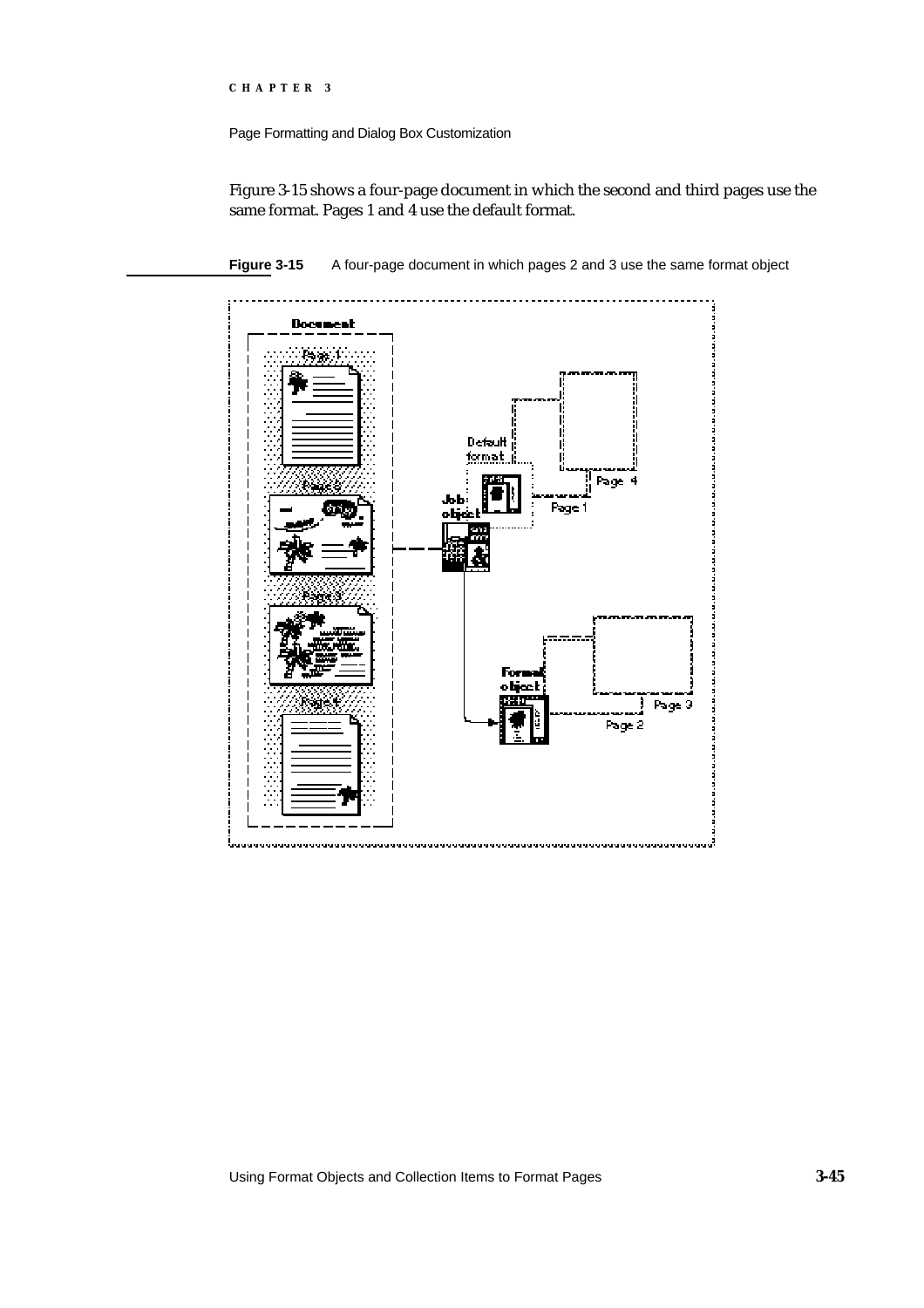{

Page Formatting and Dialog Box Customization

Listing 3-10 shows how to clone a format object when it becomes shared. You should note that the GXCloneFormat function increments the owner count of this format object by 1. In this example, the format object is shared by two pages in a single document, so its owner count is also 2.

**Listing 3-10** Cloning a format object for two pages in a document

```
OSErr MyApplyPageFormat(MyDocumentPtr myDocument,
                        gxFormat aNewFormat)
   OSErr err = noErr;
   gxFormat pageFormat;
   /* 
      If the specified format object is not the same as the
      default format, clone it so it can be shared by different
     pages. If it is the default format, set the reference to
     nil, which specifies using the default format.
   */
   if ((aNewFormat != nil) && 
      (aNewFormat != GXGetJobFormat(myDocument->documentJob, 1)))
   {
     pageFormat = GXCloneFormat(aNewFormat);
     err = GXGetJobError(myDocument->documentJob);
   }
   else
     pageFormat = nil;/* 
      If there are no errors, dispose of the old format object and 
      store the new one. Reformat the page, if necessary.
   */
   if (err == noErr)
   {
      if (myDocument->pageFormat[myDocument->curPage -1] != nil)
         GXDisposeFormat
                  (myDocument->pageFormat[myDocument->curPage-1]);
      myDocument->pageFormat[myDocument->curPage -1] = pageFormat;
```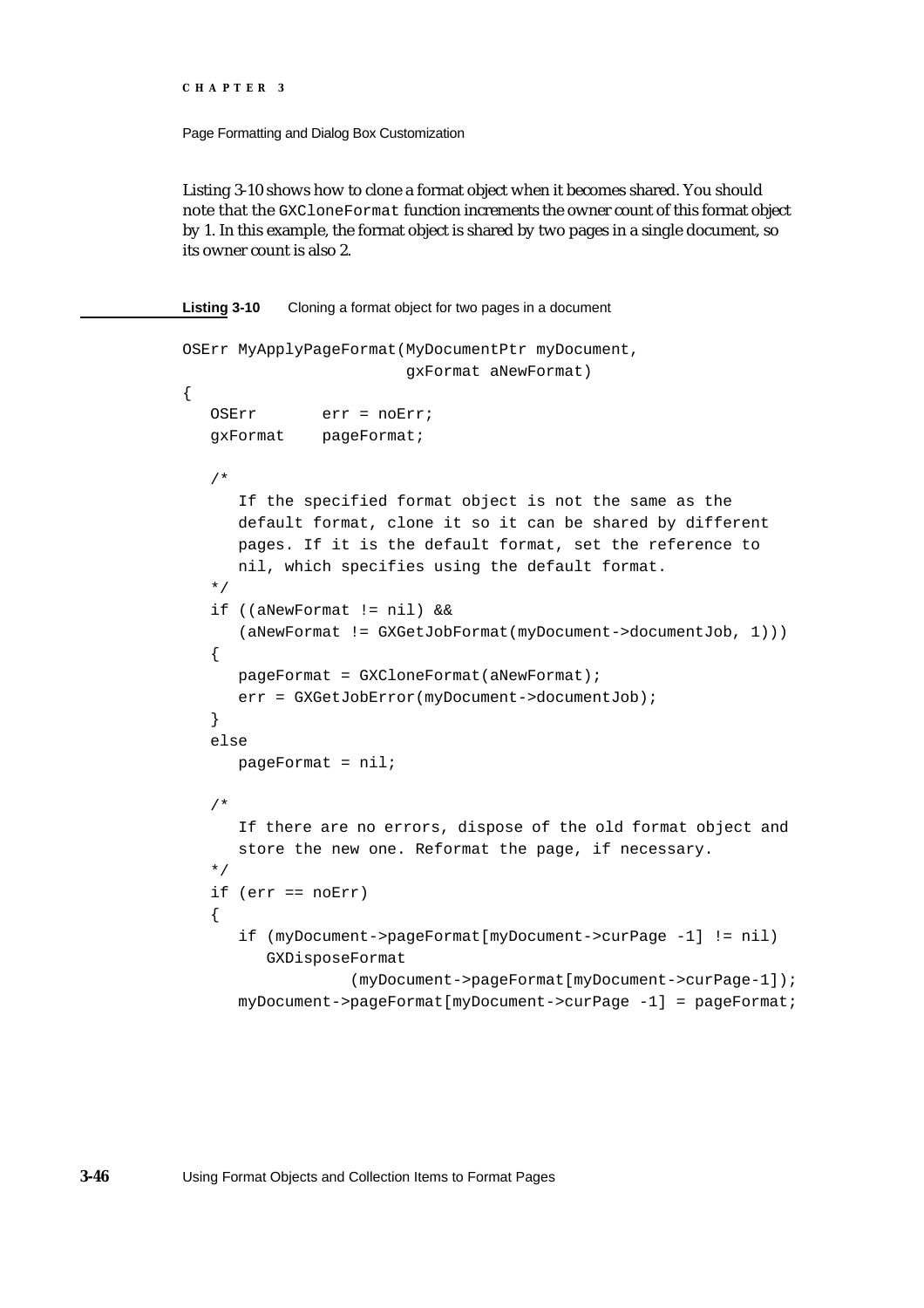}

Page Formatting and Dialog Box Customization

```
/* 
      Place code here if your application needs to adjust the 
      document based on the new format object.
   */
   ...
}
return err;
```
# Disposing of a Format Object for a Page in a Document

You need to dispose of a format object when a user wants to modify a format for a single page that is also shared by other pages in the same document, the user wants to return to the default format, or the user decides not to save a format.

For example, a user may have a four-page document that consists of two pages in landscape orientation (pages 2 and 3) and two pages that use the default format (pages 1 and 4). A user may decide to modify the scaling of page 3 of this document. A user specifies scaling for a page in the Custom Page Setup dialog box. Note that a user also can modify scaling for the default format in the Page Setup dialog box.

When the user clicks on page 3, specifies a scaling factor, and chooses the Format button in the Custom Page Setup dialog box, you need to dispose of the format object for this page and create a new one. This user is not modifying page 2, and therefore, you should not modify or dispose of its format object.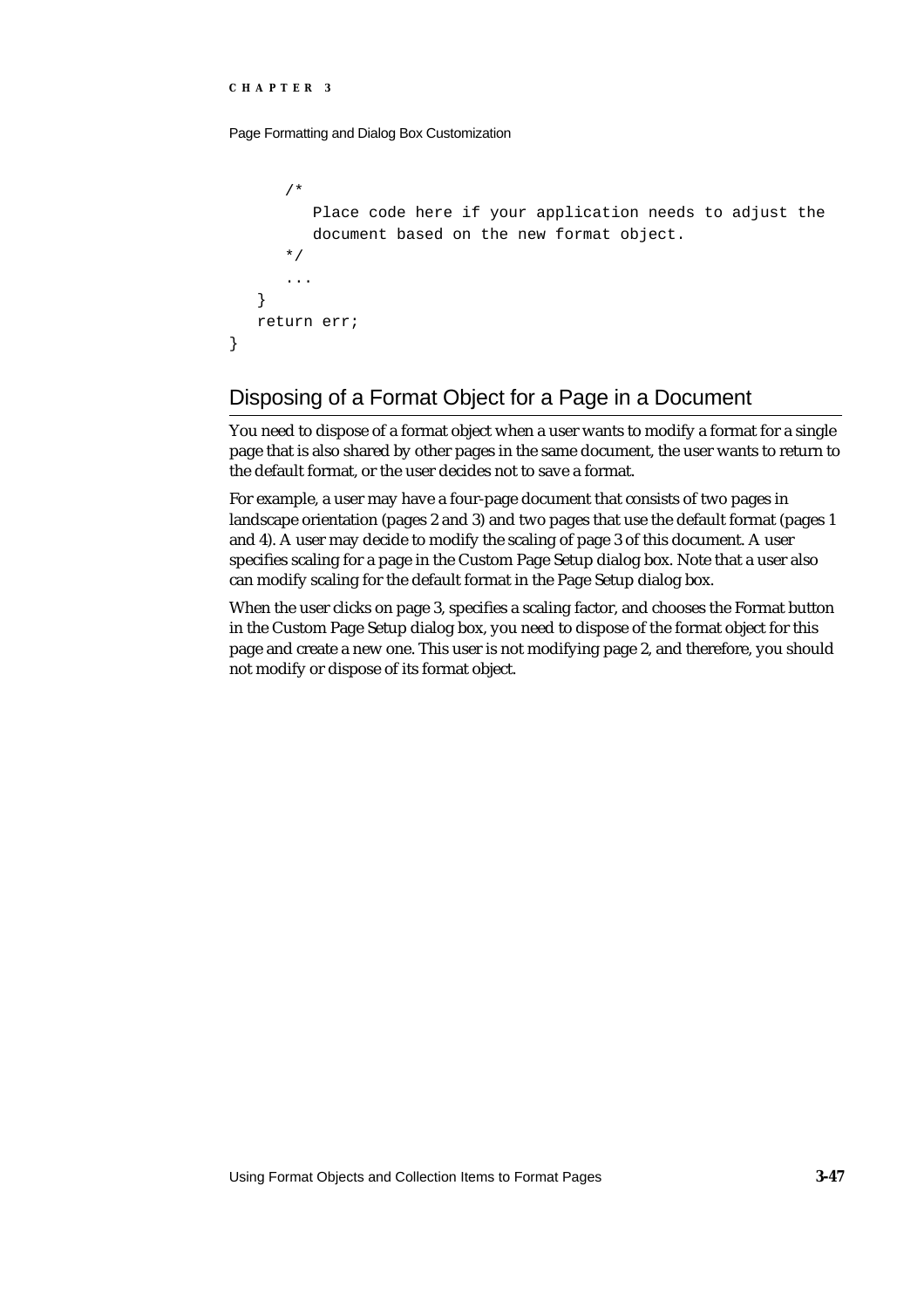Page Formatting and Dialog Box Customization

Figure 3-16 shows a four-page document in which the second and third pages use landscape orientation, but page 3 uses a modified scaling factor. Pages 1 and 4 use the default format.

**Figure 3-16** A four-page document in which pages 2 and 3 use unique formats objects



Listing 3-11 shows how to dispose of a format object for a page in a document. In this example, you need to dispose of the format object because it is shared by another page in the document (its owner count is greater than 1).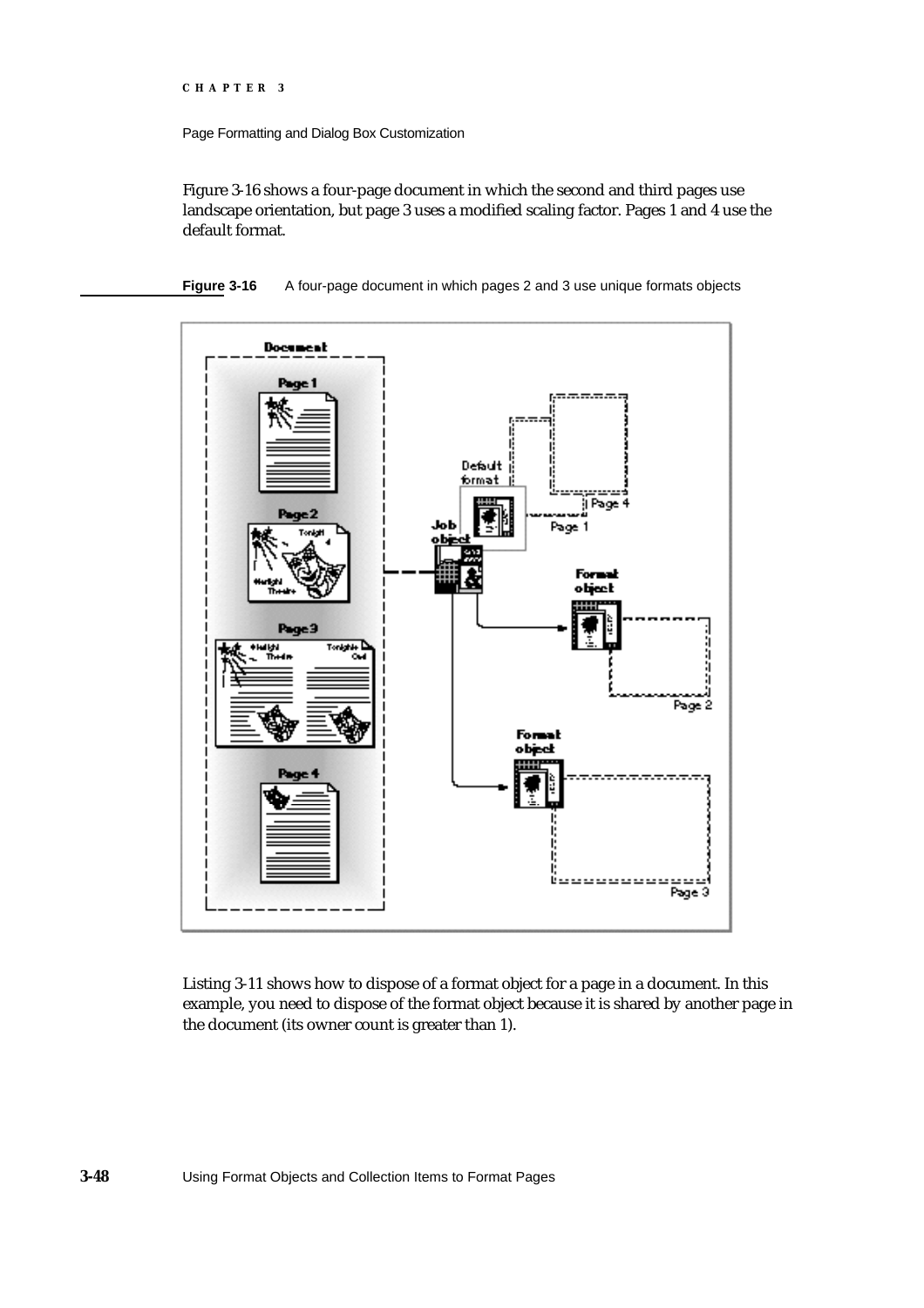Page Formatting and Dialog Box Customization

The GXDisposeFormat function decrements the owner count of this format object by 1. In this example, the format object is now used by only one page in the document, so its owner count becomes 1. Storage for a format object is removed only when its owner count becomes 0. After you call the GXDisposeFormat function, you need to call the GXNewFormat function to create a new format object for this page.

```
Listing 3-11 Disposing of a format object for a page in a document and creating a new one
OSErr MyDeletePage(MyDocumentPtr myDocument)
{
   OSErr err;
   long curPage, pg;
   /* 
      Dispose of the current page's shape object and format
      object. 
   */
   curPage = myDocument->curPage;
   GXDisposeShape(myDocument->documentPage[curPage -1]);
   if (myDocument->pageFormat[curPage -1] != nil)
      GXDisposeFormat(myDocument->pageFormat[curPage -1]);
   /* Place application-specific code to delete a page here. */
   ...
   /*
      Shift all pages coming after this one to fill the gap
      created by this deletion. When finished, decrement the
      number of pages in the document.
   */
   if (myDocument->numPages != 0)
      for (pg = curPage; pg < myDocument->numPages; pg++)
      {
         myDocument->documentPage[pg -1] = 
                                     myDocument->documentPage[pg];
         myDocument->pageFormat[pg -1] = 
                                     myDocument->pageFormat[pg];
      }
   --myDocument->numPages;
```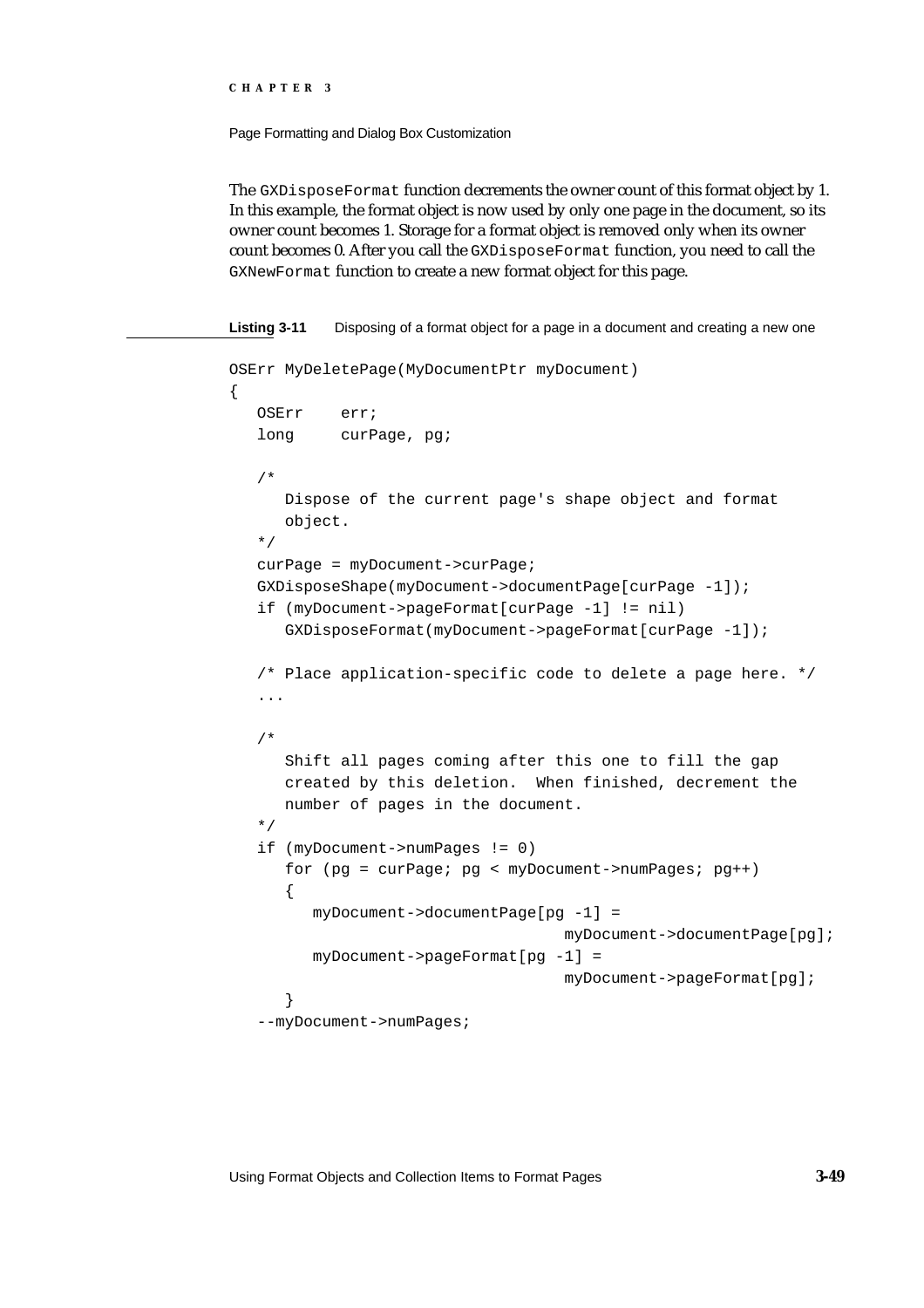}

Page Formatting and Dialog Box Customization

```
/* If the current page is beyond the last page, reset it. */if (curPage > myDocument->numPages)
   --myDocument->curPage;
/* 
   Invalidate the window so that the page is updated on screen. 
   Check for errors and return.
*/
InvalRect(&(myDocument->documentWindow)->portRect);
err = GXGetJobError(myDocument->documentJob);
if (err == noErr) err = (OSErr)GXGetGraphicsError(nil);
return err;
```
### Using Forms With Format Objects

Your application may choose to support a form that can be applied to each page in a document. This may save printing time because the form can be stored in the printer's memory and need not be sent with each page of the document. For an introduction to forms, see "Forms and Format Objects," which begins on page 3-20.

To associate a form shape and its mask shape with a format object, you use the GXSetFormatForm function. To retrieve the form and mask shapes for a particular format object, you use the GXGetFormatForm function. The shape type that you associate with a format object must be a picture shape.

The GXSetFormatForm function replaces any form previously associated with a particular format object. It increments the owner counts of the new picture shapes (by calling the GXCloneShape function) and decrements the owner count of the old picture shapes (by calling the GXDisposeShape function).

Listing 3-12 shows how to associate a form with a format object. The MyAddFormatForm function in the listing adds a form consisting of a rectangle to the format object of the current page.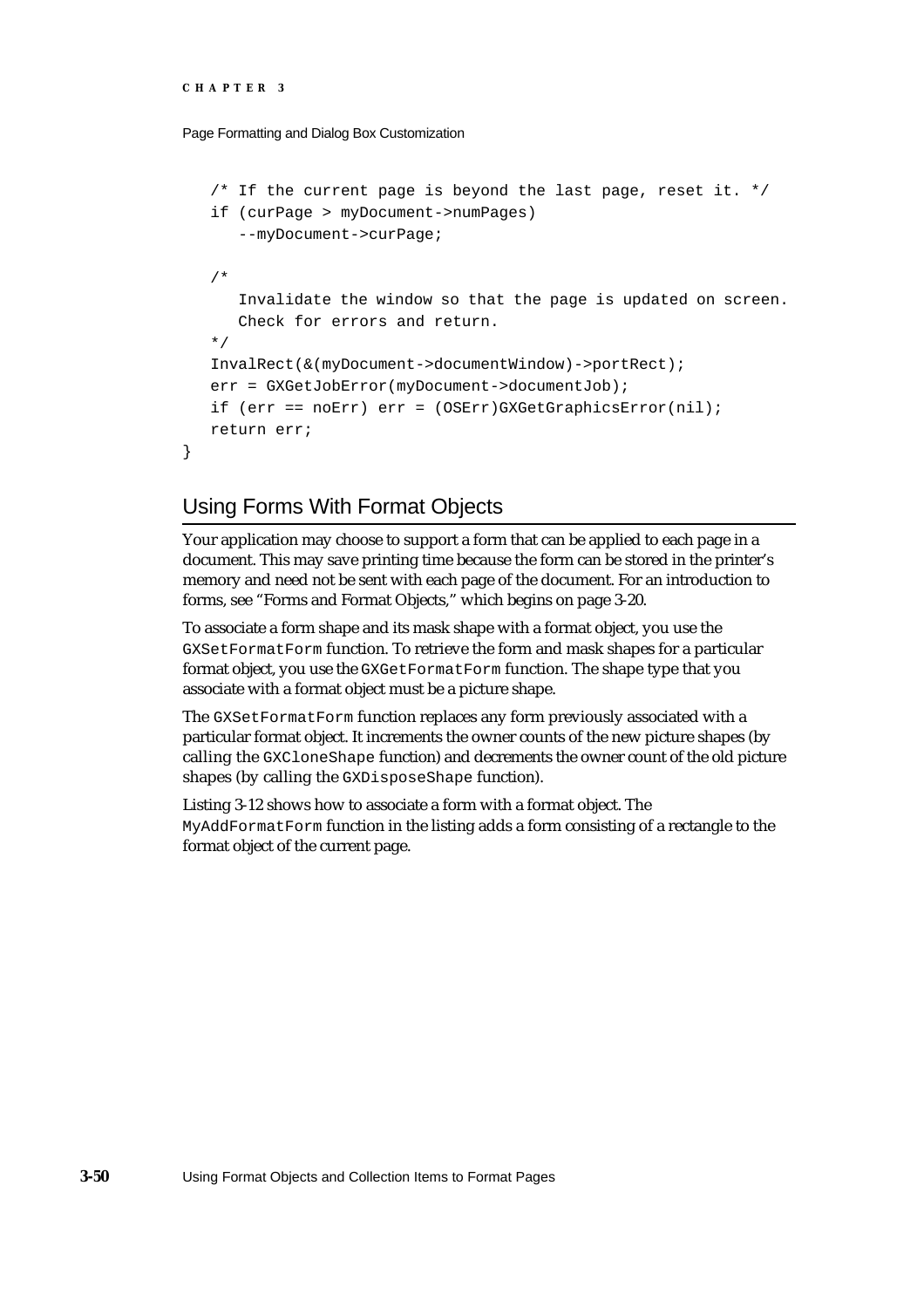```
CHAPTER 3
```

```
Listing 3-12 Adding a form to a format object
OSErr MyAddFormatForm(MyDocumentPtr myDocument)
{
   OSErr erri
   long curPage;
  gxFormat theFormat;
   gxShape rectShape;
   gxRectangle pageRect;
   /* 
     Get the current format object. If it's nil, use the job's
     default format object. 
   */
   curPage = myDocument->curPage;
   theFormat = myDocument->pageFormat[curPage -1];
   if (theFormat == nil)
     theFormat = GXGetJobFormat(myDocument->documentJob, 1);
   /* 
     Create a rectangle shape to use as the format object's form. 
     Make the rectangle's frame the imageable area of the page.
   */
   GXGetFormatDimensions(theFormat, &pageRect, nil);
   rectShape = GXNewRectangle(&pageRect);
   GXSetShapeBounds(rectShape, &pageRect);
   GXSetShapePen(rectShape, ff(3));
   GXSetShapeFill(rectShape, gxClosedFrameFill);
   err = (OSErr) GXGetGraphicsError(nil);
   /* 
     Set the format object's form to a new picture shape, check
     for errors, and then dispose of the shape.
   */
  if (err == noErr)
   {
     GXSetShapeType(rectShape, gxPictureType);
     GXSetFormatForm(theFormat, rectShape, nil);
      err = GXGetJobError(myDocument->documentJob);
   }
   GXDisposeShape(rectShape);
   return err;
}
```
Using Format Objects and Collection Items to Format Pages **3-51**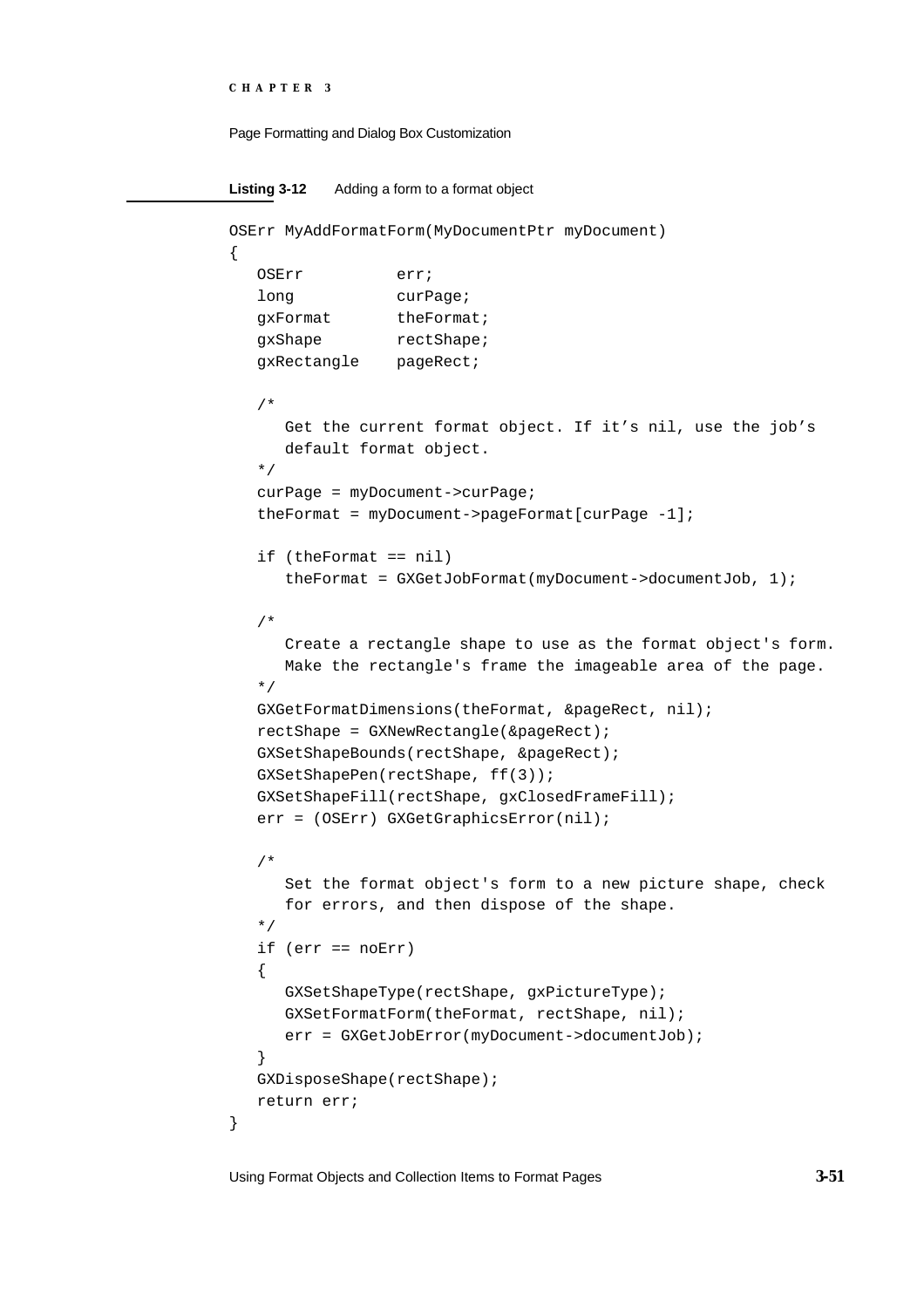```
CHAPTER 3
```
# Storing Halftone Information in a Format Collection

Your application can store halftone information for each page in a document in a format collection. QuickDraw GX stores the halftone structure for a format object as a collection item in the format collection. For an introduction to printing with halftones, see "Halftones and Format Collections," which begins on page 3-21.

Halftones are described by the gxHalftone structure definition:

| struct gxHalftone{ |                  |
|--------------------|------------------|
| fixed              | angle:           |
| fixed              | frequency;       |
| qxDotType          | method;          |
| qxTintType         | tinting;         |
| qxColor            | dotColor;        |
| qxColor            | backgroundColor; |
| qxColorSpace       | tintSpace;       |
|                    |                  |

The angle parameter describes the direction of the halftone. The frequency parameter describes the size of the dot, in cells per inch. The method parameter describes the way in which the halftone cell is filled. The tinting parameter describes how the desired color is converted into a ratio of color dots and background dots. The dotColor and backgroundColor parameters are the colors of the dots used to form the halftone. And the tintSpace parameter describes the color space that the original color is converted to before the tint value is determined. For detailed information on the gxHalftone structure, see the view-related objects chapter of *Inside Macintosh: QuickDraw GX Objects.*

The gxFormatHalftoneTag enumerator is used to identify the gxFormatHalftoneInfo structure in the format collection:

```
enum { gxFormatHalftoneTag = 'half' };
struct gxFormatHalftoneInfo{
  long numHalftones;
  gxHalftone halftones[1]; 
};
```
The numHalftones field specifies how many gxHalftone entries are in the gxFormatHalftoneInfo structure. The halftones field specifies each of them.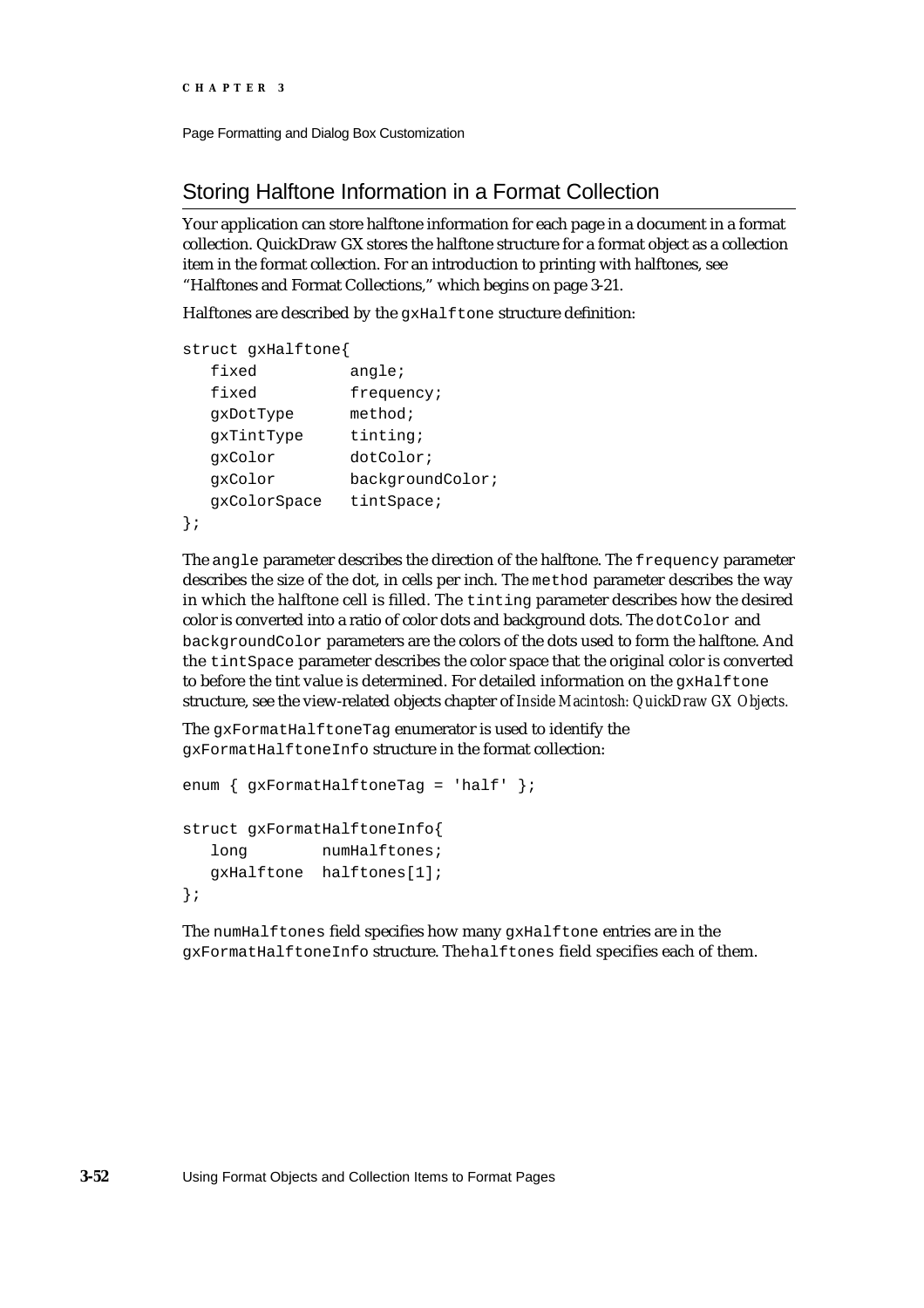```
CHAPTER 3
```
Listing 3-13 shows how to store halftone information for a page in a format collection.

```
Listing 3-13 Storing halftone information in a format collection
OSErr MySetFormatHalftones(gxFormat theFormat,
                         gxFormatHalftoneInfo *theFormatHalftones)
{
   OSErr err;
   Collection fmtCollection;
   /*
      Get the format collection, and attempt to delete a
      gxFormatHalftoneTag collection item, in case one exists.
      Then, add a new one.
   */
   fmtCollection = GXGetFormatCollection(theFormat);
   RemoveCollectionItem(fmtCollection,
                    gxFormatHalftoneTag,
                    gxPrintingTagID);
   err = AddCollectionItem(fmtCollection,
                     gxFormatHalftoneTag,
                     gxPrintingTagID,
                      sizeof(gxFormatHalftoneInfo),
                      theFormatHalftones);
   /*
      Since we changed the format object's collection items, we
      must call GXChangedFormat.
   */
   if (err == noErr)
      GXChangedFormat(theFormat);
   return err;
}
```
To provide halftone information for shape objects drawn with the same ink, you use a halftone synonym. For detailed information on how to use halftone synonyms, see the chapter "Advanced Printing Features" in this book.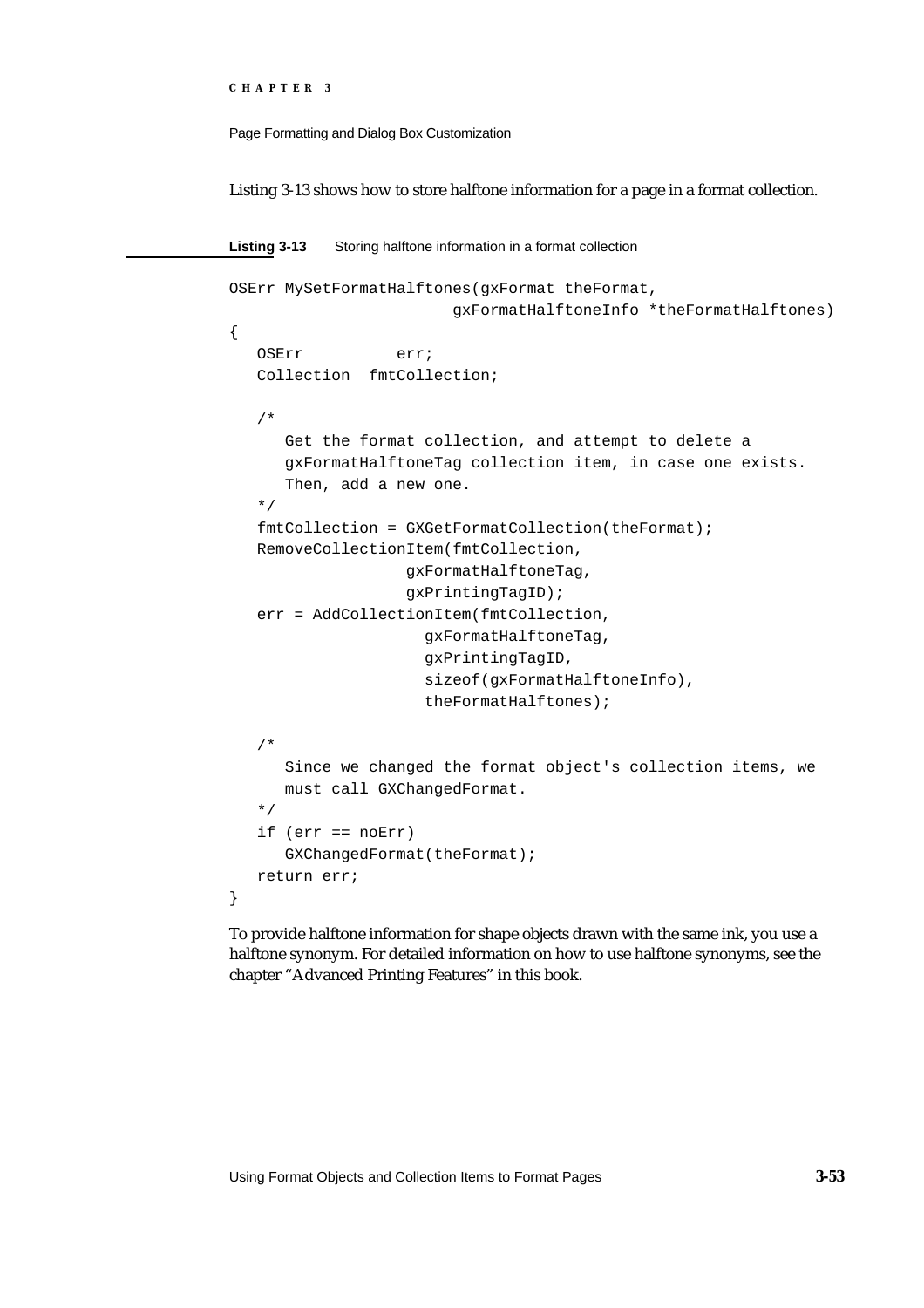# Copying a Format Object for Use in Other Documents

When a user wants to disassociate a format from a particular document and associate it with another document, you use the GXNewFormat, GXCopyFormat, and GXDisposeFormat functions. For example, a user may have a three-page document that contains a format object for a single page in landscape orientation. This user may want to use the landscape page in another document and delete it from the original document.

Figure 3-17 shows two documents. Document A consists of two pages—one page uses the default format, the other uses a unique format object. Document B also consists of two pages—each page uses the default format. A user may decide to use the format of page 2 in Document A for page 1 of Document B.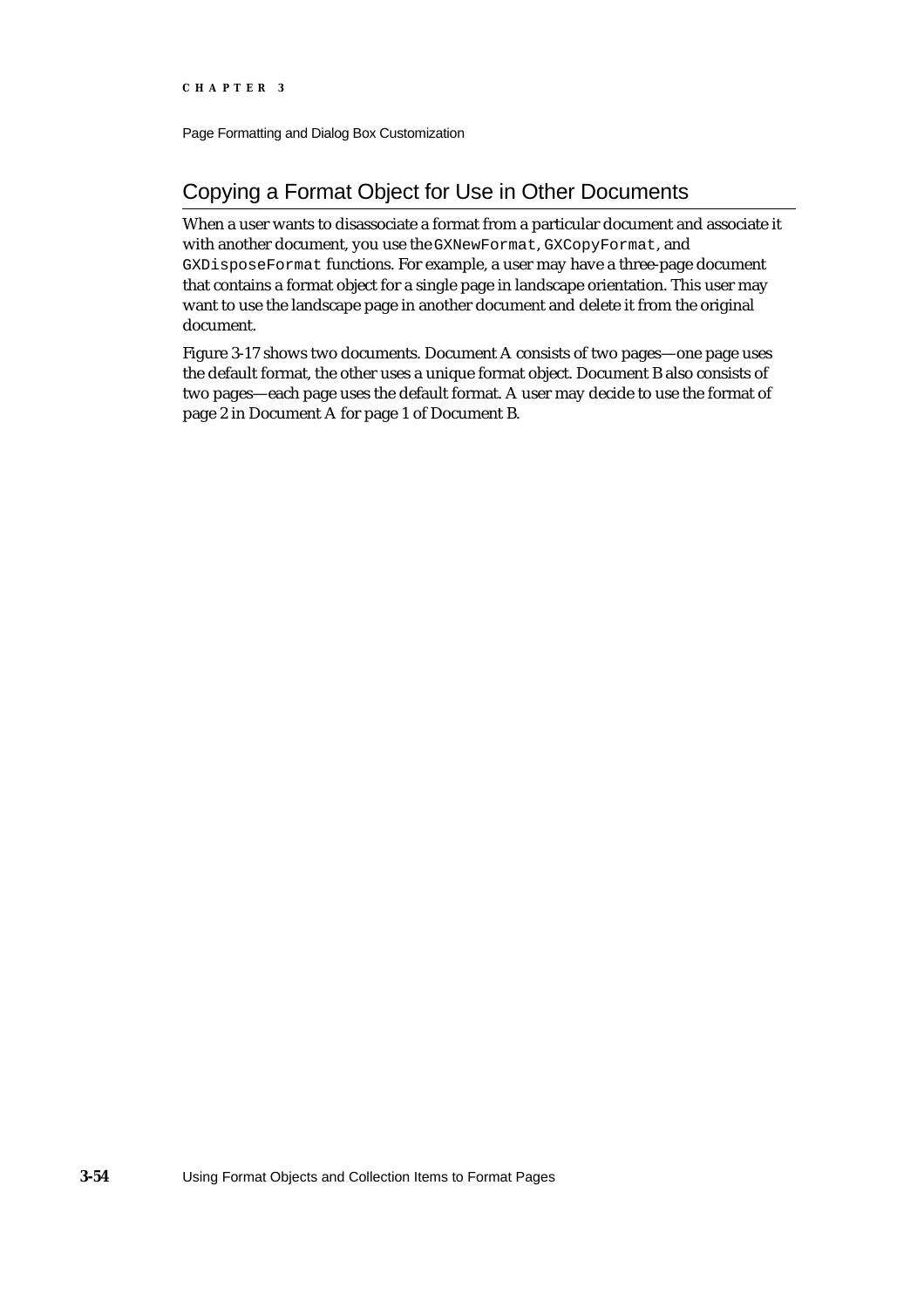

**Figure 3-17** Moving a format object from one document to another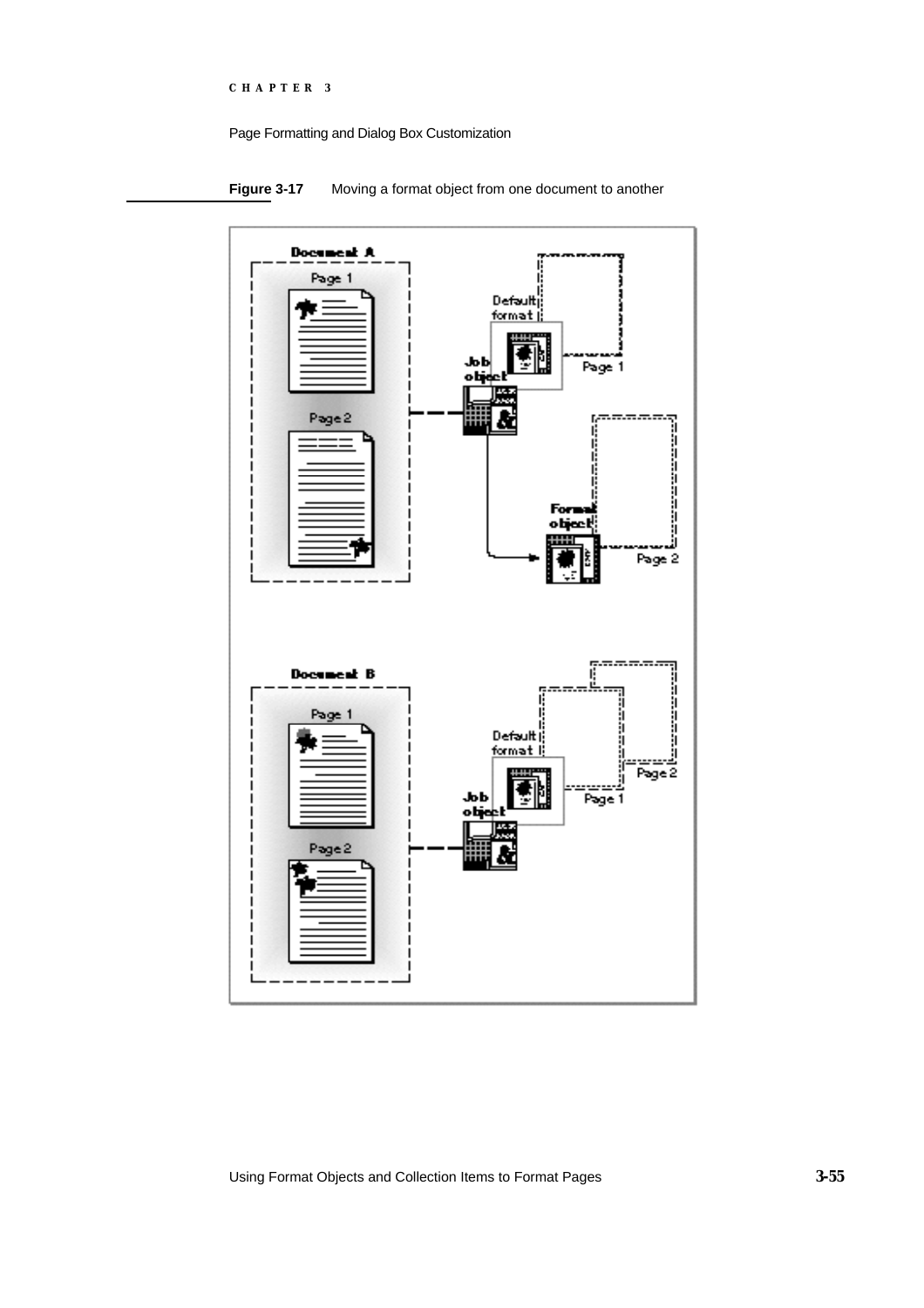Page Formatting and Dialog Box Customization

Listing 3-14 shows how to move a format object from one document to another. The srcPage and srcDocument parameters to the MyMoveFormatToJob function in the listing represent the page's location in the original document. The dest Page and destDocument parameters refer to the new location and document. Initially, a format object for the destination page does not exist.

**Listing 3-14** Moving a format object from one document to another

```
OSErr MyMoveFormatToJob(long srcPage, MyDocumentPtr srcDocument,
                        long destPage, MyDocumentPtr destDocument)
{
   OSErr err;
   gxFormat srcPgFormat, destPgFormat;
   /* 
      Get the source format object. If it is nil, create a
      destination format object from the source job object.
   */
   srcPgFormat = srcDocument->pageFormat[srcPage-1];
   if (srcPgFormat == nil)
      srcPgFormat = GXNewFormat(srcDocument->documentJob);
   /* 
      Create a new destination format object and copy the source 
      format object to it. Then dispose of the source format 
      object and clear out the source page's reference.
   */
   destPgFormat = GXNewFormat(destDocument->documentJob);
   GXCopyFormat(srcPgFormat, destPgFormat);
   GXDisposeFormat(srcPgFormat);
   srcDocument->pageFormat[srcPage-1] = nil;
   /* 
      If there were no errors, store the destination page's format 
      object reference.
   */
   err = GXGetJobError(srcDocument->documentJob);
   if (err == noErr)
      err = GXGetJobError(destDocument->documentJob);
   if (err == noErr)
      destDocument->pageFormat[destPage-1] = destPgFormat;
   return err;
}
```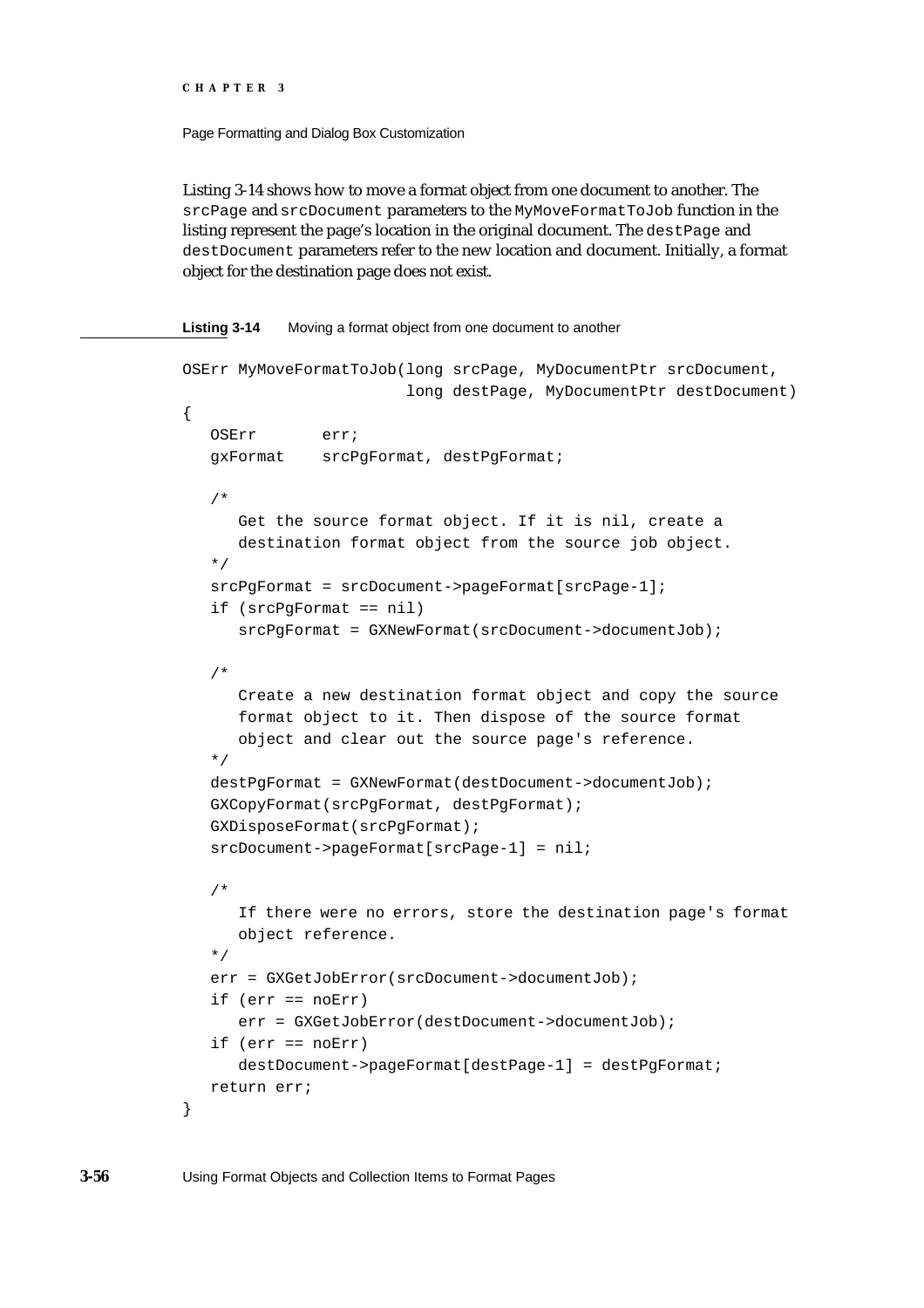## Obtaining the Mapping From a Format Object

To access a format object's mapping, your application uses the GXGetFormatMapping function. Listing 3-15 shows how to obtain the mapping for the format object associated with the whichPage page.

### **Listing 3-15** Obtaining a format object's mapping

```
OSErr MyGetFormatMapping(MyDocumentPtr myDocument, long whichPage,
                           gxMapping *theMapping)
{
   gxFormat pgFormat;
   /* 
      Get the current page's format. A nil reference specifies
      using the job's format object.
   */
   pgFormat = myDocument->pageFormat[whichPage -1];
   if (pgFormat == nil)
      pgFormat = GXGetJobFormat(myDocument->documentJob, 1);
   /* Get the format's mapping. */
   GXGetFormatMapping(pgFormat, theMapping);
   return GXGetJobError(myDocument->documentJob);
}
```
For an introduction to mapping, see "Mapping for Format Objects" beginning on page 3-18.

# Obtaining a Paper-Type Object Associated With a Format

QuickDraw GX allows a user to specify a paper-type name for each page of a document. Pages with different imageable areas require different format objects. Imageable areas differ both because of physical characteristics (paper size and page size) and because of rendering characteristics (such as scaling and orientation).

Pages require different paper-type objects only when the physical characteristics differ. A change in the paper-type object requires a change in the format object. The job object in Figure 3-18 references three format objects and three paper-type objects. This allows a user to print the address page on an envelope, a letter that contains graphics on an 8.5-by-11 inch sheet of paper in portrait orientation, and a page of graphics on a sheet of paper in landscape orientation.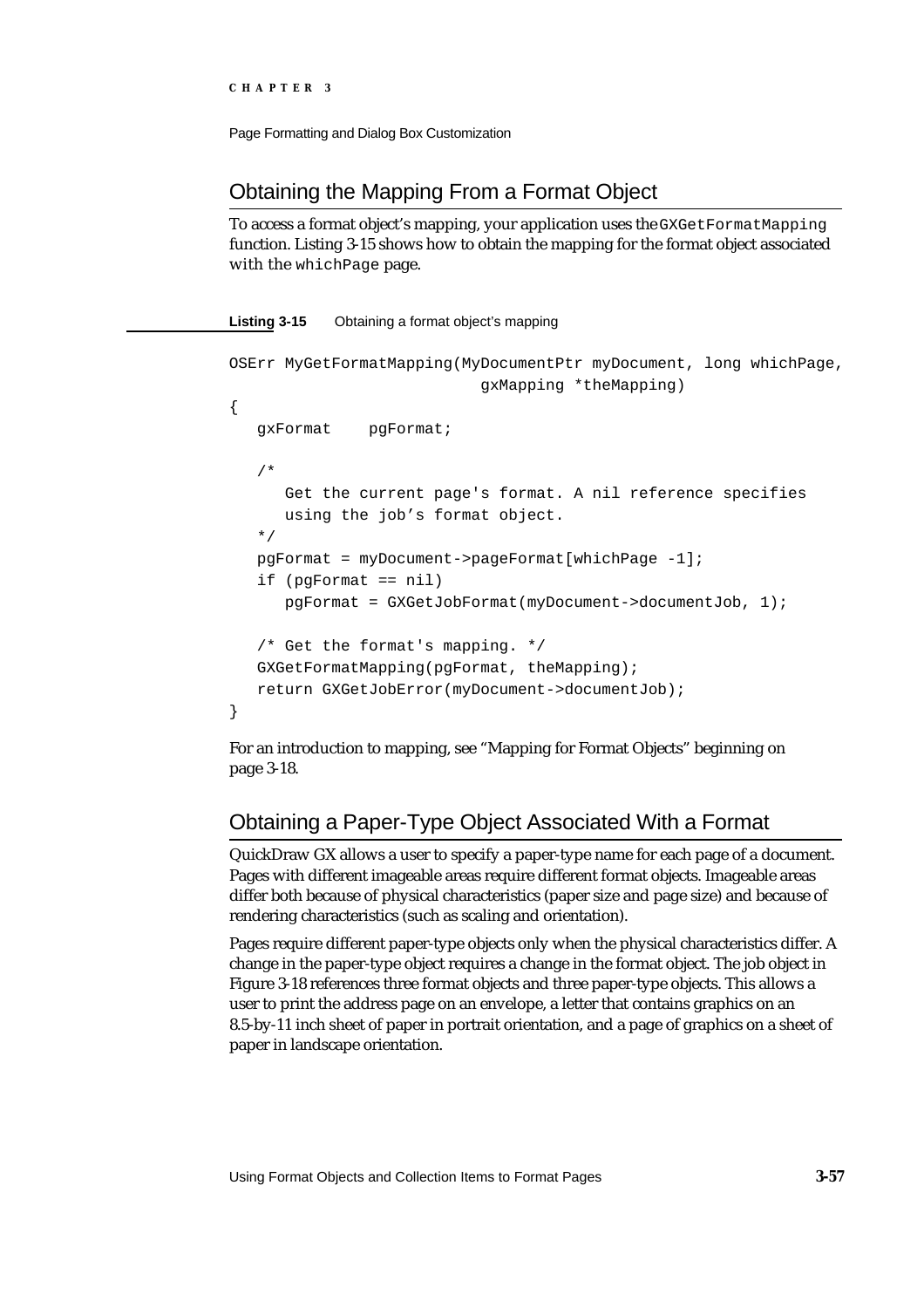

**Figure 3-18** A three-page document and its corresponding job object, format objects, and paper-type objects



You can use the GXGetFormatPaperType function to obtain a format object's associated paper-type object. For detailed information on working with paper-type objects, see the chapter "Advanced Printing Features" in this book.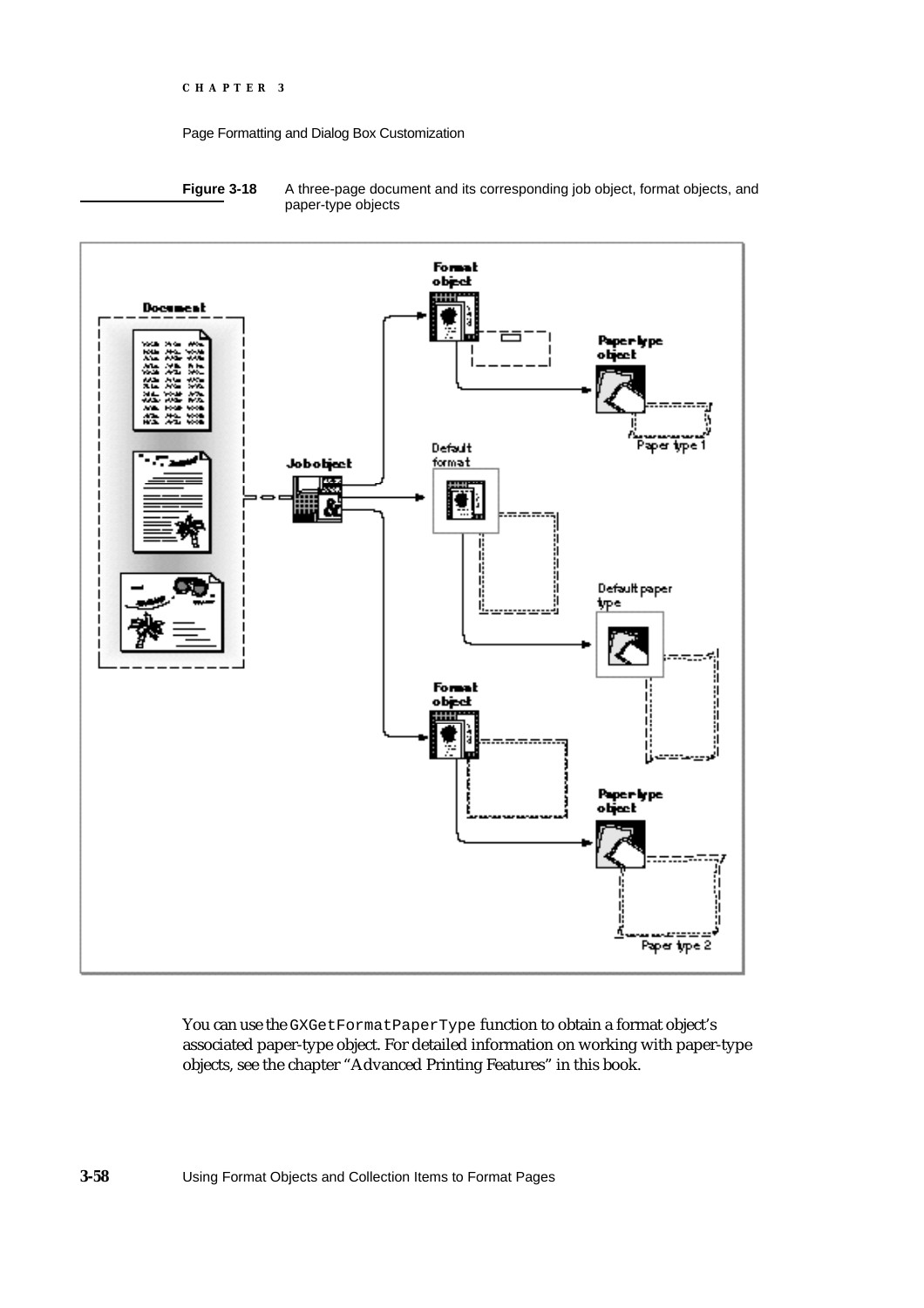```
CHAPTER 3
```
Listing 3-16 shows how to obtain the paper-type object that a format object references. The MyGetPaperTypeName function in the listing returns the name stored in the paper-type object.

**Listing 3-16** Obtaining the paper-type object associated with a format object

```
OSErr MyGetPaperTypeName(MyDocumentPtr myDocument, Str255
                                                  paperTypeName)
{
  gxPaperType thePaperType;
  long curPage;
  gxFormat pgFormat;
   /* 
     Get the current page's format. A nil reference specifies
     using the job's format object.
   */
  curPage = myDocument->curPage;
  pgFormat = myDocument->pageFormat[curPage -1];
  if (pgFormat == nil)
     pgFormat = GXGetJobFormat(myDocument->documentJob, 1);
  /* Get the format's object paper-type object and name. */
  thePaperType = GXGetFormatPaperType(pgFormat);
  GXGetPaperTypeName(thePaperType, paperTypeName);
  return GXGetJobError(myDocument->documentJob);
}
```
### Scanning Through a Job's Format Objects

QuickDraw GX allows you to scan through the format objects associated with a particular job. You can use the GXCountJobFormats function to obtain the number of format objects in a particular job object. If you want to examine or manipulate each format object for a job, you can use the GXForEachJobFormatDo function.

### **Note**

You cannot use the GXForEachJobFormatDo function to modify the default format.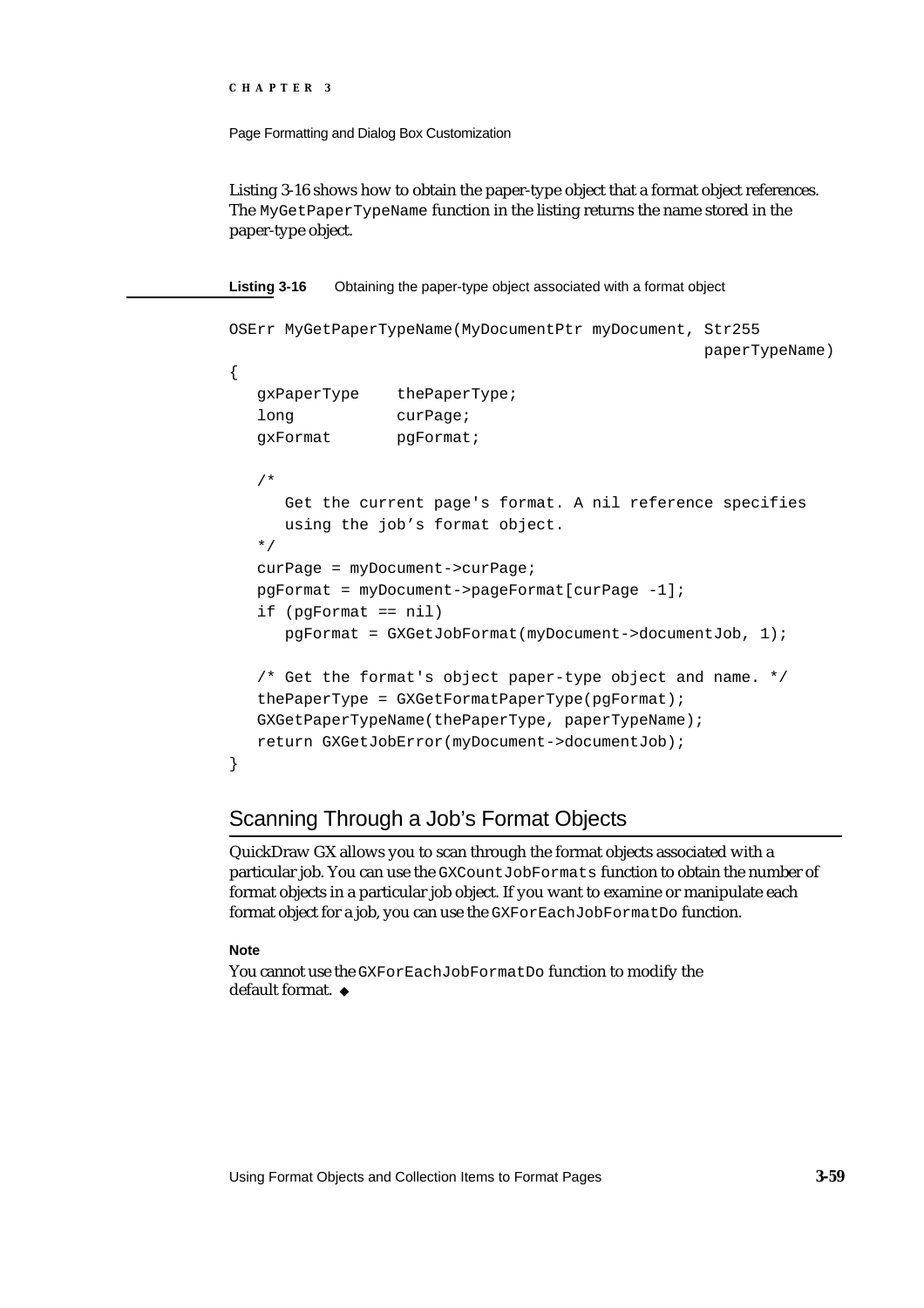```
CHAPTER 3
```
Listing 3-17 shows the GXForEachJobFormatDo function being called to execute the MyCheckMappingProc function on each format object.

**Listing 3-17** Using the GXForEachJobFormatDo function

```
OSErr MyCheckAllFormatMappings(MyDocumentPtr myDocument)
{
   gxMapping theMapping;
   /* Loop through each format, and check its mapping. */
   GXForEachJobFormatDo(myDocument->documentJob, 
                        MyCheckMappingProc, (void *) &theMapping);
   return GXGetJobError(myDocument->documentJob);
}
```
The GXForEachJobFormatDo function passes a pointer to the application-supplied function to execute and a pointer to the information that the application-supplied function returns. The prototype for the application-supplied function is as follows:

```
gxLoopStatus MyFormatFunction (gxFormat aFormat, void *refCon);
```
The first parameter, aFormat, is a reference to a format object. QuickDraw GX sets this parameter as it calls the function for each format object referenced by a job object. The second parameter, refCon, is a pointer to a reference constant through which data can be passed. The return value, gxLoopStatus, specifies whether the application-supplied function should be called again, allowing you to terminate the GXForEachJobFormatDo function early.

Listing 3-18 shows the application-supplied function, MyCheckMappingProc, that obtains scaling and orientation information for each format object associated with a particular job. For example, you can use this function to obtain scaling information when you need to adjust a ruler.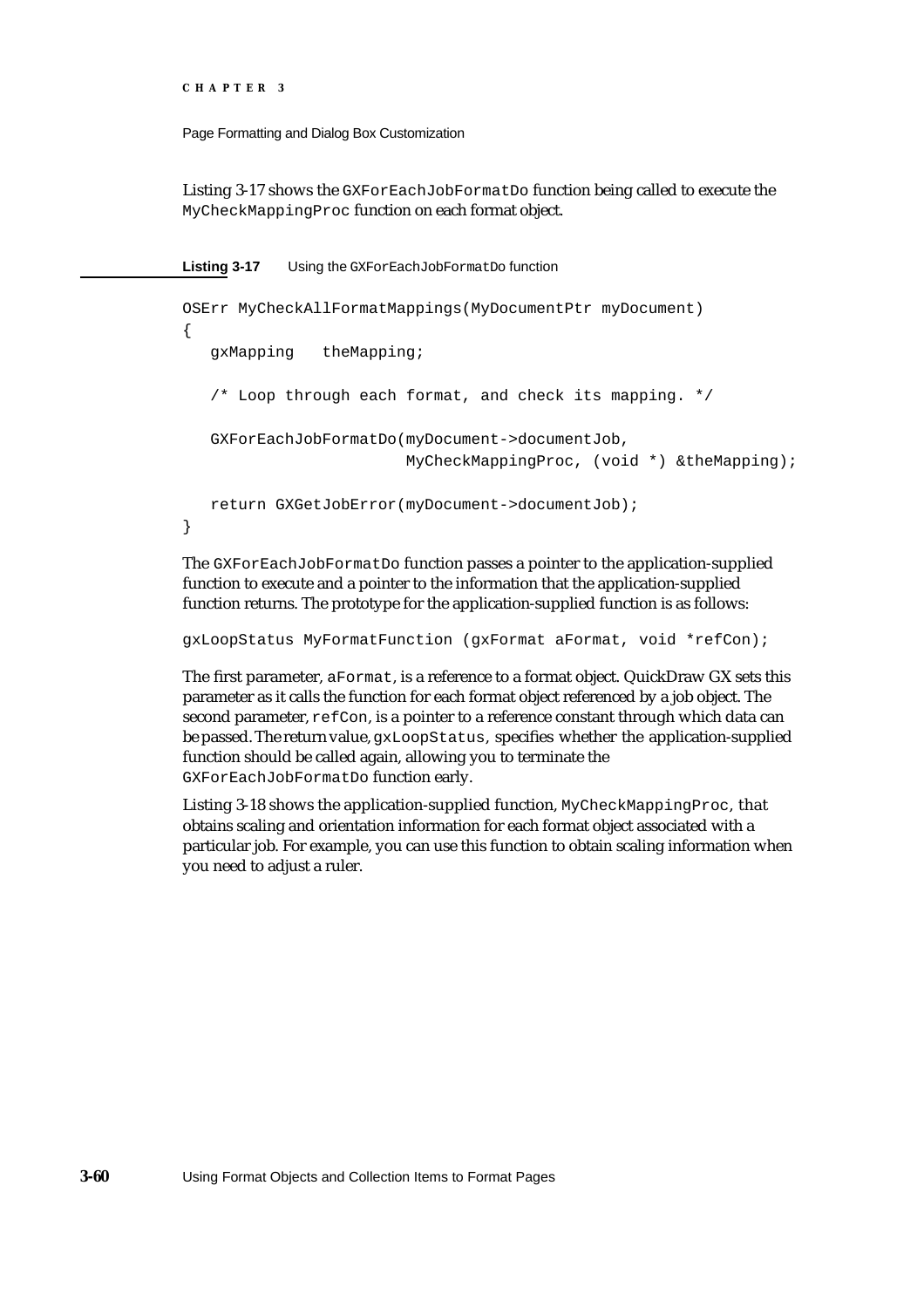```
CHAPTER 3
```

```
Listing 3-18 Obtaining scaling information on each format object
pascal gxLoopStatus MyCheckMappingProc(gxFormat aFormat, void 
                                                          *theMapping)
{
   /* 
      Get the mapping for the current format object, check it out, 
      and keep looping until all formats objects are accessed. 
   */
   GXGetFormatMapping(aFormat, (gxMapping *) theMapping);
   /*
      Your application could adjust rulers here, or do some
      other useful thing based on each format object's mapping.
   */
   ...
   return gxKeepLooping;
}
```
#### **Note**

For information about the gxMapping structure that contains scaling and rotation (orientation) information, see the mathematical functions chapter of *Inside Macintosh: QuickDraw GX Environment and Utilities*.

# Associating Format Objects With Document Pages

Your application is responsible for managing the correspondence between format objects and individual pages in a document. For example, a user may create a document that consists of three pages. Through the Custom Page Setup dialog box, you can allow a user to specify that pages 1 and 2 use portrait orientation and page 3 uses landscape orientation. In this example, you need to store information that pages 1 and 2 use the default format, while page 3 uses a unique format object.

When a user saves a document containing multiple format objects, you need to save format collection information and then flatten the document's job object. In addition, when a user opens a document containing multiple format objects, you need to unflatten its corresponding job object and retrieve the format collection information. Flattening and unflattening a document's corresponding job object is discussed in the chapter "Core Printing Features" in this book.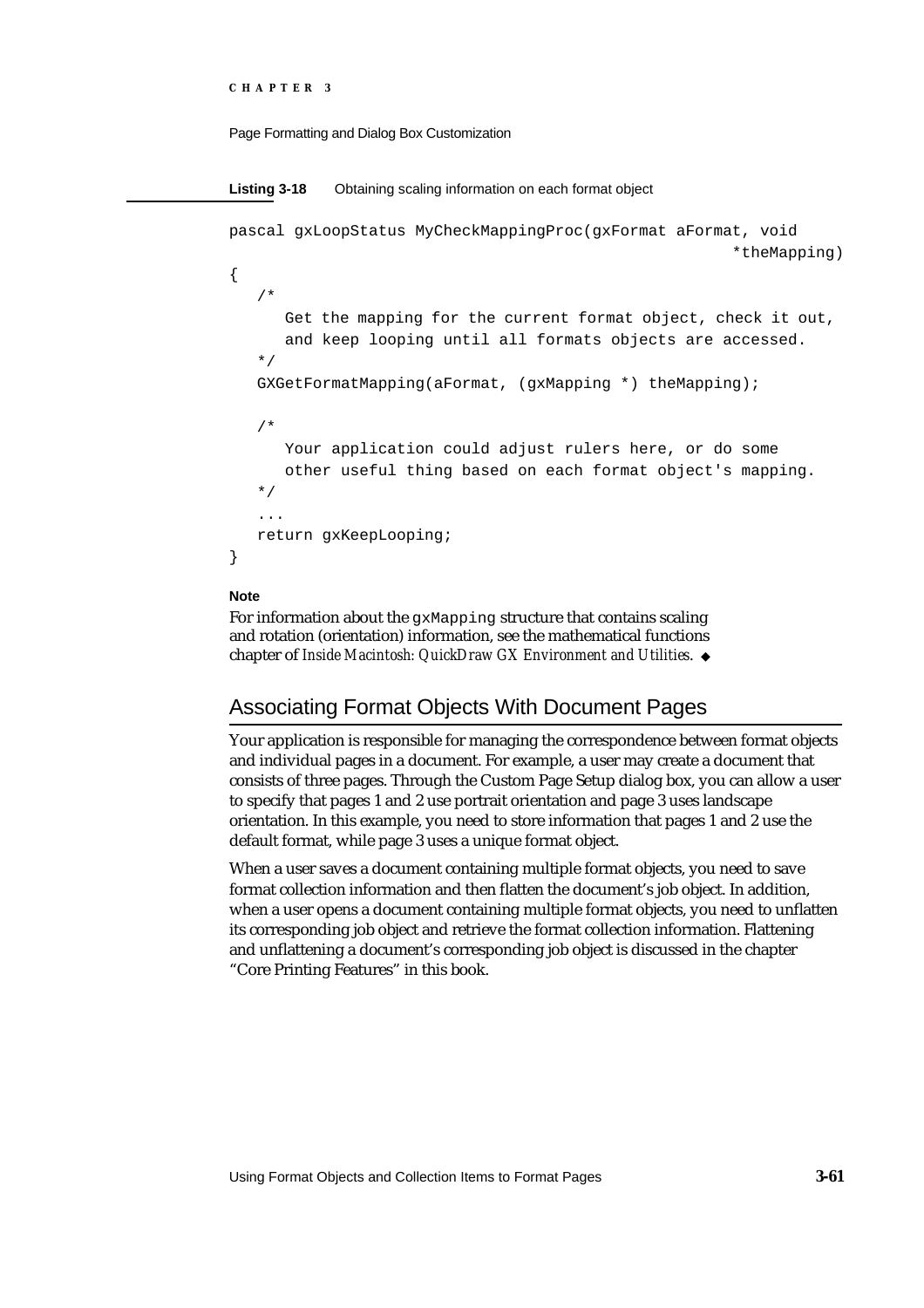Page Formatting and Dialog Box Customization

There are several methods you can use to store formatting information. A common method, shown in this section, is to save the correspondence between format objects and pages in the format collection. Listing 3-19 shows a function that performs this task.

```
Listing 3-19 Saving the correspondence between format objects and document pages in a 
           format collection
OSErr MySaveFormatRefs(MyDocumentPtr myDocument)
{
   OSErr err = noErr;
   Handle theFormatIdxList;
   Collection fmtCollection;
   gxFormat defaultFmt;
/* Create a handle containing all of the format object indices. */
   if (myDocument->numPages > 0)
   {
   /* 
      Obtain the format collection. If you have already have a
      document page-to-format object correspondence item stored, 
      remove it. 
   */
      defaultFmt = GXGetJobFormat(myDocument->documentJob, 1);
      fmtCollection = GXGetFormatCollection(defaultFmt);
      if (fmtCollection != nil)
         RemoveCollectionItem(fmtCollection, kMyFormatInfoType,
                                 printingTagID);
      /* 
         Create a list of document page-to-format object 
         correspondences for the current document. If there are no 
         errors, add the item to the format collection for later 
         retrieval. 
      */
      err = MyCreateFormatIndexList(myDocument, 
                                               &theFormatIdxList);
```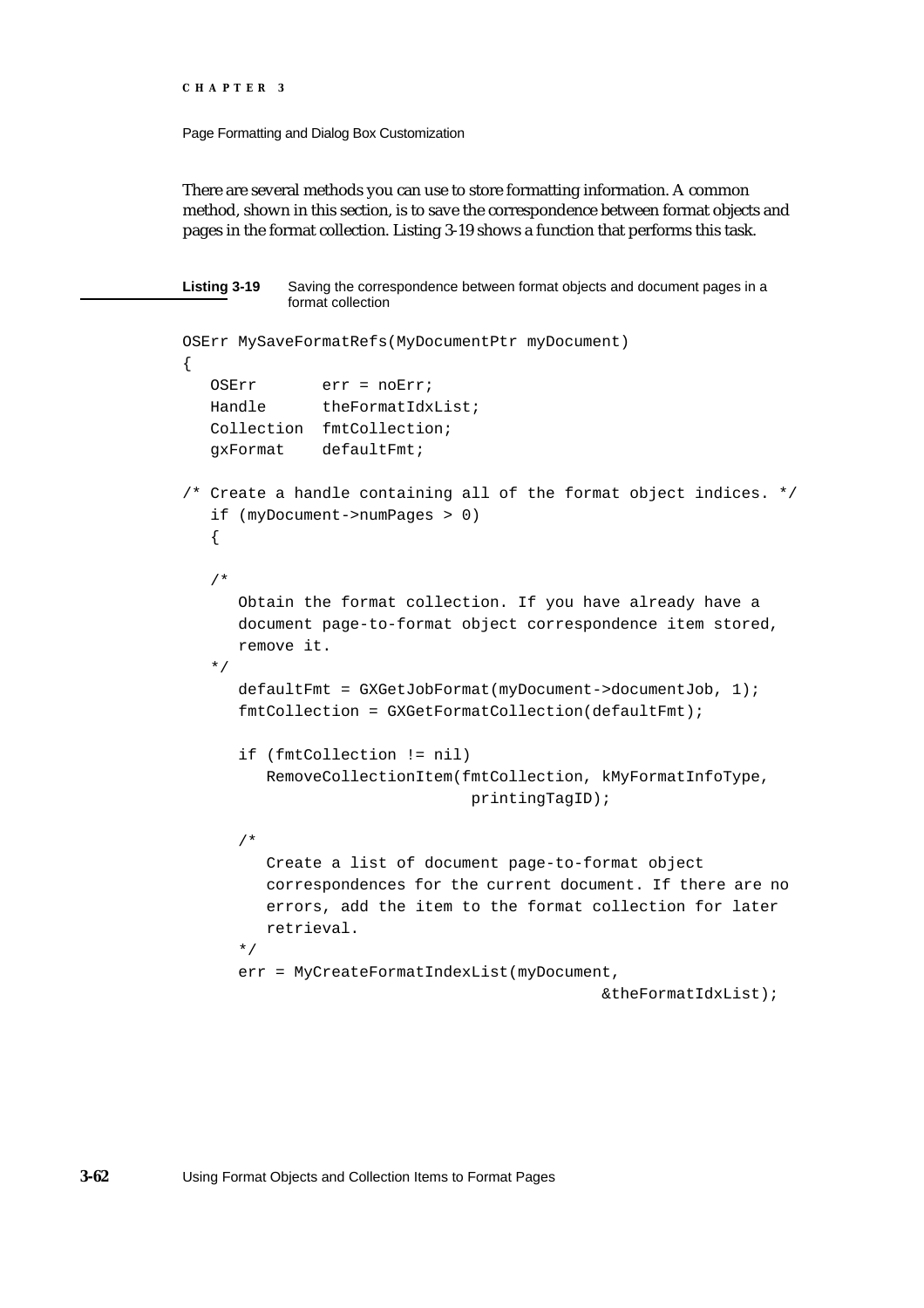```
CHAPTER 3
```
}

Page Formatting and Dialog Box Customization

```
if (err == noErr)
   {
      HLock(theFormatIdxList);
      err = AddCollectionItem(fmtCollection, kMyFormatInfoType,
                               printingTagID,
                               GetHandleSize(theFormatIdxList),
                               *theFormatIdxList);
      DisposHandle(theFormatIdxList);
   }
}
return err;
```
The MyCreateFormatIndexList function stores the index of each page's format object in a handle. The index of the format object for page 1 goes in the first long word of theFormatIdxList handle. The index of the next page's format object goes in the next long word, and so on. The handle is created and returned to the caller. Listing 3-20 shows the MyCreateFormatIndexList function.

**Listing 3-20** Filling the handle

```
OSErr MyCreateFormatIndexList(MyDocumentPtr myDocument, Handle
                              *theFormatIdxList)
{
   OSErr err;
   long fmtIdx, pg, *idxList;
  gxFormat curFormat;
/* 
   Create a handle large enough to hold all of our entries. This 
   example uses NewHandleClear so that all of our indices are 
   initialized to 0 (an invalid format index). This application 
   stores a nil format reference for each page which uses the 
   default format. This allows us to indicate these "nil 
   references" by an index of 0 in our resource.
*/
   *theFormatIdxList = NewHandleClear(sizeof(long) * 
                                          (myDocument->numPages));
   err = MemError();
```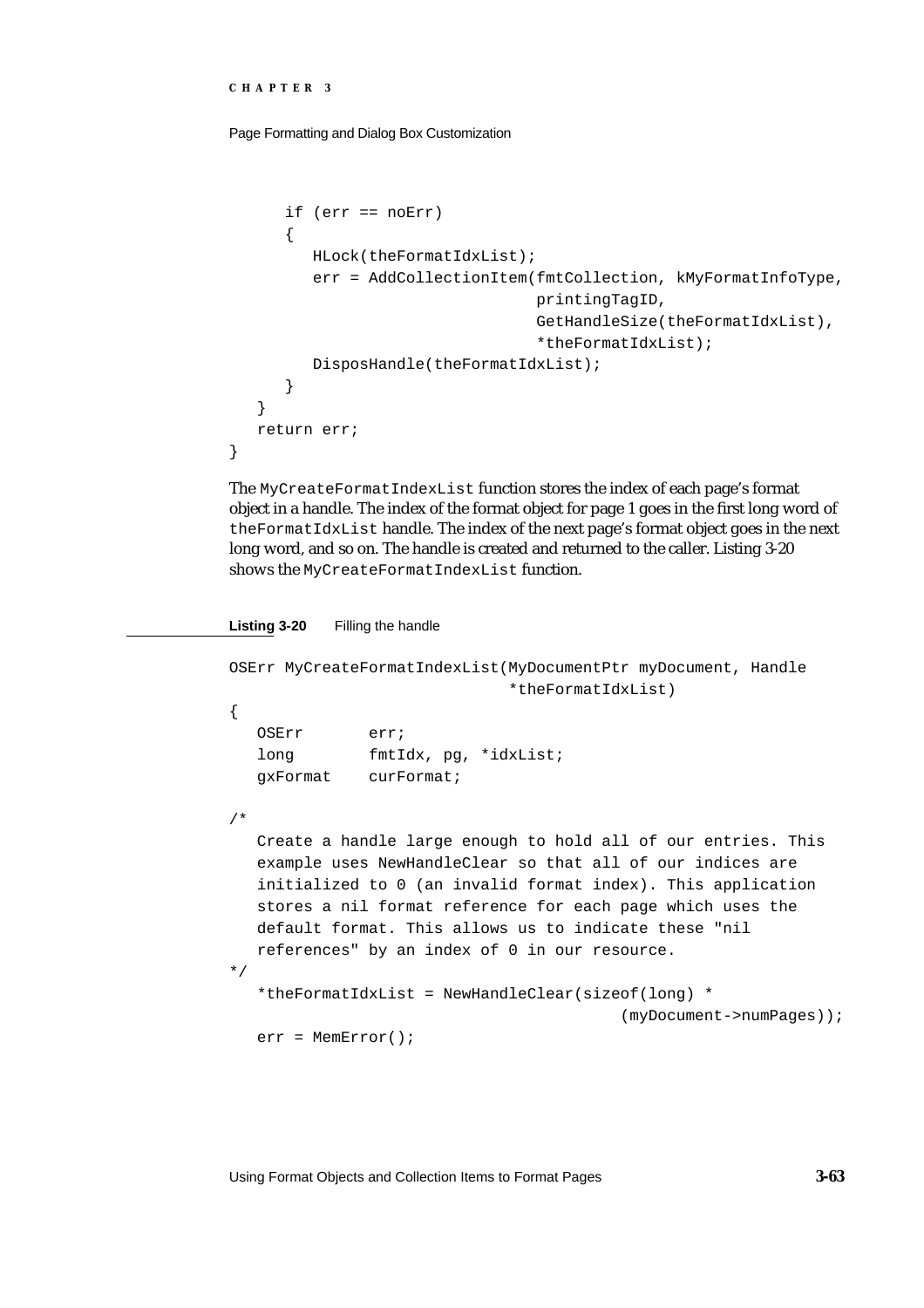```
CHAPTER 3
```

```
/* 
   If there aren't any errors, go through each format object. If 
   the format object is used by any pages of the document, store 
   the format object's index in those page entries of 
   theFormatIdxList. Skip format object #1, because that's the 
   default format. 
*/
   if (err == noErr)
   {
      HLock(*theFormatIdxList);
      idxList = (long *) **theFormatIdxList;
      for (fmtIdx = 2; fmtIdx <=
            GXCountJobFormats(myDocument->documentJob); fmtIdx++)
      {
         curFormat = GXGetJobFormat(myDocument->documentJob, 
                                     fmtIdx);
         for (pg = 1; pg \le myDocument->numpages; pg++)if (myDocument->pageFormat[pg -1] == curFormat)
               idxList[pg -1] = fmtIdx;}
      HUnlock(*theFormatIdxList);
   }
  return err;
}
```
Listing 3-21 shows how to retrieve format object correspondence from a format collection when a user opens a document containing multiple format objects. This function associates new format object references with a document, based upon the format object indices that are saved with the document. The function is called when a document is opened. The format object references are stored in the passed MyDocumentRec structure.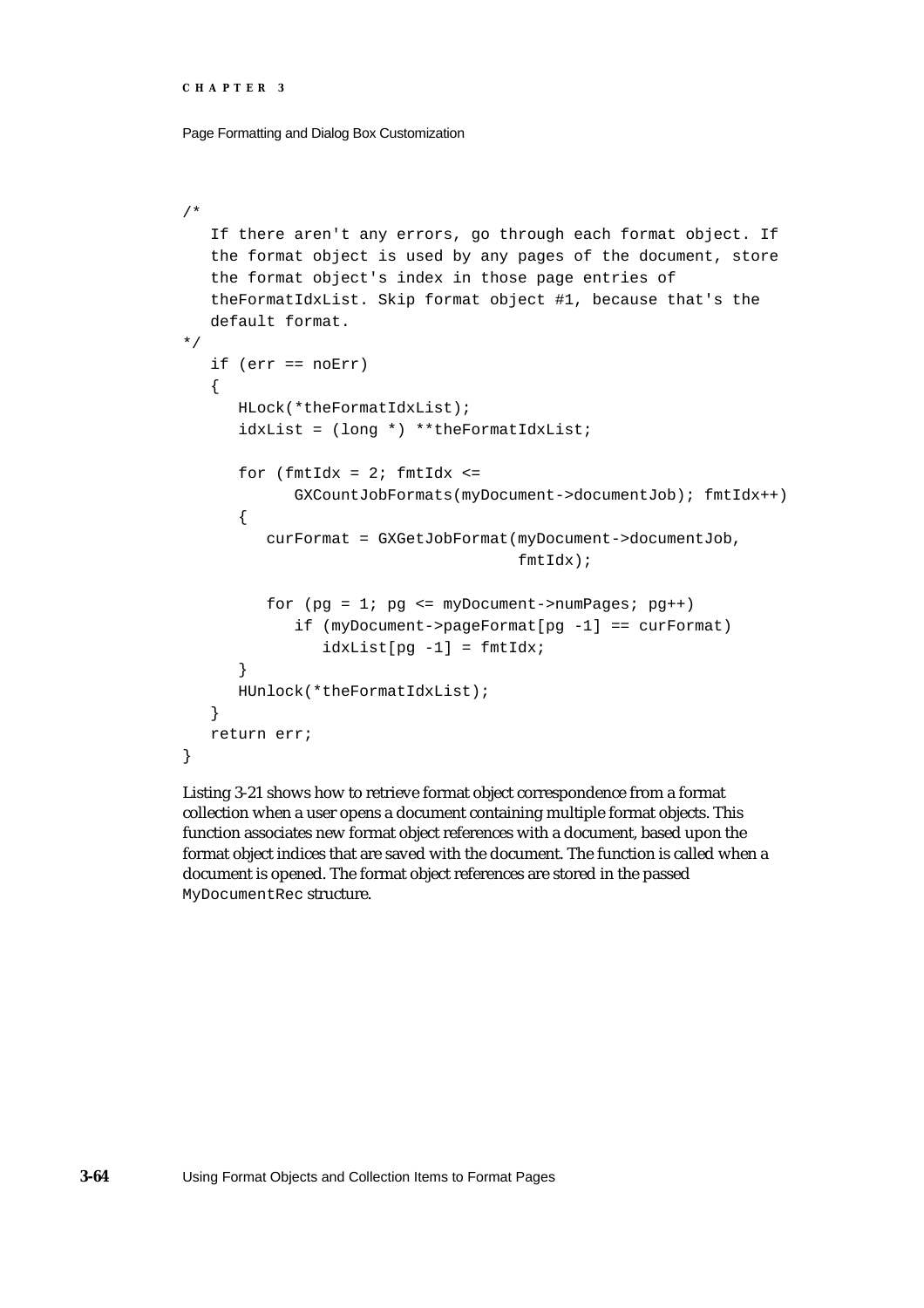```
CHAPTER 3
```

```
Listing 3-21 Retrieving the correspondence between document pages and format objects from 
           a format collection
OSErr MyAdjustFormats(MyDocumentPtr myDocument)
{
   OSErr err = noErr;
  Handle theFormatIdxList = nil;
   gxFormat theFormat, defaultFmt;
   long pg, numPages, fmtIdx, *idxList, idx, listSize,
               attribs;
   Collection fmtCollection;
   /* 
      Get the format collection, and search for one of the
      document page-to-format object correspondence items. 
   */
   defaultFmt = GXGetJobFormat(myDocument->documentJob, 1);
   fmtCollection = GXGetFormatCollection(defaultFmt);
   /* 
      Load the item containing the correspondences. First,
      determine if the item exists. Next, create a handle to
      hold the item, and retrieve it. Because there is one
      long-word entry for each page of the document, determine
      the number of pages in the document. 
   */
   err = GetCollectionItemInfo(fmtCollection, kMyFormatInfoType,
                     gxPrintingTagID, &idx, &listSize, &attribs);
  if (err == noErr)
      the FormatIdxList = NewHandle(listsize);
   if (theFormatIdxList != nil)
   {
      HLock(theFormatIdxList);
      err = GetCollectionItem(fmtCollection, kMyFormatInfoType,
                         gxPrintingTagID, nil, *theFormatIdxList);
      numPages = listSize / sizeof(long);
```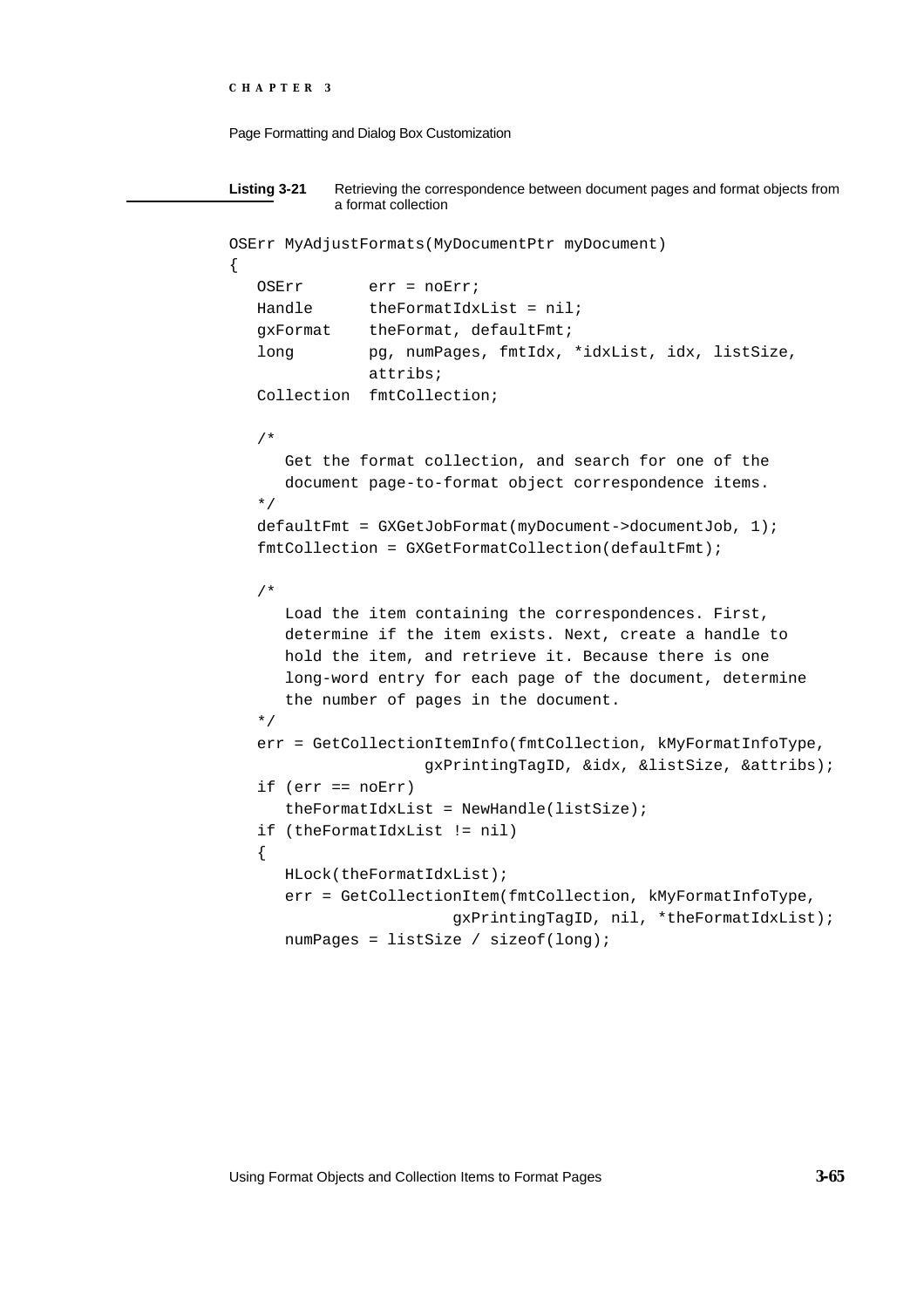```
CHAPTER 3
```

```
/* 
      Loop through each saved index. In this example, the first 
      index is for page 1, the second is for page 2, and so on.
      Call the GXGetJobFormat function for each saved
      index. Store the format references as they are
      processed. When finished, throw away the handle. 
   */
   idxList = (long *) *theFormatIdxList;
   for (pq = 1; pq \le mumPages; pq++){
      fmtIdx = idxList[pg -1];if (fmtIdx != nil)
         theFormat = GXGetJobFormat(myDocument->documentJob, 
                                                        fmtIdx);
      else
         theFormat = nil;
      myDocument->pageFormat[pg -1] = theFormat;
   }
   DisposHandle(theFormatIdxList);
}
return err;
```
# Customizing QuickDraw GX Dialog Boxes

}

Your application can customize QuickDraw GX dialog boxes. To customize a QuickDraw GX dialog box, you need to take the following general steps:

- 1. Install a message handler to override the message that causes a QuickDraw GX print dialog box to be displayed. Your override function loads your panel.
- 2. Create an item list ( $'$ DITL $'$ ) resource that defines the items, such as radio buttons, editable text fields, checkboxes, and pop-up menus, that you want to include in your panel. You may have to create additional resources, such as a control ('CNTL') resource for pop-up menus.
- 3. Create an icon resource that is displayed in the extended dialog box.
- 4. Create a panel (gxPrintPanelType) resource that provides a name for your panel and associates the panel with the item list resource and the icon resource.
- 5. Install a handler to respond to events while the panel is active. This handler can be an extended item list (gxExtendedDITLType) resource or may be an override of the gxHandlePanelEvent message.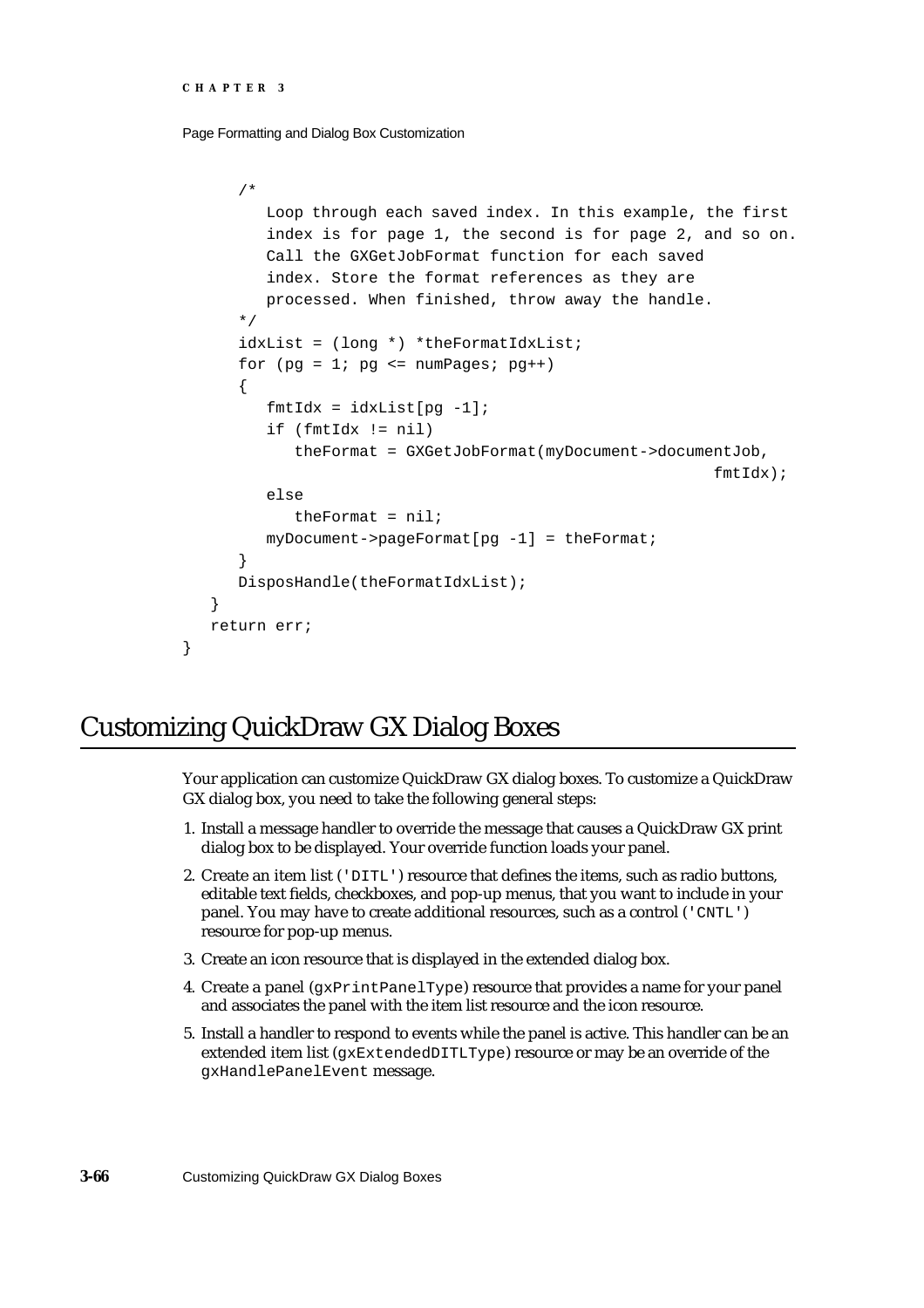Page Formatting and Dialog Box Customization

These steps need not be done in order; however, all must be completed. The following sections describe how your application adds a panel to a QuickDraw GX dialog box and how to automate the response to user actions using the extended item list (gxExtendedDITLType) resource.

## Adding Panels to Dialog Boxes

To add a panel to a dialog box, you call the GXInstallApplicationOverride function to override the messages that QuickDraw GX sends to display its dialog boxes. The following call to GXInstallApplicationOverride sets up the MyFormatDialogOverride function to be called when the application receives the gxFormatDialog message:

```
GXInstallApplicationOverride(myDocument->documentJob, 
                     gxFormatDialog, MyFormatDialogOverride);
```
The MyFormatDialogOverride function that is called in response to the message is as follows:

```
OSErr MyFormatDialogOverride(gxFormat aFormat, StringPtr title, 
                              gxDialogResult *result)
{
   OSErr err = noErr;
   err = MySetUpByPagePanel(aFormat,GXGetMessageHandlerResFile());
   if (!err) err = Forward_FormatDialog(aFormat, title, result);
   return err;
}
```
#### **Note**

To remove the application override when a change to the default behavior associated with the message is no longer desired, use the GXInstallApplicationOverride function with the function pointer set to nil to take the override out of the message chain. u

#### Because you have specified a function pointer in the

GXInstallApplicationOverride function to override the message that displays the dialog box, QuickDraw GX calls the MyFormatDialogOverride function just before it displays the Custom Page Setup dialog box. The MyFormatDialogOverride function calls the GXSetupDialogPanel function for each panel that you want to add. The MyFormatDialogOverride function must forward the message to the next handler in the message chain.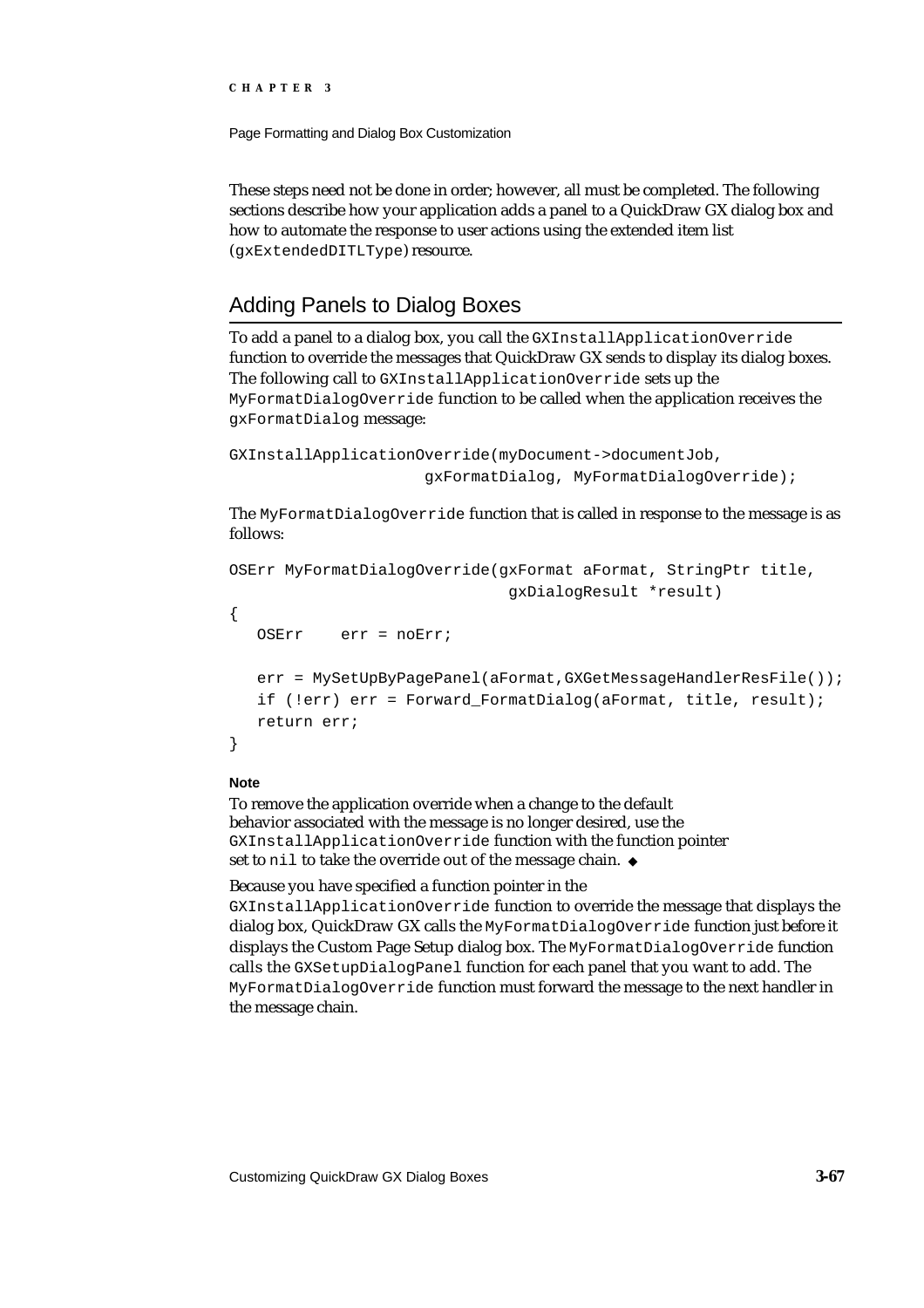```
CHAPTER 3
```
Listing 3-22 shows the MySetUpByPagePanel function, which obtains information from the collection to set up a new panel, calls GXSetupDialogPanel, and forwards the message.

**Listing 3-22** Setting up a new panel

```
#define kCreator 'Ex#9' /* registered 
                                            application 
                                            creator */
#define kMyKindaCollectionType kCreator /* collection 
                                            tag type */
#define r_MyFormatPanelResID 6000 /* ID of the panel 
                                            and panel icon 
                                            resources */
typedef struct MyKindaCollectionRec {
     unsigned char isEnabled; \frac{1}{2} /* Enabled? */
     char fillByte; \frac{1}{2} /* C adds this (if
                                            you don't) for 
                                            alignment */
} MyKindaCollectionRec, *MyKindaCollectionPtr, 
                                       **MyKindaCollectionHdl;
...
OSErr MySetUpByPagePanel(gxFormat aFormat, short ourResFile)
{
  OSErr err;
  Collection fmtCollection;
  gxPanelSetupRecord panelInfo;
  MyKindaCollectionRec mySettings;
  /* 
     Access the format collection and search for the collection 
     object item in which the default settings are stored.
  */
  fmtCollection = GXGetFormatCollection(aFormat);
  err = GetCollectionItem(fmtCollection, kMyKindaCollectionType,
                          gxPrintingTagID, nil, &mySettings);
```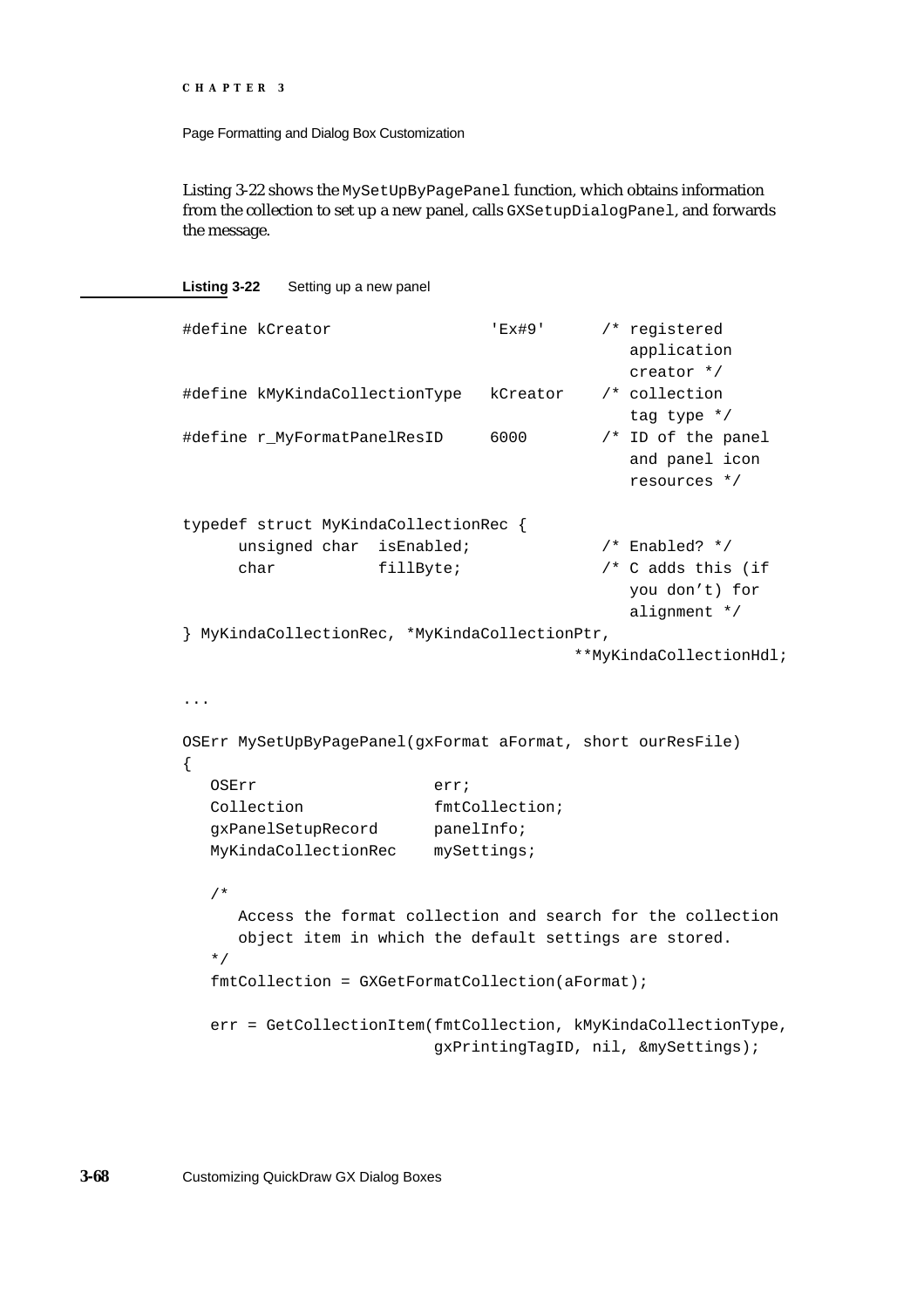Page Formatting and Dialog Box Customization

```
/* 
     If the collection object item does not exist, create one and 
     add it to the format collection to support default settings 
     for the dialog panel.
   */
   if (err == collectionItemNotFoundErr)
   {
     mySettings.isEnabled = false;
     err = AddCollectionItem(fmtCollection, 
                              kMyKindaCollectionType,
                              gxPrintingTagID,
                              sizeof(MyKindaCollectionRec),
                              &mySettings);
   }
   /* 
     Install the panel. Specify its type, resource ID, and the 
     resource file in which it is located.
   */
   if (!err)
   {
     panelInfo.panelKind = gxApplicationPanel;
     panelInfo.panelResId = r_MyFormatPanelResID;
     panelInfo.resourceRefNum = ourResFile;
     panelInfo.refCon = 0; /* not being used here */
     err = GXSetupDialogPanel(&panelInfo);
   }
  return err;
}
```
Once the user confirms or cancels the dialog box, QuickDraw GX disposes of all panel information. Note that while QuickDraw GX uses a resource file number supplied by the panel owner to look for panel resources, it does not leave the resource chain set to this file. The resource chain's current file is restored once the resources are retrieved.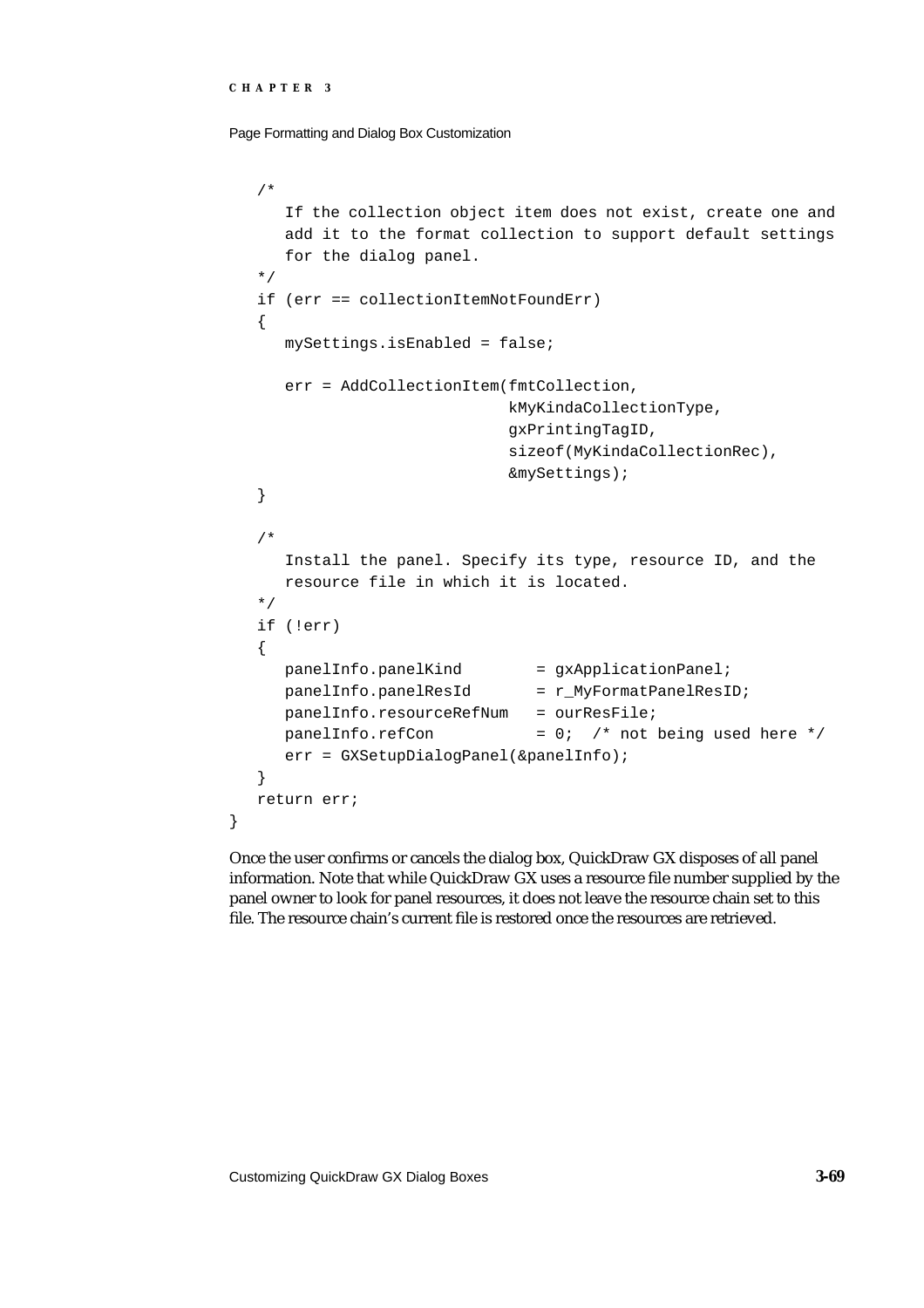### Setting Up Dialog Box Resources

Figure 3-19 shows the panel that is loaded in Listing 3-22. Listing 3-23 through Listing 3-27 show the resources required to add this panel.

**Figure 3-19** A panel added to the Custom Page Setup dialog box



Listing 3-23 shows the panel resource, which is added to the dialog box by the MySetUpByPagePanel function shown in Listing 3-22.

#### **Listing 3-23** Sample panel resource

```
#define r_dayPopUpCtl 150 /* ID of the panel's pop-up CNTL */
#define r_dayPopUpMenu 160 /* ID of the panel's pop-up menu */
/* Description of panel added to dialog box. */
resource gxPrintPanelType (r_MyFormatPanelResID, sysheap,
                          purgeable)
{
   "My override", smRoman, r_MyFormatPanelResID,/* Icon ResID */
                          r_MyFormatPanelResID /* Panel ResID */
};
```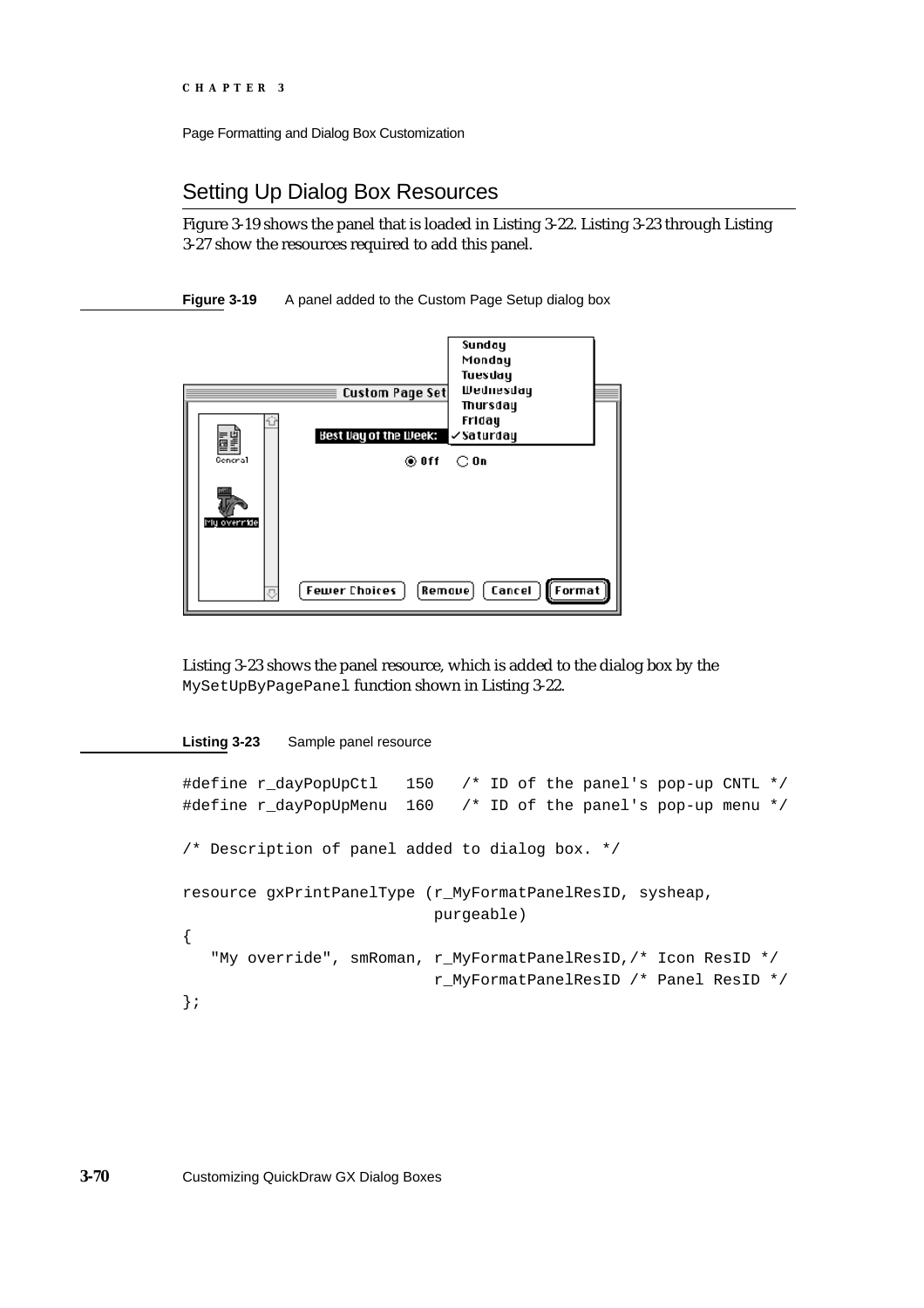```
CHAPTER 3
```
Listing 3-24 shows the item list resource, 'DITL', that defines the contents of the panel.

```
Listing 3-24 Sample item list resource
resource 'DITL' (r_MyFormatPanelResID, sysheap, purgeable) {
   {
      {42, 120, 60, 166}RadioButton {
         enabled,
         "Off"
      },
      {42, 175, 60, 220},
      RadioButton {
         enabled,
         "On"
      },
      {14, 27, 35, 323}, /* represents the days of the week 
                                  pop-up menu */
      Control {
         enabled,
         r_dayPopUpCtl
      }
   }
};
```
#### **Note**

When you design your 'DITL' resources, note that  $(0.0, 0.0)$  for a panel is at the top-left corner of the panel and not at the top-left corner of the dialog box. When you want to locate the position of the cursor within a panel, you use the GXGetJobPanelDimensions function to obtain the dimensions of a panel. u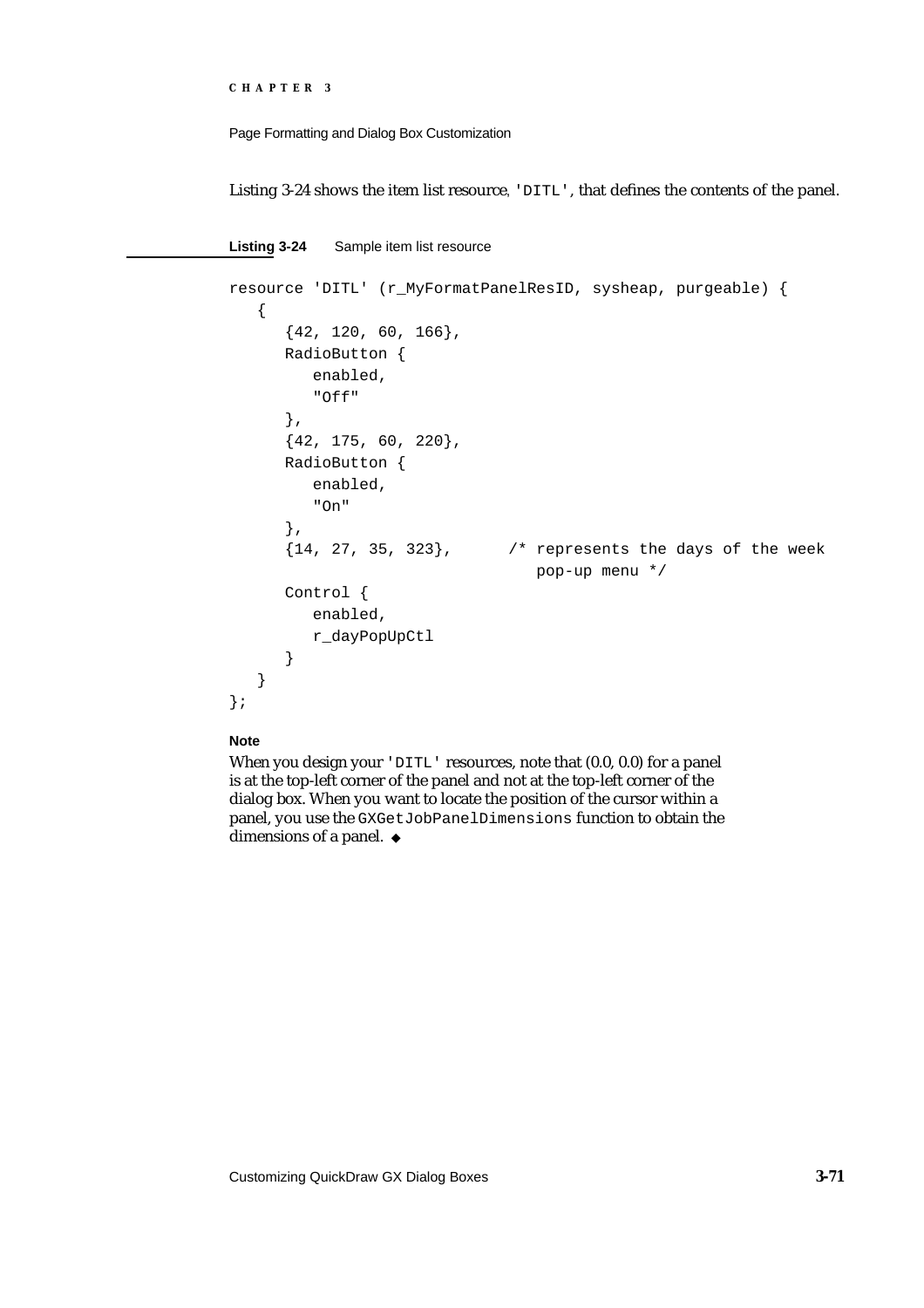Page Formatting and Dialog Box Customization

Listing 3-25 shows the control resource, 'CNTL', that defines the pop-up menu control.

Listing 3-25 Sample 'CNTL' resource

```
resource 'CNTL' (r_dayPopUpCtl, sysheap, purgeable)
{
  {72, 4, 93, 300},
  popupTitleLeftJust, /* menu's title is left justified */
  visible, / show it */140, /* width of the menu title */
  r_dayPopUpMenu, /* resource ID of the associated 
                         menu */
  popupMenuCDEFproc + popupFixedWidth, /* type of pop-up 
                                      menu */
  0. \sqrt{2} \sqrt{2} reference constant \sqrt[*]{2}"Best Day of the Week:" /* control's title */
};
```
Listing 3-26 shows the extended item list resource that specifies how to process the items in the panel. For more information about extended item list resources, see "Automating Panel Events" beginning on page 3-25.

```
Listing 3-26 Sample extended item list resource
#define kCreator 'Ex#9'
...
#define kMyKindaCollectionType kCreator
#define kMyKindaCollectionTagID gxPrintingTagID +1
...
resource gxExtendedDITLType (r_MyFormatPanelResID,
                                               sysheap, purgeable)
{
   {
      RadioButtons {kMyKindaCollectionType,
                    kMyKindaCollectionTagID, 0, {1,2}},
      PopUp {kMyKindaCollectionType, 
                     kMyKindaCollectionTagID, 2, 3}
   };
};
```
This extended item list resource handles two items, a pair of radio buttons, corresponding to the first two items in the 'DITL' resource, and a pop-up menu. All of these items are stored in one collection item, which is identified by the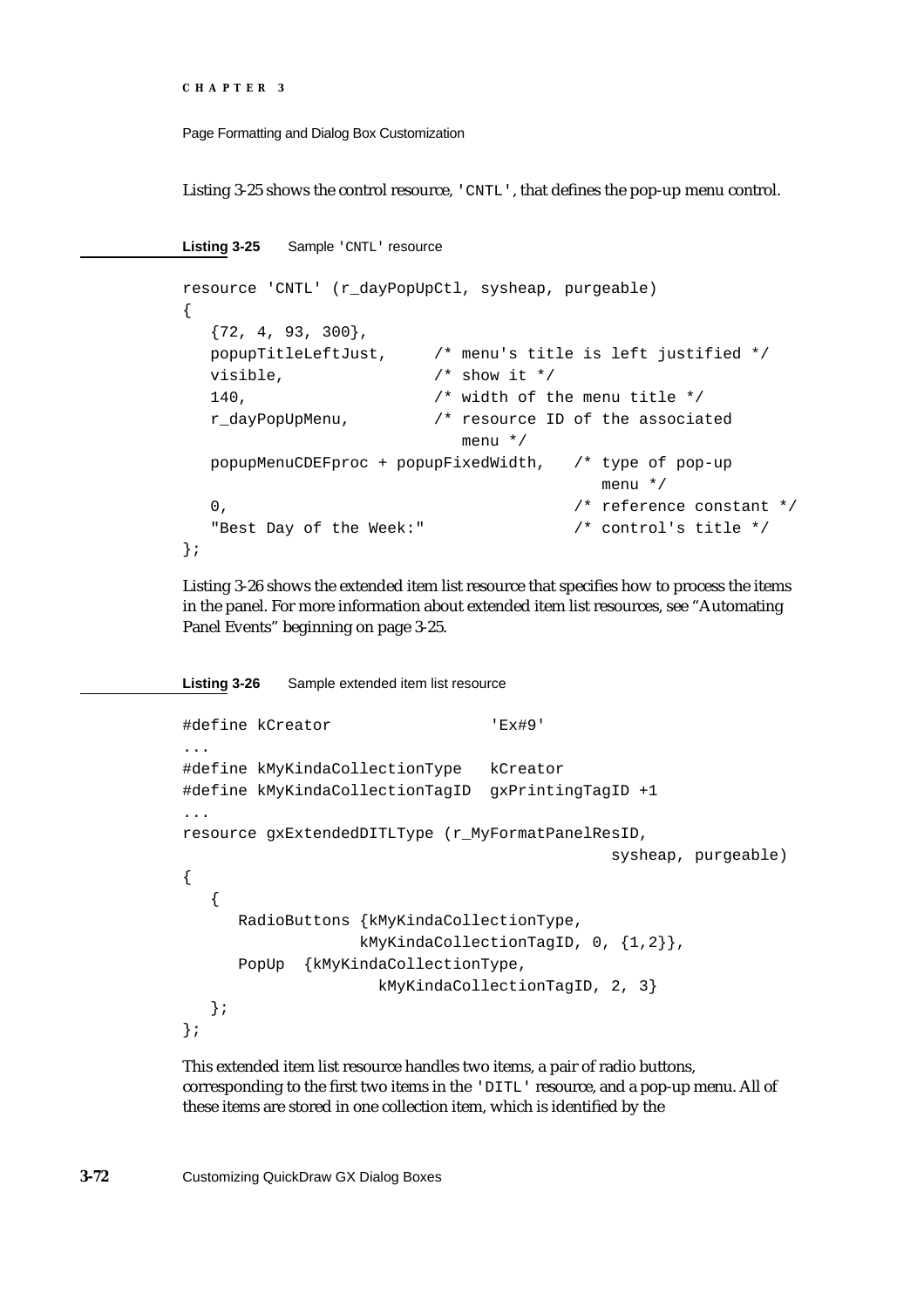Page Formatting and Dialog Box Customization

kMyKindaCollectionType collection tag and the kMyKindaCollectionTagID item ID. The application creator is used for the collection type to distinguish it from collection items provided by QuickDraw GX. The collection item ID is simply derived from a base; in this case, gxPrintingTagID.

The status of the radio buttons occupy the first 2 bytes of the collection item (from offset 0). These bytes specify the status of items 1 and 2. The status of the pop-up menu is at offset 2. It specifies the status of item 3.

Listing 3-27 shows the 'MENU' resource, which specifies the entries in the pop-up menu. Note that the default entry is specified in the collection item.

Listing 3-27 Sample 'MENU' resource

```
resource 'MENU' (r_dayPopUpMenu, sysheap, purgeable) {
   r_dayPopUpMenu,
   textMenuProc,
   allEnabled,
   enabled,
   ^{\mathrm{m}} , ^{\mathrm{m}} ,
   {
      "Sunday", noIcon, noKey, noMark, plain,
      "Monday", noIcon, noKey, noMark, plain,
      "Tuesday", noIcon, noKey, noMark, plain,
      "Wednesday", noIcon, noKey, noMark, plain,
      "Thursday", noIcon, noKey, noMark, plain,
      "Friday", noIcon, noKey, noMark, plain,
      "Saturday", noIcon, noKey, noMark, plain
   }
};
```
# Parsing Page Ranges

You can install an override function for the gxParsePageRange message, which allows you to check the validity of page numbers that the user selects in the Print dialog box. You must override this message if you allow the user to specify application-specific page ranges, such as "Chapter 5."

Listing 3-28 shows a function, MyPrintDialog, which is called in response to the user choosing the Print menu item from the File menu. The MyPrintDialog function installs an override for the gxParsePageRange message, sets up a default page range, and calls the GXPrintDialog function to display the dialog box with the default page range. After the pages have been printed, or if an error occurred while setting up the default page range, the override function for the gxParsePageRange message is removed.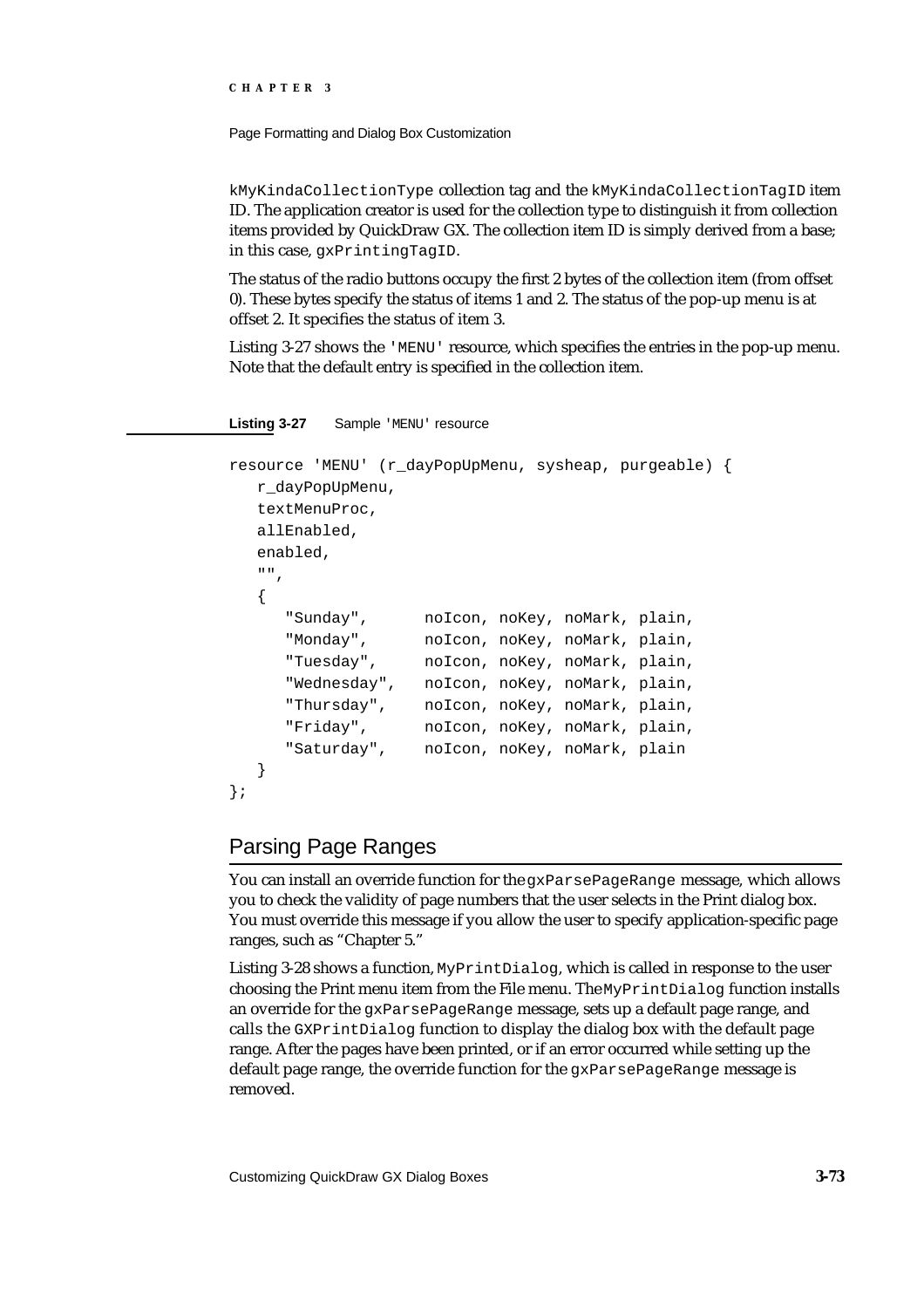```
CHAPTER 3
```

```
Listing 3-28 Installing an override function for the gxParsePageRange message
OSErr MyPrintDialog(MyDocumentPtr myDocument)
{
   OSErr err;
  gxDialogResult result;
   gxEditMenuRecord editMenuRec;
   /* Install an override function to parse page ranges. */
   GXInstallApplicationOverride(myDocument->documentJob,
                               gxParsePageRange,
                               MyParsePageRangeOverride);
   .
   .
   .
   err = MySetupDefaultPageRange(myDocument); /* not shown */
   nrequire(err, CouldNotConfigurePageRange);
   /*
      Display the Print dialog box. If there are no errors and
      the user selects the "OK" button, call a printing routine
      to output the pages.
   */
   result = GXJobPrintDialog(myDocument->documentJob,
                             &editMenuRec);
   err = GXGetJobError(myDocument->documentJob);
   if ((err == noErr) && (result == gxOKSelected))
      err = MyPrintDocument(myDocument); /* not shown */
   .
   .
   .
   /* Remove the parse page range override function. */
CouldNotConfigurePageRange:
   GXInstallApplicationOverride(myDocument->documentJob,
                                gxParsePageRange, nil);
   return err;
}
```
The MySetupDefaultPageRange function that sets up a page range is not shown. For examples of setting up page ranges, see "Specifying Page Ranges in the Job Collection" on page 3-33. The MyPrintDocument function that prints pages is not shown. For information about printing pages, see the chapter "Core Printing Features" in this book.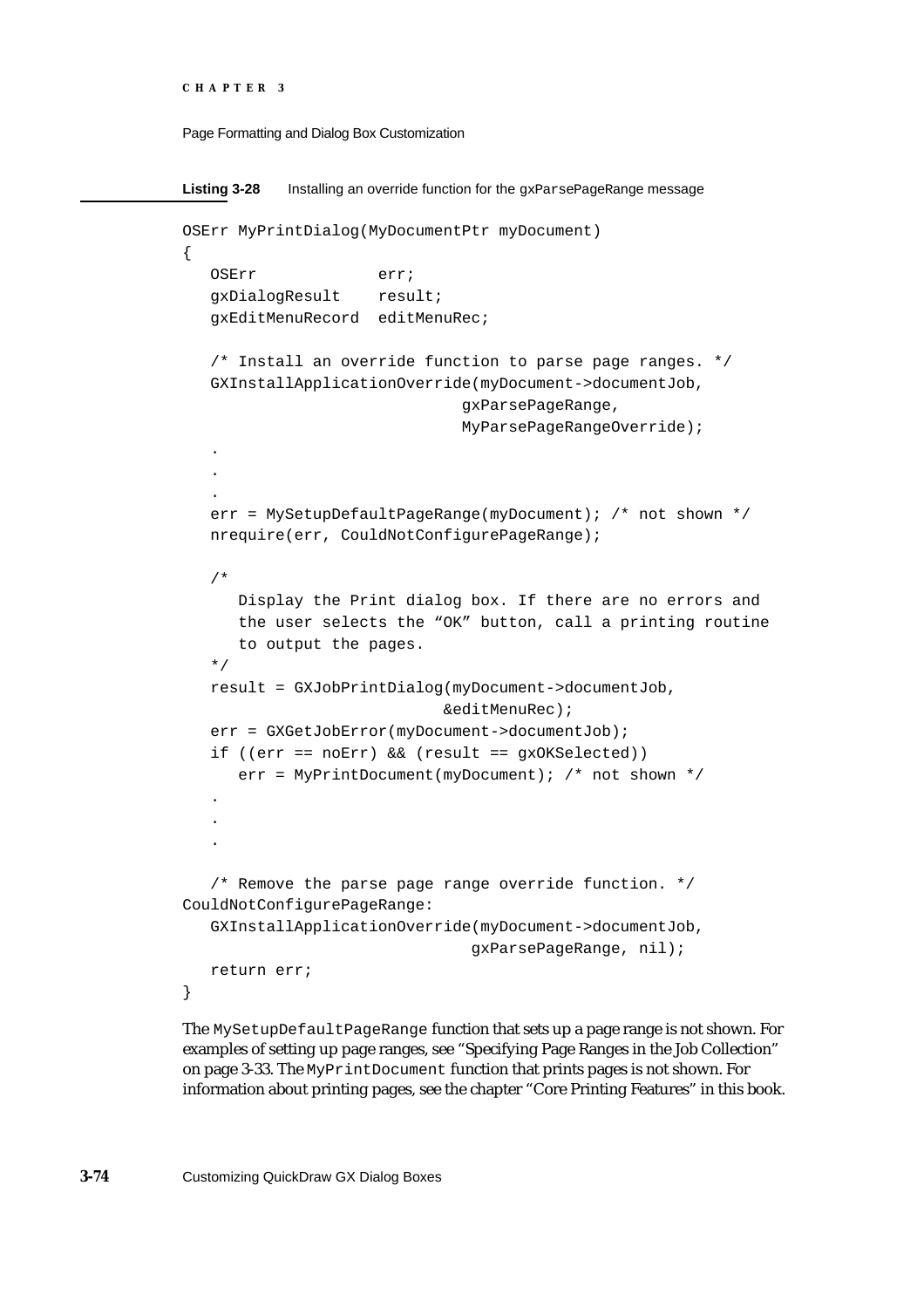```
CHAPTER 3
```
Listing 3-29 shows the override function, MyParsePageRangeOverride, which calls another function, MyPageRangeValidityCheck, to validate the page range.

Listing 3-29 Override function for the gxParsePageRange message

```
OSErr MyParsePageRangeOverride(StringPtr fromString, 
               StringPtr toString, gxParsePageRangeResult *result)
{
   /*
      Determine if the "To page" and "From page" strings are
      valid. If not, the MyPageRangeValidityCheck routine
      returns gxRangeBadFromValue or gxRangeBadToValue.
      Otherwise it will return gxRangeParsed.
   */
   if (*result == gxRangeNotParsed)
      *result = MyPageRangeValidityCheck(fromString, toString);
   return noErr;
}
```
The MyPageRangeValidityCheck function is not shown. It returns gxRangeParsed if the page range is valid, otherwise it returns gxRangeBadFromValue if the From value is invalid or gxRangeBadToValue if the To value is invalid. For information about parse page range constants, see "The Panel Setup Structure" on page 3-101.

# Page Formatting and Dialog Box Customization Reference

This section describes the constants, data types, functions, and resources that are specific to the page formatting and dialog box customization features of QuickDraw GX.

There are several sections that describe constants and data types. The following section, "Constants for Loop Status Information," describes the constants that can be used when looping over printing-related objects. The section "Constants for Collection Item Categories and Tag IDs" on page 3-76 describes constants for manipulating printing-related collection objects. The section "Constants and Data Types for Job Collection Items" on page 3-78 describes constants and data types for job collections. The section "Constants and Data Types for Format Collection Items" on page 3-89 describes constants and data types for format collections. The section "Constants and Data Types for Paper-Type Collection Items" on page 3-94 describes constants and data types for paper-type collections.

The "Functions" section describes functions for creating and manipulating format objects, manipulating format object properties, displaying the Custom Page Setup dialog

Page Formatting and Dialog Box Customization Reference **3-75**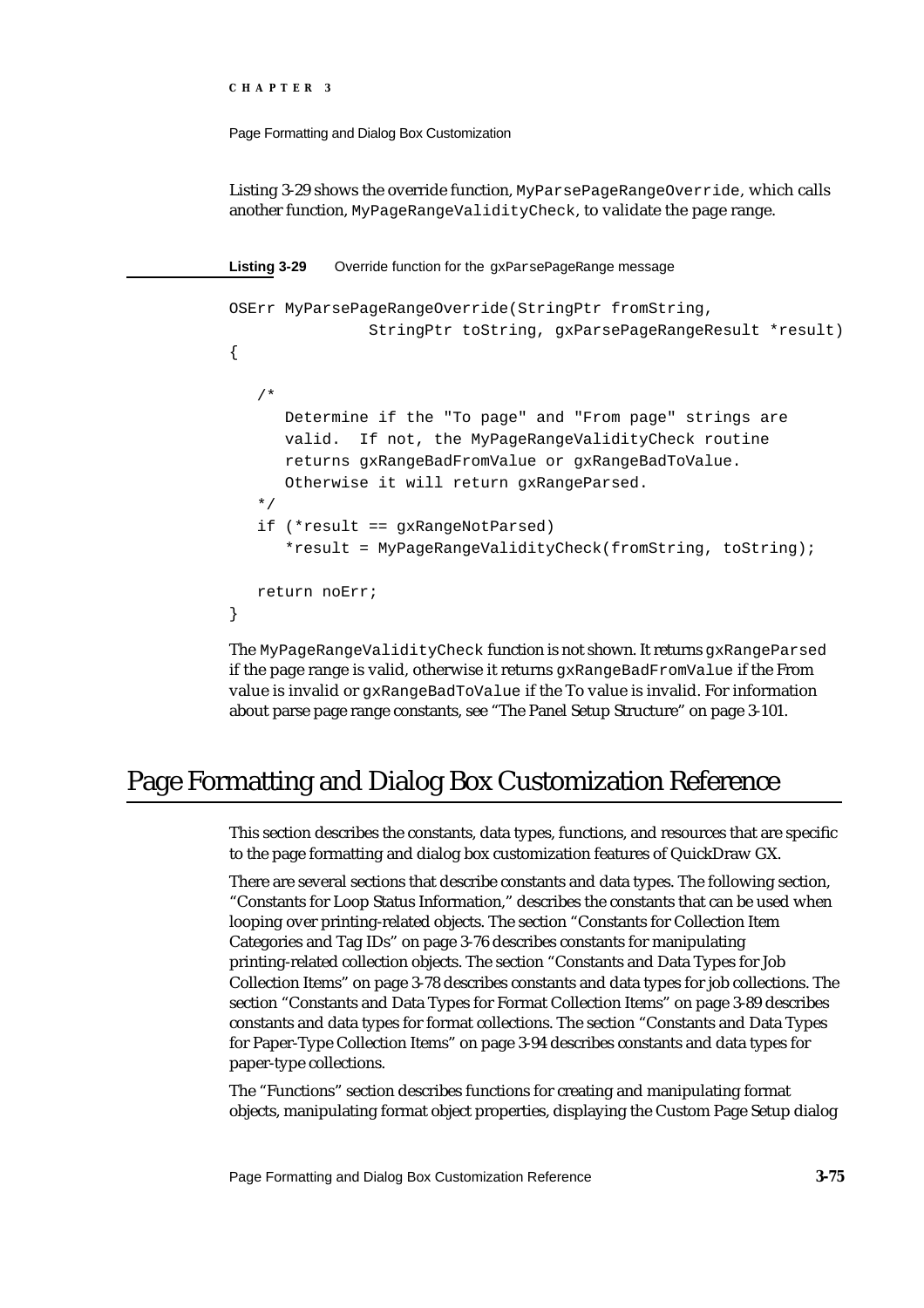Page Formatting and Dialog Box Customization

box, obtaining information on a document's format objects, customizing QuickDraw GX dialog boxes, and accessing printing-related collection objects.

The "Application-Defined Functions" section describes message override functions for customizing QuickDraw GX dialog boxes and a function for looping through QuickDraw GX format objects associated with a particular job object.

The "Resources" section describes the panel and extended item list resources used to implement QuickDraw GX dialog boxes.

# Constants for Loop Status Information

QuickDraw GX allows you to loop through the printing-related objects associated with another object. For example, QuickDraw GX allows you to loop through the format objects associated with a job object.

To allow you to loop through printing-related objects, QuickDraw GX defines loop status values in the loop status enumeration:

```
enum {
   gxStopLooping = false,
   gxKeepLooping = true
};
```
typedef Boolean gxLoopStatus;

#### **Constant descriptions**

| qxStopLooping | If returned, QuickDraw GX stops looping through the specified<br>printing-related objects. |
|---------------|--------------------------------------------------------------------------------------------|
| qxKeepLooping | If returned, QuickDraw GX keeps looping through the specified<br>printing-related objects. |

### Constants for Collection Item Categories and Tag IDs

This section describes the constants provided by QuickDraw GX to manipulate printing-related collections. You can use the collection tag category enumeration to determine collection item data to discard when a printer-driver switch occurs. You can use the collection tag ID enumeration to define collection objects for use with QuickDraw GX printing features.

### Collection Item Categories

QuickDraw GX assigns collection object items to several collection item categories. QuickDraw GX tag categories are defined in the collection tag category enumeration, represented by gxCollectionCategory:

**3-76** Page Formatting and Dialog Box Customization Reference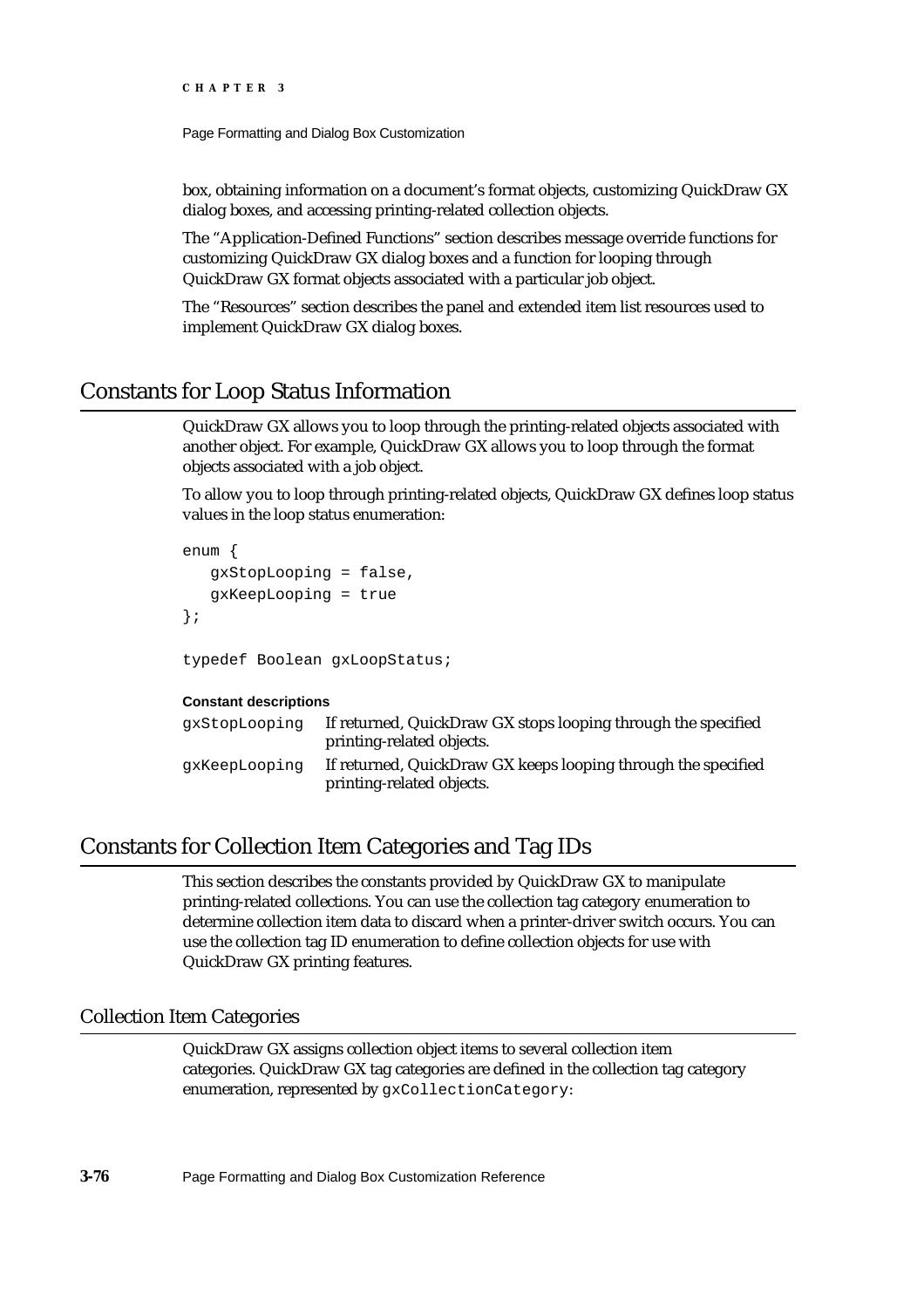```
CHAPTER 3
```

```
typedef short gxCollectionCategory;
```

```
enum {
  gxNoCollectionCategory = (gxCollectionCategory) 0x0000,
  gxOutputDriverCategory = (gxCollectionCategory) 0x0001,
  gxFormattingDriverCategory = (gxCollectionCategory) 0x0002,
  gxDriverVolatileCategory = (gxCollectionCategory) 0x0004,
  gxVolatileOutputDriverCategory = 
           gxOutputDriverCategory + gxDriverVolatileCategory,
  gxVolatileFormattingDriverCategory =
           gxFormattingDriverCategory + gxDriverVolatileCategory
};
```
#### **Constant descriptions**

```
gxNoCollectionCategory
                   The item persists whether or not a printer-driver switch occurs or 
                   the collection is flattened.
gxOutputDriverCategory
                   The item is affected by a change in the output printer driver.
gxFormattingDriverCategory
                   The item is affected by a change in the formatting printer driver.
gxDriverVolatileCategory
                   The item is affected by a change in either the output printer driver 
                   or formatting printer driver. The item is purged when the collection 
                   is flattened if the collectionPersistenceBit is also set.
gxVolatileOutputDriverCategory
                   The item is purged if the output printer driver changes.
gxVolatileFormattingDriverCategory
                   The item is purged if the formatting printer driver changes.
```
### Collection Tag ID

QuickDraw GX assigns its collection objects with the same 4-byte collection tag ID. The QuickDraw GX collection tag ID is defined in the collection tag ID enumeration:

```
enum \{ gxPrintingTagID = -28672 };
```
Collection tag IDs for QuickDraw GX collection objects are discussed in "About Collection Objects," which begins on page 3-7.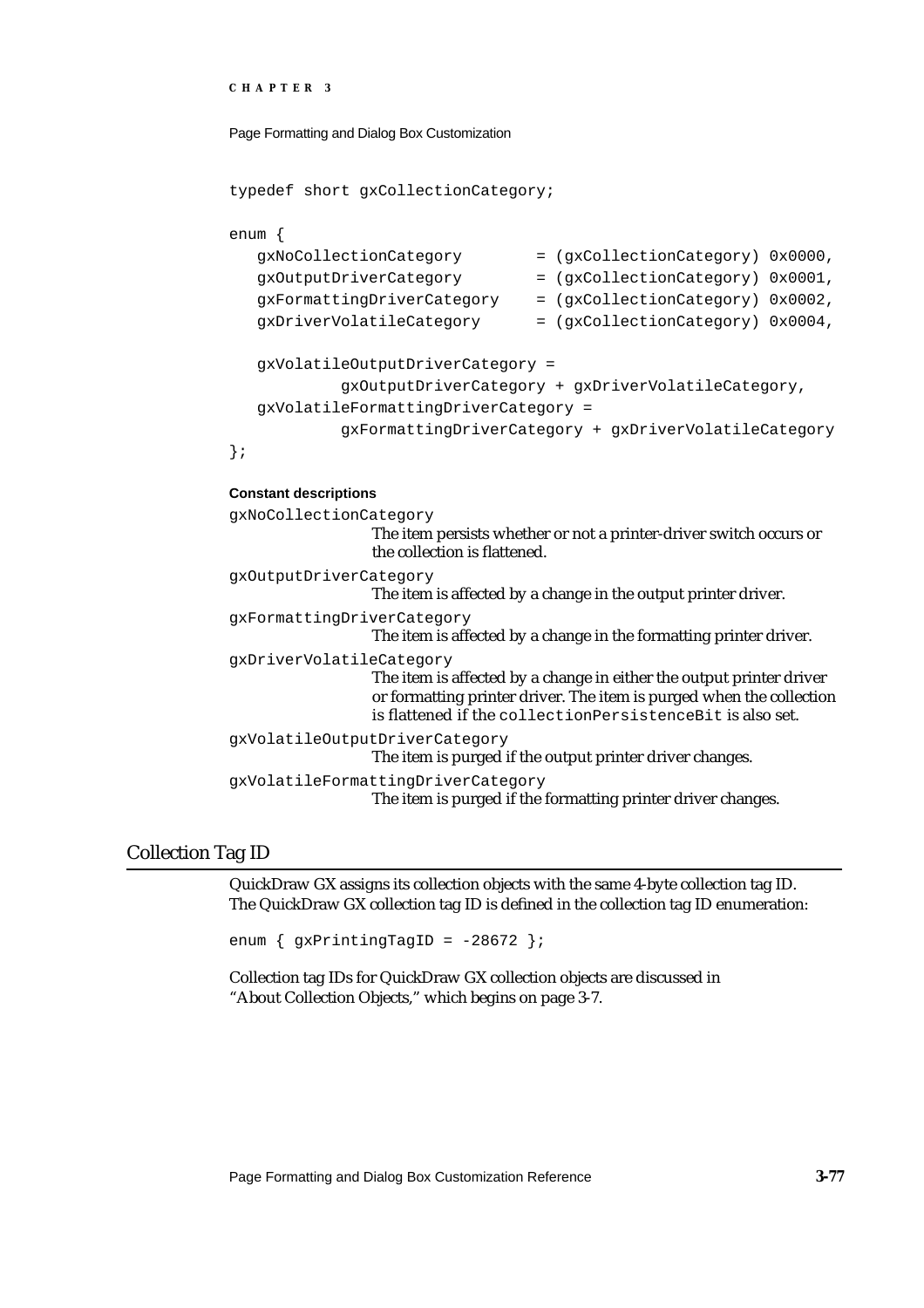Page Formatting and Dialog Box Customization

# Constants and Data Types for Job Collection Items

The sections that follow identify all of the collection items that QuickDraw GX provides for the job collection object.

### Print-Job Information

The collection item ID for print-job information is defined in the following enumeration:

```
enum \{gxJobTag = 'job ' };
```
QuickDraw GX stores print-job information in the gxJobInfo structure:

```
struct gxJobInfo {
```

| long  | numPaqes;        |
|-------|------------------|
| long  | priority;        |
| long  | timeToPrint;     |
| long  | iobTimeout;      |
| long  | firstPageToPrint |
| short | jobAlert;        |
| Str31 | appName;         |
| Str31 | documentName;    |
| Str31 | userName;        |
|       |                  |

```
};
```
#### **Field descriptions**

| numPages         | The total number of pages to print. The user specifies the page<br>range to print in the Print dialog box.                                                                              |
|------------------|-----------------------------------------------------------------------------------------------------------------------------------------------------------------------------------------|
| priority         | The print job's priority. Priorities for print jobs are defined in the<br>print-job priorities enumeration. The user specifies the priority for a<br>print job in the Print Time panel. |
| timeToPrint      | The designated time to print a print job. The user specifies a<br>designated printing time in the Print Time panel.                                                                     |
| jobTimeout       | The time to cancel the print job, in ticks. QuickDraw GX defines two<br>print-job cancelation times in the print-job cancelation enumeration.                                           |
| firstPageToPrint |                                                                                                                                                                                         |
|                  | The first page to begin printing.                                                                                                                                                       |
| jobAlert         | When to alert the user about printing. QuickDraw GX defines print<br>job alerts in the print-job alert enumeration.                                                                     |
| appName          | A string containing the name of the application used to create the<br>printable document.                                                                                               |
| documentName     | A string containing the name of the user's document.                                                                                                                                    |
| userName         | A string containing the name of the user associated with the<br>printable document.                                                                                                     |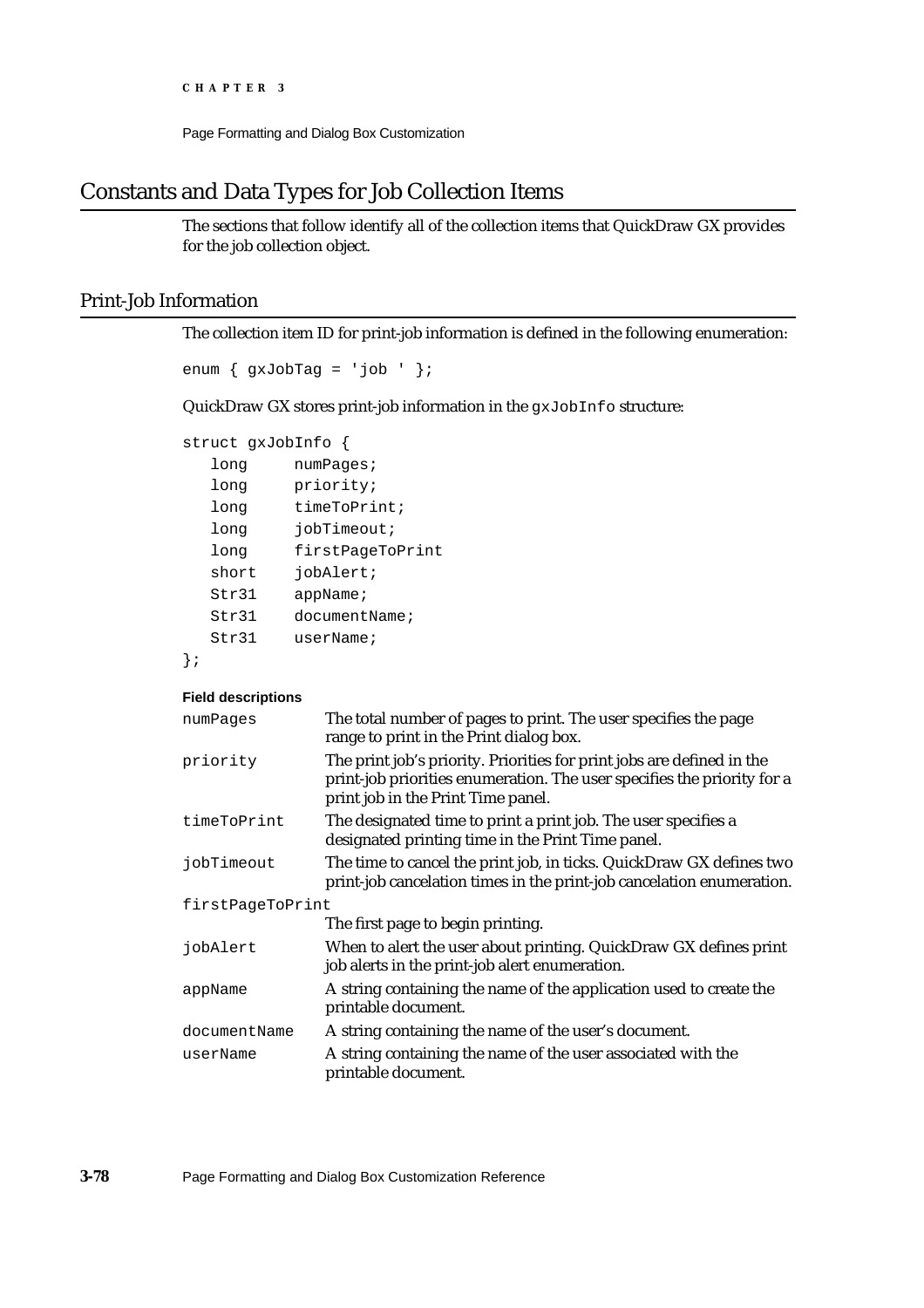```
CHAPTER 3
```
QuickDraw GX defines priorities for print jobs in the print-job priorities enumeration:

```
enum {
  qxPrintJobOrder = 0x0000001,gxPrintJobAtTime = 0x00000002,gxPrintJobASAP = 0x00000003
};
```
#### **Constant descriptions**

```
gxPrintJobUrgent
                   If set, QuickDraw GX designates a print job as "urgent."
gxPrintJobAtTime
                   If set, QuickDraw GX designates the time to print a print job.
gxPrintJobASAP
                   If set, QuickDraw GX designates a print job as "as soon as possible."
```
A holding bit for print-job priorities is defined in the following enumeration:

```
enum \{ gxPrintJobHoldingBit = 0x00001000 \};
```
QuickDraw GX defines holding status for print jobs in the holding status enumeration:

| enum |                                                   |                           |  |
|------|---------------------------------------------------|---------------------------|--|
|      | qxPrintJobHoldinq                                 | = (qxPrintJobHoldingBit + |  |
|      |                                                   | gxPrintJobASAP),          |  |
|      | gxPrintJobHoldingAtTime = (gxPrintJobHoldingBit + |                           |  |
|      |                                                   | gxPrintJobAtTime),        |  |
|      | qxPrintJobHoldinqUrqent = (qxPrintJobHoldinqBit + |                           |  |
|      |                                                   | qxPrintJobUrgent)         |  |
|      |                                                   |                           |  |

### };

#### **Constant descriptions**

| qxPrintJobHoldinq       |                                                                                                         |
|-------------------------|---------------------------------------------------------------------------------------------------------|
|                         | If set, QuickDraw GX assigns a print job designated as "as soon as<br>possible" to a holding status.    |
| qxPrintJobHoldinqAtTime |                                                                                                         |
|                         | If set, QuickDraw GX assigns a print job designated to print at a<br>specific time to a holding status. |
| qxPrintJobHoldinqUrqent | If set, QuickDraw GX assigns a print job designated as "urgent" to a<br>holding status.                 |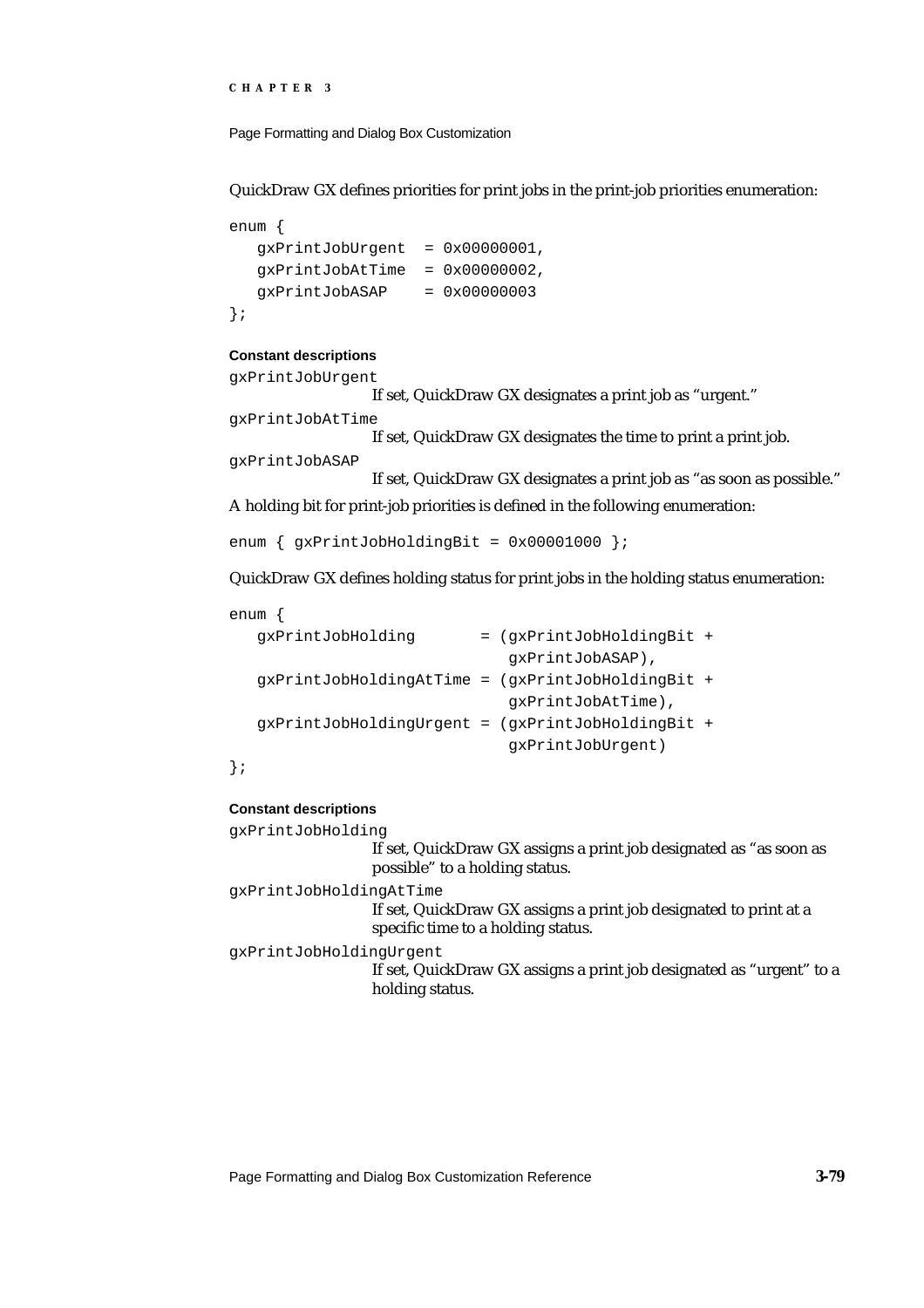```
CHAPTER 3
```
QuickDraw GX defines print job alerts in the print-job alert enumeration:

```
enum {
  gxNoPrintTimeAlert= 0,
  gxAlertBefore = 1,
  gxAlertAfter = 2,
  gxAlertBothTimes = 3
};
```
#### **Constant descriptions**

gxNoPrintTimeAlert

```
If set, QuickDraw GX doesn't alert the user about printing.
gxAlertBefore If set, QuickDraw GX alerts the user that printing is about to begin.
gxAlertAfter If set, QuickDraw GX alerts the user that printing has finished.
gxAlertBothTimes
                   If set, QuickDraw GX alerts the user when printing begins and 
                   finishes.
```
QuickDraw GX defines two print-job cancelation times in the print-job cancelation enumeration, which you could use if the user failed to respond to a condition, such as out of paper:

```
enum {
  gxThirtySeconds = 1800,
  gxTwoMinutes = 7200
};
```
#### **Constant descriptions**

gxThirtySeconds If set, QuickDraw GX cancels a print job in 30 seconds, or 1800 ticks. gxTwoMinutes If set, QuickDraw GX cancels a print job in 2 minutes, or 7200 ticks.

### Collation Information

The collection item ID for collation information is defined in the following enumeration:

```
enum { gxCollationTag = 'sort' };
```
QuickDraw GX stores collation information in the collation information structure:

```
struct gxCollationInfo {
  Boolean collation;
};
```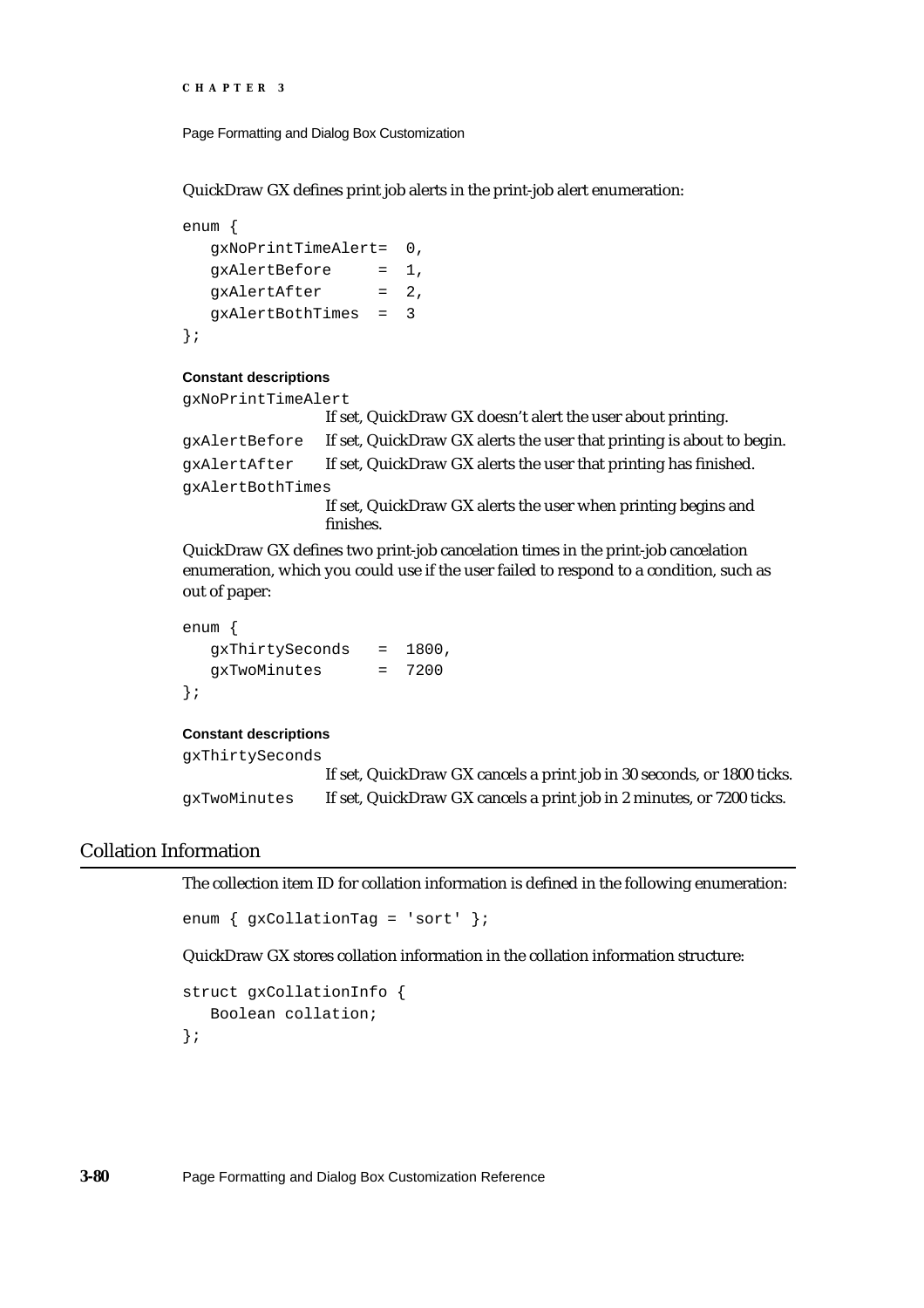```
CHAPTER 3
```
#### **Field descriptions**

collation A Boolean value indicating whether the user wants to collate document pages when printed. When the user chooses the Collate Copies checkbox in the Print dialog box, the collation field contains true; otherwise, the field contains false.

### Copies Information

The collection item ID for copies information is defined in the following enumeration:

```
enum { gxCopiesTag = 'copy' };
```
QuickDraw GX stores copies information in the copies information structure:

```
struct gxCopiesInfo {
   long copies;
};
```
#### **Field descriptions**

copies The number of copies of a document to print. A user specifies the number of copies to print in the Print dialog box.

The Print dialog box is discussed in the chapter "Core Printing Features" in this book.

### Page-Range Information

The collection item ID for page-range information is defined in the following enumeration:

enum { gxPageRangeTag = 'rang' };

QuickDraw GX stores page-range information in the gxPageRangeInfo structure:

```
struct gxPageRangeInfo {
 gxSimplePageRangeInfo simpleRange;
 Str31 fromString;
 Str31 toString;
 long minFromPage;
 long maxToPage;
 char replaceString[1];
};
```
#### **Field descriptions**

| simpleRange | A string containing the page-range information structure.          |
|-------------|--------------------------------------------------------------------|
| fromString  | A string containing the beginning of a user-specified custom page  |
|             | range.                                                             |
| toString    | A string containing the end of a user-specified custom page range. |

Page Formatting and Dialog Box Customization Reference **3-81**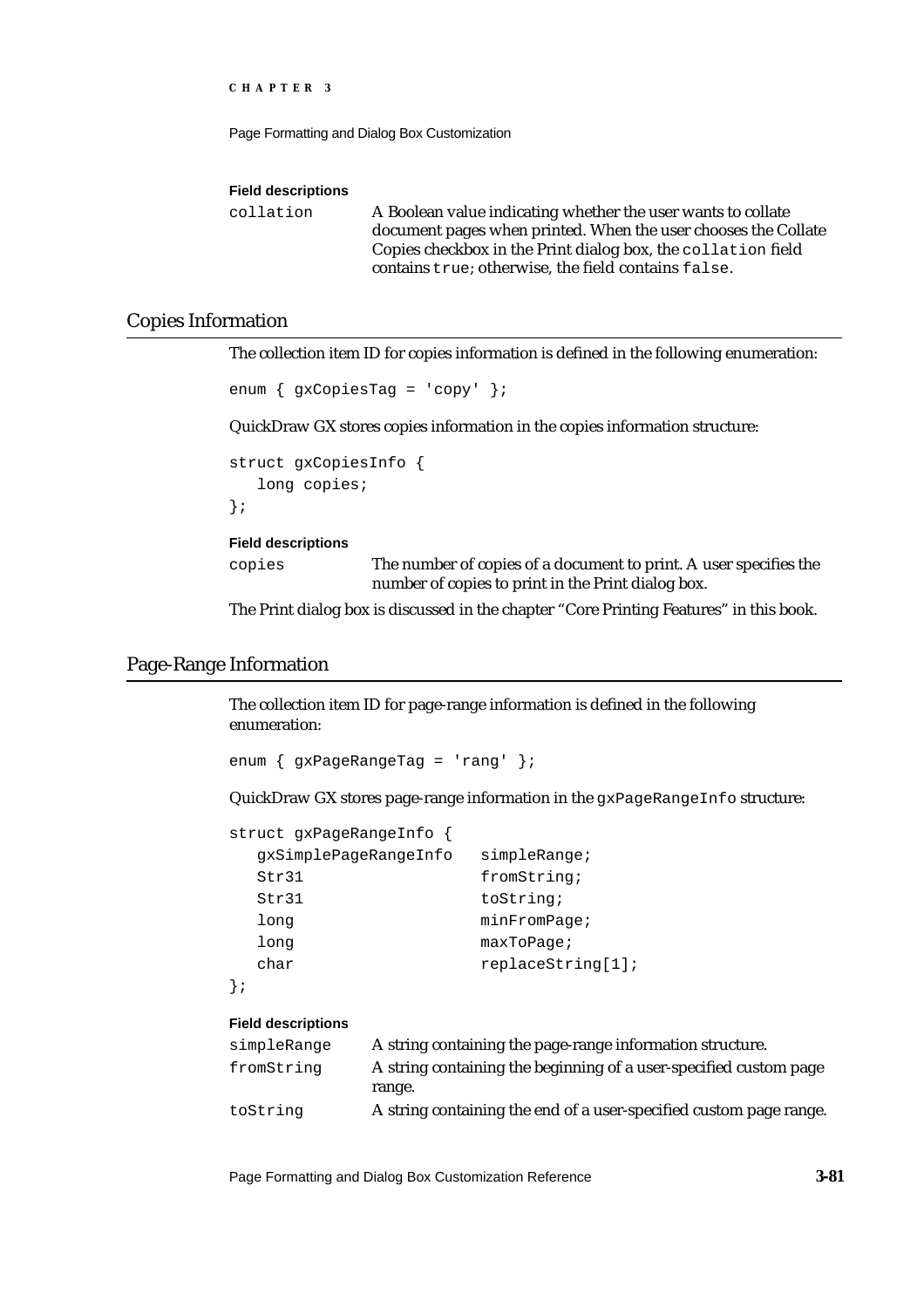```
CHAPTER 3
```

| The minimum default page range.                                                                                              |
|------------------------------------------------------------------------------------------------------------------------------|
| The maximum default page range.                                                                                              |
| A string containing the user-specified page range from the Print<br>dialog box. Initially, the string is one character long. |
|                                                                                                                              |

QuickDraw GX stores simple page-range information in the gxSimplePageRangeInfo structure:

```
struct gxSimplePageRangeInfo {
  char optionChosen;
  Boolean printAll;
  long fromPage;
  long toPage;
};
```
#### **Field descriptions**

| optionChosen | A character that contains the specific page-range option (either the<br>default page range, replacement page range, or customized page<br>range).                                                                                                     |
|--------------|-------------------------------------------------------------------------------------------------------------------------------------------------------------------------------------------------------------------------------------------------------|
| printAll     | A Boolean value indicating whether the user wants to print all of<br>the pages in a single document. When the user chooses the All radio<br>button in the Print dialog box, the printall field contains true;<br>otherwise, the field contains false. |
| fromPage     | The first page in the page range to print. The user specifies a page<br>range to print in the Print dialog box.                                                                                                                                       |
| toPage       | The last page in the page range to print. The user specifies a page<br>range to print in the Print dialog box.                                                                                                                                        |
|              |                                                                                                                                                                                                                                                       |

QuickDraw GX defines page-range options in the following enumeration:

```
enum {
```

```
gxDefaultPageRange = (char) 0,
  gxReplacePageRange = (char) 1,
  gxCustomizePageRange = (char) 2
};
```
#### **Constant descriptions**

gxDefaultPageRange

If set, QuickDraw GX uses a standard numeric page range; for example, the From field of the Print dialog box contains 1 and the To field contains 4.

```
gxReplacePageRange
```
If set, QuickDraw GX uses a single editable text field that specifies a page range; for example, a field with "Chapter 5" as the contents.

gxCustomizePageRange

If set, QuickDraw GX allows alphanumeric values for the From and To fields in the Print dialog box. You are responsible for validation of these values.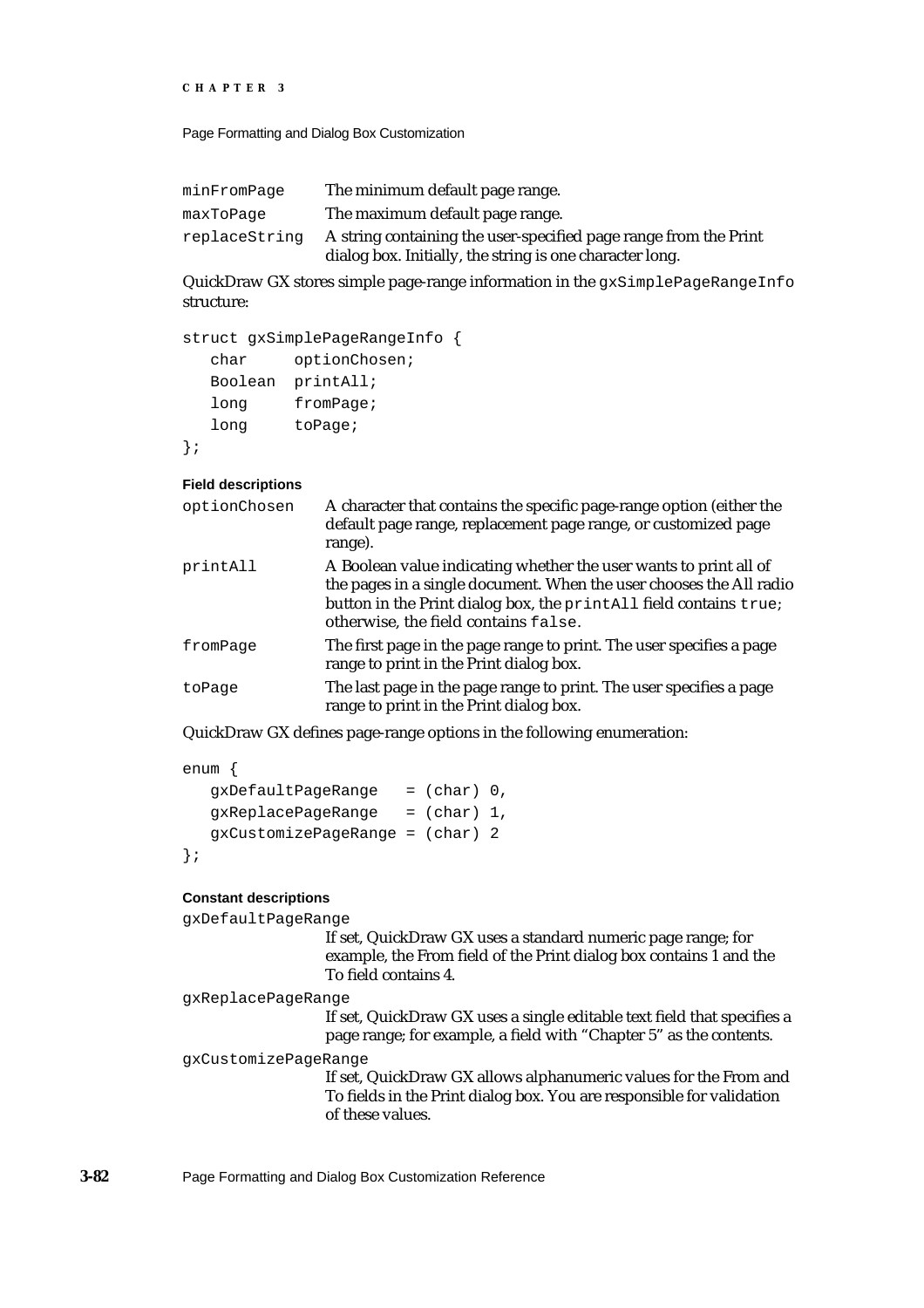```
CHAPTER 3
```
## Quality Information

The collection item ID for quality information is defined in the following enumeration:

```
enum \{ qxQualityTaq = 'qual' \};
```
QuickDraw GX stores quality information in the gxQualityInfo structure:

```
struct gxQualityInfo {
  Boolean disableQuality;
  short defaultQuality;
  short currentQuality;
  short qualityCount;
  char qualityNames[1];
```
};

### **Field descriptions**

| disableOuality | A Boolean value indicating whether to disable standard quality<br>controls.                                                                                                                       |
|----------------|---------------------------------------------------------------------------------------------------------------------------------------------------------------------------------------------------|
| defaultQuality | The index of the string that represents the default quality.                                                                                                                                      |
| currentQuality |                                                                                                                                                                                                   |
|                | The index of the string that represents the current quality.                                                                                                                                      |
| qualityCount   | The number of quality menu items displayed in the Quality pop-up<br>menu in the Print dialog box.                                                                                                 |
| qualityNames   | A list of packed strings (1-byte string length preceding the actual<br>string) that contain the menu item names (such as "Best") displayed<br>in the Quality pop-up menu in the Print dialog box. |

## File-Destination Information

The collection item ID for file-destination information is defined in the following enumeration:

```
enum { gxFileDestinationTag = 'dest' };
```
QuickDraw GX stores file-destination information in the file-destination information structure:

```
struct gxFileDestinationInfo {
   Boolean toFile;
};
```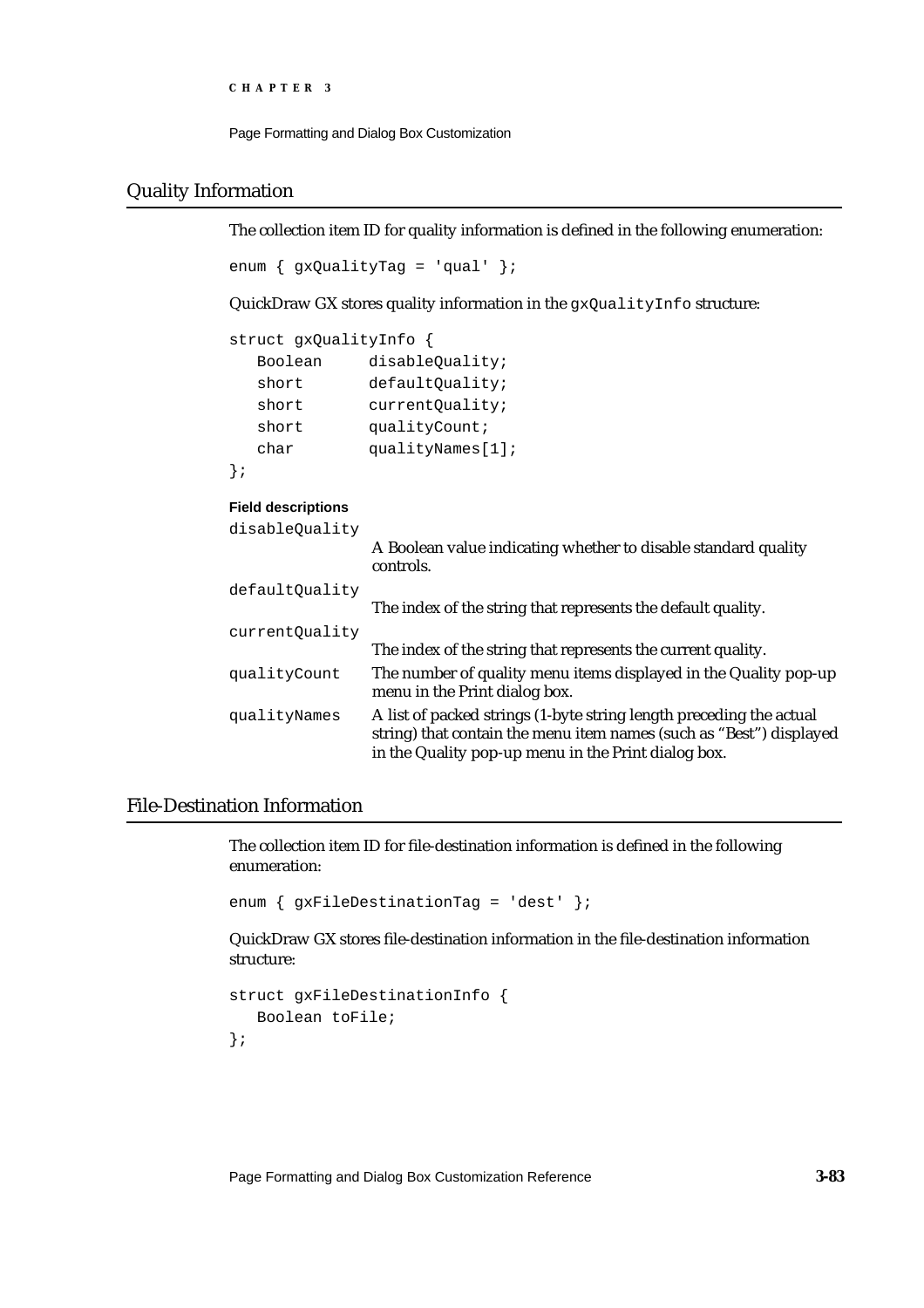```
CHAPTER 3
```
### **Field descriptions**

toFile A Boolean value indicating whether the user wants to print a document to a file. When the user chooses File in the Destination pop-up menu in the Print dialog box, the toFile field contains true. When the user chooses Printer, the toFile field contains false.

## File-Location Information

The collection item ID for file-location information is defined in the following enumeration:

```
enum { gxFileLocationTag = 'floc' }
```
QuickDraw GX stores file-location information in the gxFileLocationInfo structure:

```
struct gxFileLocationInfo {
   FSSpec fileSpec;
};
```
#### **Field descriptions**

fileSpec A file system specification containing the location of the file in which to print the user's document.

## File-Format Information

The collection item ID for file-format information is defined in the following enumeration:

enum { gxFileFormatTag = 'ffmt' };

QuickDraw GX stores file-format information in the gxFileFormatInfo structure:

```
struct gxFileFormatInfo {
   Str31 fileFormatName;
```
## };

## **Field descriptions**

fileFormatName

A string containing the name of the format in which to print the user's document.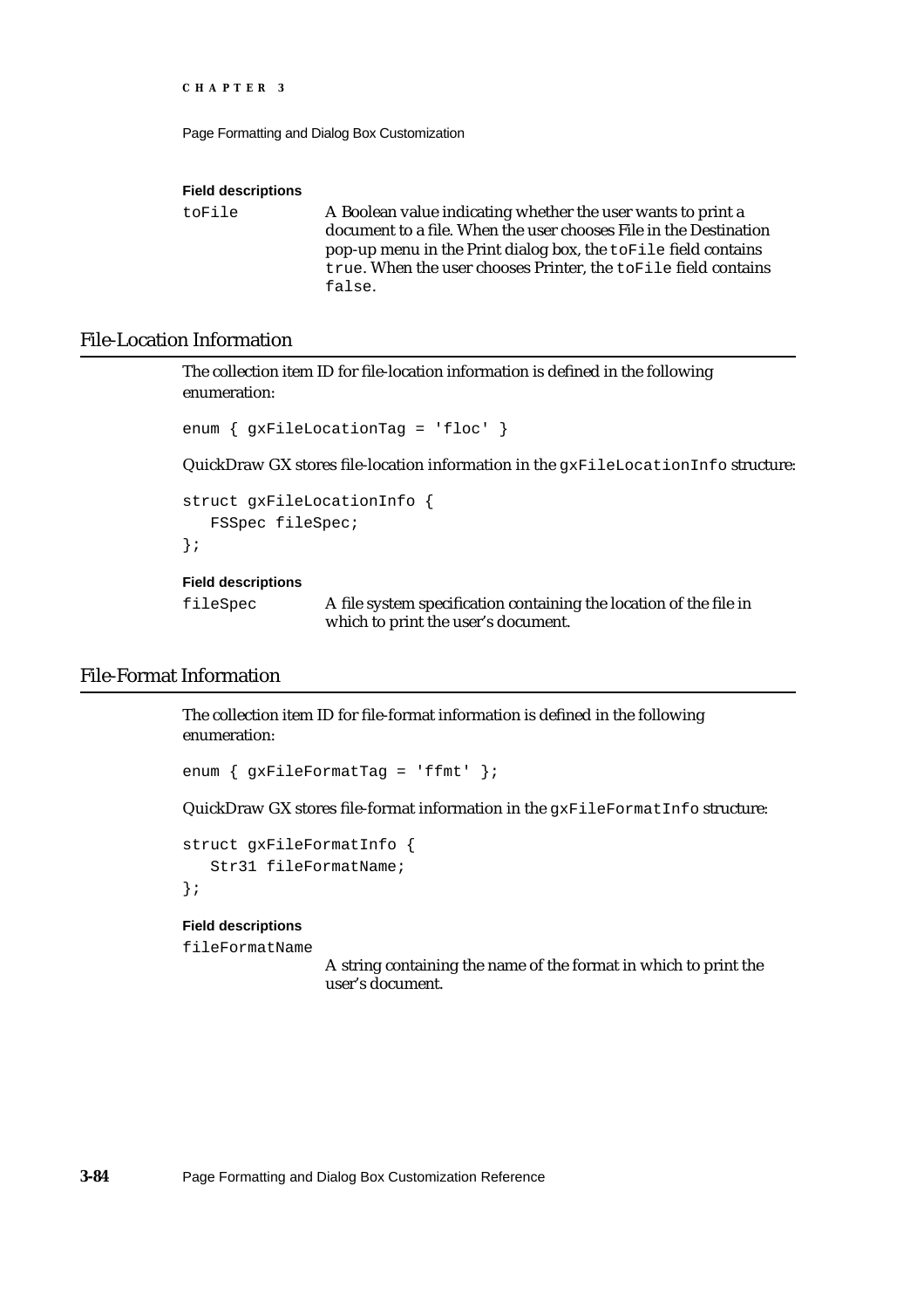```
CHAPTER 3
```
## File-Fonts Information

The collection item ID for file-fonts information is defined in the following enumeration:

```
enum \{ qxFileFontsTaq = 'incf' };
```
QuickDraw GX stores file-fonts information in the gxFileFontsInfo structure:

```
struct gxFileFontsInfo {
   char includeFonts;
};
```
### **Field descriptions**

```
includeFonts A character that specifies the level of fonts to include when a user 
                    prints to a file.
```
The level of fonts to include are defined by the following enummeration:

## enum {

```
qxIncludeNoFonts = (char) 1,gxIncludeAllFonts = (char) 2,
gxIncludeNonStandardFonts = (char) 3
};
```

```
Constant descriptions
```
gxIncludeNoFonts Do not include any fonts. gxIncludeAllFonts Include all fonts. gxIncludeNonStandardFonts Do not include standard fonts.

## Paper-Feed Information

The collection item ID for paper-feed information is defined in the following enumeration:

enum { gxPaperFeedTag = 'feed' };

QuickDraw GX stores paper-feed information in the gxPaperFeedInfo structure:

```
struct gxPaperFeedInfo {
  Boolean autoFeed;
};
```
Page Formatting and Dialog Box Customization Reference **3-85**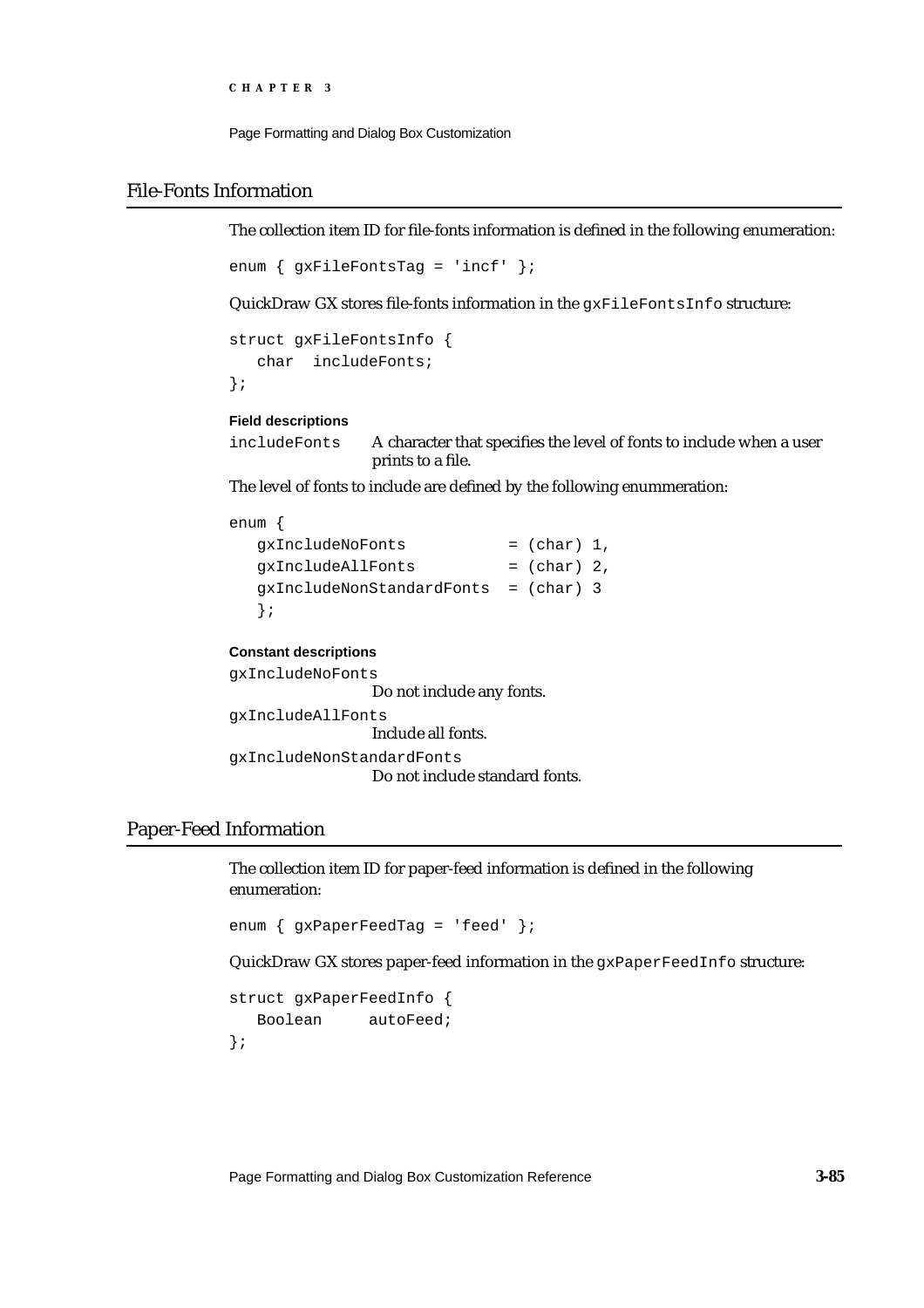```
CHAPTER 3
```
#### **Field descriptions**

autoFeed A Boolean value indicating whether the user wants to use automatic or manual paper feed. When the user chooses the Automatic radio button in the Print dialog box, the autoFeed field contains true. When the user chooses the Manual radio button in the Print dialog box, the autoFeed field contains false.

## Manual-Feed Information

The collection item ID for manual-feed information is defined in the following enumeration:

```
enum { gxManualFeedTag = 'manf' };
```
QuickDraw GX stores manual-feed information in the gxManualFeedInfo structure:

```
struct gxManualFeedInfo {
  long numPaperTypeNames;
  Str31 paperTypeNames[1];
};
```
### **Field descriptions**

numPaperTypeName

The number of paper-type objects to manually feed.

paperTypeNames

A string containing the names of paper-type objects to manually feed.

## Standard Mapping Information

The collection item ID for standard mapping information is defined in the following enumeration:

```
enum { gxNormalMappingTag = 'nmap' };
```
QuickDraw GX stores standard mapping information in the gxNormalMappingInfo information structure:

```
struct gxNormalMappingInfo {
  Boolean normalPaperMapping;
};
```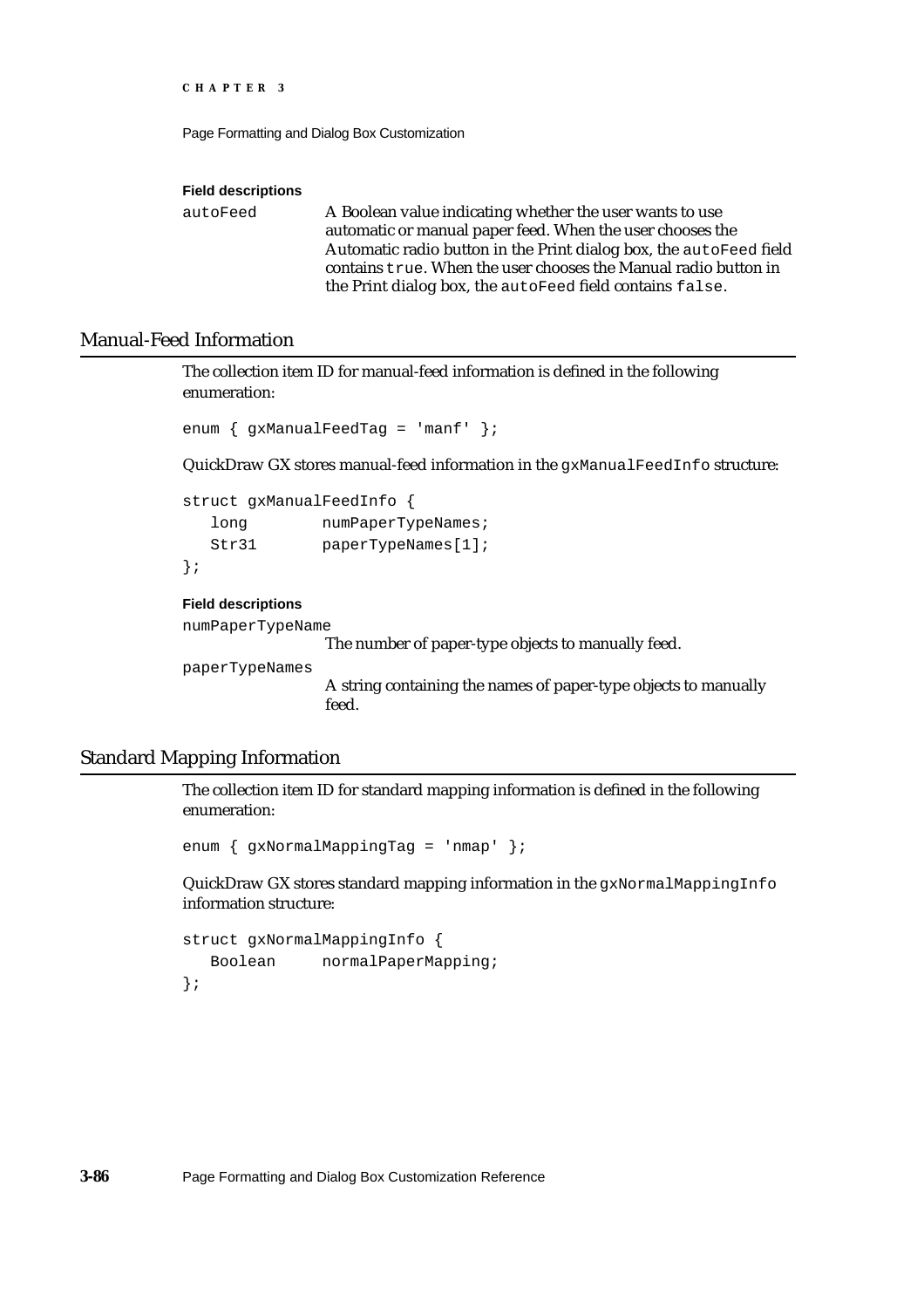Page Formatting and Dialog Box Customization

#### **Field descriptions**

normalPaperMapping

A Boolean value indicating whether the user wants standard or special paper mapping to print a document. When the user chooses to print by specifying input-tray paper matching in the Paper Match panel, the normalPaperMapping field is true. When the user chooses to ignore paper matching and redirect the document, the normalPaperMapping field is false.

## Special Mapping Information

The collection item ID for special mapping information is defined in the following enumeration:

```
enum { gxSpecialMappingTag = 'smap' };
```
QuickDraw GX stores special mapping information in the gxSpecialMappingInfo structure:

```
struct gxSpecialMappingInfo {
  char specialMapping;
};
```
### **Field descriptions**

```
specialMapping
```
A character which specifies how to handle paper matching if the user chooses to ignore paper matching and redirect the document.

The following enummeration specifies the possible paper-mapping options:

```
enum {
  gxRedirectPages = (char) 1,gxScalePages = (char) 2,qxTilePages = (char) 3
};
```
#### **Constant descriptions**

gxRedirectPages

|              | If set, QuickDraw GX crops the pages of a redirected document. |
|--------------|----------------------------------------------------------------|
| qxScalePaqes | If set, QuickDraw GX scales the pages of a document to fit the |
|              | physical page size.                                            |
| qxTilePaqes  | If set, QuickDraw GX tiles the pages of a document.            |
|              |                                                                |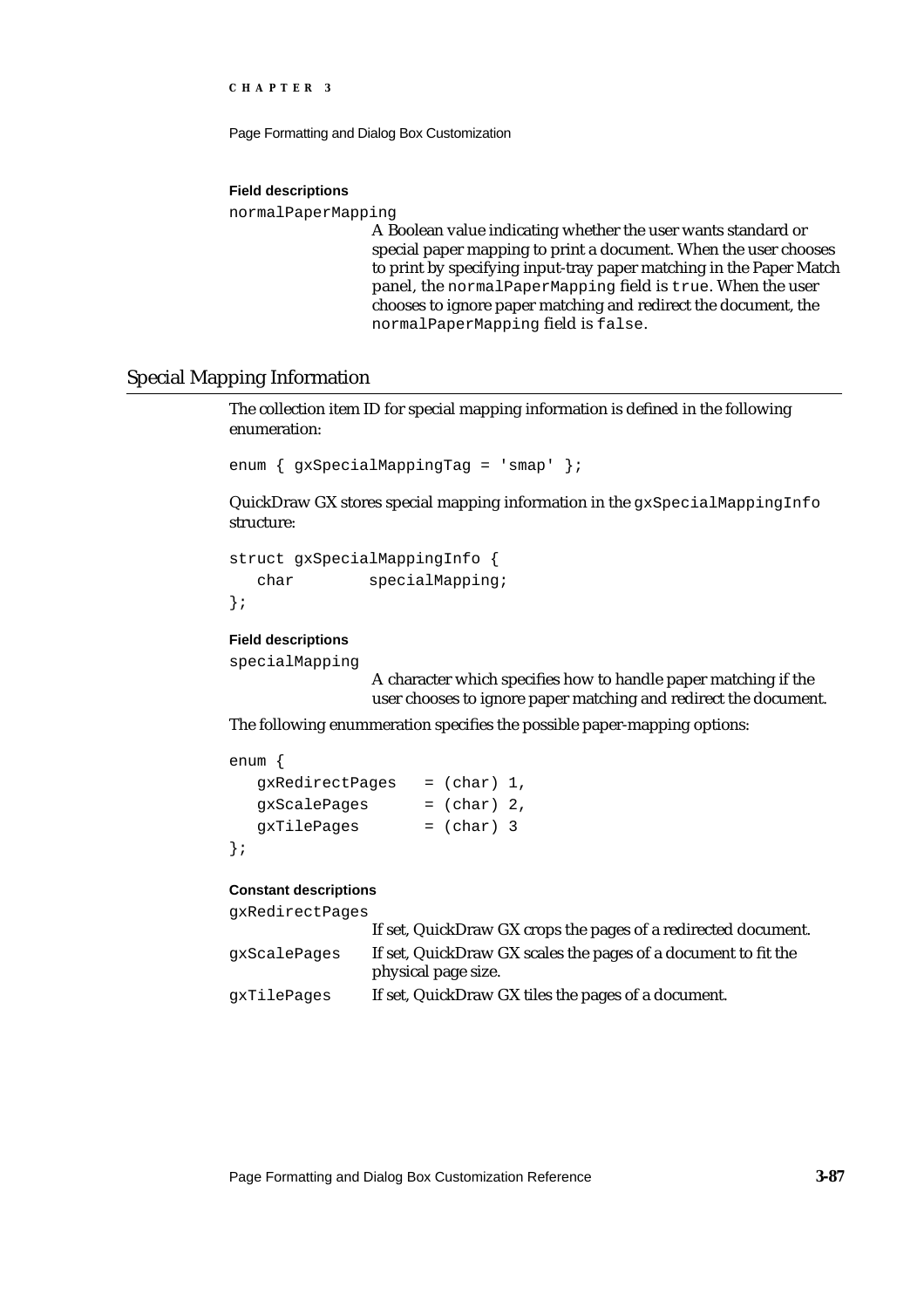Page Formatting and Dialog Box Customization

## Tray-Mapping Information

The collection item ID for tray-mapping information is defined in the following enumeration:

```
enum { gxTrayMappingTag = 'tmap' };
```
The tray-mapping information is defined in a gxTrayMappingInfo structure:

```
struct gxTrayMappingInfo {
   gxTrayIndex mapPaperToTray;
};
```
The tray index type is used to designate a specific paper tray on a printer:

```
typedef long gxTrayIndex;
```
## Print-Panel Information

The collection item ID for print-panel information is defined in the following enumeration:

```
enum { gxPrintPanelTag = 'ppan' };
```
QuickDraw GX stores print-panel information in the gxPrintPanelInfo structure:

```
struct gxPrintPanelInfo {
  Str31 startPanelName;
};
```
### **Field descriptions**

startPanelName

A string containing the name of the first panel to display in the Print dialog box.

## Format-Panel Information

The collection item ID for format-panel information is defined in the following enumeration:

```
enum { gxFormatPanelTag = 'fpan' };
```
QuickDraw GX stores format-panel information in the gxFormatPanelInfo structure:

```
struct gxFormatPanelInfo {
  Str31 startPanelName;
};
```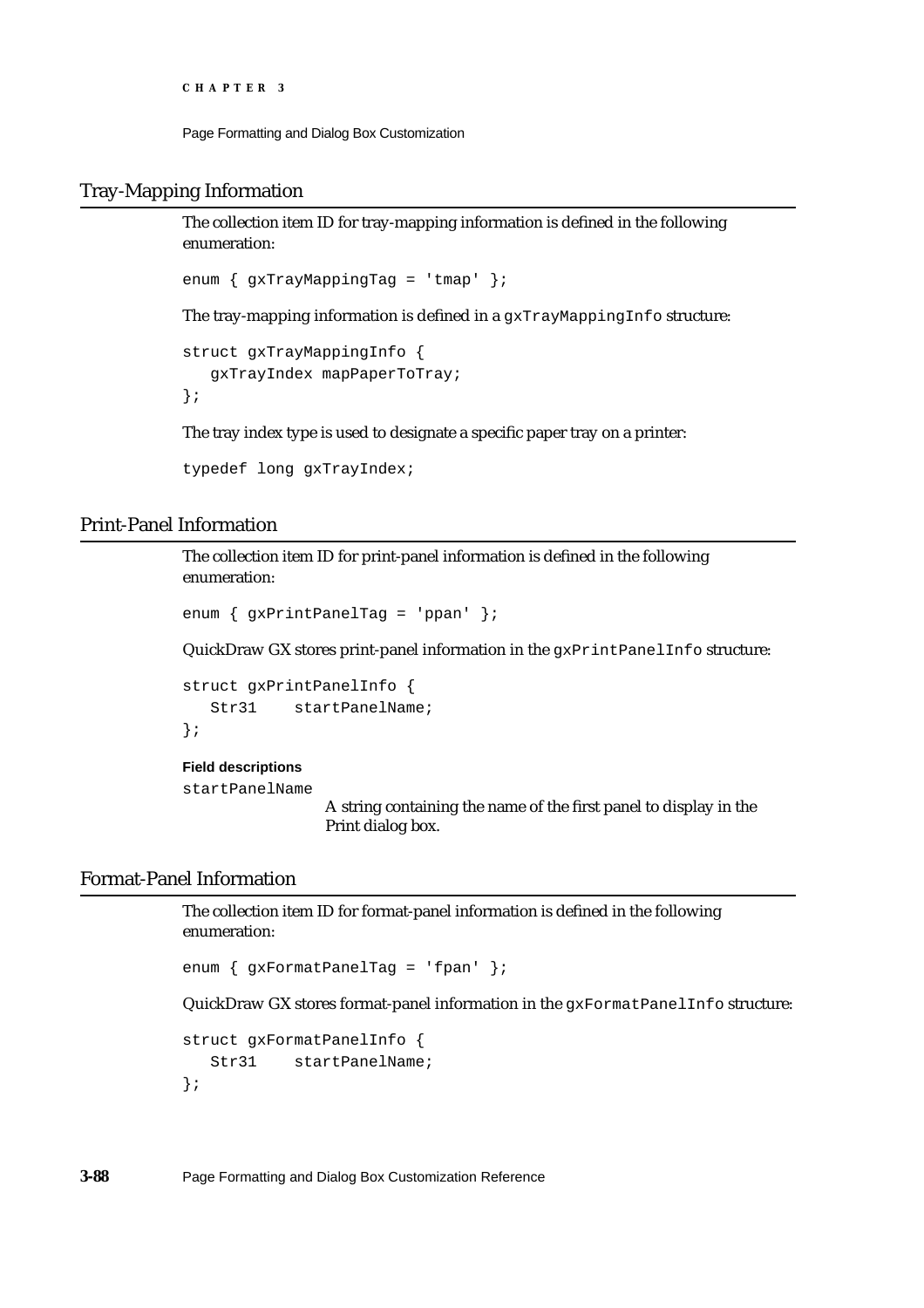Page Formatting and Dialog Box Customization

#### **Field descriptions**

startPanelName

A string containing the name of the first panel to display in the Page Setup dialog box.

## Paper-Mapping Information

The collection item ID for paper-mapping information is defined in the following enumeration:

```
enum { gxPaperMappingTag = 'pmap' };
```
This collection item contains the flattened paper type that was selected for redirection.

## Translated-Document Information

The collection item ID for translated-document information is defined in the following enumeration:

```
enum { gxTranslatedDocumentTag = 'trns' };
```
QuickDraw GX stores translated-document information in the gxTranslatedDocumentInfo structure:

```
struct gxTranslatedDocumentInfo {
   long translatorInfo;
};
```
**Field descriptions** translatorInfo A value that specifies translation information for the document.

# Constants and Data Types for Format Collection Items

The sections that follow identify all of the collection items that QuickDraw GX provides for the format collection object.

## Orientation Information

The collection item ID for orientation information is defined in the following enumeration:

```
enum { gxOrientationTag = 'layo' };
```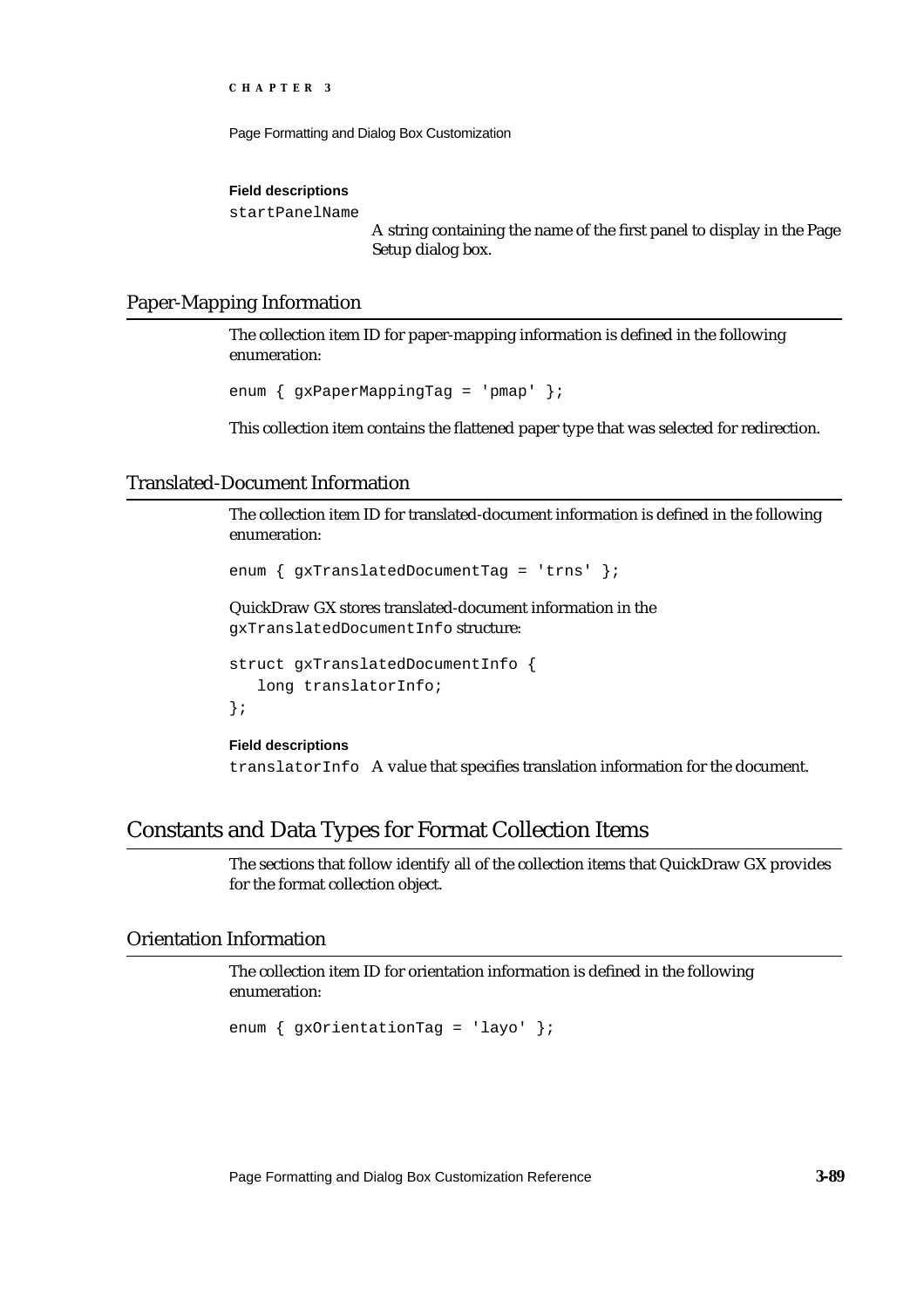```
CHAPTER 3
```
QuickDraw GX stores orientation information in the gxOrientationInfo structure:

```
struct gxOrientationInfo {
  char orientation;
} ;
```
### **Field descriptions**

orientation A character that contains the orientation information. For example, a user may choose to print a document in portrait, landscape, or rotated landscape orientation.

QuickDraw GX defines orientation options in the following enumeration:

```
enum {
  gxPortraitLayout = (char) 0,qxLandscapeLayout = (char) 1,
  gxRotatedPortraitLayout = (char) 2,
  gxRotatedLandscapeLayout = (char) 3
};
```
### **Constant descriptions**

```
gxPortraitLayout
```
If set, QuickDraw GX uses portrait orientation for the user-specified page.

gxLandscapeLayout

If set, QuickDraw GX uses landscape orientation for the user-specified page.

gxRotatedPortraitLayout

If set, QuickDraw GX uses rotated portrait orientation for the page.

gxRotatedLandscapeLayout

If set, QuickDraw GX uses rotated landscape orientation for the user-specified page.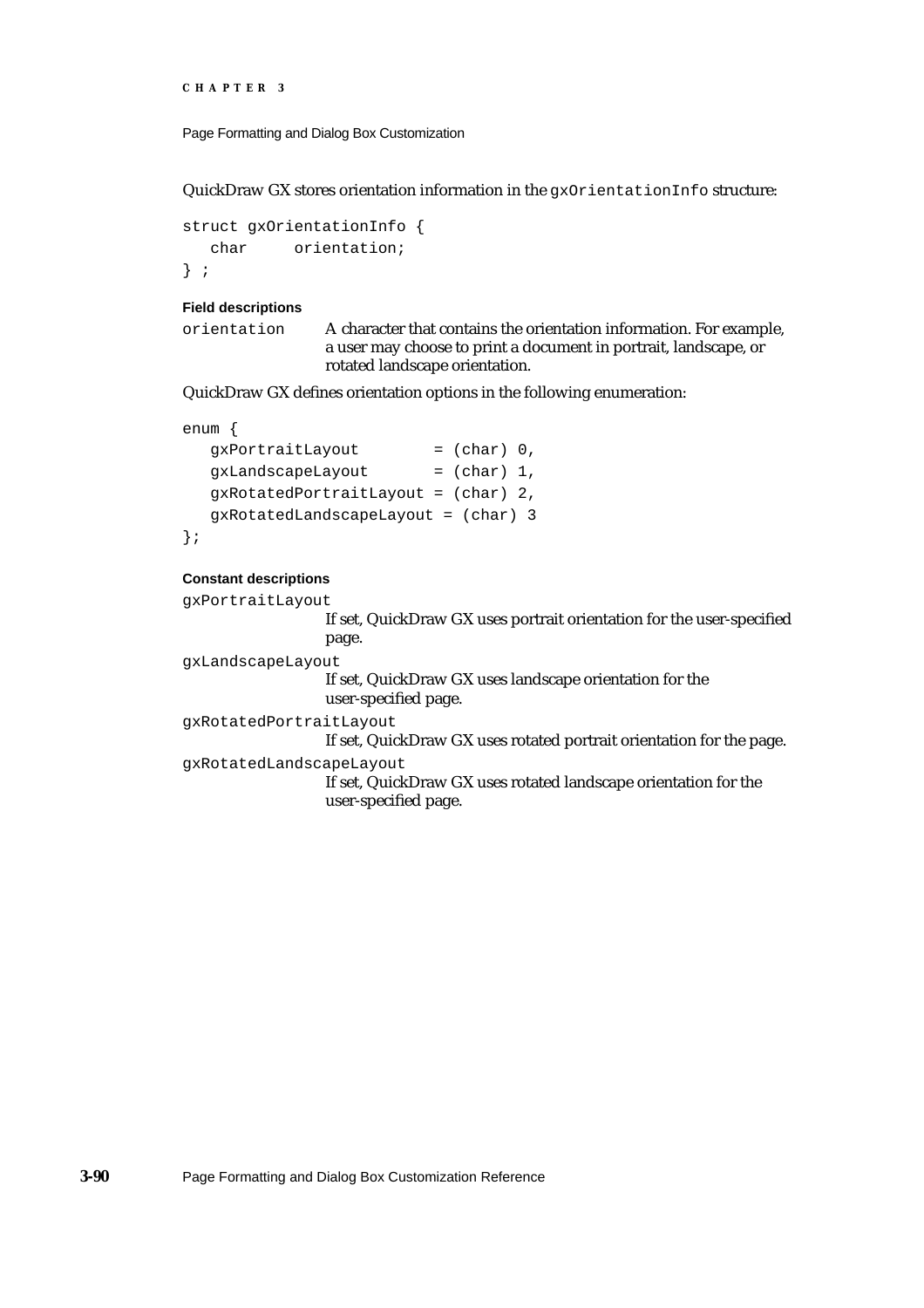```
CHAPTER 3
```
## Scaling Information

The collection item ID for scaling information is defined in the scaling information enumeration:

```
enum \{gxScalingTag = 'scal' \};
```
QuickDraw GX stores scaling information in the gxScalingInfo structure:

```
struct gxScalingInfo{
  Fixed horizontalScaleFactor;
  Fixed verticalScaleFactor;
  short minScaling;
  short maxScaling;
};
```
### **Field descriptions**

```
horizontalScaleFactor
                 The current horizontal scaling factor.
verticalScaleFactor
                 The current vertical scaling factor.
minScaling The minimum current scaling factor.
maxScaling The maximum current scaling factor.
```
# Direct-Mode Information

The collection item ID for direct-mode information is defined in the following enumeration:

enum { gxDirectModeTag = 'dirm' };

QuickDraw GX stores direct-mode information in the gxDirectModeInfo structure:

```
struct gxDirectModeInfo {
   Boolean directModeOn;
};
```
### **Field descriptions**

directModeOn A Boolean value indicating whether the user wants to print using direct mode. When the user chooses the Direct checkbox in the Page Setup dialog box, the directModeOn field contains true; otherwise, this field contains false.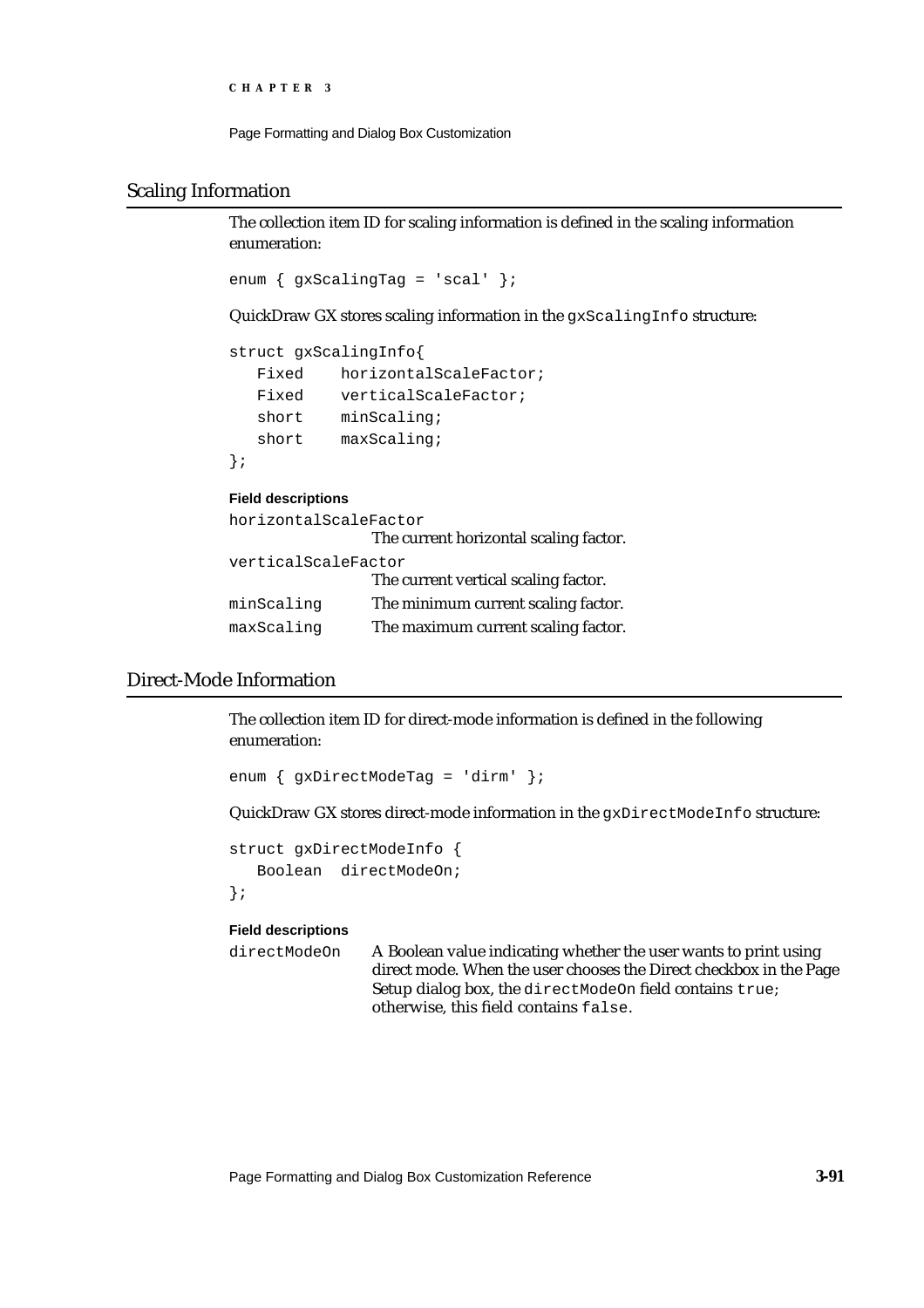Page Formatting and Dialog Box Customization

## Format-Halftone Information

The collection item ID for halftone information is defined in the halftone information enumeration:

enum { gxFormatHalftoneTag = 'half' };

QuickDraw GX stores halftone information in the gxFormatHalftoneInfo structure:

```
struct gxFormatHalftoneInfo {
   long numHalftones;
  gxHalftone halftones[1]; 
};
```
**Field descriptions**

```
numHalftones The number of halftones in the structure.
halftones The halftones to use when rendering a page with this format.
```
## Page-Inversion Information

The collection item ID for page-inversion information is defined in the following enumeration:

```
enum { gxInvertPageTag = 'invp' };
```
QuickDraw GX stores page-inversion information in the gxInvertPageInfo structure:

```
struct gxInvertPageInfo {
  Boolean invert;
};
```
### **Field descriptions**

invert The user-specified page-inversion information, which indicates whether a user chooses to invert a page before printing. If true, the page is inverted; otherwise, it is not inverted.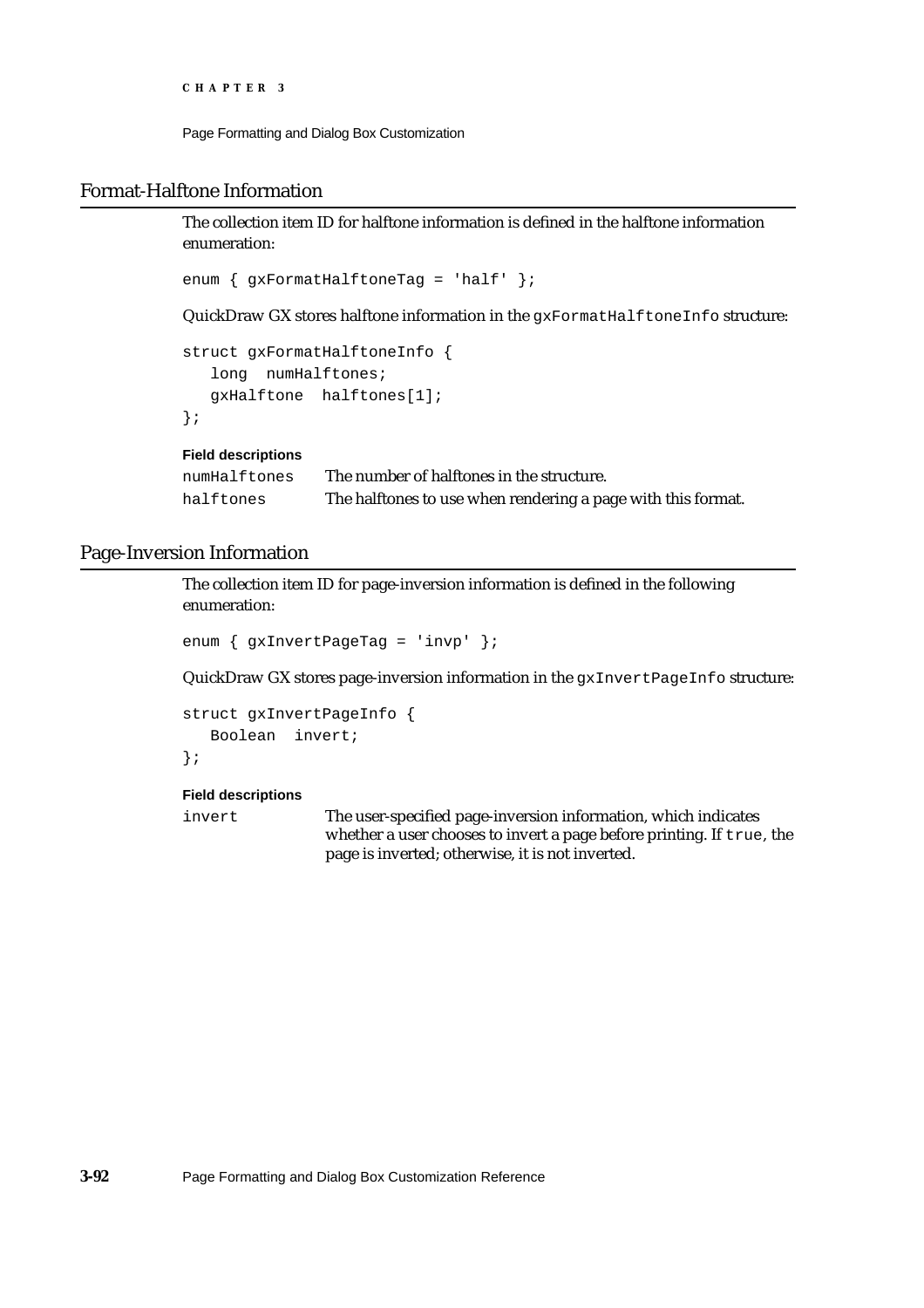Page Formatting and Dialog Box Customization

## Horizontal Page-Flip Information

The collection item ID for horizontal page-flip information is defined in the following enumeration:

```
enum { gxFlipPageHorizontalTag = 'flph' };
```
QuickDraw GX stores horizontal page-flip information in the gxFlipPageHorizontalInfo structure:

```
struct gxFlipPageHorizontalInfo {
   Boolean flipHorizontal;
};
```
## **Field descriptions**

flipHorizontal

The user-specified horizontal page-flip information. If true, a user chooses to horizontally flip the x coordinate on a page before printing.

## Vertical Page-Flip Information

The collection item ID for vertical page-flip information is defined in the following enumeration:

```
enum { gxFlipPageVerticalTag = 'flpv' };
```
QuickDraw GX stores vertical page-flip information in the gxFlipPageVerticalInfo structure:

```
struct gxFlipPageVerticalInfo {
   Boolean flipVertical;
};
```
## **Field descriptions**

flipVertical The user-specified vertical page-flip information. If true, a user chooses to vertically flip the y coordinate on a page before printing.

## Precise-Bitmap Information

The collection item ID for precise-bitmap information is defined in the following enumeration:

```
enum { gxPreciseBitmapsTag = 'pbmp' };
```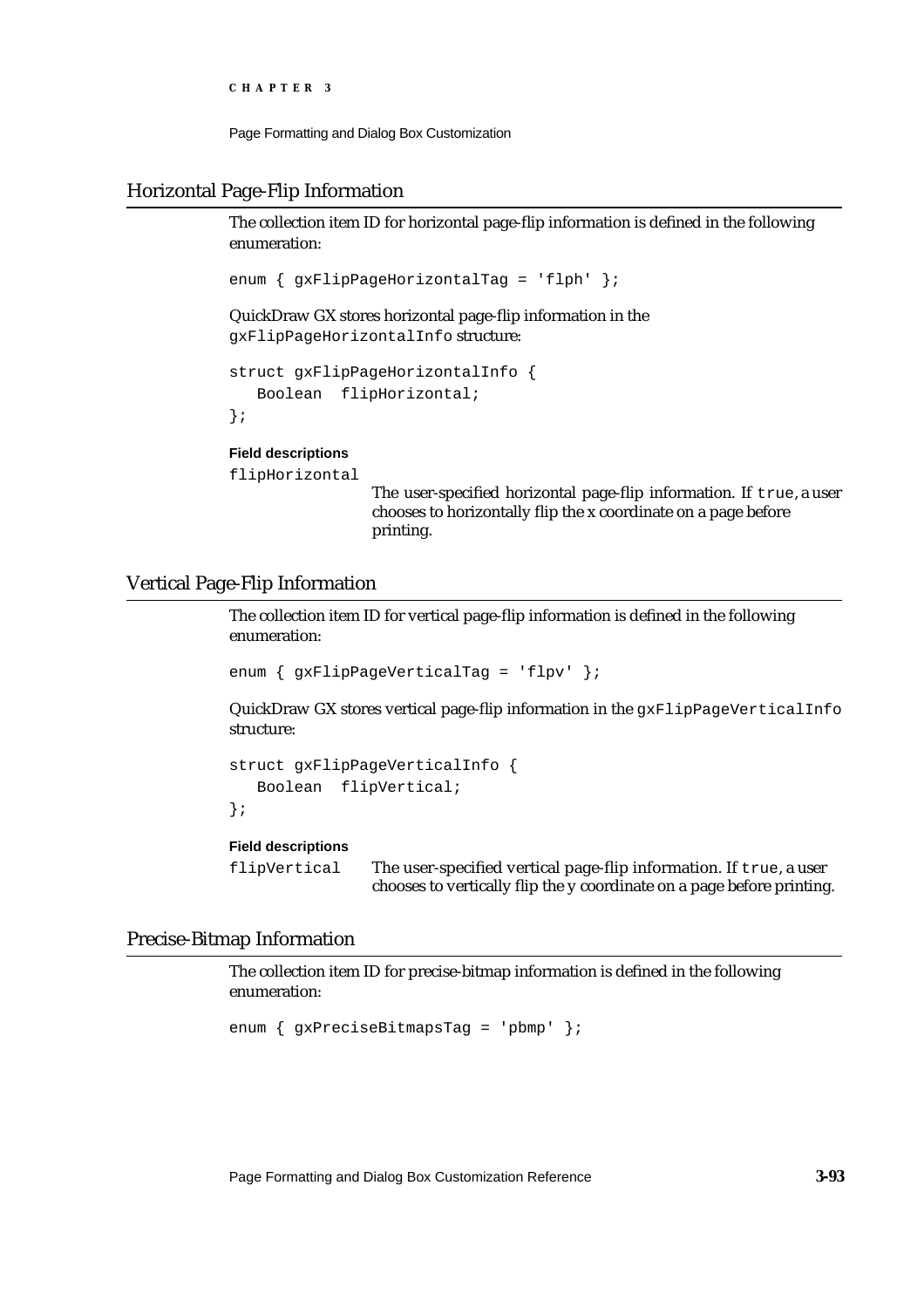```
CHAPTER 3
```
QuickDraw GX stores page bitmap information in the  $gxPreciseBitmapInfo$ structure:

```
struct gxPreciseBitmapInfo {
   Boolean preciseBitmaps;
};
```
### **Field descriptions**

preciseBitmaps

The user-specified precise-bitmap information. If true, a user chooses to scale a page by 96%.

## Paper-Type Lock Information

The collection item ID for lock information is defined in the following enumeration:

```
enum { gxPaperTypeLockTag = 'ptlk' };
```
QuickDraw GX stores paper-type object lock information in the gxPaperTypeLockInfo structure:

```
struct gxPaperTypeLockInfo {
   Boolean paperTypeLocked;
};
```
**Field descriptions**

paperTypeLocked

A Boolean value indicating whether a paper-type object is locked.

# Constants and Data Types for Paper-Type Collection Items

The sections that follow identify all of the collection items QuickDraw GX provides for the paper-type collection object.

## Base Information

The collection item ID for base information is defined in the following enumeration:

```
enum { gxBaseTag = 'base' };
```
QuickDraw GX stores base information in the gxBaseInfo structure:

```
struct gxBaseInfo {
  long baseType;
};
```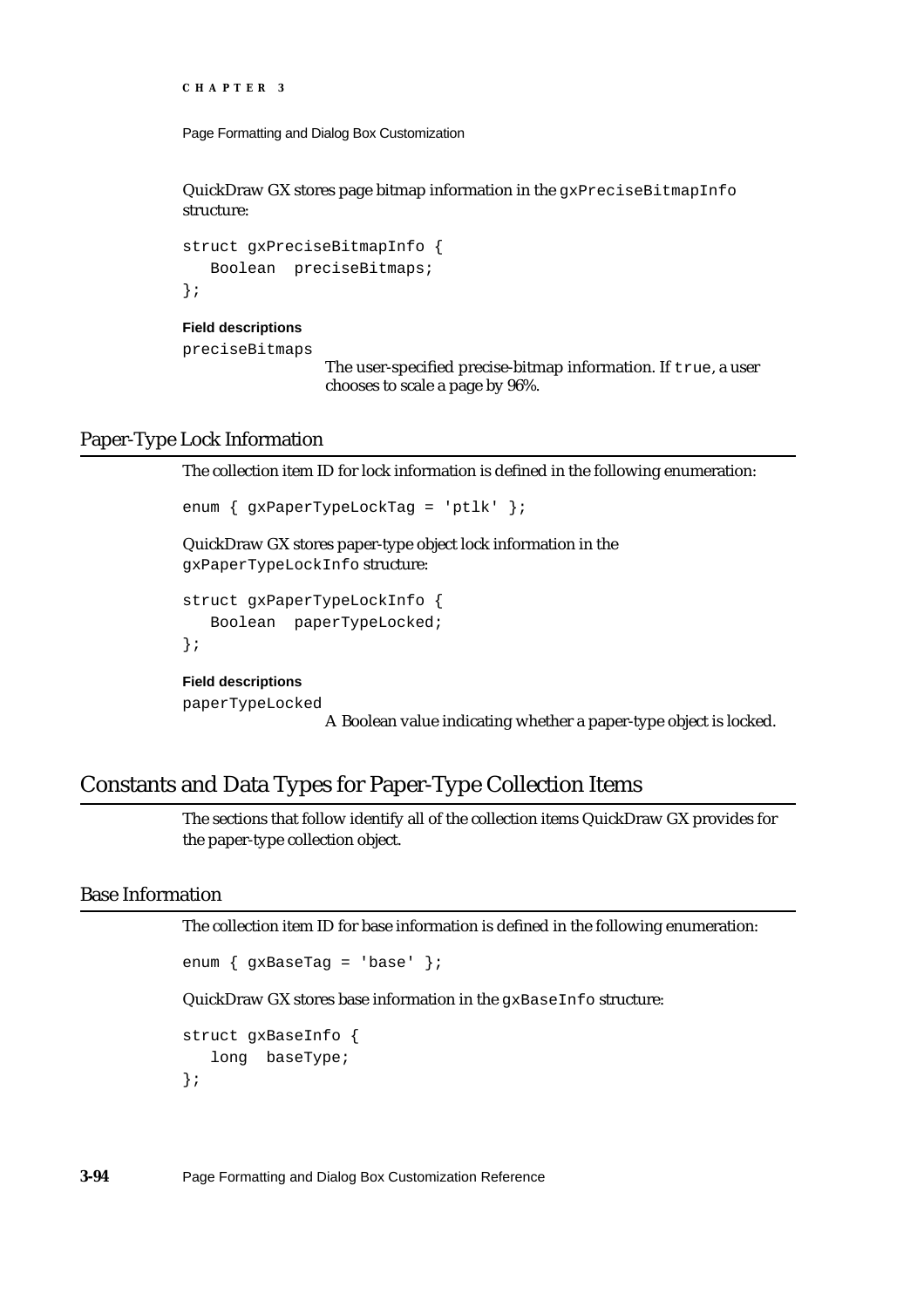```
CHAPTER 3
```
#### **Field descriptions**

baseType The user-specified base information, which indicates whether the source of the paper is unknown, US Letter, US Legal, A4, B5, or tabloid.

QuickDraw GX defines paper-type object base types in the following enumeration:

```
enum {
  gxUnknownBase = 0,
  gxUsLetterBase = 1,
  gxUsLegalBase = 2,
  gxA4LetterBase = 3,
  gxB5LetterBase = 4,
  gxTabloidBase = 5
};
```
### **Constant descriptions**

| qxUnknownBase  | If set, the base type is unknown.                |
|----------------|--------------------------------------------------|
| qxUsLetterBase |                                                  |
|                | If set, QuickDraw GX uses a US Letter base type. |
| qxUsLeqalBase  | If set, QuickDraw GX uses a US Legal base type.  |
| gxA4LetterBase |                                                  |
|                | If set, QuickDraw GX uses an A4 base type.       |
| gxB5LetterBase |                                                  |
|                | If set, QuickDraw GX uses a B5 base type.        |
| gxTabloidBase  | If set, QuickDraw GX uses a tabloid base type.   |

## Creator Information

The collection item ID for creator information is defined in the following enumeration:

```
enum { gxCreatorTag = 'crea' };
```
QuickDraw GX stores paper-type object creator information in the gxCreatorInfo structure:

```
struct gxCreatorInfo {
   OSType creator;
} ;
```
## **Field descriptions**

creator An operating-system type that contains the creator type of a paper-type object. You specify a system paper-type object creator as 'sypt', and you specify a user paper-type object creator as 'uspt'.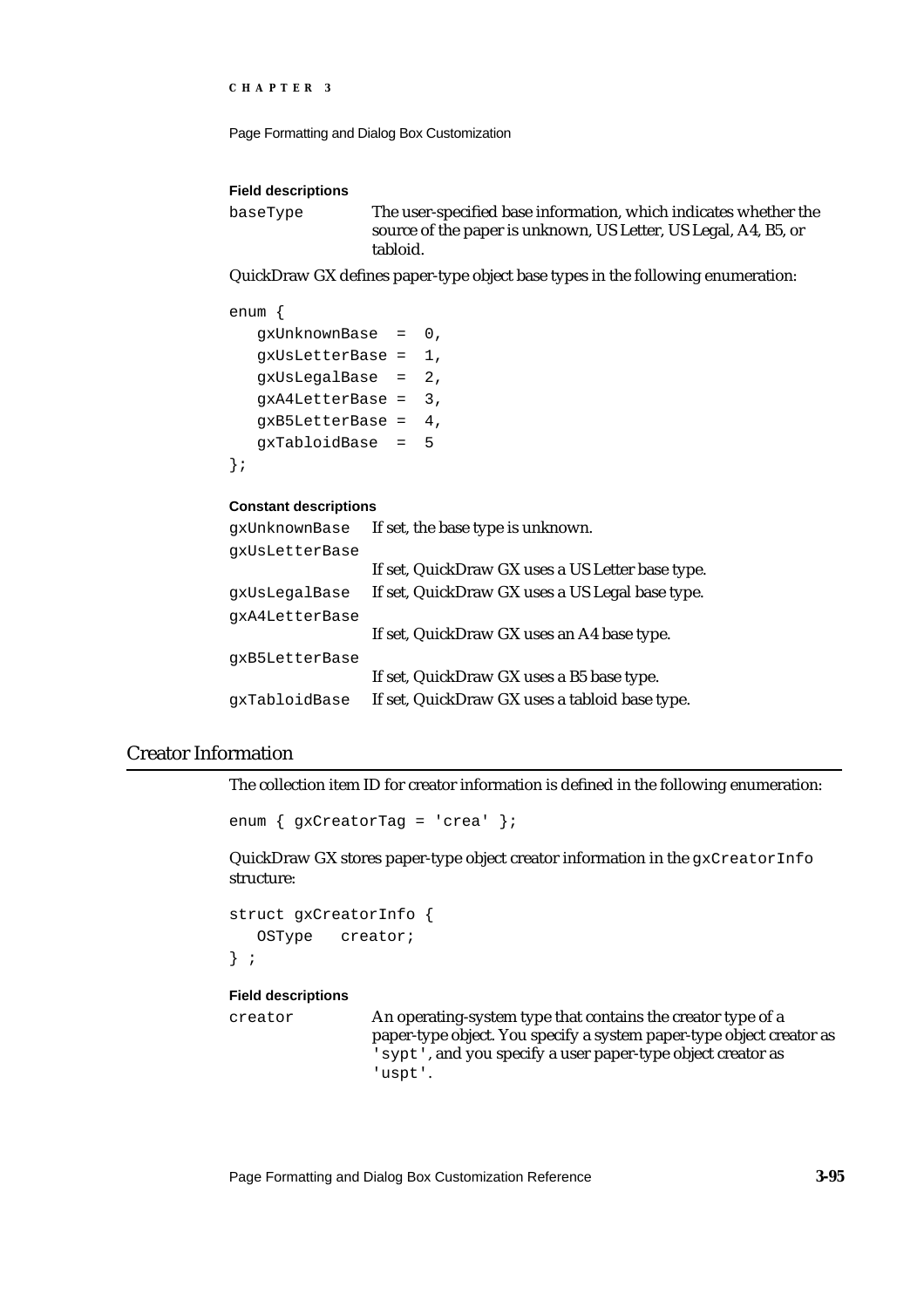Page Formatting and Dialog Box Customization

Applications do not need to set this collection item. Printer drivers that create paper-type objects should use the creator type that identifies the printer driver. For example, a printer driver for the LaserWriter SC should specify a paper-type object creator as 'lwsc'.

QuickDraw GX defines paper-type object creator types in the following enumeration:

```
enum {
  gxSysPaperType = 'sypt',
  gxUserPaperType = 'uspt'
};
```
#### **Constant descriptions**

gxSysPaperType If set, QuickDraw GX uses a system-defined paper-type object. gxUserPaperType

If set, QuickDraw GX uses a user-defined paper-type object.

## Units Information

The collection item ID for units information is defined in the following enumeration:

```
enum { gxUnitsTag = 'unit' };
```
QuickDraw GX stores units information in the gxUnitsInfo structure:

```
struct gxUnitsInfo {
  char units;
} ;
```
#### **Field descriptions**

units A character that contains the units for a paper-type object. Units can be specified in picas, millimeters, and inches.

QuickDraw GX defines paper-type object units in the following enumeration:

```
enum {
  qxPicas = (char) 0,qxMms = (char) 1,\alphaInches = (\text{char}) 2
};
```
#### **Constant descriptions**

| qxPicas  | If set, QuickDraw GX uses picas to define paper-type object units.          |
|----------|-----------------------------------------------------------------------------|
| qxMms    | If set, QuickDraw GX uses millimeters to define paper-type object<br>units. |
| gxInches | If set, QuickDraw GX uses inches to define paper-type object units.         |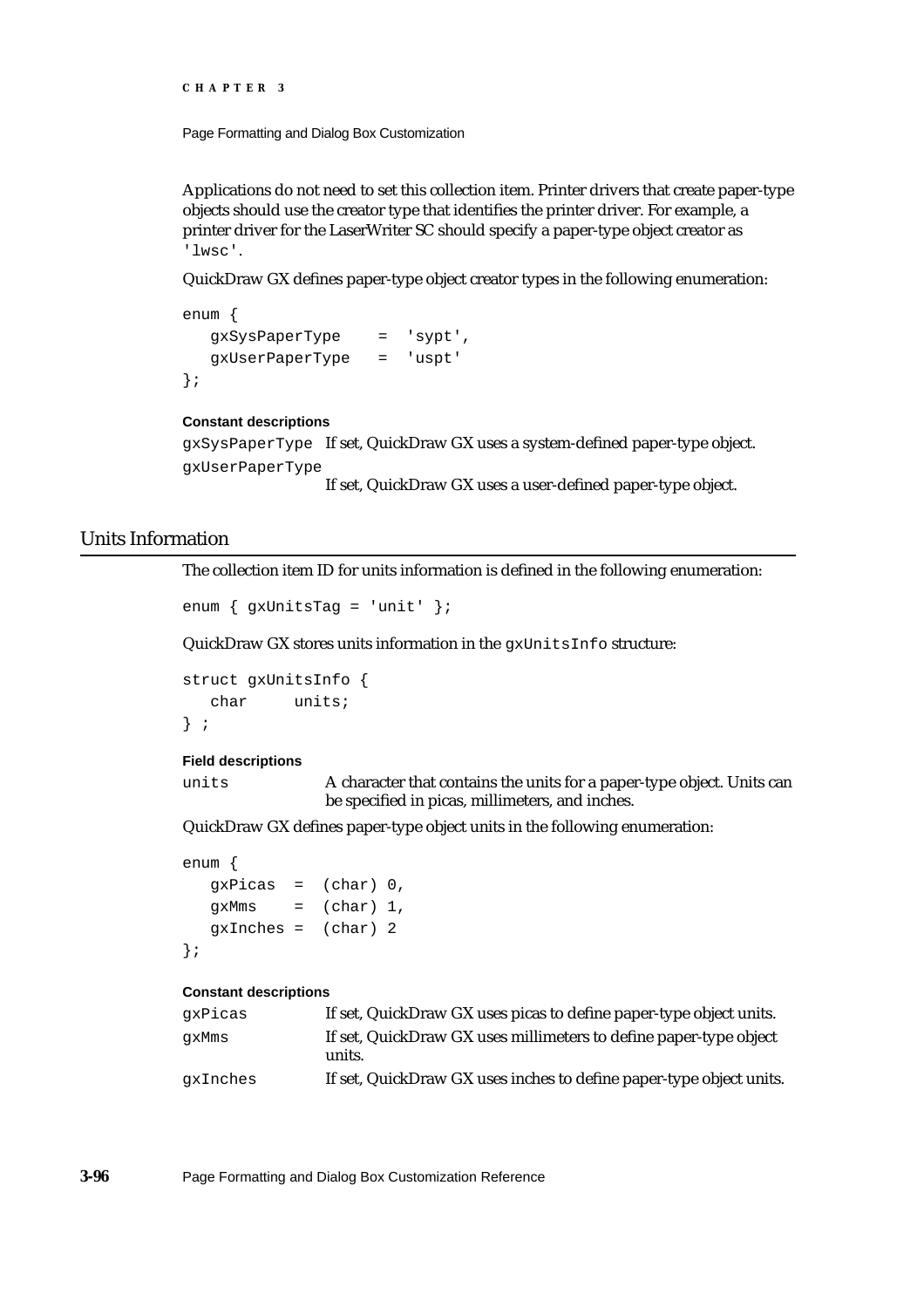```
CHAPTER 3
```
## Flags Information

The collection item ID for flags information is defined in the following enumeration:

enum { gxFlagsTag = 'flag' };

QuickDraw GX stores flags information in the following structure:

```
struct gxFlagsInfo{
   long flags;
};
```
**Field descriptions**

flags The flags information for a paper-type object. A flag is a bit position that indicates the system software version used to create a paper-type object.

QuickDraw GX defines paper-type object flags in the following enumeration:

```
enum {
  gxOldPaperTypeFlag = 0x00800000,
```

```
gxNewPaperTypeFlag = 0x00400000,
  gxOldAndNewPaperTypeFlag= 0x00C00000,
  gxDefaultPaperTypeFlag = 0x00100000,
};
```
### **Constant descriptions**

gxOldPaperTypeFlag

```
A paper type used only with applications that do not support 
                   QuickDraw GX printing.
gxNewPaperTypeFlag
                   A paper type used only with applications that do support 
                   QuickDraw GX printing.
gxOldAndNewPaperTypeFlag
                   A paper type used with applications that support QuickDraw GX 
                  printing and with those that do not.
gxDefaultPaperTypeFlag
                  The default paper type.
```
## Comment Information

The collection item ID for comment information is defined in the following enumeration:

enum { gxCommentTag = 'cmnt' };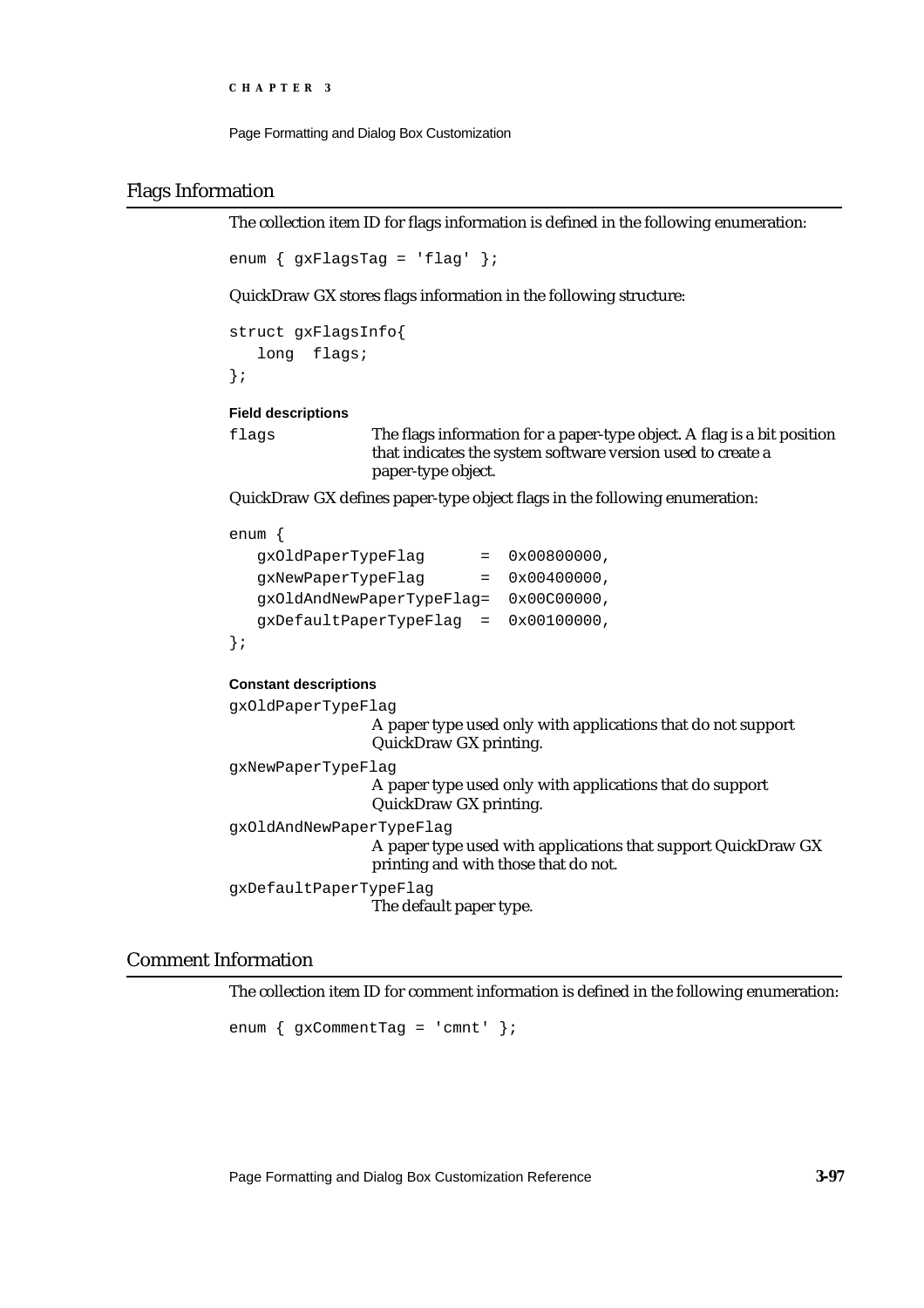Page Formatting and Dialog Box Customization

QuickDraw GX stores comment information in the gxCommentInfo structure:

```
struct gxCommentInfo {
  Str255 comment;
};
```
#### **Field descriptions**

comment A string containing an application-specified comment to associate with a paper-type object.

# Panel-Related Constants and Data Types

The following sections describe the constants and data types related to panels.

## The Panel Information Structure

The panel information structure, of data type gxPanelInfoRecord, provides information to the panel about the current dialog box and panel event. This structure is used with the GXHandlePanelEvent and GXFilterPanelEvent override functions, whose descriptions begin on page 3-123.

```
struct gxPanelInfoRecord {
```

| qxPanelEvent | panelEvt;      |
|--------------|----------------|
| short        | panelResId;    |
| DialogPtr    | pDlq;          |
| EventRecord  | *theEvent;     |
| short        | itemHit;       |
| short        | itemCount;     |
| short        | evtAction;     |
| short        | errorStringId; |
| qxFormat     | theFormat;     |
| hiov         | *refCon;       |
|              |                |

};

#### **Field descriptions**

| panelEvt   | The event to filter or handle.                                                                             |
|------------|------------------------------------------------------------------------------------------------------------|
| panelResId | The resource ID of the current panel (gxPrintPanelType)                                                    |
|            | resource.                                                                                                  |
| pDlq       | A pointer to the dialog box structure.                                                                     |
| theEvent   | A pointer to the event that occurred.                                                                      |
| itemHit    | The actual item number where the event occurred, using the<br>item-numbering scheme of the Dialog Manager. |
| itemCount  | The item count before your panel's items in the dialog box.                                                |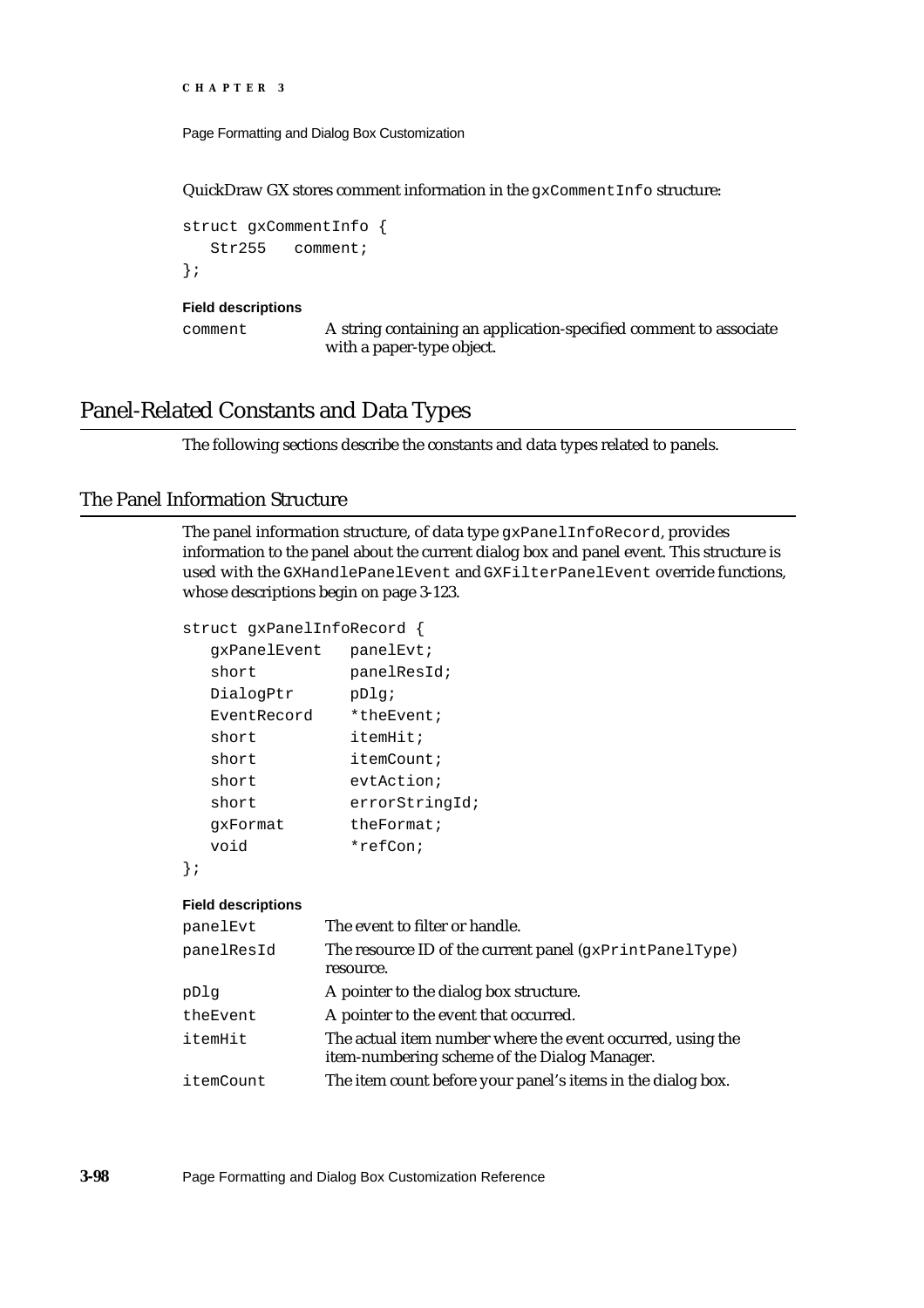Page Formatting and Dialog Box Customization

| evtAction     | The action that results once this event is processed. This value is one<br>of the constants defined in the panel event actions enumeration,<br>which is described on page 3-101. This field is only meaningful for<br>filtering, and is used for parsing. |
|---------------|-----------------------------------------------------------------------------------------------------------------------------------------------------------------------------------------------------------------------------------------------------------|
| errorStringId | The ID of the 'STR ' resource to put in the error alert. A value of 0<br>in this field indicates that there is no error string to display.                                                                                                                |
| theFormat     | The current format. This is only meaningful in a Custom Page Setup<br>dialog box.                                                                                                                                                                         |
| refCon        | A reference constant for use by the generator of the panel.                                                                                                                                                                                               |

## Panel Events

The panel event enumeration defines the possible event types that can occur in a panel. This data type is used with the panel information structure, which is described in the previous section.

### enum {

|    | qxPanelNoEvt         | $=$ | (qxPanelEvent) | 0.  |
|----|----------------------|-----|----------------|-----|
|    | gxPanelOpenEvt       | $=$ | (gxPanelEvent) | 1,  |
|    | qxPanelCloseEvt      | $=$ | (gxPanelEvent) | 2.  |
|    | qxPanelHitEvt        | $=$ | (gxPanelEvent) | 3.  |
|    | qxPanelActivateEvt   |     | (gxPanelEvent) | 4.  |
|    | qxPanelDeactivateEvt | $=$ | (qxPanelEvent) | 5.  |
|    | qxPanelIconFocusEvt  | $=$ | (qxPanelEvent) | 6.  |
|    | qxPanelPanelFocusEvt | $=$ | (qxPanelEvent) | 7,  |
|    | qxPanelFilterEvt     |     | (gxPanelEvent) | 8,  |
|    | qxPanelCancelEvt     | $=$ | (gxPanelEvent) | 9,  |
|    | qxPanelConfirmEvt    | $=$ | (gxPanelEvent) | 10, |
|    | qxPanelDialoqEvt     | $=$ | (qxPanelEvent) | 11, |
|    | qxPanelOtherEvt      | $=$ | (gxPanelEvent) | 12, |
|    | gxUserWillConfirmEvt | $=$ | (gxPanelEvent) | 13  |
| ł; |                      |     |                |     |
|    |                      |     |                |     |

typedef long gxPanelEvent;

### **Constant descriptions**

| qxPanelNoEvt       | No event has occurred.                                             |
|--------------------|--------------------------------------------------------------------|
| qxPanelOpenEvt     |                                                                    |
|                    | The panel is about to open. It needs to be initialized and drawn.  |
| qxPanelCloseEvt    |                                                                    |
|                    | The panel is about to close.                                       |
|                    | gxPanelHitEvt The user has selected an item in the panel.          |
| qxPanelActivateEvt |                                                                    |
|                    | The dialog box in which the panel resides has just been activated. |

Page Formatting and Dialog Box Customization Reference **3-99**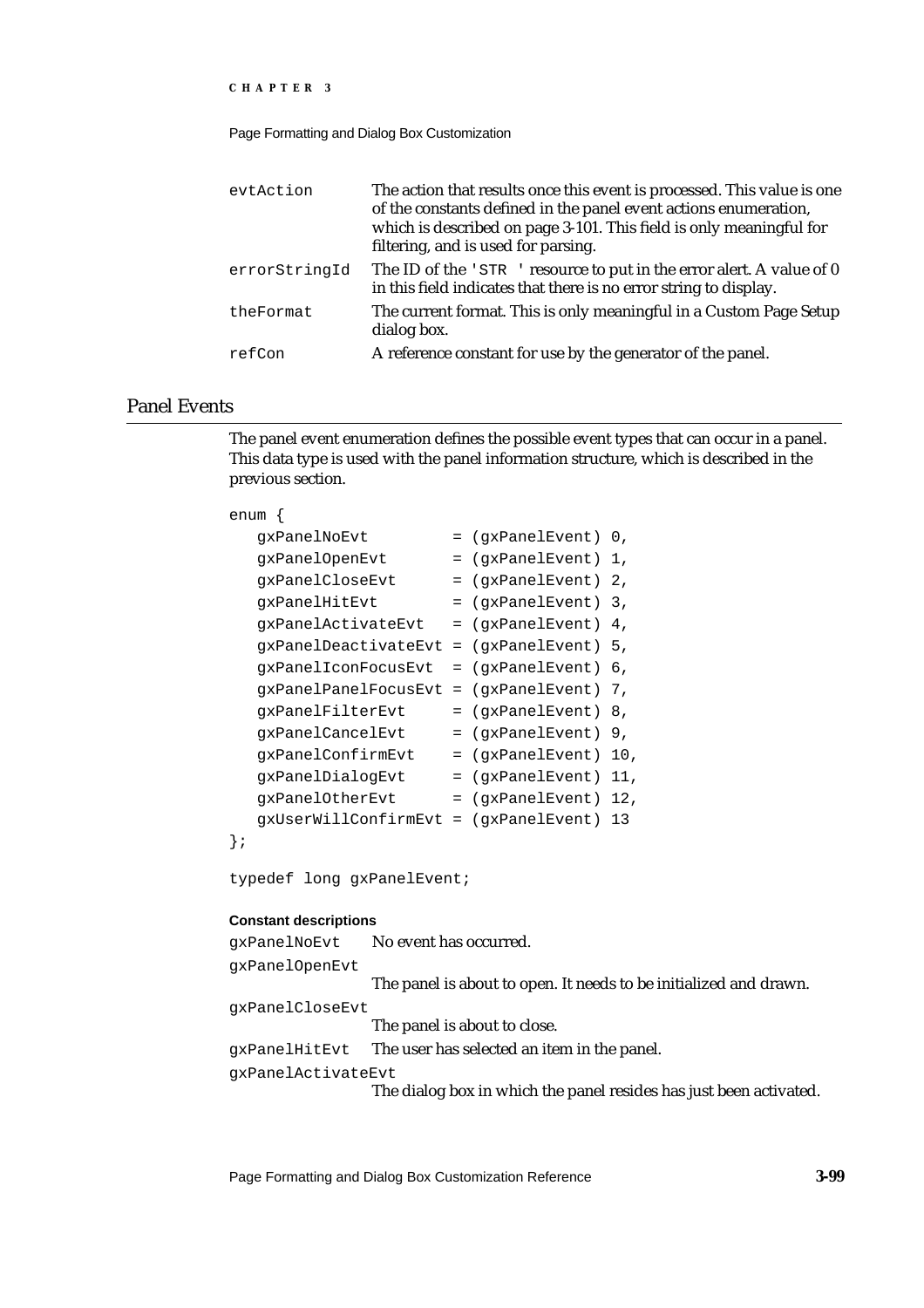Page Formatting and Dialog Box Customization

```
gxPanelDeactivateEvt
                   The dialog box in which the panel resides is about to be deactivated.
gxPanelIconFocusEvt
                   The focus has changed from the panel to the icon list.
gxPanelPanelFocusEvt
                   The focus has changed from the icon list to the panel.
gxPanelFilterEvt
                   The panel event needs to be filtered.
gxPanelCancelEvt
                   The user has selected the Cancel button in the dialog box.
gxPanelConfirmEvt
                   The user has selected the OK button in the dialog box.
gxPanelDialogEvt
                    An event has occurred in the panel that is going to be handled by a 
                   dialog box handler such as the application, a printing extension, a 
                    printer driver, or the Macintosh system software.
gxPanelOtherEvt
                   A different kind of event, such as an operating-system event, has 
                   occurred in the panel.
gxPanelUserWillConfirmEvt
                   The user has selected the confirm button, which means that it is 
                   time to parse panel interdependencies.
```
## Panel Responses

A handler of a panel in a dialog box (including applications, printing extensions, printer drivers, and Macintosh system software) can return any value of type OSErr as the result of handling the panel. In addition, a panel handler can return an event of type gxPanelResult, as shown here. This data type is used with the GXHandlePanelEvent override function, which is described on page 3-123.

```
enum {
  qxPanelNoResult = 0,gxPanelCancelConfirmation = 1
};
```
typedef long gxPanelResult;

### **Constant descriptions**

gxPanelNoResult

The result field does not currently have any meaning.

gxPanelCancelConfirmation

This result is only valid if the panel event (as described in the previous section) was of type gxPanelUserWillConfirmEvt. After the user confirms the panel, if the panel handler discovers that the user entered an inappropriate value, the panel handler alerts the user to the problem and generates this response, which tells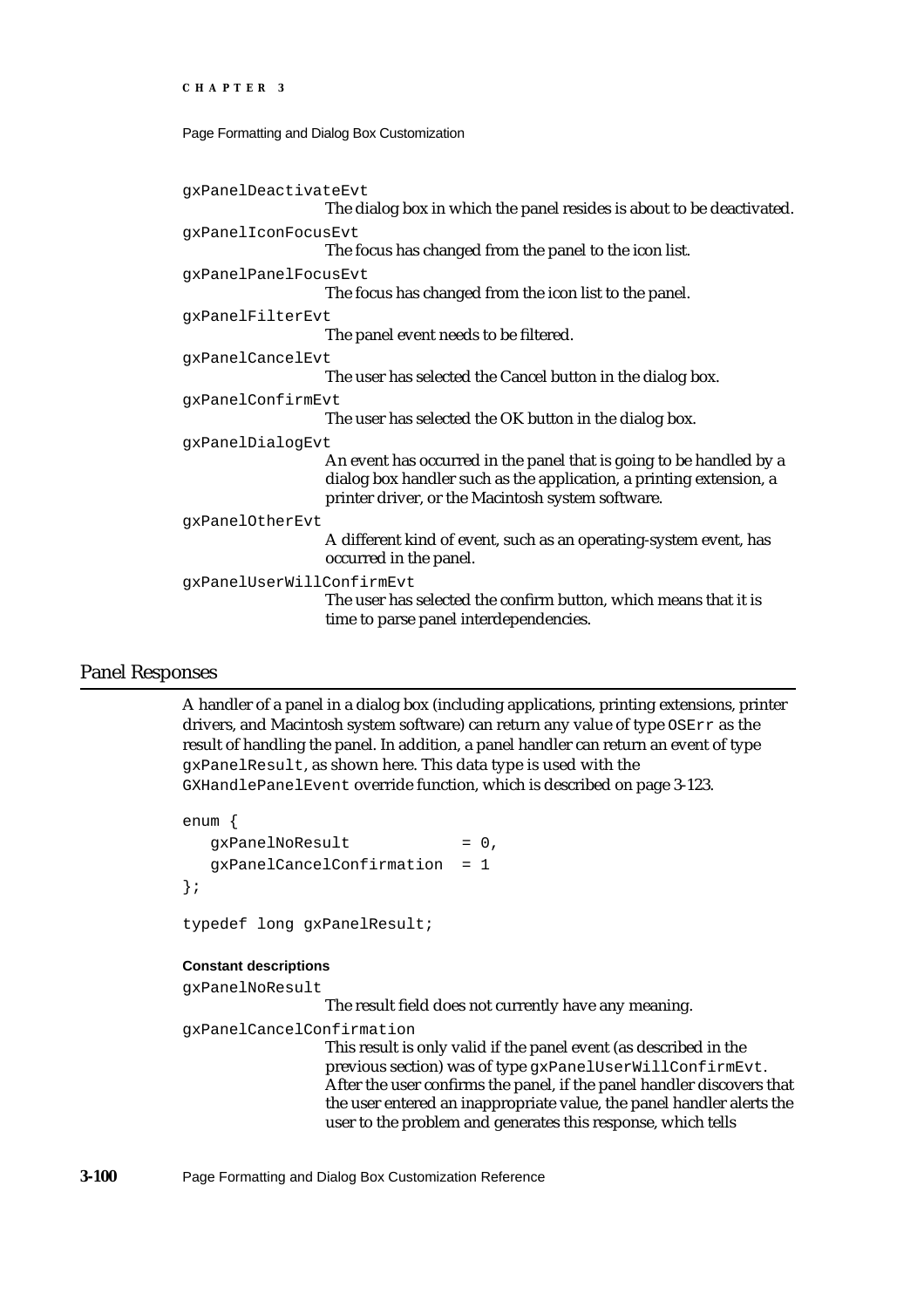```
CHAPTER 3
```
QuickDraw GX to not confirm the dialog box. This allows the user the opportunity to fix the problem.

## Panel Event Actions

The panel event actions enumeration defines the constants used in the evtAction field of the panel information structure, which is described on page 3-98. Each value defines what action takes place after an event is processed.

```
enum {
   gxOtherAction = 0,
   gxClosePanelAction = 1,
   gxCancelDialogAction = 2,
   gxConfirmDialogAction= 3
};
```
## **Constant descriptions**

```
gxOtherAction The current item does not change after processing this event.
gxClosePanelAction
                   The panel is closed after this event is processed.
gxCancelDialogAction
                   The dialog box is canceled after this event is processed.
gxConfirmDialogAction
                   The dialog box is confirmed after this event is processed.
```
## The Panel Setup Structure

The panel setup structure, of data type gxPanelSetupRecord, is passed to the GXSetupDialogPanel function when the user displays a dialog box.

```
struct gxPanelSetupRecord {
  gxPrintingPanelKind panelKind;
 short panelResId;
 short resourceRefNum;
  void *refCon;
};
```
### **Field descriptions**

| panelKind      | The kind of program that is using this panel. This value is one of the<br>constants defined in the printing panel kinds enumeration, which is<br>described in the next section. |
|----------------|---------------------------------------------------------------------------------------------------------------------------------------------------------------------------------|
| panelResId     | The resource ID of the panel ('ppn1') resource for the dialog box<br>panel.                                                                                                     |
| resourceRefNum | The resource file reference number for the panel.                                                                                                                               |
| refCon         | A reference constant for use by the creator of the panel.                                                                                                                       |

Page Formatting and Dialog Box Customization Reference **3-101**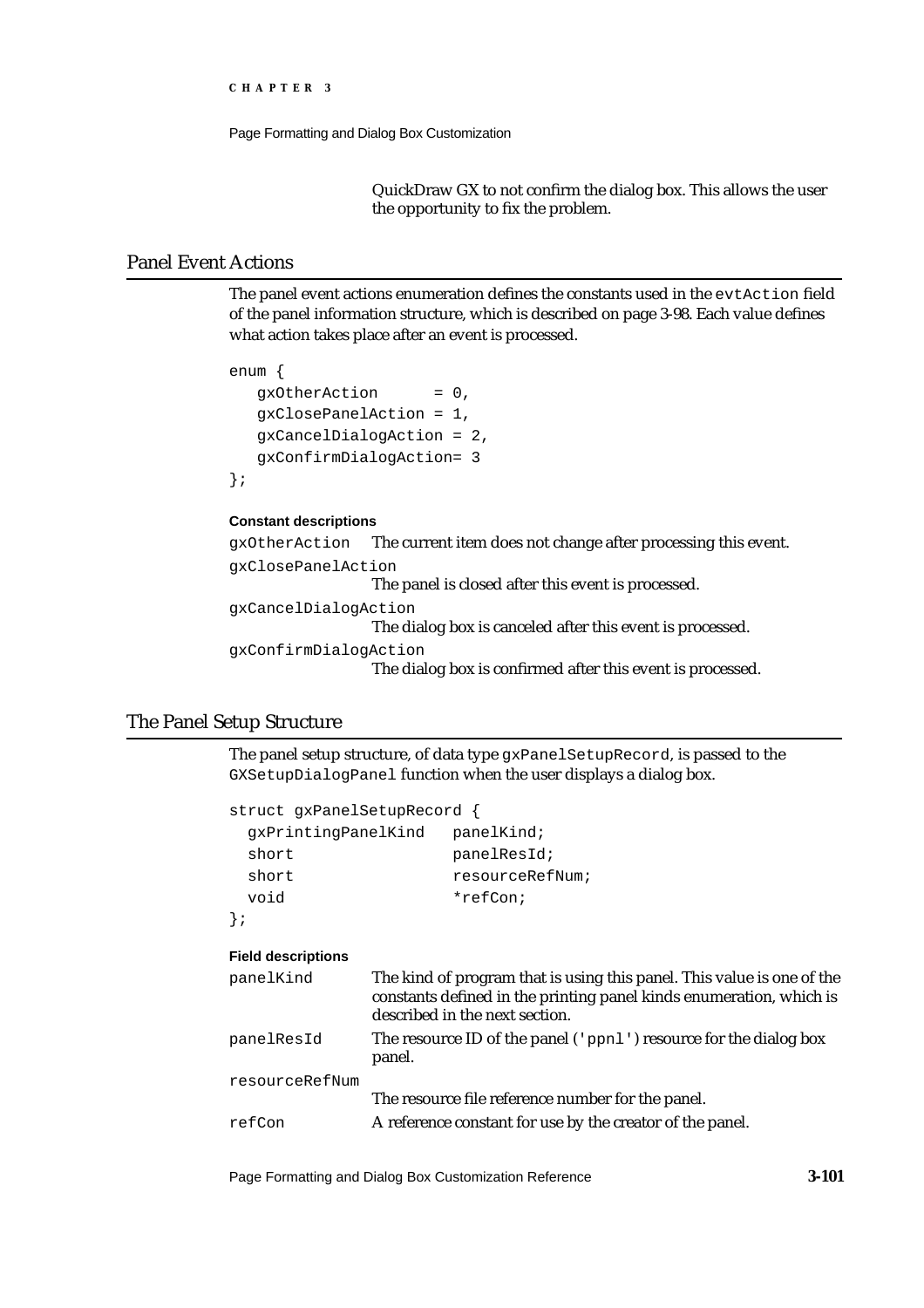Page Formatting and Dialog Box Customization

## Printing Panel Kinds

The printing panel kinds enumeration provides constants for use in the panelKind field of the panel setup structure, which is described in the previous section.

```
enum {
  gxApplicationPanel= (gxPrintingPanelKind) 0,
 qxExtensionPanel = (axPrintinqPanelKind) 1,qxDiriverPanel = (qxPrintinqPanelKind) 2};
typedef long gxPrintingPanelKind;
```
## **Constant descriptions**

```
gxApplicationPanel
                   A panel created for an application.
gxExtensionPanel
                   A panel created for a printing extension.
gxDriverPanel A panel created for a printer driver.
```
## Parse Range Results

The parse range results enumeration provides the constants that are used to parse dialog box item responses.

```
enum {
```

```
qxRangeNotParsed = (qxParsePageRangeRangeResult) 0,gxRangeParsed = (gxParsePageRangeResult) 1,
  gxRangeBadFromValue = (gxParsePageRangeResult) 2,
  gxRangeBadToValue = (gxParsePageRangeResult) 3
};
```
typedef long gxParsePageRangeResult;

### **Constant descriptions**

gxRangeNotParsed

```
QuickDraw GX has not yet parsed a page range in the string.
gxRangeParsed QuickDraw GX has successfully parsed a page range in the string.
gxRangeBadFromValue
                   QuickDraw GX has encountered an invalid value in the "from 
                   page" string during the parse.
gxRangeBadToValue
```
QuickDraw GX has encountered an invalid value in the "to page" string during the parse.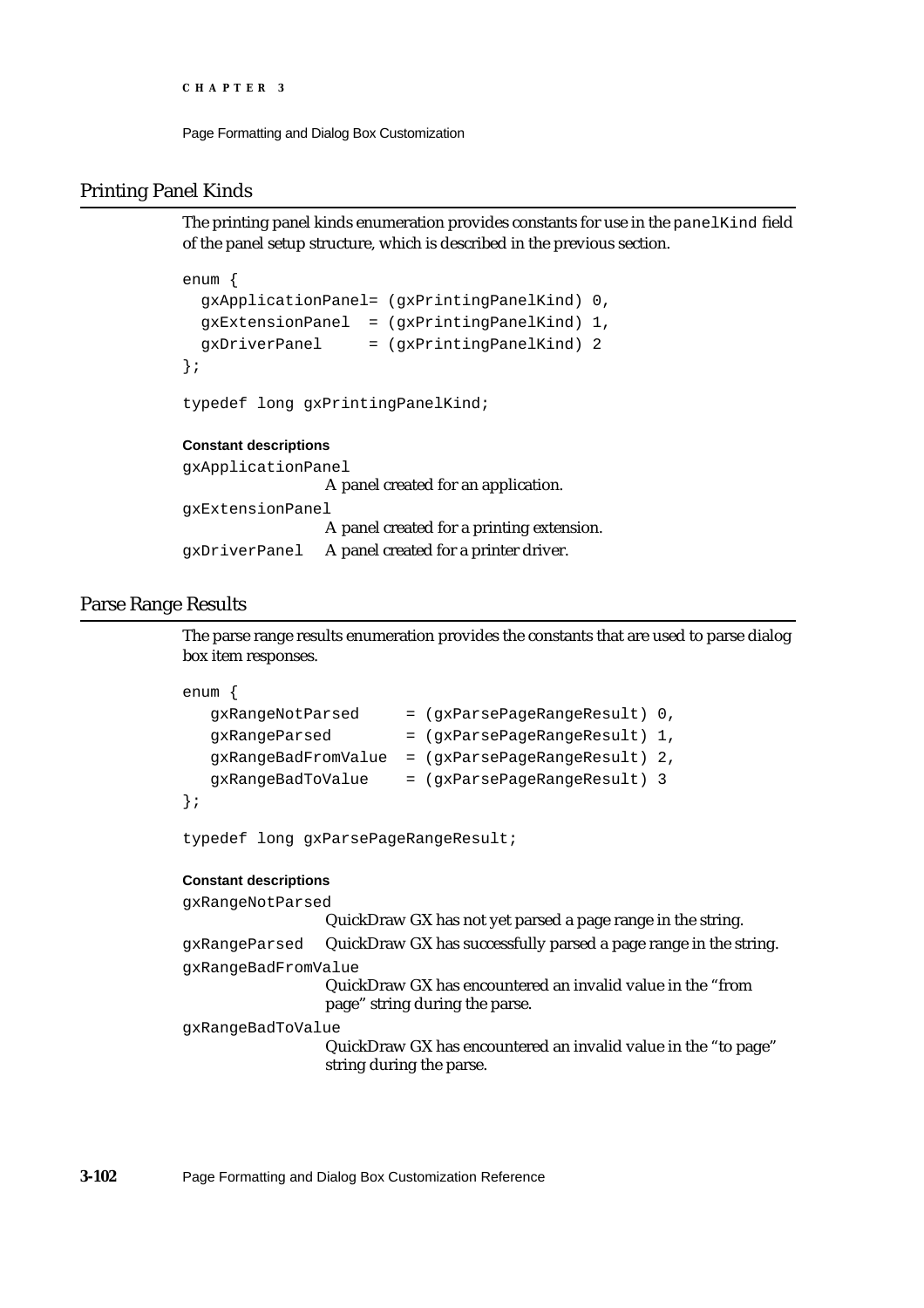Page Formatting and Dialog Box Customization

# Functions

This section describes the functions for creating and manipulating format objects, manipulating format object properties, displaying the Custom Page Setup dialog box, obtaining information on a document's format objects, customizing QuickDraw GX dialog boxes, and accessing printing-related collection objects.

Included with each function description is a list of specific result codes returned by QuickDraw GX. In addition to these result codes, you may also receive file-system, memory, and resource errors. For a complete listing of specific file-system, memory, and resource errors, see *Inside Macintosh: C Summary* or *Inside Macintosh: Pascal Summary*.

You should note that not all possible result codes for a particular function are included in function descriptions within this section. For example, the Message Manager, described in *Inside Macintosh: QuickDraw GX Environment and Utilities,* allows QuickDraw GX functions to send specific messages to your application. These messages can also generate errors.

### **IMPORTANT**

All printing functions in QuickDraw GX, with the exception of the GXGetJobError function, may move Macintosh memory. The GXGetJobError function, however, relies on data that may also move. Therefore, your application should never call a QuickDraw GX printing-related function at interrupt time.

## Creating and Manipulating Format Objects

When a user creates a new document, clicks on a page, and chooses the Format button in the Custom Page Setup dialog box, you use the GXNewFormat function to create a new format object.

When a user wants to modify a format for a single page that is also shared by other pages in the same document, the user wants to return to the default format, or the user decides not to save a format, you use the GXDisposeFormat function to dispose of the format object, which decrements its owner count.

When a user wants to disassociate a format from a particular document and associate it with another document, you use the GXCopyFormat function to copy a format object. When a user wants to share a format, created using the Custom Page Setup dialog box, with an additional page in the same document, you use the GXCloneFormat function to clone a format object. This function increments the owner count.

You can use the GXCountJobFormats function to obtain the number of format objects in a particular document, and you can use the GXForEachJobFormatDo function to make changes to each format object associated with a printable document. You can use the GXCountFormatOwners function to determine the number of references to a format object.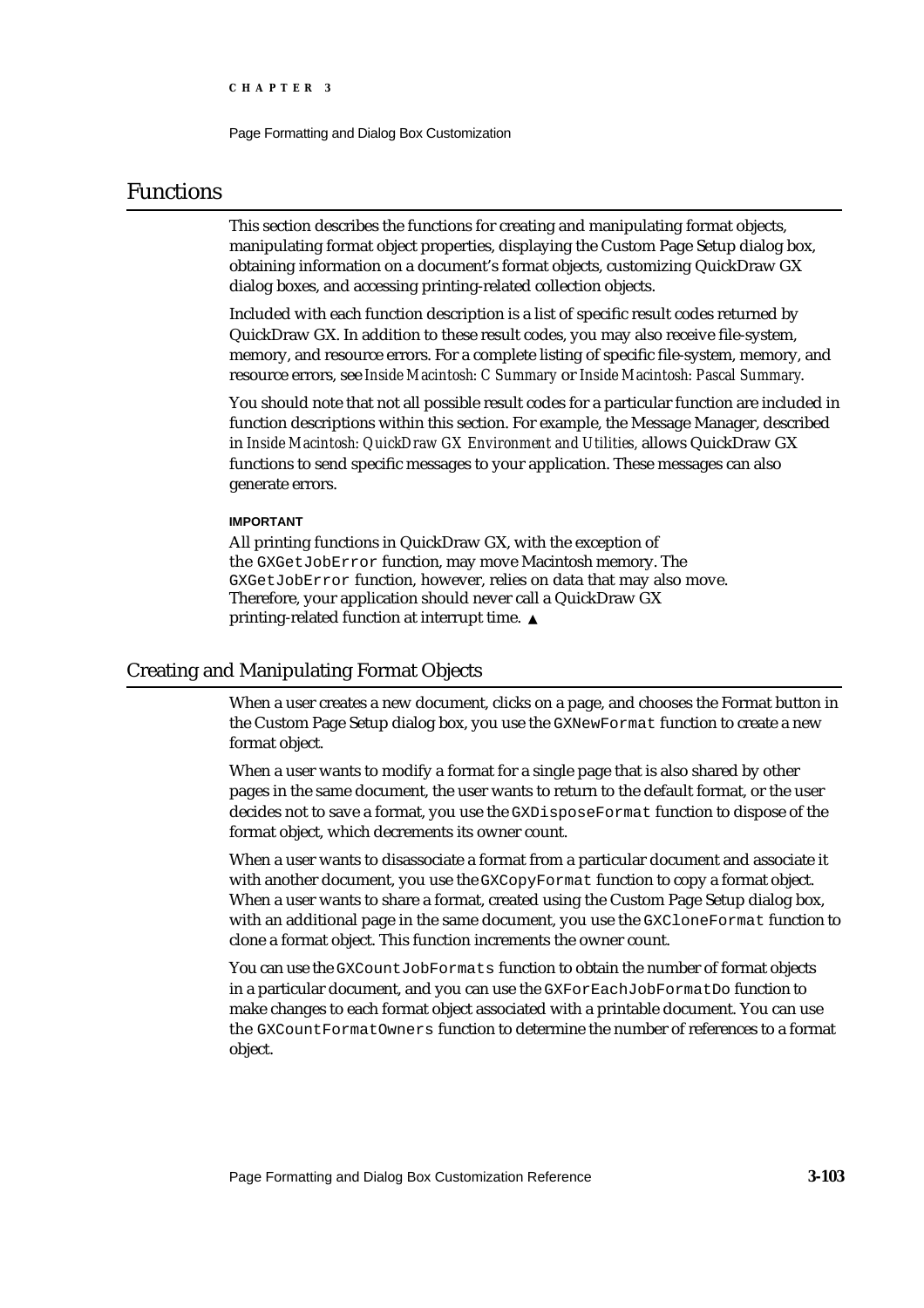Page Formatting and Dialog Box Customization

# **GXNewFormat**

You can use the GXNewFormat function to create a format object.

gxFormat GXNewFormat (gxJob aJob);

aJob A reference to the job object to be associated with the new format object.

*function result* A reference to a format object.

## **DESCRIPTION**

The GXNewFormat function creates a new format object and copies the default format for the specified job object. The GXNewFormat function sets the owner count to 1. You need to call this function each time a user creates a new format for a page in a document.

### **RESULT CODES**

| qxSeqmentLoadFailedErr | A required code segment for QuickDraw GX           |
|------------------------|----------------------------------------------------|
|                        | printing features failed to load due to low memory |
|                        | or disk errors.                                    |
| qxPaperTypeNotFound    | The default paper-type object cannot be located.   |

### **SEE ALSO**

Listing 3-9 on page 3-42 shows how to use the GXNewFormat function to create a format object.

To dispose of a format object, see the description of the GXDisposeFormat function in the next section.

## **GXDisposeFormat**

You can use the GXDisposeFormat function to dispose of a format object.

void GXDisposeFormat (gxFormat aFormat);

aFormat A reference to the format object whose owner count you want to decrement.

#### **DESCRIPTION**

You use the GXDisposeFormat function when you no longer need the format object. The function decrements the format's owner count. When the owner count reaches 0, the format object is deleted.

**3-104** Page Formatting and Dialog Box Customization Reference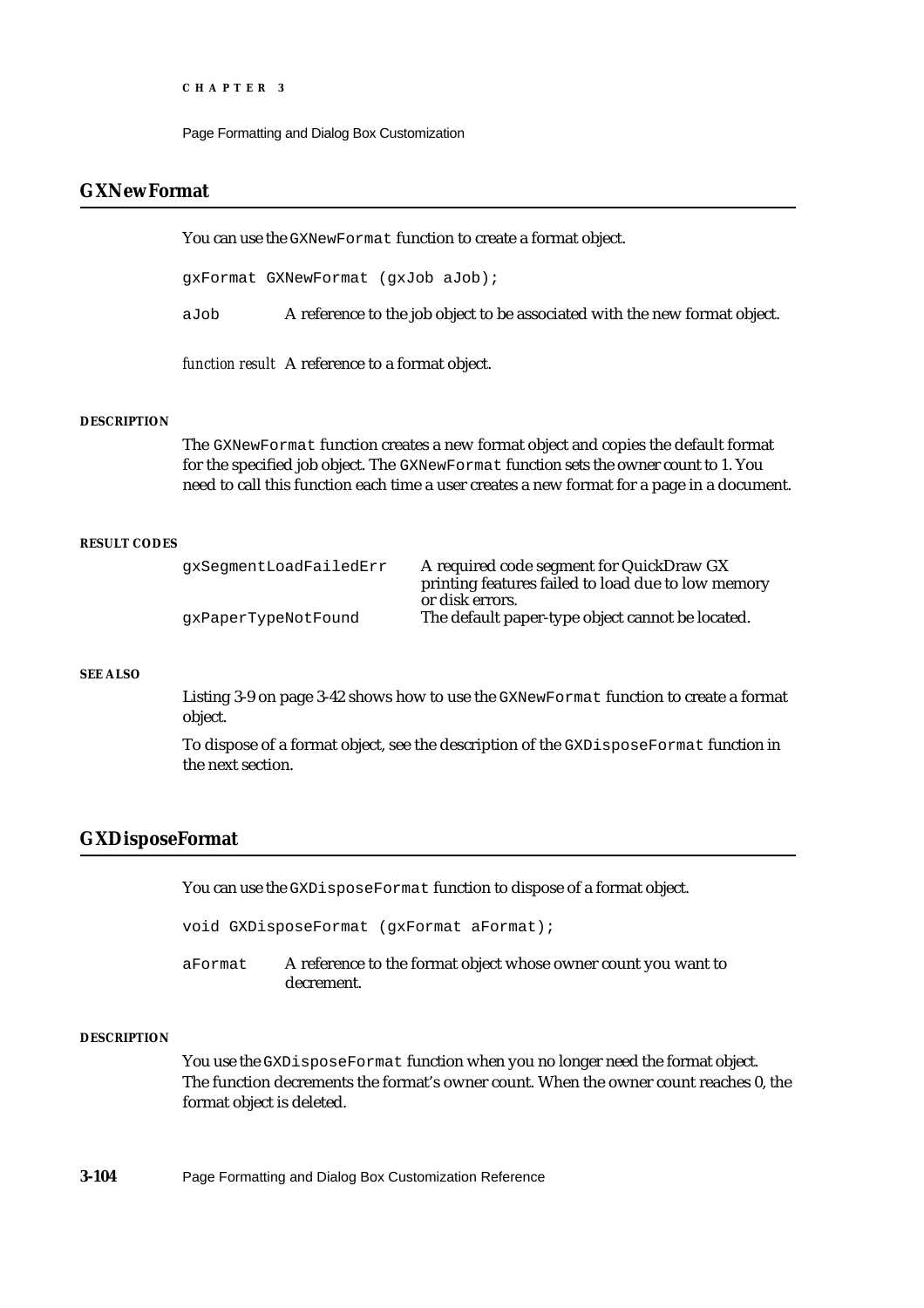Page Formatting and Dialog Box Customization

#### **SPECIAL CONSIDERATIONS**

You should *not* call this function for the default format object unless you have cloned it.

#### **RESULT CODES**

gxSegmentLoadFailedErr A required code segment could not be found, or there was not enough memory to load it.

### **SEE ALSO**

Listing 3-9 on page 3-42 shows how to use the GXDisposeFormat function to dispose of a format object.

## **GXCopyFormat**

You can use the GXCopyFormat function to create a copy of a format object.

gxFormat GXCopyFormat (gxFormat srcFormat, gxFormat dstFormat);

srcFormat A reference to the source format object to copy.

dstFormat A reference to the destination format object.

*function result* A reference to a format object.

### **DESCRIPTION**

The GXCopyFormat function copies the properties from the source format object into the destination object and returns a reference to the destination format object. If you specify nil for the dstFormat parameter, QuickDraw GX creates a format object to receive the properties.

#### **RESULT CODES**

gxSegmentLoadFailedErr A required code segment could not be found, or there was not enough memory to load it. gxPaperTypeNotFound The paper-type object cannot be located.

## **SEE ALSO**

Listing 3-14 on page 3-56 shows how to use the GXCopyFormat function to copy a format object's storage.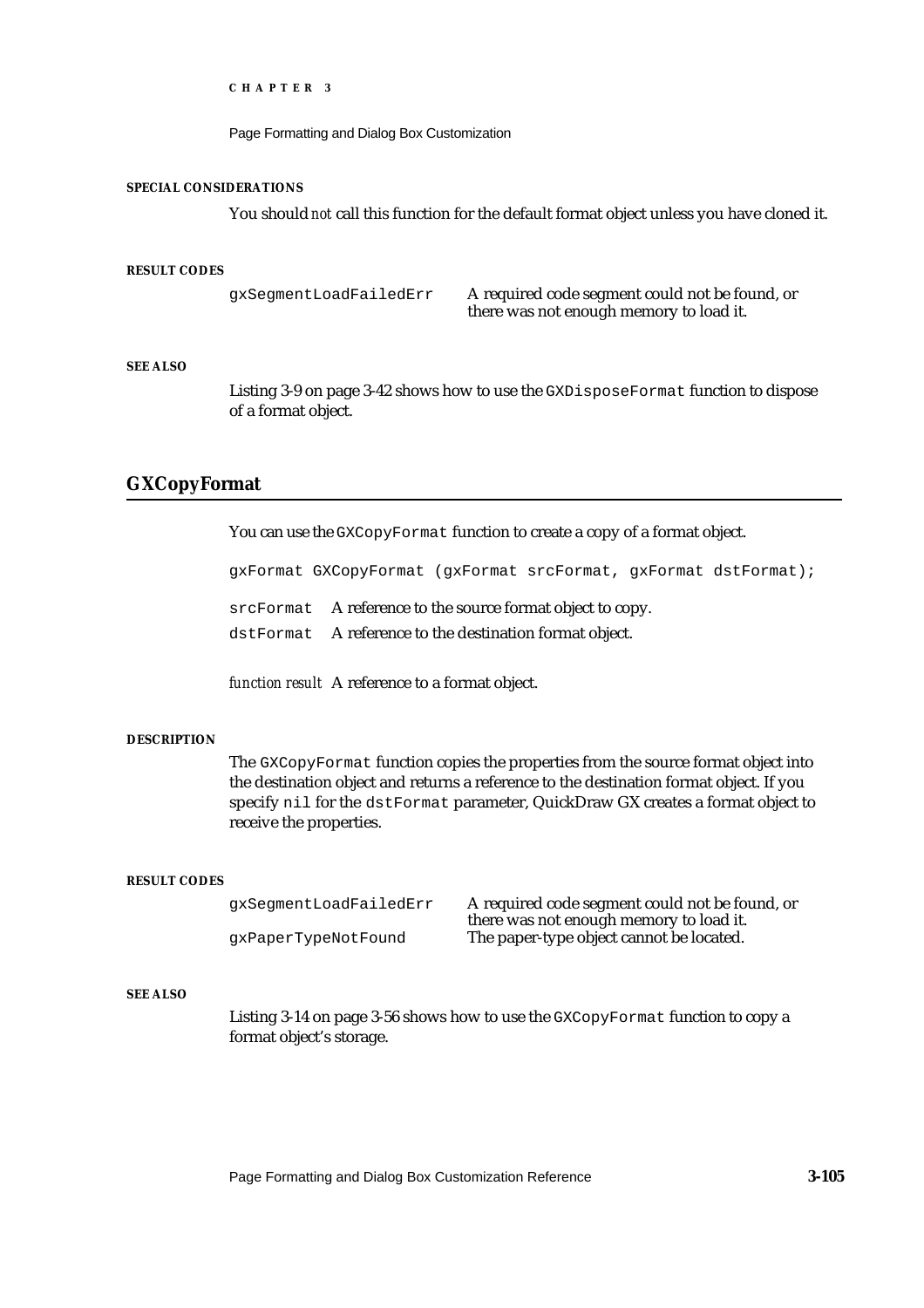Page Formatting and Dialog Box Customization

# **GXCloneFormat**

You can use the GXCloneFormat function to increment the owner count of a format object by 1.

gxFormat GXCloneFormat (gxFormat aFormat);

aFormat A reference to the format object you wish to clone.

*function result* A reference to a format object.

### **DESCRIPTION**

When a user wants to share a format with another page in the same document, you use the GXCloneFormat function to increment the owner count of a format object by 1, which prevents it from being deleted if it is disposed of when the other page no longer needs the format.

You can use the GXCountFormatOwners function to obtain the current owner count of a format object.

### **RESULT CODES**

gxSegmentLoadFailedErr A required code segment could not be found, or there was not enough memory to load it.

### **SEE ALSO**

Listing 3-10 on page 3-46 shows how to use the GXCloneFormat function to increment the owner count of a format object by 1.

The GXNewFormat function, which creates a new format object with an owner count of 1, is described on page 3-104.

The GXDisposeFormat function for decrementing the owner count of a format object by 1 is described on page 3-104.

The GXCountFormatOwners function for obtaining the current owner count of a format object is described on page 3-107.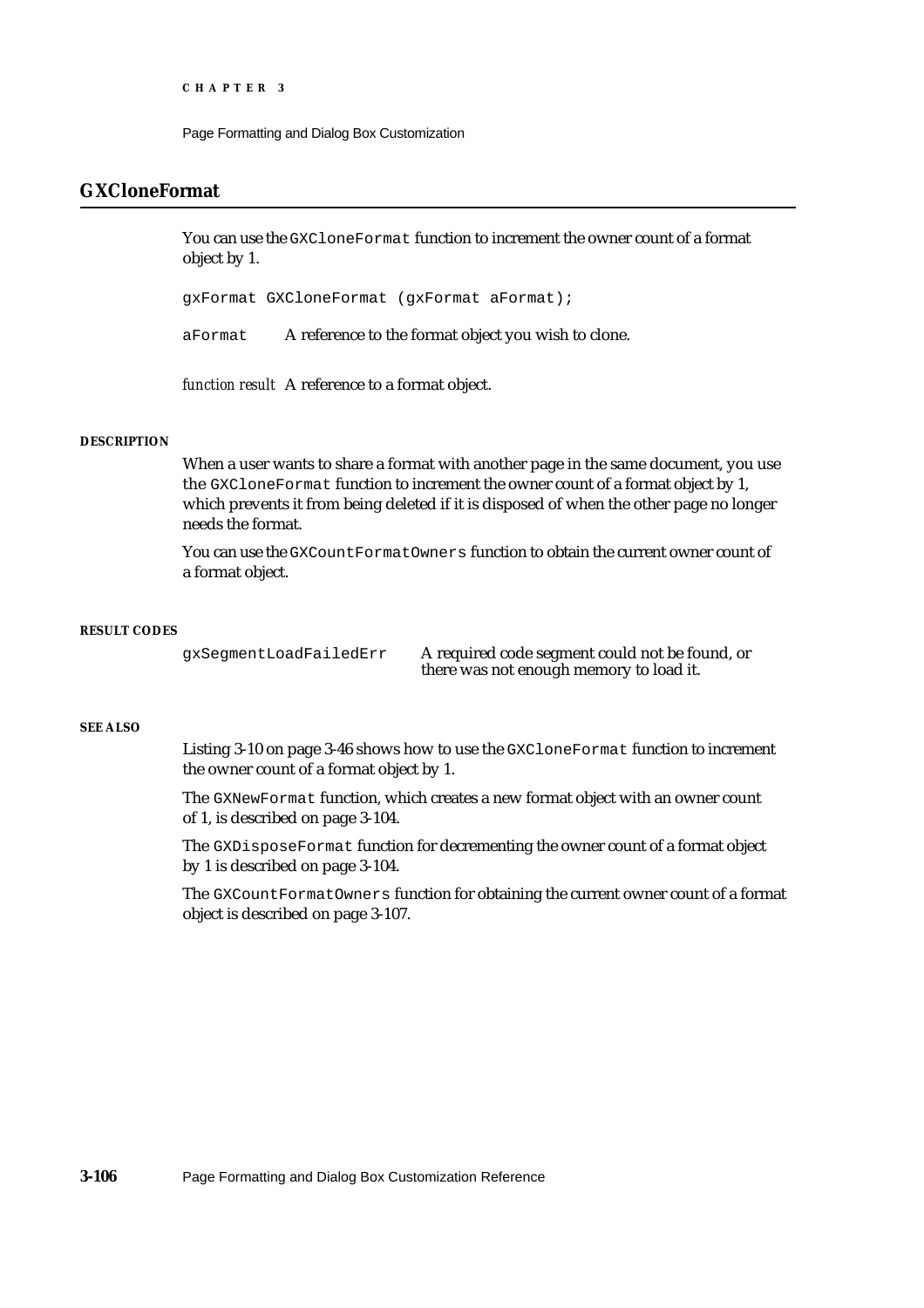Page Formatting and Dialog Box Customization

## **GXCountJobFormats**

You can use the GXCountJobFormats function to obtain the number of format objects in a job object.

long GXCountJobFormats (gxJob aJob);

aJob A reference to the job object in which to count the format objects.

*function result* The number of format objects for the job object.

### **DESCRIPTION**

The GXCountJobFormats function determines the number of format objects associated with a particular job object and returns 1 if the default format is the only format object associated with a job object. A job object may contain any number of format objects.

#### **RESULT CODES**

gxSegmentLoadFailedErr A required code segment could not be found, or there was not enough memory to load it.

# **GXCountFormatOwners**

You can use the GXCountFormatOwners function to determine the owner count of a format object.

long GXCountFormatOwners (gxFormat aFormat);

aFormat A reference to the format object in which to obtain the owner count.

*function result* The owner count.

### **DESCRIPTION**

The GXCountFormatOwners function returns the current number of references to the format object specified by the aFormat parameter. The GXNewFormat function sets the owner count to 1. The GXCloneFormat function increments the owner count of a format object by 1, and the GXDisposeFormat function decrements the owner count by 1. When the owner count reaches 0, QuickDraw GX disposes of the format object.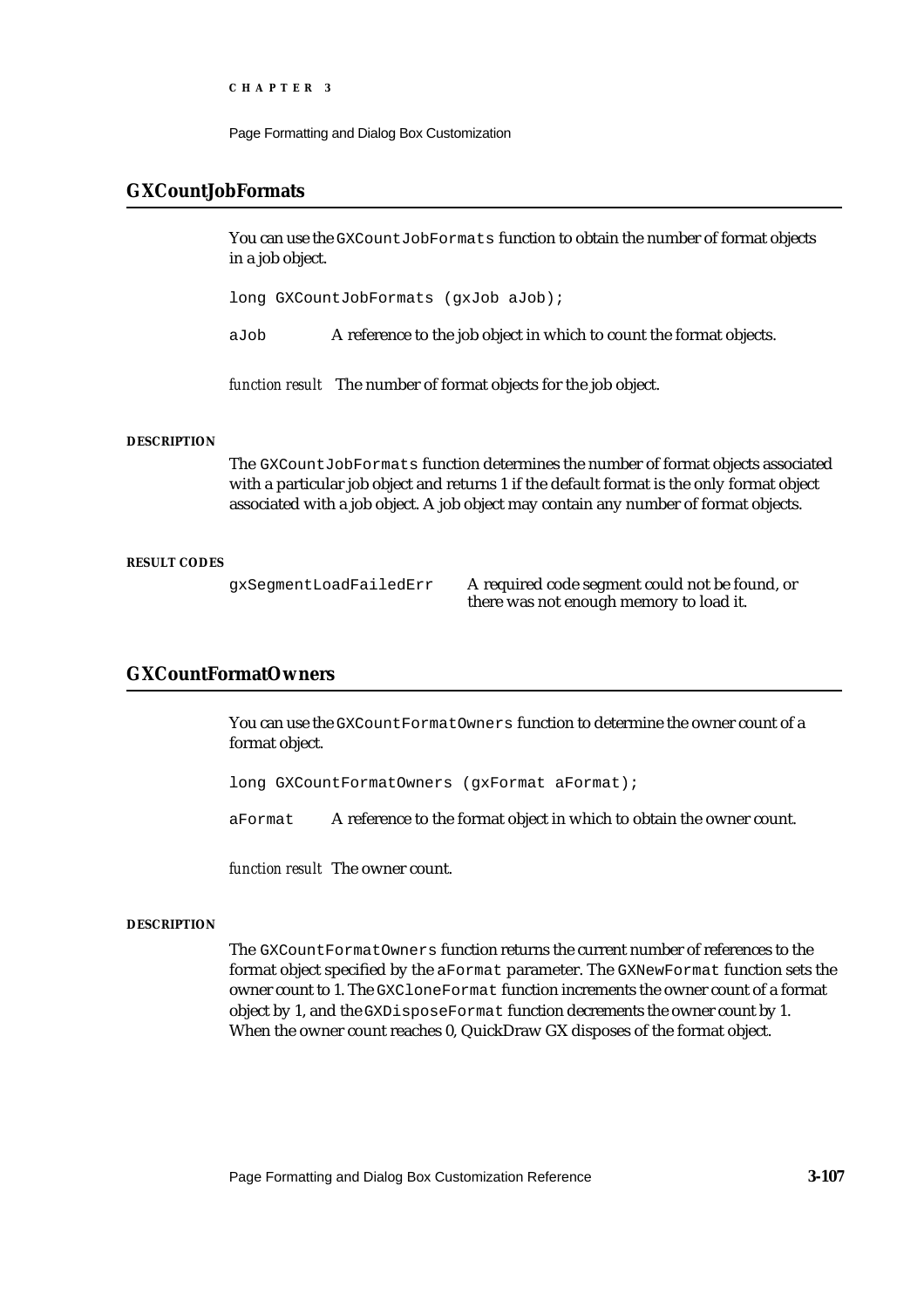Page Formatting and Dialog Box Customization

#### **RESULT CODES**

```
gxSegmentLoadFailedErr A required code segment could not be found, or
                              there was not enough memory to load it.
```
## **SEE ALSO**

The GXNewFormat function, which creates a new format object with an owner count of 1, is described on page 3-104.

The GXCloneFormat function, which increments the owner count of a format object by 1, is described on page 3-106.

The GXDisposeFormat function for decrementing the owner count of a format object by 1 is described on page 3-104.

## **GXForEachJobFormatDo**

You can use the GXForEachJobFormatDo function to manipulate each format object in a particular job object.

```
void GXForEachJobFormatDo (gxJob aJob, gxFormatProc aFormatProc,
                                void *refCon);
aJob A reference to the job object associated with a particular format object.
aFormatProc
             A pointer to the function to call for each format object in a job object.
refCon The reference constant passed to the function.
```
### **DESCRIPTION**

The GXForEachJobFormatDo function calls the application-defined function specified in the aFormatProc parameter for each format object associated with the job object specified in the aJob parameter. The GXForEachJobFormatDo function terminates when the application-defined function returns gxStopLooping or all format objects associated with the job object have been processed. The first format object to be processed is the default format.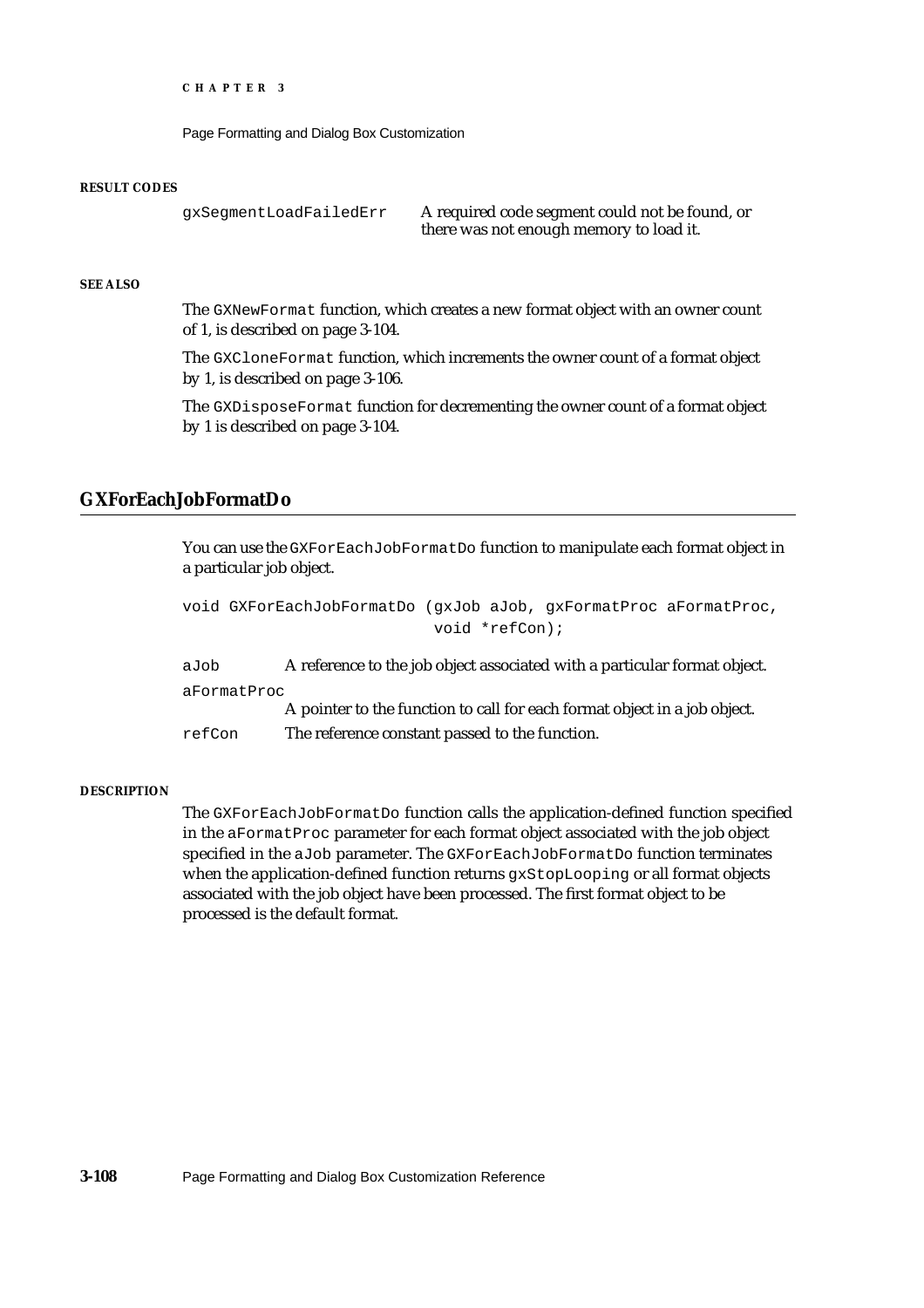Page Formatting and Dialog Box Customization

#### **RESULT CODES**

gxSegmentLoadFailedErr A required code segment could not be found, or there was not enough memory to load it.

## **SEE ALSO**

Listing 3-17 on page 3-60 shows how to use the GXForEachJobFormatDo function to access a format object function for each format object in a particular job object.

For information about setting up the function that is called each time through the loop, see "Looping Through Format Objects" on page 3-126.

## Manipulating Format Object Properties

You use the GXGetFormatMapping function to obtain a format object's mapping.

You use the GXGetFormatPaperType function to obtain a format object's paper-type object.

To retrieve the form and mask shapes for a particular format object, you use the GXGetFormatForm function. To associate a form and its mask shape with a format object, you use the GXSetFormatForm function.

You call the GXChangedFormat function each time you change a format collection associated with a format object.

## **GXGetFormatMapping**

You can use the GXGetFormatMapping function to obtain the mapping for a format object.

void GXGetFormatMapping (gxFormat aFormat, gxMapping \*aMapping);

aFormat A reference to the format object for which to obtain the mapping. aMapping On return, the mapping for a format object.

*function result* None.

### **DESCRIPTION**

The GXGetFormatMapping function returns a mapping for a format object that is a mathematical representation of the format object's scaling and orientation settings.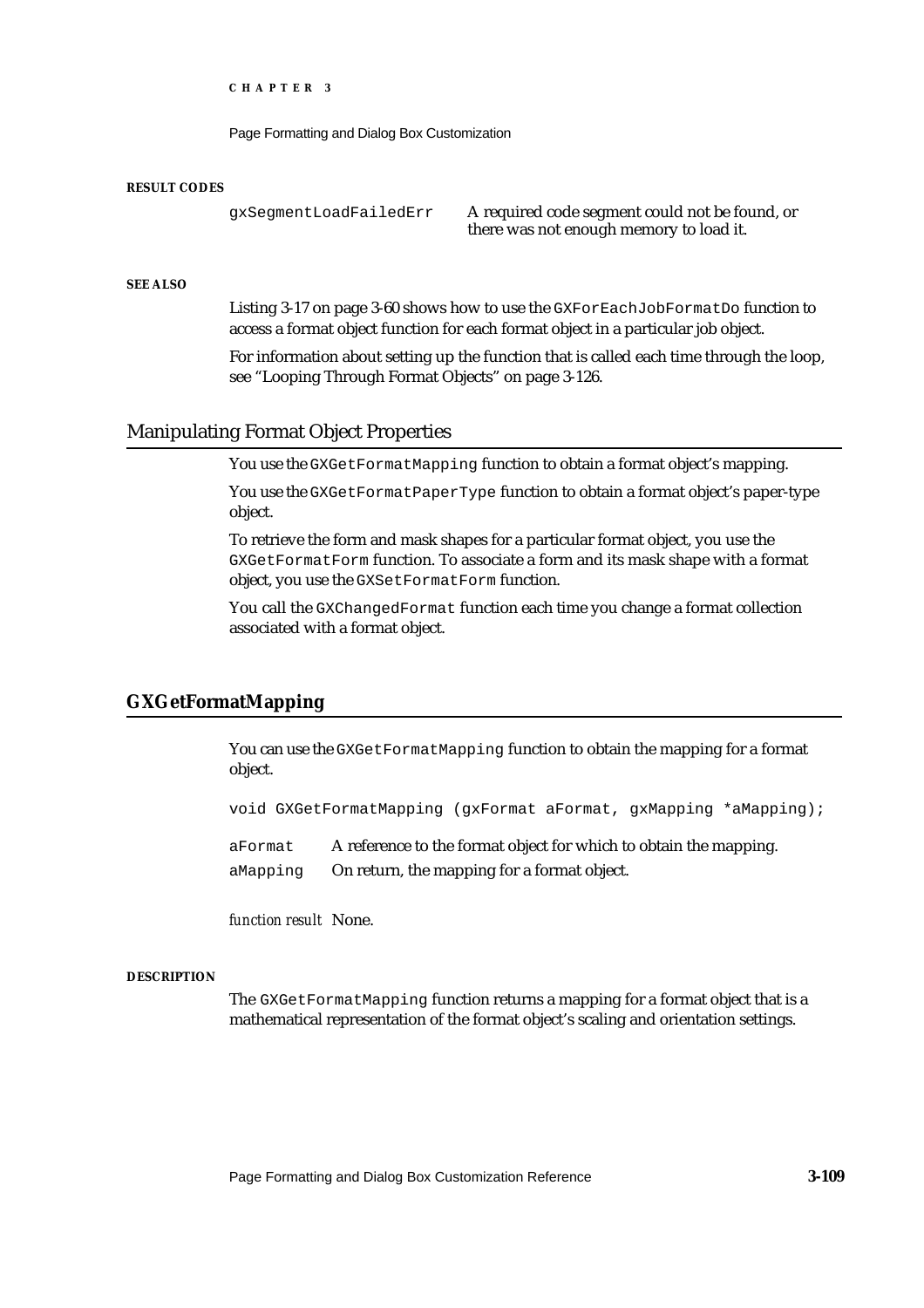Page Formatting and Dialog Box Customization

#### **RESULT CODES**

gxSegmentLoadFailedErr A required code segment could not be found, or

there was not enough memory to load it.

### **SEE ALSO**

Listing 3-15 on page 3-57 shows how to use the GXGetFormatMapping function.

## **GXGetFormatPaperType**

You can use the GXGetFormatPaperType function to obtain the paper-type object referenced by a format object.

gxPaperType GXGetFormatPaperType (gxFormat aFormat);

aFormat A reference to the format object for which to obtain the paper-type object.

*function result* A reference to a paper-type object.

#### **DESCRIPTION**

The GXGetFormatPaperType function returns a reference to a paper-type object as its function result.

### **RESULT CODES**

| gxSegmentLoadFailedErr | A required code segment could not be found, or |
|------------------------|------------------------------------------------|
|                        | there was not enough memory to load it.        |
| qxPaperTypeNotFound    | The paper-type object cannot be located.       |

### **SEE ALSO**

Listing 3-16 on page 3-59 shows an example that uses the GXGetFormatPaperType function.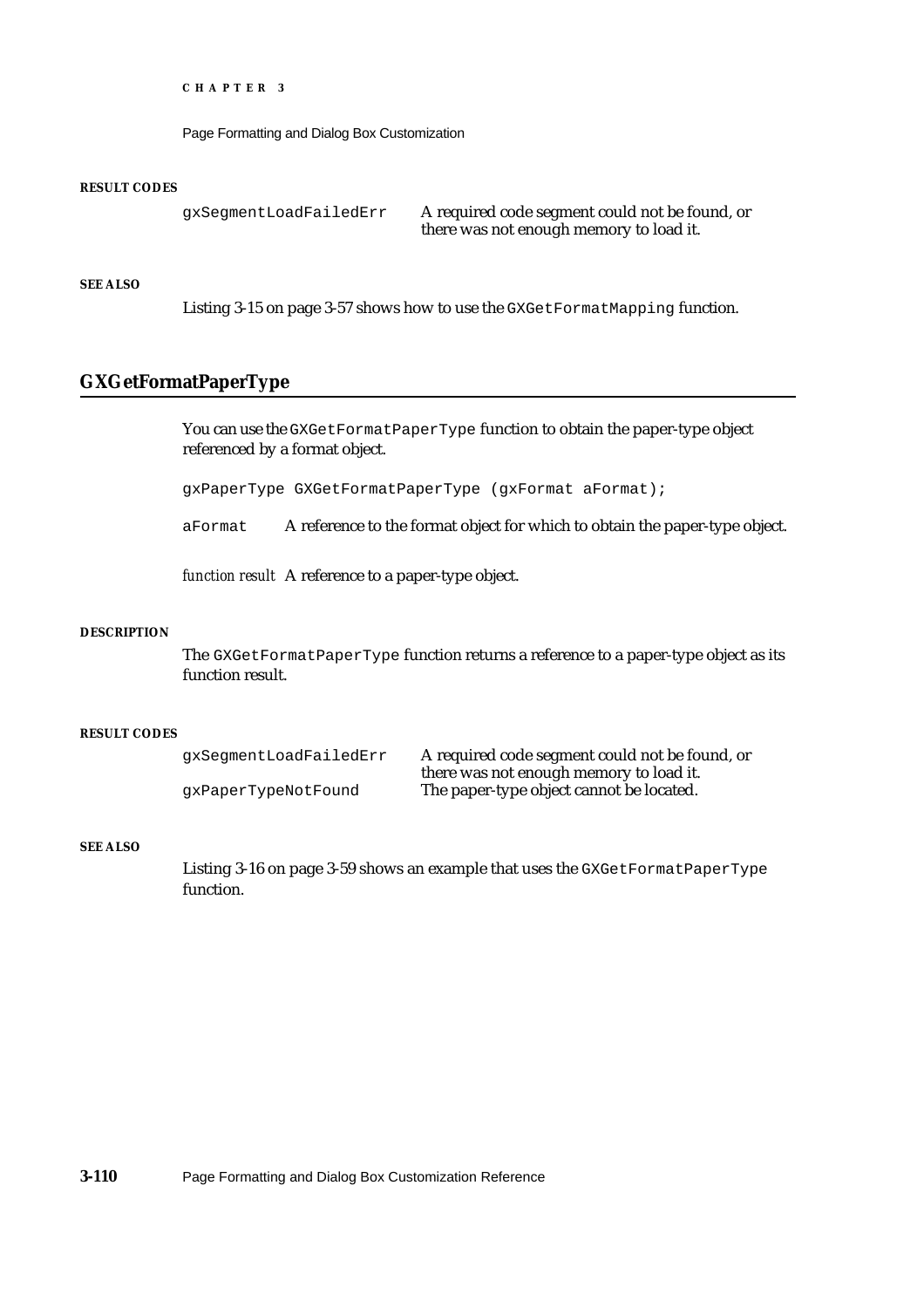Page Formatting and Dialog Box Customization

## **GXGetFormatForm**

You can use the GXGetFormatForm function to retrieve the form and mask shapes for a particular format object.

gxShape GXGetFormatForm (gxFormat aFormat, gxShape \*mask);

aFormat A reference to the format object associated with the form and mask shapes.

mask On return, the mask assigned to a format object.

*function result* A shape that represents the form.

### **DESCRIPTION**

To retrieve the form and mask shapes for a particular format object, you use the GXGetFormatForm function. To replace any form previously associated with a particular format object, you use the GXSetFormatForm function. Picture shapes used by the form are flattened to disk with the format object during spooling.

### **RESULT CODES**

gxSegmentLoadFailedErr A required code segment could not be found, or there was not enough memory to load it.

### **SEE ALSO**

To associate a form with a format object, see the description of the GXSetFormatForm function in the next section.

## **GXSetFormatForm**

You can use the GXSetFormatForm function to associate the form and mask shapes with a specific format object.

void GXSetFormatForm (gxFormat aFormat, gxShape form, gxShape mask);

- aFormat A reference to the format object in which to associate the form and mask shapes.
- form A reference to a picture shape that specifies the form to assign to a format object.

Page Formatting and Dialog Box Customization Reference **3-111**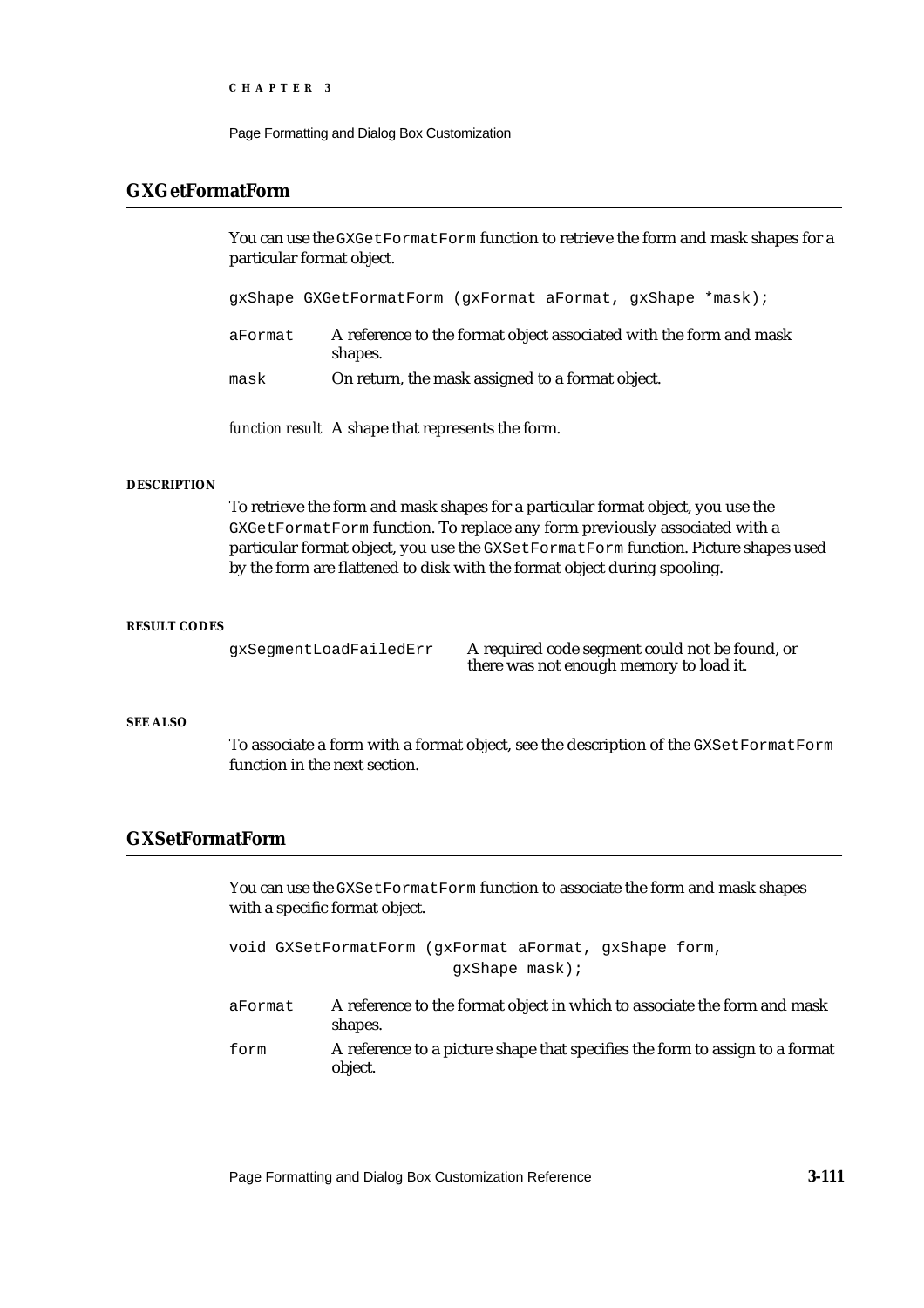```
CHAPTER 3
```

```
mask A reference to a picture shape that specifies the mask to assign to a format 
             object.
```
### **DESCRIPTION**

The GXSetFormatForm function replaces any form previously associated with a particular format object. It increments the owner counts of the new picture shapes (by calling the GXCloneShape function) and decrements the owner counts of the old picture shapes (by calling the GXDisposeShape function).

You may set either the form parameter or the mask parameter to nil.

Picture shapes are flattened to disk with the format object during spooling. To retrieve the form and mask shapes for a particular format object, you use the GXGetFormatForm function.

## **RESULT CODES**

gxSegmentLoadFailedErr A required code segment could not be found, or there was not enough memory to load it.

### **SEE ALSO**

Listing 3-12 on page 3-51 shows how to use the GXSetFormatForm function to associate the form and mask shapes with a specific format object.

To obtain the form shape associated with a format object, see the description of the GXGetFormatForm function in the previous section.

## **GXChangedFormat**

You can use the GXChangedFormat function each time you change a format without directly calling QuickDraw GX.

void GXChangedFormat (gxFormat aFormat);

aFormat A reference to the format object which you are changing.

### **DESCRIPTION**

You need to call the GXChangedFormat function each time you change a format object indirectly. For example, you should call this function when you modify a format collection.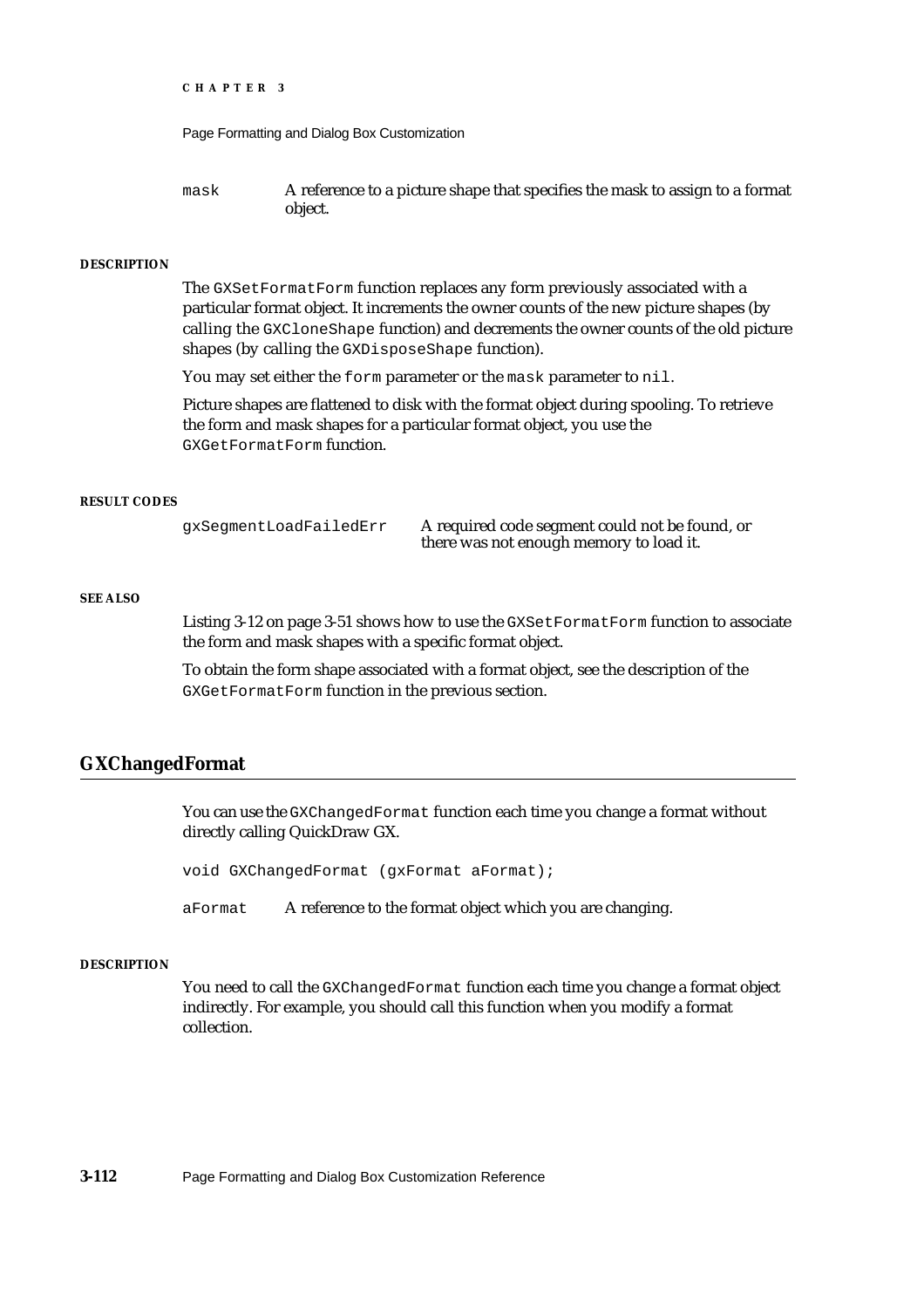Page Formatting and Dialog Box Customization

#### **RESULT CODES**

gxSegmentLoadFailedErr A required code segment could not be found, or there was not enough memory to load it.

## Displaying the Custom Page Setup Dialog Box

To allow a user to change a format object's settings, you need to display the Custom Page Setup dialog box. You use the GXFormatDialog function to display the Custom Page Setup dialog box on the user's screen.

## **GXFormatDialog**

You can use the GXFormatDialog function to display the Custom Page Setup dialog box when the user chooses the Custom Page Setup menu item from the File menu.

|                  | gxDialogResult GXFormatDialog (gxFormat aFormat,                                            |
|------------------|---------------------------------------------------------------------------------------------|
|                  | qxEditMenuRecord *anEditMenuRecord,                                                         |
|                  | StringPtr title);                                                                           |
| aFormat          | A reference to the format object that specifies the values to display in the<br>dialog box. |
| title            | The title of the dialog box.                                                                |
| anEditMenuRecord | A structure for your application's Edit menu and its menu items.                            |

*function result* The user's response to the dialog box.

### **DESCRIPTION**

After you use the GXFormatDialog function to display the Custom Page Setup dialog box, the user can specify formatting information for a format (which is not the default format). For example, the user can specify the paper size, orientation, and the default formatting printer.

In the anEditMenuRecord parameter you to specify an Edit menu structure to support the standard editing operations of cut, copy, paste, and clear in dialog boxes.

The GXFormatDialog function returns a response that is defined in a dialog box result enumeration. If the user chooses the Format button, the GXFormatDialog function returns gxOKSelected. If the user chooses the Cancel button, the function returns gxCancelSelected. If the user chooses the Remove button, the function returns gxRevertSelected.

If an error occurs, the function returns gxCancelSelected. Call the GXGetJobError function to determine which error occurred.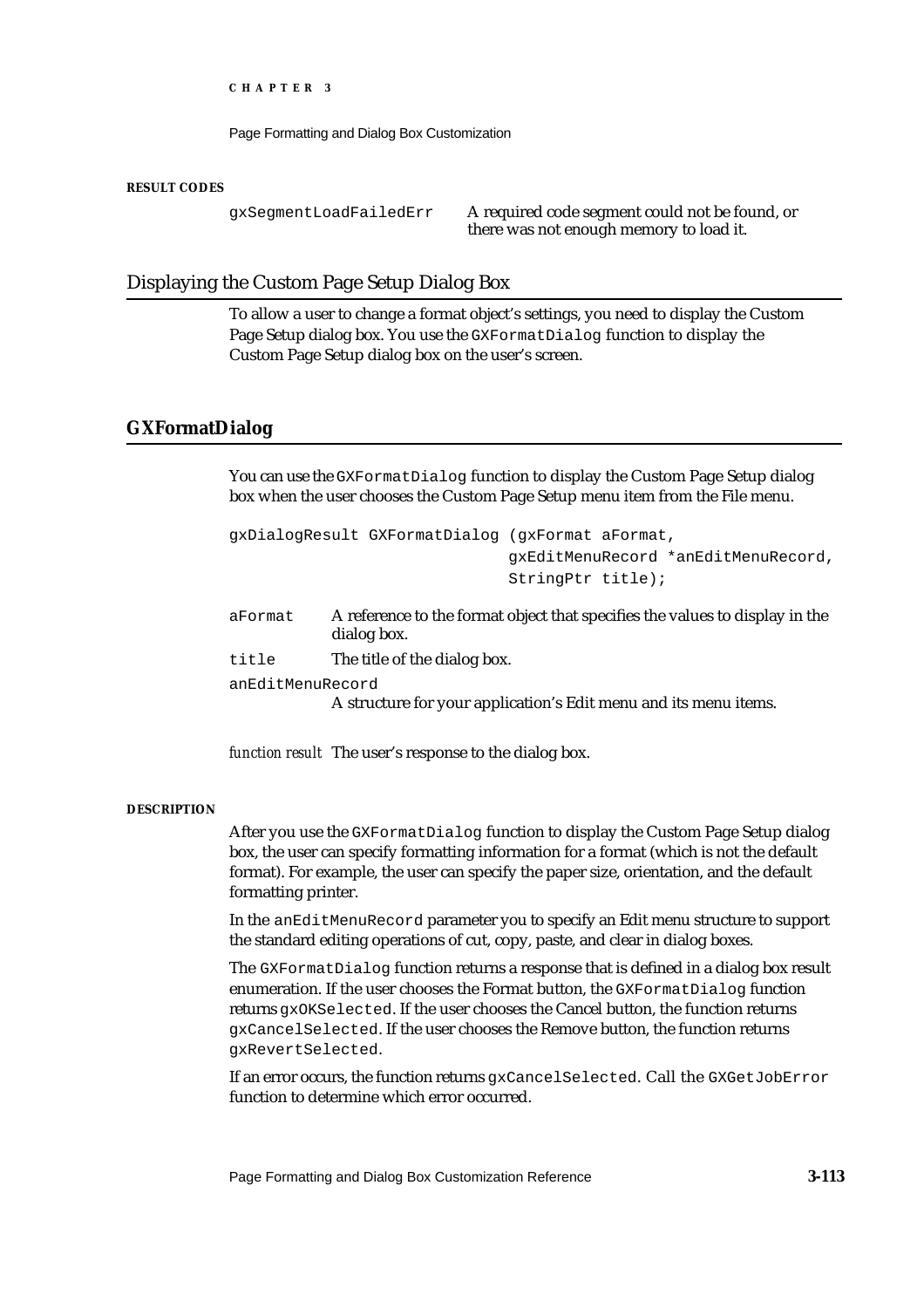Page Formatting and Dialog Box Customization

This function causes QuickDraw GX to send the  $g \times$ FormatDialog message, which you can override to customize the Custom Page Setup dialog box.

Note that QuickDraw GX stores a user's responses to some dialog box items in the Custom Page Setup dialog box in a format collection.

### **SEE ALSO**

Listing 3-9 on page 3-42 shows how to use the  $GXF$  and  $D$  function to display the Custom Page Setup dialog box.

The Edit menu structure and the dialog box result enumeration are described in the chapter "Core Printing Features" in this book.

For information about customizing the Custom Page Setup dialog box, see "Adding Panels to Dialog Boxes" beginning on page 3-67.

## Working With Panels

The following functions allow you to add panels to a dialog box. The GXSetupDialogPanel function adds a panel to a dialog box.

You use the GXGetJobPanelDimensions function to obtain the dimensions of a panel. This function allows you to locate the position of the cursor within a dialog panel.

You use the GXEnableJobScalingPanel function to prevent the display of the default scaling field in the Page Setup and Custom Page Setup dialog boxes. For example, if you implement your own scaling panel, you would disable the default scaling field provided by QuickDraw GX.

You typically call these methods from within an override function for the message that displays the panel. See the section "Message Override Functions for Customizing QuickDraw GX Dialog Boxes" beginning on page 3-119 for information about these message override functions.

## **GXSetupDialogPanel**

You can use the GXSetupDialogPanel function to add a panel to a print dialog box.

```
OSErr GXSetupDialogPanel (gxPanelSetupRecord *panelRec);
```
panelRec A pointer to a panel setup structure.

*function result* An error code. The value noErr indicates that the operation was successful.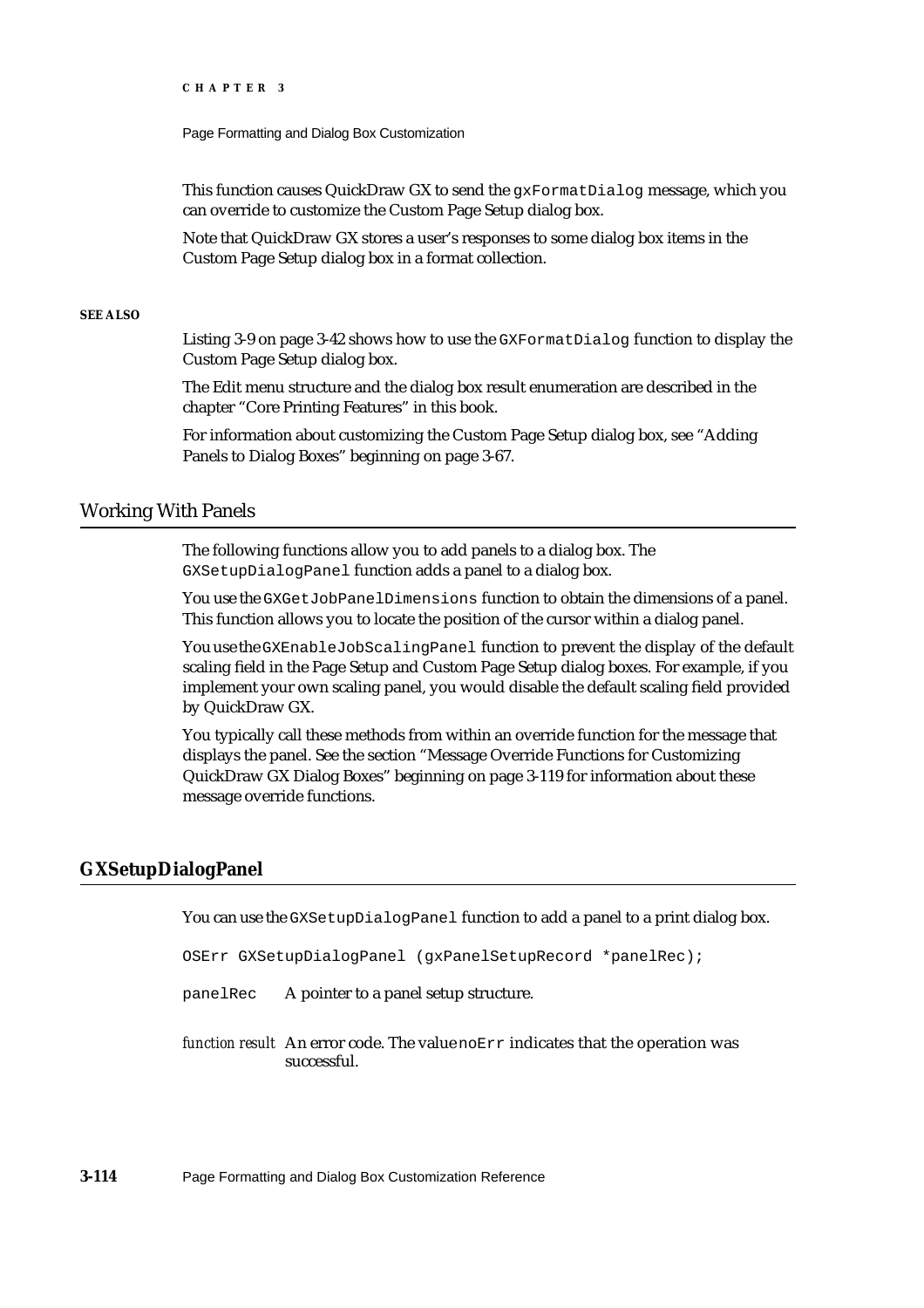Page Formatting and Dialog Box Customization

#### **DESCRIPTION**

The GXSetupDialogPanel function adds a panel, as defined by the information in the panel setup structure, to a print dialog box. You call this function from within your override of the gxJobPrintDialog, gxFormatDialog, and gxJobDefaultFormatDialog messages, before forwarding the message.

### **RESULT CODES**

| qxSeqmentLoadFailedErr  | A required code segment could not be found, or                                                              |
|-------------------------|-------------------------------------------------------------------------------------------------------------|
| qxPrUserAbortErr        | there was not enough memory to load it.<br>The user has canceled printing.                                  |
| qxCantAddPanelsNowErr   | Panels can only be added to a dialog box when the<br>current driver is switched. This error is generated if |
|                         | a panel addition request is made at any other time.                                                         |
| qxBadxdtlKeyErr         | An unknown key value was specified for an item in<br>an extended dialog control resource.                   |
| qxXdtlItemOutOfRanqeErr | An item referenced by the panel does not belong to                                                          |
| gxNoActionButtonErr     | the panel.<br>The action button for the panel is nil.                                                       |
| qxTitlesTooLonqErr      | The length of the button titles exceeds the<br>maximum width allowed for a printing alert.                  |

#### **SEE ALSO**

Listing 3-22 on page 3-68 shows how to use the GXSetupDialogPanel function to add a panel to the Custom Page Setup dialog box.

## **GXGetJobPanelDimensions**

You can use the GXGetJobPanelDimensions function to obtain the dimensions of the area for the panel within a dialog box.

|       | void GXGetJobPanelDimensions (qxJob aJob, Rect *aRect);             |
|-------|---------------------------------------------------------------------|
| aJob  | A reference to the job object associated with the panel.            |
| aRect | On return, the rectangle whose geometry specifies the panel's size. |

### **DESCRIPTION**

When you want to locate the position of the cursor within a panel, you use the GXGetJobPanelDimensions function to obtain the dimensions of a panel.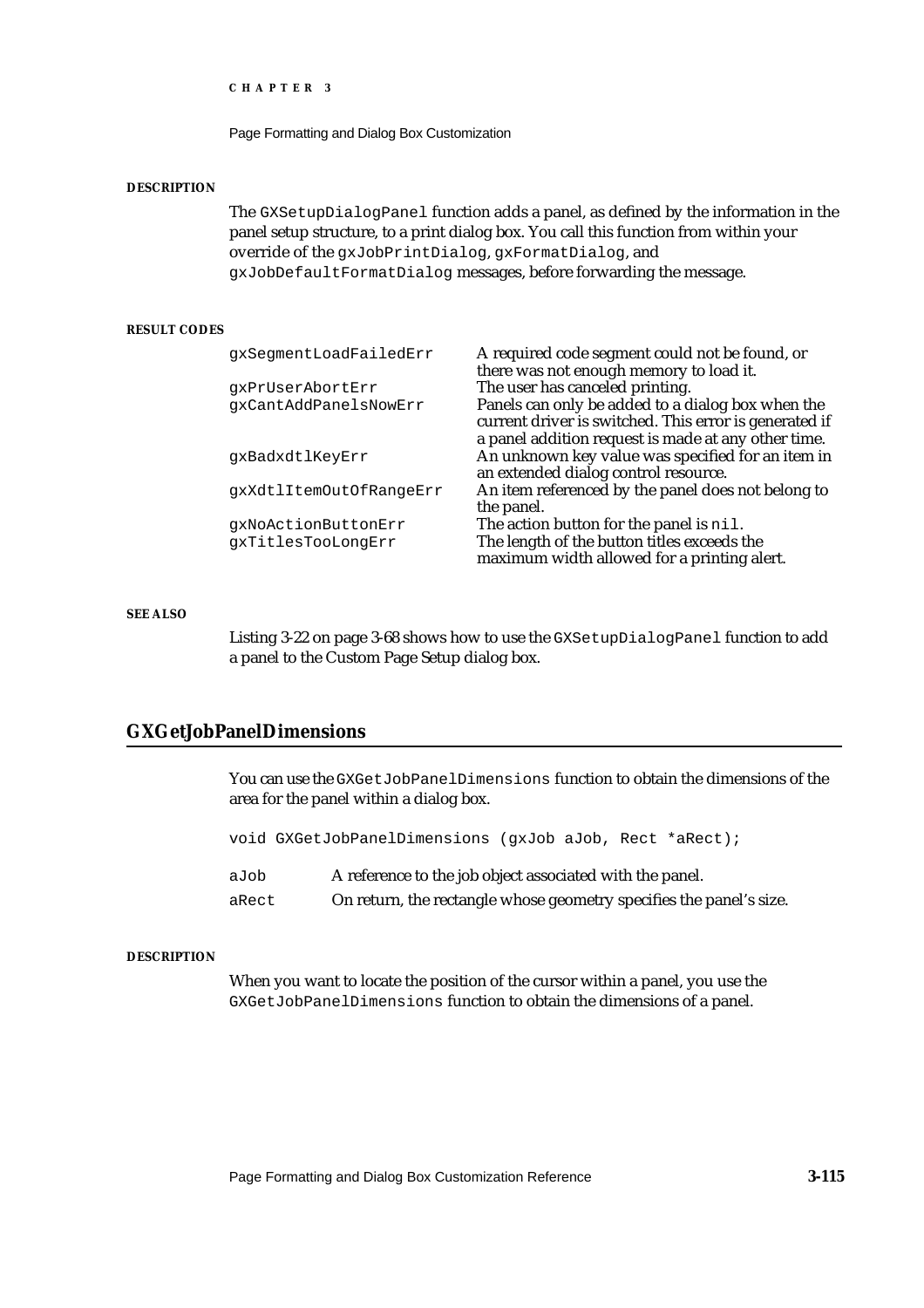Page Formatting and Dialog Box Customization

#### **RESULT CODES**

gxSegmentLoadFailedErr A required code segment could not be found, or there was not enough memory to load it.

## **GXEnableJobScalingPanel**

You can use the GXEnableJobScalingPanel function to prevent display of the default QuickDraw GX scaling field in the Page Setup and Custom Page Setup dialog boxes.

```
void GXEnableJobScalingPanel (gxJob aJob, Boolean enabled);
```

| aJob    | A reference to the job object associated with the scaling field.           |
|---------|----------------------------------------------------------------------------|
| enabled | A Boolean value that specifies whether or not to enable the scaling field. |

#### **DESCRIPTION**

The GXEnableJobScalingPanel function enables or disables the scaling field. You set the enabled parameter to true to enable the scaling field and false to disable it. For example, you might disable this field if you want to provide your own scaling panel instead of the default field. The scaling field is enabled by default.

#### **RESULT CODES**

gxSegmentLoadFailedErr A required code segment could not be found, or there was not enough memory to load it.

## **GXGetMessageHandlerResFile**

You can use the GXGetMessageHandlerResFile function to retrieve the resource file reference number of the printing extension or printer driver.

short GXGetMessageHandlerResFile (void);

*function result* The resource file reference number of the printing extension or printer driver.

#### **DESCRIPTION**

The GXGetMessageHandlerResFile function returns the resource file reference number for the printing extension or printer driver. You can use this function if you need to access data from these resources.

**3-116** Page Formatting and Dialog Box Customization Reference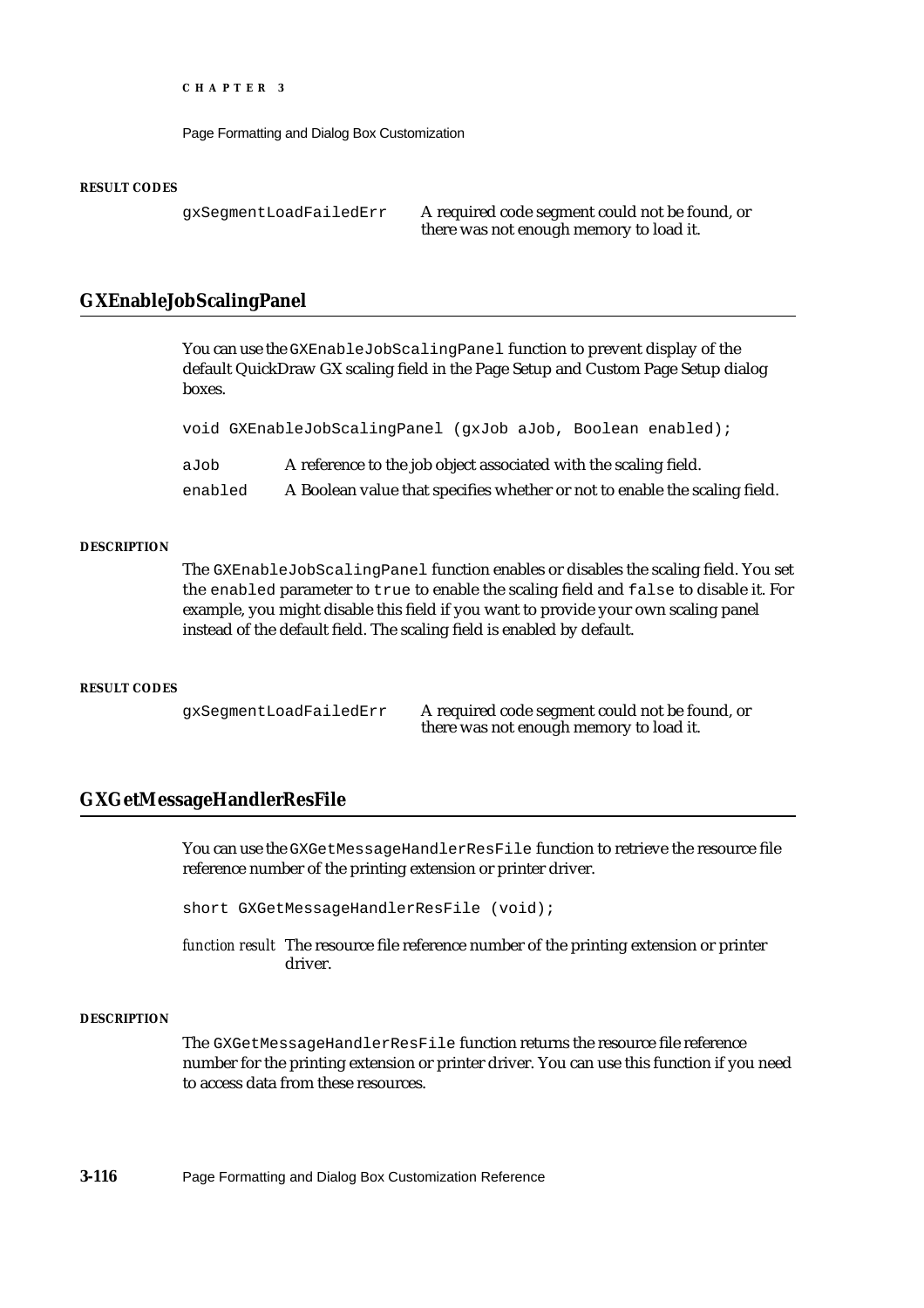Page Formatting and Dialog Box Customization

#### **RESULT CODES**

gxSegmentLoadFailedErr A required code segment could not be found, or there was not enough memory to load it. gxPrUserAbortErr The user has canceled printing.

## Accessing Printing-Related Collection Objects

When you want to obtain a collection object associated with a particular job object, format object, or paper-type object, you use the GXGetJobCollection, GXGetFormatCollection, and GXGetPaperTypeCollection functions. For more information about collections, see the Collection Manager chapter of *Inside Macintosh: Environment and Utilities*.

## **GXGetJobCollection**

You can use the GXGetJobCollection function to obtain the job collection object associated with a particular job object.

Collection GXGetJobCollection (gxJob aJob);

aJob A reference to the job object whose collection object you want to obtain.

*function result* A reference to a collection object.

#### **DESCRIPTION**

After you call the GXGetJobCollection function to obtain a job collection object, you must call the GXGetJobError function to obtain errors. It is important that you resolve errors immediately because the Collection Manager cannot work with a nil collection object.

### **RESULT CODES**

gxSegmentLoadFailedErr A required code segment could not be found, or there was not enough memory to load it.

### **SEE ALSO**

Listing 3-3 on page 3-28 shows how to use the GXGetJobCollection function to obtain the collection object associated with a particular job object.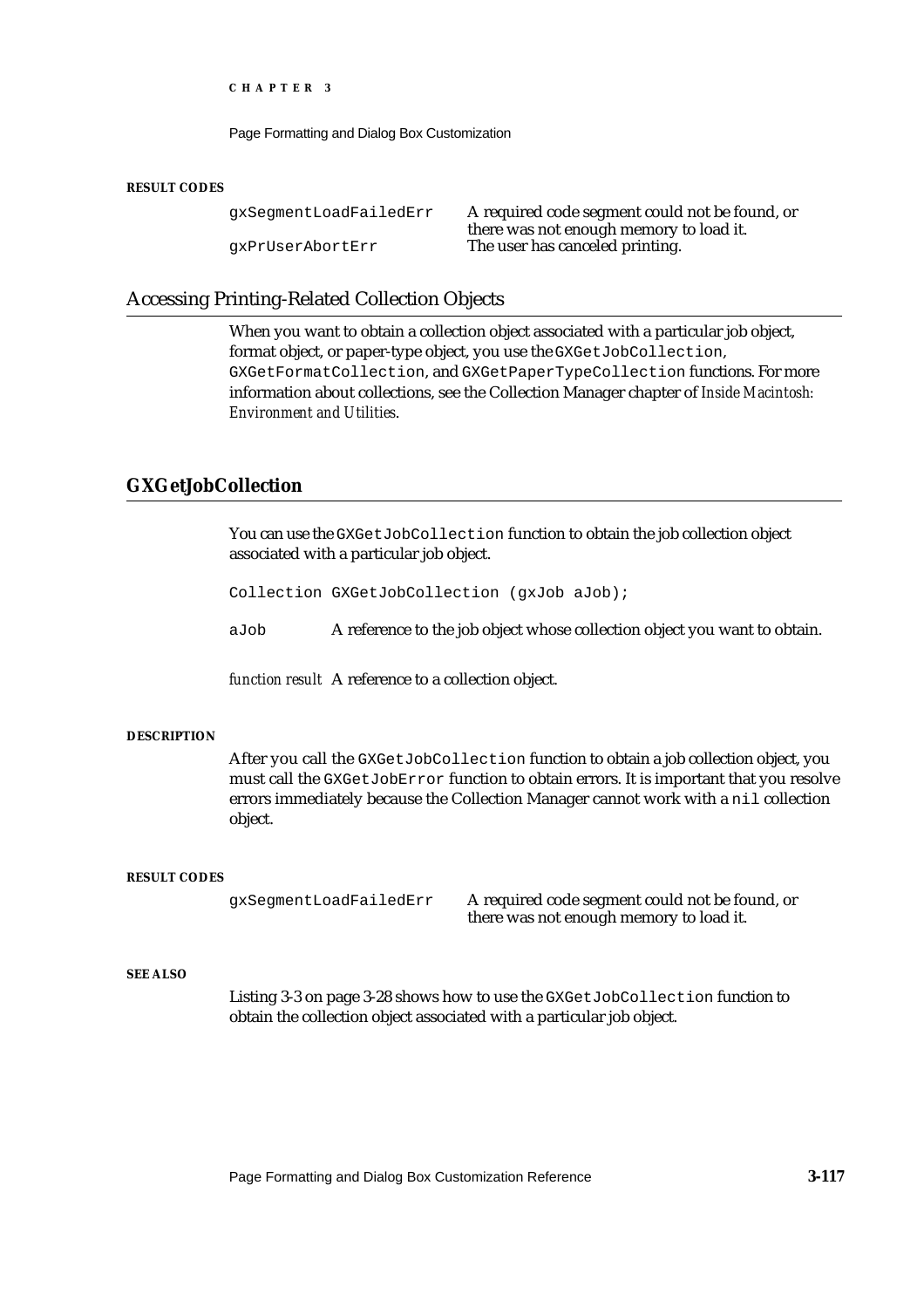Page Formatting and Dialog Box Customization

## **GXGetFormatCollection**

You can use the GXGetFormatCollection function to obtain the format collection object associated with a particular format object.

Collection GXGetFormatCollection (gxFormat aFormat);

aFormat A reference to the format object whose collection object you want to obtain.

*function result* A reference to a collection object.

### **DESCRIPTION**

After you call the GXGetFormatCollection function to obtain a format collection object, you must call the GXGetJobError function to obtain errors. It is important that you resolve errors immediately because the Collection Manager cannot work with a nil collection object.

#### **RESULT CODES**

gxSegmentLoadFailedErr A required code segment could not be found, or there was not enough memory to load it.

## **GXGetPaperTypeCollection**

You can use the GXGetPaperTypeCollection function to obtain the paper-type collection object associated with a particular paper-type object.

Collection GXGetPaperTypeCollection (gxPaperType aPaperType);

aPaperType

A reference to the paper-type object whose collection object you want to obtain.

*function result* A reference to a collection object.

### **DESCRIPTION**

After you call the GXGetPaperTypeCollection function to obtain a paper-type collection object, you must call the GXGetJobError function to obtain errors. It is important that you resolve errors immediately because the Collection Manager cannot work with a nil collection object.

**3-118** Page Formatting and Dialog Box Customization Reference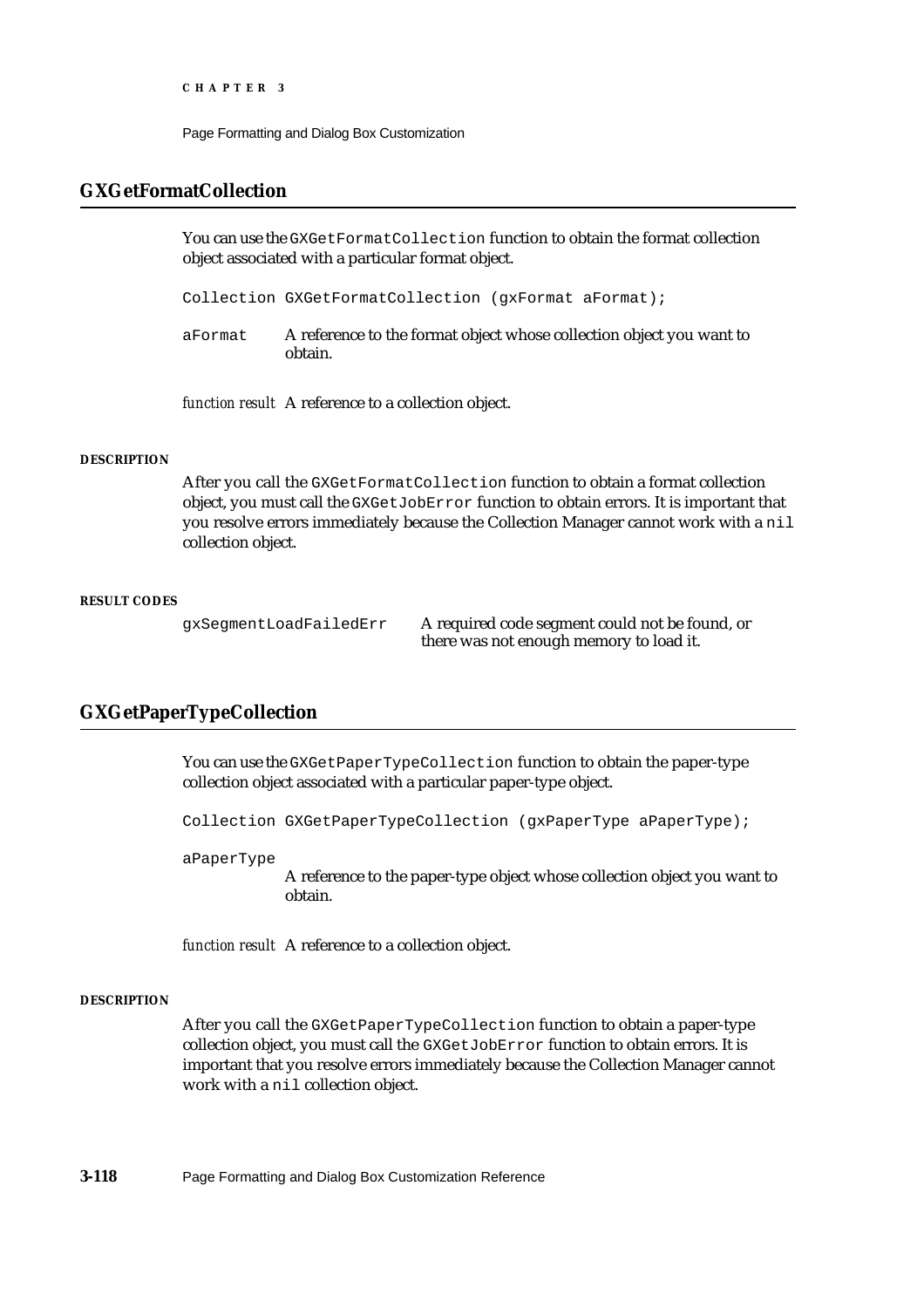Page Formatting and Dialog Box Customization

#### **RESULT CODES**

gxSegmentLoadFailedErr A required code segment could not be found, or there was not enough memory to load it.

## Application-Defined Functions

The following sections describe the functions that you must provide if you want to override QuickDraw GX print dialog messages or manipulate the format objects associated with a job object.

#### Message Override Functions for Customizing QuickDraw GX Dialog Boxes

To install an override function for a message, you need to call the GXInstallApplicationOverride function. Within the GXInstallApplicationOverride function, you specify a pointer to a function that you use to override a particular message for a specific dialog box. These messages include

- gxJobPrintDialog
- n gxJobDefaultFormatDialog
- gxFormatDialog
- n qxHandlePanelEvent
- gxFilterPanelEvent
- gxParsePageRange

You can use dialog box messages to invoke your actions. QuickDraw GX sends the gxJobDefaultFormatDialog message when your application calls GXJobDefaultFormatDialog to display the Page Setup dialog box. QuickDraw GX sends the gxFormatDialog message when your application calls GXFormatDialog to display the Custom Page Setup dialog box and it sends the gxJobPrintDialog message when your application calls GXJobPrintDialog to display the Print dialog box.

QuickDraw GX also sends the gxHandlePanelEvent message and the gxFilterPanelEvent message when an event occurs in a panel.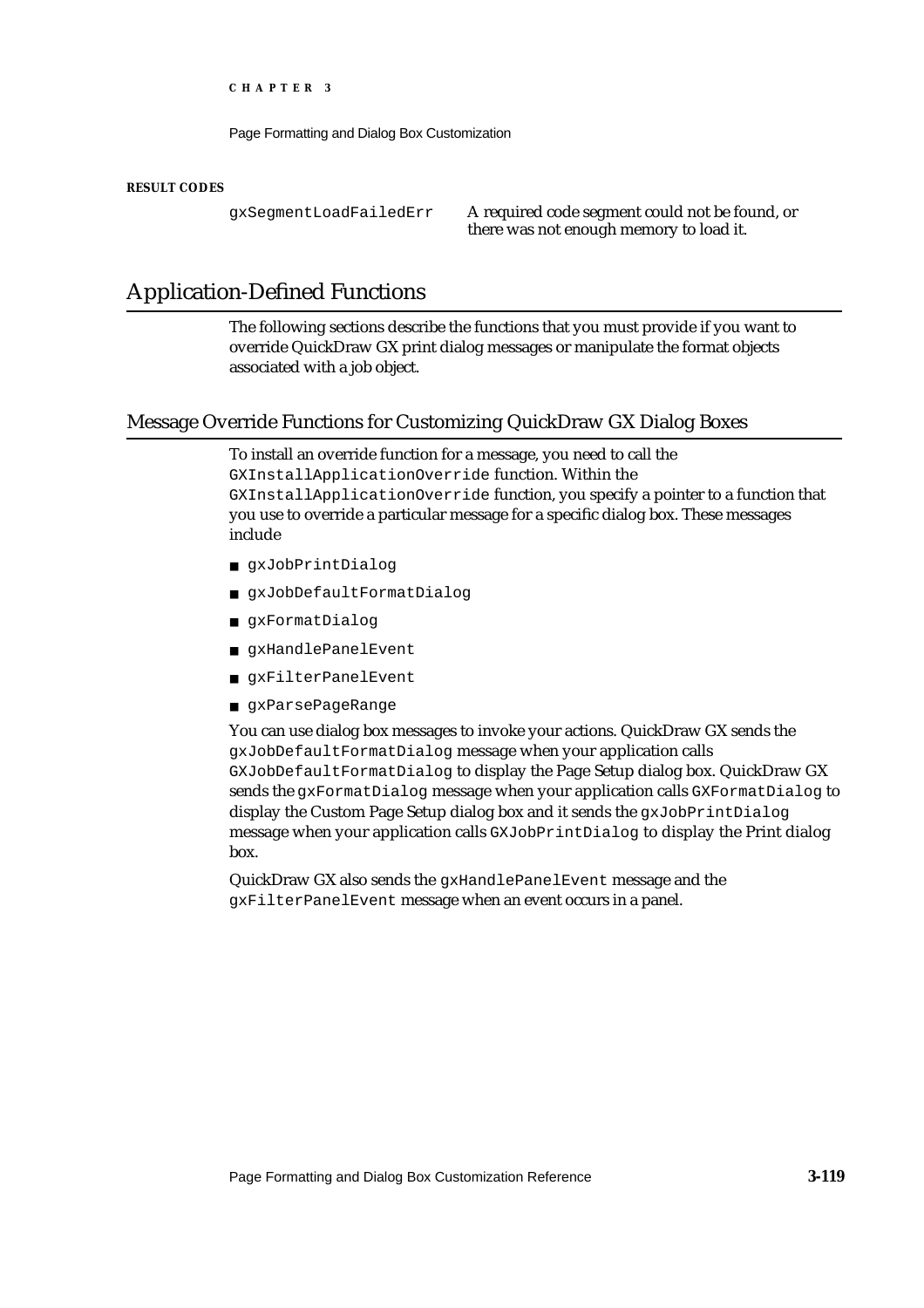Page Formatting and Dialog Box Customization

#### **GXJobPrintDialog**

QuickDraw GX sends the  $qxJobPrintDialog$  message when the application calls gxJobPrintDialog to display the Print dialog box. You can install an override function for the gxJobPrintDialog message to modify the behavior or appearance of the Print dialog box. Your override function must match the following formal declaration:

OSErr GXJobPrintDialog (gxDialogResult \*aDialogResult);

aDialogResult

On return, a pointer to the selection made by the user in the dialog box.

*function result* An error code. The value noErr indicates that the operation was successful.

#### **DESCRIPTION**

QuickDraw GX sends the gxJobPrintDialog message when the user selects Print from the File menu and the application subsequently calls the GXJobPrintDialog function to display the Print dialog box on the user's screen.

The default implementation of this message adds the standard printing panels and interface and then displays the dialog box.

You usually override this message to customize the dialog box by adding panels using the GXSetupDialogPanel function.

#### **SPECIAL CONSIDERATIONS**

You never send the gxJobPrintDialog message yourself.

You must forward the gxJobPrintDialog message to other message handlers. Add your panels and then forward the message.

#### **RESULT CODES**

gxSegmentLoadFailedErr A required code segment could not be found, or there was not enough memory to load it. gxPaperTypeNotFound The user has canceled printing.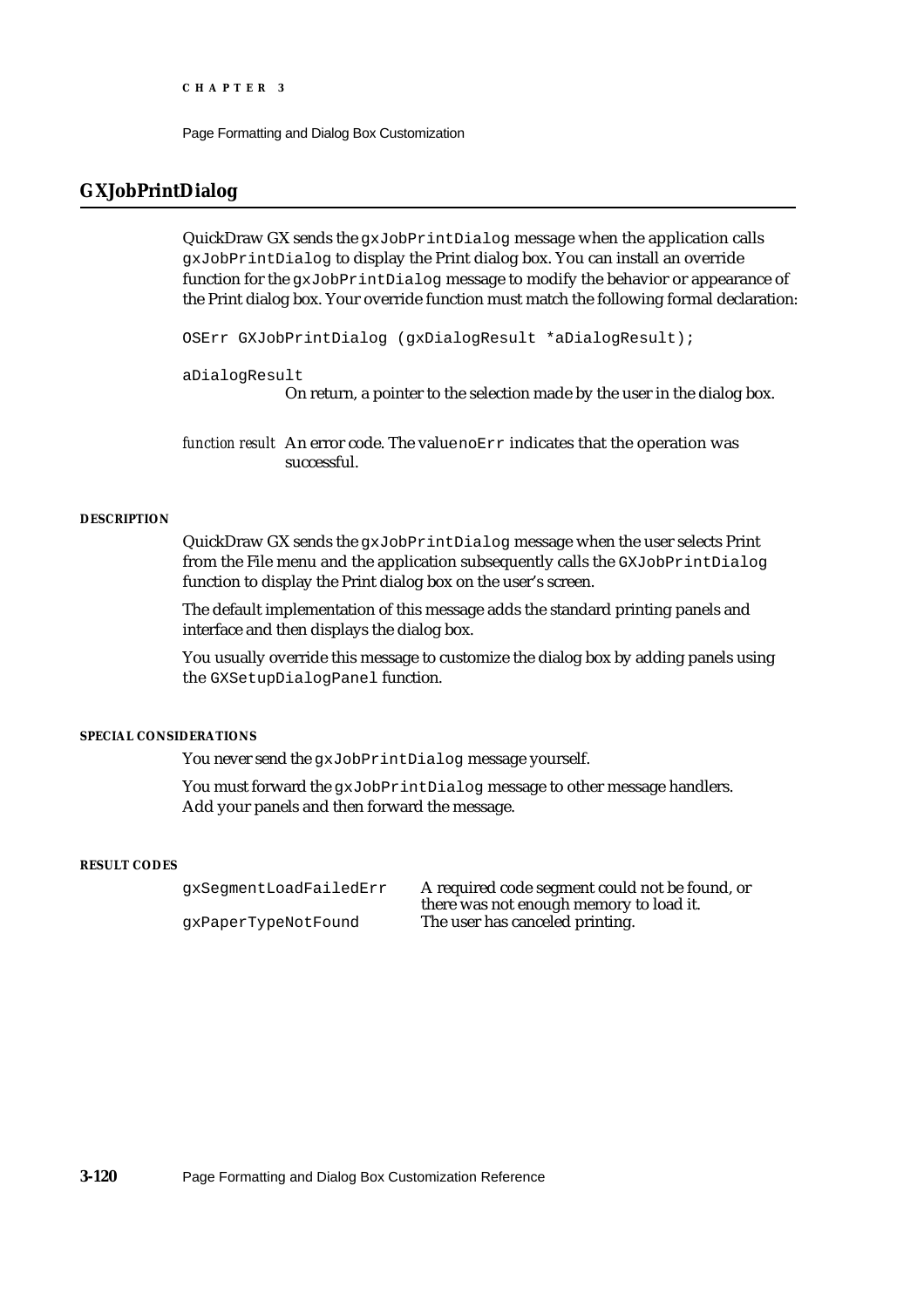Page Formatting and Dialog Box Customization

#### **GXJobDefaultFormatDialog**

QuickDraw GX sends the gxJobDefaultFormatDialog message when the application calls the GXJobDefaultFormatDialog function to display the Page Setup dialog box. You can install an override function for the gxJobDefaultFormatDialog message to modify the behavior or appearance of the dialog box. Your override function must match the following formal declaration:

OSErr GXJobDefaultFormatDialog (gxDialogResult \*aDialogResult);

aDialogResult

On return, a pointer to a value that specifies the selection made by the user in the dialog box.

*function result* An error code. The value noErr indicates that the operation was successful.

#### **DESCRIPTION**

QuickDraw GX sends the gxJobDefaultFormatDialog message when the user clicks the More Choices button in the Page Setup dialog box. The application calls the GXJobDefaultFormatDialog function to display the extended Page Setup dialog box.

The default implementation of this message adds the standard printing panels and interface and then displays the dialog box.

You usually override this message to customize the dialog box by adding panels using the GXSetupDialogPanel function. You can add your own panels to the dialog box through the normal QuickDraw GX printing calls.

#### **SPECIAL CONSIDERATIONS**

You never send the gxJobDefaultFormatDialog message yourself.

You must forward the gxJobDefaultFormatDialog message to other message handlers. Add your panels and then forward the message.

#### **RESULT CODES**

| gxSegmentLoadFailedErr | A required code            |
|------------------------|----------------------------|
|                        | there was not en           |
|                        | The control of the control |

segment could not be found, or ough memory to load it. gxPrUserAbortErr The user has canceled printing.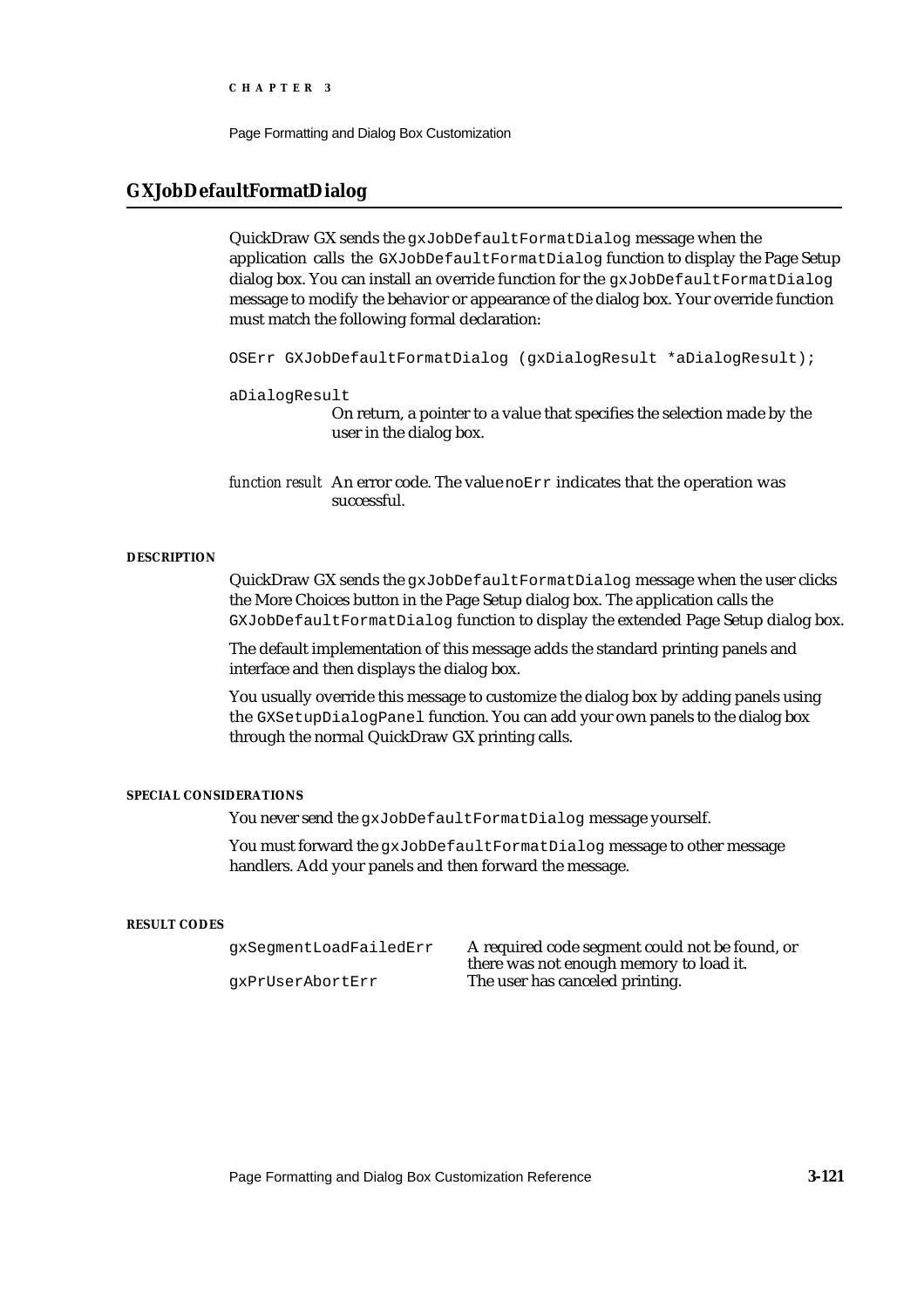Page Formatting and Dialog Box Customization

#### **GXFormatDialog**

QuickDraw GX sends the gxFormatDialog message when the application calls the GXFormatDialog function to display the Custom Page Setup dialog box. You can install an override function for the gxFormatDialog message to modify the behavior or appearance of the dialog box. Your override function must match the following formal declaration:

|               | OSErr GXFormatDialog (gxFormat aFormat, StringPtr title,                                                                  |
|---------------|---------------------------------------------------------------------------------------------------------------------------|
|               | qxDialoqResult *aDialoqResult);                                                                                           |
| aFormat       | A reference to the format object.                                                                                         |
| title         | The title of the dialog box. If you specify nil as the value of this<br>parameter, the title "Custom Page Setup" is used. |
| aDialogResult | On return, a pointer to the selection made by the user in the dialog box.                                                 |
|               |                                                                                                                           |

*function result* An error code. The value noErr indicates that the operation was successful.

#### **DESCRIPTION**

QuickDraw GX sends the gxFormatDialog message when the user selects the Custom Page Setup menu item and an application subsequently calls the GXFormatDialog function to display the Custom Page Setup dialog box.

The default implementation of this message adds the standard printing panels and interface and then displays the dialog box.

You usually override this message to customize the dialog box by adding panels using the GXSetupDialogPanel function.

#### **SPECIAL CONSIDERATIONS**

You never send the gxFormatDialog message yourself.

You must forward the gxFormatDialog message to other message handlers. Add your panels and then forward the message.

#### **RESULT CODES**

gxSegmentLoadFailedErr A required code segment could not be found, or there was not enough memory to load it. gxPrUserAbortErr The user has canceled printing.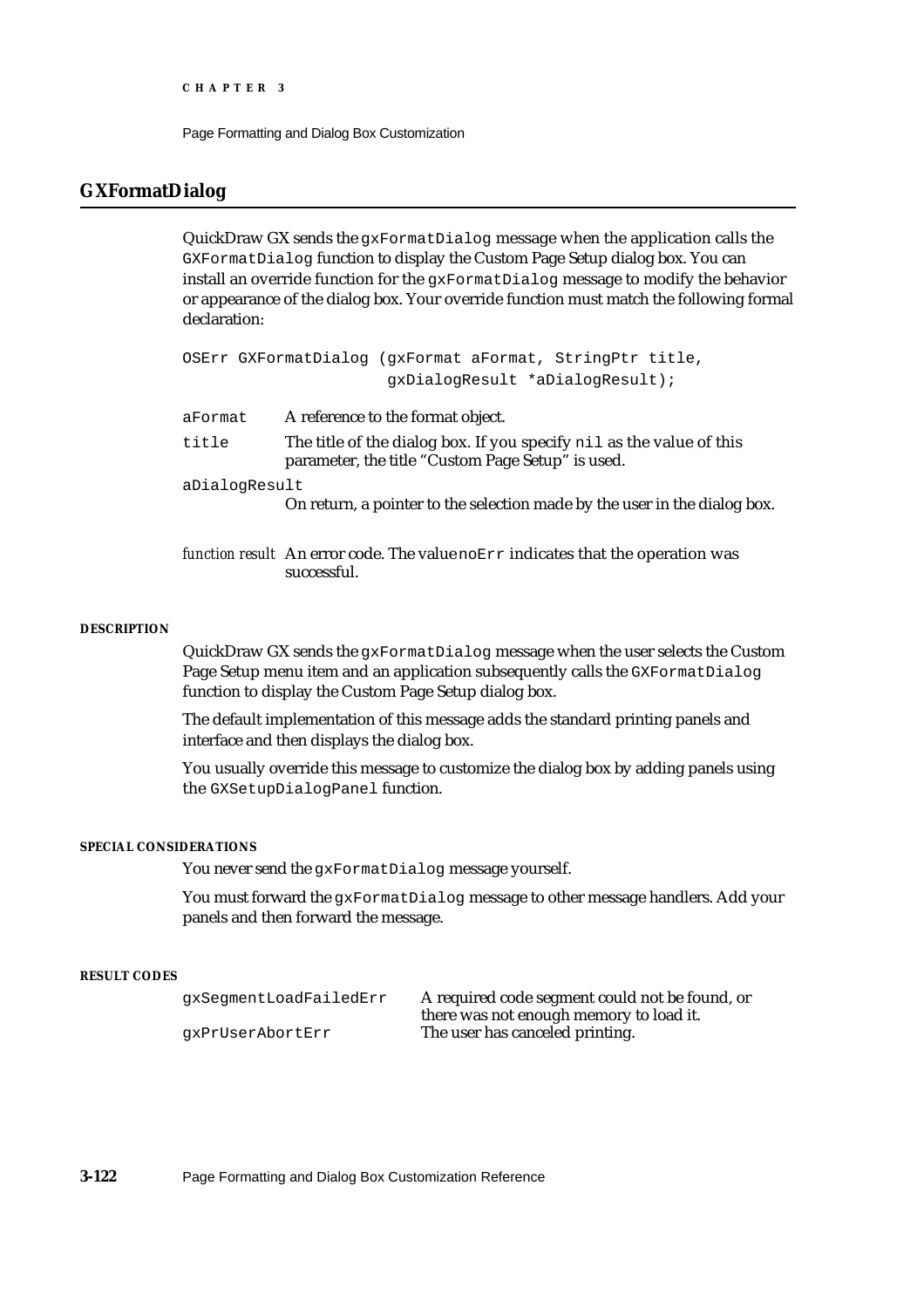Page Formatting and Dialog Box Customization

#### **GXHandlePanelEvent**

QuickDraw GX sends the gxHandlePanelEvent message when an event happens in a panel. You can install an override function for the gxHandlePanelEvent message to handle panel events that cannot be handled using extended item list resources. Your override function must match the following formal declaration:

```
OSErr GXHandlePanelEvent (gxPanelInfoRecord *aPanelInfoRecord,
                           gxPanelResult *panelResult);
```
aPanelInfoRecord

A pointer to the panel information structure that supplies information to the panel about the current dialog box and panel event.

panelResult

On return, the result of handling the panel event.

*function result* An error code. The value noErr indicates that the operation was successful.

#### **DESCRIPTION**

QuickDraw GX sends the gxHandlePanelEvent message to allow a panel to handle events associated with the dialog box. The result code returned by the panelResult parameter is either a value of type OSErr, or one of the following values:

gxPanelNoResult

The returned value does not currently have any meaning.

gxPanelCancelConfirmation

The user confirmed the panel, however, the panel handler discovers that the user entered an inappropriate value in the dialog box.

The default implementation of this message does nothing. You need to override this message if you add panels that cannot be handled using extended item list resources.

#### **SPECIAL CONSIDERATIONS**

You never send the gxHandlePanelEvent message yourself.

You always perform a total override of the gxHandlePanelEvent message, in which you handle any events of interest that occur in your panel.

#### **RESULT CODES**

gxSegmentLoadFailedErr A required code segment could not be found, or there was not enough memory to load it. gxPrUserAbortErr The user has canceled printing.

Page Formatting and Dialog Box Customization Reference **3-123**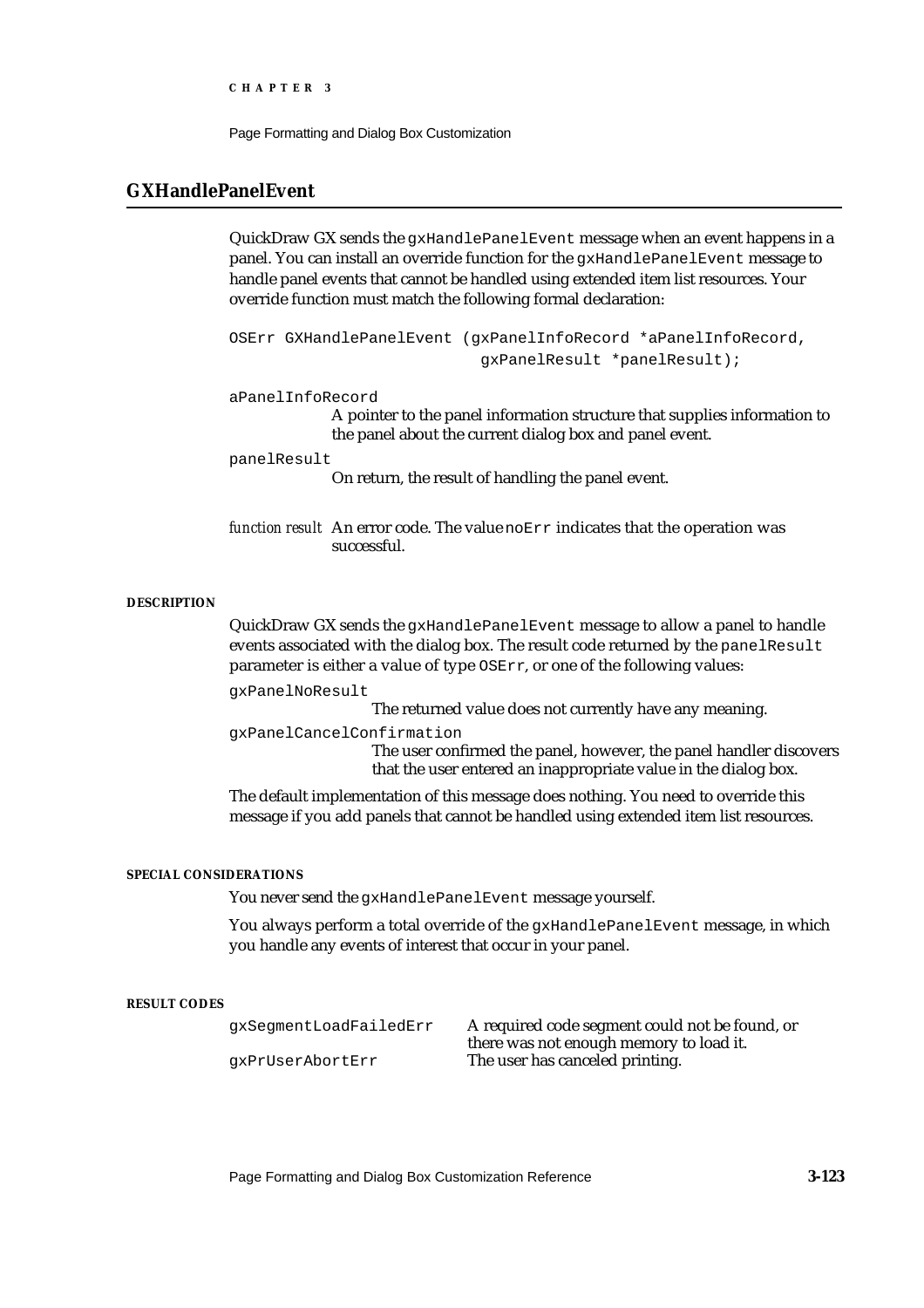Page Formatting and Dialog Box Customization

## **GXFilterPanelEvent**

QuickDraw GX sends the gxFilterPanelEvent message when an event happens in a panel. You can install an override function for the gxFilterPanelEvent message to add panels that need a filter procedure. Your override function must match the following formal declaration:

OSErr GXFilterPanelEvent (gxPanelInfoRecord \*aPanelInfoRecord; Boolean \*returnImmed);

aPanelInfoRecord

A pointer to the panel information structure that supplies information to the panel about the current dialog box and panel event.

returnImmed

On return, a Boolean value that is true if there should be no further processing on this event and false if not.

*function result* An error code. The value noErr indicates that the operation was successful.

#### **DESCRIPTION**

QuickDraw GX sends the gxFilterPanelEvent message to filter panel events in a dialog box.

The default implementation of this message does nothing. You need to override this message if you add panels that require a filtering process.

#### **SPECIAL CONSIDERATIONS**

You never send the gxFilterPanelEvent message yourself.

You always perform a total override of the gxFilterPanelEvent message, in which you filter any events that occur in your panel.

#### **RESULT CODES**

gxSegmentLoadFailedErr A required code segment could not be found, or there was not enough memory to load it. gxPrUserAbortErr The user has canceled printing.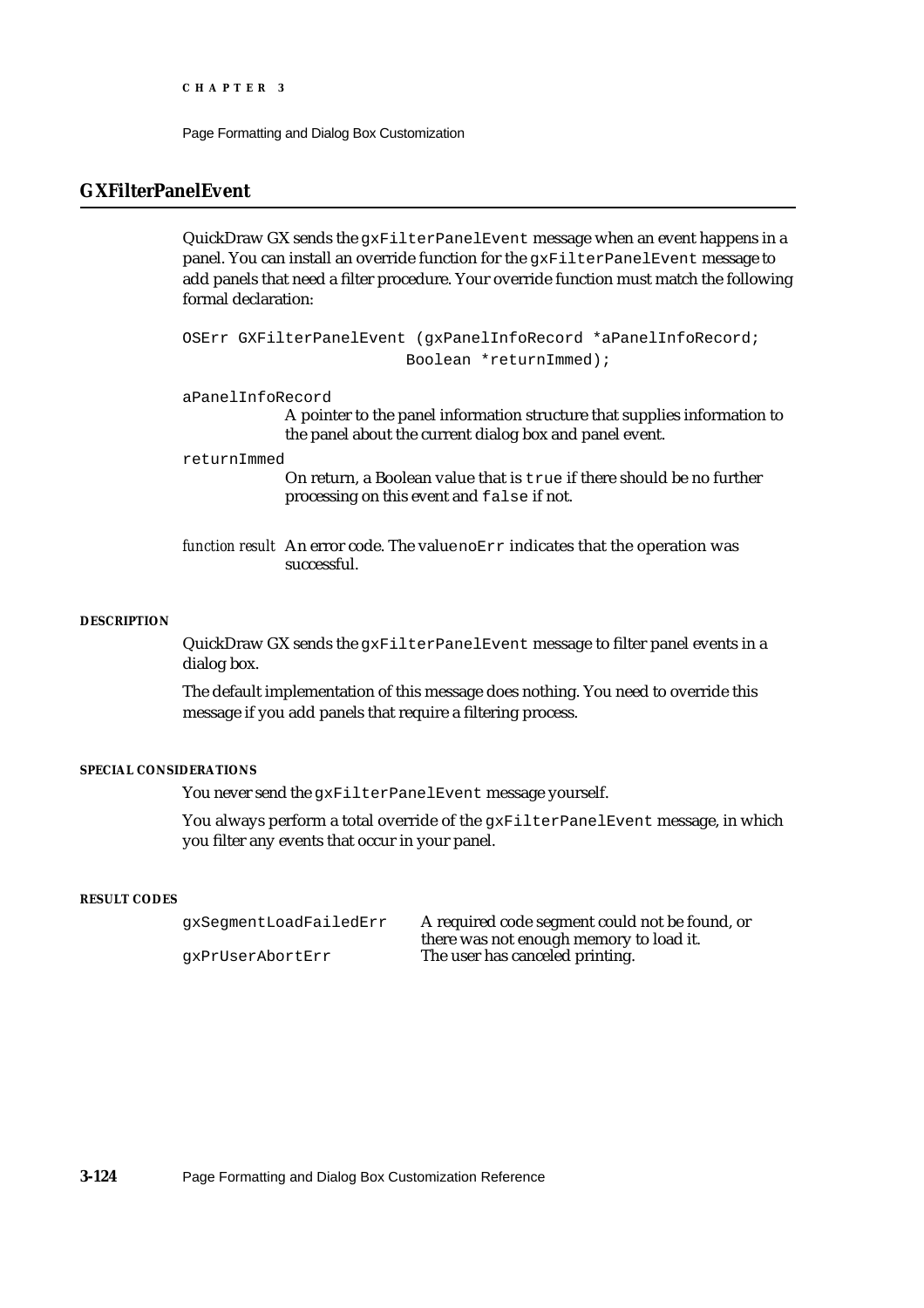Page Formatting and Dialog Box Customization

#### **GXParsePageRange**

QuickDraw GX sends the  $qxParsePageRange$  message when the user selects a range of pages for printing. You can install an override function for the gxParsePageRange message to modify or validate the page range. Your override function must match the following formal declaration:

| OSErr GXParsePageRange (StringPtr fromString, StringPtr toString, |                                  |  |
|-------------------------------------------------------------------|----------------------------------|--|
|                                                                   | qxParsePaqeRanqeResult *result); |  |

fromString A pointer to the string representation of the From page.

- toString A pointer to the string representation of the To page.
- result On return, a value that specifies the result code for the range parsing. The constants for this value are given in the section "The Panel Setup Structure" on page 3-101.
- *function result* An error code. The value noErr indicates that the operation was successful.

#### **DESCRIPTION**

QuickDraw GX sends the gxParsePageRange message to validate that a page range entered by the user is appropriate for the print job.

The default implementation of this message adds the standard printing panels and interface and then displays the dialog box.

You usually override this message to customize the dialog box by adding panels using the GXSetupDialogPanel function.

#### **SPECIAL CONSIDERATIONS**

You rarely need to send the gxParsePageRange message yourself.

You must forward the gxParsePageRange message to other message handlers.

#### **RESULT CODES**

| qxSeqmentLoadFailedErr | A required code segment could not be found, or |
|------------------------|------------------------------------------------|
|                        | there was not enough memory to load it.        |
| qxPrUserAbortErr       | The user has canceled printing.                |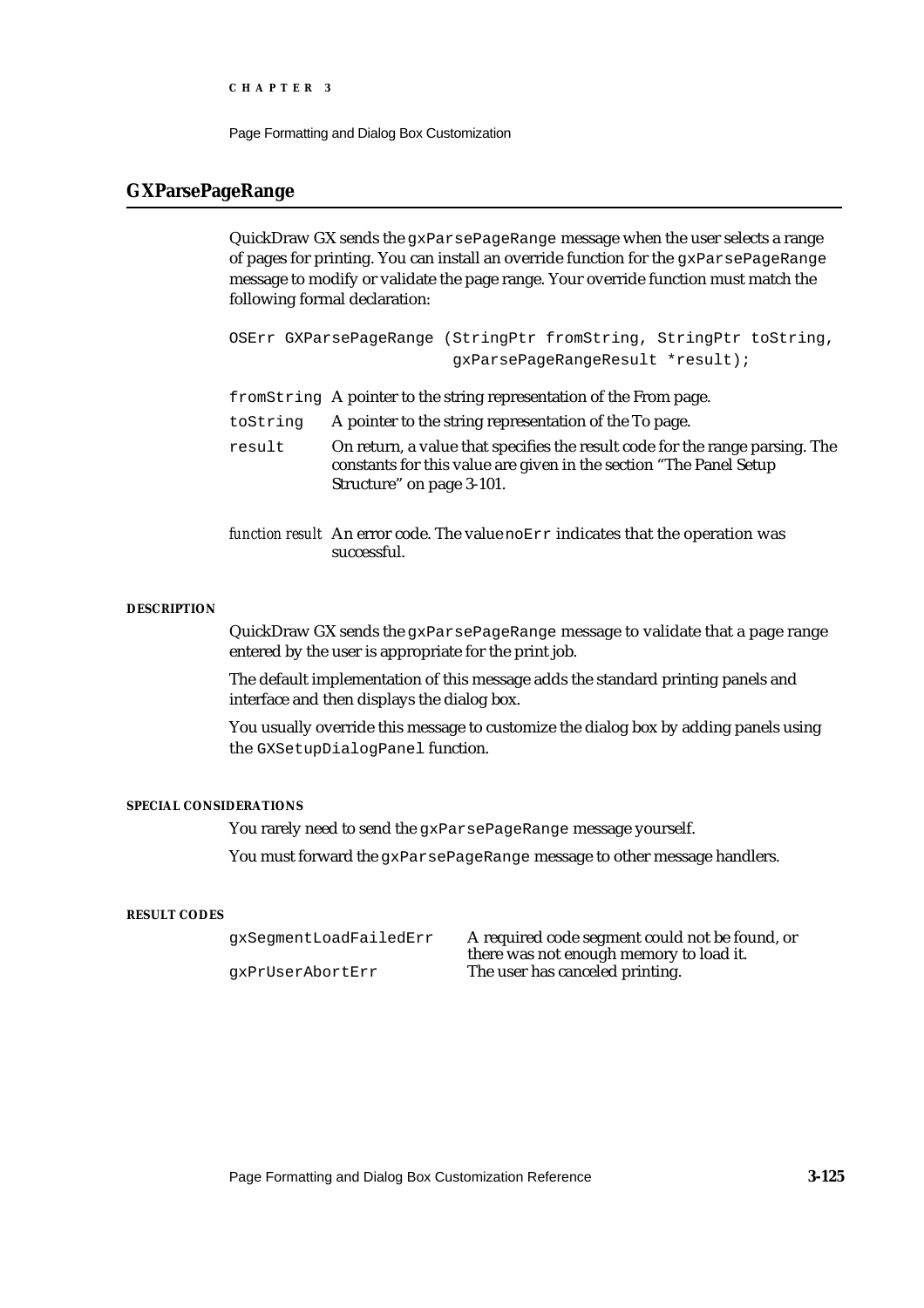Page Formatting and Dialog Box Customization

#### Looping Through Format Objects

When you want to make changes to each format object associated with a document, you can use the GXForEachJobFormatDo function to access format objects. In this function you must provide a pointer to a format function.

To access each format object associated with a printable document, provide a pointer to a format function in the GXForEachJobFormatDo function that takes two parameters: the format object associated with a particular job object, and a pointer to a reference constant in which you specify unique format object references. For example, this is how you should declare the function if you were to name it MyFormatFunction:

gxLoopStatus MyFormatFunction (gxFormat aFormat, void \*refCon);

- aFormat The current format. This is provided by QuickDraw GX when the function is called.
- refCon A pointer to a reference constant for each format object.

*function result* A Boolean value to indicate whether looping should stop.

#### **DESCRIPTION**

When you use the GXForEachJobFormatDo function, QuickDraw GX calls your format function multiple times as it retrieves each format object referenced by a job object.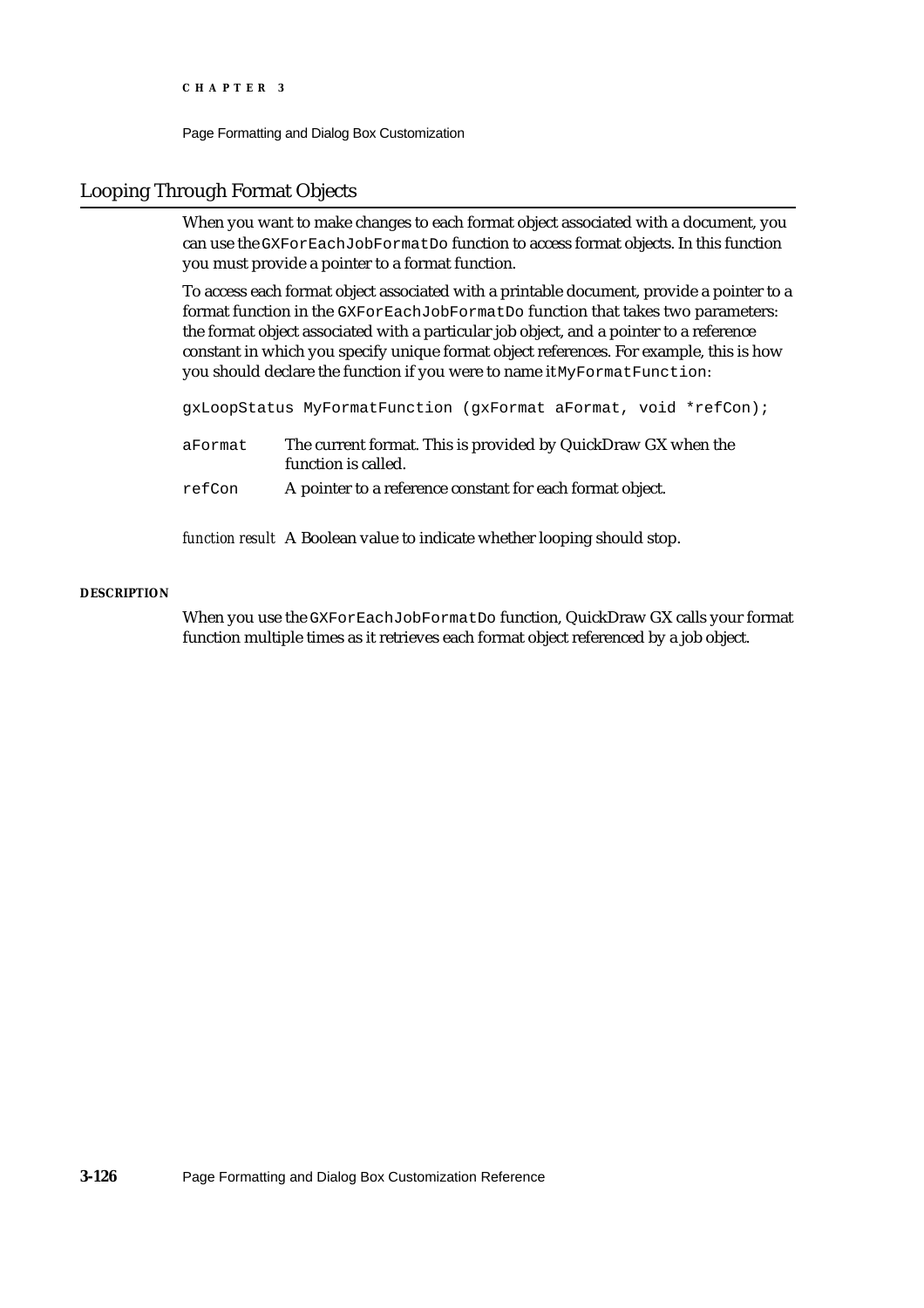Page Formatting and Dialog Box Customization

## Dialog Box-Related Resources

This section describes the resources that you use when you add panels to QuickDraw GX dialog boxes.

#### The Panel Resource

Figure 3-20 shows the format of the compiled panel resource, gxPrintPanelType.

**Figure 3-20** Panel resource

| guPrintPanelType resource | Byles          |
|---------------------------|----------------|
| Panel name                | æ              |
| Script ID                 | 2              |
| Reserved                  | $\overline{2}$ |
| Reserved                  | 2              |
| leon ID                   | 2              |
| ltem liet ID              | 2              |
|                           |                |

The compiled version of a panel resource contains the following elements:

- n Panel name. This is a Pascal string that contains the name of the panel.
- $n$  Script ID. This is the name of the script in which the panel is written; for example, smRoman.
- n Reserved. These words are reserved for future use.
- Icon ID. This is the resource ID for the icon resource that displays in the expanded  $\overline{\mathsf{n}}$ dialog box.
- n Item ID. This is the resource ID of the items that are displayed in the panel.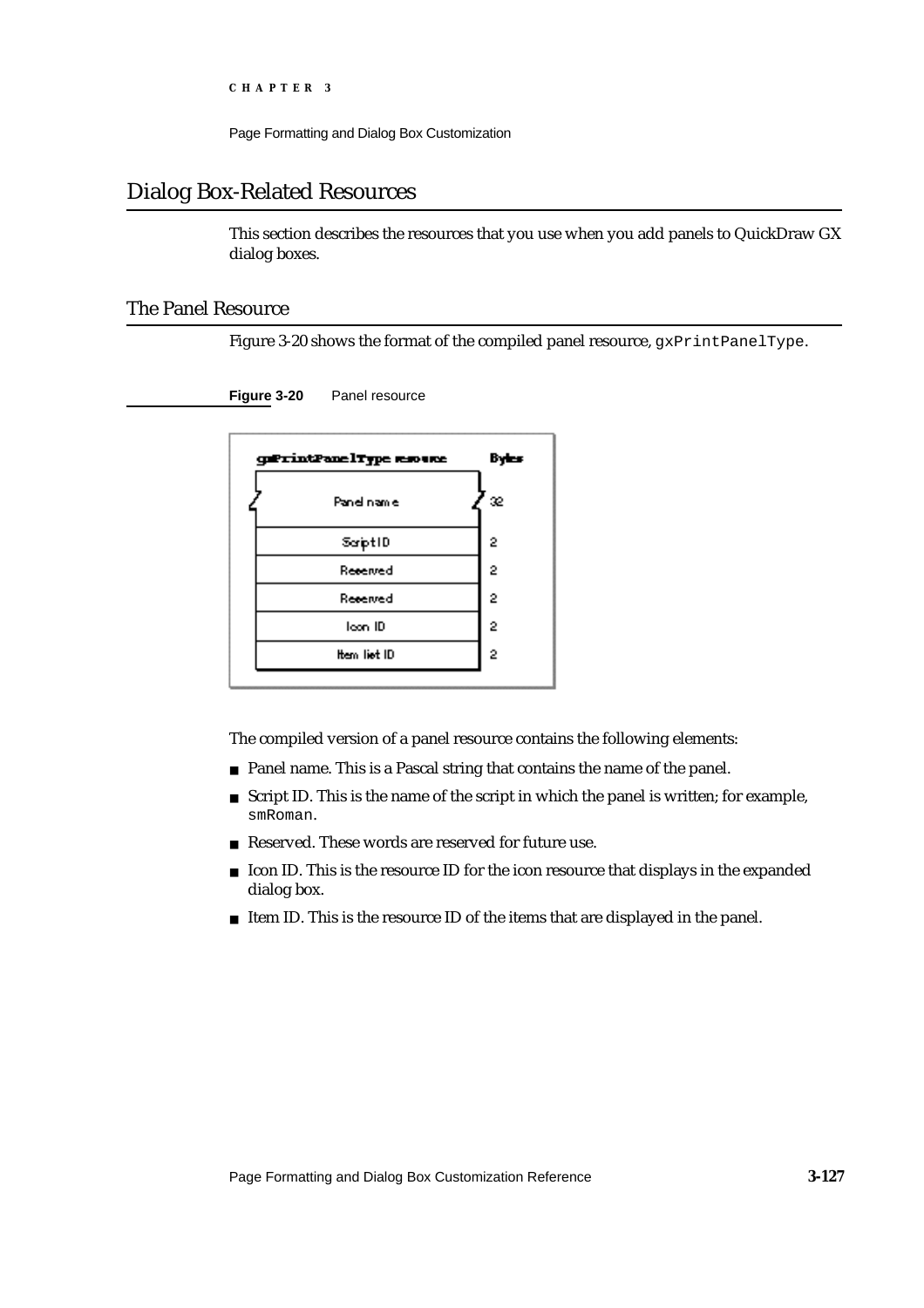Page Formatting and Dialog Box Customization

## The Extended Item List Resource

Figure 3-21 shows the format of the compiled extended item resource, gxExtendedDITLType.

**Figure 3-21** Extended item list resource



The compiled version of this resource contains the following elements:

- n Item count 1. This is the number of items in the resource, less 1.
- A variable number of items.

The format of each item depends on its type, as defined below.

| xdtlRadioButtons    | Radio buttons                |
|---------------------|------------------------------|
| xdtlCheckBox        | <b>Checkbox</b>              |
| xdtlEditTextInteger | Integer-format editable text |
| xdtlEditTextReal    | Real-format editable text    |
| xdtlEditTextString  | String-format editable text  |
| xdtlPopup           | Pop-up menu                  |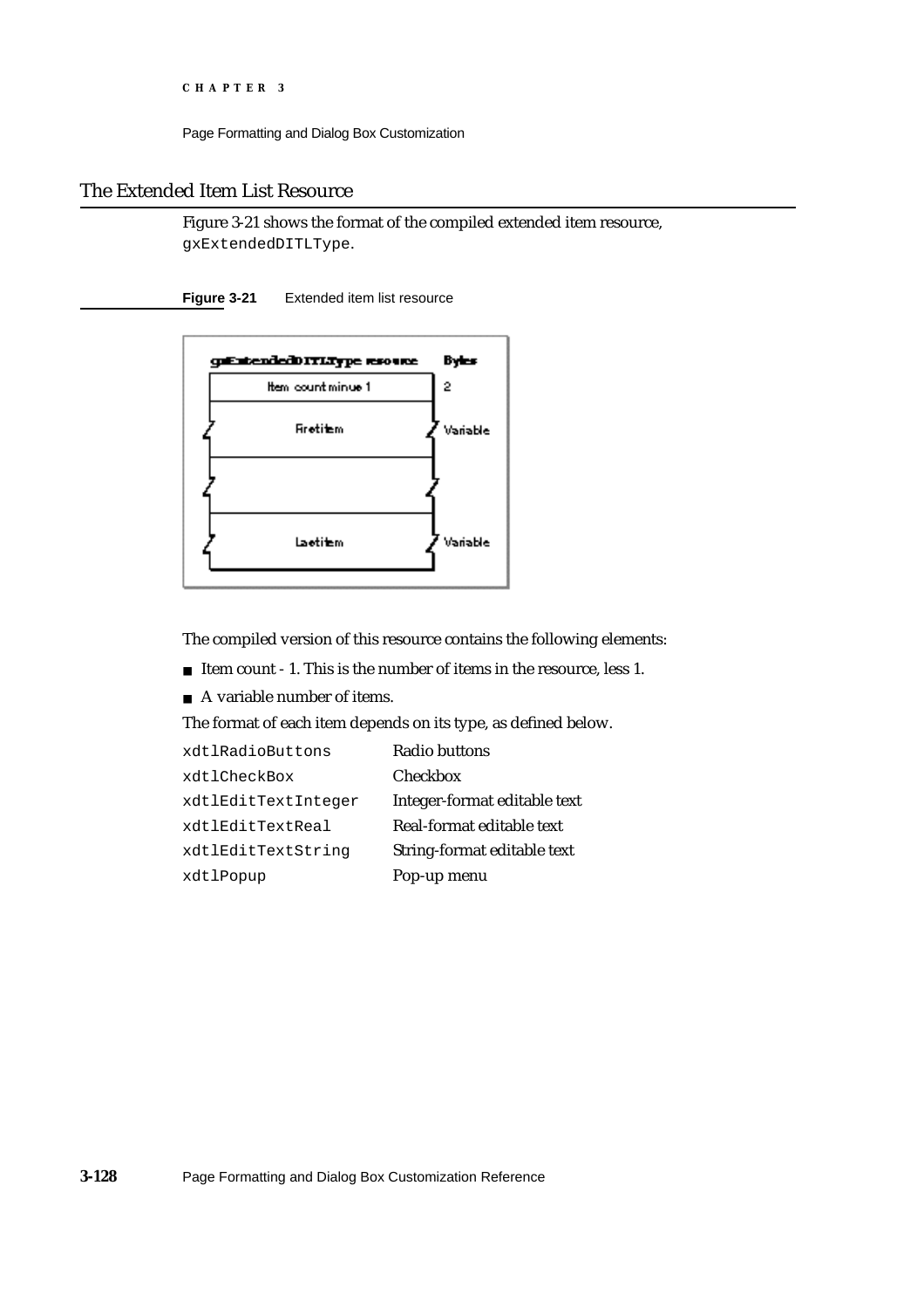Page Formatting and Dialog Box Customization

The compiled version of an item for a group of radio buttons is shown in Figure 3-22.



#### **Figure 3-22** Radio button items

It contains the following elements:

- n Key. The key specifies the kind of item. It is always xdtlRadioButtons.
- $n$  Collection tag ID. The collection tag specifies the creator of the collection item, such as gxPrintingTagID for items provided by QuickDraw GX in the job, format, and paper-type collections.
- $n$  Collection item ID. The item ID specifies the collection item ID, such as 'incf' for the level of fonts to include.
- $n$  Offset. The offset specifies the start of storage for the data. It is the number of bytes into the collection item.
- $n$  Count. The count specifies the number of radio buttons in this list. Because there is 1 byte per button in the collection item, the count also specifies the size for the group of buttons in the collection item.
- $n$  Item number. The item number specifies the item list's item that corresponds to this radio button. There is one item per button.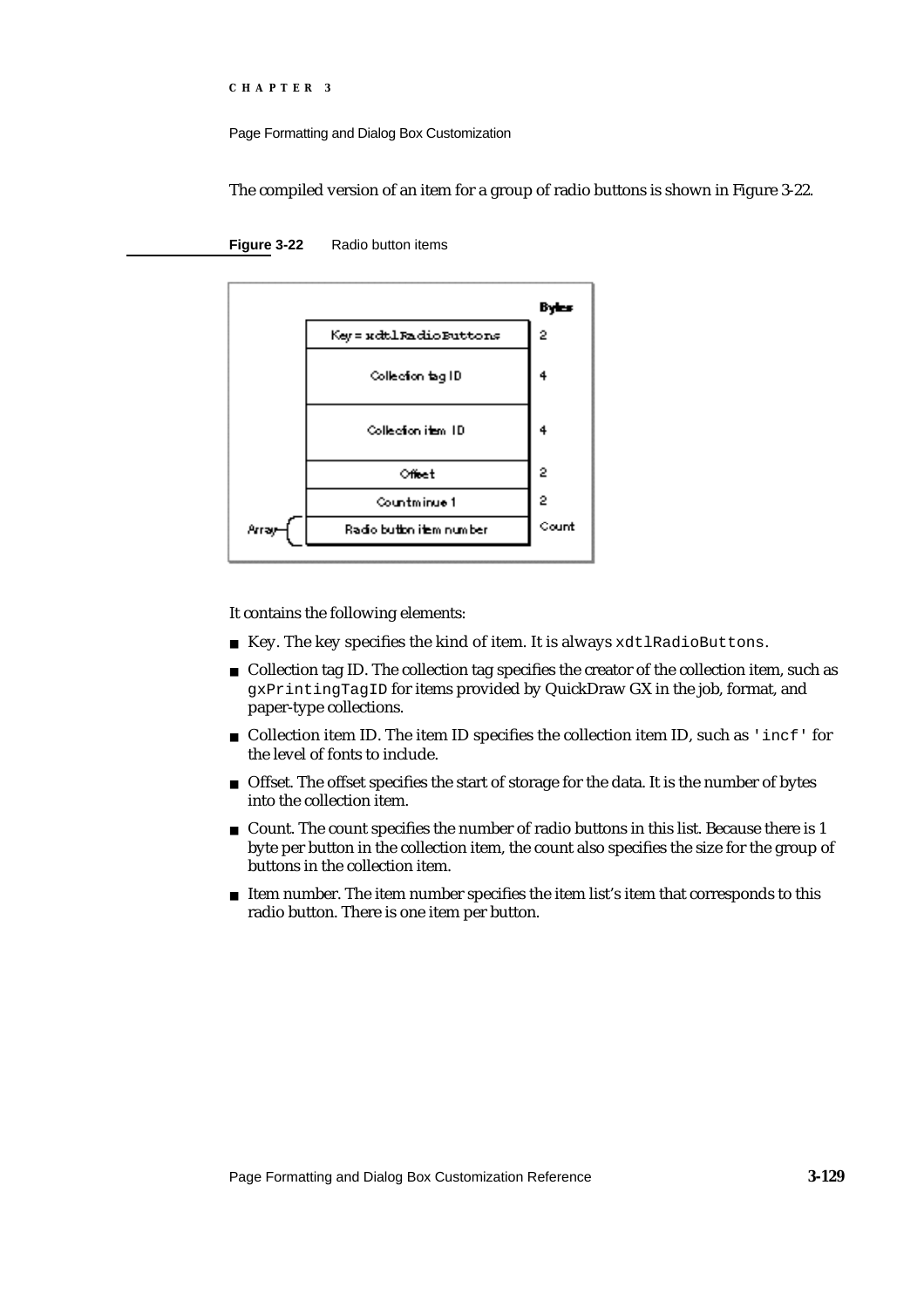Page Formatting and Dialog Box Customization

The compiled version of an item for both a checkbox or pop-up menu is shown in Figure 3-23.

**Figure 3-23** Checkbox and pop-up menu items



It contains the following elements:

- $h$  Key. The key specifies the kind of item. It is always  $xdt$  lCheckBox for checkboxes and xdtlPopup for pop-up menus.
- $n$  Collection tag ID. The collection tag specifies the creator of the collection item, such as gxPrintingTagID for items provided by QuickDraw GX in the job, format, and paper-type collections.
- Collection item ID. The item ID specifies the collection item ID, such as 'dest' for whether to print to a file.
- n Offset. The offset specifies the start of storage for the data. It is the number of bytes into the collection item.
- $n$  Item number. The item number specifies the item list's item that corresponds to this checkbox or pop-up menu.
- Fill. The fill is 1 byte.

The compiled version of an item for both integer or real editable text is shown in Figure 3-24.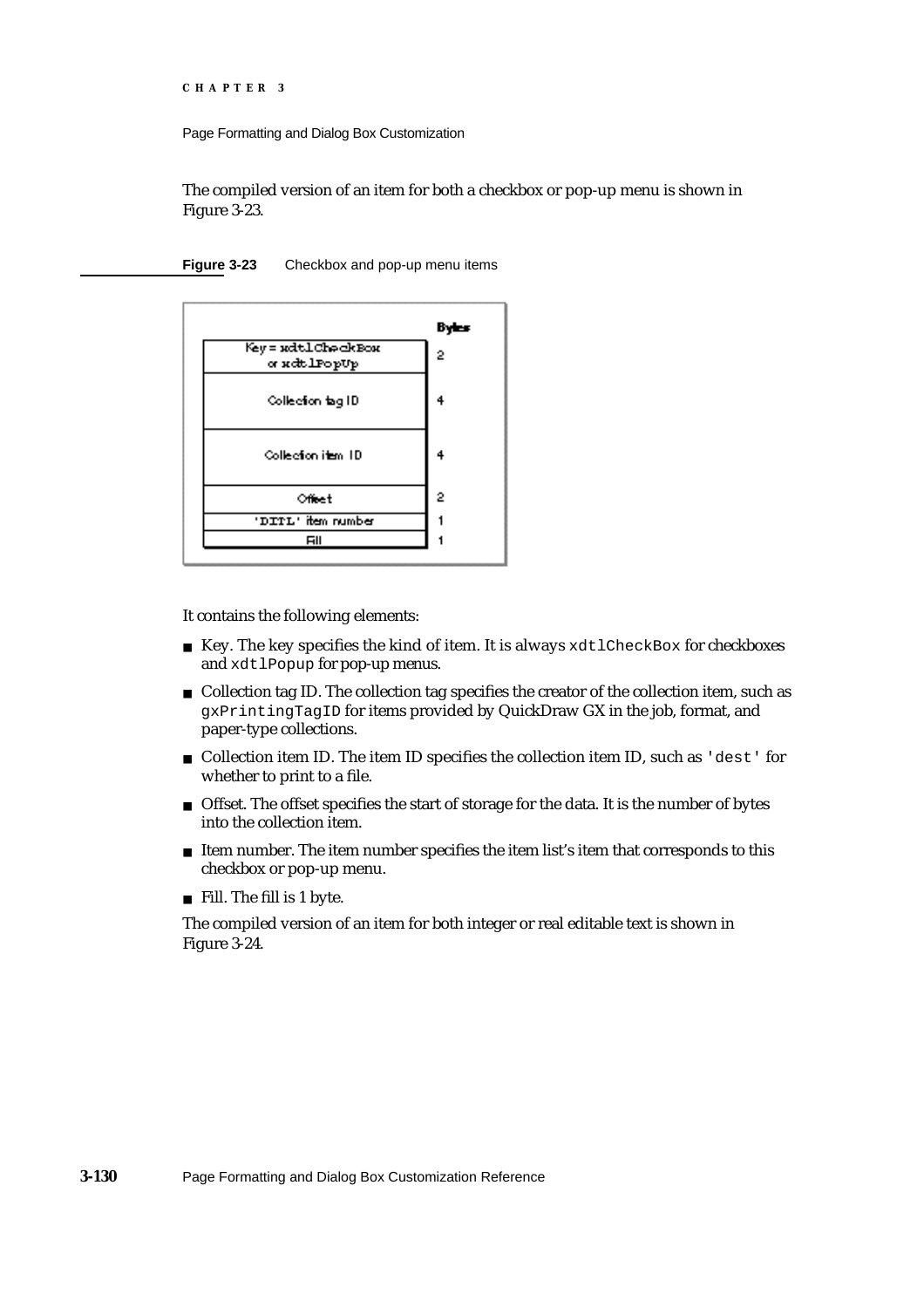Page Formatting and Dialog Box Customization

**Figure 3-24** Integer and real edit text items



It contains the following elements:

- n Key. The key specifies the kind of item. It is always xdtlEditTextInteger for integers and xdtlEditTextReal for real numbers.
- n Collection tag ID. The collection tag specifies the creator of the collection item, such as gxPrintingTagID for items provided by QuickDraw GX in the job, format, and paper-type collections.
- $n$  Collection item ID. The item ID specifies the collection item ID, such as 'copy' for the number of copies.
- n Offset. The offset specifies the start of storage for the data. It is the number of bytes into the collection item.
- $n$  Item number. The item number specifies the item list's item that corresponds to the editable text item.
- $n$  Select. This element specifies whether or not to highlight the text. If its value is 0, the text is not highlighted. If its value is 1, the text is highlighted.
- n Lower bounds. This is a Pascal string that contains an optional sign (plus or minus), digits, and for real numbers, an optional decimal point before the fractional part of the number. If the string is nil, no lower bounds is specified.
- n Upper bounds. This is a Pascal string that contains an optional sign (plus or minus), digits, and for real numbers, an optional decimal point before the fractional part of the number. If the string is nil, no upper bounds is specified.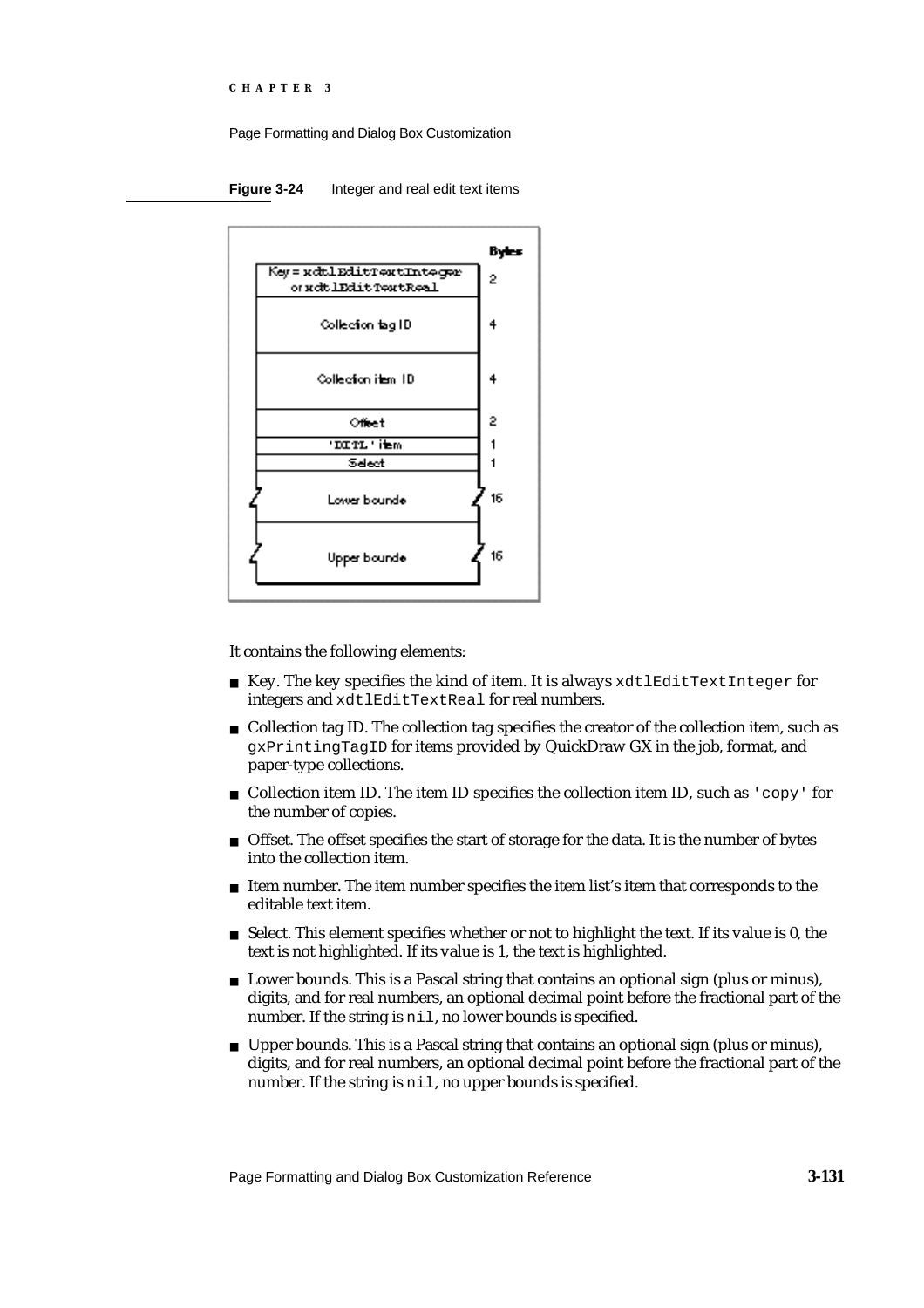```
CHAPTER 3
```
The compiled version of an item for string editable text is shown in Figure 3-25.

**Figure 3-25** String editable text items

|                          | Byes           |
|--------------------------|----------------|
| Key = wdtlEditTowtString | $\overline{2}$ |
| Collection tag ID        | 4              |
| Collection item TD       | 4              |
| Officet                  | 2              |
| 'DITL'item               |                |
| Select                   |                |

It contains the following elements:

- n Key. The key specifies the kind of item. It is always xdtlEditTextString.
- n Collection tag ID. The collection tag specifies the creator of the collection item, such as gxPrintingTagID for items provided by QuickDraw GX in the job, format, and paper-type collections.
- n Item ID. The item ID specifies the collection item ID, such as 'incf' for the level of fonts to include.
- n Offset. The offset specifies the start of storage for the data. It is the number of bytes into the collection item.
- Item number. The item number specifies the item list's item that corresponds to the editable text item.
- $n$  Select. This element specifies whether or not to highlight the text. If its value is 0, the text is not highlighted. If its value is 1, the text is highlighted.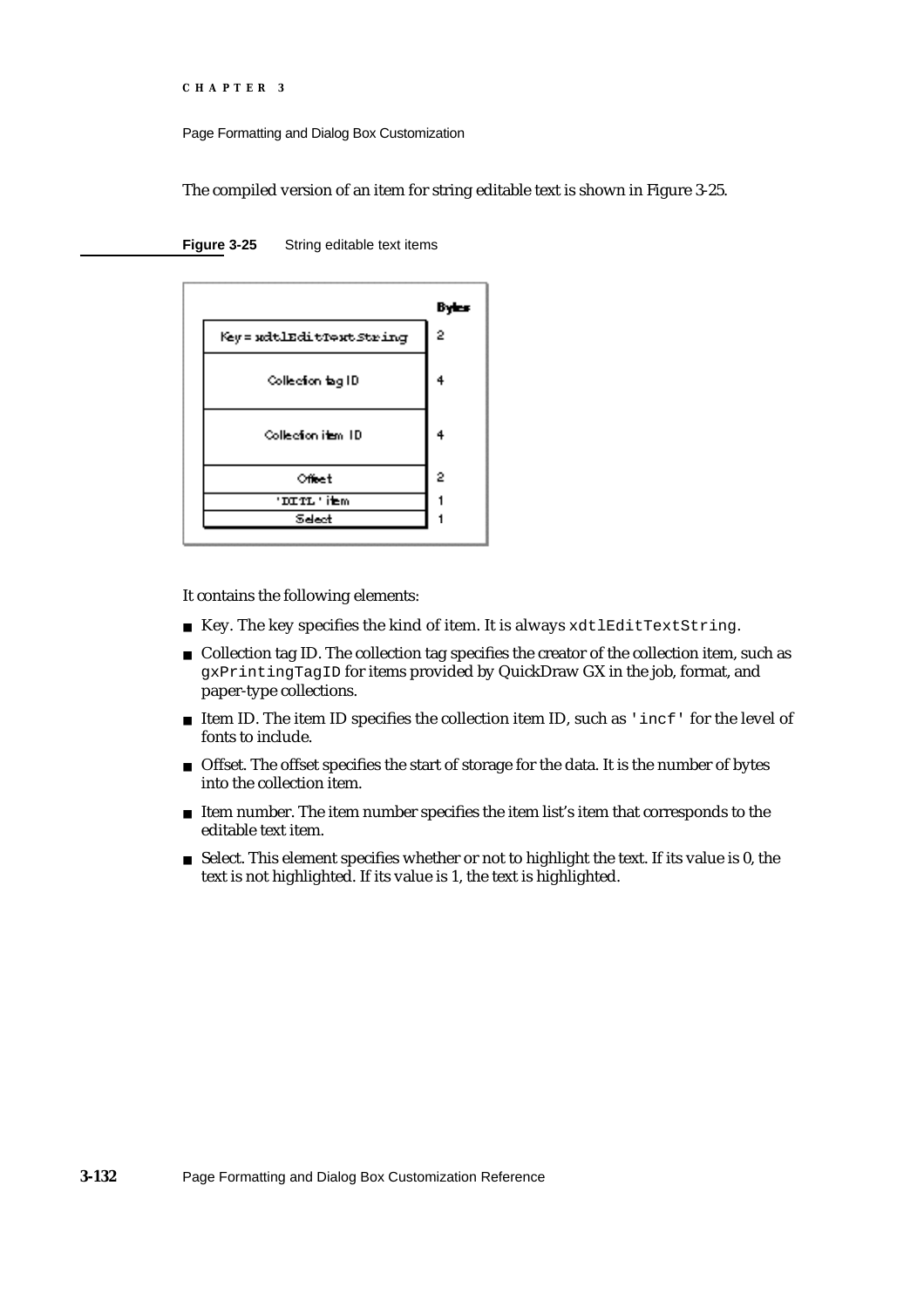# Summary of Page Formatting and Dialog Box Customization

## Constants and Data Types

Constants for Loop Status Information

```
enum {
  gxStopLooping = false, /* stop looping */
  gxKeepLooping = true /* keep looping */
};
```
typedef Boolean gxLoopStatus;

/\* function for each format object associated with a job object \*/ typedef gxLoopStatus (\*gxFormatProc) (gxFormat aFormat, void \*refCon);

#### Constants for Collection Item Categories and Tag IDs

#### **Collection Item Categories**

```
typedef short gxCollectionCategory; /* stored in collection object items' */
                                    /* user attribute bits */
enum {
   gxNoCollectionCategory= (gxCollectionCategory) 0x0000,/* not volatile */
   gxOutputDriverCategory= (gxCollectionCategory) 0x0001,/* affected by out-
                                                            put printer */
   gxFormattingDriverCategory= (gxCollectionCategory) 0x0002,/* affected by
                                                                 formatting
                                                                 printer */
   gxDriverVolatileCategory= (gxCollectionCategory) 0x0004,/* volatile */
   gxVolatileOutputDriverCategory = 
                        /* purge when output printer driver changes */ 
                        gxOutputDriverCategory + gxDriverVolatileCategory,
```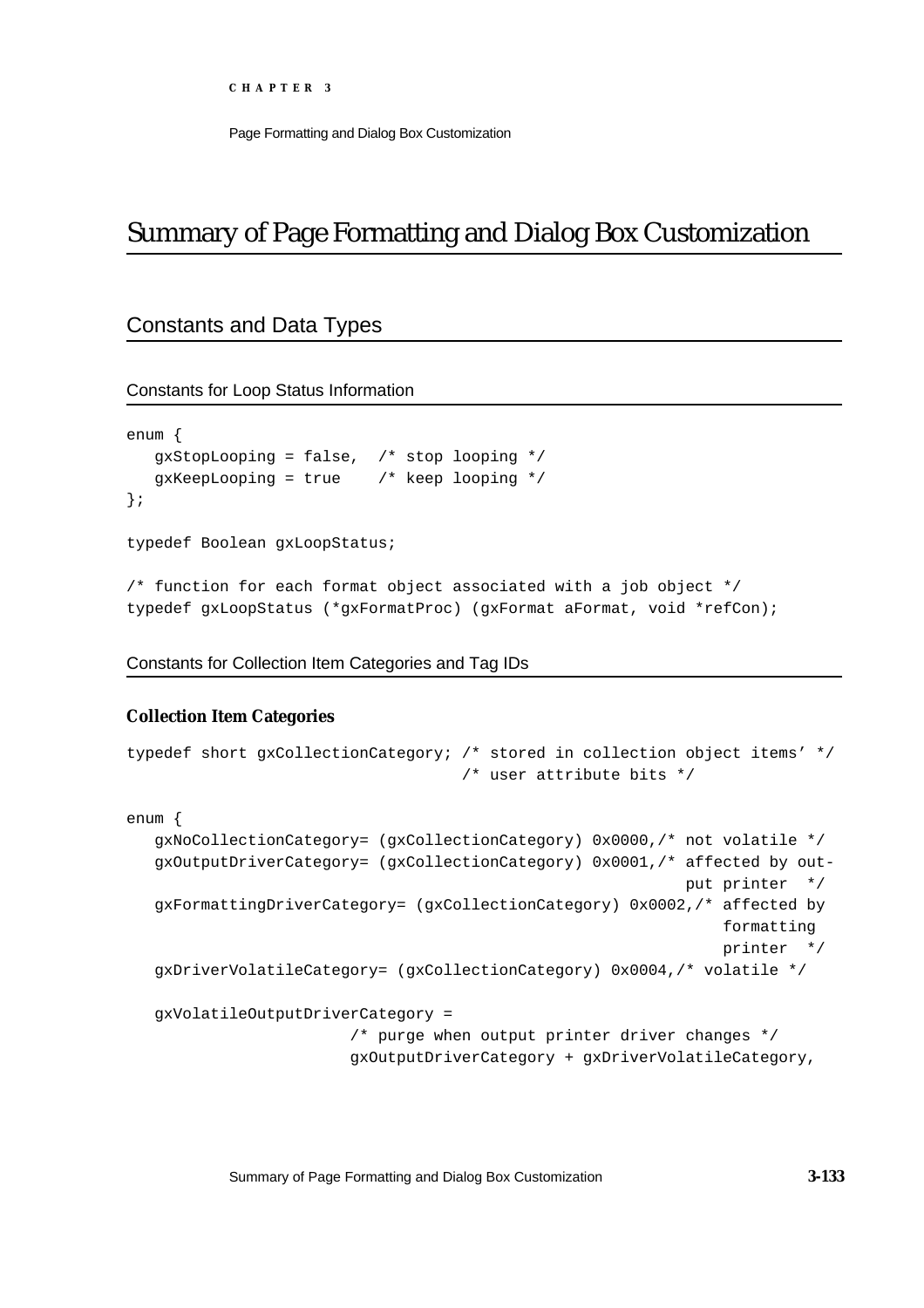Page Formatting and Dialog Box Customization

```
gxVolatileFormattingDriverCategory = 
                     /* purge when formatting printer driver changes */
                     gxFormattingDriverCategory + gxDriverVolatileCategory
```
};

#### **Collection Tag ID**

```
enum { gxPrintingTagID = -28672 );/* QuickDraw GX assigns its collection
                                      objects with the same 4-byte ID */
```
Constants and Data Types for Job Collection Items

## **Print-Job Information**

```
enum { gxJobTag = 'job ' }; /* item ID for the print-job item */
/* job object information structure */
struct gxJobInfo {
   long numPages; /* total number of pages to print */
   long priority; \frac{1}{2} \frac{1}{2} \frac{1}{2} \frac{1}{2} \frac{1}{2} \frac{1}{2} \frac{1}{2} \frac{1}{2} \frac{1}{2} \frac{1}{2} \frac{1}{2} \frac{1}{2} \frac{1}{2} \frac{1}{2} \frac{1}{2} \frac{1}{2} \frac{1}{2} \frac{1}{2} \frac{1}{2} \frac{1}{2} \frac{1}{2long timeToPrint; /* designated time to print a print job */
   long jobTimeout; \frac{1}{2} /* time to cancel print job, in ticks */
   long firstPageToPrint /* first page to begin printing */
   short jobAlert; \frac{1}{2} /* when to alert the user about printing */
   Str31 appName; /* name of application used to create the */
                                 /* printable document */
   Str31 documentName; /* name of the user's document */
   Str31 userName; /* name of the user associated with the */
                                  /* printable document */
} ;
enum {
   /* print-job priorities */
      gxPrintJobUrgent = 0x00000001, /* priority of print job is */
                                            /* "urgent" */
      qxPrintJobAtTime = 0x00000002, /* designated time to print the */
                                            /* print job */
      qxPrintJobASAP = 0x00000003 /* designated time to print the */
                                            /* print job is "as soon as */
```
/\* possible" \*/

};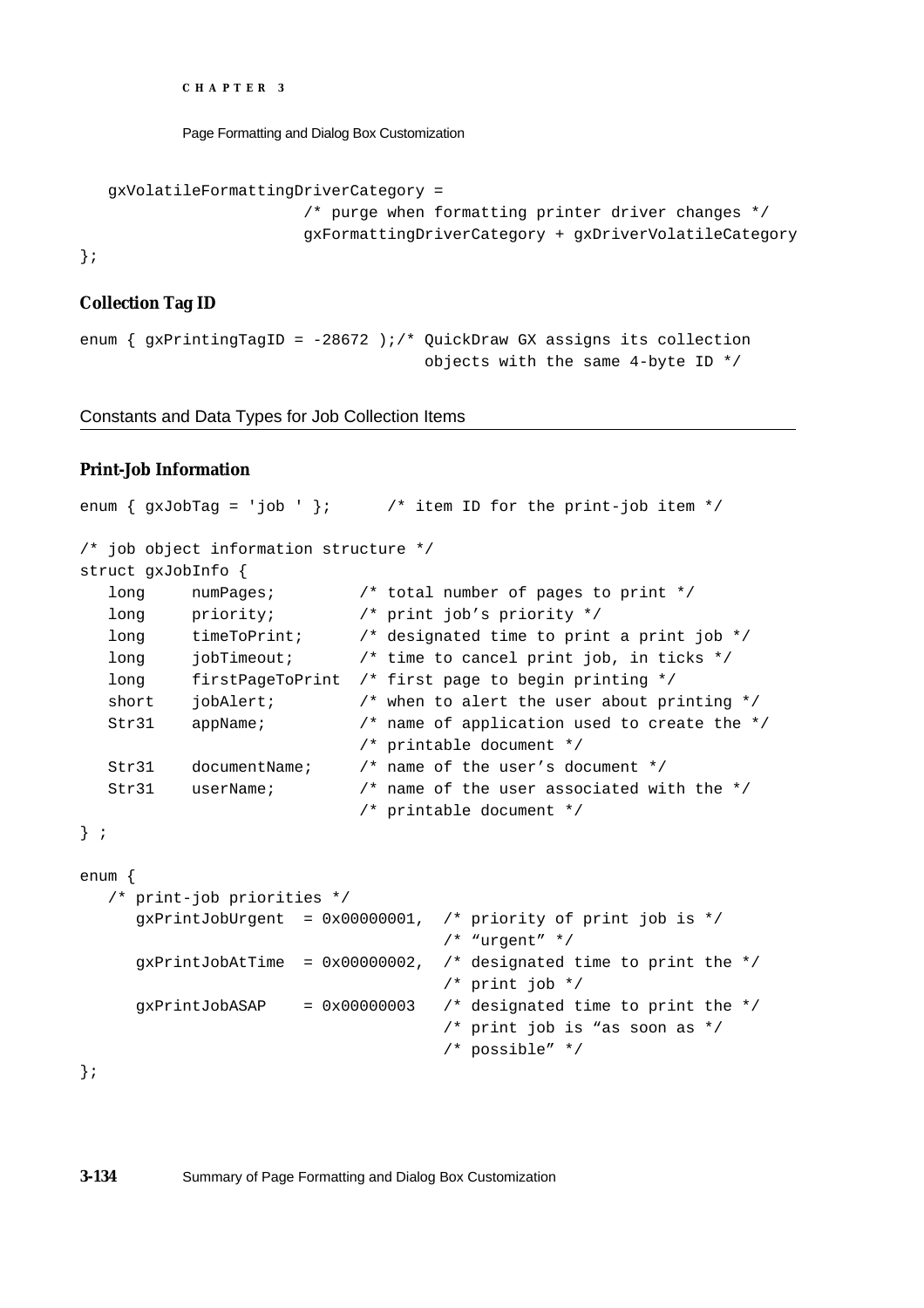```
CHAPTER 3
```

```
Page Formatting and Dialog Box Customization
```

```
enum { gxPrintJobHoldingBit = 0x0001000 }; /* reserved bit in the
                                             priority field indicates a
                                             print job on hold */
enum {
  /* print-job holding status */
  gxPrintJobHolding = (gxPrintJobHoldingBit + gxPrintJobASAP),
  gxPrintJobHoldingAtTime = (gxPrintJobHoldingBit + gxPrintJobAtTime),
  gxPrintJobHoldingUrgent = (gxPrintJobHoldingBit + gxPrintJobUrgent)
};
enum {
  /* print-job alert constants */
  gxNoPrintTimeAlert= 0, /* don't alert user when printing */
  gxAlertBefore = 1, \frac{1}{1} /* alert user before printing */
  gxAlertAfter = 2, \frac{1}{2} alert user after printing */
  gxAlertBothTimes = 3 /* alert user before and after printing */
};
enum {
  /* time to cancel print job */
  gxThirtySeconds = 1800, /* cancel print job in 30 seconds (in ticks) */gxTwoMinutes = 7200 /* cancel print job in 2 minutes (in ticks) */
};
```
## **Collation Information**

enum {  $gxCollisionTag = 'sort'$  };/\* item ID for the collation item\*/ /\* collation information stucture \*/ struct gxCollationInfo { Boolean collation; /\* indicates whether or not to collate \*/ /\* copies \*/ };

## **Copies Information**

```
enum { gxCopiesTag = 'copy' };/* item ID for the copies item*/
/* copies information structure */
struct gxCopiesInfo {
  long copies; \frac{1}{10} /* number of copies of a document to print */
};
```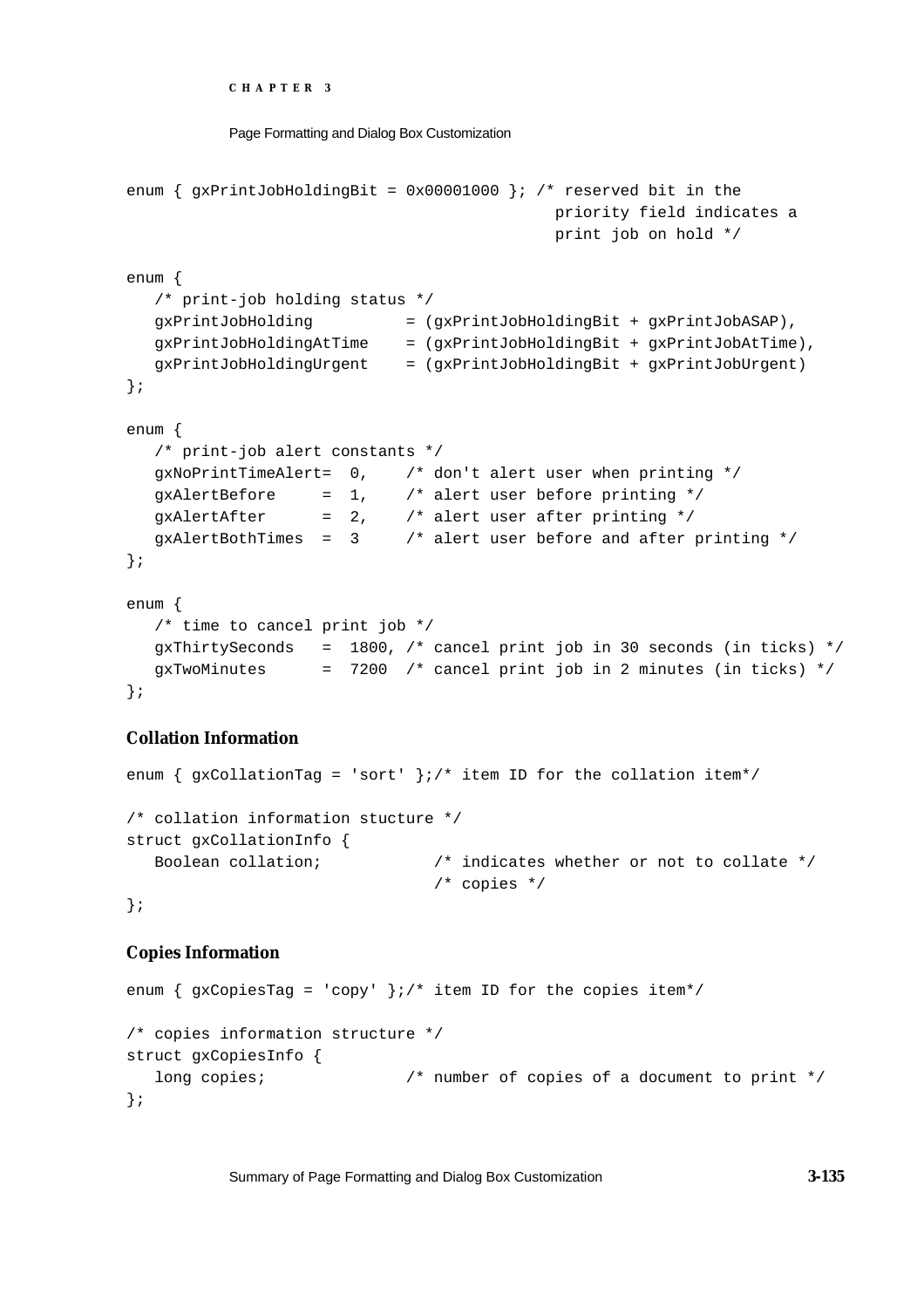Page Formatting and Dialog Box Customization

#### **Page-Range Information**

```
enum { gxPageRangeTag = 'rang' };/* item ID for the page-range item */
/* page-range information structure */
struct gxPageRangeInfo {
   gxSimplePageRangeInfo simpleRange; /* simple page range */
                                                       /* information */
   Str31 fromString; \frac{1}{2} /* beginning of customized */
                                                       /* page range */
   Str31 toString; \frac{1}{2} to \frac{1}{2} to \frac{1}{2} to \frac{1}{2} to \frac{1}{2} to \frac{1}{2} to \frac{1}{2} to \frac{1}{2} to \frac{1}{2} to \frac{1}{2} to \frac{1}{2} to \frac{1}{2} to \frac{1}{2} to \frac{1}{2} to \frac{1}{2} to \frac{1}{2} t
                                                       /* range */long minFromPage; /* minimum of default page */
                                                       /* range */long maxToPage; \frac{1}{2} maximum of default page */
                                                       /* range */char replaceString[1]; /* page-range replacement */
                                                       /* string */
} ;
/* simple page-range information structure */
struct gxSimplePageRangeInfo {
   char optionChosen; /* specific page-range option */
   Boolean printAll; \prime* true if user wants to print all pages of a */
                                 /* document */
   long fromPage; /* first page in page range */
   long toPage; \frac{1}{2} toPage; \frac{1}{2} toPage; \frac{1}{2} toPage; \frac{1}{2} toPage; \frac{1}{2} toPage; \frac{1}{2} toPage; \frac{1}{2} toPage; \frac{1}{2} toPage; \frac{1}{2} toPage; \frac{1}{2} toPage; \frac{1}{2} toPage; \frac{1}{2} t
};
enum {
   /* page-range options */
   gxDefaultPageRange = (char) 0, /* use default numeric page range */gxReplacePageRange = (char) 1, /* use editable text field */gxCustomerizePageRange = (char) 2 /* use alphanumeric page range */
};
```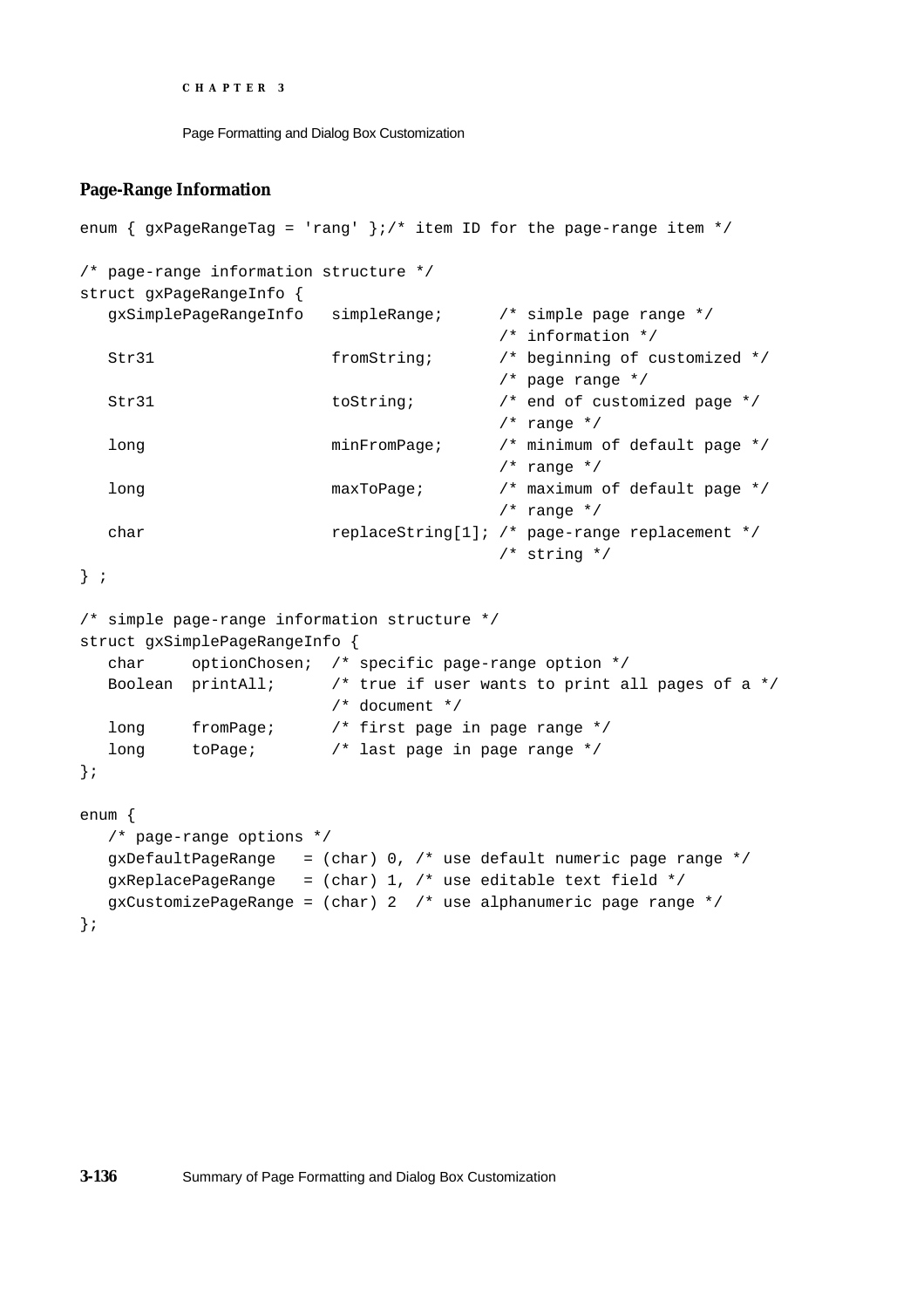```
CHAPTER 3
```
## **Quality Information**

```
enum { gxQualityTag = 'qual' }; /* item ID for the quality item*/
  /* quality information structure */
struct gxQualityInfo {
  Boolean disableQuality; /* true to disable standard quality */
                             /* controls */
  short defaultQuality; /* default quality */
  short currentQuality; /* current quality */
  short qualityCount; /* number of quality menu items in */
                              /* Quality pop-up menu */
  char qualityNames[1]; /* Quality pop-up menu names, such as */
                              /* "Best" */
```
};

## **File-Destination Information**

```
enum { gxFileDestinationTag = 'dest' \}i /* item ID for the file- */
                                      /* destination item*/
/* file-destination information structure */
struct gxFileDestinationInfo {
  Boolean toFile; \overline{a} /* true if destination is a file */
};
```
## **File-Location Information**

```
enum { gxFileLocationTag = 'floc' } /* item ID for the file- */
                                   /* location item*/
/* file-location information structure */
struct gxFileLocationInfo {
  FSSpec fileSpec; \frac{1}{2} /* location of file */
};
```
## **File-Format Information**

```
enum { gxFileFormatTag = 'ffmt' }; /* item ID for the file- */
                                  /* format item*/
```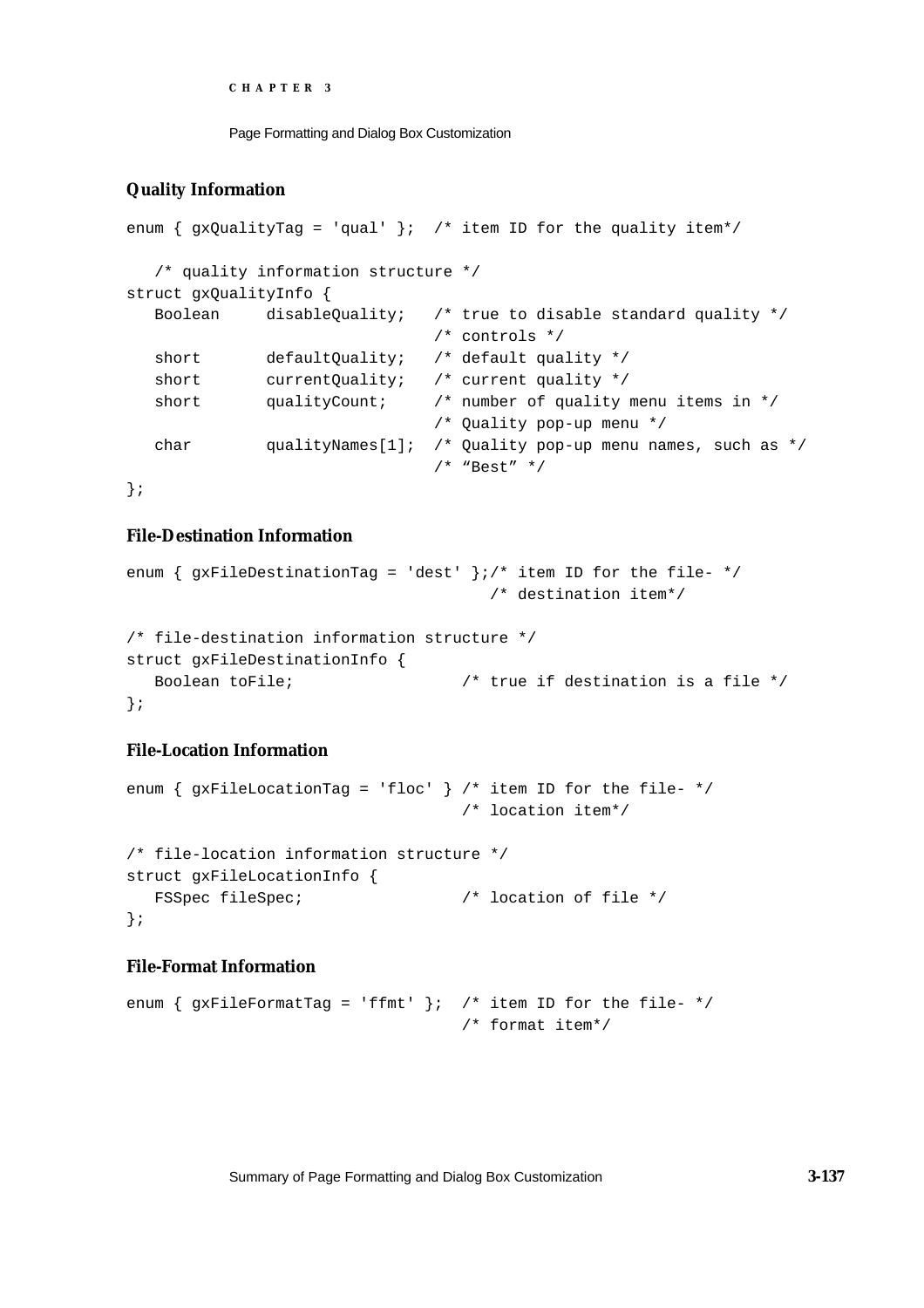Page Formatting and Dialog Box Customization

```
/* file-format information structure */
struct gxFileFormatInfo {
  Str31 fileFormatName; /* name of file format */
};
```
### **File-Fonts Information**

```
enum { gxFileFontsTag = 'incf' }; /* item ID for the file-fonts item */
/* file-fonts information structure */
struct gxFileFontsInfo {
  char includeFonts; /* font include level; if destination is
                                 file */
};
enum { /* font include levels */
  gxIncludeNoFonts = (char) 1,
  gxIncludeAllFonts = (char) 2, 
  gxIncludeNonStandardFonts = (char) 3
};
```
## **Paper-Feed Information**

```
enum { gxPaperFeedTag = 'feed' };/* item ID for paper-feed item */
/* paper-feed information structure */
struct gxPaperFeedInfo {
  Boolean autoFeed; /* true if automatic feed, false if */
                               /* manual feed */
```
## };

## **Manual-Feed Information**

```
enum { gxManualFeedTag = 'manf' \}/ item ID for manual-feed item *//* manual-feed information structure */
struct gxManualFeedInfo {
  long numPaperTypeNames; /* number of paper-type objects to 
                                  /* manually feed */
  Str31 paperTypeNames[1]; /* names of paper-type objects to */
                                  /* manually feed */
};
```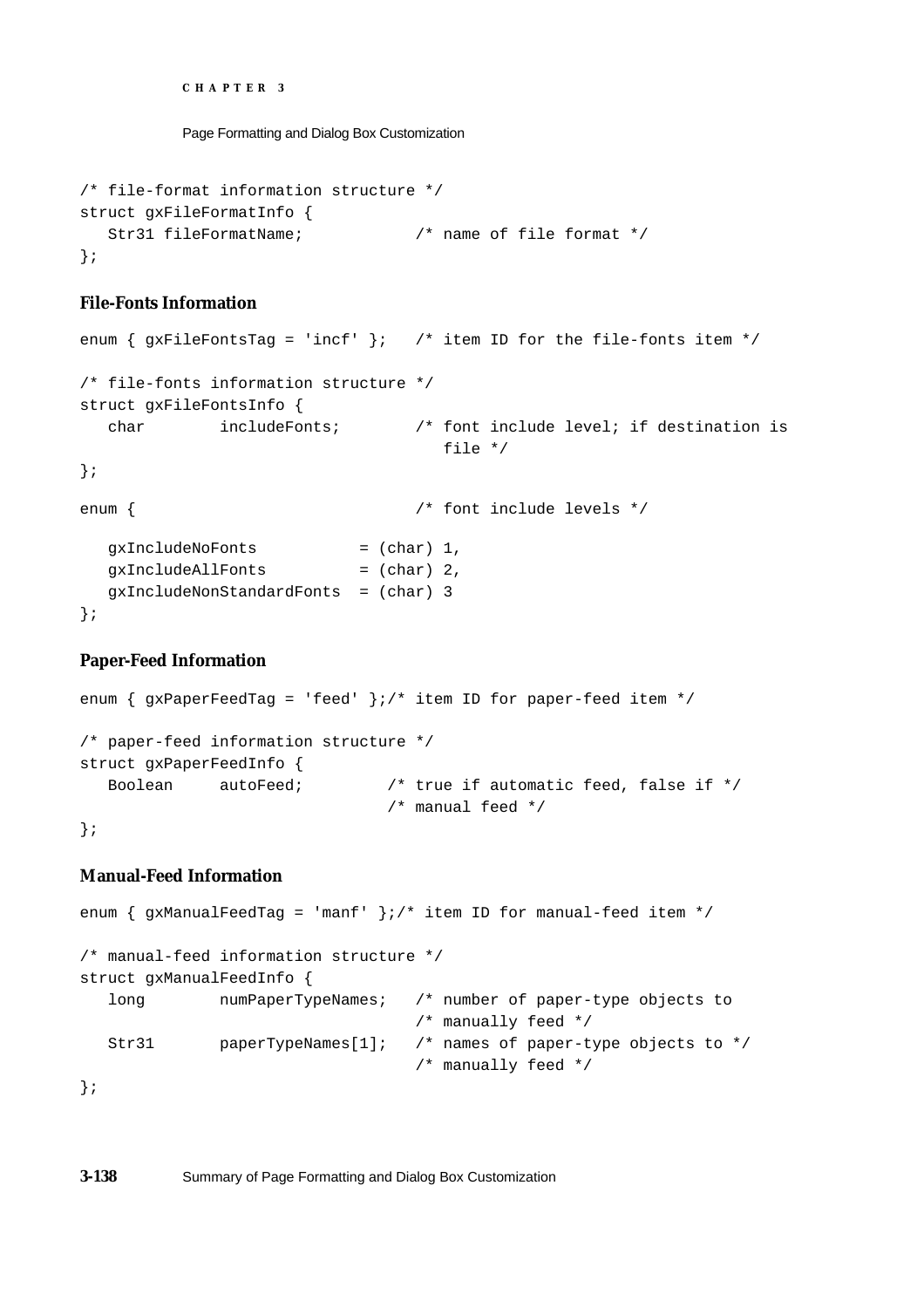```
CHAPTER 3
```
## **Standard Mapping Information**

```
enum { gxNormalMappingTag = 'nmap' }; /* item ID for the standard */
                                      /* mapping item */
/* standard mapping information structure */
struct gxNormalMappingInfo {
  Boolean normalPaperMapping; /* true if not overriding standard */
                                   /* paper matching */
```
};

## **Special Mapping Information**

```
enum { gxSpecialMappingTag = 'smap' }; /* item ID for special mapping */
/* special mapping information structure */
struct gxSpecialMappingInfo {
  char specialMapping; /* specific paper-mapping option */
} ;
enum {
  /* paper-mapping options */
  gxRedirectPages = (char) 1, /* user wants to crop redirected pages */
  gxScalePages = (char) 2, \quad /* user wants to scale pages */
  gxTilePages = (char) 3 /* user wants to tile pages */};
```
## **Tray-Mapping Information**

```
enum \{ qxTrayMappingTaq = 'tmap' };
struct gxTrayMappingInfo{
  gxTrayIndex mapPaperToTray; /* tray to map all paper to */
};
typedef long gxTrayIndex; /* specifies the paper tray setting */
```
## **Print-Panel Information**

```
enum { gxPrintPanelTag = 'ppan' }; /* item ID for the Print */
                                   /* panel item */
```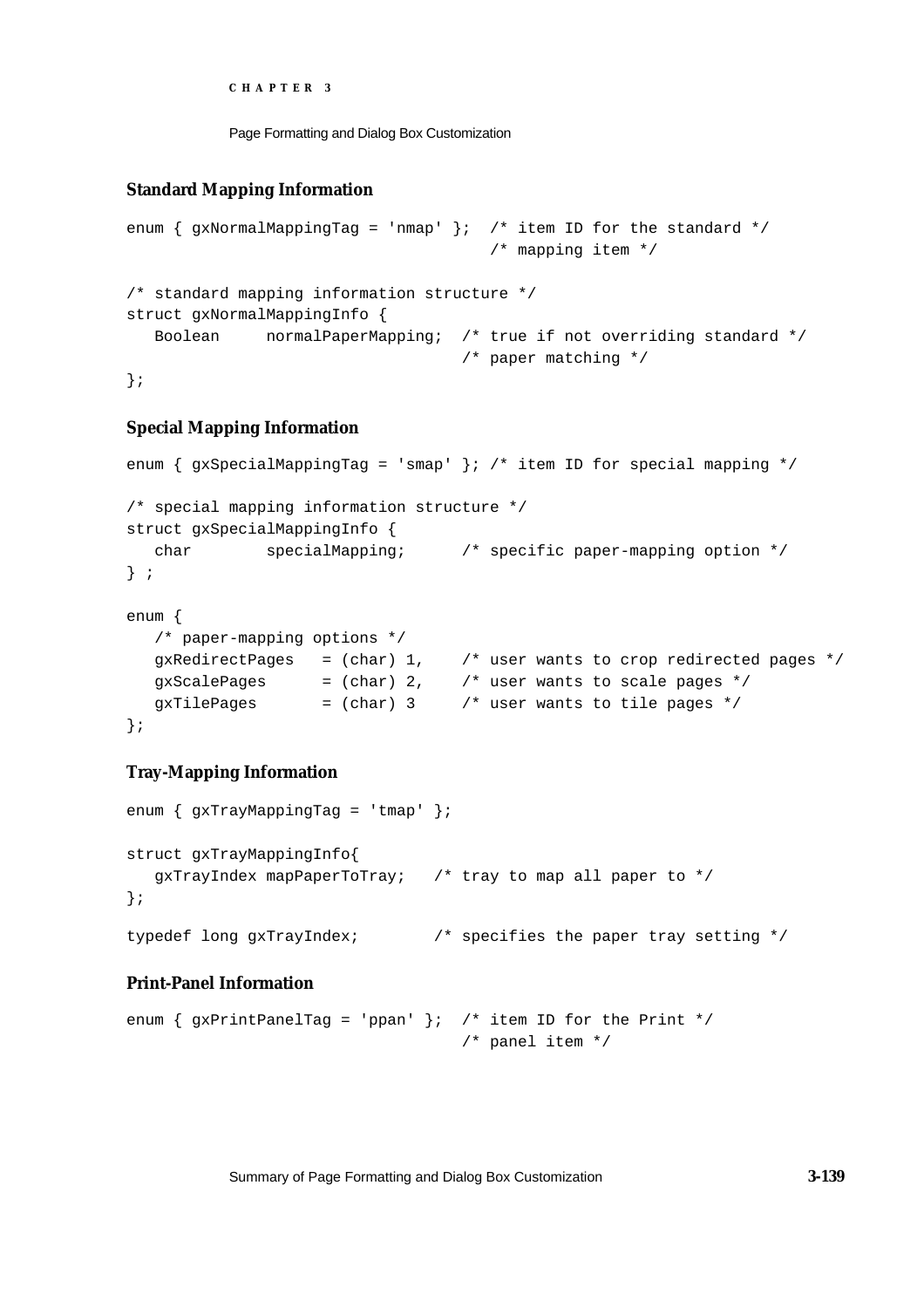Page Formatting and Dialog Box Customization

```
/* print-panel information structure */
struct gxPrintPanelInfo {
  Str31 startPanelName; /* name of starting panel in 
                                  /* Print dialog box */
};
```
#### **Format-Panel Information**

```
enum { gxFormatPanelTag = 'fpan' }; /* item ID for the format */
                                  /* panel item */
/* format-panel information structure */
struct gxFormatPanelInfo { /* name of starting panel in */
  Str31 startPanelName; /* Page Setup dialog box */
};
```
## **Paper-Mapping Information**

```
enum { gxPaperMappingTag = 'pmap' };/* item ID for print- */
                                    /* panel item */
```
/\* This collection item contains a flattened paper-type object resource. \*/

## **Translated-Document Information**

```
enum { gxTranslatedDocumentTag = 'trns' };
struct gxTranslatedDocumentInfo {
   long translatorInfo; \gamma information from the translation process */
};
```
#### Constants and Data Types for Format Collection Items

## **Orientation Information**

```
enum { gxOrientationTag = 'layo' }; /* item ID for the */
                                   /* orientation item */
/* orientation information structure */
struct gxOrientationInfo {
  char orientation; /* an enumerated orientation value */
} ;
```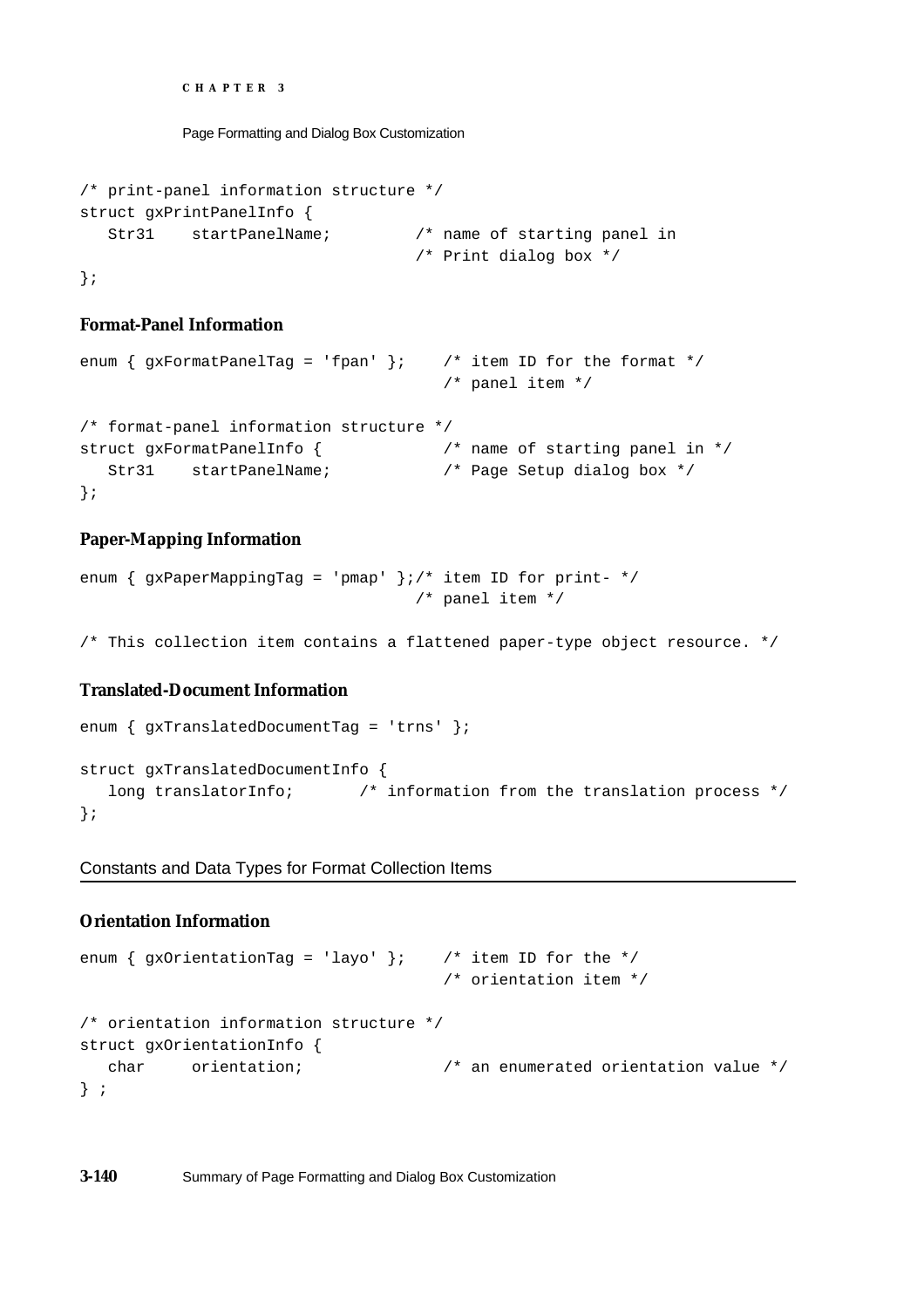```
CHAPTER 3
```

```
enum {
  /* orientation options */
  qxPortraitLayout = (char) 0, /* user wants portrait orientation * /gxLandscapeLayout = (char) 1, \prime* user wants landscape orientation */
  gxRotatedPortraitLayout = (char) 2, /* rotated portrait orientation,
                                        not user specifiable*/
  gxRotatedLandscapeLayout =(char) 3 /* user wants rotated landscape *//* orientation */
};
```
## **Scaling Information**

```
enum { qxScalingTag = 'scal' }; /* item ID for the scaling item *//* scaling information structure */
struct gxScalingInfo {
  Fixed horizontalScaleFactor; /* current horizontal scaling */
                                    /* factor */
  Fixed verticalScaleFactor; /* current vertical scaling factor */
  short minScaling; \overline{\hspace{1cm}} /* minimum current scaling factor */
  short maxScaling; /* maximum current scaling factor*/
};
```
## **Direct-Mode Information**

```
enum { gxDirectModelTag = 'dirm' }; /* item ID for the direct- */
                                      /* mode item */
/* direct-mode information structure */
struct gxDirectModeInfo {
  Boolean directModeOn; \frac{1}{2} /* true if direct mode is enabled */
};
```
## **Format-Halftone Information**

```
enum { qxFormatHalftonerlag = 'half' }; /* item ID for the special */
                                     /* mapping item */
/* format-halftone information structure */
struct gxFormatHalftoneInfo {
  long numHalftones; \frac{1}{2} /* number of halftones */
  gxHalftone halftones[1]; /* any number of halftones */
};
```
Summary of Page Formatting and Dialog Box Customization **3-141**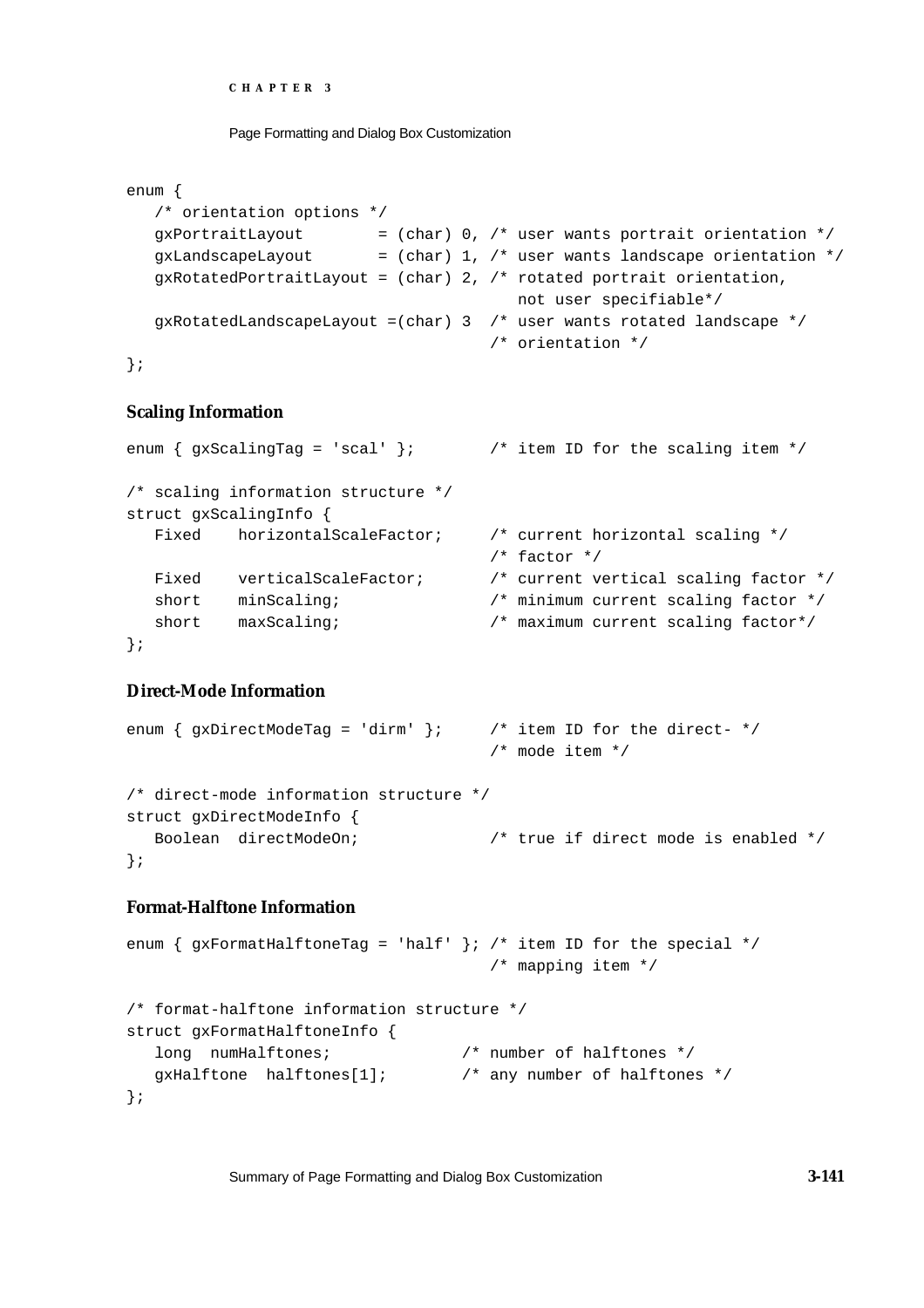Page Formatting and Dialog Box Customization

#### **Page-Inversion Information**

```
enum { gxInvertPageTag = 'invp' }; /* item ID for the page- */
                              /* inversion item */
/* page-inversion information structure */
struct gxInvertPageInfo {
  Boolean invert; /* if true, invert the page */
}; /* if missing or false, don't invert */
                              /* the page */
```
#### **Horizontal Page-Flip Information**

```
enum { gxFlipPageHorizontalfag = 'f1ph' }; /* item ID for the */
                                       */ horizontal page-flip item */
/* horizontal flip-page information structure */
struct gxFlipPageHorizontalInfo{
  Boolean flipHorizontal; /* if true, flip x coordinates on the */
}; /* page; if missing or false, don't flip */
```
#### **Vertical Page-Flip Information**

```
enum { gxFlipPageVerticalTag = 'flpv' }; /* item ID for the */
                                      /* vertical page-flip item */
/* vertical page-flip information structure */
struct gxFlipPageVerticalInfo {
  Boolean flipVertical; \frac{1}{2} /* if true, flip y coordinates on the */
}; /* page; if missing or false, don't flip */
```
#### **Precise-Bitmap Information**

```
enum { qxPreciseBitmapsTag = 'pbmp' }; /* item ID for the precise- */
                                 /* bitmap item */
/* precise-bitmap information structure */
struct gxPreciseBitmapInfo {
  Boolean preciseBitmaps; /* if true, scale the page by 96% */
}; /* if missing or false, don't scale */
```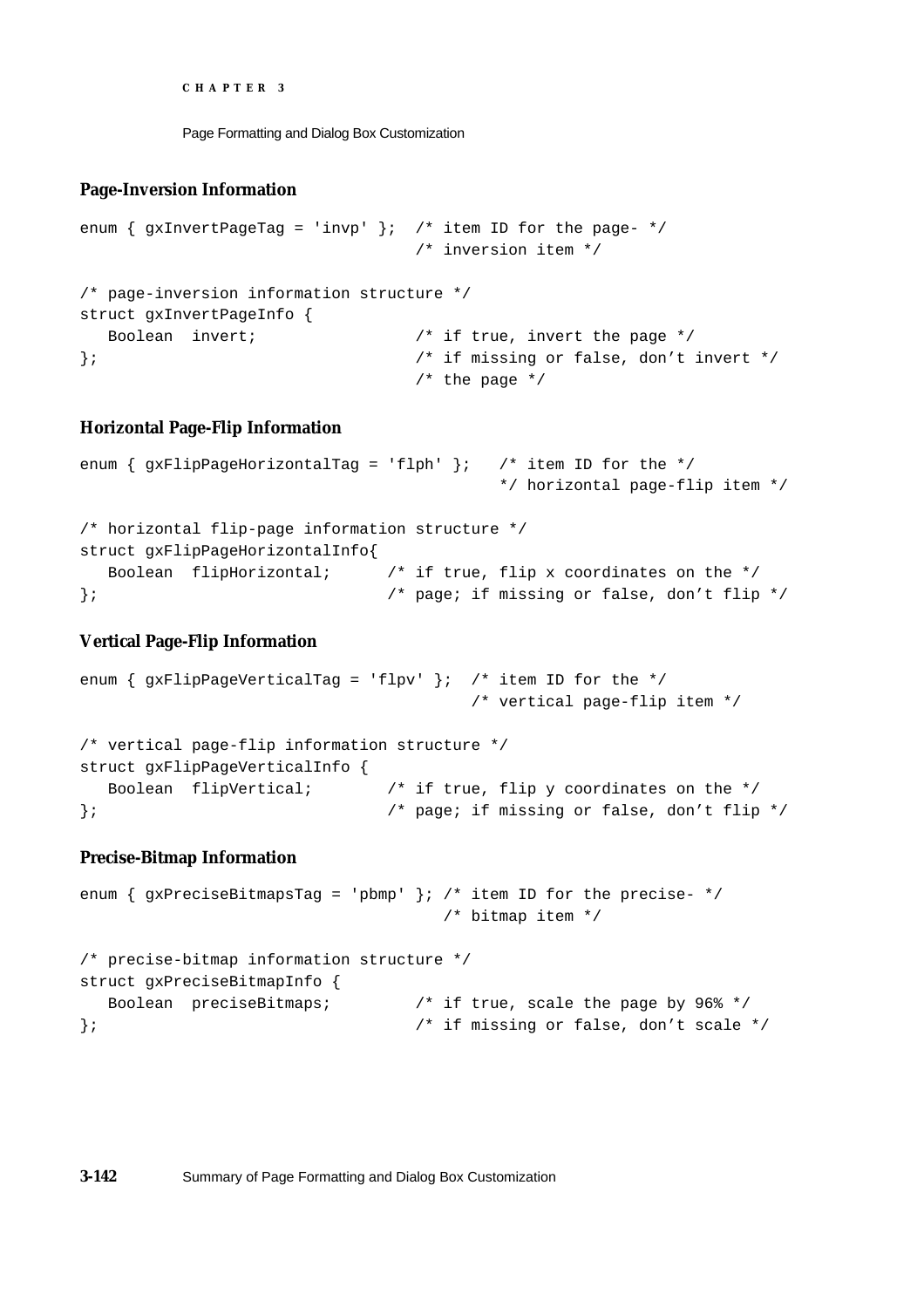```
CHAPTER 3
```
## **Paper-Type Lock Information**

```
enum { gxPaperTypeLockTag = 'ptlk' }; /* item ID for the paper- */
                                   /* type lock item*/
/* paper-type object lock information structure */
struct gxPaperTypeLockInfo {
  Boolean paperTypeLocked; /* true if paper-type object */
\}; \frac{1}{2} /* is locked */
```
Constants and Data Types for Paper-Type Collection Items

## **Base Information**

```
enum { qxBaseTag = 'base' }; /* item ID for the base item */
/* base type information structure */
struct gxBaseInfo {
  long baseType; \frac{1}{2} /* base type chosen */
} ;
enum {
  /* paper-type object base types */
  gxUnknownBase = 0, /* unknown base type */
  gxUsLetterBase = 1, /* US letter base type */
  gxUsLegalBase = 2, \frac{1}{2} /* US legal base type */
  gxA4LetterBase = 3, / * A4 letter base type *gxB5LetterBase = 4, \frac{1}{2} b5 letter base type */
  gxTabloidBase = 5 /* tabloid base type */
};
```
## **Creator Information**

```
enum { gxCreatorTag = 'crea' }; /* item ID for the creator item */
/* creator information structure */
struct gxCreatorInfo {
  OSType creator; /* creator of the paper-type object */
};
enum {
  /* paper-type object creator type */
  gxSysPaperType = 'sypt', /* system paper-type object creator */
```
Summary of Page Formatting and Dialog Box Customization **3-143**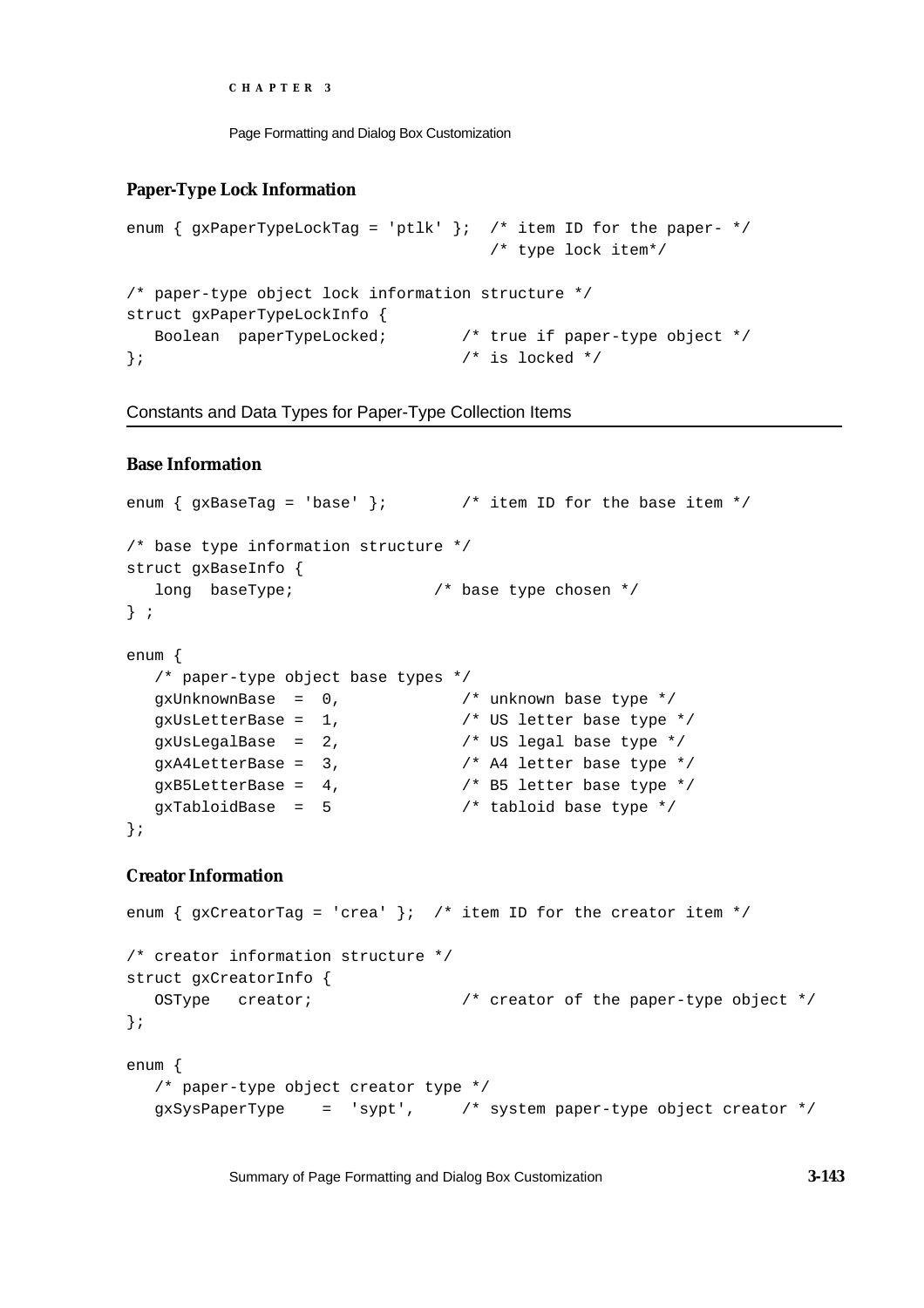Page Formatting and Dialog Box Customization

```
gxUserPaperType = 'uspt' /* user paper-type object creator */
  /* if printer driver creates a paper-type object, use printer 
  /* driver's creator type */
};
```
#### **Units Information**

```
enum { gxUnitsTag = 'unit' }; /* item ID for the units item */
/* unit information structure */
struct gxUnitsInfo {
  char units; /* specific paper-type object */
                               /* measurement */
};
enum {
  /* paper-type object units */
  gxPicas = (char) 0, /* pica measurement */
  gxMms = (char) 1, /* millimeter measurement */
  gxInches = (char) 2 /* inches measurement */
};
```
## **Flags Information**

```
enum { gxFlagsTag = 'flag' }; /* item ID for the flags item */
/* flags information structure */
typedef struct {
  long flags; /* paper-type object flags */
}gxFlagsInfo;
enum {
  /* paper-type object flags (bit positions) */
  gxOldPaperTypeFlag = 0x00800000, /* indicates a paper-type object */
                                       /* with 7.0 settings */
  gxNewPaperTypeFlag = 0x00400000, /* indicates a paper-type object *//* with post 7.0 settings */
  gxOldAndNewPaperTypeFlag= 0x00C00000, /* indicates a paper-type object */
                                       /* that is both old and new */qxDefaultPaperTypeFlag = 0x00100000, /* indicates the default paper *//* type */
```
};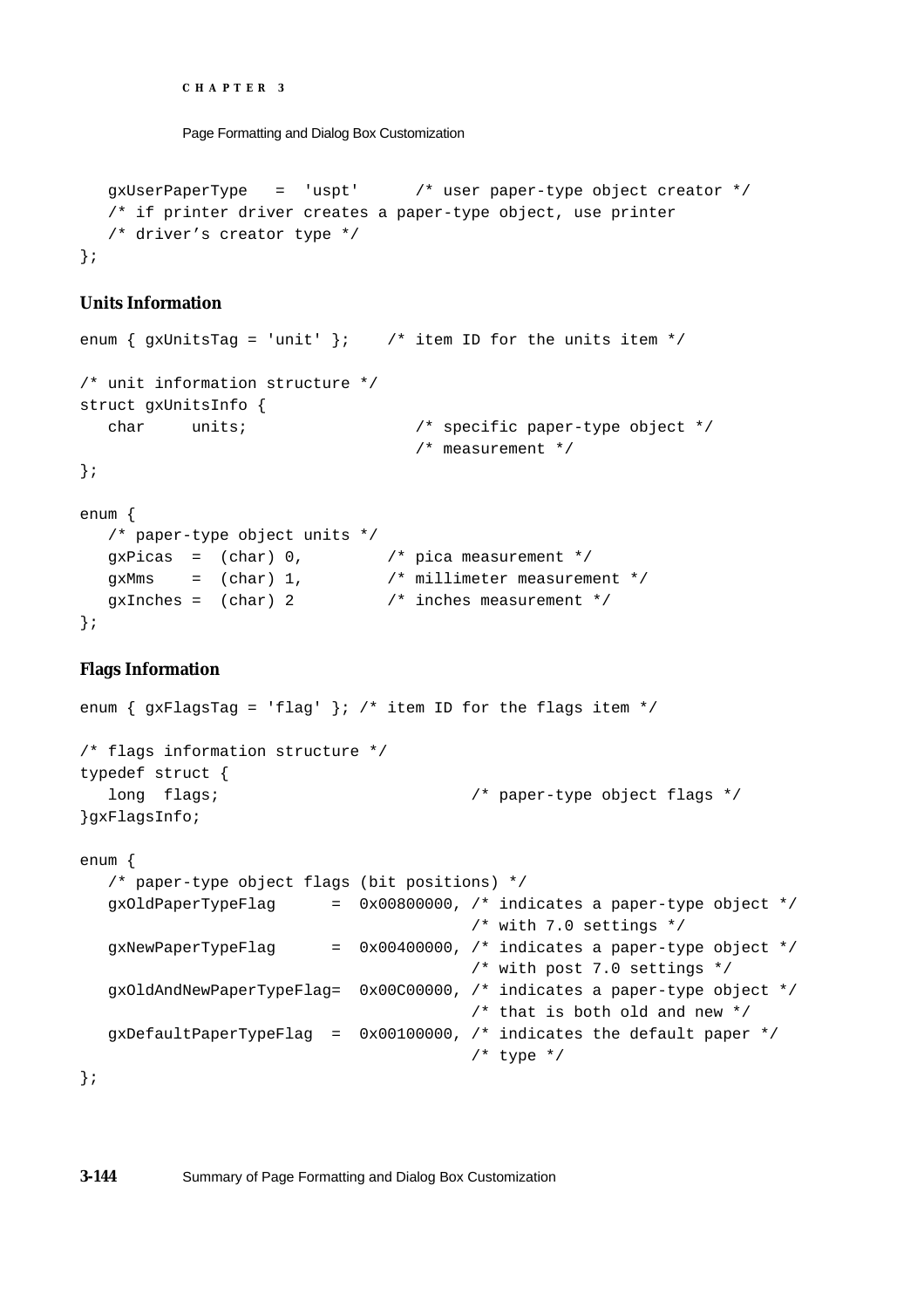```
CHAPTER 3
```
## **Comment Information**

```
enum { gxCommentTag = 'cmnt' }; /* item ID for the comment item */
  /* comment information structure */
struct gxCommentInfo {
  Str255 comment; /* paper-type object comment */
} ;
```
Panel-Related Constants and Data Types

## **QuickDraw GX Dialog Box Panel Information**

|                                        |  |  | /* constants for overriding messages when adding dialog box panels */ |                |  |  |  |
|----------------------------------------|--|--|-----------------------------------------------------------------------|----------------|--|--|--|
| #define qxJobStatus                    |  |  |                                                                       | 3              |  |  |  |
| #define gxPrintingEvent                |  |  |                                                                       | 4              |  |  |  |
|                                        |  |  | #define gxJobDefaultFormatDialog 5                                    |                |  |  |  |
| #define gxFormatDialog                 |  |  |                                                                       | 6              |  |  |  |
| #define gxJobPrintDialog               |  |  |                                                                       | 7              |  |  |  |
|                                        |  |  | #define gxFilterPanelEvent                                            | 8              |  |  |  |
|                                        |  |  | #define qxHandlePanelEvent                                            | 9              |  |  |  |
| #define gxParsePageRange               |  |  |                                                                       | 10             |  |  |  |
|                                        |  |  |                                                                       |                |  |  |  |
|                                        |  |  | /* dialog box related resources */                                    |                |  |  |  |
|                                        |  |  | #define gxXdtlRadioButtons                                            | $\Omega$       |  |  |  |
| #define gxXdtlCheckBox                 |  |  |                                                                       | 1              |  |  |  |
|                                        |  |  | #define gxXdtlEditTextInteger                                         | $\mathfrak{D}$ |  |  |  |
|                                        |  |  | #define gxXdtlEditTextReal                                            | $\mathcal{R}$  |  |  |  |
|                                        |  |  | #define gxXdtlEditTextString                                          | 4              |  |  |  |
| #define gxXdtlPopUp                    |  |  |                                                                       | 5              |  |  |  |
|                                        |  |  |                                                                       |                |  |  |  |
| <b>The Panel Information Structure</b> |  |  |                                                                       |                |  |  |  |
|                                        |  |  | struct gxPanelInfoRecord {                                            |                |  |  |  |
|                                        |  |  | $\alpha x$ PanelEvent panelEvt; /* the event */                       |                |  |  |  |

```
gxPanelEvent panelEvt; /* the event */
short panelResId; /* resource ID of current panel resource */
DialogPtr pDlg; /* pointer to dialog */
EventRecord *theEvent; /* pointer to event */
short itemHit; \frac{1}{x} actual item number of event \frac{x}{x}short itemCount; /* number of items before your items */
short evtAction; \frac{1}{1} /* the action that will occur after
                           this event is processed */
short errorStringId; /* 'STR ' ID of error string */
```
Summary of Page Formatting and Dialog Box Customization **3-145**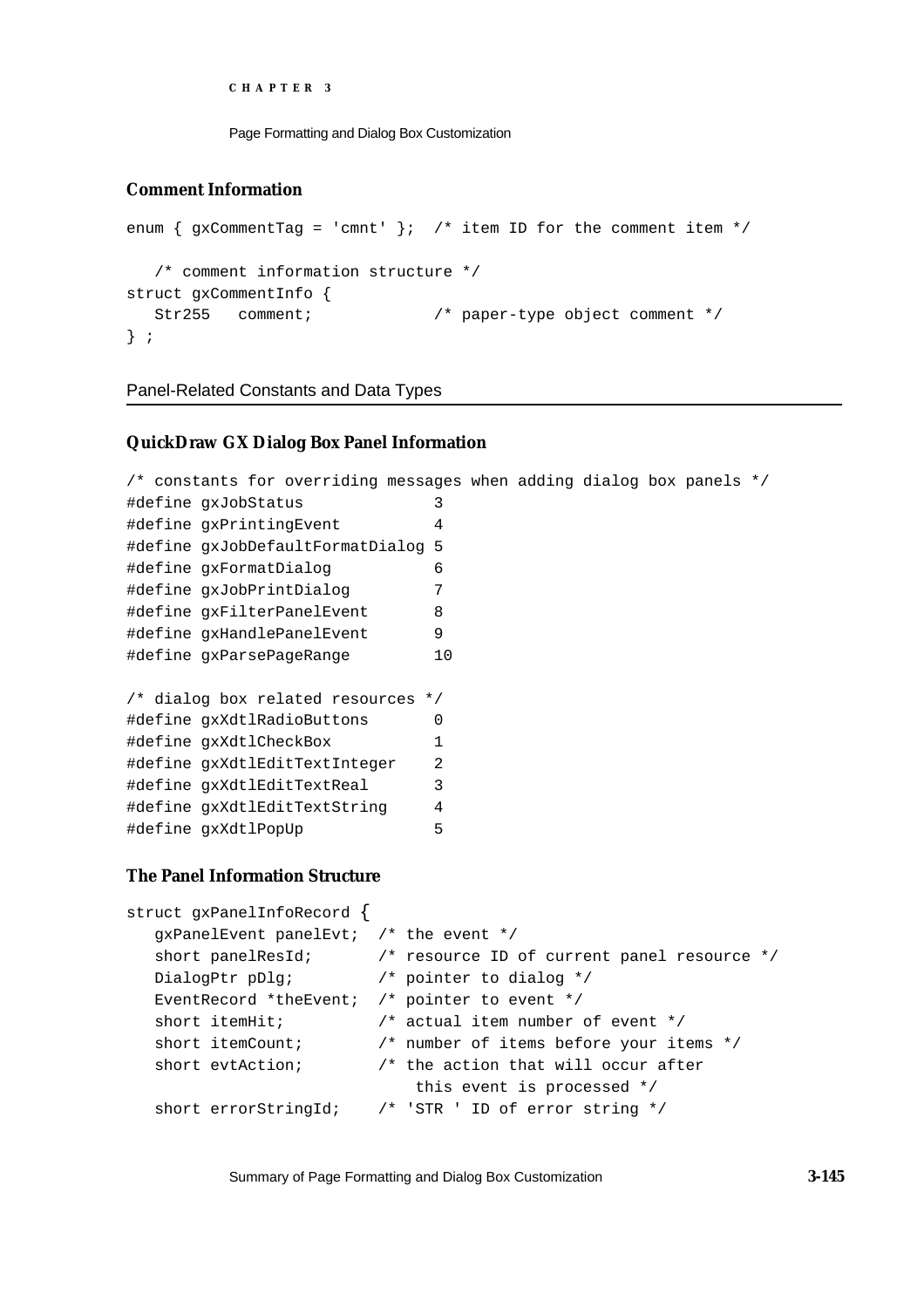```
CHAPTER 3
```

```
gxFormat theFormat; /* the current format */
  void *refCon; /* refCon from gxPanelSetupRecord */
};
```
## **Panel Events**

```
enum {
  gxPanelNoEvt = (gxPanelEvent) 0, /* no event */
  gxPanelOpenEvt = (gxPane1Event) 1, /* panel is about to open */
  gxPanelCloseEvt = (gxPanelEvent) 2, \prime* panel is about to close */
  qxPanellHitEvt = (qxPanelEvent) 3, /* user has selected item */qxPanelActivateEvt= (qxPanelEvent) 4, /* panel has been activated */qxPanelDeactiveateEvt= (qxPanelEvent) 5, /* panel has been deactivated */
  qxPane1IconFocusEvt= (qxPane1Event) 6, /* focus has changed to icons */
  qxPanelPanelFocusEvt= (qxPanelEvent) 7, /* focus has changed to panel */
  qxPanelFilterEvt = (qxPanelEvent) 8, /* panel event needs to be
                                               filtered */
  qxPanelCancelEvt = (qxPanelEvent) 9, /* panel has been canceled */
  qxPanelConfirmEvt = (qxPanelEvent) 10, /* panel has been confirmed */
  gxPanelDialogEvt = (gxPanelEvent) 11, \prime* panel event to be handled
                                               by the dialog box handler */
  qxPane1OtherEvt = (qxPane1Event) 12, /* an OS event has occurred
                                               in the panel */
  gxPanelUserWillConfirmEvt
                   = (gxPanelEvent) 13 /* user has selected OK */
};
```
typedef long gxPanelEvent;

## **Panel Responses**

```
enum {
  gxPanelNoResult = 0, /* no result from panel */
  gxPanelCancelConfirmation = 1, \prime* user confirmed panel, but panel
                                       handler discovered an error */
```
};

typedef long gxPanelResult;

## **Panel Event Actions**

```
enum {
  gxOtherAction = 0, \prime* current item doesn't change after event */
  qxClosePanelAction = 1, \frac{1}{2} /* panel is closed after event */
```
**3-146** Summary of Page Formatting and Dialog Box Customization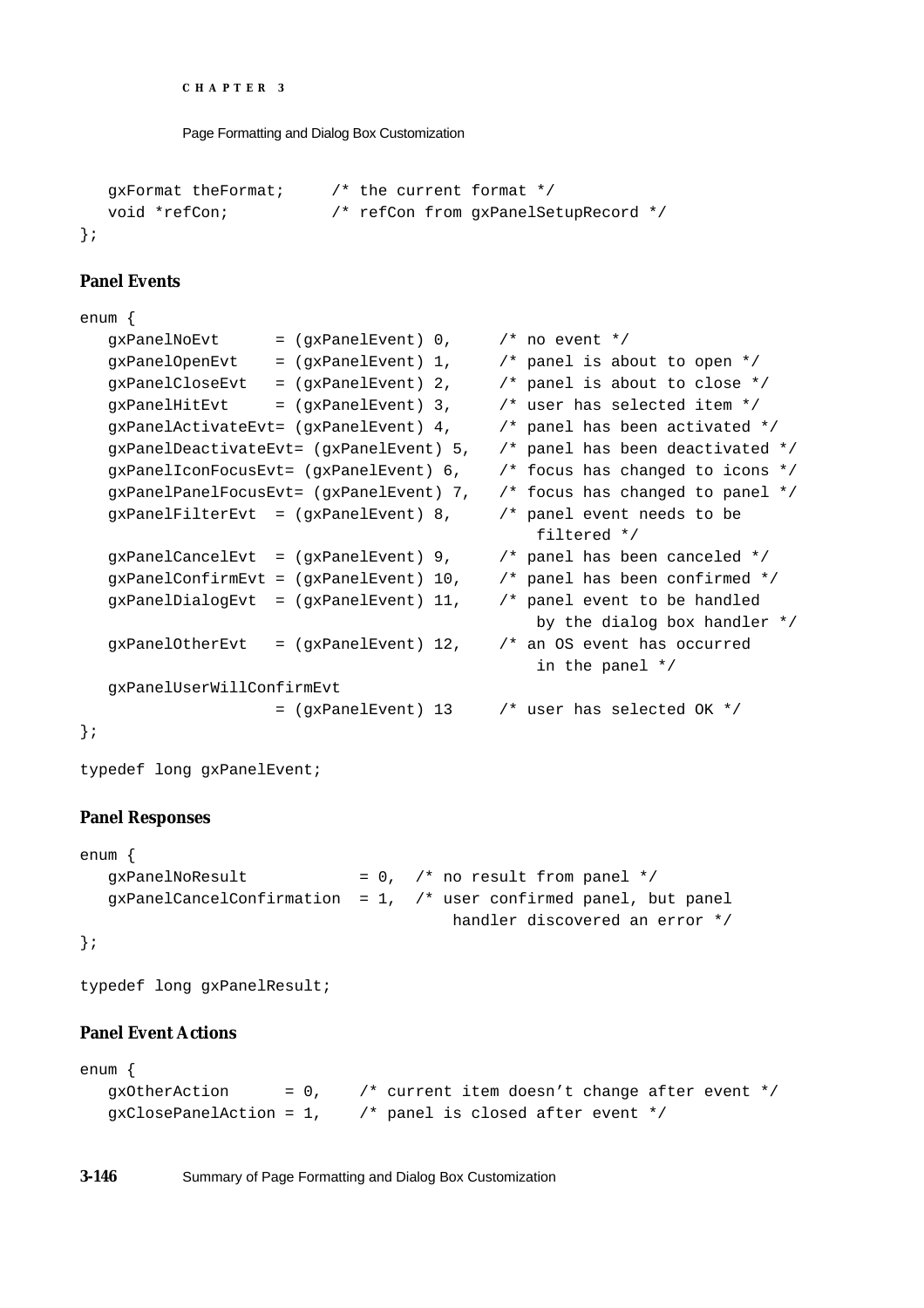```
CHAPTER 3
```

```
gxCancelDialogAction = 2, /* dialog box is canceled after event */
  gxConfirmDialogAction= 3 /* dialog box is confirmed after event */
};
```
## **The Panel Setup Structure**

```
struct gxPanelSetupRecord {
  gxPrintingPanelKind panelKind; /* kind of program using panel */
 short panelResId; \frac{1}{2} /* resource ID of panel */
 short resourceRefNum; /* resource file refnum of panel */
 void *_{\text{refCon}} /* pointer to panel setup
                                      structure used to build panel */
```
};

## **Printing Panel Kinds**

```
enum {
   gxApplicationPanel= (gxPrintingPanelKind) 0, /* an application panel */
   gxExtensionPanel = (gxPrintingPanelKind) 1, /* printing extension panel */
   gxDriverPanel = (gxPrintingPanelKind) 2 /* printer driver panel */
};
```

```
typedef long gxPrintingPanelKind;
```
## **Parse Range Results**

```
enum {
  gxRangeNotParsed = (gxParsePageRangeResult) 0, /* not parsed yet */
  gxRangeParsed = (gxParsePageRangeResult) 1, /* successful parse */
  gxRangeBadFromValue= (gxParsePageRangeResult) 2, /* the "from page" */
                                                   /* value is invalid */
  gxRangeBadToValue = (gxParsePageRangeResult) 3 /* the "to page" */
                                                   /* value is invalid */
};
```
typedef long gxParsePageRangeResult;

#### Functions

## **Creating and Manipulating Format Objects**

| qxFormat GXNewFormat  | (qxJob aJob);                             |
|-----------------------|-------------------------------------------|
| void GXDisposeFormat  | (qxFormat aFormat);                       |
| qxFormat GXCopyFormat | (gxFormat srcFormat, gxFormat dstFormat); |

Summary of Page Formatting and Dialog Box Customization **3-147**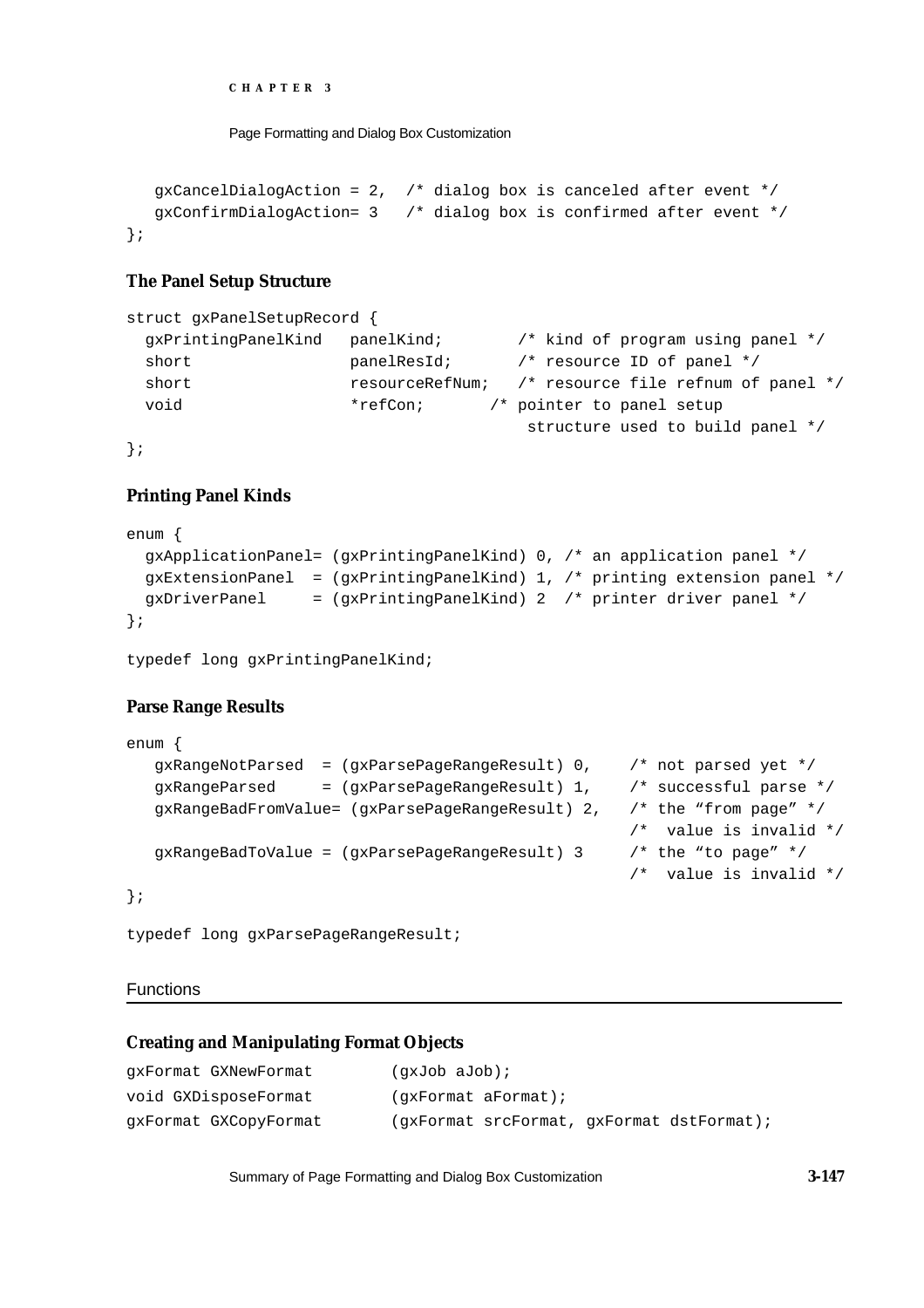#### Page Formatting and Dialog Box Customization

| qxFormat GXCloneFormat    | $(gx$ Format aFormat);                                      |
|---------------------------|-------------------------------------------------------------|
| long GXCountJobFormats    | $(gxJob$ aJob);                                             |
| long GXCountFormatOwners  | $(gx$ Format aFormat);                                      |
| void GXForEachJobFormatDo | (gxJob aJob, gxFormatProc aFormatProc, void<br>$*refCon)$ ; |

#### **Manipulating Format Object Properties**

```
void GXGetFormatMapping (gxFormat aFormat, gxMapping *aMapping);
gxPaperType GXGetFormatPaperType
                          (gxFormat aFormat);
gxShape GXGetFormatForm (gxFormat aFormat, gxShape *mask);
void GXSetFormatForm (gxFormat aFormat, gxShape form, gxShape mask);
void GXChangedFormat (gxFormat aFormat);
```
#### **Displaying the Custom Page Setup Dialog Box**

```
gxDialogResult GXFormatDialog
                             (gxFormat aFormat,
                              gxEditMenuRecord *anEditMenuRecord,
                              StringPtr title);
```
# **Working With Panels**

```
void GXSetupDialogPanel (gxPanelSetupRecord *aPanelSetupRecord);
void GXGetJobPanelDimensions
                            (gxJob aJob, Rect *aRect);
void GXEnableJobScalingPanel
                            (gxJob aJob, Boolean enabled);
short GXGetMessageHandlerResFile 
                            (void);
```
#### **Accessing Printing-Related Collection Objects**

```
Collection GXGetJobCollection
                             (gxJob aJob);
Collection GXGetFormatCollection
                            (gxFormat aFormat);
Collection GXGetPaperTypeCollection
                             (gxPaperType aPaperType);
```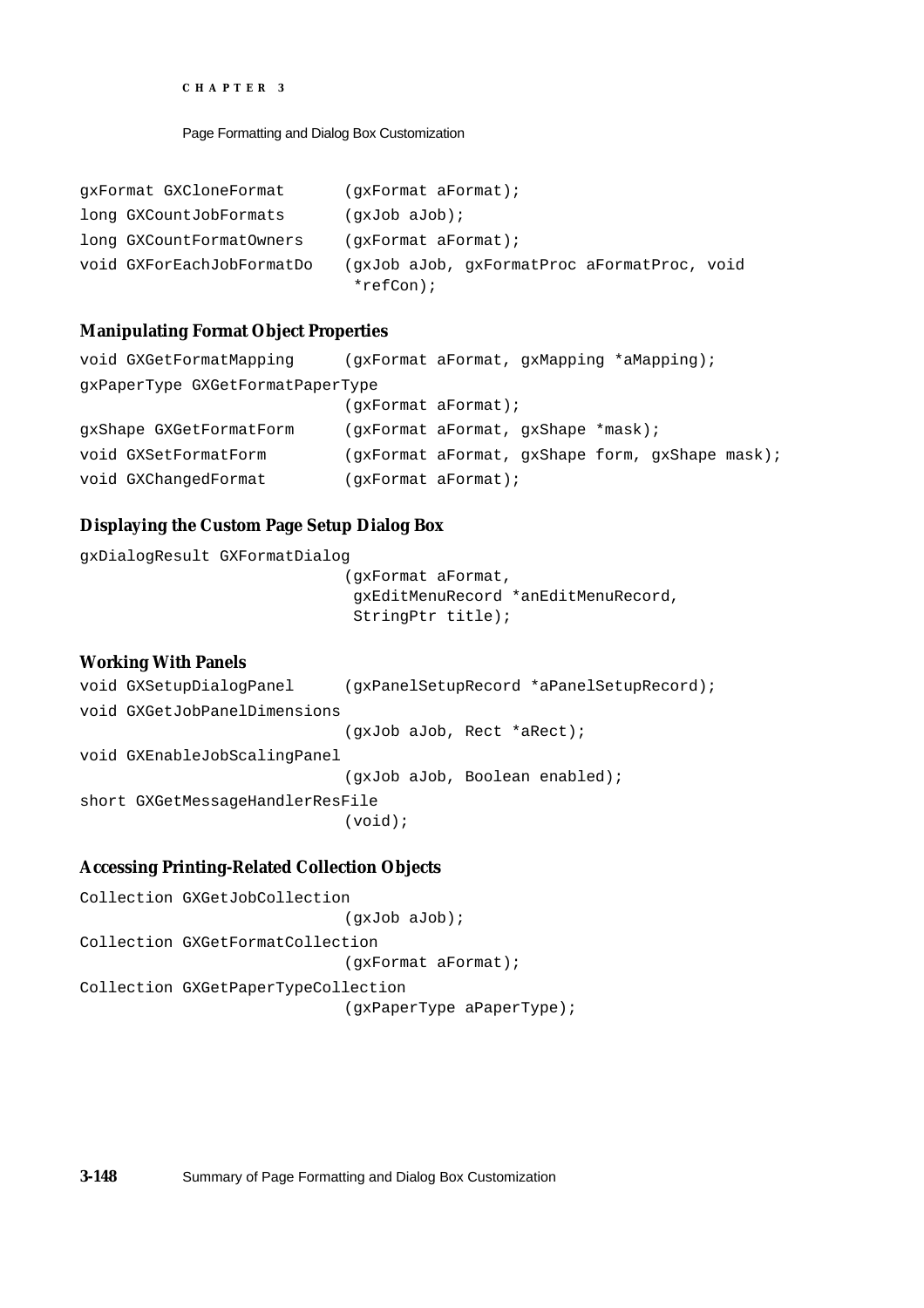Page Formatting and Dialog Box Customization

# Application-Defined Functions

## **Message Override Functions for Customizing Dialog Boxes** OSErr GXJobPrintDialog (gxDialogResult \*aDialogResult); OSErr GXJobDefaultFormatDialog (gxDialogResult \*aDialogResult); OSErr GXFormatDialog (gxFormat aFormat, StringPtr title, gxDialogResult \*aDialogResult); OSErr GXHandlePanelEvent (gxPanelInfoRecord \*aPanelInfoRecord, gxPanelResult \*aPanelResult); OSErr GXFilterPanelEvent (gxPanelInfoRecord \*aPanelInfoRecord, Boolean \*returnImmed); OSErr GXParsePageRange (StringPtr fromString, StringPtr toString, gxParsePageRangeResult \*result);

## **Looping Through Format Objects**

gxLoopStatus MyFormatFunction (gxFormat aFormat, void \*refCon);

# Dialog Box-Related Resources

## **The Panel Resource**

```
type gxPrintPanelType {
  pstring[31]; /* the panel name */
  integer Script;/* script ID */
  fill word; /* reserve a long word for future use of
                   international */
  fill word; /* reserve a long word for future use of
                   international */
  integer; /* the icon ID */integer; /* the item list ID */
};
```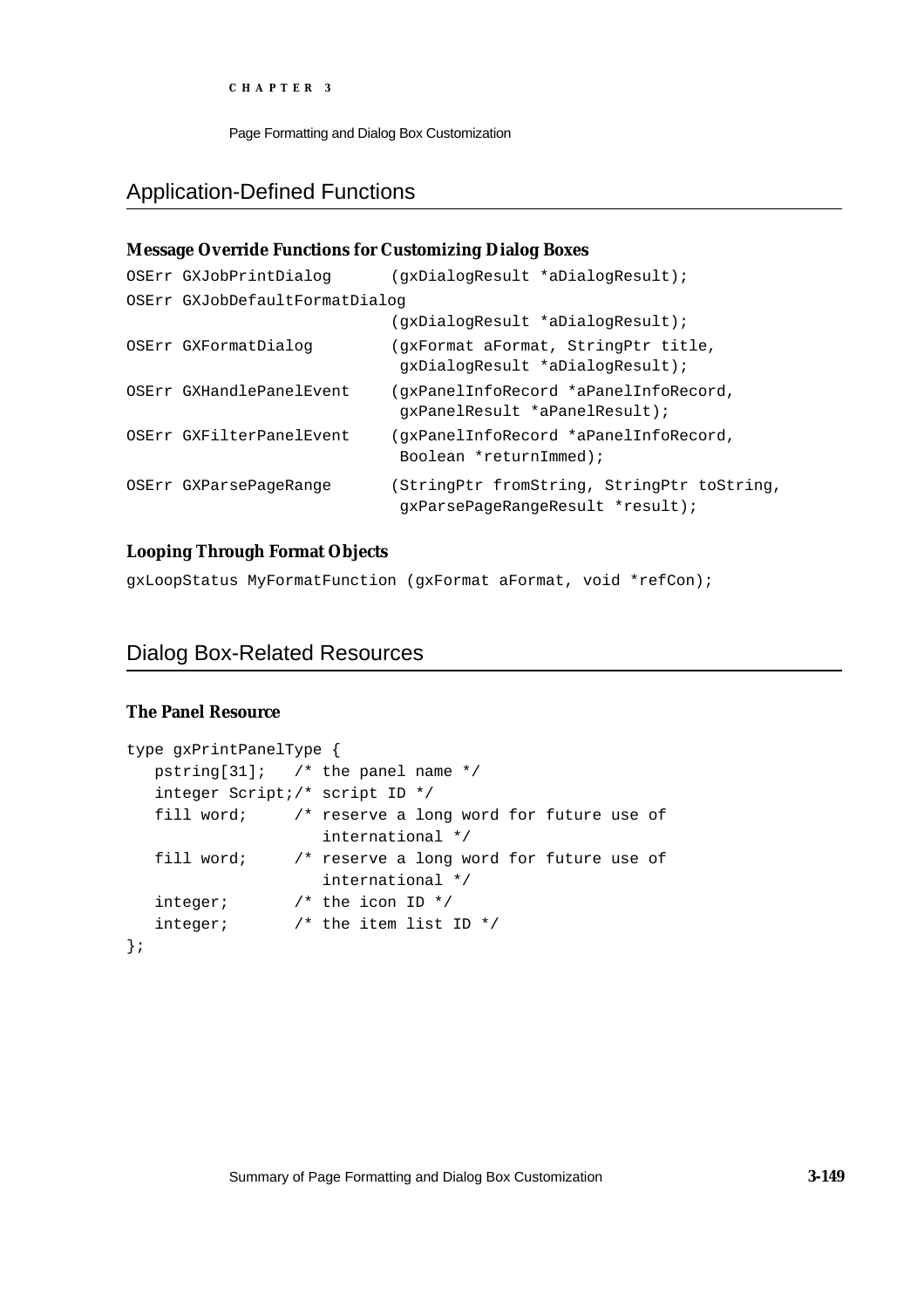Page Formatting and Dialog Box Customization

#### **The Extended Item List Resource**

```
type gxExtendedDITLType {
  integer = $$CountOf(xdtlarray) -1;
  wide array xdtlarray {
     switch {
        case RadioButtons:
           key integer = xdtlRadioButtons;
           literal longint; /* 4 byte id for storage in job 
                                  object or format object */
                    longint; /* numerical id for storage in 
                                  job object or format object */
                    integer; /* offset in bytes into item */
                    integer = $$CountOf(RadioButtonsArray) - 1;
                    wide array RadioButtonsArray
                    {
                      byte; /* array of corresponding items*/
                    };
        case CheckBox:
           key integer = xdtlCheckBox;
           literal longint; /* 4-byte ID for storage in job 
                                  object or format object */
                    longint; /* numerical ID for storage in 
                                  job object or format object */
                    integer; /* offset in bytes into item */
                    byte; /* corresponding ditl item */
                    fill byte;
        case EditTextInteger:
           key integer = xdtlEditTextInteger;
           literal longint; /* 4-byte ID for storage in 
                                  job object or format object */
                    longint; /* numerical ID for storage in
                                  job object or format object */
                    integer; /* offset in bytes into item */
                    byte; /* corresponding item list's item */
                    byte; /* 0 = dont select, 1 = select */pstring[15];/* low bound - nil means 'I 
                                  don't care' */
                    pstring[15];/* high bound - nil means 'I 
                                  don't care' */
```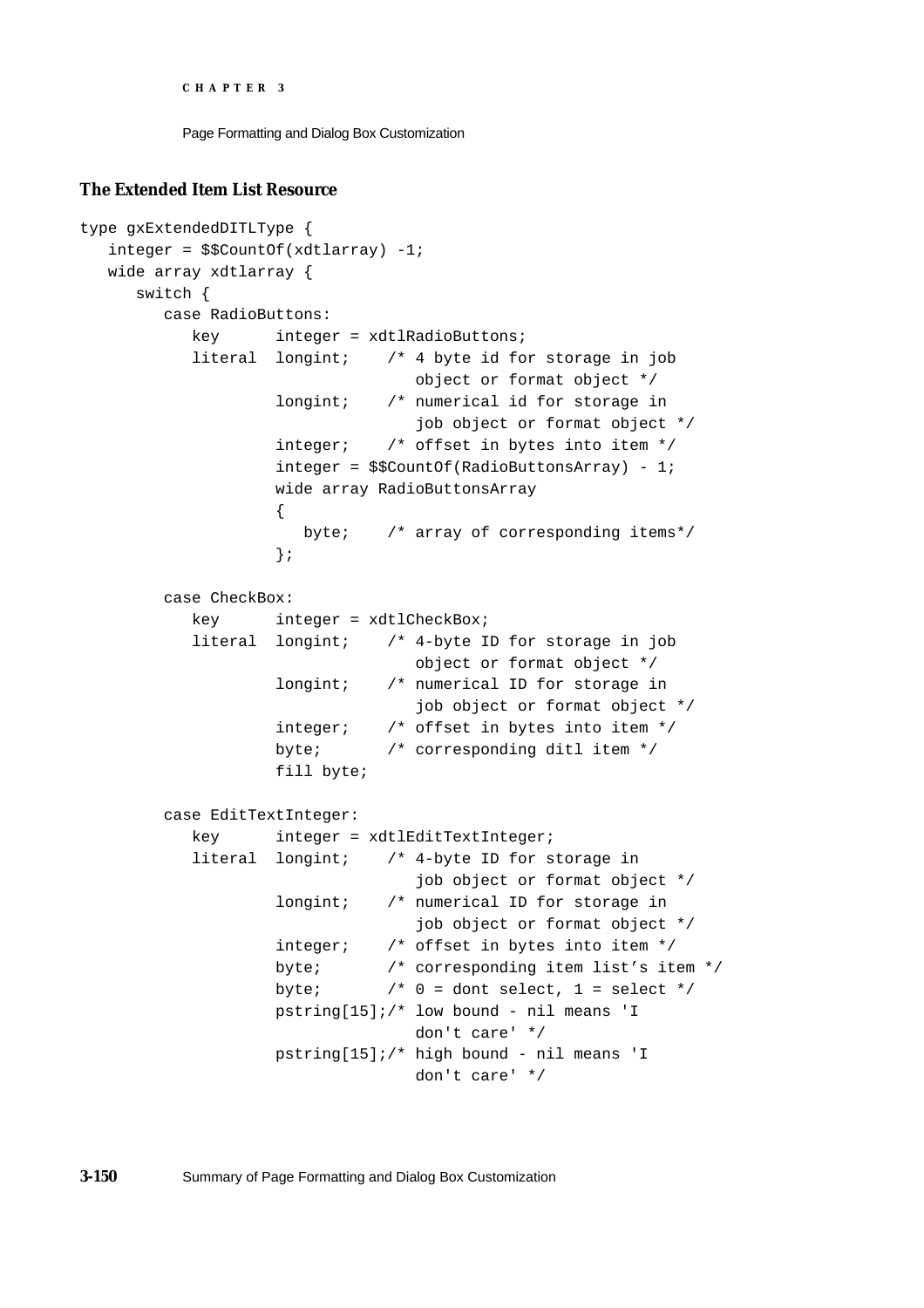```
CHAPTER 3
```

```
case EditTextReal:
     key integer = xdtlEditTextReal;
     literal longint; /* 4-byte ID for storage in job 
                            object or format object */
              longint; /* numerical ID for storage in 
                            job object or format object */
              integer; /* offset in bytes into item */
              byte; /* corresponding item list's item */
              byte; /* 0 = don't select, 1 = selectpstring[15];/* low bound - nil means 'I
                            don't care' */
              pstring[15];/* high bound - nil means 'I 
                            don't care' */
  case EditTextString:
     key integer = xdtlEditTextString;
     literal longint; /* 4-byte ID for storage in job 
                            object */
                         /* or format object */
              longint; /* numerical ID for storage in 
                            job object or format object */
              integer; /* offset in bytes into item */
              byte; /* corresponding item list's item */
              byte; /* 0 = don't select, 1 = select */case PopUp:
     key integer = xdtlPopUp;
     literal longint; /* 4-byte ID for storage in job 
                            object or format object */
              longint; /* numerical ID for storage in 
                            job object or format object */
              integer; /* offset in bytes into item */
              byte; /* corresponding item list's item */
              fill byte;
  };
  align word;
};
```
};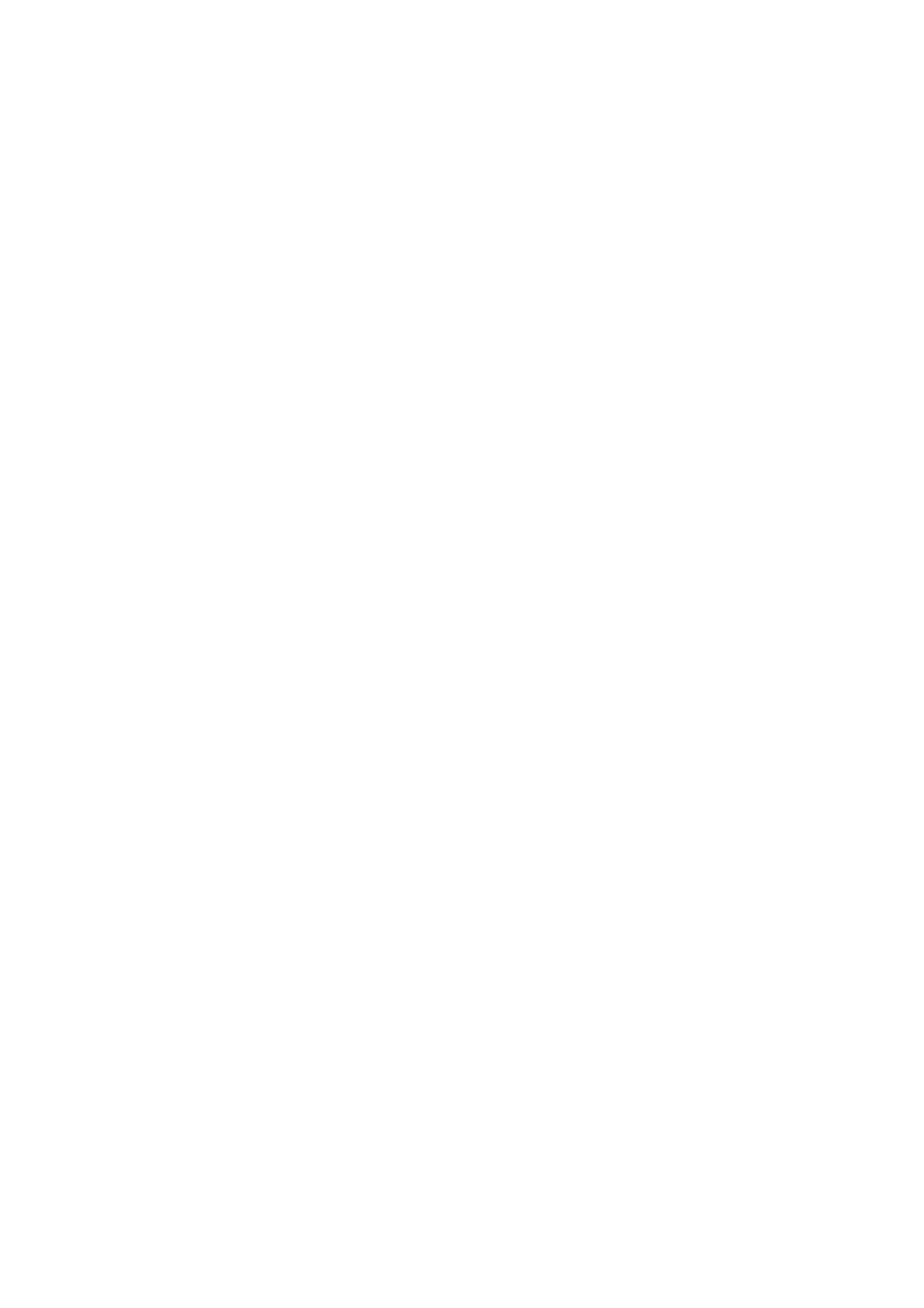# Advanced Printing Features

# **Contents**

About Advanced Printing Features 4-5 Printer Objects 4-6 Printer Driver Types 4-7 Printer View Devices 4-8 Color Matching for Printers 4-9 Print File Objects 4-9 Synonyms 4-11 General-Purpose PostScript Operator Synonym 4-12 PostScript Control Information Synonym 4-13 Dash Synonym 4-14 Line Cap Synonym 4-14 Halftone Synonym 4-15 Pattern Synonym 4-17 Cubic Synonym 4-17 QuickDraw Picture Synonym 4-18 Printing Modes 4-19 Pen Tables for Vector Devices 4-20 Using Advanced Printing Features 4-21 Using Advanced Job Object Functions 4-21 Obtaining Printer and Printer Driver Information for a Job 4-22 Getting and Setting the Reference Constant for a Job Object 4-23 Copying Job Object Information 4-25 Working With Printer Objects 4-25 Determining a Printer's Resolution 4-26 Retrieving the Color Profile and Color Space for a Printer 4-27 Manipulating Print File Objects 4-29 Opening and Closing a Print File 4-29 Saving a Print File 4-30 Obtaining the Job Object for a Print File 4-30 Reading Print File Data 4-30

Contents **4-1**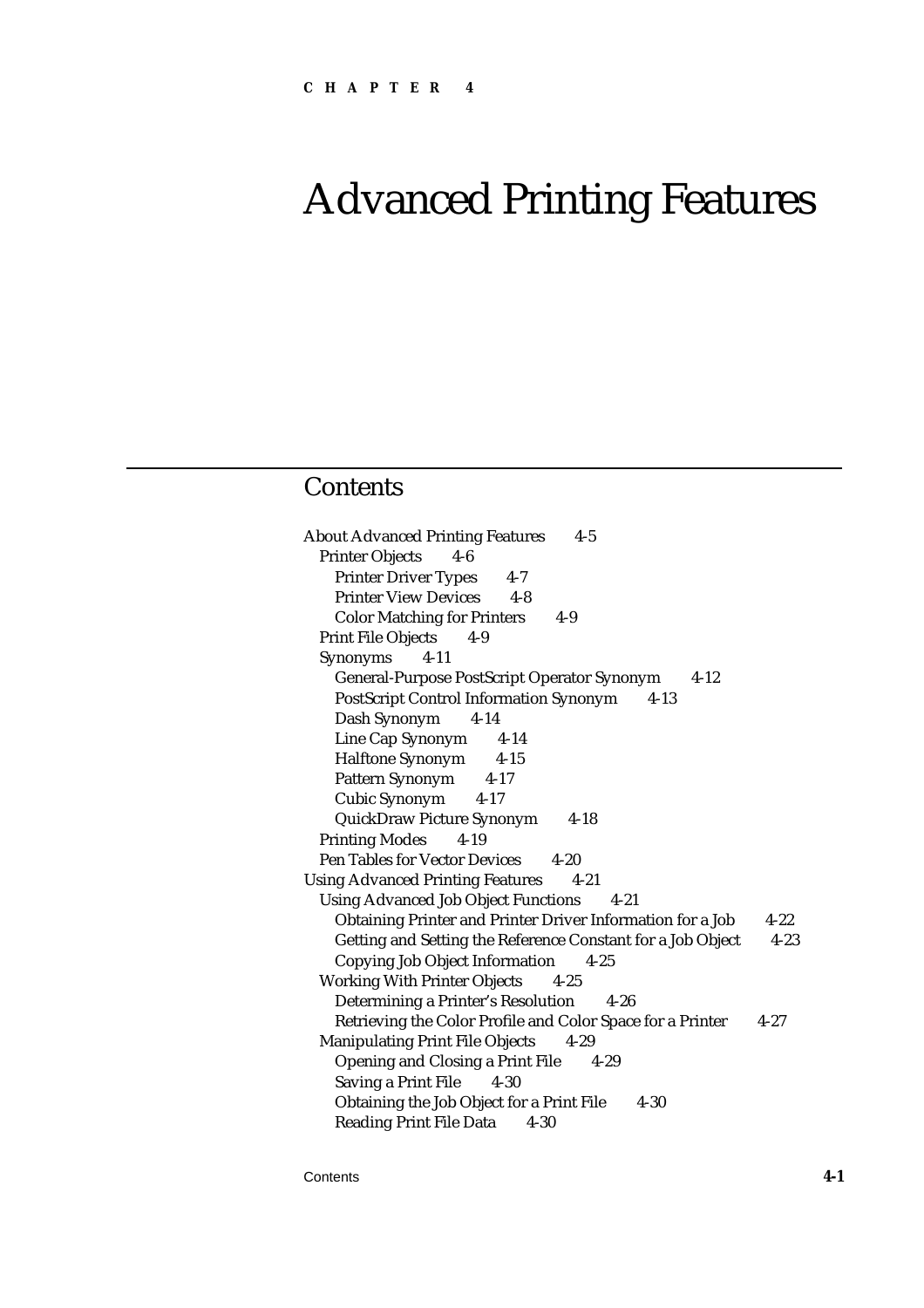Counting the Pages in a Print File 4-31 Adding or Deleting Print File Pages 4-31 Defining Different Paper Sizes 4-31 Creating a Paper-Type Object 4-32 Obtaining the Name of a Paper Type 4-32 Obtaining the Dimensions of a Paper Type 4-33 Scanning the Paper Types Available to a Job 4-34 Implementing Direct-Mode Printing 4-35 Formatting for Text Job Format Mode Printing 4-36 Using Synonyms 4-38 Advanced Printing Features Reference 4-38 Constants and Data Types for Advanced Printing Features 4-39 Job Format Modes 4-39 Text Job Format (Direct) Mode 4-40 The Status Structure 4-42 Pen Tables for Vector Devices 4-43 Constants and Data Types for Synonyms 4-45 General-Purpose PostScript Operator Synonym 4-45 PostScript Control Information Synonym 4-45 Dash Synonym 4-46 Halftone Synonym 4-46 Line Cap Synonym 4-47 Pattern Synonym 4-47 Cubic Synonym 4-48 QuickDraw Picture Synonym 4-49 Functions 4-49 Advanced Job Object Functions 4-50 GXSelectJobFormattingPrinter 4-50 GXGetJobFormattingPrinter 4-51 GXGetJobOutputPrinter 4-51 GXGetJobRefCon 4-52 GXSetJobRefCon 4-53 GXCopyJob 4-53 Manipulating Printer Objects 4-54 GXGetJobPrinter 4-55 GXGetPrinterJob 4-55 GXForEachPrinterViewDeviceDo 4-56 GXCountPrinterViewDevices 4-57 GXGetPrinterViewDevice 4-57 GXSelectPrinterViewDevice 4-58 GXGetPrinterDriverName 4-59 GXGetPrinterName 4-59 GXGetPrinterDriverType 4-60 GXGetPrinterType 4-61 Working With QuickDraw GX Print Files 4-61 GXOpenPrintFile 4-62 GXClosePrintFile 4-63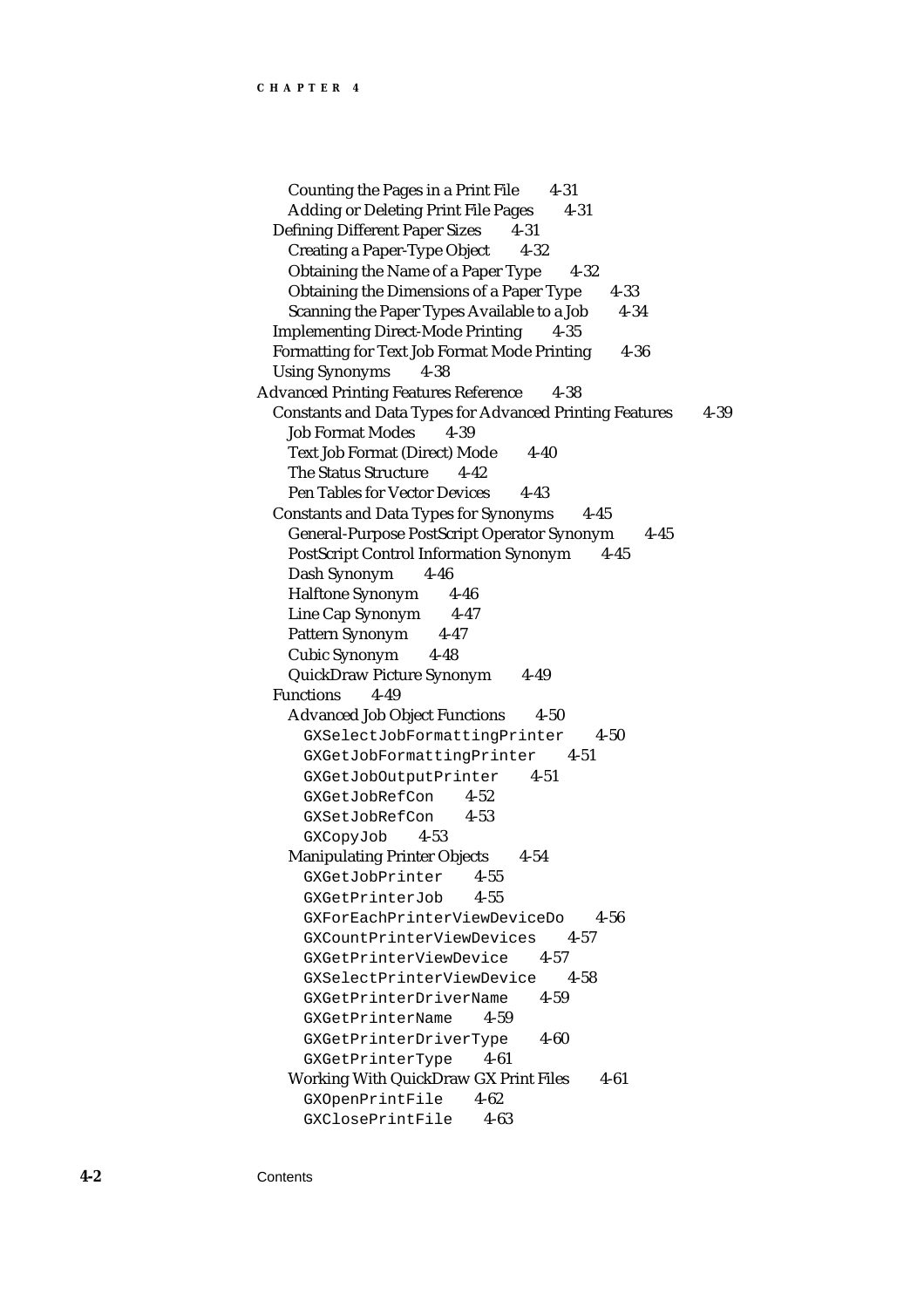GXGetPrintFileJob 4-64 GXCountPrintFilePages 4-65 GXReadPrintFilePage 4-65 GXReplacePrintFilePage 4-66 GXInsertPrintFilePage 4-68 GXDeletePrintFilePageRange 4-69 GXSavePrintFile 4-70 Working With Paper Types 4-71 GXNewPaperType 4-71 GXDisposePaperType 4-72 GXGetNewPaperType 4-73 GXGetJobPaperType 4-74 GXCountJobPaperTypes 4-75 GXCopyPaperType 4-76 GXGetPaperTypeName 4-76 GXGetPaperTypeDimensions 4-77 GXGetPaperTypeJob 4-78 GXForEachJobPaperTypeDo 4-78 Formatting for Specific Devices 4-79 GXSetAvailableJobFormatModes 4-80 GXGetPreferredJobFormatMode 4-80 GXGetJobFormatMode 4-81 GXSetJobFormatMode 4-82 GXJobFormatModeQuery 4-83 Color Profile Functions 4-84 GXFindPrinterProfile 4-84 GXFindFormatProfile 4-85 GXSetPrinterProfile 4-87 GXSetFormatProfile 4-88 Idle Job Function 4-90 GXIdleJob 4-90 Application-Defined Functions 4-90 Message Override Function for the Printing Status Dialog Box 4-90 GXJobStatus 4-91 Looping Through a Printer's View Devices 4-92 Looping Through a Job's Paper Types 4-92 The Status Resource 4-93 Summary of Advanced Printing Features 4-95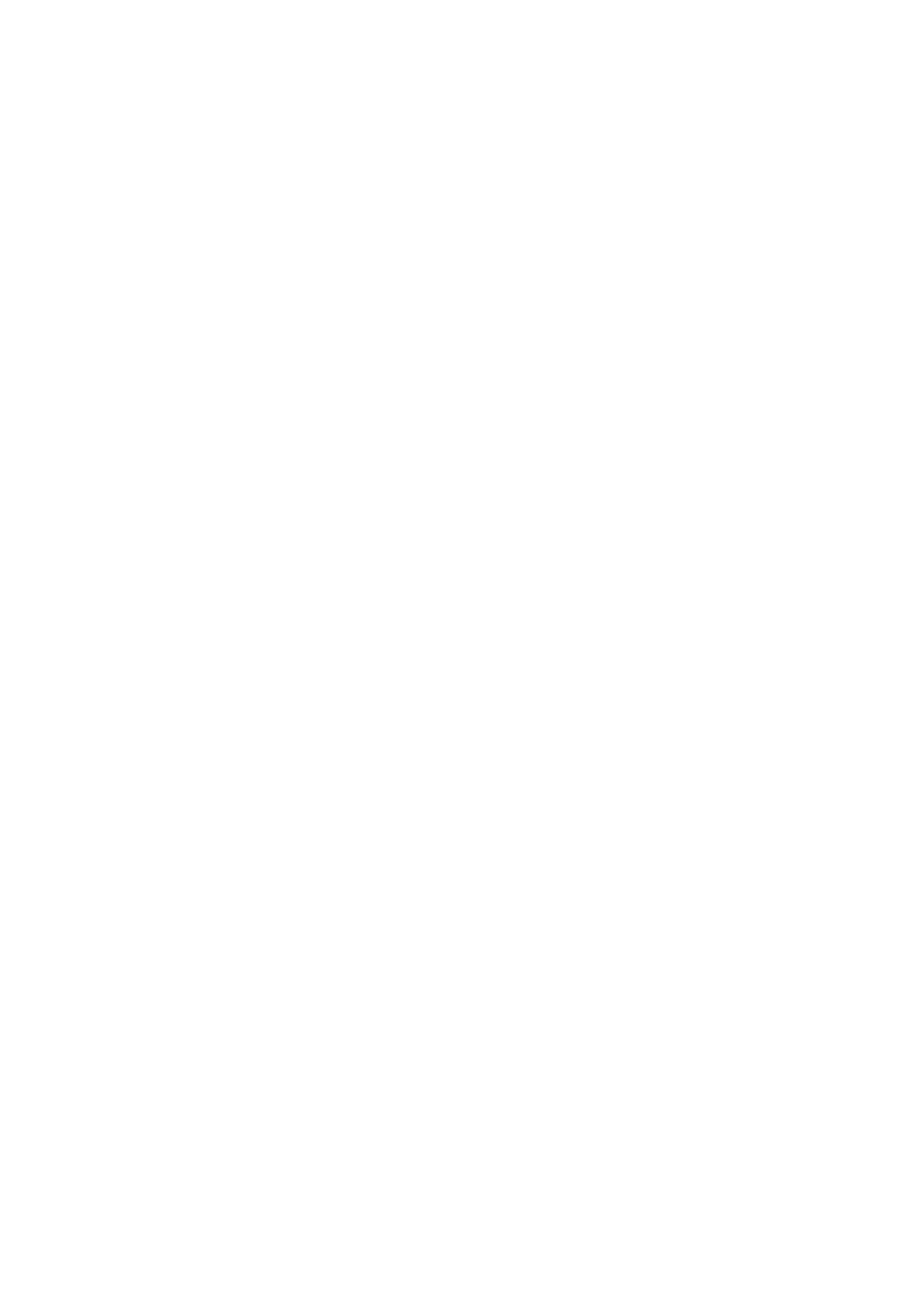#### Advanced Printing Features

This chapter describes how your application can use printing-related objects in ways that may not be required for most applications. Read the information in this chapter if you want your application to read or modify print files after they have been printed, create and use custom paper types, or explicitly control the way that QuickDraw GX performs certain printing operations.

To use this chapter, you should also be familiar with the printing-related objects, including collection objects that QuickDraw GX uses to store job and format information, as introduced in the chapter "Introduction to Printing With QuickDraw GX" in this book. Because the objects and techniques discussed in this chapter build on applications that already provide core printing features, you should be familiar with these features, as introduced in the chapter "Introduction to Printing With QuickDraw GX" and discussed in detail in the "Core Printing Features" chapter of this book.

This chapter describes the concepts required to use advanced QuickDraw GX printing features and terms and then explains how to

- n manipulate a job object; for example, using its reference constant property
- work with a printer object to obtain information about the device it represents, such as  $\overline{p}$ information about the driver, its resolution, and color printing capabilities
- manipulate a print file object that represents a spooled file or a portable digital document
- n manipulate a paper-type object to define paper sizes for different requirements
- optimize printing for specific devices

This chapter also describes the resource for Printing Status dialog boxes, as well as status constants. Although you can customize Printing Status dialog boxes in your application, they are used primarily by printer drivers and printing extensions. For information about the use of Printing Status dialog boxes by printer drivers and printing extensions, see the resource chapter of *Inside Macintosh: QuickDraw GX Printing Extensions and Drivers*.

# About Advanced Printing Features

Advanced printing features make use of objects described in the chapters "Core Printing Features" and "Page Formatting and Dialog Box Customization" in this book. This chapter shows how these objects can be used in additional ways to implement features not typically required by every application that implements QuickDraw GX printing.

For example, the paper-type object is always associated with a format object. A paper type that matches the format is provided by QuickDraw GX as a core feature. Ordinarily, your application need not modify it. If, for example, your application needs to restrict the printable area of a page to reserve room for a letterhead, it can create a paper-type object that defines a new paper size. Although the technique is straightforward, the feature is considered advanced because applications are not required to create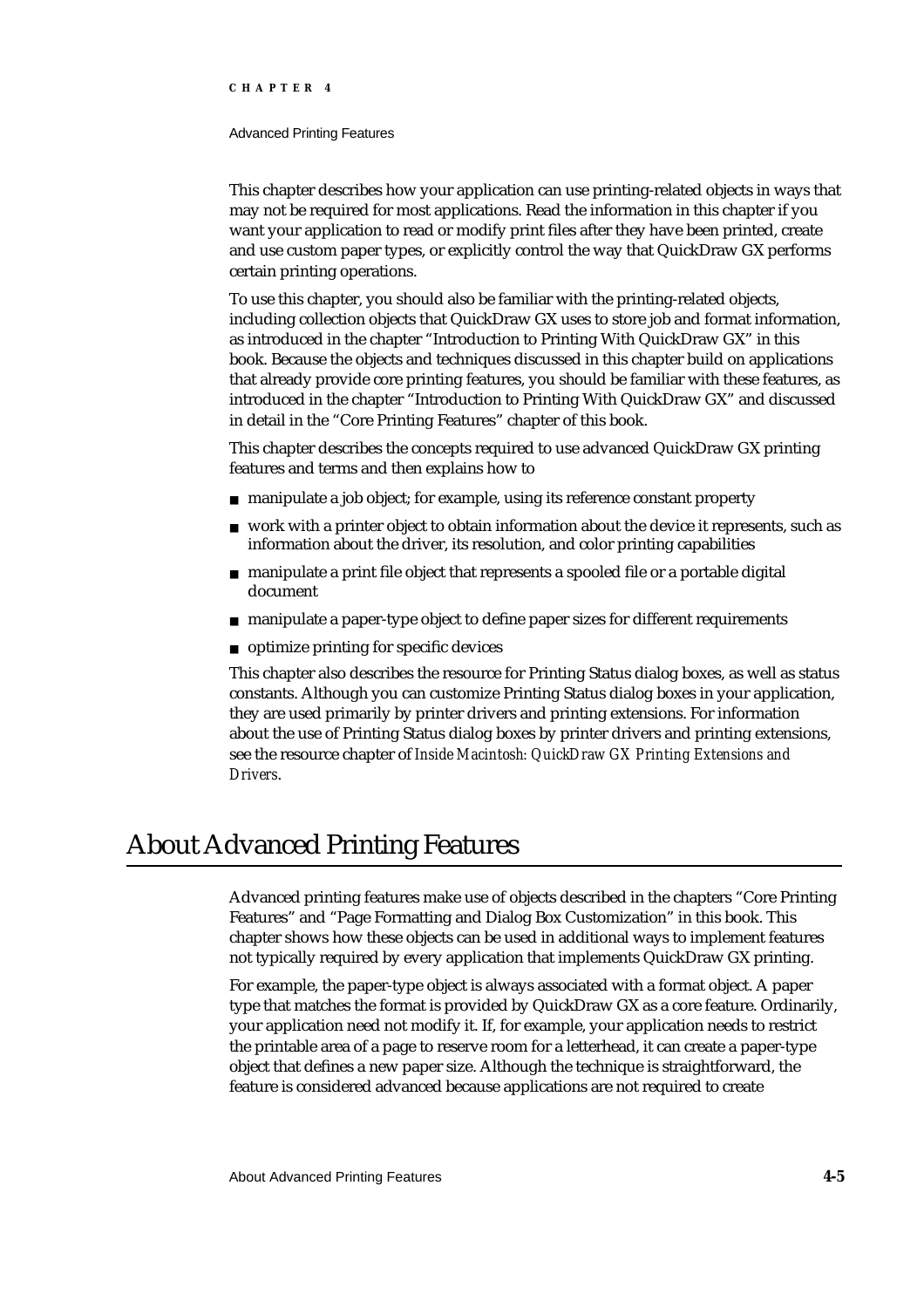#### Advanced Printing Features

paper-type objects. Typically, the default paper-type object is sufficient for most applications.

To implement other advanced printing features, you use the printer and print file objects.

- n You can use a printer object to determine the device characteristics of a desktop printer, such as its resolution
- n You can use a print file object to determine the contents of a file that has been printed and change them, if you wish.

The following sections describe the printer and print file objects.

# Printer Objects

Each job object references two printer objects. One printer object specifies the output printer on which the document is printed. The other printer object defines the formatting printer that specifies how the document is formatted. A user chooses an output printer in the Print dialog box and a formatting printer in the Page Setup dialog box. When a job object is created, its output printer is the currently selected desktop printer, and the formatting printer is specified by the output printer's printer driver.

Each printer object has six accessible properties, as shown in Figure 4-1. Note that, because a printer object is a private data structure, the order of the properties as shown in Figure 4-1 is completely arbitrary. Properties in italics indicate references to other objects.

**Figure 4-1** The printer object

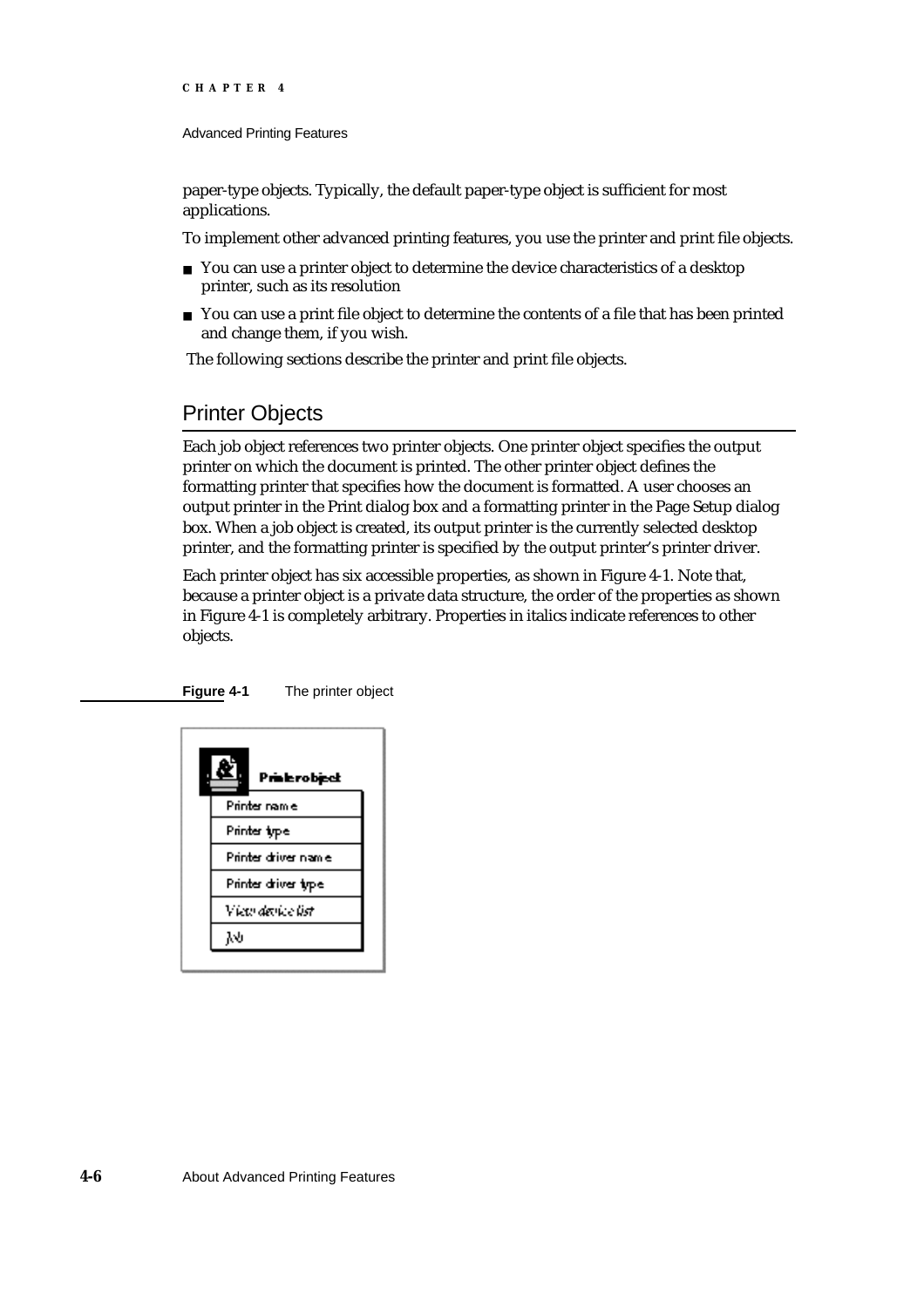#### Advanced Printing Features

The properties of a printer object are:

- **Printer name.** This property contains the name of the printer. A user specifies a printer by name in the Print dialog box. For example, a user could choose the printer "My Printer" from the list of available printers.
- **Printer type.** This property specifies the creator type of a printer. It is a 4-character signature that uniquely identifies a kind of printer. You are responsible for registering the printer type with Developer Technical Support at Apple Computer. An example of a printer type is 'LWRW' for a LaserWriter.
- **Printer driver name.** This property specifies the name of the printer driver to which the job is printed. A user specifies a printer driver from the Chooser if the desired printer is not already on the desktop.
- **Printer driver type.** This property specifies the kind of printer driver. Table 4-1 shows some printer driver types provided by QuickDraw GX.
- **View device list.** This property contains a list of references to the view devices associated with a printer. Each view device specifies a print resolution (dots-per-inch) and color space (for example, CMYK or a grayscale space) that is supported by the printer. For more information about the relationship between printer objects and view devices, see the section "Printer View Devices" beginning on page 4-8.
- **Job.** This property contains a reference to a job object. Through this reference, you can access a job object associated with a printer object. The job object is discussed in the chapter "Core Printing Features" in this book.

## Printer Driver Types

Table 4-1 shows the printer driver types defined by QuickDraw GX. Do not make assumptions about the kinds of service provided by a printer driver based on its type alone. For example, two PostScript drivers may be subtly different.

| <b>Constant</b>          | Value  | <b>Explanation</b>              |
|--------------------------|--------|---------------------------------|
| qxAnyPrinterType         | 'univ' | Universal type of printer       |
| qxRasterPrinterType      | 'rast' | Raster printer                  |
| qxPostscriptPrinterType  | 'post' | Postscript printer              |
| qxVectorPrinterType      | 'vect' | Vector printer                  |
| gxPortableDocPrinterType | qxpd'  | Portable digital document maker |
|                          | י????י | Unknown driver type             |

## Table 4-1 Printer driver types

### **Note**

You are responsible for registering your printer driver type with Developer Technical Support.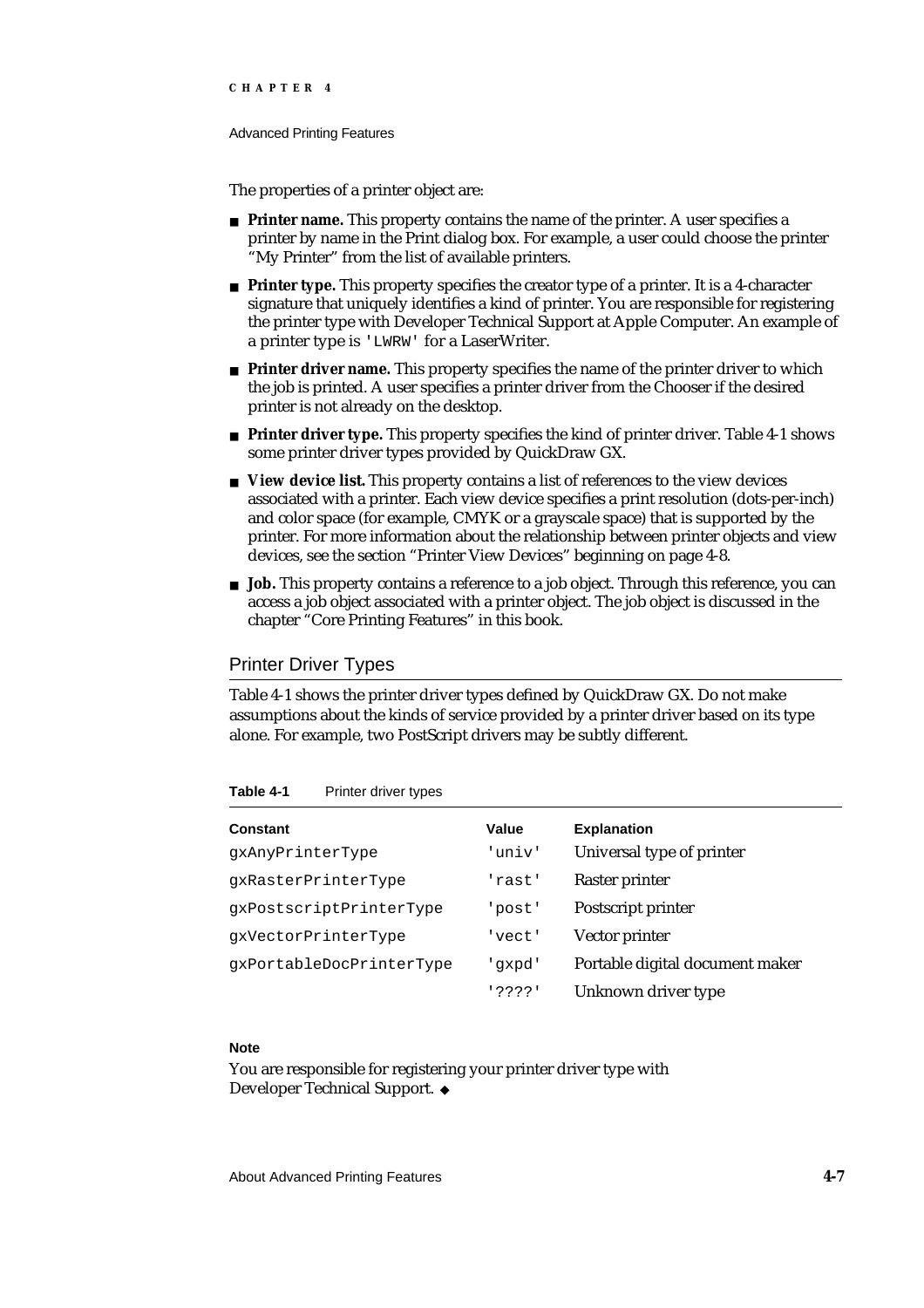Advanced Printing Features

## Printer View Devices

A printer object's view device list specifies the resolutions and color spaces that can be used with a printer. These view devices are created by the printer driver. Your application can access, but not change, these characteristics. The printer's resolution is stored in the view device's mapping property as the scaling factor. The printer's color space is stored in the bitmap shape that represents the imageable area of the device. A view device object contains other properties as well; however, these properties are not used in printing. For more information about view device objects, see the view-related objects chapter of *Inside Macintosh: QuickDraw GX Objects*.

For example, the LaserWriter IISC GX driver creates a view device list with only one view device, because the printer supports only one color space, black-and-white, and one resolution, 300 dots-per-inch. The view device's mapping property specifies a scaling factor of 4.17, both horizontally and vertically, to achieve the 300 dots-per-inch resolution. The scaling factor is determined by dividing the printer's resolution, 300 dots-per-inch, by 72, which represents the resolution when the scaling factor is 1.

As another example, the ImageWriter II GX printer driver supports printing at two resolutions in each of two color spaces:

- 144 dpi, with a 4-bit indexed CMYK (cyan, magenta, yellow, black) color space
- n 144 dpi, 1-bit indexed color space
- n 72 dpi, with a 4-bit indexed CMYK color space
- 72 dpi, 1-bit indexed color space

The driver creates a view device list with four view device references. The printer driver sets up the mapping property in each view device to specify the correct scaling factor. For an example of how to obtain the scaling factor, see the section"Determining a Printer's Resolution" on page 4-26.

### **Note**

A printer driver inherits a view device for a 72 dpi, 24-bit RGB color space from QuickDraw GX and modifies the list as necessary to include the view devices that the driver actually supports. For more information about writing a printer driver, see the printer driver chapter of *Inside Macintosh: QuickDraw GX Printing Extensions and Drivers*.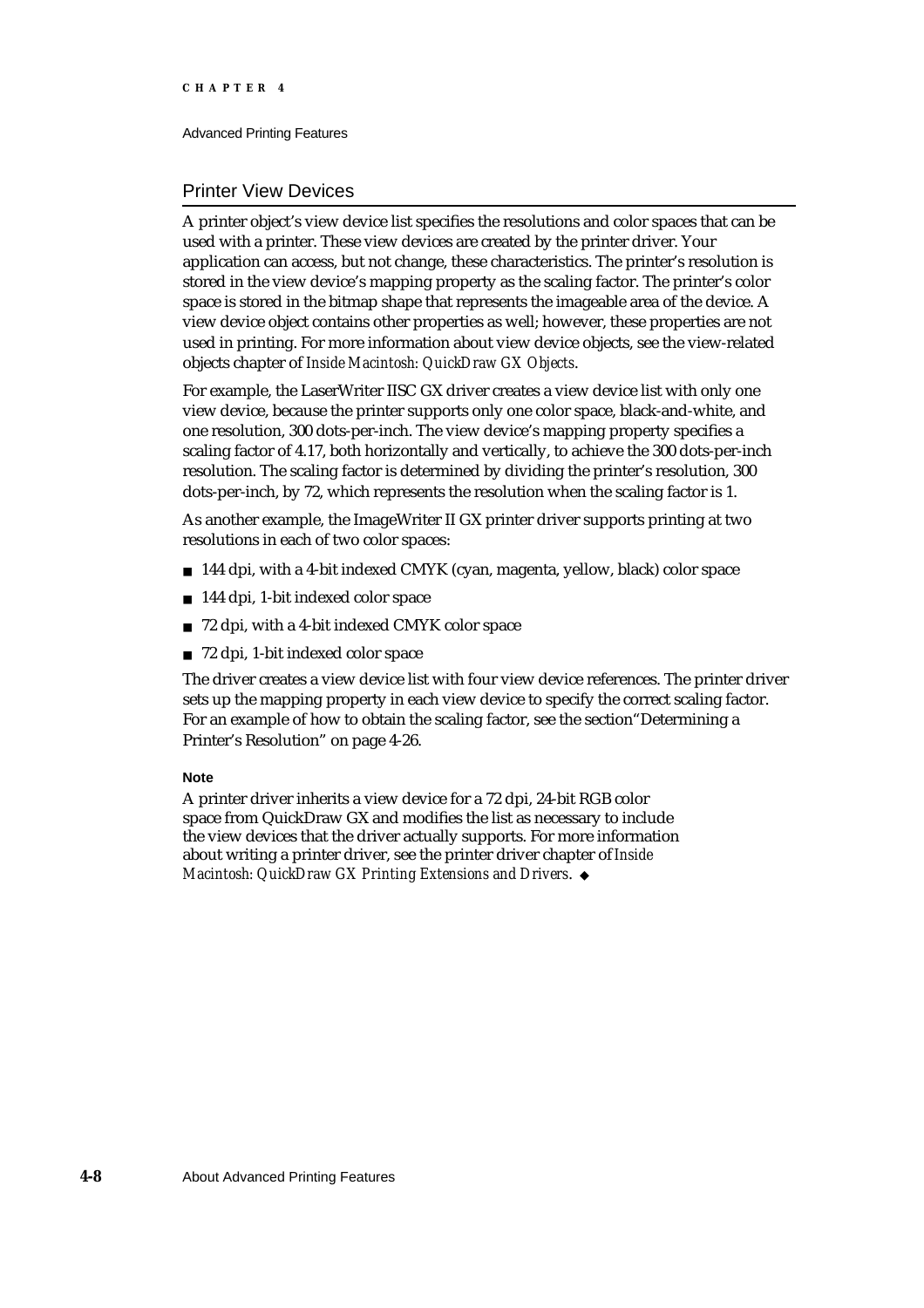Advanced Printing Features

## Color Matching for Printers

QuickDraw GX provides a color profile object that is used to specify color-matching information for a printer. The color profile object is discussed in the color and color-related objects chapter of *Inside Macintosh: QuickDraw GX Objects*. Your application can access the color profile object associated with a printer driver or a particular page of output or set these color profile objects using the following functions:

| <b>Function</b>      | <b>Purpose</b>                                  |
|----------------------|-------------------------------------------------|
| GXFindPrinterProfile | Determine the color profile for a printer       |
| GXFindFormatProfile  | Determine the color profile for a format object |
| GXSetPrinterProfile  | Set the color profile for a printer             |
| GXSetFormatProfile   | Set the color profile for a format object       |

For more information about these functions, see "Color Profile Functions" beginning on page 4-84. For an example of retrieving the color profile and color space from a view device, see "Retrieving the Color Profile and Color Space for a Printer" on page 4-27.

# Print File Objects

A **print file object** represents the file that QuickDraw GX creates when your application prints a document. If the document is printed to a printer, the print file contains the spooled input to the printer driver. If the document is printed as a portable digital document, the print file's contents are kept in an application-independent form along with data, such as font information, that allows the document to be viewed without the application that created it.

You can use print file objects to

- open, save, and close print files
- retrieve the contents of a print file or the formats associated with it
- count the pages in a print file, and insert, replace, and delete pages  $\overline{p}$
- retrieve the job object stored with the print file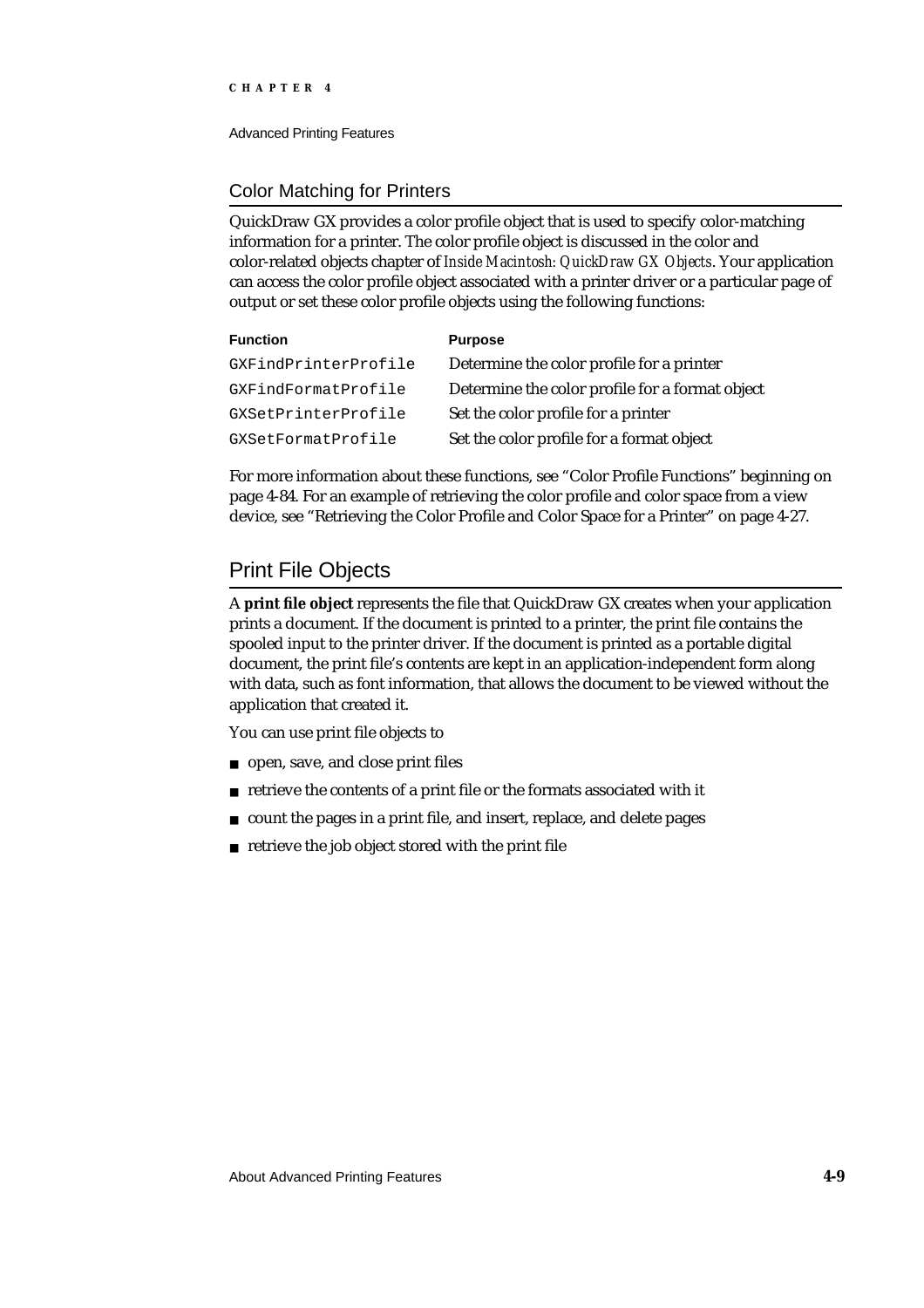```
CHAPTER 4
```
Print file objects have four accessible properties, as shown in Figure 4-2. Note, that because a print file object is a private data structure, the order of the properties as shown in Figure 4-2 is completely arbitrary. Properties in italics indicate references to other objects.

**Figure 4-2** The print file object



The properties of a print file object are:

- **Page count.** This property contains the number of pages in the print file.
- **Format list.** This property contains a list of references to format objects, one reference for each page in the file. The first reference is the default format for the print job.
- **Shape list.** This property contains a list of references to shape objects, one reference for each page in the file. Each page is stored as a picture shape in the file, whether the file was created page-by-page or shape-by-shape for each page. Thus, the first reference in the list is the picture shape for the first page, the second reference is the shape for the second page, and so on.
- **Job.** This property is a reference to the job object associated with the file when it is open. The properties of this job object match those of the job object used to create the print file.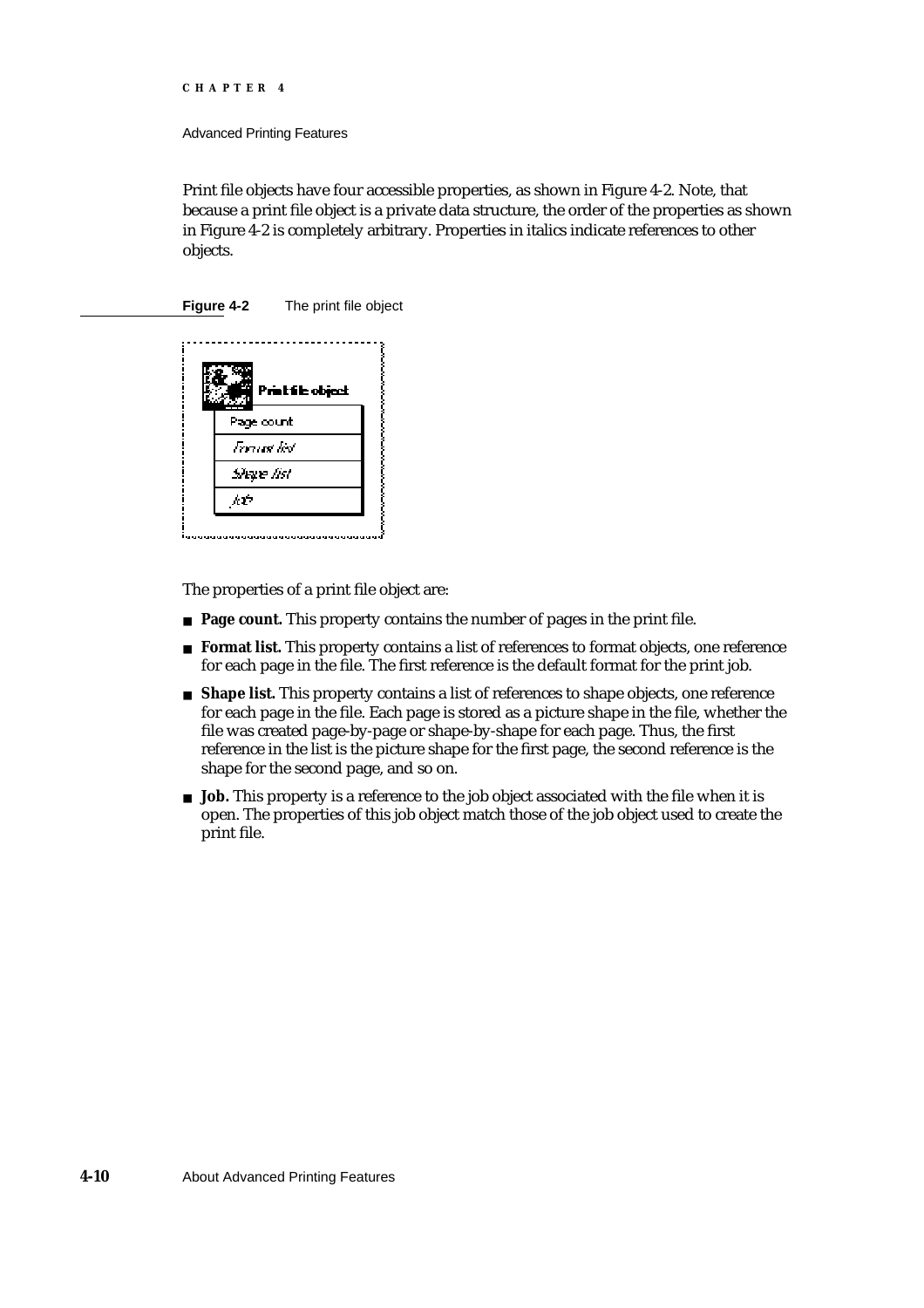# Synonyms

You can use **synonyms** to provide alternative printing directives instead of those generated by QuickDraw GX. You are never required to use a synonym. They are available for you to use if you want to explicitly control the way that QuickDraw GX renders output.

For example, if you have special-purpose PostScript code for printing a shape and wish to use it instead of the PostScript code that QuickDraw GX produces, you can create a synonym for your code and attach it to the shape object. When the shape is printed, the instructions associated with the synonym can be used to render the output.

If you use a synonym, the printer driver also must support its use; otherwise, the synonym is ignored. The synonym is interpreted by the printer driver; thus one printer driver may choose to implement a synonym using PostScript and another printer driver might use a proprietary language to implement the same synonym.

You use a synonym by creating a tag object and setting up a reference to that tag in the shape object or another kind of object. A tag object is a QuickDraw GX object that provides you with the ability to associate data with objects, such as shapes, styles, inks, colors, and transforms. For more information about tag objects, see the tag objects chapter of *Inside Macintosh: QuickDraw GX Objects*.

QuickDraw GX provides five kinds of synonyms:

- n Direct PostScript synonyms, which allow you to explicitly specify PostScript operators for rendering images. You can use these synonyms with shape, style, ink, and transform objects to control the behavior of these objects when printing.
- $n$  Style synonyms, such as dashes, line caps, or patterns that can be associated with style objects.
- $n$  Halftone synonyms, which specify the halftone to be applied when a shape or page is printed. For general information about halftones, see the view-related objects chapter of *Inside Macintosh: QuickDraw GX Objects*.
- Cubic synonyms, which provide alternative directives for rendering path shapes. For information about path shapes, see the geometric shapes chapter of *Inside Macintosh: QuickDraw GX Graphics*.
- Picture synonyms, which specify QuickDraw picture data for rendering pages. For example, QuickDraw GX uses picture synonyms to spool the output of documents designed for printing with the Macintosh Printing Manager.

## **Note**

Synonyms remain with the shape or a related object, such as the shape's ink, style, or transform. If you cut or copy a shape and then paste it, the synonyms in the tag objects associated with the shape move with the shape. Synonyms also stay with the shape if the print file that contains the shape is redirected.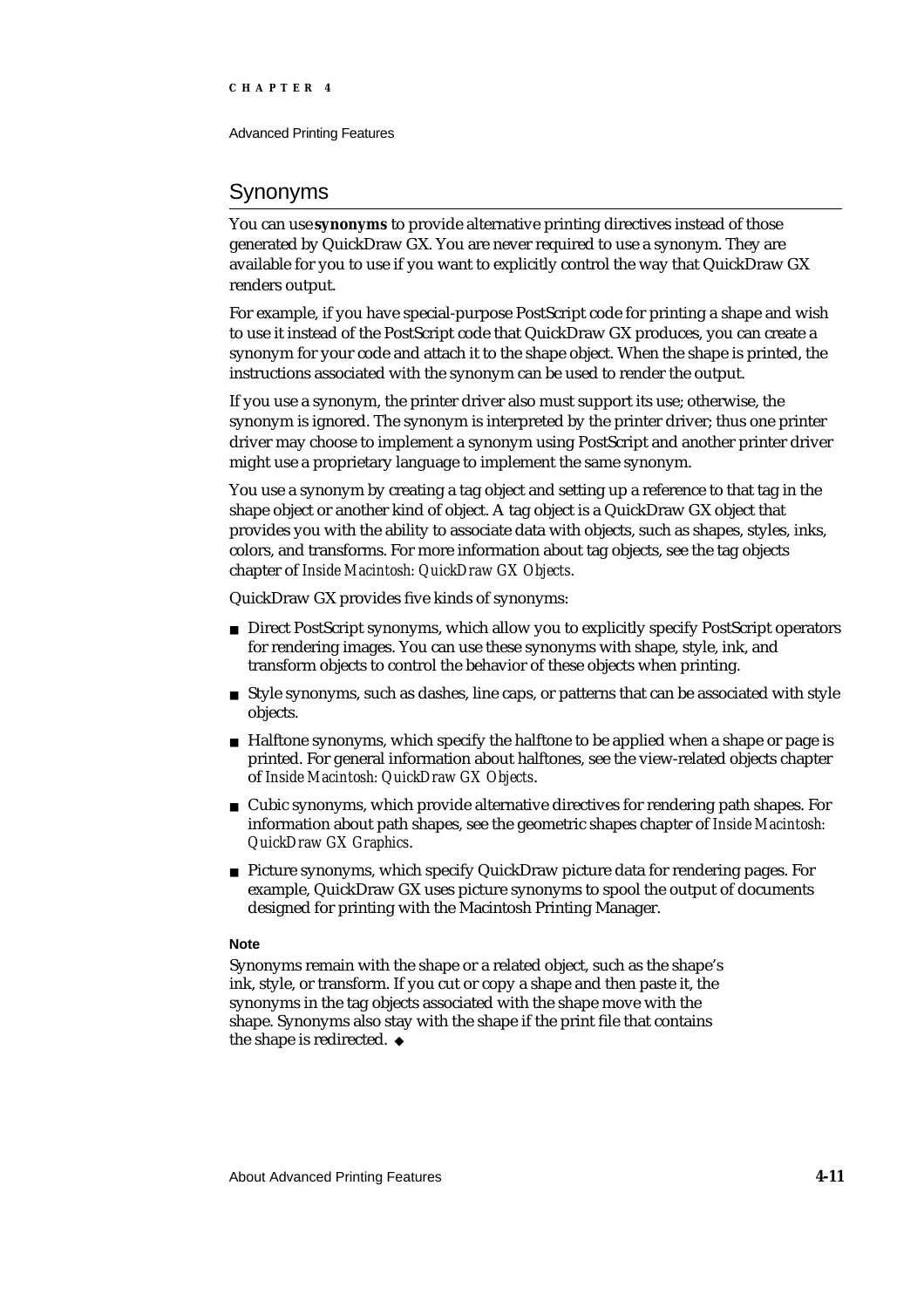Advanced Printing Features

Table 4-2 identifies the synonyms that QuickDraw GX provides.

| Table 4-2 | QuickDraw GX printing synonyms |  |  |  |
|-----------|--------------------------------|--|--|--|
|-----------|--------------------------------|--|--|--|

| Constant            | Value    | <b>Explanation</b>                                                           |
|---------------------|----------|------------------------------------------------------------------------------|
| qxPostScriptTaq     | 'post'   | <b>Specifies PostScript operators</b>                                        |
| qxPostControlTaq    | 'psct'   | Specifies control information for a PostScript<br>printer                    |
| qxDashSynonymTaq    | 'sdsh'   | Specifies dashes, for example, with the<br>PostScript setdash operator       |
| qxLineCapSynonymTaq | 'lcap'   | Specifies line caps, for example, with the<br>PostScript setlinecap operator |
| qxPatternSynonymTaq | 'ptrn'   | Specifies a pattern, for example, on vector<br>devices                       |
| qxFormatHalftoneTaq | 'half'   | Specifies halftones, for example, the<br>PostScript halftone graphics state  |
| qxCubicSynonymTaq   | ' cubx ' | Specifies a cubic representation for a path                                  |
| qxQuickDrawPictTaq  | 'pict'   | Specifies a shape in QuickDraw picture<br>format                             |

The following sections describe the contents of the tag objects that you create for each of these synonyms. For an example of how to use a synonym, see "Using Synonyms," which begins on page 4-38.

## General-Purpose PostScript Operator Synonym

If you want QuickDraw GX to use your own PostScript operators for rendering an object, you may create a gxPostScriptTag synonym and attach it to the object. If you only need to specify specific operators or set up the halftone graphics state, you may be able to use one of the special-purpose synonyms listed in Table 4-2.

You can reference a tag object that contains the gxPostScriptTag synonym from a shape object, style object, ink object, or transform object. The kind of object that references the tag object controls the kind of PostScript operators you can use.

- With a shape object, you can use PostScript printing operators to render the shape.
- With a style object, you can use PostScript operators to define all stylistic characteristics for the shapes that refer to the style object.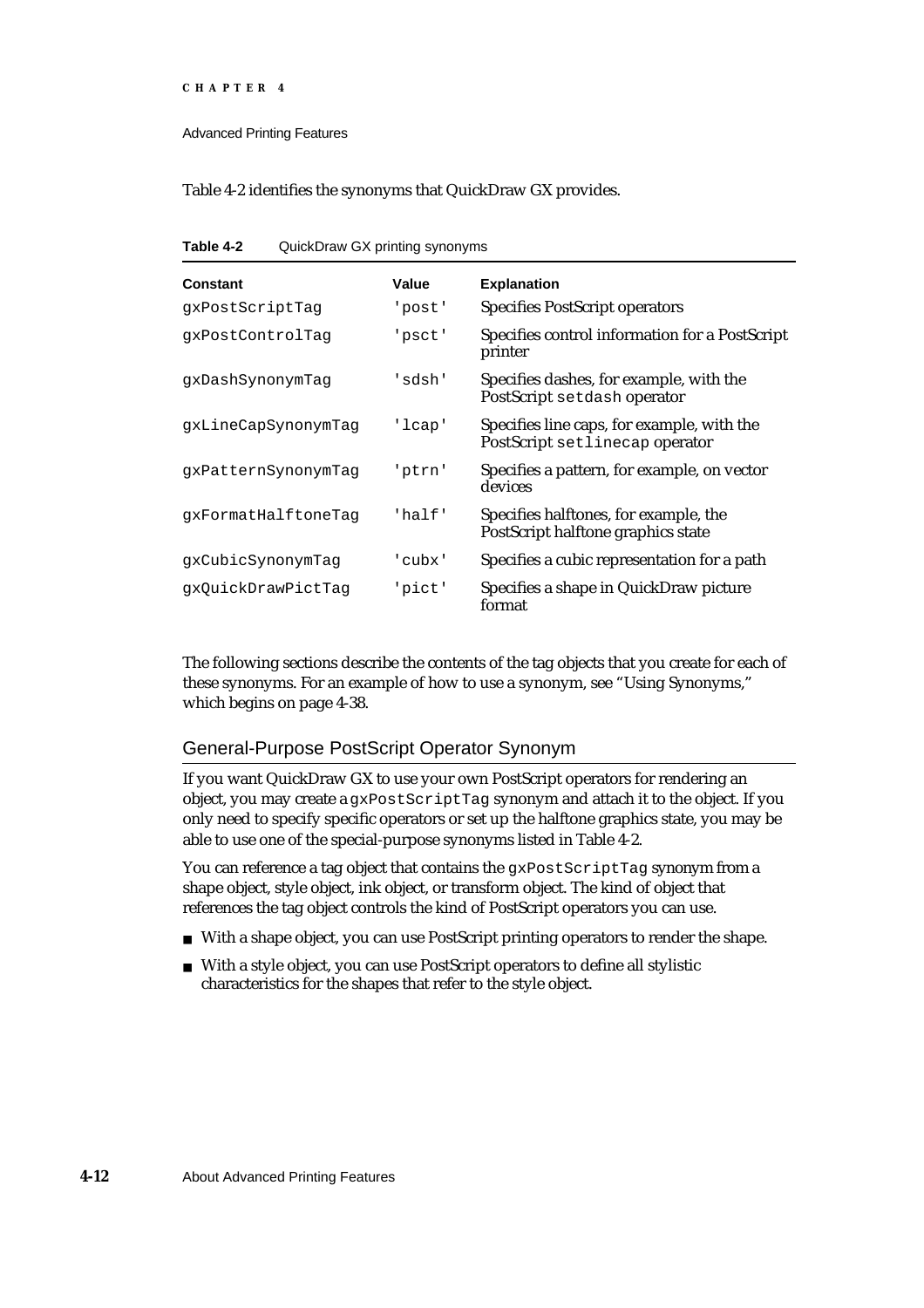#### Advanced Printing Features

- With an ink object, you can use PostScript operators to define the color and transfer mode for the shapes that refer to the ink object.
- n With a transform object, you can use PostScript operators to define the clip and mapping of the shapes that refer to the transform object. The gxPostScriptTag synonym may be ignored under certain conditions, such as when a transform object's mapping changes the perspective.

The data in the gxPostScriptTag synonym is pure PostScript code that is generated as one continuous PostScript data stream. There is no data type that defines the structure of this synonym. You can attach multiple tag objects to an object. This allows you to distribute data into smaller, more manageable pieces that require less memory to load. For best results, you should limit the data in a gxPostScriptTag synonym to 8 KB.

If you choose to write your own PostScript code, it is extremely important to make your PostScript code portable, especially if users create portable digital documents. To create portable PostScript code, try to follow these guidelines:

- n Write PostScript code so that it runs on output devices that support Level 1 and devices that support Level 2.
- Do not make assumptions about the current "PostScript state" of the output device.
- Do not make assumptions about the fonts that are installed in the output device.  $\overline{p}$

#### **Note**

The y-axis of the QuickDraw GX coordinate system is the reverse of the y-axis of the PostScript coordinate system.

## PostScript Control Information Synonym

A shape object can refer to a tag object that contains the gxPostControlTag synonym. The synonym includes flags that indicate how to modify the PostScript graphics state.

The gxPostControlTag synonym provides data specific to PostScript devices that may be necessary for these devices to properly render the data contained within the gxPostScriptTag synonym. You are not required, however, to have a gxPostControlTag synonym when you use gxPostScriptTag synonyms.

A shape object can refer to, at most, only one gxPostControlTag synonym. Information in this synonym affects all gxPostScriptTag synonyms attached to a shape object.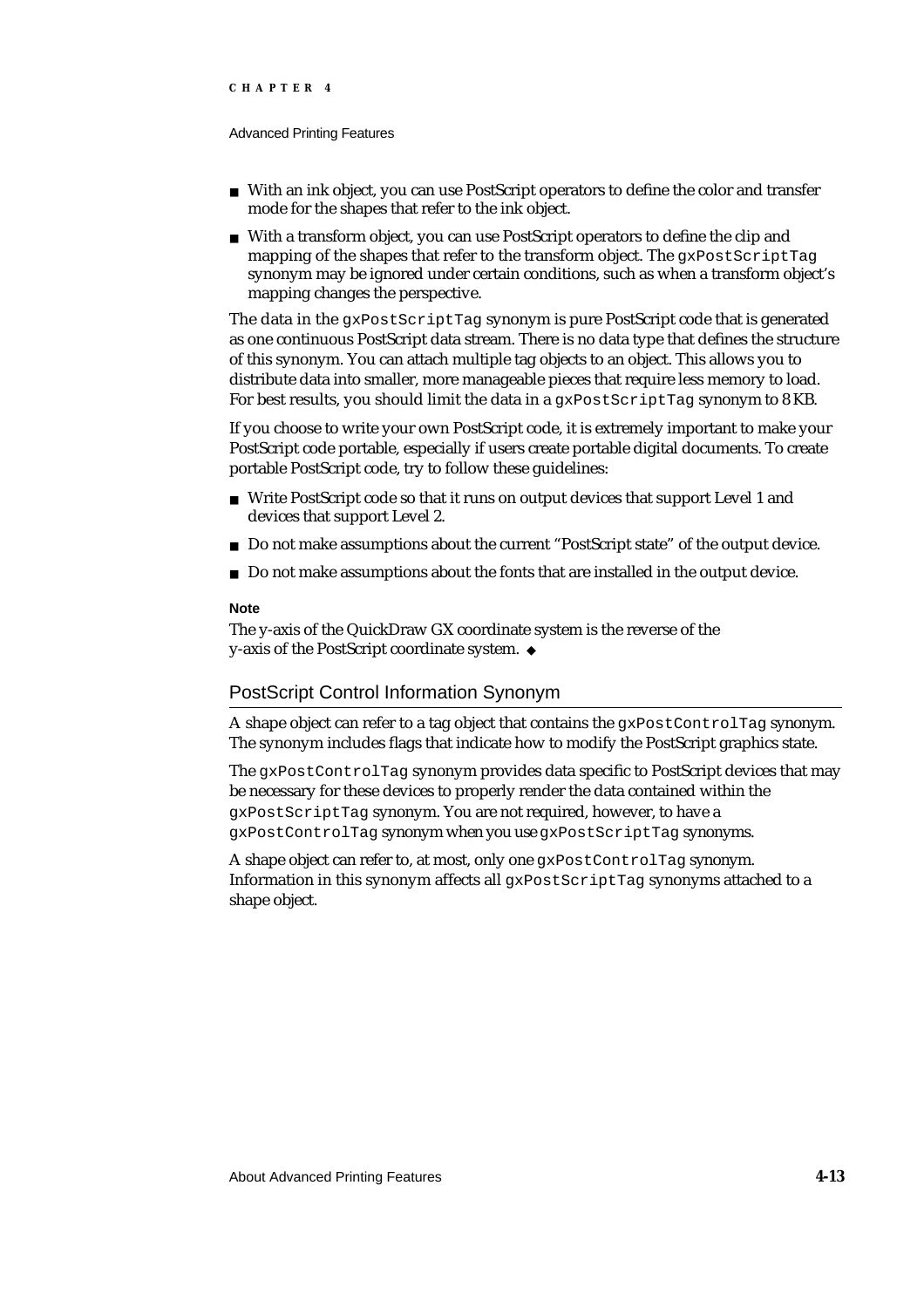```
CHAPTER 4
```
The gxPostControl structure defines the contents of a gxPostControlTag synonym:

```
struct gxPostControl {
   long flags;
};
```
### **Field descriptions**

flags A flag that specifies how a shape is embedded in the PostScript data stream. If it is gxNoSave, the PostScript data should be encapsulated between a save and restore combination. If gxNoSave is not specified or the gxPostControlTag synonym is not present, the save and restore combination is used.

## Dash Synonym

A style object can refer to a tag that contains the gxDashSynonymTag synonym. This tag causes QuickDraw GX to print simple dashes. For example, this synonym may cause the printer driver to use the PostScript setdash operator instead of the specification in the dash property of the style. The phase for the setdash operator might still be taken from the phase value stored in the dash property of the style object.

The gxDashSynonym structure defines the contents of a gxDashSynonymTag synonym:

```
struct gxDashSynonym {
   long size;
   fixed dashLength[gxAnyNumber];
};
```
## **Field descriptions**

| size       | The number of elements in a dash array. |
|------------|-----------------------------------------|
| dashLength | An array of lengths for the dashes.     |

Line Cap Synonym

A style object can refer to a tag that contains the gxLineCapSynonym synonym. For example, this synonym may cause the printer driver to print with the PostScript linecap operator instead of the specification in the cap property of the style.

The gxLineCapSynonym structure defines the gxLineCapSynonymTag synonym:

typedef long gxLineCapSynonym;

The structure is a long word that specifies one of the values in the gxLineCaps enumeration:

```
enum gxLineCaps{
  gxButtCap = 0,gxRoundCap = 1,
```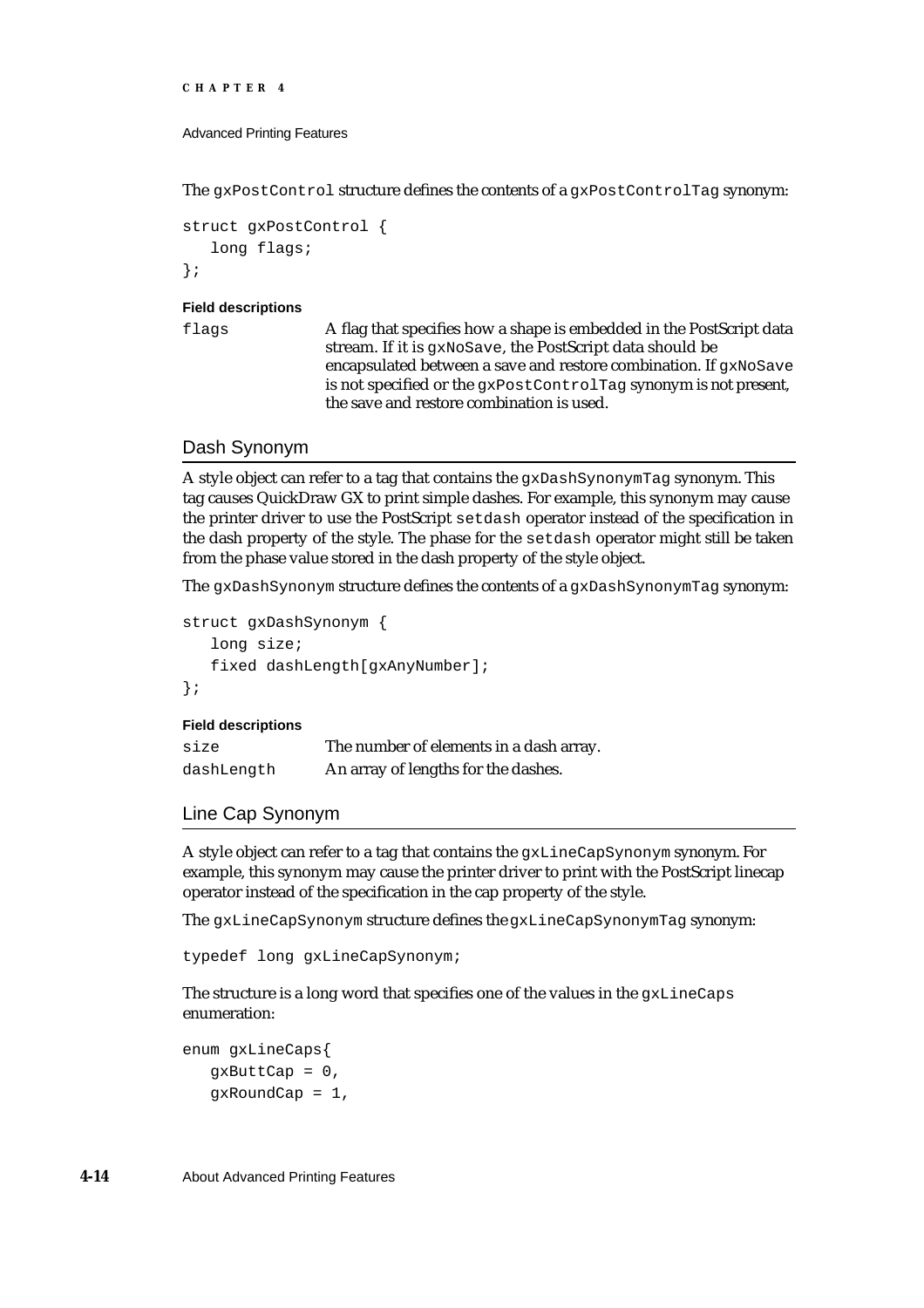Advanced Printing Features

```
gxSquareCap = 2,
   gxTriangleCap = 3
};
```
### **Constant descriptions**

| qxButtCap     | Use a square cap, such as the PostScript butt cap, for the line cap.                 |
|---------------|--------------------------------------------------------------------------------------|
| qxRoundCap    | Use a round cap, such as the PostScript round cap, for the line cap.                 |
| qxSquareCap   | Use a square cap, such as the PostScript projecting square cap, for<br>the line cap. |
| gxTriangleCap | Use a triangle cap.                                                                  |

## Halftone Synonym

QuickDraw GX supports halftones to represent more colors than can be represented on a printer by alternating available colors in a fixed cell size to represent more colors. QuickDraw GX, by default, chooses the appropriate halftone for you; however, you can choose to specify halftone information on a shape-by-shape or page-by-page basis yourself.

To provide halftone information for a particular shape object, the shape's ink object must refer to a tag object that contains the gxFormatHalftoneTag synonym. This allows halftones to be specified for individual inks. Shapes that are drawn with the same ink use the same halftone. An ink that does not refer to the gxFormatHalftoneTag synonym uses the page's halftone.

## **Note**

If you specify halftone information on a page-by-page basis, you use the format-halftone property in the format collection associated with the page's format. For more information about this property, see the chapter "Page Formatting and Dialog Box Customization" in this book.

The gxFormatHalftoneInfo structure defines the contents of a gxFormatHalftoneTag synonym:

```
struct gxFormatHalftoneInfo {
  long numHalftones;
  gxHalftone halftones[1];
};
```
## **Field descriptions**

| numHalftones | The number of halftones available for use. |
|--------------|--------------------------------------------|
| halftones    | The array of halftone specifications.      |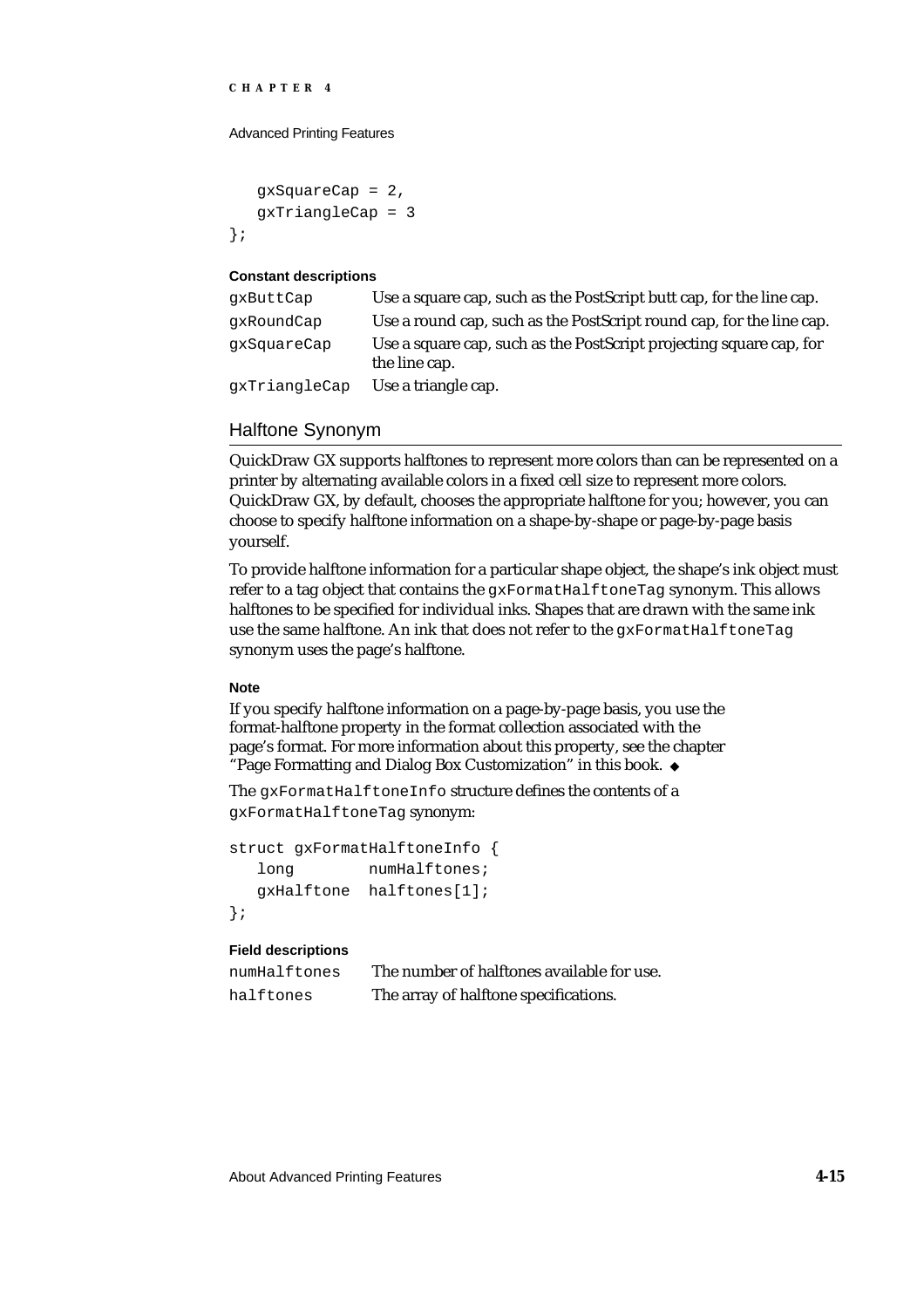```
CHAPTER 4
```
Halftones are specified in the gxHalftone structures, which are described completely in the view-related objects chapter of *Inside Macintosh: QuickDraw GX Objects*:

```
struct gxHalftone{
  fixed angle; /* direction of halftone */
  fixed frequency; /* cells per inch */gxDotType method; /* kind of pattern */
  gxTintType tinting; /* tint calculation method */
  gxColor dotColor; /* color of foreground */
  gxColor backgroundColor; /* color of background */
  gxColorSpace tintSpace; /* color space for tint */
};
```
You can specify any number of halftones. QuickDraw GX selects appropriate halftones from the list of available halftones. Its selection is based upon the tinting field in the halftone structures:

- When you print to a black-and-white PostScript device, QuickDraw GX looks for a halftone structure that specifies  $\alpha x$ LuminanceTint in the tinting field. If no halftone specifies this value, it looks for a halftone specifies  $qxComponent4Tint$  as its tinting method. Component 4 is the black component in the CMYK (cyan, magenta, yellow, and black) space. If no halftone specifies this tinting method either, the first halftone in the list is used.
- When you print to a color PostScript device, a maximum of four halftones are used. QuickDraw GX attempts to locate halftones for the following tint calculation methods: gxComponent1Tint for the cyan halftone, gxComponent2Tint for the magenta halftone, gxComponent3Tint field for the yellow halftone, and gxComponent4Tint for the black halftone. If a tinting method is in the list more than once, the first one in the list is used.

If a halftone for the gxComponent4Tint method is not in the list, QuickDraw GX uses the gxLuminanceTint tinting method for the black halftone. If the gxLuminanceTint tinting method cannot be found either, QuickDraw GX uses the first halftone in the list for the black halftone.

If QuickDraw GX cannot find a halftone for the gxComponent1Tint, gxComponent2Tint, or gxComponent3Tint tinting methods, it uses the black halftone for the missing tinting method.

It is only possible to use halftones to the extent that a particular PostScript device supports them. The dot color and background color of a halftone are ignored because QuickDraw GX assumes that the dot color for a black-and-white device is black and the dot color for a color device with the gxComponent2Tint tinting method is magenta.

## **Note**

Continuous tone output devices, such as a 32-bit color printer, may choose to ignore the halftone synonym because halftones are not needed on these output devices.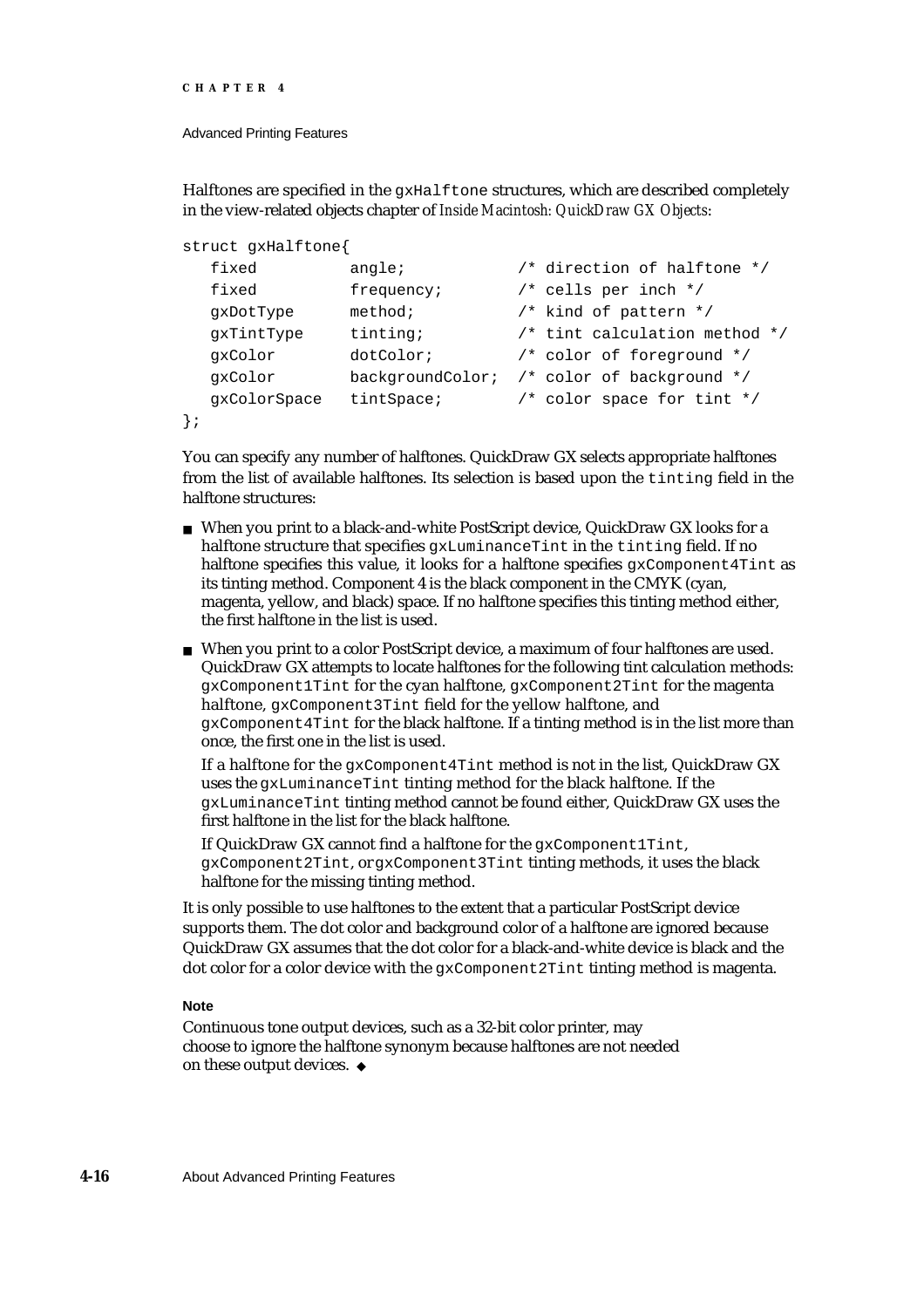Advanced Printing Features

## Pattern Synonym

A style object can refer to a tag object that contains the gxPatternSynonymTag synonym. This synonym causes QuickDraw GX to print with the pattern specified in the tag instead of the specification in the pattern property of the style. For example, vector devices typically support crosshatch patterns.

The gxPatternSynonymTag structure defines the contents of a gxPatternSynonymTag synonym:

```
struct gxPatternSynonym {
```

```
long patternType;
  fixed angle;
  fixed spacing;
  fixed thickness;
  gxPoint anchorPoint;
};
```
## **Field descriptions**

| patternType | The pattern type, either gxHatch or gxCrossHatch.                            |
|-------------|------------------------------------------------------------------------------|
| angle       | The angle of the lines in the pattern.                                       |
| spacing     | The distance between the lines in the pattern.                               |
| thickness   | The thickness of the lines in the pattern.                                   |
| anchorPoint | A point that specifies the upper-left corner at which the pattern<br>begins. |

## Cubic Synonym

A path shape object can refer to a tag object that contains the  $gxCubicSymonymTag$ synonym. This synonym causes QuickDraw GX to print with a representation of the shape using cubics, such as Bezier curves, instead of the quadratic Bezier curves specified in the shape's geometry.

The data in this synonym is ignored, however, when

- n it is attached to any shape object other than a path
- n the shape object's transform hierarchy changes the perspective
- the shape object exceeds the PostScript point limit for the destination device  $\overline{a}$
- n the shape object is used as a pattern, dash, clip, cap, or join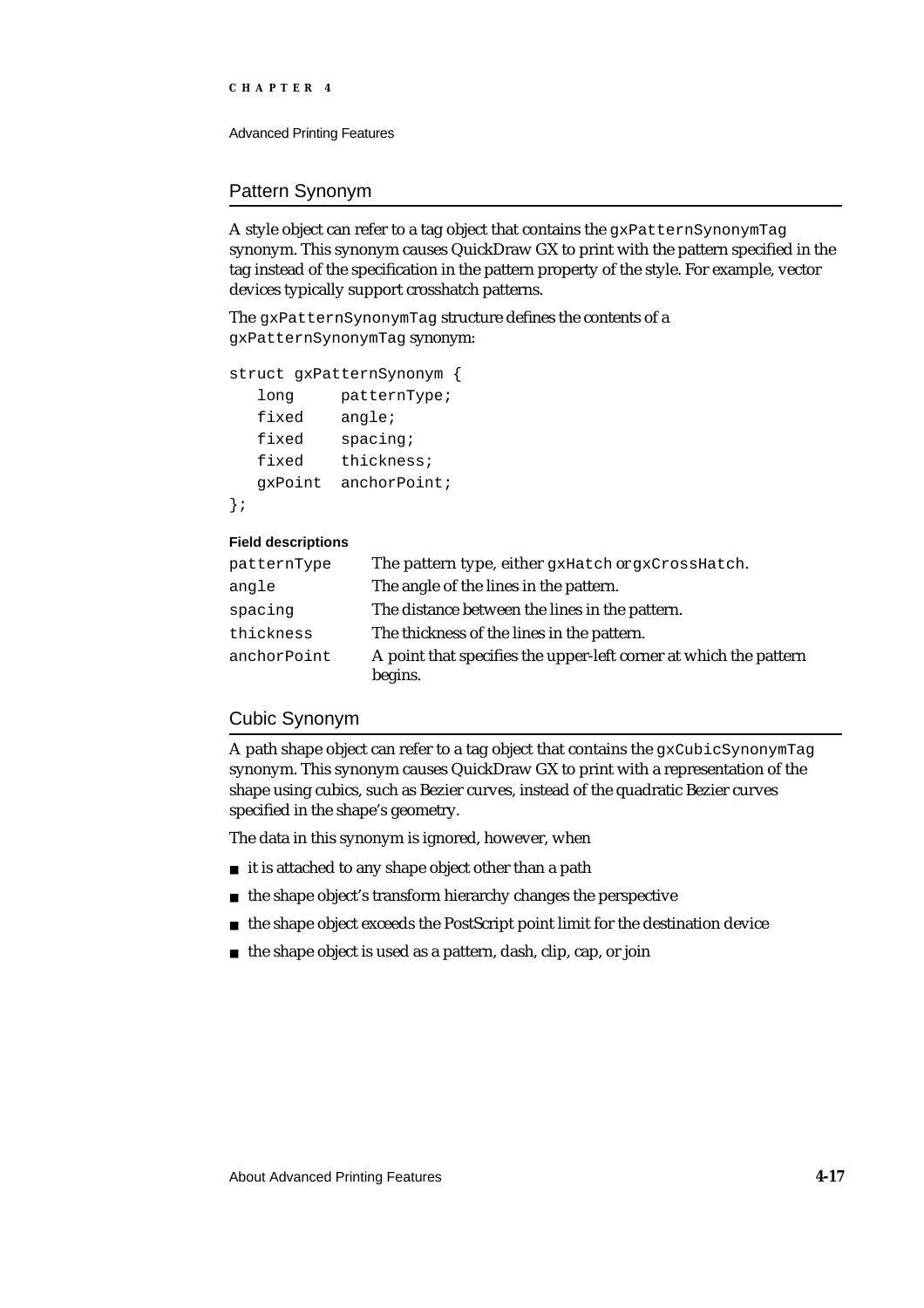```
CHAPTER 4
```
The gxCubicSynonymTag synonym contains a stream of flags and points. The flags are specified in the gxCubicSynonym enumeration:

```
enum gxCubicSynonym{
```

| qxIqnoreFlaq    | 0x0000, |
|-----------------|---------|
| qxLineToFlaq    | 0x0001, |
| qxCurveToFlaq   | 0x0002, |
| qxMoveToFlaq    | 0x0003, |
| gxClosePathFlag | 0x0004  |
|                 |         |

};

## **Constant descriptions**

| qxIqnoreFlaq    | Ignore this flag; get the next one.                                                                          |
|-----------------|--------------------------------------------------------------------------------------------------------------|
| qxLineToFlaq    | Draw a line from the current point to the point specified after this<br>flag.                                |
| gxCurveToFlag   | Draw a curve from the current point through the three points<br>specified after this flag.                   |
| qxMoveToFlaq    | Move the start of a new contour, which becomes the current point,<br>to the point specified after this flag. |
| gxClosePathFlag |                                                                                                              |

Close the contour.

The point, line, or curve specified after a line follow the conventions for a point, line, or curve, (gxPoint, gxLine, or gxCurve), respectively. The rendering of the shape still depends on the fill of the shape object and the shape object's style, ink, and transform.

Each flag is a short integer; however, QuickDraw GX only considers the low 8 bits. Your application can store application-specific flags in the other 8 bits of the word. Set bits that are not used to 0.

## QuickDraw Picture Synonym

When QuickDraw GX spools a document containing QuickDraw imaging commands, it creates and flattens, for each page, a QuickDraw GX rectangle shape with an attached tag object of tag type 'pict' (the QuickDraw GX constant for that tag type is gxQuickDrawPictTag). The tag object contains information that specifies the characteristics and location of a file containing QuickDraw picture data for that page.

When QuickDraw GX subsequently despools the file, it (or the printer driver) uses the QuickDraw GX Translator to convert the QuickDraw picture data into a QuickDraw GX picture shape before printing it. The tag object contains a gxQuickDrawPict structure:

```
struct gxQuickDrawPict {
 gxTranslationOptions options;
 Rect srcRect;
 Point styleStretch;
```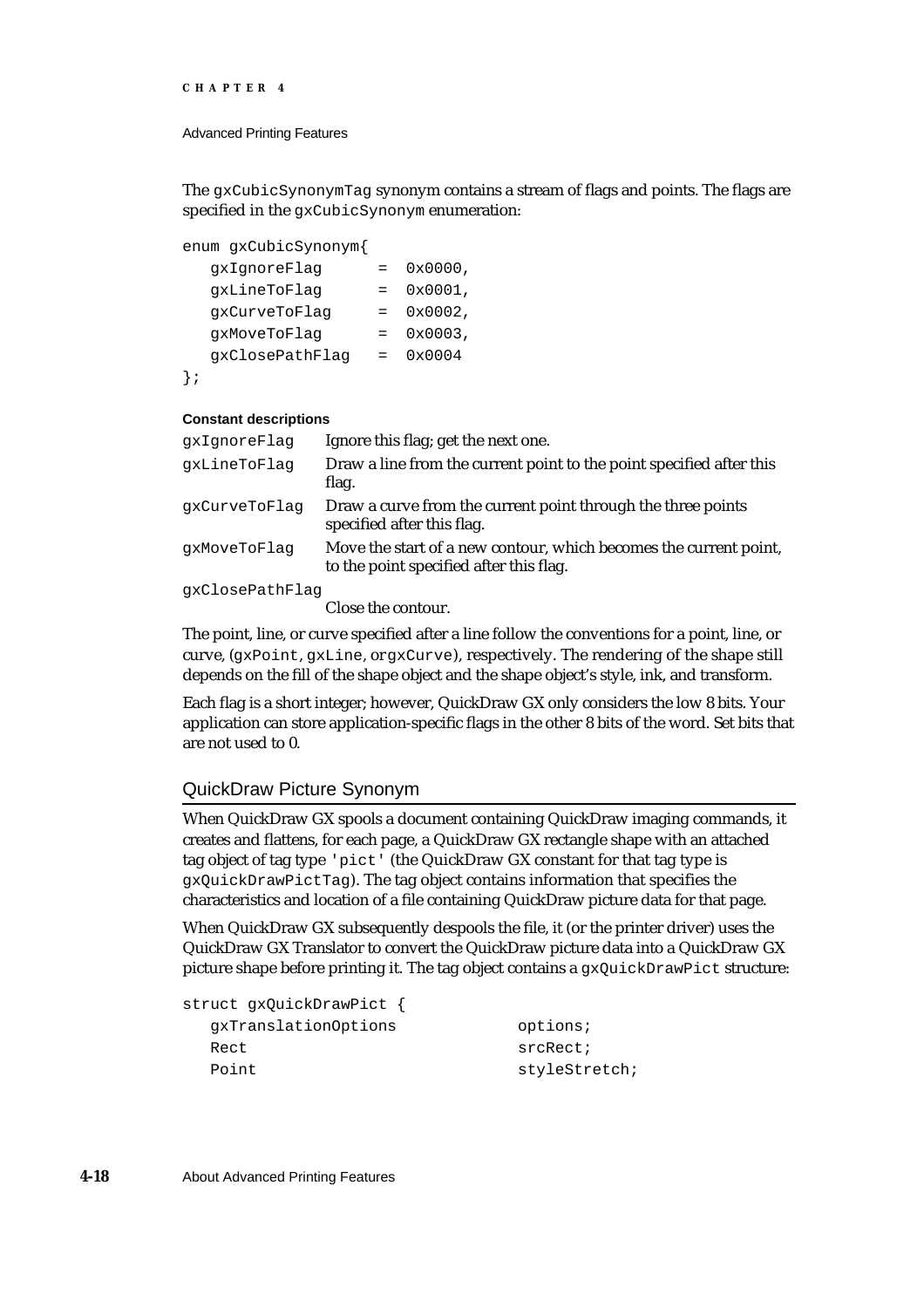Advanced Printing Features

```
unsigned long dataLength;
  struct gxBitmapDataSourceAlias alias;
};
```
## **Field descriptions**

| options      | The translation options to be used by the QuickDraw GX Translator<br>when converting the QuickDraw data.                                                                                  |
|--------------|-------------------------------------------------------------------------------------------------------------------------------------------------------------------------------------------|
| srcRect      | The source rectangle for the translation, in QuickDraw coordinates.<br>It controls scaling of the image. This rectangle is the QuickDraw<br>picture frame that bounds the QuickDraw data. |
| styleStretch | The scale factor (both horizontal and vertical) to apply to certain<br>items, such as dashes, in QuickDraw picture comments.                                                              |
| dataLength   | The length of the QuickDraw picture data, in bytes.                                                                                                                                       |
| alias        | A structure that defines the location of the file containing the<br>QuickDraw data, and the offset within the file to that data.                                                          |

The QuickDraw GX rectangle shape that the tag object is attached to specifies the destination bounding rectangle for drawing the QuickDraw data (in QuickDraw coordinates). The relative sizes of the source rectangle and destination rectangle control the scaling of the image when it is translated.

The QuickDraw GX Translator is described in the environment chapter of *Inside Macintosh: QuickDraw GX Environment and Utilities*. Tag objects are described in the tag objects chapter of *Inside Macintosh: QuickDraw GX Objects*. The gxBitmapDataSourceAlias structure is described in the bitmap shapes chapter of *Inside Macintosh: QuickDraw GX Graphics*. QuickDraw picture data is described in *Inside Macintosh: Imaging With QuickDraw*.

# Printing Modes

When you print, QuickDraw GX and the printer driver set up your document for printing based on the specifications in the printer driver. For example, if you print to a PostScript printer, QuickDraw GX converts the picture shapes to the appropriate PostScript directives for you—your application does not need to get involved.

There can be cases, however, in which your application may wish to allow the user to specify an alternative way of printing. Thus, the user may choose to print in a **direct mode**, which is a mode that bypasses QuickDraw GX imaging. For example, direct mode may be used in the following cases:

- to send text to an ImageWriter with built-in fonts
- to send PostScript-only output; for example, by attaching tag objects to empty shape objects, in which the tag object contains PostScript code

The most common reason that a direct mode may be used is to speed up printing. The major drawback to direct-mode printing is that the user cannot redirect the print file that was created during printing to another printer.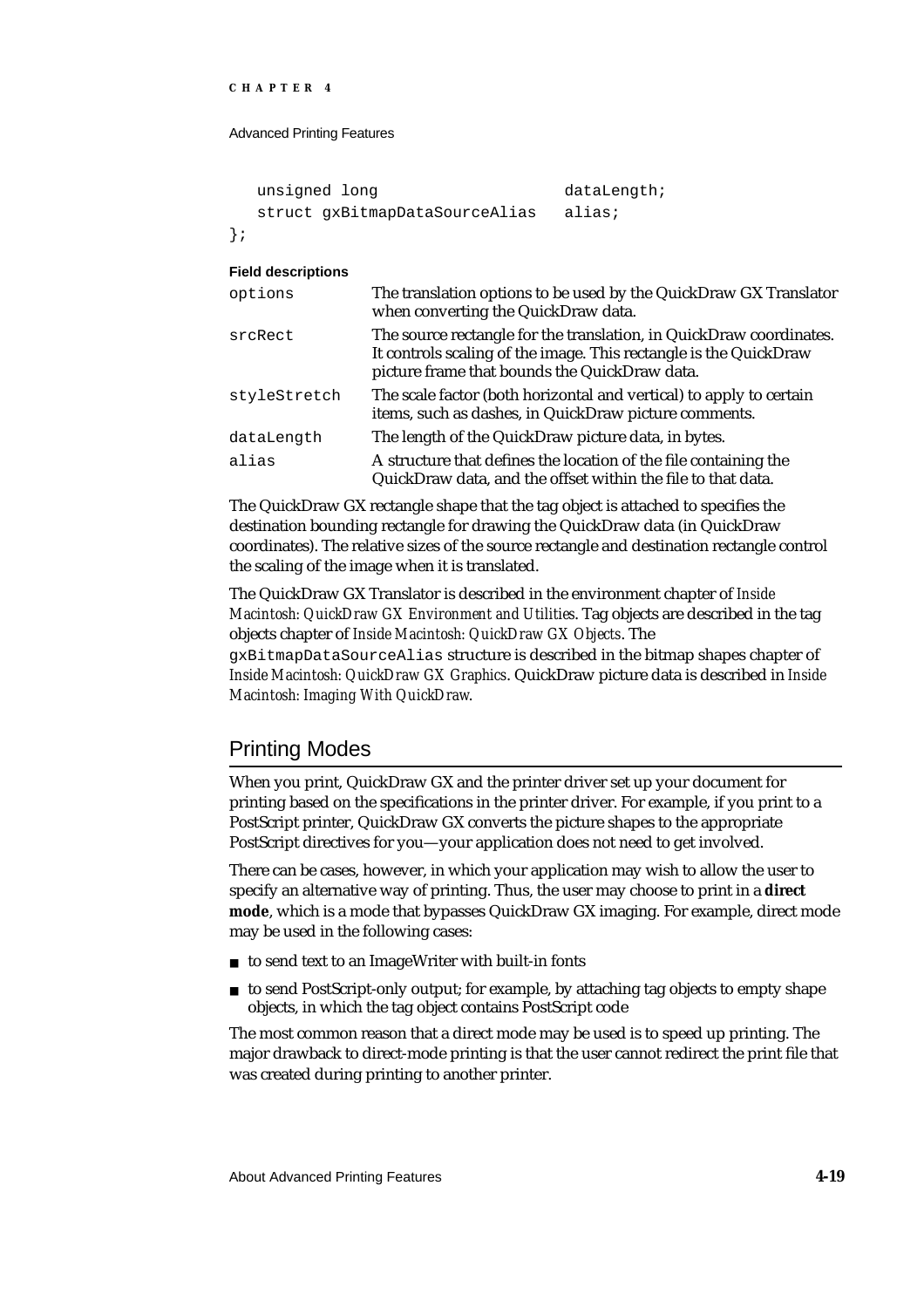Advanced Printing Features

Direct mode is a kind of **job format mode**. QuickDraw GX supports three job format modes, which are shown in Table 4-3. Variables of type gxJobFormatMode are used to store the print job format mode.

Table 4-3 Print job format modes

| Constant                  | Value  | <b>Explanation</b>                                                            |
|---------------------------|--------|-------------------------------------------------------------------------------|
| gxGraphicsJobFormatMode   | 'qrph' | Graphics output, which is used as<br>the default for QuickDraw GX<br>printing |
| qxTextJobFormatMode       | 'text' | <b>Text-only output</b>                                                       |
| gxPostScriptJobFormatMode | 'post' | PostScript-only output                                                        |

A printer driver may not support all of these modes, or it may support additional modes that the application and printer driver agree to support. To support a job format mode other than gxGraphicsJobFormatMode, the application must specify the available modes. The printer driver uses this list of modes to choose its preferred mode. When the user chooses to use direct mode, the user is selecting the printer driver's preferred mode of printing.

For information about how a printer driver sets the preferred mode, see the printer driver chapter of *Inside Macintosh: QuickDraw GX Printing Extensions and Drivers*. For an example of how to set the available modes and set the preferred mode in response to the user choosing direct mode, see "Implementing Direct-Mode Printing" on page 4-35.

## **IMPORTANT**

Only use gxTextJobFormatMode printing when the user requests direct-mode printing.

# Pen Tables for Vector Devices

If a device driver for a vector device sets up a pen table, your application can access it to determine the colors and sizes of the pens in the device's carousel. The driver sets up a pen table in a tag object and creates a reference to the tag object in the view device object associated with the vector device. For more information about how a driver sets up a pen table, see the printing messages chapter of *Inside Macintosh: QuickDraw GX Printing Extensions and Drivers*.

Your application can reference this pen table by retrieving the contents of the gxPenTableTag tag, which is defined as 'pent', from the view device object associated with the vector device. For example, if the user creates a line with a thickness that is smaller than a pen's thickness, your application could detect this situation and warn the user that the screen display will not match the printed output.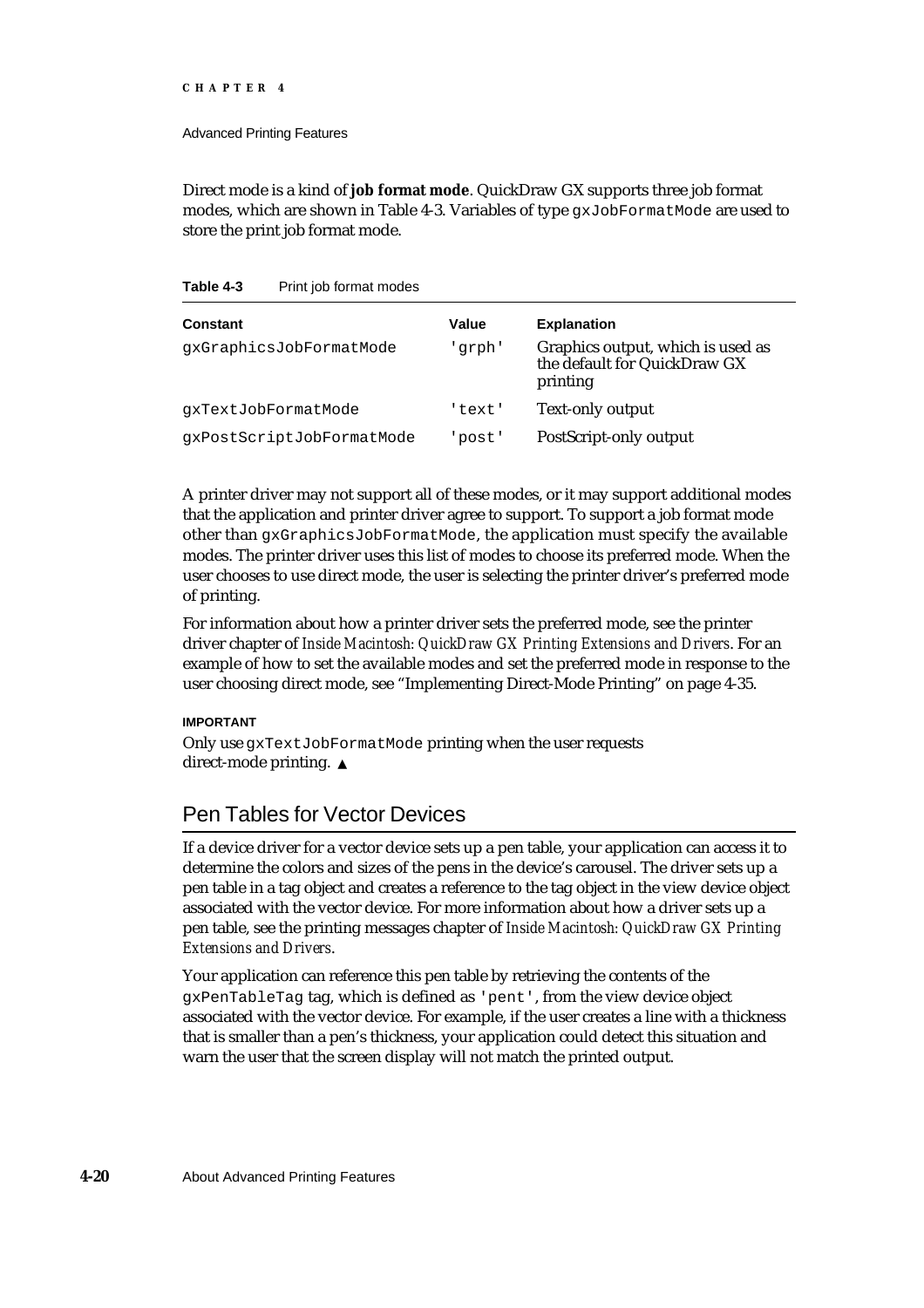```
CHAPTER 4
```
The gxPenTableEntry structure defines the data available for each pen in the carousel:

```
struct gxPenTableEntry {
  Str31 penName;
  gxColor penColor;
  fixed penThickness;
  short penUnits;
  short penPosition;
};
```
The contents of the gxPenTableTag tag object contain one or more of these pen table entries. The contents of the gxPenTableTag tag object are defined by a gxPenTable structure:

```
struct gxPenTable{
  short numPens;
  gxPenTableEntry pens[1];
};
```
Several constants are available for comparison with the contents of the penUnits field:

- Use gxDeviceUnits to specify device-specific units.
- Use gxMmUnits to specify millimeters.
- Use gxInchesUnits to specify inches.

# Using Advanced Printing Features

This section shows you how to implement advanced QuickDraw GX printing features in your application. This section shows you several ways to manipulate job, printer, print file, and paper-type objects. It also shows you how to set up direct-mode printing and use synonyms.

# Using Advanced Job Object Functions

QuickDraw GX advanced job object functions allow you to obtain specific information about a particular job object. You can use these functions to

- retrieve printer driver and device information
- n set or retrieve a job object's reference constant
- copy job objects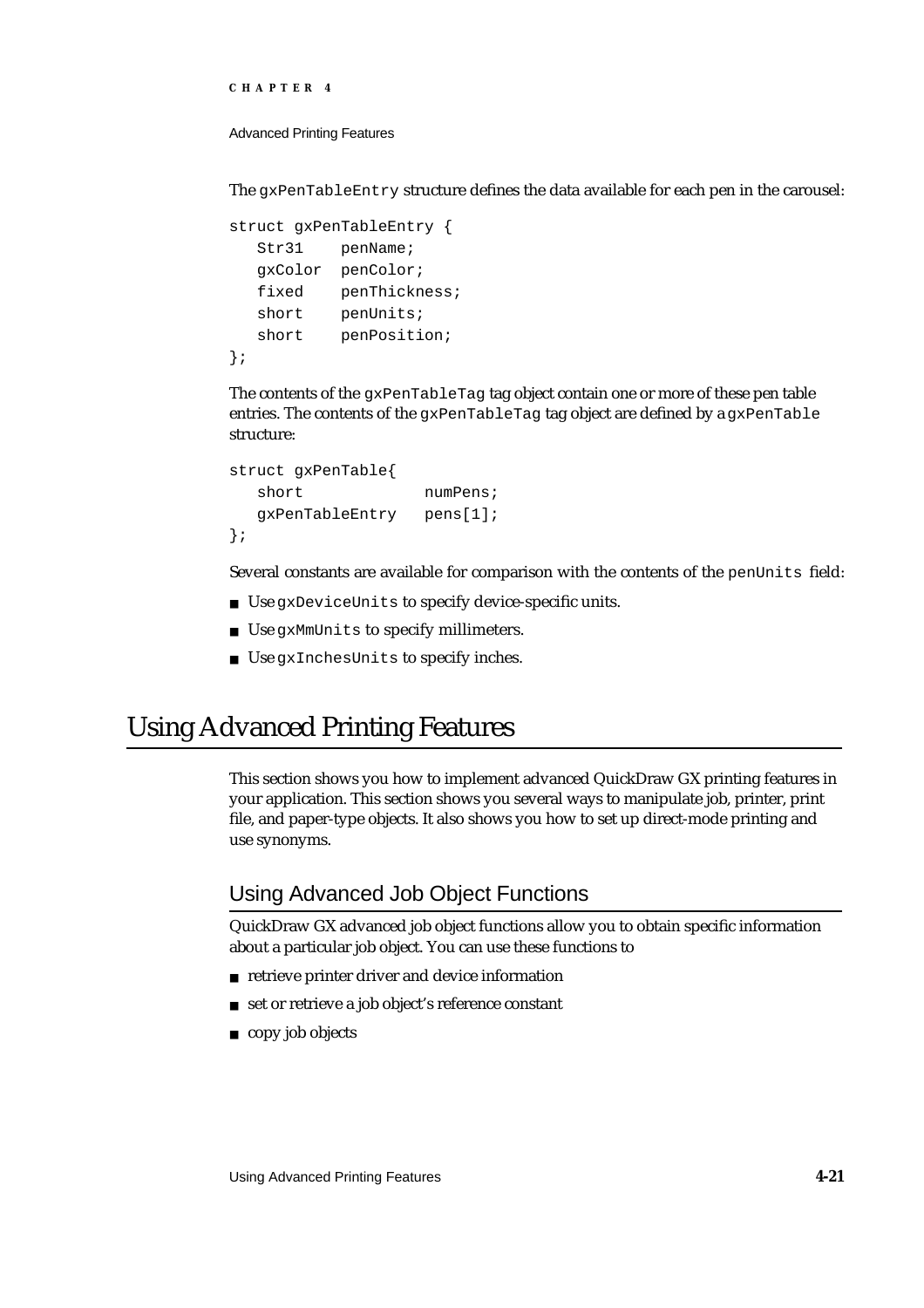## Obtaining Printer and Printer Driver Information for a Job

The job object contains information about the output and formatting printers. You can obtain references to these printer objects with the GXGetJobOutputPrinter and GXGetJobFormattingPrinter functions, respectively. Listing 4-1 shows how to obtain the reference to the output printer with the GXGetJobOutputPrinter function.

You can use these references to call functions to obtain additional information about the printer and its driver from the printer object's properties. Listing 4-1 also shows how to obtain the printer's name using the GXGetPrinterName function, the printer driver's name using the GXGetPrinterDriverName function, the printer's type using the GXGetPrinterType function, and the printer driver's type using the GXGetPrinterDriverType function.

For example, you could obtain this information and display it to the user in a dialog box. In this case, you need to convert the printer type and printer driver type to strings. One way you can do this is with the BlockMove function, as shown in Listing 4-1.

#### **Listing 4-1** Obtaining the names and types of a printer and printer driver

```
OSErr MyShowJobPrinterInfo(MyDocumentPtr myDocument)
{
  OSErr err;
  gxPrinter jobPrinter;
  OSType deviceOSType, driverOSType;
  Str255 deviceName, deviceType, driverName, driverType;
   ...
   /* 
     Get the current printer for this job. From that, get the 
     current device name, driver name, device type, and driver 
     type. 
  */
  if (err == noErr)
   {
     jobPrinter = GXGetJobOutputPrinter(myDocument->documentJob);
     GXGetPrinterName(jobPrinter, deviceName);
     GXGetPrinterDriverName(jobPrinter, driverName);
     deviceOSType = GXGetPrinterType(jobPrinter);
     driverOSType = GXGetPrinterDriverType(jobPrinter);
```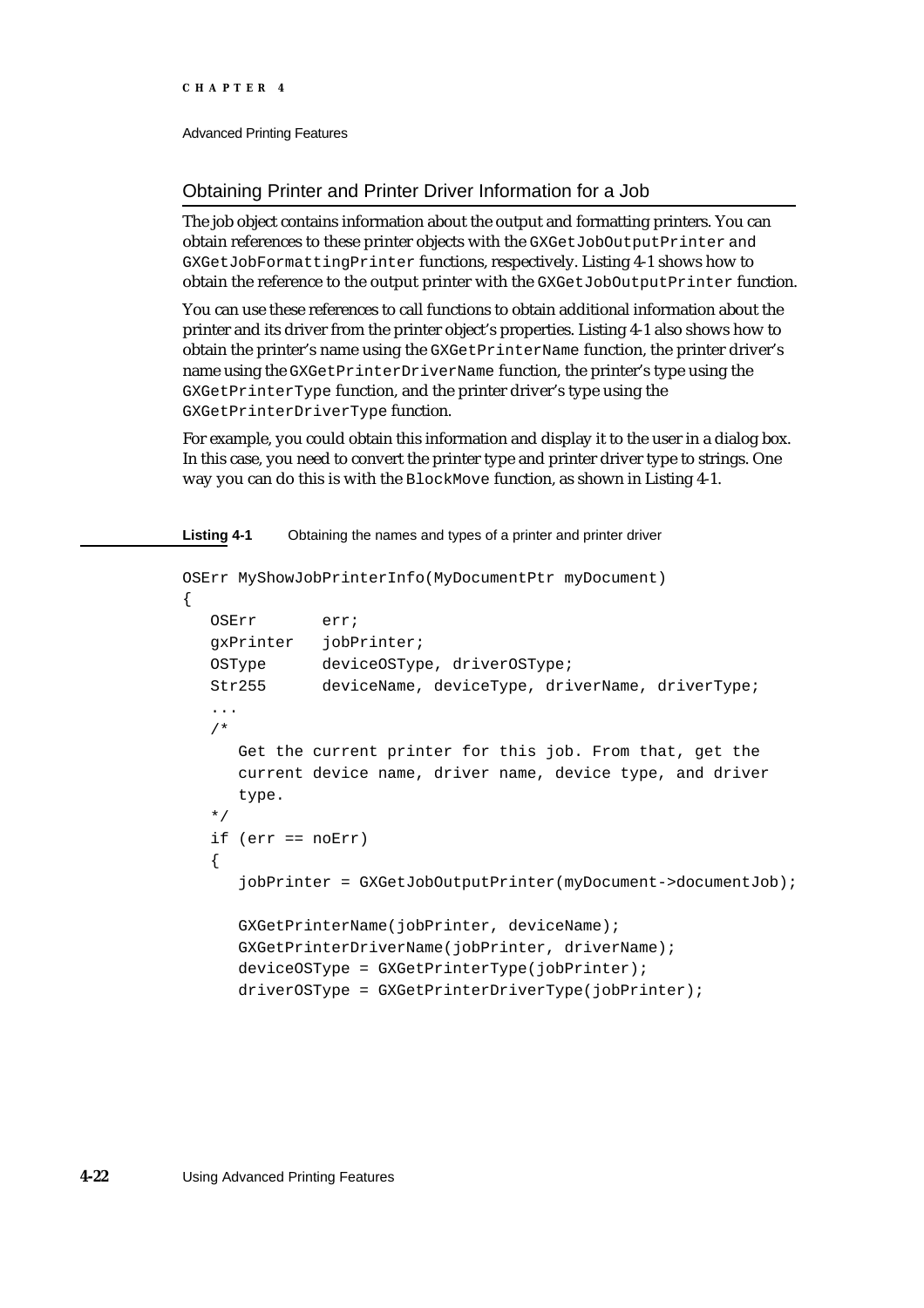Advanced Printing Features

```
err = GXGetJobError(myDocument->documentJob);
      if (err == noErr)
      /* 
         Since the device and driver type are OSTypes, convert
         them to the Pascal strings to display.
      */
      {
         BlockMove(&deviceOSType, &deviceType[1], (long) 
                                               (deviceType[0] = 4));BlockMove(&driverOSType, &driverType[1], (long) 
                                               (driverType[0] = 4);
      }
   ...
   return err;
};
```
## Getting and Setting the Reference Constant for a Job Object

QuickDraw GX maintains a reference constant in each job object for your application's use. You can use the GXGetJobRefCon function to obtain the reference constant and use the GXSetJobRefCon function to set it. These functions allow you to associate your own data with a particular job object.

For example, Listing 4-2 shows how you can store a pointer to the document data in the reference constant of a job object for use by an override function that is called by QuickDraw GX.

#### **Listing 4-2** Setting the job object's reference constant property

```
OSErr MyDoFormatDialog(MyDocumentPtr myDocument)
{
  OSErr err;
  gxFormat pageFormat;
  gxDialogResult result;
  gxEditMenuRecord editMenuRec;
   ...
   /* 
     Store the pointer to the document in the job object's 
     reference constant to access it within the GXFormatDialog 
     override.
   */
  GXSetJobRefCon(myDocument->documentJob, myDocument);
```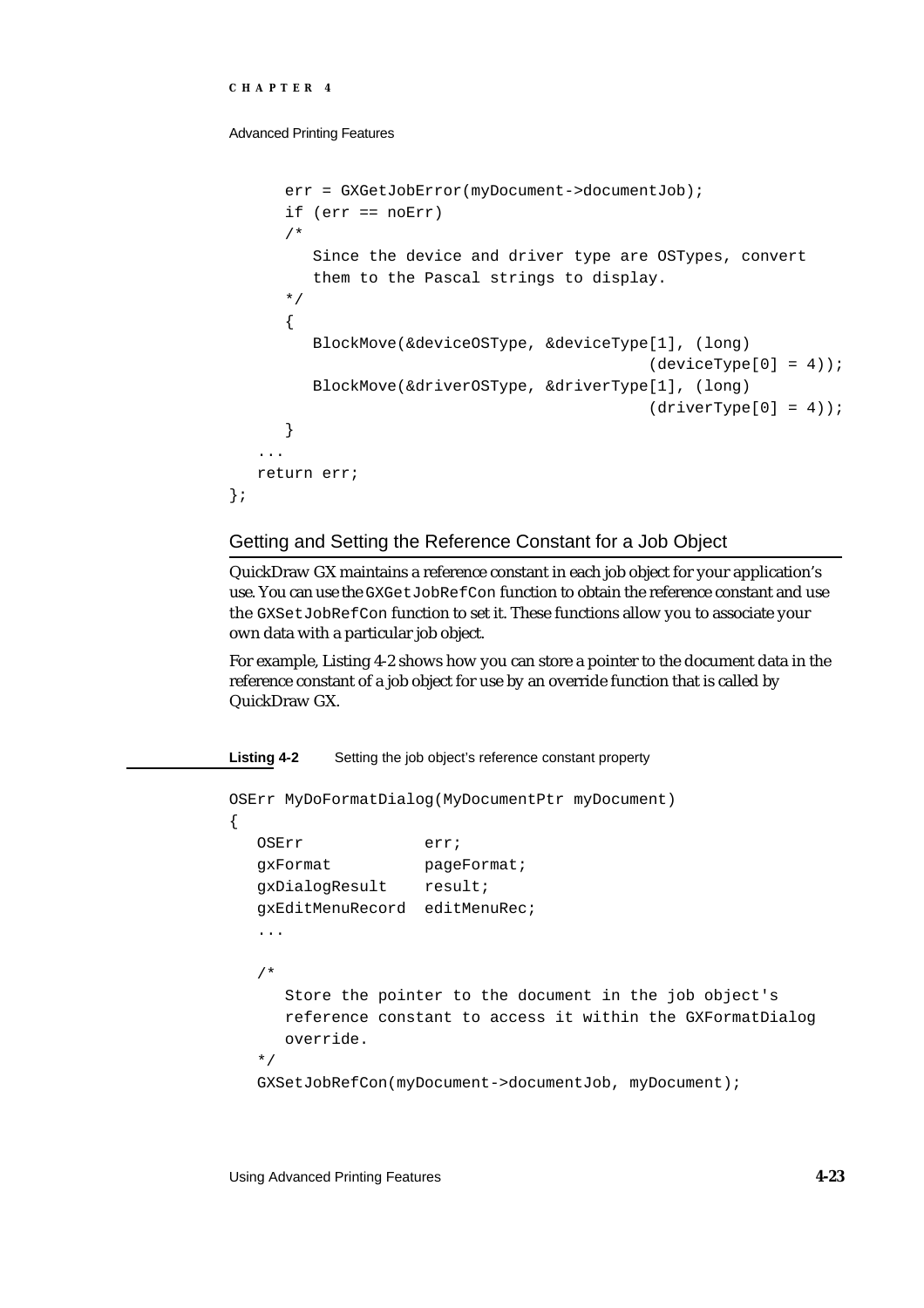```
CHAPTER 4
```
}

Advanced Printing Features

```
/* Display and handle the Custom Page Setup dialog box. */
result = GXFormatDialog(pageFormat, nil, &editMenuRec);
...
return err;
```
Listing 4-3 shows the override of the GXFormatDialog function, in which the format's job object is retrieved. From the job object, the reference constant property is retrieved, allowing access to the document associated with the job object from the override function.

**Listing 4-3** Getting the job object's reference constant property

```
OSErr MyFormatDialogOverride(gxFormat aFormat, StringPtr title, 
                              gxDialogResult *result)
{
  MyDocumentPtr myDocument;
  gxJob formatJob;
   /* 
     Get the current job object by calling GXGetJob. Retrieve the 
     pointer to the document, and use it to set up the dialog box
     panel.
   */
   formatJob = GXGetJob();
   myDocument = GXGetJobRefCon(formatJob);
  MySetUpPanel(aFormat, myDocument,
                                 GXGetMessageHandlerResFile());
   /* Finally, forward this message to other handlers.*/
  return Forward_GXFormatDialog(aFormat, title, result);
}
```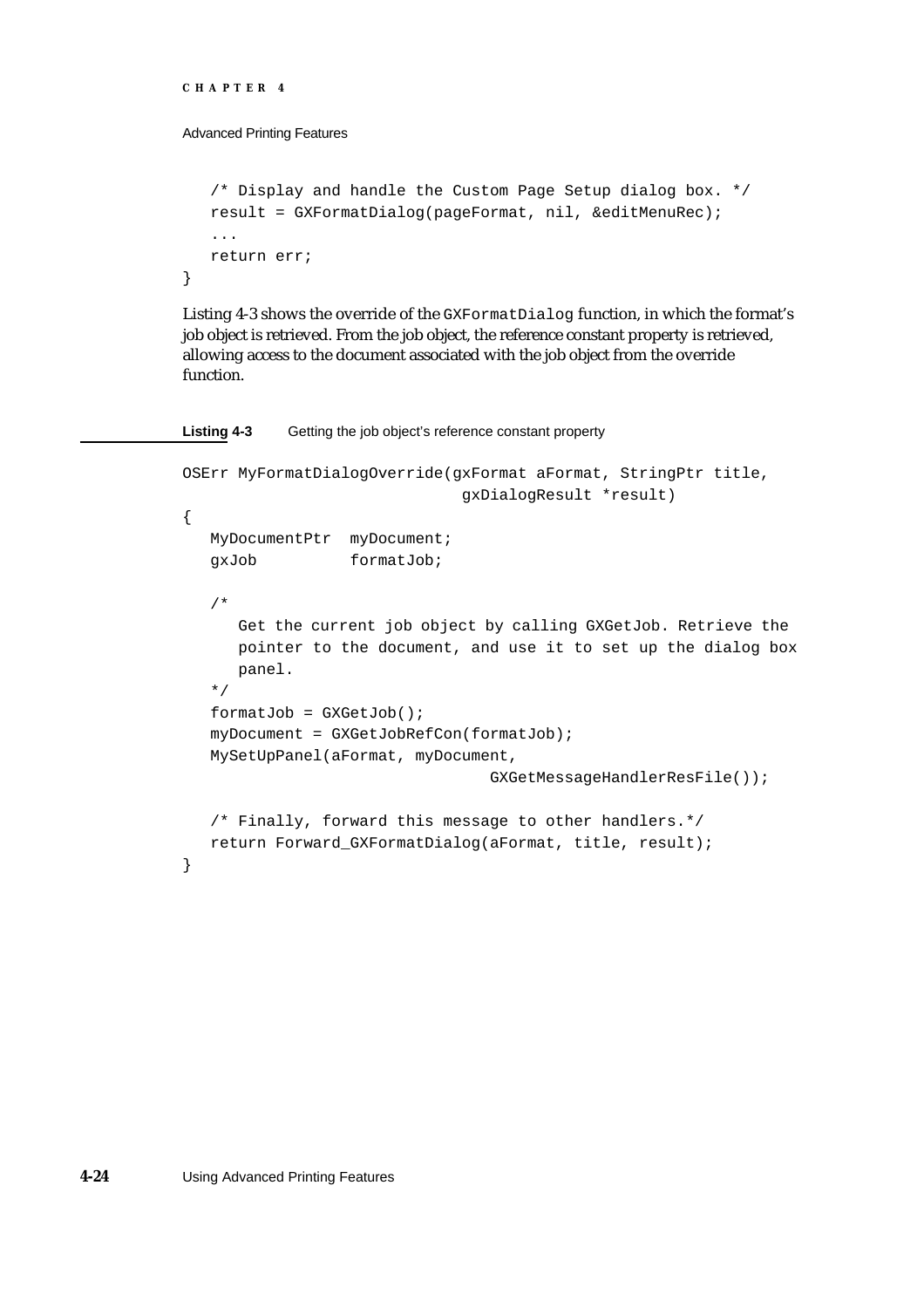Advanced Printing Features

## Copying Job Object Information

You can duplicate a job object using the GXCopyJob function. This function allows you to take an existing job object that references the output and formatting printers, format object, and other job-specific information, and duplicate it for use with another document. Listing 4-4 shows how to copy the job object from the source document to the destination document. References to formats are no longer valid after you change job objects because the formats are based on another job object. You must set these references to nil.

## **Listing 4-4** Copying job object information

```
OSErr MyCopyJobToDoc(MyDocumentPtr srcDocument, MyDocumentPtr
                     destDocument)
{
  long pg;
   /* 
      Copy the job object information. Note that this changes any
      formats that the destination job originally had (and the
      old references become invalid). 
   */
   GXCopyJob(srcDocument->documentJob, destDocument->documentJob);
   /* Invalidate any old format object references */
  for (pg = 1; pg <= destDocument->numPages; pg++)
      destDocument->pageFormat[pg -1] = nil;
   return GXGetJobError(srcDocument->documentJob);
}
```
# Working With Printer Objects

Each job object references two printer objects, a formatting printer and an output printer. A printer object is implicitly created by the GXNewJob function. There is no external application interface to create or dispose of printer objects.

Examples of how to retrieve a printer object's properties, such as the printer name, printer type, driver name, and driver type are shown in Listing 4-1 on page 4-22. The following sections show you how to obtain the view devices associated with a printer and use them to determine a printer's resolution, color space, and color profile.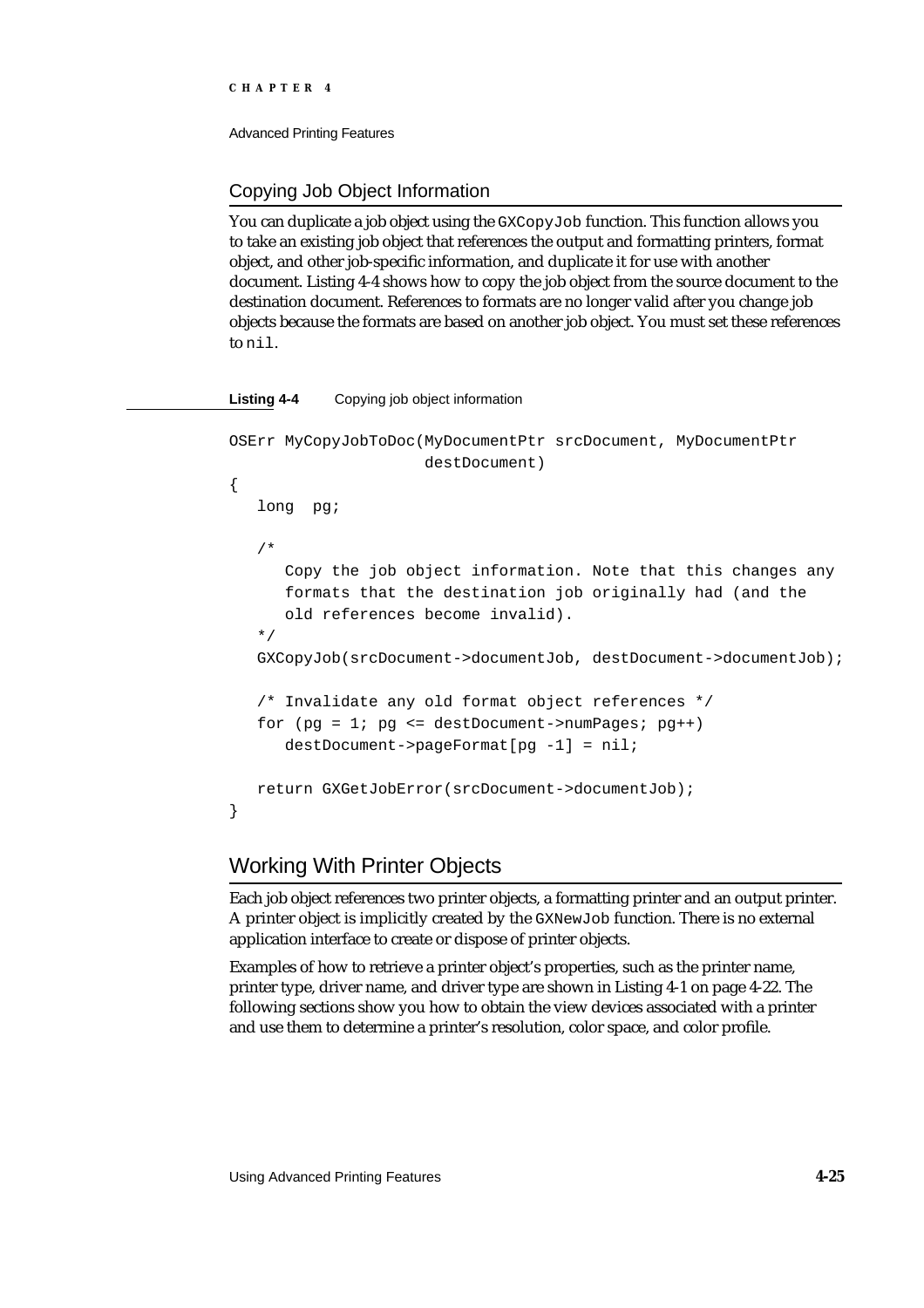```
CHAPTER 4
```
## Determining a Printer's Resolution

You can determine a printer's resolution from the view devices to which the printer refers. The mapping property of the view device object contains a matrix in which the scaling information is stored. Listing 4-5 shows how to obtain the highest resolution that a printer supports.

## **Listing 4-5** Determining a printer's resolution

```
void MyGetFormatDeviceResolution(gxJob whichJob, 
                                       fixed *hRes, fixed *vRes)
{
  gxPrinter formatPrinter;
   long numViewDevices, idx;
  gxViewDevice printerVDev;
  gxMapping vDevMapping;
   *hRes = 0;*_{VRes} = 0;/*
     Get the formatting printer and the number of
      view devices for that printer.
   */
   formatPrinter = GXGetJobFormattingPrinter(whichJob);
   numViewDevices = GXCountPrinterViewDevices (formatPrinter);
   /* Loop through the view devices that this printer supports. */
   for (idx = 1; idx \leq numViewDevices; idx++)
   {
     printerVDev = GXGetPrinterViewDevice(formatPrinter, idx);
     GXGetViewDeviceMapping(printerVDev, &vDevMapping);
      if ((vDevMapping.map[0][0] > *hRes) &&
                                 (vDevMapping.map[1][1] > *vRes))
      {
         *hRes = vDevMapping.png[0][0];*vRes = vDevMapping.map[1][1];
      }
   }
```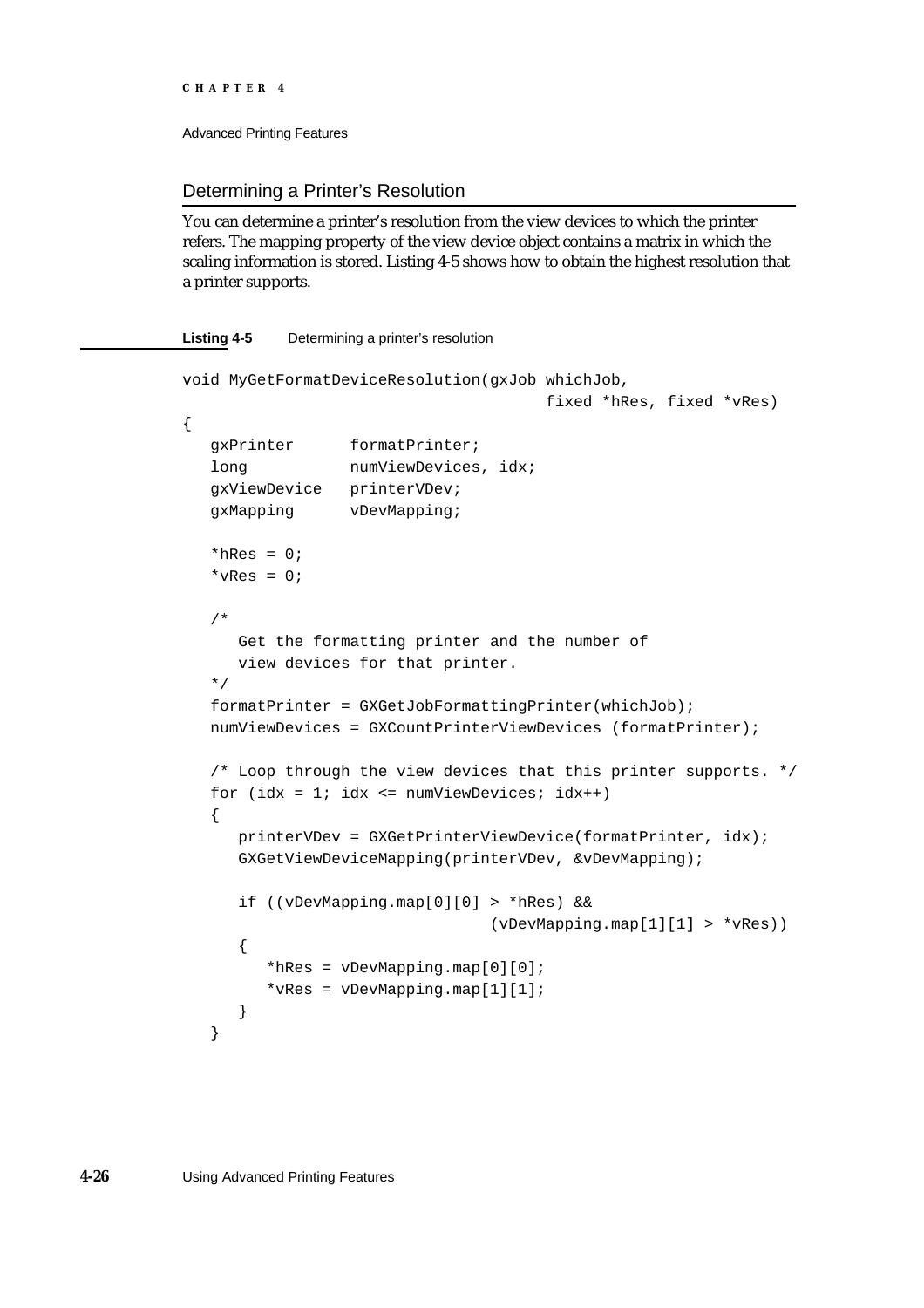}

Advanced Printing Features

```
/*
  Convert scaling factors (multiples of 72 dpi) into
  resolutions.
*/
*hRes = FixedMultiply(*hRes, ff(72));
*vRes = FixedMultiply(*vRes, ff(72));
```
## Retrieving the Color Profile and Color Space for a Printer

If you wish to retrieve the color profile for a printer, you can call the GXFindPrinterProfile function to obtain the reference to a printer's color profile object, or you can call the GXFindFormatProfile function to obtain the reference to a format's color profile object. You can set these color profiles with the GXSetPrinterProfile and GXSetFormatProfile functions, respectively. These functions are described in the reference section of this chapter, starting on page 4-84.

If you want to obtain the color profile of a printer associated with a job object, you can obtain the printer object and, with this reference, you can obtain a reference to the printer's view device. The view device's bitmap shape points to both the color set and the color profile for the printer. Listing 4-6 shows how to retrieve the color profile and color space for the formatting printer.

```
Listing 4-6 Retrieving the printer's color profile and color space
gxColorProfile MyGetFormattingPrinterProfile
              (MyDocumentPtr myDocument, gxColorSpace *theSpace)
{
  gxShape deviceBitMap;
  gxBitmap deviceBits;
  gxPrinter formattingPrinter;
  gxColorProfile theProfile;
  gxViewDevice printerDevice;
  /* Get the first profile for the formatting printer. */
  formattingPrinter =
              GXGetJobFormattingPrinter(myDocument->documentJob);
  GXFindPrinterProfile(formattingPrinter, nil, 1, &theProfile);
```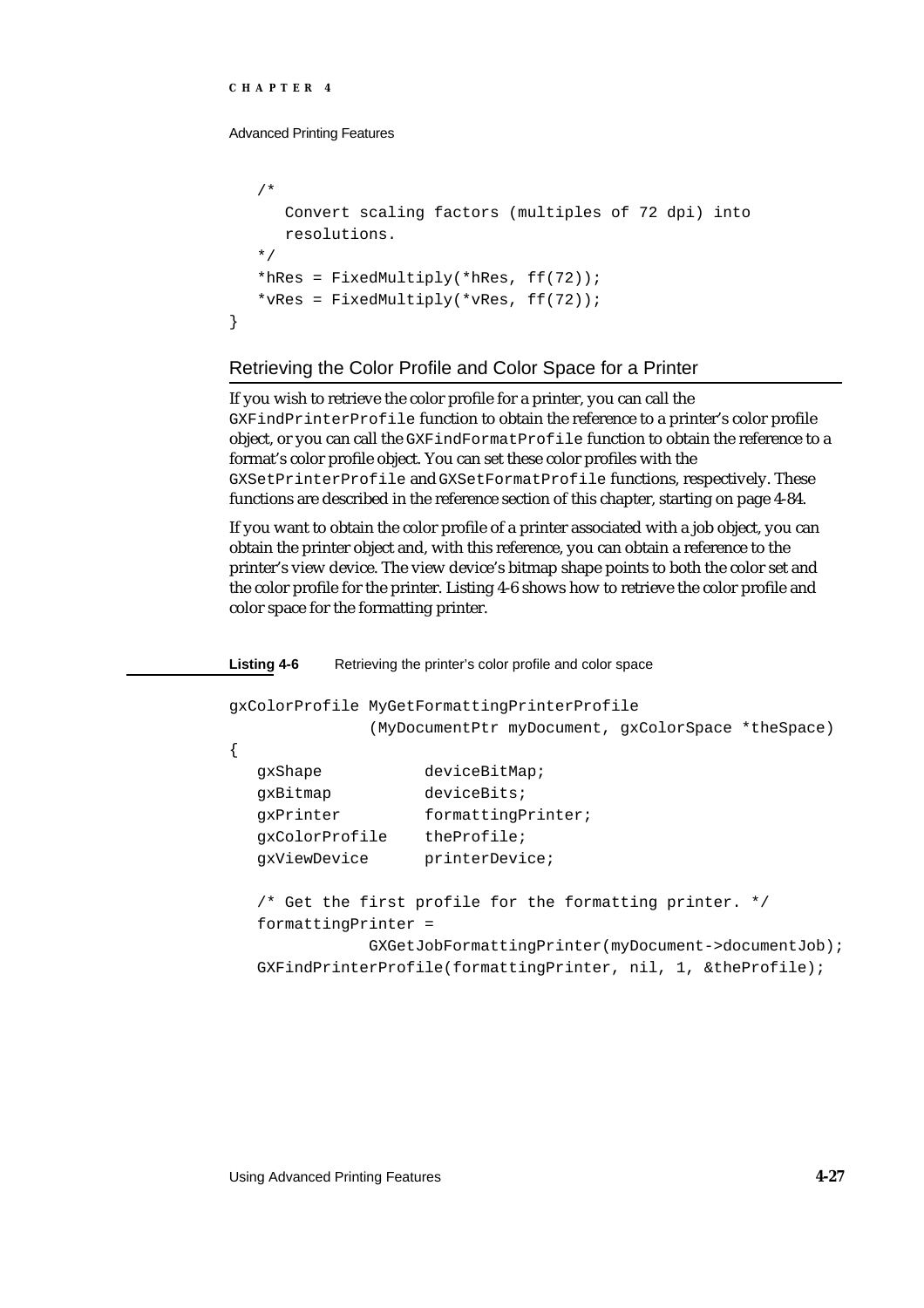```
CHAPTER 4
```
}

Advanced Printing Features

```
/*
  Look at the characteristics of the formatting printer's
   view device and retrieve the printer's color space.
*/
printerDevice = GXGetPrinterViewDevice(formattingPrinter, 0);
deviceBitMap = GXGetViewDeviceBitmap(printerDevice);
GXGetBitmap(deviceBitMap, &deviceBits, nil);
*theSpace = deviceBits.space;
GXDisposeShape(deviceBitMap);
return theProfile;
```
Listing 4-7 shows how the printer's color profile and color space may be used to determine if a color to be printed is in gamut and to convert the color into the printer's color space.

**Listing 4-7** Using the printer's color profile to convert colors

```
Boolean MyMakePrinterColor(gxJob theJob, gxColor *sourceColor,
                                         gxColor *printedColor)
{
  gxColorProfile printerProfile;
  qxColorSpace printerSpace;
  Boolean inGamut;
  /* Get the printer's profile. */
  printerProfile = MyGetFormattingPrinterProfile(theJob,
                                               &printerSpace);
   /*
     Copy the source color, see if it is in gamut, and convert it
     into the device's color space.
  */
  *printedColor = *sourceColor;
  inGamut = GXCheckColor(printedColor, printerSpace, nil,
                                               printerProfile);
  GXConvertColor(printedColor, printerSpace, nil,
                                               printerProfile);
  return inGamut;
}
```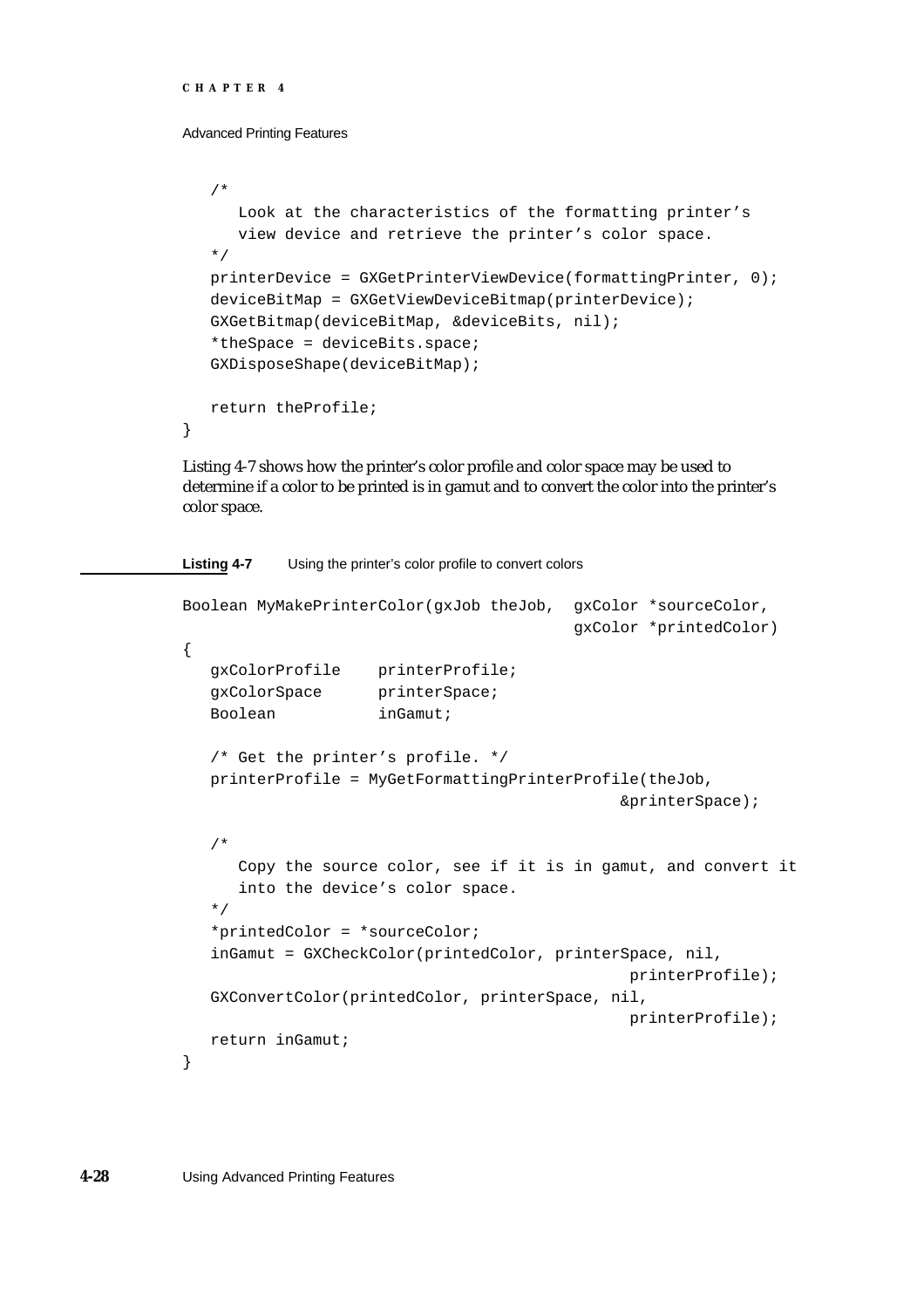Advanced Printing Features

#### **Note**

For more information about colors, color profiles, and color spaces, see the color and color-related objects chapter of *Inside Macintosh: QuickDraw GX Objects*.

# Manipulating Print File Objects

Print files can only be created by printing, which causes the document to be spooled to the file. A portable digital document is a print file created by the user printing to a PDD Maker GX desktop printer.

After you create a print file, your application or another application can manipulate it. QuickDraw GX allows your application to

- n open and close a print file
- save a print file
- retrieve a job object associated with a print file
- retrieve page or page format data from a print file
- count the pages in a print file
- delete, replace, or insert pages  $\overline{p}$

## Opening and Closing a Print File

You use the GXOpenPrintFile function to open a print file and use the GXClosePrintFile function to close one. You must provide a job object when you open the print file. You can dispose of the job object after the file is closed.

Listing 4-8 shows how to open and close a print file. It also shows how to determine the number of pages in a print file with the GXCountPrintFilePages function.

**Listing 4-8** Opening and closing a print file

```
OSErr MyGetPrintFilePages(FSSpec *printFSSpec, long *numCopies)
{
   OSErr err;
   gxPrintFile thePrintFile;
   gxJob fileJob;
   /* 
     Create a new job object for GXOpenPrintFile, open the print 
     file object, get the number of pages in it, close it, and 
     check for errors. Finally, dispose of the temporary job 
      object and return. 
   */
   err = GXNewJob(&fileJob);
```
Using Advanced Printing Features **4-29**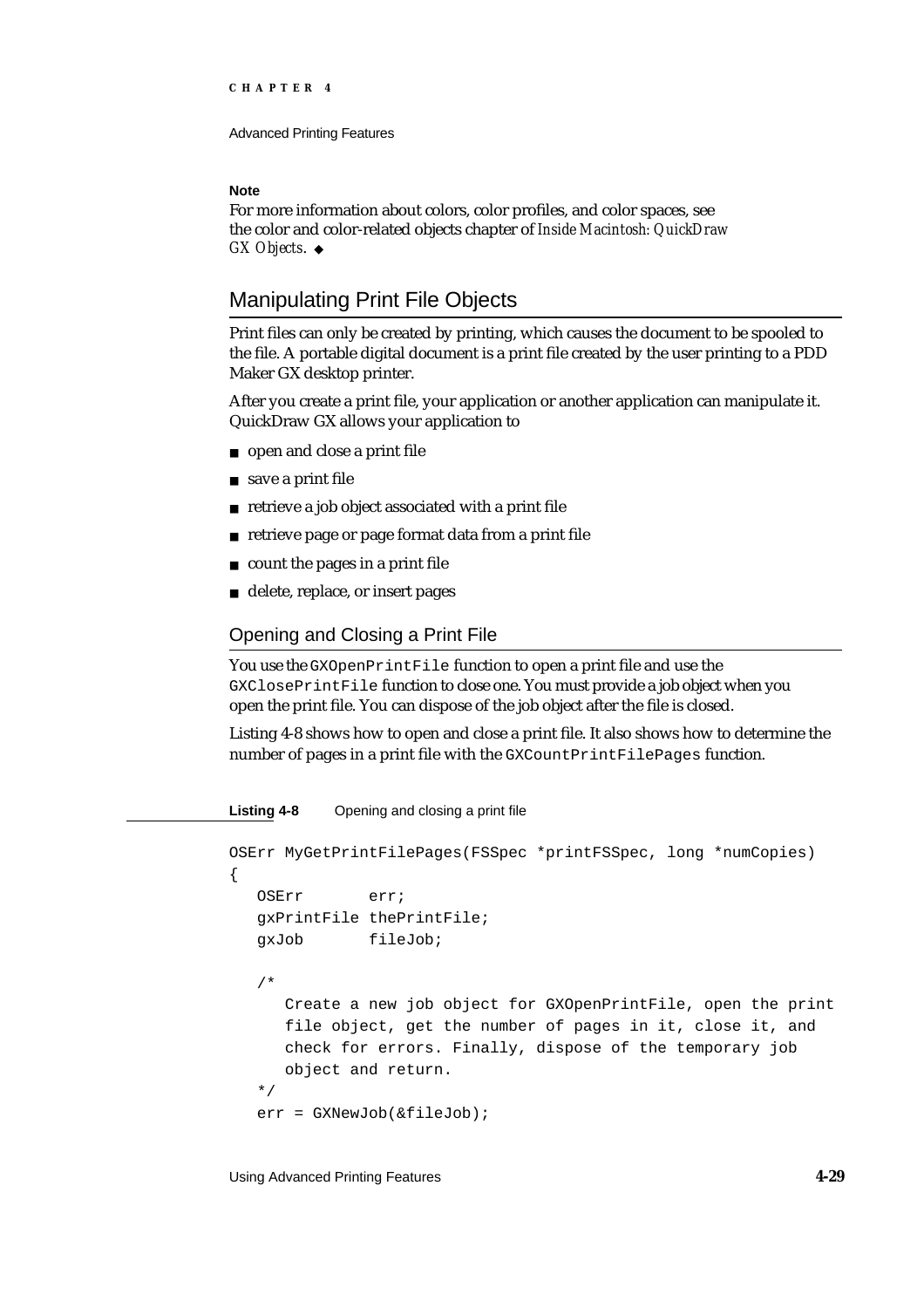```
CHAPTER 4
```

```
if (err == noErr)
{
   thePrintFile = GXOpenPrintFile(fileJob, printFSSpec, 
                                                     fsCurPerm);
   *numCopies = GXCountPrintFilePages(thePrintFile);
   GXClosePrintFile(thePrintFile);
   err = GXGetJobError(fileJob);
   GXDisposeJob(fileJob);
}
return err;
```
## Saving a Print File

}

You use the GXSavePrintFile function to save a print file. You should save a print file after you have added, deleted, or modified its pages, formats, or job object information.

## Obtaining the Job Object for a Print File

You use the GXGetPrintFileJob function to obtain the job object associated with a particular print file object. This function is useful for determining which job object was associated with the print file when the file was opened by the GXOpenPrintFile function, if the reference to the job object was not saved.

## Reading Print File Data

You use the GXReadPrintFilePage function to retrieve a page from a print file along with its page format. The page is returned as a single picture shape, which is how it is stored in the file, even if the page was created with several calls to GXDrawShape.

When you call GXReadPrintFilePage, you must specify the page number for the page, starting from 1. You must also specify which view ports you want the picture shape to refer to, so that the shape can be drawn through them when it is displayed onscreen. Listing 4-9 shows how to read a page from a print file.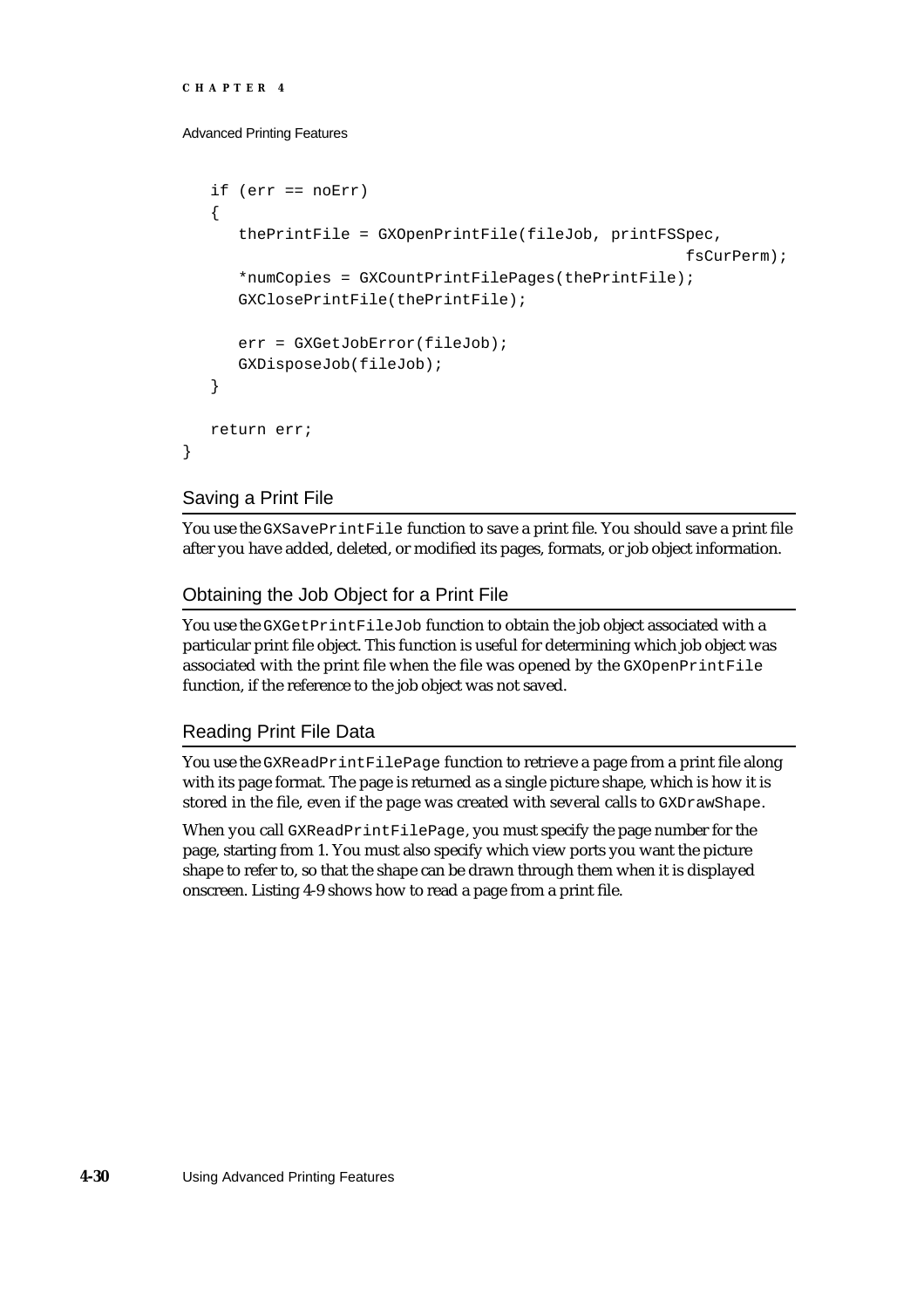```
CHAPTER 4
```

```
Listing 4-9 Reading a page from a print file
OSErr MyReadPrintFilePage(MyDocumentPtr myDocument, FSSpec
                            *printFSSpec, long whichPg, 
                            gxFormat *pgFormat, gxShape *pgShape)
{
   gxPrintFile thePrintFile;
   /* 
      Open the print file object, read the page, close the file,
      and check for errors.
   */
   thePrintFile = GXOpenPrintFile(myDocument->documentJob, 
                                     printFSSpec, fsCurPerm);
   GXReadPrintFilePage(thePrintFile, whichPg, 1, 
               &myDocument->documentViewPort, pgFormat, pgShape);
   GXClosePrintFile(thePrintFile);
   return GXGetJobError(myDocument->documentJob);
}
```
# Counting the Pages in a Print File

You use the GXCountPrintFilePages function to count the number of pages in the print file object that you specify. See Listing 4-8 on page 4-29 for an example.

# Adding or Deleting Print File Pages

After the user prints a file, you can replace, delete, or insert pages. You use the GXReplacePrintFilePage function to replace a single page from a print file. You can use the GXDeletePrintFilePageRange function to delete a range of pages within a specified print file. You can use the GXInsertPrintFilePage function to insert a page in a print file. For changes to the print file to take effect permanently, you must call GXSavePrintFile before you call GXClosePrintFile.

# Defining Different Paper Sizes

QuickDraw GX allows you to define unique paper types for the individual pages of a printable document. You can use the GXNewPaperType function to create a new paper-type object for the specified job object, or you can use the GXGetNewPaperType function to load a paper-type object from a resource. You use the GXGetJobPaperType function to obtain a specific paper-type object by its index into the total set of paper-type object definitions that are accessible from a specific job object. You can use the GXCountJobPaperTypes to obtain the total number of paper-type object definitions that are accessible to a particular job object.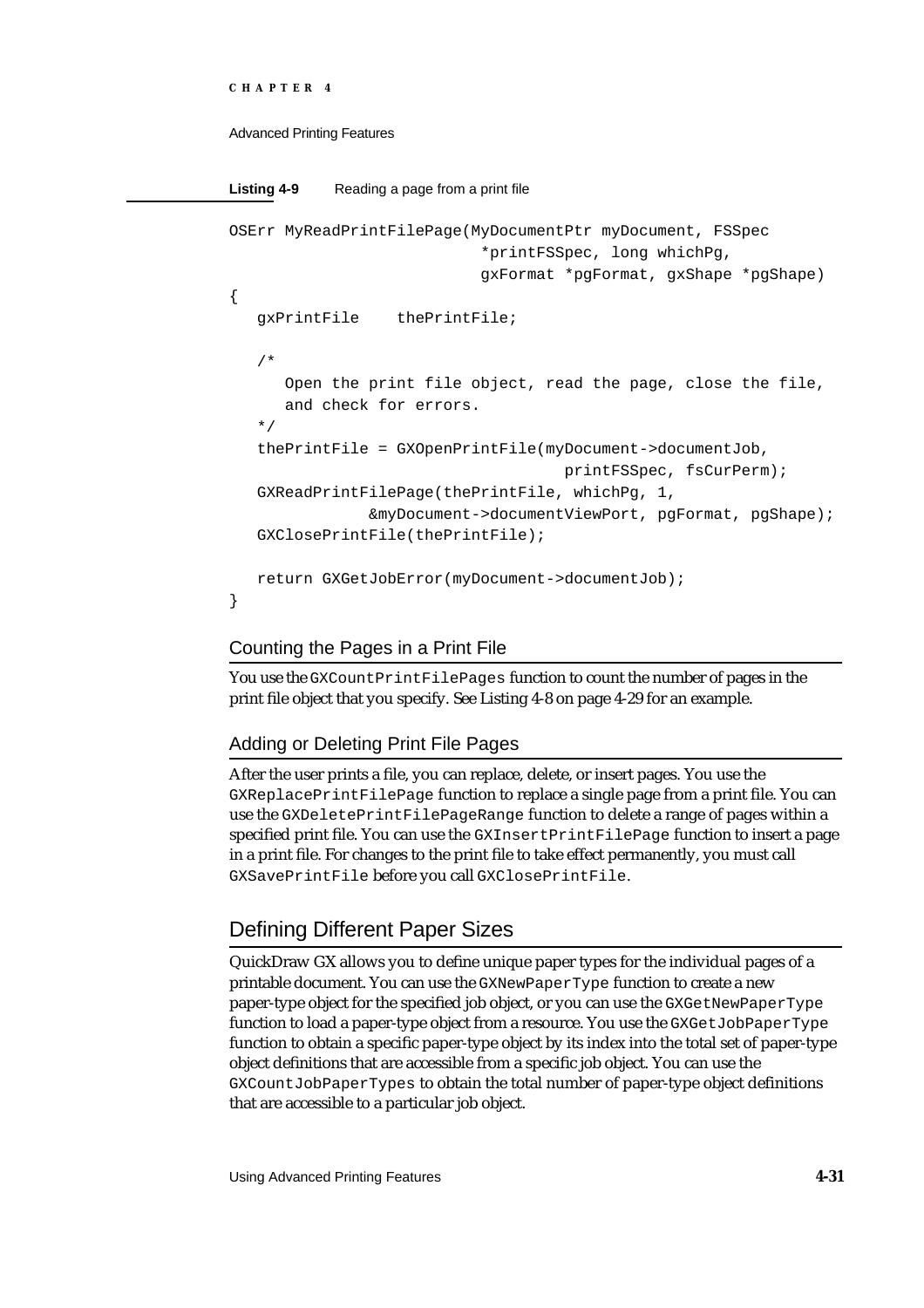```
CHAPTER 4
```
}

Advanced Printing Features

## Creating a Paper-Type Object

Listing 4-10 shows how to create a new paper-type object. When you create a paper-type object, you specify its name and rectangles that define the paper type's page size and paper size.

**Listing 4-10** Creating a new paper-type object

```
OSErr MyCreatePaperType(MyDocumentPtr myDocument, Str31 paperName, 
                     gxRectangle *pageSize,gxRectangle *paperSize, 
                     gxPaperType *newPaperType)
{
   *newPaperType = GXNewPaperType(myDocument->documentJob,
                                 paperName, pageSize, paperSize);
  return GXGetJobError(myDocument->documentJob);
```
You use the GXDisposePaperType function to dispose of a paper-type object when it is no longer needed.

# Obtaining the Name of a Paper Type

You use the GXGetPaperTypeName function to obtain a paper-type object's name. Listing 4-11 shows how to use this function to obtain the name of a paper-type object associated with a format object.

```
Listing 4-11 Obtaining a paper-type object's name
```

```
OSErr MyGetPaperTypeName(MyDocumentPtr myDocument, Str255
                          paperTypeName)
{
   gxPaperType thePaperType;
   long curPage;
   gxFormat pgFormat;
   /* 
     Get the format object for the current page. If it is nil,
     you should use the default format.
   */
   curPage = myDocument->curPage;
   pgFormat = myDocument->pageFormat[curPage -1];
   if (pgFormat == nil)
      pgFormat = GXGetJobFormat(myDocument->documentJob, 1);
```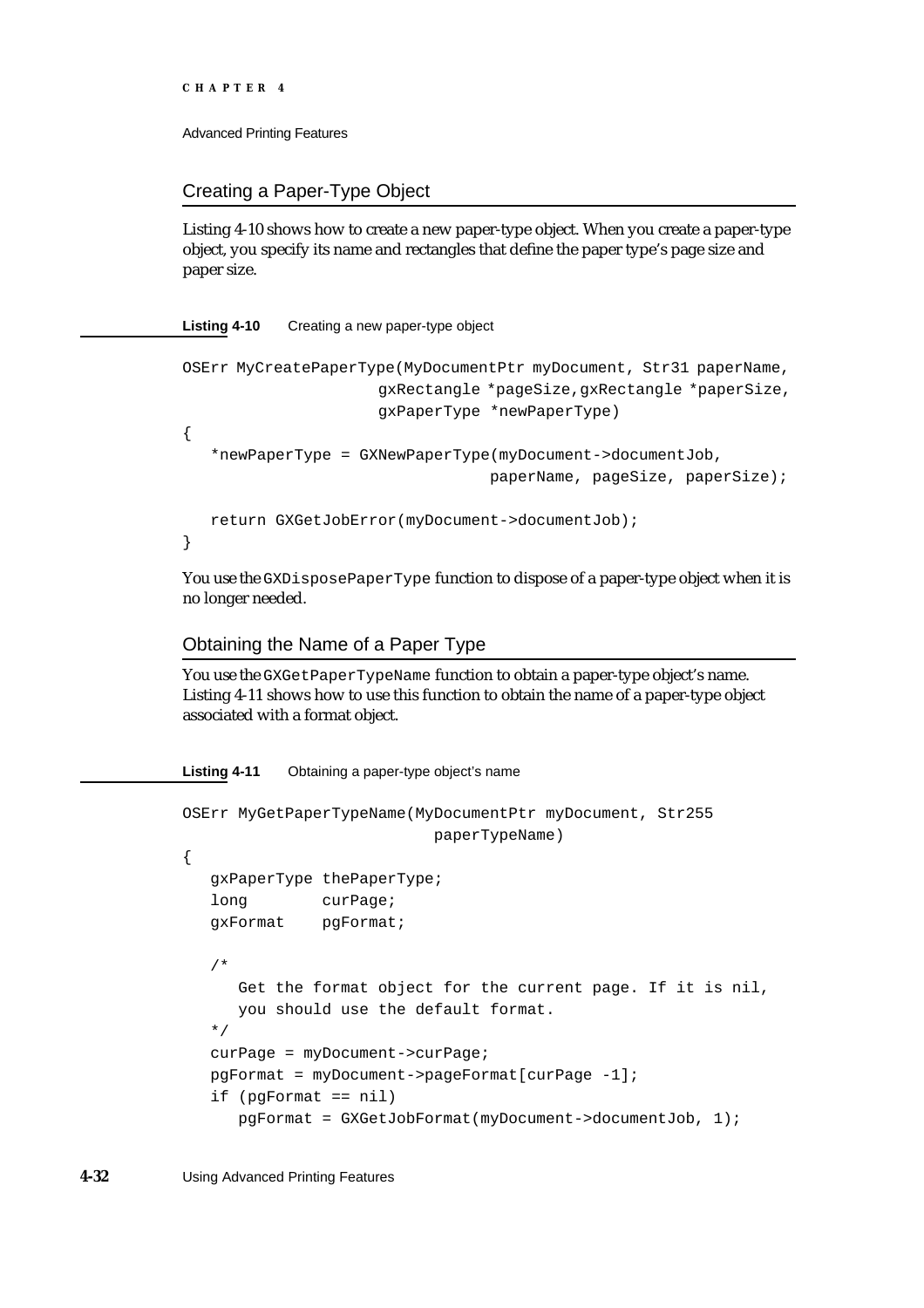}

Advanced Printing Features

```
/* Get the format object's paper-type and name. */
thePaperType = GXGetFormatPaperType(pgFormat);
GXGetPaperTypeName(thePaperType, paperTypeName);
return GXGetJobError(myDocument->documentJob);
```
## Obtaining the Dimensions of a Paper Type

You use the GXGet Paper TypeDimensions function to obtain the page rectangle and the paper rectangle associated with a paper-type object. The page rectangle is the imageable portion of a page. The paper rectangle defines the size of a page. The rectangle size is specified in fixed 72 dpi units. Listing 4-12 shows how to use this function.

**Listing 4-12** Obtaining page and paper rectangles for a paper-type object OSErr MyGetPaperTypeDimensions(MyDocumentPtr myDocument, gxRectangle \*pageBounds, gxRectangle \*paperBounds) { gxPaperType thePaperType; long curPage; gxFormat pgFormat; /\* Get the format object for the current page. If it is nil, use the job object's default format. \*/ curPage = myDocument->curPage; pgFormat = myDocument->pageFormat[curPage -1]; if (pgFormat == nil) pgFormat = GXGetJobFormat(myDocument->documentJob, 1); /\* Get the format's paper type and the paper type's bounds. Note that you can also use GXGetFormatDimensions to do this. \*/  $the PaperType = GXGetFormatPaperType(pgFormat);$ GXGetPaperTypeDimensions(thePaperType, pageBounds, paperBounds); return GXGetJobError(myDocument->documentJob); }

Using Advanced Printing Features **4-33**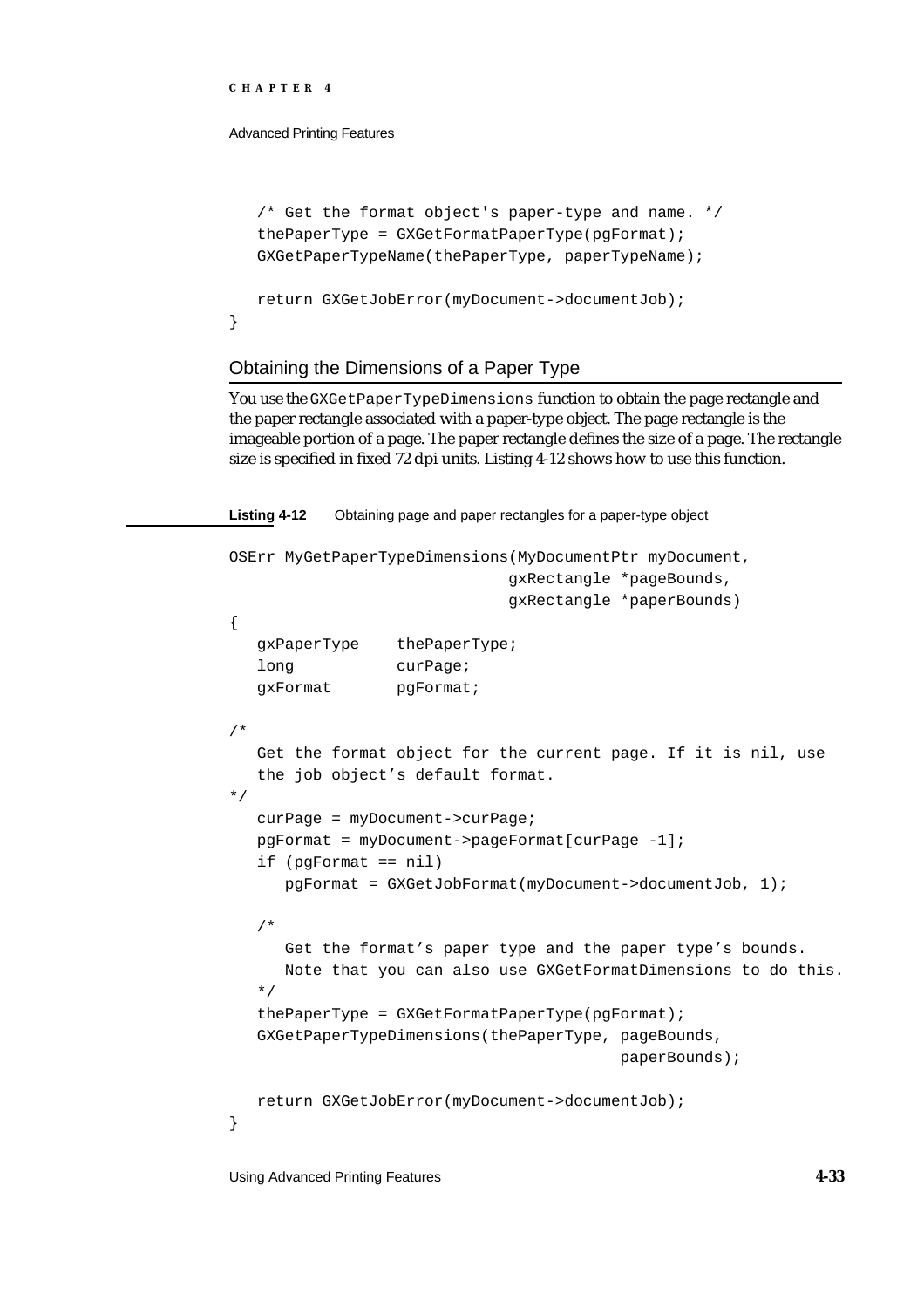## Scanning the Paper Types Available to a Job

You use the GXForEachJobPaperTypeDo function to call an application-defined function for each paper-type object that is accessible to a particular job. The parameters for the GXForEachJobPaperTypeDo function, in order, are:

- n the job object whose paper-type objects you wish to examine or change
- $n \in \mathbb{R}$  a pointer to the application-defined function you want to execute on these paper-type objects
- $n \alpha$  a pointer to a reference constant that refers to additional data you want to make available to the application-defined function
- a Boolean value that specifies whether you wish to include paper-type objects associated with the formatting printer (true) or those associated with the output printer (false)

Listing 4-13 shows you how to call an application-defined function, MyPaperTypeFunction, for each paper-type object associated with the print job's output printer. The pointer to the reference constant is nil.

**Listing 4-13** Executing a function for each paper-type object

```
OSErr MyListAllPaperTypes(MyDocumentPtr myDocument)
{
   GXForEachJobPaperTypeDo(myDocument->documentJob, 
                      (gxPaperTypeProc) MyPaperTypeFunction, nil, 
                      false);
   return GXGetJobError(myDocument->documentJob);
}
```
An application-defined function executed by the GXForEachJobPaperTypeDo function is defined as follows:

```
typedef gxLoopStatus (*gxPaperTypeProc) (gxPaperType aPaperType,
                                          void *refCon);
```
The first parameter to the application-defined function is the paper-type object that is to be processed. It is set by the GXForEachJobPaperTypeDo function to the next paper-type object automatically. The second parameter is the reference constant passed in by the call to GXForEachJobPaperTypeDo. The application-defined function returns a loop status, which it may set to terminate the GXForEachJobPaperTypeDo function before every paper-type object has been processed.

Listing 4-14 shows an example of an application-defined function that retrieves the paper type's name and dimensions and can be used to display them. It always returns gxKeepLooping, which prevents the GXForEachJobPaperTypeDo function from terminating until each paper-type object has been processed.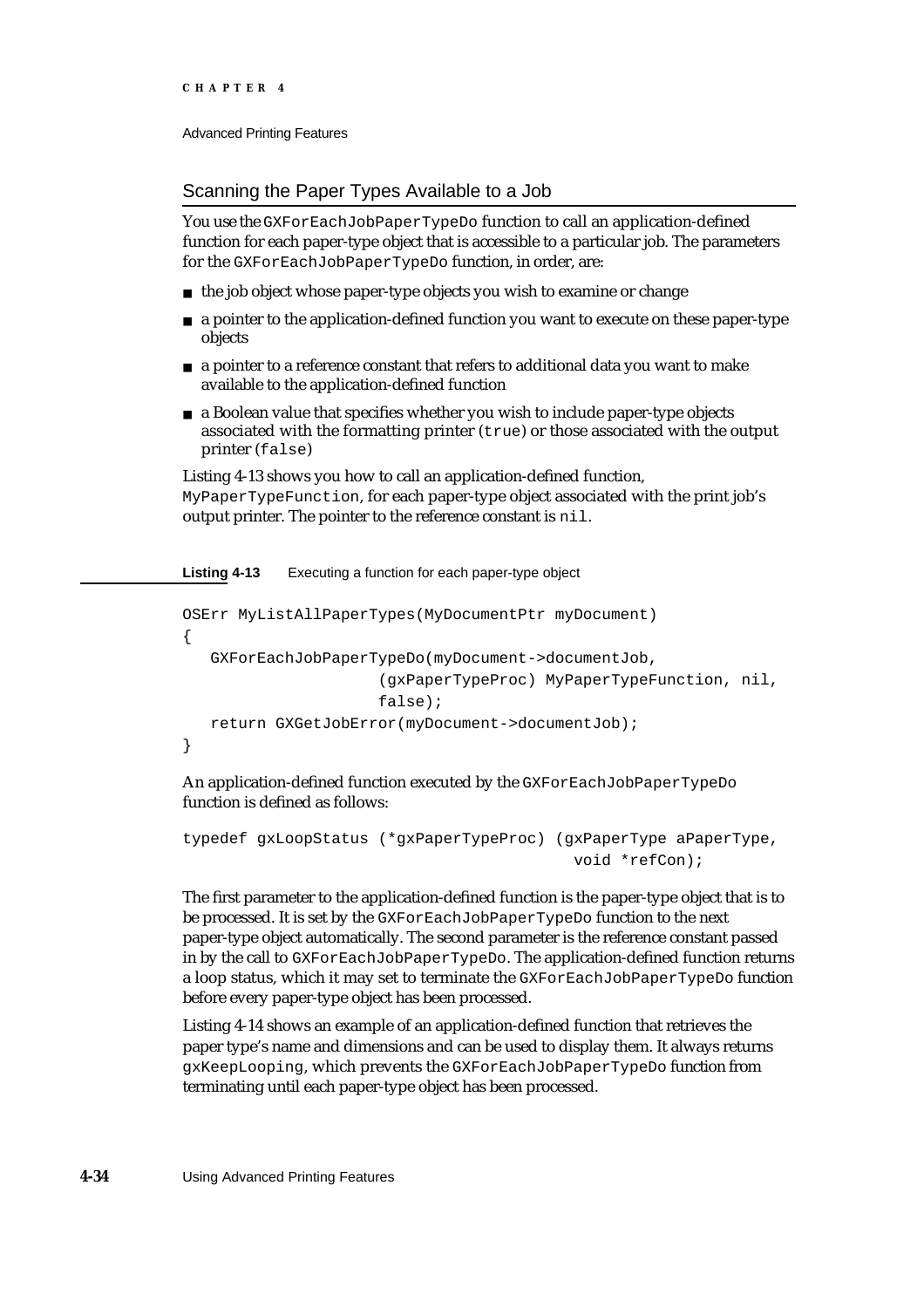```
CHAPTER 4
```

```
Listing 4-14 Executing a procedure for each paper-type object
pascal gxLoopStatus MyPaperTypeFunction(gxPaperType thePaperType,
                                        void *refCon)
{
   gxRectangle pageBounds, paperBounds;
   Str255 paperTypeName;
   /* Get the paper-type object's name. */
   GXGetPaperTypeName(thePaperType, paperTypeName);
   /* Add code here to display the paper-type object's name. */
   ...
   /* Get the paper-type object's dimensions. */
   GXGetPaperTypeDimensions(thePaperType, &pageBounds, 
                            &paperBounds);
   /* Add code here to display the dimensions. */
   ...
   /* Keep looping until all paper types are accessed. */
   return gxKeepLooping;
}
```
# Implementing Direct-Mode Printing

Some printer drivers support direct-mode printing, also known as text job format mode printing, in which the generality of QuickDraw GX printing is traded off for faster output using unique features built into the printer hardware. For example, an ImageWriter II printer contains built-in fonts, and its printer driver can make use of them to provide faster printing of text. The printer driver typically allows the user to choose direct-mode printing in these cases.

To allow printing in a nongraphics mode, you must call the GXSetAvailableJobFormatModes function to inform the printer driver of all the modes that the application supports, such as gxGraphicsJobFormatMode for QuickDraw GX printing, gxTextJobFormatMode for direct-mode printing, and gxPostScriptJobFormatMode for PostScript-only printing.

All applications should support QuickDraw GX printing. Your application might support direct-mode printing by reformatting the document to match the way it will look when printed, or support PostScript-only output by warning the user that the output cannot be retrieved from a print file when printed in this mode.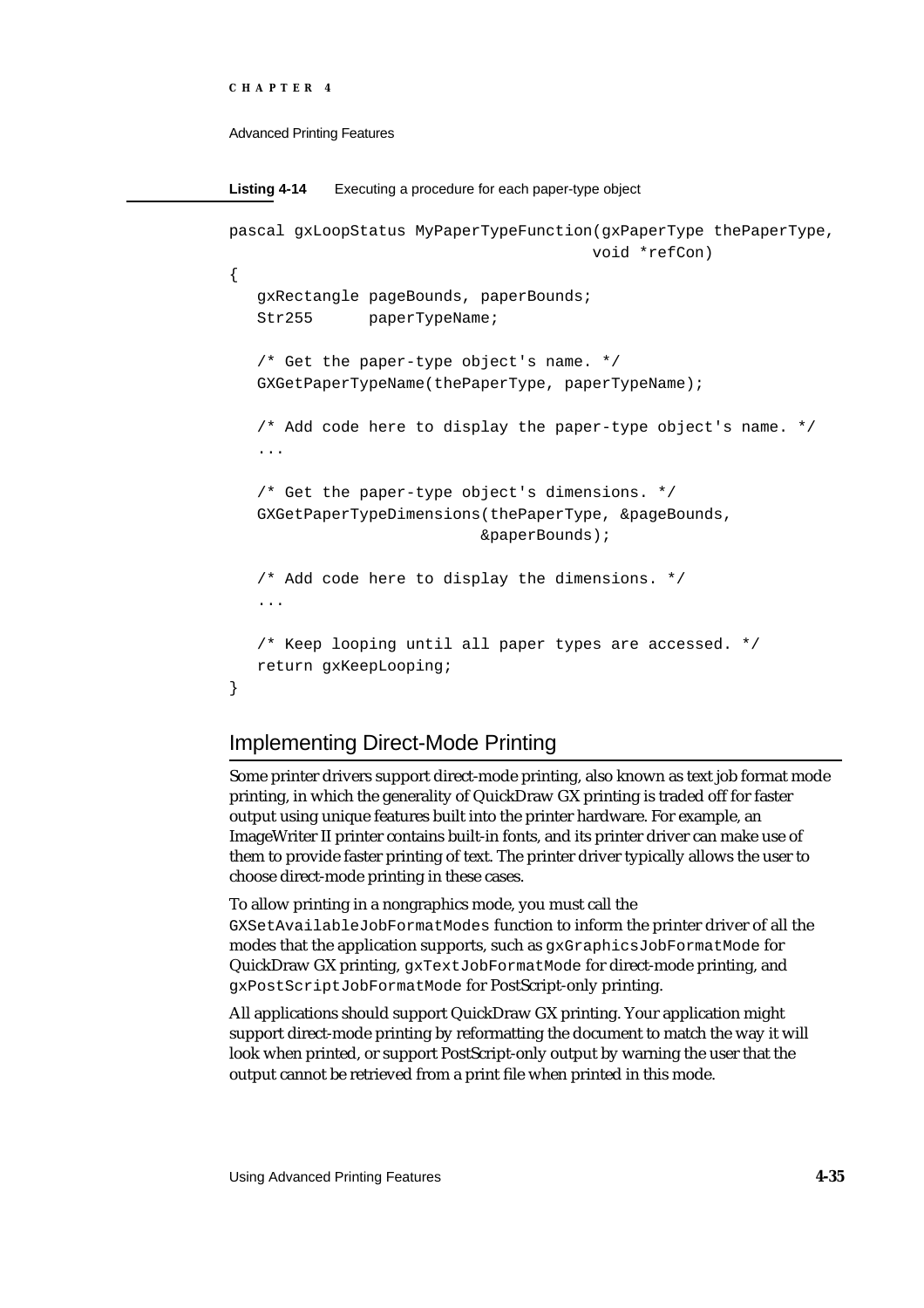### **Note**

If you are reformatting the document to match the fonts built into the printer, you must query the printer for the fonts, line lengths, and other information using the GXJobFormatModeQuery function. For more information about the information that can be obtained, see the following section, "Formatting for Text Job Format Mode Printing."

If you want to know the mode in effect after the user dismisses the Page Setup dialog box, you can call GXGetJobFormatMode. To change it, you can call GXSetJobFormatMode.

# Formatting for Text Job Format Mode Printing

If the user chooses to print in a direct mode and the driver's preferred mode is gxTextJobFormatMode, you may choose to reformat the document based on the characteristics of the printer. You must query the printer driver to obtain these characteristics by calling the GXJobFormatModeQuery function, which is described on page 4-83.

QuickDraw GX provides an enumerated data type whose values specify the characteristics that you may determine. You use one of these values in the GXGetJobFormatModeQuery function to specify the characteristic of interest. Table 4-4 identifies these characteristics. Variables of type gxQueryType are used to store the kind of request.

| Constant                            | <b>Explanation</b>                                              |
|-------------------------------------|-----------------------------------------------------------------|
| qxGetJobFormatLineConstraintOuery   | Used to determine line constraint<br><b>characteristics</b>     |
| qxGetJobFormatFontConstraintQuery   | Used to determine font positioning<br>constraints               |
| qxGetJobFormatFontCommonStylesOuery | Used to determine the style name,<br>such as "normal" or "bold" |
| qxSetStyleJobFormatCommonStyleOuery | Used to set style contents                                      |
| qxGetJobFormatFontsOuery            | Used to determine font information                              |

### **Table 4-4** Text job format mode query options

A query returns a pointer to a data structure that contains the requested information. The kind of data structure depends on the kind of query.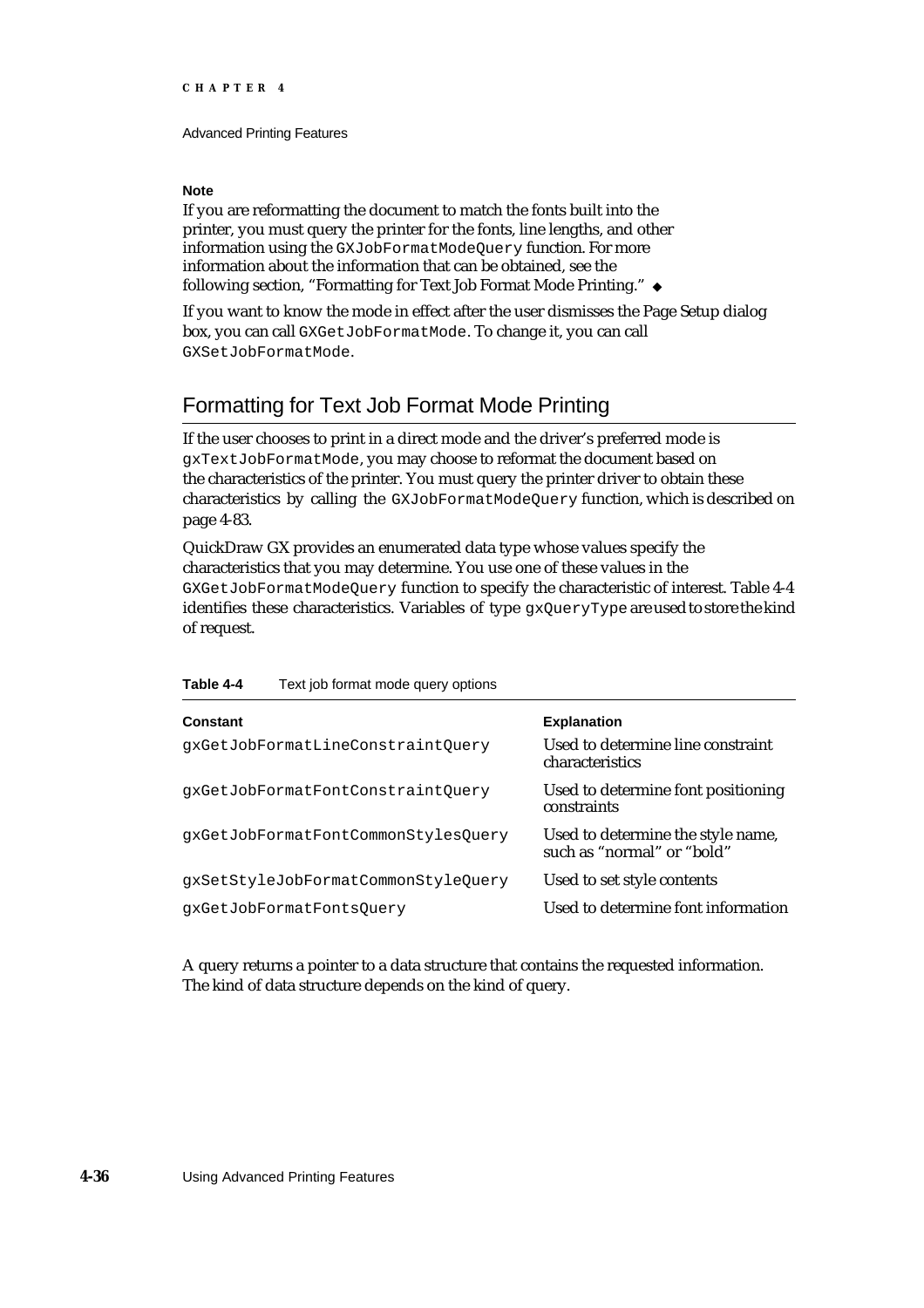```
CHAPTER 4
```
The following structures are used to interpret the source and destination data:

n For the gxGetJobFormatLineConstraintQuery query, the source data is nil, and the destination data is returned in a qxPositionConstraintTable structure:

```
struct gxPositionConstraintTable {
  gxPoint phase;
  gxPoint offset;
  long numSizes;
  Fixed sizes[1];
};
```
n For the gxGetJobFormatFontConstraintQuery query, the source data is a gxFont reference and the destination data is also returned in a gxPositionConstraintTable structure.

### **Note**

};

A numSizes value of gxConstraintRange indicates a range of sizes**,**  in which  $size[0]$  specifies the minimum size and  $size[1]$  specifies the maximum size.

n For the gxGetJobFormatFontCommonStylesQuery query, the source data is a gxFont reference, and the destination data is returned in a gxStyleNameTable structure:

```
struct gxStyleNameTable {
  long mumStyleNames; /* number of style names */
  Str255 styleNames[1]; /* any number of style names */
};
```
- n For the gxSetStyleJobFormatCommonStyleQuery query, the source data is a style name from a gxStyleNameTable structure, and the destination data is returned in a gxStyle reference.
- For the gxGetJobFormatFontsQuery query, the source data is nil, and the destination data is returned in a gxFontTable structure:

```
struct gxFontTable {
```
long numFonts; /\* number of font references \*/ gxFont fonts[1]; /\* any number of font references \*/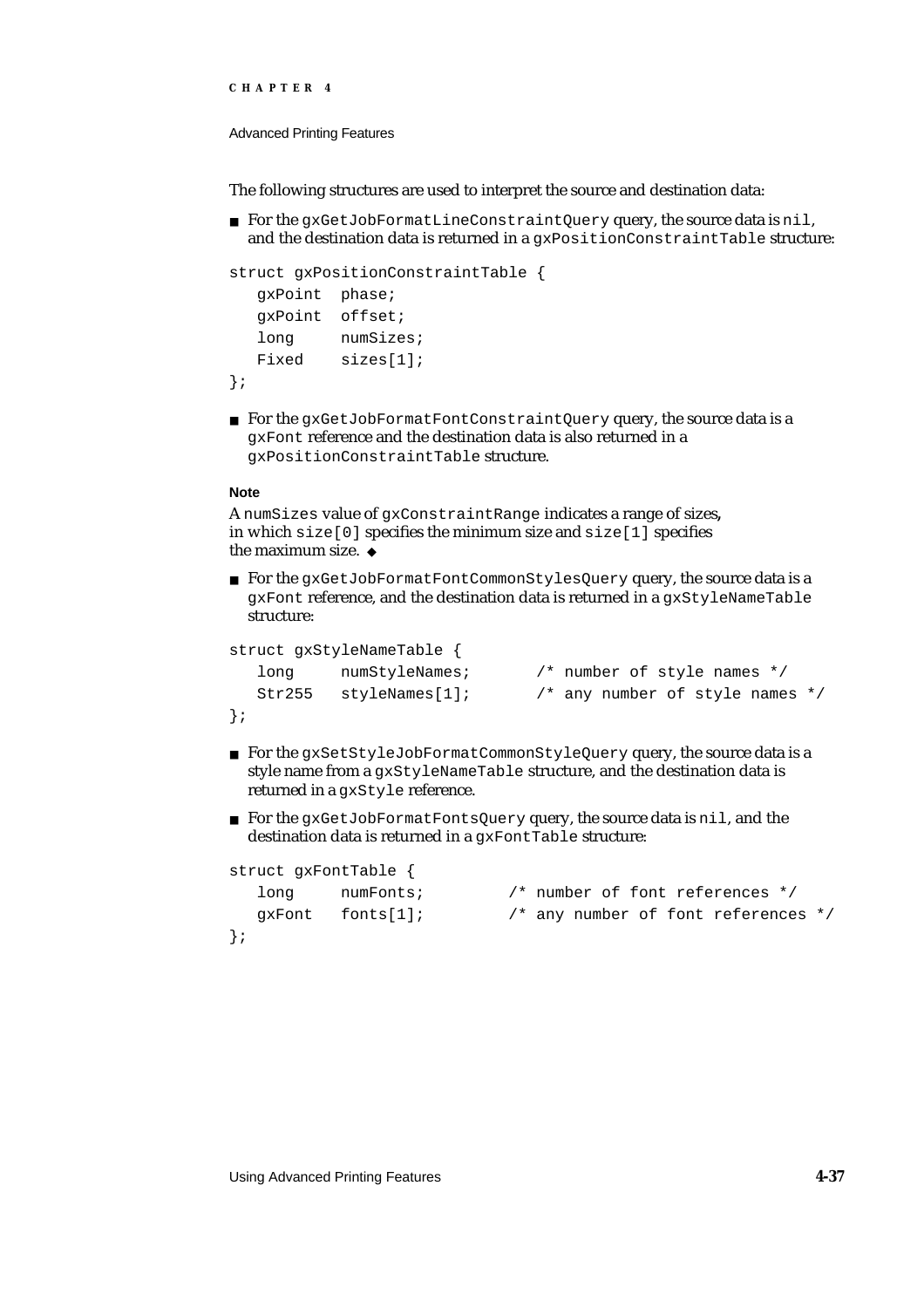# Using Synonyms

Synonyms allow you to specify how QuickDraw GX objects are to be printed. Normally, you do not need to use synonyms because QuickDraw GX and the printer driver determine how output is to be rendered and handle it for you. There may be occasions, however, when you want to explicitly specify how an object is to be printed. For example, you might want to specify how to render a path in cubics or explicitly specify the PostScript operators to use when printing an object.

A synonym is stored as a tag object that is referred to by the shapes, inks, transforms, or other objects that use it. There are several ways you can set up your tag object, which are described in the tag objects chapter of *Inside Macintosh: QuickDraw GX Objects*. Whenever you set up your tag, you must specify the tag type and the data itself. For example, the tag type for PostScript is gxPostScriptTag. Its data is a stream of PostScript, such as the following:

0 0 moveto 10 10 lineto stroke

For more information about the synonyms provided by QuickDraw GX, see the section "Synonyms" on page 4-11.

# Advanced Printing Features Reference

This section describes the constants, data types, and functions that are specific to advanced printing features of QuickDraw GX.

The Constants and Data Types sections show the enumerations and data types for loop status information for paper-type objects and printer objects, job object direct modes, status dialog box information, paper-type object mapping information, paper-type object view device tag objects, and synonym information.

The "Functions" section describes functions for working with advanced job object functions, manipulating printer objects, working with QuickDraw GX print file objects, working with paper types, and formatting for specific devices.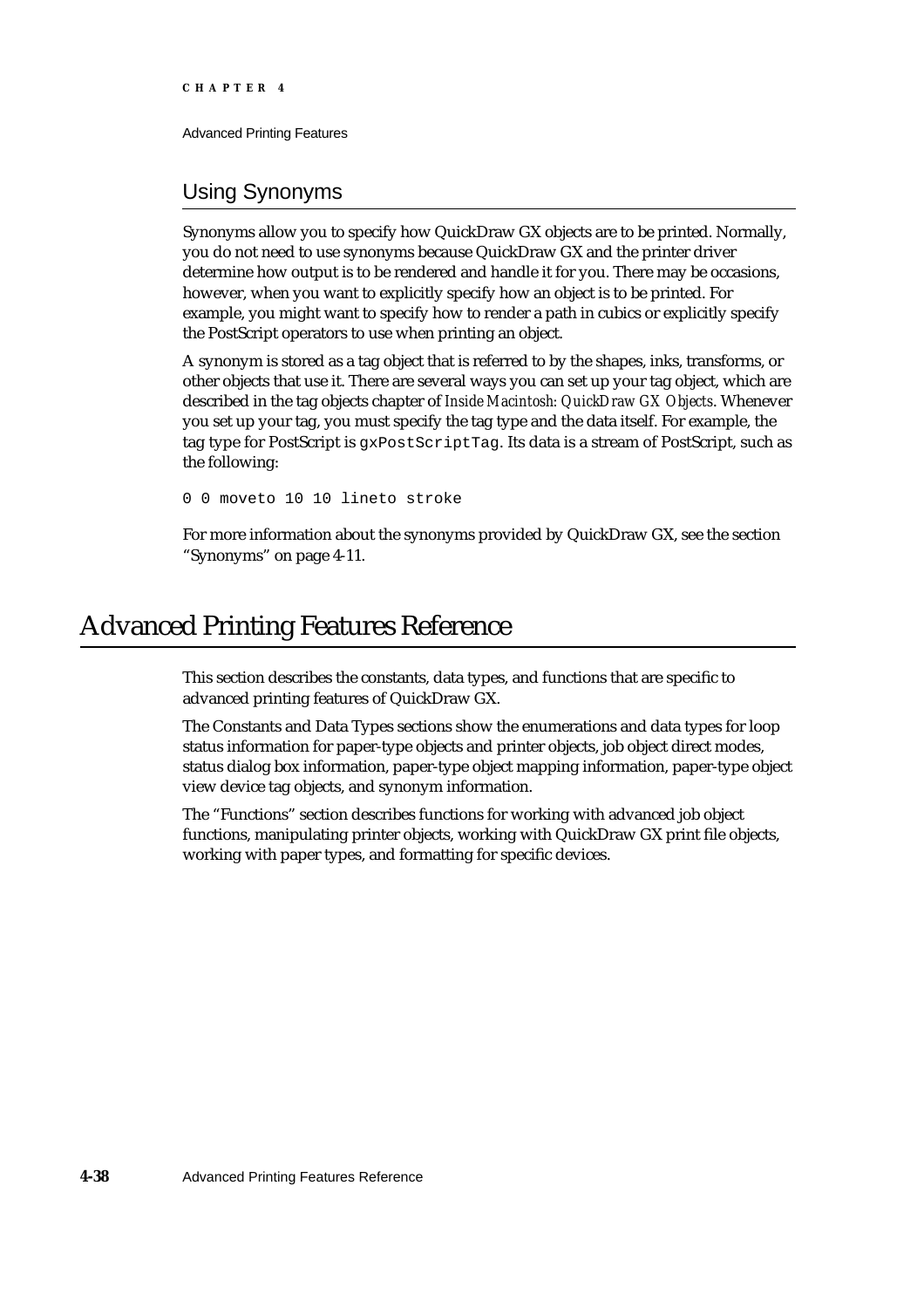```
CHAPTER 4
```
# Constants and Data Types for Advanced Printing Features

This section describes the data types and constants that you use for job format modes, status dialog box information, and pen tables for vector devices.

## Job Format Modes

QuickDraw GX provides job format modes that allow a printer driver and an application to negotiate the best mode for printing. The gxJobFormatMode data type specifies modes, which are enumerated as follows:

```
enum {
  /* direct modes for job objects */
  gxGraphicsJobFormatMode = (gxJobFormatMode) 'grph',
  gxTextJobFormatMode = (gxJobFormatMode) 'text',
  gxPostscriptJobFormatMode = (gxJobFormatMode) 'post'
};
typedef OSType gxJobFormatMode;
```
## **Constant descriptions**

```
gxGraphicsJobFormatMode
                 If set, QuickDraw GX uses graphics mode.
gxTextJobFormatMode
```
If set, QuickDraw GX uses text mode.

gxPostScriptJobFormatMode

If set, QuickDraw GX uses PostScript mode.

The application calls the GXSetAvailableJobFormatModes function to inform the printer driver of the modes that the application supports, using a gxJobFormatModeTable structure to identify the supported modes.

|        | struct gxJobFormatModeTable{ |           |                               |  |  |
|--------|------------------------------|-----------|-------------------------------|--|--|
| long   |                              | numModes; | /* number of direct modes */  |  |  |
|        | qxJobFormatMode              | modes[1]; | /* any number direct modes */ |  |  |
| $\}$ ; |                              |           |                               |  |  |

## **Field descriptions**

```
numModes The number of modes that the application supports.
modes [1] An array that contains the modes.
```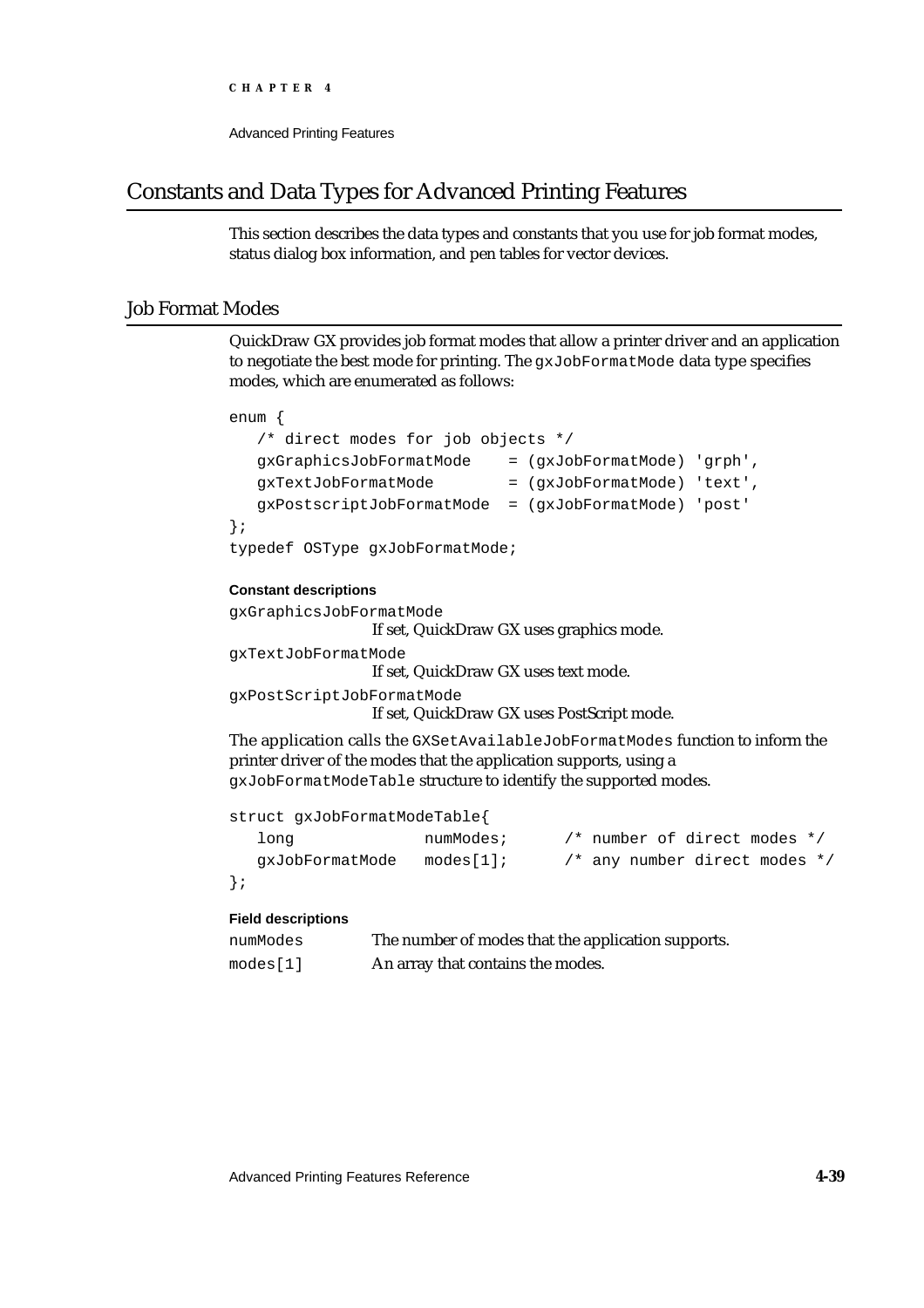## Text Job Format (Direct) Mode

QuickDraw GX provides a text job format mode, sometimes called a direct mode, to format a document to optimize for particular features and capabilities of a device. For example, text mode provides a fast way to print text using the built-in fonts on a device. This feature provides a replacement for draft printing, which was available in previous versions of the printing architecture.

QuickDraw GX defines query types in the query type enumeration to be used with the gxQueryType data type:

```
enum {
  /* query types */
  gxGetJobFormatLineConstraintQuery = (gxQueryType) 0,
  gxGetJobFormatFontsQuery = (gxQueryType) 1,
  gxGetJobFormatFontCommonStylesQuery = (gxQueryType) 2,
  gxGetJobFormatFontConstraintQuery = (gxQueryType) 3,
  gxSetStyleJobFormatCommonStyleQuery = (gxQueryType) 4
```

```
};
```
typedef long gxQueryType;

### **Constant descriptions**

```
gxGetJobFormatLineConstraintQuery
                  Used to determine line constraint characteristics.
gxGetJobFormatFontsQuery
                  Used to determine font information.
gxGetJobFormatFontCommonStylesQuery
                  Used to determine the style name, such as "normal" or "bold."
gxGetJobFormatFontConstraintQuery
                  Used to determine font positioning constraints.
gxSetStyleJobFormatCommonStyleQuery
                  Used to set style contents.
```
QuickDraw GX defines constraint ranges for the constraint table in the constraint range enumeration:

```
enum \{gxConstantRange = -1 \};
```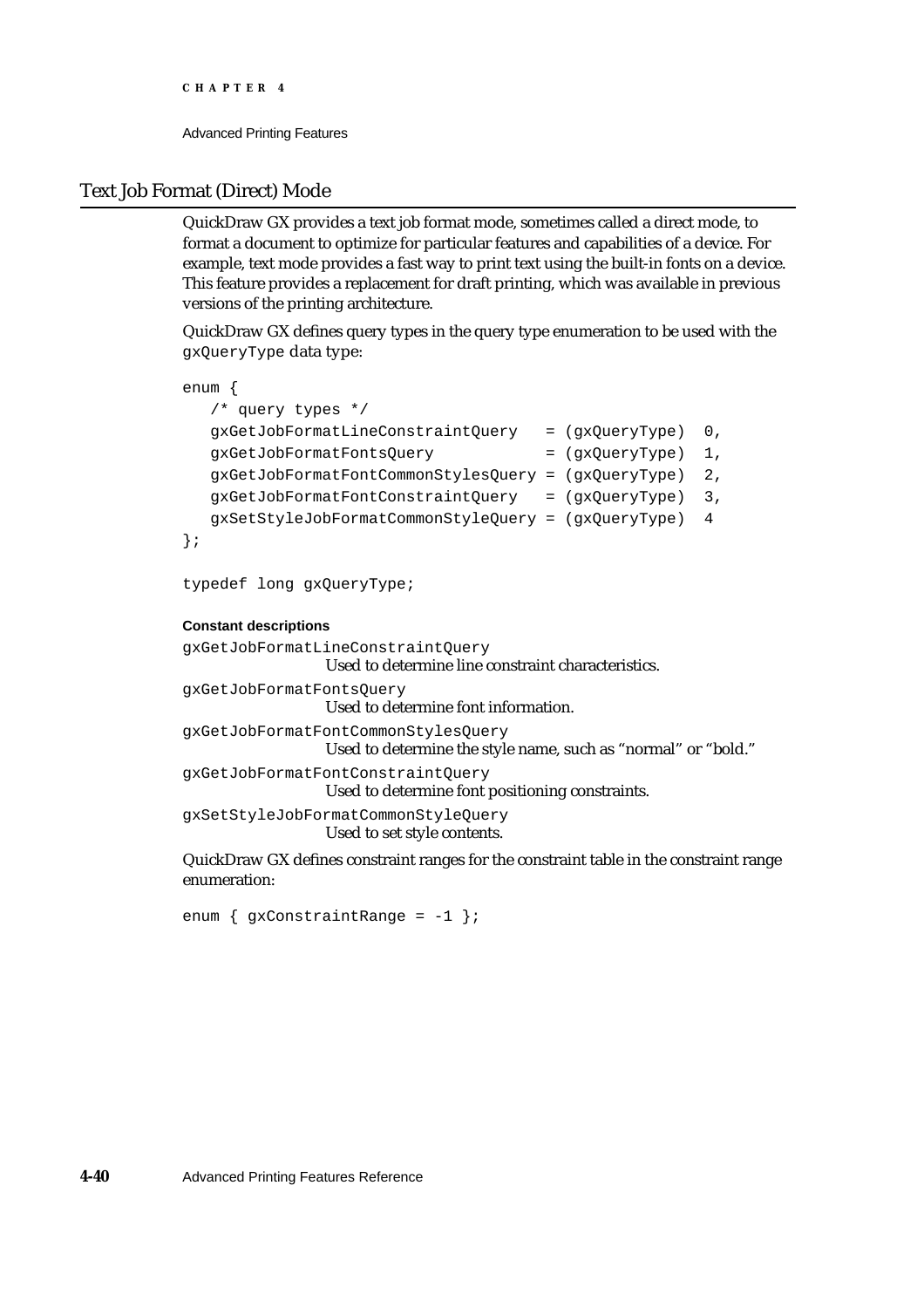```
CHAPTER 4
```
QuickDraw GX stores constraint information in the position constraint table information structure:

```
struct gxPositionConstraintTable {
  gxPoint phase;
  gxPoint offset;
  long numSizes;
  Fixed sizes[1];
};
```
## **Field descriptions**

| phase    | Where to start from the upper-left corner of the page. |
|----------|--------------------------------------------------------|
| offset   | The distance between legal character positions.        |
| numSizes | The number of sizes.                                   |
| sizes[1] | An array of sizes.                                     |

QuickDraw GX stores style information in the style name table information structure:

```
struct gxStyleNameTable{
  long numStyleNames;
  Str255 styleNames[1];
};
```
## **Field descriptions**

numStyleNames The number of style names. styleNames[1] An array of strings containing any number of style names.

QuickDraw GX stores font information in the font table information structure:

```
struct gxFontTable {
  long numFonts;
  gxFont fonts[1];
};
```
**Field descriptions**

| numFonts | The number of fonts. |
|----------|----------------------|
| fonts    | An array of fonts.   |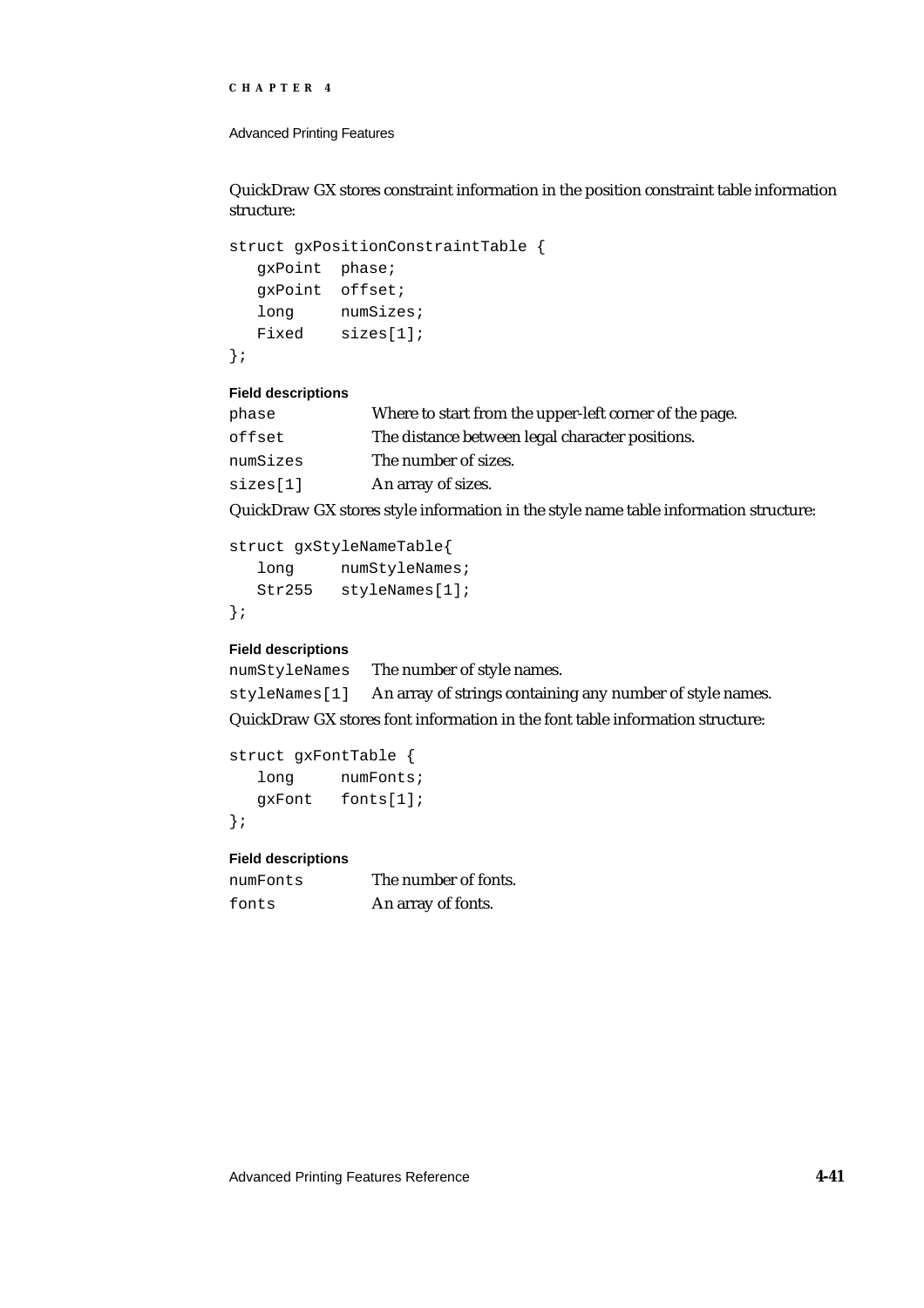```
CHAPTER 4
```
## The Status Structure

QuickDraw GX defines status type IDs to report various conditions. Not all of these conditions can be reported from the application. For example, although QuickDraw GX defines a status ID for the percentage completion of a print job, it is not available to the application because printing takes place in the background. Status type IDs are specified in the following enumeration:

```
struct gxStatusRecord {
  unsigned short statusType;
  unsigned short statusId;
  unsigned short statusAlertId;
  Signature statusOwner;
  short statResId;
  short statResIndex;<br>short dialogResult;
                 dialogResult;
  unsigned short bufferLen;
  char statusBuffer[1];
};
```
typedef struct gxStatusRecord gxStatusRecord;

## **Field descriptions**

| statusType    | The type of status that this structure represents. This is one of the<br>values shown in Table 4-5.                                               |
|---------------|---------------------------------------------------------------------------------------------------------------------------------------------------|
| statusId      | The ID of the status that this structure represents. If the value of this<br>field is 0, there is no associated printing alert ('plrt') resource. |
| statusAlertId | The ID of the printing alert for this status.                                                                                                     |
| status0wner   | The creator type of the owner of this status structure.                                                                                           |
| statResId     | The resource ID for the status ('stat') resource used to process<br>this status.                                                                  |
| statResIndex  | The index value for indexing into the status resource for this status.                                                                            |
| dialogResult  | The ID of the button string that was selected to dismiss the printing<br>alert box associated with this status.                                   |
| bufferLen     | The number of bytes in the status buffer.                                                                                                         |
| statusBuffer  | This field is a buffer for the caller to store any additional<br>information for use by the status-handling function.                             |

## **Note**

The triplet of values that includes the statusOwner, statResId, and statResIndex fields must be unique for each status structure.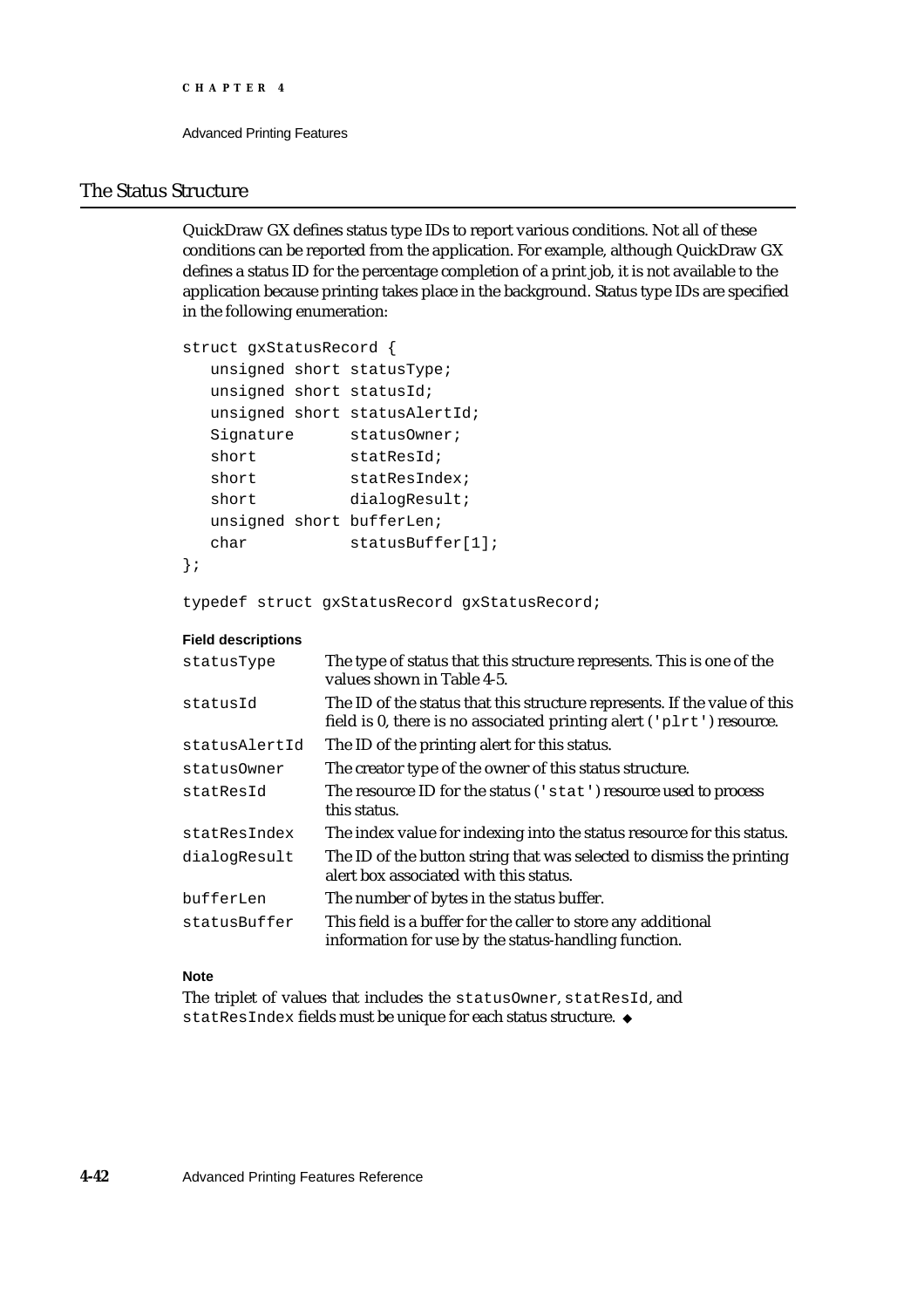#### Advanced Printing Features

Table 4-5 shows the status types that you can specify in a status structure.

**Table 4-5** Status type IDs

| Constant               | Value            | <b>Explanation</b>                                                                                                         |
|------------------------|------------------|----------------------------------------------------------------------------------------------------------------------------|
| qxNonFatalError        | 1                | Affects the icon in the status dialog box                                                                                  |
| qxFatalError           | $\boldsymbol{2}$ | Sends a printing alert to the status dialog<br>box                                                                         |
| gxPrinterReady         | 3                | Signals QuickDraw GX to leave alert mode                                                                                   |
| gxUserAttention        | $\boldsymbol{4}$ | Signals initiation of a modal dialog box                                                                                   |
| qxUserAlert            | $\mathbf 5$      | Signals initiation of a printing alert box                                                                                 |
| gxPageTransmission     | 6                | Signals that a page was sent to the printer<br>and decrements the page counts in strings<br>that are displayed to the user |
| gxOpenConnectionStatus | 7                | Signals QuickDraw GX to begin animation<br>on printer icon                                                                 |
| qxInformationalStatus  | 8                | Specifies the default status type and has no<br>side effects                                                               |
| gxSpoolingPageStatus   | 9                | Signals that a page was spooled and<br>increments the page count in the status<br>dialog box                               |
| gxEndStatus            | 10               | Signals that spooling has ended                                                                                            |
| gxPercentageStatus     | 11               | Signals QuickDraw GX as to the amount of<br>the job that is currently complete                                             |

# Pen Tables for Vector Devices

QuickDraw GX defines a tag object for a paper-type object's view device in the pen table tag enumeration:

```
enum { gxPenTableTag = 'pent' };
```
QuickDraw GX defines paper-type object units in the paper-type units enumeration:

```
enum {
  gxDeviceUnits = 0,
  gxMmUnits = 1,gxInchesUnits = 2
};
```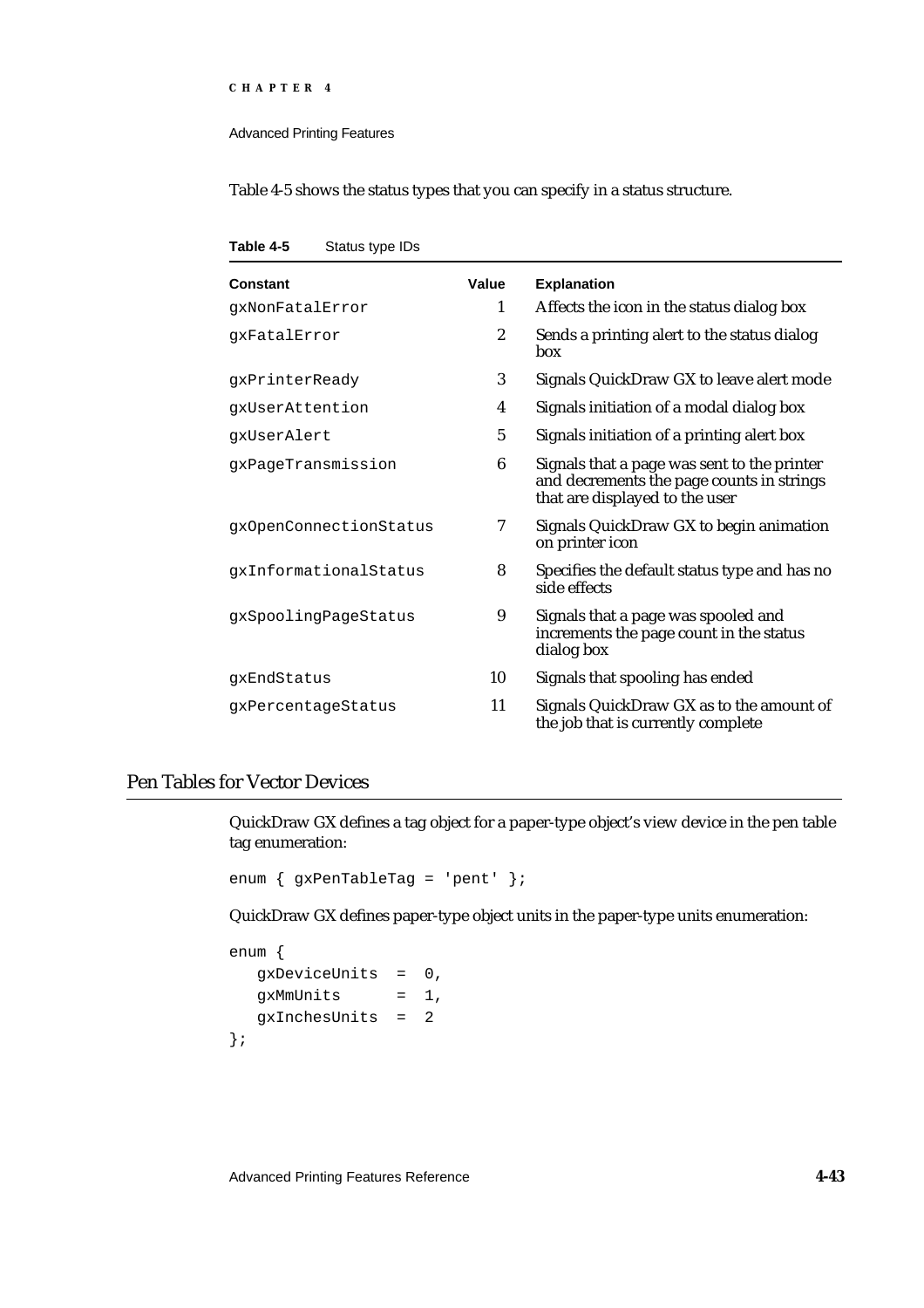```
CHAPTER 4
```
### **Constant descriptions**

gxDeviceUnits If set, QuickDraw GX uses specific printer units. gxMmUnits If set, QuickDraw GX uses millimeters. gxInchesUnits If set, QuickDraw GX uses inches.

QuickDraw GX defines pen information in the pen not loaded enumeration:

```
enum \{ gxPenNotLoader = -1 \};
```
QuickDraw GX stores pen table information in the pen table information structure:

```
struct gxPenTableEntry {
  Str31 penName;
  gxColor penColor;
  fixed penThickness;
  short penUnits;
  short penPosition;
```

```
};
```
## **Field descriptions**

| penName      | A string containing the name of the pen.         |
|--------------|--------------------------------------------------|
| penColor     | The color that is part of the color set.         |
| penThickness | The size of the pen.                             |
| penUnits     | The units in which the pen thickness is defined. |
| penPosition  | The pen position in the carousel.                |

QuickDraw GX stores pen information in the pen table information structure:

```
struct gxPenTable {
  short numPens;
  gxPenTableEntry pens[1];
};
```
## **Field descriptions**

| numPens | The number of pen entries. |
|---------|----------------------------|
| pens[1] | An array of pen entries.   |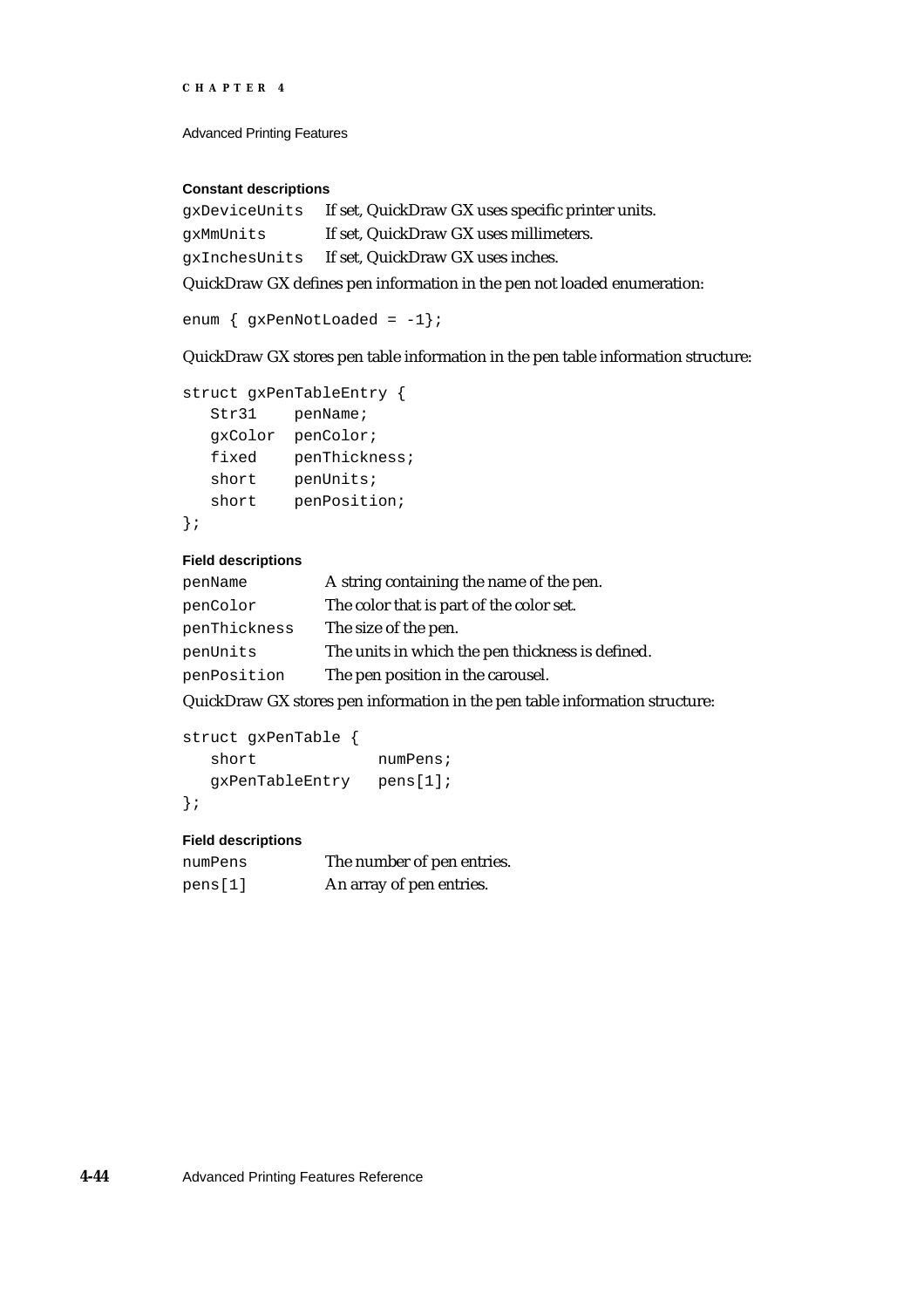Advanced Printing Features

# Constants and Data Types for Synonyms

This section describes the data types and constants that you use for synonyms.

## General-Purpose PostScript Operator Synonym

The gxPostScriptTag synonym ('post') for the general-purpose PostScript operator is defined:

#define gxPostScriptTag 0x706f7374

# PostScript Control Information Synonym

The gxPostControlTag synonym ('psct') for the PostScript control information is defined:

#define gxPostControlTag 0x70736374

The gxPostControl structure defines the contents of a gxPostControlTag synonym:

```
struct gxPostControl {
   long flags;
};
```
#### **Field descriptions**

flags A flag that specifies how a shape is embedded in the PostScript data stream. If it is gxNoSave, the PostScript data should be encapsulated between a save and restore combination. If gxNoSave is not specified or the gxPostControlTag synonym is not present, the save and restore combination is used.

QuickDraw GX defines PostScript state flag information in the gxPsStateFlags enumeration:

```
enum gxPsStateFlags{
  gxNoSave = 1 /* don't do save-restore around PostScript */
                   /* data */};
```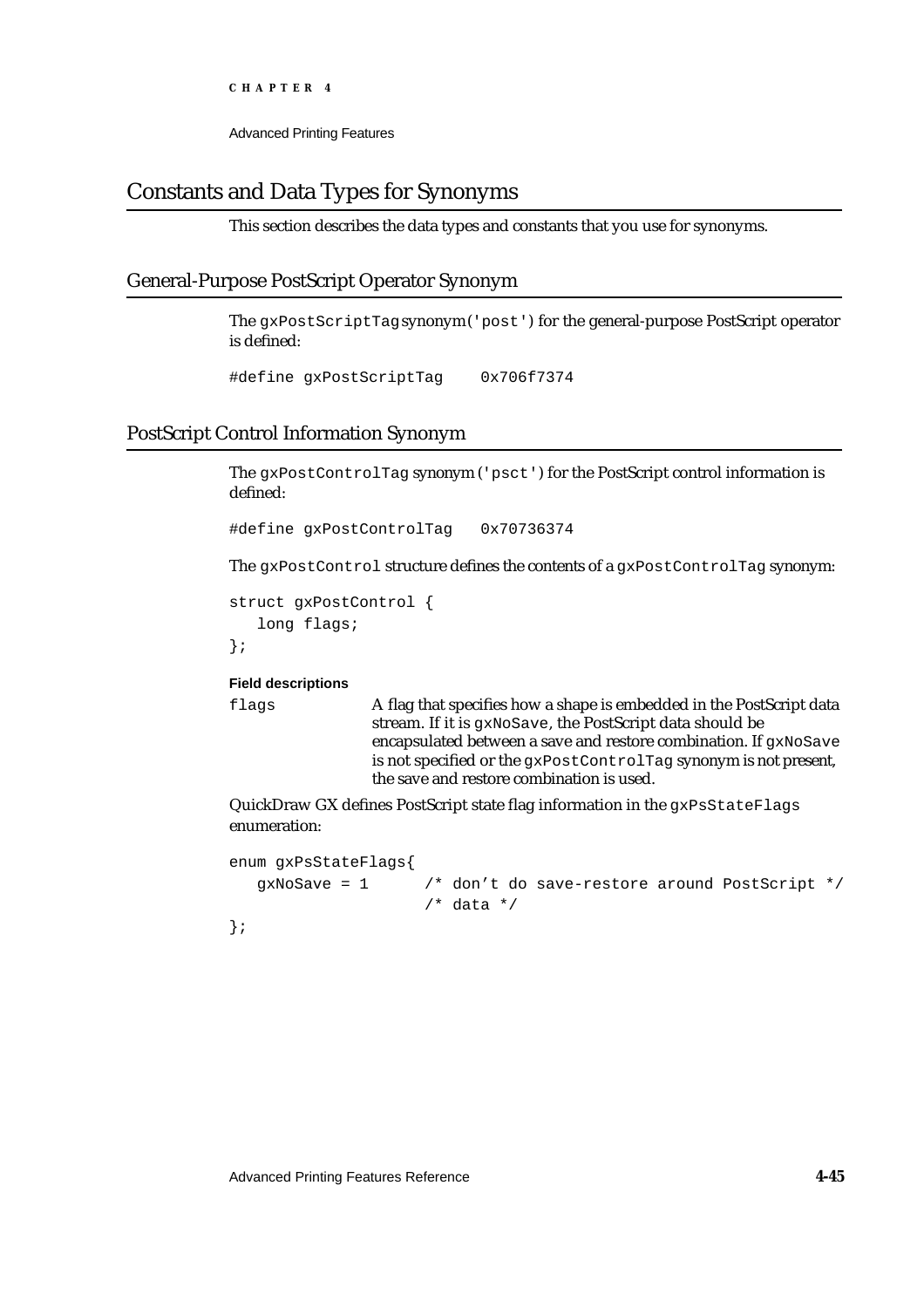```
CHAPTER 4
```
## Dash Synonym

The gxDashSynonymTag synonym ('sdsh') for dashes is defined:

#define gxDashSynonymTag 0x73647368

The gxDashSynonym structure defines the contents of a gxDashSynonymTag synonym:

```
struct gxDashSynonym {
   long size;
   fixed dashLength[gxAnyNumber]
};
```
## **Field descriptions**

| size       | The number of elements in a dash array. |
|------------|-----------------------------------------|
| dashLength | The array of lengths for the dashes.    |

## Halftone Synonym

The gxFormatHalftoneInfo structure defines the contents of a gxFormatHalftoneTag synonym:

```
struct gxFormatHalftoneInfo {
  long numHalftones;
  gxHalftone halftones[1];
};
```
## **Field descriptions**

| numHalftones | The number of halftones available for use. |
|--------------|--------------------------------------------|
| halftones    | The array of halftone specifications.      |

Halftones are specified in the gxHalftone structures, which are described completely in the view-related objects chapter of *Inside Macintosh: QuickDraw GX Objects*:

```
struct gxHalftone{
```

| fixed        | angle:          | /* direction of halftone */                |
|--------------|-----------------|--------------------------------------------|
| fixed        | frequency;      | $/*$ cells per inch $*/$                   |
| qxDotType    | method;         | /* kind of pattern */                      |
| qxTintType   | tinting;        | $/*$ tint calculation method $*/$          |
| gxColor      | dotColor;       | /* color of foreground */                  |
| qxColor      |                 | backgroundColor; /* color of background */ |
| qxColorSpace | $t$ int $Space$ | $/*$ color space for tint $*/$             |
|              |                 |                                            |

```
};
```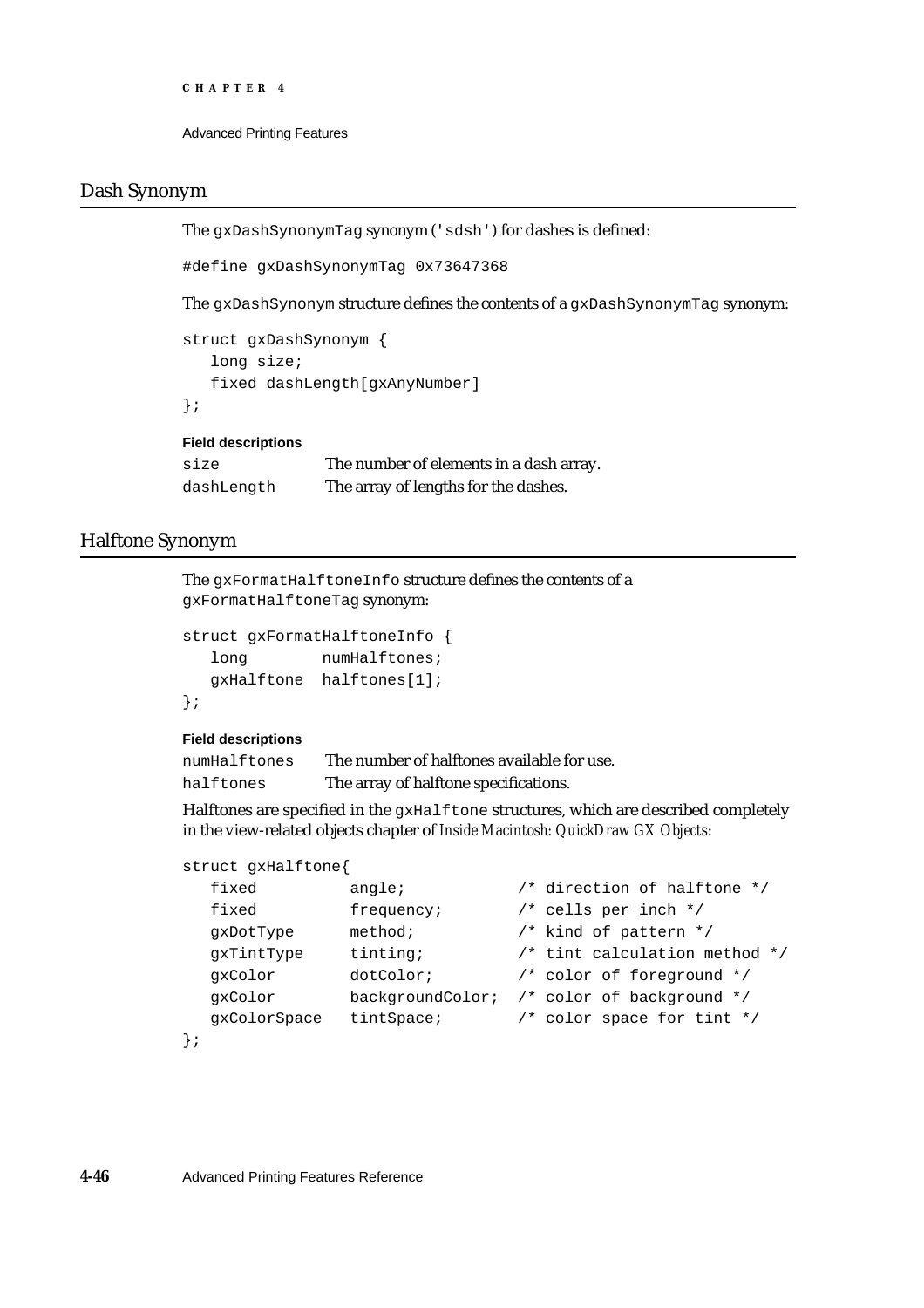```
CHAPTER 4
```
## Line Cap Synonym

The gxLineCapSynonymTag synonym ('lcap') for dashes is defined:

#define gxLineCapSynonymTag 0x6C636170

QuickDraw GX defines line cap information in the line cap synonym enumeration:

enum gxLineCaps{  $gxButtCap = 0,$  $gxRoundCap = 1,$  $gxSquareCap = 2$ , gxTriangleCap = 3 };

typedef long gxLineCapSynonym;

## **Constant descriptions**

| qxButtCap     | Use a cap that does not look like a cap, such as the PostScript butt |
|---------------|----------------------------------------------------------------------|
|               | cap.                                                                 |
| qxRoundCap    | Use a round cap, such as the PostScript round cap.                   |
| qxSquareCap   | Use a square cap, such as the PostScript projecting square cap.      |
| gxTriangleCap | Use a triangle cap.                                                  |

## Pattern Synonym

The gxPatternSynonymTag synonym ('ptrn') for patterns is defined:

```
#define gxPatternSynonymTag 0x7074726E
```
The gxPatternSynonym structure defines the contents of a gxPatternSynonymTag synonym:

```
struct gxPatternSynonym {
  long patternType;
  fixed angle;
  fixed spacing;
  fixed thickness;
  gxPoint anchorPoint;
};
```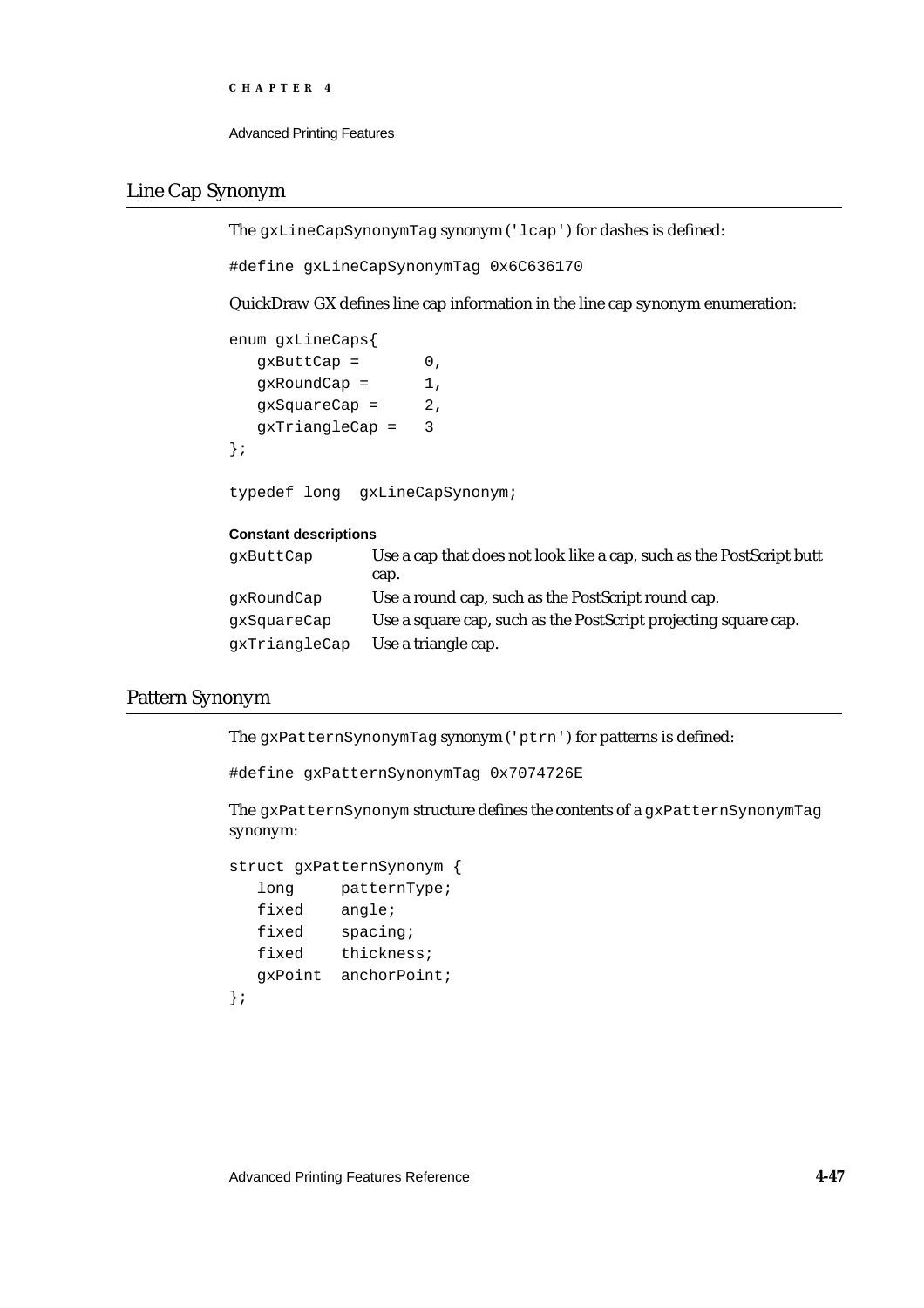```
CHAPTER 4
```
### **Field descriptions**

| patternType | The pattern type, either gxHatch or gxCrossHatch.                            |
|-------------|------------------------------------------------------------------------------|
| angle       | The angle of the lines in the pattern.                                       |
| spacing     | The distance of the lines in the pattern.                                    |
| thickness   | A point that specifies the upper-left corner at which the pattern<br>begins. |

Patterns can be either hatch or crosshatch:

```
enum gxPatterns {
  gxHatch = 0,gxCrossHatch = 1
};
```
#### **Constant descriptions**

| qxHatch      | Use a hatch pattern.      |
|--------------|---------------------------|
| qxCrossHatch | Use a crosshatch pattern. |

## Cubic Synonym

The gxCubicSynonymTag synonym ('cubx') for cubics is defined:

#define gxCubicSynonymTag 0x63756278

QuickDraw GX defines cubic synonym information in the cubic synonym enumeration:

```
enum gxCubicSynonym{
  gxIgnoreFlag = 0
  gxLineToFlag = 1
  gxCurveToFlag = 2
  gxMoveToFlag = 3
  gxClosePathFlag = 4
};
```
typedef short gxCubicSynonymFlags;

## **Constant descriptions**

| qxIqnoreFlaq    | Ignore this flag; get the next one.                                                                          |
|-----------------|--------------------------------------------------------------------------------------------------------------|
| qxLineToFlaq    | Draw a line from the current point to the point specified after this<br>flag.                                |
| qxCurveToFlaq   | Draw a curve from the current point through the three points<br>specified after this flag.                   |
| qxMoveToFlaq    | Move the start of a new contour, which becomes the current point,<br>to the point specified after this flag. |
| qxClosePathFlaq |                                                                                                              |

Close the contour.

**4-48** Advanced Printing Features Reference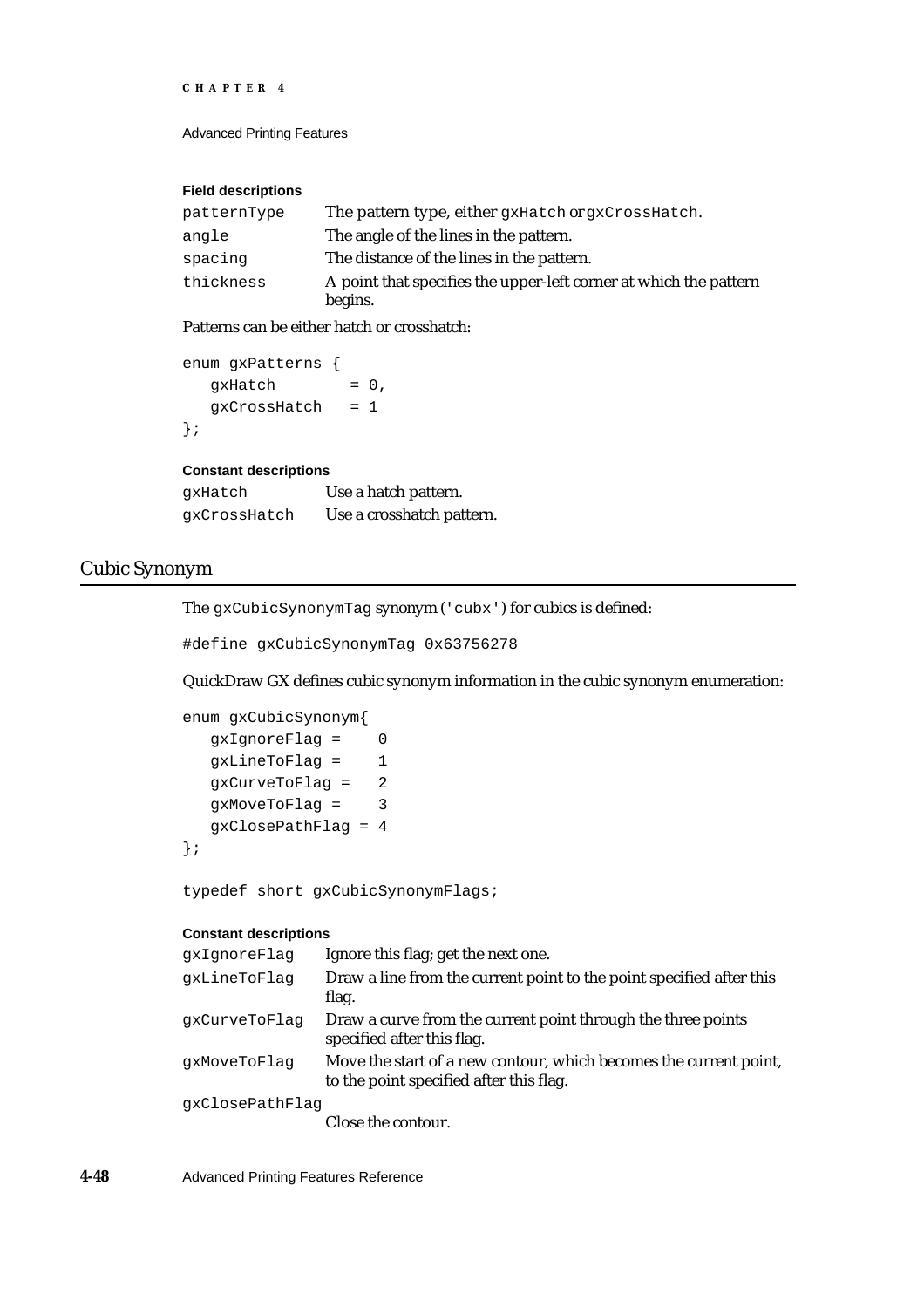Advanced Printing Features

# QuickDraw Picture Synonym

The gxQuickDrawPictTag tag object contains a gxQuickDrawPict structure:

| struct gxQuickDrawPict {       |               |
|--------------------------------|---------------|
| qxTranslationOptions           | options;      |
| Rect                           | srcRect;      |
| Point                          | styleStretch; |
| unsigned long                  | dataLength    |
| struct gxBitmapDataSourceAlias | alias;        |
|                                |               |

## **Field descriptions**

| options      | The translation options to be used by the QuickDraw GX Translator<br>when converting the QuickDraw data.                                                                                  |
|--------------|-------------------------------------------------------------------------------------------------------------------------------------------------------------------------------------------|
| srcRect      | The source rectangle for the translation, in QuickDraw coordinates.<br>It controls scaling of the image. This rectangle is the QuickDraw<br>picture frame that bounds the QuickDraw data. |
| styleStretch | The scale factor (both horizontal and vertical) to apply to certain<br>items, such as dashes, in QuickDraw picture comments.                                                              |
| dataLength   | The length of the QuickDraw picture data, in bytes.                                                                                                                                       |
| alias        | A structure that defines the location of the file containing the<br>QuickDraw data, and the offset within the file to that data.                                                          |

# Functions

This section describes functions that allow you to implement advanced features of QuickDraw GX printing. Many of these features are implemented by functions that manipulate

- n job objects
- printer objects and associated view-device objects and color profiles
- n print file objects
- paper-types objects

Included with each function description is a list of specific result codes returned by QuickDraw GX. In addition to these result codes, you may also receive file-system, memory, and resource errors. For a complete listing of specific file-system, memory, and resource errors, see *Inside Macintosh: C Summary* or *Inside Macintosh: Pascal Summary*.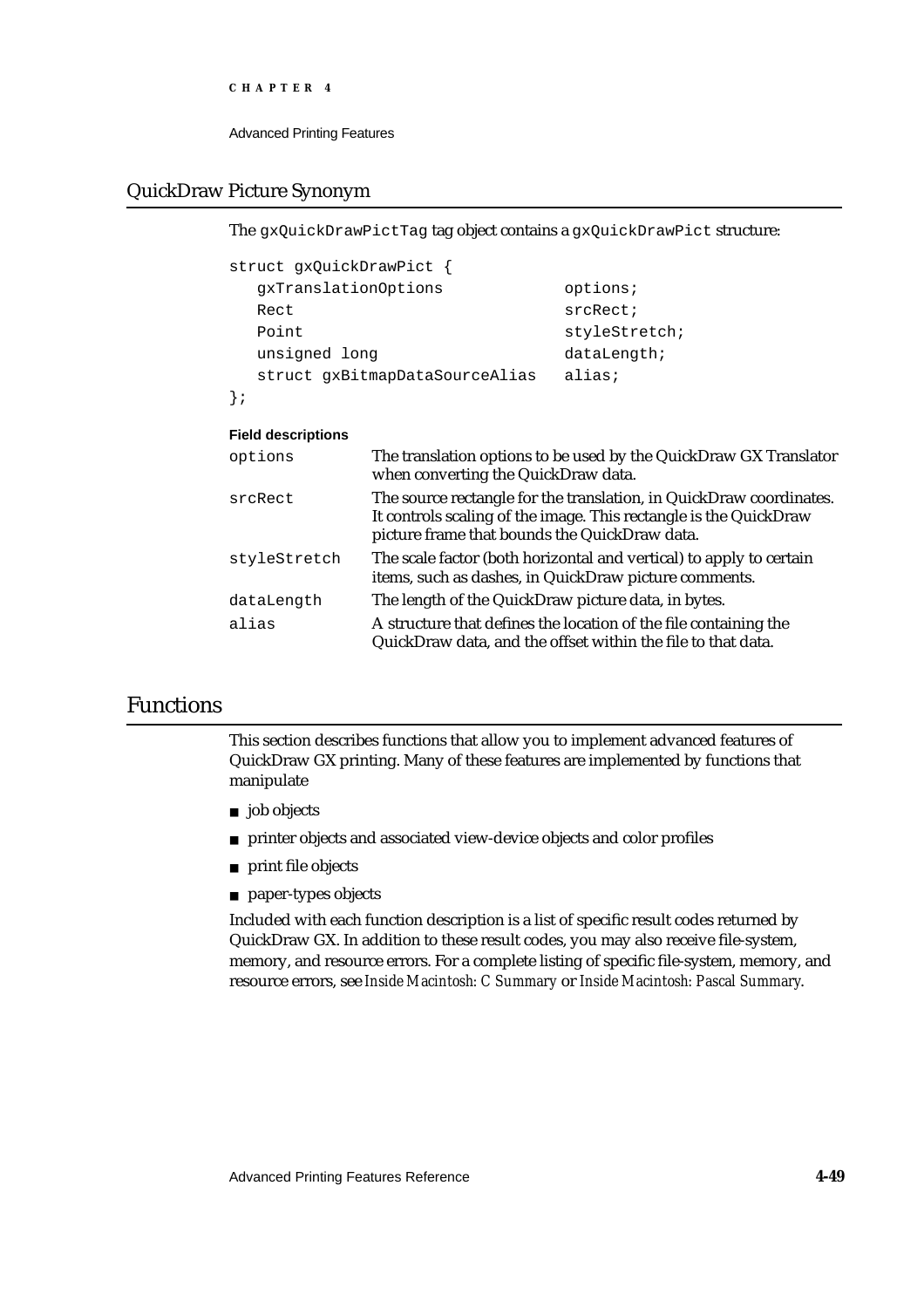Advanced Printing Features

You should note that not all possible result codes for a particular function are included in function descriptions within this section. For example, the Message Manager, described in *Inside Macintosh: QuickDraw GX Environment and Utilities,* allows QuickDraw GX functions to send specific messages to your application. These messages can also generate errors.

#### **IMPORTANT**

All printing functions in QuickDraw GX, with the exception of the GXGetJobError function, may move Macintosh memory. The GXGetJobError function, however, relies on data that may also move. Therefore, your application should never call a QuickDraw GX printing-related function at interrupt time.

## Advanced Job Object Functions

You use the GXGetJobOutputPrinter function to determine the output printer for a print job and use the GXGetJobFormattingPrinter function to determine the formatting printer for the print job. You use the GXSelectJobFormattingPrinter function to specify a formatting printer for a particular print job.

QuickDraw GX provides a place to store a reference constant in each job object for your application's use. A reference constant is accessible through the GXGetJobRefCon function. You use the GXSetJobRefCon function to set a reference constant.

You can duplicate a job object using the GXCopyJob function. This function allows you to take an existing job object and duplicate it for use with another document, causing the associated printer driver, formatting information, and other settings to be used by the other document.

## **GXSelectJobFormattingPrinter**

You can use the GXSelectJobFormattingPrinter function to specify a formatting printer for a particular print job.

void GXSelectJobFormattingPrinter (gxJob aJob, Str31 printerName);

aJob A reference to the job object for which you are specifying a formatting printer.

printerName

The name of the formatting printer.

## **DESCRIPTION**

You call GXSelectJobFormattingPrinter when the user selects a formatting printer. You can obtain the name of the formatting printer from the Page Setup dialog box and place it in the printerName parameter before calling this function.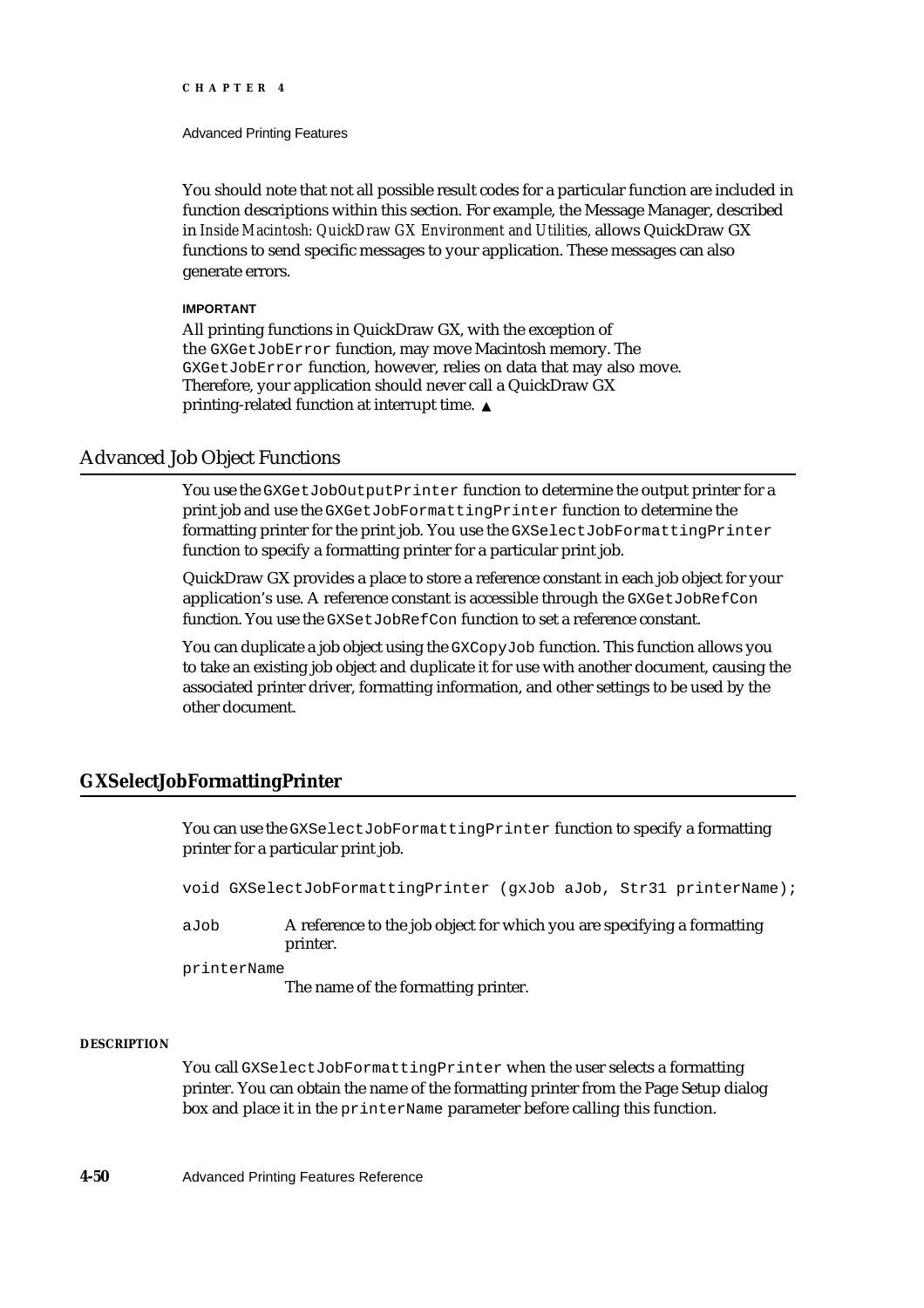Advanced Printing Features

#### **RESULT CODES**

| qxSeqmentLoadFailedErr | A required code segment could not be found, or |
|------------------------|------------------------------------------------|
|                        | there was not enough memory to load it.        |
| fnfErr                 | The printer driver cannot be located.          |

## **GXGetJobFormattingPrinter**

You can use the GXGetJobFormattingPrinter function to obtain the formatting printer for a particular print job.

gxPrinter GXGetJobFormattingPrinter (gxJob aJob);

aJob A reference to the job object whose formatting printer you wish to obtain.

*function result* A reference to a printer object.

## **DESCRIPTION**

The GXGetJobFormattingPrinter function returns a reference to the formatting printer associated with the job specified in the aJob parameter.

### **RESULT CODES**

gxSegmentLoadFailedErr A required code segment could not be found, or there was not enough memory to load it.

## **GXGetJobOutputPrinter**

You can use the GXGetJobOutputPrinter function to obtain the output printer for a particular job.

gxPrinter GXGetJobOutputPrinter (gxJob aJob);

aJob A reference to the job object whose output printer you wish to obtain.

*function result* A reference to a printer object.

#### **DESCRIPTION**

The GXGetJobOutputPrinter function returns a reference to the output printer associated with the job object specified in the aJob parameter.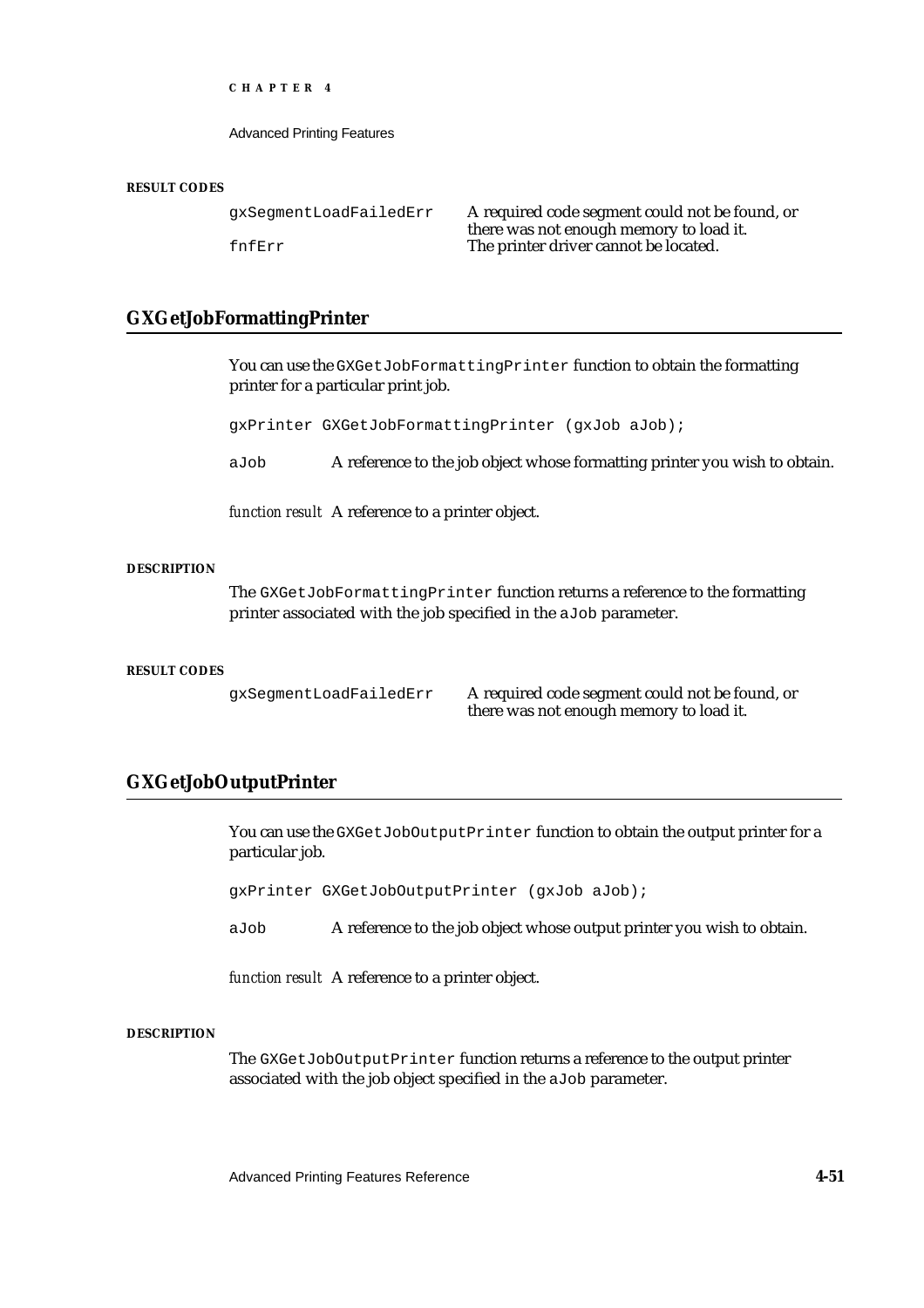Advanced Printing Features

#### **RESULT CODES**

```
gxSegmentLoadFailedErr A required code segment could not be found, or
                              there was not enough memory to load it.
```
## **SEE ALSO**

For an example that uses the GXGetJobOutputPrinter function, see "Obtaining Printer and Printer Driver Information for a Job" on page 4-22.

## **GXGetJobRefCon**

You can use the GXGetJobRefCon function to obtain a reference constant associated with a particular job object.

void\* GXGetJobRefcon (gxJob aJob);

aJob A reference to the job object from which you wish to obtain a reference constant.

## **DESCRIPTION**

You can use the GXGetJobRefCon function to obtain application-defined data associated with a job object.

#### **RESULT CODES**

gxSegmentLoadFailedErr A required code segment could not be found, or there was not enough memory to load it.

#### **SEE ALSO**

To associate a reference constant with a job object, see the description of the GXSetJobRefCon function in the next section.

For an example that uses the GXGetJobRefCon function, see "Getting and Setting the Reference Constant for a Job Object" on page 4-23.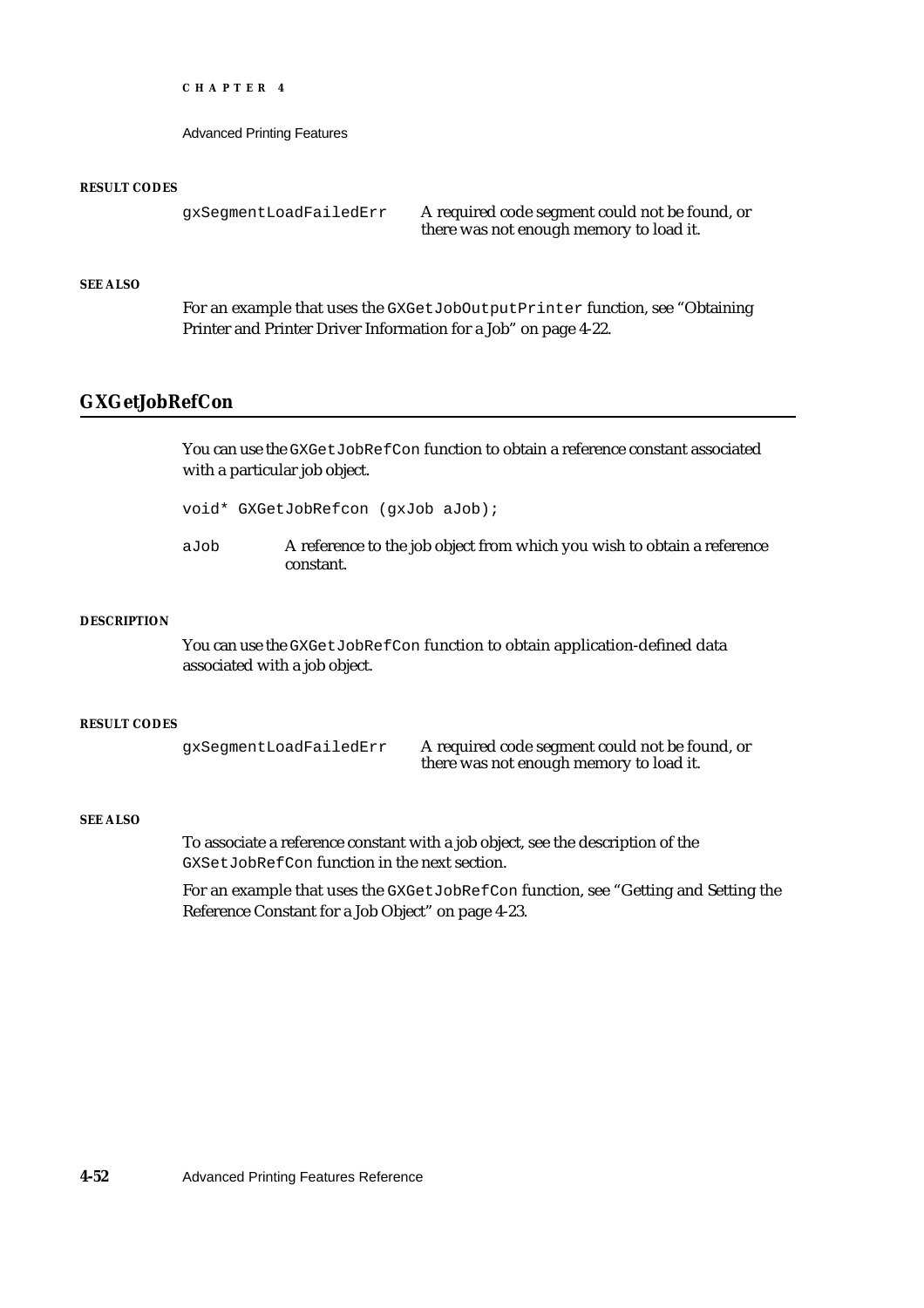Advanced Printing Features

## **GXSetJobRefCon**

You can use the GXSetJobRefCon function to associate a reference constant with a particular job object.

void GXSetJobRefcon (gxJob aJob, void \*refCon);

aJob The job object in which to assign a reference constant. refCon A pointer to the reference constant to assign.

### **DESCRIPTION**

The GXSetJobRefCon function sets the reference constant for a job object. For example, the reference constant may point to the document data associated with the print job.

#### **RESULT CODES**

gxSegmentLoadFailedErr A required code segment could not be found, or there was not enough memory to load it.

#### **SEE ALSO**

To get the reference constant associated with a job object, see the description of the GXGetJobRefCon function in the previous section.

For an example that uses the GXSetJobRefCon function, see "Getting and Setting the Reference Constant for a Job Object" on page 4-23.

## **GXCopyJob**

You can use the GXCopyJob function to copy job object data from one job object to another.

gxJob GXCopyJob (gxJob srcJob, gxJob dstJob);

- srcJob A reference to the job object to copy.
- dstJob A reference to the job object in which to receive the copied data.

*function result* A reference to a job object.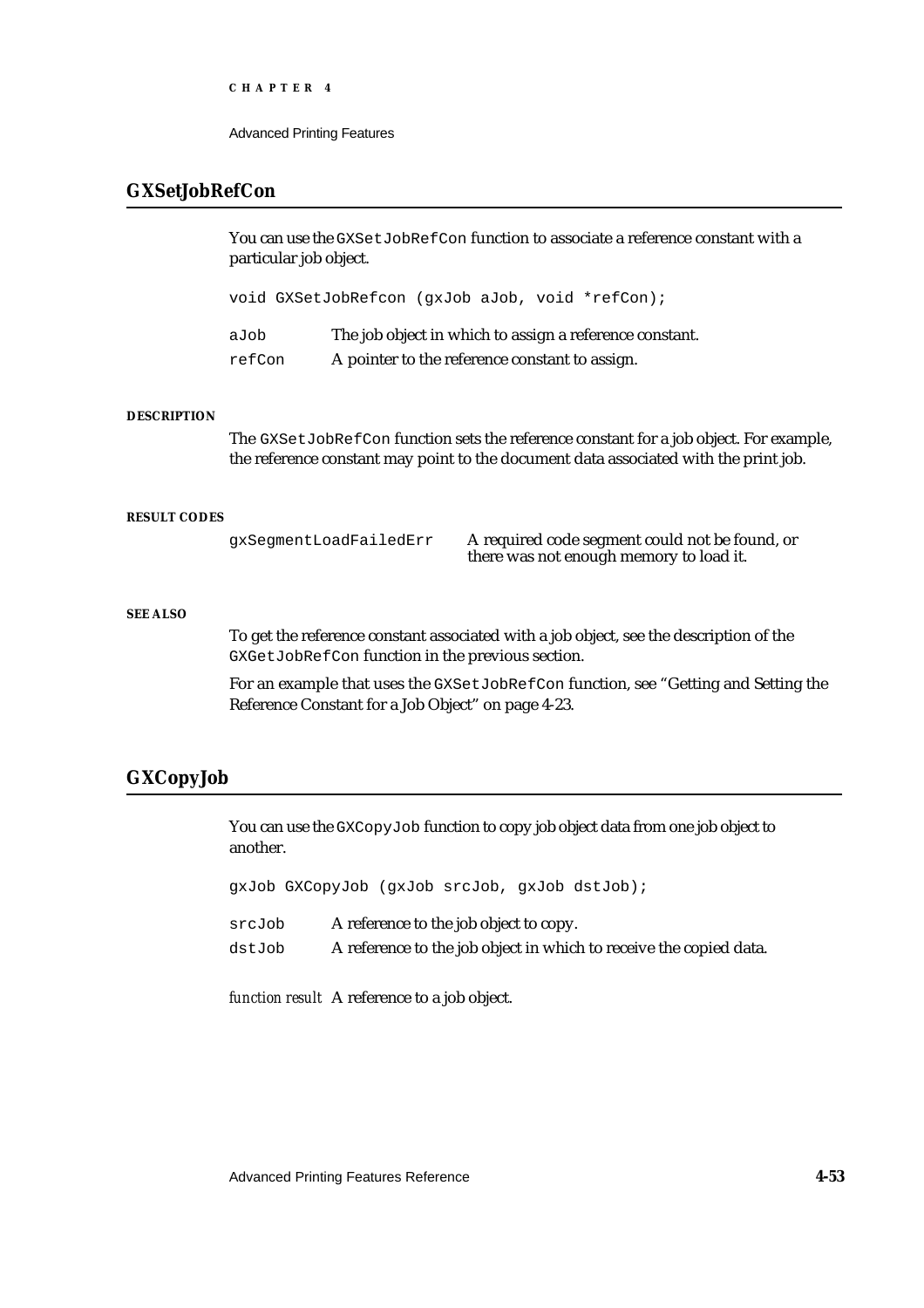```
CHAPTER 4
```
#### **DESCRIPTION**

The GXCopyJob function makes a copy of the job object specified by the srcJob parameter and stores a reference to it in the dstJob parameter. If you set the dstJob parameter to nil, QuickDraw GX allocates and returns a new job object with the properties of the srcJob parameter.

For example, you can use this function to copy a job object for use with another document. All information from the source job object is copied into the destination job object, including references to the output and formatting printers, formats, and paper types.

QuickDraw GX allocates appropriate space if the job object that you are copying (the source job object) contains more objects, such as formats, than the job object that you are copying into (the destination job object).

#### **RESULT CODES**

gxSegmentLoadFailedErr A required code segment could not be found, or there was not enough memory to load it.

#### **SEE ALSO**

For an example that uses the GXCopyJob function, see "Copying Job Object Information" on page 4-25.

## Manipulating Printer Objects

You use the GXGetJobPrinter to obtain the printer used by a specific print job. You use the GXGetPrinterJob function to obtain the job object associated with a specific printer object.

You use the GXForEachPrinterViewDeviceDo function to loop through the view devices associated with a printer object.

You can use the GXCountPrinterViewDevices function to obtain the number of view devices associated with a particular printer object.

You use the GXGetPrinterViewDevice function to obtain a particular view device associated with a printer object. You use the GXSelectPrinterViewDevice function to select the view device to represent a printer's resolution and color space.

You use the GXGetPrinterDriverName and GXGetPrinterName functions to obtain the names of a printer and driver, respectively, from a printer object.

You use the GXGetPrinterDriverType function to obtain the printer driver type (such as raster, vector, or PostScript) associated with a particular printer object. You use the GXGetPrinterType function to obtain the printer's type.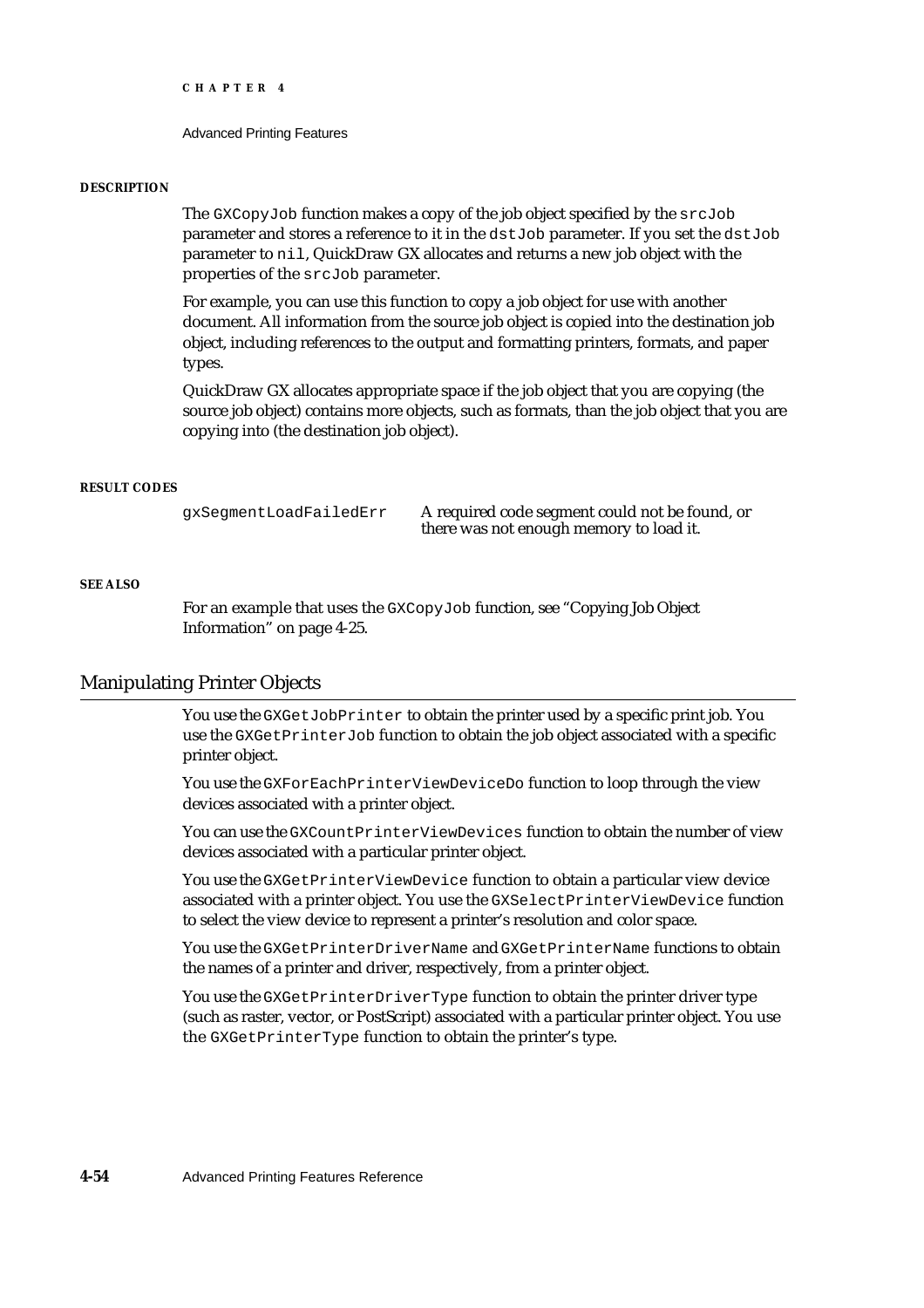Advanced Printing Features

## **GXGetJobPrinter**

You can use the GXGetJobPrinter function to determine the printer object used by a specific job object.

gxPrinter GXGetJobPrinter (gxJob aJob);

aJob A reference to the job object from which you wish to obtain a printer object.

*function result* A reference to a printer object.

#### **DESCRIPTION**

Your application can use the printer object to determine information specific to a device and printer driver for use in formatting and optimizing the user's data.

#### **RESULT CODES**

gxSegmentLoadFailedErr A required code segment could not be found, or there was not enough memory to load it.

# **GXGetPrinterJob**

You can use the GXGetPrinterJob function to obtain the job object associated with a particular printer object.

gxJob GXGetPrinterJob (gxPrinter aPrinter);

aPrinter A reference to the printer object from which you wish to obtain the job object.

*function result* A reference to the job object associated with the printer object.

## **DESCRIPTION**

The GXGetPrinterJob function returns a reference to the job object that refers to the printer object specified in the aPrinter parameter.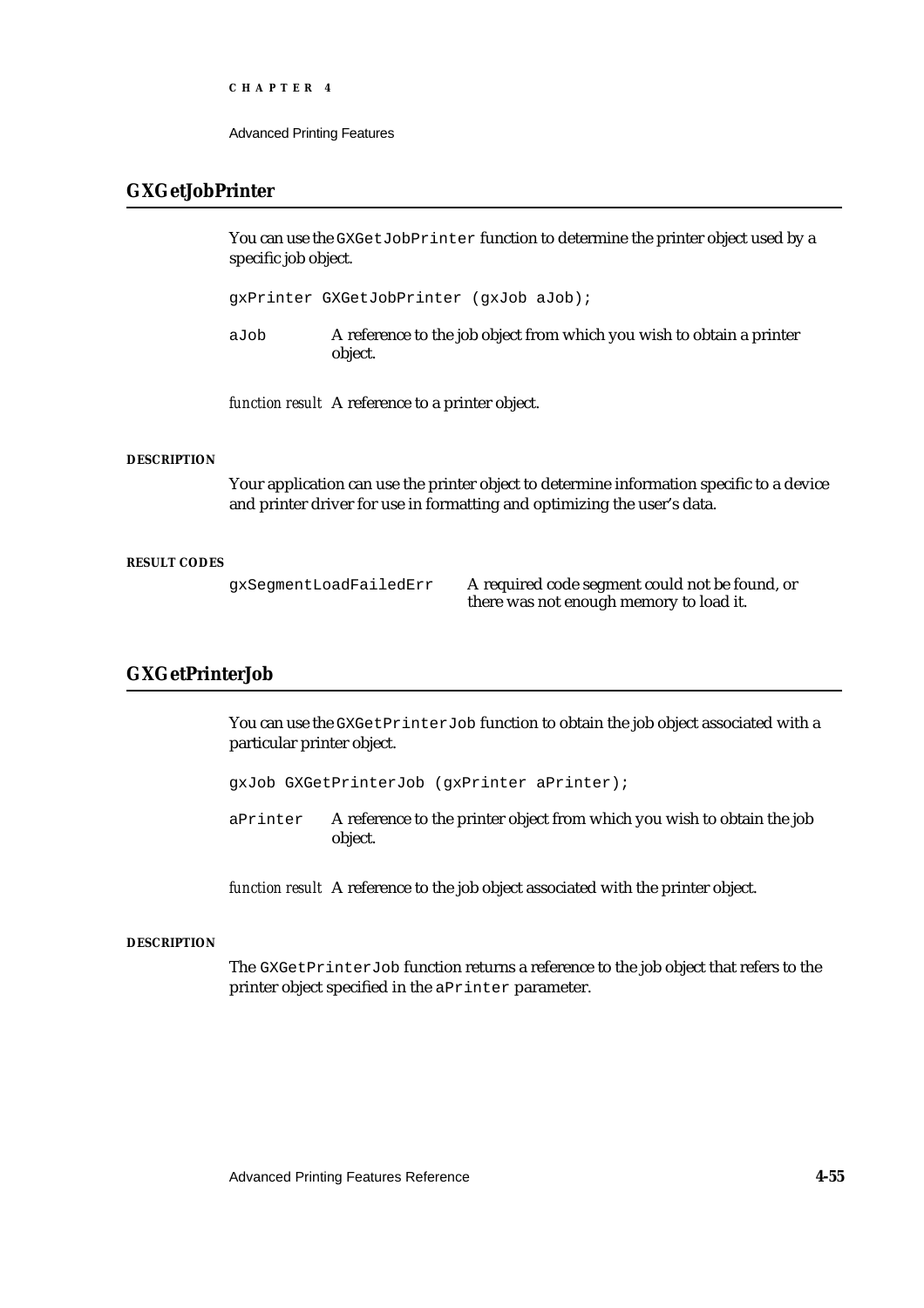Advanced Printing Features

#### **RESULT CODES**

gxSegmentLoadFailedErr A required code segment could not be found, or there was not enough memory to load it.

## **GXForEachPrinterViewDeviceDo**

You can use the GXForEachPrinterViewDeviceDo function to execute an application-defined function on each view device associated with a particular printer object.

```
void GXForEachPrinterViewDeviceDo (gxPrinter aPrinter,
                                 gxViewDeviceProc aViewDeviceProc,
                                 void *refCon);
```

| aPrinter        | A reference to the printer object whose view devices you want to<br>manipulate.            |
|-----------------|--------------------------------------------------------------------------------------------|
| aViewDeviceProc |                                                                                            |
|                 | The function you want to execute for each view device.                                     |
| refCon          | A pointer to the reference constant that is passed to the<br>application-defined function. |

### **DESCRIPTION**

You can use the GXForEachPrinterViewDeviceDo function to perform the actions specified in an application-defined function, aViewDeviceProc, on all the view devices associated with a particular printer object.

The GXForEachPrinterViewDeviceDo function calls your application-defined function and terminates when the application-defined function returns gxStopLooping or when GXForEachPrinterViewDeviceDo has been called for each view device.

#### **RESULT CODES**

gxSegmentLoadFailedErr A required code segment could not be found, or there was not enough memory to load it.

#### **SEE ALSO**

For information about declaring the application-defined function, see "Message Override Function for the Printing Status Dialog Box" on page 4-90.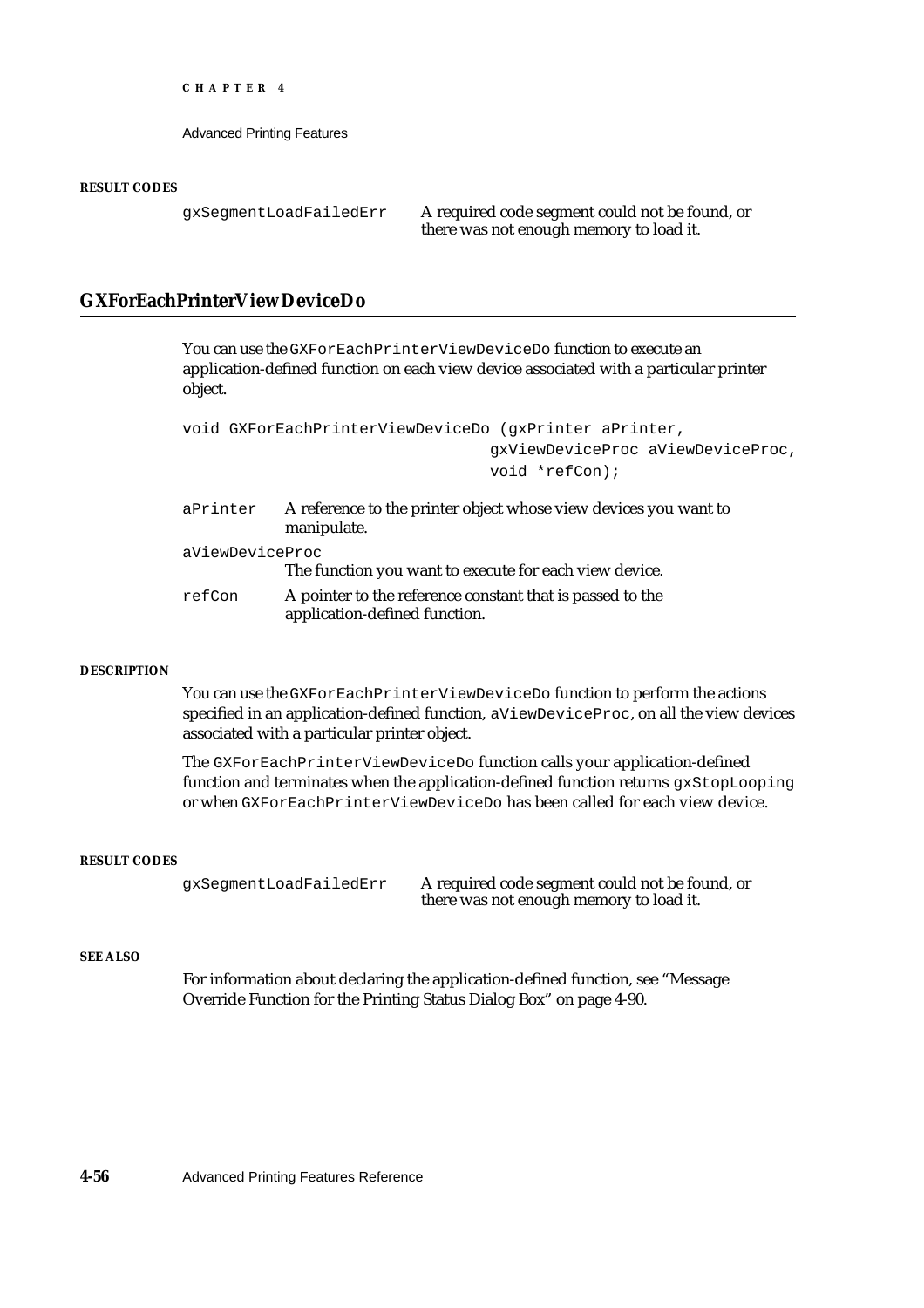Advanced Printing Features

## **GXCountPrinterViewDevices**

You can use the GXCountPrinterViewDevices function to obtain the number of view devices associated with a particular printer object.

long GXCountPrinterViewDevices (gxPrinter aPrinter);

aPrinter A reference to the printer object whose view devices you want to count.

*function result* The number of view devices associated with the printer object specified by the aPrinter parameter.

#### **DESCRIPTION**

The GXCountPrinterViewDevices function returns the number of view devices associated with the specified printer object. A printer object can have multiple view devices, one for each possible combination of printer resolution and color space.

#### **RESULT CODES**

gxSegmentLoadFailedErr A required code segment could not be found, or there was not enough memory to load it.

#### **SEE ALSO**

For an example that uses the GXCountPrinterViewDevices function, see "Determining a Printer's Resolution" on page 4-26.

## **GXGetPrinterViewDevice**

You can use the GXGetPrinterViewDevice function to obtain a printer object's view device, using an index value.

gxViewDevice GXGetPrinterViewDevice (gxPrinter aPrinter, long whichViewDevice);

aPrinter A reference to the printer object whose view device you wish to obtain. whichViewDevice An index value that specifies the position of the view device reference in the printer object's view device list.

*function result* A reference to the specified view device.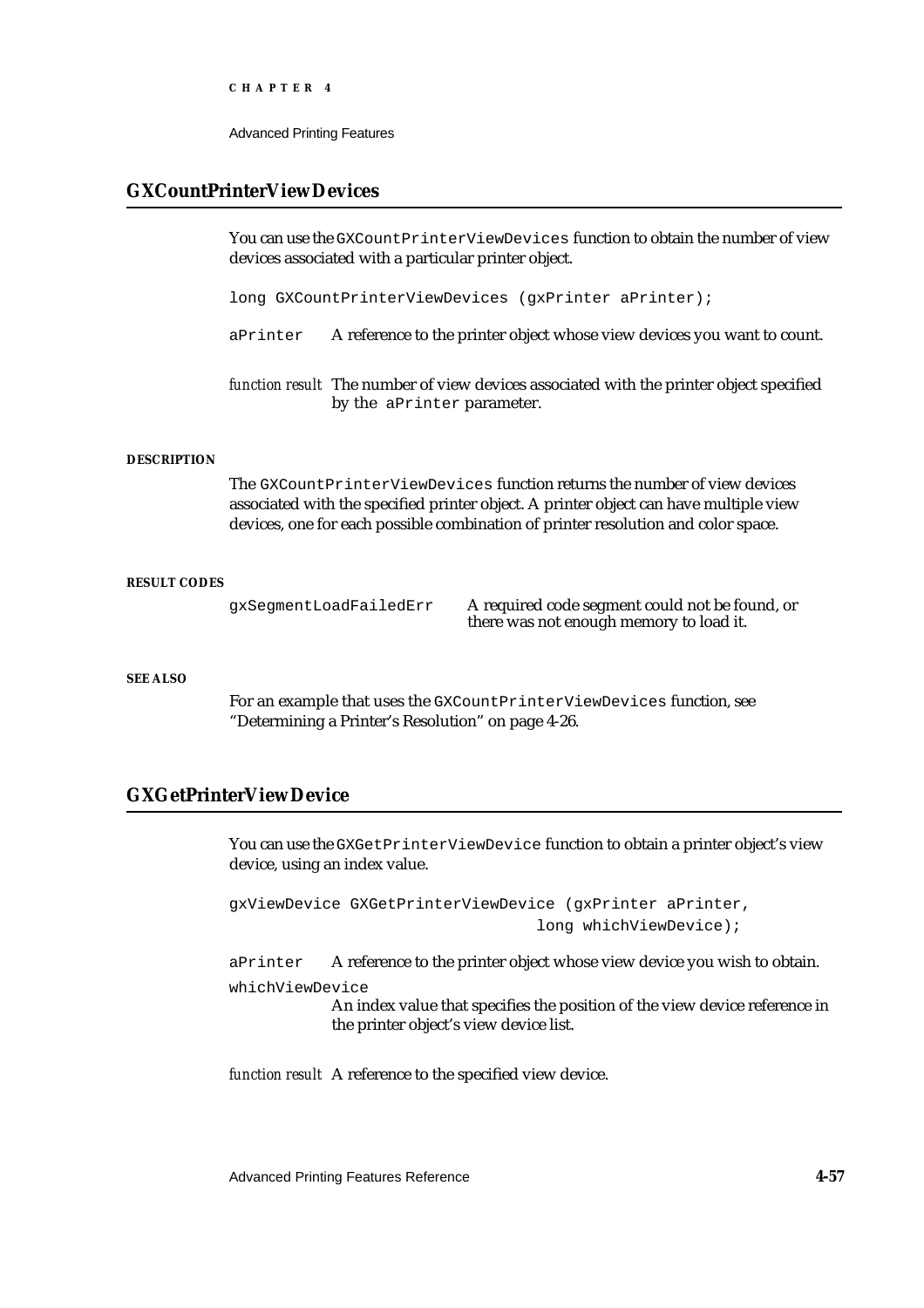Advanced Printing Features

#### **DESCRIPTION**

You specify an index value, starting with 1, in the whichViewDevice parameter. The parameter specifies a particular view device. You can specify 0 in the whichViewDevice parameter to obtain the view device that represents the current view device, which allows you to obtain the current resolution and color space for the printer.

## **RESULT CODES**

gxSegmentLoadFailedErr A required code segment could not be found, or there was not enough memory to load it.

#### **SEE ALSO**

For examples that use the GXGetPrinterViewDevice function, see "Determining a Printer's Resolution" on page 4-26 and "Retrieving the Color Profile and Color Space for a Printer" on page 4-27.

## **GXSelectPrinterViewDevice**

You can use the GXSelectPrinterViewDevice function to specify a view device for a printer object.

```
void GXSelectPrinterViewDevice (gxPrinter aPrinter,
                                    long whichViewDevice);
```
aPrinter A reference to the printer object associated with a particular view device. whichViewDevice

The index value of the view device you want to select.

#### **DESCRIPTION**

The GXSelectPrinterViewDevice function determines the printer resolution and color space of the printer referenced by the aPrinter parameter. A printer object refers to one or more view devices, each of which contains a combination of printer resolution and color space available for the specified printer. You specify an index value, starting with 1, in the whichViewDevice parameter. The parameter specifies a particular view device.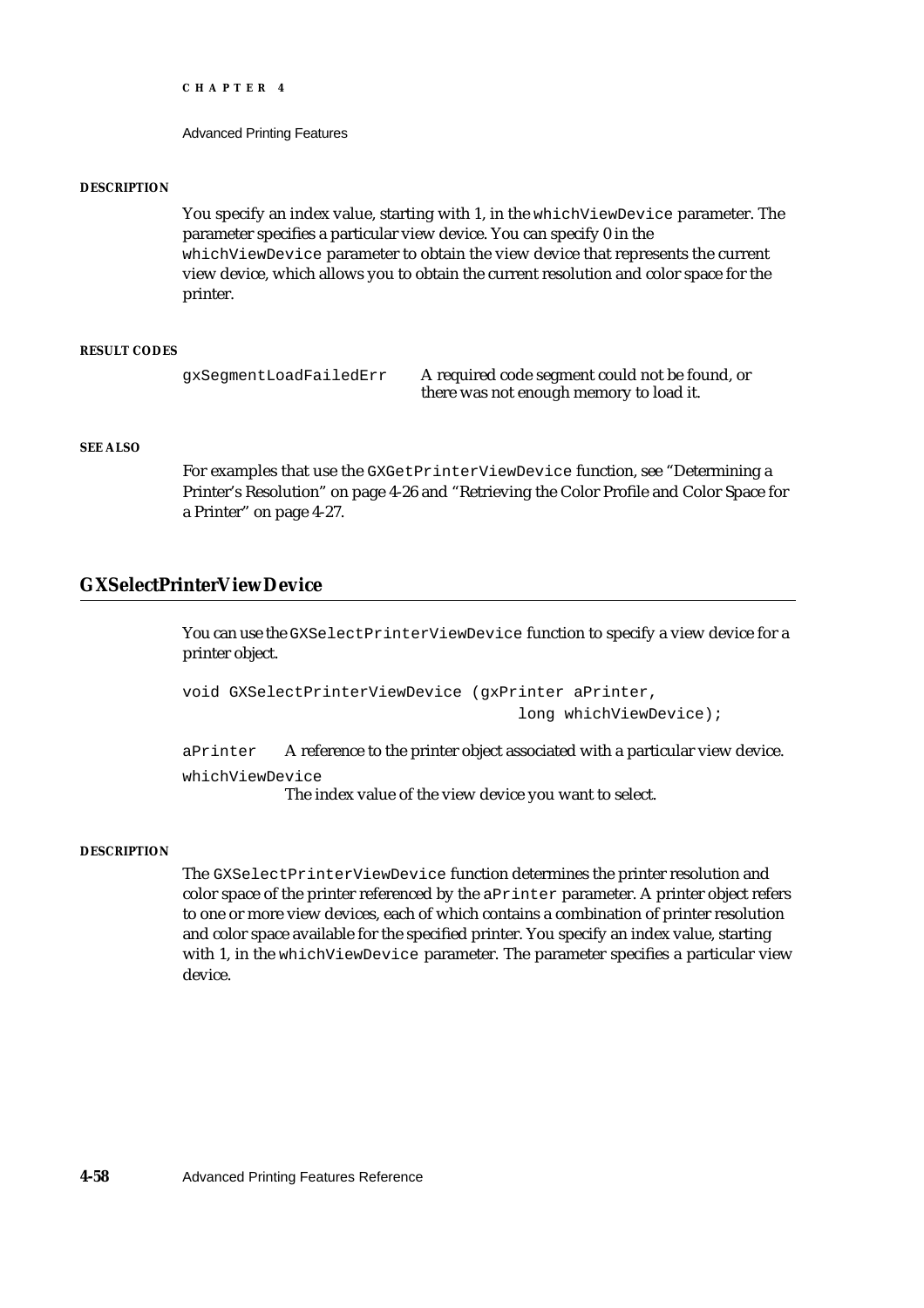Advanced Printing Features

#### **RESULT CODES**

gxSegmentLoadFailedErr A required code segment could not be found, or there was not enough memory to load it.

## **GXGetPrinterDriverName**

You can use the GXGetPrinterDriverName function to obtain the name of the printer driver associated with a particular printer object. void GXGetPrinterDriverName (gxPrinter aPrinter, Str31 name); aPrinter A reference to the printer object associated with a particular formatting printer driver. name On return, the formatting printer driver's name.

#### **DESCRIPTION**

The GXGetPrinterDriverName function retrieves the name of the printer driver to which the aPrinter parameter refers and places it in the name parameter.

#### **RESULT CODES**

gxSegmentLoadFailedErr A required code segment could not be found, or there was not enough memory to load it.

### **SEE ALSO**

For an example that uses the GXGetPrinterDriverName function, see "Obtaining Printer and Printer Driver Information for a Job" on page 4-22.

## **GXGetPrinterName**

You can use the GXGetPrinterName function to obtain the name of the printer associated with a particular printer object.

void GXGetPrinterName (gxPrinter aPrinter, Str31 name);

aPrinter A reference to the printer object associated with a printer. name On return, the printer's name.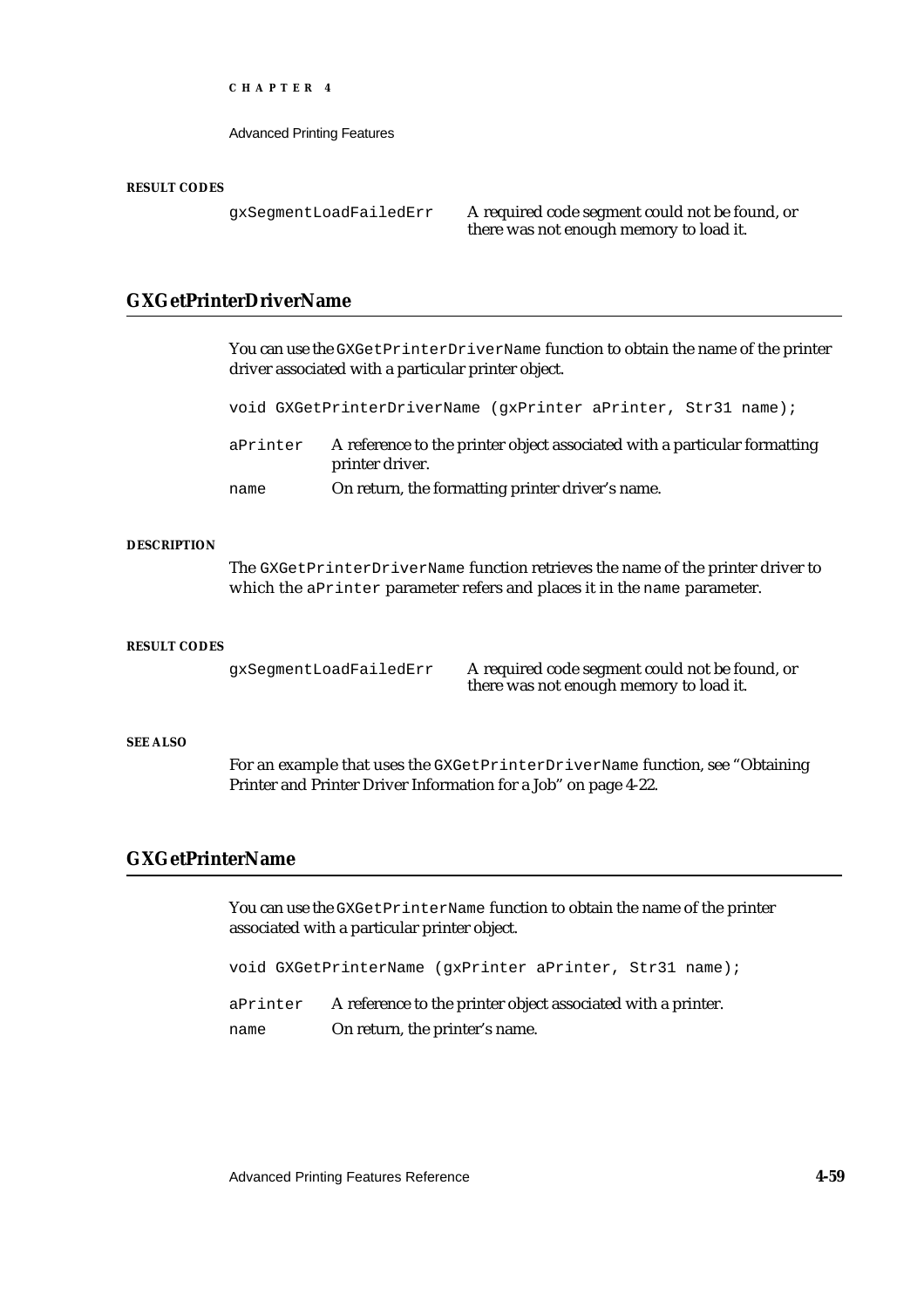Advanced Printing Features

#### **DESCRIPTION**

The GXGetPrinterName function retrieves the name of the printer to which the aPrinter parameter refers and places it in the name parameter.

#### **RESULT CODES**

gxSegmentLoadFailedErr A required code segment could not be found, or there was not enough memory to load it.

## **SEE ALSO**

For an example that uses the GXGetPrinterName function, see "Obtaining Printer and Printer Driver Information for a Job" on page 4-22.

## **GXGetPrinterDriverType**

You can use the GXGetPrinterDriverType function to obtain the printer driver type associated with a particular printer object.

OSType GXGetPrinterDriverType (gxPrinter aPrinter);

aPrinter A reference to the printer object associated with a particular printer driver type.

*function result* The printer driver type associated with the printer object.

### **DESCRIPTION**

The GXGetPrinterDriverType function returns a printer type in the format of an OSType. Do not make assumptions about the services provided by driver based on its type.

#### **RESULT CODES**

gxSegmentLoadFailedErr A required code segment could not be found, or there was not enough memory to load it.

#### **SEE ALSO**

For an example that uses the GXGetPrinterDriverType function, see "Obtaining Printer and Printer Driver Information for a Job" on page 4-22.

For possible values of printer driver types, see "Printer Driver Types" on page 4-7.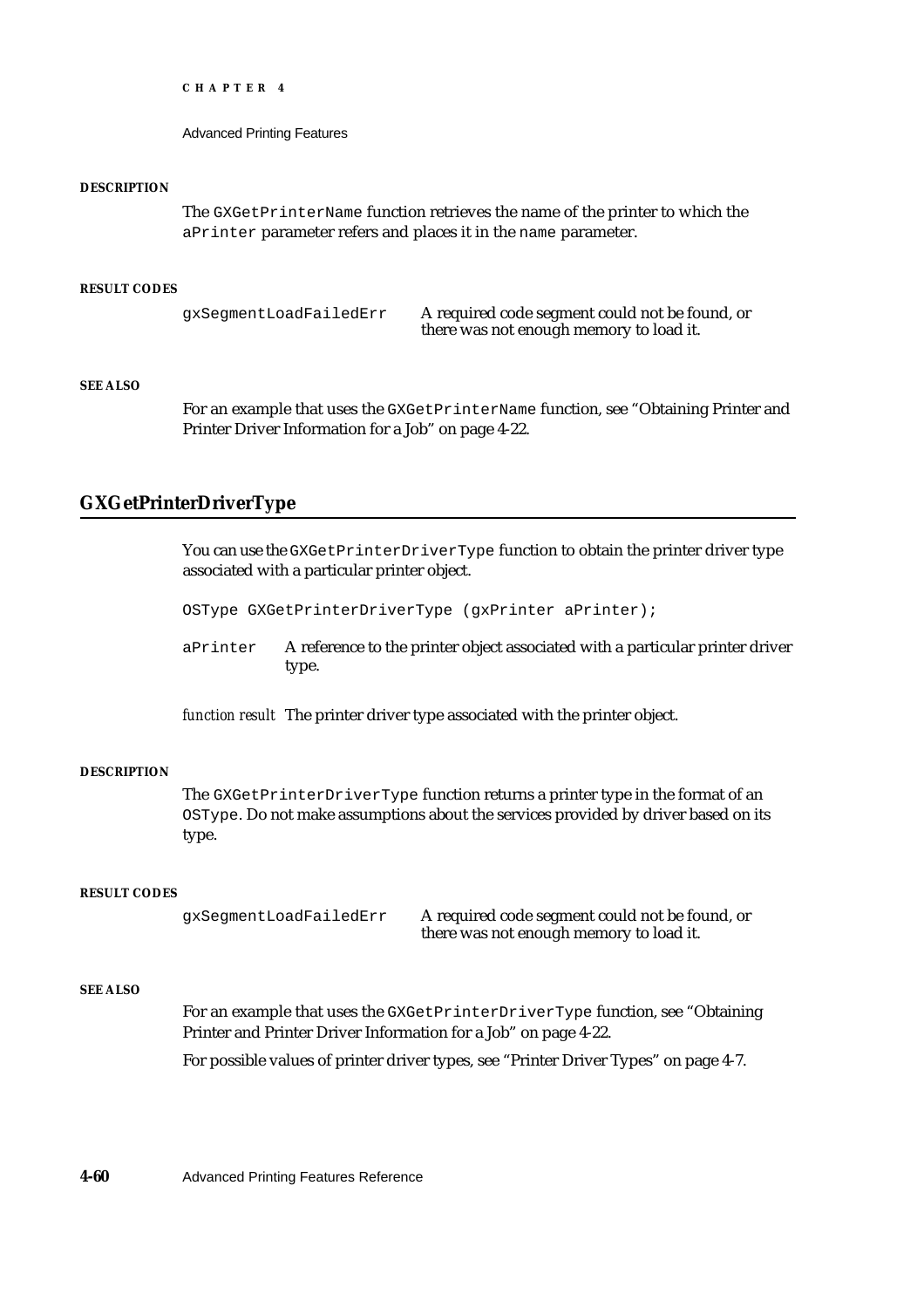Advanced Printing Features

## **GXGetPrinterType**

You can use the GXGetPrinterType function to obtain the printer type of the printer associated with a particular printer object.

OSType GXGetPrinterType (gxPrinter aPrinter);

aPrinter A reference to the printer object associated with a particular printer.

*function result* The printer type.

### **DESCRIPTION**

The GXGetPrinterType function returns a printer type in the format of an OSType; for example, 'LWRW' for LaserWriter GX.

### **RESULT CODES**

gxSegmentLoadFailedErr A required code segment could not be found, or there was not enough memory to load it.

## **SEE ALSO**

For an example that uses the GXGetPrinterType function, see "Obtaining Printer and Printer Driver Information for a Job" on page 4-22.

## Working With QuickDraw GX Print Files

You use the GXOpenPrintFile and GXClosePrintFile functions to open and close print files.

You use the GXGetPrintFileJob function to obtain the job object associated with a particular print file. This function is useful when you need to access or modify information of the job object associated with a print file.

You use the GXCountPrintFilePages function to count the number of pages in a print file.

You use the GXReadPrintFilePage function to retrieve a page or page format for a print file.

You use the GXReplacePrintFilePage function to replace a page or page format from a print file. To insert a new page in a print file, you use the GXInsertPrintFilePage function.

You use the GXDeletePrintFilePageRange function to delete a range of pages within a specified print file.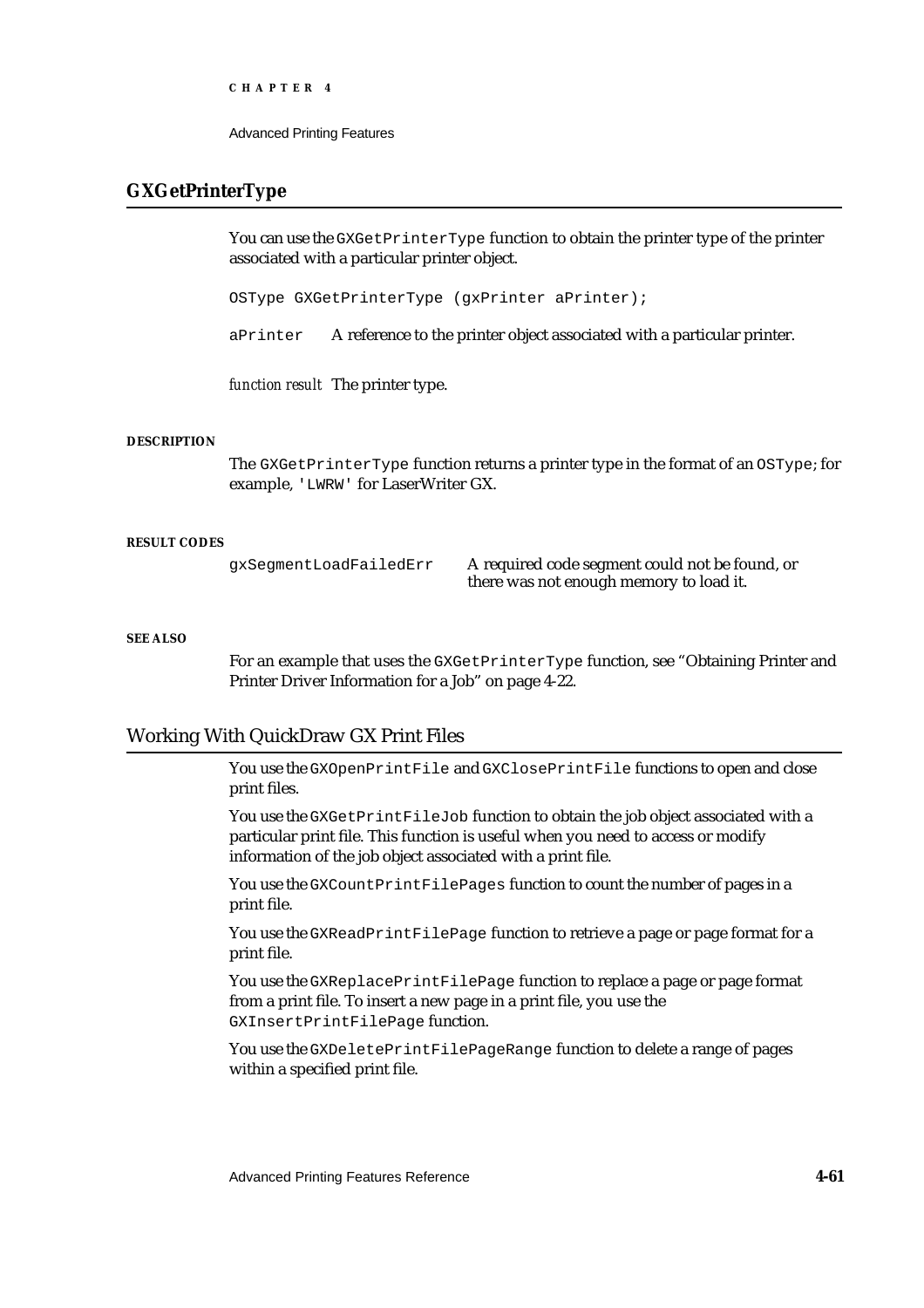Advanced Printing Features

You use the GXSavePrintFile function to save a print file. You should save a print file object if you add, delete, or modify its pages, formats, or job object information.

## **GXOpenPrintFile**

You can use the GXOpenPrintFile function to open a print file.

```
gxPrintFile GXOpenPrintFile (gxJob aPrintFileJob, 
                               FSSpecPtr pFileSpec, 
                               char permission);
```
aPrintFileJob

A reference to the job object to associate with a particular printer file. pFileSpec A pointer to a file system specification. permission The access privileges to use when opening the print file object.

*function result* A reference to a print file object.

## **DESCRIPTION**

The GXOpenPrintFile function attempts to open the print file specified by a pointer to a file system specification record, pFileSpec. If successful, the function returns a print file object that represents the file. The permission parameter specifies the access privileges, which can be read-only or read-and-write access.

The information for the print file's job object is unflattened into the job object you specify in the aPrintFileJob parameter. This job object specified in the parameter remains associated with the print file until you close the file by calling the GXClosePrintFile function.

To check for errors, you should call the GXGetJobError function with the specified job object following calls that operate on the print file.

### **SPECIAL CONSIDERATIONS**

The GXOpenPrintFile function sets up a warning handler, which chains to the application's warning handler, if it exists. For more information about warning handlers, see the errors, warnings, and notices chapter of *Inside Macintosh: QuickDraw GX Environment and Utilities*.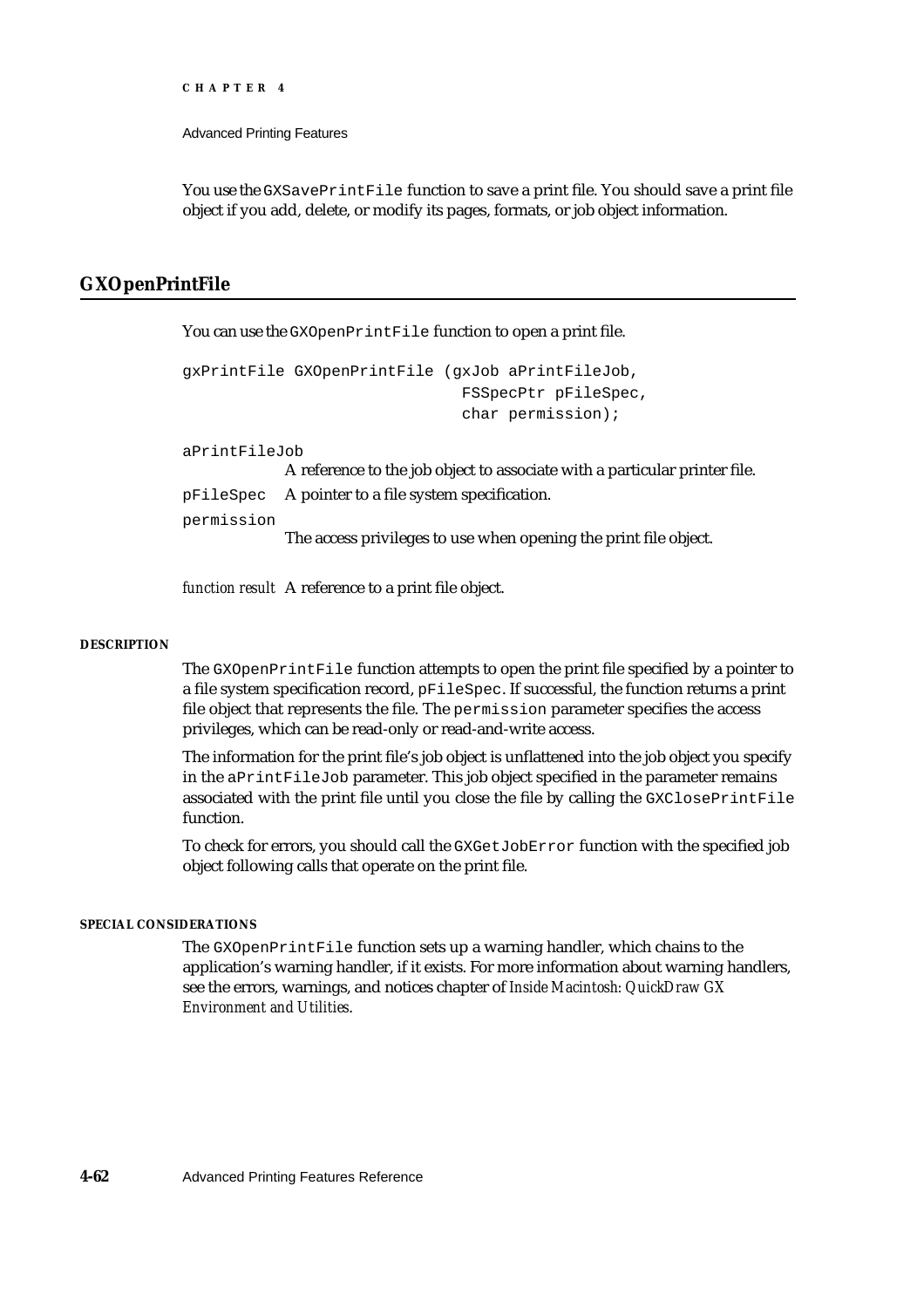Advanced Printing Features

#### **RESULT CODES**

| gxSegmentLoadFailedErr    | A required code segment could not be found, or     |
|---------------------------|----------------------------------------------------|
|                           | there was not enough memory to load it.            |
| qxIncompletePrintFileErr  | Contents of file are incomplete.                   |
| qxCrashedPrintFileErr     | File is currently printing or crashed while        |
|                           | printing.                                          |
| gxInvalidPrintFileVersion | Cannot read file due to incompatible file version. |
| qxFlattenVersionTooNew    | An attempt was made to unflatten a job object      |
|                           | that was flattened using a later version of        |
|                           | QuickDraw GX.                                      |
| collectionVersionErr      | The version of the collection object is not        |
|                           | compatible with the current version of the         |
|                           | <b>Collection Manager.</b>                         |

## **SEE ALSO**

For an example that uses the GXOpenPrintFile function, see "Opening and Closing a Print File" on page 4-29.

To close a print file object, you use the GXClosePrintFile function, which is described in the next section.

# **GXClosePrintFile**

You can use the GXClosePrintFile function to close a print file and invalidate the reference to the print file object.

void GXClosePrintFile (gxPrintFile aPrintFile);

aPrintFile

A reference to the print file object for the file to close.

### **DESCRIPTION**

The GXClosePrintFile function closes the specified file and invalidates the print file object's association with a job object.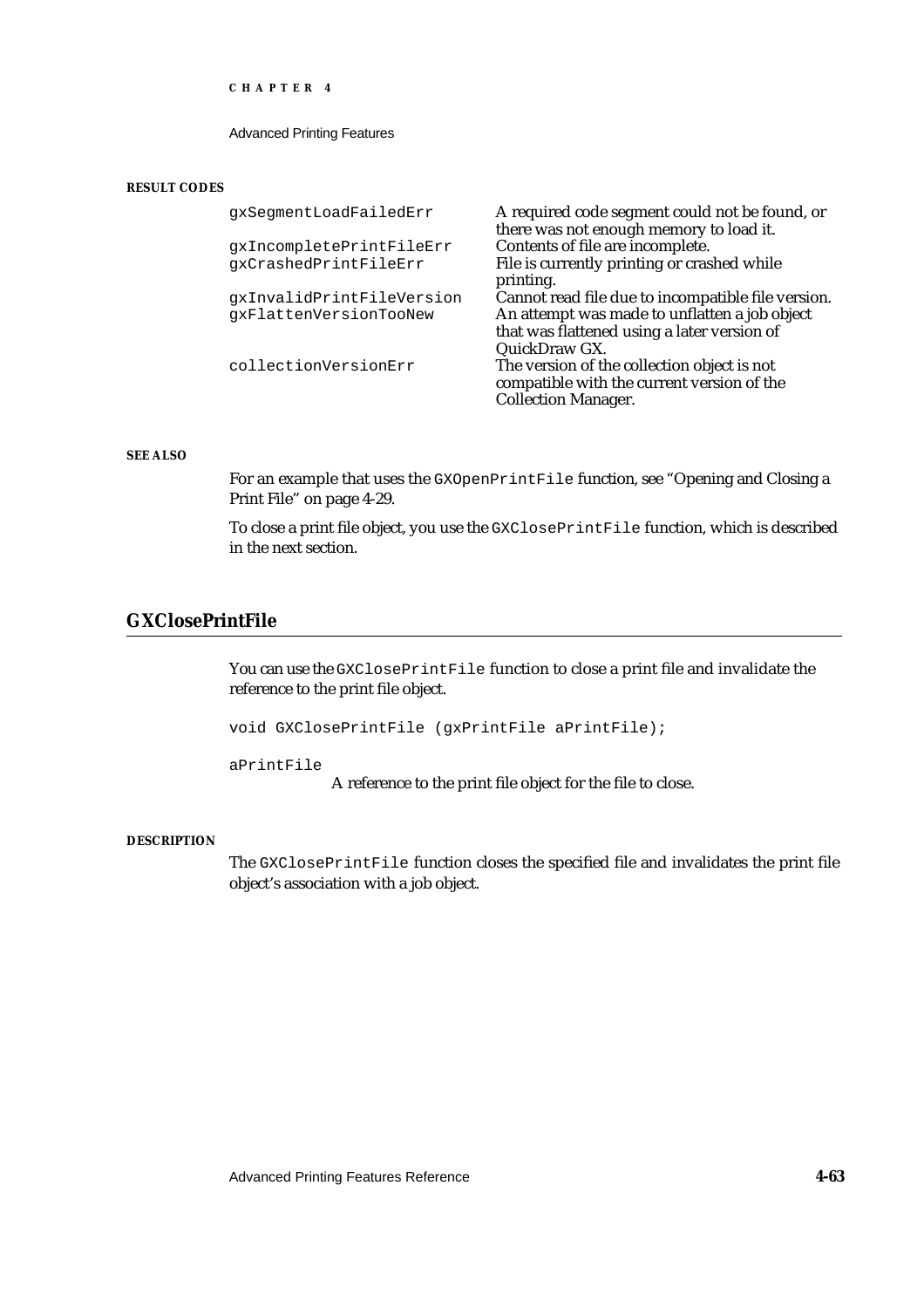Advanced Printing Features

#### **RESULT CODES**

gxSegmentLoadFailedErr A required code segment could not be found, or there was not enough memory to load it.

### **SEE ALSO**

For an example that uses the GXClosePrintFile function, see "Opening and Closing a Print File" on page 4-29.

## **GXGetPrintFileJob**

You can use the GXGetPrintFileJob function to obtain the job object associated with a particular print file object.

gxJob GXGetPrintFileJob (gxPrintFile aPrintFile);

aPrintFile

A reference to the print file object whose job object you wish to obtain.

*function result* A reference to a job object.

### **DESCRIPTION**

The GXGetPrintFileJob function returns a reference to the job object that was associated with the print file object when you called the GXOpenPrintFile function. If you save the reference when you call the GXOpenPrintFile function, you do not need to call this function.

This function is useful when you need to access or modify information in the job object associated with a print file object. For example, you can use this function to obtain the job object and then call GXGetJobError for the job object to test for an error condition associated with the print file.

#### **RESULT CODES**

gxSegmentLoadFailedErr A required code segment could not be found, or there was not enough memory to load it.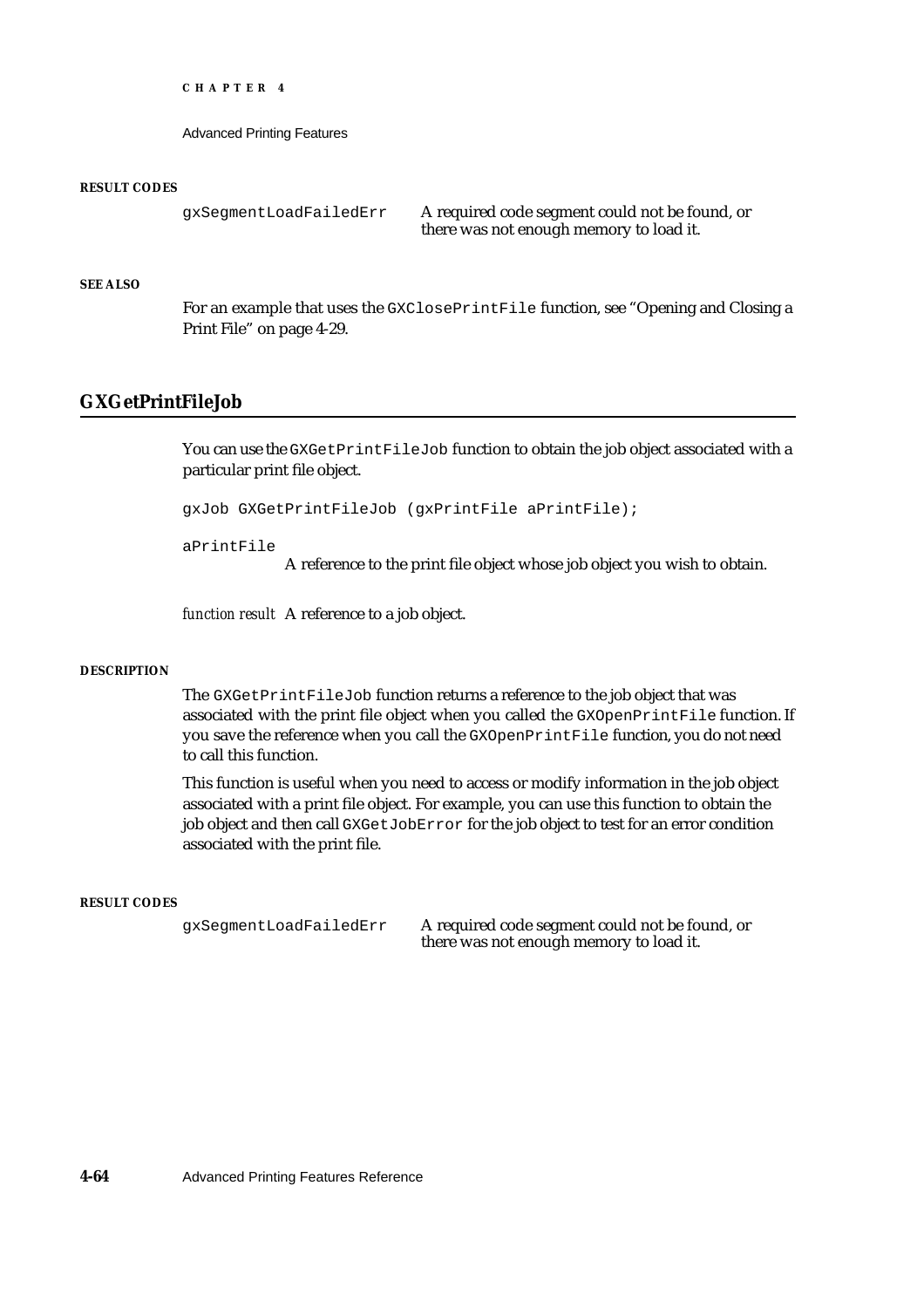Advanced Printing Features

## **GXCountPrintFilePages**

You can use the GXCountPrintFilePages function to count the number of pages in a print file.

long GXCountPrintFilePages (gxPrintFile aPrintFile);

aPrintFile

A reference to the print file object that represents the print file.

*function result* The number of pages in the file.

### **DESCRIPTION**

The GXCountPrintFilePages function returns the number of pages in the file.

#### **RESULT CODES**

gxSegmentLoadFailedErr A required code segment could not be found, or there was not enough memory to load it.

## **GXReadPrintFilePage**

You can use the GXReadPrintFilePage function to retrieve a page or page format for a print file object.

```
void GXReadPrintFilePage (gxPrintFile aPrintFile, long pageNumber,
                         long numViewPorts, gxViewPort *viewPortList, 
                         gxFormat *pageFormat, gxShape *pageShape);
aPrintFile
             A reference to the print file object whose file you want to access.
pageNumber
             The page you want to access.
numViewPorts
             The number of view ports in the view port list.
viewPortList
             A pointer to a list of references to view ports through which you want the 
             page's picture shape to draw.
pageFormat
             On return, a reference to the format object associated with the page.
pageShape On return, a reference to the picture shape that contains the page's data.
```
Advanced Printing Features Reference **4-65**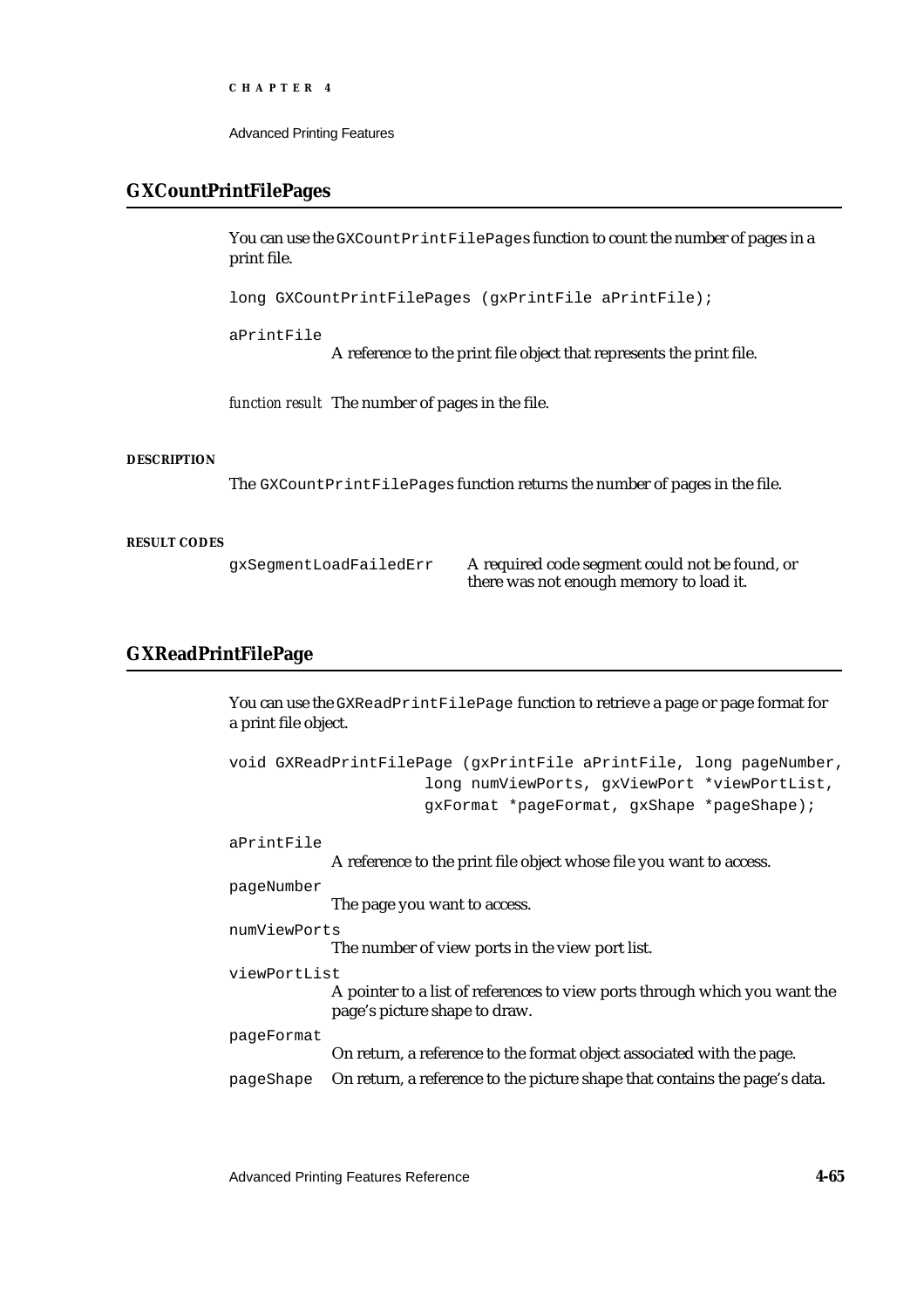Advanced Printing Features

#### **DESCRIPTION**

The GXReadPrintFilePage function retrieves the print file object's page that you specify in the  $p_{\text{a}} q \in \text{Number parameter}$ . It returns the page format and a picture shape representing the contents of the page in the pageFormat and pageShape parameters, respectively. You can set one or both of these parameters to nil if you do not want them returned.

The page shape is associated with the view ports in the viewPortList list parameter, which is the list of view ports you want the shape to be drawn through when you call GXDrawShape for the shape in the pageShape parameter. The numViewPorts parameter specifies how many view ports are in the list.

### **SPECIAL CONSIDERATIONS**

Do not change the page format or page shape, pointed to by the pageFormat and pageShape parameters, directly. If you want to change the format or shape, make a copy of the format or shape and modify the copy. After you make a change to the copy, you can replace the format or page in the print file with your copy or insert your copy into the print file.

For speed and memory efficiency, dispose of the references to the format and page shape objects as soon as they are no longer needed. For example, dispose of them as soon as you make a copy of them or draw a page with them.

The page number specified in the pageNumber parameter must be valid. Call the GXCountPrintFilePages function to ensure that the page number is valid.

#### **RESULT CODES**

gxSegmentLoadFailedErr A required code segment could not be found, or there was not enough memory to load it.

### **SEE ALSO**

For an example that uses the GXReadPrintFilePage function, see "Reading Print File Data" on page 4-30.

## **GXReplacePrintFilePage**

You can use the GXReplacePrintFilePage function to replace a page in a print file object.

```
void GXReplacePrintFilePage (gxPrintFile aPrintFile,
                           long pageNumber, gxFormat pageFormat,
                           gxShape pageShape);
```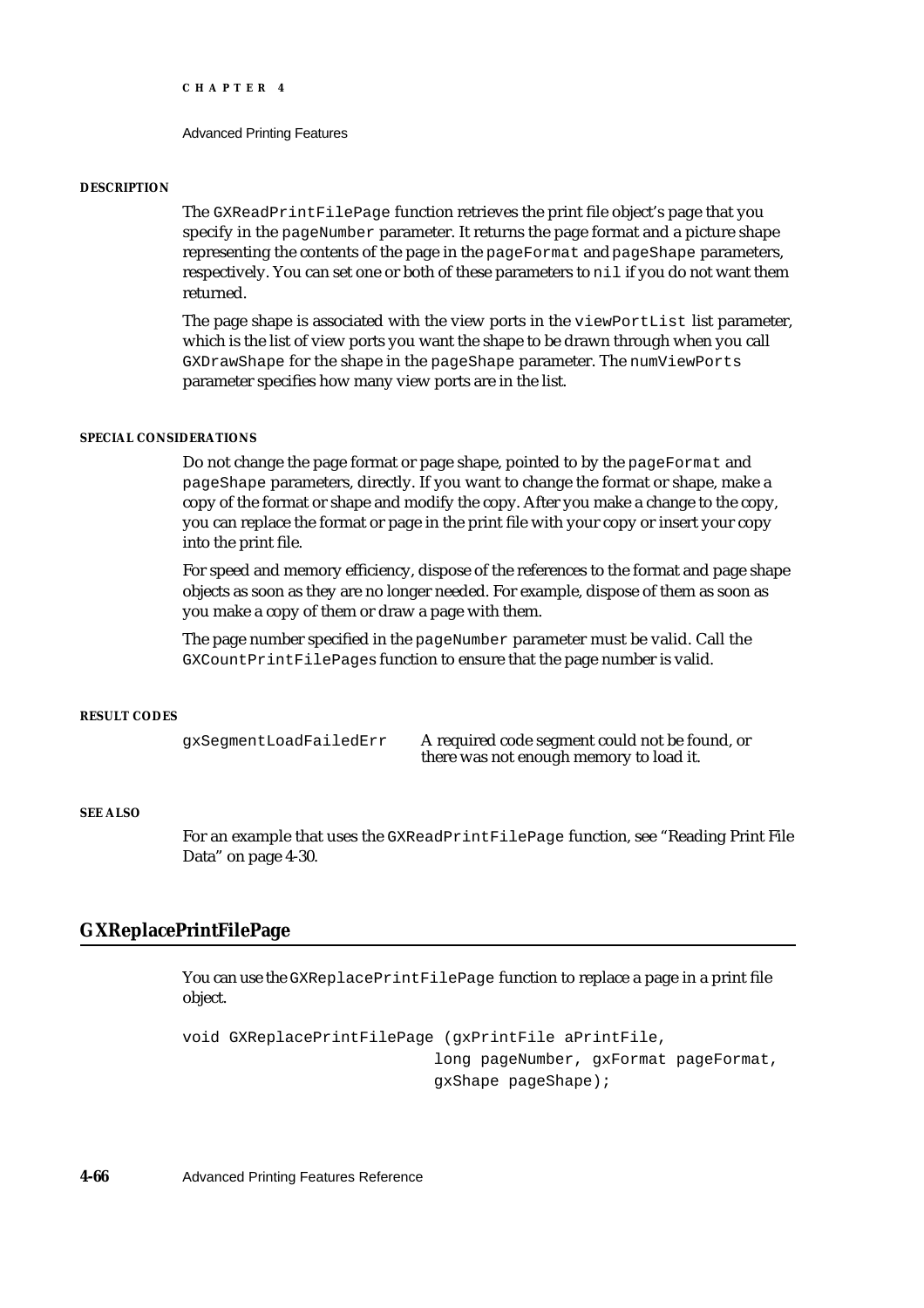#### Advanced Printing Features

| aPrintFile |                                                                           |
|------------|---------------------------------------------------------------------------|
|            | A reference to the print file object in which you want to replace a page. |
| pageNumber |                                                                           |
|            | The page you want to replace.                                             |
| pageFormat |                                                                           |
|            | A reference to the page's format object.                                  |
| pageShape  | A reference to the page's picture shape object.                           |

#### **DESCRIPTION**

The GXReplacePrintFilePage function replaces in the page specified in the pageNumber parameter.

You specify a replacement page format and page shape in the pageFormat and pageShape parameters, respectively. You can specify nil for either of these parameters to ensure that the page format or the page shape remains unchanged.

Any changes you make to a print file are not permanent until you save the print file object with the GXSavePrintFile function.

### **SPECIAL CONSIDERATIONS**

After you call the GXReplacePrintFilePage function, do not change the page format or page shape referenced by the pageFormat and pageShape parameters. For example, if you want to change the format or shape later, make a copy, and modify the copy. Dispose of the original page or format after you make the copy.

For speed and memory efficiency, dispose of the references to the format and page parameters immediately after you call GXReplacePrintFilePage.

If a format or page is to be duplicated, passing a clone of the object to the function is more efficient than passing a copy. For example, you can pass a clone of a page or format to replicate a page or format already in the file. The cloned object may be one that you have previously read from a print file or one that you created.

#### **RESULT CODES**

gxSegmentLoadFailedErr A required code segment could not be found, or there was not enough memory to load it.

#### **SEE ALSO**

To save a print file object, see the description of the GXSavePrintFile function on page 4-70.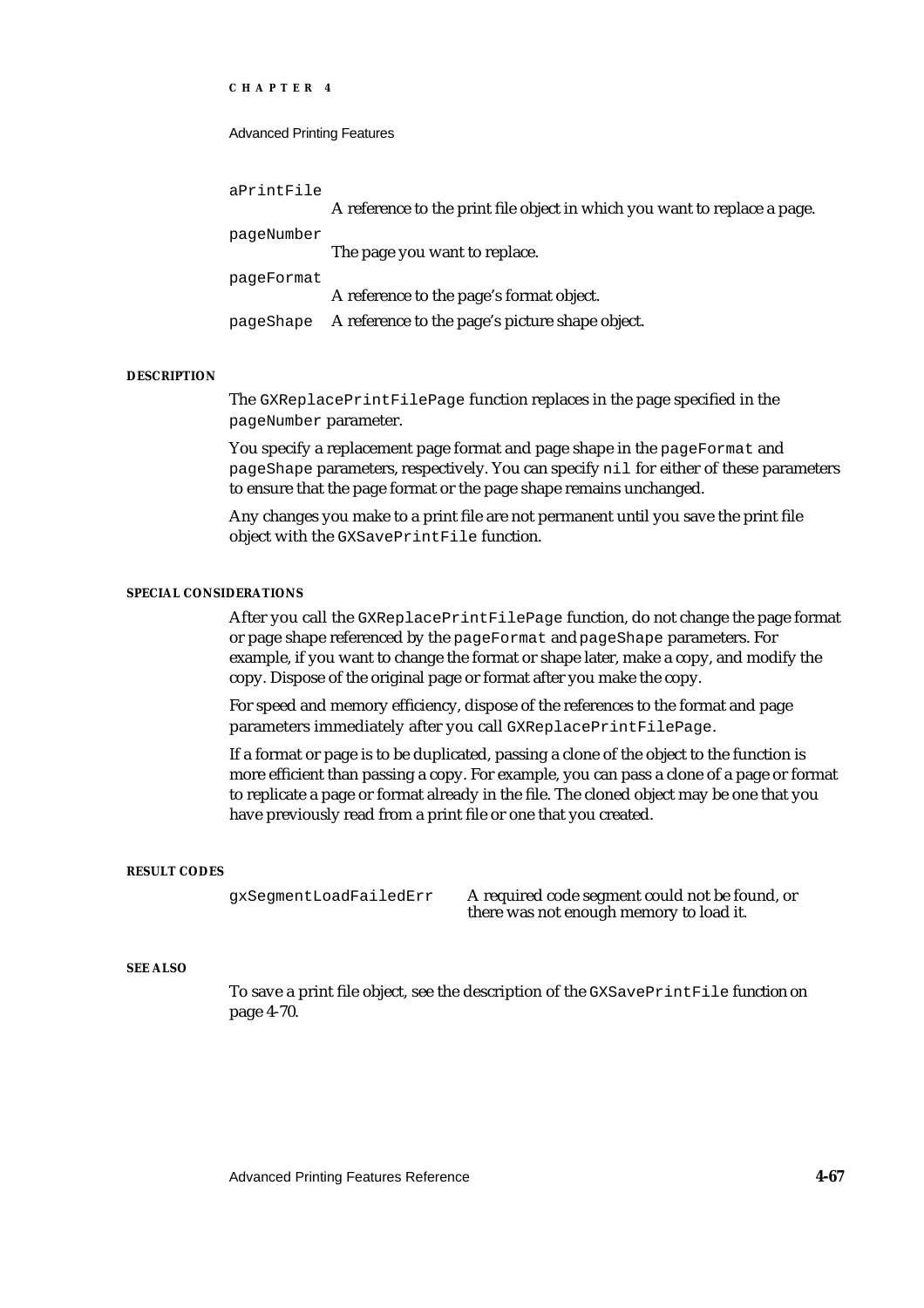```
CHAPTER 4
```
## **GXInsertPrintFilePage**

You can use the GXInsertPrintFilePage function to insert a new page in a print file. void GXInsertPrintFilePage (gxPrintFile aPrintFile, long atPageNumber, gxFormat pageFormat, gxShape pageShape); aPrintFile A reference to the print file object in whose file you want to insert a page. atPageNumber The page to insert. pageFormat A reference to a format object for the inserted page. pageShape A reference to a picture shape object for the inserted page.

### **DESCRIPTION**

The GXInsertPrintFilePage function inserts a page in a print file before the page number that you specify in the  $at$  PageNumber parameter. You can pass a value of 1 in this parameter to insert the new page before all other pages in the print file. When you pass a value that is higher than the current page count, QuickDraw GX appends the page to the end of the print file.

Any changes you make to a print file are not permanent until you save the print file object by calling the GXSavePrintFile function.

## **SPECIAL CONSIDERATIONS**

After you call the GXInsertPrintFilePage function, do not change the page format or page shape referenced by the pageFormat and pageShape parameters. For example, if you want to change the format or shape later, make a copy, and modify the copy. Dispose of the original page or format after you make the copy.

For speed and memory efficiency, dispose of the references to the format and page parameters immediately after you call GXInsertPrintFilePage.

If a format or page can be reused, passing a clone of the object to the function is more efficient than passing a copy. For example, you can pass a clone of a page or format to replicate a page or format already in the file. The cloned object may be one that you have previously read from a print file or one that you created.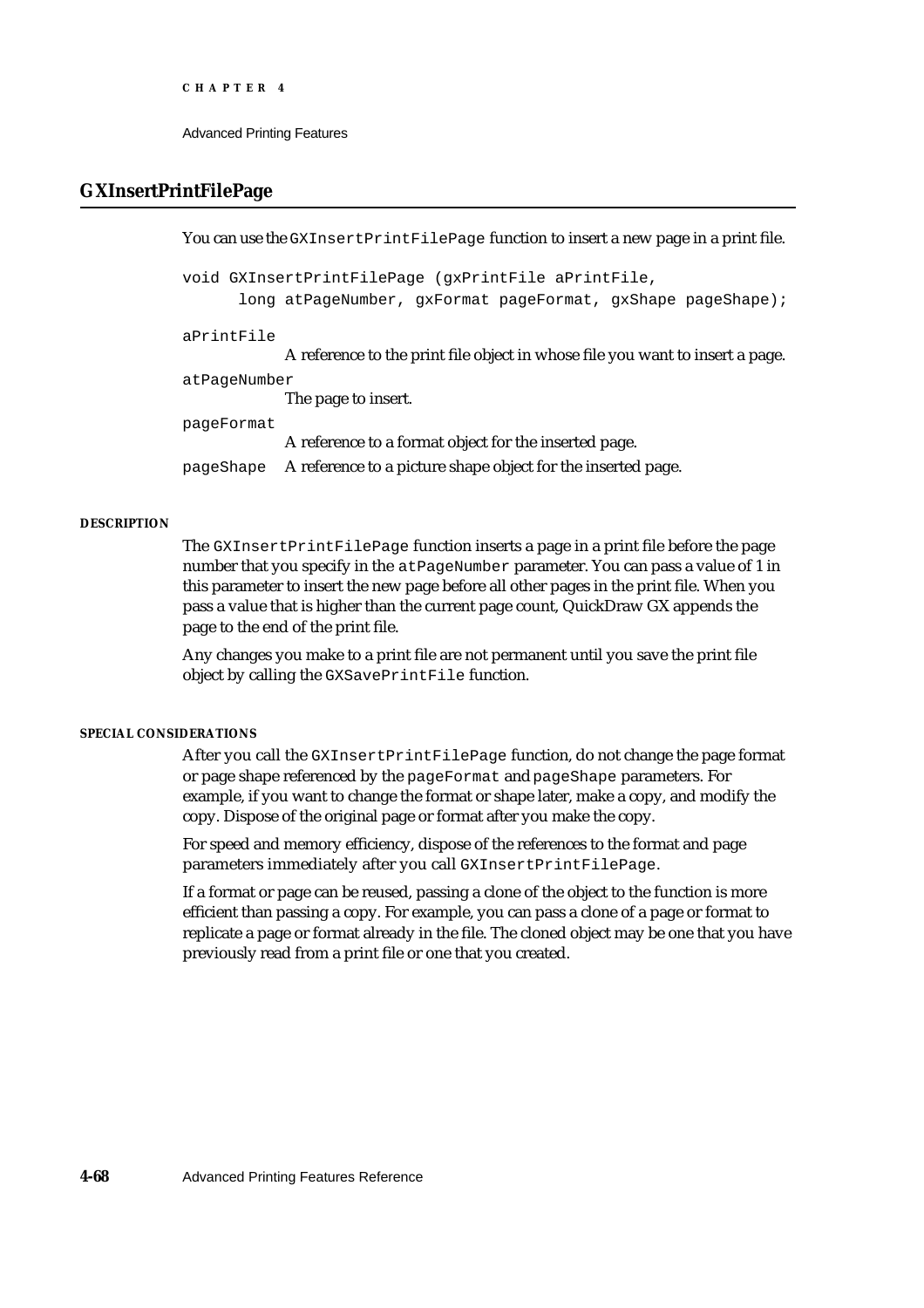Advanced Printing Features

#### **RESULT CODES**

gxSegmentLoadFailedErr A required code segment could not be found, or there was not enough memory to load it.

## **SEE ALSO**

To save a print file object, see the description of the GXSavePrintFile function on page 4-70.

## **GXDeletePrintFilePageRange**

You can use the GXDeletePrintFilePageRange function to delete a range of pages within a particular print file object.

```
void GXDeletePrintFilePageRange (gxPrintFile aPrintFile, 
                                  long fromPageNumber, 
                                  long toPageNumber);
```
## aPrintFile

A reference to the print file object from whose file you want to delete pages.

fromPageNumber

The first page that you want to delete.

toPageNumber

The last page that you want to delete.

#### **DESCRIPTION**

The GXDeletePrintFilePageRange function deletes a page or pages in a print file object within the range that you specify in the fromPageNumber and toPageNumber parameters. The range of page numbers is inclusive. For example, deleting from page 2 to page 3 deletes both pages 2 and 3.

Any changes you make to a print file are not permanent until you save the print file object with the GXSavePrintFile function.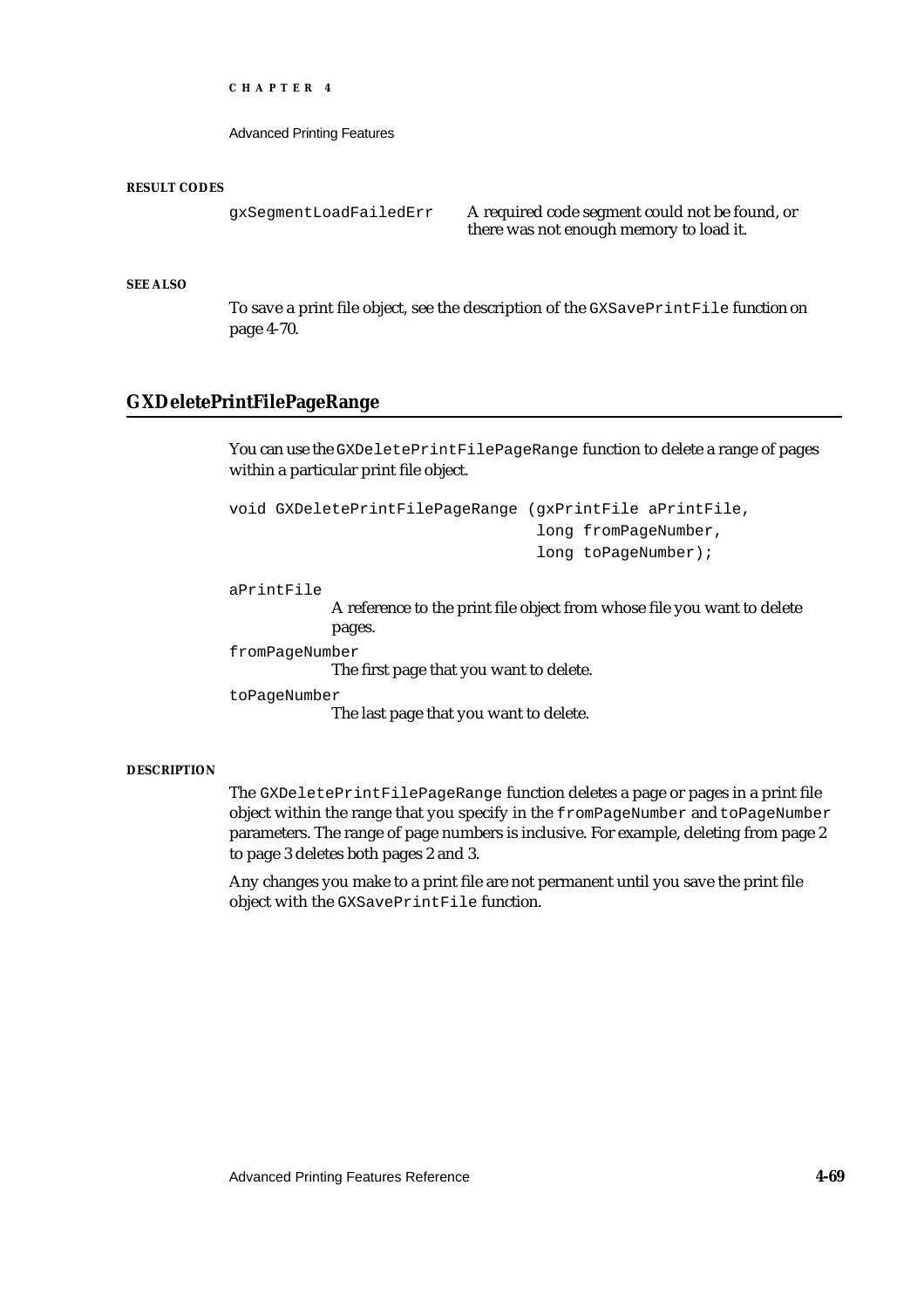Advanced Printing Features

#### **RESULT CODES**

```
gxSegmentLoadFailedErr A required code segment could not be found, or
                              there was not enough memory to load it.
```
### **SEE ALSO**

To save a print file object, see the description of the GXSavePrintFile function in the next section.

## **GXSavePrintFile**

You can use the GXSavePrintFile function to save a print file object.

void GXSavePrintFile (gxPrintFile aPrintFile, FSSpec \*pFileSpec);

aPrintFile

A reference to the print file object whose file you want to save. pFileSpec A pointer to a file system specification record.

#### **DESCRIPTION**

The GXSavePrintFile function writes an entire print file to disk. This file must previously have been opened with the GXOpenPrintFile function. To replace or update the print file, you can pass nil in the pFileSpec parameter. Otherwise, you can specify a name and location in the  $p_{\text{FileSpec}}$  parameter to save the updated print file and leave the original print file intact.

This function compacts a print file by recovering any space no longer needed. Space becomes available when pages are removed or when a format no longer references any pages. This function also permanently saves any changes that you have made to the print file.

#### **RESULT CODES**

gxSegmentLoadFailedErr A required code segment could not be found, or there was not enough memory to load it.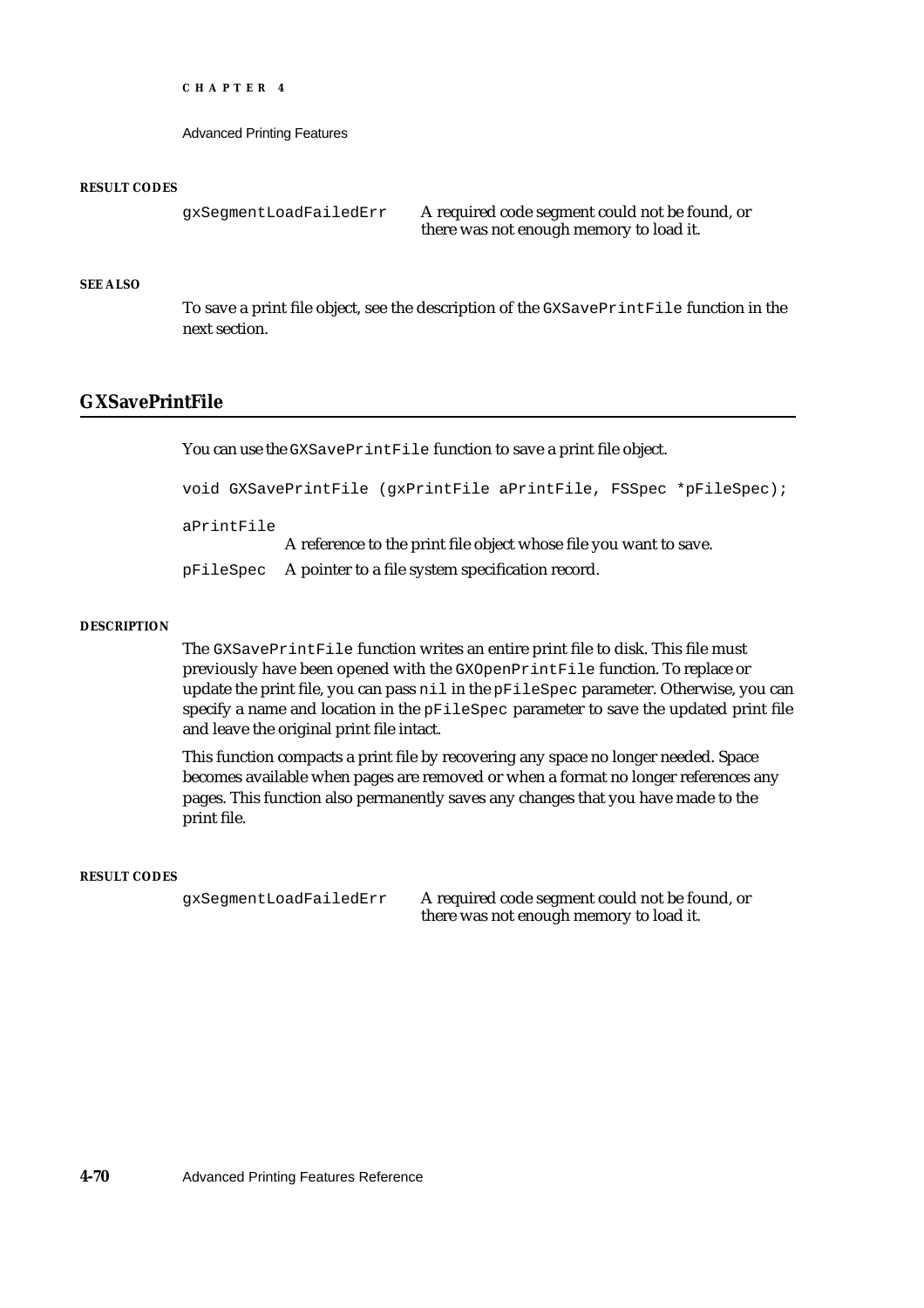Advanced Printing Features

# Working With Paper Types

You use the GXNewPaperType function to create a new paper-type object, and you use the GXDisposePaperType function to dispose of a paper-type object.

You can use the GXGetNewPaperType function to retrieve a paper-type object from a resource or use the GXGetJobPaperType function to access a specific paper-type object. You use the GXGetJobPaperType function to obtain the indexed paper-type object from the total set of paper-type objects that are accessible to a particular job object.

You can use the GXCountJobPaperTypes function to obtain the total number of paper-type definitions that are accessible to a particular job object.

You use the GXCopyPaperType function to replace the contents of the destination paper-type object with that of the source paper-type object.

You use the GXGetPaperTypeName function to obtain the name of a paper-type object.

You use the GXGet Paper TypeDimensions function to obtain the page rectangle and the paper rectangle associated with a paper-type object.

You use the GXGetPaperTypeJob function to obtain the reference to the job object that owns the paper-type object.

You use the GXForEachJobPaperTypeDo function to call an application-defined function for each paper-type definition that is accessible to a particular job object.

# **GXNewPaperType**

You can use the GXNewPaperType function to create a new paper-type object.

```
gxPaperType GXNewPaperType (gxJob aJob, Str31 name, 
                  gxRectangle *pageSize, gxRectangle *paperSize);
```

| aJob     | A reference to the job object with which to associate the new paper-type<br>object. |
|----------|-------------------------------------------------------------------------------------|
| name     | The name of the new paper type.                                                     |
| nageSize | A pointer to a rectangle that defines the page size or imageable area of            |

- pageSize A pointer to a rectangle that defines the page size, or imageable area of the paper.
- paperSize A pointer to a rectangle that defines the paper size.

*function result* A reference to the newly created paper-type object.

#### **DESCRIPTION**

The GXNewPaperType function creates a paper-type object with the title name, the imageable area defined by the pageSize rectangle, and the paper size defined by the paperSize rectangle. This function associates a paper type of these specifications with the specified job object.

Advanced Printing Features Reference **4-71**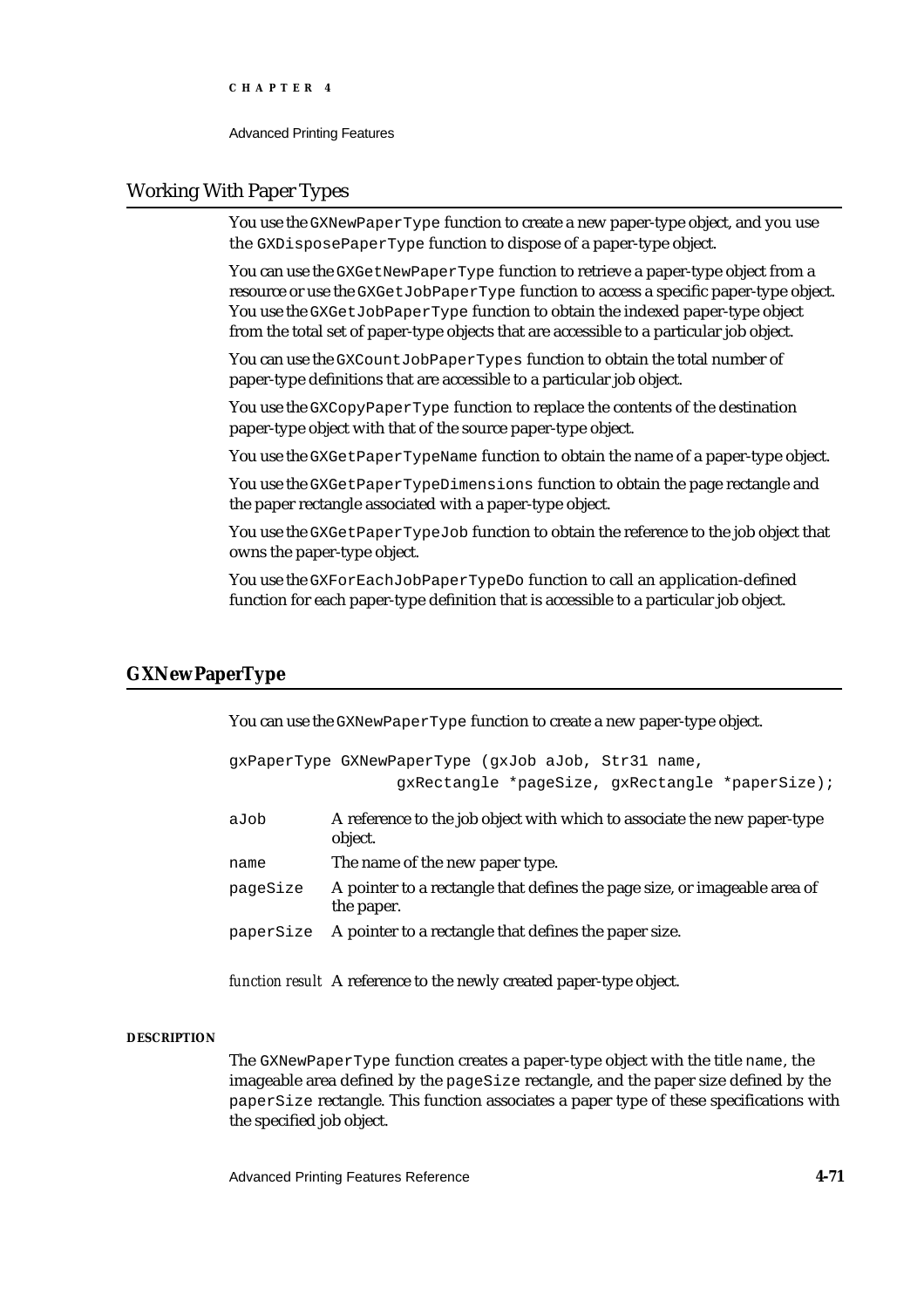```
CHAPTER 4
```
#### **RESULT CODES**

gxSegmentLoadFailedErr A required code segment could not be found, or there was not enough memory to load it. collectionVersionErr The version of the collection object is not compatible with the current version of the Collection Manager. gxPaperTypeNotFound The paper-type object cannot be located.

#### **SEE ALSO**

For an example that uses the GXNewPaperType function, see "Creating a Paper-Type Object" on page 4-32.

## **GXDisposePaperType**

You can use the GXDisposePaperType function to dispose of a paper-type object.

void GXDisposePaperType (gxPaperType aPaperType);

aPaperType

A reference to the paper-type object that you want to dispose of.

#### **DESCRIPTION**

The GXDisposePaperType function disposes of the paper-type object specified by the aPaperType parameter by decrementing its owner count. If the owner count falls to 0, QuickDraw GX may delete the paper-type object.

## **RESULT CODES**

gxSegmentLoadFailedErr A required code segment could not be found, or there was not enough memory to load it.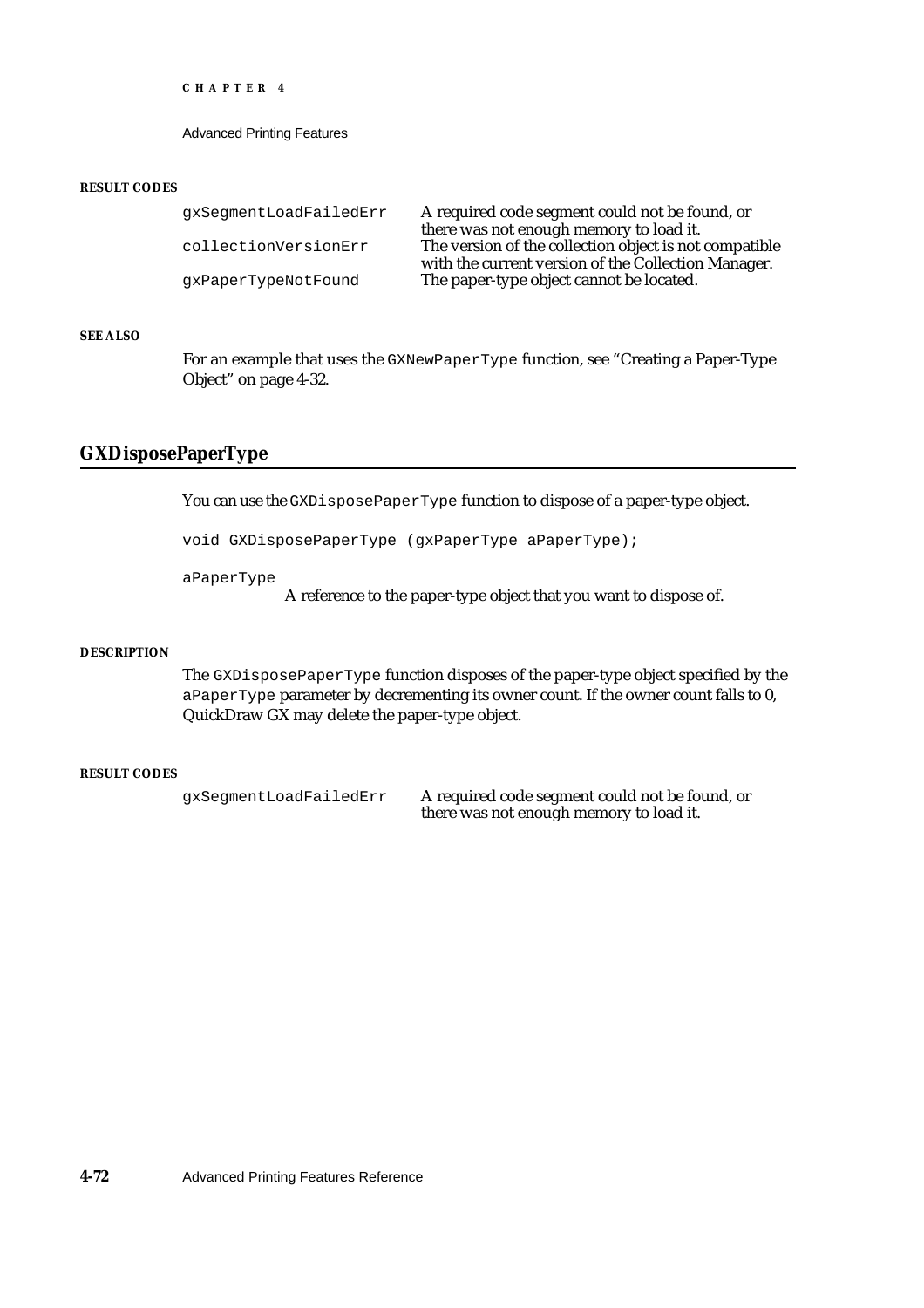Advanced Printing Features

# **GXGetNewPaperType**

You can use the GXGetNewPaperType function to create a new paper-type object from a resource template.

gxPaperType GXGetNewPaperType (gxJob aJob,short resID);

aJob A reference to the job object associated with the new paper-type object. resID The ID of the resource template.

*function result* A reference to a paper-type object.

### **DESCRIPTION**

The GXGetNewPaperType function creates a paper-type object in the same way that the GXNewPaperType function does, except that the title, the imageable area, and the paper size are defined in the resource identified by resID. The GXGetNewPaperType function associates the returned paper-type object reference with the aJob job object.

### **RESULT CODES**

gxSegmentLoadFailedErr A required code segment could not be found, or there was not enough memory to load it. collectionVersionErr The version of the collection object is not compatible with the current version of the Collection Manager. gxPaperTypeNotFound The paper-type object cannot be located.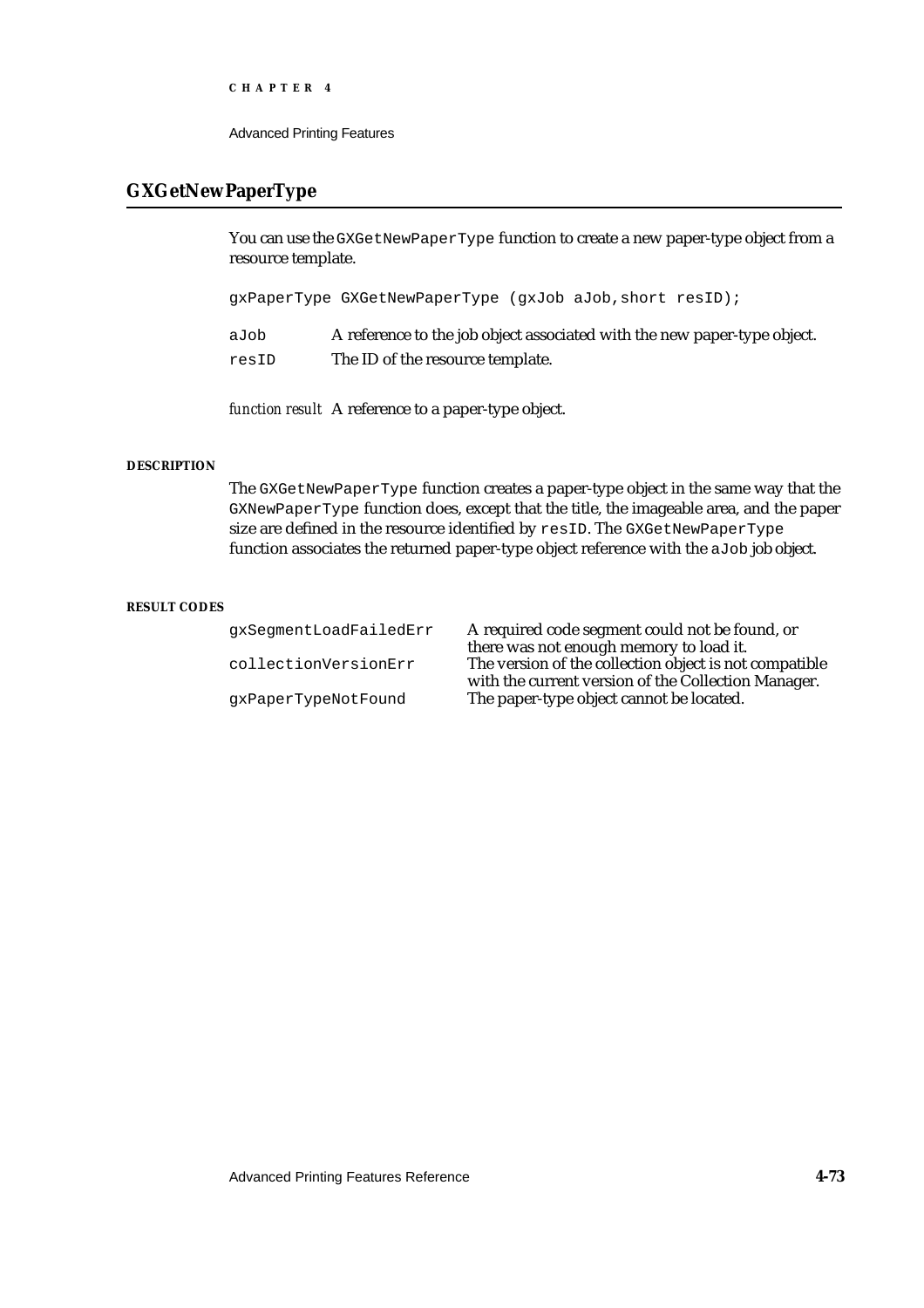## **GXGetJobPaperType**

You can use the GXGetJobPaperType function to access the specified paper-type object associated with a particular job object.

gxPaperType GXGetJobPaperType (gxJob aJob, long whichPaperType, Boolean forFormatDevice, gxPaperType aPaperType);

aJob A reference to the job object from which to obtain the paper-type object.

whichPaperType

The index that specifies which paper-type object to obtain.

forFormatDevice

A Boolean value that specifies whether the paper-type objects are associated with the formatting printer (true) or with the output printer (false).

aPaperType

A valid paper-type object reference.

*function result* A reference to a paper-type object.

### **DESCRIPTION**

The GXGetJobPaperType function retrieves the specified paper type from the job object based on the index value in the whichPaperType parameter. Index values begin at 1.

Set the forFormatDevice parameter to true to retrieve only the paper types associated with the formatting printer or to false to retrieve only paper types associated with the output printer.

If the desired paper-type object is found, based on its index value, this function replaces the contents of the aPaperType parameter with that of the retrieved paper-type object.

If the paper-type object is not located, the job object's error is set to gxPaperTypeNotFound. Any error generated by this function can be retrieved using the GXGetJobError function.

### **RESULT CODES**

gxSegmentLoadFailedErr A required code segment could not be found, or there was not enough memory to load it. gxPaperTypeNotFound The paper-type object cannot be located.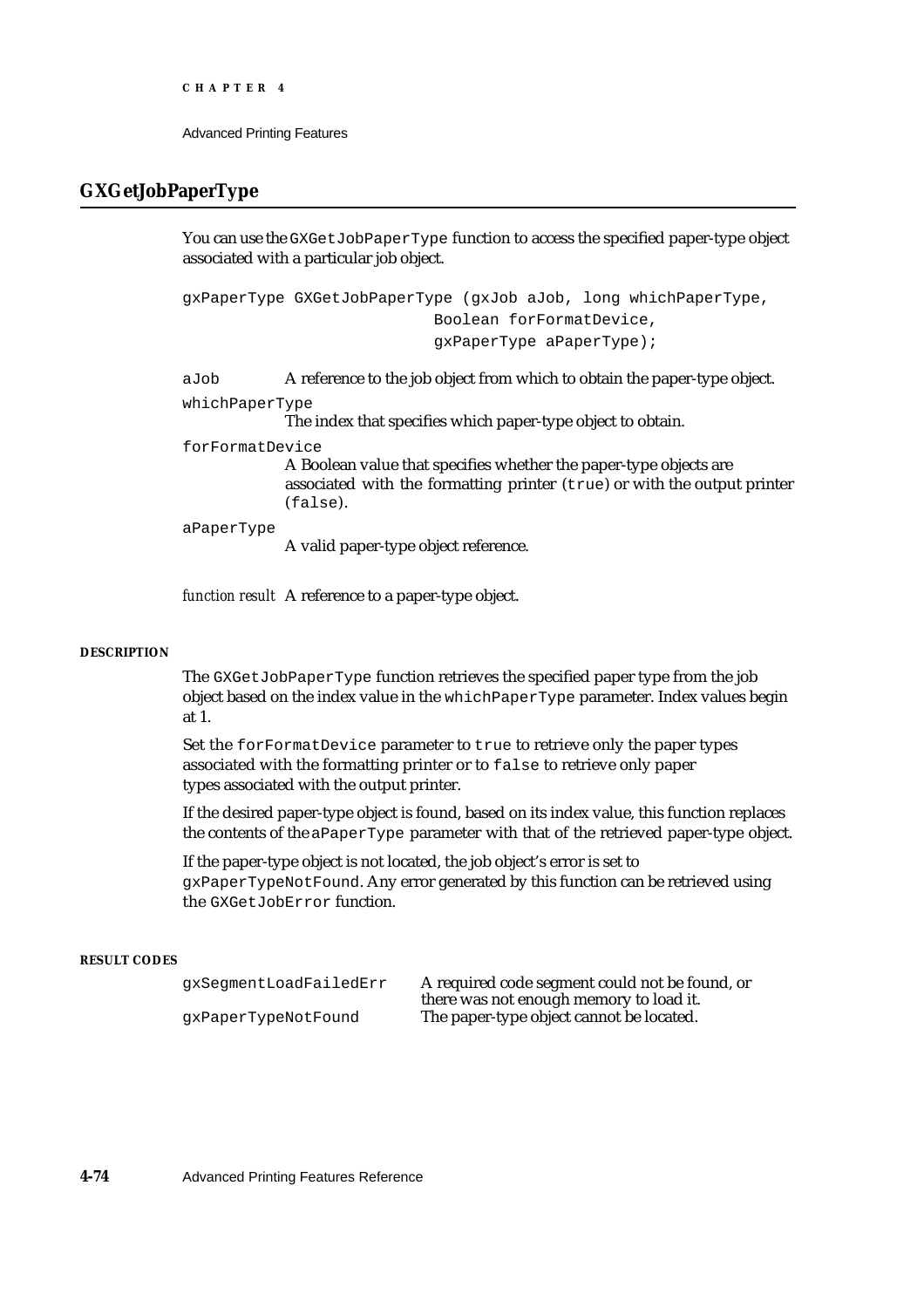Advanced Printing Features

# **GXCountJobPaperTypes**

You can use the GXCountJobPaperTypes function to obtain the total number of paper-type definitions that are accessible to a particular job object.

long GXCountJobPaperTypes (gxJob aJob, Boolean forFormatDevice);

aJob A reference to the job object from which to obtain the number of paper-type definitions.

forFormatDevice

A Boolean value that specifies whether the paper-type objects are associated with the formatting printer (true) or with the output printer (false).

*function result* The number of paper-type objects that are associated with the print job.

#### **DESCRIPTION**

The GXCountJobPaperTypes function returns the number of paper types associated with either the print job's formatting printer or output printer.

Set the forFormatDevice parameter to true to count only the paper types associated with the formatting printer or to false to count only paper types associated with the output printer.

Depending on the format specification of the job object, the total number of paper types returned may include the total number of system paper types, user paper types, printer driver paper types, and printer-configuration-file paper types.

Use the GXGetJobError function to retrieve errors for this function.

## **RESULT CODES**

gxSegmentLoadFailedErr A required code segment could not be found, or there was not enough memory to load it.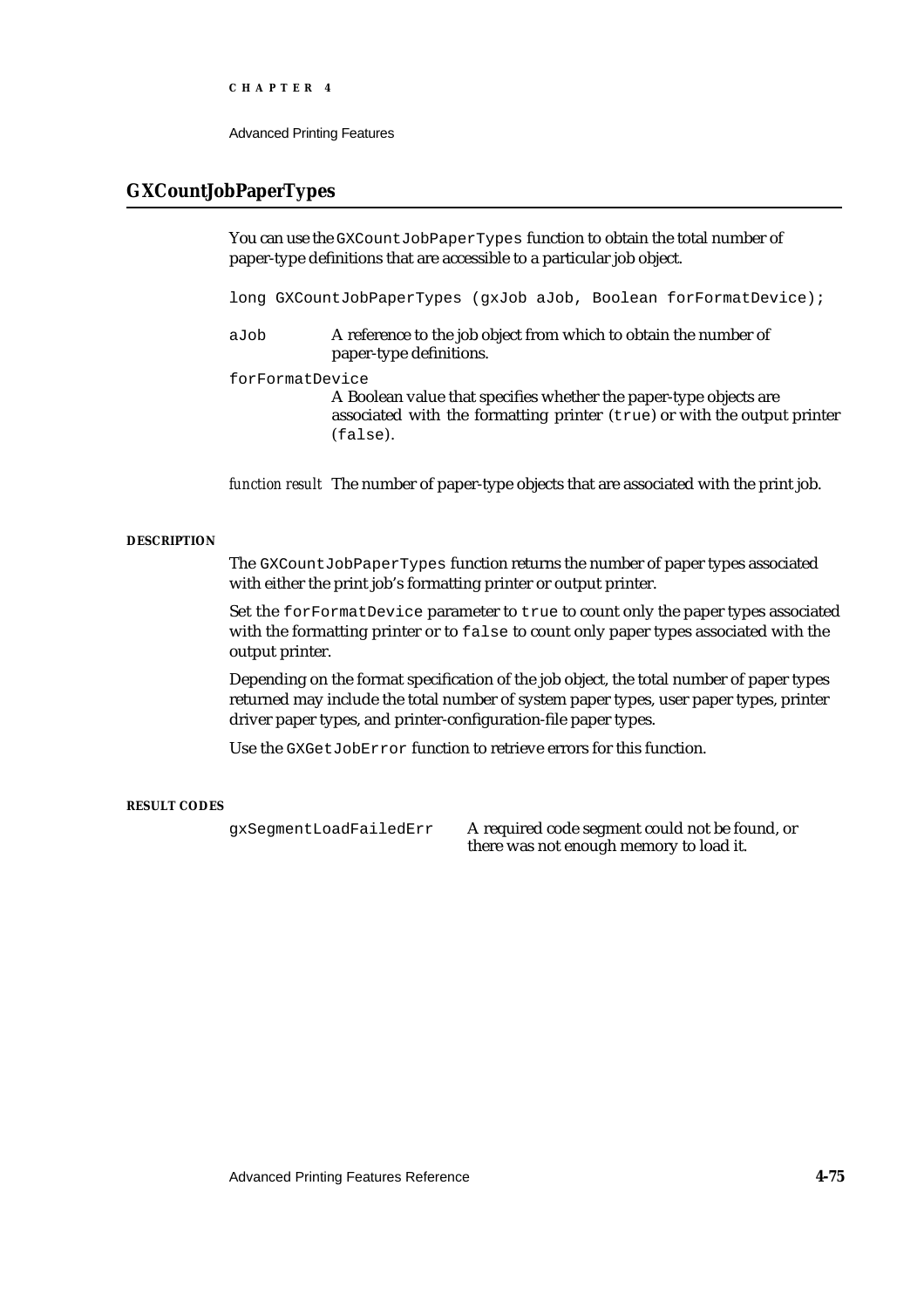```
CHAPTER 4
```
# **GXCopyPaperType**

You can use the GXCopyPaperType function to copy paper-type object data from one paper-type object to another paper-type object.

```
gxPaperType GXCopyPaperType (gxPaperType srcPaperType,
                           gxPaperType dstPaperType);
```
srcPaperType

A reference to the paper-type object whose data you want to copy.

```
dstPaperType
```
A reference to the paper-type object in which to copy the data.

*function result* Reference to a paper-type object.

## **DESCRIPTION**

The GXCopyPaperType function copies the contents of the paper-type object referred to in the srcPaperType parameter to the paper-type object referred to in the dstPaperType parameter. Each component of the paper-type object is copied. You must specify valid paper types in both the srcPaperType and dstPaperType parameters.

#### **RESULT CODES**

gxSegmentLoadFailedErr A required code segment could not be found, or there was not enough memory to load it. gxPaperTypeNotFound The paper-type object cannot be located.

# **GXGetPaperTypeName**

You can use the GXGetPaperTypeName function to obtain the name of a paper-type object.

void GXGetPaperTypeName (gxPaperType aPaperType, Str31 name);

aPaperType

A reference to the paper-type object from which to obtain the name. name On return, the name of the paper type.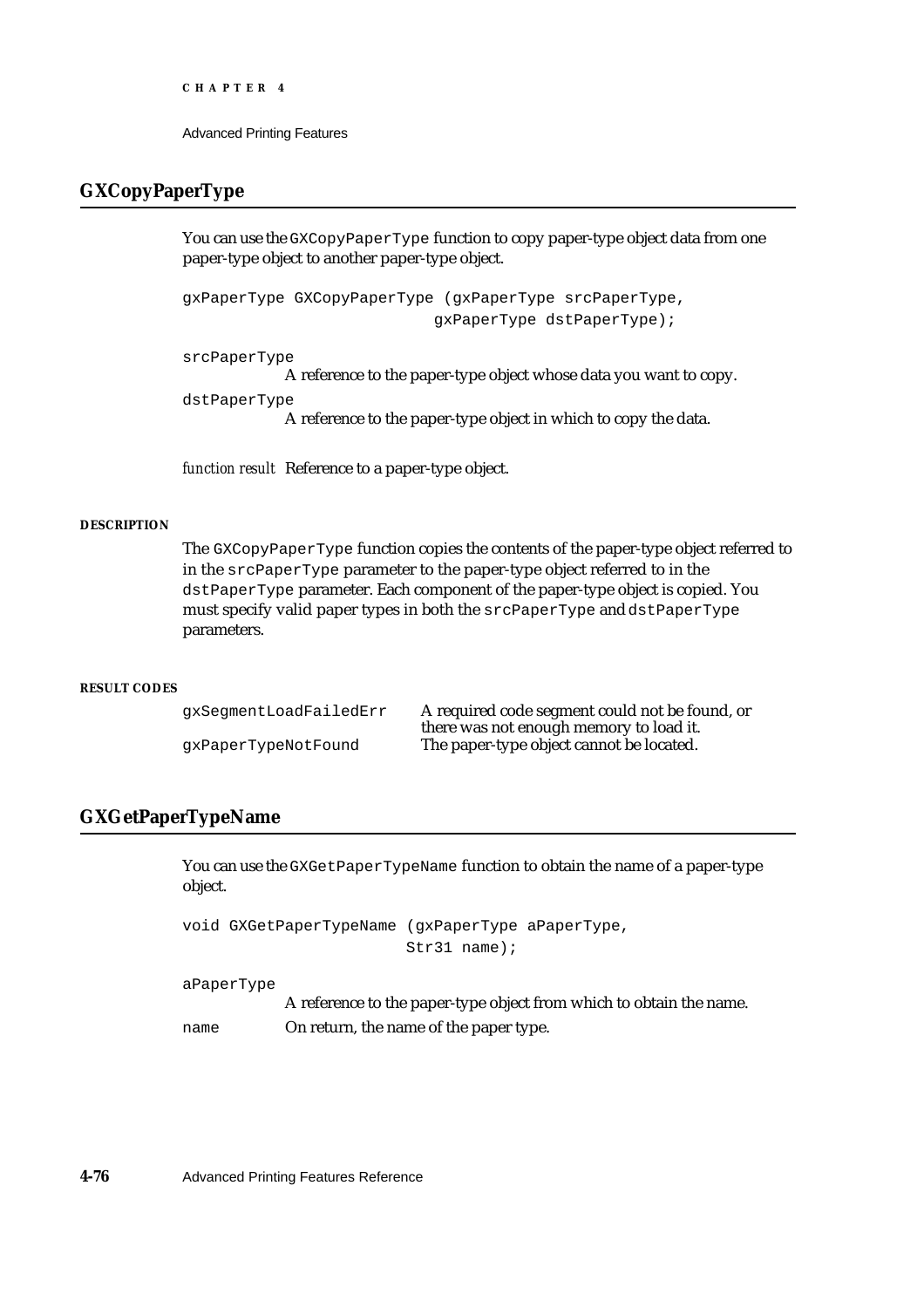Advanced Printing Features

#### **DESCRIPTION**

The GXGetPaperTypeName function returns the name of the paper-type object specified by the aPaperType parameter. The aPaperType parameter must refer to a valid paper-type object. The name of the paper-type object is returned in the name parameter.

#### **RESULT CODES**

| qxSeqmentLoadFailedErr | A required code segment could not be found, or<br>there was not enough memory to load it. |
|------------------------|-------------------------------------------------------------------------------------------|
| qxPaperTypeNotFound    | The paper-type object cannot be located.                                                  |

#### **SEE ALSO**

For an example that uses the GXGetPaperTypeName function, see "Obtaining the Name of a Paper Type" on page 4-32.

## **GXGetPaperTypeDimensions**

You can use the GXGetPaperTypeDimensions function to obtain the page rectangle and the paper rectangle associated with a paper-type object.

```
void GXGetPaperTypeDimensions (gxPaperType aPaperType,
                              gxRectangle *aPageSize,
                              gxRectangle *aPaperSize);
```
aPaperType

A reference to the paper-type object from which to obtain page and paper sizes.

aPageSize A pointer to a rectangle that receives the page size of the paper type.

aPaperSize

A pointer to a rectangle that receives the paper size of the paper type.

#### **DESCRIPTION**

The GXGetPaperTypeDimensions function returns the page and paper size for the specified paper type in the geometry of rectangles. The page rectangle is the imageable portion of a page. The paper rectangle is the size of the paper. The geometry for each rectangle specifies the size in 72 dots-per-inch units. Passing a nil pointer for either the aPageSize or the aPaperSize parameters causes QuickDraw GX to ignore the parameter.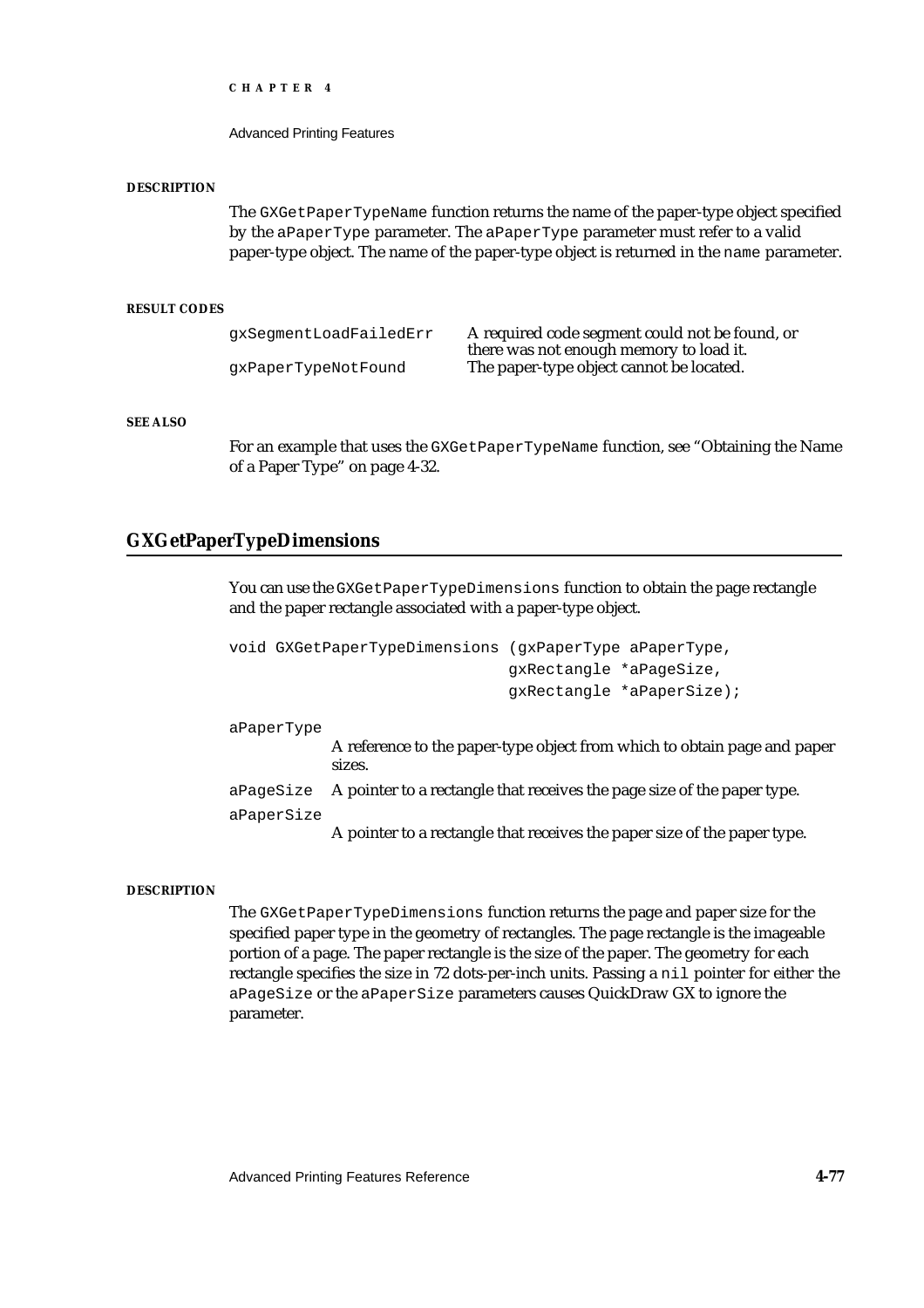```
CHAPTER 4
```
#### **RESULT CODES**

```
gxSegmentLoadFailedErr A required code segment could not be found, or
                             there was not enough memory to load it.
gxPaperTypeNotFound The paper-type object cannot be located.
```
#### **SEE ALSO**

For an example that uses the GXGetPaperTypeDimensions function, see "Obtaining the Dimensions of a Paper Type" on page 4-33.

## **GXGetPaperTypeJob**

You can use the GXGetPaperTypeJob function to obtain a reference to the job object that owns a paper-type object.

gxJob GXGetPaperTypeJob (gxPaperType aPaperType);

aPaperType

A reference to the paper-type object for which you want to obtain the job object.

*function result* A reference to the job object that owns the paper type.

#### **RESULT CODES**

gxSegmentLoadFailedErr A required code segment could not be found, or there was not enough memory to load it.

## **GXForEachJobPaperTypeDo**

You can use the GXForEachJobPaperTypeDo function to call an application-defined function for each paper-type definition that is accessible to a particular job object.

void GXForEachJobPaperTypeDo (gxJob aJob, gxPaperTypeProc aPaperTypeProc, void \*refCon, Boolean forFormattingPrinter);

aJob A reference to the job object from which to obtain the paper-type object.

aPaperTypeProc

An application-defined function to be called for each paper-type definition accessible to a job object.

**4-78** Advanced Printing Features Reference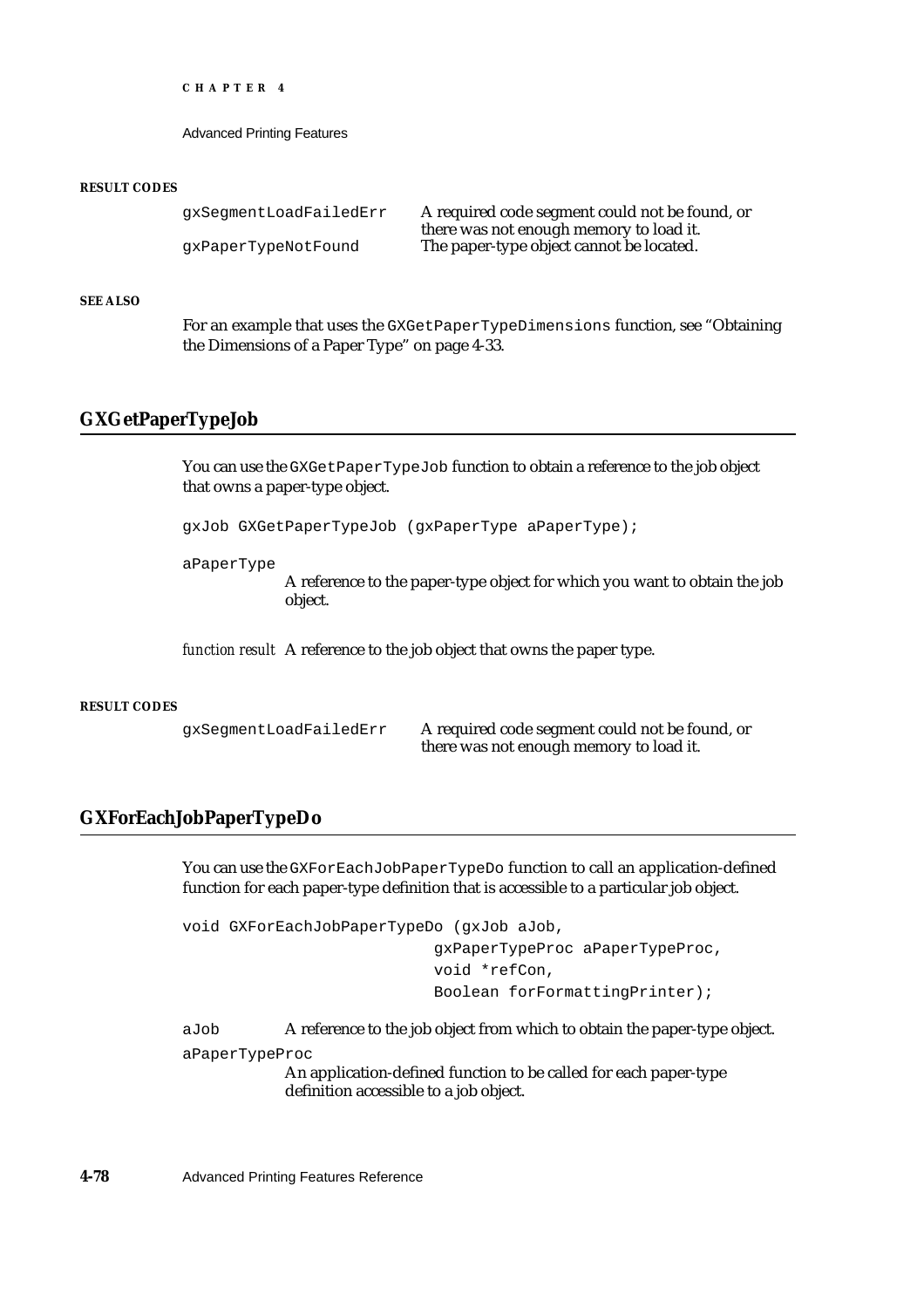#### Advanced Printing Features

refCon A pointer to a reference constant.

forFormattingPrinter

A Boolean value that specifies whether the paper-type objects are associated with the formatting printer (true) or with the output printer (false).

#### **DESCRIPTION**

The GXForEachJobPaperTypeDo function loops over each of the paper-type objects for the specified print job, executing the application-supplied function on each one.

The application-defined function is called until either all the paper types have been processed or the function returns the gxStopLooping constant.

Set the forFormattingPrinter parameter to true to execute the application-defined function only on the paper types associated with the formatting printer or to false to execute the application-defined function only on paper types associated with the output printer.

#### **RESULT CODES**

gxSegmentLoadFailedErr A required code segment could not be found, or there was not enough memory to load it.

#### **SEE ALSO**

For an example that uses the GXForEachJobPaperTypeDo function, see "Scanning the Paper Types Available to a Job" on page 4-34.

For information about declaring the application-defined function, see "Looping Through a Job's Paper Types" on page 4-92.

## Formatting for Specific Devices

You use the GXSetAvailableJobFormatModes function to set your list of job format modes for a particular job object, and you use the GXGetPreferredJobFormatMode function to obtain the printer driver's preferred mode.

You use the GXGetJobFormatMode function to obtain the current job format mode and the GXSetJobFormatMode function to set it.

You use the GXJobFormatModeQuery function to get or set additional information for the text job format mode.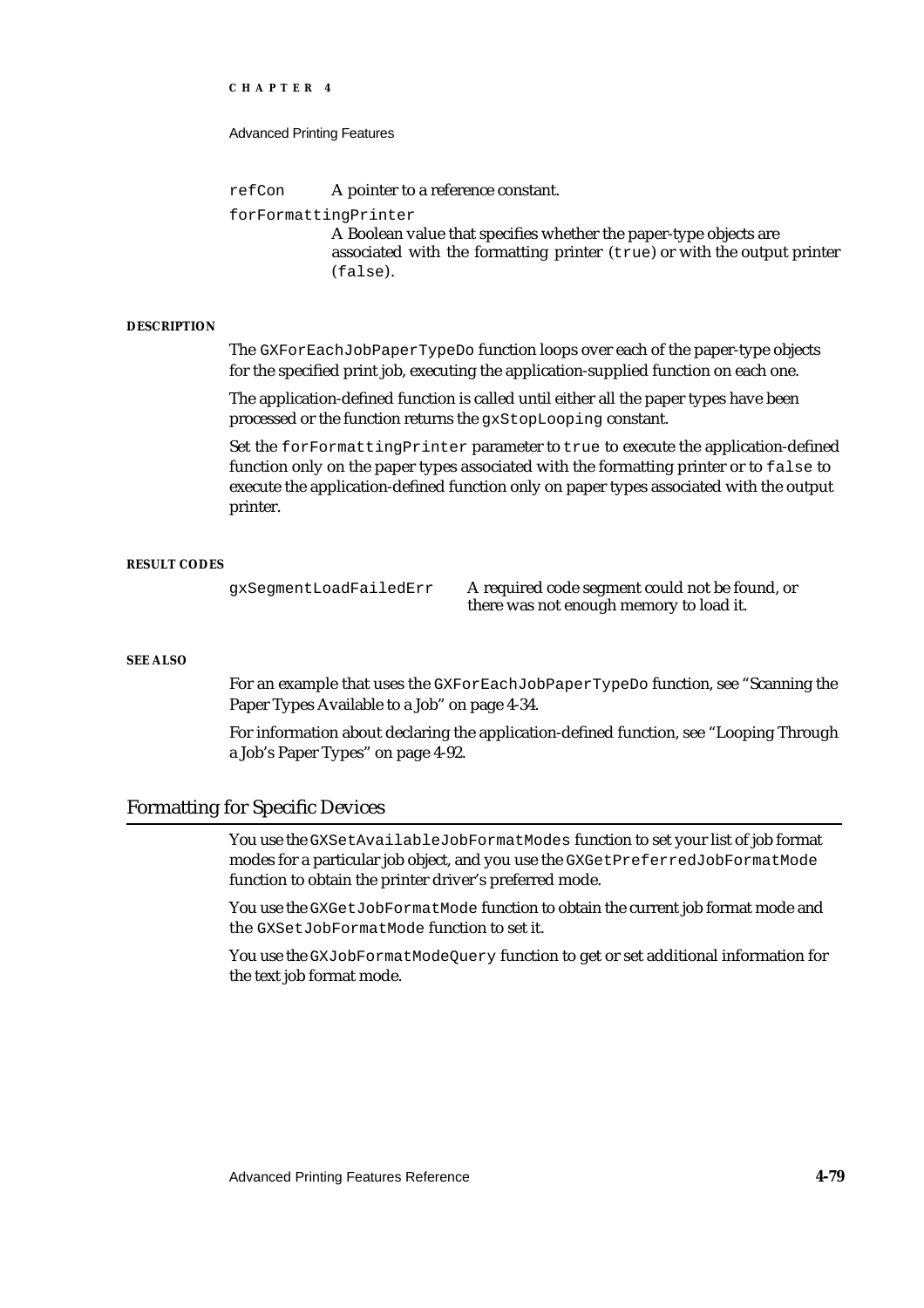Advanced Printing Features

# **GXSetAvailableJobFormatModes**

You can use the GXSetAvailableJobFormatModes function to set the list of job format modes that your application supports.

void GXSetAvailableJobFormatModes (gxJob aJob, gxJobFormatModeTableHdl aJobFormatModeTableHdl);

aJob A reference to the job object to which the list of format modes applies.

aJobFormatModeTableHdl

A handle that contains the list of supported modes.

#### **DESCRIPTION**

The GXSetAvailableJobFormatModes function provides the printer driver with the list of modes that the printer driver could return as its preferred mode.

#### **RESULT CODES**

gxSegmentLoadFailedErr A required code segment could not be found, or there was not enough memory to load it.

## **SEE ALSO**

For more information about how to use this function, see "Implementing Direct-Mode Printing" on page 4-35.

# **GXGetPreferredJobFormatMode**

You can use the GXGetPreferredJobFormatMode function to obtain the preferred mode of printing to the printer associated with a print job.

gxJobFormatMode GXGetPreferredJobFormatMode (gxJob aJob, Boolean \*directOnly);

aJob A reference to the job whose format mode you wish to determine.

directOnly

A pointer to a Boolean value returned by this function that specifies whether the preferred mode is the only mode.

*function result* The preferred mode.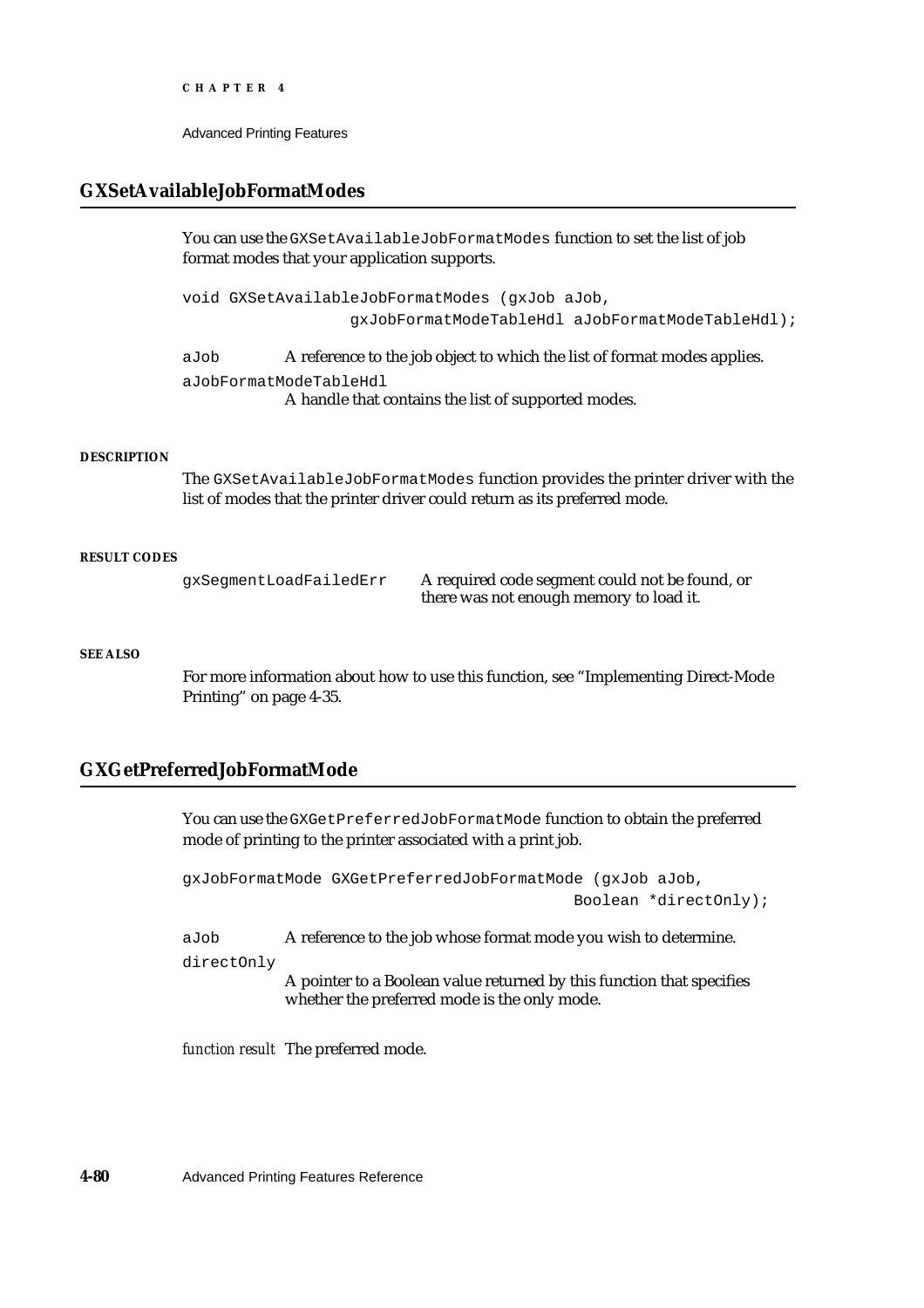Advanced Printing Features

#### **DESCRIPTION**

The GXGetPreferredJobFormatMode function returns the preferred mode of printing to the job's output printer. The preferred mode is one of the modes proposed by the application in a call to GXSetAvailableJobFormatModes. From that information, the printer driver can respond with its preferred mode.

The preferred mode is typically a mode supported directly by the driver's hardware. In the case of an ImageWriter II, the GXGetPreferredJobFormatMode function returns gxTextJobFormatMode because it can use fonts built into the printer itself for faster text printing. The preferred mode typically represents the job format mode with the fastest throughput; however, it may limit the quality or even the kind of output that may be printed.

#### **RESULT CODES**

gxSegmentLoadFailedErr A required code segment could not be found, or there was not enough memory to load it.

## **SEE ALSO**

For more information about how to use this function, see "Implementing Direct-Mode Printing" on page 4-35.

# **GXGetJobFormatMode**

You can use the GXGetJobFormatMode function to obtain the current job format mode for a particular job object.

gxJobFormatMode GXGetJobFormatMode (gxJob aJob);

aJob A reference to the job object whose current format mode you wish to obtain.

*function result* The current job format mode.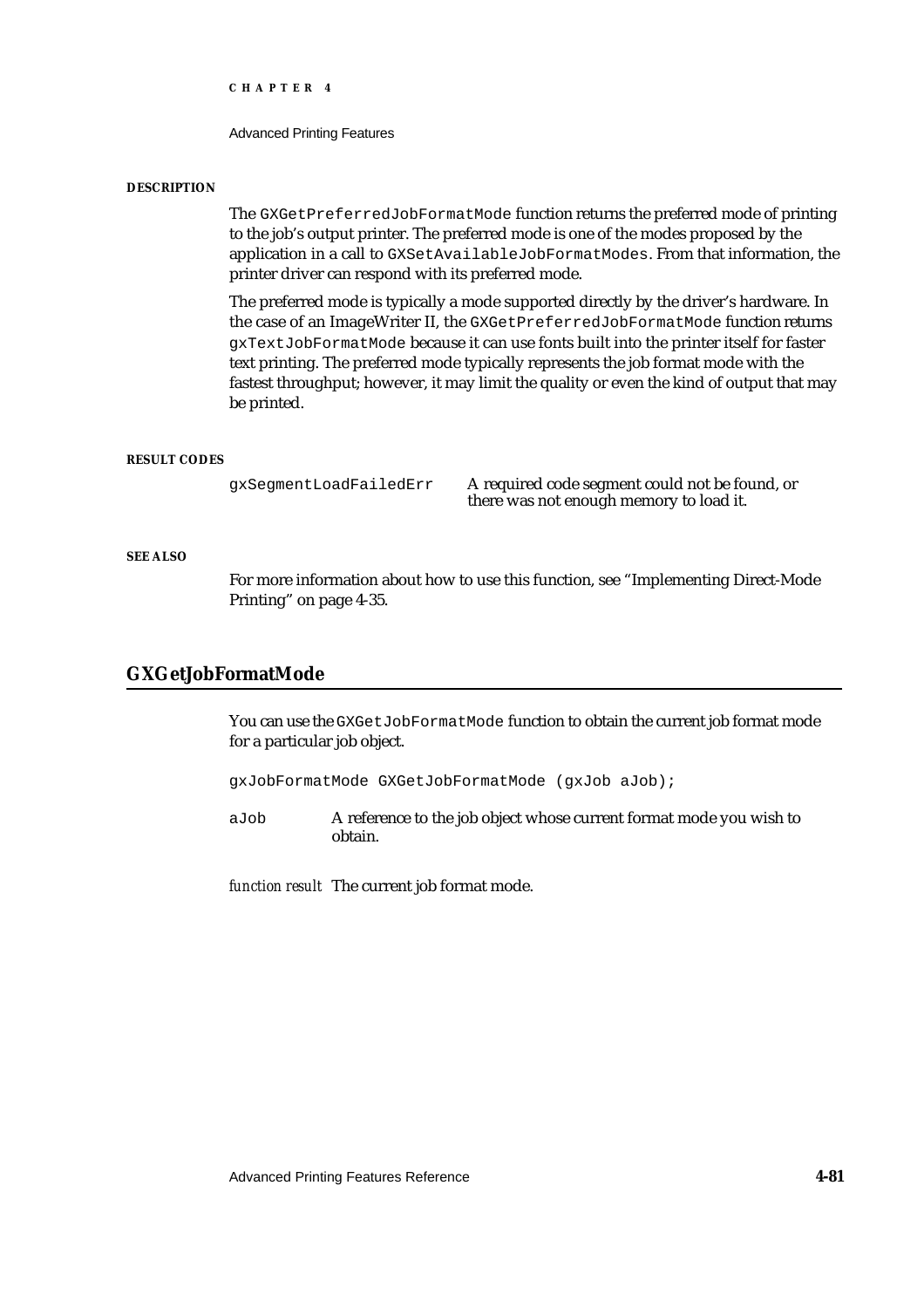Advanced Printing Features

#### **DESCRIPTION**

The GXGetJobFormatMode function returns the current job format mode specified in the GXSetJobFormatMode function. The modes defined by QuickDraw GX are:

| <b>Constant</b>                               | Value  | <b>Explanation</b>            |  |  |
|-----------------------------------------------|--------|-------------------------------|--|--|
| qxGraphicsJobFormatMode                       | 'qrph' | QuickDraw GX default printing |  |  |
| qxTextJobFormatMode                           | 'text' | <b>Text-only output</b>       |  |  |
| qxPostScriptJobFormatMode                     | 'post' | PostScript-only output        |  |  |
| A printer driver may define additional modes. |        |                               |  |  |

## **RESULT CODES**

gxSegmentLoadFailedErr A required code segment could not be found, or there was not enough memory to load it.

# **GXSetJobFormatMode**

You can use the GXSetJobFormatMode to set the job format mode.

|       | void GXSetJobFormatMode (gxJob aJob, gxJobFormatMode aMode);   |
|-------|----------------------------------------------------------------|
| aJob  | A reference to the job object associated with the direct mode. |
| aMode | The direct mode to set.                                        |

#### **DESCRIPTION**

The GXSetJobFormatMode function activates the specified job format mode for a job object whether or not the mode is supported by the printer driver or the application. You might want to call GXSetJobFormatMode to set the mode when printing without dialog boxes, such as when the user prints from the Finder.

#### **RESULT CODES**

gxSegmentLoadFailedErr A required code segment could not be found, or there was not enough memory to load it.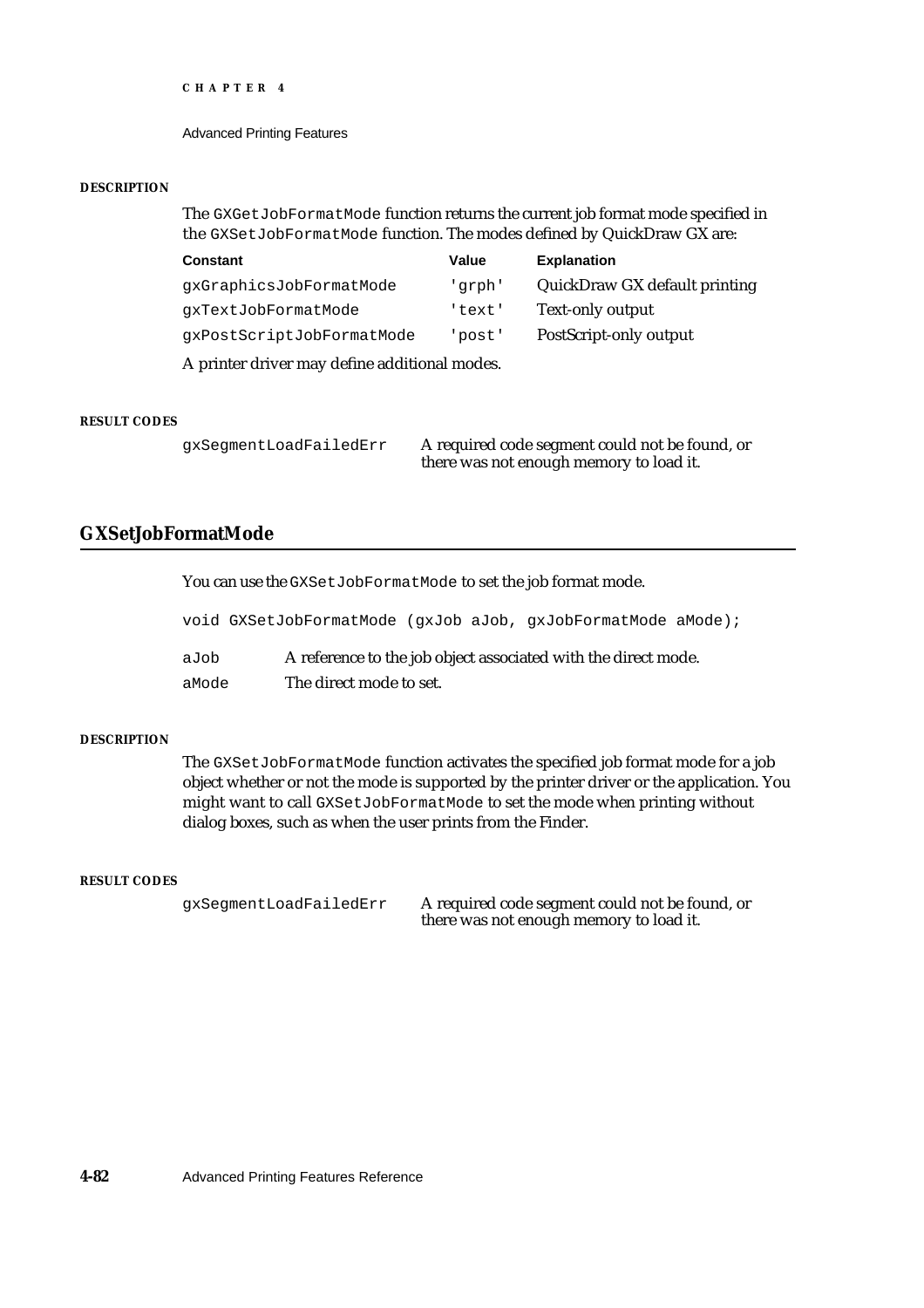Advanced Printing Features

## **GXJobFormatModeQuery**

You can use the GXJobFormatModeQuery function to get or set additional information related to a job format mode.

```
void GXJobFormatModeQuery (gxJob aJob, gxQueryType aQueryType,
                           void *srcData, void *dstData);
```

| aJob       | A reference to the job object for which information relating to the<br>printer's format mode is being requested. |
|------------|------------------------------------------------------------------------------------------------------------------|
| a0ueryType |                                                                                                                  |
|            | The kind of query requested.                                                                                     |
| srcData    | A pointer to the source data.                                                                                    |

dstData A pointer to the destination data.

## **DESCRIPTION**

The GXJobFormatModeQuery function obtains information from a printer driver that relates to the printer driver's preferred mode. The kinds of queries that can be specified in the aQueryType parameter depend on the printer driver. The format and direction of the data transfer depends on the kind of query.

QuickDraw GX defines query types for use with printer drivers whose preferred mode is gxTextJobFormatMode:

| <b>Constant</b>                     | Value  | <b>Explanation</b>                                   |
|-------------------------------------|--------|------------------------------------------------------|
| qxGetJobFormatLineConstraintOuery   | $_{0}$ | Used to determine line<br>constraint characteristics |
| qxGetJobFormatFontsQuery            |        | Used to determine font<br>information                |
| qxGetJobFormatFontCommonStylesQuery | 2      | Used to determine style<br>names                     |
| qxGetJobFormatFontConstraintOuery   | 3      | Used to determine font<br>positioning constraints    |
| qxSetStyleJobFormatCommonStyleQuery | 4      | Used to set style names                              |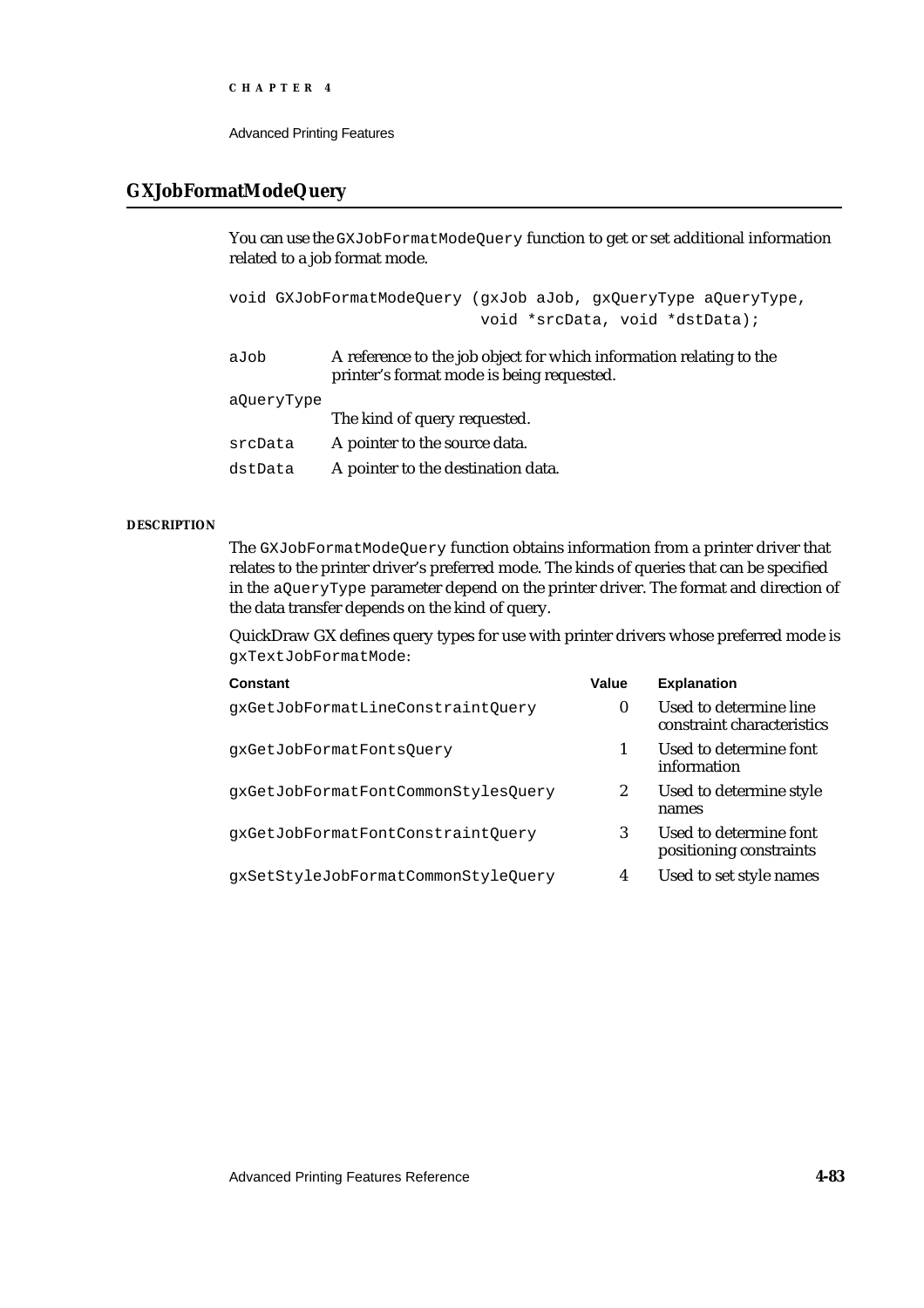Advanced Printing Features

#### **RESULT CODES**

```
gxSegmentLoadFailedErr A required code segment could not be found, or
                              there was not enough memory to load it.
```
## **SEE ALSO**

For more information the kinds of queries and the format of data returned, see "Formatting for Text Job Format Mode Printing" on page 4-36.

# Color Profile Functions

QuickDraw GX allows you to find and set the color profiles that are used for color matching. Color matching and the ColorSync Manager are described in *Inside Macintosh: Advanced Color Imaging*.

# **GXFindPrinterProfile**

You can use the GXFindPrinterProfile function to determine the color profile used by an output printer.

|            | OSErr GXFindPrinterProfile (gxPrinter thePrinter,                                                                                                                                                                                                                                                                                      |
|------------|----------------------------------------------------------------------------------------------------------------------------------------------------------------------------------------------------------------------------------------------------------------------------------------------------------------------------------------|
|            | void *searchData, long index,                                                                                                                                                                                                                                                                                                          |
|            | gxColorProfile *returnedProfile, long *numProfiles);                                                                                                                                                                                                                                                                                   |
| thePrinter |                                                                                                                                                                                                                                                                                                                                        |
|            | A reference to the printer object.                                                                                                                                                                                                                                                                                                     |
| searchData |                                                                                                                                                                                                                                                                                                                                        |
|            | A pointer to a block of data that is assumed to be a ColorSync searching<br>block of type CMProfileSearchRecord. If this value is not nil, then<br>the value of the index parameter must not be 0 if you want the search to<br>take place.                                                                                             |
|            | If this value is nil, the value of the index parameter defines which<br>profile is returned.                                                                                                                                                                                                                                           |
| index      | The index of the profile to return. If the value is 0, then the current profile<br>is returned in the returned Profile parameter.                                                                                                                                                                                                      |
|            | If the value of this parameter is not 0, then the behavior this function<br>depends on the value of the searchData parameter. If index is not 0<br>and searchData is nil, the indexed profile is returned in the<br>returnedProfile parameter. If index is not 0 and searchData is not<br>nil, then the printer profiles are searched. |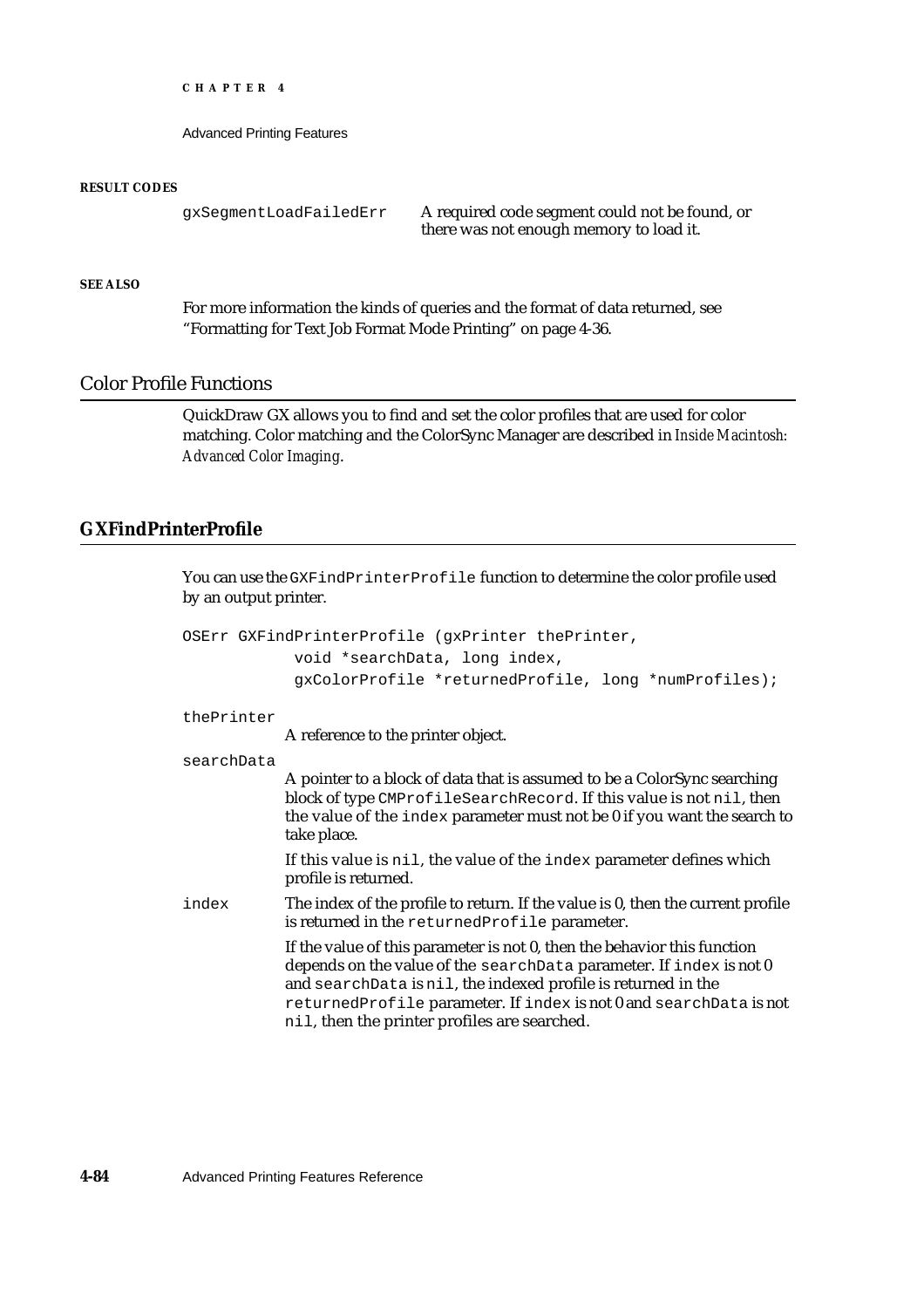#### Advanced Printing Features

returnedProfile

On return, a list of references to color profiles matching the criteria specified by the searchData and index parameters. If no color profiles are found, this parameter is nil upon return.

#### numProfiles

On return, the number of profiles that were found.

*function result* An error code. The value noErr indicates that the operation was successful.

#### **DESCRIPTION**

The GXFindPrinterProfile function searches for a color profile that matches the specifications in the searchData and index parameters.

#### **RESULT CODES**

gxSegmentLoadFailedErr A required code segment could not be found, or there was not enough memory to load it.

#### **SEE ALSO**

The gxFindPrinterProfile message that determines which profiles are returned is described in *Inside Macintosh: QuickDraw GX Printing Extensions and Drivers*.

Color matching, color profiles, the CMProfileSearchRecord structure, and color profile resources are described in *Inside Macintosh: Advanced Color Imaging*.

# **GXFindFormatProfile**

You can use the GXFindFormatProfile function to determine color-matching information for a specific format object. This function is similar to the GXFindPrinterProfile function (described in the previous section), except that it finds a color profile that is associated with a format object rather than a printer object.

OSErr GXFindFormatProfile (gxFormat theFormat, void \*searchData, long index, gxColorProfile \*returnedProfile, long \*numProfiles);

theFormat A reference to the format object.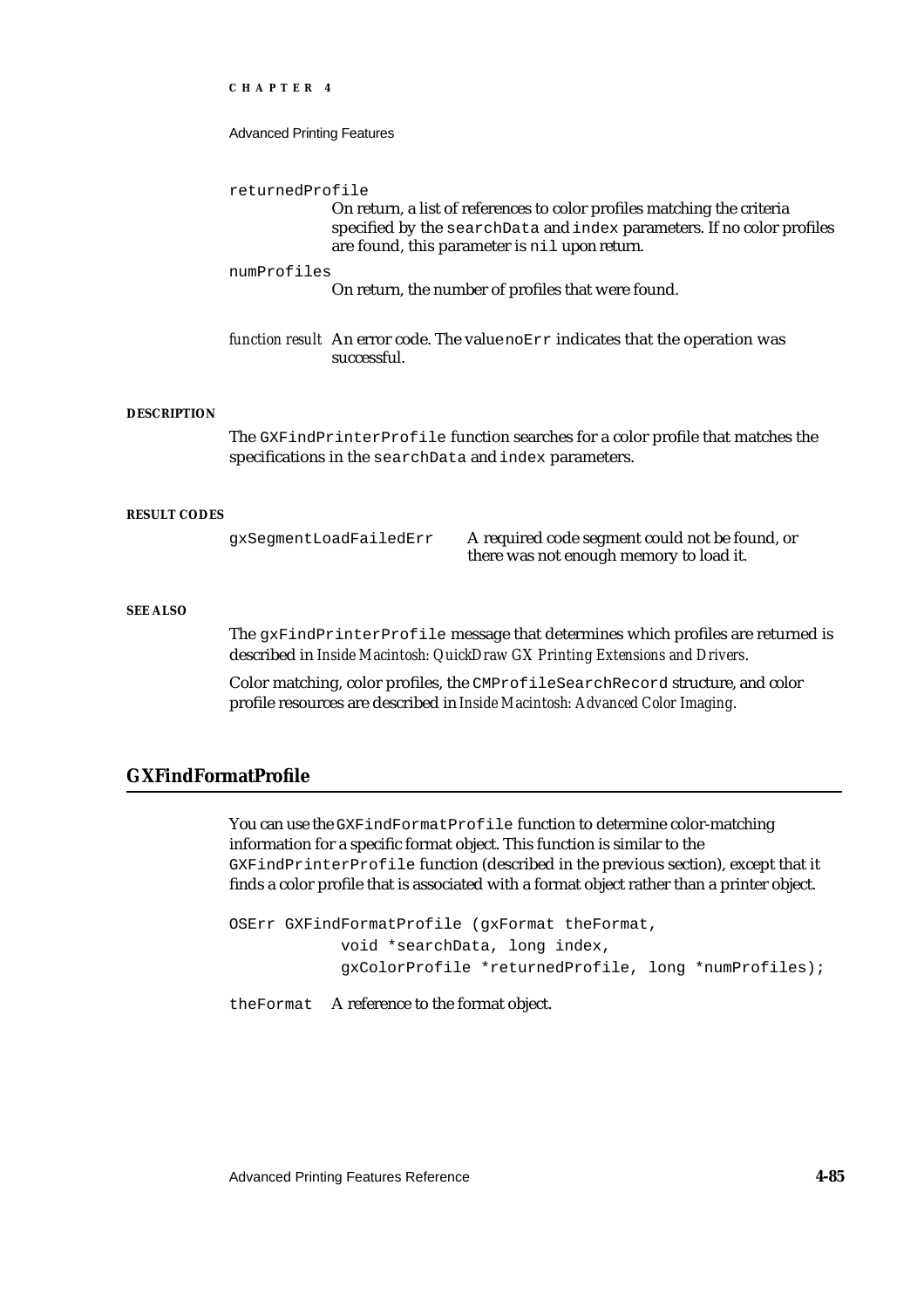#### Advanced Printing Features

| searchData      | A pointer to a block of data that is assumed to be a ColorSync searching<br>block of type CMProfileSearchRecord. If this value is not nil, then<br>the value of the index parameter must not be 0 if you want the search to<br>take place.                                                                                             |
|-----------------|----------------------------------------------------------------------------------------------------------------------------------------------------------------------------------------------------------------------------------------------------------------------------------------------------------------------------------------|
|                 | If this value is nil, the value of the index parameter defines which<br>profile is returned.                                                                                                                                                                                                                                           |
| index           | The index of the profile to return. If the value is 0, then the current profile<br>is returned in the returned Profile parameter.                                                                                                                                                                                                      |
|                 | If the value of this parameter is not 0, then the behavior this function<br>depends on the value of the searchData parameter. If index is not 0<br>and searchData is nil, the indexed profile is returned in the<br>returnedProfile parameter. If index is not 0 and searchData is not<br>nil, then the printer profiles are searched. |
| returnedProfile | On return, a list of references to color profiles matching the criteria<br>specified by the searchData and index parameters. If no color profiles<br>are found, this parameter returns nil.                                                                                                                                            |
| numProfiles     | On return, the number of profiles that were found.                                                                                                                                                                                                                                                                                     |
|                 | function result An error code. The value no Err indicates that the operation was<br>successful.                                                                                                                                                                                                                                        |

#### **DESCRIPTION**

The GXFindFormatProfile function searches for a color profile that matches the specifications in the searchData and index parameters.

## **RESULT CODES**

gxSegmentLoadFailedErr A required code segment could not be found, or there was not enough memory to load it.

## **SEE ALSO**

The gxFindFormatProfile message that determines which profiles are returned is described in *Inside Macintosh: QuickDraw GX Printing Extensions and Drivers*.

Color matching, color profiles, the CMProfileSearchRecord structure, and color profile resources are described in *Inside Macintosh: Advanced Color Imaging*.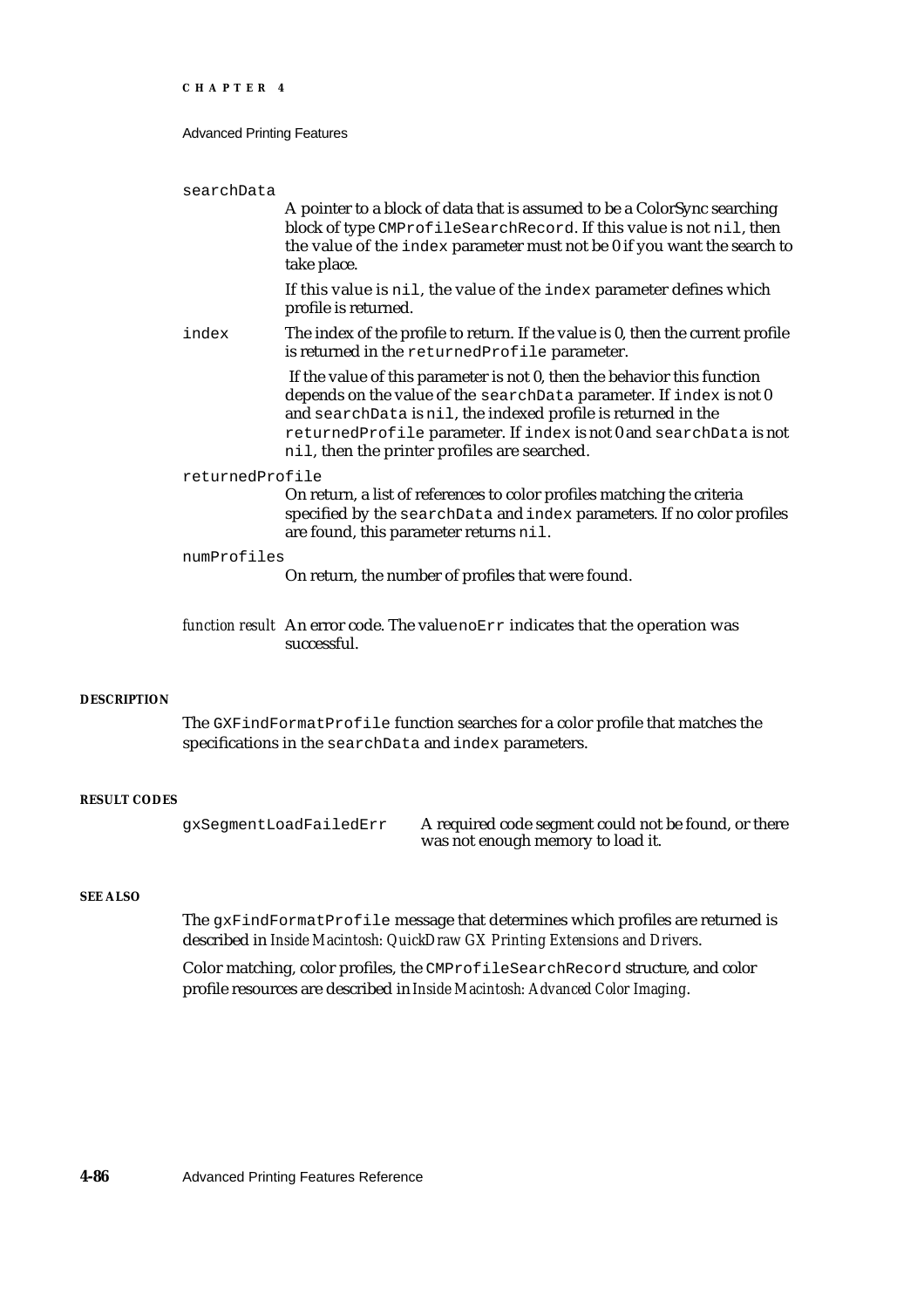```
CHAPTER 4
```
# **GXSetPrinterProfile**

You can call the GXSetPrinterProfile function to change the current color profile for a printer.

```
OSErr GXSetPrinterProfile (gxPrinter thePrinter,
              gxColorProfile oldProfile, gxColorProfile newProfile);
thePrinter
             A reference to the printer object.
oldProfile
             A reference to the profile that has been associated with the printer object.
newProfile
             A reference to the profile to add to the list of profiles for a printer object.
function result An error code. The value noErr indicates that the operation was 
             successful.
```
#### **DESCRIPTION**

You can call GXSetPrinterProfile to change the current profile for a printer, to replace an existing profile that is associated with the printer object, or to remove a profile from the list of color profiles that are associated with the printer object.

A printer driver or printing extension defines the values of the oldProfile and newProfile parameters that determine what happens in response to this message. Table 4-6 shows an example.

| Table 4-6              | The actions of the GXSetPrinterProfile function |                                                                                                                                                |  |  |
|------------------------|-------------------------------------------------|------------------------------------------------------------------------------------------------------------------------------------------------|--|--|
| Value of<br>oldProfile | Value of<br>newProfile                          | <b>Action taken</b>                                                                                                                            |  |  |
| nil                    | nil                                             | <b>None</b>                                                                                                                                    |  |  |
| Valid                  | nil                                             | oldProfile is deleted from the list of profiles<br>associated with the printer object.                                                         |  |  |
| nil                    | Valid                                           | newProfile is added to the list of profiles for the<br>printer object and becomes the current profile.                                         |  |  |
| Valid                  | Valid                                           | oldProfile is deleted from the list of profiles,<br>newProfile is added, and newProfile becomes<br>the current profile for the printer object. |  |  |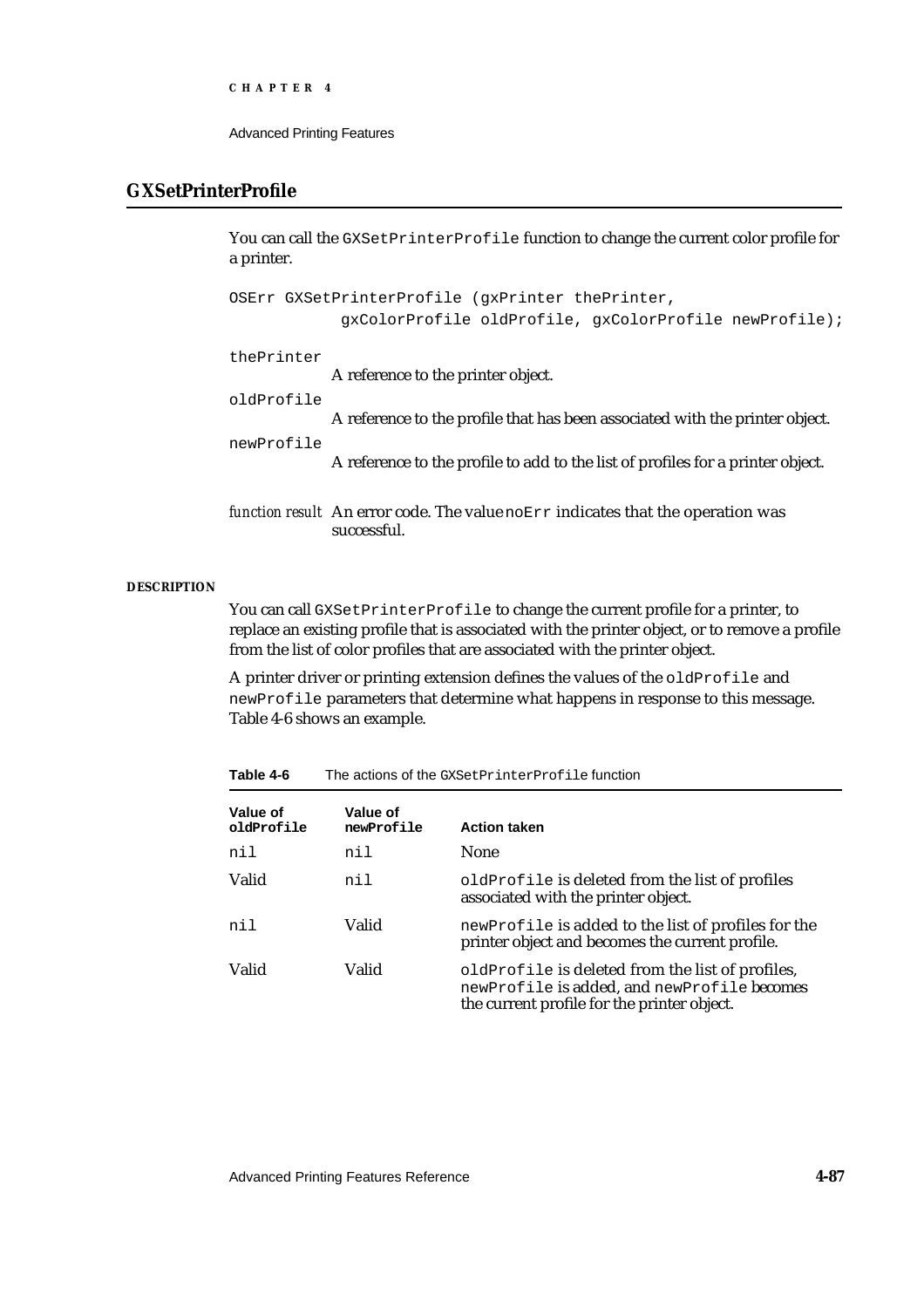Advanced Printing Features

#### **RESULT CODES**

gxSegmentLoadFailedErr A required code segment could not be found, or there was not enough memory to load it.

## **SEE ALSO**

The gxSetPrinterProfile message is described in *Inside Macintosh: QuickDraw GX Printing Extensions and Drivers*.

Color matching, color profiles, and color profile resources are described in *Inside Macintosh: Advanced Color Imaging*.

# **GXSetFormatProfile**

You can use the GXSetFormatProfile function to change the current color profile for a format object.

|            | OSErr GXSetFormatProfile (qxFormat theFormat,                                                    |
|------------|--------------------------------------------------------------------------------------------------|
|            | gxColorProfile oldProfile, gxColorProfile newProfile);                                           |
|            | the Format A reference to the format object.                                                     |
| oldProfile |                                                                                                  |
|            | A reference to the profile that has been associated with the format object.                      |
| newProfile | A reference to the profile to add to the list of profiles for a format object.                   |
|            | function result An error code. The value $nOETr$ indicates that the operation was<br>successful. |

#### **DESCRIPTION**

You can call the GXSetFormatProfile function to change the current profile for a format object, to replace an existing profile that is associated with the format object, or to remove a profile from the list of color profiles that are associated with the format object.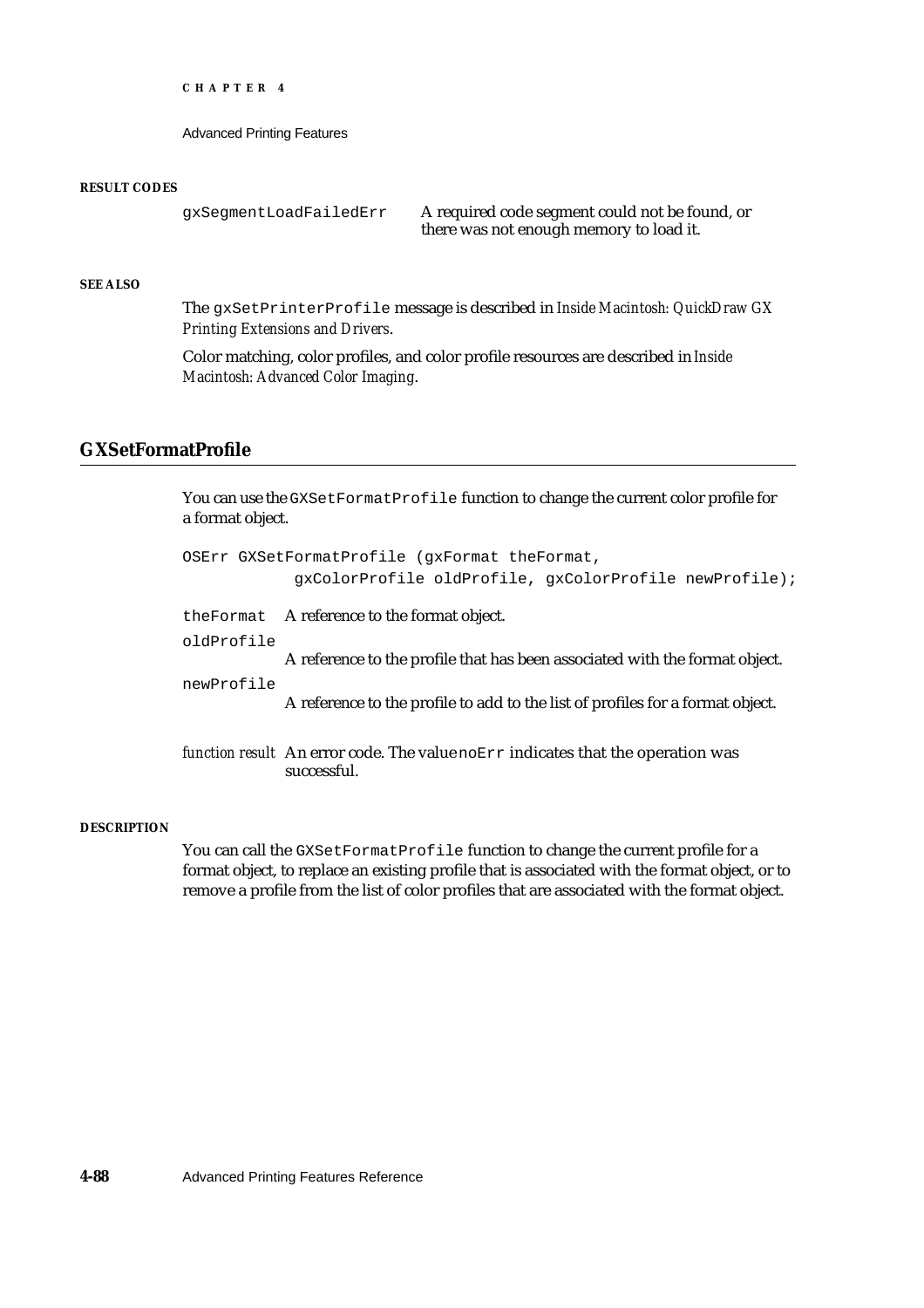#### Advanced Printing Features

A printer driver or printing extension defines the values of the oldProfile and newProfile parameters that determine what happens in response to this message. Table 4-7 shows an example.

#### Table 4-7 The actions of the GXSetFormatProfile function

| Value of<br>oldProfile | Value of<br>newProfile | <b>Action taken</b>                                                                                                                           |
|------------------------|------------------------|-----------------------------------------------------------------------------------------------------------------------------------------------|
| nil                    | nil                    | <b>None</b>                                                                                                                                   |
| Valid                  | nil                    | oldProfile is deleted from the list of profiles<br>associated with the format object.                                                         |
| nil                    | Valid                  | newProfile is added to the list of profiles for the<br>format object and becomes the current profile.                                         |
| Valid                  | Valid                  | oldProfile is deleted from the list of profiles,<br>newProfile is added, and newProfile becomes<br>the current profile for the format object. |

## **RESULT CODES**

gxSegmentLoadFailedErr A required code segment could not be found, or there was not enough memory to load it.

## **SEE ALSO**

The gxSetFormatProfile message is described in *Inside Macintosh: QuickDraw GX Printing Extensions and Drivers*.

Color matching, color profiles, and color profile resources are described in *Inside Macintosh: Advanced Color Imaging*.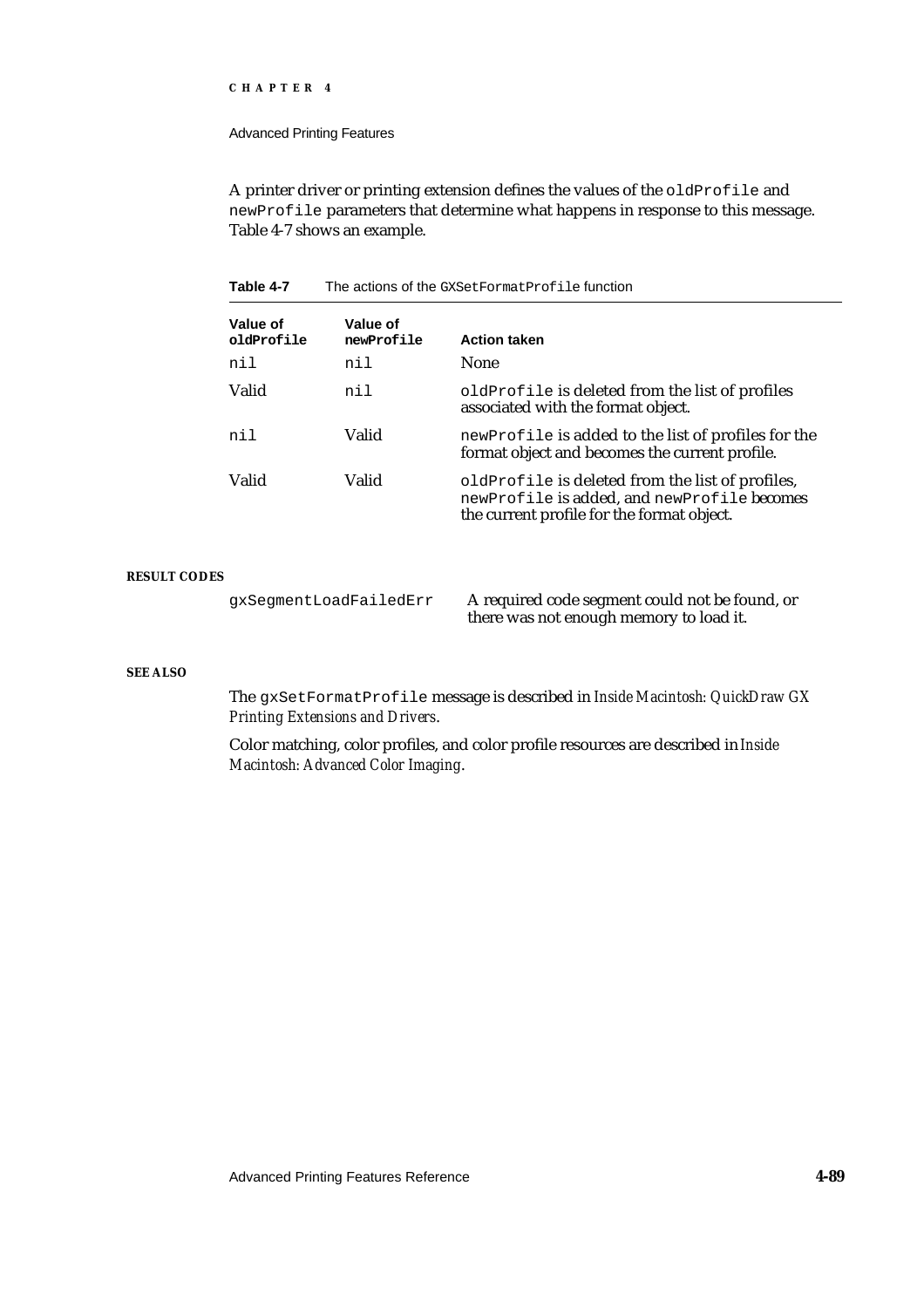Advanced Printing Features

# Idle Job Function

You can call the GXIdleJob function to allow other applications time to execute while your application is spooling.

# **GXIdleJob**

You can use the GXIdleJob function to release time to other processes while your application is performing a computationally intensive task.

```
void GXIdleJob (gxJob aJob);
```
aJob A reference to a job object.

## **DESCRIPTION**

The GXIdleJob function tells QuickDraw GX to release time to other processes that are currently active. If your application is performing a computationally intensive process that can potentially lock other processes out for an extended period of time, you need to periodically call this function.

#### **RESULT CODES**

gxSegmentLoadFailedErr A required code segment could not be found, or there was not enough memory to load it. gxPrUserAbortErr The user has canceled printing.

# Application-Defined Functions

The following sections describe the application-defined functions for preventing the display of the Printing Status dialog box, for manipulating the view devices associated with a printer object, and for manipulating the paper types associated with a job object.

## Message Override Function for the Printing Status Dialog Box

You can call the GXInstallApplicationOverride function to install an override function for the gxJobStatus message to prevent the Printing Status dialog box from being displayed while spooling.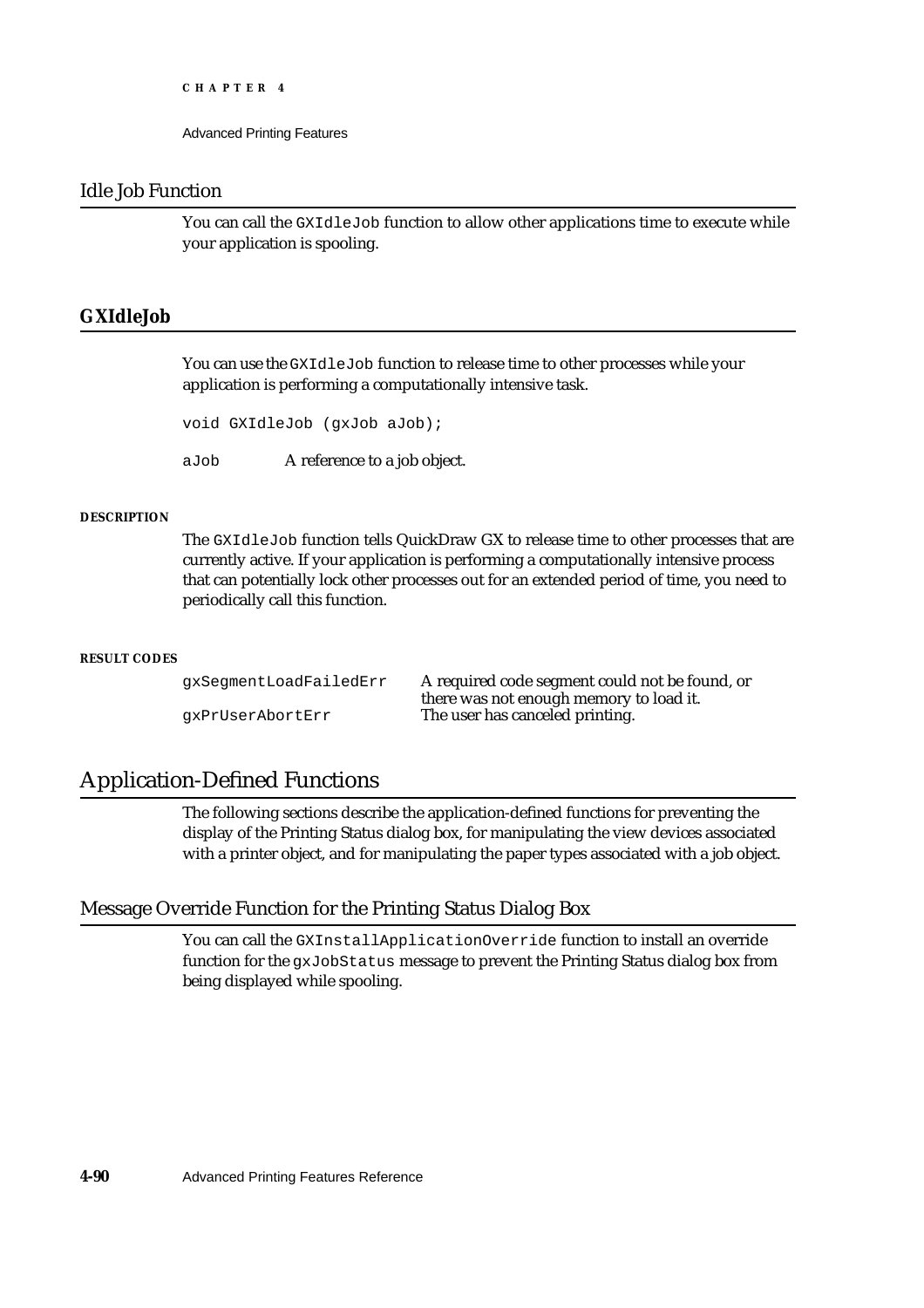Advanced Printing Features

# **GXJobStatus**

QuickDraw GX sends the gxJobStatus message to display the current status of a print job during spooling and despooling. You can install an override function for the gxJobStatus message to prevent the display of status information during spooling. Your override function must match the following formal declaration:

OSErr GXJobStatus (gxStatusRecord \*aStatusRecord);

aStatusRecord

A pointer to a status structure.

*function result* An error code. The value noErr indicates that the operation was successful.

#### **DESCRIPTION**

QuickDraw GX sends the gxJobStatus message when a printing extension or printer driver calls the GXReportStatus function. This is not under the application's control.

The default implementation of this message displays the status in the desktop printer window. To prevent the display of the Printing Status dialog box, your override function should return noErr as its only action.

#### **SPECIAL CONSIDERATIONS**

You never send the gxJobStatus message yourself.

You must forward the gxJobStatus message to other message handlers.

#### **RESULT CODES**

gxSegmentLoadFailedErr A required code segment could not be found, or there was not enough memory to load it. gxPrUserAbortErr The user has canceled printing.

#### **SEE ALSO**

The status structure is described in the section "The Status Structure" on page 4-42.

For more information about status information, see the printing functions chapter of *Inside Macintosh: QuickDraw GX Printing Extensions and Drivers*.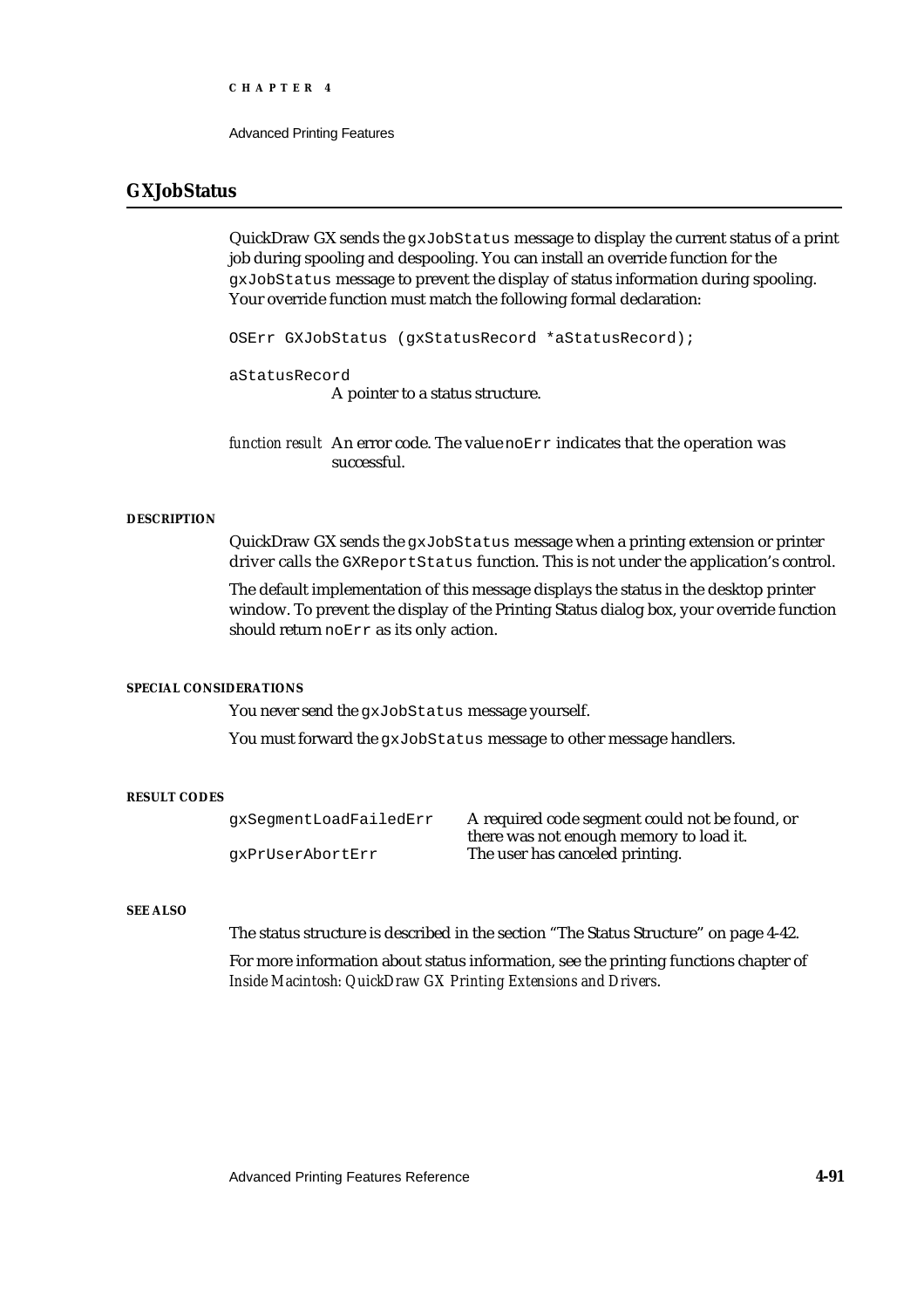```
CHAPTER 4
```
# Looping Through a Printer's View Devices

The application-defined function called by the GXForEachPrinterViewDeviceDo function takes two parameters: the view device object associated with a particular printer object, and a pointer to a reference constant in which you specify data passed into the application-defined function. For example, this is how you should declare the application-function if you were to name it MyViewDeviceFunction:

```
gxLoopStatus MyViewDeviceFunction(gxViewDevice aViewDevice, 
                                  void *refCon);
```
aViewDevice

A reference to the current view device. This is provided by QuickDraw GX when the MyViewDeviceFunction function is called.

refCon A pointer to a reference constant.

*function result* A Boolean to indicate whether looping should stop.

## **DESCRIPTION**

When you use the GXForEachPrinterViewDeviceDo function, QuickDraw GX calls the application-defined function for each view device object referenced by the specified printer object until the application-defined function returns gxStopLooping or there are no more view devices in the list. If you want the

GXForEachPrinterViewDeviceDo function to continue with the next view device, return gxKeepLooping from the application-defined function.

# Looping Through a Job's Paper Types

The application-defined function called by the GXForEachJobPaperTypeDo function takes two parameters: the view device object associated with a particular printer object, and a pointer to a reference constant in which you specify data passed into the application-defined function. For example, this is how you should declare the application-function if you were to name it MyPaperTypeFunction:

```
gxLoopStatus MyPaperTypeFunction(gxPaperType aPaperType, 
                                  void *refCon);
```
aPaperType

A reference to the current paper type. This is provided by QuickDraw GX when the MyPaperTypeFunction function is called.

refCon A pointer to a reference constant.

*function result* A Boolean to indicate whether looping should stop.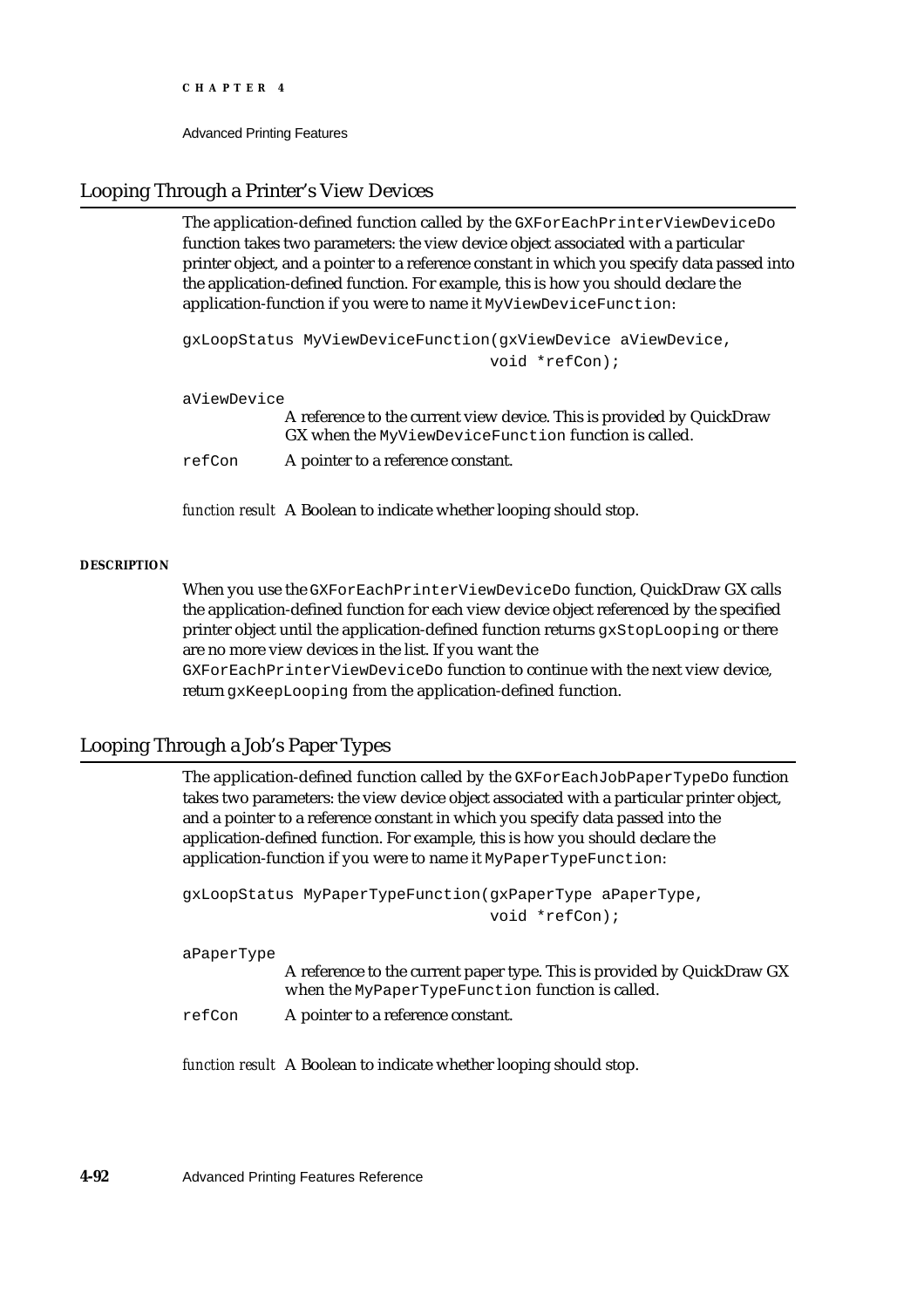Advanced Printing Features

#### **DESCRIPTION**

When you use the GXForEachJobPaperTypeDo function, QuickDraw GX calls the application-defined function for each paper-type object referenced by the specified job object until the application-defined function returns gxStopLooping or there are no more paper types in the list. If you want the GXForEachJobPaperTypeDo function to continue with the next paper type, return gxKeepLooping from the application-defined function.

# The Status Resource

You need to include a status resource, of type gxStatusType, to define the status messages that are displayed during the printing process. Figure 4-3 shows the structure of the status resource.





The status resource contains a count of the status entries and an array of status definitions.

 $n$  Status owner. The signature of the printing extension or printer driver to which this status resource belongs.

Each status definition contains four values:

- n Status type. The kind of status message that this is. The status type constants are shown in Table 4-8.
- n Status ID. The ID of this status message within the status resource. You typically assign sequential numbers to the status messages within each status resource, as shown in the example at the end of this section.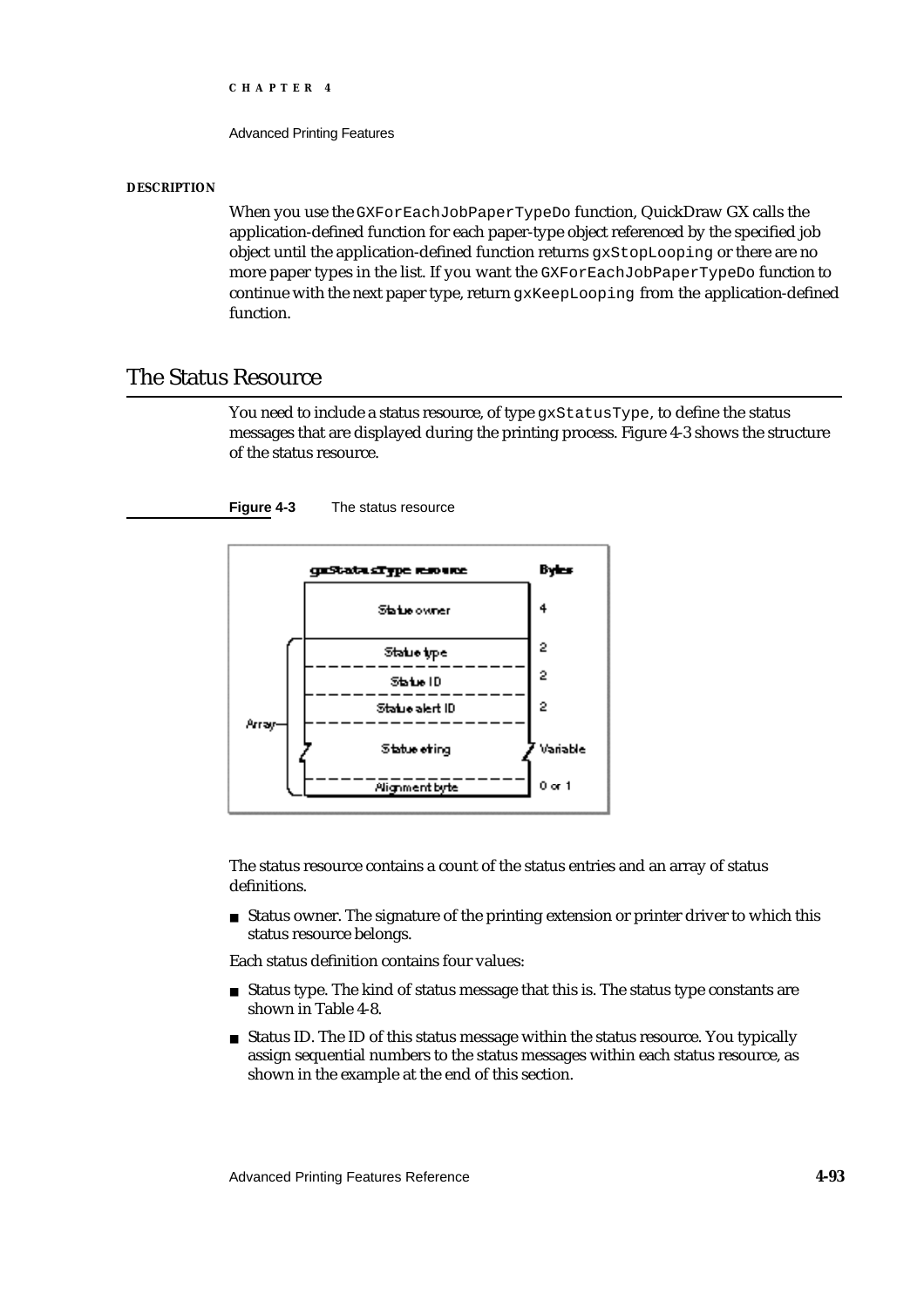- n Status alert ID. The ID of the printing alert associated with this status message. Use the ID 0 to indicate that this status message does not require a printing alert.
- Status string. The status message string to display to the user.

Most of the status types produce side effects. For example, if you send a status message with status type gxSpoolingPageStatus, the page count is incremented in the spooling status that is displayed on the user's screen. Table 4-8 shows the status type constants and the side effects associated with each.

| Constant<br>gxNonFatalError | Value<br>1       | <b>Explanation of side effects</b><br>Affects the icon that is displayed during              |
|-----------------------------|------------------|----------------------------------------------------------------------------------------------|
|                             |                  | spooling                                                                                     |
| qxFatalError                | $\boldsymbol{2}$ | Displays a printing alert during spooling                                                    |
| gxPrinterReady              | 3                | Signals that alert mode is done                                                              |
| qxUserAttention             | 4                | Signals initiation of a modal alert                                                          |
| qxUserAlert                 | 5                | Signals initiation of a printing alert                                                       |
| gxPageTransmission          | 6                | Signals that a page has been sent to the<br>printer and increments the printed page<br>count |
| qxOpenConnectionStatus      | 7                | Signals that animation of the printer icon is<br>to begin                                    |
| qxInformationalStatus       | 8                | Displays an informational status message<br>and continues                                    |
| qxSpoolingPageStatus        | 9                | Signals that a page has been spooled and<br>increments the spooled page count                |
| qxEndStatus                 | 10               | Signals the end of spooling                                                                  |
| gxPercentageStatus          | 11               | Signals the percentage of the current print<br>job that is currently complete                |

**Table 4-8** Status types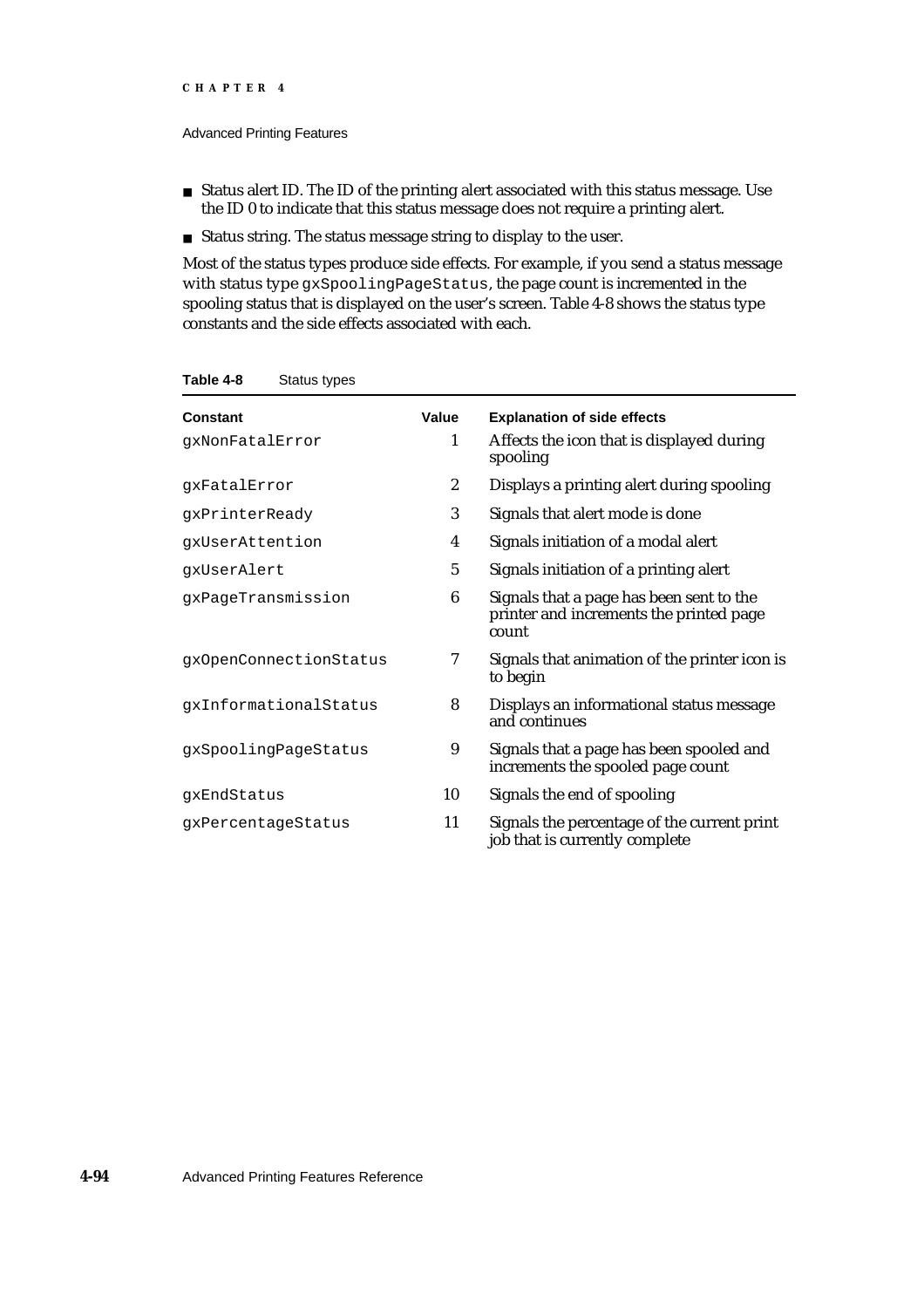# Summary of Advanced Printing Features

# Constants and Data Types for Advanced Printing Features

# **Job Format Modes**

```
typedef OSType gxJobFormatMode;
enum {
  /* job format modes */
  gxGraphicsJobFormatMode = (gxJobFormatMode) 'grph', /* graphics mode */
  qxTextJobFormatMode = (qxJobFormatMode)' text', /* text mode */gxPostscriptJobFormatMode = (gxJobFormatMode) 'post' /* format mode */
};
struct gxJobFormatModeTable {
  long humModes; \frac{1}{2} humber of modes */
  gxJobFormatMode modes[1]; /* any number of modes */
};
```
# **Text Job Format (Direct) Mode**

```
typedef long gxQueryType; /* a query type */
enum {
  /* query types */
  gxGetJobFormatLineConstraintQuery = (gxQueryType) 0, /* line */
                                                         /* constraint */
  gxGetJobFormatFontsQuery = (gxQueryType) 1, /* fonts */
  gxGetJobFormatFontCommonStylesQuery = (gxQueryType) 2, /* font common */
                                                         /* style */
  gxGetJobFormatFontConstraintQuery = (gxQueryType) 3, /* font */
                                                         /* constraint */
  gxSetStyleJobFormatCommonStyleQuery = (gxQueryType) 4 /* common */
                                                         /* style */
};
```

```
enum \{gxConstantRange = -1 \};
```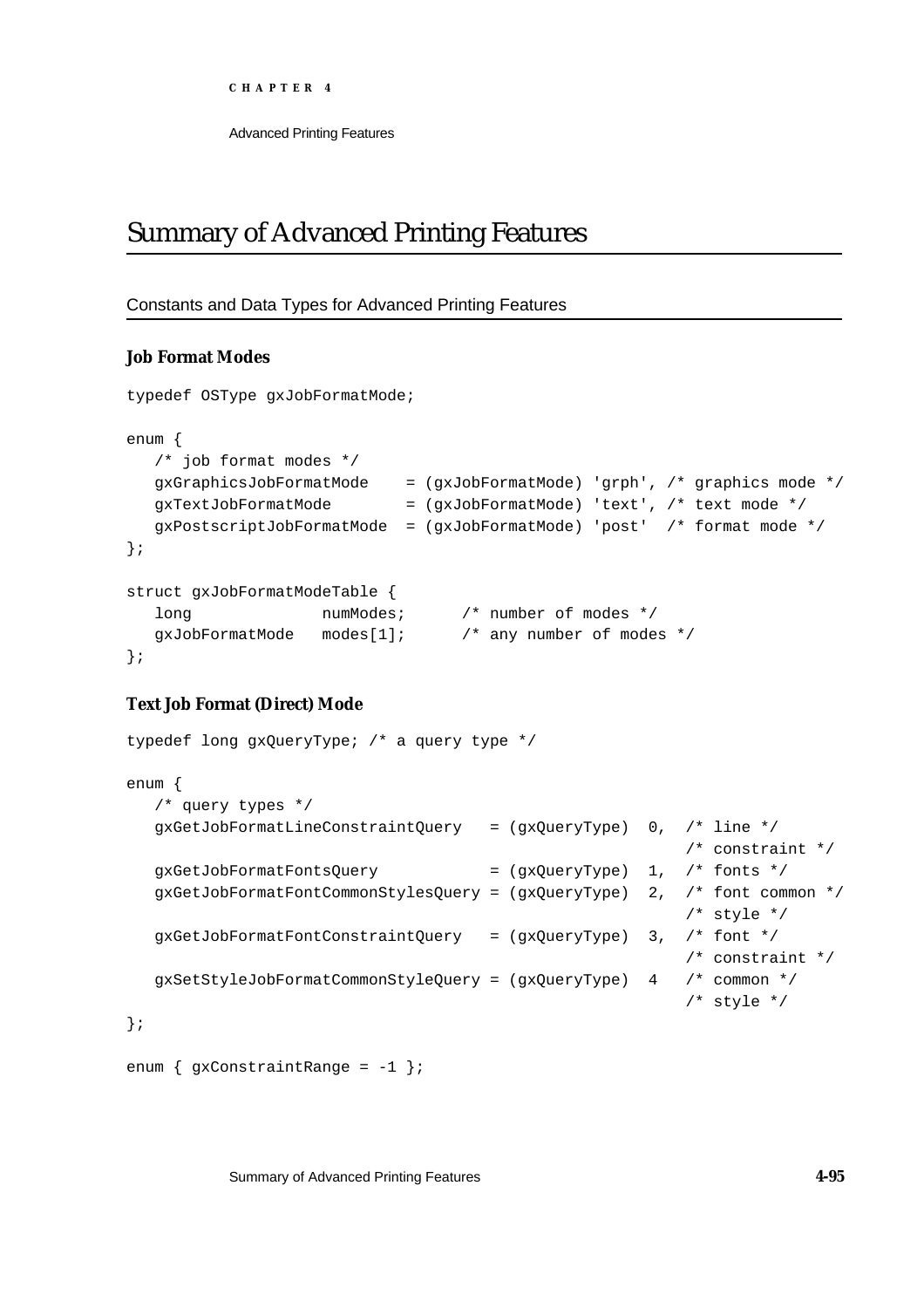```
CHAPTER 4
```

```
struct gxPositionConstraintTable {
  gxPoint phase; /* the phase */
  gxPoint offset; \frac{1}{2} /* the offset */
  long numSizes; \frac{1}{2} he number of constraint sizes */
  Fixed sizes[1]; \frac{1}{2} /* any number of constraint sizes */
};
struct gxStyleNameTable {
  long numStyleNames; /* number of style names */
  Str255 styleNames[1]; /* any number of style names */
};
struct gxFontTable {
  long numFonts; \frac{1}{2} /* number of font references */
  gxFont fonts[1]; /* any number of font references */
};
```
# **The Status Structure**

| enum {                        |     |         |                                           |
|-------------------------------|-----|---------|-------------------------------------------|
| /*status type IDs*/           |     |         |                                           |
| qxNonFatalError               |     | $= 1.$  | /* affects icon on spooling dialog box */ |
| gxFatalError                  |     | $= 2.$  | /* sends up user alert on spooling */     |
|                               |     |         | $/*$ dialog box $*/$                      |
| gxPrinterReady                |     | $= 3.$  | /* signals QuickDraw GX to leave alert */ |
|                               |     |         | $/*$ mode $*/$                            |
| gxUserAttention               |     | $= 4.$  | /* signals initiation of a modal alert */ |
| qxUserAlert                   |     | $= 5.$  | /* signals initiation of a movable */     |
|                               |     |         | $/*$ modal alert $*/$                     |
| gxPageTransmission            |     | $= 6,$  | $/*$ signals page sent to printer, $*/$   |
|                               |     |         | /* increments page count in strings to */ |
|                               |     |         | $/*$ user $*/$                            |
| $gxOpenConnectionStatus = 7,$ |     |         | /* signals QuickDraw GX to begin */       |
|                               |     |         | /* animation of printer icon */           |
| gxInformationalStatus         |     | $= 8,$  | /* default status type, no effects */     |
| gxSpoolingPageStatus          |     | $= 9.$  | /* signals page spooled, increments */    |
|                               |     |         | /* page count in spooling dialog box */   |
| gxEndStatus                   |     | $= 10,$ | /* signals end of spooling */             |
| gxPercentageStatus            | $=$ | 11      | /* signals to QuickDraw GX the amount */  |
|                               |     |         | /* of the print job which is currently */ |
|                               |     |         | $/*$ complete $*/$                        |

};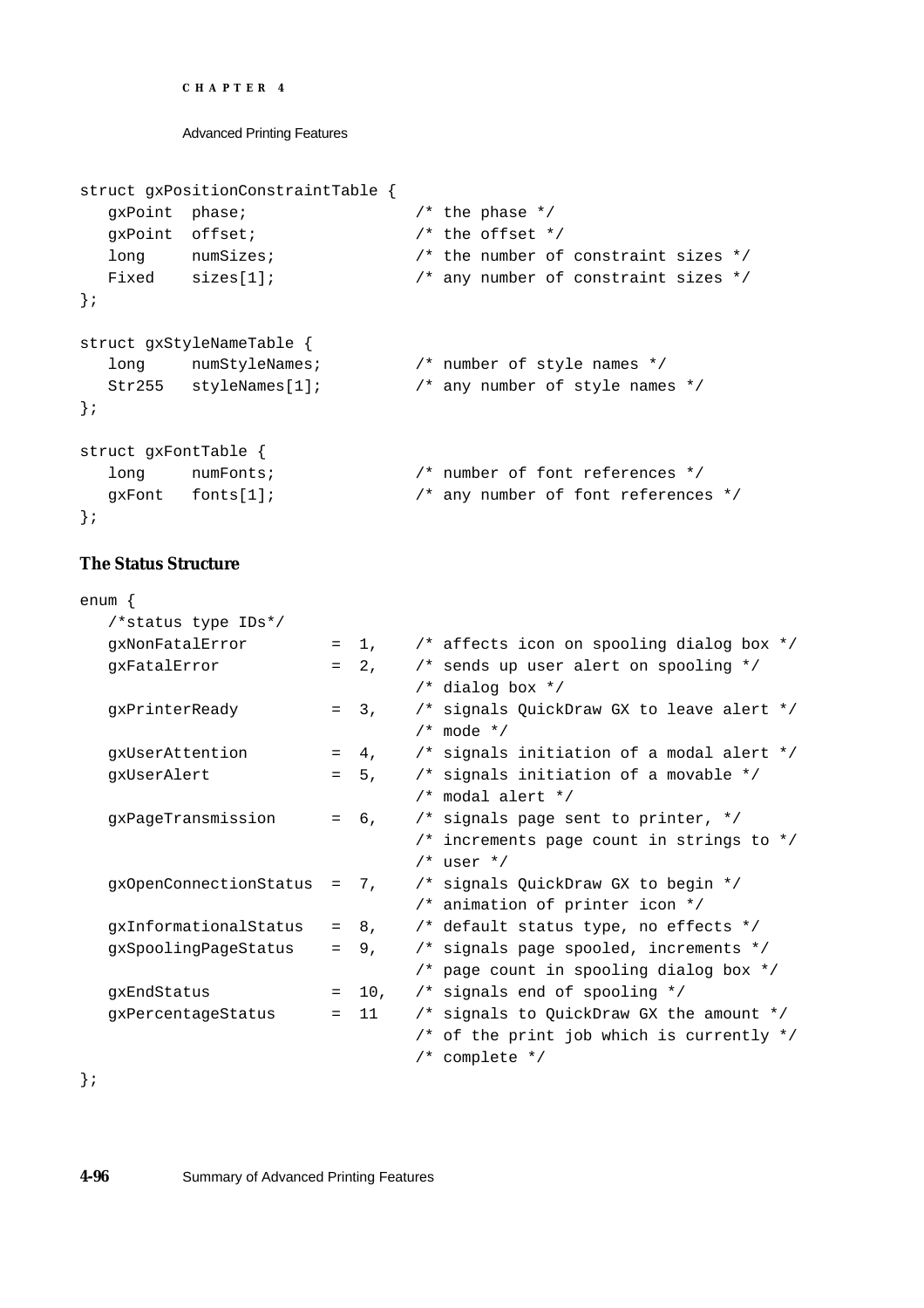```
CHAPTER 4
```

```
/* status structure */
struct gxStatusRecord {
   unsigned short statusType; /* the type of status */
   unsigned short statusId; /* specific status ID */
  unsigned short statusAlertId; /* printing alert ID for status */
  Signature statusOwner; /* status owner signature */
  short statResId; /* resource ID for 'stat' resource */
  short statResIndex; /* index into 'stat' resource */
  short dialogResult; /* ID of button selected to
                                   dismiss the printing alert box */
  unsigned short bufferLen; \overline{\phantom{a}} /* # of bytes in status buffer */
  char statusBuffer[1]; /* user response from alert */
};
```
# **Pen Tables for Vector Devices**

```
enum { gxPenTableTag = 'pent' };
enum {
  /* pen widths */
  gxDeviceUnits = 0, /* device-specific units */
  gxMmUnits = 1, \frac{1}{2} /* millimeters */
  gxInchesUnits = 2 /* inches */
};
  /* pen constants */
enum \{ qxPenNotLoaded = -1};
  /* pen table entry structure */
struct gxPenTableEntry {
  Str31 penName; /* name of the pen */
  gxColor penColor; /* color that is part of the */
                                 /* color set */
  fixed penThickness; /* size of the pen */
  short penUnits; \overline{\phantom{a}} /* specifies units in which pen */
                                /* thickness is defined */
  short penPosition; /* pen position in the carousel */
};
```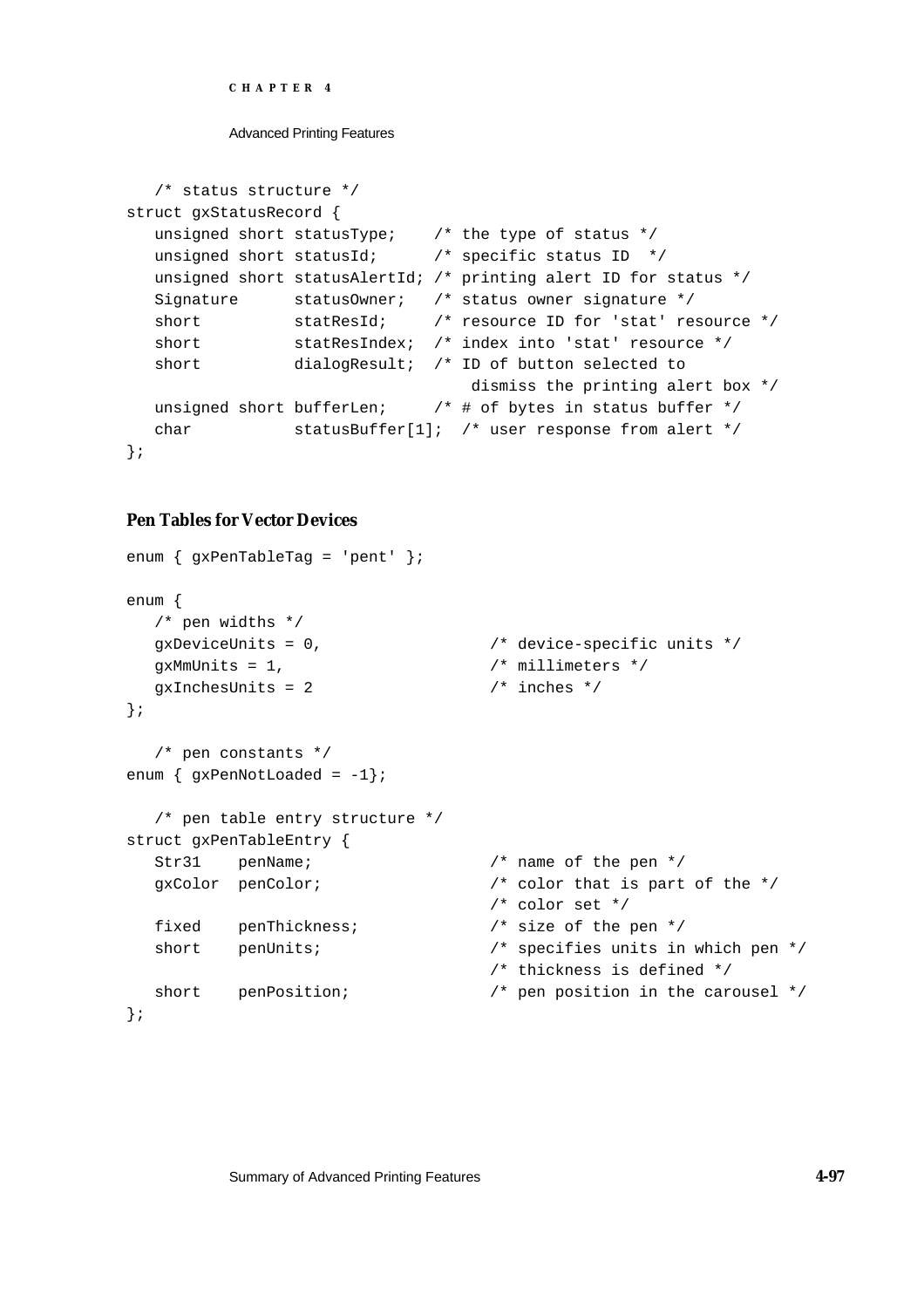```
CHAPTER 4
```

```
struct gxPenTable {
  short numPens; /* number of pen entries in */
                             /* the following array */
  gxPenTableEntry pens[1]; /* array of pen entries */
};
```
# Constants and Data Types for Synonyms

```
General-Purpose PostScript Operator Synonym
#define gxPostScriptTag 0x706f7374 /* 'post' synonym */
PostScript Control Information Synonym
#define gxPostControlTag 0x70736374 /* 'psct' synonym */
enum gxPsStateFlags {
  gxNoSave = 1 /* don't do save-restore around PostScript data */
};
struct gxPostControl {
  long flags; /* PostScript state flags */
};
```
# **Dash Synonym**

```
#define gxDashSynonymTag 0x73647368 /* 'sdsh' synonym */
struct gxDashSynonym {
  long size; \frac{1}{2} /* number of elements in array */
  fixed dashLength[gxAnyNumber]; /* array of dash lengths */
};
```
# **Halftone Synonym**

```
enum { gxFormatHalftoneTag = 'half' };
struct gxFormatHalftoneInfo{
  long numHalftones; \frac{1}{100} /* how many halftones */
  gxHalftone halftones[1]; /* any number of halftones */
};
```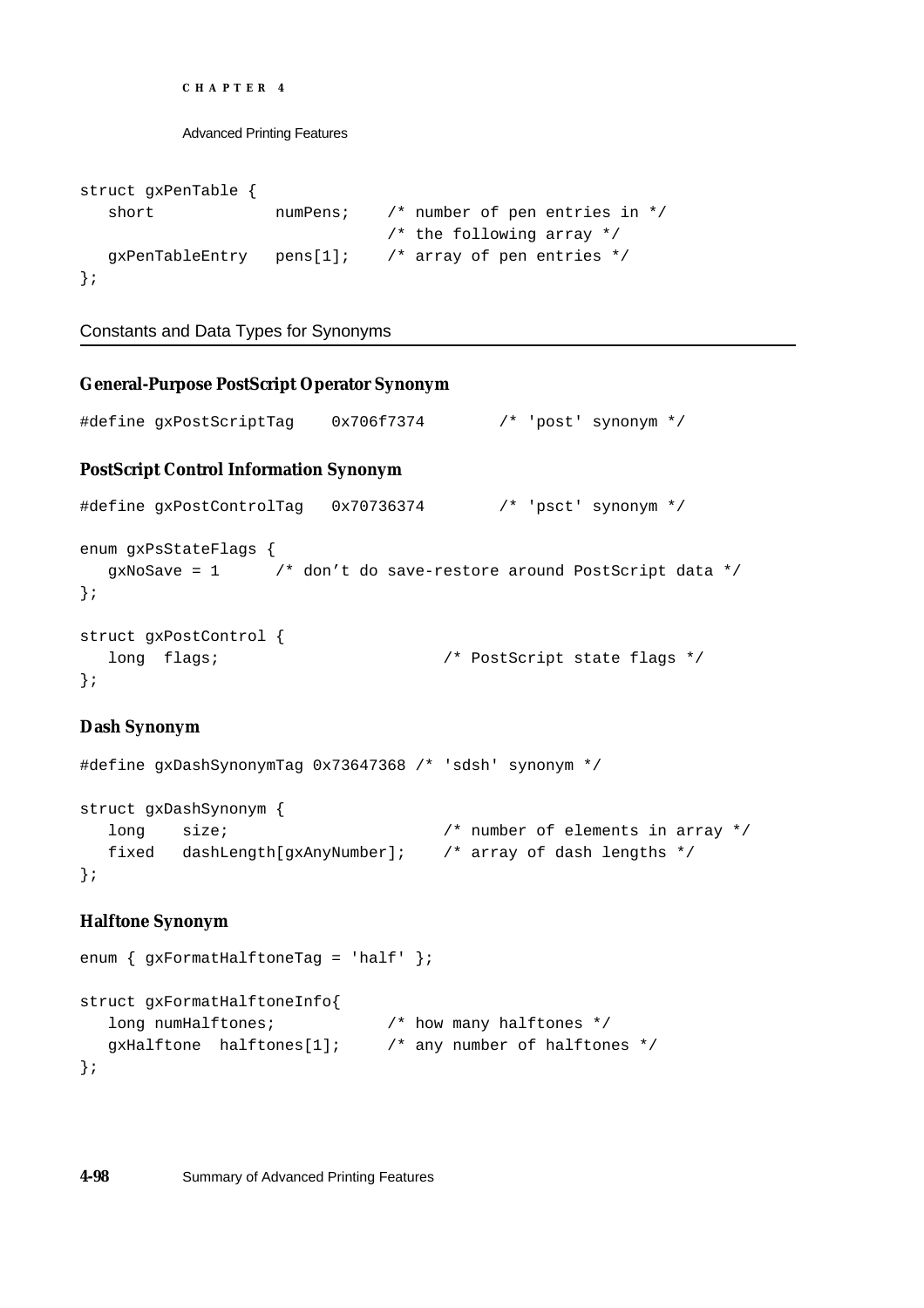#### Advanced Printing Features

```
struct gxHalftone{
  fixed angle; \frac{1}{2} /* direction of halftone */
  fixed frequency; /* cells per inch */
  gxDotType method; /* kind of pattern */
  gxTintType tinting; /* tint calculation method */
  gxColor dotColor; /* color of foreground */
  gxColor backgroundColor; /* color of background */
  gxColorSpace tintSpace; /* color space for tint */
};
```
## **Line Cap Synonym**

```
#define gxLineCapSynonymTag 0x6c636170 /* 'lcap' synonym */
enum gxLineCaps { /* possible line caps */
  qxButtCap = 0, /* square butt cap */
  gxRoundCap = 1, \frac{1}{2} round cap */
  gxSquareCap = 2, \frac{1}{2} /* square cap */
  qxTriangleCap = 3 /* triangle cap */
};
typedef long gxLineCapSynonym; /* line cap type */
```
## **Pattern Synonym**

```
#define gxPatternSynonymTag 0x7074726E /* 'ptrn' synonym */
enum gxPatterns {
  gxHatch = 0, /* hatch pattern */
  gxCrossHatch = 1 / * crosshatch pattern */;
struct gxPatternSynonym {
  long patternType; /* one of the patterns: hatch or crosshatch */
  fixed angle; /* angle at which pattern is drawn */
  fixed spacing; /* distance between two parallel pattern lines */
  fixed thickness; /* thickness of the pattern */
  gxPoint anchorPoint; /* point with respect to the pattern position */
                        /* calculated */
};
```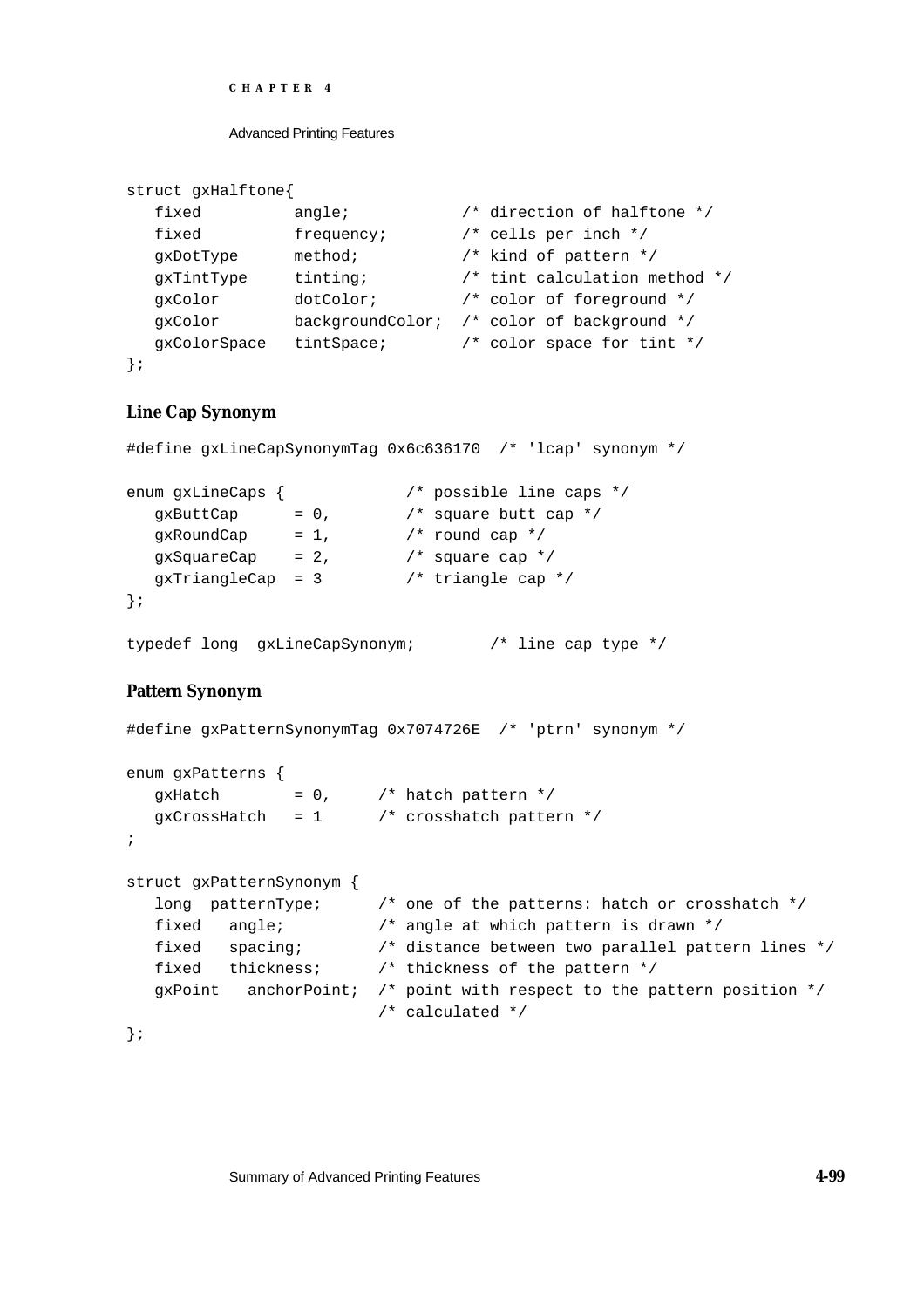Advanced Printing Features

## **Cubic Synonym**

```
#define gxCubicSynonymTag 0x63756278 /* 'cubx' synonym */
enum gxCubicSynonym {
  gxIgnoreFlag = 0x0000, /* ignore this word, get next one */
  gxLineToFlag = 0x0001, /* draw a line to point following this */
                             /* flag */gxCurveToFlag = 0x0002, /* draw a curve through the 3 points */
                             /* following this flag */
  qxMoveToFlaq = 0x0003, /* start a new contour at the point */
                             /* following this flag */
  gxClosePathFlag = 0x0004 /* close the contour */
};
#define gxCubicInstructionMask 0x000F /* low 4 bits are point */
                                      /* instructions */
typedef short gxCubicSynonymFlags;
/* low 8 bits are instruction (moveto, lineto, curveto, closepath) */
```
# **QuickDraw Picture Synonym**

```
struct gxQuickDrawPict {
  gxTranslationOptions options; /* translator options */
  Rect srcRect; \frac{1}{2} /* QuickDraw source Rect */
  Point \qquad \qquad styleStretch;/* the scale factor */
  unsigned long dataLength; /* length of picture data */
  struct gxBitmapDataSourceAlias alias; \qquad /* alias to QuickDraw data */
};
```
## Functions

## **Working With Advanced Job Object Functions**

```
void GXSelectJobFormattingPrinter 
                            (gxJob aJob, Str31 printerName);
gxPrinter GXGetJobFormattingPrinter 
                            (gxJob aJob);
gxPrinter GXGetJobOutputPrinter
                           (gxJob aJob);
void* GXGetJobRefcon (qxJob aJob);
```
**4-100** Summary of Advanced Printing Features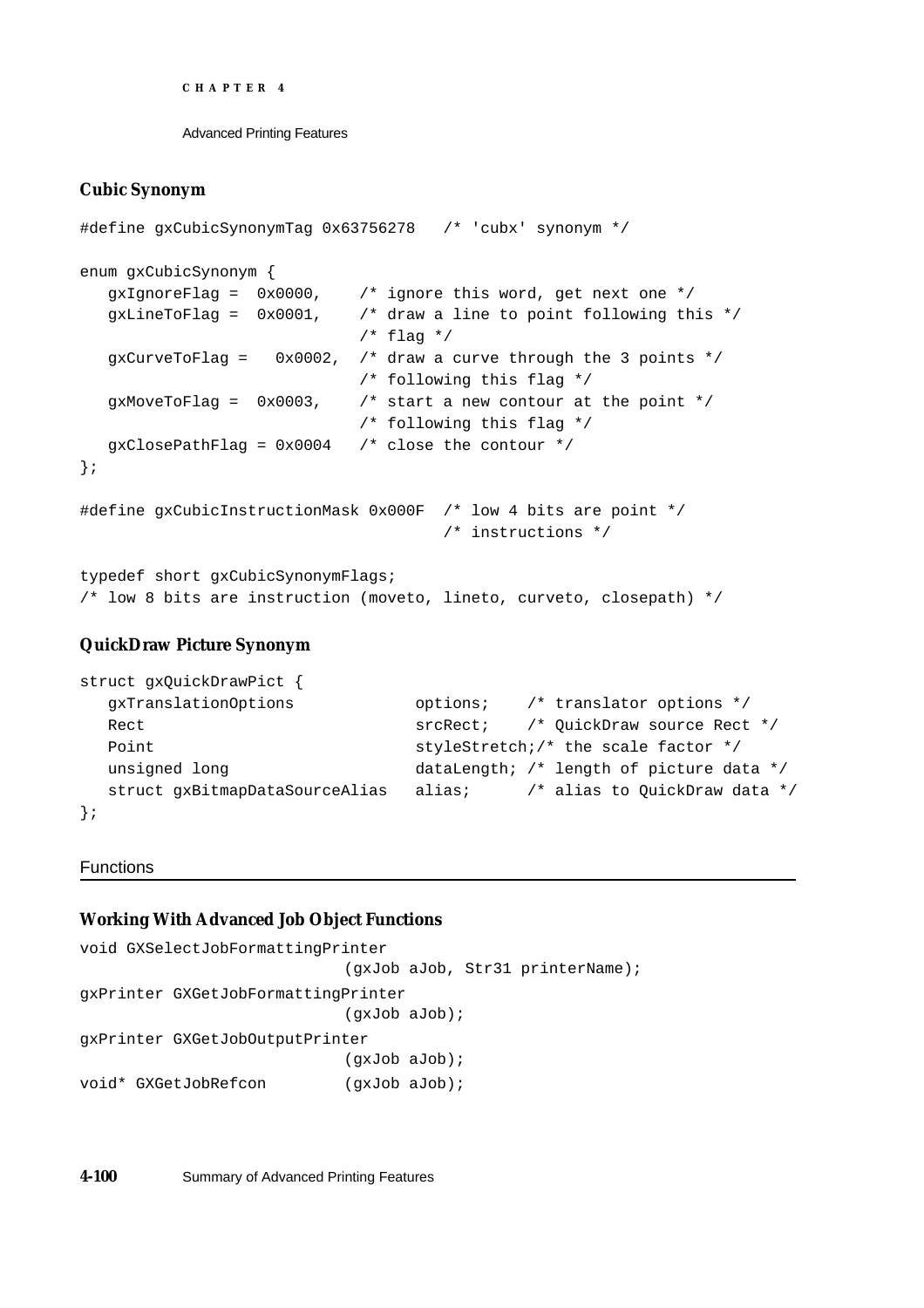```
CHAPTER 4
```

| void GXSetJobRefcon | $(\alpha x \text{Job } a \text{Job}$ , void *refCon); |                                |
|---------------------|-------------------------------------------------------|--------------------------------|
| dx10p GXC0py10p     |                                                       | (qxJob srcJob, qxJob distJob); |

# **Manipulating Printer Objects**

```
gxPrinter GXGetJobPrinter (gxJob aJob);
gxJob GXGetPrinterJob (gxPrinter aPrinter);
void GXForEachPrinterViewDeviceDo 
                            (gxPrinter aPrinter, 
                             gxViewDeviceProc aViewDeviceProc,
                             void *refCon);
long GXCountPrinterViewDevices 
                            (gxPrinter aPrinter);
gxViewDevice GXGetPrinterViewDevice 
                            (gxPrinter aPrinter,long whichViewDevice);
void GXSelectPrinterViewDevice 
                            (gxPrinter aPrinter, long whichViewDevice);
void GXGetPrinterDriverName (gxPrinter aPrinter, Str31 name);
void GXGetPrinterName (gxPrinter aPrinter, Str31 name);
OSType GXGetPrinterDriverType 
                            (gxPrinter aPrinter);
OSType GXGetPrinterType (gxPrinter aPrinter);
```
# **Working With QuickDraw GX Print Files**

```
gxPrintFile GXOpenPrintFile (gxJob aPrintFileJob, FSSpecPtr pFileSpec, 
                             char permission);
void GXClosePrintFile (qxPrintFile aPrintFile);
gxJob GXGetPrintFileJob (gxPrintFile aPrintFile);
long GXCountPrintFilePages (gxPrintFile aPrintFile);
void GXReadPrintFilePage (gxPrintFile aPrintFile, long pageNumber,
                             long numViewPorts, gxViewPort *viewPortList, 
                             gxFormat *pageFormat, gxShape *pageShape);
void GXReplacePrintFilePage (gxPrintFile aPrintFile, 
                             long pageNumber, gxFormat pageFormat,
                             gxShape pageShape);
void GXInsertPrintFilePage (gxPrintFile aPrintFile, long atPageNumber,
                             gxFormat pageFormat, gxShape pageShape);
void GXDeletePrintFilePageRange 
                            (gxPrintFile aPrintFile, 
                             long fromPageNumber, 
                             long toPageNumber);
void GXSavePrintFile (gxPrintFile aPrintFile, FSSpec *pFileSpec);
```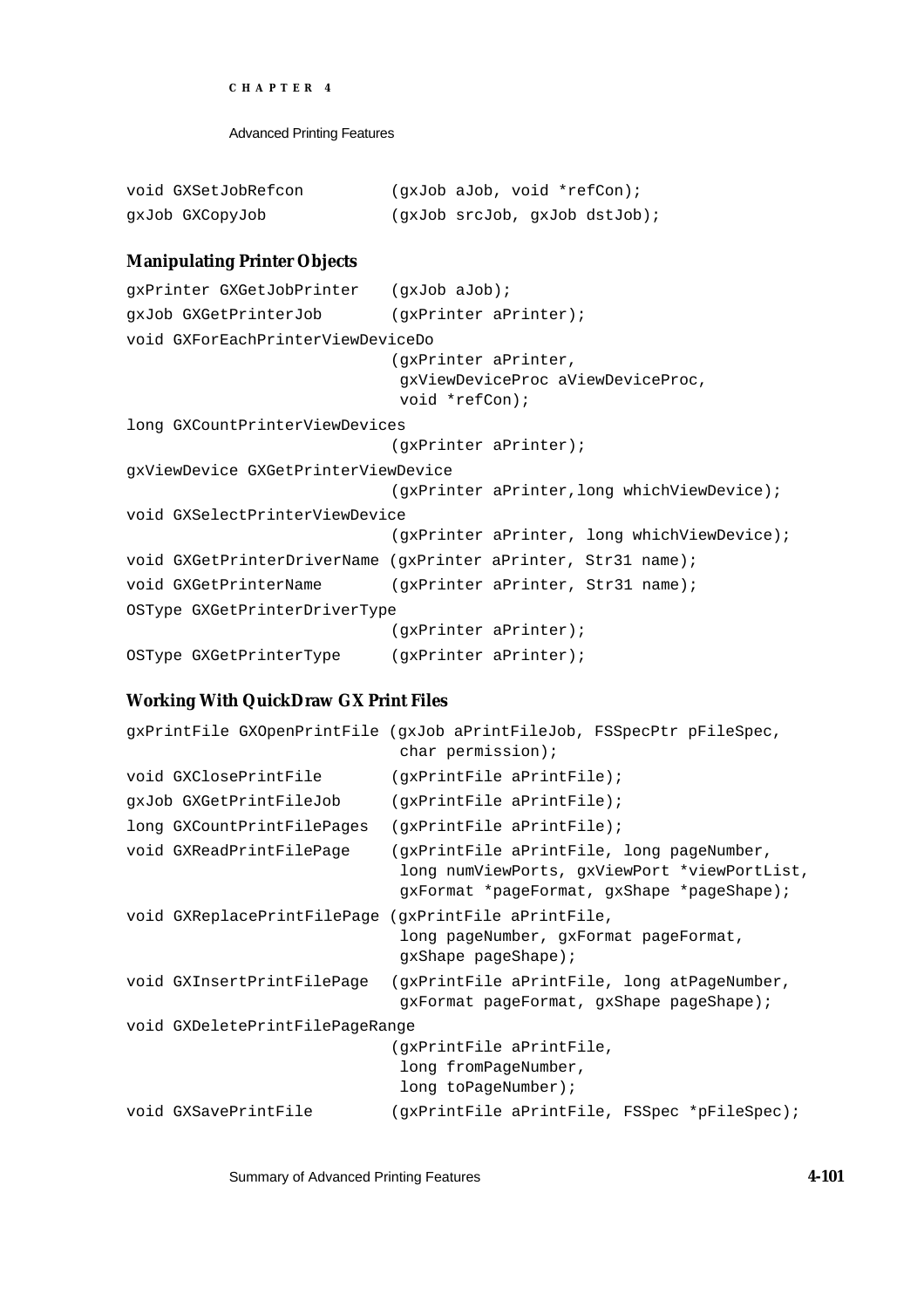Advanced Printing Features

# **Working With Paper Types**

| gxPaperType GXNewPaperType (gxJob aJob, Str31 name,    | gxRectangle *pageSize, gxRectangle *paperSize);                                              |
|--------------------------------------------------------|----------------------------------------------------------------------------------------------|
| void GXDisposePaperType                                | (gxPaperType aPaperType);                                                                    |
| qxPaperType GXGetNewPaperType                          |                                                                                              |
|                                                        | (qxJob aJob, short result)                                                                   |
| gxPaperType GXGetJobPaperType                          |                                                                                              |
|                                                        | (qxJob aJob, long whichPaperType,<br>Boolean forFormatDevice,<br>gxPaperType aPaperType);    |
| long GXCountJobPaperTypes                              | (qxJob aJob, Boolean forFormatDevice);                                                       |
| gxPaperType GXCopyPaperType (gxPaperType srcPaperType, | gxPaperType dstPaperType);                                                                   |
| void GXGetPaperTypeName                                | (gxPaperType aPaperType,<br>$Str31$ name);                                                   |
| void GXGetPaperTypeDimensions                          |                                                                                              |
|                                                        | (gxPaperType aPaperType,<br>gxRectangle *aPageSize,<br>gxRectangle *aPaperSize);             |
| gxJob GXGetPaperTypeJob (gxPaperType aPaperType);      |                                                                                              |
| void GXForEachJobPaperTypeDo                           |                                                                                              |
|                                                        | (gxJob aJob, gxPaperTypeProc aPaperTypeProc,<br>void *refCon, Boolean forFormattingPrinter); |

# **Formatting for Specific Devices**

```
void GXSetAvailableJobFormatModes 
                            (gxJob aJob,
                             JobFormatModeTableHdl 
                             aJobFormatModeTableHdl);
gxJobFormatMode GXGetPreferredJobFormatMode 
                            (gxJob aJob,
                             Boolean *directOnly);
gxJobFormatMode GXGetJobFormatMode 
                            (gxJob aJob);
void GXSetJobFormatMode (gxJob aJob, gxJobFormatMode aMode);
void GXJobFormatModeQuery (gxJob aJob, gxQueryType aQueryType,
                             void *srcData, void *dstData);
```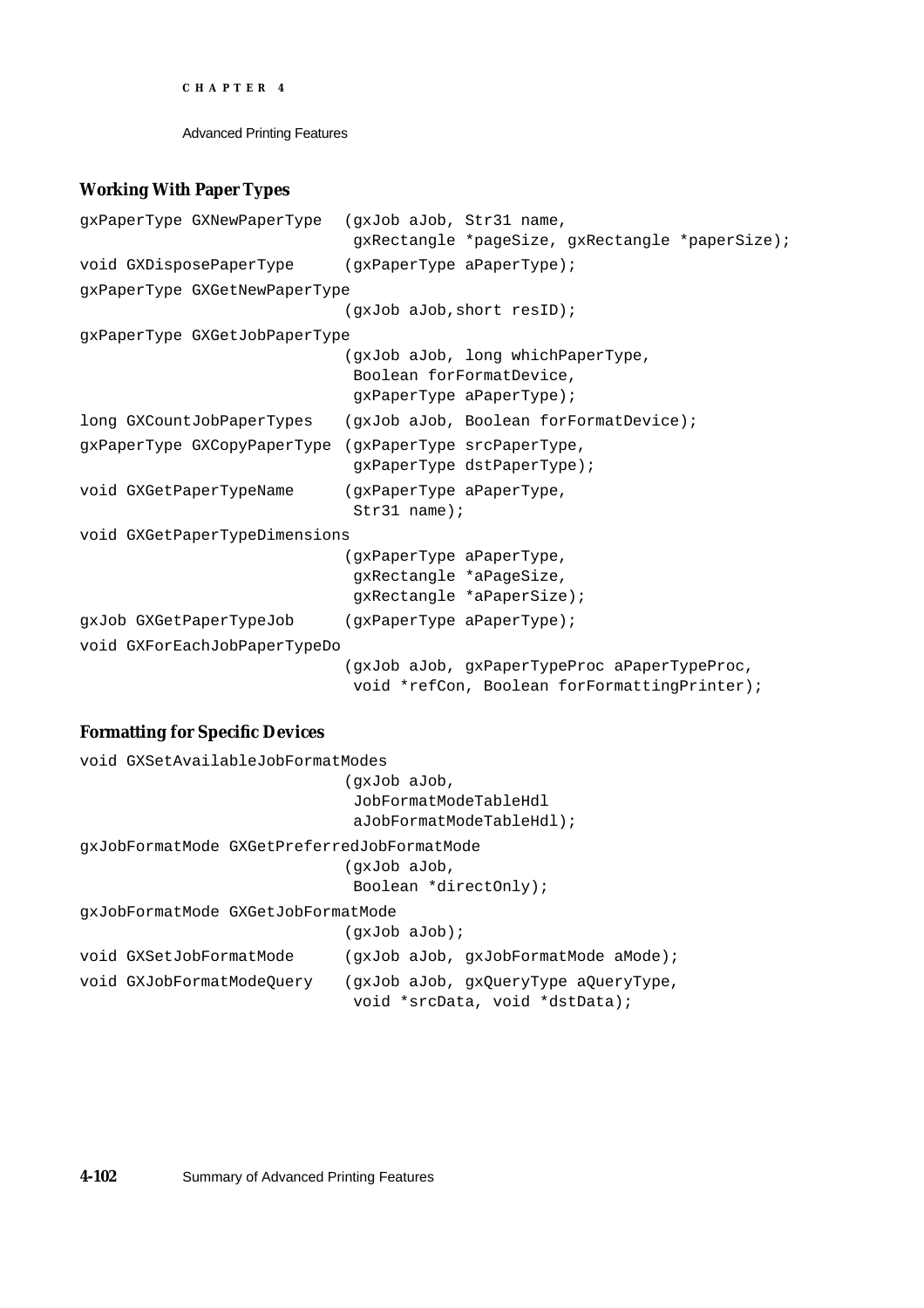Advanced Printing Features

# **Color Profile Functions**

| OSErr GXFindPrinterProfile | (gxPrinter thePrinter, void *searchData,<br>long index, gxColorProfile *returnedProfile,<br>long *numProfiles); |
|----------------------------|-----------------------------------------------------------------------------------------------------------------|
| OSErr GXFindFormatProfile  | gxFormat theFormat, void *searchData,<br>long index, gxColorProfile *returnedProfile,<br>long *numProfiles);    |
| OSErr GXSetPrinterProfile  | (gxPrinter thePrinter,<br>qxColorProfile oldProfile,<br>qxColorProfile newProfile);                             |
| OSErr GXSetFormatProfile   | (qxFormat theFormat,<br>qxColorProfile oldProfile,<br>qxColorProfile newProfile);                               |

# **Idle Job Function**

| void GXIdleJob<br>$(qxJob$ aJob); |
|-----------------------------------|
|-----------------------------------|

# **Application-Defined Functions**

| OSErr GXJobStatus | (qxStatusRecord *aStatusRecord); |
|-------------------|----------------------------------|
|                   |                                  |

gxLoopStatus MyViewDeviceFunction

(gxViewDevice aViewDevice,

void \*refCon);

gxLoopStatus MyPaperTypeFunction

(gxPaperType aPaperType, void \*refCon);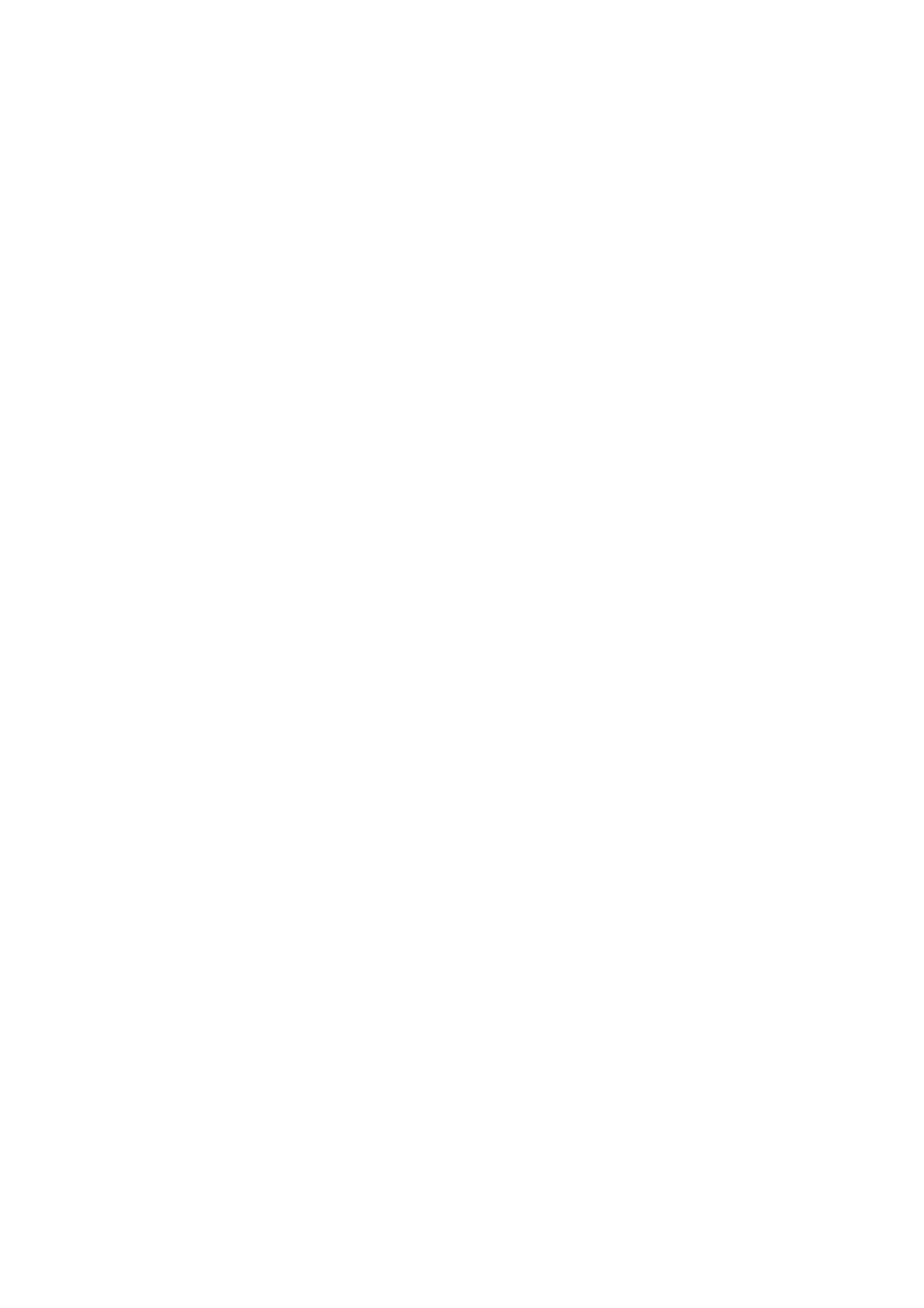# **Glossary**

**application phase** In QuickDraw GX printing, the phase when the application calls QuickDraw GX and interacts with the user by displaying dialog boxes to establish printing parameters, such as page orientation and paper type.

**CMYK color space** A color space whose four components measure the cyan, magenta, yellow, and black elements of a color. Used mostly for printing.

**collection object** An extensible object, managed by the Collection Manager, that is used to hold any kind of information. See **job collection, format collection, paper-type collection.**

**color matching** A method of accurately converting colors in one color space to another color space, or from display on one device to display on another device.

**color profile** A QuickDraw GX object associated with a transfer mode, color, or bitmap data structure and used for color matching. A color profile usually describes the color response curve of a display device in terms of an objective standard.

**color space** A specification of a particular method for color representation, such as RGB, CMYK, or gray space.

**ColorSync Utilities** A part of Macintosh system software that manages color matching, color profiles, and the drawing of matched colors. QuickDraw GX color profile objects contain ColorSync color profiles, and QuickDraw GX uses the ColorSync Utilities to perform its color matching.

**despool** To open a print file and send its data to a device for printing. See **spooling phase.**

## **direct mode** See **job format mode.**

**desktop printer** The representation of a QuickDraw GX printer as an icon on the user's desktop.

**device communications phase** In QuickDraw GX printing, the phase when the data that represents the rendered form of each page is sent to the output device.

**extended item list** A resource that extends an item list ('DITL') resource by responding automatically to items when they are manipulated by the user.

**flatten** To convert the private, object-based description of an object or set of objects into a public-format data stream suitable for file or clipboard storage. Used when saving a print job. Compare **unflatten.**

**formatting printer** The printer for which a document's format is retained. See also **output printer.**

**format collection** A collection of items that are relevant to a format but are not required to define a format. See also **collection object.**

**format object** An object that represents how pages of a document are to be formatted, including scaling, orientation, and paper type. It allows a form to be associated with a format. See also **paper-type object, form.**

**form** A property of a format object that allows a picture shape to be printed as a backdrop to the contents of the page. A form can optionally include a mask shape that defines areas that are not printed.

**forward** To pass a message on to the next message handler in a message chain. See also **message chain, message handler, override.**

**gamut** The limits of the colors that a device can produce. Different devices have different gamuts, so color matching is necessary when converting colors from one device to another.

**grayscale** Consisting entirely of shades of gray.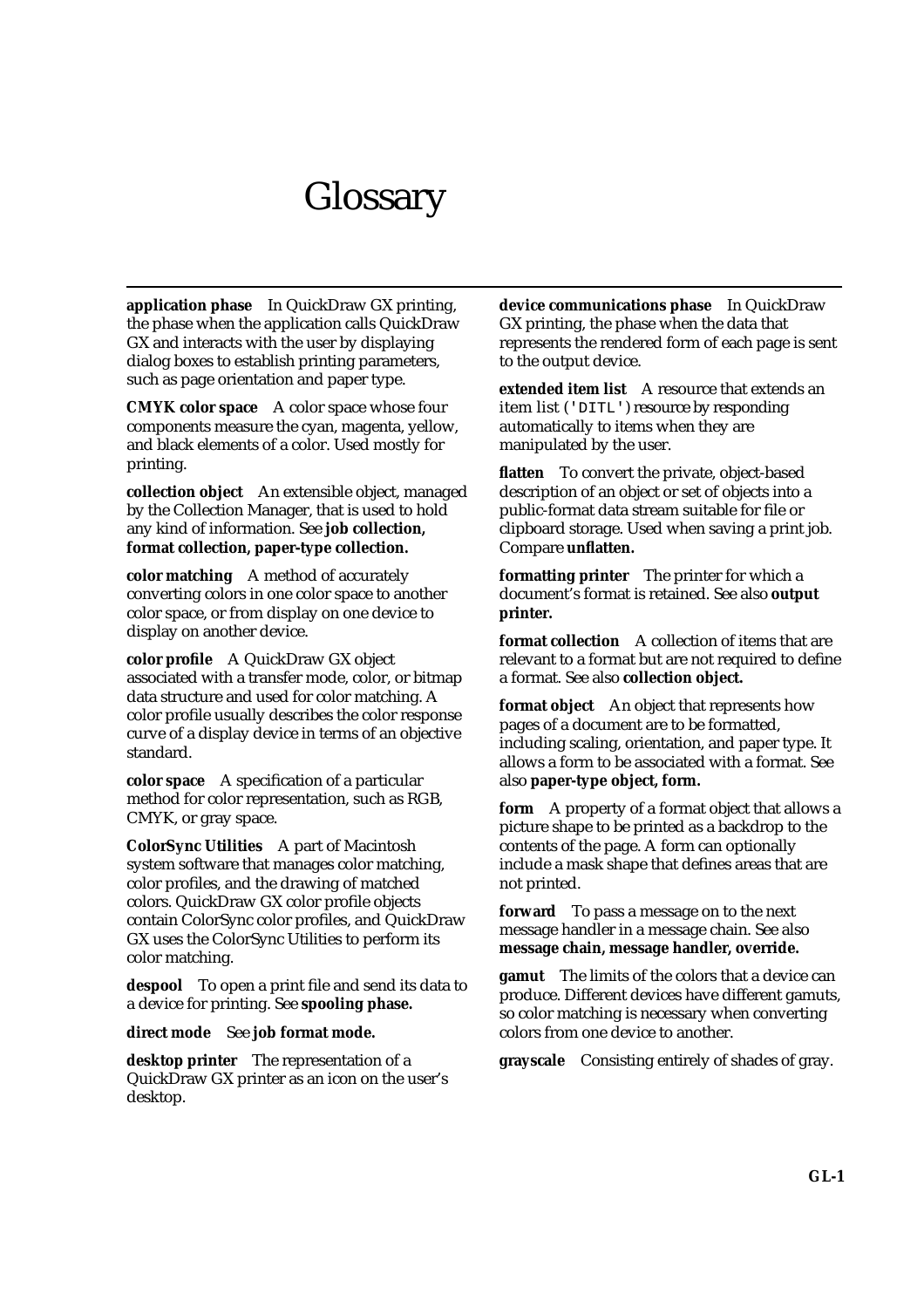**gray space** A color space whose single component is the lightness or brightness of a color.

**halftone** A QuickDraw GX data structure that specifies a pattern and a set of colors. A halftone is used to achieve a greater range of colors that may be otherwise available.

**imaging phase** In QuickDraw GX printing, the phase when each previously spooled page is rendered into a form that can be printed on the output device.

**job collection** A collection of items that are relevant for a print job but not required to define a print job. See also **collection object.**

j**ob format mode** A mode of printing, either graphics (the QuickDraw GX default), text-only, or PostScript-only. The text and PostScript modes are sometimes called direct-mode printing; used to trade off the ability to redirect output to another printer for faster output on a specific printer.

**job object** An object that represents the parameters associated with printing, such as the printer and page range. These parameters specify a "print job."

**mapping**  $A \cdot 3 \times 3$  matrix—a property of a format object that specifies scaling and orientation.

**message** A notice sent by one message handler to another that a certain condition has arisen or that a certain task needs to be accomplished. See also **printing message.**

**message chain** A hierarchy of message handlers eligible to receive and respond to messages.

**message handler** A recipient of messages. In QuickDraw GX printing, applications, printing extensions, printer drivers, and QuickDraw GX are all message handlers, which are part of a message chain.

**message override** The response, by a message handler, of intercepting a message and taking some action. The response to a message is performed by an override function. See also **override function.**

**message-passing architecture** A software system driven by messages that are sent in response to certain conditions or events. The messages activate message handlers, which take action in response to the messages. QuickDraw GX printing uses a message-passing architecture.

**output printer** The printer to which a document is sent to be printed. If the document's formatting printer is different than the output printer, the print file reflects the output printer's formatting; however, the document itself retains its original format. See also **formatting printer.**

**override** (n.) See **message override** and **override function**. (v.) To intercept a message and take action on it.

**object** A private QuickDraw GX data structure. An object has specific properties and is accessed through a reference.

**override function** The code, defined in a message handler, that responds to a message. See also **message override.**

**owner** A variable, structure, or QuickDraw GX object that references an object. Many objects can be referenced by more than one variable and can thus have multiple owners.

**panel** A subset of a dialog box used to display and collect related pieces of information. An expanded dialog box may contain one or more panels, each of which is named and associated with an icon. A panel is defined by a panel resource.

**paper-type collection** A collection of items that are relevant to a kind of paper but are not required to define a paper type. See also **collection object.**

**paper-type object** A paper-type object represents the paper for which a page is formatted. It specifies the name of the paper, the size, and the printable area. See also **format object.**

**partial override** An implementation of a printing message override that forwards the message to other message handlers. You typically forward the message at the beginning or end of your override function.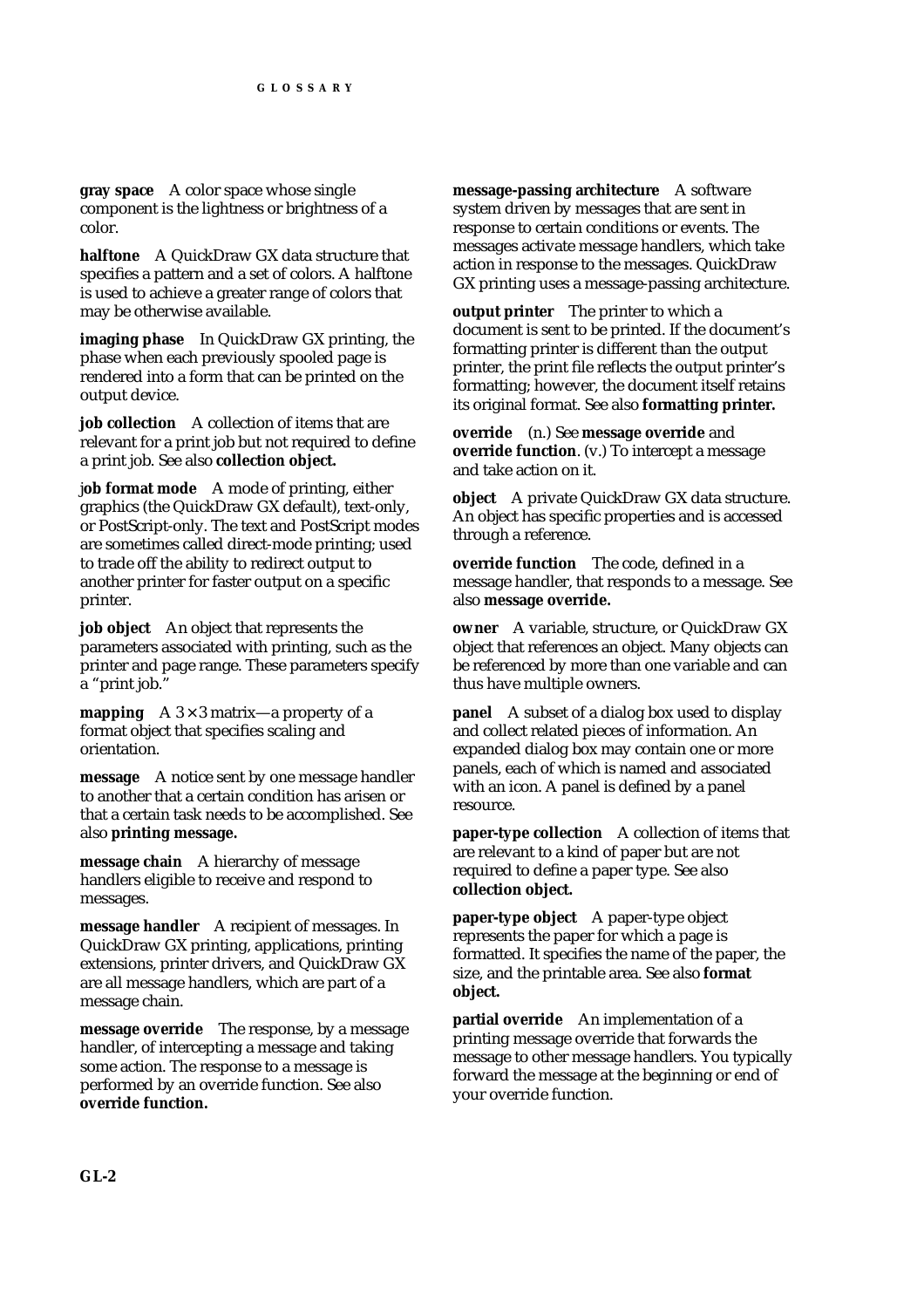**picture shape** A shape type that represents a collection of other shapes.

**portable digital document (PDD)** A print file that can be viewed without the application or fonts that created it. It is created by printing with the PDD Maker GX printer driver. See also **print file.**

**printer** See **desktop printer, formatting printer, output printer.**

**printer driver** A program that converts data that is sent by an application program into data and control sequences intended for a specific output device.

**printer object** An object that represents the characteristics of a printer, such as its color space and resolution. The output printer and formatting printer are represented by printer objects.

**print dialog box** A dialog box provided by QuickDraw GX that is both movable and modal. Most print dialog boxes have both a normal and an expanded version. The application can customize print dialog boxes by adding panels. See also **panel.**

**print file** A document or data that has been spooled by actually printing the file. See also **portable digital document.**

**print file object** A representation of a print file, which allows an application to access the contents of the file.

**print job** See **job object.**

**printing extension** An add-on software module that allows you to extend printing functionality provided by applications and printer drivers.

**printing message** A notice that QuickDraw GX sends to the message handlers in a message chain that a certain printing-related condition has arisen or that a certain printing-related task needs to be accomplished. See also **message chain, message handler**.

**printing message override** See **message override**.

**property** An item or set of data in a QuickDraw GX object. A property of an object is analogous to a field (or member) of a data structure; however, a field is accessed though its name, whereas a property is accessed through a function.

**reference** A long-word value, neither a pointer nor a handle, through which an application accesses a QuickDraw GX object. References are created by QuickDraw GX and passed to applications.

**scale** To proportionally enlarge or shrink.

**shape** (1) A graphic or typographic item (such as a geometric shape, a bitmap, or a line of text) created and drawn with QuickDraw GX. (2) A set of QuickDraw GX objects that, taken together, describe the type and characteristics of such a graphic or typographic item. A shape consists of a shape object, a style object, an ink object, and a transform object.

**shape object** A QuickDraw GX object that, along with several other objects, describes a QuickDraw GX shape. A shape object specifies the fundamental type and contents of a shape.

**spooling phase** In QuickDraw GX printing, the phase when the application sends the document pages to disk, in preparation for printing. The printer driver stores printable output in a file from which it is subsequently despooled, rendered, and sent to the output device. See also **despool.**

**synonym** A particular kind of tag object, used by QuickDraw GX to provide an alternate representation of an object for printing. The synonym specifies data, such as alternative PostScript operators, for the printer driver to use instead of the instructions that QuickDraw GX generates.

**tag list** A property of many QuickDraw GX objects. It is an array of references to tag objects associated with the object.

**tag object** A QuickDraw GX object whose purpose, structure, and content are entirely controlled by the application creating it. Tag objects exist to allow custom information and behavior to be attached to standard QuickDraw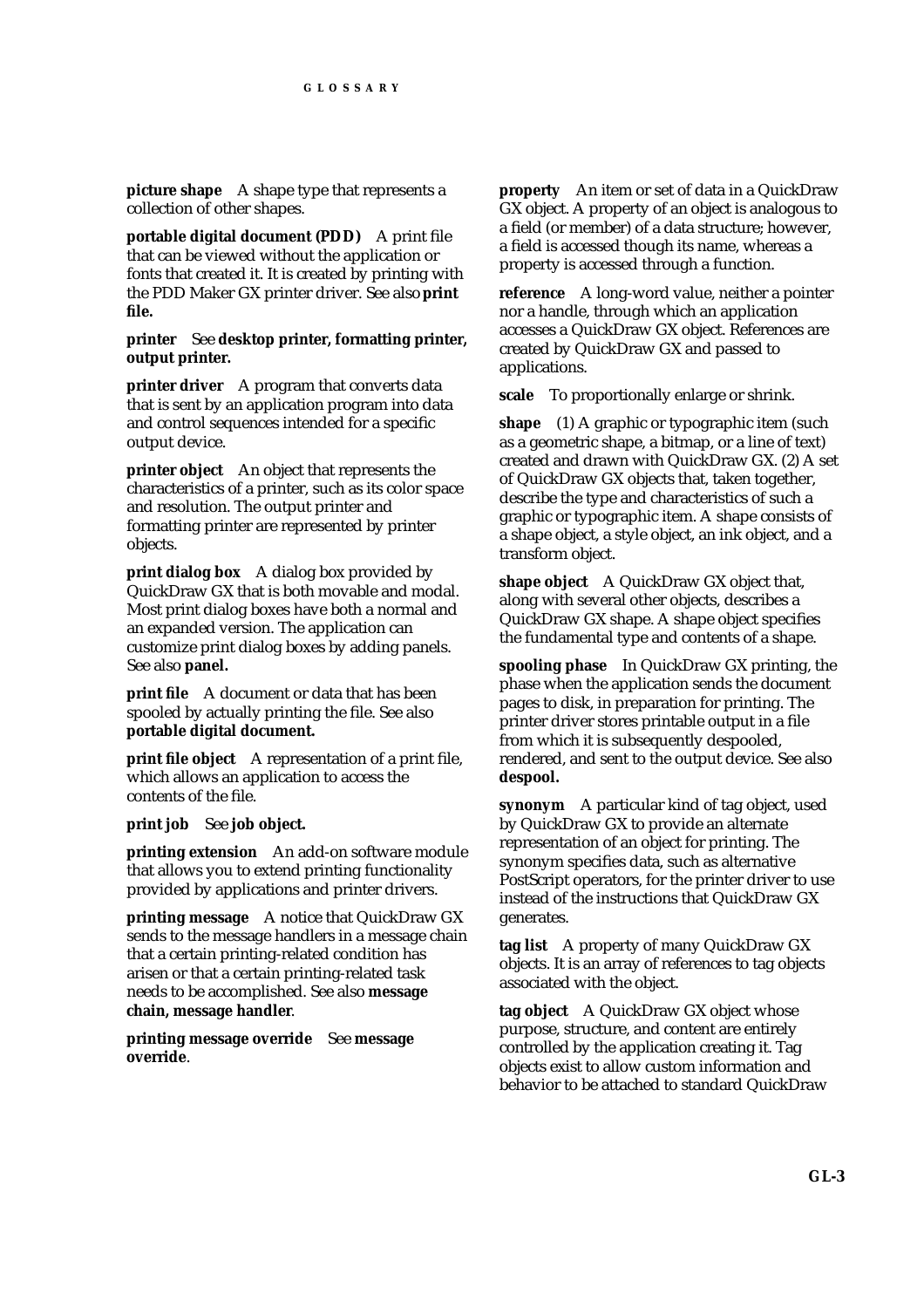GX objects. Tag objects are classified by tag type; objects reference their tag objects through a tag list.

**tag type** A longword data type (equivalent to OSType) that can be represented by four 1-byte characters, such as 'appl'. Tag types specify the formats of tag objects, such as synonyms.

**total override** An implementation of a printing message override that does not forward the message to other message handlers.

**unflatten** To convert the public, stream-based description of an object or set of objects into the private, native QuickDraw GX object-based format. Used when retrieving a print job. Compare **flatten.**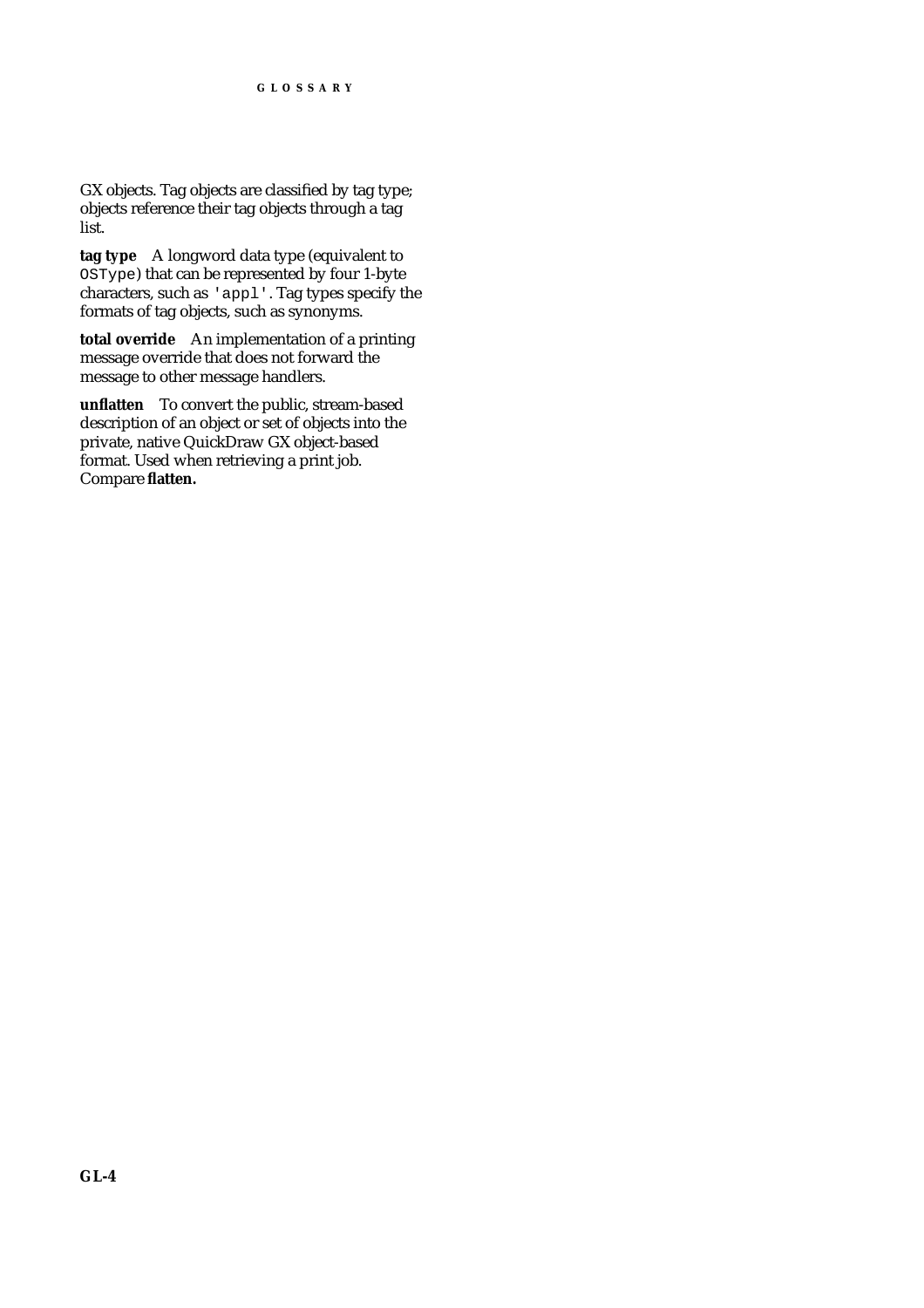# Index

## A

advanced printing features 1-30, 4-5 to 4-102 application phase of printing 1-4 attribute bit masks, for printing-related collections 3-9, 3-76

## B

base information as paper-type collection item 3-14 defined 3-94

# C

caps, synonym 4-14 to 4-15, 4-47 collation information as job collection item 3-11 defined 3-80 collection items, printing-related 3-7 to 3-8 collection objects. *See also* printing-related collections printing tag 3-8, 3-77 Collection type 2-47 color matching, for printers 4-9 color profile objects, for printers 4-9, 4-27 to 4-29, 4-84 to 4-89 color spaces, printer specification 4-8, 4-27 to 4-29 comment information as paper-type collection item 3-14 defined 3-97 compatibility of QuickDraw GX printing with Macintosh Printing Manager 1-30 copies information as job collection item 3-11 defined 3-81 core printing features 1-26 to 1-28, 2-3 to 2-81 creator information as paper-type collection item 3-14 defined 3-95 customizing printing features 1-28 to 1-29, 3-22 to 3-27, 3-33 to 3-39, 3-66 to 3-75, 3-98 to 3-102, 3-113 to 3-125

Custom Page Setup dialog box 3-113

## D

dashes, synonym 4-14, 4-46 desktop printers 1-7 to 1-8 application support for 2-39 to 2-42 icons for 1-9 device communications phase of printing 1-5 dialog boxes 1-10 to 1-13, 2-17 to 2-19 customization 3-6 to 3-7, 3-22 to 3-27, 3-66 to 3-73, 3-119 to 3-125 Custom Page Setup dialog box 3-113 displaying 2-37 to 2-39, 2-71 to 2-74, 3-23, 3-113 to 3-121 Edit menu structure 2-9 extended item list resources 3-72 to 3-73, 3-128 to 3-132 Page Setup dialog box 2-35 to 2-37, 2-72, 3-121 panel resources 3-24, 3-70, 3-127 parsing responses in 3-102 Print dialog box 1-10 to 1-12, 2-37 to 2-39, 2-73, 3-120 Printing Status dialog box 4-91 results defined 2-48 setting up panels 3-67 to 3-69, 3-114 dimensions as format object property 2-8 as paper-type object property 2-9 from format objects 2-33 to 2-34, 2-70 from paper-type objects 4-33, 4-77 of panels 2-7, 3-115 direct mode 4-19 to 4-20, 4-35 to 4-36. *See also* job format modes direct-mode information as format collection item 3-13 defined 3-91 direct mode. *See* job format modes 'DITL' resource type 3-71

## E

Edit menu structure 2-9 defined 2-48 error. *See also* printing errors as job object property 2-6 extended item list resources 3-72 to 3-73, 3-128 to 3-132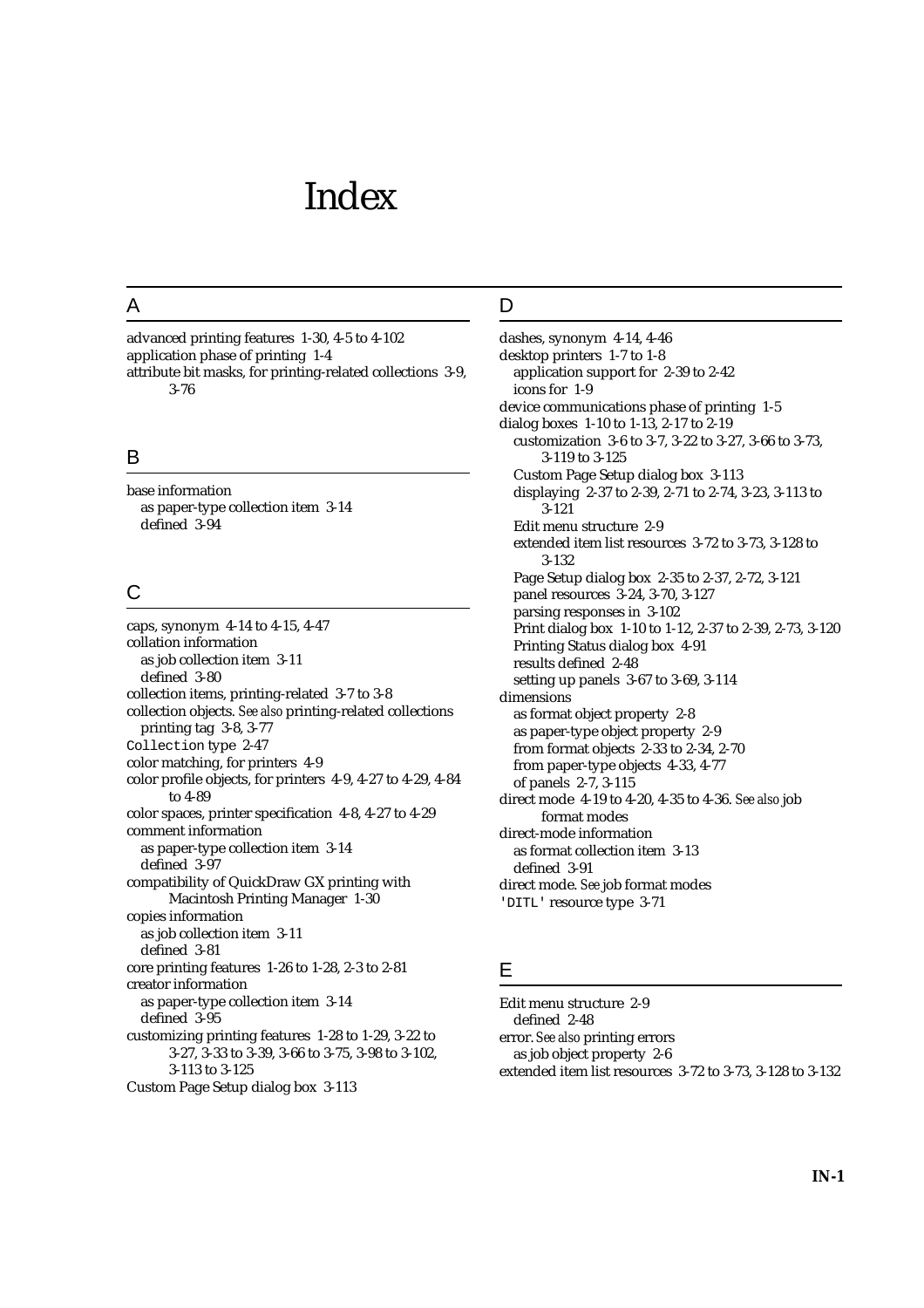| ۰ |  |  |
|---|--|--|
|   |  |  |
|   |  |  |
|   |  |  |

file-destination information as job collection item 3-11 defined 3-83 file-fonts information as job collection item 3-11 defined 3-85 file-format information as job collection item 3-11 defined 3-84 file-location information as job collection item 3-11 defined 3-84 Finder printing support 2-39 to 2-42 flags information as paper-type collection item 3-14 defined 3-97 flattening job objects 2-25 to 2-28, 2-56 to 2-58, 2-77 print-job flattening function 2-27 to 2-28 print-job to handle 2-25 to 2-27 font table 4-37, 4-41 format collection items changing 3-112 direct-mode information 3-13, 3-91 format-halftone information 3-13, 3-92 horizontal page-flip information 3-13, 3-93 orientation information 3-13, 3-89 page-inversion information 3-13, 3-92 paper-type lock information 3-13, 3-94 precise-bitmap information 3-13, 3-93 scaling information 3-13, 3-91 vertical page-flip information 3-13, 3-93 format collections 3-12 to 3-13 accessing 3-118 accessing page correspondences 3-61 to 3-66 as format object property 2-8 constants and data types for 3-89 to 3-94 halftone information 3-21 to 3-22, 3-52 to 3-53 items in. *See* format collection items mapping items 3-18 to 3-19 format-halftone information. *See also* halftones as format collection item 3-13 defined 3-92 format list, as print file object property 4-10 format mode. *See also* job format modes as job object property 2-6 format object properties 2-7 to 2-8 collection 2-8 dimensions 2-8

form 2-8 job object 2-8 mapping 2-8 paper type 2-8 format objects 1-17, 2-3 to 2-5, 2-7 to 2-8 accessing format collections 3-118 as job object property 2-7 changing collection items 3-112 cloning 3-44 to 3-47, 3-106 copying 3-54 to 3-56, 3-105 counting owners 3-107 creating 3-40 to 3-44, 3-104 current format mode 4-81, 4-82 defined 2-47 disposing of 3-47 to 3-50, 3-104 forms 3-20, 3-50 to 3-51, 3-111 manipulating 3-16 to 3-22 manipulating properties of 2-33 to 2-34, 3-103 to 3-112 manipulation by job objects 3-108, 3-126 mapping 3-18 to 3-19 obtaining job object from 2-33, 2-69 properties of. *See* format object properties retrieving dimensions 2-33 to 2-34, 2-70 retrieving forms 3-111 retrieving from job object 2-69 retrieving mapping 3-57, 3-109 retrieving the paper type 3-57 to 3-59, 3-110 sharing 3-44 to 3-47 format-panel information as job collection item 3-12 defined 3-88 formatting associating pages and formats 3-61 to 3-66 for specific devices 4-79 to 4-84 page formatting 3-6 to 3-7, 3-15 to 3-22, 3-39 to 3-66 text mode queries 4-36 to 4-37, 4-83 formatting printers as job object property 2-6 changing color profiles 4-88 determining for job objects 4-51 retrieving color profiles 4-85 selecting 4-50 forms 1-17 as format object property 2-8 printing 3-20 retrieving 3-111 specifying 3-111 using 3-50 to 3-51 forwarding messages 3-23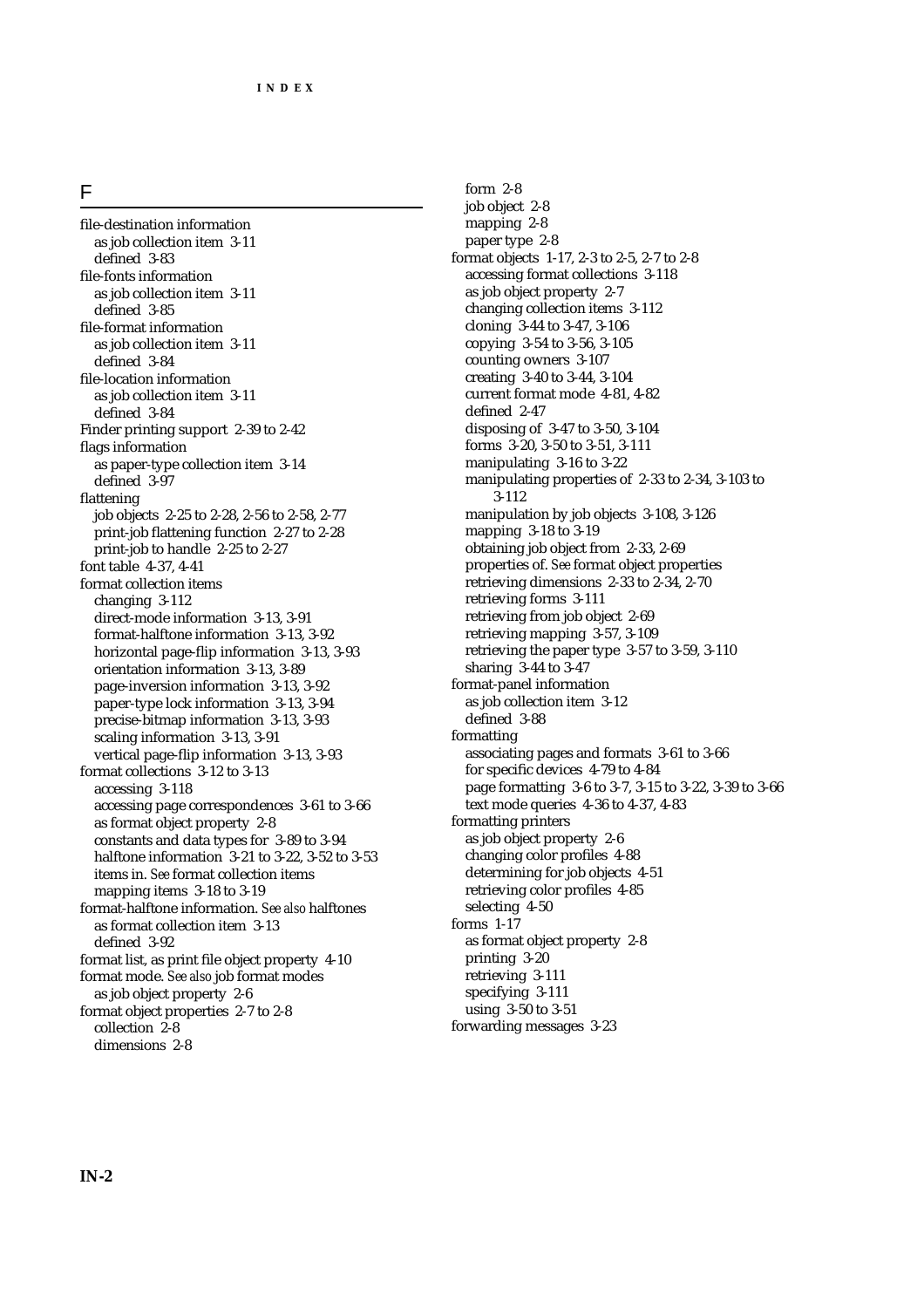### GA–GXB

Gestalt selectors, for QuickDraw GX printing 2-11, 2-47 gxBaseInfo structure 3-94

### GXC

GXChangedFormat function 3-112 GXCloneFormat function 3-46, 3-106 GXClosePrintFile function 4-29, 4-63 gxCollationInfo structure 3-80 gxCollectionCategory type 3-9, 3-77 gxCommentInfo structure 3-98 GXConvertPrintRecord function 2-45, 2-75 gxCopiesInfo structure 3-81 GXCopyFormat function 3-54, 3-105 GXCopyJob function 4-25, 4-53 GXCopyPaperType function 4-76 GXCountFormatOwners function 3-107 GXCountJobFormats function 3-107 GXCountJobPaperTypes function 4-75 GXCountPrinterViewDevices function 4-26, 4-57 GXCountPrintFilePages function 4-29, 4-30, 4-65 gxCreatorInfo structure 3-95 gxCubicSynonym enumeration 4-48 gxCubicSynonymFlags type 4-48

### GXD

gxDashSynonym structure 4-14, 4-46 GXDeletePrintFilePageRange function 4-69 gxDialogResult type 2-48 gxDirectModeInfo structure 3-91 GXDisposeFormat function 3-49, 3-54, 3-104 GXDisposeJob function 2-28, 2-29, 2-55 GXDisposePaperType function 4-72 GXDrawShape function 2-20, 2-22, 2-64

### GXE

gxEditMenuRecord structure 2-9, 2-48 GXEnableJobScalingPanel function 3-116 GXEnterGraphics function 2-11, 2-50 GXExitGraphics function 2-12, 2-51 GXExitPrinting function 2-12, 2-51 gxExtendedDITLType resource type 3-72 to 3-73, 3-128 to 3-132

### GXF

gxFileDestinationInfo structure 3-83 gxFileFontsInfo structure 3-85 gxFileFormatInfo structure 3-84 gxFileLocationInfo structure 3-84 GXFilterPanelEvent message 3-124 GXFindFormatProfile function 4-85 GXFindPrinterProfile function 4-84 GXFinishJob function 2-20, 2-65 GXFinishPage function 2-20, 2-22, 2-64, 2-67 gxFlagsInfo structure 3-97 GXFlattenJob function 2-25, 2-27, 2-28, 2-29, 2-57 GXFlattenJobToHdl function 2-25, 2-29, 2-56 gxFlipPageHorizontalInfo structure 3-93 gxFlipPageVerticalInfo structure 3-93 gxFontTable structure 4-37, 4-41 GXForEachFormatDo function 3-108 GXForEachJobFormatDo function 3-60 GXForEachJobPaperTypeDo function 4-34, 4-78 GXForEachPrinterViewDeviceDo function 4-56 GXFormatDialog function 3-113, 4-24 GXFormatDialog message 3-122 gxFormatHalftoneInfo structure 3-92, 4-15, 4-46 gxFormatPanelInfo structure 3-88 gxFormat type 2-47

### GXG

GXGetFormatCollection function 3-53, 3-118 GXGetFormatDimensions function 2-12, 2-70 GXGetFormatForm function 3-111 GXGetFormatJob function 2-33, 2-69 GXGetFormatMapping function 3-57, 3-109 GXGetFormatPaperType function 3-58, 3-110 GXGetJobCollection function 3-28, 3-117 GXGetJobError function 2-14, 2-52 GXGetJobFormat function 2-21, 2-69 GXGetJobFormatMode function 4-36, 4-81 GXGetJobFormattingPrinter function 4-26, 4-51 GXGetJobOutputPrinter function 4-22, 4-51 GXGetJobPageRange function 2-20, 2-62 GXGetJobPanelDimensions function 3-115 GXGetJobPaperType function 4-74 GXGetJobPrinter function 4-55 GXGetJobRefCon function 4-52 GXGetMessageHandlerResFile function 3-116 GXGetNewPaperType function 4-73 GXGetPaperTypeCollection function 3-118 GXGetPaperTypeDimensions 4-33 GXGetPaperTypeDimensions function 4-77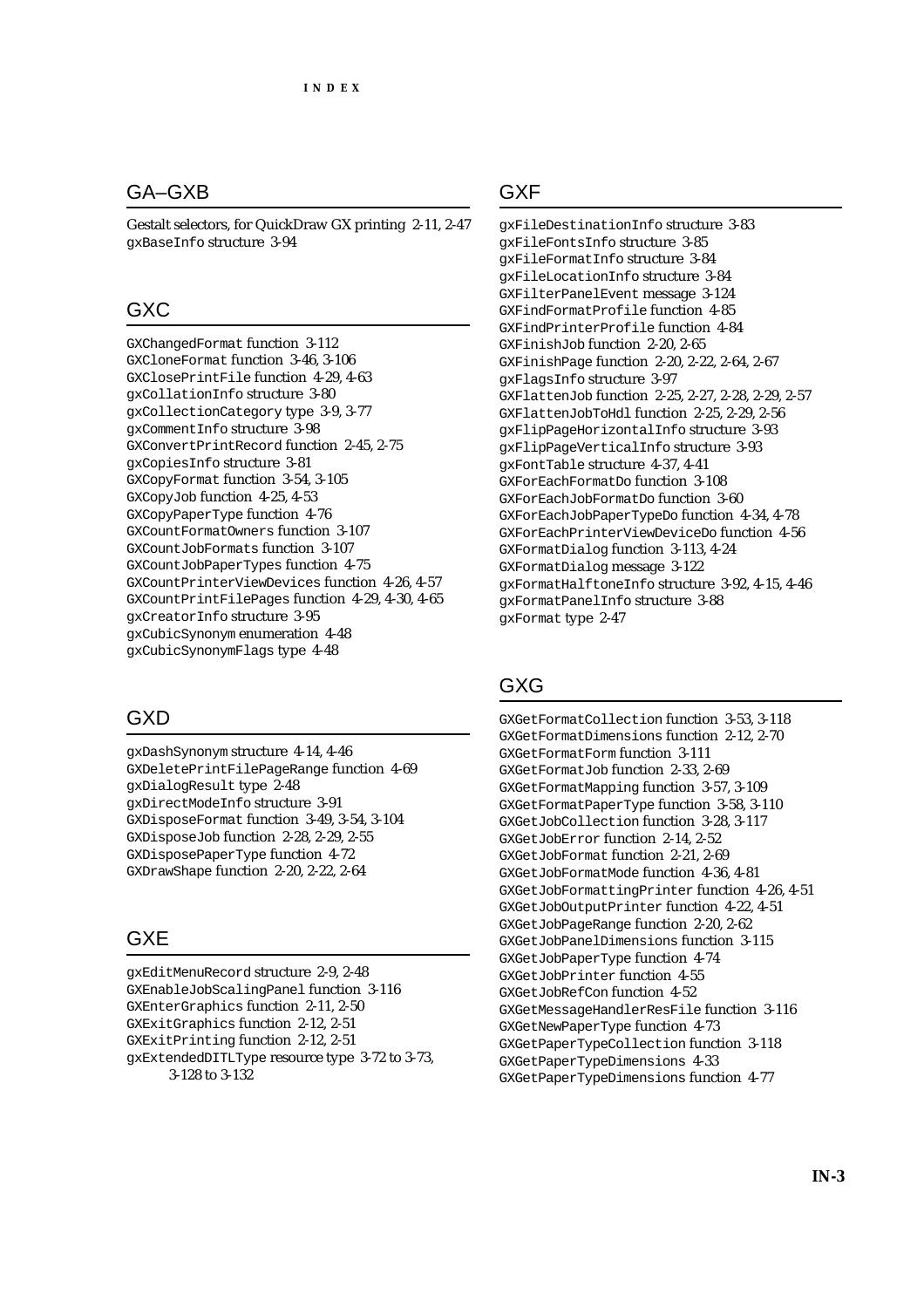GXGetPaperTypeJob function 4-78 GXGetPaperTypeName function 4-32, 4-76 GXGetPreferredJobFormatMode function 4-80 GXGetPrinterDriverName function 4-22, 4-59 GXGetPrinterDriverType function 4-22, 4-60 GXGetPrinterJob function 4-55 GXGetPrinterName function 4-22, 4-59 GXGetPrinterType function 4-22, 4-61 GXGetPrinterViewDevice function 4-26, 4-57 GXGetPrintFileJob function 4-64

## GXH, GXI

GXHandlePanelEvent message 3-123 GXIdleJob function 4-90 GXInitPrinting function 2-11, 2-50 GXInsertPrintFilePage function 4-68 GXInstallApplicationOverride function 2-18, 2-54, 2-71, 3-67 gxInvertPageInfo structure 3-92

# GXJ, GXK

GXJobDefaultFormatDialog function 2-35, 2-72 GXJobDefaultFormatDialog message 3-121 GXJobFormatModeQuery function 4-36, 4-83 gxJobFormatModeTable type 4-39 gxJobFormatMode type 4-39 gxJobInfo structure 3-78 GXJobPrintDialog function 2-38, 2-73 GXJobPrintDialog message 3-120 GXJobStatus message 4-91 gxJob type 2-47

## GXL, GXM

gxLineCaps enumeration 4-47 gxLineCapSynonym type 4-14, 4-47 gxLoopStatus type 3-60, 3-76 gxManualFeedInfo structure 3-86

### **GXN**

GXNewFormat function 3-42, 3-54, 3-104 GXNewJob function 2-13, 2-54 GXNewPaperType function 4-32, 4-71 gxNormalMappingInfo structure 3-86

## GXO

GXOpenPrintFile function 4-29, 4-62 gxOrientationInfo structure 3-90

## GXP

gxPageRangeInfo structure 3-81 gxPanelEvent enumeration 3-99 gxPanelInfoRecord structure 3-98 gxPanelSetupRecord structure 3-101 gxPaperFeedInfo structure 3-85 gxPaperTypeLockInfo structure 3-94 gxPaperType type 2-47 GXParsePageRange message 3-125 gxParsePageRangeResult type 3-102 gxPatterns enumeration 4-48 gxPatternSynonym structure 4-17, 4-47 gxPenTableEntry structure 4-21, 4-44 gxPenTable structure 4-21, 4-44 gxPositionConstraintTable structure 4-37, 4-41 gxPostControl structure 4-14, 4-45 gxPreciseBitmapInfo structure 3-94 gxPrinter type 2-47 gxPrintFile type 2-47 GXPrintingEvent message 2-17, 2-18, 2-76 gxPrintingPanelKind enumeration 3-102 GXPrintPage function 2-20, 2-21, 2-64, 2-69 gxPrintPanelInfo structure 3-88 gxPrintPanelType resource type 3-24, 3-70, 3-127 gxPsStateFlags enumeration 4-45

## GXQ

gxQualityInfo structure 3-83 gxQueryType type 4-40 gxQuickDrawPict structure 4-18, 4-49

### GXR

GXReadPrintFilePage function 4-30, 4-65 GXReplacePrintFilePage function 4-66

## GXS

GXSavePrintFile function 4-70 gxScalingInfo structure 3-91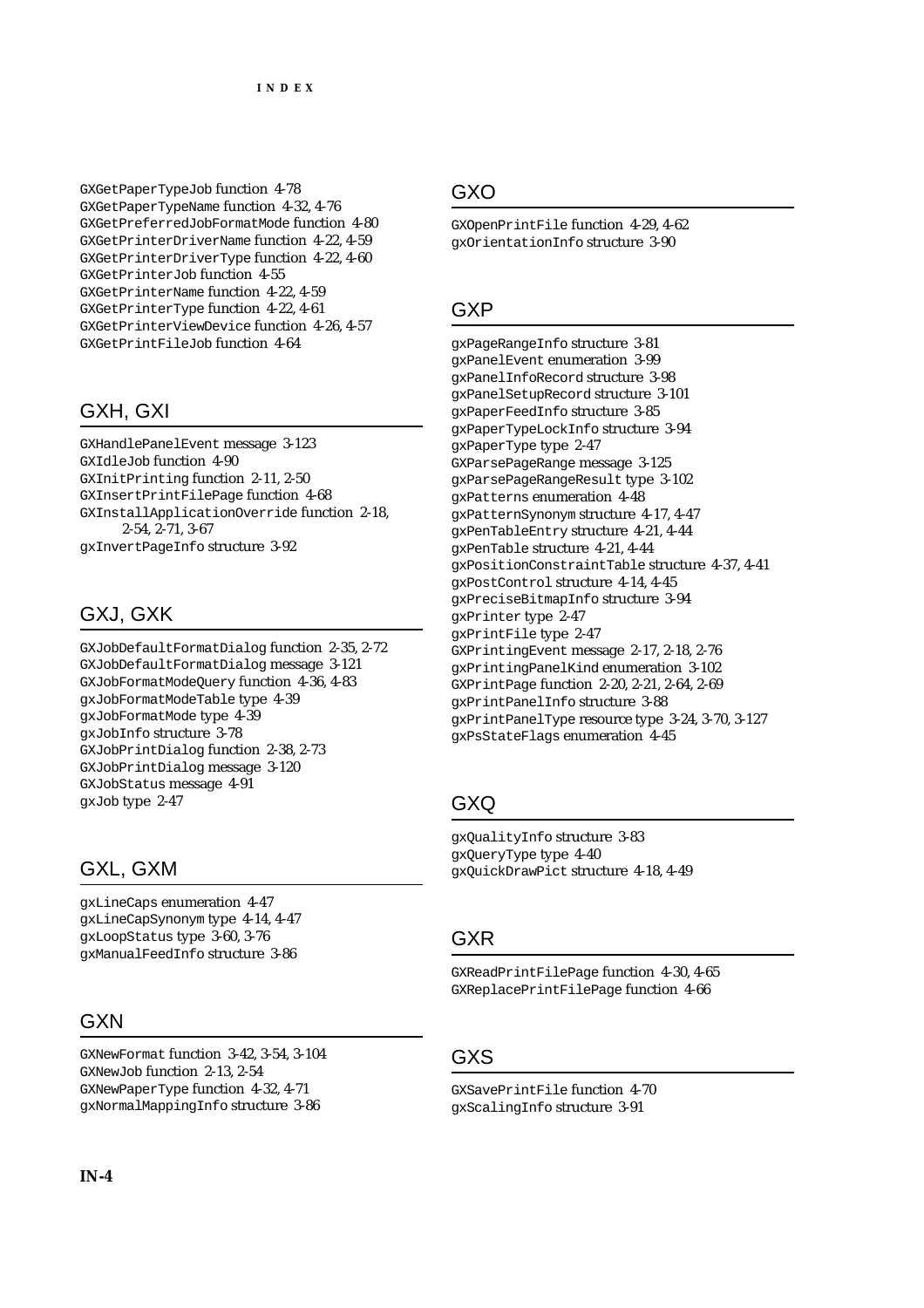GXSelectJobFormattingPrinter function 4-50 GXSelectJobOutputPrinter function 2-40, 2-61 GXSelectPrinterViewDevice function 4-58 GXSetAvailableJobFormatModes function 4-35, 4-80 GXSetFormatForm function 3-50, 3-111 GXSetFormatProfile function 4-88 GXSetJobError function 2-17, 2-53 GXSetJobFormatMode function 4-36, 4-82 GXSetJobRefCon function 4-23, 4-53 GXSetPrinterProfile function 4-87 GXSetupDialogPanel function 3-68 GXSetupPanel function 3-114 gxSimplePageRangeInfo structure 3-82 gxSpecialMappingInfo structure 3-87 GXStartJob function 2-20, 2-63 GXStartPage function 2-20, 2-22, 2-64, 2-66, 2-69 gxStatusRecord structure 4-42 gxStatusType resource type 4-93 to 4-94 gxStyleNameTable structure 4-37, 4-41

### **GXT**

gxTranslatedDocumentInfo structure 3-89 gxTrayIndex type 3-88 gxTrayMappingInfo structure 3-88

### GXU–GXZ

GXUnflattenJobFromHdl function 2-30, 2-58 GXUnflattenJob function 2-29, 2-32, 2-59 gxUnitsInfo structure 3-96 GXUpdateJob function 2-42, 2-60

#### H

halftones printing with 3-21 to 3-22, 4-15 to 4-16, 4-46 specifying 3-52 to 3-53, 4-46 synonym for 4-46 horizontal page-flip information as format collection item 3-13 defined 3-93

I

imaging phase of printing 1-5 item list resource type 3-71

### J, K

job collection items collation information 3-11, 3-80 copies information 3-11, 3-81 file-destination information 3-11, 3-83 file-fonts information 3-11, 3-85 file-format information 3-11, 3-84 file-location information 3-11, 3-84 format-panel information 3-12, 3-88 manual-feed information 3-11, 3-86 page-range information 3-11, 3-81 paper-feed information 3-11, 3-85 paper-mapping information 3-12, 3-89 print-job information 3-10, 3-78 print-panel information 3-12, 3-88 quality information 3-11, 3-83 special mapping information 3-11, 3-12, 3-87 standard mapping information 3-11, 3-86 translated-document information 3-12, 3-89 tray-mapping information 3-12, 3-88 job collections 3-10 to 3-12 accessing 3-117 as job object property 2-7 constants and data types for 3-78 to 3-89 items in. *See* job collection items job format modes defined 4-19 to 4-20, 4-39 determining preferred mode 4-80 retrieving current mode 4-81 setting current mode 4-82 specifying 4-80 text formatting 4-36 to 4-37, 4-40 to 4-41, 4-83 text query types defined 4-40 using 4-35 to 4-36 job object properties 2-5 to 2-7 collection 2-7 error 2-6 format list 2-7 format mode 2-6 formatting printer 2-6 output printer 2-6 page range 2-7 panel dimensions 2-7 paper-type list 2-7 reference constant 2-6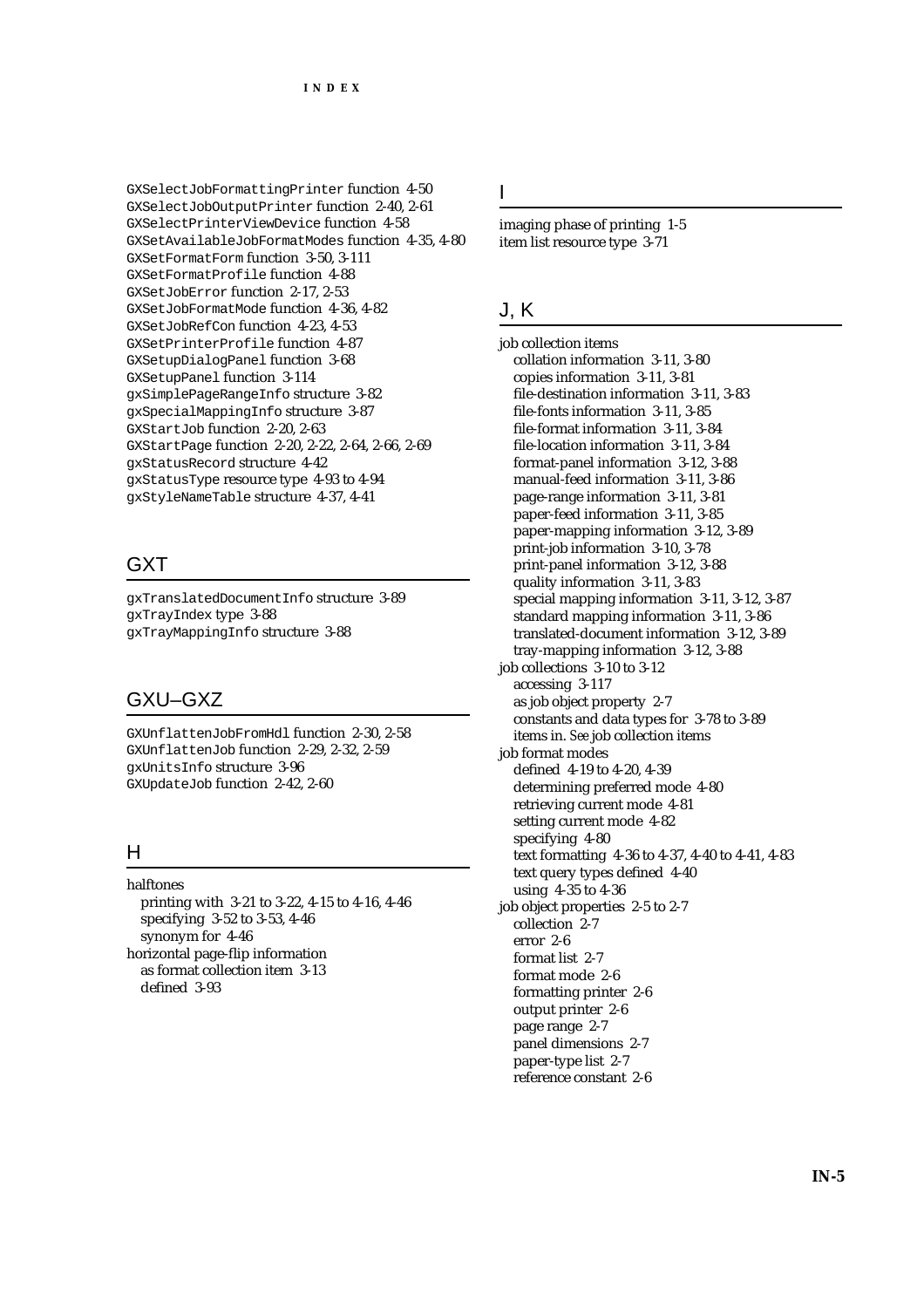job objects 1-16 to 1-17, 2-3 to 2-5, 2-5 to 2-7 accessing job collections 3-117 as format object property 2-8 as paper-type object property 2-9 as printer object property 4-7 as print file object property 4-10 copying 4-25, 4-53 counting format objects 3-107 counting paper-types for 4-75 creating 2-12 to 2-14, 2-54 defined 2-47 determining page range for 2-62 disposing of 2-28 to 2-29, 2-55 error for 2-52 finishing a print job 2-65 flattening 2-25 to 2-28, 2-56 to 2-58, 2-77 manipulating 2-54 to 2-60 manipulating format objects 3-108, 3-126 manipulating paper types 4-34 to 4-35, 4-78, 4-92 manipulating properties of 4-23 to 4-24, 4-50 to 4-54 printing with 2-61 to 2-68 print record conversion 2-75 properties of. *See* job object properties retrieving 2-29 to 2-32 retrieving a printer 4-55 retrieving format objects from 2-69, 3-59 to 3-61 retrieving from format objects 2-69 retrieving panel dimensions 3-115 retrieving paper-type objects 4-74 retrieving printer information 4-22 to 4-23 saving 2-24 to 2-28 setting error condition 2-53 setting error conditions for 2-17 unflattening 2-30 to 2-32, 2-58 to 2-60, 2-78 updating 2-42 to 2-44, 2-60

L

line caps. *See* Caps loop status information 3-76

### M, N

Macintosh Printing Manager compatibility with QuickDraw GX 1-30, 2-75 printing documents created with 2-44 to 2-45 manual-feed information as job collection item 3-11 defined 3-86

mappings and format objects 3-18 to 3-19, 3-57, 3-109 as format object property 2-8 message chain 1-13 message handlers 1-13, 2-71 messages 1-13 to 1-15 forwarding 3-23 installing handlers for 2-71 printing messages 1-13 retrieving resources for handler 3-116 MyDocumentRec structure 2-10 MyFlattenFunction application-defined function 2-27, 2-77 MyFormatFunction application-defined function 3-60, 3-126 MyPaperTypeFunction application-defined function 4-34, 4-92 MyUnflattenFunction application-defined function 2-32, 2-78 MyViewDeviceFunction application-defined

#### $\Omega$

function 4-92

objects. *See also* job objects; format objects; paper-type objects; printer objects; print file objects printing-related 1-6 to 1-7, 1-16 to 1-22 orientation information as format collection item 3-13 defined 3-89 output printers as job object property 2-6 changing color profiles 4-87 determining for job objects 4-51 retrieving color profiles 4-84 selecting 2-61 override functions 1-13 MyFormatDialogOverride application-defined function 3-67 MyParsePageRangeOverride application-defined function 3-75 MyPrintDialog application-defined function 3-73 MyPrintingEvent application-defined function 2-19 setting up 2-71

### P

page count

as print file object property 4-10 determining for print file 4-29, 4-65 page formatting. *See* formatting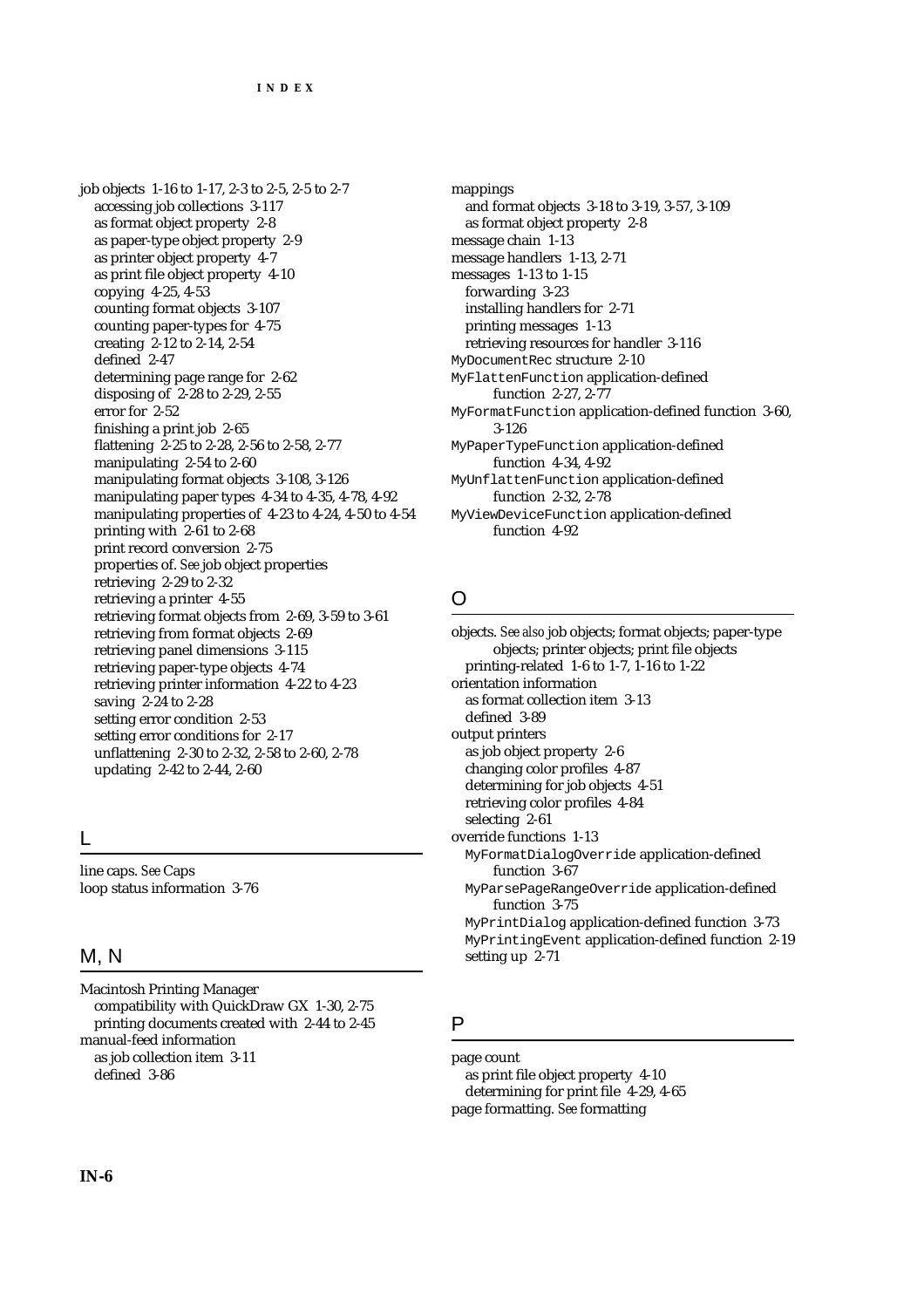page-inversion information as format collection item 3-13 defined 3-92 page-range information 3-33 to 3-39 as job collection item 3-11 defined 3-81 parsing 3-73 to 3-75 page ranges as job object property 2-7 deleting from print files 4-69 determining 2-62 Page Setup dialog box 2-35 to 2-37, 2-72, 3-121 page size. *See also* dimensions from paper type 4-33, 4-77 panel dimensions as job object property 2-7 determining 3-115 panel events actions 3-101 automated responses 3-25 to 3-27 constants and data types 3-99 to 3-102 handling 3-25 to 3-27, 3-123 to 3-125 panel information structure 3-98 panel resources 3-24, 3-70, 3-127 panels 1-11 to 1-13. *See also* panel events automating responses in 3-25 to 3-27 custom 3-22 to 3-24 for scaling 3-116 resources 3-24, 3-70, 3-127 retrieving dimensions of 3-115 setting up 3-67 to 3-69, 3-114 panel setup information structure 3-101 paper-feed information as job collection item 3-11 defined 3-85 paper-mapping information, as job collection item 3-12 paper size. *See also* dimensions from paper type 4-33, 4-77 paper-type collection items base information 3-14, 3-94 comment information 3-14, 3-97 creator information 3-14, 3-95 flags information 3-14, 3-97 units information 3-14, 3-96 paper-type collections 3-14 accessing 3-118 as paper-type object property 2-9 constants and data types for 3-94 to 3-98 items in. *See* paper-type collection items paper-type lock information as format collection item 3-13 defined 3-94 paper-type name as paper-type object property 2-9 determining 4-76

paper-type object properties 2-8 to 2-9 collection 2-9 dimensions 2-9 job object 2-9 name 2-9 paper-type objects 1-18, 2-3 to 2-5, 2-8 to 2-9 accessing paper-type collections 3-118 as format object property 2-8 as job object property 2-7 copying 4-76 creating 4-32, 4-71 creating from resources 4-73 defined 2-47 determining paper and page sizes 4-33, 4-77 determining the name of 4-32 to 4-33 disposing of 4-72 manipulating for a job object 4-34 to 4-35, 4-78, 4-92 manipulating properties of 4-71 to 4-79 properties of. *See* paper-type object properties retrieving by format objects 3-57 to 3-59, 3-110 retrieving job object from 4-74, 4-78 retrieving the name 4-76 parse range results enumeration 3-102 parsing page range information 3-73 to 3-75 partial overrides of printing messages 1-13 path shapes, cubic synonym 4-17 to 4-18, 4-38, 4-48 patterns, synonym 4-17, 4-47 to 4-48 'pdoc' Apple event 2-40 pen tables 4-20 to 4-21, 4-43 to 4-44 portable digital document. *See also* print files defined 1-5 position constraint table 4-37, 4-41 PostScript synonyms 4-12 to 4-14, 4-45 'ppnl' resource type. *See* panel resource precise-bitmap information as format collection item 3-13 defined 3-93 Print dialog box 1-10 to 1-12, 2-37 to 2-39, 2-73, 3-120 Print Documents ('pdoc') Apple event 2-40 printer driver name as printer object property 4-7 retrieving 4-59 printer drivers 1-8 to 1-9 printer driver type as printer object property 4-7 codes 4-7 retrieving 4-60 printer name as printer object property 4-7 retrieving 4-59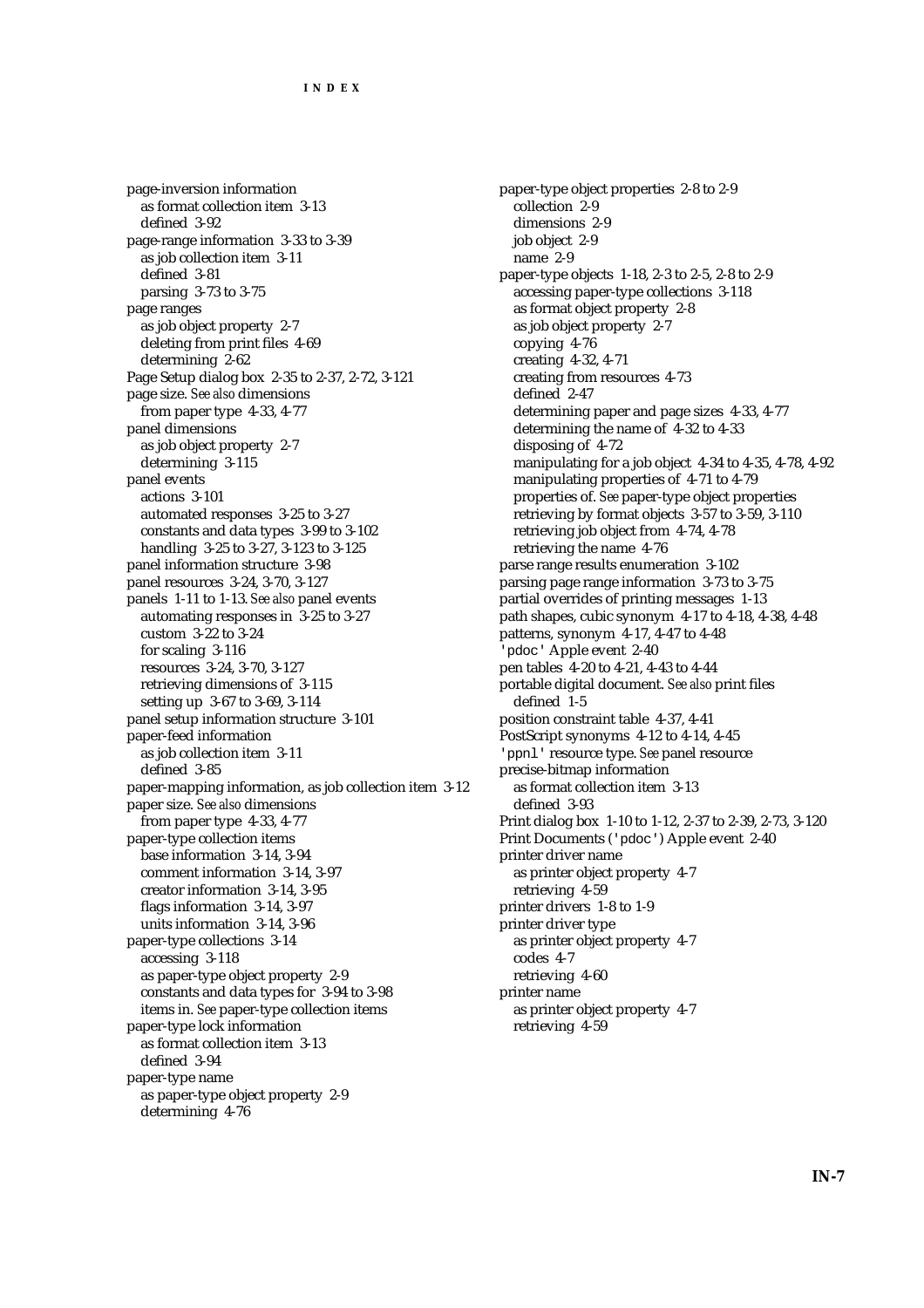printer object properties 4-6 to 4-7 job object 4-7 printer driver name 4-7 printer driver type 4-7 printer name 4-7 printer type 4-7 view device list 4-7 printer objects 1-20, 4-6 to 4-9 color specification 4-8, 4-27 to 4-29, 4-84 to 4-89 counting view devices 4-57 defined 2-47 determining resolution for 4-26 to 4-27 manipulating properties of 4-54 to 4-61 manipulating view devices 4-56, 4-92 properties of. *See* printer object properties retrieving from a job object 4-55 retrieving properties of 4-22 to 4-23 retrieving the driver name 4-59 retrieving the job object from 4-55 retrieving the printer driver type 4-60 retrieving the printer name 4-59 retrieving the printer type 4-61 retrieving view devices 4-57 selecting view devices 4-58 view devices 4-8, 4-25 to 4-29 printers. *See* formatting printers; output printers; desktop printers printer type as printer object property 4-7 retrieving 4-61 print file object properties 4-10 format list 4-10 job object 4-10 page count 4-10 shape list 4-10 print file objects 1-20, 4-9 to 4-10. *See also* print files defined 2-47 determining job object 4-30, 4-64 manipulating properties of 4-61 to 4-70 properties of. *See* print file object properties using 4-29 to 4-31 print files 1-8 closing 4-29 to 4-30, 4-63 counting pages in 4-31, 4-65 deleting pages from 4-69 determining print-jobs 4-64 inserting pages in 4-68 opening 4-29 to 4-30, 4-62 QuickDraw picture data in 4-18 to 4-19 reading pages from 4-30 to 4-31, 4-65 replacing pages in 4-66 saving 4-30, 4-70 printing 1-25 to 1-31, 2-61 to 2-68 and collection objects 3-7 to 3-14 and error handling 2-14 to 2-17

and idling 4-90 core objects 2-3 to 2-9 dialog box customization 3-22 to 3-27 direct-mode implementation 4-35 to 4-36 each page 2-64 finish a print job 2-65 finishing a page 2-67 forms 3-20 Gestalt selector 2-11, 2-47 halftone specifications 3-21 to 3-22, 4-15 to 4-16, 4-46 handling events 2-76 initializing the environment 2-11 to 2-12, 2-50 introduction 1-3 to 1-31 job format mode 4-19 to 4-20, 4-35 to 4-36, 4-39 object summary 1-20 to 1-22 of QuickDraw picture data 4-18 to 4-19 page at a time 2-21 to 2-22 page formatting 3-15 to 3-22, 3-39 to 3-66 print loop 2-20 to 2-24 resources 1-13, 3-24, 3-70 to 3-73, 3-127 to 3-132, 4-93 to 4-94 setting up the environment 2-50 to 2-51 shape-by-shape 2-22 to 2-24, 2-66 starting a print job 2-63 support for Finder 2-39 to 2-42 supporting dialog boxes 2-17 to 2-19 terminating the environment 2-11 to 2-12, 2-51 printing errors determining last 2-52 handling 2-14 to 2-17, 2-52 to 2-53 setting 2-53 printing extensions 1-9 to 1-10 Printing Manager, Macintosh compatibility with QuickDraw GX 1-30, 2-75 printing documents created with 2-44 to 2-45 printing modes 4-19 to 4-20. *See also* job format modes printing panel kinds 3-102 printing phases 1-3 to 1-5 application 1-4 device communications 1-5 imaging 1-5 spooling phase 1-5 printing-related collections 1-18 to 1-19. *See also* job collections; format collections; paper-type collections accessing 3-28 to 3-33, 3-117 to 3-118 changing format items 3-112 collection tag ID 3-8, 3-77 identifying items 3-7 to 3-8 item categories 3-9, 3-76 items in 3-7 to 3-14 item structures 3-8 replacing items 3-31 to 3-33 Printing Status dialog box 4-91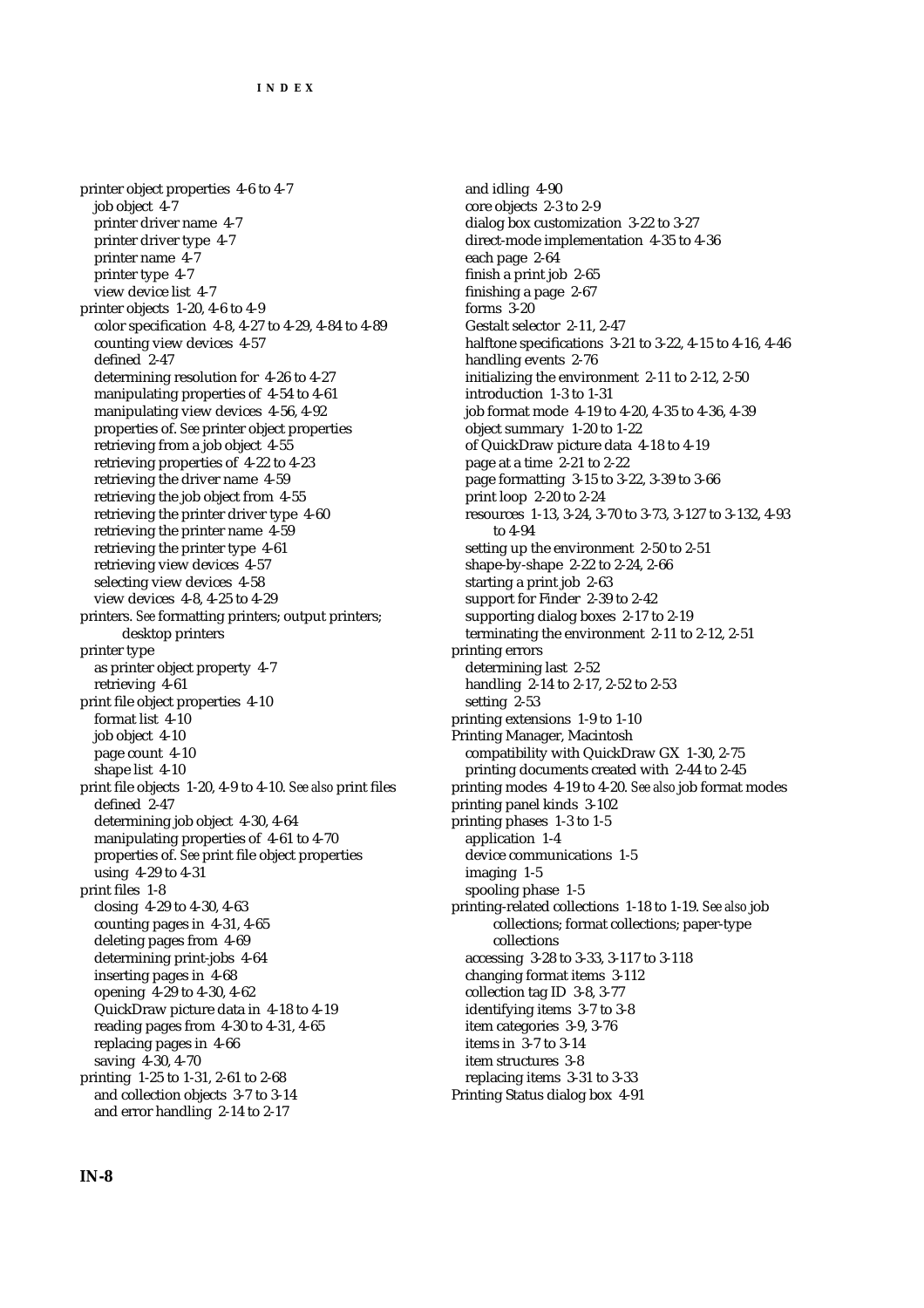print-job information as job collection item 3-10 defined 3-78 Print One Copy menu item 3-29 print-panel information as job collection item 3-12 defined 3-88 print record conversion 2-45, 2-75

### Q

quality information as job collection item 3-11 defined 3-83 QuickDraw GX Translator 2-45 QuickDraw picture data in print files 4-18 to 4-19

#### R

reading pages from print files 4-65 reference constants as job object property 2-6 retrieving from job objects 4-23 to 4-24, 4-52 setting in job objects 4-23 to 4-24, 4-53 resources for dialog boxes 1-13, 3-24, 3-70 to 3-73, 3-127 to 3-132 retrieving from message handler 3-116 resource types 'DITL' 3-71 gxExtendedDITLType 3-72 to 3-73, 3-128 to 3-132 gxPrintPanelType 3-24, 3-70, 3-127 gxStatusType 4-93 to 4-94

#### S

scaling information as format collection item 3-13 custom panel for 3-116 defined 3-91 shape list, as print file object property 4-10 shape objects, and printing 1-23 special mapping information as job collection item 3-11, 3-12 defined 3-87 spooling phase of printing 1-5 standard mapping information as job collection item 3-11 defined 3-86

'stat' resource type. *See* status resource status message 4-90 to 4-91 status resource 4-93 to 4-94 status structure 4-42 style name table 4-37, 4-41 synonyms 4-11 to 4-19. *See also* tag types cubic 4-17 to 4-18, 4-38, 4-48 dash 4-14, 4-46 defined 1-5, 4-11 to 4-12, 4-45 to 4-49 halftone 4-15 to 4-16, 4-46 line cap 4-14 to 4-15, 4-47 pattern 4-17, 4-47 to 4-48 PostScript 4-12 to 4-14, 4-45 QuickDraw picture 4-18 to 4-19, 4-49 using 4-38

#### T

tag objects and printing 1-24 and synonyms 4-11 to 4-19 tag types gxCubicSynonymTag type 4-18, 4-48 gxDashSynonymTag type 4-14, 4-46 gxFormatHalftoneTag type 4-15, 4-46 gxLineCapSynonymTag type 4-14, 4-47 gxPatternSynonymTag type 4-17, 4-47 gxPenTableTag type 4-21, 4-43 gxPostControlTag type 4-14, 4-45 gxPostScriptTag type 4-45 gxQuickDrawPictTag type 4-18, 4-49 text job format mode 4-36 to 4-37, 4-40 to 4-41. *See also* job format modes total overrides of printing messages 1-13 translated-document information as job collection item 3-12 defined 3-89 tray-mapping information as job collection item 3-12 defined 3-88

### U

unflattening job objects 2-30 to 2-32, 2-58 to 2-60, 2-78 print-job flattening function 2-32 print-job from handle 2-30 to 2-31 units information as paper-type collection item 3-14 defined 3-96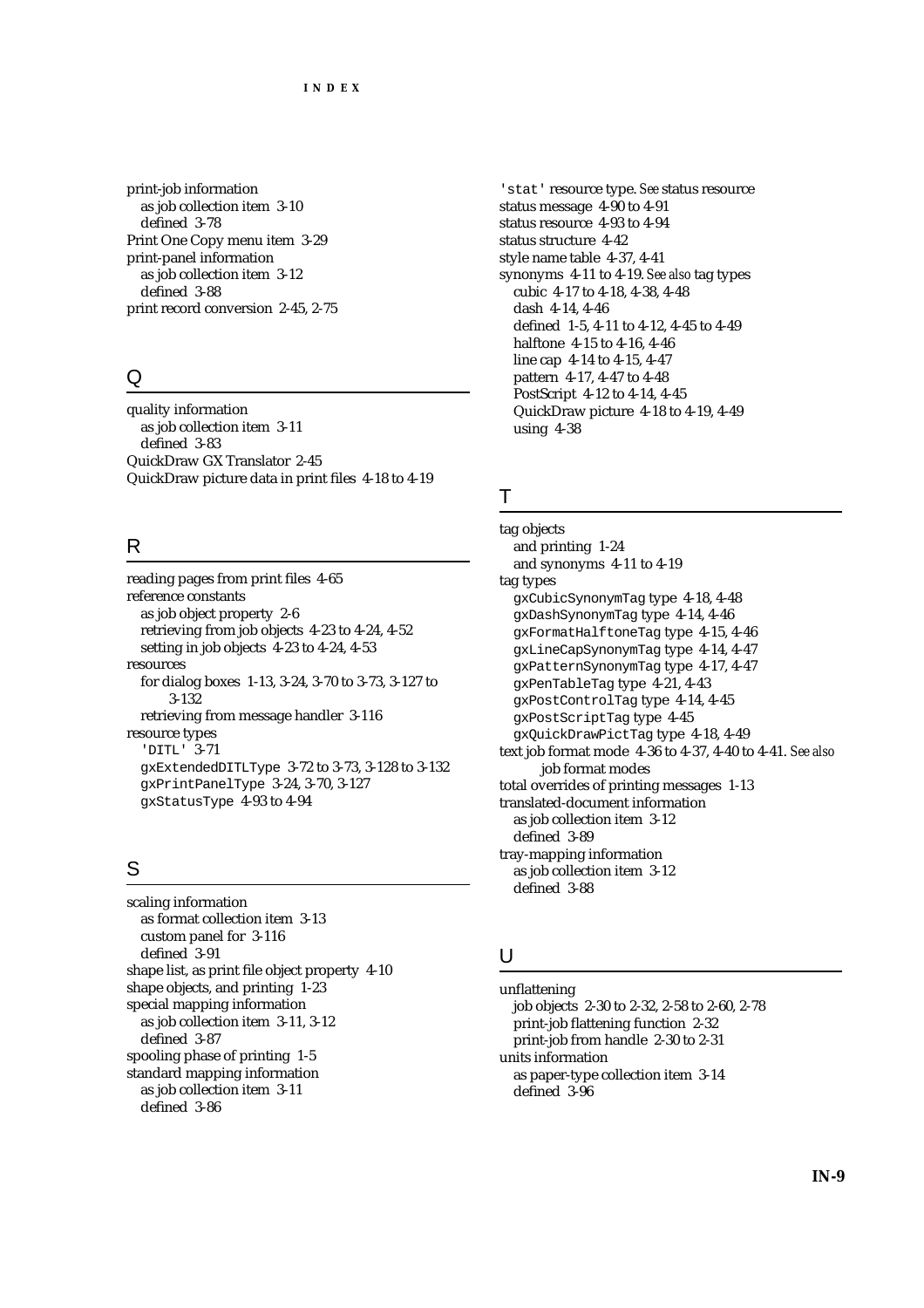# V, W

vector device pen tables 4-20 to 4-21, 4-43 to 4-44 vector pen table entry structure 4-21 vector pen table structure 4-21 vertical page-flip information as format collection item 3-13 defined 3-93 view device mapping, for printers 4-8 view device objects and printing 1-25 printer usage 4-8 view devices as printer object property 4-7 counting for a printer 4-57 determining printer resolution 4-26 to 4-27 manipulating for printer objects 4-56, 4-92 retrieving for a printer 4-57 selecting for a printer 4-58 view port objects, and printing 1-24

# X, Y, Z

'xdtl' resource type. *See* extended item list resource